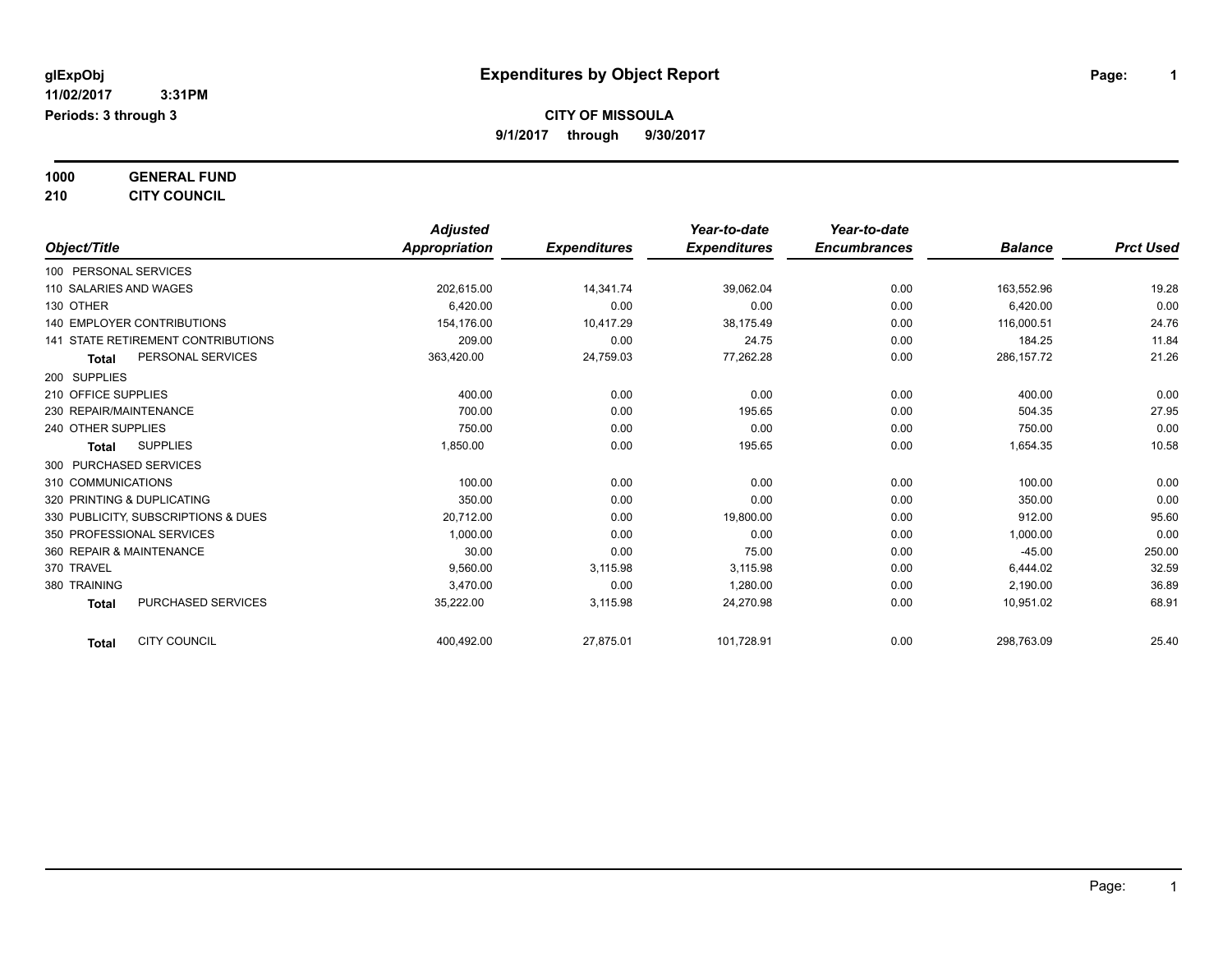**1000 GENERAL FUND 220 MAYOR**

*Object/Title Adjusted Appropriation Expenditures Year-to-date Expenditures Year-to-date Encumbrances Balance Prct Used* 100 PERSONAL SERVICES 110 SALARIES AND WAGES 404,429.00 31,741.33 86,706.25 0.00 317,722.75 21.44 120 OVERTIME 500.00 0.00 0.00 0.00 500.00 0.00 130 OTHER 7,800.00 0.00 0.00 0.00 7,800.00 0.00 140 EMPLOYER CONTRIBUTIONS 125,55 00 124,828.00 9,912.38 31,889.20 0.00 9,919.38,80 92,938.80 35.55 141 STATE RETIREMENT CONTRIBUTIONS 412.00 0.00 53.63 0.00 358.37 13.02 **Total** PERSONAL SERVICES 537,969.00 41,653.71 118,649.08 0.00 419,319.92 22.06 200 SUPPLIES 210 OFFICE SUPPLIES 1,004.00 13.98 184.08 0.00 819.92 18.33 220 OPERATING SUPPLIES 1,120.00 0.00 0.00 0.00 1,120.00 0.00  $230$  REPAIR/MAINTENANCE  $\hphantom{-}0.00$   $\hphantom{-}0.00$   $\hphantom{-}0.00$   $\hphantom{-}0.00$   $\hphantom{-}0.00$   $\hphantom{-}0.00$   $\hphantom{-}0.00$ 231 GASOLINE 108.00 0.00 0.00 0.00 108.00 0.00 240 OTHER SUPPLIES 400.00 0.00 0.00 0.00 400.00 0.00 **Total** SUPPLIES 2,732.00 13.98 184.08 0.00 2,547.92 6.74 300 PURCHASED SERVICES 310 COMMUNICATIONS 890.00 7.96 20.66 0.00 869.34 2.32 320 PRINTING & DUPLICATING 3,056.00 0.00 0.00 0.00 3,056.00 0.00 330 PUBLICITY, SUBSCRIPTIONS & DUES 10,617.00 650.58 7,514.98 0.00 3,102.02 70.78 344 TELEPHONE SERVICE 6,076.00 0.00 315.08 0.00 5,760.92 5.19 350 PROFESSIONAL SERVICES 3,307.00 0.00 0.00 0.00 3,307.00 0.00 360 REPAIR & MAINTENANCE 22.04 22.04 16.36 16.36 133.36 133.36 133.36 10.00 471.64 22.04 370 TRAVEL 2,508.00 0.00 0.00 0.00 2,508.00 0.00 380 TRAINING 2,320.00 0.00 0.00 0.00 2,320.00 0.00 390 OTHER PURCHASED SERVICES 1,250.00 0.00 0.00 0.00 1,250.00 0.00 **Total** PURCHASED SERVICES 677.984.08 30,629.00 674.90 674.90 7,984.08 678.90 0.00 22,644.92 26.07 **Total** MAYOR 571,330.00 42,342.59 126,817.24 0.00 444,512.76 22.20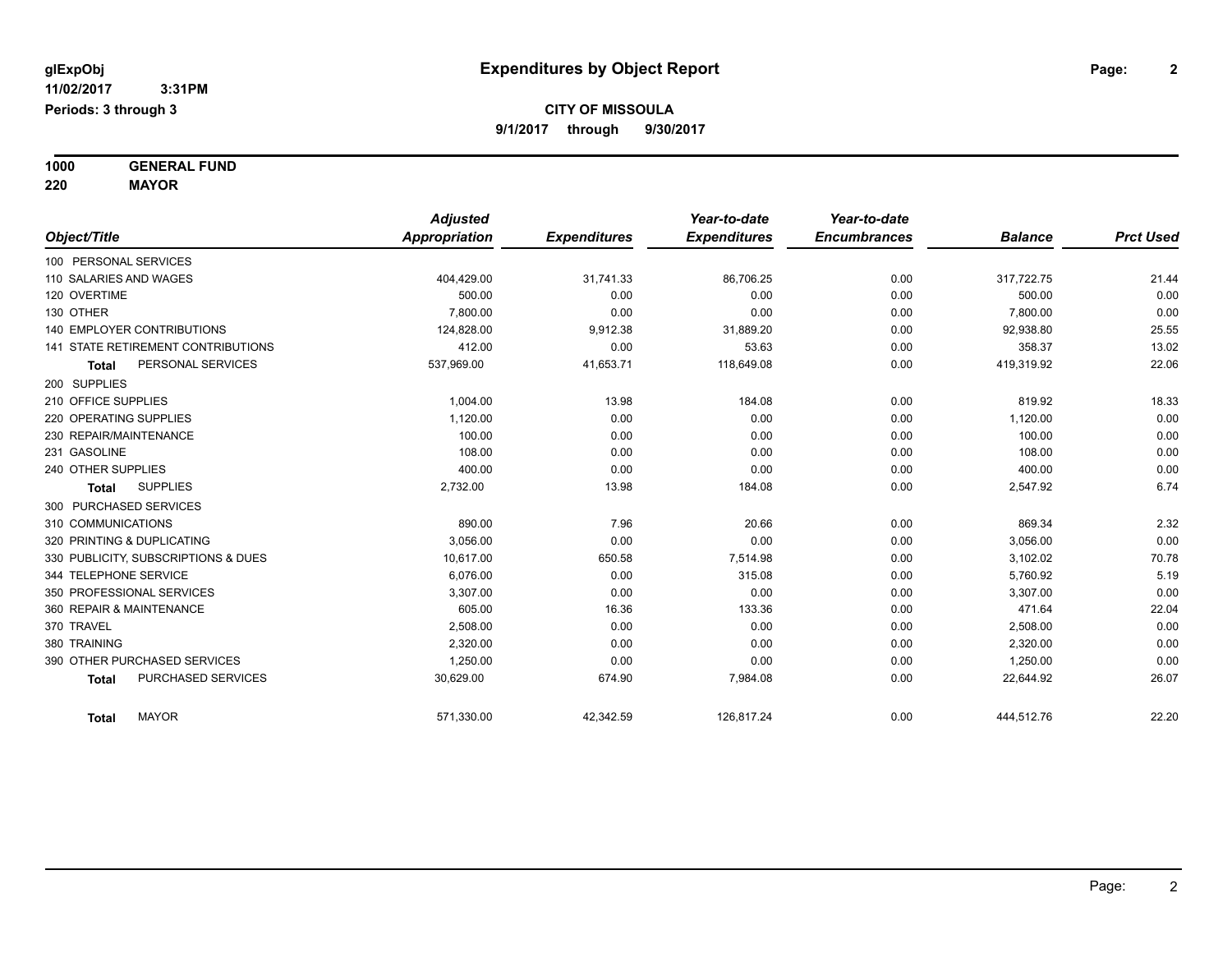# **1000 GENERAL FUND**

**221 HUMAN RESOURCES**

|                                           |                        | <b>Adjusted</b> |                     | Year-to-date        | Year-to-date        |                |                  |
|-------------------------------------------|------------------------|-----------------|---------------------|---------------------|---------------------|----------------|------------------|
| Object/Title                              |                        | Appropriation   | <b>Expenditures</b> | <b>Expenditures</b> | <b>Encumbrances</b> | <b>Balance</b> | <b>Prct Used</b> |
| 100 PERSONAL SERVICES                     |                        |                 |                     |                     |                     |                |                  |
| 110 SALARIES AND WAGES                    |                        | 264.686.00      | 16,560.03           | 45,568.63           | 0.00                | 219,117.37     | 17.22            |
| 120 OVERTIME                              |                        | 0.00            | 0.00                | 0.00                | 0.00                | 0.00           | 0.00             |
| <b>140 EMPLOYER CONTRIBUTIONS</b>         |                        | 97,500.00       | 6,274.56            | 21,055.14           | 0.00                | 76,444.86      | 21.60            |
| <b>141 STATE RETIREMENT CONTRIBUTIONS</b> |                        | 264.00          | 0.00                | 28.55               | 0.00                | 235.45         | 10.81            |
| Total                                     | PERSONAL SERVICES      | 362,450.00      | 22,834.59           | 66,652.32           | 0.00                | 295,797.68     | 18.39            |
| 200 SUPPLIES                              |                        |                 |                     |                     |                     |                |                  |
| 210 OFFICE SUPPLIES                       |                        | 3,315.00        | 29.25               | 859.94              | 0.00                | 2,455.06       | 25.94            |
| 220 OPERATING SUPPLIES                    |                        | 300.00          | 0.00                | 0.00                | 0.00                | 300.00         | 0.00             |
| 231 GASOLINE                              |                        | 172.00          | 0.00                | 0.00                | 0.00                | 172.00         | 0.00             |
| <b>SUPPLIES</b><br><b>Total</b>           |                        | 3,787.00        | 29.25               | 859.94              | 0.00                | 2,927.06       | 22.71            |
| 300 PURCHASED SERVICES                    |                        |                 |                     |                     |                     |                |                  |
| 310 COMMUNICATIONS                        |                        | 550.00          | 35.22               | 56.19               | 0.00                | 493.81         | 10.22            |
| 320 PRINTING & DUPLICATING                |                        | 1,732.00        | 0.00                | 0.00                | 0.00                | 1,732.00       | 0.00             |
| 330 PUBLICITY, SUBSCRIPTIONS & DUES       |                        | 2.241.00        | 0.00                | 0.00                | 0.00                | 2.241.00       | 0.00             |
| 344 TELEPHONE SERVICE                     |                        | 335.00          | 0.00                | 2.67                | 0.00                | 332.33         | 0.80             |
| 350 PROFESSIONAL SERVICES                 |                        | 11,000.00       | 1,750.00            | 1,750.00            | 0.00                | 9,250.00       | 15.91            |
| 360 REPAIR & MAINTENANCE                  |                        | 3,992.00        | 0.00                | 65.05               | 0.00                | 3,926.95       | 1.63             |
| 370 TRAVEL                                |                        | 3,088.00        | 29.44               | 233.02              | 0.00                | 2,854.98       | 7.55             |
| 380 TRAINING                              |                        | 3,050.00        | 0.00                | 150.64              | 0.00                | 2,899.36       | 4.94             |
| 390 OTHER PURCHASED SERVICES              |                        | 17,490.00       | 0.00                | 4,169.14            | 0.00                | 13,320.86      | 23.84            |
| <b>Total</b>                              | PURCHASED SERVICES     | 43,478.00       | 1,814.66            | 6,426.71            | 0.00                | 37,051.29      | 14.78            |
| 900 CAPITAL OUTLAY                        |                        |                 |                     |                     |                     |                |                  |
| 940 MACHINERY & EQUIPMENT                 |                        | 0.00            | 0.00                | 0.00                | 0.00                | 0.00           | 0.00             |
| <b>CAPITAL OUTLAY</b><br><b>Total</b>     |                        | 0.00            | 0.00                | 0.00                | 0.00                | 0.00           | 0.00             |
| Total                                     | <b>HUMAN RESOURCES</b> | 409,715.00      | 24,678.50           | 73,938.97           | 0.00                | 335,776.03     | 18.05            |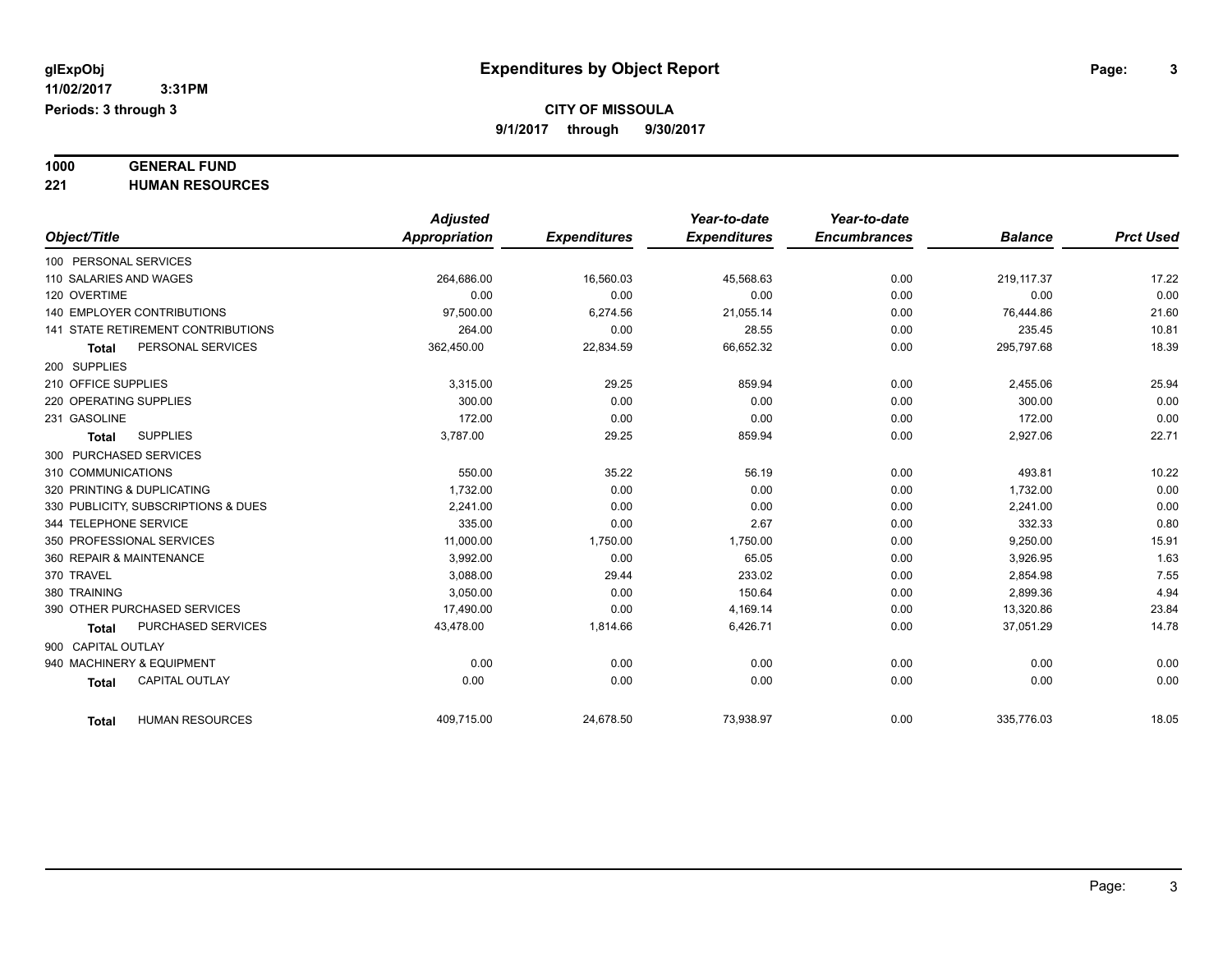**1000 GENERAL FUND**

**223 CITY CLERK**

|                                            | <b>Adjusted</b>      |                     | Year-to-date        | Year-to-date        |                |                  |
|--------------------------------------------|----------------------|---------------------|---------------------|---------------------|----------------|------------------|
| Object/Title                               | <b>Appropriation</b> | <b>Expenditures</b> | <b>Expenditures</b> | <b>Encumbrances</b> | <b>Balance</b> | <b>Prct Used</b> |
| 100 PERSONAL SERVICES                      |                      |                     |                     |                     |                |                  |
| 110 SALARIES AND WAGES                     | 245,641.00           | 18,793.41           | 51,711.65           | 0.00                | 193,929.35     | 21.05            |
| 120 OVERTIME                               | 0.00                 | 0.00                | 0.00                | 0.00                | 0.00           | 0.00             |
| 130 OTHER                                  | 0.00                 | 0.00                | 0.00                | 0.00                | 0.00           | 0.00             |
| <b>140 EMPLOYER CONTRIBUTIONS</b>          | 94,987.00            | 7,610.69            | 25,682.75           | 0.00                | 69,304.25      | 27.04            |
| 141 STATE RETIREMENT CONTRIBUTIONS         | 246.00               | 0.00                | 32.21               | 0.00                | 213.79         | 13.09            |
| <b>150 STATE RETIREMENT</b>                | 0.00                 | 0.00                | 0.00                | 0.00                | 0.00           | 0.00             |
| PERSONAL SERVICES<br><b>Total</b>          | 340,874.00           | 26,404.10           | 77,426.61           | 0.00                | 263,447.39     | 22.71            |
| 200 SUPPLIES                               |                      |                     |                     |                     |                |                  |
| 210 OFFICE SUPPLIES                        | 2,710.00             | 210.47              | 605.72              | 0.00                | 2,104.28       | 22.35            |
| 220 OPERATING SUPPLIES                     | 250.00               | 0.00                | 34.30               | 0.00                | 215.70         | 13.72            |
| 230 REPAIR/MAINTENANCE                     | 0.00                 | 0.00                | 0.00                | 0.00                | 0.00           | 0.00             |
| 231 GASOLINE                               | 250.00               | 0.00                | 0.00                | 0.00                | 250.00         | 0.00             |
| 240 OTHER SUPPLIES                         | 225.00               | 0.00                | 86.90               | 0.00                | 138.10         | 38.62            |
| <b>SUPPLIES</b><br><b>Total</b>            | 3,435.00             | 210.47              | 726.92              | 0.00                | 2,708.08       | 21.16            |
| 300 PURCHASED SERVICES                     |                      |                     |                     |                     |                |                  |
| 310 COMMUNICATIONS                         | 19,743.00            | $-983.80$           | 6,615.58            | 0.00                | 13,127.42      | 33.51            |
| 320 PRINTING & DUPLICATING                 | 700.00               | 0.00                | 0.00                | 0.00                | 700.00         | 0.00             |
| 330 PUBLICITY, SUBSCRIPTIONS & DUES        | 1,925.00             | 237.00              | 712.48              | 0.00                | 1,212.52       | 37.01            |
| 344 TELEPHONE SERVICE                      | 200.00               | 0.00                | 4.05                | 0.00                | 195.95         | 2.03             |
| 350 PROFESSIONAL SERVICES                  | 116,100.00           | 163.76              | 1,427.51            | 0.00                | 114,672.49     | 1.23             |
| 360 REPAIR & MAINTENANCE                   | 1,450.00             | 106.39              | 267.11              | 0.00                | 1,182.89       | 18.42            |
| 370 TRAVEL                                 | 5,150.00             | 0.00                | 0.00                | 0.00                | 5,150.00       | 0.00             |
| 380 TRAINING                               | 4.620.00             | 0.00                | 160.00              | 0.00                | 4,460.00       | 3.46             |
| 390 OTHER PURCHASED SERVICES               | 3,500.00             | 326.00              | 543.00              | 0.00                | 2,957.00       | 15.51            |
| PURCHASED SERVICES<br>Total                | 153,388.00           | $-150.65$           | 9,729.73            | 0.00                | 143,658.27     | 6.34             |
| 500 FIXED CHARGES                          |                      |                     |                     |                     |                |                  |
| 500 FIXED CHARGES                          | 0.00                 | 0.00                | 0.00                | 0.00                | 0.00           | 0.00             |
| <b>FIXED CHARGES</b><br>Total              | 0.00                 | 0.00                | 0.00                | 0.00                | 0.00           | 0.00             |
| 700 GRANTS & CONTRIBUTIONS                 |                      |                     |                     |                     |                |                  |
| 700 GRANTS & CONTRIBUTIONS                 | 64,580.00            | 1,762.29            | 6,240.45            | 0.00                | 58,339.55      | 9.66             |
| <b>GRANTS &amp; CONTRIBUTIONS</b><br>Total | 64,580.00            | 1,762.29            | 6,240.45            | 0.00                | 58,339.55      | 9.66             |
| 800 OTHER OBJECTS                          |                      |                     |                     |                     |                |                  |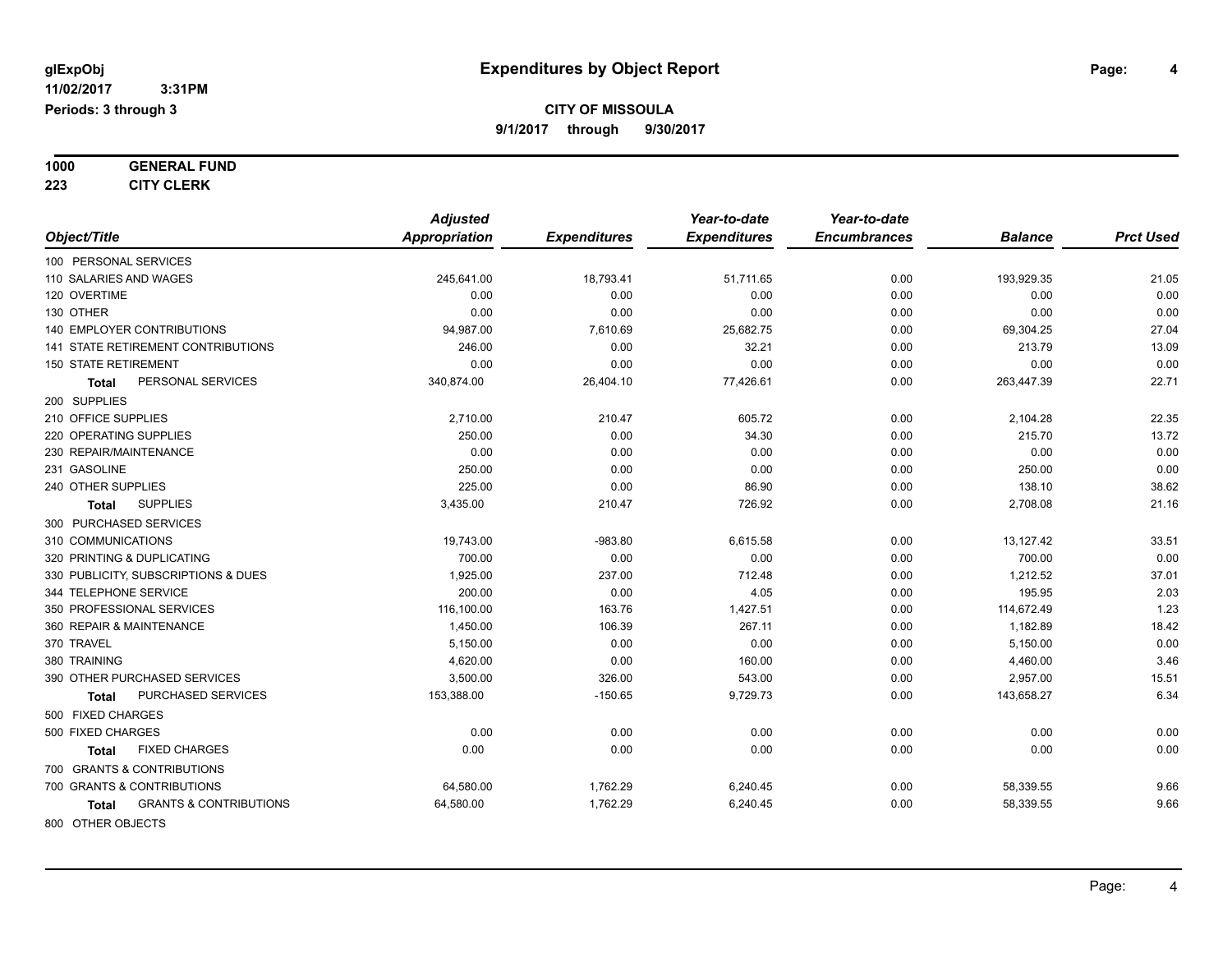#### **11/02/2017 3:31PM Periods: 3 through 3**

#### **CITY OF MISSOULA 9/1/2017 through 9/30/2017**

**1000 GENERAL FUND 223 CITY CLERK**

|                                       | <b>Adjusted</b> |                     | Year-to-date        | Year-to-date        |                |                  |
|---------------------------------------|-----------------|---------------------|---------------------|---------------------|----------------|------------------|
| Object/Title                          | Appropriation   | <b>Expenditures</b> | <b>Expenditures</b> | <b>Encumbrances</b> | <b>Balance</b> | <b>Prct Used</b> |
| 845 CONTINGENCY                       | 0.00            | 0.00                | 0.00                | 0.00                | 0.00           | 0.00             |
| OTHER OBJECTS<br><b>Total</b>         | 0.00            | 0.00                | 0.00                | 0.00                | 0.00           | 0.00             |
| 900 CAPITAL OUTLAY                    |                 |                     |                     |                     |                |                  |
| 930 IMPROVEMENTS                      | 0.00            | 0.00                | 0.00                | 0.00                | 0.00           | 0.00             |
| 940 MACHINERY & EQUIPMENT             | 0.00            | 0.00                | 0.00                | 0.00                | 0.00           | 0.00             |
| <b>CAPITAL OUTLAY</b><br><b>Total</b> | 0.00            | 0.00                | 0.00                | 0.00                | 0.00           | 0.00             |
| <b>CITY CLERK</b><br>Total            | 562.277.00      | 28.226.21           | 94.123.71           | 0.00                | 468.153.29     | 16.74            |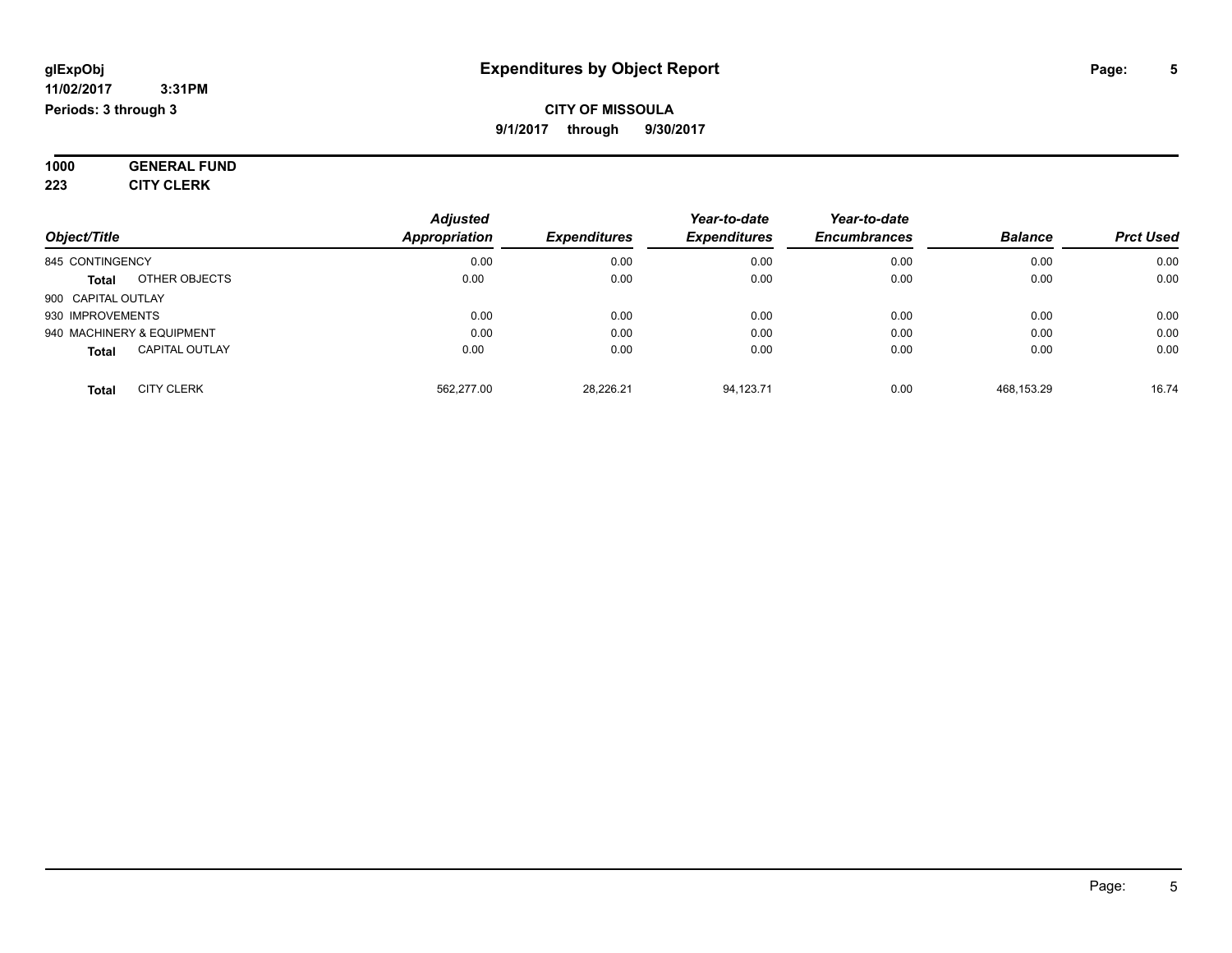### **1000 GENERAL FUND**

**224 INFORMATION SERVICES**

|                              |                                           | <b>Adjusted</b> |                     | Year-to-date        | Year-to-date        |                |                  |
|------------------------------|-------------------------------------------|-----------------|---------------------|---------------------|---------------------|----------------|------------------|
| Object/Title                 |                                           | Appropriation   | <b>Expenditures</b> | <b>Expenditures</b> | <b>Encumbrances</b> | <b>Balance</b> | <b>Prct Used</b> |
| 100 PERSONAL SERVICES        |                                           |                 |                     |                     |                     |                |                  |
| 110 SALARIES AND WAGES       |                                           | 444,476.00      | 34,296.05           | 93,816.79           | 0.00                | 350,659.21     | 21.11            |
| 120 OVERTIME                 |                                           | 0.00            | 129.46              | 571.51              | 0.00                | $-571.51$      | 0.00             |
| 130 OTHER                    |                                           | 5,400.00        | 0.00                | 0.00                | 0.00                | 5,400.00       | 0.00             |
| 140 EMPLOYER CONTRIBUTIONS   |                                           | 162,145.00      | 12,886.38           | 39,791.95           | 0.00                | 122,353.05     | 24.54            |
|                              | <b>141 STATE RETIREMENT CONTRIBUTIONS</b> | 449.00          | 0.00                | 54.32               | 0.00                | 394.68         | 12.10            |
| Total                        | PERSONAL SERVICES                         | 612,470.00      | 47,311.89           | 134,234.57          | 0.00                | 478,235.43     | 21.92            |
| 200 SUPPLIES                 |                                           |                 |                     |                     |                     |                |                  |
| 210 OFFICE SUPPLIES          |                                           | 5,235.00        | 495.00              | 711.82              | 0.00                | 4,523.18       | 13.60            |
| 220 OPERATING SUPPLIES       |                                           | 13,209.00       | 216.07              | 625.99              | 0.00                | 12,583.01      | 4.74             |
| 230 REPAIR/MAINTENANCE       |                                           | 5,140.00        | 42.92               | 42.92               | 0.00                | 5,097.08       | 0.84             |
| 231 GASOLINE                 |                                           | 750.00          | 35.27               | 35.27               | 0.00                | 714.73         | 4.70             |
| 240 OTHER SUPPLIES           |                                           | 2,900.00        | 0.00                | 0.00                | 0.00                | 2,900.00       | 0.00             |
| <b>Total</b>                 | <b>SUPPLIES</b>                           | 27,234.00       | 789.26              | 1,416.00            | 0.00                | 25,818.00      | 5.20             |
| 300 PURCHASED SERVICES       |                                           |                 |                     |                     |                     |                |                  |
| 310 COMMUNICATIONS           |                                           | 156.00          | 76.65               | 76.65               | 0.00                | 79.35          | 49.13            |
| 320 PRINTING & DUPLICATING   |                                           | 350.00          | 0.00                | 0.00                | 0.00                | 350.00         | 0.00             |
|                              | 330 PUBLICITY, SUBSCRIPTIONS & DUES       | 500.00          | 0.00                | 0.00                | 0.00                | 500.00         | 0.00             |
| 344 TELEPHONE SERVICE        |                                           | 161,230.00      | 3,164.73            | 33,583.42           | 0.00                | 127,646.58     | 20.83            |
| 350 PROFESSIONAL SERVICES    |                                           | 4,380.00        | 0.00                | 0.00                | 0.00                | 4,380.00       | 0.00             |
| 360 REPAIR & MAINTENANCE     |                                           | 417,800.00      | 8,569.72            | 144,477.76          | 0.00                | 273,322.24     | 34.58            |
| 370 TRAVEL                   |                                           | 9,259.00        | 1,141.60            | 3,205.10            | 0.00                | 6,053.90       | 34.62            |
| 380 TRAINING                 |                                           | 14,406.00       | 3,280.00            | 6,475.00            | 0.00                | 7,931.00       | 44.95            |
| 390 OTHER PURCHASED SERVICES |                                           | 3,700.00        | 0.00                | 0.00                | 0.00                | 3,700.00       | 0.00             |
| Total                        | PURCHASED SERVICES                        | 611,781.00      | 16,232.70           | 187,817.93          | 0.00                | 423,963.07     | 30.70            |
| 500 FIXED CHARGES            |                                           |                 |                     |                     |                     |                |                  |
| 500 FIXED CHARGES            |                                           | 0.00            | 0.00                | 0.00                | 0.00                | 0.00           | 0.00             |
| Total                        | <b>FIXED CHARGES</b>                      | 0.00            | 0.00                | 0.00                | 0.00                | 0.00           | 0.00             |
| 900 CAPITAL OUTLAY           |                                           |                 |                     |                     |                     |                |                  |
| 940 MACHINERY & EQUIPMENT    |                                           | 0.00            | 0.00                | 0.00                | 0.00                | 0.00           | 0.00             |
| <b>Total</b>                 | <b>CAPITAL OUTLAY</b>                     | 0.00            | 0.00                | 0.00                | 0.00                | 0.00           | 0.00             |
| Total                        | <b>INFORMATION SERVICES</b>               | 1,251,485.00    | 64,333.85           | 323,468.50          | 0.00                | 928,016.50     | 25.85            |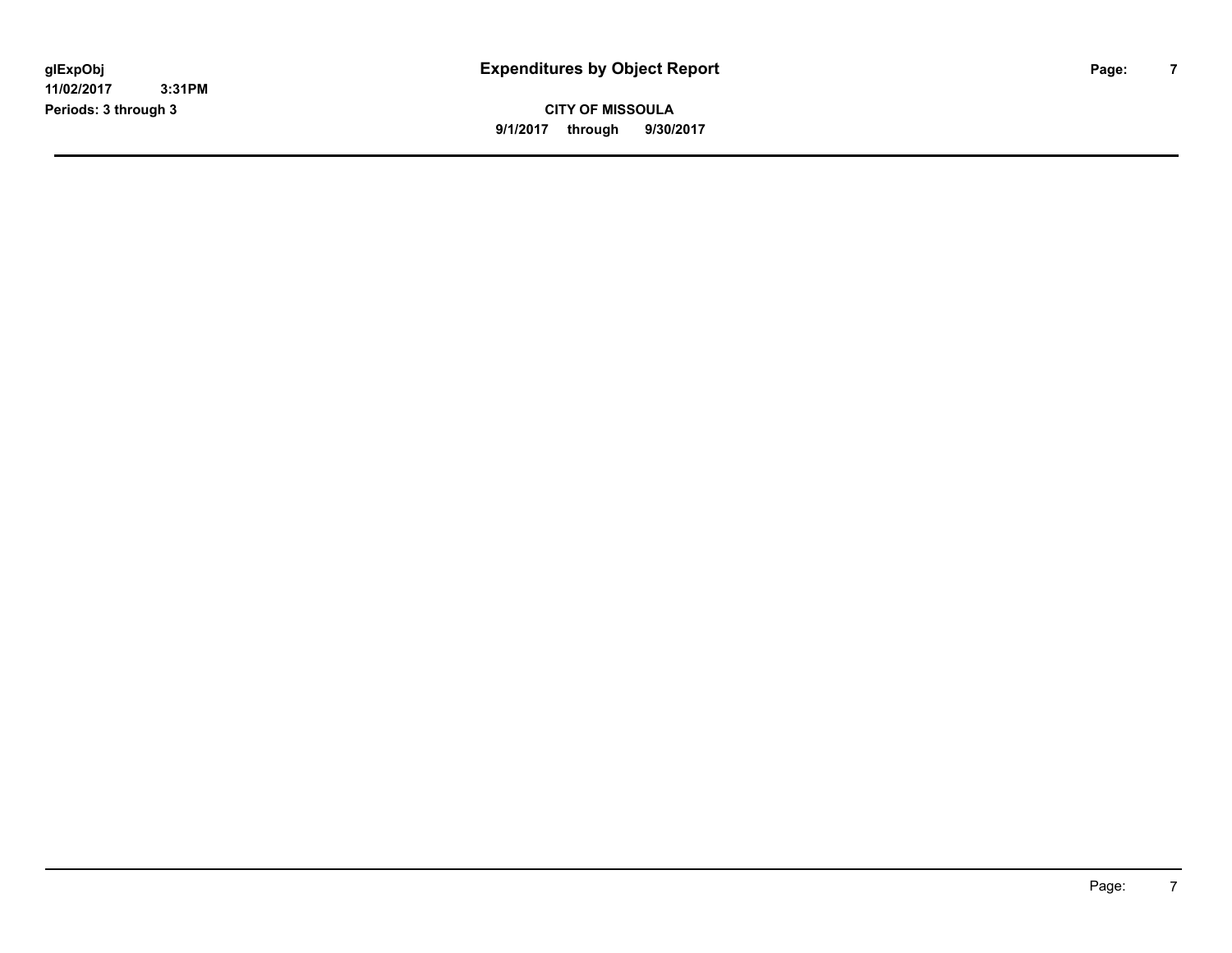**1000 GENERAL FUND**

**230 MUNICIPAL COURT** *Object/Title Adjusted Appropriation Expenditures Year-to-date Expenditures Year-to-date Encumbrances Balance Prct Used* 100 PERSONAL SERVICES 110 SALARIES AND WAGES 836,369.00 65,554.98 180,100.31 0.00 656,268.69 21.53 120 OVERTIME 30,503.00 253.53 781.47 0.00 29,721.53 2.56 140 EMPLOYER CONTRIBUTIONS 330,734.00 26,448.26 89,854.11 0.00 240,879.89 27.17 141 STATE RETIREMENT CONTRIBUTIONS 847.00 111.25 0.00 735.75 13.13 **Total** PERSONAL SERVICES 1,198,453.00 1,198,453.00 92,256.77 270,847.14 0.00 927,605.86 22.60 200 SUPPLIES 210 OFFICE SUPPLIES 4,756.00 169.68 395.50 0.00 4,360.50 8.32 220 OPERATING SUPPLIES 9,576.00 0.00 0.00 0.00 9,576.00 0.00 230 REPAIR/MAINTENANCE 0.00 0.00 0.00 0.00 0.00 0.00 240 OTHER SUPPLIES 4,090.00 0.00 68.31 0.00 4,021.69 1.67 **Total** SUPPLIES 18,422.00 169.68 463.81 0.00 17,958.19 2.52 300 PURCHASED SERVICES 310 COMMUNICATIONS 11,500.00 983.10 5,384.18 0.00 6,115.82 46.82 320 PRINTING & DUPLICATING 1,187.00 0.00 0.00 0.00 1,187.00 0.00 330 PUBLICITY, SUBSCRIPTIONS & DUES 10,196.00 378.00 2,617.00 0.00 7,579.00 25.67 344 TELEPHONE SERVICE 1.584.00 0.00 160.57 0.00 1.423.43 10.14 350 PROFESSIONAL SERVICES 206,822.00 1,123.99 5,194.04 0.00 201,627.96 2.51 360 REPAIR & MAINTENANCE 34,673.00 233.75 233.75 0.00 34,439.25 0.67 370 TRAVEL 5,174.00 0.00 0.00 0.00 5,174.00 0.00 380 TRAINING 9,000.00 2,400.00 2,748.25 0.00 6,251.75 30.54 390 OTHER PURCHASED SERVICES  $\begin{array}{cccccccc}\n & 6,263.00 \\
& 81.65\n \end{array}$  192.22  $\begin{array}{cccccccc}\n & 0.00 \\
& 0.00\n \end{array}$  6,070.78  $\begin{array}{cccccccc}\n & 3.07\n \end{array}$ **Total** PURCHASED SERVICES 286,399.00 286,399.00 5,200.49 16,530.01 0.00 269,868.99 5.77 500 FIXED CHARGES 500 FIXED CHARGES 0.00 0.00 0.00 0.00 0.00 0.00 **Total** FIXED CHARGES 0.00 0.00 0.00 0.00 0.00 0.00 600 DEBT SERVICE 610 PRINCIPAL 27,333.00 0.00 0.00 0.00 27,333.00 0.00 **Total** DEBT SERVICE 27,333.00 0.00 0.00 0.00 27,333.00 0.00 700 GRANTS & CONTRIBUTIONS 700 GRANTS & CONTRIBUTIONS 78,932.00 0.00 0.00 0.00 78,932.00 0.00 **Total** GRANTS & CONTRIBUTIONS 78,932.00 0.00 0.00 0.00 78,932.00 0.00

800 OTHER OBJECTS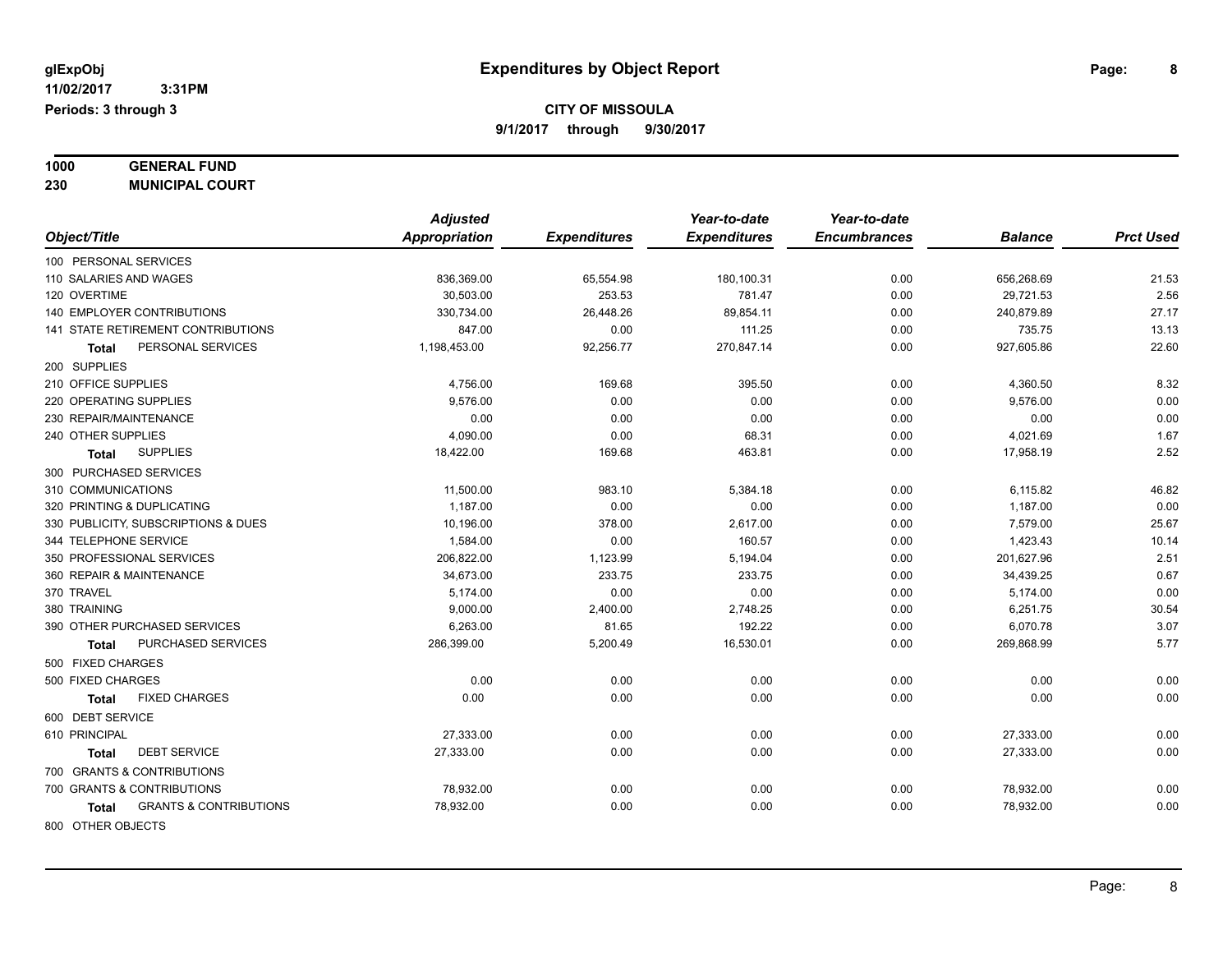| 1000 | <b>GENERAL FUND</b>    |  |
|------|------------------------|--|
| 230  | <b>MUNICIPAL COURT</b> |  |

|                           |                              | <b>Adjusted</b> |                     | Year-to-date        | Year-to-date        |                |                  |
|---------------------------|------------------------------|-----------------|---------------------|---------------------|---------------------|----------------|------------------|
| Object/Title              |                              | Appropriation   | <b>Expenditures</b> | <b>Expenditures</b> | <b>Encumbrances</b> | <b>Balance</b> | <b>Prct Used</b> |
|                           | 820 TRANSFERS TO OTHER FUNDS | 2.500.00        | 0.00                | 0.00                | 0.00                | 2,500.00       | 0.00             |
| <b>Total</b>              | OTHER OBJECTS                | 2.500.00        | 0.00                | 0.00                | 0.00                | 2,500.00       | 0.00             |
| 900 CAPITAL OUTLAY        |                              |                 |                     |                     |                     |                |                  |
| 940 MACHINERY & EQUIPMENT |                              | 0.00            | 0.00                | 0.00                | 0.00                | 0.00           | 0.00             |
| <b>Total</b>              | <b>CAPITAL OUTLAY</b>        | 0.00            | 0.00                | 0.00                | 0.00                | 0.00           | 0.00             |
| Total                     | <b>MUNICIPAL COURT</b>       | 1.612.039.00    | 97.626.94           | 287.840.96          | 0.00                | 1.324.198.04   | 17.86            |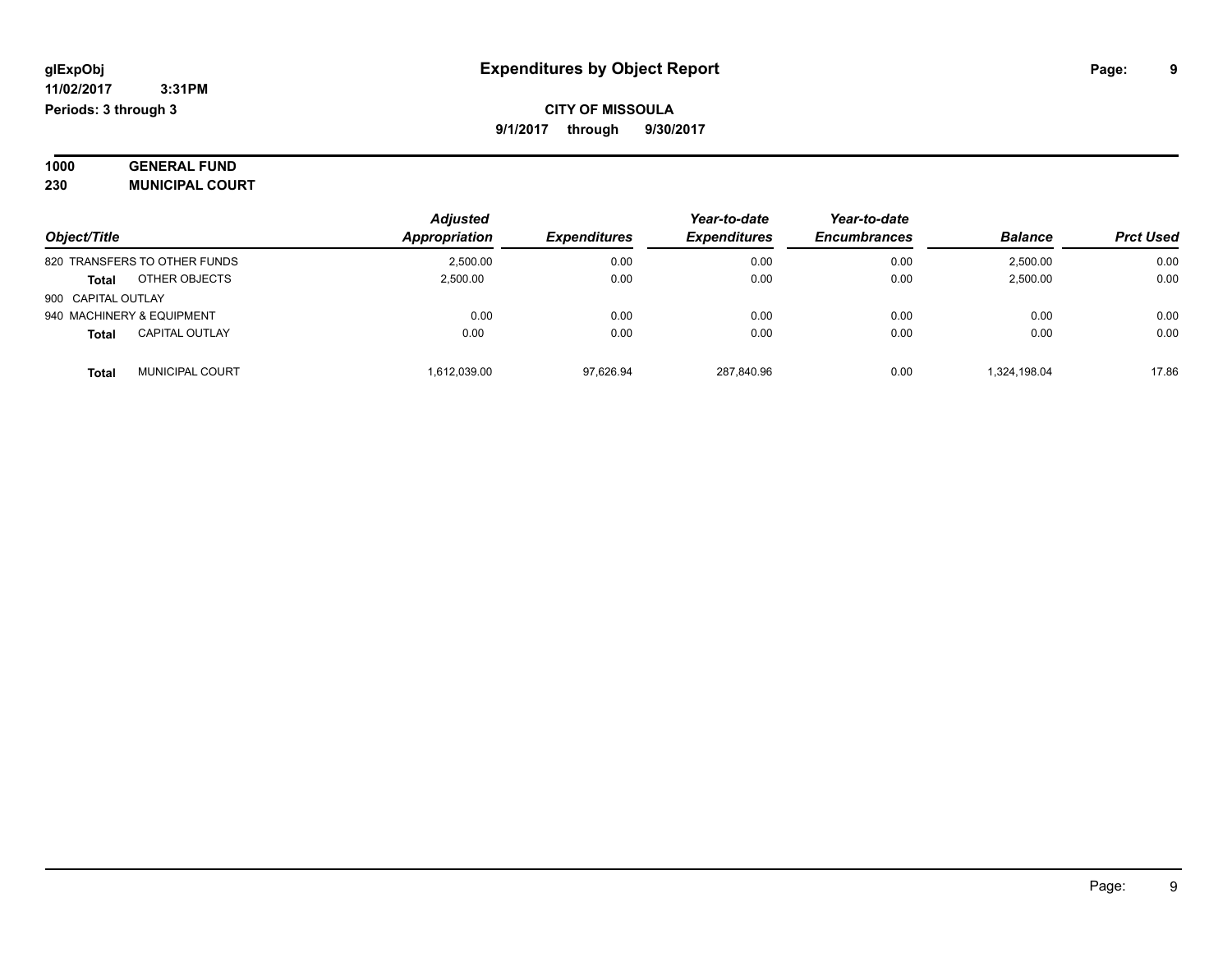**1000 GENERAL FUND**

900 CAPITAL OUTLAY

**240 FINANCE** *Object/Title Adjusted Appropriation Expenditures Year-to-date Expenditures Year-to-date Encumbrances Balance Prct Used* 100 PERSONAL SERVICES 110 SALARIES AND WAGES 735,554.00 56,322.21 160,072.73 0.00 575,481.27 21.76 120 OVERTIME 1,000.00 0.00 0.00 0.00 1,000.00 0.00 140 EMPLOYER CONTRIBUTIONS 282,873.00 20,703.72 74,481.58 0.00 208,391.42 26.33 141 STATE RETIREMENT CONTRIBUTIONS 741.00 0.00 99.85 0.00 641.15 13.48 **Total** PERSONAL SERVICES 1,020,168.00 77,025.93 234,654.16 0.00 785,513.84 23.00 200 SUPPLIES 210 OFFICE SUPPLIES 5,765.00 291.77 740.46 0.00 5,024.54 12.84 220 OPERATING SUPPLIES CHARGE ASSAULT AND ACCORDING A SACRED AND ACCORDING A SACRED AND A SACRED A SOLUTION OF THE SACRED ASSAULT A SACRED A SOLUTION OF THE SACRED ASSAULT A SACRED ASSAULT A SACRED A SOLUTION OF THE SACRED 230 REPAIR/MAINTENANCE 50.00 0.00 0.00 0.00 50.00 0.00 231 GASOLINE 92.00 0.00 0.00 0.00 92.00 0.00 240 OTHER SUPPLIES 0.00 0.00 0.00 0.00 0.00 0.00 **Total** SUPPLIES 8,950.00 1,471.43 1,956.77 0.00 6,993.23 21.86 300 PURCHASED SERVICES 310 COMMUNICATIONS 43,893.00 930.96 19,175.19 0.00 24,717.81 43.69 320 PRINTING & DUPLICATING 5,480.00 162.75 636.35 0.00 4,843.65 11.61 330 PUBLICITY, SUBSCRIPTIONS & DUES 3,410.00 12.00 68.00 0.00 3,342.00 1.99 344 TELEPHONE SERVICE 325.00 0.00 12.16 0.00 312.84 3.74 350 PROFESSIONAL SERVICES 113,956.00 3,900.00 4,795.00 0.00 109,161.00 4.21 360 REPAIR & MAINTENANCE 66,424.00 0.00 0.00 0.00 66,424.00 0.00 370 TRAVEL 8,245.00 160.00 160.00 0.00 8,085.00 1.94 380 TRAINING 7,330.00 199.00 199.00 0.00 7,131.00 2.71 390 OTHER PURCHASED SERVICES 0.00 0.00 0.00 0.00 0.00 0.00 **Total** PURCHASED SERVICES 249,063.00 5,364.71 25,045.70 0.00 224,017.30 10.06 500 FIXED CHARGES 500 FIXED CHARGES 500.00 0.00 0.00 0.00 500.00 0.00 **Total** FIXED CHARGES 500.00 0.00 0.00 0.00 500.00 0.00

940 MACHINERY & EQUIPMENT 0.00 0.00 0.00 0.00 0.00 0.00 **Total** CAPITAL OUTLAY 0.00 0.00 0.00 0.00 0.00 0.00

**Total** FINANCE 1,278,681.00 83,862.07 261,656.63 0.00 1,017,024.37 20.46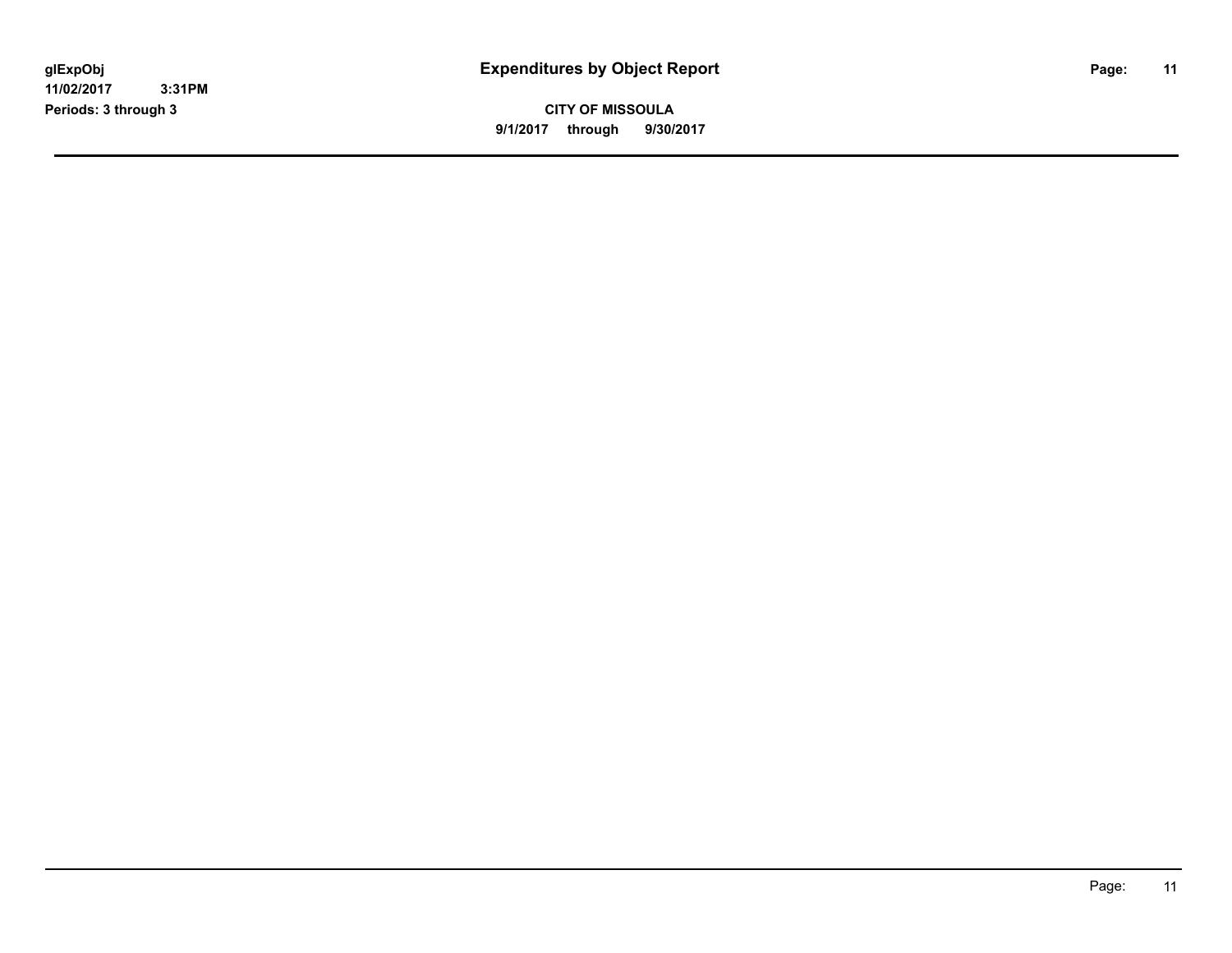**CITY OF MISSOULA**

**9/1/2017 through 9/30/2017**

# **1000 GENERAL FUND**

**245 CENTRALIZED SERVICES**

|                                                   | <b>Adjusted</b> |                     | Year-to-date        | Year-to-date        |                |                  |
|---------------------------------------------------|-----------------|---------------------|---------------------|---------------------|----------------|------------------|
| Object/Title                                      | Appropriation   | <b>Expenditures</b> | <b>Expenditures</b> | <b>Encumbrances</b> | <b>Balance</b> | <b>Prct Used</b> |
| 100 PERSONAL SERVICES                             |                 |                     |                     |                     |                |                  |
| 110 SALARIES AND WAGES                            | 181,276.00      | 13,879.68           | 38,169.12           | 0.00                | 143,106.88     | 21.06            |
| <b>140 EMPLOYER CONTRIBUTIONS</b>                 | 58,169.00       | 4,551.78            | 14,394.02           | 0.00                | 43,774.98      | 24.75            |
| 141 STATE RETIREMENT CONTRIBUTIONS                | 181.00          | 0.00                | 23.64               | 0.00                | 157.36         | 13.06            |
| PERSONAL SERVICES<br><b>Total</b>                 | 239,626.00      | 18,431.46           | 52,586.78           | 0.00                | 187,039.22     | 21.95            |
| 200 SUPPLIES                                      |                 |                     |                     |                     |                |                  |
| 210 OFFICE SUPPLIES                               | 1,000.00        | 0.00                | 0.00                | 0.00                | 1,000.00       | 0.00             |
| 220 OPERATING SUPPLIES                            | 700.00          | 133.92              | 133.92              | 0.00                | 566.08         | 19.13            |
| 231 GASOLINE                                      | 350.00          | 0.00                | 0.00                | 0.00                | 350.00         | 0.00             |
| <b>SUPPLIES</b><br><b>Total</b>                   | 2,050.00        | 133.92              | 133.92              | 0.00                | 1,916.08       | 6.53             |
| 300 PURCHASED SERVICES                            |                 |                     |                     |                     |                |                  |
| 310 COMMUNICATIONS                                | 300.00          | 0.00                | 0.00                | 0.00                | 300.00         | 0.00             |
| 320 PRINTING & DUPLICATING                        | 450.00          | 0.00                | 44.27               | 0.00                | 405.73         | 9.84             |
| 330 PUBLICITY, SUBSCRIPTIONS & DUES               | 400.00          | 0.00                | 0.00                | 0.00                | 400.00         | 0.00             |
| 344 TELEPHONE SERVICE                             | 700.00          | 0.00                | 10.61               | 0.00                | 689.39         | 1.52             |
| 350 PROFESSIONAL SERVICES                         | 51,500.00       | 0.00                | 0.00                | 0.00                | 51,500.00      | 0.00             |
| 370 TRAVEL                                        | 2,000.00        | 0.00                | 651.06              | 0.00                | 1,348.94       | 32.55            |
| 380 TRAINING                                      | 3,000.00        | 0.00                | 0.00                | 0.00                | 3,000.00       | 0.00             |
| 390 OTHER PURCHASED SERVICES                      | 0.00            | 0.00                | 0.00                | 0.00                | 0.00           | 0.00             |
| PURCHASED SERVICES<br><b>Total</b>                | 58,350.00       | 0.00                | 705.94              | 0.00                | 57,644.06      | 1.21             |
| 500 FIXED CHARGES                                 |                 |                     |                     |                     |                |                  |
| 550 MERCHANT SERVICE FEES                         | 0.00            | 0.00                | 0.00                | 0.00                | 0.00           | 0.00             |
| <b>FIXED CHARGES</b><br><b>Total</b>              | 0.00            | 0.00                | 0.00                | 0.00                | 0.00           | 0.00             |
| 700 GRANTS & CONTRIBUTIONS                        |                 |                     |                     |                     |                |                  |
| 700 GRANTS & CONTRIBUTIONS                        | 0.00            | 0.00                | 0.00                | 0.00                | 0.00           | 0.00             |
| <b>GRANTS &amp; CONTRIBUTIONS</b><br><b>Total</b> | 0.00            | 0.00                | 0.00                | 0.00                | 0.00           | 0.00             |
| <b>CENTRALIZED SERVICES</b><br><b>Total</b>       | 300.026.00      | 18,565.38           | 53.426.64           | 0.00                | 246.599.36     | 17.81            |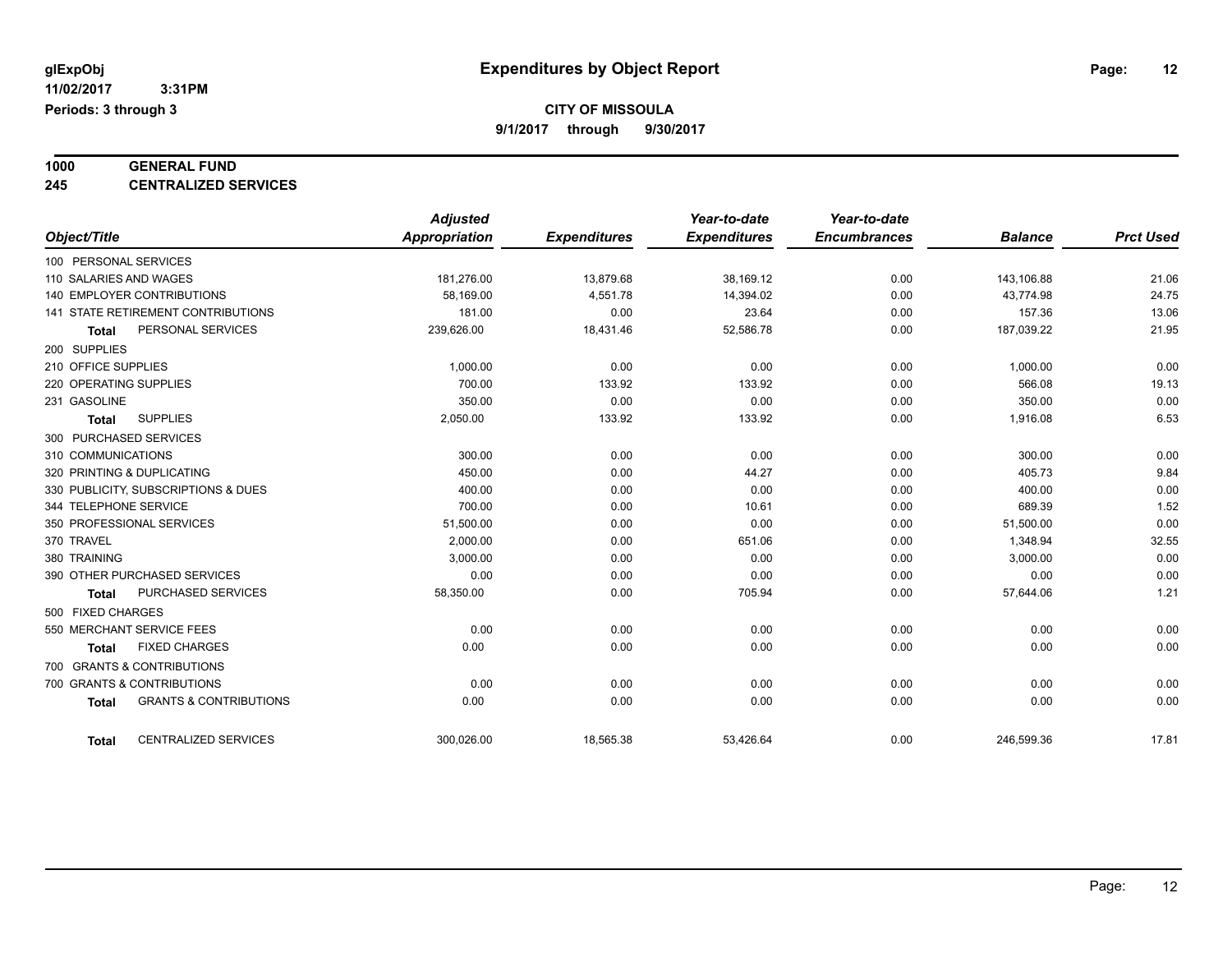**1000 GENERAL FUND 246 FACILITY MAINTENANCE DEPARTMENT**

|                                                   | <b>Adjusted</b>      |                     | Year-to-date        | Year-to-date        |                |                  |
|---------------------------------------------------|----------------------|---------------------|---------------------|---------------------|----------------|------------------|
| Object/Title                                      | <b>Appropriation</b> | <b>Expenditures</b> | <b>Expenditures</b> | <b>Encumbrances</b> | <b>Balance</b> | <b>Prct Used</b> |
| 100 PERSONAL SERVICES                             |                      |                     |                     |                     |                |                  |
| 110 SALARIES AND WAGES                            | 107,836.00           | 30.20               | 83.05               | 0.00                | 107,752.95     | 0.08             |
| 130 OTHER                                         | 9,230.00             | 0.00                | 0.00                | 0.00                | 9,230.00       | 0.00             |
| 140 EMPLOYER CONTRIBUTIONS                        | 46,543.00            | 836.72              | 2,468.49            | 0.00                | 44,074.51      | 5.30             |
| <b>150 STATE RETIREMENT</b>                       | 119.00               | 0.00                | 0.00                | 0.00                | 119.00         | 0.00             |
| PERSONAL SERVICES<br><b>Total</b>                 | 163,728.00           | 866.92              | 2,551.54            | 0.00                | 161,176.46     | 1.56             |
| 200 SUPPLIES                                      |                      |                     |                     |                     |                |                  |
| 220 OPERATING SUPPLIES                            | 7,142.00             | 104.89              | 261.74              | 0.00                | 6,880.26       | 3.66             |
| 230 REPAIR/MAINTENANCE                            | 3,863.00             | 0.00                | 0.00                | 0.00                | 3,863.00       | 0.00             |
| 231 GASOLINE                                      | 170.00               | 129.78              | 573.63              | 0.00                | $-403.63$      | 337.43           |
| 240 OTHER SUPPLIES                                | 8,410.00             | 138.55              | 192.11              | 0.00                | 8,217.89       | 2.28             |
| <b>SUPPLIES</b><br><b>Total</b>                   | 19,585.00            | 373.22              | 1,027.48            | 0.00                | 18,557.52      | 5.25             |
| 300 PURCHASED SERVICES                            |                      |                     |                     |                     |                |                  |
| 340 SEWER                                         | 2,873.00             | 170.44              | 980.79              | 0.00                | 1,892.21       | 34.14            |
| 341 ELECTRICITY & NATURAL GAS                     | 239,166.00           | 15,753.88           | 31,756.23           | 0.00                | 207,409.77     | 13.28            |
| 342 STORM WATER                                   | 0.00                 | 0.00                | 0.00                | 0.00                | 0.00           | 0.00             |
| 343 WATER CHARGES                                 | 12,356.00            | 554.12              | 1,104.39            | 0.00                | 11,251.61      | 8.94             |
| 344 TELEPHONE SERVICE                             | 1,295.00             | 0.00                | 59.15               | 0.00                | 1,235.85       | 4.57             |
| 345 GARBAGE                                       | 14,901.00            | 420.35              | 1,989.58            | 0.00                | 12,911.42      | 13.35            |
| 350 PROFESSIONAL SERVICES                         | 2,720.00             | 0.00                | 0.00                | 0.00                | 2,720.00       | 0.00             |
| 360 REPAIR & MAINTENANCE                          | 184,678.00           | 9,608.99            | 38,266.85           | 0.00                | 146,411.15     | 20.72            |
| 370 TRAVEL                                        | 150.00               | 0.00                | 0.00                | 0.00                | 150.00         | 0.00             |
| 380 TRAINING                                      | 0.00                 | 0.00                | 0.00                | 0.00                | 0.00           | 0.00             |
| PURCHASED SERVICES<br><b>Total</b>                | 458,139.00           | 26,507.78           | 74,156.99           | 0.00                | 383,982.01     | 16.19            |
| 700 GRANTS & CONTRIBUTIONS                        |                      |                     |                     |                     |                |                  |
| 700 GRANTS & CONTRIBUTIONS                        | 45,862.00            | 0.00                | 8,308.08            | 0.00                | 37,553.92      | 18.12            |
| <b>GRANTS &amp; CONTRIBUTIONS</b><br><b>Total</b> | 45,862.00            | 0.00                | 8,308.08            | 0.00                | 37,553.92      | 18.12            |
| FACILITY MAINTENANCE DEPARTMENT<br><b>Total</b>   | 687,314.00           | 27,747.92           | 86,044.09           | 0.00                | 601,269.91     | 12.52            |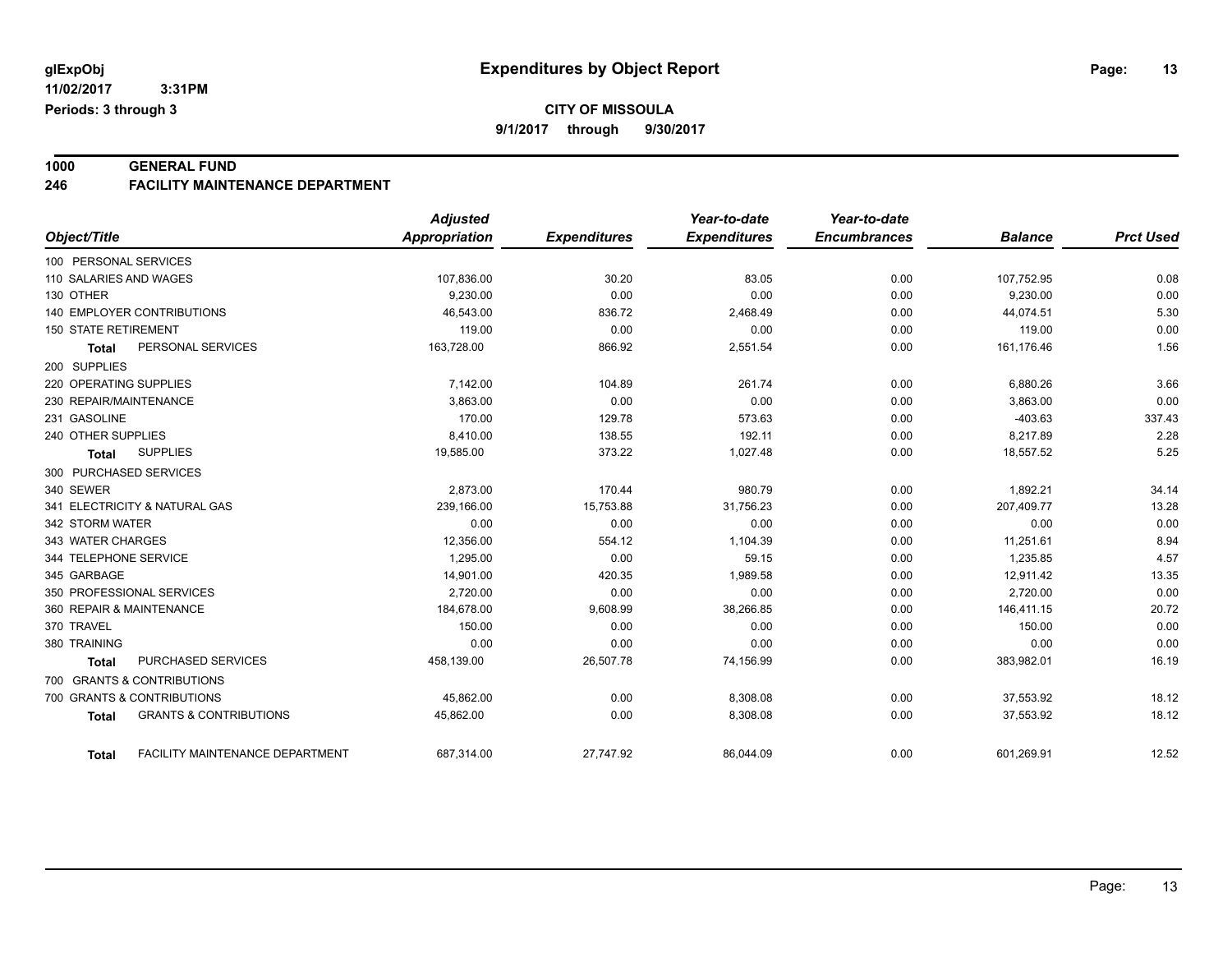# **1000 GENERAL FUND**

**250 DEVELOPMENT SERVICES**

|                                                   | <b>Adjusted</b> |                     | Year-to-date        | Year-to-date        |                |                  |
|---------------------------------------------------|-----------------|---------------------|---------------------|---------------------|----------------|------------------|
| Object/Title                                      | Appropriation   | <b>Expenditures</b> | <b>Expenditures</b> | <b>Encumbrances</b> | <b>Balance</b> | <b>Prct Used</b> |
| 100 PERSONAL SERVICES                             |                 |                     |                     |                     |                |                  |
| 110 SALARIES AND WAGES                            | 1,386,269.00    | 116,827.96          | 367,994.25          | 0.00                | 1,018,274.75   | 26.55            |
| 120 OVERTIME                                      | 4,276.00        | 0.00                | 0.00                | 0.00                | 4,276.00       | 0.00             |
| 130 OTHER                                         | 0.00            | 0.00                | 0.00                | 0.00                | 0.00           | 0.00             |
| 140 EMPLOYER CONTRIBUTIONS                        | 491,224.00      | 44,432.64           | 155,656.96          | 0.00                | 335,567.04     | 31.69            |
| 141 STATE RETIREMENT CONTRIBUTIONS                | 1,290.00        | 0.00                | 102.48              | 0.00                | 1,187.52       | 7.94             |
| PERSONAL SERVICES<br>Total                        | 1,883,059.00    | 161,260.60          | 523,753.69          | 0.00                | 1,359,305.31   | 27.81            |
| 200 SUPPLIES                                      |                 |                     |                     |                     |                |                  |
| 210 OFFICE SUPPLIES                               | 20,524.00       | 754.82              | 2,529.29            | 0.00                | 17,994.71      | 12.32            |
| 220 OPERATING SUPPLIES                            | 2,756.00        | 84.72               | 138.60              | 0.00                | 2,617.40       | 5.03             |
| 230 REPAIR/MAINTENANCE                            | 3,850.00        | 75.22               | 375.07              | 0.00                | 3,474.93       | 9.74             |
| 231 GASOLINE                                      | 12,899.00       | 781.20              | 781.20              | 0.00                | 12,117.80      | 6.06             |
| 240 OTHER SUPPLIES                                | 1,155.00        | 0.00                | 26.58               | 0.00                | 1,128.42       | 2.30             |
| <b>SUPPLIES</b><br><b>Total</b>                   | 41,184.00       | 1,695.96            | 3,850.74            | 0.00                | 37,333.26      | 9.35             |
| 300 PURCHASED SERVICES                            |                 |                     |                     |                     |                |                  |
| 310 COMMUNICATIONS                                | 11,853.00       | 376.88              | 1,349.49            | 0.00                | 10,503.51      | 11.39            |
| 320 PRINTING & DUPLICATING                        | 8,459.00        | 0.00                | 157.23              | 0.00                | 8,301.77       | 1.86             |
| 330 PUBLICITY, SUBSCRIPTIONS & DUES               | 11,505.00       | 192.00              | 806.67              | 0.00                | 10,698.33      | 7.01             |
| 344 TELEPHONE SERVICE                             | 15,535.00       | 0.00                | 790.00              | 0.00                | 14,745.00      | 5.09             |
| 350 PROFESSIONAL SERVICES                         | 151,406.00      | 8,964.00            | 18,328.76           | 0.00                | 133,077.24     | 12.11            |
| 360 REPAIR & MAINTENANCE                          | 25,359.00       | 0.00                | 145.00              | 0.00                | 25,214.00      | 0.57             |
| 370 TRAVEL                                        | 14,723.00       | 0.00                | 0.00                | 0.00                | 14,723.00      | 0.00             |
| 380 TRAINING                                      | 14,439.00       | 1,750.00            | 2,045.00            | 0.00                | 12,394.00      | 14.16            |
| 390 OTHER PURCHASED SERVICES                      | 950.00          | 0.00                | 0.00                | 0.00                | 950.00         | 0.00             |
| PURCHASED SERVICES<br>Total                       | 254,229.00      | 11,282.88           | 23,622.15           | 0.00                | 230,606.85     | 9.29             |
| 500 FIXED CHARGES                                 |                 |                     |                     |                     |                |                  |
| 550 MERCHANT SERVICE FEES                         | 0.00            | 0.00                | 0.00                | 0.00                | 0.00           | 0.00             |
| <b>FIXED CHARGES</b><br>Total                     | 0.00            | 0.00                | 0.00                | 0.00                | 0.00           | 0.00             |
| 700 GRANTS & CONTRIBUTIONS                        |                 |                     |                     |                     |                |                  |
| 700 GRANTS & CONTRIBUTIONS                        | 110,780.00      | 0.00                | 0.00                | 0.00                | 110,780.00     | 0.00             |
| <b>GRANTS &amp; CONTRIBUTIONS</b><br><b>Total</b> | 110,780.00      | 0.00                | 0.00                | 0.00                | 110,780.00     | 0.00             |
| 800 OTHER OBJECTS                                 |                 |                     |                     |                     |                |                  |
| 820 TRANSFERS TO OTHER FUNDS                      | 213,975.00      | 0.00                | 0.00                | 0.00                | 213,975.00     | 0.00             |
|                                                   |                 |                     |                     |                     |                |                  |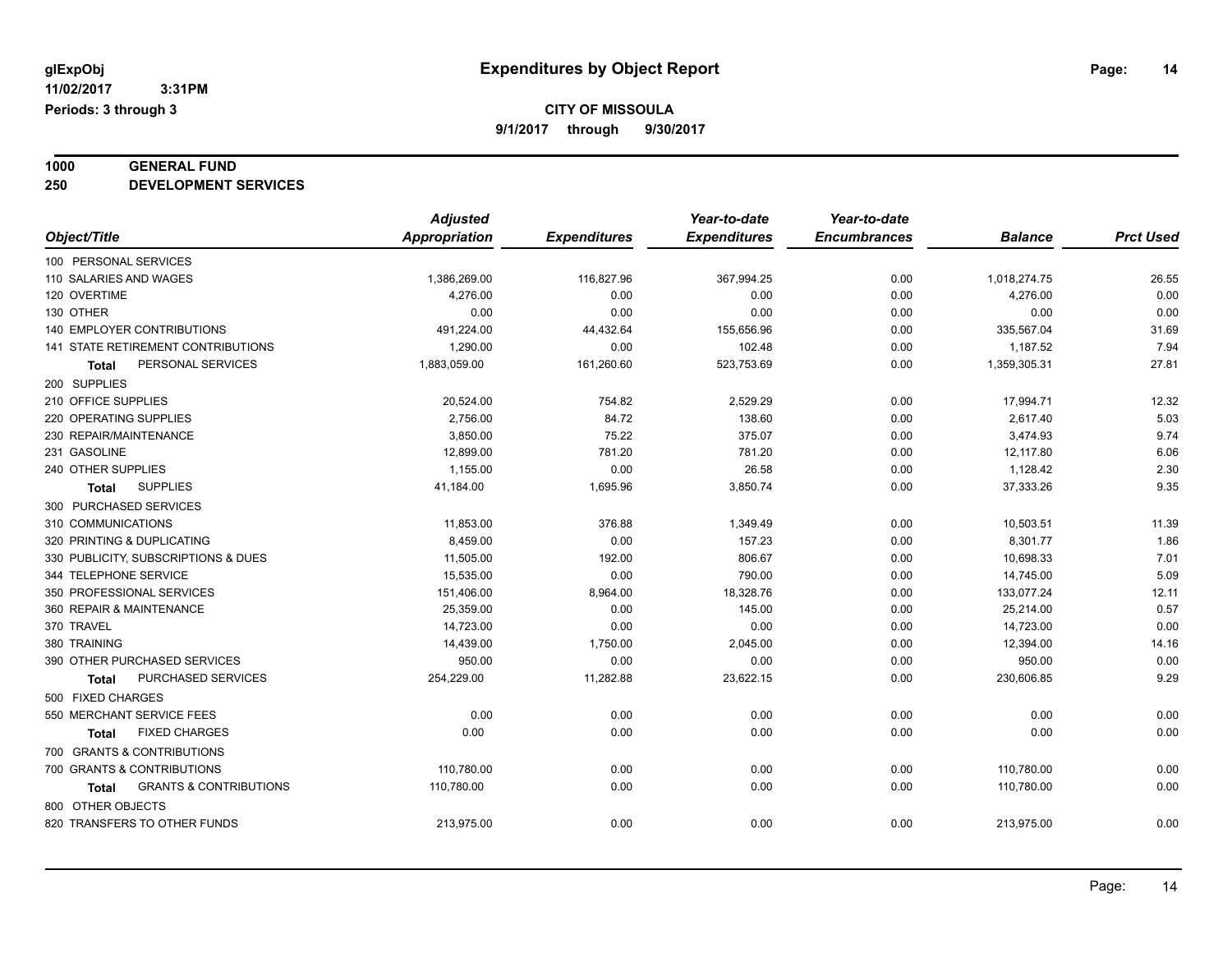#### **1000 GENERAL FUND 250 DEVELOPMENT SERVICES**

| Object/Title       |                           | <b>Adjusted</b> |                     | Year-to-date        | Year-to-date<br><b>Encumbrances</b> | <b>Balance</b> | <b>Prct Used</b> |
|--------------------|---------------------------|-----------------|---------------------|---------------------|-------------------------------------|----------------|------------------|
|                    |                           | Appropriation   | <b>Expenditures</b> | <b>Expenditures</b> |                                     |                |                  |
| <b>Total</b>       | OTHER OBJECTS             | 213.975.00      | 0.00                | 0.00                | 0.00                                | 213.975.00     | 0.00             |
| 900 CAPITAL OUTLAY |                           |                 |                     |                     |                                     |                |                  |
|                    | 940 MACHINERY & EQUIPMENT | 0.00            | 0.00                | 0.00                | 0.00                                | 0.00           | 0.00             |
| <b>Total</b>       | <b>CAPITAL OUTLAY</b>     | 0.00            | 0.00                | 0.00                | 0.00                                | 0.00           | 0.00             |
| <b>Total</b>       | DEVELOPMENT SERVICES      | 2.503.227.00    | 174.239.44          | 551.226.58          | 0.00                                | 1,952,000.42   | 22.02            |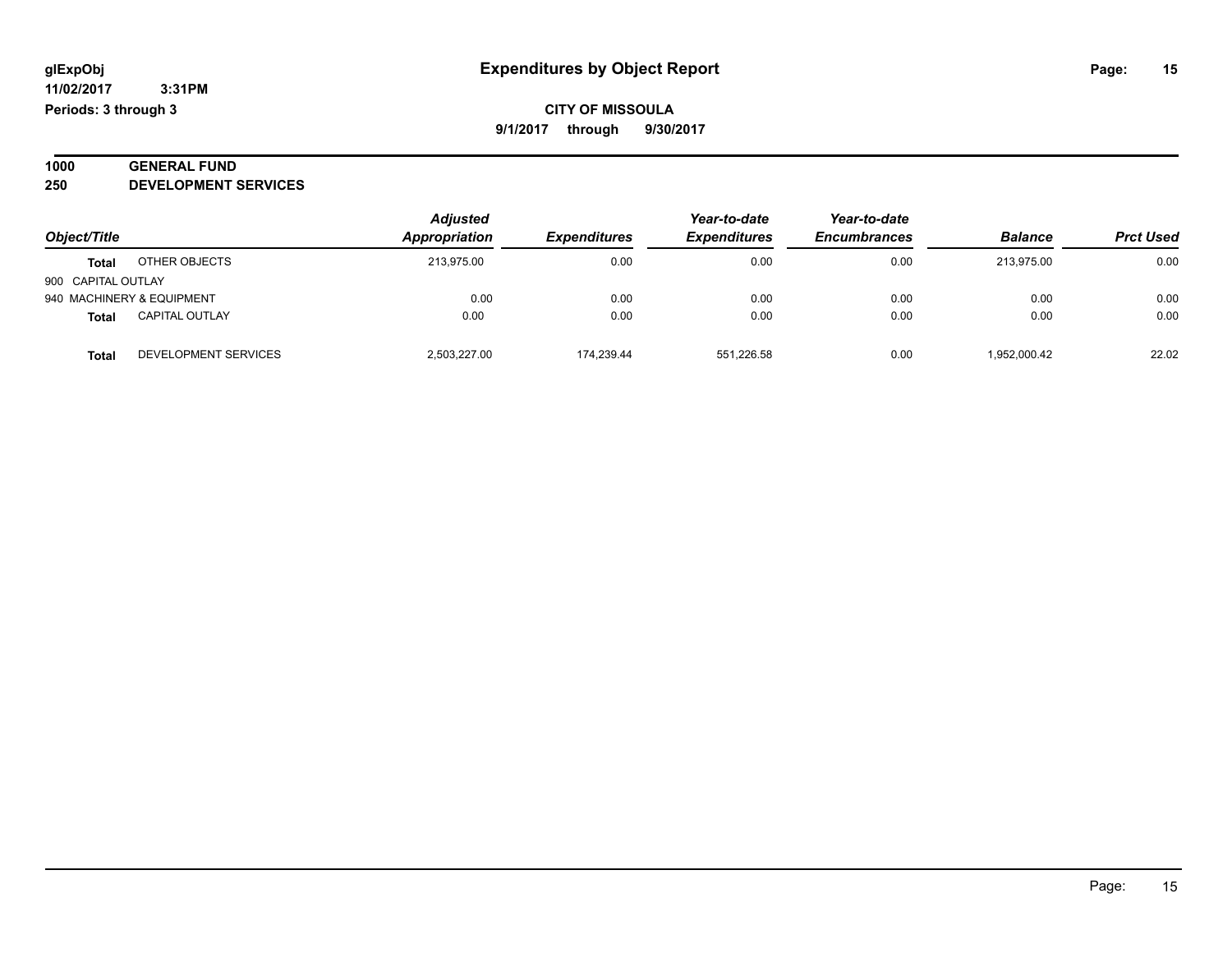**CITY OF MISSOULA**

**9/1/2017 through 9/30/2017**

**1000 GENERAL FUND 255 HOUSING & COMMUNITY DEVELOPMENT**

|                                                   | <b>Adjusted</b>      |                     | Year-to-date        | Year-to-date        |                |                  |
|---------------------------------------------------|----------------------|---------------------|---------------------|---------------------|----------------|------------------|
| Object/Title                                      | <b>Appropriation</b> | <b>Expenditures</b> | <b>Expenditures</b> | <b>Encumbrances</b> | <b>Balance</b> | <b>Prct Used</b> |
| 100 PERSONAL SERVICES                             |                      |                     |                     |                     |                |                  |
| 110 SALARIES AND WAGES                            | 243,115.00           | 13,606.24           | 35,948.38           | 0.00                | 207,166.62     | 14.79            |
| 120 OVERTIME                                      | 0.00                 | 0.00                | 0.00                | 0.00                | 0.00           | 0.00             |
| 140 EMPLOYER CONTRIBUTIONS                        | 81,229.00            | 4,736.90            | 14,836.51           | 0.00                | 66,392.49      | 18.27            |
| 141 STATE RETIREMENT CONTRIBUTIONS                | 243.00               | 0.00                | 21.65               | 0.00                | 221.35         | 8.91             |
| PERSONAL SERVICES<br>Total                        | 324,587.00           | 18,343.14           | 50,806.54           | 0.00                | 273,780.46     | 15.65            |
| 200 SUPPLIES                                      |                      |                     |                     |                     |                |                  |
| 210 OFFICE SUPPLIES                               | 10,466.00            | 69.29               | 4,550.11            | 0.00                | 5,915.89       | 43.48            |
| 220 OPERATING SUPPLIES                            | 200.00               | 0.00                | 0.00                | 0.00                | 200.00         | 0.00             |
| 230 REPAIR/MAINTENANCE                            | 0.00                 | 0.00                | 0.00                | 0.00                | 0.00           | 0.00             |
| 231 GASOLINE                                      | 0.00                 | 0.00                | 0.00                | 0.00                | 0.00           | 0.00             |
| 240 OTHER SUPPLIES                                | 0.00                 | 0.00                | 0.00                | 0.00                | 0.00           | 0.00             |
| <b>SUPPLIES</b><br>Total                          | 10,666.00            | 69.29               | 4,550.11            | 0.00                | 6,115.89       | 42.66            |
| 300 PURCHASED SERVICES                            |                      |                     |                     |                     |                |                  |
| 310 COMMUNICATIONS                                | 320.00               | 0.00                | 0.00                | 0.00                | 320.00         | 0.00             |
| 320 PRINTING & DUPLICATING                        | 4,535.00             | 0.00                | 0.00                | 0.00                | 4,535.00       | 0.00             |
| 330 PUBLICITY, SUBSCRIPTIONS & DUES               | 1,700.00             | 0.00                | 0.00                | 0.00                | 1,700.00       | 0.00             |
| 344 TELEPHONE SERVICE                             | 2,150.00             | 87.63               | 205.81              | 0.00                | 1,944.19       | 9.57             |
| 350 PROFESSIONAL SERVICES                         | 8,075.00             | 0.00                | 0.00                | 0.00                | 8,075.00       | 0.00             |
| 360 REPAIR & MAINTENANCE                          | 2,350.00             | 442.00              | 971.25              | 0.00                | 1,378.75       | 41.33            |
| 370 TRAVEL                                        | 8,077.00             | 192.00              | 192.00              | 0.00                | 7,885.00       | 2.38             |
| 380 TRAINING                                      | 2,500.00             | 0.00                | 0.00                | 0.00                | 2,500.00       | 0.00             |
| 390 OTHER PURCHASED SERVICES                      | 2,822.00             | 0.00                | 4,620.00            | 0.00                | $-1,798.00$    | 163.71           |
| PURCHASED SERVICES<br><b>Total</b>                | 32,529.00            | 721.63              | 5,989.06            | 0.00                | 26,539.94      | 18.41            |
| 500 FIXED CHARGES                                 |                      |                     |                     |                     |                |                  |
| 500 FIXED CHARGES                                 | 0.00                 | 2,475.00            | 16,525.00           | 0.00                | $-16,525.00$   | 0.00             |
| 530 EQUIPMENT RENTAL                              | 46,000.00            | 0.00                | 0.00                | 0.00                | 46,000.00      | 0.00             |
| <b>FIXED CHARGES</b><br>Total                     | 46,000.00            | 2,475.00            | 16,525.00           | 0.00                | 29,475.00      | 35.92            |
| 700 GRANTS & CONTRIBUTIONS                        |                      |                     |                     |                     |                |                  |
| 700 GRANTS & CONTRIBUTIONS                        | 305,532.00           | 0.00                | 158,000.00          | 0.00                | 147,532.00     | 51.71            |
| <b>GRANTS &amp; CONTRIBUTIONS</b><br><b>Total</b> | 305,532.00           | 0.00                | 158,000.00          | 0.00                | 147,532.00     | 51.71            |
| 900 CAPITAL OUTLAY                                |                      |                     |                     |                     |                |                  |
| 940 MACHINERY & EQUIPMENT                         | 4,000.00             | 0.00                | 0.00                | 0.00                | 4,000.00       | 0.00             |
|                                                   |                      |                     |                     |                     |                |                  |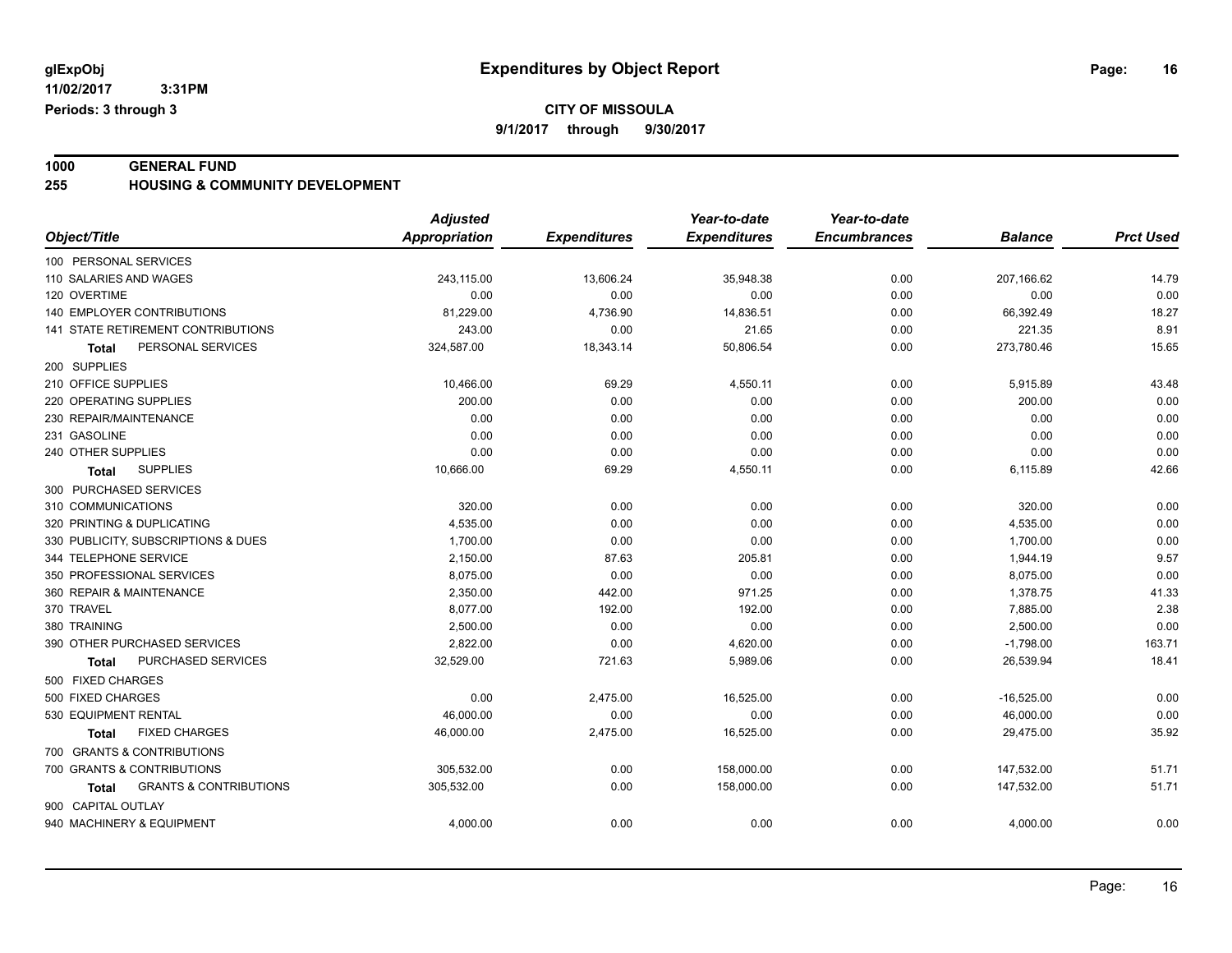**11/02/2017 3:31PM**

**Periods: 3 through 3**

**CITY OF MISSOULA 9/1/2017 through 9/30/2017**

### **1000 GENERAL FUND**

**255 HOUSING & COMMUNITY DEVELOPMENT**

|              |                                           | <b>Adjusted</b><br>Year-to-date |                            | Year-to-date        |                     |                |                  |
|--------------|-------------------------------------------|---------------------------------|----------------------------|---------------------|---------------------|----------------|------------------|
| Object/Title |                                           | <b>Appropriation</b>            | <i><b>Expenditures</b></i> | <b>Expenditures</b> | <b>Encumbrances</b> | <b>Balance</b> | <b>Prct Used</b> |
| Total        | <b>CAPITAL OUTLAY</b>                     | 4.000.00                        | 0.00                       | 0.00                | 0.00                | 4.000.00       | 0.00             |
| <b>Total</b> | <b>HOUSING &amp; COMMUNITY DEVELOPMEN</b> | 723.314.00                      | 21,609.06                  | 235.870.71          | 0.00                | 487.443.29     | 32.61            |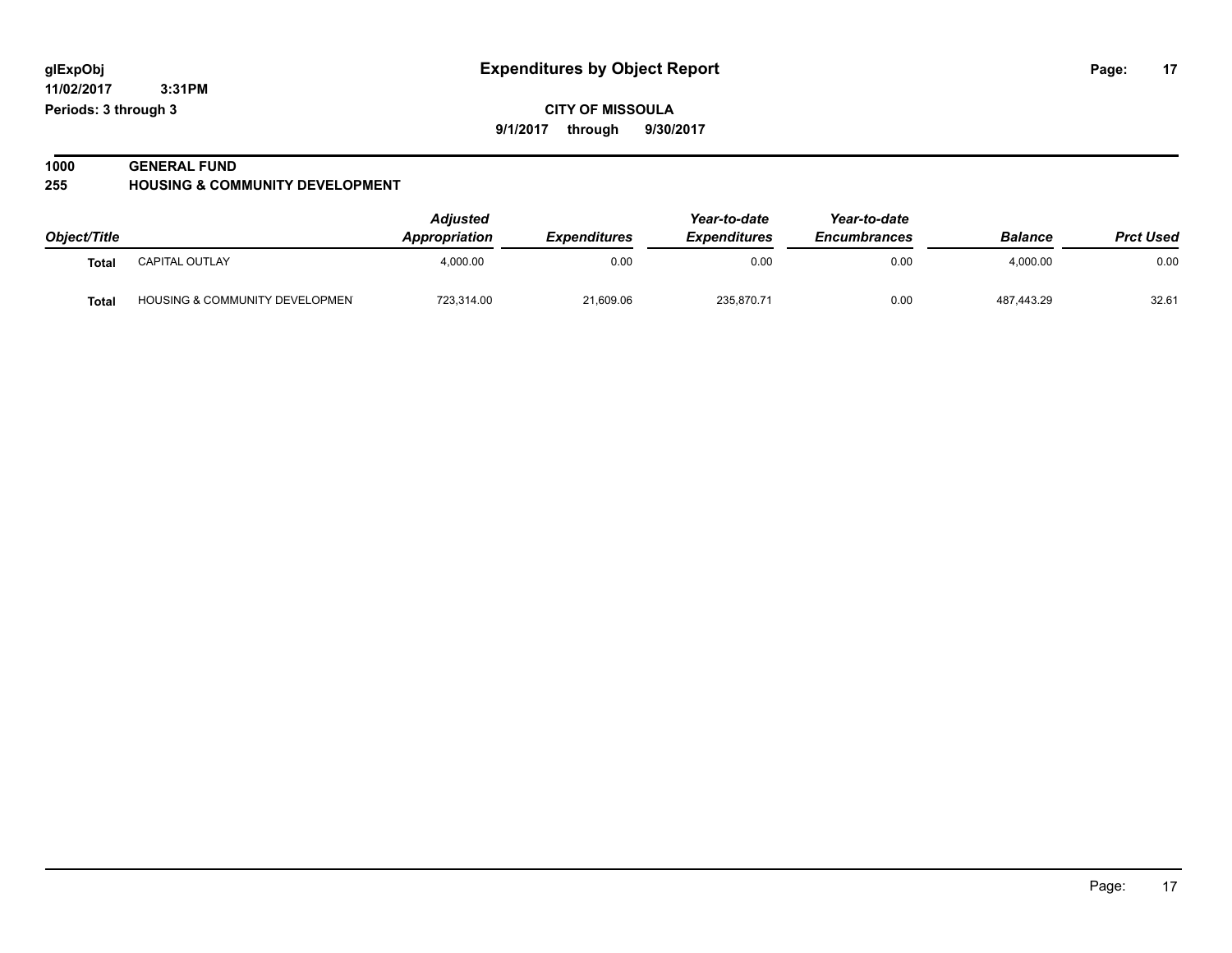| 1000 | <b>GENERAL FUND</b>  |
|------|----------------------|
| 270  | <b>CITY ATTORNEY</b> |

|                                            | <b>Adjusted</b> |                     | Year-to-date        | Year-to-date        |                |                  |
|--------------------------------------------|-----------------|---------------------|---------------------|---------------------|----------------|------------------|
| Object/Title                               | Appropriation   | <b>Expenditures</b> | <b>Expenditures</b> | <b>Encumbrances</b> | <b>Balance</b> | <b>Prct Used</b> |
| 100 PERSONAL SERVICES                      |                 |                     |                     |                     |                |                  |
| 110 SALARIES AND WAGES                     | 1,043,559.00    | 76,419.32           | 213,366.20          | 0.00                | 830,192.80     | 20.45            |
| 120 OVERTIME                               | 5,000.00        | 148.37              | 938.08              | 0.00                | 4,061.92       | 18.76            |
| 140 EMPLOYER CONTRIBUTIONS                 | 353,413.00      | 26,610.33           | 89,061.81           | 0.00                | 264,351.19     | 25.20            |
| 141 STATE RETIREMENT CONTRIBUTIONS         | 1.049.00        | 0.00                | 134.34              | 0.00                | 914.66         | 12.81            |
| PERSONAL SERVICES<br>Total                 | 1,403,021.00    | 103,178.02          | 303,500.43          | 0.00                | 1,099,520.57   | 21.63            |
| 200 SUPPLIES                               |                 |                     |                     |                     |                |                  |
| 210 OFFICE SUPPLIES                        | 6,118.00        | 513.94              | 1,219.54            | 0.00                | 4,898.46       | 19.93            |
| 220 OPERATING SUPPLIES                     | 1.250.00        | 0.00                | 0.00                | 0.00                | 1,250.00       | 0.00             |
| 231 GASOLINE                               | 263.00          | 27.22               | 27.22               | 0.00                | 235.78         | 10.35            |
| <b>SUPPLIES</b><br><b>Total</b>            | 7,631.00        | 541.16              | 1,246.76            | 0.00                | 6,384.24       | 16.34            |
| 300 PURCHASED SERVICES                     |                 |                     |                     |                     |                |                  |
| 310 COMMUNICATIONS                         | 1,350.00        | 110.42              | 191.89              | 0.00                | 1,158.11       | 14.21            |
| 320 PRINTING & DUPLICATING                 | 550.00          | 0.00                | 139.80              | 0.00                | 410.20         | 25.42            |
| 330 PUBLICITY, SUBSCRIPTIONS & DUES        | 13,000.00       | 12.00               | 3,753.00            | 0.00                | 9,247.00       | 28.87            |
| 344 TELEPHONE SERVICE                      | 264.00          | 0.00                | 18.21               | 0.00                | 245.79         | 6.90             |
| 350 PROFESSIONAL SERVICES                  | 3,250.00        | 565.30              | 1,261.56            | 0.00                | 1,988.44       | 38.82            |
| 360 REPAIR & MAINTENANCE                   | 19,930.00       | 60.39               | 18,980.39           | 0.00                | 949.61         | 95.24            |
| 370 TRAVEL                                 | 6,000.00        | 688.50              | 2,713.15            | 0.00                | 3,286.85       | 45.22            |
| 380 TRAINING                               | 9,000.00        | 310.00              | 760.00              | 0.00                | 8,240.00       | 8.44             |
| 390 OTHER PURCHASED SERVICES               | 0.00            | 0.00                | 0.00                | 0.00                | 0.00           | 0.00             |
| PURCHASED SERVICES<br><b>Total</b>         | 53,344.00       | 1,746.61            | 27,818.00           | 0.00                | 25,526.00      | 52.15            |
| 500 FIXED CHARGES                          |                 |                     |                     |                     |                |                  |
| 500 FIXED CHARGES                          | 0.00            | 0.00                | 0.00                | 0.00                | 0.00           | 0.00             |
| <b>FIXED CHARGES</b><br><b>Total</b>       | 0.00            | 0.00                | 0.00                | 0.00                | 0.00           | 0.00             |
| 700 GRANTS & CONTRIBUTIONS                 |                 |                     |                     |                     |                |                  |
| 700 GRANTS & CONTRIBUTIONS                 | 167,818.00      | 40,154.50           | 40,154.50           | 0.00                | 127.663.50     | 23.93            |
| <b>GRANTS &amp; CONTRIBUTIONS</b><br>Total | 167,818.00      | 40,154.50           | 40,154.50           | 0.00                | 127,663.50     | 23.93            |
| 800 OTHER OBJECTS                          |                 |                     |                     |                     |                |                  |
| 845 CONTINGENCY                            | 0.00            | 0.00                | 0.00                | 0.00                | 0.00           | 0.00             |
| OTHER OBJECTS<br><b>Total</b>              | 0.00            | 0.00                | 0.00                | 0.00                | 0.00           | 0.00             |
| 900 CAPITAL OUTLAY                         |                 |                     |                     |                     |                |                  |
| 920 BUILDINGS                              | 0.00            | 0.00                | 0.00                | 0.00                | 0.00           | 0.00             |
|                                            |                 |                     |                     |                     |                |                  |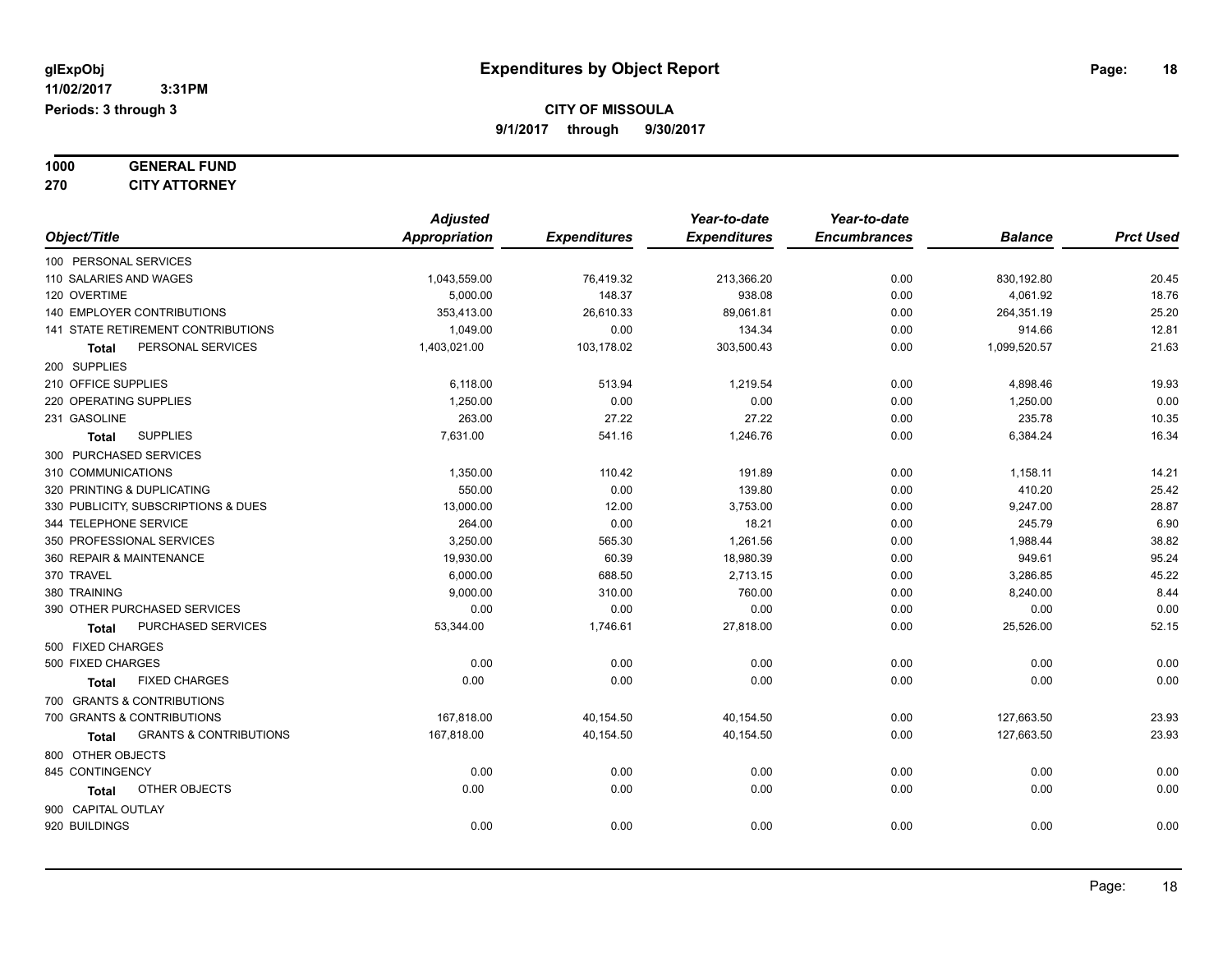#### **11/02/2017 3:31PM Periods: 3 through 3**

**CITY OF MISSOULA 9/1/2017 through 9/30/2017**

**1000 GENERAL FUND 270 CITY ATTORNEY**

| Object/Title                          | <b>Adjusted</b><br>Appropriation | <b>Expenditures</b> | Year-to-date<br><b>Expenditures</b> | Year-to-date<br><b>Encumbrances</b> | <b>Balance</b> | <b>Prct Used</b> |
|---------------------------------------|----------------------------------|---------------------|-------------------------------------|-------------------------------------|----------------|------------------|
| 940 MACHINERY & EQUIPMENT             | 4,289.00                         | 0.00                | 0.00                                | 0.00                                | 4,289.00       | 0.00             |
| <b>CAPITAL OUTLAY</b><br><b>Total</b> | 4.289.00                         | 0.00                | 0.00                                | 0.00                                | 4.289.00       | 0.00             |
| <b>CITY ATTORNEY</b><br><b>Total</b>  | 636,103.00                       | 145.620.29          | 372,719.69                          | 0.00                                | 263,383.31     | 22.78            |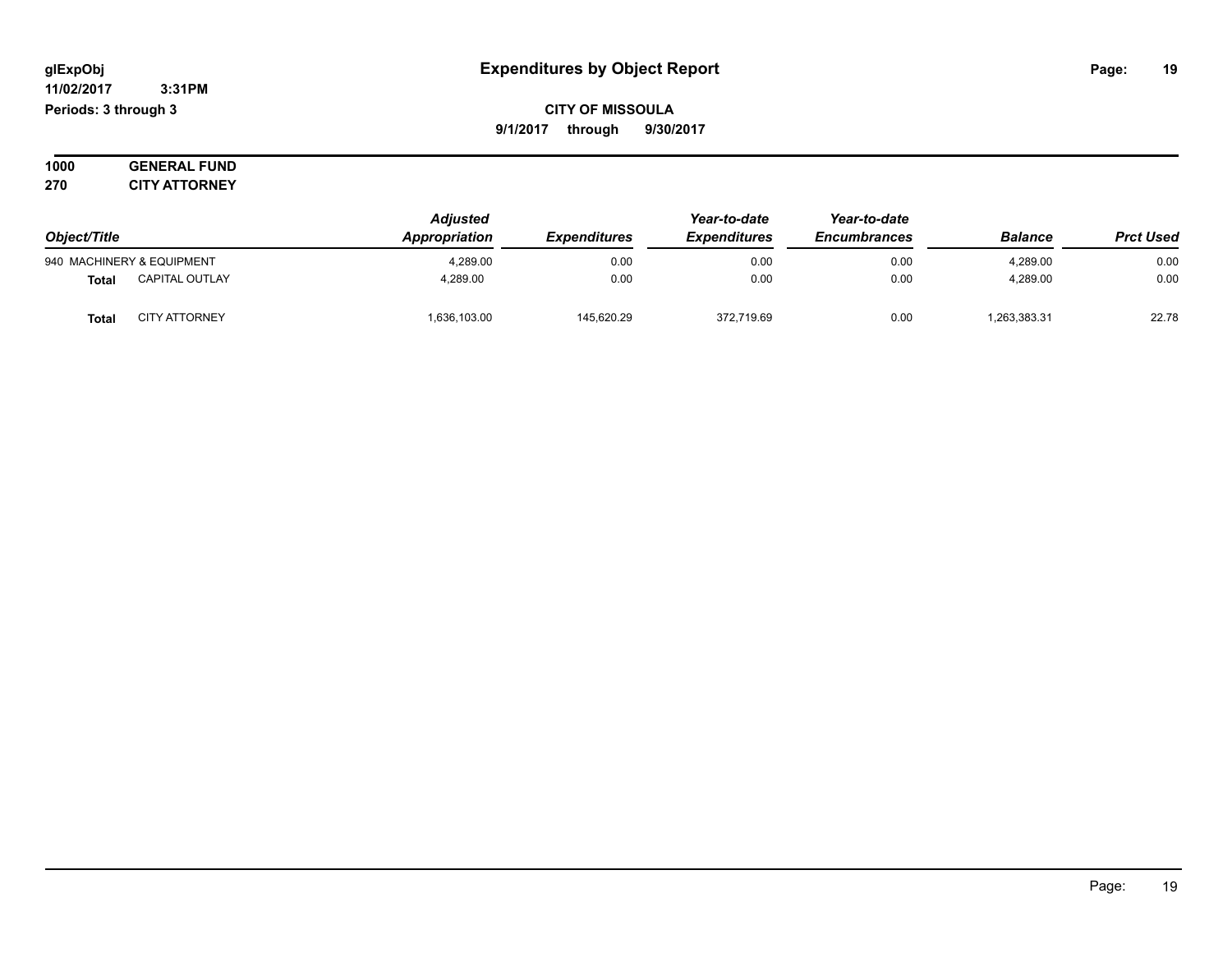**CITY OF MISSOULA**

**9/1/2017 through 9/30/2017**

### **1000 GENERAL FUND**

**280 PUBLIC WORKS OPERATIONS**

| <b>Expenditures</b><br>Object/Title<br>Appropriation<br><b>Expenditures</b><br><b>Encumbrances</b><br><b>Balance</b><br>100 PERSONAL SERVICES | <b>Prct Used</b><br>21.77 |
|-----------------------------------------------------------------------------------------------------------------------------------------------|---------------------------|
|                                                                                                                                               |                           |
|                                                                                                                                               |                           |
| 110 SALARIES AND WAGES<br>506,928.00<br>38,404.04<br>110,374.56<br>0.00<br>396,553.44                                                         |                           |
| 120 OVERTIME<br>3,669.00<br>0.00<br>0.00<br>0.00<br>3,669.00                                                                                  | 0.00                      |
| 130 OTHER<br>2,330.00<br>60.00<br>180.00<br>0.00<br>2,150.00                                                                                  | 7.73                      |
| 140 EMPLOYER CONTRIBUTIONS<br>239,428.00<br>17,837.78<br>57,150.93<br>0.00<br>182,277.07                                                      | 23.87                     |
| 141 STATE RETIREMENT CONTRIBUTIONS<br>512.00<br>0.00<br>77.65<br>0.00<br>434.35                                                               | 15.17                     |
| PERSONAL SERVICES<br>752,867.00<br>56,301.82<br>167,783.14<br>0.00<br>585,083.86<br><b>Total</b>                                              | 22.29                     |
| 200 SUPPLIES                                                                                                                                  |                           |
| 210 OFFICE SUPPLIES<br>1,150.00<br>999.81<br>150.19<br>150.19<br>0.00                                                                         | 13.06                     |
| 1,935.00<br>0.00<br>220 OPERATING SUPPLIES<br>91.50<br>0.00<br>1,843.50                                                                       | 4.73                      |
| 230 REPAIR/MAINTENANCE<br>59,860.00<br>2,909.42<br>5,726.39<br>0.00<br>54,133.61                                                              | 9.57                      |
| 9,280.00<br>187.69<br>187.69<br>9,092.31<br>231 GASOLINE<br>0.00                                                                              | 2.02                      |
| 31,090.00<br>240 OTHER SUPPLIES<br>7,823.63<br>9,244.43<br>0.00<br>21,845.57                                                                  | 29.73                     |
| 11,070.93<br><b>SUPPLIES</b><br>103,315.00<br>15,400.20<br>0.00<br>87,914.80<br>Total                                                         | 14.91                     |
| 300 PURCHASED SERVICES                                                                                                                        |                           |
| 310 COMMUNICATIONS<br>300.00<br>4.15<br>278.39<br>21.61<br>0.00                                                                               | 7.20                      |
| 200.00<br>320 PRINTING & DUPLICATING<br>0.00<br>19.01<br>0.00<br>180.99                                                                       | 9.51                      |
| 330 PUBLICITY, SUBSCRIPTIONS & DUES<br>1,100.00<br>21.00<br>21.00<br>0.00<br>1,079.00                                                         | 1.91                      |
| 341 ELECTRICITY & NATURAL GAS<br>149,399.00<br>$-40.46$<br>11,416.56<br>0.00<br>137,982.44                                                    | 7.64                      |
| 344 TELEPHONE SERVICE<br>1,854.00<br>70.99<br>344.08<br>0.00<br>1,509.92                                                                      | 18.56                     |
| 489.00<br>15.60<br>442.20<br>345 GARBAGE<br>46.80<br>0.00                                                                                     | 9.57                      |
| 350 PROFESSIONAL SERVICES<br>757.00<br>323.39<br>323.39<br>0.00<br>433.61                                                                     | 42.72                     |
| 360 REPAIR & MAINTENANCE<br>15,900.00<br>22.00<br>766.27<br>0.00<br>15,133.73                                                                 | 4.82                      |
| 370 TRAVEL<br>1,550.00<br>0.00<br>0.00<br>0.00<br>1,550.00                                                                                    | 0.00                      |
| 2,200.00<br>154.79<br>380 TRAINING<br>154.79<br>0.00<br>2,045.21                                                                              | 7.04                      |
| PURCHASED SERVICES<br>13,113.51<br>160,635.49<br>173,749.00<br>571.46<br>0.00<br><b>Total</b>                                                 | 7.55                      |
| 500 FIXED CHARGES                                                                                                                             |                           |
| 500 FIXED CHARGES<br>0.00<br>0.00<br>0.00<br>0.00<br>0.00                                                                                     | 0.00                      |
| 0.00<br>0.00<br>0.00<br><b>FIXED CHARGES</b><br>0.00<br>0.00<br><b>Total</b>                                                                  | 0.00                      |
| 800 OTHER OBJECTS                                                                                                                             |                           |
| 850 SALARY SAVINGS<br>0.00<br>0.00<br>0.00<br>0.00<br>0.00                                                                                    | 0.00                      |
| OTHER OBJECTS<br>0.00<br>0.00<br>0.00<br>0.00<br>0.00<br><b>Total</b>                                                                         | 0.00                      |
| 900 CAPITAL OUTLAY                                                                                                                            |                           |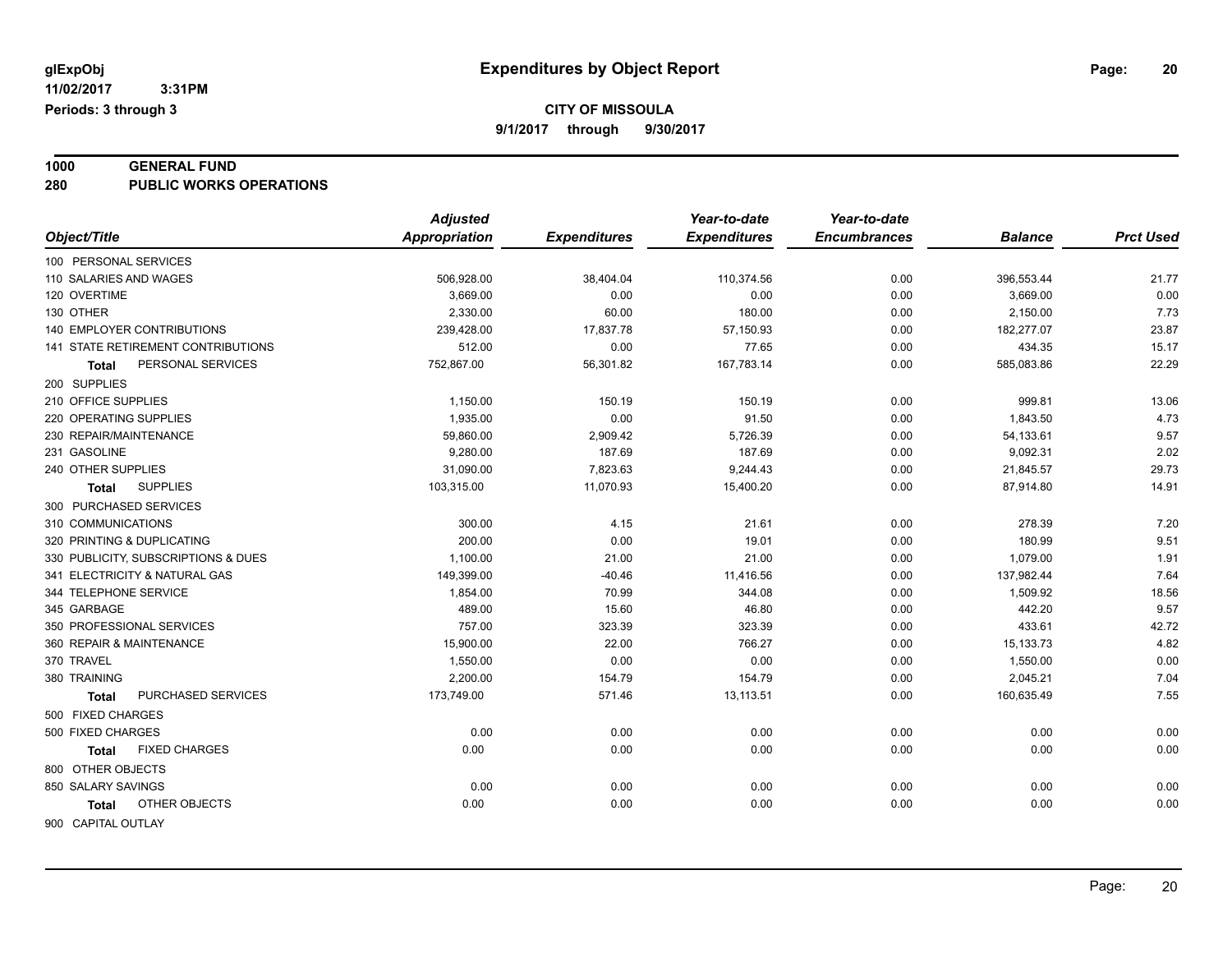| 1000 | <b>GENERAL FUND</b>            |  |
|------|--------------------------------|--|
| 280  | <b>PUBLIC WORKS OPERATIONS</b> |  |

| Object/Title |                           | <b>Adjusted</b><br>Appropriation | <i><b>Expenditures</b></i> | Year-to-date<br><i><b>Expenditures</b></i> | Year-to-date<br><b>Encumbrances</b> | <b>Balance</b> | <b>Prct Used</b> |
|--------------|---------------------------|----------------------------------|----------------------------|--------------------------------------------|-------------------------------------|----------------|------------------|
|              | 940 MACHINERY & EQUIPMENT | 0.00                             | 0.00                       | 0.00                                       | 0.00                                | 0.00           | 0.00             |
| <b>Total</b> | <b>CAPITAL OUTLAY</b>     | 0.00                             | 0.00                       | 0.00                                       | 0.00                                | 0.00           | 0.00             |
| Tota.        | PUBLIC WORKS OPERATIONS   | 029,931.00                       | 67,944.21                  | 196.296.85                                 | 0.00                                | 833.634.15     | 19.06            |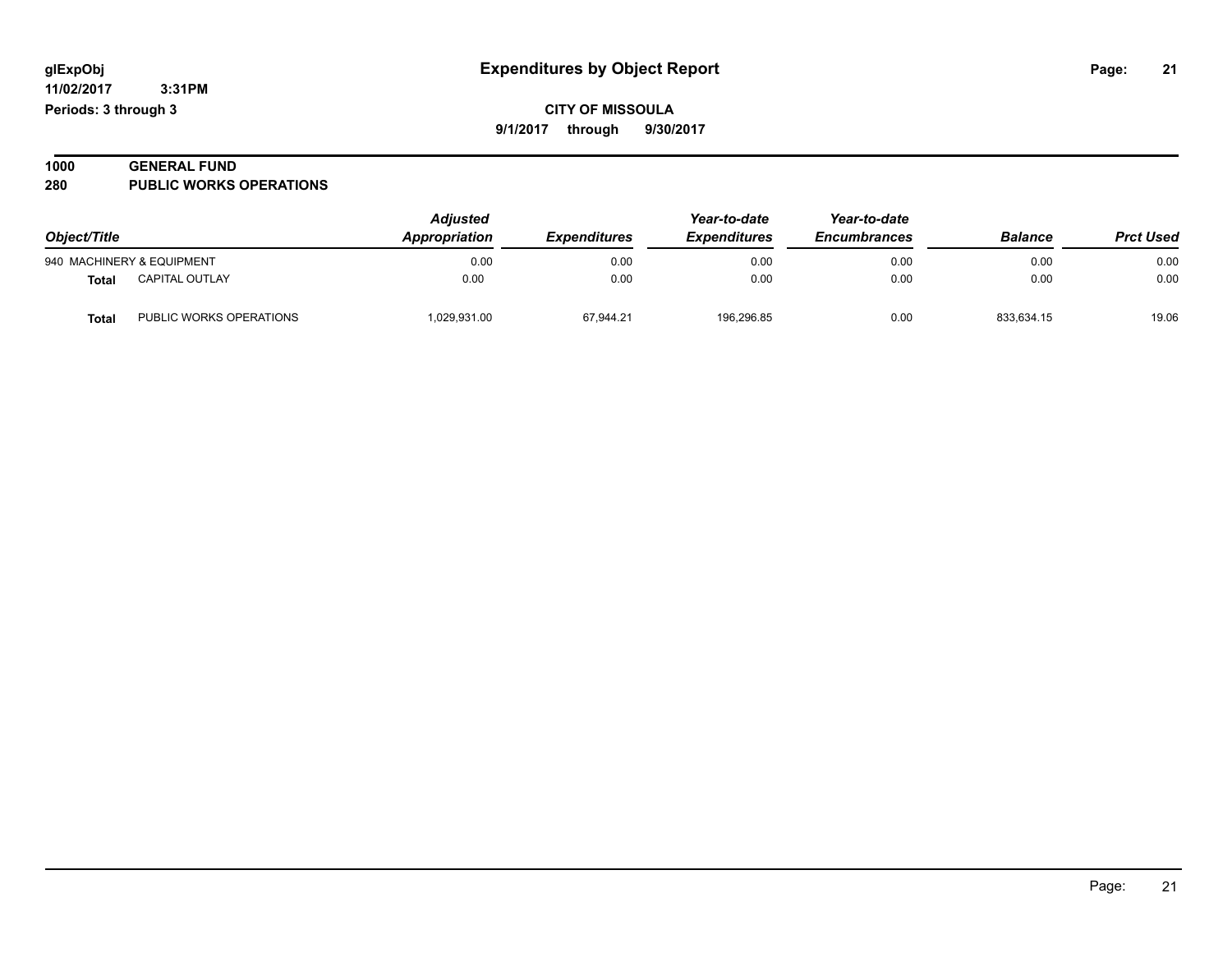**1000 GENERAL FUND 290 POLICE**

|                                       | <b>Adjusted</b> |                     | Year-to-date        | Year-to-date        |                |                  |
|---------------------------------------|-----------------|---------------------|---------------------|---------------------|----------------|------------------|
| Object/Title                          | Appropriation   | <b>Expenditures</b> | <b>Expenditures</b> | <b>Encumbrances</b> | <b>Balance</b> | <b>Prct Used</b> |
| 100 PERSONAL SERVICES                 |                 |                     |                     |                     |                |                  |
| 110 SALARIES AND WAGES                | 8,854,698.00    | 658,378.53          | 1,797,273.51        | 0.00                | 7,057,424.49   | 20.30            |
| 115 SALARIES/HEALTH INSURANCE BENEFIT | 0.00            | 79,104.00           | 216,192.00          | 0.00                | $-216, 192.00$ | 0.00             |
| 120 OVERTIME                          | 270,705.00      | 23,949.00           | 80,558.95           | 0.00                | 190,146.05     | 29.76            |
| 121 OUTSIDE HIRE OVERTIME             | 75,000.00       | 36,951.62           | 70,763.14           | 0.00                | 4,236.86       | 94.35            |
| 122 COURT OVERTIME                    | 23,365.00       | 3,219.08            | 10,547.73           | 0.00                | 12,817.27      | 45.14            |
| 123 CELL PHONE OVERTIME               | 60,690.00       | 0.00                | 719.93              | 0.00                | 59,970.07      | 1.19             |
| 130 OTHER                             | 73,140.00       | 0.00                | 69,510.96           | 0.00                | 3,629.04       | 95.04            |
| 133 EDUCATION COMPENSATION            | 0.00            | 1,400.00            | 3,797.50            | 0.00                | $-3,797.50$    | 0.00             |
| 140 EMPLOYER CONTRIBUTIONS            | 3,441,059.00    | 183,502.61          | 529,267.34          | 0.00                | 2,911,791.66   | 15.38            |
| 141 STATE RETIREMENT CONTRIBUTIONS    | 2,569,389.00    | 0.00                | 192,901.42          | 0.00                | 2,376,487.58   | 7.51             |
| PERSONAL SERVICES<br>Total            | 15,368,046.00   | 986,504.84          | 2,971,532.48        | 0.00                | 12,396,513.52  | 19.34            |
| 200 SUPPLIES                          |                 |                     |                     |                     |                |                  |
| 210 OFFICE SUPPLIES                   | 21,524.00       | 2,218.32            | 2,845.28            | 0.00                | 18,678.72      | 13.22            |
| 220 OPERATING SUPPLIES                | 100,457.00      | 12,897.13           | 17,906.17           | 0.00                | 82,550.83      | 17.82            |
| 230 REPAIR/MAINTENANCE                | 50,735.00       | 3,495.88            | 10,431.21           | 0.00                | 40,303.79      | 20.56            |
| 231 GASOLINE                          | 185,919.00      | 14,298.12           | 14,298.12           | 0.00                | 171,620.88     | 7.69             |
| <b>SUPPLIES</b><br>Total              | 358,635.00      | 32,909.45           | 45,480.78           | 0.00                | 313,154.22     | 12.68            |
| 300 PURCHASED SERVICES                |                 |                     |                     |                     |                |                  |
| 310 COMMUNICATIONS                    | 21,896.00       | 464.65              | 17,111.07           | 0.00                | 4,784.93       | 78.15            |
| 320 PRINTING & DUPLICATING            | 11,364.00       | 134.25              | 134.25              | 0.00                | 11,229.75      | 1.18             |
| 330 PUBLICITY, SUBSCRIPTIONS & DUES   | 14,938.00       | 1,375.00            | 8,843.39            | 0.00                | 6,094.61       | 59.20            |
| 344 TELEPHONE SERVICE                 | 48,772.00       | 3,781.43            | 7,712.14            | 0.00                | 41,059.86      | 15.81            |
| 350 PROFESSIONAL SERVICES             | 71,155.00       | 7,619.60            | 11,765.46           | 0.00                | 59,389.54      | 16.53            |
| 360 REPAIR & MAINTENANCE              | 125,340.00      | 5,410.54            | 23,019.12           | 0.00                | 102,320.88     | 18.37            |
| 370 TRAVEL                            | 29,500.00       | 5,269.79            | 11,386.72           | 0.00                | 18,113.28      | 38.60            |
| 380 TRAINING                          | 37,150.00       | 10,101.79           | 13,476.79           | 0.00                | 23,673.21      | 36.28            |
| 390 OTHER PURCHASED SERVICES          | 25,000.00       | 339.74              | 12,086.34           | 0.00                | 12,913.66      | 48.35            |
| 392 DONATIONS AND SALES               | 0.00            | 670.00              | 1,367.25            | 0.00                | $-1,367.25$    | 0.00             |
| PURCHASED SERVICES<br>Total           | 385,115.00      | 35,166.79           | 106,902.53          | 0.00                | 278,212.47     | 27.76            |
| 500 FIXED CHARGES                     |                 |                     |                     |                     |                |                  |
| 500 FIXED CHARGES                     | 650.00          | 5,904.97            | 23,619.88           | 0.00                | $-22,969.88$   | 3,633.83         |
| 530 EQUIPMENT RENTAL                  | 71,214.00       | 0.00                | 0.00                | 0.00                | 71,214.00      | 0.00             |
|                                       |                 |                     |                     |                     |                |                  |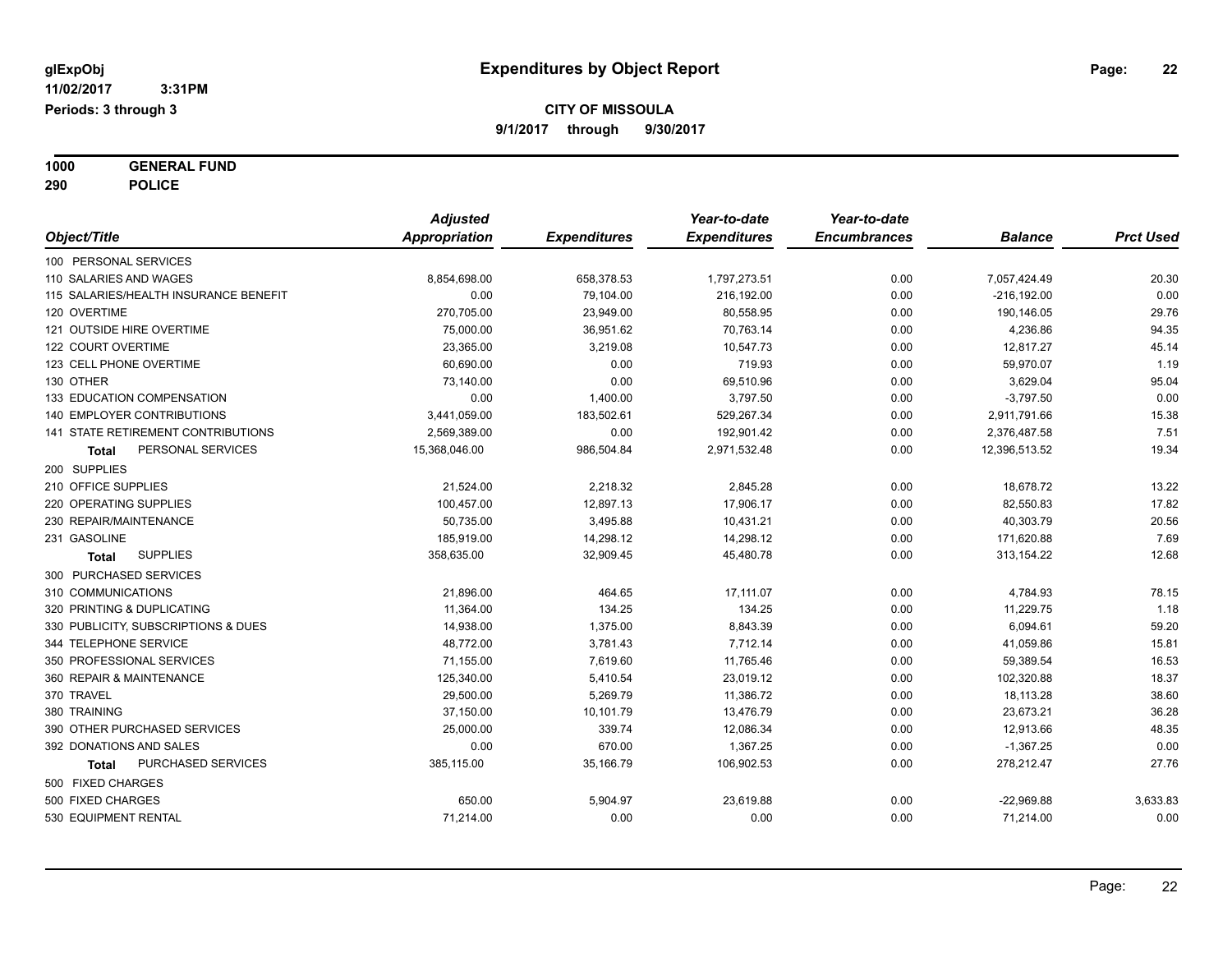**1000 GENERAL FUND 290 POLICE**

| Object/Title                  |                                   | <b>Adjusted</b><br>Appropriation | <b>Expenditures</b> | Year-to-date<br><b>Expenditures</b> | Year-to-date<br><b>Encumbrances</b> | <b>Balance</b> | <b>Prct Used</b> |
|-------------------------------|-----------------------------------|----------------------------------|---------------------|-------------------------------------|-------------------------------------|----------------|------------------|
| <b>Total</b>                  | <b>FIXED CHARGES</b>              | 71,864.00                        | 5,904.97            | 23.619.88                           | 0.00                                | 48,244.12      | 32.87            |
| 700 GRANTS & CONTRIBUTIONS    |                                   |                                  |                     |                                     |                                     |                |                  |
| 700 GRANTS & CONTRIBUTIONS    |                                   | 4,000.00                         | 0.00                | 0.00                                | 0.00                                | 4,000.00       | 0.00             |
| <b>Total</b>                  | <b>GRANTS &amp; CONTRIBUTIONS</b> | 4,000.00                         | 0.00                | 0.00                                | 0.00                                | 4,000.00       | 0.00             |
| 800 OTHER OBJECTS             |                                   |                                  |                     |                                     |                                     |                |                  |
| 820 TRANSFERS TO OTHER FUNDS  |                                   | 6,000.00                         | 0.00                | 0.00                                | 0.00                                | 6,000.00       | 0.00             |
| 850 SALARY SAVINGS            |                                   | 0.00                             | 0.00                | 0.00                                | 0.00                                | 0.00           | 0.00             |
| <b>Total</b>                  | OTHER OBJECTS                     | 6,000.00                         | 0.00                | 0.00                                | 0.00                                | 6,000.00       | 0.00             |
| 900 CAPITAL OUTLAY            |                                   |                                  |                     |                                     |                                     |                |                  |
| 940 MACHINERY & EQUIPMENT     |                                   | 40.950.00                        | 5.243.00            | 5.437.52                            | 0.00                                | 35,512.48      | 13.28            |
| <b>Total</b>                  | <b>CAPITAL OUTLAY</b>             | 40,950.00                        | 5,243.00            | 5,437.52                            | 0.00                                | 35,512.48      | 13.28            |
| <b>POLICE</b><br><b>Total</b> |                                   | 16,234,610.00                    | 1,065,729.05        | 3,152,973.19                        | 0.00                                | 13,081,636.81  | 19.42            |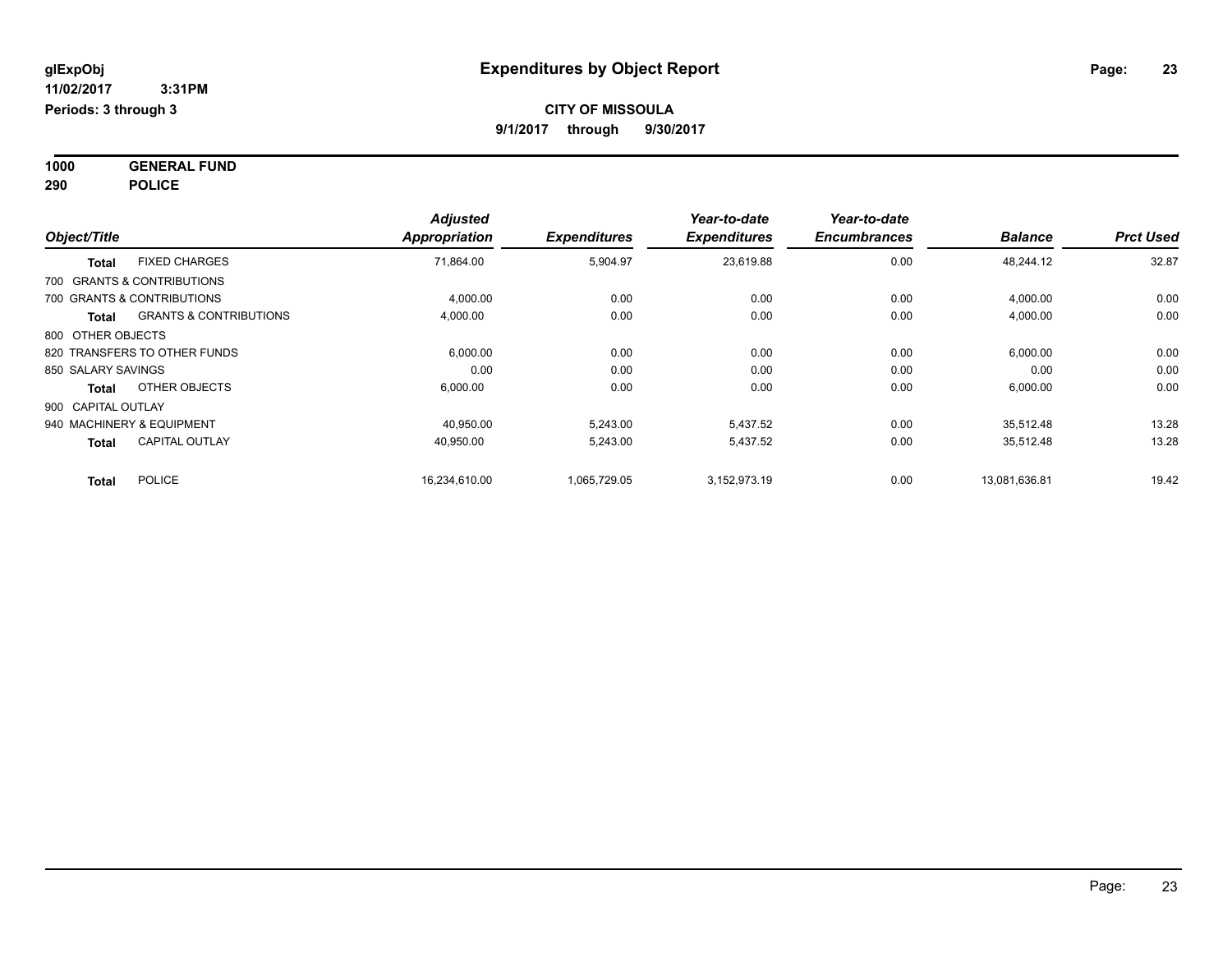**1000 GENERAL FUND 300 FIRE**

|                                       | <b>Adjusted</b> |                     | Year-to-date        | Year-to-date        |                |                  |
|---------------------------------------|-----------------|---------------------|---------------------|---------------------|----------------|------------------|
| Object/Title                          | Appropriation   | <b>Expenditures</b> | <b>Expenditures</b> | <b>Encumbrances</b> | <b>Balance</b> | <b>Prct Used</b> |
| 100 PERSONAL SERVICES                 |                 |                     |                     |                     |                |                  |
| 110 SALARIES AND WAGES                | 7,095,844.00    | 535,675.66          | 1,478,532.05        | 0.00                | 5,617,311.95   | 20.84            |
| 115 SALARIES/HEALTH INSURANCE BENEFIT | 847,872.00      | 68,352.00           | 202,242.00          | 0.00                | 645,630.00     | 23.85            |
| 120 OVERTIME                          | 846,810.00      | 183,222.78          | 491,134.02          | 0.00                | 355,675.98     | 58.00            |
| 130 OTHER                             | 60,950.00       | 2,163.56            | 61,126.06           | 0.00                | $-176.06$      | 100.29           |
| <b>140 EMPLOYER CONTRIBUTIONS</b>     | 1,738,955.00    | 134,444.82          | 387,451.00          | 0.00                | 1,351,504.00   | 22.28            |
| 141 STATE RETIREMENT CONTRIBUTIONS    | 2,538,910.00    | 0.00                | 191,741.56          | 0.00                | 2,347,168.44   | 7.55             |
| PERSONAL SERVICES<br><b>Total</b>     | 13,129,341.00   | 923,858.82          | 2,812,226.69        | 0.00                | 10,317,114.31  | 21.42            |
| 200 SUPPLIES                          |                 |                     |                     |                     |                |                  |
| 210 OFFICE SUPPLIES                   | 16,004.00       | 438.47              | 872.95              | 0.00                | 15,131.05      | 5.45             |
| 220 OPERATING SUPPLIES                | 216,944.00      | $-8,898.94$         | 22,546.22           | 0.00                | 194,397.78     | 10.39            |
| 230 REPAIR/MAINTENANCE                | 61,500.00       | 3,322.69            | 9,071.54            | 0.00                | 52,428.46      | 14.75            |
| 231 GASOLINE                          | 61,827.00       | 4,522.94            | 8,869.66            | 0.00                | 52,957.34      | 14.35            |
| 240 OTHER SUPPLIES                    | 593.00          | 0.00                | 0.00                | 0.00                | 593.00         | 0.00             |
| <b>SUPPLIES</b><br><b>Total</b>       | 356,868.00      | $-614.84$           | 41,360.37           | 0.00                | 315,507.63     | 11.59            |
| 300 PURCHASED SERVICES                |                 |                     |                     |                     |                |                  |
| 310 COMMUNICATIONS                    | 577.00          | 7.54                | 32.90               | 0.00                | 544.10         | 5.70             |
| 320 PRINTING & DUPLICATING            | 1,488.00        | 5.00                | 5.00                | 0.00                | 1,483.00       | 0.34             |
| 330 PUBLICITY, SUBSCRIPTIONS & DUES   | 13,563.00       | 0.00                | 1,984.50            | 0.00                | 11,578.50      | 14.63            |
| 340 SEWER                             | 1,465.00        | 0.00                | 589.56              | 0.00                | 875.44         | 40.24            |
| 341 ELECTRICITY & NATURAL GAS         | 76,723.00       | 5,057.47            | 10,245.51           | 0.00                | 66,477.49      | 13.35            |
| 343 WATER CHARGES                     | 14,677.00       | 1,736.08            | 3,126.77            | 0.00                | 11,550.23      | 21.30            |
| 344 TELEPHONE SERVICE                 | 20,088.00       | 1,393.66            | 2,825.02            | 0.00                | 17,262.98      | 14.06            |
| 345 GARBAGE                           | 5,850.00        | 617.55              | 1,837.16            | 0.00                | 4,012.84       | 31.40            |
| 350 PROFESSIONAL SERVICES             | 39,272.00       | 0.00                | 192.00              | 0.00                | 39,080.00      | 0.49             |
| 360 REPAIR & MAINTENANCE              | 73,044.00       | 3,035.71            | 18,857.79           | 0.00                | 54,186.21      | 25.82            |
| 370 TRAVEL                            | 32,358.00       | 350.00              | 350.00              | 0.00                | 32,008.00      | 1.08             |
| 380 TRAINING                          | 23,796.00       | 0.00                | 0.00                | 0.00                | 23,796.00      | 0.00             |
| 390 OTHER PURCHASED SERVICES          | 11,580.00       | 360.00              | 360.00              | 0.00                | 11,220.00      | 3.11             |
| PURCHASED SERVICES<br>Total           | 314,481.00      | 12,563.01           | 40,406.21           | 0.00                | 274,074.79     | 12.85            |
| 500 FIXED CHARGES                     |                 |                     |                     |                     |                |                  |
| 500 FIXED CHARGES                     | 308.00          | 0.00                | 0.00                | 0.00                | 308.00         | 0.00             |
| 530 EQUIPMENT RENTAL                  | 0.00            | 0.00                | 0.00                | 0.00                | 0.00           | 0.00             |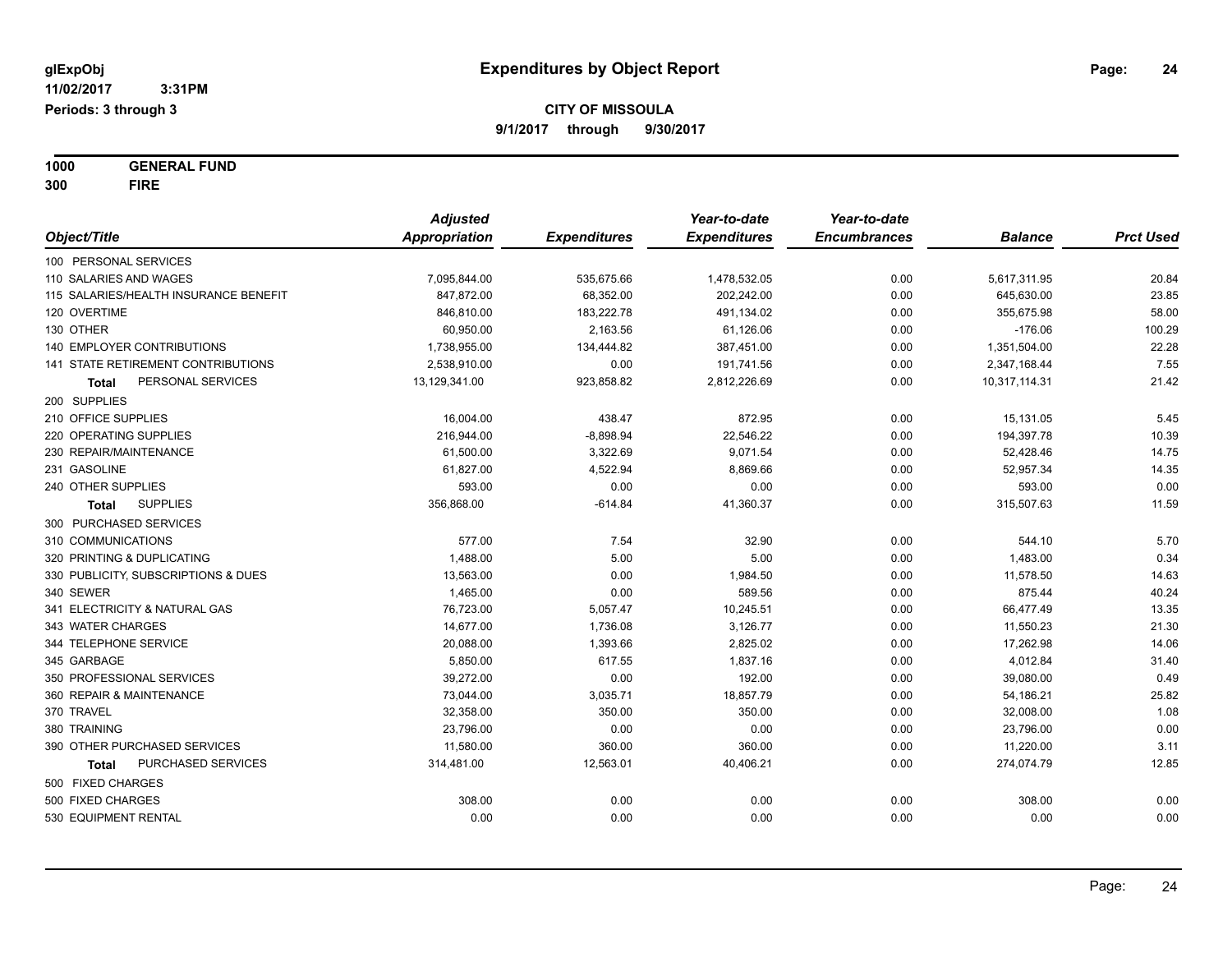**1000 GENERAL FUND 300 FIRE**

| Object/Title                               | <b>Adjusted</b><br><b>Appropriation</b> | <b>Expenditures</b> | Year-to-date<br><b>Expenditures</b> | Year-to-date<br><b>Encumbrances</b> | <b>Balance</b> | <b>Prct Used</b> |
|--------------------------------------------|-----------------------------------------|---------------------|-------------------------------------|-------------------------------------|----------------|------------------|
| <b>FIXED CHARGES</b><br><b>Total</b>       | 308.00                                  | 0.00                | 0.00                                | 0.00                                | 308.00         | 0.00             |
| 700 GRANTS & CONTRIBUTIONS                 |                                         |                     |                                     |                                     |                |                  |
| 700 GRANTS & CONTRIBUTIONS                 | 2,700.00                                | 0.00                | 2,700.00                            | 0.00                                | 0.00           | 100.00           |
| <b>GRANTS &amp; CONTRIBUTIONS</b><br>Total | 2,700.00                                | 0.00                | 2,700.00                            | 0.00                                | 0.00           | 100.00           |
| 800 OTHER OBJECTS                          |                                         |                     |                                     |                                     |                |                  |
| 820 TRANSFERS TO OTHER FUNDS               | 0.00                                    | 0.00                | 0.00                                | 0.00                                | 0.00           | 0.00             |
| 850 SALARY SAVINGS                         | 0.00                                    | 0.00                | 0.00                                | 0.00                                | 0.00           | 0.00             |
| OTHER OBJECTS<br><b>Total</b>              | 0.00                                    | 0.00                | 0.00                                | 0.00                                | 0.00           | 0.00             |
| 900 CAPITAL OUTLAY                         |                                         |                     |                                     |                                     |                |                  |
| 940 MACHINERY & EQUIPMENT                  | 0.00                                    | 0.00                | 10.47                               | 0.00                                | $-10.47$       | 0.00             |
| <b>CAPITAL OUTLAY</b><br><b>Total</b>      | 0.00                                    | 0.00                | 10.47                               | 0.00                                | $-10.47$       | 0.00             |
| <b>FIRE</b><br><b>Total</b>                | 13,803,698.00                           | 935,806.99          | 2,896,703.74                        | 0.00                                | 10,906,994.26  | 20.98            |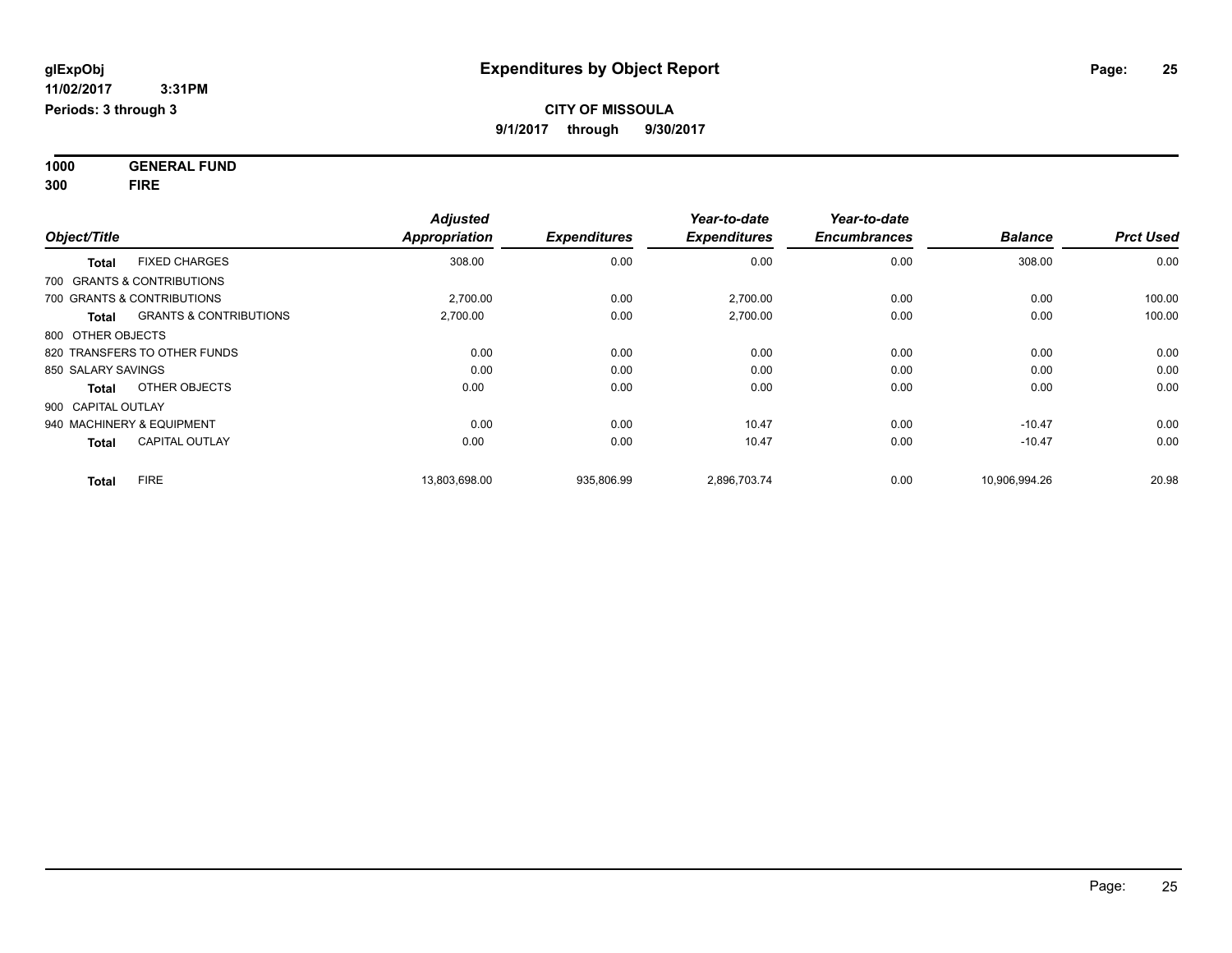# **1000 GENERAL FUND**

**320 STREET MAINTENANCE**

|                                           | <b>Adjusted</b> |                     | Year-to-date        | Year-to-date        |                |                  |
|-------------------------------------------|-----------------|---------------------|---------------------|---------------------|----------------|------------------|
| Object/Title                              | Appropriation   | <b>Expenditures</b> | <b>Expenditures</b> | <b>Encumbrances</b> | <b>Balance</b> | <b>Prct Used</b> |
| 100 PERSONAL SERVICES                     |                 |                     |                     |                     |                |                  |
| 110 SALARIES AND WAGES                    | 1,442,102.00    | 116,343.65          | 320, 184.55         | 0.00                | 1,121,917.45   | 22.20            |
| 120 OVERTIME                              | 15,000.00       | 0.00                | 234.34              | 0.00                | 14,765.66      | 1.56             |
| 130 OTHER                                 | 6,000.00        | 540.00              | 1,620.00            | 0.00                | 4,380.00       | 27.00            |
| 140 EMPLOYER CONTRIBUTIONS                | 792,093.00      | 66,573.78           | 214,864.50          | 0.00                | 577,228.50     | 27.13            |
| 141 STATE RETIREMENT CONTRIBUTIONS        | 1,465.00        | 0.00                | 195.37              | 0.00                | 1,269.63       | 13.34            |
| PERSONAL SERVICES<br>Total                | 2,256,660.00    | 183,457.43          | 537,098.76          | 0.00                | 1,719,561.24   | 23.80            |
| 200 SUPPLIES                              |                 |                     |                     |                     |                |                  |
| 210 OFFICE SUPPLIES                       | 1,600.00        | 179.43              | 492.00              | 0.00                | 1,108.00       | 30.75            |
| 220 OPERATING SUPPLIES                    | 170,318.00      | 1,165.07            | 3,034.31            | 0.00                | 167,283.69     | 1.78             |
| 230 REPAIR/MAINTENANCE                    | 84,215.00       | 102.72              | 102.72              | 0.00                | 84,112.28      | 0.12             |
| 231 GASOLINE                              | 218,603.00      | 12,621.09           | 12,839.10           | 0.00                | 205,763.90     | 5.87             |
| 240 OTHER SUPPLIES                        | 0.00            | 0.00                | 0.00                | 0.00                | 0.00           | 0.00             |
| 250 SUPPLIES FOR RESALE                   | 0.00            | 0.00                | 0.00                | 0.00                | 0.00           | 0.00             |
| <b>SUPPLIES</b><br>Total                  | 474,736.00      | 14,068.31           | 16,468.13           | 0.00                | 458,267.87     | 3.47             |
| 300 PURCHASED SERVICES                    |                 |                     |                     |                     |                |                  |
| 310 COMMUNICATIONS                        | 0.00            | 0.00                | 0.00                | 0.00                | 0.00           | 0.00             |
| 320 PRINTING & DUPLICATING                | 7,000.00        | 0.00                | 0.00                | 0.00                | 7,000.00       | 0.00             |
| 330 PUBLICITY, SUBSCRIPTIONS & DUES       | 3.000.00        | 0.00                | 0.00                | 0.00                | 3,000.00       | 0.00             |
| 341 ELECTRICITY & NATURAL GAS             | 0.00            | 0.00                | 0.00                | 0.00                | 0.00           | 0.00             |
| 343 WATER CHARGES                         | 7,000.00        | 3,528.62            | 5,479.70            | 0.00                | 1,520.30       | 78.28            |
| 344 TELEPHONE SERVICE                     | 1,821.00        | 168.34              | 168.65              | 0.00                | 1,652.35       | 9.26             |
| 345 GARBAGE                               | 7,798.00        | 77.90               | 77.90               | 0.00                | 7,720.10       | 1.00             |
| 350 PROFESSIONAL SERVICES                 | 5,150.00        | 0.00                | 36.00               | 0.00                | 5,114.00       | 0.70             |
| 360 REPAIR & MAINTENANCE                  | 21,000.00       | 918.11              | 1,108.11            | 0.00                | 19,891.89      | 5.28             |
| 370 TRAVEL                                | 2,300.00        | 0.00                | 0.00                | 0.00                | 2,300.00       | 0.00             |
| 380 TRAINING                              | 1,500.00        | 0.00                | 0.00                | 0.00                | 1,500.00       | 0.00             |
| PURCHASED SERVICES<br><b>Total</b>        | 56,569.00       | 4,692.97            | 6,870.36            | 0.00                | 49,698.64      | 12.15            |
| 400 BUILDING MATERIALS                    |                 |                     |                     |                     |                |                  |
| <b>400 BUILDING MATERIALS</b>             | 62,263.00       | 0.00                | 0.00                | 0.00                | 62,263.00      | 0.00             |
| <b>BUILDING MATERIALS</b><br><b>Total</b> | 62.263.00       | 0.00                | 0.00                | 0.00                | 62,263.00      | 0.00             |
| 500 FIXED CHARGES                         |                 |                     |                     |                     |                |                  |
| 500 FIXED CHARGES                         | 30,500.00       | 698.40              | 3,548.40            | 0.00                | 26,951.60      | 11.63            |
|                                           |                 |                     |                     |                     |                |                  |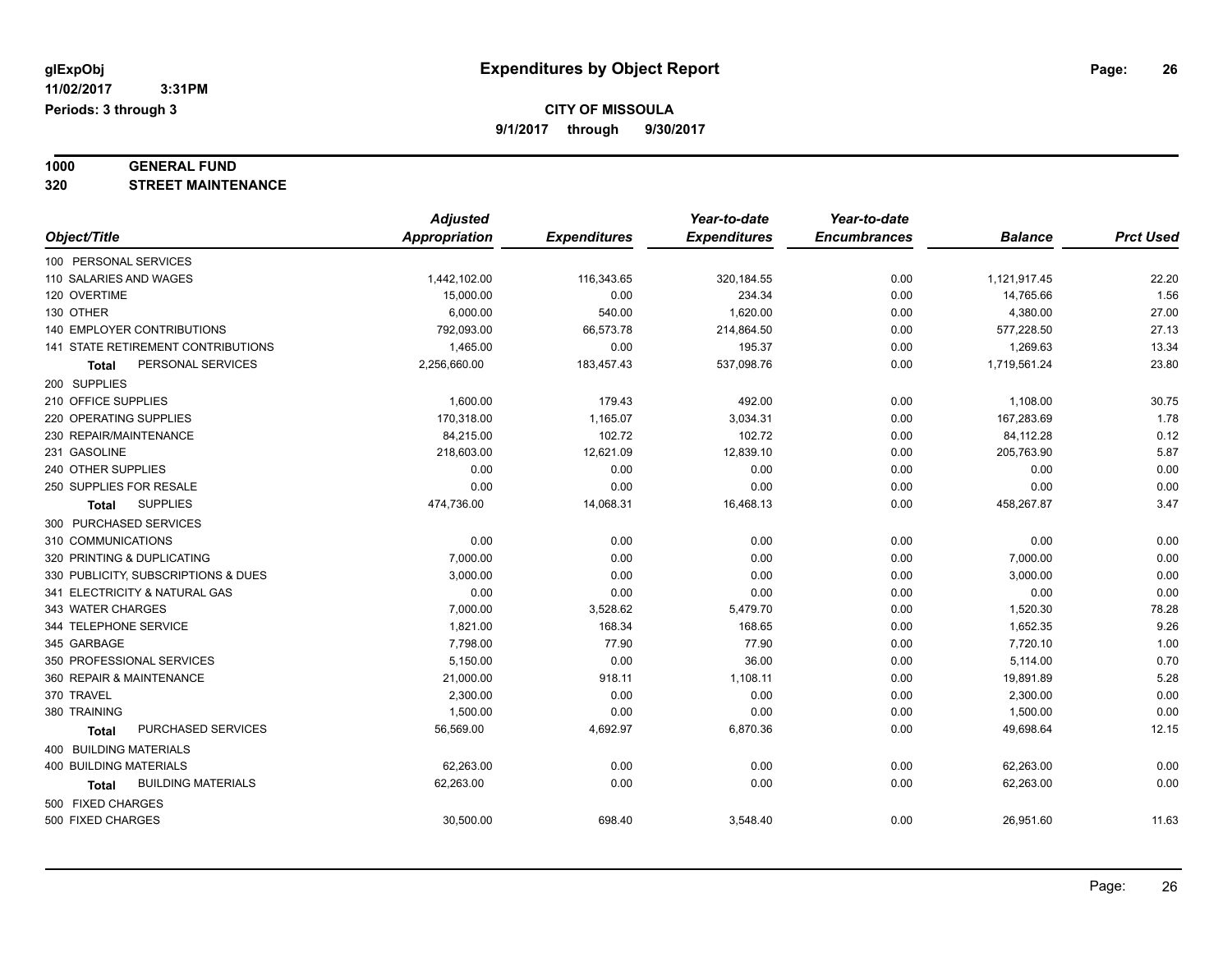### **CITY OF MISSOULA**

**9/1/2017 through 9/30/2017**

# **1000 GENERAL FUND**

**320 STREET MAINTENANCE**

|                    |                                   | <b>Adjusted</b> |                     | Year-to-date        | Year-to-date        |                |                  |
|--------------------|-----------------------------------|-----------------|---------------------|---------------------|---------------------|----------------|------------------|
| Object/Title       |                                   | Appropriation   | <b>Expenditures</b> | <b>Expenditures</b> | <b>Encumbrances</b> | <b>Balance</b> | <b>Prct Used</b> |
| <b>Total</b>       | <b>FIXED CHARGES</b>              | 30,500.00       | 698.40              | 3,548.40            | 0.00                | 26,951.60      | 11.63            |
| 600 DEBT SERVICE   |                                   |                 |                     |                     |                     |                |                  |
| 610 PRINCIPAL      |                                   | 0.00            | 0.00                | 0.00                | 0.00                | 0.00           | 0.00             |
|                    | 620 INTEREST / SERVICE FEES       | 0.00            | 0.00                | 0.00                | 0.00                | 0.00           | 0.00             |
| <b>Total</b>       | <b>DEBT SERVICE</b>               | 0.00            | 0.00                | 0.00                | 0.00                | 0.00           | 0.00             |
|                    | 700 GRANTS & CONTRIBUTIONS        |                 |                     |                     |                     |                |                  |
|                    | 700 GRANTS & CONTRIBUTIONS        | 0.00            | 0.00                | 0.00                | 0.00                | 0.00           | 0.00             |
| <b>Total</b>       | <b>GRANTS &amp; CONTRIBUTIONS</b> | 0.00            | 0.00                | 0.00                | 0.00                | 0.00           | 0.00             |
| 900 CAPITAL OUTLAY |                                   |                 |                     |                     |                     |                |                  |
| 930 IMPROVEMENTS   |                                   | 104.814.00      | 5,336.34            | 5,336.34            | 0.00                | 99,477.66      | 5.09             |
|                    | 940 MACHINERY & EQUIPMENT         | 0.00            | 0.00                | 0.00                | 0.00                | 0.00           | 0.00             |
| <b>Total</b>       | <b>CAPITAL OUTLAY</b>             | 104,814.00      | 5,336.34            | 5,336.34            | 0.00                | 99,477.66      | 5.09             |
| <b>Total</b>       | <b>STREET MAINTENANCE</b>         | 2,985,542.00    | 208,253.45          | 569,321.99          | 0.00                | 2,416,220.01   | 19.07            |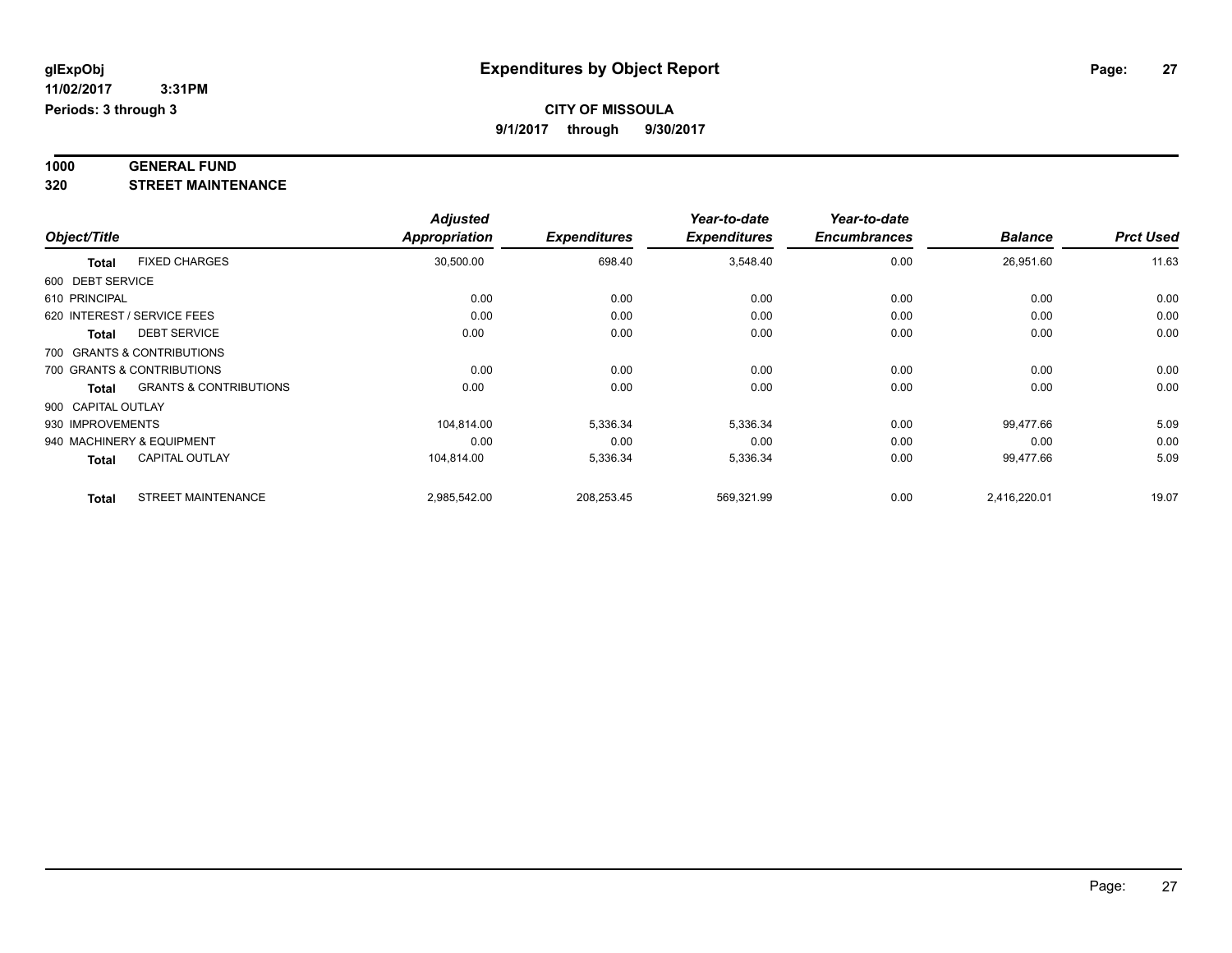### **1000 GENERAL FUND**

**321 FACIITIES MAINTENANCE**

|                                   |                                     | <b>Adjusted</b>      |                     | Year-to-date        | Year-to-date        |                |                  |
|-----------------------------------|-------------------------------------|----------------------|---------------------|---------------------|---------------------|----------------|------------------|
| Object/Title                      |                                     | <b>Appropriation</b> | <b>Expenditures</b> | <b>Expenditures</b> | <b>Encumbrances</b> | <b>Balance</b> | <b>Prct Used</b> |
| 100 PERSONAL SERVICES             |                                     |                      |                     |                     |                     |                |                  |
| 110 SALARIES AND WAGES            |                                     | 508,806.00           | 44,316.29           | 121,673.84          | 0.00                | 387,132.16     | 23.91            |
| 120 OVERTIME                      |                                     | 2.000.00             | 0.00                | 90.53               | 0.00                | 1,909.47       | 4.53             |
| 130 OTHER                         |                                     | 168,960.00           | 140.00              | 420.00              | 0.00                | 168,540.00     | 0.25             |
| <b>140 EMPLOYER CONTRIBUTIONS</b> |                                     | 297,318.00           | 19,201.27           | 61,146.00           | 0.00                | 236,172.00     | 20.57            |
|                                   | 141 STATE RETIREMENT CONTRIBUTIONS  | 679.00               | 0.00                | 74.64               | 0.00                | 604.36         | 10.99            |
| <b>Total</b>                      | PERSONAL SERVICES                   | 977,763.00           | 63,657.56           | 183,405.01          | 0.00                | 794,357.99     | 18.76            |
| 200 SUPPLIES                      |                                     |                      |                     |                     |                     |                |                  |
| 210 OFFICE SUPPLIES               |                                     | 1,000.00             | 68.35               | 68.35               | 0.00                | 931.65         | 6.84             |
| 220 OPERATING SUPPLIES            |                                     | 35,750.00            | 645.15              | 6,165.81            | 0.00                | 29,584.19      | 17.25            |
| 230 REPAIR/MAINTENANCE            |                                     | 39,399.00            | 4,261.34            | 11,644.71           | 0.00                | 27,754.29      | 29.56            |
| 231 GASOLINE                      |                                     | 3.032.00             | 127.45              | 187.30              | 0.00                | 2,844.70       | 6.18             |
| 240 OTHER SUPPLIES                |                                     | 2.600.00             | 0.00                | 0.00                | 0.00                | 2,600.00       | 0.00             |
| Total                             | <b>SUPPLIES</b>                     | 81,781.00            | 5,102.29            | 18,066.17           | 0.00                | 63,714.83      | 22.09            |
| 300 PURCHASED SERVICES            |                                     |                      |                     |                     |                     |                |                  |
| 310 COMMUNICATIONS                |                                     | 156.00               | 15.11               | 45.21               | 0.00                | 110.79         | 28.98            |
| 320 PRINTING & DUPLICATING        |                                     | 350.00               | 0.00                | 0.00                | 0.00                | 350.00         | 0.00             |
|                                   | 330 PUBLICITY, SUBSCRIPTIONS & DUES | 230.00               | 0.00                | 0.00                | 0.00                | 230.00         | 0.00             |
| 344 TELEPHONE SERVICE             |                                     | 1,295.00             | 128.30              | 197.70              | 0.00                | 1,097.30       | 15.27            |
| 350 PROFESSIONAL SERVICES         |                                     | 11,924.00            | 0.00                | 1,500.00            | 0.00                | 10,424.00      | 12.58            |
| 360 REPAIR & MAINTENANCE          |                                     | 7,920.00             | 0.00                | 0.00                | 0.00                | 7,920.00       | 0.00             |
| 370 TRAVEL                        |                                     | 900.00               | 0.00                | 0.00                | 0.00                | 900.00         | 0.00             |
| 380 TRAINING                      |                                     | 850.00               | 0.00                | 0.00                | 0.00                | 850.00         | 0.00             |
| <b>Total</b>                      | PURCHASED SERVICES                  | 23,625.00            | 143.41              | 1,742.91            | 0.00                | 21,882.09      | 7.38             |
| 800 OTHER OBJECTS                 |                                     |                      |                     |                     |                     |                |                  |
| 845 CONTINGENCY                   |                                     | 0.00                 | 0.00                | 0.00                | 0.00                | 0.00           | 0.00             |
| Total                             | OTHER OBJECTS                       | 0.00                 | 0.00                | 0.00                | 0.00                | 0.00           | 0.00             |
| 900 CAPITAL OUTLAY                |                                     |                      |                     |                     |                     |                |                  |
| 940 MACHINERY & EQUIPMENT         |                                     | 0.00                 | 0.00                | 0.00                | 0.00                | 0.00           | 0.00             |
| <b>Total</b>                      | <b>CAPITAL OUTLAY</b>               | 0.00                 | 0.00                | 0.00                | 0.00                | 0.00           | 0.00             |
|                                   |                                     |                      |                     |                     |                     |                |                  |
| Total                             | <b>FACIITIES MAINTENANCE</b>        | 1,083,169.00         | 68,903.26           | 203,214.09          | 0.00                | 879,954.91     | 18.76            |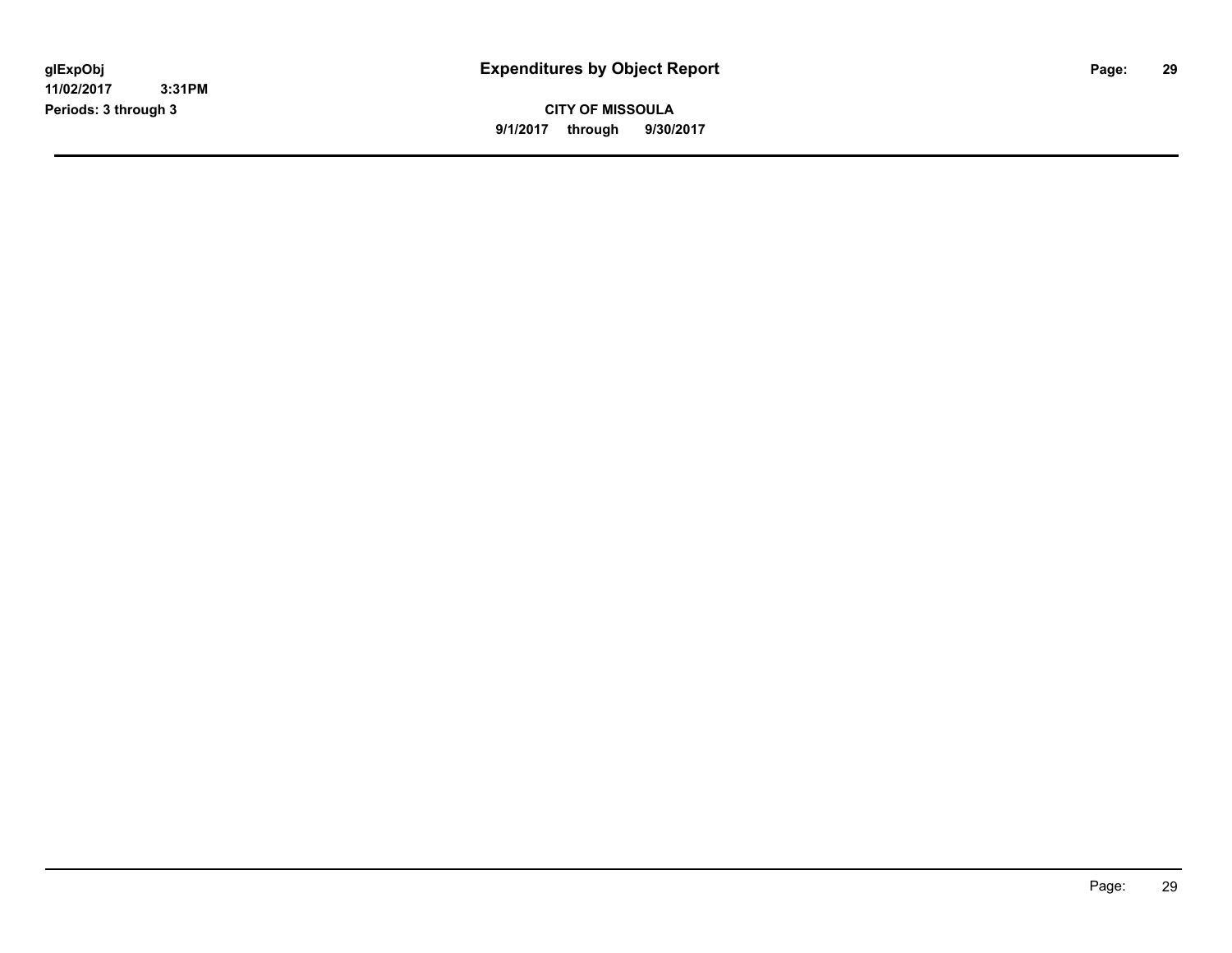# **1000 GENERAL FUND**

**340 CEMETERY**

|                                           | <b>Adjusted</b>      |                     | Year-to-date        | Year-to-date        |                |                  |
|-------------------------------------------|----------------------|---------------------|---------------------|---------------------|----------------|------------------|
| Object/Title                              | <b>Appropriation</b> | <b>Expenditures</b> | <b>Expenditures</b> | <b>Encumbrances</b> | <b>Balance</b> | <b>Prct Used</b> |
| 100 PERSONAL SERVICES                     |                      |                     |                     |                     |                |                  |
| 110 SALARIES AND WAGES                    | 388,452.00           | 29,335.56           | 80,760.84           | 0.00                | 307,691.16     | 20.79            |
| 120 OVERTIME                              | 5,000.00             | 0.00                | 524.09              | 0.00                | 4,475.91       | 10.48            |
| 140 EMPLOYER CONTRIBUTIONS                | 169,869.00           | 12,503.36           | 42,109.11           | 0.00                | 127,759.89     | 24.79            |
| 141 STATE RETIREMENT CONTRIBUTIONS        | 389.00               | 0.00                | 52.12               | 0.00                | 336.88         | 13.40            |
| PERSONAL SERVICES<br>Total                | 563,710.00           | 41,838.92           | 123,446.16          | 0.00                | 440,263.84     | 21.90            |
| 200 SUPPLIES                              |                      |                     |                     |                     |                |                  |
| 210 OFFICE SUPPLIES                       | 2,770.00             | 30.11               | 171.22              | 0.00                | 2,598.78       | 6.18             |
| 220 OPERATING SUPPLIES                    | 37,302.00            | 1,379.35            | 9,778.01            | 0.00                | 27,523.99      | 26.21            |
| 230 REPAIR/MAINTENANCE                    | 20,120.00            | 1,039.17            | 4,838.07            | 0.00                | 15,281.93      | 24.05            |
| 231 GASOLINE                              | 14,398.00            | 746.23              | 746.23              | 0.00                | 13,651.77      | 5.18             |
| 240 OTHER SUPPLIES                        | 0.00                 | 0.00                | 0.00                | 0.00                | 0.00           | 0.00             |
| 250 SUPPLIES FOR RESALE                   | 0.00                 | 0.00                | 0.00                | 0.00                | 0.00           | 0.00             |
| <b>SUPPLIES</b><br><b>Total</b>           | 74,590.00            | 3,194.86            | 15,533.53           | 0.00                | 59,056.47      | 20.83            |
| 300 PURCHASED SERVICES                    |                      |                     |                     |                     |                |                  |
| 310 COMMUNICATIONS                        | 2,015.00             | 56.83               | 1,027.44            | 0.00                | 987.56         | 50.99            |
| 320 PRINTING & DUPLICATING                | 775.00               | 0.00                | 0.00                | 0.00                | 775.00         | 0.00             |
| 330 PUBLICITY, SUBSCRIPTIONS & DUES       | 813.00               | 0.00                | 0.00                | 0.00                | 813.00         | 0.00             |
| 341 ELECTRICITY & NATURAL GAS             | 19,552.00            | 2,440.88            | 4,580.74            | 0.00                | 14,971.26      | 23.43            |
| 343 WATER CHARGES                         | 1,082.00             | 63.32               | 124.72              | 0.00                | 957.28         | 11.53            |
| 344 TELEPHONE SERVICE                     | 2,400.00             | 106.96              | 214.73              | 0.00                | 2,185.27       | 8.95             |
| 345 GARBAGE                               | 1,325.00             | 83.60               | 250.80              | 0.00                | 1,074.20       | 18.93            |
| 350 PROFESSIONAL SERVICES                 | 1,000.00             | 0.00                | 0.00                | 0.00                | 1,000.00       | 0.00             |
| 360 REPAIR & MAINTENANCE                  | 3,700.00             | 436.36              | 486.64              | 0.00                | 3,213.36       | 13.15            |
| 370 TRAVEL                                | 500.00               | 0.00                | 0.00                | 0.00                | 500.00         | 0.00             |
| 380 TRAINING                              | 2,006.00             | 0.00                | 0.00                | 0.00                | 2,006.00       | 0.00             |
| 390 OTHER PURCHASED SERVICES              | 3,342.00             | 202.80              | 382.85              | 0.00                | 2,959.15       | 11.46            |
| PURCHASED SERVICES<br>Total               | 38,510.00            | 3,390.75            | 7,067.92            | 0.00                | 31,442.08      | 18.35            |
| 400 BUILDING MATERIALS                    |                      |                     |                     |                     |                |                  |
| <b>400 BUILDING MATERIALS</b>             | 0.00                 | 0.00                | 0.00                | 0.00                | 0.00           | 0.00             |
| <b>BUILDING MATERIALS</b><br><b>Total</b> | 0.00                 | 0.00                | 0.00                | 0.00                | 0.00           | 0.00             |
| 500 FIXED CHARGES                         |                      |                     |                     |                     |                |                  |
| 500 FIXED CHARGES                         | 0.00                 | 0.00                | 0.00                | 0.00                | 0.00           | 0.00             |
|                                           |                      |                     |                     |                     |                |                  |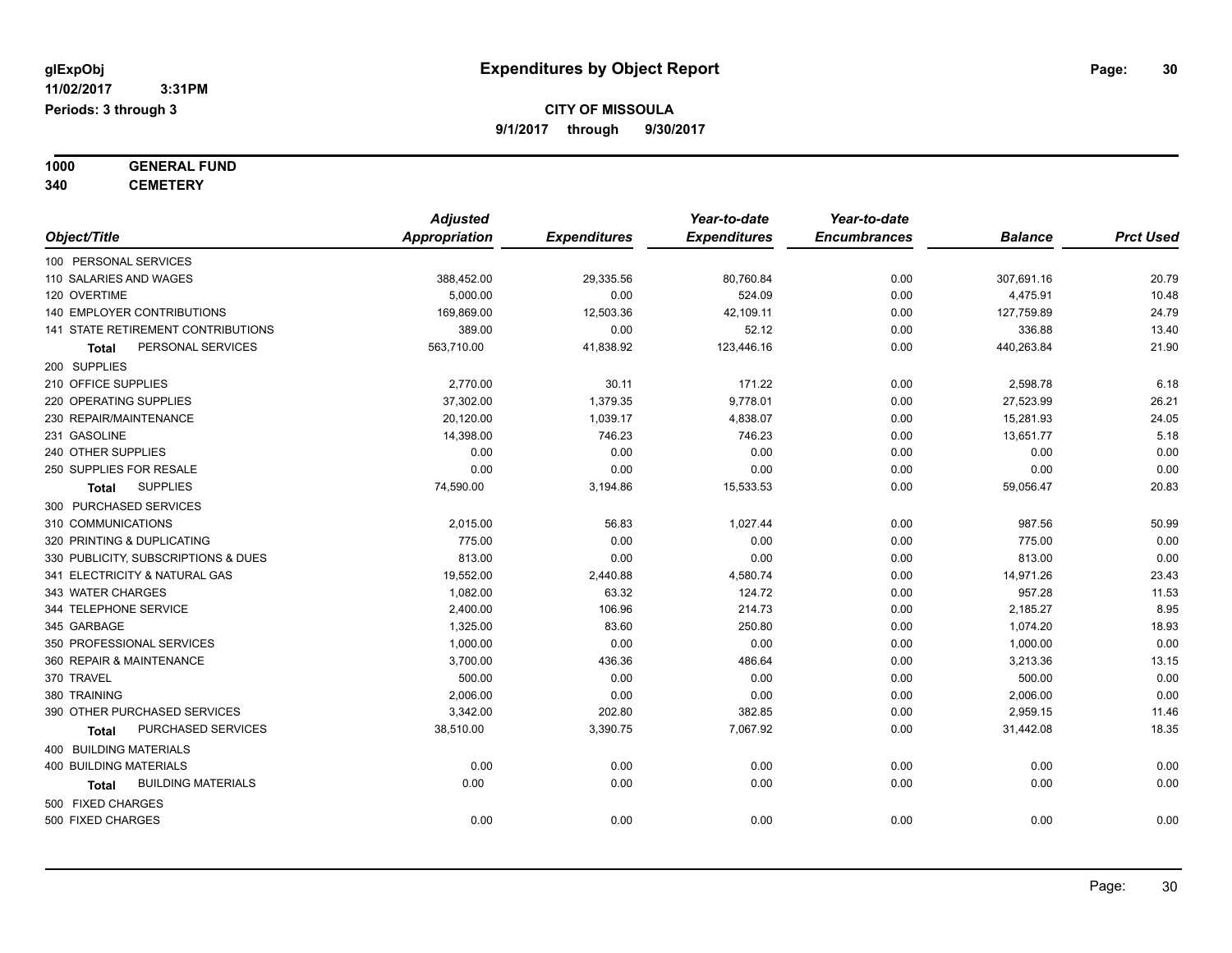**1000 GENERAL FUND 340 CEMETERY**

*Object/Title Adjusted Appropriation Expenditures Year-to-date Expenditures Year-to-date Encumbrances Balance Prct Used* 530 EQUIPMENT RENTAL 500.00 245.50 345.28 0.00 154.72 69.06 **Total** FIXED CHARGES 500.00 245.50 345.28 0.00 154.72 69.06 800 OTHER OBJECTS 845 CONTINGENCY 8,185.00 0.00 2,692.00 5,493.00 32.89 850 SALARY SAVINGS 0.00 0.00 0.00 0.00 0.00 0.00 **Total** OTHER OBJECTS 8,185.00 0.00 2,692.00 0.00 5,493.00 32.89 900 CAPITAL OUTLAY 920 BUILDINGS 0.00 0.00 0.00 0.00 0.00 0.00 930 IMPROVEMENTS 0.00 0.00 0.00 0.00 0.00 0.00 940 MACHINERY & EQUIPMENT 0.00 0.00 0.00 0.00 0.00 0.00 **Total** CAPITAL OUTLAY 0.00 0.00 0.00 0.00 0.00 0.00 **Total** CEMETERY 685,495.00 48,670.03 149,084.89 0.00 536,410.11 21.75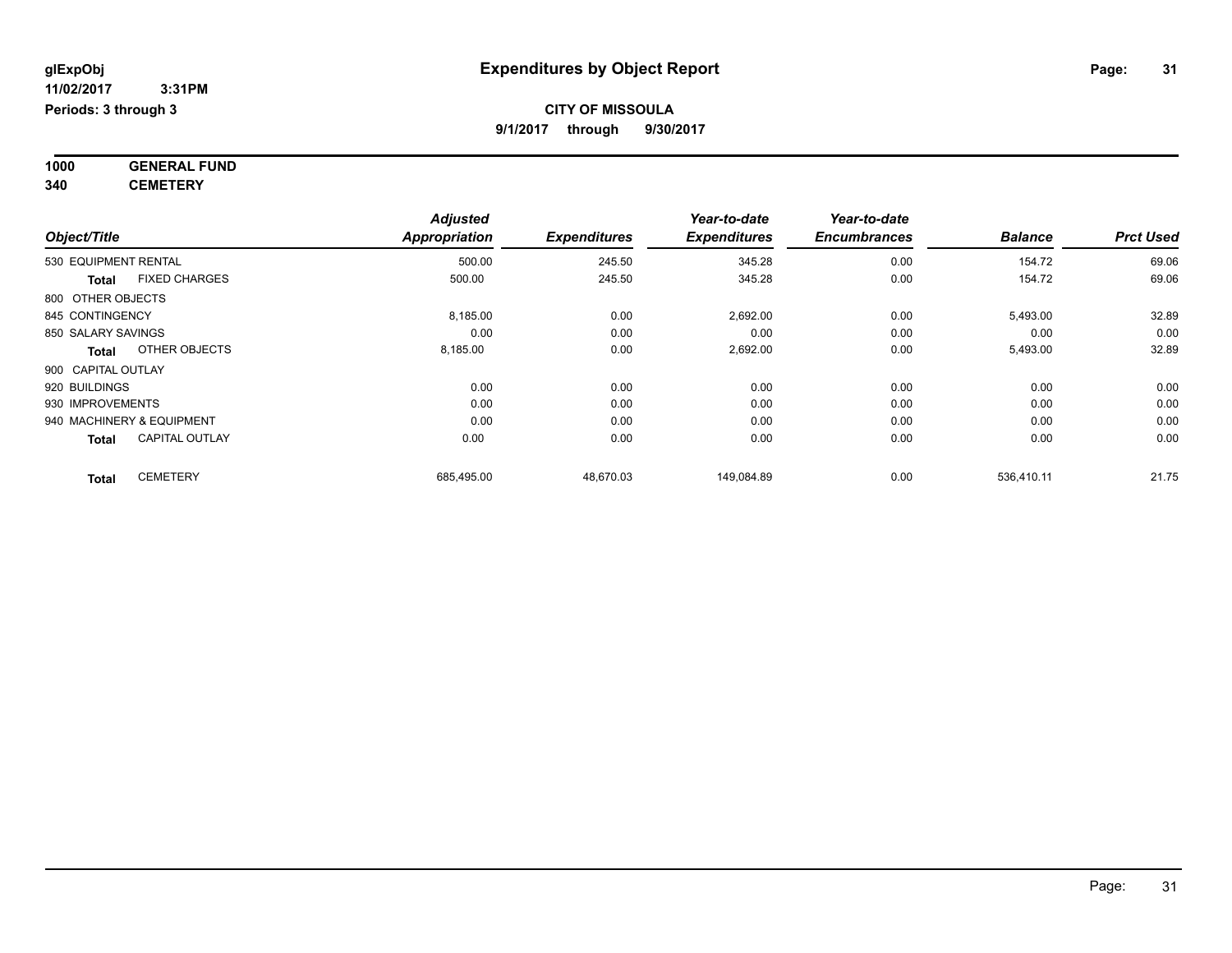### **1000 GENERAL FUND**

**370 PARKS & RECREATION**

|                                      | <b>Adjusted</b> |                     | Year-to-date        | Year-to-date        |                |                  |
|--------------------------------------|-----------------|---------------------|---------------------|---------------------|----------------|------------------|
| Object/Title                         | Appropriation   | <b>Expenditures</b> | <b>Expenditures</b> | <b>Encumbrances</b> | <b>Balance</b> | <b>Prct Used</b> |
| 100 PERSONAL SERVICES                |                 |                     |                     |                     |                |                  |
| 110 SALARIES AND WAGES               | 2,352,807.00    | 184,618.73          | 605,106.58          | 0.00                | 1,747,700.42   | 25.72            |
| 120 OVERTIME                         | 7,000.00        | 151.97              | 1,700.22            | 0.00                | 5,299.78       | 24.29            |
| 130 OTHER                            | 12,760.00       | 0.00                | 0.00                | 0.00                | 12,760.00      | 0.00             |
| <b>140 EMPLOYER CONTRIBUTIONS</b>    | 828,026.00      | 68,762.38           | 244,269.43          | 0.00                | 583,756.57     | 29.50            |
| 141 STATE RETIREMENT CONTRIBUTIONS   | 1,962.00        | 0.00                | 390.94              | 0.00                | 1,571.06       | 19.93            |
| PERSONAL SERVICES<br>Total           | 3,202,555.00    | 253,533.08          | 851,467.17          | 0.00                | 2,351,087.83   | 26.59            |
| 200 SUPPLIES                         |                 |                     |                     |                     |                |                  |
| 210 OFFICE SUPPLIES                  | 5,465.00        | 427.34              | 1,016.17            | 0.00                | 4,448.83       | 18.59            |
| 220 OPERATING SUPPLIES               | 139,127.00      | 8,846.61            | 30,198.88           | 0.00                | 108,928.12     | 21.71            |
| 230 REPAIR/MAINTENANCE               | 68,649.00       | 6,200.37            | 12,090.90           | 0.00                | 56,558.10      | 17.61            |
| 231 GASOLINE                         | 79,836.00       | 0.00                | 0.00                | 0.00                | 79,836.00      | 0.00             |
| 240 OTHER SUPPLIES                   | 0.00            | 0.00                | 0.00                | 0.00                | 0.00           | 0.00             |
| <b>SUPPLIES</b><br>Total             | 293,077.00      | 15,474.32           | 43,305.95           | 0.00                | 249,771.05     | 14.78            |
| 300 PURCHASED SERVICES               |                 |                     |                     |                     |                |                  |
| 310 COMMUNICATIONS                   | 4,553.00        | 282.20              | 543.81              | 0.00                | 4,009.19       | 11.94            |
| 320 PRINTING & DUPLICATING           | 8,700.00        | 50.60               | 180.55              | 0.00                | 8,519.45       | 2.08             |
| 330 PUBLICITY, SUBSCRIPTIONS & DUES  | 9,140.00        | 0.00                | 363.00              | 0.00                | 8,777.00       | 3.97             |
| 340 SEWER                            | 2,263.00        | 0.00                | 1,194.34            | 0.00                | 1,068.66       | 52.78            |
| 341 ELECTRICITY & NATURAL GAS        | 120,045.00      | 400.88              | 400.88              | 0.00                | 119,644.12     | 0.33             |
| 343 WATER CHARGES                    | 156,800.00      | 46,245.70           | 51,012.28           | 0.00                | 105,787.72     | 32.53            |
| 344 TELEPHONE SERVICE                | 20,021.00       | 1,429.28            | 2,864.86            | 0.00                | 17,156.14      | 14.31            |
| 345 GARBAGE                          | 30,296.00       | 3,749.56            | 12,141.58           | 0.00                | 18,154.42      | 40.08            |
| 350 PROFESSIONAL SERVICES            | 69,250.00       | 3,789.27            | 9,918.44            | 0.00                | 59,331.56      | 14.32            |
| 360 REPAIR & MAINTENANCE             | 57,756.00       | 3,380.50            | 16,369.43           | 0.00                | 41,386.57      | 28.34            |
| 370 TRAVEL                           | 6,194.00        | 399.72              | 606.75              | 0.00                | 5,587.25       | 9.80             |
| 380 TRAINING                         | 5,236.00        | 435.00              | 435.00              | 0.00                | 4,801.00       | 8.31             |
| 390 OTHER PURCHASED SERVICES         | 26,371.00       | 2,588.90            | 12,652.22           | 0.00                | 13,718.78      | 47.98            |
| PURCHASED SERVICES<br>Total          | 516,625.00      | 62,751.61           | 108,683.14          | 0.00                | 407,941.86     | 21.04            |
| 500 FIXED CHARGES                    |                 |                     |                     |                     |                |                  |
| 500 FIXED CHARGES                    | 1,300.00        | 0.00                | 0.00                | 0.00                | 1,300.00       | 0.00             |
| <b>FIXED CHARGES</b><br><b>Total</b> | 1,300.00        | 0.00                | 0.00                | 0.00                | 1,300.00       | 0.00             |
| 700 GRANTS & CONTRIBUTIONS           |                 |                     |                     |                     |                |                  |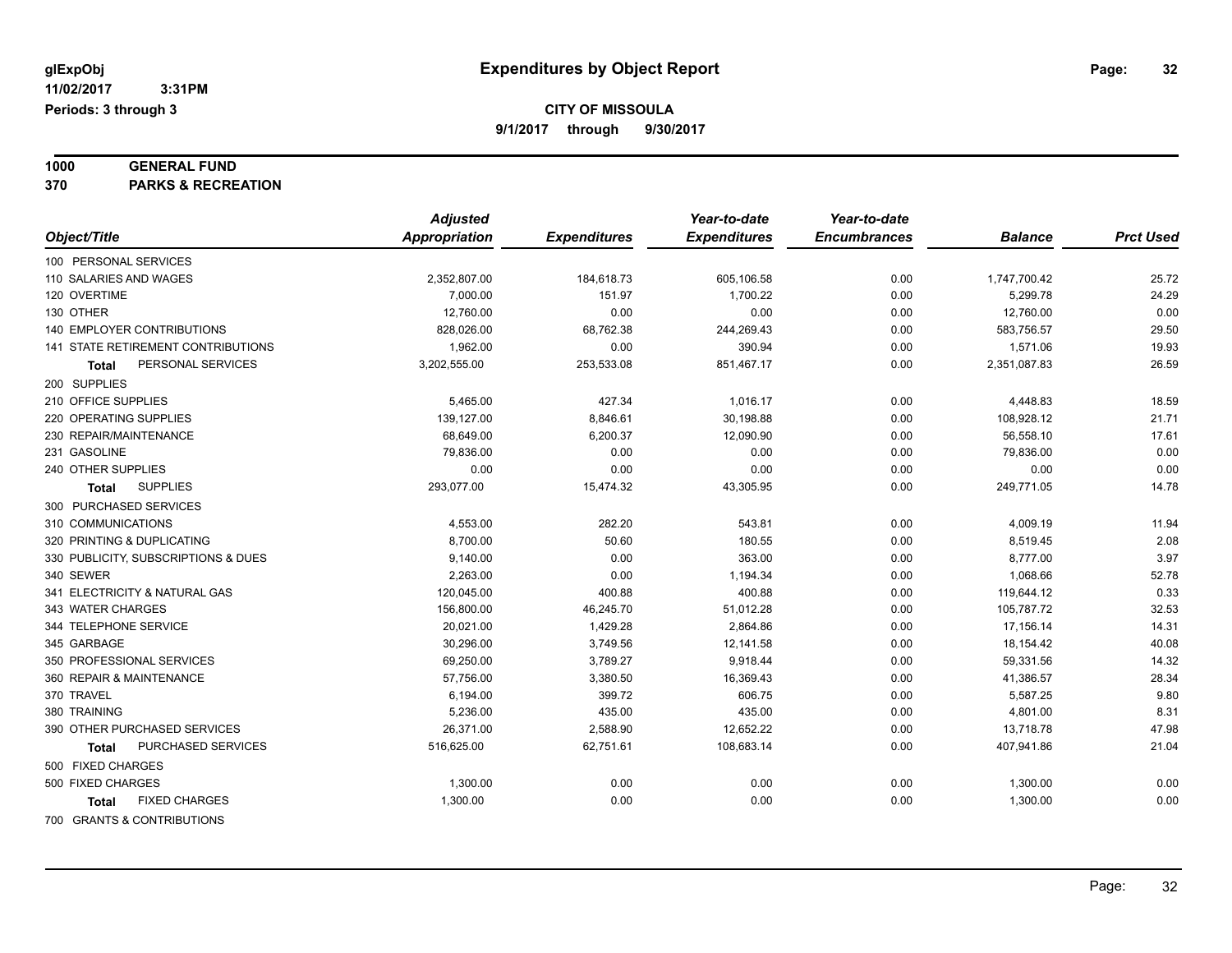| 1000 | <b>GENERAL FUND</b> |
|------|---------------------|
|      |                     |

**370 PARKS & RECREATION**

|                    |                                   | <b>Adjusted</b> |                     | Year-to-date        | Year-to-date        |                |                  |
|--------------------|-----------------------------------|-----------------|---------------------|---------------------|---------------------|----------------|------------------|
| Object/Title       |                                   | Appropriation   | <b>Expenditures</b> | <b>Expenditures</b> | <b>Encumbrances</b> | <b>Balance</b> | <b>Prct Used</b> |
|                    | 700 GRANTS & CONTRIBUTIONS        | 0.00            | 0.00                | 0.00                | 0.00                | 0.00           | 0.00             |
| Total              | <b>GRANTS &amp; CONTRIBUTIONS</b> | 0.00            | 0.00                | 0.00                | 0.00                | 0.00           | 0.00             |
| 800 OTHER OBJECTS  |                                   |                 |                     |                     |                     |                |                  |
|                    | 820 TRANSFERS TO OTHER FUNDS      | 17.810.00       | 0.00                | 0.00                | 0.00                | 17.810.00      | 0.00             |
| Total              | OTHER OBJECTS                     | 17.810.00       | 0.00                | 0.00                | 0.00                | 17.810.00      | 0.00             |
| 900 CAPITAL OUTLAY |                                   |                 |                     |                     |                     |                |                  |
| 930 IMPROVEMENTS   |                                   | 0.00            | 0.00                | 0.00                | 0.00                | 0.00           | 0.00             |
|                    | 940 MACHINERY & EQUIPMENT         | 0.00            | 0.00                | 0.00                | 0.00                | 0.00           | 0.00             |
| <b>Total</b>       | <b>CAPITAL OUTLAY</b>             | 0.00            | 0.00                | 0.00                | 0.00                | 0.00           | 0.00             |
| <b>Total</b>       | PARKS & RECREATION                | 4.031.367.00    | 331.759.01          | 1.003.456.26        | 0.00                | 3.027.910.74   | 24.89            |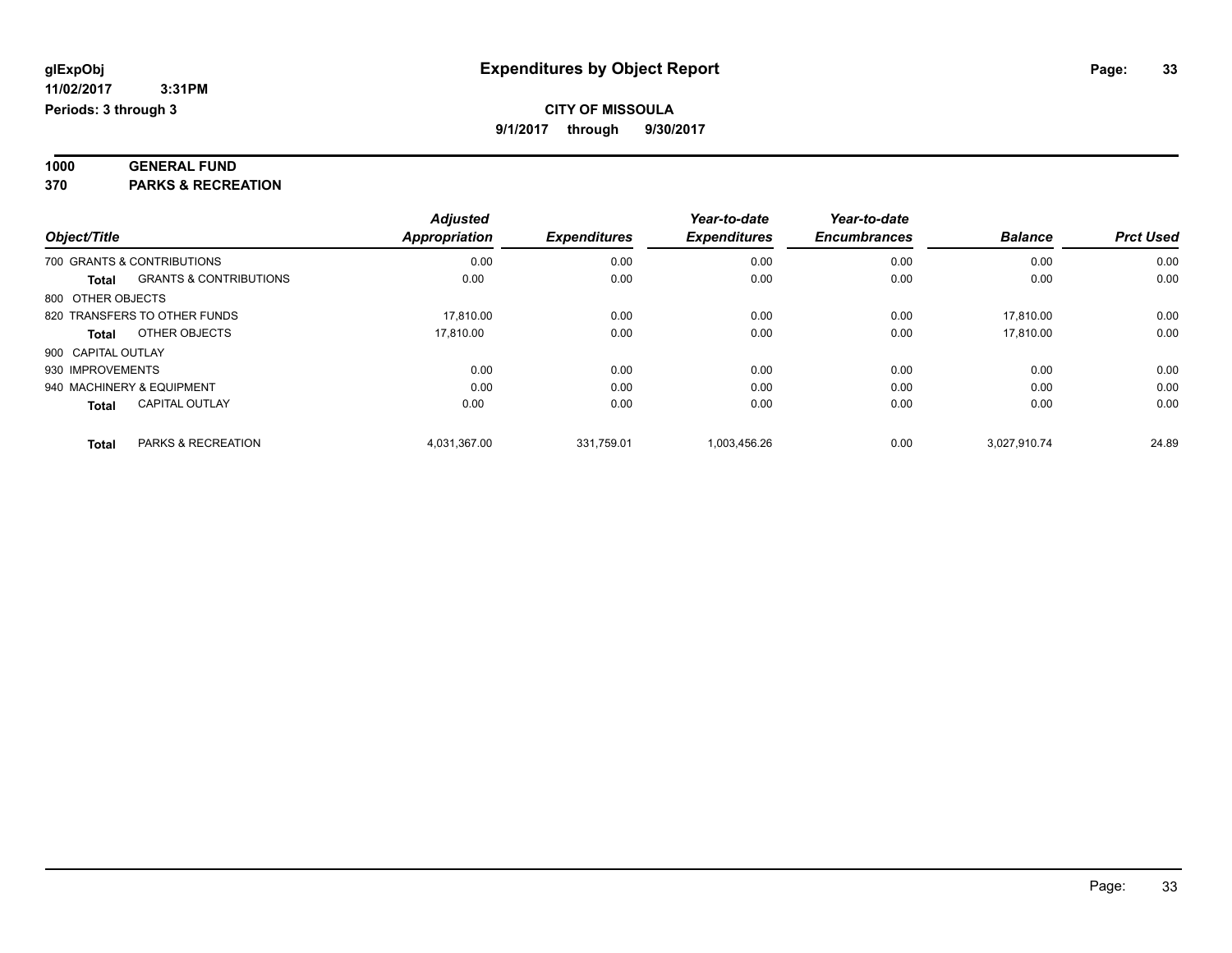### **1000 GENERAL FUND**

**390 NON-DEPARTMENTAL**

|                                            | <b>Adjusted</b>      |                     | Year-to-date        | Year-to-date        |                |                  |
|--------------------------------------------|----------------------|---------------------|---------------------|---------------------|----------------|------------------|
| Object/Title                               | <b>Appropriation</b> | <b>Expenditures</b> | <b>Expenditures</b> | <b>Encumbrances</b> | <b>Balance</b> | <b>Prct Used</b> |
| 100 PERSONAL SERVICES                      |                      |                     |                     |                     |                |                  |
| 110 SALARIES AND WAGES                     | 34,111.00            | 0.00                | 0.00                | 0.00                | 34,111.00      | 0.00             |
| 120 OVERTIME                               | 25,000.00            | 0.00                | 0.00                | 0.00                | 25,000.00      | 0.00             |
| 140 EMPLOYER CONTRIBUTIONS                 | $-90,560.00$         | 257.01              | 257.31              | 0.00                | $-90,817.31$   | $-0.28$          |
| 141 STATE RETIREMENT CONTRIBUTIONS         | 2.379.00             | 0.00                | 0.00                | 0.00                | 2,379.00       | 0.00             |
| PERSONAL SERVICES<br><b>Total</b>          | $-29,070.00$         | 257.01              | 257.31              | 0.00                | $-29,327.31$   | $-0.89$          |
| 200 SUPPLIES                               |                      |                     |                     |                     |                |                  |
| 220 OPERATING SUPPLIES                     | 0.00                 | 0.00                | 87,242.00           | 0.00                | $-87,242.00$   | 0.00             |
| 230 REPAIR/MAINTENANCE                     | 50,000.00            | 0.00                | 0.00                | 0.00                | 50.000.00      | 0.00             |
| 240 OTHER SUPPLIES                         | 0.00                 | 0.00                | 0.00                | 0.00                | 0.00           | 0.00             |
| <b>SUPPLIES</b><br><b>Total</b>            | 50,000.00            | 0.00                | 87,242.00           | 0.00                | $-37,242.00$   | 174.48           |
| 300 PURCHASED SERVICES                     |                      |                     |                     |                     |                |                  |
| 341 ELECTRICITY & NATURAL GAS              | 0.00                 | 0.00                | 0.00                | 0.00                | 0.00           | 0.00             |
| 342 STORM WATER                            | 22,023.00            | 0.00                | 0.00                | 0.00                | 22,023.00      | 0.00             |
| 350 PROFESSIONAL SERVICES                  | 0.00                 | 0.00                | 0.00                | 0.00                | 0.00           | 0.00             |
| 360 REPAIR & MAINTENANCE                   | 0.00                 | 0.00                | 0.00                | 0.00                | 0.00           | 0.00             |
| 390 OTHER PURCHASED SERVICES               | 0.00                 | 0.00                | 0.00                | 0.00                | 0.00           | 0.00             |
| PURCHASED SERVICES<br><b>Total</b>         | 22,023.00            | 0.00                | 0.00                | 0.00                | 22,023.00      | 0.00             |
| 500 FIXED CHARGES                          |                      |                     |                     |                     |                |                  |
| 500 FIXED CHARGES                          | 1,058,263.00         | 224,499.19          | 572,310.46          | 0.00                | 485,952.54     | 54.08            |
| 550 MERCHANT SERVICE FEES                  | 0.00                 | 0.00                | 0.00                | 0.00                | 0.00           | 0.00             |
| <b>FIXED CHARGES</b><br>Total              | 1,058,263.00         | 224,499.19          | 572,310.46          | 0.00                | 485,952.54     | 54.08            |
| 600 DEBT SERVICE                           |                      |                     |                     |                     |                |                  |
| 610 PRINCIPAL                              | 220,478.00           | 0.00                | 83,998.55           | 0.00                | 136,479.45     | 38.10            |
| 620 INTEREST / SERVICE FEES                | 7,409.00             | 0.00                | 3,238.31            | 0.00                | 4,170.69       | 43.71            |
| <b>DEBT SERVICE</b><br>Total               | 227,887.00           | 0.00                | 87,236.86           | 0.00                | 140,650.14     | 38.28            |
| 700 GRANTS & CONTRIBUTIONS                 |                      |                     |                     |                     |                |                  |
| 700 GRANTS & CONTRIBUTIONS                 | 2,066,269.00         | 0.00                | 0.00                | 0.00                | 2,066,269.00   | 0.00             |
| <b>GRANTS &amp; CONTRIBUTIONS</b><br>Total | 2,066,269.00         | 0.00                | 0.00                | 0.00                | 2,066,269.00   | 0.00             |
| 800 OTHER OBJECTS                          |                      |                     |                     |                     |                |                  |
| 820 TRANSFERS TO OTHER FUNDS               | 2,046,503.00         | 117,047.29          | 135,988.59          | 0.00                | 1,910,514.41   | 6.64             |
| 845 CONTINGENCY                            | 132,225.00           | 15,000.00           | 15,000.00           | 0.00                | 117,225.00     | 11.34            |
| 850 SALARY SAVINGS                         | 0.00                 | 0.00                | 0.00                | 0.00                | 0.00           | 0.00             |
|                                            |                      |                     |                     |                     |                |                  |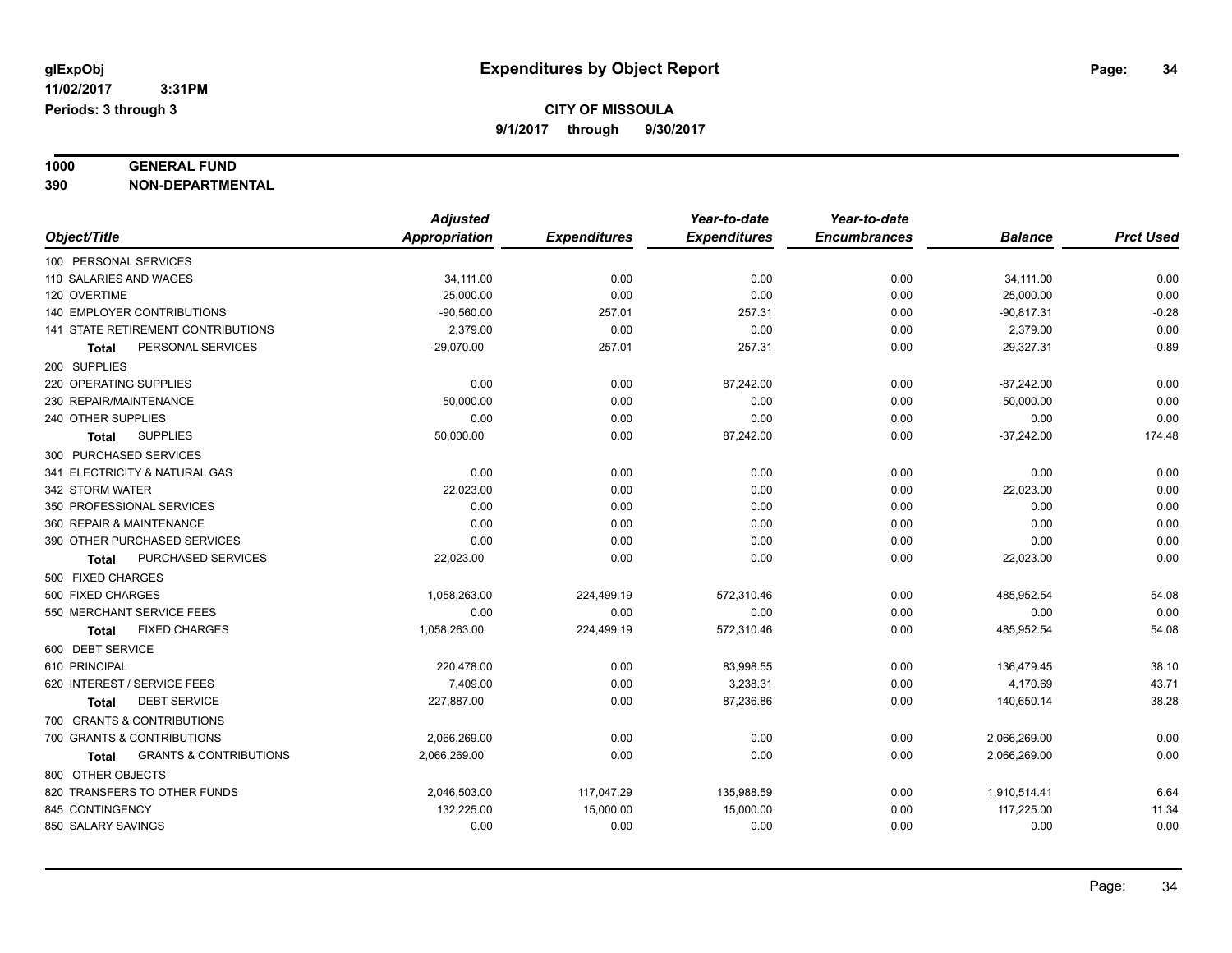#### **1000 GENERAL FUND 390 NON-DEPARTMENTAL**

| Object/Title                          | <b>Adjusted</b><br>Appropriation | <b>Expenditures</b> | Year-to-date<br>Expenditures | Year-to-date<br><b>Encumbrances</b> | <b>Balance</b> | <b>Prct Used</b> |
|---------------------------------------|----------------------------------|---------------------|------------------------------|-------------------------------------|----------------|------------------|
| OTHER OBJECTS<br>Total                | 2,178,728.00                     | 132.047.29          | 150.988.59                   | 0.00                                | 2,027,739.41   | 6.93             |
| 900 CAPITAL OUTLAY                    |                                  |                     |                              |                                     |                |                  |
| 940 MACHINERY & EQUIPMENT             | 0.00                             | 0.00                | 0.00                         | 0.00                                | 0.00           | 0.00             |
| <b>CAPITAL OUTLAY</b><br><b>Total</b> | 0.00                             | 0.00                | 0.00                         | 0.00                                | 0.00           | 0.00             |
| NON-DEPARTMENTAL<br>Total             | 5,574,100.00                     | 356.803.49          | 898,035.22                   | 0.00                                | 4,676,064.78   | 16.11            |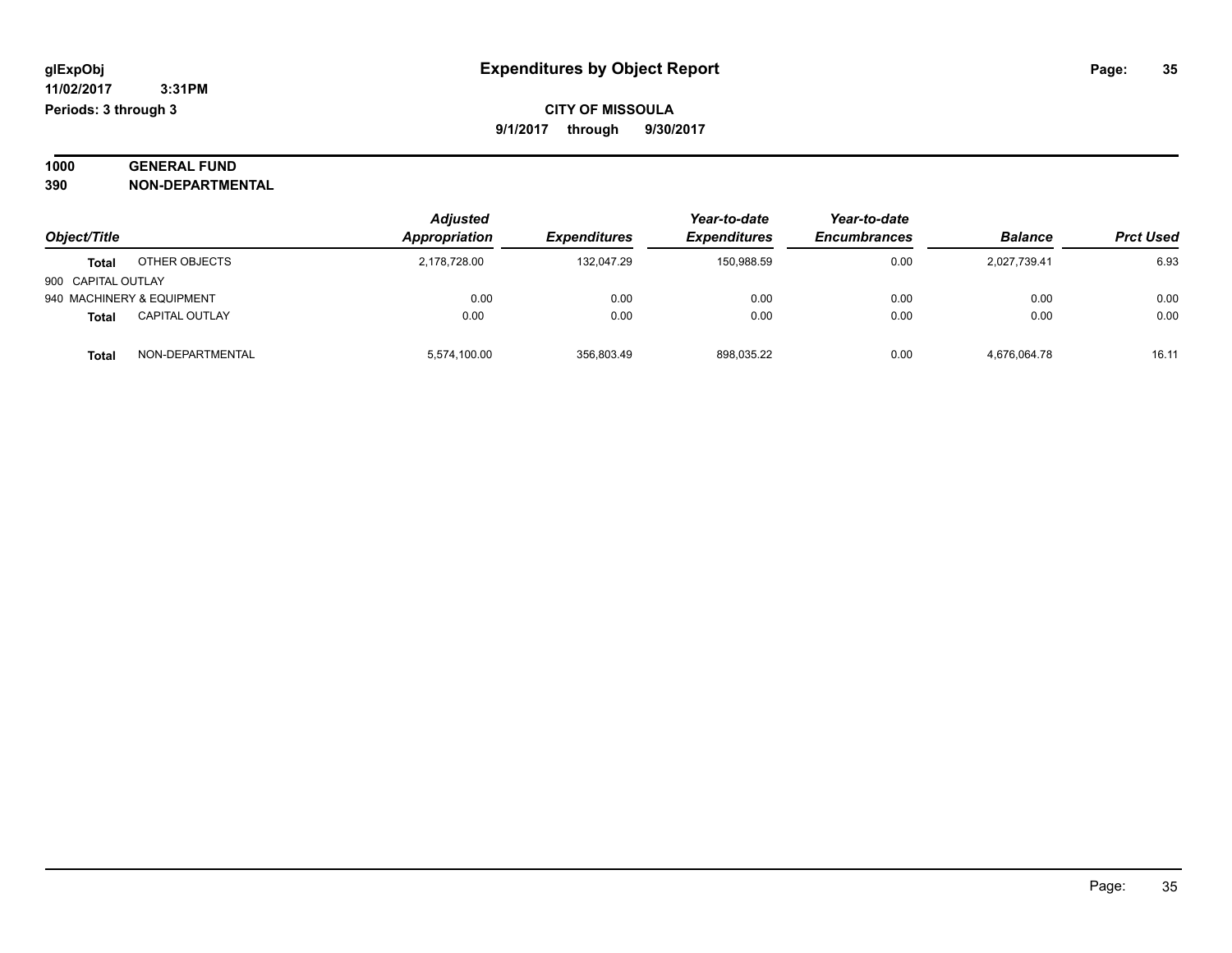**1000 GENERAL FUND**

|                                           | <b>Adjusted</b> |                     | Year-to-date        | Year-to-date        |                  |                  |
|-------------------------------------------|-----------------|---------------------|---------------------|---------------------|------------------|------------------|
| Object/Title                              | Appropriation   | <b>Expenditures</b> | <b>Expenditures</b> | <b>Encumbrances</b> | <b>Balance</b>   | <b>Prct Used</b> |
| 100 PERSONAL SERVICES                     |                 |                     |                     |                     |                  |                  |
| 110 SALARIES AND WAGES                    | 27,279,573.00   | 2,065,445.61        | 5,826,505.33        | 0.00                | 21,453,067.67    | 21.36            |
| 115 SALARIES/HEALTH INSURANCE BENEFIT     | 847,872.00      | 147,456.00          | 418,434.00          | 0.00                | 429,438.00       | 49.35            |
| 120 OVERTIME                              | 1,216,463.00    | 207,855.11          | 576,533.21          | 0.00                | 639,929.79       | 47.39            |
| 121 OUTSIDE HIRE OVERTIME                 | 75,000.00       | 36,951.62           | 70,763.14           | 0.00                | 4,236.86         | 94.35            |
| 122 COURT OVERTIME                        | 23,365.00       | 3,219.08            | 10,547.73           | 0.00                | 12,817.27        | 45.14            |
| 123 CELL PHONE OVERTIME                   | 60,690.00       | 0.00                | 719.93              | 0.00                | 59,970.07        | 1.19             |
| 130 OTHER                                 | 352,990.00      | 2,903.56            | 132,857.02          | 0.00                | 220,132.98       | 37.64            |
| 133 EDUCATION COMPENSATION                | 0.00            | 1,400.00            | 3,797.50            | 0.00                | $-3,797.50$      | 0.00             |
| <b>140 EMPLOYER CONTRIBUTIONS</b>         | 9,694,009.00    | 678,504.66          | 2,133,863.63        | 0.00                | 7,560,145.37     | 22.01            |
| <b>141 STATE RETIREMENT CONTRIBUTIONS</b> | 5,121,616.00    | 0.00                | 386,120.37          | 0.00                | 4,735,495.63     | 7.54             |
| <b>150 STATE RETIREMENT</b>               | 119.00          | 0.00                | 0.00                | 0.00                | 119.00           | 0.00             |
| PERSONAL SERVICES<br><b>Total</b>         | 44,671,697.00   | 3,143,735.64        | 9,560,141.86        | 0.00                | 35, 111, 555. 14 | 21.40            |
| 200 SUPPLIES                              |                 |                     |                     |                     |                  |                  |
| 210 OFFICE SUPPLIES                       | 110,806.00      | 6,060.41            | 17,412.62           | 0.00                | 93,393.38        | 15.71            |
| 220 OPERATING SUPPLIES                    | 741,379.00      | 17,753.63           | 179,373.76          | 0.00                | 562,005.24       | 24.19            |
| 230 REPAIR/MAINTENANCE                    | 448,181.00      | 21,449.73           | 54,519.18           | 0.00                | 393,661.82       | 12.16            |
| 231 GASOLINE                              | 587,949.00      | 33,476.99           | 38,545.42           | 0.00                | 549,403.58       | 6.56             |
| 240 OTHER SUPPLIES                        | 52,213.00       | 7,962.18            | 9,618.33            | 0.00                | 42,594.67        | 18.42            |
| 250 SUPPLIES FOR RESALE                   | 0.00            | 0.00                | 0.00                | 0.00                | 0.00             | 0.00             |
| <b>SUPPLIES</b><br>Total                  | 1,940,528.00    | 86,702.94           | 299,469.31          | 0.00                | 1,641,058.69     | 15.43            |
| 300 PURCHASED SERVICES                    |                 |                     |                     |                     |                  |                  |
| 310 COMMUNICATIONS                        | 120,152.00      | 2,367.87            | 51,651.87           | 0.00                | 68,500.13        | 42.99            |
| 320 PRINTING & DUPLICATING                | 56,726.00       | 352.60              | 1,316.46            | 0.00                | 55,409.54        | 2.32             |
| 330 PUBLICITY, SUBSCRIPTIONS & DUES       | 118,990.00      | 2,877.58            | 46,484.02           | 0.00                | 72,505.98        | 39.07            |
| 340 SEWER                                 | 6,601.00        | 170.44              | 2,764.69            | 0.00                | 3,836.31         | 41.88            |
| 341 ELECTRICITY & NATURAL GAS             | 604,885.00      | 23,612.65           | 58,399.92           | 0.00                | 546,485.08       | 9.65             |
| 342 STORM WATER                           | 22,023.00       | 0.00                | 0.00                | 0.00                | 22,023.00        | 0.00             |
| 343 WATER CHARGES                         | 191,915.00      | 52,127.84           | 60,847.86           | 0.00                | 131,067.14       | 31.71            |
| 344 TELEPHONE SERVICE                     | 285,945.00      | 10,331.32           | 49,488.91           | 0.00                | 236,456.09       | 17.31            |
| 345 GARBAGE                               | 60,659.00       | 4,964.56            | 16,343.82           | 0.00                | 44,315.18        | 26.94            |
| 350 PROFESSIONAL SERVICES                 | 872,024.00      | 28,199.31           | 56,492.16           | 0.00                | 815,531.84       | 6.48             |
| 360 REPAIR & MAINTENANCE                  | 1,061,951.00    | 32,240.82           | 264,222.88          | 0.00                | 797,728.12       | 24.88            |
| 370 TRAVEL                                | 147,236.00      | 11,347.03           | 22,613.78           | 0.00                | 124,622.22       | 15.36            |
| 380 TRAINING                              | 145,873.00      | 18,630.58           | 27,884.47           | 0.00                | 117,988.53       | 19.12            |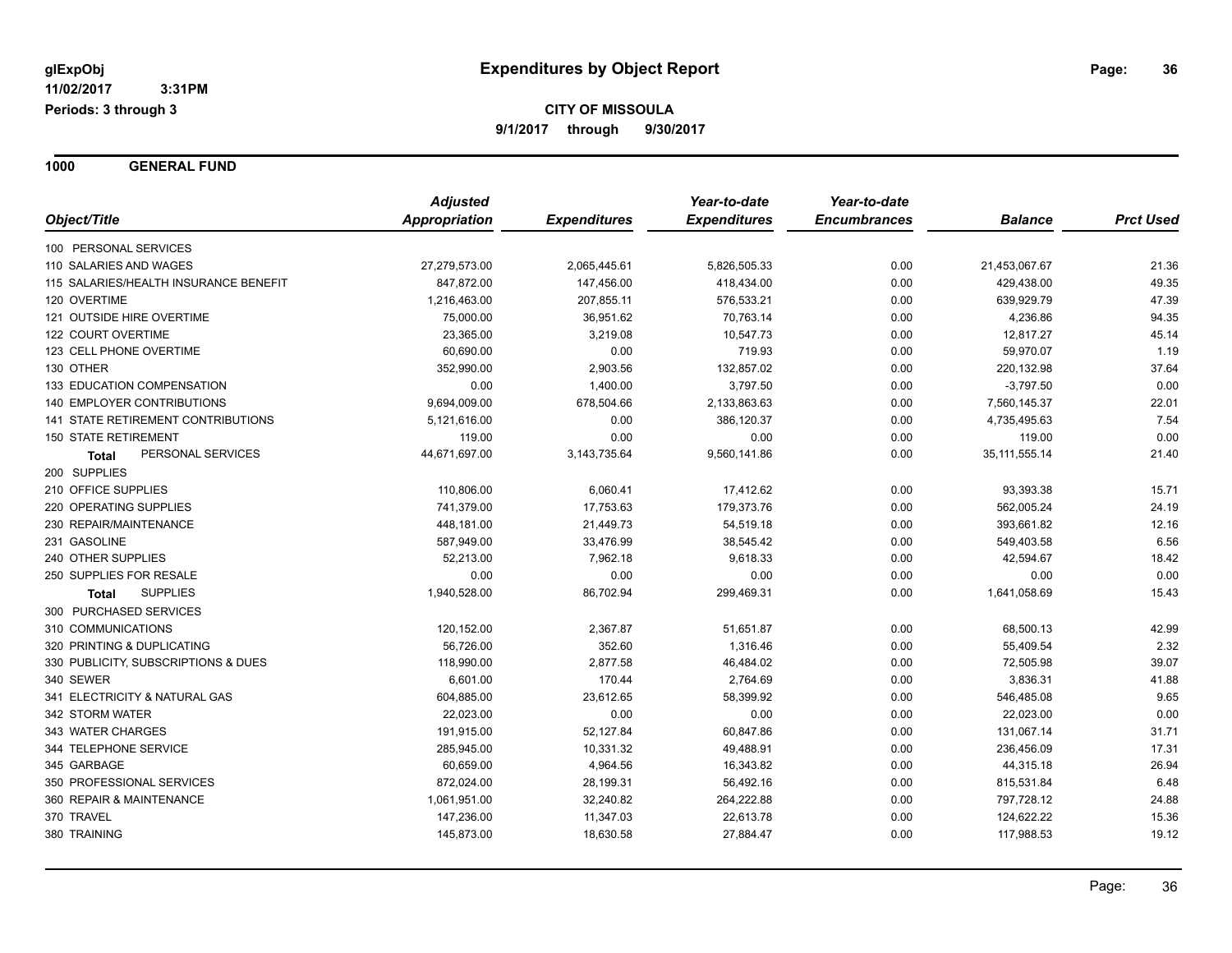**1000 GENERAL FUND**

|                                            | <b>Adjusted</b> |                     | Year-to-date        | Year-to-date        |                |                  |
|--------------------------------------------|-----------------|---------------------|---------------------|---------------------|----------------|------------------|
| Object/Title                               | Appropriation   | <b>Expenditures</b> | <b>Expenditures</b> | <b>Encumbrances</b> | <b>Balance</b> | <b>Prct Used</b> |
| 390 OTHER PURCHASED SERVICES               | 102,268.00      | 3,899.09            | 35,005.77           | 0.00                | 67,262.23      | 34.23            |
| 392 DONATIONS AND SALES                    | 0.00            | 670.00              | 1,367.25            | 0.00                | $-1,367.25$    | 0.00             |
| PURCHASED SERVICES<br><b>Total</b>         | 3,797,248.00    | 191,791.69          | 694,883.86          | 0.00                | 3,102,364.14   | 18.30            |
| 400 BUILDING MATERIALS                     |                 |                     |                     |                     |                |                  |
| <b>400 BUILDING MATERIALS</b>              | 62,263.00       | 0.00                | 0.00                | 0.00                | 62,263.00      | 0.00             |
| <b>BUILDING MATERIALS</b><br><b>Total</b>  | 62,263.00       | 0.00                | 0.00                | 0.00                | 62,263.00      | 0.00             |
| 500 FIXED CHARGES                          |                 |                     |                     |                     |                |                  |
| 500 FIXED CHARGES                          | 1,091,521.00    | 233,577.56          | 616,003.74          | 0.00                | 475,517.26     | 56.44            |
| 530 EQUIPMENT RENTAL                       | 117,714.00      | 245.50              | 345.28              | 0.00                | 117,368.72     | 0.29             |
| 550 MERCHANT SERVICE FEES                  | 0.00            | 0.00                | 0.00                | 0.00                | 0.00           | 0.00             |
| <b>FIXED CHARGES</b><br><b>Total</b>       | 1,209,235.00    | 233,823.06          | 616,349.02          | 0.00                | 592,885.98     | 50.97            |
| 600 DEBT SERVICE                           |                 |                     |                     |                     |                |                  |
| 610 PRINCIPAL                              | 247,811.00      | 0.00                | 83,998.55           | 0.00                | 163,812.45     | 33.90            |
| 620 INTEREST / SERVICE FEES                | 7,409.00        | 0.00                | 3,238.31            | 0.00                | 4,170.69       | 43.71            |
| <b>DEBT SERVICE</b><br><b>Total</b>        | 255,220.00      | 0.00                | 87,236.86           | 0.00                | 167,983.14     | 34.18            |
| 700 GRANTS & CONTRIBUTIONS                 |                 |                     |                     |                     |                |                  |
| 700 GRANTS & CONTRIBUTIONS                 | 2,846,473.00    | 41,916.79           | 215,403.03          | 0.00                | 2,631,069.97   | 7.57             |
| <b>GRANTS &amp; CONTRIBUTIONS</b><br>Total | 2,846,473.00    | 41,916.79           | 215,403.03          | 0.00                | 2,631,069.97   | 7.57             |
| 800 OTHER OBJECTS                          |                 |                     |                     |                     |                |                  |
| 820 TRANSFERS TO OTHER FUNDS               | 2,286,788.00    | 117,047.29          | 135,988.59          | 0.00                | 2,150,799.41   | 5.95             |
| 845 CONTINGENCY                            | 140,410.00      | 15,000.00           | 17,692.00           | 0.00                | 122,718.00     | 12.60            |
| 850 SALARY SAVINGS                         | 0.00            | 0.00                | 0.00                | 0.00                | 0.00           | 0.00             |
| OTHER OBJECTS<br>Total                     | 2,427,198.00    | 132,047.29          | 153,680.59          | 0.00                | 2,273,517.41   | 6.33             |
| 900 CAPITAL OUTLAY                         |                 |                     |                     |                     |                |                  |
| 920 BUILDINGS                              | 0.00            | 0.00                | 0.00                | 0.00                | 0.00           | 0.00             |
| 930 IMPROVEMENTS                           | 104,814.00      | 5,336.34            | 5,336.34            | 0.00                | 99,477.66      | 5.09             |
| 940 MACHINERY & EQUIPMENT                  | 49,239.00       | 5,243.00            | 5,447.99            | 0.00                | 43,791.01      | 11.06            |
| <b>CAPITAL OUTLAY</b><br><b>Total</b>      | 154,053.00      | 10,579.34           | 10,784.33           | 0.00                | 143,268.67     | 7.00             |
| <b>GENERAL FUND</b><br><b>Total</b>        | 57,363,915.00   | 3,840,596.75        | 11,637,948.86       | 0.00                | 45,725,966.14  | 20.29            |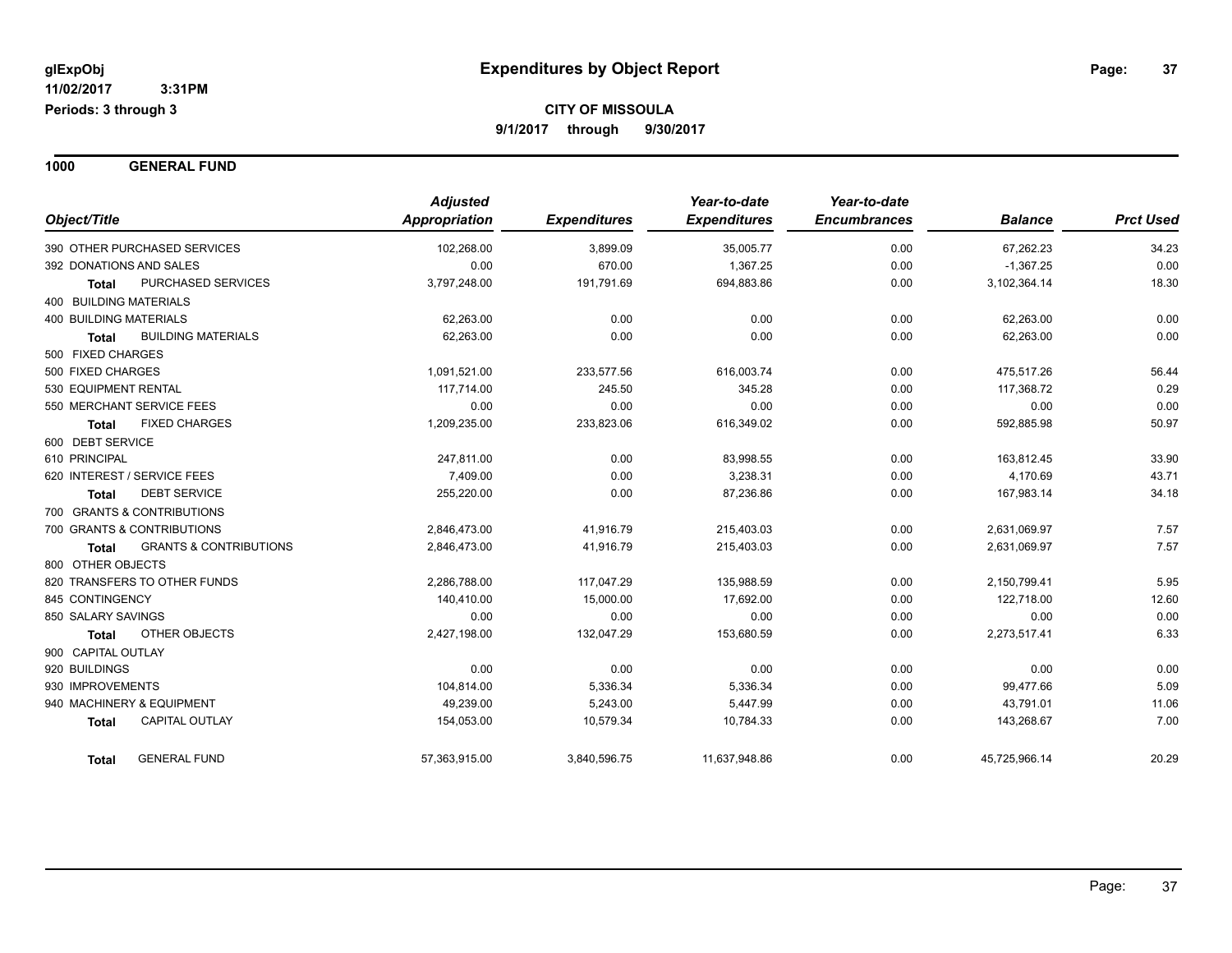**9/1/2017 through 9/30/2017**

# **1211 PARK ACQUISITION & DEVELOPMENT**

|                                       |                    | <b>Adjusted</b>      |                     | Year-to-date        | Year-to-date        |                |                  |
|---------------------------------------|--------------------|----------------------|---------------------|---------------------|---------------------|----------------|------------------|
| Object/Title                          |                    | <b>Appropriation</b> | <b>Expenditures</b> | <b>Expenditures</b> | <b>Encumbrances</b> | <b>Balance</b> | <b>Prct Used</b> |
| 200 SUPPLIES                          |                    |                      |                     |                     |                     |                |                  |
| 220 OPERATING SUPPLIES                |                    | 10,000.00            | 0.00                | 0.00                | 0.00                | 10,000.00      | 0.00             |
| <b>SUPPLIES</b><br><b>Total</b>       |                    | 10,000.00            | 0.00                | 0.00                | 0.00                | 10,000.00      | 0.00             |
| 300 PURCHASED SERVICES                |                    |                      |                     |                     |                     |                |                  |
| 350 PROFESSIONAL SERVICES             |                    | 25,000.00            | 0.00                | 0.00                | 0.00                | 25,000.00      | 0.00             |
| 360 REPAIR & MAINTENANCE              |                    | 0.00                 | 0.00                | 0.00                | 0.00                | 0.00           | 0.00             |
| 390 OTHER PURCHASED SERVICES          |                    | 10,000.00            | 0.00                | 0.00                | 0.00                | 10,000.00      | 0.00             |
| <b>Total</b>                          | PURCHASED SERVICES | 35,000.00            | 0.00                | 0.00                | 0.00                | 35,000.00      | 0.00             |
| 500 FIXED CHARGES                     |                    |                      |                     |                     |                     |                |                  |
| 550 MERCHANT SERVICE FEES             |                    | 0.00                 | 0.00                | 0.00                | 0.00                | 0.00           | 0.00             |
| <b>FIXED CHARGES</b><br><b>Total</b>  |                    | 0.00                 | 0.00                | 0.00                | 0.00                | 0.00           | 0.00             |
| 800 OTHER OBJECTS                     |                    |                      |                     |                     |                     |                |                  |
| 820 TRANSFERS TO OTHER FUNDS          |                    | 0.00                 | 19,560.00           | 19,560.00           | 0.00                | $-19,560.00$   | 0.00             |
| OTHER OBJECTS<br><b>Total</b>         |                    | 0.00                 | 19,560.00           | 19,560.00           | 0.00                | $-19,560.00$   | 0.00             |
| 900 CAPITAL OUTLAY                    |                    |                      |                     |                     |                     |                |                  |
| 930 IMPROVEMENTS                      |                    | 200,309.00           | 0.00                | 0.00                | 0.00                | 200,309.00     | 0.00             |
| 940 MACHINERY & EQUIPMENT             |                    | 29.650.00            | 0.00                | 0.00                | 0.00                | 29.650.00      | 0.00             |
| <b>CAPITAL OUTLAY</b><br><b>Total</b> |                    | 229,959.00           | 0.00                | 0.00                | 0.00                | 229,959.00     | 0.00             |
| <b>Total</b>                          | PARKS & RECREATION | 274,959.00           | 19,560.00           | 19,560.00           | 0.00                | 255,399.00     | 7.11             |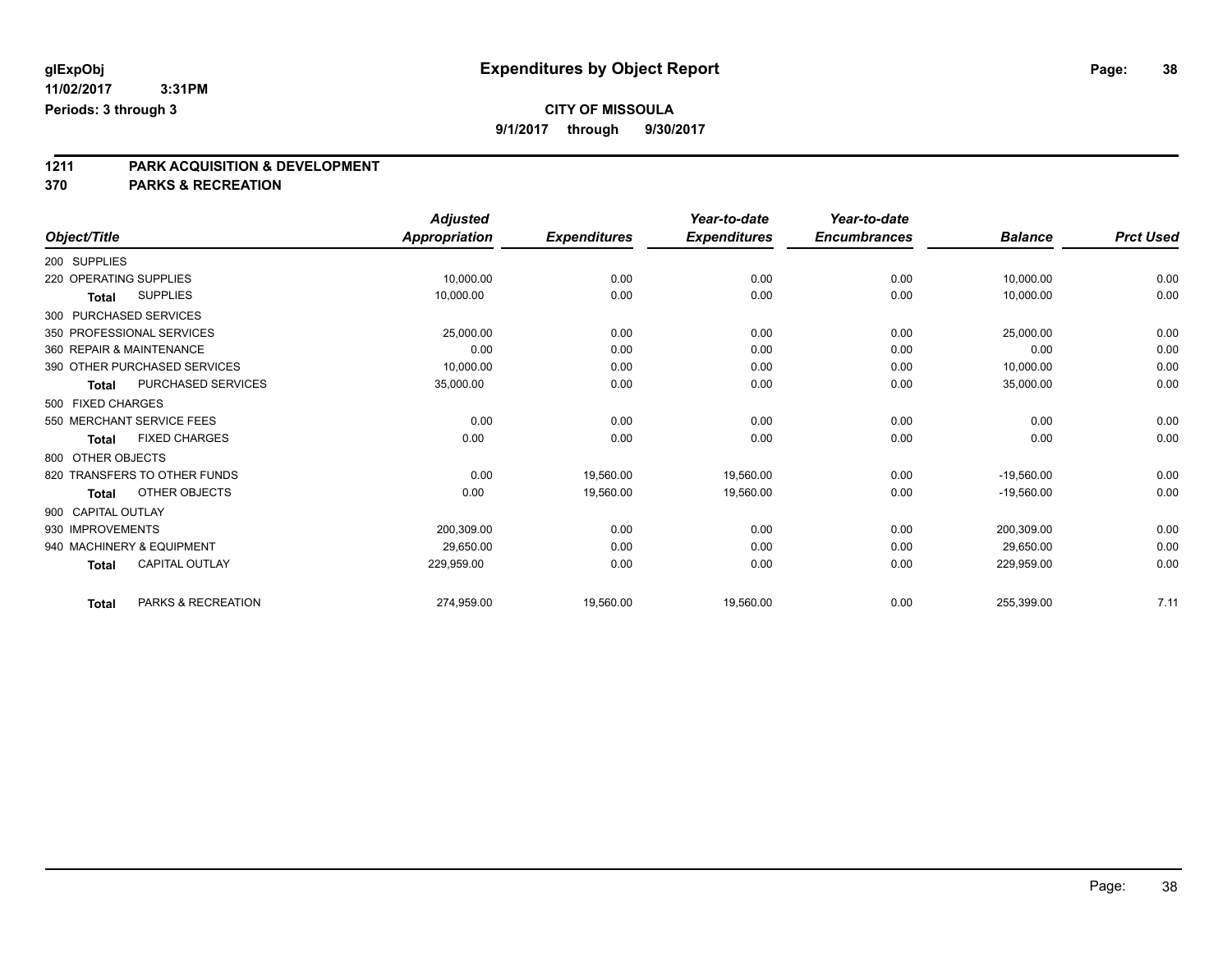### **1211 PARK ACQUISITION & DEVELOPMENT**

|                        |                                | <b>Adjusted</b> |                     | Year-to-date        | Year-to-date        |                |                  |
|------------------------|--------------------------------|-----------------|---------------------|---------------------|---------------------|----------------|------------------|
| Object/Title           |                                | Appropriation   | <b>Expenditures</b> | <b>Expenditures</b> | <b>Encumbrances</b> | <b>Balance</b> | <b>Prct Used</b> |
| 200 SUPPLIES           |                                |                 |                     |                     |                     |                |                  |
| 220 OPERATING SUPPLIES |                                | 10,000.00       | 0.00                | 0.00                | 0.00                | 10,000.00      | 0.00             |
| <b>Total</b>           | <b>SUPPLIES</b>                | 10,000.00       | 0.00                | 0.00                | 0.00                | 10,000.00      | 0.00             |
|                        | 300 PURCHASED SERVICES         |                 |                     |                     |                     |                |                  |
|                        | 350 PROFESSIONAL SERVICES      | 25,000.00       | 0.00                | 0.00                | 0.00                | 25,000.00      | 0.00             |
|                        | 360 REPAIR & MAINTENANCE       | 0.00            | 0.00                | 0.00                | 0.00                | 0.00           | 0.00             |
|                        | 390 OTHER PURCHASED SERVICES   | 10,000.00       | 0.00                | 0.00                | 0.00                | 10,000.00      | 0.00             |
| <b>Total</b>           | PURCHASED SERVICES             | 35,000.00       | 0.00                | 0.00                | 0.00                | 35,000.00      | 0.00             |
| 500 FIXED CHARGES      |                                |                 |                     |                     |                     |                |                  |
|                        | 550 MERCHANT SERVICE FEES      | 0.00            | 0.00                | 0.00                | 0.00                | 0.00           | 0.00             |
| <b>Total</b>           | <b>FIXED CHARGES</b>           | 0.00            | 0.00                | 0.00                | 0.00                | 0.00           | 0.00             |
| 800 OTHER OBJECTS      |                                |                 |                     |                     |                     |                |                  |
|                        | 820 TRANSFERS TO OTHER FUNDS   | 0.00            | 19,560.00           | 19,560.00           | 0.00                | $-19,560.00$   | 0.00             |
| <b>Total</b>           | OTHER OBJECTS                  | 0.00            | 19,560.00           | 19,560.00           | 0.00                | $-19,560.00$   | 0.00             |
| 900 CAPITAL OUTLAY     |                                |                 |                     |                     |                     |                |                  |
| 930 IMPROVEMENTS       |                                | 200,309.00      | 0.00                | 0.00                | 0.00                | 200,309.00     | 0.00             |
|                        | 940 MACHINERY & EQUIPMENT      | 29.650.00       | 0.00                | 0.00                | 0.00                | 29.650.00      | 0.00             |
| <b>Total</b>           | <b>CAPITAL OUTLAY</b>          | 229,959.00      | 0.00                | 0.00                | 0.00                | 229,959.00     | 0.00             |
| <b>Total</b>           | PARK ACQUISITION & DEVELOPMENT | 274,959.00      | 19,560.00           | 19,560.00           | 0.00                | 255,399.00     | 7.11             |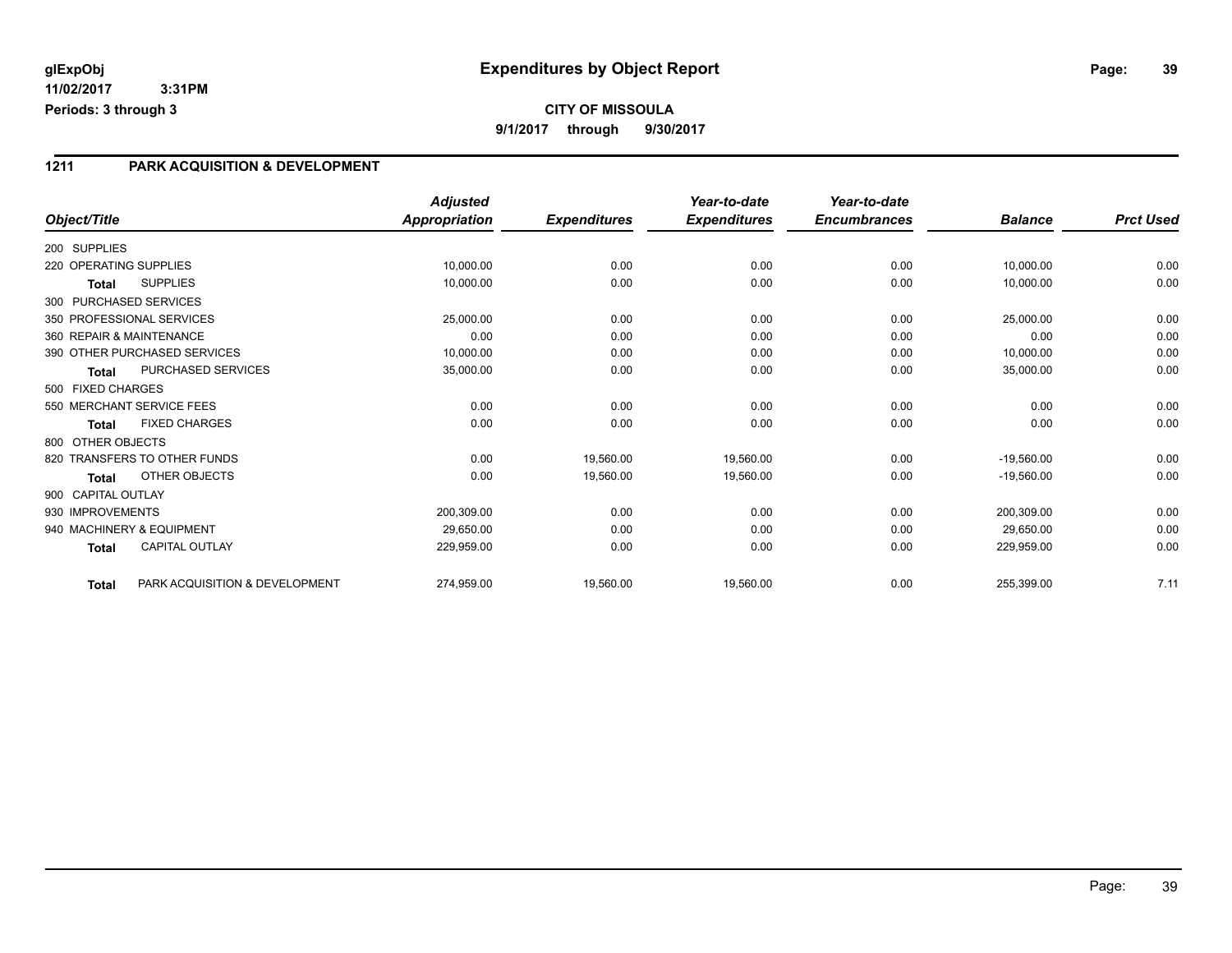**9/1/2017 through 9/30/2017**

# **1212 PARK ENTERPRISE FUND**

|                                       | <b>Adjusted</b>      |                     | Year-to-date        | Year-to-date        |                |                  |
|---------------------------------------|----------------------|---------------------|---------------------|---------------------|----------------|------------------|
| Object/Title                          | <b>Appropriation</b> | <b>Expenditures</b> | <b>Expenditures</b> | <b>Encumbrances</b> | <b>Balance</b> | <b>Prct Used</b> |
| 200 SUPPLIES                          |                      |                     |                     |                     |                |                  |
| 210 OFFICE SUPPLIES                   | 0.00                 | 0.00                | 0.00                | 0.00                | 0.00           | 0.00             |
| 220 OPERATING SUPPLIES                | 20,000.00            | 103.88              | 218.56              | 0.00                | 19,781.44      | 1.09             |
| 230 REPAIR/MAINTENANCE                | 15,000.00            | 0.00                | 0.00                | 0.00                | 15,000.00      | 0.00             |
| 240 OTHER SUPPLIES                    | 0.00                 | 0.00                | 0.00                | 0.00                | 0.00           | 0.00             |
| <b>SUPPLIES</b><br><b>Total</b>       | 35,000.00            | 103.88              | 218.56              | 0.00                | 34,781.44      | 0.62             |
| 300 PURCHASED SERVICES                |                      |                     |                     |                     |                |                  |
| 350 PROFESSIONAL SERVICES             | 10,000.00            | 0.00                | 0.00                | 0.00                | 10,000.00      | 0.00             |
| 360 REPAIR & MAINTENANCE              | 0.00                 | 0.00                | 0.00                | 0.00                | 0.00           | 0.00             |
| 390 OTHER PURCHASED SERVICES          | 20,000.00            | 0.00                | 0.00                | 0.00                | 20,000.00      | 0.00             |
| PURCHASED SERVICES<br><b>Total</b>    | 30,000.00            | 0.00                | 0.00                | 0.00                | 30,000.00      | 0.00             |
| 500 FIXED CHARGES                     |                      |                     |                     |                     |                |                  |
| 550 MERCHANT SERVICE FEES             | 0.00                 | 0.00                | 0.00                | 0.00                | 0.00           | 0.00             |
| <b>FIXED CHARGES</b><br>Total         | 0.00                 | 0.00                | 0.00                | 0.00                | 0.00           | 0.00             |
| 800 OTHER OBJECTS                     |                      |                     |                     |                     |                |                  |
| 820 TRANSFERS TO OTHER FUNDS          | 0.00                 | 0.00                | 0.00                | 0.00                | 0.00           | 0.00             |
| OTHER OBJECTS<br><b>Total</b>         | 0.00                 | 0.00                | 0.00                | 0.00                | 0.00           | 0.00             |
| 900 CAPITAL OUTLAY                    |                      |                     |                     |                     |                |                  |
| 930 IMPROVEMENTS                      | 181,945.00           | 0.00                | 0.00                | 0.00                | 181,945.00     | 0.00             |
| 940 MACHINERY & EQUIPMENT             | 85.415.00            | 0.00                | 0.00                | 0.00                | 85,415.00      | 0.00             |
| <b>CAPITAL OUTLAY</b><br><b>Total</b> | 267,360.00           | 0.00                | 0.00                | 0.00                | 267,360.00     | 0.00             |
| PARKS & RECREATION                    | 332,360.00           | 103.88              | 218.56              | 0.00                | 332,141.44     | 0.07             |
| <b>Total</b>                          |                      |                     |                     |                     |                |                  |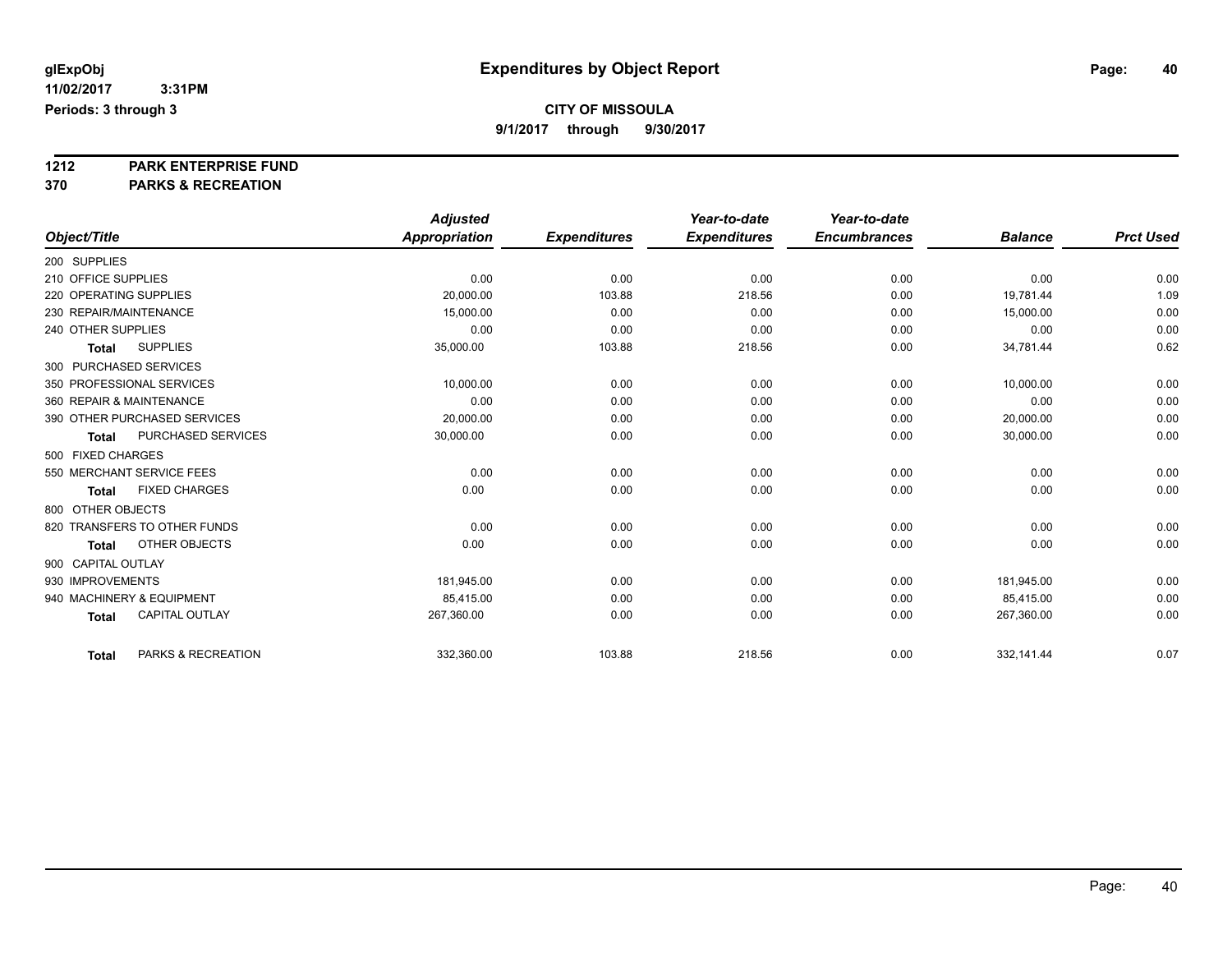**Periods: 3 through 3**

## **CITY OF MISSOULA 9/1/2017 through 9/30/2017**

### **1212 PARK ENTERPRISE FUND**

|                                           | <b>Adjusted</b> |                     | Year-to-date        | Year-to-date        |                |                  |
|-------------------------------------------|-----------------|---------------------|---------------------|---------------------|----------------|------------------|
| Object/Title                              | Appropriation   | <b>Expenditures</b> | <b>Expenditures</b> | <b>Encumbrances</b> | <b>Balance</b> | <b>Prct Used</b> |
| 200 SUPPLIES                              |                 |                     |                     |                     |                |                  |
| 210 OFFICE SUPPLIES                       | 0.00            | 0.00                | 0.00                | 0.00                | 0.00           | 0.00             |
| 220 OPERATING SUPPLIES                    | 20,000.00       | 103.88              | 218.56              | 0.00                | 19,781.44      | 1.09             |
| 230 REPAIR/MAINTENANCE                    | 15,000.00       | 0.00                | 0.00                | 0.00                | 15,000.00      | 0.00             |
| 240 OTHER SUPPLIES                        | 0.00            | 0.00                | 0.00                | 0.00                | 0.00           | 0.00             |
| <b>SUPPLIES</b><br><b>Total</b>           | 35,000.00       | 103.88              | 218.56              | 0.00                | 34,781.44      | 0.62             |
| 300 PURCHASED SERVICES                    |                 |                     |                     |                     |                |                  |
| 350 PROFESSIONAL SERVICES                 | 10.000.00       | 0.00                | 0.00                | 0.00                | 10,000.00      | 0.00             |
| 360 REPAIR & MAINTENANCE                  | 0.00            | 0.00                | 0.00                | 0.00                | 0.00           | 0.00             |
| 390 OTHER PURCHASED SERVICES              | 20,000.00       | 0.00                | 0.00                | 0.00                | 20,000.00      | 0.00             |
| <b>PURCHASED SERVICES</b><br><b>Total</b> | 30,000.00       | 0.00                | 0.00                | 0.00                | 30,000.00      | 0.00             |
| 500 FIXED CHARGES                         |                 |                     |                     |                     |                |                  |
| 550 MERCHANT SERVICE FEES                 | 0.00            | 0.00                | 0.00                | 0.00                | 0.00           | 0.00             |
| <b>FIXED CHARGES</b><br><b>Total</b>      | 0.00            | 0.00                | 0.00                | 0.00                | 0.00           | 0.00             |
| 800 OTHER OBJECTS                         |                 |                     |                     |                     |                |                  |
| 820 TRANSFERS TO OTHER FUNDS              | 0.00            | 0.00                | 0.00                | 0.00                | 0.00           | 0.00             |
| <b>OTHER OBJECTS</b><br><b>Total</b>      | 0.00            | 0.00                | 0.00                | 0.00                | 0.00           | 0.00             |
| 900 CAPITAL OUTLAY                        |                 |                     |                     |                     |                |                  |
| 930 IMPROVEMENTS                          | 181,945.00      | 0.00                | 0.00                | 0.00                | 181,945.00     | 0.00             |
| 940 MACHINERY & EQUIPMENT                 | 85.415.00       | 0.00                | 0.00                | 0.00                | 85,415.00      | 0.00             |
| <b>CAPITAL OUTLAY</b><br><b>Total</b>     | 267,360.00      | 0.00                | 0.00                | 0.00                | 267,360.00     | 0.00             |
| PARK ENTERPRISE FUND<br>Total             | 332,360.00      | 103.88              | 218.56              | 0.00                | 332,141.44     | 0.07             |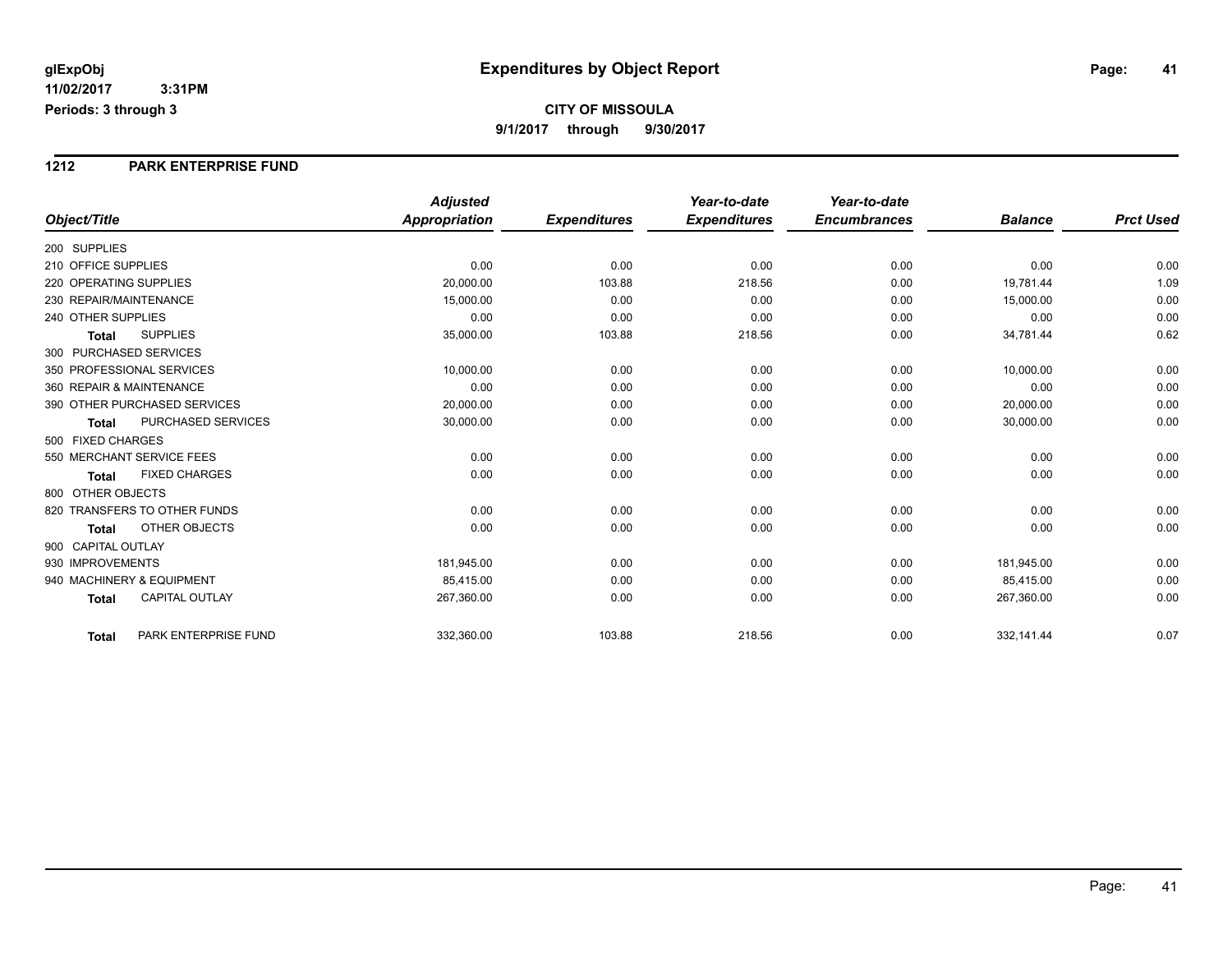**9/1/2017 through 9/30/2017**

**1216 PARKS & REC TRAILS, DEV**

|                                            | <b>Adjusted</b> |                     | Year-to-date        | Year-to-date        |                |                  |
|--------------------------------------------|-----------------|---------------------|---------------------|---------------------|----------------|------------------|
| Object/Title                               | Appropriation   | <b>Expenditures</b> | <b>Expenditures</b> | <b>Encumbrances</b> | <b>Balance</b> | <b>Prct Used</b> |
| 100 PERSONAL SERVICES                      |                 |                     |                     |                     |                |                  |
| 110 SALARIES AND WAGES                     | 11,291.00       | 0.00                | 0.00                | 0.00                | 11,291.00      | 0.00             |
| 120 OVERTIME                               | 0.00            | 0.00                | 0.00                | 0.00                | 0.00           | 0.00             |
| <b>140 EMPLOYER CONTRIBUTIONS</b>          | 1,909.00        | 0.00                | 0.00                | 0.00                | 1,909.00       | 0.00             |
| 141 STATE RETIREMENT CONTRIBUTIONS         | 0.00            | 0.00                | 0.00                | 0.00                | 0.00           | 0.00             |
| PERSONAL SERVICES<br>Total                 | 13,200.00       | 0.00                | 0.00                | 0.00                | 13,200.00      | 0.00             |
| 200 SUPPLIES                               |                 |                     |                     |                     |                |                  |
| 220 OPERATING SUPPLIES                     | 60,000.00       | 2,315.85            | 6,475.43            | 0.00                | 53,524.57      | 10.79            |
| 230 REPAIR/MAINTENANCE                     | 35,000.00       | 0.00                | 0.00                | 0.00                | 35,000.00      | 0.00             |
| 240 OTHER SUPPLIES                         | 1,100.00        | 0.00                | 0.00                | 0.00                | 1,100.00       | 0.00             |
| <b>SUPPLIES</b><br>Total                   | 96,100.00       | 2,315.85            | 6,475.43            | 0.00                | 89,624.57      | 6.74             |
| 300 PURCHASED SERVICES                     |                 |                     |                     |                     |                |                  |
| 350 PROFESSIONAL SERVICES                  | 157,150.00      | 0.00                | 4,190.60            | 0.00                | 152,959.40     | 2.67             |
| 360 REPAIR & MAINTENANCE                   | 10,000.00       | 588.50              | 588.50              | 0.00                | 9,411.50       | 5.89             |
| 370 TRAVEL                                 | 150.00          | 0.00                | 0.00                | 0.00                | 150.00         | 0.00             |
| 380 TRAINING                               | 150.00          | 0.00                | 0.00                | 0.00                | 150.00         | 0.00             |
| 390 OTHER PURCHASED SERVICES               | 100,000.00      | 473.28              | 473.28              | 0.00                | 99,526.72      | 0.47             |
| PURCHASED SERVICES<br><b>Total</b>         | 267,450.00      | 1,061.78            | 5,252.38            | 0.00                | 262,197.62     | 1.96             |
| 500 FIXED CHARGES                          |                 |                     |                     |                     |                |                  |
| 550 MERCHANT SERVICE FEES                  | 0.00            | 0.00                | 0.00                | 0.00                | 0.00           | 0.00             |
| <b>FIXED CHARGES</b><br>Total              | 0.00            | 0.00                | 0.00                | 0.00                | 0.00           | 0.00             |
| 700 GRANTS & CONTRIBUTIONS                 |                 |                     |                     |                     |                |                  |
| 700 GRANTS & CONTRIBUTIONS                 | 100,000.00      | 0.00                | 0.00                | 0.00                | 100,000.00     | 0.00             |
| <b>GRANTS &amp; CONTRIBUTIONS</b><br>Total | 100,000.00      | 0.00                | 0.00                | 0.00                | 100,000.00     | 0.00             |
| 800 OTHER OBJECTS                          |                 |                     |                     |                     |                |                  |
| 820 TRANSFERS TO OTHER FUNDS               | 0.00            | 51,136.55           | 51,136.55           | 0.00                | $-51,136.55$   | 0.00             |
| 845 CONTINGENCY                            | 25,000.00       | 0.00                | 0.00                | 0.00                | 25,000.00      | 0.00             |
| OTHER OBJECTS<br>Total                     | 25,000.00       | 51,136.55           | 51,136.55           | 0.00                | $-26, 136.55$  | 204.55           |
| 900 CAPITAL OUTLAY                         |                 |                     |                     |                     |                |                  |
| 920 BUILDINGS                              | 100,000.00      | 0.00                | 0.00                | 0.00                | 100,000.00     | 0.00             |
| 930 IMPROVEMENTS                           | 256,450.00      | 0.00                | 0.00                | 0.00                | 256,450.00     | 0.00             |
| 940 MACHINERY & EQUIPMENT                  | 0.00            | 0.00                | 0.00                | 0.00                | 0.00           | 0.00             |
| <b>CAPITAL OUTLAY</b><br><b>Total</b>      | 356,450.00      | 0.00                | 0.00                | 0.00                | 356,450.00     | 0.00             |
|                                            |                 |                     |                     |                     |                |                  |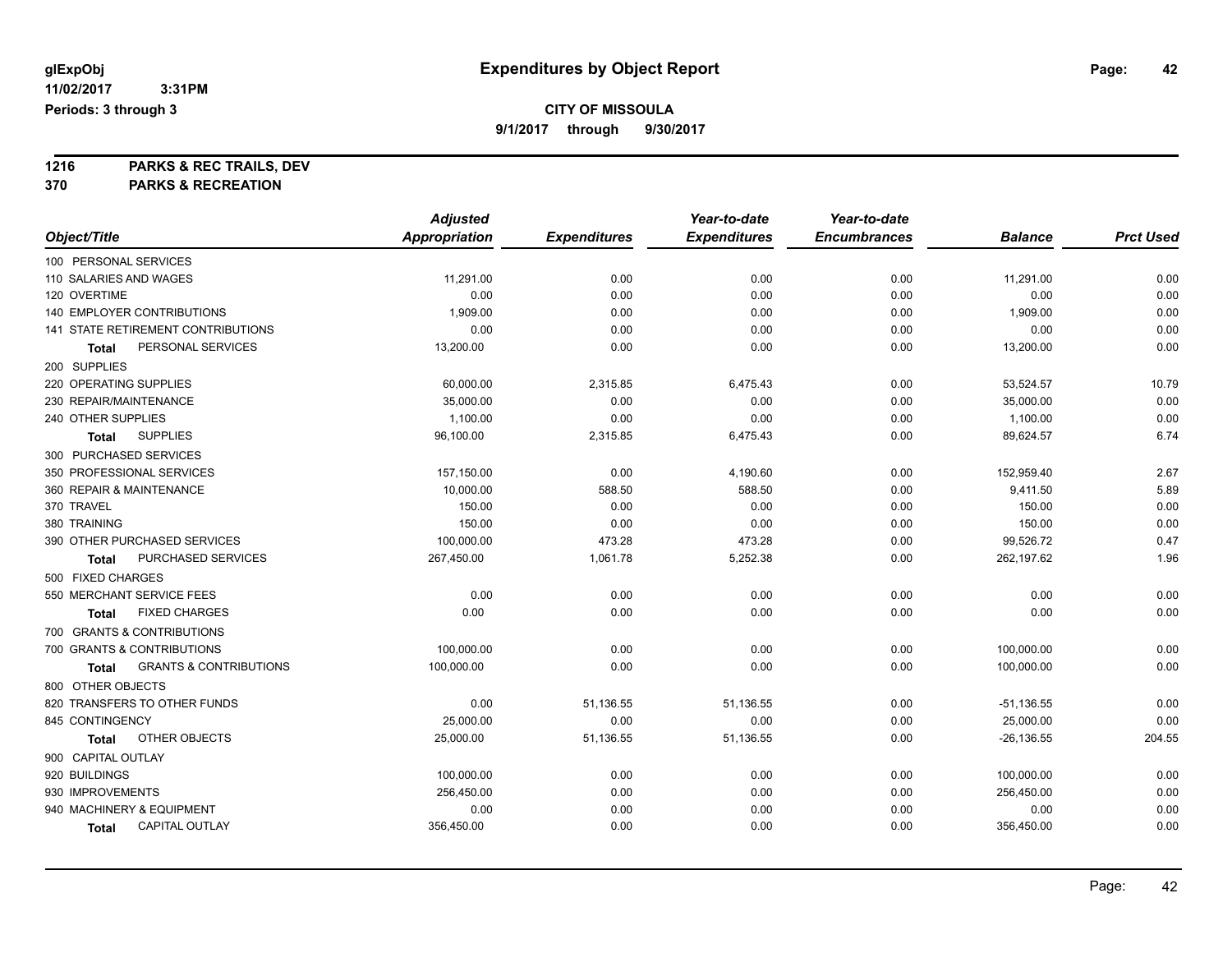| glExpObj<br>11/02/2017 | 3:31PM                             |                                                             | <b>Expenditures by Object Report</b> |           |      |            |  | 43   |
|------------------------|------------------------------------|-------------------------------------------------------------|--------------------------------------|-----------|------|------------|--|------|
| Periods: 3 through 3   |                                    | <b>CITY OF MISSOULA</b><br>9/1/2017<br>9/30/2017<br>through |                                      |           |      |            |  |      |
| 1216                   | <b>PARKS &amp; REC TRAILS, DEV</b> |                                                             |                                      |           |      |            |  |      |
| <b>Total</b>           | PARKS & RECREATION                 | 858,200.00                                                  | 54.514.18                            | 62.864.36 | 0.00 | 795.335.64 |  | 7.33 |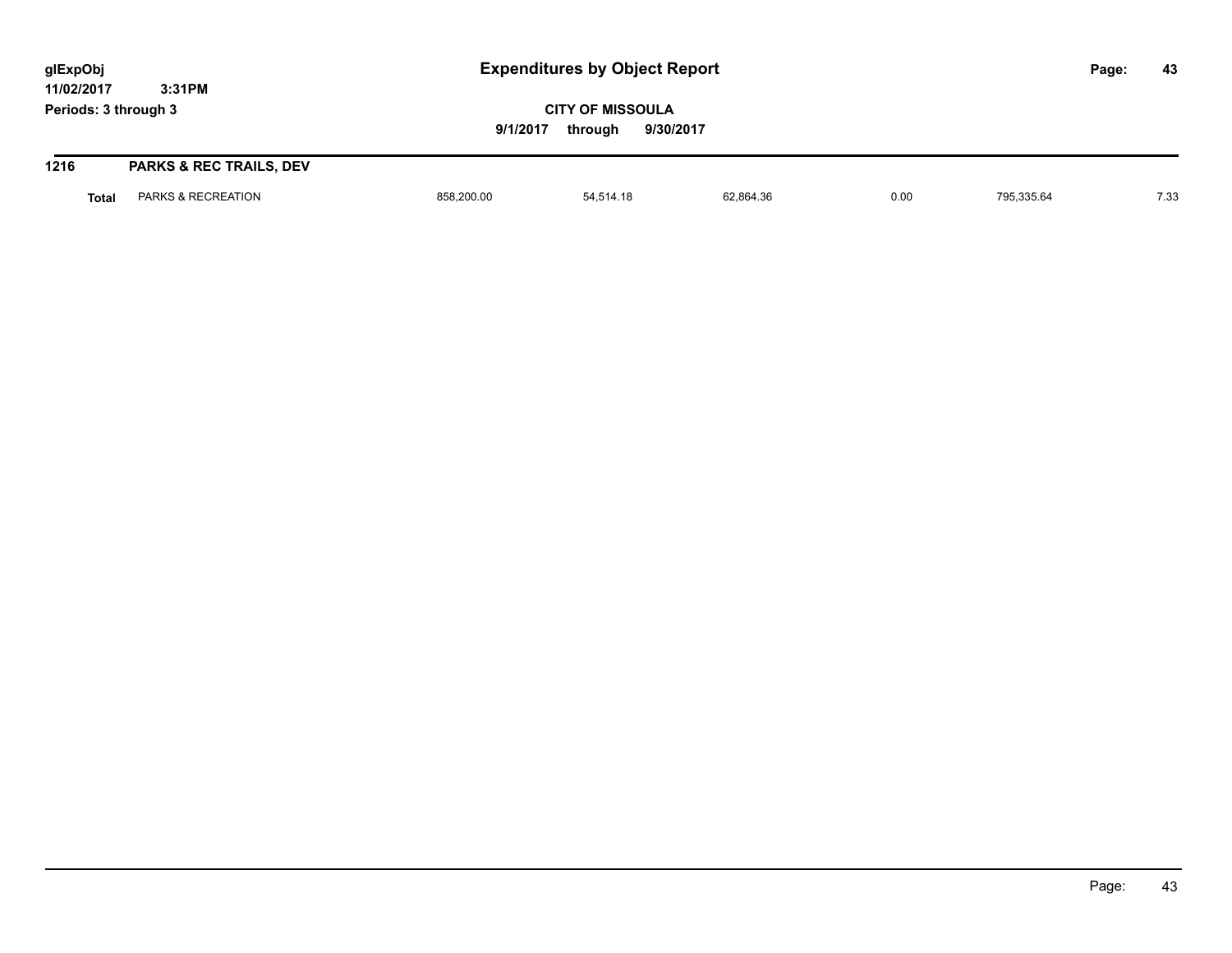## **1216 PARKS & REC TRAILS, DEV**

|                                                   | <b>Adjusted</b> |                     | Year-to-date        | Year-to-date        |                |                  |
|---------------------------------------------------|-----------------|---------------------|---------------------|---------------------|----------------|------------------|
| Object/Title                                      | Appropriation   | <b>Expenditures</b> | <b>Expenditures</b> | <b>Encumbrances</b> | <b>Balance</b> | <b>Prct Used</b> |
| 100 PERSONAL SERVICES                             |                 |                     |                     |                     |                |                  |
| 110 SALARIES AND WAGES                            | 11,291.00       | 0.00                | 0.00                | 0.00                | 11,291.00      | 0.00             |
| 120 OVERTIME                                      | 0.00            | 0.00                | 0.00                | 0.00                | 0.00           | 0.00             |
| <b>140 EMPLOYER CONTRIBUTIONS</b>                 | 1,909.00        | 0.00                | 0.00                | 0.00                | 1,909.00       | 0.00             |
| <b>141 STATE RETIREMENT CONTRIBUTIONS</b>         | 0.00            | 0.00                | 0.00                | 0.00                | 0.00           | 0.00             |
| PERSONAL SERVICES<br>Total                        | 13,200.00       | 0.00                | 0.00                | 0.00                | 13,200.00      | 0.00             |
| 200 SUPPLIES                                      |                 |                     |                     |                     |                |                  |
| 220 OPERATING SUPPLIES                            | 60,000.00       | 2,315.85            | 6,475.43            | 0.00                | 53,524.57      | 10.79            |
| 230 REPAIR/MAINTENANCE                            | 35,000.00       | 0.00                | 0.00                | 0.00                | 35,000.00      | 0.00             |
| 240 OTHER SUPPLIES                                | 1,100.00        | 0.00                | 0.00                | 0.00                | 1,100.00       | 0.00             |
| <b>SUPPLIES</b><br><b>Total</b>                   | 96,100.00       | 2,315.85            | 6,475.43            | 0.00                | 89,624.57      | 6.74             |
| 300 PURCHASED SERVICES                            |                 |                     |                     |                     |                |                  |
| 350 PROFESSIONAL SERVICES                         | 157,150.00      | 0.00                | 4,190.60            | 0.00                | 152,959.40     | 2.67             |
| 360 REPAIR & MAINTENANCE                          | 10,000.00       | 588.50              | 588.50              | 0.00                | 9,411.50       | 5.89             |
| 370 TRAVEL                                        | 150.00          | 0.00                | 0.00                | 0.00                | 150.00         | 0.00             |
| 380 TRAINING                                      | 150.00          | 0.00                | 0.00                | 0.00                | 150.00         | 0.00             |
| 390 OTHER PURCHASED SERVICES                      | 100,000.00      | 473.28              | 473.28              | 0.00                | 99,526.72      | 0.47             |
| <b>PURCHASED SERVICES</b><br><b>Total</b>         | 267,450.00      | 1,061.78            | 5,252.38            | 0.00                | 262,197.62     | 1.96             |
| 500 FIXED CHARGES                                 |                 |                     |                     |                     |                |                  |
| 550 MERCHANT SERVICE FEES                         | 0.00            | 0.00                | 0.00                | 0.00                | 0.00           | 0.00             |
| <b>FIXED CHARGES</b><br>Total                     | 0.00            | 0.00                | 0.00                | 0.00                | 0.00           | 0.00             |
| 700 GRANTS & CONTRIBUTIONS                        |                 |                     |                     |                     |                |                  |
| 700 GRANTS & CONTRIBUTIONS                        | 100,000.00      | 0.00                | 0.00                | 0.00                | 100,000.00     | 0.00             |
| <b>GRANTS &amp; CONTRIBUTIONS</b><br><b>Total</b> | 100,000.00      | 0.00                | 0.00                | 0.00                | 100,000.00     | 0.00             |
| 800 OTHER OBJECTS                                 |                 |                     |                     |                     |                |                  |
| 820 TRANSFERS TO OTHER FUNDS                      | 0.00            | 51,136.55           | 51,136.55           | 0.00                | $-51,136.55$   | 0.00             |
| 845 CONTINGENCY                                   | 25,000.00       | 0.00                | 0.00                | 0.00                | 25,000.00      | 0.00             |
| OTHER OBJECTS<br>Total                            | 25,000.00       | 51,136.55           | 51,136.55           | 0.00                | $-26, 136.55$  | 204.55           |
| 900 CAPITAL OUTLAY                                |                 |                     |                     |                     |                |                  |
| 920 BUILDINGS                                     | 100,000.00      | 0.00                | 0.00                | 0.00                | 100,000.00     | 0.00             |
| 930 IMPROVEMENTS                                  | 256,450.00      | 0.00                | 0.00                | 0.00                | 256,450.00     | 0.00             |
| 940 MACHINERY & EQUIPMENT                         | 0.00            | 0.00                | 0.00                | 0.00                | 0.00           | 0.00             |
| <b>CAPITAL OUTLAY</b><br>Total                    | 356,450.00      | 0.00                | 0.00                | 0.00                | 356,450.00     | 0.00             |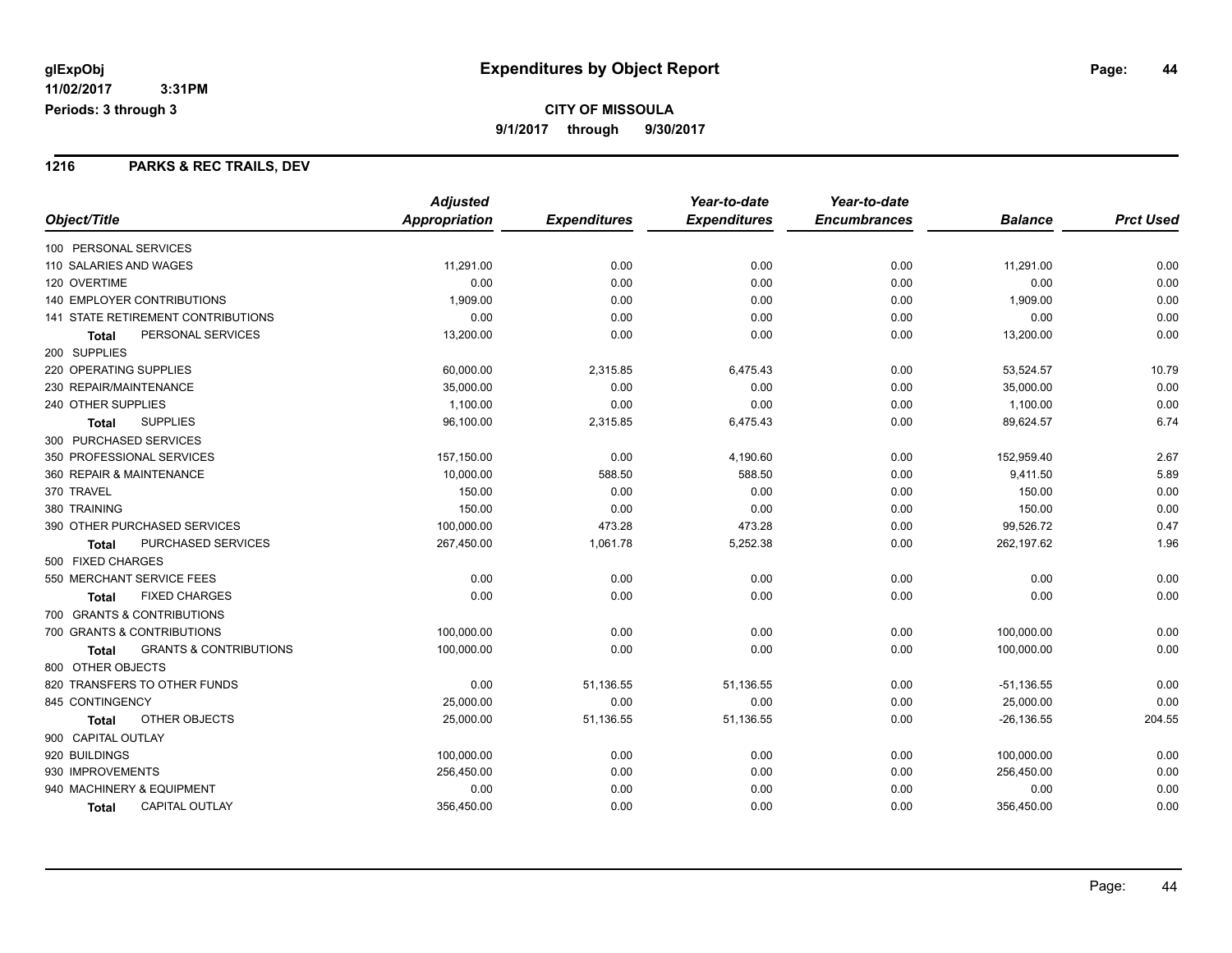| glExpObj<br>11/02/2017 | 3:31PM                  | <b>Expenditures by Object Report</b> |                                                             |           |      |            | Page: | 45   |
|------------------------|-------------------------|--------------------------------------|-------------------------------------------------------------|-----------|------|------------|-------|------|
| Periods: 3 through 3   |                         |                                      | <b>CITY OF MISSOULA</b><br>9/1/2017<br>9/30/2017<br>through |           |      |            |       |      |
| <b>Total</b>           | PARKS & REC TRAILS, DEV | 858,200.00                           | 54,514.18                                                   | 62,864.36 | 0.00 | 795,335.64 |       | 7.33 |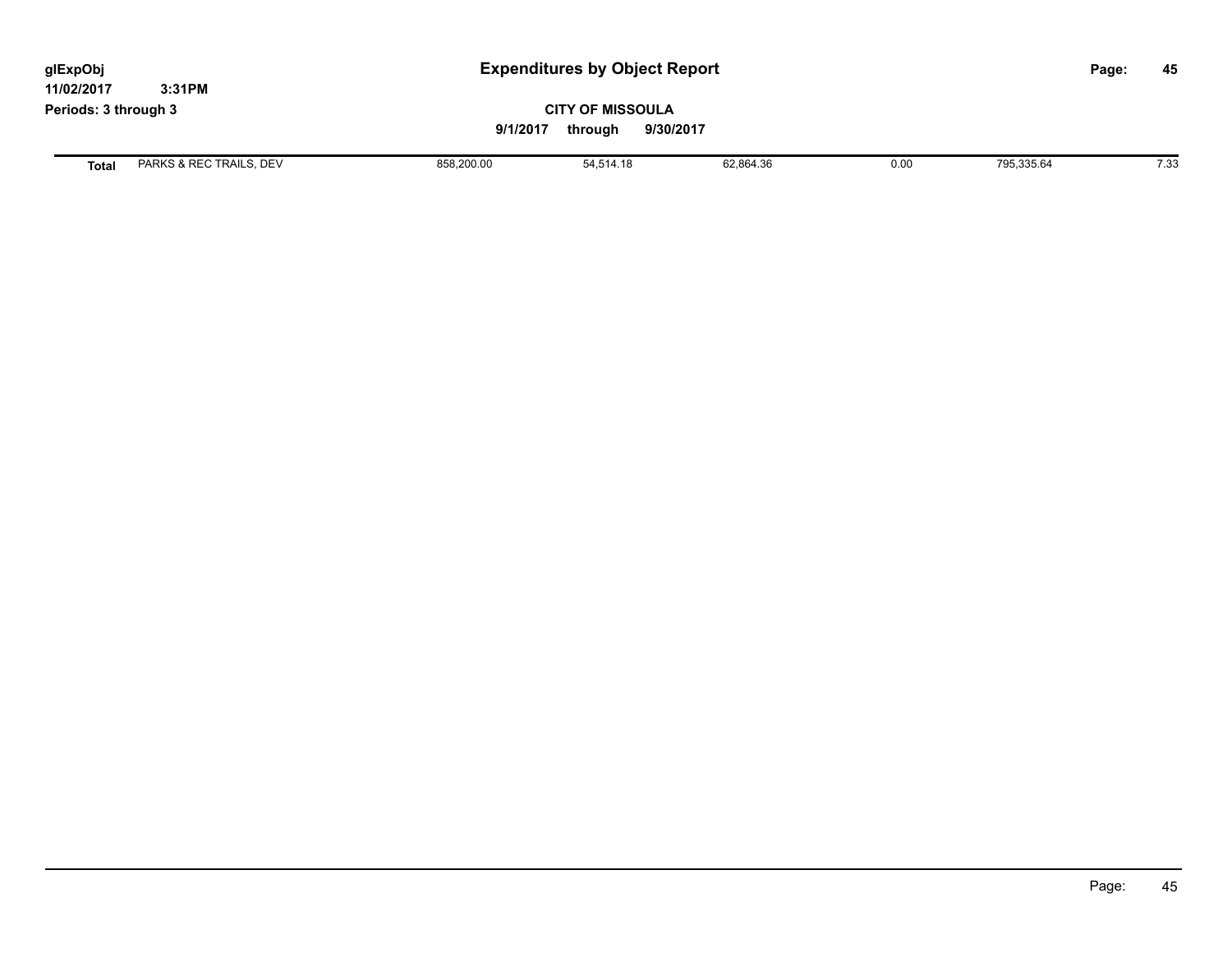**9/1/2017 through 9/30/2017**

**1217 PARKS CITY LIFE GYM LEASE**

|                                           | <b>Adjusted</b>      |                     | Year-to-date        | Year-to-date        |                |                  |
|-------------------------------------------|----------------------|---------------------|---------------------|---------------------|----------------|------------------|
| Object/Title                              | <b>Appropriation</b> | <b>Expenditures</b> | <b>Expenditures</b> | <b>Encumbrances</b> | <b>Balance</b> | <b>Prct Used</b> |
| 100 PERSONAL SERVICES                     |                      |                     |                     |                     |                |                  |
| 110 SALARIES AND WAGES                    | 16,000.00            | 0.00                | 0.00                | 0.00                | 16,000.00      | 0.00             |
| 120 OVERTIME                              | 0.00                 | 0.00                | 0.00                | 0.00                | 0.00           | 0.00             |
| <b>140 EMPLOYER CONTRIBUTIONS</b>         | 1,000.00             | 0.00                | 0.00                | 0.00                | 1,000.00       | 0.00             |
| <b>141 STATE RETIREMENT CONTRIBUTIONS</b> | 0.00                 | 0.00                | 0.00                | 0.00                | 0.00           | 0.00             |
| PERSONAL SERVICES<br><b>Total</b>         | 17,000.00            | 0.00                | 0.00                | 0.00                | 17,000.00      | 0.00             |
| 200 SUPPLIES                              |                      |                     |                     |                     |                |                  |
| 210 OFFICE SUPPLIES                       | 0.00                 | 0.00                | 0.00                | 0.00                | 0.00           | 0.00             |
| 220 OPERATING SUPPLIES                    | 1,500.00             | 11.37               | 11.37               | 0.00                | 1,488.63       | 0.76             |
| 230 REPAIR/MAINTENANCE                    | 1,000.00             | 1,032.00            | 1,032.00            | 0.00                | $-32.00$       | 103.20           |
| <b>SUPPLIES</b><br><b>Total</b>           | 2,500.00             | 1,043.37            | 1,043.37            | 0.00                | 1,456.63       | 41.73            |
| 300 PURCHASED SERVICES                    |                      |                     |                     |                     |                |                  |
| 320 PRINTING & DUPLICATING                | 1,000.00             | 0.00                | 0.00                | 0.00                | 1,000.00       | 0.00             |
| 330 PUBLICITY, SUBSCRIPTIONS & DUES       | 1.000.00             | 0.00                | 0.00                | 0.00                | 1.000.00       | 0.00             |
| 360 REPAIR & MAINTENANCE                  | 0.00                 | 0.00                | 1,002.00            | 0.00                | $-1,002.00$    | 0.00             |
| 390 OTHER PURCHASED SERVICES              | 0.00                 | 0.00                | 0.00                | 0.00                | 0.00           | 0.00             |
| PURCHASED SERVICES<br><b>Total</b>        | 2,000.00             | 0.00                | 1,002.00            | 0.00                | 998.00         | 50.10            |
| 500 FIXED CHARGES                         |                      |                     |                     |                     |                |                  |
| 500 FIXED CHARGES                         | 24,000.00            | 0.00                | 6,600.00            | 0.00                | 17,400.00      | 27.50            |
| 550 MERCHANT SERVICE FEES                 | 0.00                 | 0.00                | 0.00                | 0.00                | 0.00           | 0.00             |
| <b>FIXED CHARGES</b><br><b>Total</b>      | 24,000.00            | 0.00                | 6,600.00            | 0.00                | 17,400.00      | 27.50            |
| 900 CAPITAL OUTLAY                        |                      |                     |                     |                     |                |                  |
| 930 IMPROVEMENTS                          | 5,000.00             | 0.00                | 0.00                | 0.00                | 5,000.00       | 0.00             |
| <b>CAPITAL OUTLAY</b><br><b>Total</b>     | 5,000.00             | 0.00                | 0.00                | 0.00                | 5,000.00       | 0.00             |
| PARKS & RECREATION<br><b>Total</b>        | 50,500.00            | 1,043.37            | 8,645.37            | 0.00                | 41,854.63      | 17.12            |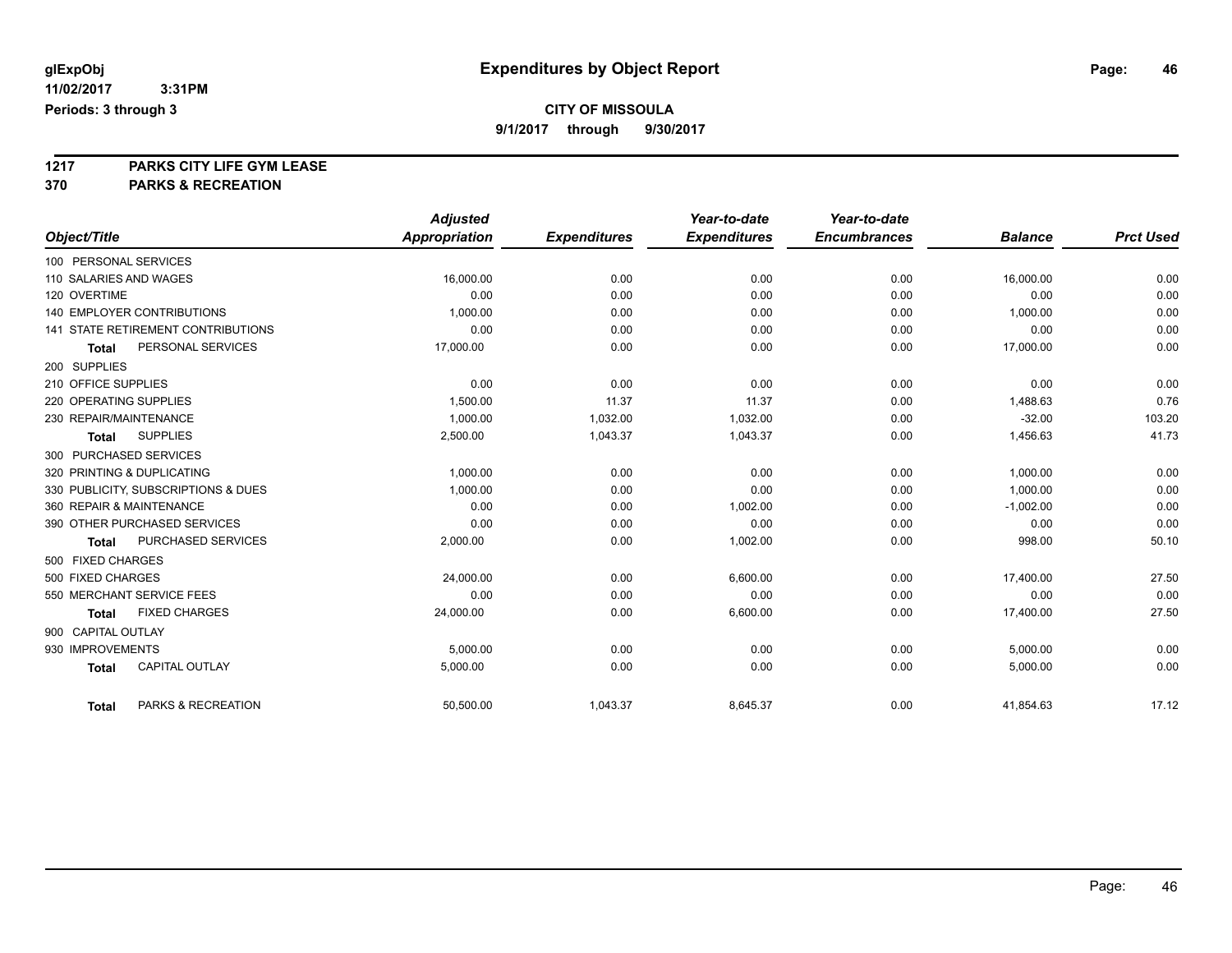### **1217 PARKS CITY LIFE GYM LEASE**

|                                           | <b>Adjusted</b>      |                     | Year-to-date        | Year-to-date        |                |                  |
|-------------------------------------------|----------------------|---------------------|---------------------|---------------------|----------------|------------------|
| Object/Title                              | <b>Appropriation</b> | <b>Expenditures</b> | <b>Expenditures</b> | <b>Encumbrances</b> | <b>Balance</b> | <b>Prct Used</b> |
| 100 PERSONAL SERVICES                     |                      |                     |                     |                     |                |                  |
| 110 SALARIES AND WAGES                    | 16,000.00            | 0.00                | 0.00                | 0.00                | 16,000.00      | 0.00             |
| 120 OVERTIME                              | 0.00                 | 0.00                | 0.00                | 0.00                | 0.00           | 0.00             |
| <b>140 EMPLOYER CONTRIBUTIONS</b>         | 1,000.00             | 0.00                | 0.00                | 0.00                | 1,000.00       | 0.00             |
| <b>141 STATE RETIREMENT CONTRIBUTIONS</b> | 0.00                 | 0.00                | 0.00                | 0.00                | 0.00           | 0.00             |
| PERSONAL SERVICES<br><b>Total</b>         | 17,000.00            | 0.00                | 0.00                | 0.00                | 17,000.00      | 0.00             |
| 200 SUPPLIES                              |                      |                     |                     |                     |                |                  |
| 210 OFFICE SUPPLIES                       | 0.00                 | 0.00                | 0.00                | 0.00                | 0.00           | 0.00             |
| 220 OPERATING SUPPLIES                    | 1.500.00             | 11.37               | 11.37               | 0.00                | 1,488.63       | 0.76             |
| 230 REPAIR/MAINTENANCE                    | 1,000.00             | 1,032.00            | 1,032.00            | 0.00                | $-32.00$       | 103.20           |
| <b>SUPPLIES</b><br><b>Total</b>           | 2,500.00             | 1,043.37            | 1,043.37            | 0.00                | 1,456.63       | 41.73            |
| 300 PURCHASED SERVICES                    |                      |                     |                     |                     |                |                  |
| 320 PRINTING & DUPLICATING                | 1,000.00             | 0.00                | 0.00                | 0.00                | 1,000.00       | 0.00             |
| 330 PUBLICITY, SUBSCRIPTIONS & DUES       | 1.000.00             | 0.00                | 0.00                | 0.00                | 1.000.00       | 0.00             |
| 360 REPAIR & MAINTENANCE                  | 0.00                 | 0.00                | 1,002.00            | 0.00                | $-1,002.00$    | 0.00             |
| 390 OTHER PURCHASED SERVICES              | 0.00                 | 0.00                | 0.00                | 0.00                | 0.00           | 0.00             |
| PURCHASED SERVICES<br><b>Total</b>        | 2,000.00             | 0.00                | 1,002.00            | 0.00                | 998.00         | 50.10            |
| 500 FIXED CHARGES                         |                      |                     |                     |                     |                |                  |
| 500 FIXED CHARGES                         | 24,000.00            | 0.00                | 6,600.00            | 0.00                | 17,400.00      | 27.50            |
| 550 MERCHANT SERVICE FEES                 | 0.00                 | 0.00                | 0.00                | 0.00                | 0.00           | 0.00             |
| <b>FIXED CHARGES</b><br><b>Total</b>      | 24,000.00            | 0.00                | 6,600.00            | 0.00                | 17,400.00      | 27.50            |
| 900 CAPITAL OUTLAY                        |                      |                     |                     |                     |                |                  |
| 930 IMPROVEMENTS                          | 5,000.00             | 0.00                | 0.00                | 0.00                | 5,000.00       | 0.00             |
| <b>CAPITAL OUTLAY</b><br><b>Total</b>     | 5,000.00             | 0.00                | 0.00                | 0.00                | 5,000.00       | 0.00             |
| PARKS CITY LIFE GYM LEASE<br><b>Total</b> | 50,500.00            | 1,043.37            | 8,645.37            | 0.00                | 41,854.63      | 17.12            |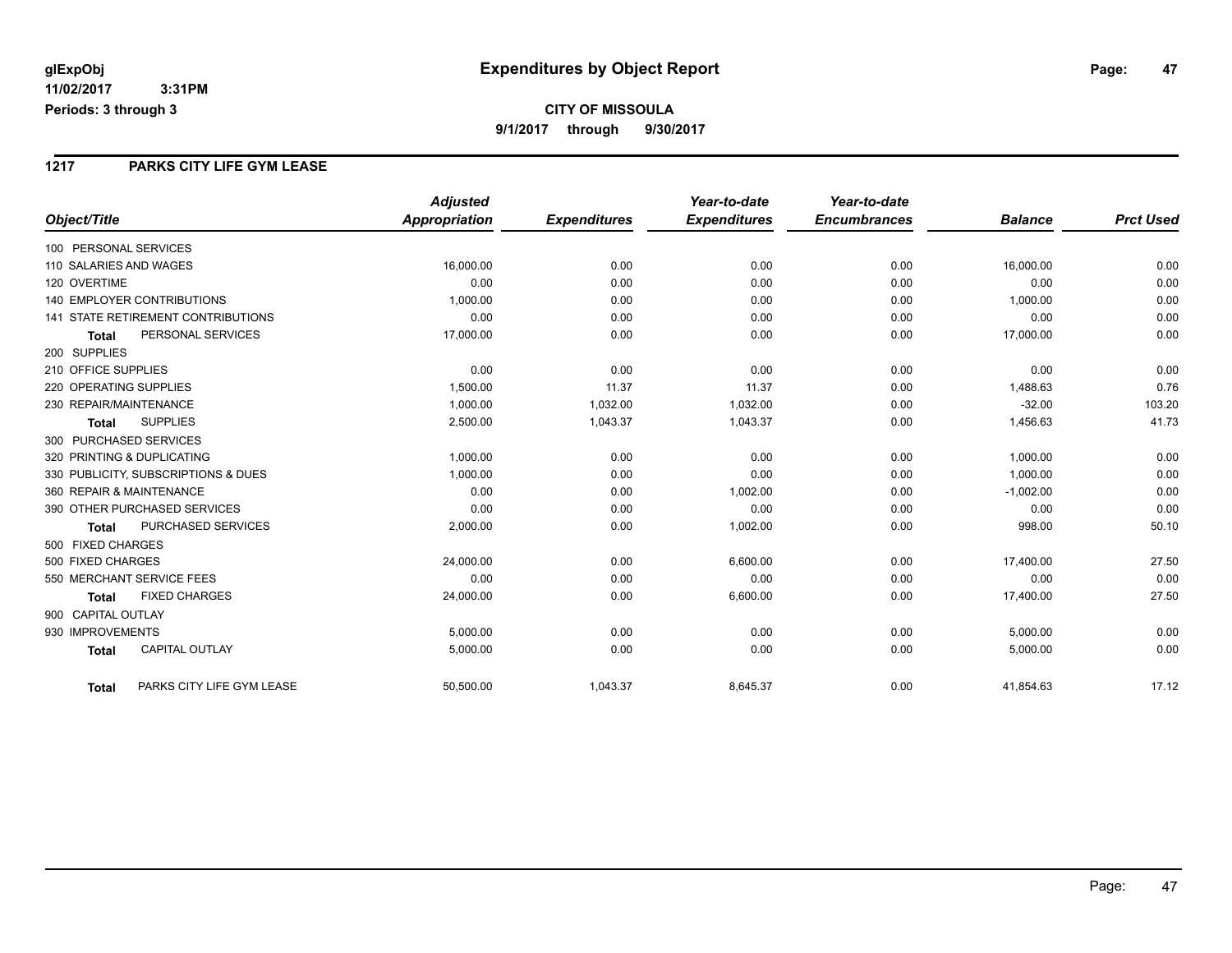**9/1/2017 through 9/30/2017**

**1218 ALL ABILITIES PLAYGROUND**

|                          |                           | <b>Adjusted</b>      |                     | Year-to-date        | Year-to-date        |                |                  |
|--------------------------|---------------------------|----------------------|---------------------|---------------------|---------------------|----------------|------------------|
| Object/Title             |                           | <b>Appropriation</b> | <b>Expenditures</b> | <b>Expenditures</b> | <b>Encumbrances</b> | <b>Balance</b> | <b>Prct Used</b> |
| 300 PURCHASED SERVICES   |                           |                      |                     |                     |                     |                |                  |
|                          | 350 PROFESSIONAL SERVICES | 0.00                 | 0.00                | 0.00                | 0.00                | 0.00           | 0.00             |
| 360 REPAIR & MAINTENANCE |                           | 0.00                 | 0.00                | 0.00                | 0.00                | 0.00           | 0.00             |
| <b>Total</b>             | <b>PURCHASED SERVICES</b> | 0.00                 | 0.00                | 0.00                | 0.00                | 0.00           | 0.00             |
| 500 FIXED CHARGES        |                           |                      |                     |                     |                     |                |                  |
|                          | 550 MERCHANT SERVICE FEES | 0.00                 | 0.00                | 0.00                | 0.00                | 0.00           | 0.00             |
| <b>Total</b>             | <b>FIXED CHARGES</b>      | 0.00                 | 0.00                | 0.00                | 0.00                | 0.00           | 0.00             |
| 900 CAPITAL OUTLAY       |                           |                      |                     |                     |                     |                |                  |
| 930 IMPROVEMENTS         |                           | 0.00                 | 0.00                | 0.00                | 0.00                | 0.00           | 0.00             |
| <b>Total</b>             | <b>CAPITAL OUTLAY</b>     | 0.00                 | 0.00                | 0.00                | 0.00                | 0.00           | 0.00             |
|                          |                           |                      |                     |                     |                     |                |                  |
| <b>Total</b>             | PARKS & RECREATION        | 0.00                 | 0.00                | 0.00                | 0.00                | 0.00           | 0.00             |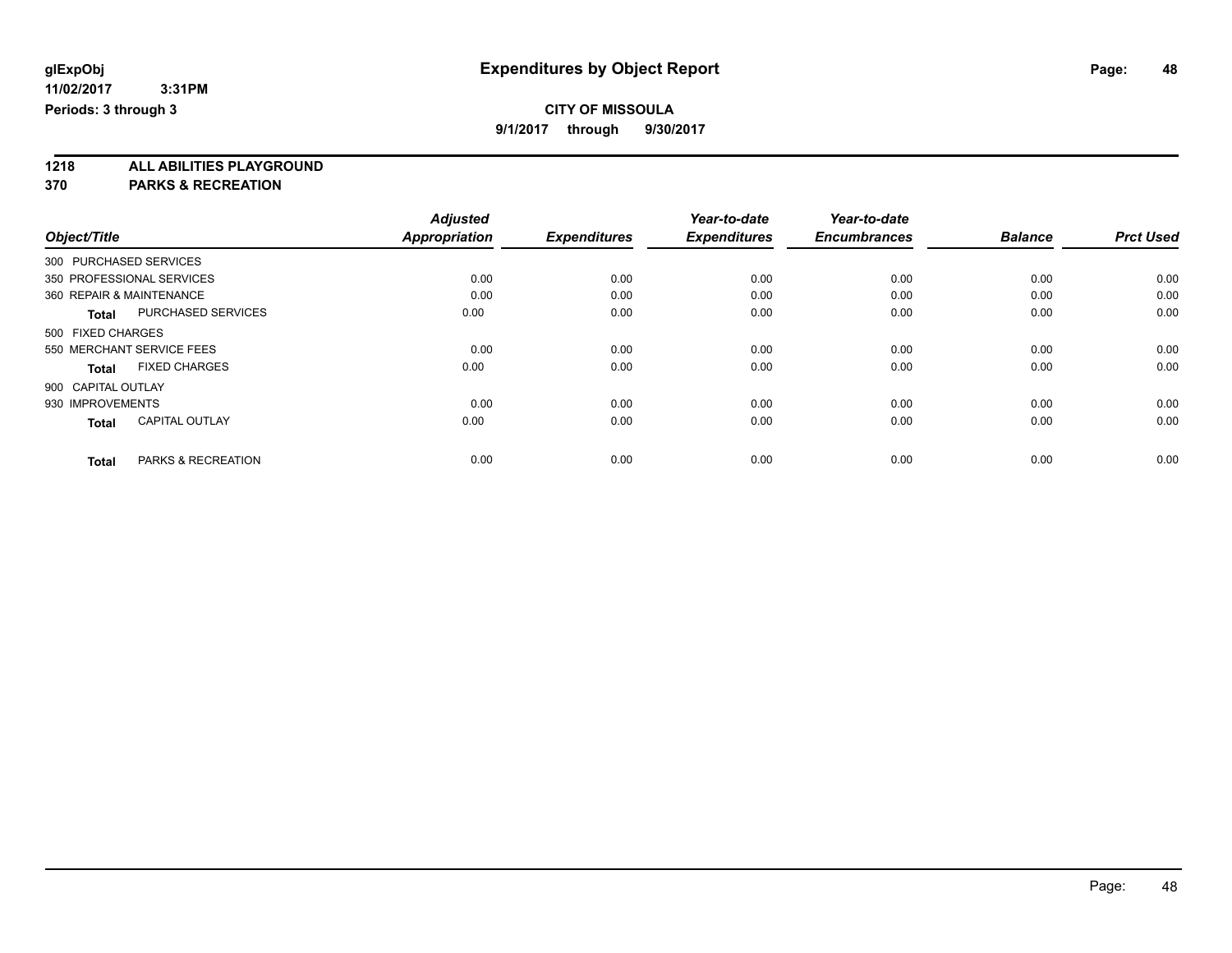## **CITY OF MISSOULA 9/1/2017 through 9/30/2017**

### **1218 ALL ABILITIES PLAYGROUND**

|                                           | <b>Adjusted</b>      |                     | Year-to-date        | Year-to-date        |                |                  |
|-------------------------------------------|----------------------|---------------------|---------------------|---------------------|----------------|------------------|
| Object/Title                              | <b>Appropriation</b> | <b>Expenditures</b> | <b>Expenditures</b> | <b>Encumbrances</b> | <b>Balance</b> | <b>Prct Used</b> |
| 300 PURCHASED SERVICES                    |                      |                     |                     |                     |                |                  |
| 350 PROFESSIONAL SERVICES                 | 0.00                 | 0.00                | 0.00                | 0.00                | 0.00           | 0.00             |
| 360 REPAIR & MAINTENANCE                  | 0.00                 | 0.00                | 0.00                | 0.00                | 0.00           | 0.00             |
| <b>PURCHASED SERVICES</b><br><b>Total</b> | 0.00                 | 0.00                | 0.00                | 0.00                | 0.00           | 0.00             |
| 500 FIXED CHARGES                         |                      |                     |                     |                     |                |                  |
| 550 MERCHANT SERVICE FEES                 | 0.00                 | 0.00                | 0.00                | 0.00                | 0.00           | 0.00             |
| <b>FIXED CHARGES</b><br><b>Total</b>      | 0.00                 | 0.00                | 0.00                | 0.00                | 0.00           | 0.00             |
| 900 CAPITAL OUTLAY                        |                      |                     |                     |                     |                |                  |
| 930 IMPROVEMENTS                          | 0.00                 | 0.00                | 0.00                | 0.00                | 0.00           | 0.00             |
| <b>CAPITAL OUTLAY</b><br><b>Total</b>     | 0.00                 | 0.00                | 0.00                | 0.00                | 0.00           | 0.00             |
| ALL ABILITIES PLAYGROUND<br><b>Total</b>  | 0.00                 | 0.00                | 0.00                | 0.00                | 0.00           | 0.00             |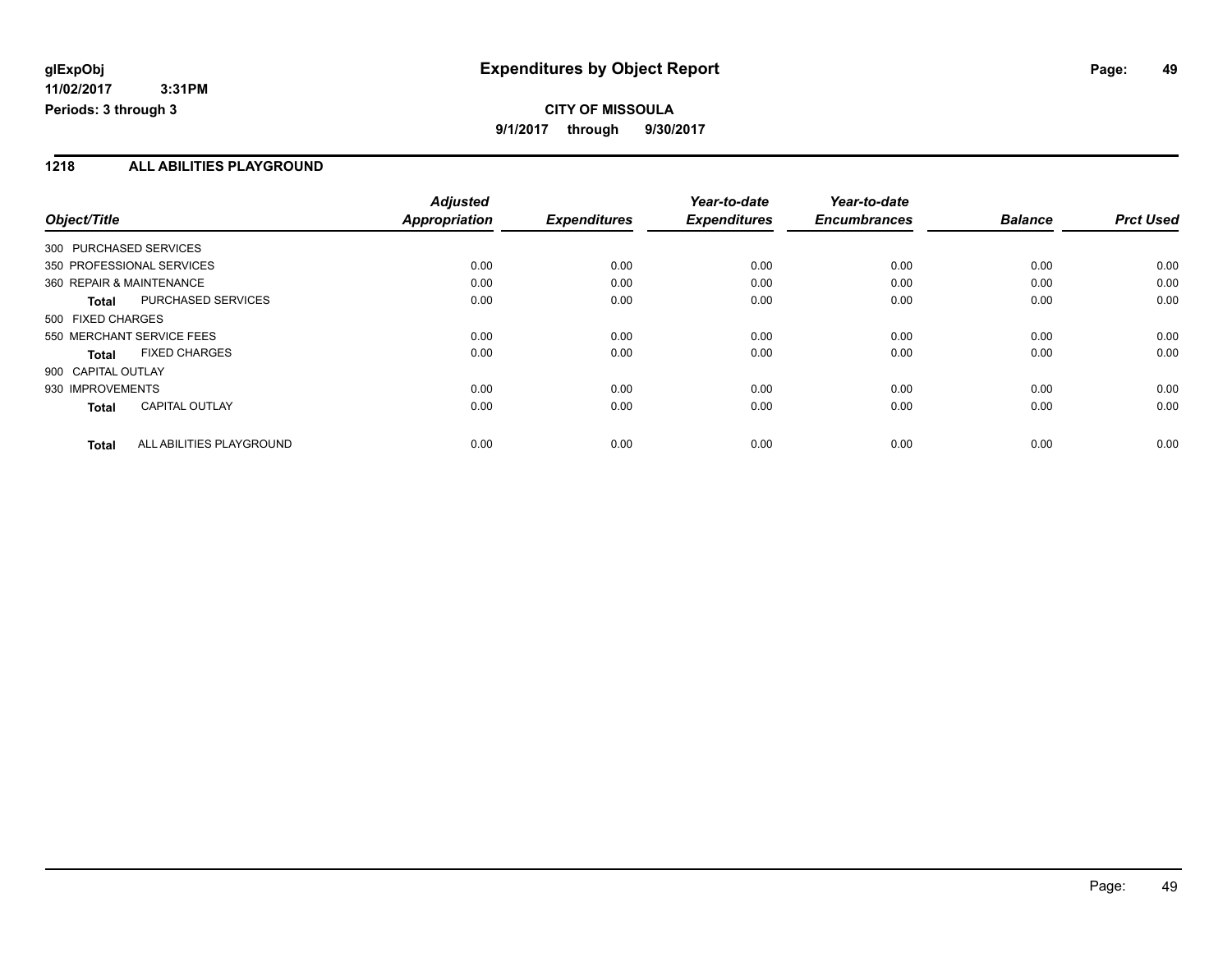**9/1/2017 through 9/30/2017**

# **1219 FT MISSOULA REGIONAL PARK**

|                                           | <b>Adjusted</b> |                     | Year-to-date        | Year-to-date        |                |                  |
|-------------------------------------------|-----------------|---------------------|---------------------|---------------------|----------------|------------------|
| Object/Title                              | Appropriation   | <b>Expenditures</b> | <b>Expenditures</b> | <b>Encumbrances</b> | <b>Balance</b> | <b>Prct Used</b> |
| 100 PERSONAL SERVICES                     |                 |                     |                     |                     |                |                  |
| 110 SALARIES AND WAGES                    | 256,704.00      | 14,628.21           | 51,625.05           | 0.00                | 205,078.95     | 20.11            |
| 120 OVERTIME                              | 2,000.00        | 279.73              | 298.48              | 0.00                | 1,701.52       | 14.92            |
| 140 EMPLOYER CONTRIBUTIONS                | 101,933.00      | 6,426.71            | 20,418.05           | 0.00                | 81,514.95      | 20.03            |
| <b>141 STATE RETIREMENT CONTRIBUTIONS</b> | 0.00            | 0.00                | 34.18               | 0.00                | $-34.18$       | 0.00             |
| PERSONAL SERVICES<br>Total                | 360,637.00      | 21,334.65           | 72,375.76           | 0.00                | 288,261.24     | 20.07            |
| 200 SUPPLIES                              |                 |                     |                     |                     |                |                  |
| 220 OPERATING SUPPLIES                    | 196,300.00      | 3,836.04            | 6,224.49            | 0.00                | 190,075.51     | 3.17             |
| 230 REPAIR/MAINTENANCE                    | 13,191.00       | 177.60              | 381.36              | 0.00                | 12,809.64      | 2.89             |
| 231 GASOLINE                              | 12,055.00       | 283.33              | 283.33              | 0.00                | 11,771.67      | 2.35             |
| 240 OTHER SUPPLIES                        | 25,000.00       | 0.00                | 0.00                | 0.00                | 25,000.00      | 0.00             |
| 250 SUPPLIES FOR RESALE                   | 1,000.00        | 0.00                | 0.00                | 0.00                | 1,000.00       | 0.00             |
| <b>SUPPLIES</b><br><b>Total</b>           | 247,546.00      | 4,296.97            | 6,889.18            | 0.00                | 240,656.82     | 2.78             |
| 300 PURCHASED SERVICES                    |                 |                     |                     |                     |                |                  |
| 310 COMMUNICATIONS                        | 2,000.00        | 0.00                | 0.00                | 0.00                | 2,000.00       | 0.00             |
| 320 PRINTING & DUPLICATING                | 5,750.00        | 20.00               | 20.00               | 0.00                | 5,730.00       | 0.35             |
| 330 PUBLICITY, SUBSCRIPTIONS & DUES       | 10,000.00       | 888.75              | 995.50              | 0.00                | 9,004.50       | 9.96             |
| 340 SEWER                                 | 1,000.00        | 0.00                | 0.00                | 0.00                | 1,000.00       | 0.00             |
| 341 ELECTRICITY & NATURAL GAS             | 23,368.00       | 2,009.76            | 4,256.37            | 0.00                | 19,111.63      | 18.21            |
| 342 STORM WATER                           | 0.00            | 0.00                | 0.00                | 0.00                | 0.00           | 0.00             |
| 343 WATER CHARGES                         | 3,881.00        | 115.71              | 227.59              | 0.00                | 3,653.41       | 5.86             |
| 344 TELEPHONE SERVICE                     | 3,728.00        | 136.98              | 136.98              | 0.00                | 3,591.02       | 3.67             |
| 345 GARBAGE                               | 7,510.00        | 930.76              | 3,364.00            | 0.00                | 4,146.00       | 44.79            |
| 350 PROFESSIONAL SERVICES                 | 39,615.00       | 285.00              | 610.01              | 0.00                | 39,004.99      | 1.54             |
| 360 REPAIR & MAINTENANCE                  | 7,500.00        | 550.00              | 5,936.95            | 0.00                | 1,563.05       | 79.16            |
| 370 TRAVEL                                | 2,500.00        | 0.00                | 0.00                | 0.00                | 2,500.00       | 0.00             |
| 380 TRAINING                              | 2,500.00        | 0.00                | 0.00                | 0.00                | 2,500.00       | 0.00             |
| 390 OTHER PURCHASED SERVICES              | 5,790.00        | 300.00              | 300.00              | 0.00                | 5,490.00       | 5.18             |
| PURCHASED SERVICES<br>Total               | 115,142.00      | 5,236.96            | 15,847.40           | 0.00                | 99,294.60      | 13.76            |
| 500 FIXED CHARGES                         |                 |                     |                     |                     |                |                  |
| 500 FIXED CHARGES                         | 5,000.00        | 0.00                | 0.00                | 0.00                | 5,000.00       | 0.00             |
| 550 MERCHANT SERVICE FEES                 | 0.00            | 0.00                | 0.00                | 0.00                | 0.00           | 0.00             |
| <b>FIXED CHARGES</b><br><b>Total</b>      | 5,000.00        | 0.00                | 0.00                | 0.00                | 5,000.00       | 0.00             |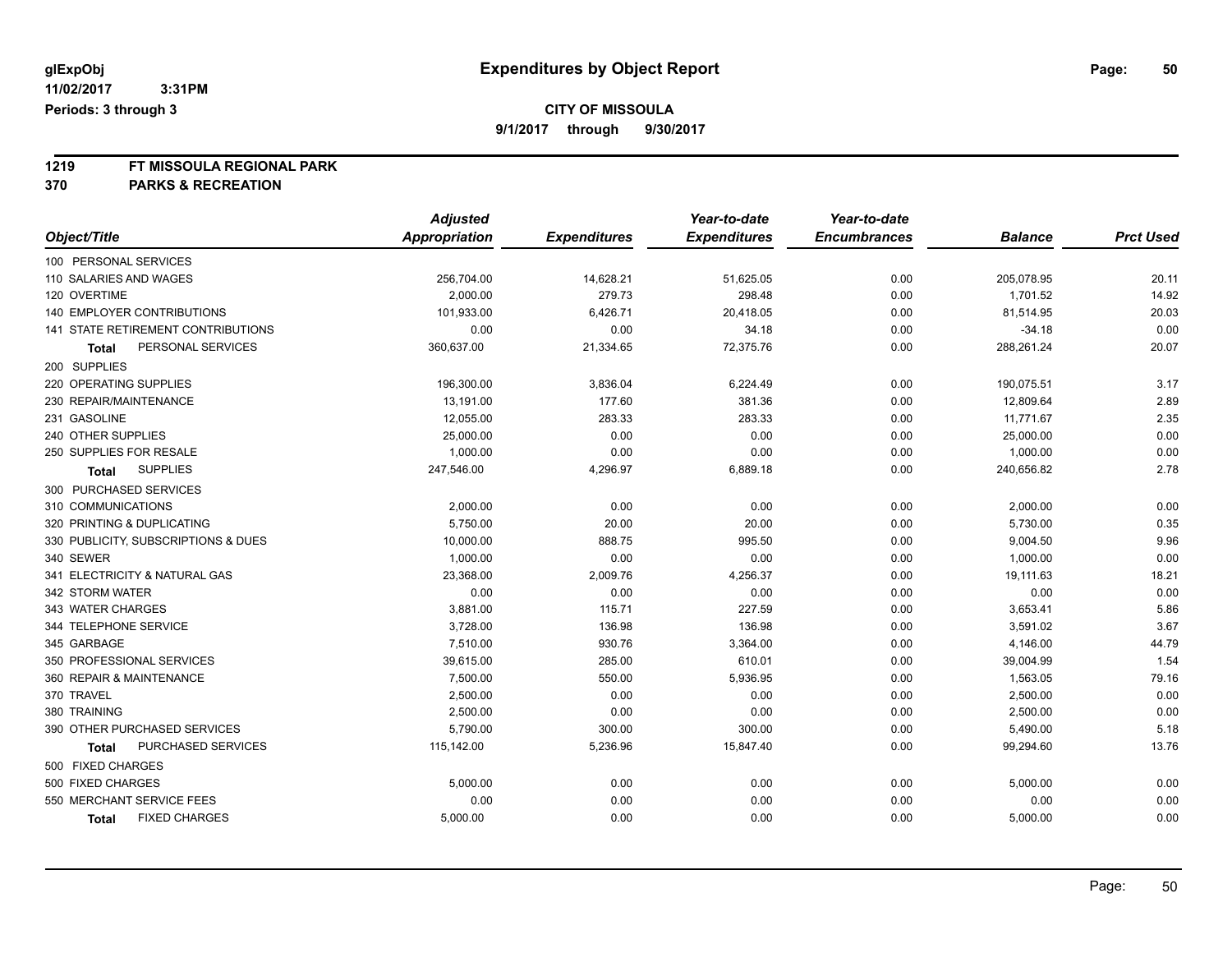**1219 FT MISSOULA REGIONAL PARK**

| Object/Title                          | <b>Adjusted</b><br>Appropriation | <i><b>Expenditures</b></i> | Year-to-date<br><b>Expenditures</b> | Year-to-date<br><b>Encumbrances</b> | <b>Balance</b> | <b>Prct Used</b> |
|---------------------------------------|----------------------------------|----------------------------|-------------------------------------|-------------------------------------|----------------|------------------|
| 900 CAPITAL OUTLAY                    |                                  |                            |                                     |                                     |                |                  |
| 930 IMPROVEMENTS                      | 15,000.00                        | 15,021.00                  | 15.517.70                           | 0.00                                | $-517.70$      | 103.45           |
| 940 MACHINERY & EQUIPMENT             | 26,400.00                        | 0.00                       | 0.00                                | 0.00                                | 26.400.00      | 0.00             |
| <b>CAPITAL OUTLAY</b><br><b>Total</b> | 41.400.00                        | 15.021.00                  | 15.517.70                           | 0.00                                | 25.882.30      | 37.48            |
| PARKS & RECREATION<br><b>Total</b>    | 769.725.00                       | 45,889.58                  | 110.630.04                          | 0.00                                | 659,094.96     | 14.37            |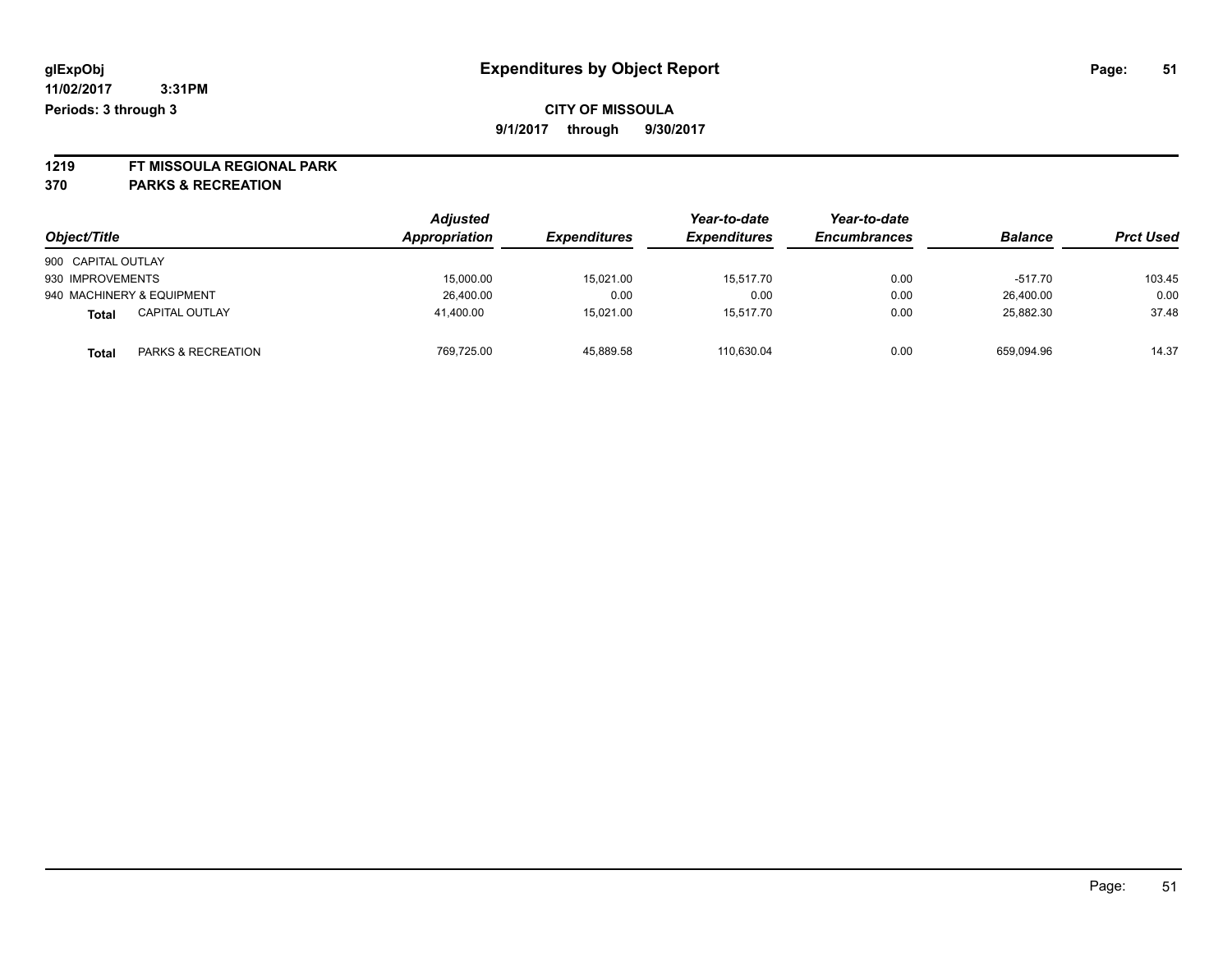### **1219 FT MISSOULA REGIONAL PARK**

|                                     | <b>Adjusted</b> |                     | Year-to-date        | Year-to-date        |                |                  |
|-------------------------------------|-----------------|---------------------|---------------------|---------------------|----------------|------------------|
| Object/Title                        | Appropriation   | <b>Expenditures</b> | <b>Expenditures</b> | <b>Encumbrances</b> | <b>Balance</b> | <b>Prct Used</b> |
| 100 PERSONAL SERVICES               |                 |                     |                     |                     |                |                  |
| 110 SALARIES AND WAGES              | 256,704.00      | 14,628.21           | 51,625.05           | 0.00                | 205,078.95     | 20.11            |
| 120 OVERTIME                        | 2,000.00        | 279.73              | 298.48              | 0.00                | 1,701.52       | 14.92            |
| <b>140 EMPLOYER CONTRIBUTIONS</b>   | 101,933.00      | 6,426.71            | 20,418.05           | 0.00                | 81,514.95      | 20.03            |
| 141 STATE RETIREMENT CONTRIBUTIONS  | 0.00            | 0.00                | 34.18               | 0.00                | $-34.18$       | 0.00             |
| PERSONAL SERVICES<br>Total          | 360,637.00      | 21,334.65           | 72,375.76           | 0.00                | 288,261.24     | 20.07            |
| 200 SUPPLIES                        |                 |                     |                     |                     |                |                  |
| 220 OPERATING SUPPLIES              | 196,300.00      | 3,836.04            | 6,224.49            | 0.00                | 190,075.51     | 3.17             |
| 230 REPAIR/MAINTENANCE              | 13,191.00       | 177.60              | 381.36              | 0.00                | 12,809.64      | 2.89             |
| 231 GASOLINE                        | 12,055.00       | 283.33              | 283.33              | 0.00                | 11,771.67      | 2.35             |
| 240 OTHER SUPPLIES                  | 25,000.00       | 0.00                | 0.00                | 0.00                | 25,000.00      | 0.00             |
| 250 SUPPLIES FOR RESALE             | 1,000.00        | 0.00                | 0.00                | 0.00                | 1,000.00       | 0.00             |
| <b>SUPPLIES</b><br><b>Total</b>     | 247,546.00      | 4,296.97            | 6,889.18            | 0.00                | 240,656.82     | 2.78             |
| 300 PURCHASED SERVICES              |                 |                     |                     |                     |                |                  |
| 310 COMMUNICATIONS                  | 2,000.00        | 0.00                | 0.00                | 0.00                | 2,000.00       | 0.00             |
| 320 PRINTING & DUPLICATING          | 5,750.00        | 20.00               | 20.00               | 0.00                | 5,730.00       | 0.35             |
| 330 PUBLICITY, SUBSCRIPTIONS & DUES | 10,000.00       | 888.75              | 995.50              | 0.00                | 9,004.50       | 9.96             |
| 340 SEWER                           | 1,000.00        | 0.00                | 0.00                | 0.00                | 1,000.00       | 0.00             |
| 341 ELECTRICITY & NATURAL GAS       | 23,368.00       | 2,009.76            | 4,256.37            | 0.00                | 19,111.63      | 18.21            |
| 342 STORM WATER                     | 0.00            | 0.00                | 0.00                | 0.00                | 0.00           | 0.00             |
| 343 WATER CHARGES                   | 3,881.00        | 115.71              | 227.59              | 0.00                | 3,653.41       | 5.86             |
| 344 TELEPHONE SERVICE               | 3,728.00        | 136.98              | 136.98              | 0.00                | 3,591.02       | 3.67             |
| 345 GARBAGE                         | 7,510.00        | 930.76              | 3,364.00            | 0.00                | 4,146.00       | 44.79            |
| 350 PROFESSIONAL SERVICES           | 39,615.00       | 285.00              | 610.01              | 0.00                | 39,004.99      | 1.54             |
| 360 REPAIR & MAINTENANCE            | 7,500.00        | 550.00              | 5,936.95            | 0.00                | 1,563.05       | 79.16            |
| 370 TRAVEL                          | 2,500.00        | 0.00                | 0.00                | 0.00                | 2,500.00       | 0.00             |
| 380 TRAINING                        | 2,500.00        | 0.00                | 0.00                | 0.00                | 2,500.00       | 0.00             |
| 390 OTHER PURCHASED SERVICES        | 5,790.00        | 300.00              | 300.00              | 0.00                | 5,490.00       | 5.18             |
| PURCHASED SERVICES<br>Total         | 115,142.00      | 5,236.96            | 15,847.40           | 0.00                | 99,294.60      | 13.76            |
| 500 FIXED CHARGES                   |                 |                     |                     |                     |                |                  |
| 500 FIXED CHARGES                   | 5,000.00        | 0.00                | 0.00                | 0.00                | 5,000.00       | 0.00             |
| 550 MERCHANT SERVICE FEES           | 0.00            | 0.00                | 0.00                | 0.00                | 0.00           | 0.00             |
| <b>FIXED CHARGES</b><br>Total       | 5,000.00        | 0.00                | 0.00                | 0.00                | 5,000.00       | 0.00             |
| 900 CAPITAL OUTLAY                  |                 |                     |                     |                     |                |                  |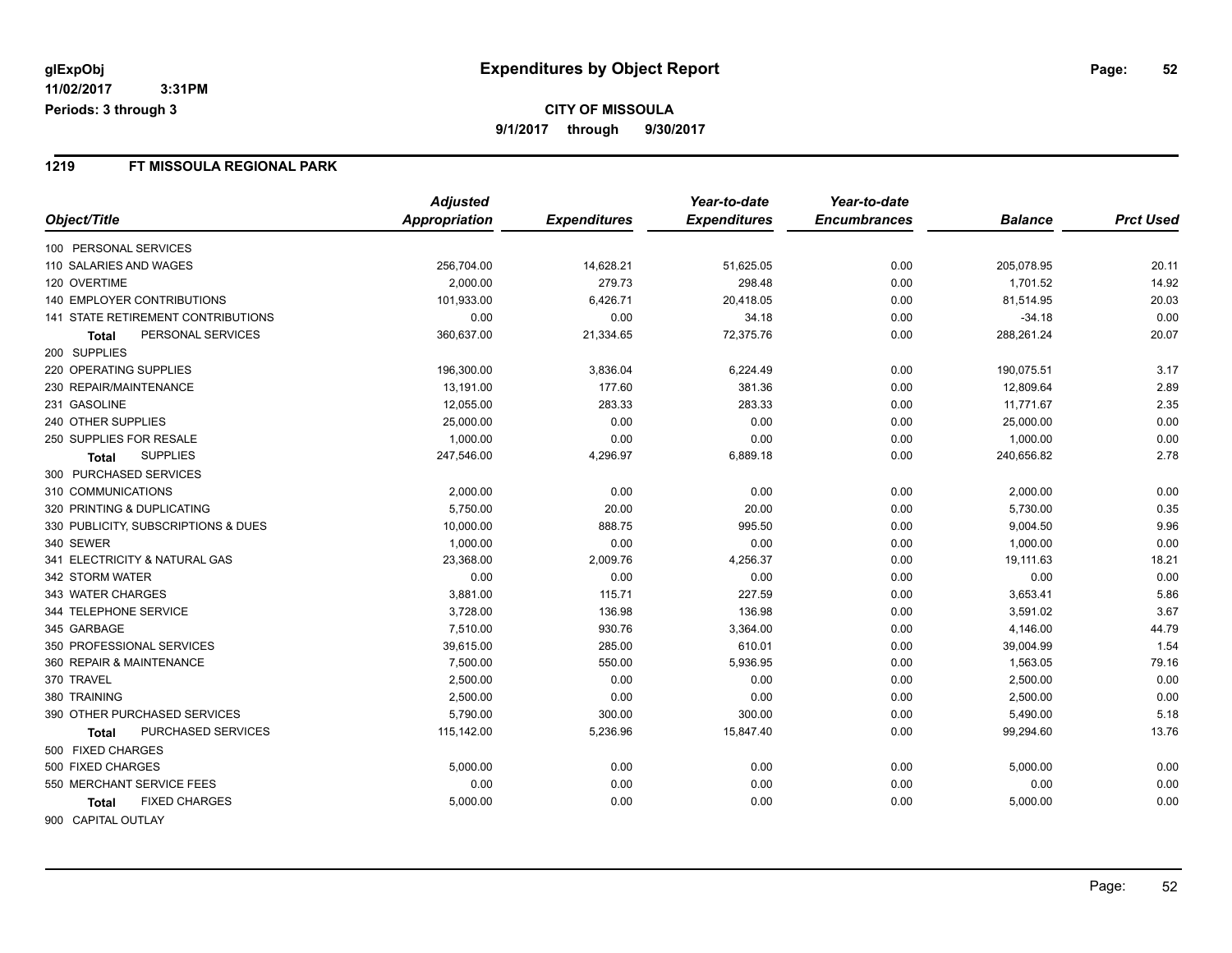**CITY OF MISSOULA 9/1/2017 through 9/30/2017**

#### **1219 FT MISSOULA REGIONAL PARK**

|                                    | <b>Adjusted</b>      |                            | Year-to-date<br><b>Expenditures</b> | Year-to-date<br><b>Encumbrances</b> | <b>Balance</b> | <b>Prct Used</b> |
|------------------------------------|----------------------|----------------------------|-------------------------------------|-------------------------------------|----------------|------------------|
| Object/Title                       | <b>Appropriation</b> | <i><b>Expenditures</b></i> |                                     |                                     |                |                  |
| 930 IMPROVEMENTS                   | 15,000.00            | 15,021.00                  | 15.517.70                           | 0.00                                | $-517.70$      | 103.45           |
| 940 MACHINERY & EQUIPMENT          | 26,400.00            | 0.00                       | 0.00                                | 0.00                                | 26.400.00      | 0.00             |
| <b>CAPITAL OUTLAY</b><br>Total     | 41.400.00            | 15.021.00                  | 15.517.70                           | 0.00                                | 25.882.30      | 37.48            |
| FT MISSOULA REGIONAL PARK<br>Total | 769.725.00           | 45,889.58                  | 110.630.04                          | 0.00                                | 659.094.96     | 14.37            |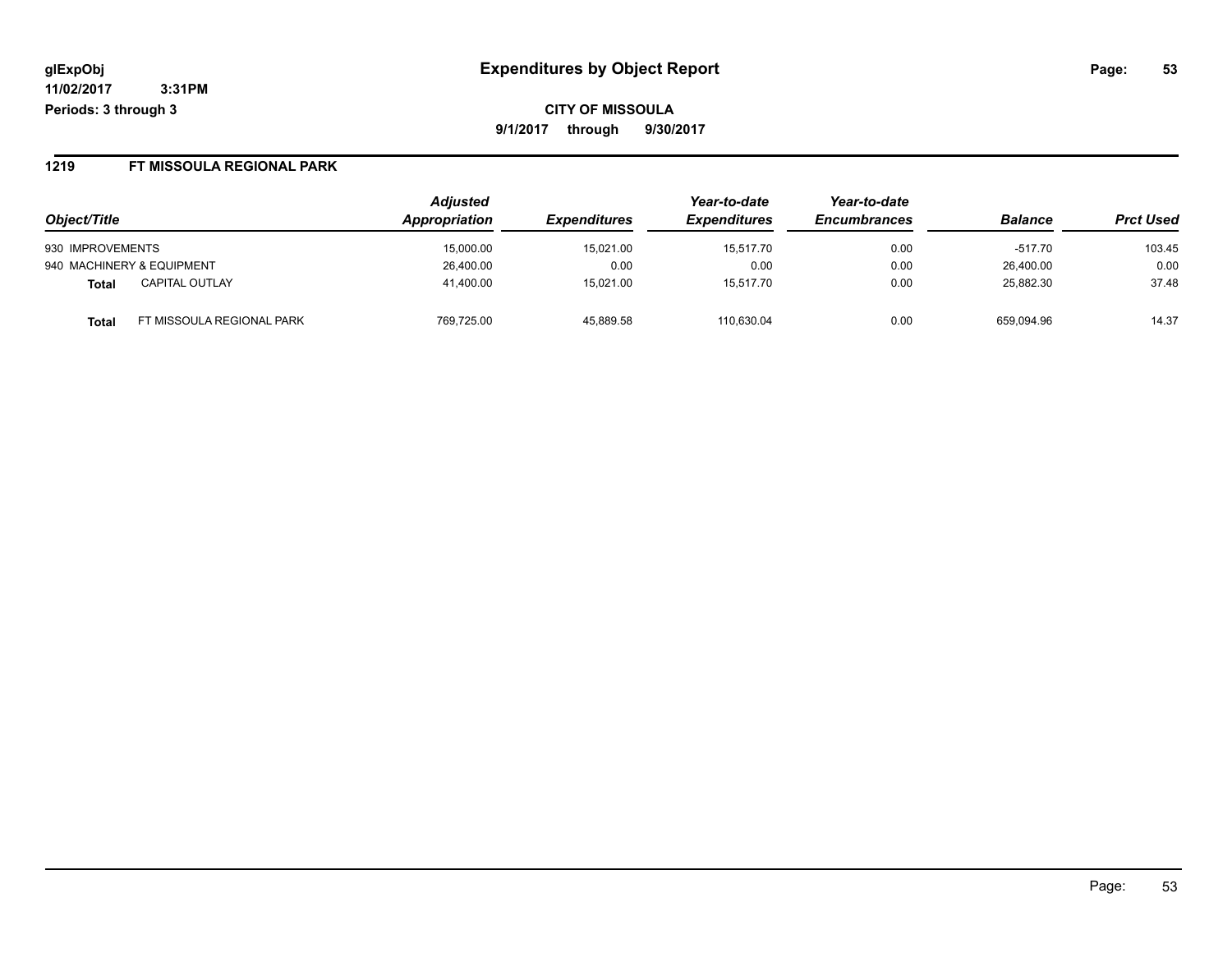## **CITY OF MISSOULA 9/1/2017 through 9/30/2017**

# **1241 CREMAIN WALL & CEMETERY DONATIONS FUND**

**340 CEMETERY**

| Object/Title                          | <b>Adjusted</b><br><b>Appropriation</b> | <b>Expenditures</b> | Year-to-date<br><b>Expenditures</b> | Year-to-date<br><b>Encumbrances</b> | <b>Balance</b> | <b>Prct Used</b> |
|---------------------------------------|-----------------------------------------|---------------------|-------------------------------------|-------------------------------------|----------------|------------------|
| 500 FIXED CHARGES                     |                                         |                     |                                     |                                     |                |                  |
| 550 MERCHANT SERVICE FEES             | 0.00                                    | 0.00                | 0.00                                | 0.00                                | 0.00           | 0.00             |
| <b>FIXED CHARGES</b><br><b>Total</b>  | 0.00                                    | 0.00                | 0.00                                | 0.00                                | 0.00           | 0.00             |
| 900 CAPITAL OUTLAY                    |                                         |                     |                                     |                                     |                |                  |
| 930 IMPROVEMENTS                      | 10,000.00                               | 183.00              | 183.00                              | 0.00                                | 9,817.00       | 1.83             |
| <b>CAPITAL OUTLAY</b><br><b>Total</b> | 10,000.00                               | 183.00              | 183.00                              | 0.00                                | 9,817.00       | 1.83             |
| <b>CEMETERY</b><br><b>Total</b>       | 10,000.00                               | 183.00              | 183.00                              | 0.00                                | 9,817.00       | 1.83             |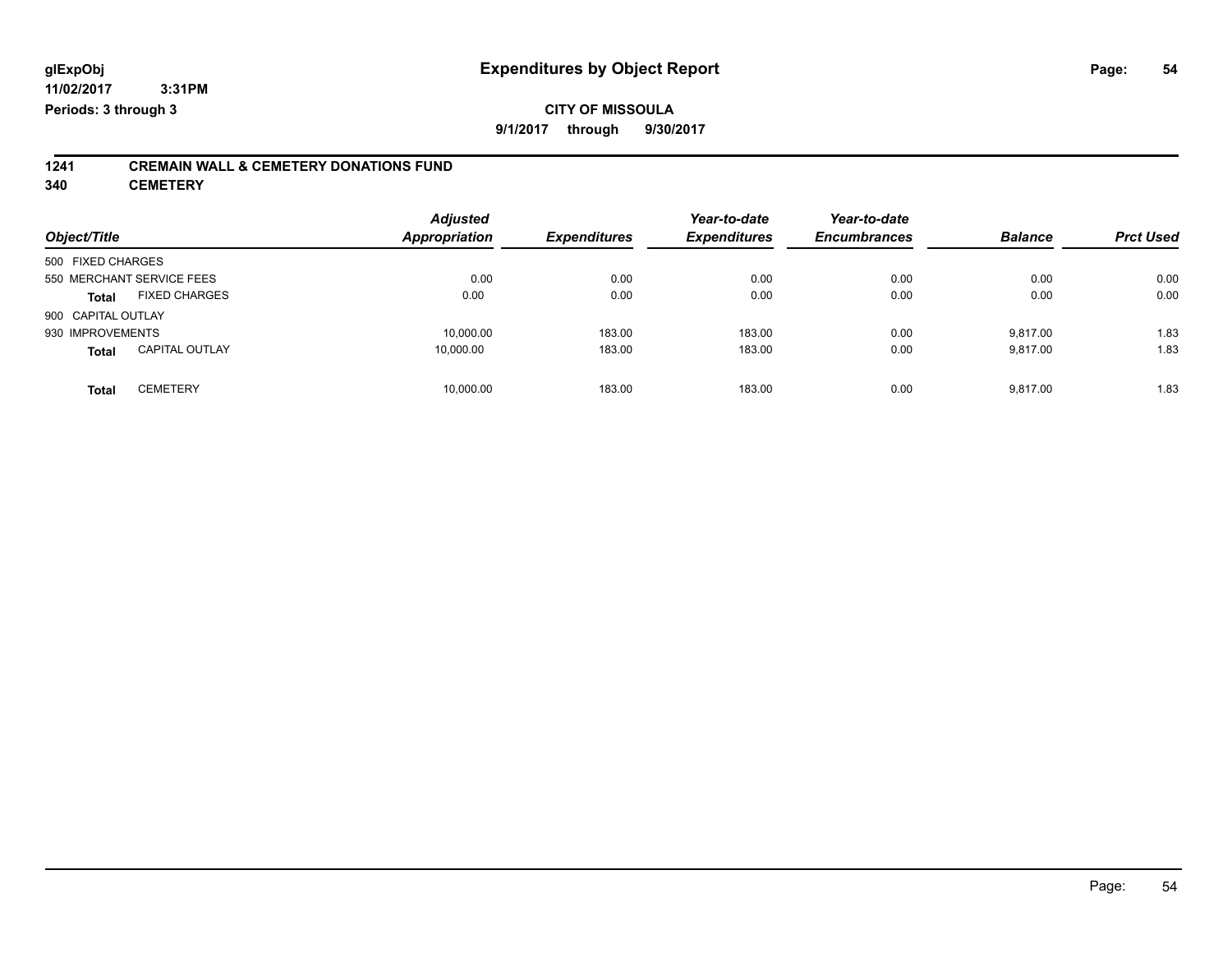## **glExpObj Expenditures by Object Report Page: 55**

**11/02/2017 3:31PM Periods: 3 through 3**

### **1241 CREMAIN WALL & CEMETERY DONATIONS FUND**

| Object/Title       |                                             | <b>Adjusted</b><br><b>Appropriation</b> | <b>Expenditures</b> | Year-to-date<br><b>Expenditures</b> | Year-to-date<br><b>Encumbrances</b> | <b>Balance</b> | <b>Prct Used</b> |
|--------------------|---------------------------------------------|-----------------------------------------|---------------------|-------------------------------------|-------------------------------------|----------------|------------------|
| 500 FIXED CHARGES  |                                             |                                         |                     |                                     |                                     |                |                  |
|                    | 550 MERCHANT SERVICE FEES                   | 0.00                                    | 0.00                | 0.00                                | 0.00                                | 0.00           | 0.00             |
| <b>Total</b>       | <b>FIXED CHARGES</b>                        | 0.00                                    | 0.00                | 0.00                                | 0.00                                | 0.00           | 0.00             |
| 900 CAPITAL OUTLAY |                                             |                                         |                     |                                     |                                     |                |                  |
| 930 IMPROVEMENTS   |                                             | 10,000.00                               | 183.00              | 183.00                              | 0.00                                | 9.817.00       | 1.83             |
| <b>Total</b>       | <b>CAPITAL OUTLAY</b>                       | 10,000.00                               | 183.00              | 183.00                              | 0.00                                | 9.817.00       | 1.83             |
| <b>Total</b>       | <b>CREMAIN WALL &amp; CEMETERY DONATION</b> | 10,000.00                               | 183.00              | 183.00                              | 0.00                                | 9.817.00       | 1.83             |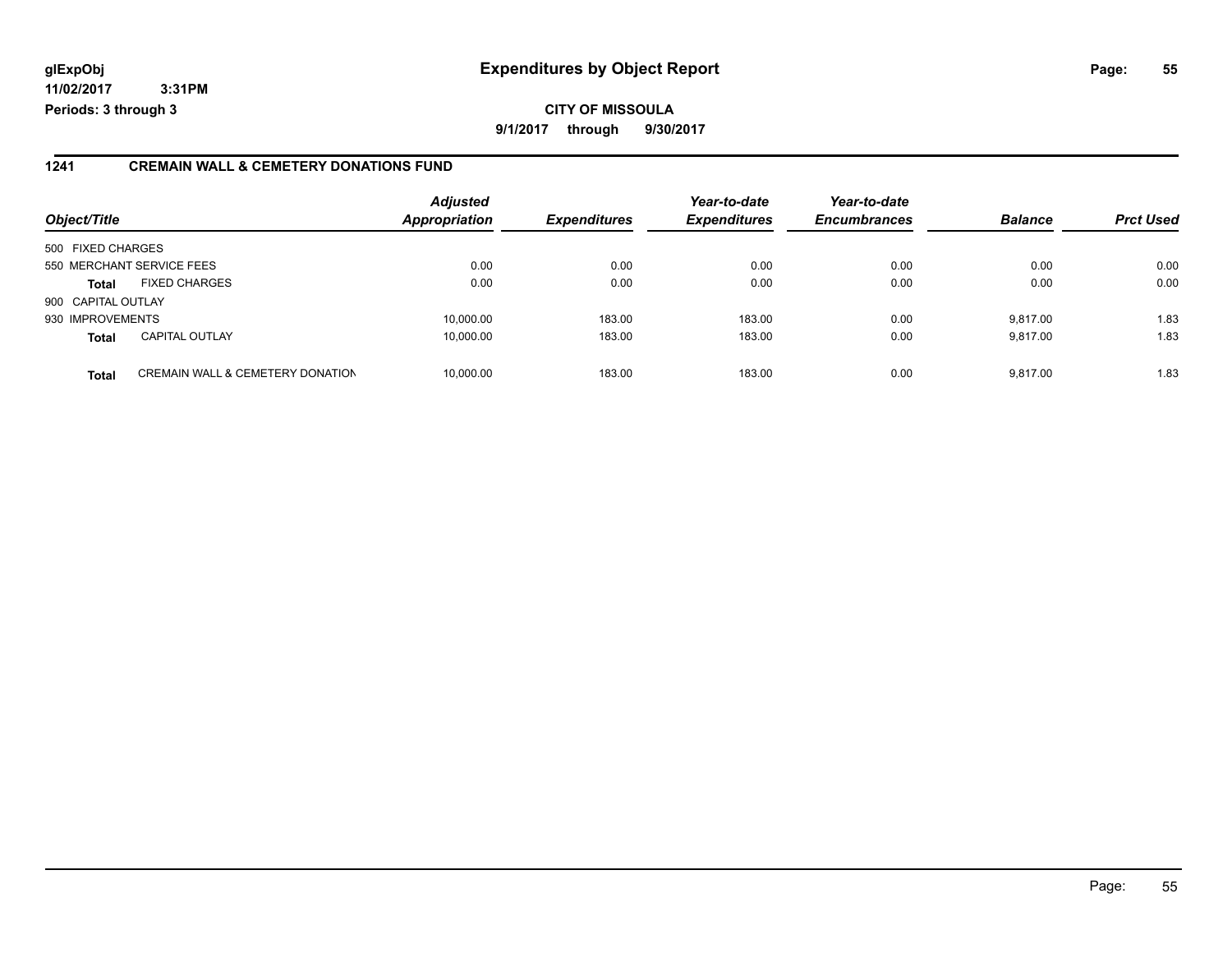**9/1/2017 through 9/30/2017**

**1242 CEMETERY CARE FUND**

**340 CEMETERY**

|                        |                              | <b>Adjusted</b>      |                     | Year-to-date        | Year-to-date        |                |                  |
|------------------------|------------------------------|----------------------|---------------------|---------------------|---------------------|----------------|------------------|
| Object/Title           |                              | <b>Appropriation</b> | <b>Expenditures</b> | <b>Expenditures</b> | <b>Encumbrances</b> | <b>Balance</b> | <b>Prct Used</b> |
| 300 PURCHASED SERVICES |                              |                      |                     |                     |                     |                |                  |
| 370 TRAVEL             |                              | 0.00                 | 0.00                | 0.00                | 0.00                | 0.00           | 0.00             |
| 380 TRAINING           |                              | 0.00                 | 0.00                | 0.00                | 0.00                | 0.00           | 0.00             |
| <b>Total</b>           | PURCHASED SERVICES           | 0.00                 | 0.00                | 0.00                | 0.00                | 0.00           | 0.00             |
| 500 FIXED CHARGES      |                              |                      |                     |                     |                     |                |                  |
|                        | 550 MERCHANT SERVICE FEES    | 0.00                 | 0.00                | 0.00                | 0.00                | 0.00           | 0.00             |
| Total                  | <b>FIXED CHARGES</b>         | 0.00                 | 0.00                | 0.00                | 0.00                | 0.00           | 0.00             |
| 800 OTHER OBJECTS      |                              |                      |                     |                     |                     |                |                  |
|                        | 820 TRANSFERS TO OTHER FUNDS | 0.00                 | 0.00                | 0.00                | 0.00                | 0.00           | 0.00             |
| 845 CONTINGENCY        |                              | 10,000.00            | 0.00                | 0.00                | 0.00                | 10,000.00      | 0.00             |
| Total                  | OTHER OBJECTS                | 10,000.00            | 0.00                | 0.00                | 0.00                | 10,000.00      | 0.00             |
| 900 CAPITAL OUTLAY     |                              |                      |                     |                     |                     |                |                  |
| 920 BUILDINGS          |                              | 30,000.00            | 0.00                | 0.00                | 0.00                | 30,000.00      | 0.00             |
| 930 IMPROVEMENTS       |                              | 20,000.00            | 1,028.13            | 3,706.88            | 0.00                | 16,293.12      | 18.53            |
|                        | 940 MACHINERY & EQUIPMENT    | 80,000.00            | 0.00                | 0.00                | 0.00                | 80,000.00      | 0.00             |
| <b>Total</b>           | <b>CAPITAL OUTLAY</b>        | 130,000.00           | 1,028.13            | 3,706.88            | 0.00                | 126,293.12     | 2.85             |
| <b>Total</b>           | <b>CEMETERY</b>              | 140,000.00           | 1,028.13            | 3,706.88            | 0.00                | 136,293.12     | 2.65             |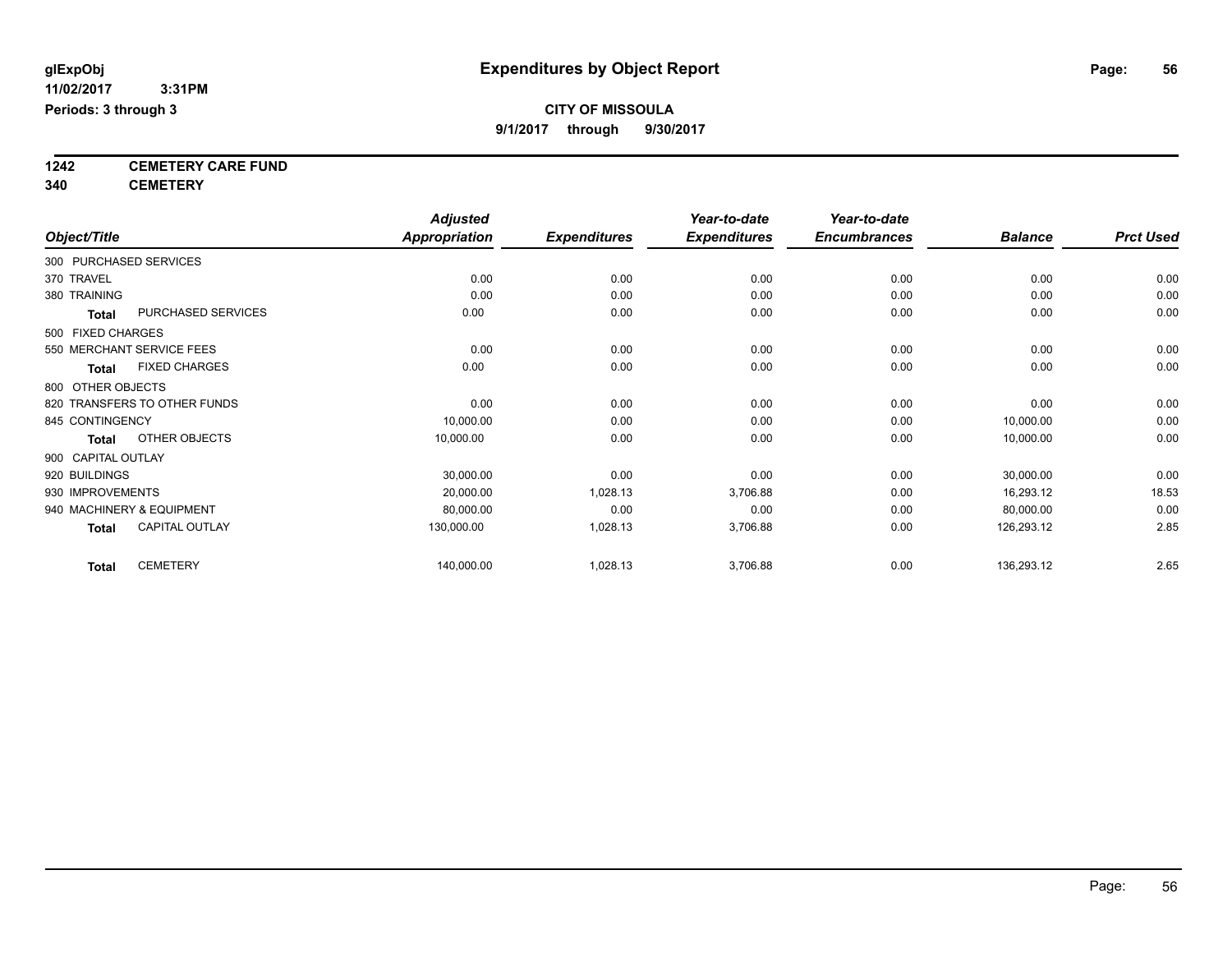#### **1242 CEMETERY CARE FUND**

|                                           | <b>Adjusted</b>      |                     | Year-to-date        | Year-to-date        |                |                  |
|-------------------------------------------|----------------------|---------------------|---------------------|---------------------|----------------|------------------|
| Object/Title                              | <b>Appropriation</b> | <b>Expenditures</b> | <b>Expenditures</b> | <b>Encumbrances</b> | <b>Balance</b> | <b>Prct Used</b> |
| 300 PURCHASED SERVICES                    |                      |                     |                     |                     |                |                  |
| 370 TRAVEL                                | 0.00                 | 0.00                | 0.00                | 0.00                | 0.00           | 0.00             |
| 380 TRAINING                              | 0.00                 | 0.00                | 0.00                | 0.00                | 0.00           | 0.00             |
| PURCHASED SERVICES<br><b>Total</b>        | 0.00                 | 0.00                | 0.00                | 0.00                | 0.00           | 0.00             |
| 500 FIXED CHARGES                         |                      |                     |                     |                     |                |                  |
| 550 MERCHANT SERVICE FEES                 | 0.00                 | 0.00                | 0.00                | 0.00                | 0.00           | 0.00             |
| <b>FIXED CHARGES</b><br><b>Total</b>      | 0.00                 | 0.00                | 0.00                | 0.00                | 0.00           | 0.00             |
| 800 OTHER OBJECTS                         |                      |                     |                     |                     |                |                  |
| 820 TRANSFERS TO OTHER FUNDS              | 0.00                 | 0.00                | 0.00                | 0.00                | 0.00           | 0.00             |
| 845 CONTINGENCY                           | 10,000.00            | 0.00                | 0.00                | 0.00                | 10,000.00      | 0.00             |
| <b>OTHER OBJECTS</b><br>Total             | 10,000.00            | 0.00                | 0.00                | 0.00                | 10,000.00      | 0.00             |
| 900 CAPITAL OUTLAY                        |                      |                     |                     |                     |                |                  |
| 920 BUILDINGS                             | 30,000.00            | 0.00                | 0.00                | 0.00                | 30,000.00      | 0.00             |
| 930 IMPROVEMENTS                          | 20,000.00            | 1,028.13            | 3,706.88            | 0.00                | 16,293.12      | 18.53            |
| 940 MACHINERY & EQUIPMENT                 | 80,000.00            | 0.00                | 0.00                | 0.00                | 80,000.00      | 0.00             |
| <b>CAPITAL OUTLAY</b><br><b>Total</b>     | 130,000.00           | 1,028.13            | 3,706.88            | 0.00                | 126,293.12     | 2.85             |
| <b>CEMETERY CARE FUND</b><br><b>Total</b> | 140,000.00           | 1,028.13            | 3,706.88            | 0.00                | 136,293.12     | 2.65             |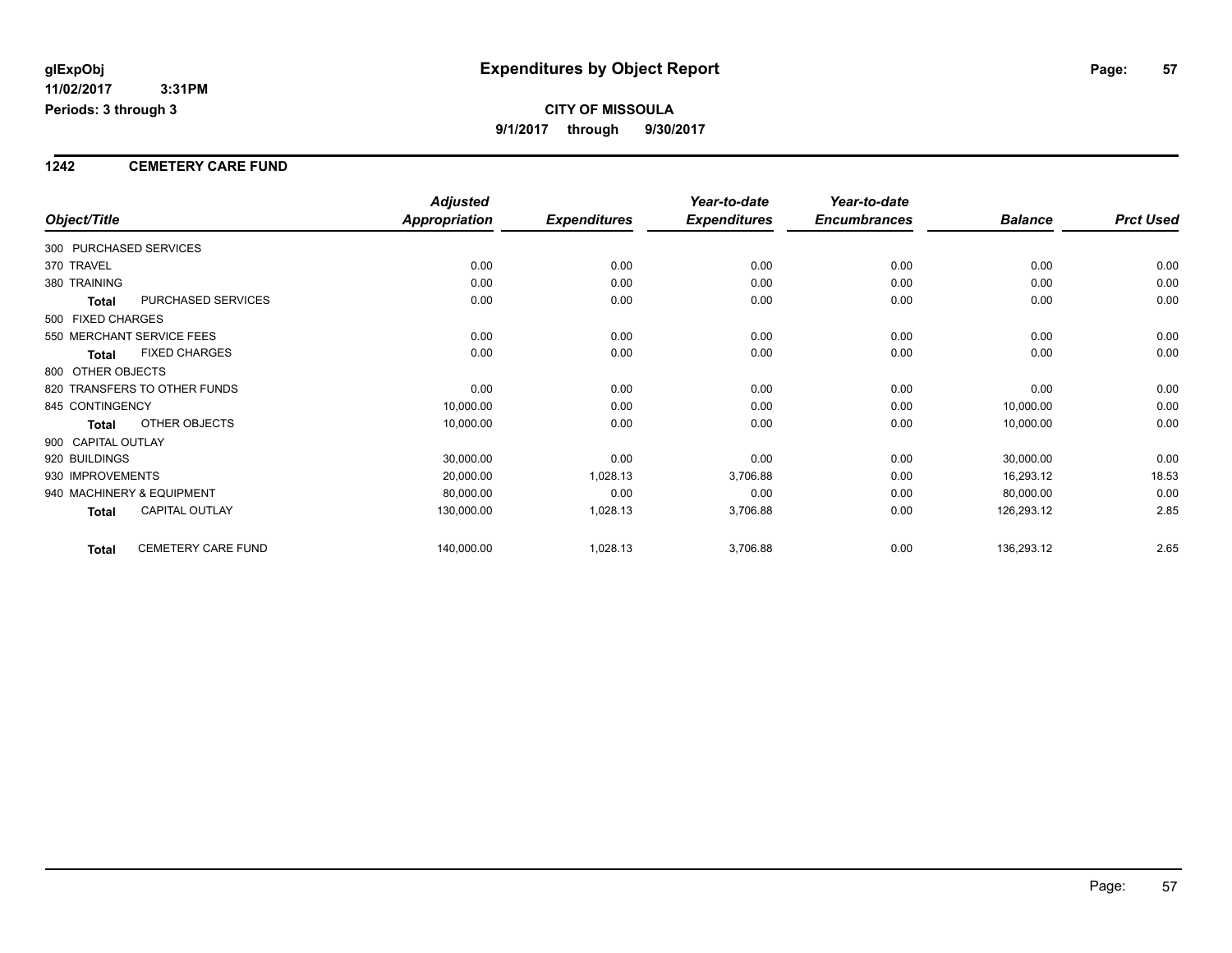**1243 CEMETERY MEMORIAL FUND**

**340 CEMETERY**

| Object/Title                          | <b>Adjusted</b><br><b>Appropriation</b> | <b>Expenditures</b> | Year-to-date<br><b>Expenditures</b> | Year-to-date<br><b>Encumbrances</b> | <b>Balance</b> | <b>Prct Used</b> |
|---------------------------------------|-----------------------------------------|---------------------|-------------------------------------|-------------------------------------|----------------|------------------|
| 500 FIXED CHARGES                     |                                         |                     |                                     |                                     |                |                  |
| 550 MERCHANT SERVICE FEES             | 0.00                                    | 0.00                | 0.00                                | 0.00                                | 0.00           | 0.00             |
| <b>FIXED CHARGES</b><br><b>Total</b>  | 0.00                                    | 0.00                | 0.00                                | 0.00                                | 0.00           | 0.00             |
| 900 CAPITAL OUTLAY                    |                                         |                     |                                     |                                     |                |                  |
| 930 IMPROVEMENTS                      | 8.000.00                                | 193.70              | 193.70                              | 0.00                                | 7.806.30       | 2.42             |
| <b>CAPITAL OUTLAY</b><br><b>Total</b> | 8.000.00                                | 193.70              | 193.70                              | 0.00                                | 7,806.30       | 2.42             |
| <b>CEMETERY</b><br>Total              | 8.000.00                                | 193.70              | 193.70                              | 0.00                                | 7.806.30       | 2.42             |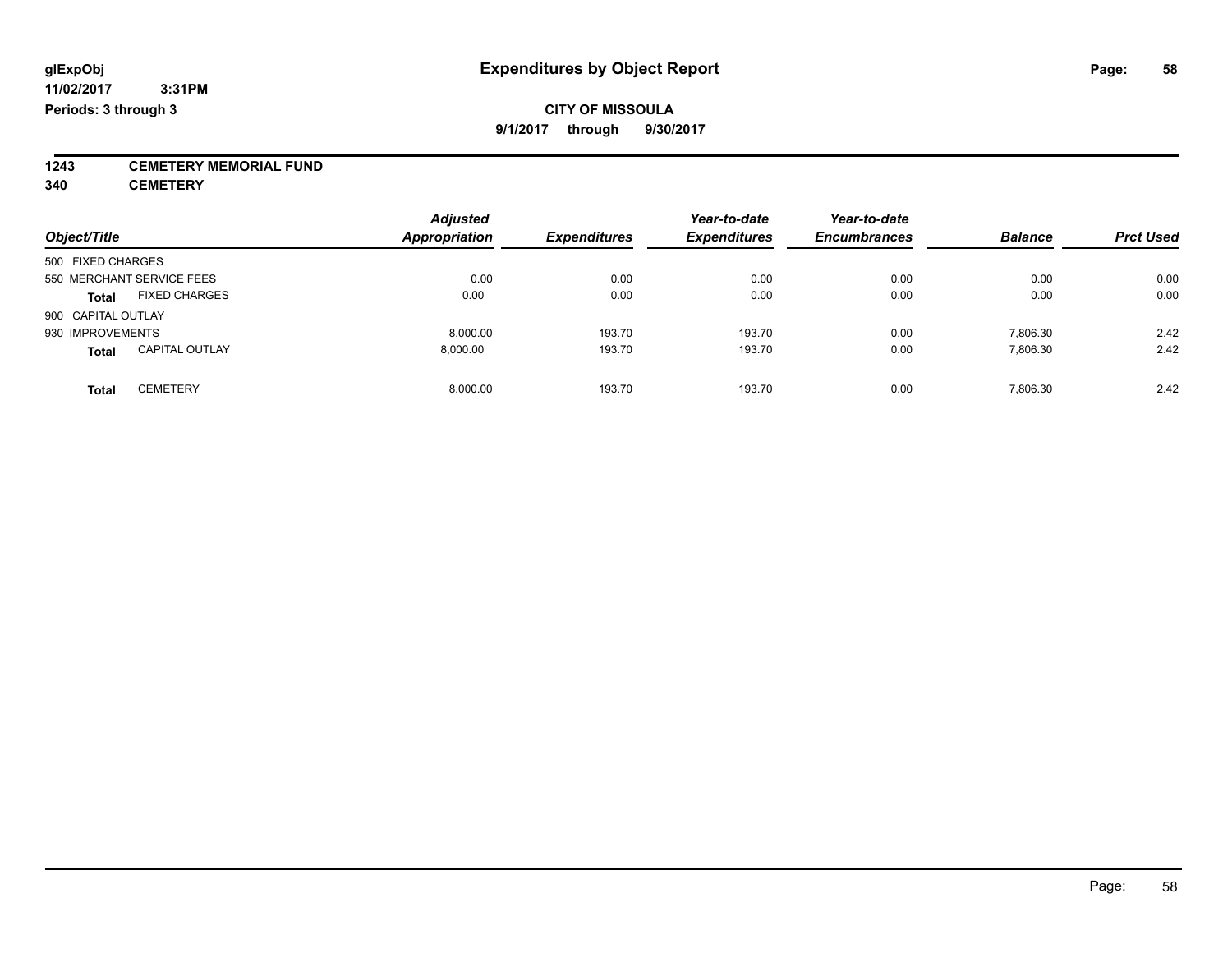### **1243 CEMETERY MEMORIAL FUND**

| Object/Title       |                               | <b>Adjusted</b><br><b>Appropriation</b> | <b>Expenditures</b> | Year-to-date<br><b>Expenditures</b> | Year-to-date<br><b>Encumbrances</b> | <b>Balance</b> | <b>Prct Used</b> |
|--------------------|-------------------------------|-----------------------------------------|---------------------|-------------------------------------|-------------------------------------|----------------|------------------|
|                    |                               |                                         |                     |                                     |                                     |                |                  |
| 500 FIXED CHARGES  |                               |                                         |                     |                                     |                                     |                |                  |
|                    | 550 MERCHANT SERVICE FEES     | 0.00                                    | 0.00                | 0.00                                | 0.00                                | 0.00           | 0.00             |
| <b>Total</b>       | <b>FIXED CHARGES</b>          | 0.00                                    | 0.00                | 0.00                                | 0.00                                | 0.00           | 0.00             |
| 900 CAPITAL OUTLAY |                               |                                         |                     |                                     |                                     |                |                  |
| 930 IMPROVEMENTS   |                               | 8,000.00                                | 193.70              | 193.70                              | 0.00                                | 7.806.30       | 2.42             |
| <b>Total</b>       | <b>CAPITAL OUTLAY</b>         | 8,000.00                                | 193.70              | 193.70                              | 0.00                                | 7,806.30       | 2.42             |
| <b>Total</b>       | <b>CEMETERY MEMORIAL FUND</b> | 8.000.00                                | 193.70              | 193.70                              | 0.00                                | 7.806.30       | 2.42             |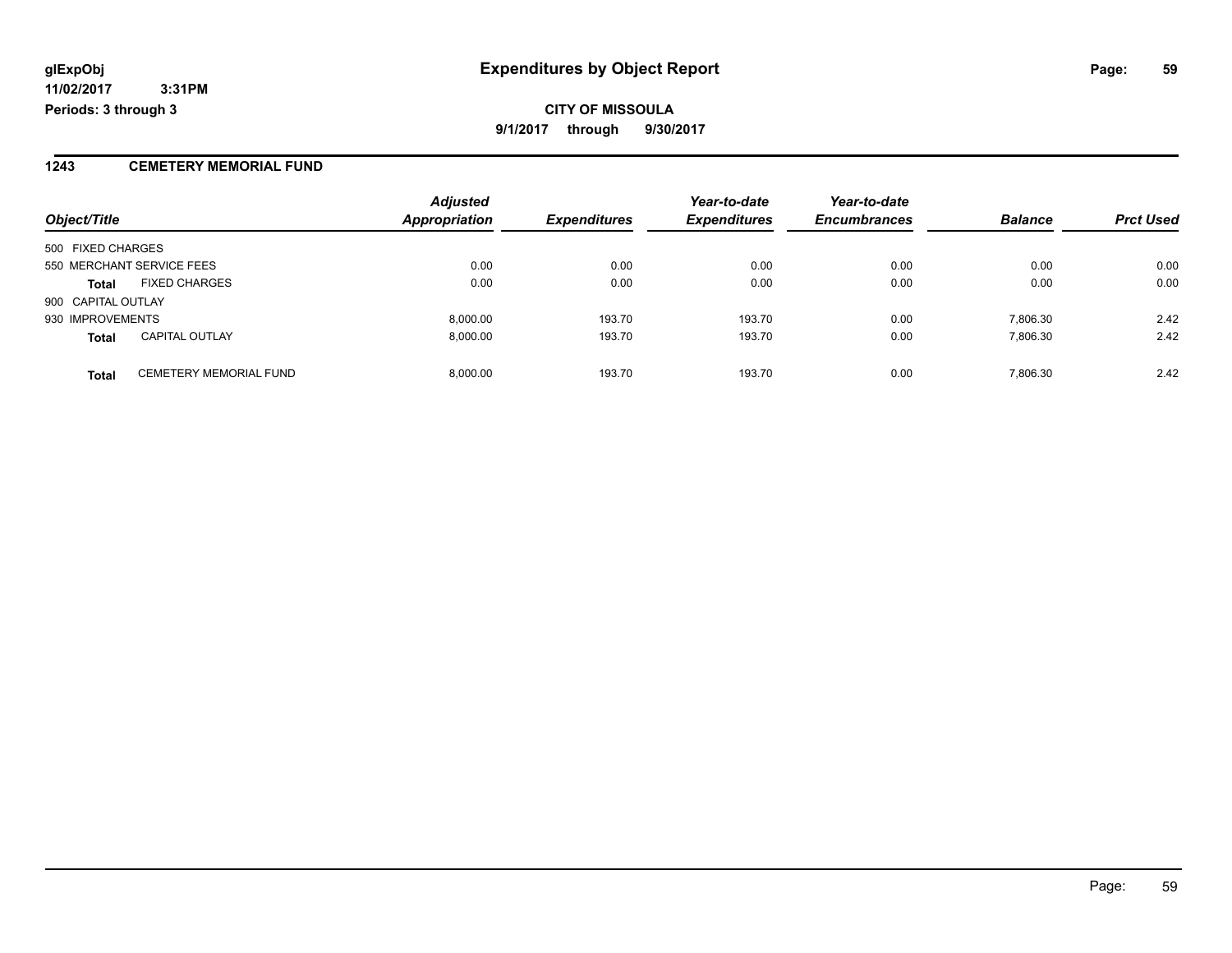**1265 TITLE 1 PROJECTS FUND**

**240 FINANCE**

|                   |                                   | <b>Adjusted</b>      |                     | Year-to-date        | Year-to-date        |                |                  |
|-------------------|-----------------------------------|----------------------|---------------------|---------------------|---------------------|----------------|------------------|
| Object/Title      |                                   | <b>Appropriation</b> | <b>Expenditures</b> | <b>Expenditures</b> | <b>Encumbrances</b> | <b>Balance</b> | <b>Prct Used</b> |
| 500 FIXED CHARGES |                                   |                      |                     |                     |                     |                |                  |
| 500 FIXED CHARGES |                                   | 0.00                 | 0.00                | 0.00                | 0.00                | 0.00           | 0.00             |
|                   | 550 MERCHANT SERVICE FEES         | 0.00                 | 0.00                | 0.00                | 0.00                | 0.00           | 0.00             |
| <b>Total</b>      | <b>FIXED CHARGES</b>              | 0.00                 | 0.00                | 0.00                | 0.00                | 0.00           | 0.00             |
|                   | 700 GRANTS & CONTRIBUTIONS        |                      |                     |                     |                     |                |                  |
|                   | 700 GRANTS & CONTRIBUTIONS        | 146,924.00           | 0.00                | 0.00                | 0.00                | 146,924.00     | 0.00             |
| <b>Total</b>      | <b>GRANTS &amp; CONTRIBUTIONS</b> | 146,924.00           | 0.00                | 0.00                | 0.00                | 146,924.00     | 0.00             |
| 800 OTHER OBJECTS |                                   |                      |                     |                     |                     |                |                  |
|                   | 820 TRANSFERS TO OTHER FUNDS      | 0.00                 | 0.00                | 0.00                | 0.00                | 0.00           | 0.00             |
| 845 CONTINGENCY   |                                   | 0.00                 | 0.00                | 0.00                | 0.00                | 0.00           | 0.00             |
| <b>Total</b>      | OTHER OBJECTS                     | 0.00                 | 0.00                | 0.00                | 0.00                | 0.00           | 0.00             |
| <b>Total</b>      | <b>FINANCE</b>                    | 146,924.00           | 0.00                | 0.00                | 0.00                | 146.924.00     | 0.00             |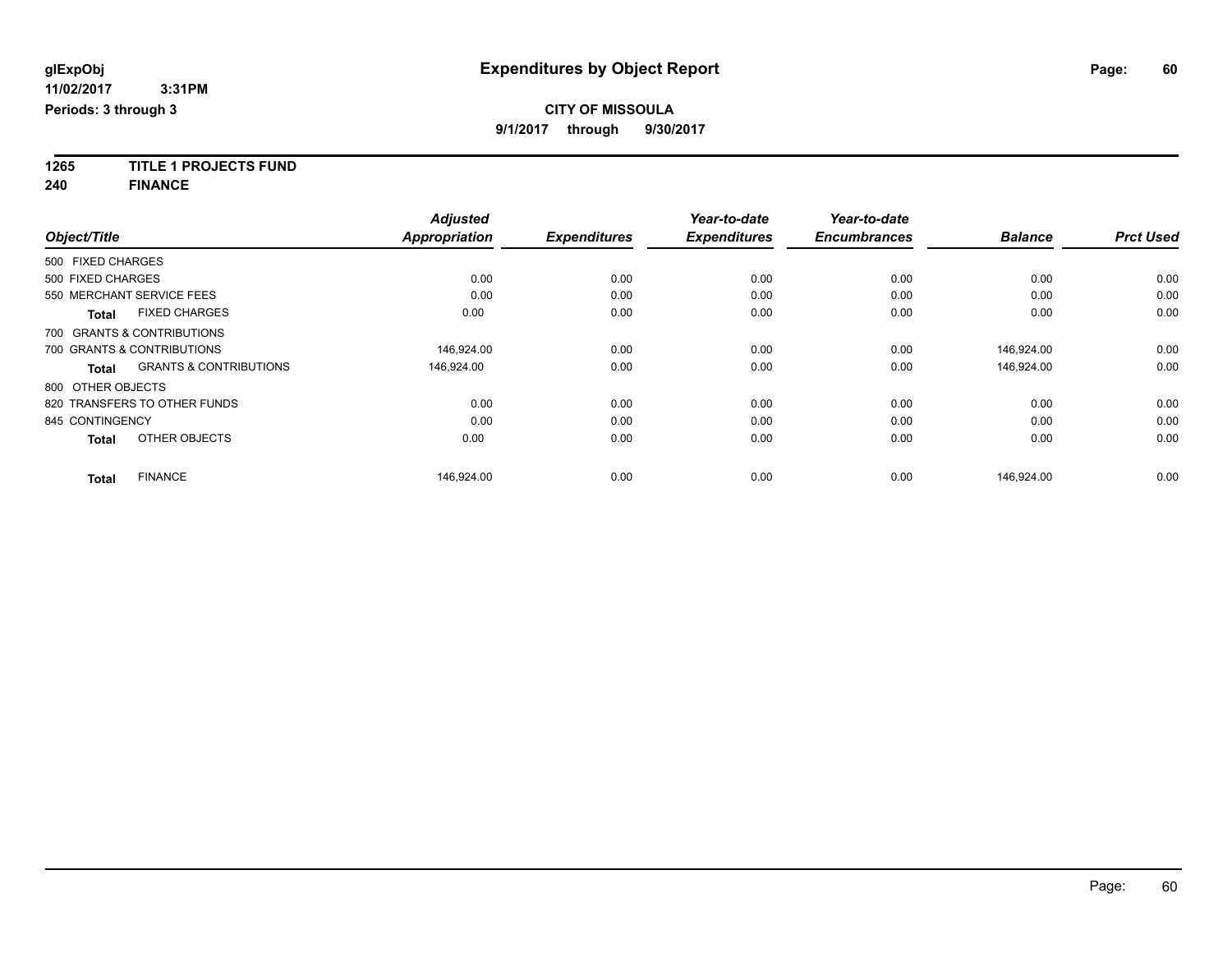#### **1265 TITLE 1 PROJECTS FUND**

|                              |                                   | <b>Adjusted</b>      |                     | Year-to-date        | Year-to-date        |                |                  |
|------------------------------|-----------------------------------|----------------------|---------------------|---------------------|---------------------|----------------|------------------|
| Object/Title                 |                                   | <b>Appropriation</b> | <b>Expenditures</b> | <b>Expenditures</b> | <b>Encumbrances</b> | <b>Balance</b> | <b>Prct Used</b> |
| 500 FIXED CHARGES            |                                   |                      |                     |                     |                     |                |                  |
| 500 FIXED CHARGES            |                                   | 0.00                 | 0.00                | 0.00                | 0.00                | 0.00           | 0.00             |
| 550 MERCHANT SERVICE FEES    |                                   | 0.00                 | 0.00                | 0.00                | 0.00                | 0.00           | 0.00             |
| <b>Total</b>                 | <b>FIXED CHARGES</b>              | 0.00                 | 0.00                | 0.00                | 0.00                | 0.00           | 0.00             |
| 700 GRANTS & CONTRIBUTIONS   |                                   |                      |                     |                     |                     |                |                  |
| 700 GRANTS & CONTRIBUTIONS   |                                   | 146,924.00           | 0.00                | 0.00                | 0.00                | 146,924.00     | 0.00             |
| <b>Total</b>                 | <b>GRANTS &amp; CONTRIBUTIONS</b> | 146,924.00           | 0.00                | 0.00                | 0.00                | 146,924.00     | 0.00             |
| 800 OTHER OBJECTS            |                                   |                      |                     |                     |                     |                |                  |
| 820 TRANSFERS TO OTHER FUNDS |                                   | 0.00                 | 0.00                | 0.00                | 0.00                | 0.00           | 0.00             |
| 845 CONTINGENCY              |                                   | 0.00                 | 0.00                | 0.00                | 0.00                | 0.00           | 0.00             |
| <b>Total</b>                 | OTHER OBJECTS                     | 0.00                 | 0.00                | 0.00                | 0.00                | 0.00           | 0.00             |
| <b>Total</b>                 | TITLE 1 PROJECTS FUND             | 146,924.00           | 0.00                | 0.00                | 0.00                | 146,924.00     | 0.00             |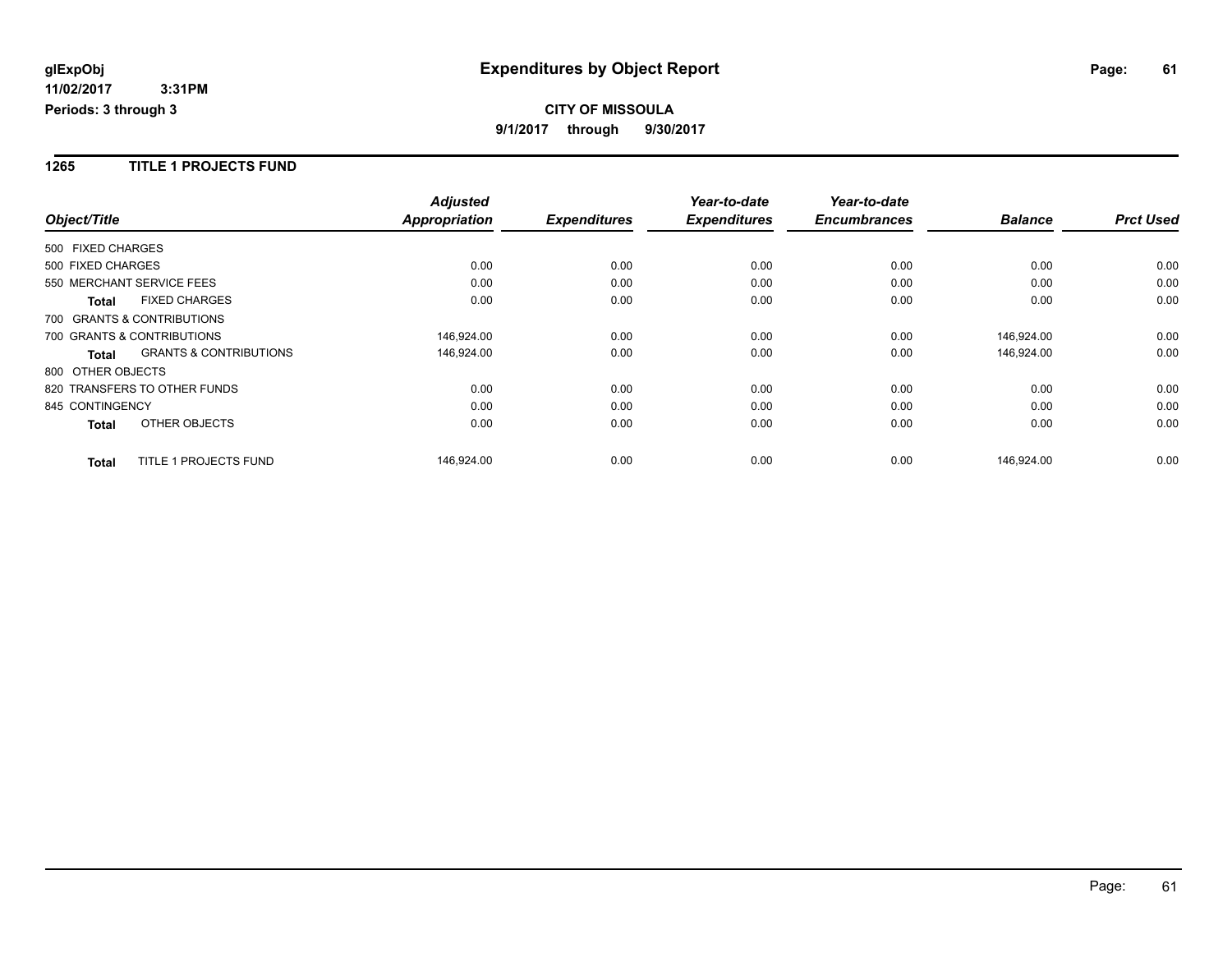# **1396 PROGRAM INCOME REVOLVING LOAN PROGRAM**

**390 NON-DEPARTMENTAL**

| Object/Title      |                                   | <b>Adjusted</b><br>Appropriation | <b>Expenditures</b> | Year-to-date<br><b>Expenditures</b> | Year-to-date<br><b>Encumbrances</b> | <b>Balance</b> | <b>Prct Used</b> |
|-------------------|-----------------------------------|----------------------------------|---------------------|-------------------------------------|-------------------------------------|----------------|------------------|
|                   |                                   |                                  |                     |                                     |                                     |                |                  |
|                   | 300 PURCHASED SERVICES            |                                  |                     |                                     |                                     |                |                  |
|                   | 350 PROFESSIONAL SERVICES         | 0.00                             | 0.00                | 0.00                                | 0.00                                | 0.00           | 0.00             |
| <b>Total</b>      | <b>PURCHASED SERVICES</b>         | 0.00                             | 0.00                | 0.00                                | 0.00                                | 0.00           | 0.00             |
| 500 FIXED CHARGES |                                   |                                  |                     |                                     |                                     |                |                  |
|                   | 550 MERCHANT SERVICE FEES         | 0.00                             | 0.00                | 0.00                                | 0.00                                | 0.00           | 0.00             |
| <b>Total</b>      | <b>FIXED CHARGES</b>              | 0.00                             | 0.00                | 0.00                                | 0.00                                | 0.00           | 0.00             |
|                   | 700 GRANTS & CONTRIBUTIONS        |                                  |                     |                                     |                                     |                |                  |
|                   | 700 GRANTS & CONTRIBUTIONS        | 62.439.00                        | 0.00                | 0.00                                | 0.00                                | 62.439.00      | 0.00             |
| <b>Total</b>      | <b>GRANTS &amp; CONTRIBUTIONS</b> | 62.439.00                        | 0.00                | 0.00                                | 0.00                                | 62.439.00      | 0.00             |
| <b>Total</b>      | NON-DEPARTMENTAL                  | 62.439.00                        | 0.00                | 0.00                                | 0.00                                | 62.439.00      | 0.00             |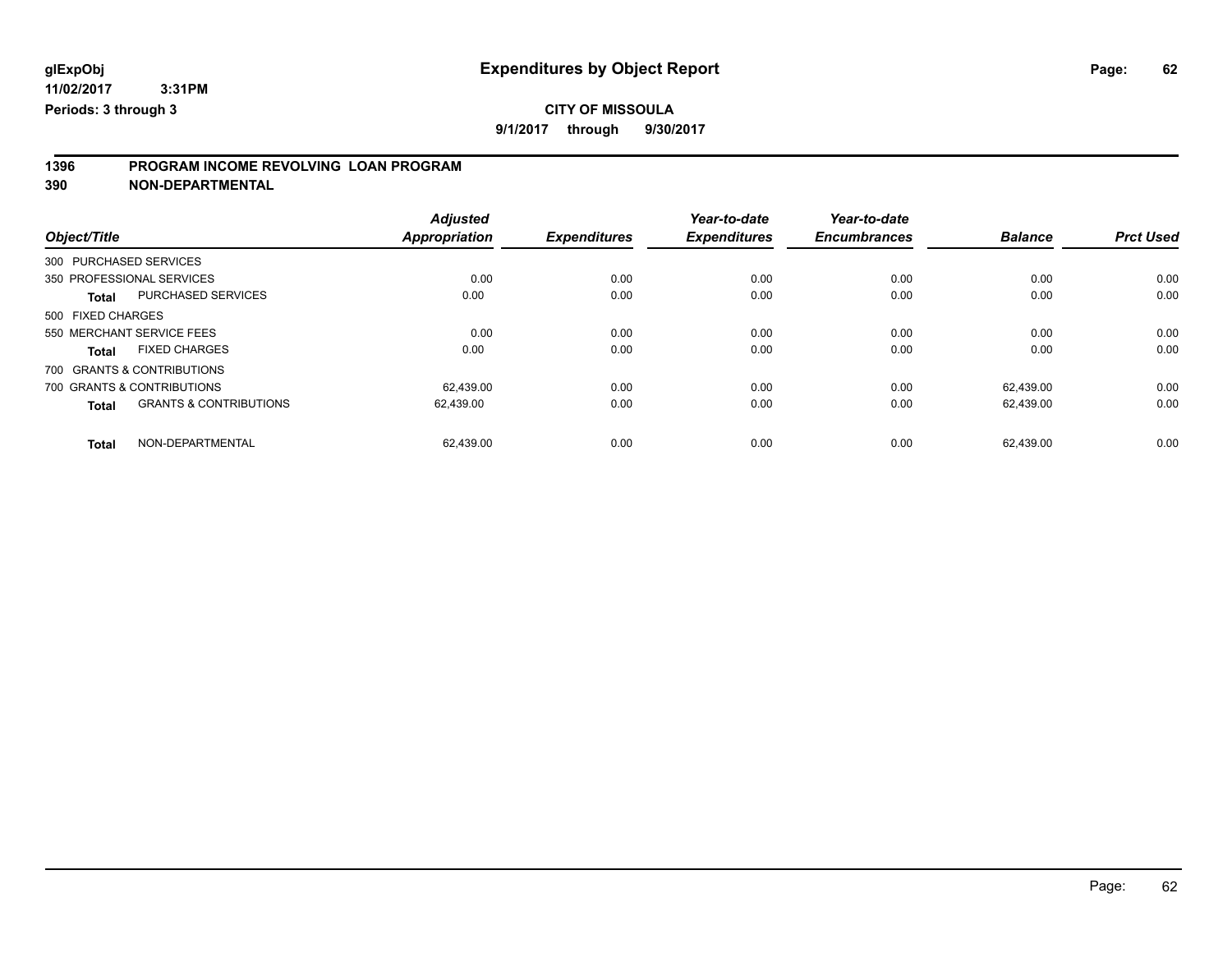### **1396 PROGRAM INCOME REVOLVING LOAN PROGRAM**

| Object/Title           |                                   | <b>Adjusted</b><br>Appropriation | <b>Expenditures</b> | Year-to-date<br><b>Expenditures</b> | Year-to-date<br><b>Encumbrances</b> | <b>Balance</b> | <b>Prct Used</b> |
|------------------------|-----------------------------------|----------------------------------|---------------------|-------------------------------------|-------------------------------------|----------------|------------------|
| 300 PURCHASED SERVICES |                                   |                                  |                     |                                     |                                     |                |                  |
|                        | 350 PROFESSIONAL SERVICES         | 0.00                             | 0.00                | 0.00                                | 0.00                                | 0.00           | 0.00             |
| Total                  | PURCHASED SERVICES                | 0.00                             | 0.00                | 0.00                                | 0.00                                | 0.00           | 0.00             |
| 500 FIXED CHARGES      |                                   |                                  |                     |                                     |                                     |                |                  |
|                        | 550 MERCHANT SERVICE FEES         | 0.00                             | 0.00                | 0.00                                | 0.00                                | 0.00           | 0.00             |
| Total                  | <b>FIXED CHARGES</b>              | 0.00                             | 0.00                | 0.00                                | 0.00                                | 0.00           | 0.00             |
|                        | 700 GRANTS & CONTRIBUTIONS        |                                  |                     |                                     |                                     |                |                  |
|                        | 700 GRANTS & CONTRIBUTIONS        | 62.439.00                        | 0.00                | 0.00                                | 0.00                                | 62.439.00      | 0.00             |
| <b>Total</b>           | <b>GRANTS &amp; CONTRIBUTIONS</b> | 62,439.00                        | 0.00                | 0.00                                | 0.00                                | 62.439.00      | 0.00             |
| <b>Total</b>           | PROGRAM INCOME REVOLVING LOAN P   | 62.439.00                        | 0.00                | 0.00                                | 0.00                                | 62.439.00      | 0.00             |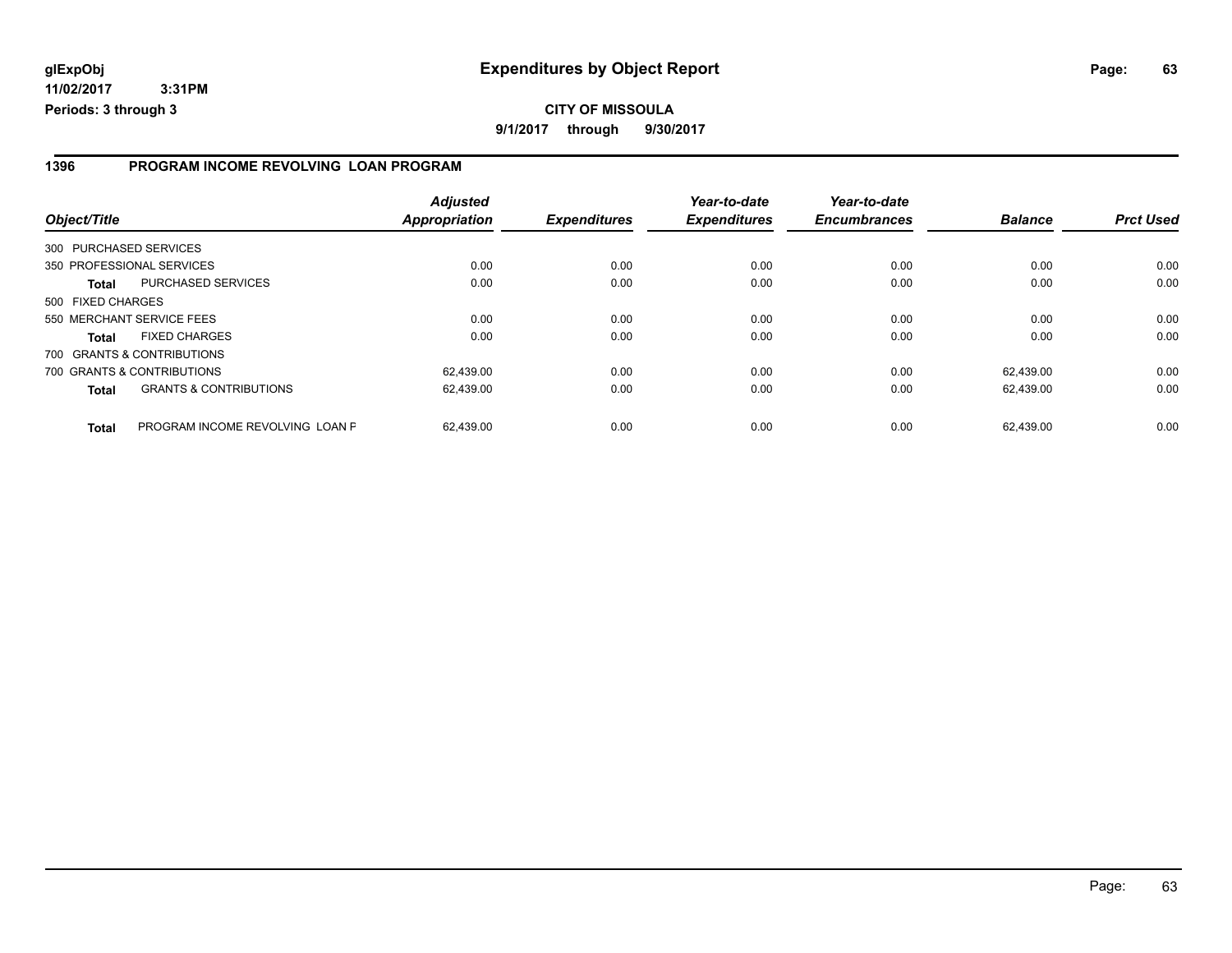**1397 STATE HOME PROGRAM INCOME**

**390 NON-DEPARTMENTAL**

|              |                                                   | <b>Adjusted</b>      |                     | Year-to-date        | Year-to-date        |                |                  |
|--------------|---------------------------------------------------|----------------------|---------------------|---------------------|---------------------|----------------|------------------|
| Object/Title |                                                   | <b>Appropriation</b> | <b>Expenditures</b> | <b>Expenditures</b> | <b>Encumbrances</b> | <b>Balance</b> | <b>Prct Used</b> |
|              | 300 PURCHASED SERVICES                            |                      |                     |                     |                     |                |                  |
|              | 350 PROFESSIONAL SERVICES                         | 20.112.00            | 0.00                | 0.00                | 0.00                | 20,112.00      | 0.00             |
|              | <b>PURCHASED SERVICES</b><br><b>Total</b>         | 20,112.00            | 0.00                | 0.00                | 0.00                | 20,112.00      | 0.00             |
|              | 500 FIXED CHARGES                                 |                      |                     |                     |                     |                |                  |
|              | 550 MERCHANT SERVICE FEES                         | 0.00                 | 0.00                | 0.00                | 0.00                | 0.00           | 0.00             |
|              | <b>FIXED CHARGES</b><br><b>Total</b>              | 0.00                 | 0.00                | 0.00                | 0.00                | 0.00           | 0.00             |
|              | 700 GRANTS & CONTRIBUTIONS                        |                      |                     |                     |                     |                |                  |
|              | 700 GRANTS & CONTRIBUTIONS                        | 0.00                 | 25.396.96           | 25.396.96           | 0.00                | $-25.396.96$   | 0.00             |
|              | <b>GRANTS &amp; CONTRIBUTIONS</b><br><b>Total</b> | 0.00                 | 25,396.96           | 25,396.96           | 0.00                | $-25,396.96$   | 0.00             |
|              | NON-DEPARTMENTAL<br><b>Total</b>                  | 20.112.00            | 25.396.96           | 25.396.96           | 0.00                | $-5.284.96$    | 126.28           |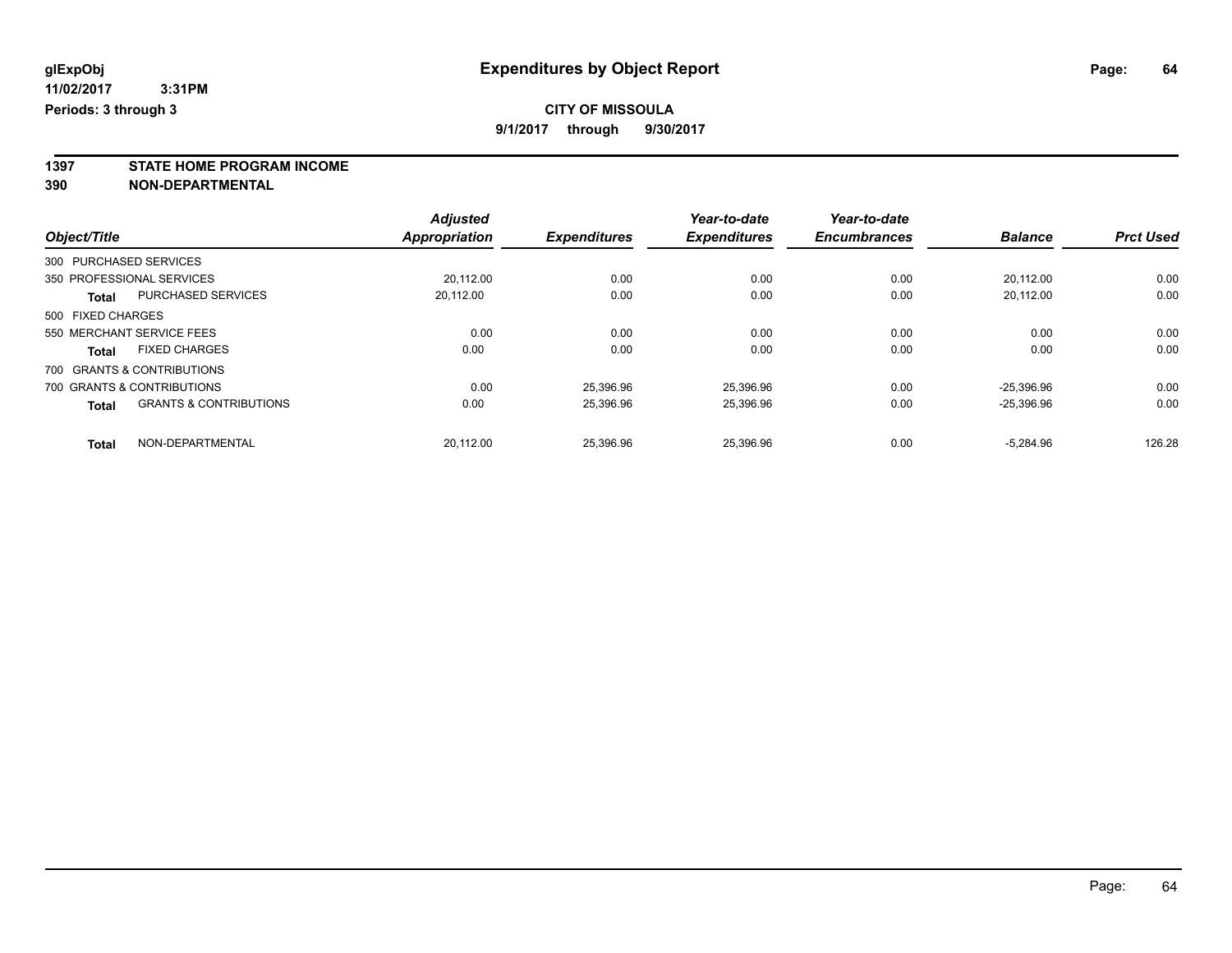### **1397 STATE HOME PROGRAM INCOME**

|                                                   | <b>Adjusted</b> |                     | Year-to-date        | Year-to-date        |                |                  |
|---------------------------------------------------|-----------------|---------------------|---------------------|---------------------|----------------|------------------|
| Object/Title                                      | Appropriation   | <b>Expenditures</b> | <b>Expenditures</b> | <b>Encumbrances</b> | <b>Balance</b> | <b>Prct Used</b> |
| 300 PURCHASED SERVICES                            |                 |                     |                     |                     |                |                  |
| 350 PROFESSIONAL SERVICES                         | 20,112.00       | 0.00                | 0.00                | 0.00                | 20.112.00      | 0.00             |
| <b>PURCHASED SERVICES</b><br>Total                | 20,112.00       | 0.00                | 0.00                | 0.00                | 20.112.00      | 0.00             |
| 500 FIXED CHARGES                                 |                 |                     |                     |                     |                |                  |
| 550 MERCHANT SERVICE FEES                         | 0.00            | 0.00                | 0.00                | 0.00                | 0.00           | 0.00             |
| <b>FIXED CHARGES</b><br><b>Total</b>              | 0.00            | 0.00                | 0.00                | 0.00                | 0.00           | 0.00             |
| 700 GRANTS & CONTRIBUTIONS                        |                 |                     |                     |                     |                |                  |
| 700 GRANTS & CONTRIBUTIONS                        | 0.00            | 25,396.96           | 25.396.96           | 0.00                | $-25.396.96$   | 0.00             |
| <b>GRANTS &amp; CONTRIBUTIONS</b><br><b>Total</b> | 0.00            | 25,396.96           | 25,396.96           | 0.00                | $-25.396.96$   | 0.00             |
| STATE HOME PROGRAM INCOME<br><b>Total</b>         | 20.112.00       | 25,396.96           | 25.396.96           | 0.00                | $-5.284.96$    | 126.28           |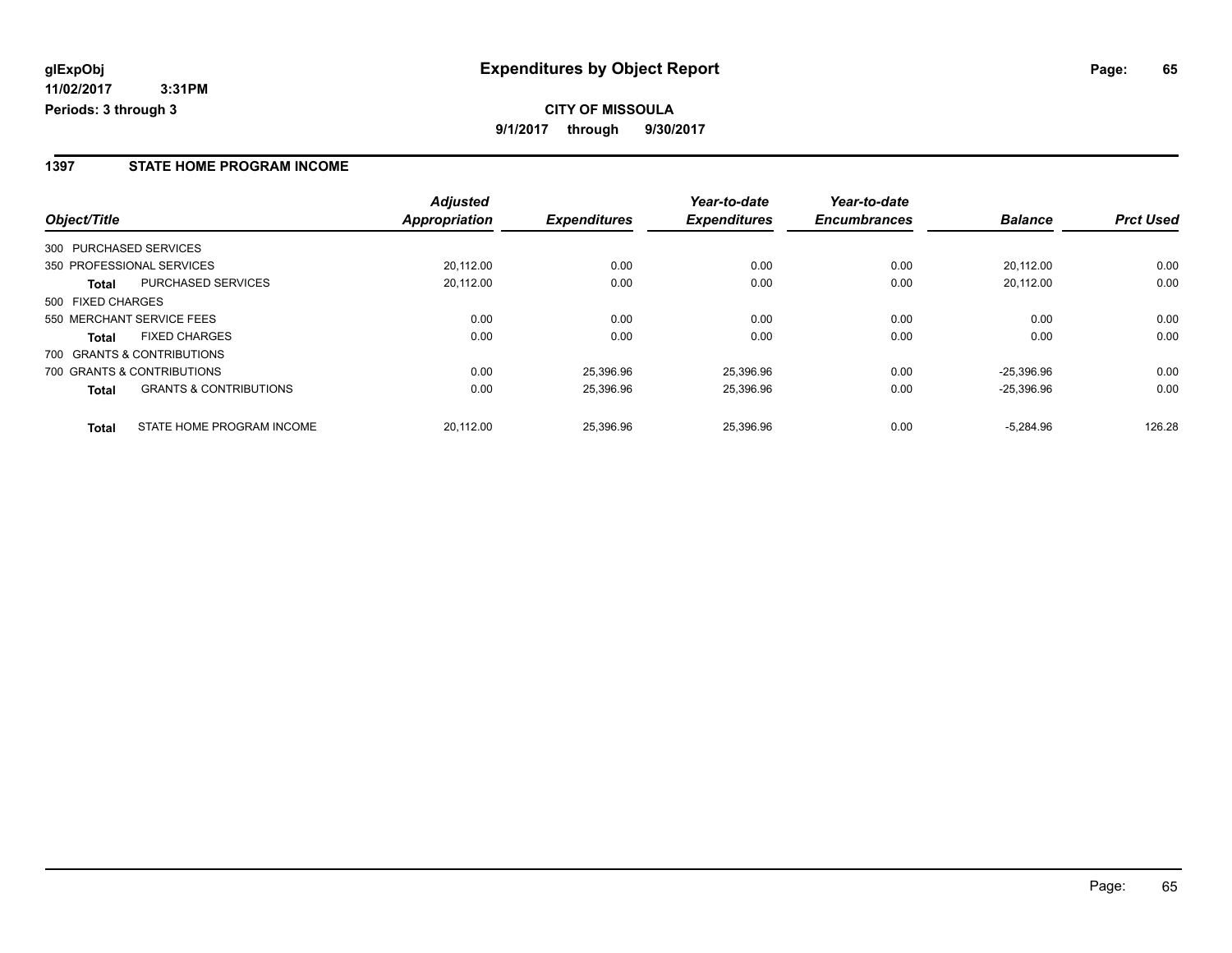**2250 PLANNING FUND 250 DEVELOPMENT SERVICES**

|                                            | <b>Adjusted</b>      |                     | Year-to-date        | Year-to-date        |                |                  |
|--------------------------------------------|----------------------|---------------------|---------------------|---------------------|----------------|------------------|
| Object/Title                               | <b>Appropriation</b> | <b>Expenditures</b> | <b>Expenditures</b> | <b>Encumbrances</b> | <b>Balance</b> | <b>Prct Used</b> |
| 100 PERSONAL SERVICES                      |                      |                     |                     |                     |                |                  |
| 110 SALARIES AND WAGES                     | 321,325.00           | 19,832.73           | 56,337.61           | 0.00                | 264,987.39     | 17.53            |
| <b>140 EMPLOYER CONTRIBUTIONS</b>          | 110,037.00           | 7,651.47            | 25,342.68           | 0.00                | 84,694.32      | 23.03            |
| 141 STATE RETIREMENT CONTRIBUTIONS         | 0.00                 | 0.00                | 34.96               | 0.00                | $-34.96$       | 0.00             |
| PERSONAL SERVICES<br>Total                 | 431,362.00           | 27,484.20           | 81,715.25           | 0.00                | 349,646.75     | 18.94            |
| 200 SUPPLIES                               |                      |                     |                     |                     |                |                  |
| 210 OFFICE SUPPLIES                        | 5,740.00             | 151.43              | 228.18              | 0.00                | 5,511.82       | 3.98             |
| 220 OPERATING SUPPLIES                     | 3,423.00             | 0.00                | 0.00                | 0.00                | 3,423.00       | 0.00             |
| 231 GASOLINE                               | 100.00               | 0.00                | 0.00                | 0.00                | 100.00         | 0.00             |
| 240 OTHER SUPPLIES                         | 0.00                 | 0.00                | 0.00                | 0.00                | 0.00           | 0.00             |
| <b>SUPPLIES</b><br><b>Total</b>            | 9,263.00             | 151.43              | 228.18              | 0.00                | 9,034.82       | 2.46             |
| 300 PURCHASED SERVICES                     |                      |                     |                     |                     |                |                  |
| 310 COMMUNICATIONS                         | 1,200.00             | 5.03                | 10.70               | 0.00                | 1,189.30       | 0.89             |
| 320 PRINTING & DUPLICATING                 | 3,000.00             | 0.00                | 104.98              | 0.00                | 2,895.02       | 3.50             |
| 330 PUBLICITY, SUBSCRIPTIONS & DUES        | 7,560.00             | 682.00              | 682.00              | 0.00                | 6,878.00       | 9.02             |
| 344 TELEPHONE SERVICE                      | 100.00               | 0.00                | 1.55                | 0.00                | 98.45          | 1.55             |
| 350 PROFESSIONAL SERVICES                  | 51,000.00            | 250.00              | 250.00              | 0.00                | 50,750.00      | 0.49             |
| 360 REPAIR & MAINTENANCE                   | 2,077.00             | 0.00                | 0.00                | 0.00                | 2,077.00       | 0.00             |
| 370 TRAVEL                                 | 5,500.00             | 308.22              | 308.22              | 0.00                | 5,191.78       | 5.60             |
| 380 TRAINING                               | 4,000.00             | 165.00              | 165.00              | 0.00                | 3,835.00       | 4.13             |
| 390 OTHER PURCHASED SERVICES               | 1,600.00             | 0.00                | 0.00                | 0.00                | 1,600.00       | 0.00             |
| <b>PURCHASED SERVICES</b><br>Total         | 76,037.00            | 1,410.25            | 1,522.45            | 0.00                | 74,514.55      | 2.00             |
| 500 FIXED CHARGES                          |                      |                     |                     |                     |                |                  |
| 500 FIXED CHARGES                          | 25,000.00            | 0.00                | 0.00                | 0.00                | 25,000.00      | 0.00             |
| 550 MERCHANT SERVICE FEES                  | 0.00                 | 0.00                | 0.00                | 0.00                | 0.00           | 0.00             |
| <b>FIXED CHARGES</b><br>Total              | 25,000.00            | 0.00                | 0.00                | 0.00                | 25,000.00      | 0.00             |
| 700 GRANTS & CONTRIBUTIONS                 |                      |                     |                     |                     |                |                  |
| 700 GRANTS & CONTRIBUTIONS                 | 0.00                 | 0.00                | 31,560.00           | 0.00                | $-31,560.00$   | 0.00             |
| <b>GRANTS &amp; CONTRIBUTIONS</b><br>Total | 0.00                 | 0.00                | 31,560.00           | 0.00                | $-31,560.00$   | 0.00             |
| 800 OTHER OBJECTS                          |                      |                     |                     |                     |                |                  |
| 820 TRANSFERS TO OTHER FUNDS               | 0.00                 | 0.00                | 0.00                | 0.00                | 0.00           | 0.00             |
| 845 CONTINGENCY                            | 0.00                 | 0.00                | 0.00                | 0.00                | 0.00           | 0.00             |
| OTHER OBJECTS<br><b>Total</b>              | 0.00                 | 0.00                | 0.00                | 0.00                | 0.00           | 0.00             |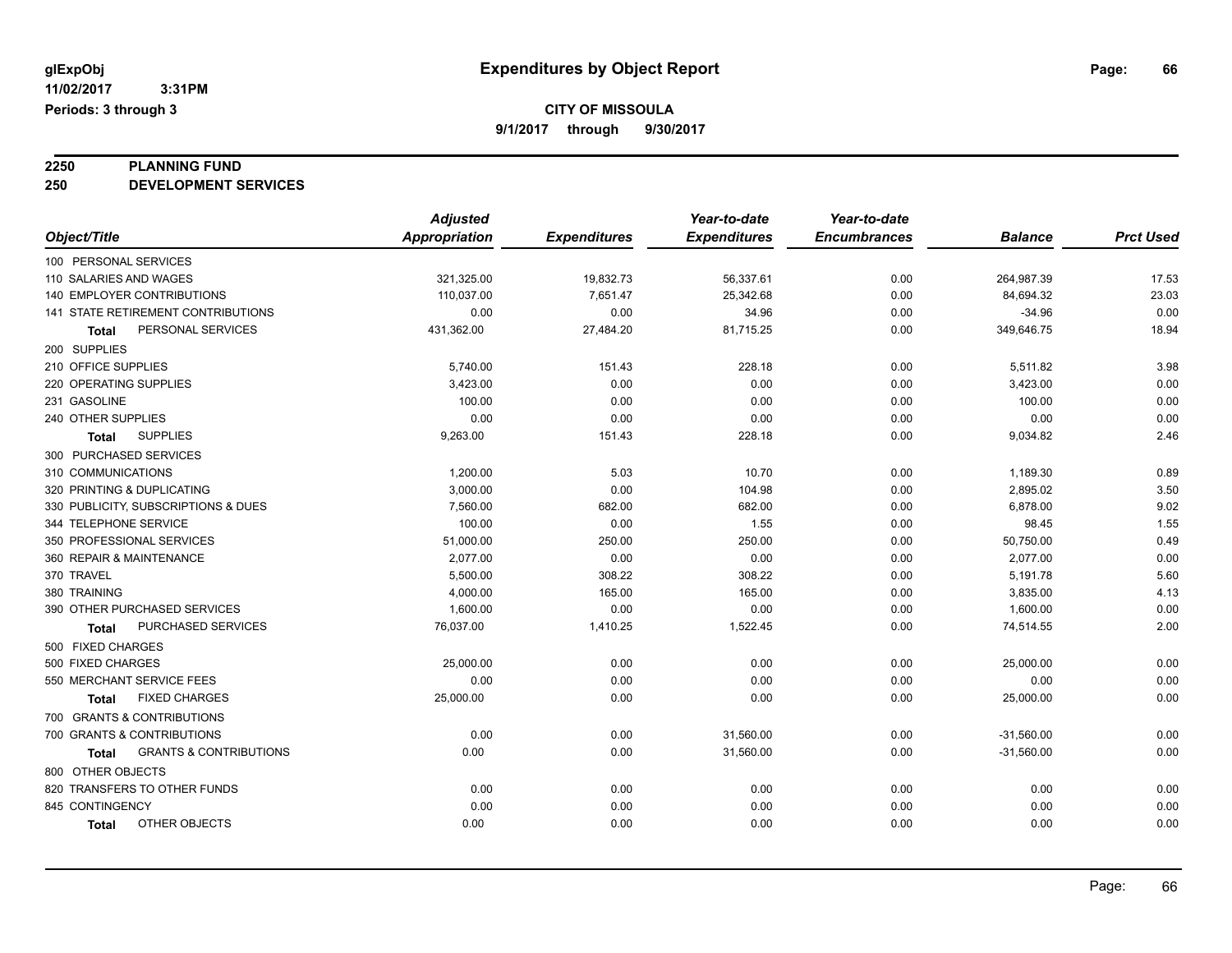| glExpObj             |                      |            | <b>Expenditures by Object Report</b>            |            |      |            |  |       |
|----------------------|----------------------|------------|-------------------------------------------------|------------|------|------------|--|-------|
| 11/02/2017           | 3:31PM               |            |                                                 |            |      |            |  |       |
| Periods: 3 through 3 |                      | 9/1/2017   | <b>CITY OF MISSOULA</b><br>9/30/2017<br>through |            |      |            |  |       |
| 2250                 | <b>PLANNING FUND</b> |            |                                                 |            |      |            |  |       |
| <b>Total</b>         | DEVELOPMENT SERVICES | 541,662.00 | 29,045.88                                       | 115,025.88 | 0.00 | 426,636.12 |  | 21.24 |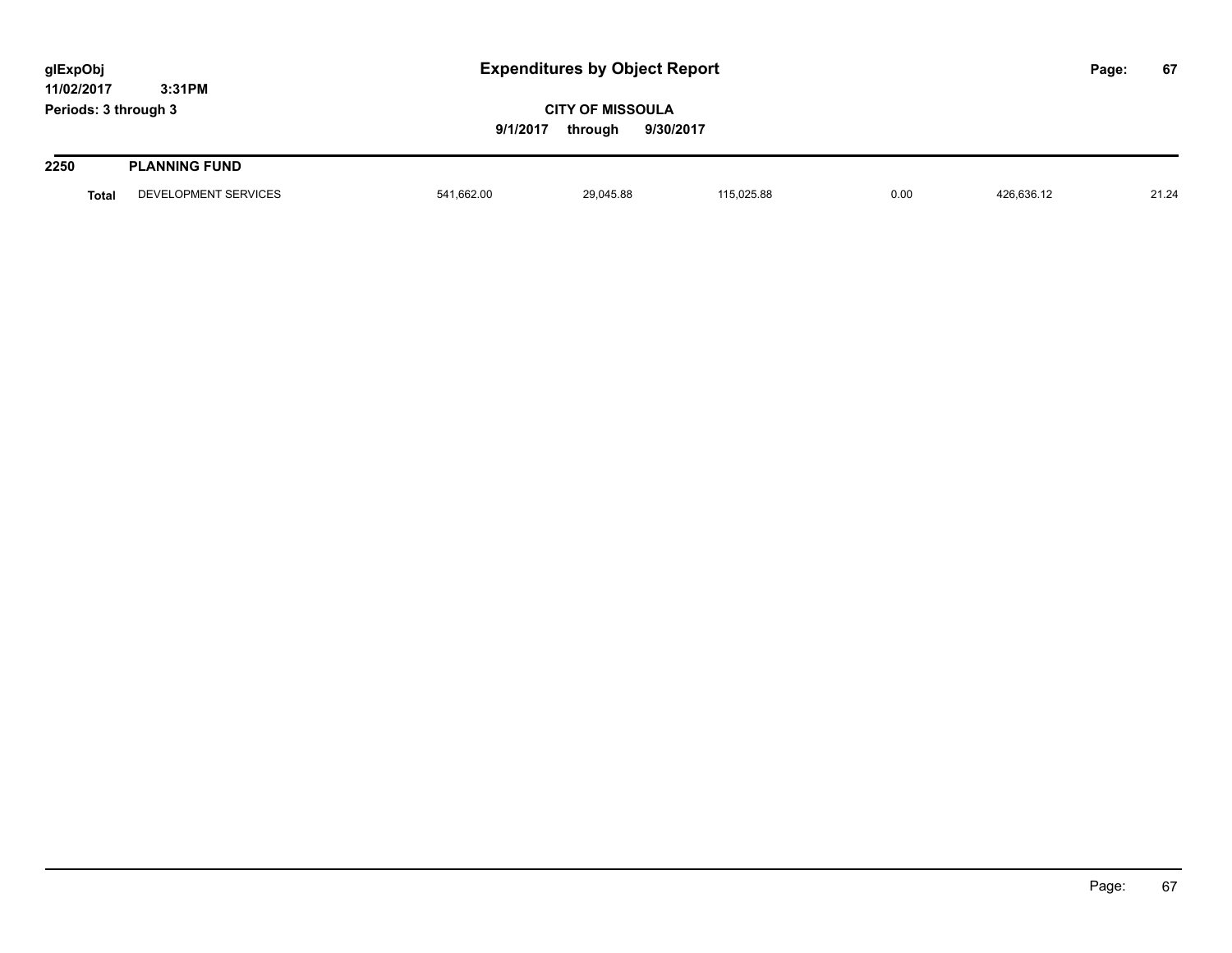**2250 PLANNING FUND**

|                                                   | <b>Adjusted</b> |                     | Year-to-date        | Year-to-date        |                |                  |
|---------------------------------------------------|-----------------|---------------------|---------------------|---------------------|----------------|------------------|
| Object/Title                                      | Appropriation   | <b>Expenditures</b> | <b>Expenditures</b> | <b>Encumbrances</b> | <b>Balance</b> | <b>Prct Used</b> |
| 100 PERSONAL SERVICES                             |                 |                     |                     |                     |                |                  |
| 110 SALARIES AND WAGES                            | 321,325.00      | 19,832.73           | 56,337.61           | 0.00                | 264,987.39     | 17.53            |
| <b>140 EMPLOYER CONTRIBUTIONS</b>                 | 110,037.00      | 7,651.47            | 25,342.68           | 0.00                | 84,694.32      | 23.03            |
| 141 STATE RETIREMENT CONTRIBUTIONS                | 0.00            | 0.00                | 34.96               | 0.00                | $-34.96$       | 0.00             |
| PERSONAL SERVICES<br><b>Total</b>                 | 431,362.00      | 27,484.20           | 81,715.25           | 0.00                | 349,646.75     | 18.94            |
| 200 SUPPLIES                                      |                 |                     |                     |                     |                |                  |
| 210 OFFICE SUPPLIES                               | 5,740.00        | 151.43              | 228.18              | 0.00                | 5,511.82       | 3.98             |
| 220 OPERATING SUPPLIES                            | 3,423.00        | 0.00                | 0.00                | 0.00                | 3,423.00       | 0.00             |
| 231 GASOLINE                                      | 100.00          | 0.00                | 0.00                | 0.00                | 100.00         | 0.00             |
| 240 OTHER SUPPLIES                                | 0.00            | 0.00                | 0.00                | 0.00                | 0.00           | 0.00             |
| <b>SUPPLIES</b><br>Total                          | 9,263.00        | 151.43              | 228.18              | 0.00                | 9,034.82       | 2.46             |
| 300 PURCHASED SERVICES                            |                 |                     |                     |                     |                |                  |
| 310 COMMUNICATIONS                                | 1,200.00        | 5.03                | 10.70               | 0.00                | 1,189.30       | 0.89             |
| 320 PRINTING & DUPLICATING                        | 3,000.00        | 0.00                | 104.98              | 0.00                | 2,895.02       | 3.50             |
| 330 PUBLICITY, SUBSCRIPTIONS & DUES               | 7,560.00        | 682.00              | 682.00              | 0.00                | 6,878.00       | 9.02             |
| 344 TELEPHONE SERVICE                             | 100.00          | 0.00                | 1.55                | 0.00                | 98.45          | 1.55             |
| 350 PROFESSIONAL SERVICES                         | 51,000.00       | 250.00              | 250.00              | 0.00                | 50,750.00      | 0.49             |
| 360 REPAIR & MAINTENANCE                          | 2,077.00        | 0.00                | 0.00                | 0.00                | 2,077.00       | 0.00             |
| 370 TRAVEL                                        | 5,500.00        | 308.22              | 308.22              | 0.00                | 5,191.78       | 5.60             |
| 380 TRAINING                                      | 4,000.00        | 165.00              | 165.00              | 0.00                | 3,835.00       | 4.13             |
| 390 OTHER PURCHASED SERVICES                      | 1,600.00        | 0.00                | 0.00                | 0.00                | 1,600.00       | 0.00             |
| PURCHASED SERVICES<br><b>Total</b>                | 76,037.00       | 1,410.25            | 1,522.45            | 0.00                | 74,514.55      | 2.00             |
| 500 FIXED CHARGES                                 |                 |                     |                     |                     |                |                  |
| 500 FIXED CHARGES                                 | 25,000.00       | 0.00                | 0.00                | 0.00                | 25,000.00      | 0.00             |
| 550 MERCHANT SERVICE FEES                         | 0.00            | 0.00                | 0.00                | 0.00                | 0.00           | 0.00             |
| <b>FIXED CHARGES</b><br>Total                     | 25,000.00       | 0.00                | 0.00                | 0.00                | 25,000.00      | 0.00             |
| 700 GRANTS & CONTRIBUTIONS                        |                 |                     |                     |                     |                |                  |
| 700 GRANTS & CONTRIBUTIONS                        | 0.00            | 0.00                | 31,560.00           | 0.00                | $-31,560.00$   | 0.00             |
| <b>GRANTS &amp; CONTRIBUTIONS</b><br><b>Total</b> | 0.00            | 0.00                | 31,560.00           | 0.00                | $-31,560.00$   | 0.00             |
| 800 OTHER OBJECTS                                 |                 |                     |                     |                     |                |                  |
| 820 TRANSFERS TO OTHER FUNDS                      | 0.00            | 0.00                | 0.00                | 0.00                | 0.00           | 0.00             |
| 845 CONTINGENCY                                   | 0.00            | 0.00                | 0.00                | 0.00                | 0.00           | 0.00             |
| OTHER OBJECTS<br><b>Total</b>                     | 0.00            | 0.00                | 0.00                | 0.00                | 0.00           | 0.00             |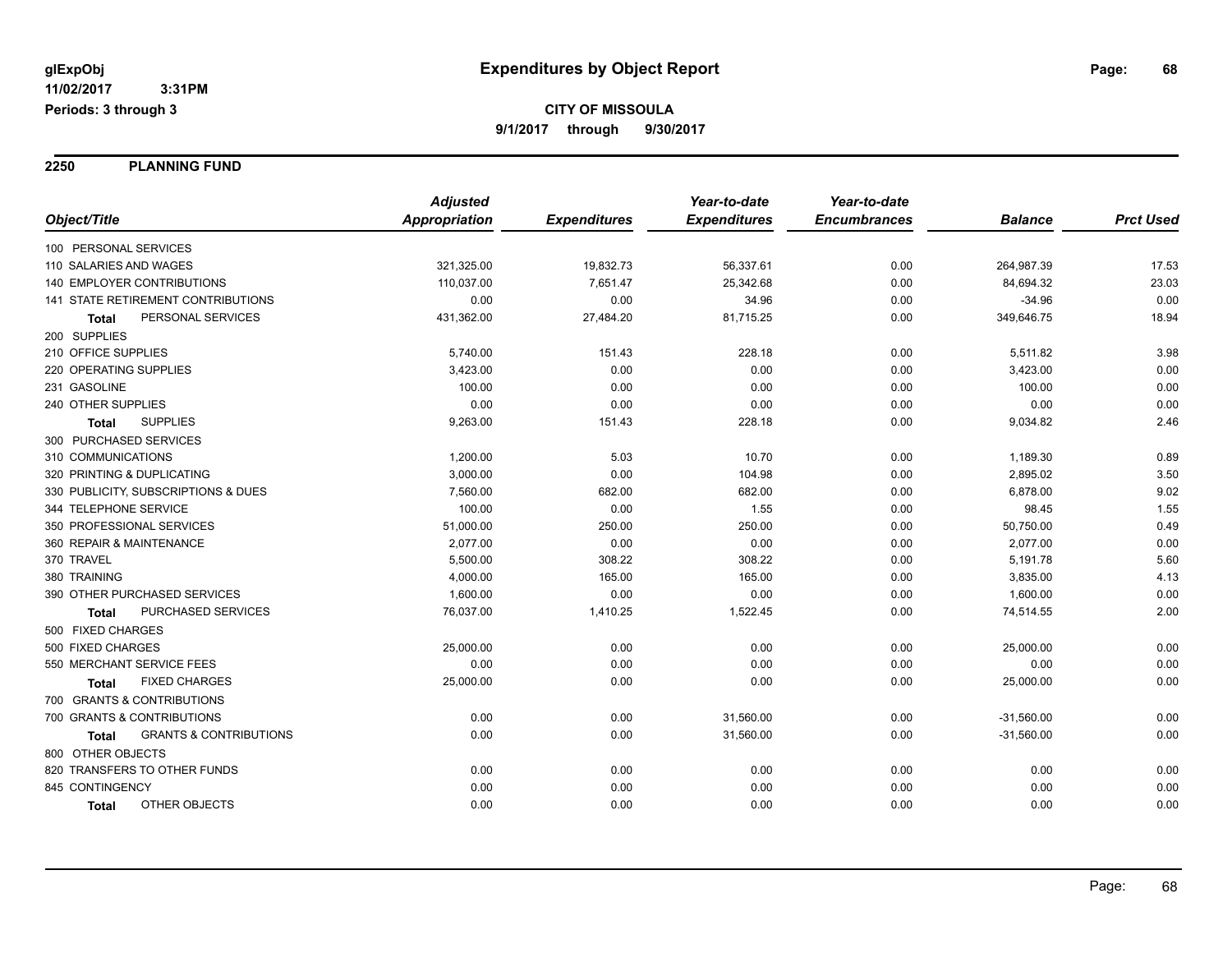| glExpObj<br>11/02/2017 | 3:31PM               |            | <b>Expenditures by Object Report</b>            |            |      |            |  | 69    |
|------------------------|----------------------|------------|-------------------------------------------------|------------|------|------------|--|-------|
| Periods: 3 through 3   |                      | 9/1/2017   | <b>CITY OF MISSOULA</b><br>9/30/2017<br>through |            |      |            |  |       |
| <b>Total</b>           | <b>PLANNING FUND</b> | 541,662.00 | 29,045.88                                       | 115,025.88 | 0.00 | 426,636.12 |  | 21.24 |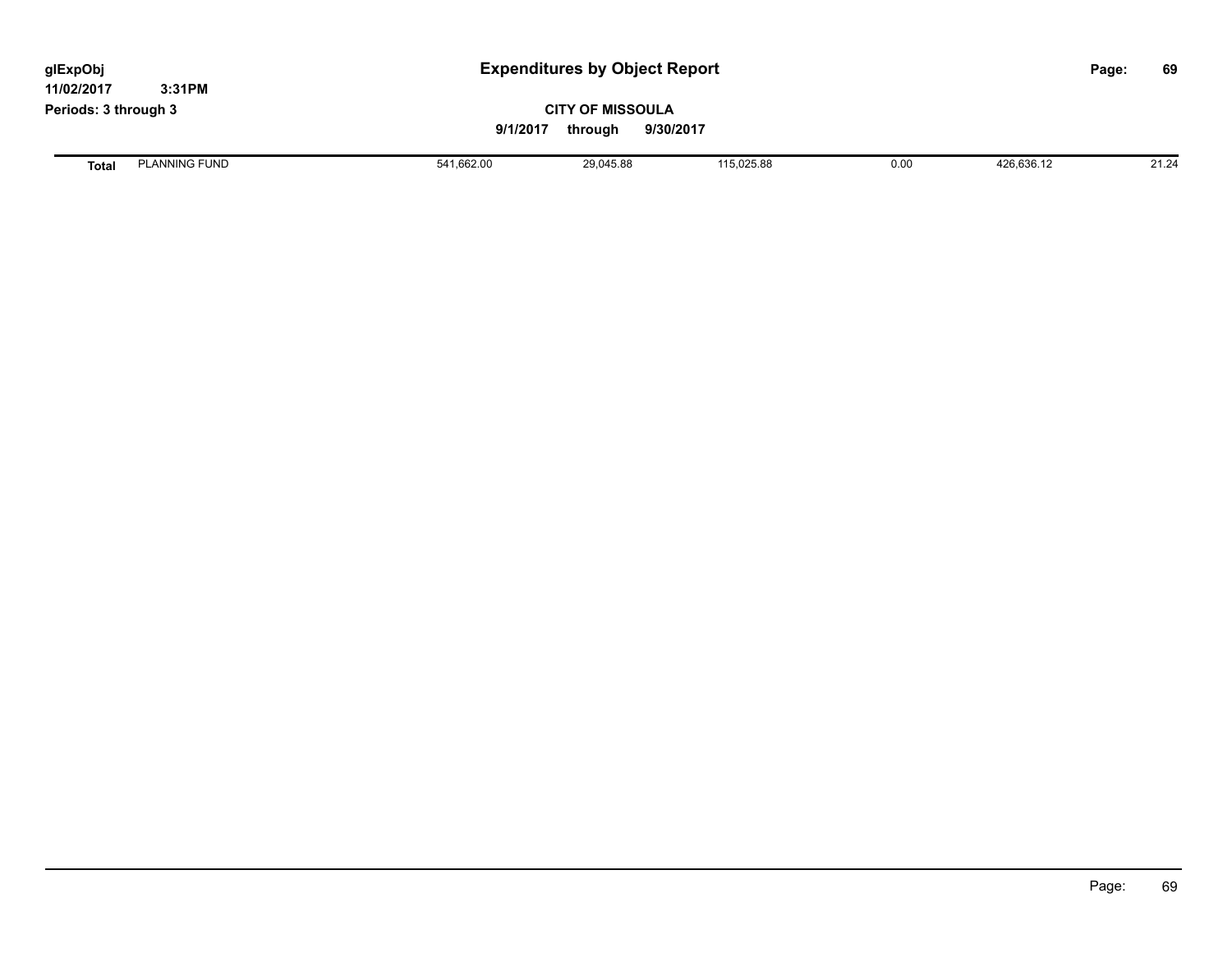**9/1/2017 through 9/30/2017**

# **2310 PUBLIC SAFETY INFORMATION SYSTEMS**

**310 BUILDING INSPECTION**

|                     |                            | <b>Adjusted</b>      |                     | Year-to-date        | Year-to-date        |                |                  |
|---------------------|----------------------------|----------------------|---------------------|---------------------|---------------------|----------------|------------------|
| Object/Title        |                            | <b>Appropriation</b> | <b>Expenditures</b> | <b>Expenditures</b> | <b>Encumbrances</b> | <b>Balance</b> | <b>Prct Used</b> |
| 200 SUPPLIES        |                            |                      |                     |                     |                     |                |                  |
| 210 OFFICE SUPPLIES |                            | 0.00                 | 0.00                | 0.00                | 0.00                | 0.00           | 0.00             |
|                     | 220 OPERATING SUPPLIES     | 0.00                 | 0.00                | 0.00                | 0.00                | 0.00           | 0.00             |
| <b>Total</b>        | <b>SUPPLIES</b>            | 0.00                 | 0.00                | 0.00                | 0.00                | 0.00           | 0.00             |
| 500 FIXED CHARGES   |                            |                      |                     |                     |                     |                |                  |
|                     | 550 MERCHANT SERVICE FEES  | 0.00                 | 0.00                | 0.00                | 0.00                | 0.00           | 0.00             |
| <b>Total</b>        | <b>FIXED CHARGES</b>       | 0.00                 | 0.00                | 0.00                | 0.00                | 0.00           | 0.00             |
| 800 OTHER OBJECTS   |                            |                      |                     |                     |                     |                |                  |
| 845 CONTINGENCY     |                            | 0.00                 | 0.00                | 0.00                | 0.00                | 0.00           | 0.00             |
| <b>Total</b>        | OTHER OBJECTS              | 0.00                 | 0.00                | 0.00                | 0.00                | 0.00           | 0.00             |
| 900 CAPITAL OUTLAY  |                            |                      |                     |                     |                     |                |                  |
|                     | 940 MACHINERY & EQUIPMENT  | 0.00                 | 0.00                | 0.00                | 0.00                | 0.00           | 0.00             |
| <b>Total</b>        | <b>CAPITAL OUTLAY</b>      | 0.00                 | 0.00                | 0.00                | 0.00                | 0.00           | 0.00             |
| <b>Total</b>        | <b>BUILDING INSPECTION</b> | 0.00                 | 0.00                | 0.00                | 0.00                | 0.00           | 0.00             |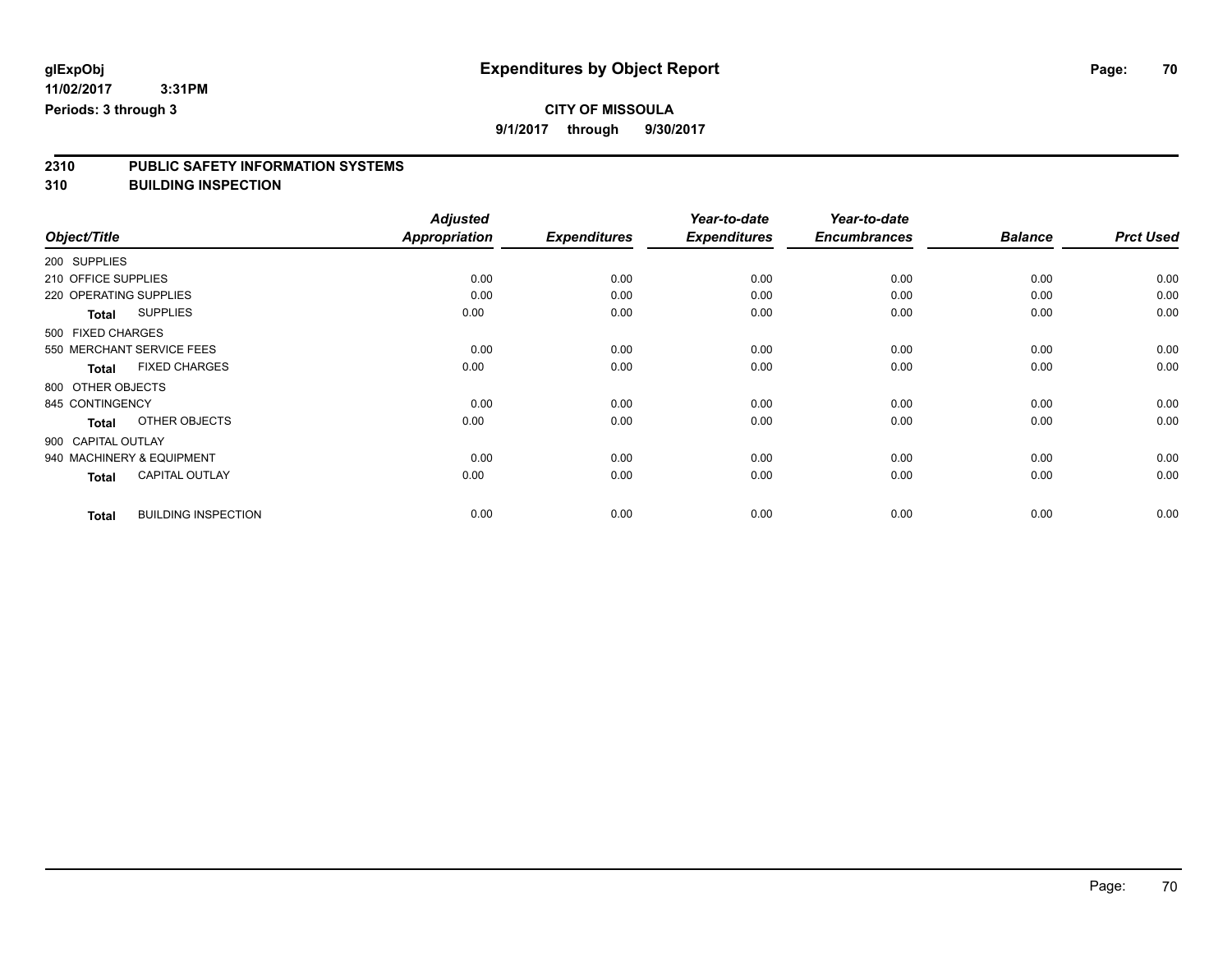## **glExpObj Expenditures by Object Report Page: 71**

**11/02/2017 3:31PM Periods: 3 through 3**

**CITY OF MISSOULA 9/1/2017 through 9/30/2017**

### **2310 PUBLIC SAFETY INFORMATION SYSTEMS**

|                        |                                   | <b>Adjusted</b> |                     | Year-to-date        | Year-to-date        |                |                  |
|------------------------|-----------------------------------|-----------------|---------------------|---------------------|---------------------|----------------|------------------|
| Object/Title           |                                   | Appropriation   | <b>Expenditures</b> | <b>Expenditures</b> | <b>Encumbrances</b> | <b>Balance</b> | <b>Prct Used</b> |
| 200 SUPPLIES           |                                   |                 |                     |                     |                     |                |                  |
| 210 OFFICE SUPPLIES    |                                   | 0.00            | 0.00                | 0.00                | 0.00                | 0.00           | 0.00             |
| 220 OPERATING SUPPLIES |                                   | 0.00            | 0.00                | 0.00                | 0.00                | 0.00           | 0.00             |
| <b>Total</b>           | <b>SUPPLIES</b>                   | 0.00            | 0.00                | 0.00                | 0.00                | 0.00           | 0.00             |
| 500 FIXED CHARGES      |                                   |                 |                     |                     |                     |                |                  |
|                        | 550 MERCHANT SERVICE FEES         | 0.00            | 0.00                | 0.00                | 0.00                | 0.00           | 0.00             |
| <b>Total</b>           | <b>FIXED CHARGES</b>              | 0.00            | 0.00                | 0.00                | 0.00                | 0.00           | 0.00             |
| 800 OTHER OBJECTS      |                                   |                 |                     |                     |                     |                |                  |
| 845 CONTINGENCY        |                                   | 0.00            | 0.00                | 0.00                | 0.00                | 0.00           | 0.00             |
| <b>Total</b>           | <b>OTHER OBJECTS</b>              | 0.00            | 0.00                | 0.00                | 0.00                | 0.00           | 0.00             |
| 900 CAPITAL OUTLAY     |                                   |                 |                     |                     |                     |                |                  |
|                        | 940 MACHINERY & EQUIPMENT         | 0.00            | 0.00                | 0.00                | 0.00                | 0.00           | 0.00             |
| <b>Total</b>           | <b>CAPITAL OUTLAY</b>             | 0.00            | 0.00                | 0.00                | 0.00                | 0.00           | 0.00             |
| <b>Total</b>           | PUBLIC SAFETY INFORMATION SYSTEM! | 0.00            | 0.00                | 0.00                | 0.00                | 0.00           | 0.00             |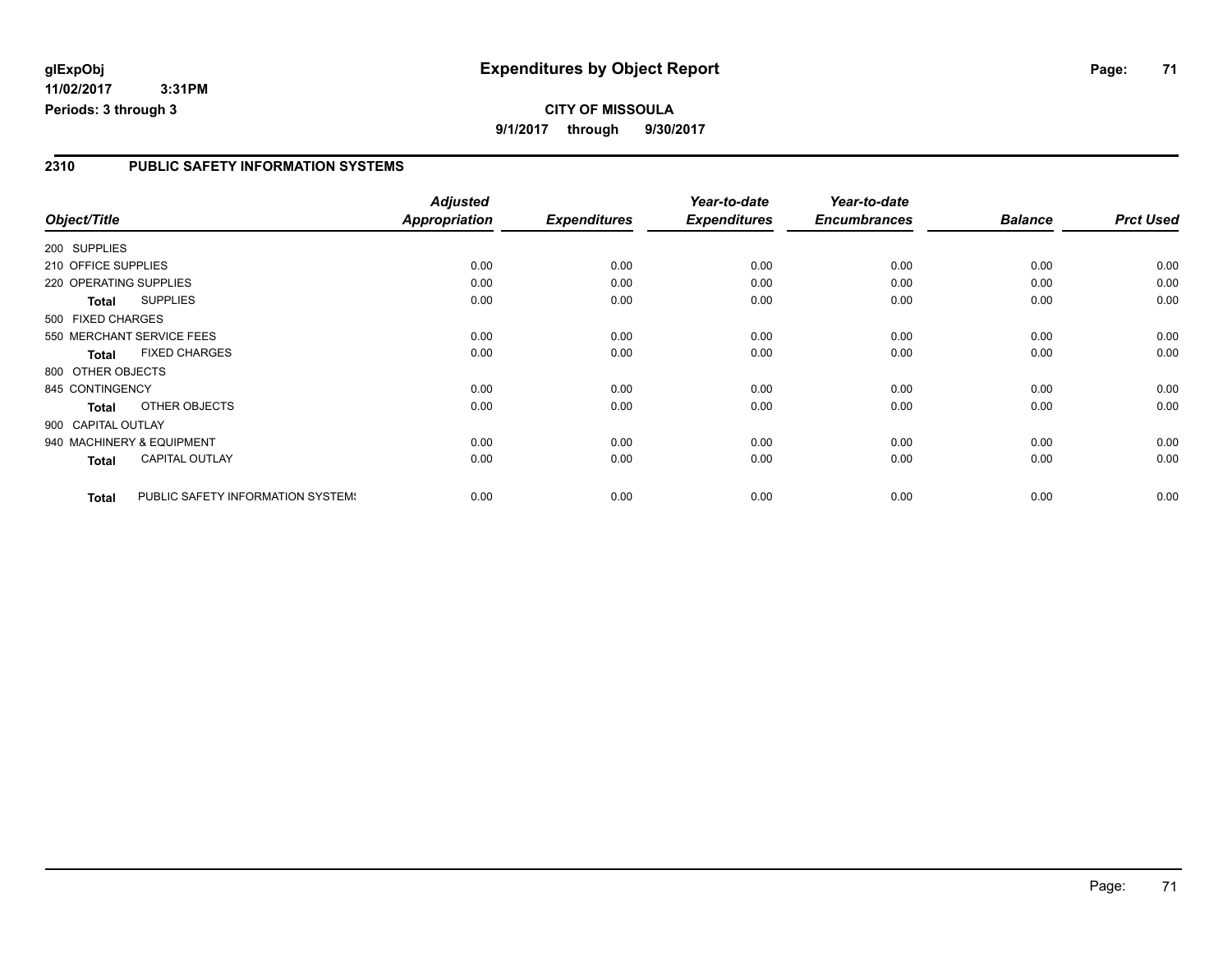# **2321 IMPACT FEE FUND**

**390 NON-DEPARTMENTAL**

|                    |                                         | <b>Adjusted</b>      |                     | Year-to-date        | Year-to-date        |                |                  |
|--------------------|-----------------------------------------|----------------------|---------------------|---------------------|---------------------|----------------|------------------|
| Object/Title       |                                         | <b>Appropriation</b> | <b>Expenditures</b> | <b>Expenditures</b> | <b>Encumbrances</b> | <b>Balance</b> | <b>Prct Used</b> |
|                    | 300 PURCHASED SERVICES                  |                      |                     |                     |                     |                |                  |
|                    | 350 PROFESSIONAL SERVICES               | 0.00                 | 0.00                | 0.00                | 0.00                | 0.00           | 0.00             |
| <b>Total</b>       | <b>PURCHASED SERVICES</b>               | 0.00                 | 0.00                | 0.00                | 0.00                | 0.00           | 0.00             |
| 500 FIXED CHARGES  |                                         |                      |                     |                     |                     |                |                  |
|                    | 550 MERCHANT SERVICE FEES               | 0.00                 | 0.00                | 0.00                | 0.00                | 0.00           | 0.00             |
| <b>Total</b>       | <b>FIXED CHARGES</b>                    | 0.00                 | 0.00                | 0.00                | 0.00                | 0.00           | 0.00             |
|                    | 700 GRANTS & CONTRIBUTIONS              |                      |                     |                     |                     |                |                  |
|                    | 700 GRANTS & CONTRIBUTIONS              | 0.00                 | 0.00                | 0.00                | 0.00                | 0.00           | 0.00             |
| <b>Total</b>       | <b>GRANTS &amp; CONTRIBUTIONS</b>       | 0.00                 | 0.00                | 0.00                | 0.00                | 0.00           | 0.00             |
| 800 OTHER OBJECTS  |                                         |                      |                     |                     |                     |                |                  |
|                    | 820 TRANSFERS TO OTHER FUNDS            | 0.00                 | 0.00                | 0.00                | 0.00                | 0.00           | 0.00             |
| <b>Total</b>       | OTHER OBJECTS                           | 0.00                 | 0.00                | 0.00                | 0.00                | 0.00           | 0.00             |
| 900 CAPITAL OUTLAY |                                         |                      |                     |                     |                     |                |                  |
| 930 IMPROVEMENTS   |                                         | 2,400,000.00         | 140,103.26          | 117,475.86          | 0.00                | 2,282,524.14   | 4.89             |
|                    | 940 CONFINED SPACE RESCUE TRAINING PROP | 0.00                 | 0.00                | 237.02              | 0.00                | $-237.02$      | 0.00             |
| <b>Total</b>       | CAPITAL OUTLAY                          | 2,400,000.00         | 140,103.26          | 117,712.88          | 0.00                | 2,282,287.12   | 4.90             |
| <b>Total</b>       | NON-DEPARTMENTAL                        | 2,400,000.00         | 140,103.26          | 117,712.88          | 0.00                | 2,282,287.12   | 4.90             |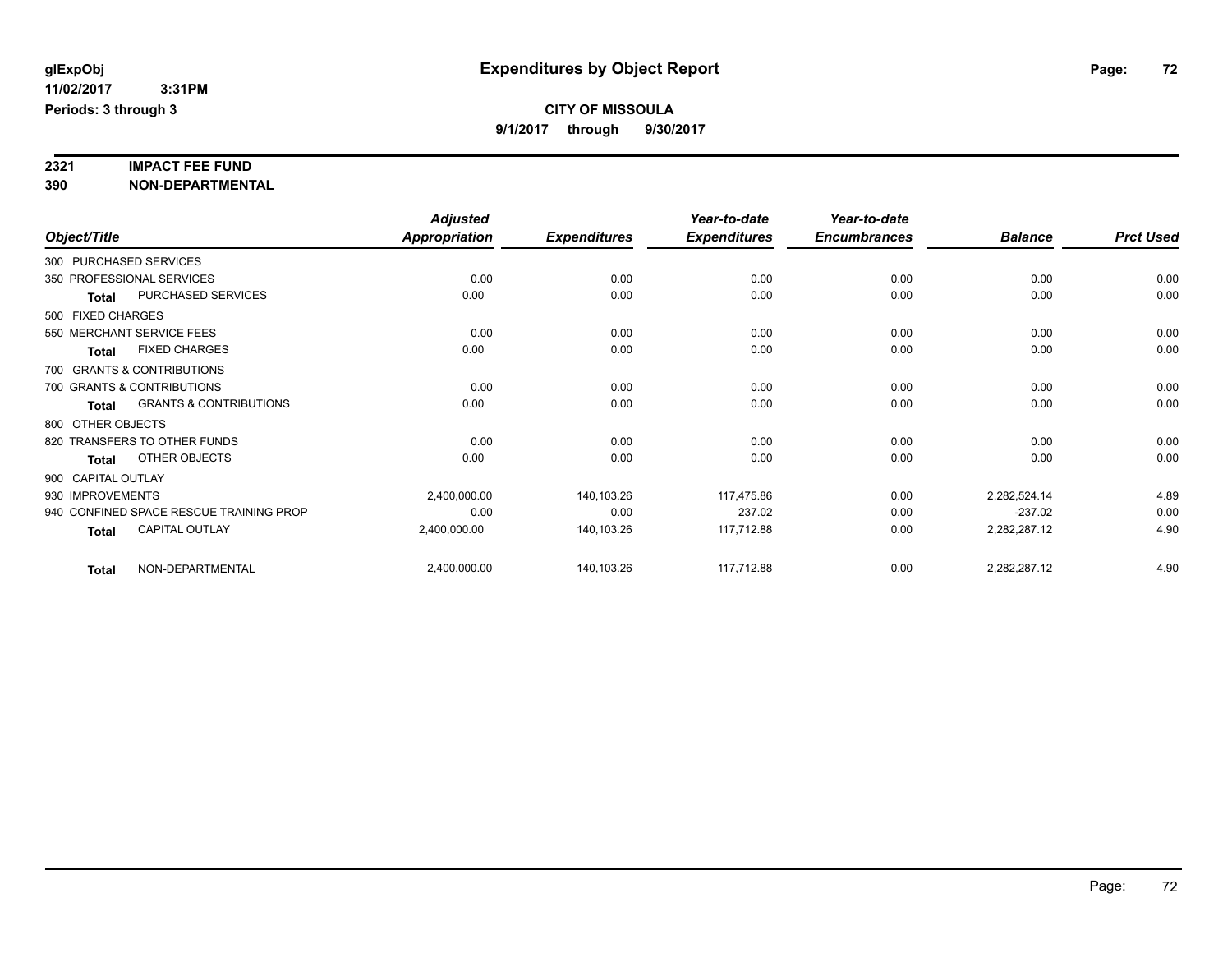**2321 IMPACT FEE FUND**

|                                                   | <b>Adjusted</b>      |                     | Year-to-date        | Year-to-date        |                |                  |
|---------------------------------------------------|----------------------|---------------------|---------------------|---------------------|----------------|------------------|
| Object/Title                                      | <b>Appropriation</b> | <b>Expenditures</b> | <b>Expenditures</b> | <b>Encumbrances</b> | <b>Balance</b> | <b>Prct Used</b> |
| 300 PURCHASED SERVICES                            |                      |                     |                     |                     |                |                  |
| 350 PROFESSIONAL SERVICES                         | 0.00                 | 0.00                | 0.00                | 0.00                | 0.00           | 0.00             |
| PURCHASED SERVICES<br><b>Total</b>                | 0.00                 | 0.00                | 0.00                | 0.00                | 0.00           | 0.00             |
| 500 FIXED CHARGES                                 |                      |                     |                     |                     |                |                  |
| 550 MERCHANT SERVICE FEES                         | 0.00                 | 0.00                | 0.00                | 0.00                | 0.00           | 0.00             |
| <b>FIXED CHARGES</b><br>Total                     | 0.00                 | 0.00                | 0.00                | 0.00                | 0.00           | 0.00             |
| 700 GRANTS & CONTRIBUTIONS                        |                      |                     |                     |                     |                |                  |
| 700 GRANTS & CONTRIBUTIONS                        | 0.00                 | 0.00                | 0.00                | 0.00                | 0.00           | 0.00             |
| <b>GRANTS &amp; CONTRIBUTIONS</b><br><b>Total</b> | 0.00                 | 0.00                | 0.00                | 0.00                | 0.00           | 0.00             |
| 800 OTHER OBJECTS                                 |                      |                     |                     |                     |                |                  |
| 820 TRANSFERS TO OTHER FUNDS                      | 0.00                 | 0.00                | 0.00                | 0.00                | 0.00           | 0.00             |
| OTHER OBJECTS<br><b>Total</b>                     | 0.00                 | 0.00                | 0.00                | 0.00                | 0.00           | 0.00             |
| 900 CAPITAL OUTLAY                                |                      |                     |                     |                     |                |                  |
| 930 IMPROVEMENTS                                  | 2,400,000.00         | 140,103.26          | 117,475.86          | 0.00                | 2,282,524.14   | 4.89             |
| 940 CONFINED SPACE RESCUE TRAINING PROP           | 0.00                 | 0.00                | 237.02              | 0.00                | $-237.02$      | 0.00             |
| <b>CAPITAL OUTLAY</b><br><b>Total</b>             | 2,400,000.00         | 140,103.26          | 117,712.88          | 0.00                | 2,282,287.12   | 4.90             |
| <b>IMPACT FEE FUND</b><br><b>Total</b>            | 2,400,000.00         | 140,103.26          | 117,712.88          | 0.00                | 2,282,287.12   | 4.90             |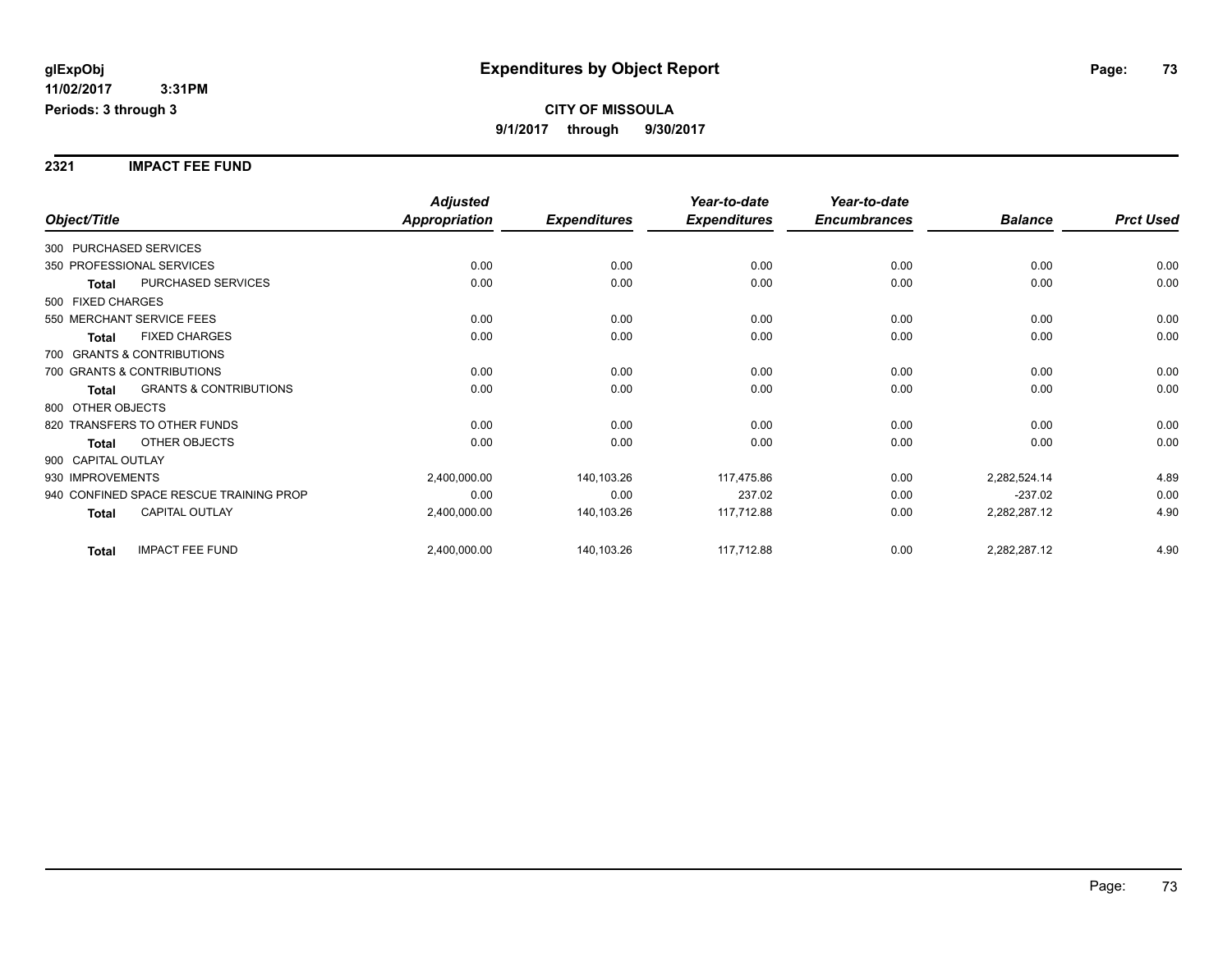# **CITY OF MISSOULA**

**9/1/2017 through 9/30/2017**

# **2322 GEORGE ELMER/CATTLE DR INTERSECTION**

**390 NON-DEPARTMENTAL**

|                        |                              | <b>Adjusted</b> |                     | Year-to-date        | Year-to-date        |                |                  |
|------------------------|------------------------------|-----------------|---------------------|---------------------|---------------------|----------------|------------------|
| Object/Title           |                              | Appropriation   | <b>Expenditures</b> | <b>Expenditures</b> | <b>Encumbrances</b> | <b>Balance</b> | <b>Prct Used</b> |
| 300 PURCHASED SERVICES |                              |                 |                     |                     |                     |                |                  |
|                        | 350 PROFESSIONAL SERVICES    | 0.00            | 0.00                | 0.00                | 0.00                | 0.00           | 0.00             |
| <b>Total</b>           | PURCHASED SERVICES           | 0.00            | 0.00                | 0.00                | 0.00                | 0.00           | 0.00             |
| 500 FIXED CHARGES      |                              |                 |                     |                     |                     |                |                  |
|                        | 550 MERCHANT SERVICE FEES    | 0.00            | 0.00                | 0.00                | 0.00                | 0.00           | 0.00             |
| <b>Total</b>           | <b>FIXED CHARGES</b>         | 0.00            | 0.00                | 0.00                | 0.00                | 0.00           | 0.00             |
| 800 OTHER OBJECTS      |                              |                 |                     |                     |                     |                |                  |
|                        | 820 TRANSFERS TO OTHER FUNDS | 0.00            | 0.00                | 0.00                | 0.00                | 0.00           | 0.00             |
| <b>Total</b>           | OTHER OBJECTS                | 0.00            | 0.00                | 0.00                | 0.00                | 0.00           | 0.00             |
| 900 CAPITAL OUTLAY     |                              |                 |                     |                     |                     |                |                  |
| 930 IMPROVEMENTS       |                              | 0.00            | 0.00                | 0.00                | 0.00                | 0.00           | 0.00             |
| <b>Total</b>           | <b>CAPITAL OUTLAY</b>        | 0.00            | 0.00                | 0.00                | 0.00                | 0.00           | 0.00             |
| <b>Total</b>           | NON-DEPARTMENTAL             | 0.00            | 0.00                | 0.00                | 0.00                | 0.00           | 0.00             |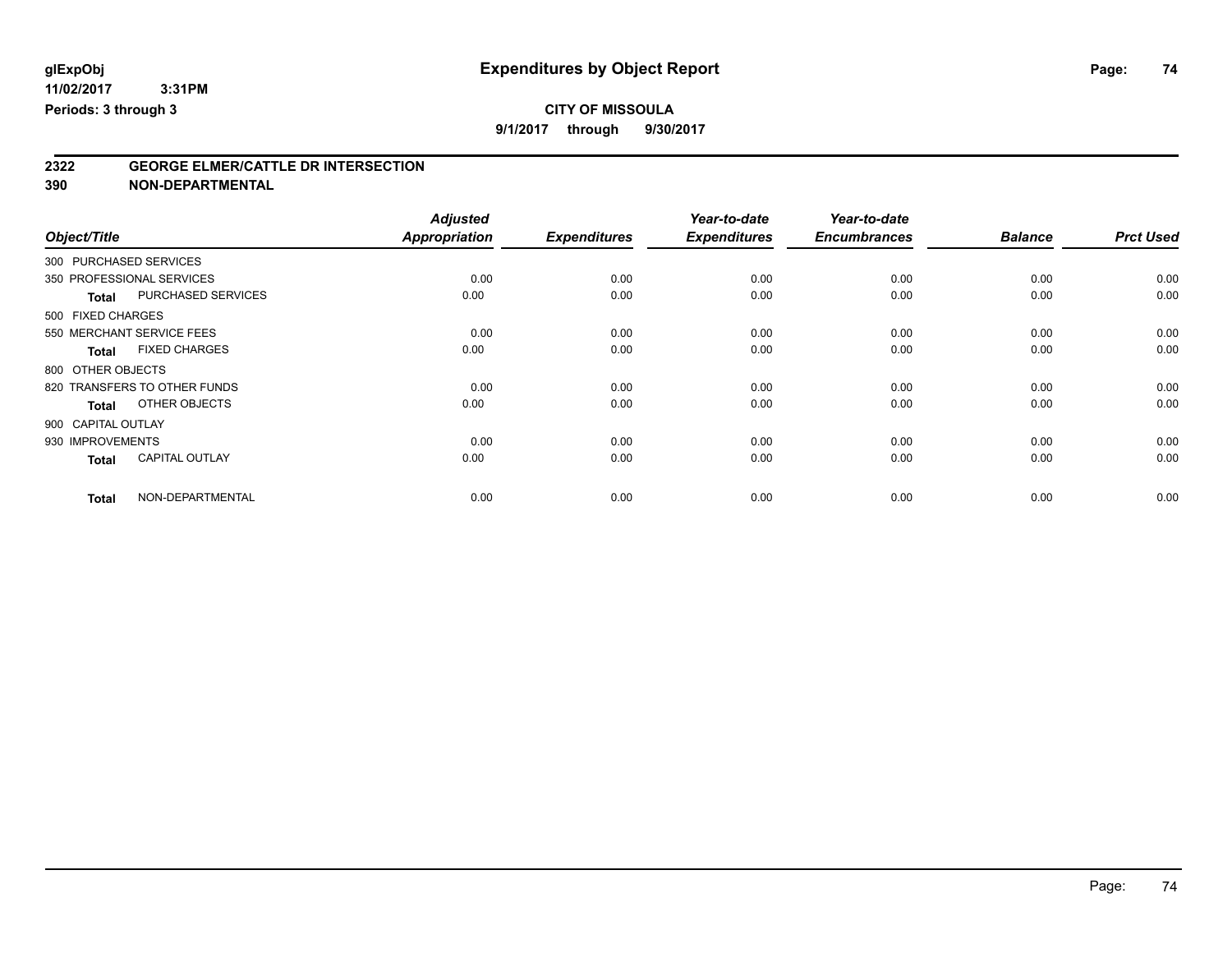# **2322 GEORGE ELMER/CATTLE DR INTERSECTION**

| Object/Title           |                                         | <b>Adjusted</b><br>Appropriation | <b>Expenditures</b> | Year-to-date<br><b>Expenditures</b> | Year-to-date<br><b>Encumbrances</b> | <b>Balance</b> | <b>Prct Used</b> |
|------------------------|-----------------------------------------|----------------------------------|---------------------|-------------------------------------|-------------------------------------|----------------|------------------|
| 300 PURCHASED SERVICES |                                         |                                  |                     |                                     |                                     |                |                  |
|                        | 350 PROFESSIONAL SERVICES               | 0.00                             | 0.00                | 0.00                                | 0.00                                | 0.00           | 0.00             |
| <b>Total</b>           | <b>PURCHASED SERVICES</b>               | 0.00                             | 0.00                | 0.00                                | 0.00                                | 0.00           | 0.00             |
| 500 FIXED CHARGES      |                                         |                                  |                     |                                     |                                     |                |                  |
|                        | 550 MERCHANT SERVICE FEES               | 0.00                             | 0.00                | 0.00                                | 0.00                                | 0.00           | 0.00             |
| <b>Total</b>           | <b>FIXED CHARGES</b>                    | 0.00                             | 0.00                | 0.00                                | 0.00                                | 0.00           | 0.00             |
| 800 OTHER OBJECTS      |                                         |                                  |                     |                                     |                                     |                |                  |
|                        | 820 TRANSFERS TO OTHER FUNDS            | 0.00                             | 0.00                | 0.00                                | 0.00                                | 0.00           | 0.00             |
| <b>Total</b>           | OTHER OBJECTS                           | 0.00                             | 0.00                | 0.00                                | 0.00                                | 0.00           | 0.00             |
| 900 CAPITAL OUTLAY     |                                         |                                  |                     |                                     |                                     |                |                  |
| 930 IMPROVEMENTS       |                                         | 0.00                             | 0.00                | 0.00                                | 0.00                                | 0.00           | 0.00             |
| <b>Total</b>           | <b>CAPITAL OUTLAY</b>                   | 0.00                             | 0.00                | 0.00                                | 0.00                                | 0.00           | 0.00             |
|                        |                                         |                                  |                     |                                     |                                     |                |                  |
| <b>Total</b>           | <b>GEORGE ELMER/CATTLE DR INTERSECT</b> | 0.00                             | 0.00                | 0.00                                | 0.00                                | 0.00           | 0.00             |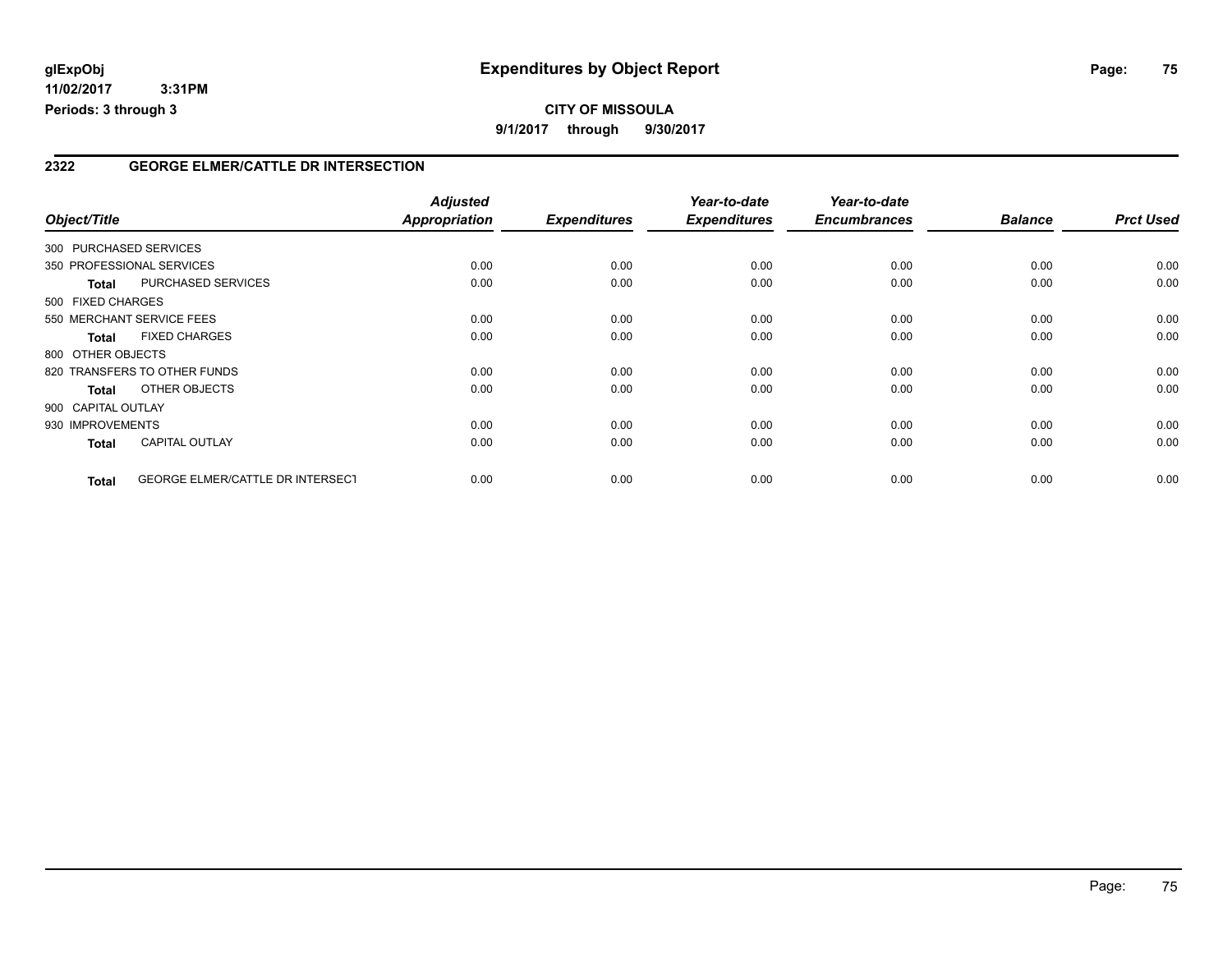**2365 PUBLIC ART FUND**

**220 MAYOR**

|                          |                              | <b>Adjusted</b> |                     | Year-to-date        | Year-to-date        |                |                  |
|--------------------------|------------------------------|-----------------|---------------------|---------------------|---------------------|----------------|------------------|
| Object/Title             |                              | Appropriation   | <b>Expenditures</b> | <b>Expenditures</b> | <b>Encumbrances</b> | <b>Balance</b> | <b>Prct Used</b> |
| 200 SUPPLIES             |                              |                 |                     |                     |                     |                |                  |
| 230 REPAIR/MAINTENANCE   |                              | 0.00            | 0.00                | 0.00                | 0.00                | 0.00           | 0.00             |
| <b>Total</b>             | <b>SUPPLIES</b>              | 0.00            | 0.00                | 0.00                | 0.00                | 0.00           | 0.00             |
| 300 PURCHASED SERVICES   |                              |                 |                     |                     |                     |                |                  |
|                          | 320 PRINTING & DUPLICATING   | 3,000.00        | 0.00                | 0.00                | 0.00                | 3,000.00       | 0.00             |
|                          | 350 PROFESSIONAL SERVICES    | 0.00            | 0.00                | 4,500.00            | 0.00                | $-4,500.00$    | 0.00             |
| 360 REPAIR & MAINTENANCE |                              | 0.00            | 0.00                | 0.00                | 0.00                | 0.00           | 0.00             |
|                          | 390 OTHER PURCHASED SERVICES | 12,943.00       | 0.00                | 0.00                | 0.00                | 12,943.00      | 0.00             |
| <b>Total</b>             | PURCHASED SERVICES           | 15,943.00       | 0.00                | 4,500.00            | 0.00                | 11,443.00      | 28.23            |
| 500 FIXED CHARGES        |                              |                 |                     |                     |                     |                |                  |
|                          | 550 MERCHANT SERVICE FEES    | 0.00            | 0.00                | 0.00                | 0.00                | 0.00           | 0.00             |
| <b>Total</b>             | <b>FIXED CHARGES</b>         | 0.00            | 0.00                | 0.00                | 0.00                | 0.00           | 0.00             |
| 800 OTHER OBJECTS        |                              |                 |                     |                     |                     |                |                  |
| 845 CONTINGENCY          |                              | 0.00            | 0.00                | 0.00                | 0.00                | 0.00           | 0.00             |
| Total                    | OTHER OBJECTS                | 0.00            | 0.00                | 0.00                | 0.00                | 0.00           | 0.00             |
| 900 CAPITAL OUTLAY       |                              |                 |                     |                     |                     |                |                  |
| 930 IMPROVEMENTS         |                              | 0.00            | 0.00                | 0.00                | 0.00                | 0.00           | 0.00             |
| <b>Total</b>             | <b>CAPITAL OUTLAY</b>        | 0.00            | 0.00                | 0.00                | 0.00                | 0.00           | 0.00             |
| <b>Total</b>             | <b>MAYOR</b>                 | 15,943.00       | 0.00                | 4,500.00            | 0.00                | 11,443.00      | 28.23            |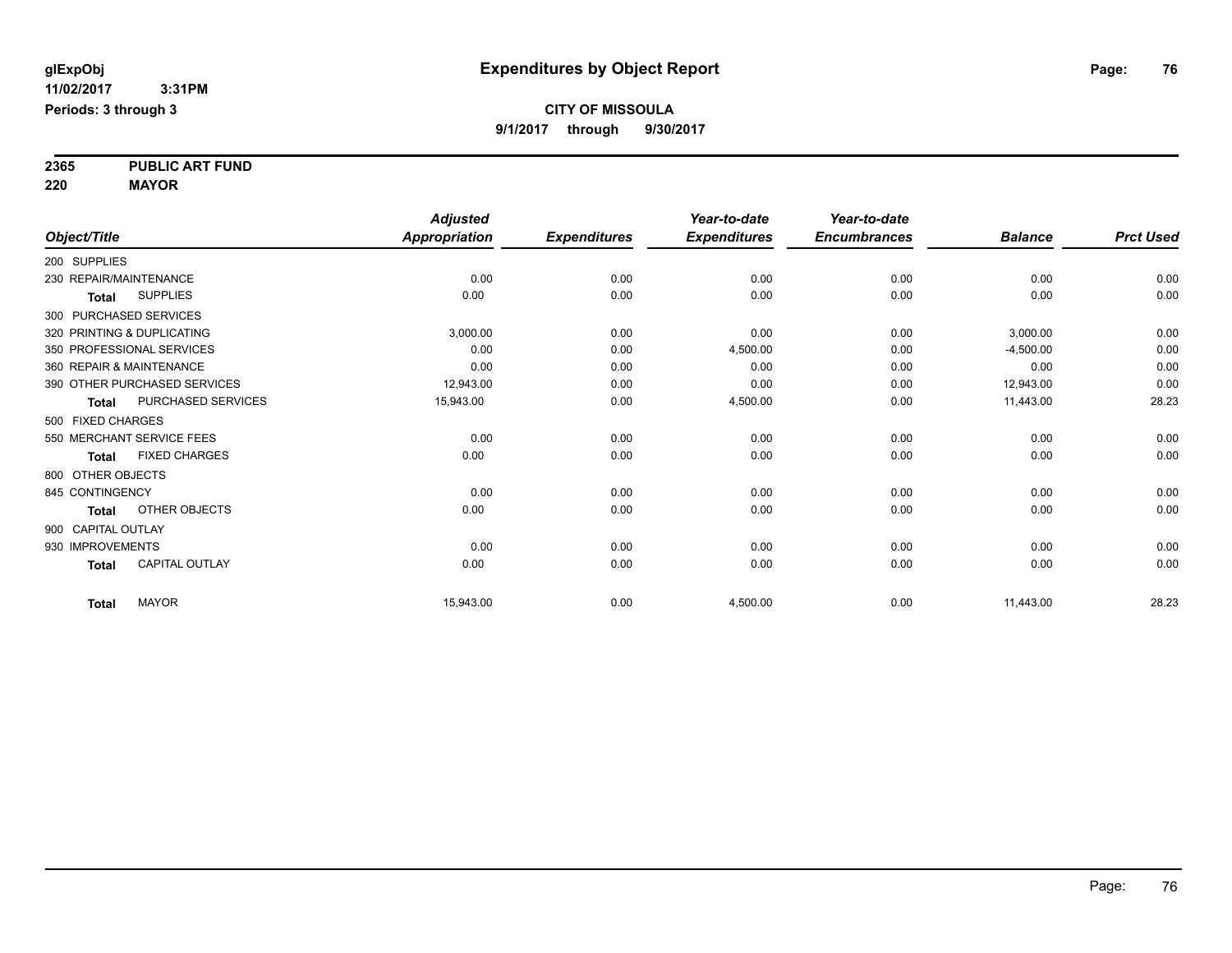### **2365 PUBLIC ART FUND**

|                                       | <b>Adjusted</b>      |                     | Year-to-date        | Year-to-date        |                |                  |
|---------------------------------------|----------------------|---------------------|---------------------|---------------------|----------------|------------------|
| Object/Title                          | <b>Appropriation</b> | <b>Expenditures</b> | <b>Expenditures</b> | <b>Encumbrances</b> | <b>Balance</b> | <b>Prct Used</b> |
| 200 SUPPLIES                          |                      |                     |                     |                     |                |                  |
| 230 REPAIR/MAINTENANCE                | 0.00                 | 0.00                | 0.00                | 0.00                | 0.00           | 0.00             |
| <b>SUPPLIES</b><br><b>Total</b>       | 0.00                 | 0.00                | 0.00                | 0.00                | 0.00           | 0.00             |
| 300 PURCHASED SERVICES                |                      |                     |                     |                     |                |                  |
| 320 PRINTING & DUPLICATING            | 3,000.00             | 0.00                | 0.00                | 0.00                | 3,000.00       | 0.00             |
| 350 PROFESSIONAL SERVICES             | 0.00                 | 0.00                | 4,500.00            | 0.00                | $-4,500.00$    | 0.00             |
| 360 REPAIR & MAINTENANCE              | 0.00                 | 0.00                | 0.00                | 0.00                | 0.00           | 0.00             |
| 390 OTHER PURCHASED SERVICES          | 12,943.00            | 0.00                | 0.00                | 0.00                | 12,943.00      | 0.00             |
| PURCHASED SERVICES<br><b>Total</b>    | 15,943.00            | 0.00                | 4,500.00            | 0.00                | 11,443.00      | 28.23            |
| 500 FIXED CHARGES                     |                      |                     |                     |                     |                |                  |
| 550 MERCHANT SERVICE FEES             | 0.00                 | 0.00                | 0.00                | 0.00                | 0.00           | 0.00             |
| <b>FIXED CHARGES</b><br><b>Total</b>  | 0.00                 | 0.00                | 0.00                | 0.00                | 0.00           | 0.00             |
| 800 OTHER OBJECTS                     |                      |                     |                     |                     |                |                  |
| 845 CONTINGENCY                       | 0.00                 | 0.00                | 0.00                | 0.00                | 0.00           | 0.00             |
| <b>OTHER OBJECTS</b><br><b>Total</b>  | 0.00                 | 0.00                | 0.00                | 0.00                | 0.00           | 0.00             |
| 900 CAPITAL OUTLAY                    |                      |                     |                     |                     |                |                  |
| 930 IMPROVEMENTS                      | 0.00                 | 0.00                | 0.00                | 0.00                | 0.00           | 0.00             |
| <b>CAPITAL OUTLAY</b><br><b>Total</b> | 0.00                 | 0.00                | 0.00                | 0.00                | 0.00           | 0.00             |
| PUBLIC ART FUND<br><b>Total</b>       | 15,943.00            | 0.00                | 4,500.00            | 0.00                | 11,443.00      | 28.23            |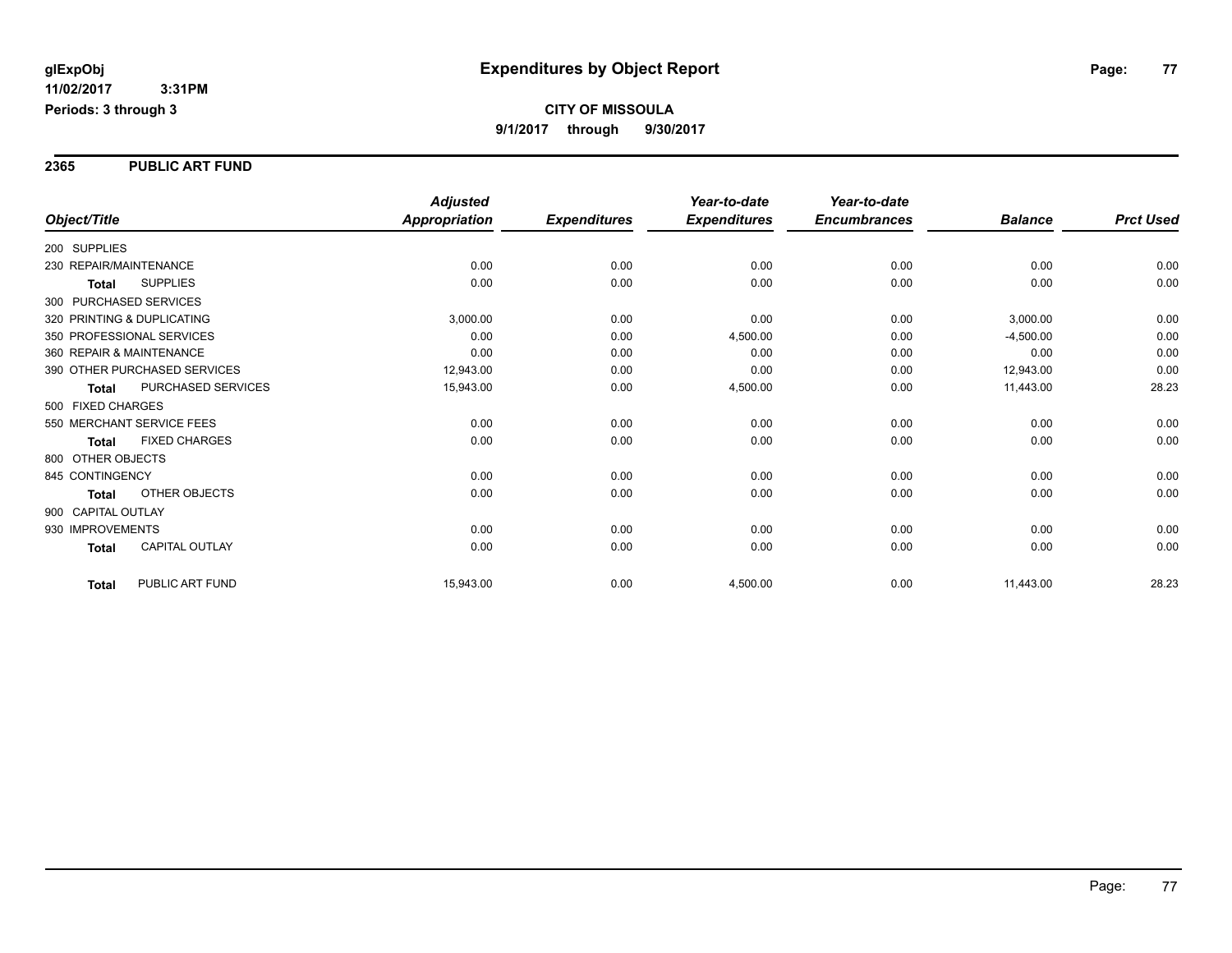# **CITY OF MISSOULA**

**9/1/2017 through 9/30/2017**

# **2371 EMPLOYEE HEALTH INSURANCE LEVY FUND**

**390 NON-DEPARTMENTAL**

| Object/Title                         | <b>Adjusted</b><br><b>Appropriation</b> | <b>Expenditures</b> | Year-to-date<br><b>Expenditures</b> | Year-to-date<br><b>Encumbrances</b> | <b>Balance</b> | <b>Prct Used</b> |
|--------------------------------------|-----------------------------------------|---------------------|-------------------------------------|-------------------------------------|----------------|------------------|
|                                      |                                         |                     |                                     |                                     |                |                  |
| 500 FIXED CHARGES                    |                                         |                     |                                     |                                     |                |                  |
| 550 MERCHANT SERVICE FEES            | 0.00                                    | 0.00                | 0.00                                | 0.00                                | 0.00           | 0.00             |
| <b>FIXED CHARGES</b><br><b>Total</b> | 0.00                                    | 0.00                | 0.00                                | 0.00                                | 0.00           | 0.00             |
| 800 OTHER OBJECTS                    |                                         |                     |                                     |                                     |                |                  |
| 820 TRANSFERS TO OTHER FUNDS         | 0.00                                    | 0.00                | 0.00                                | 0.00                                | 0.00           | 0.00             |
| OTHER OBJECTS<br><b>Total</b>        | 0.00                                    | 0.00                | 0.00                                | 0.00                                | 0.00           | 0.00             |
| NON-DEPARTMENTAL<br><b>Total</b>     | 0.00                                    | 0.00                | 0.00                                | 0.00                                | 0.00           | 0.00             |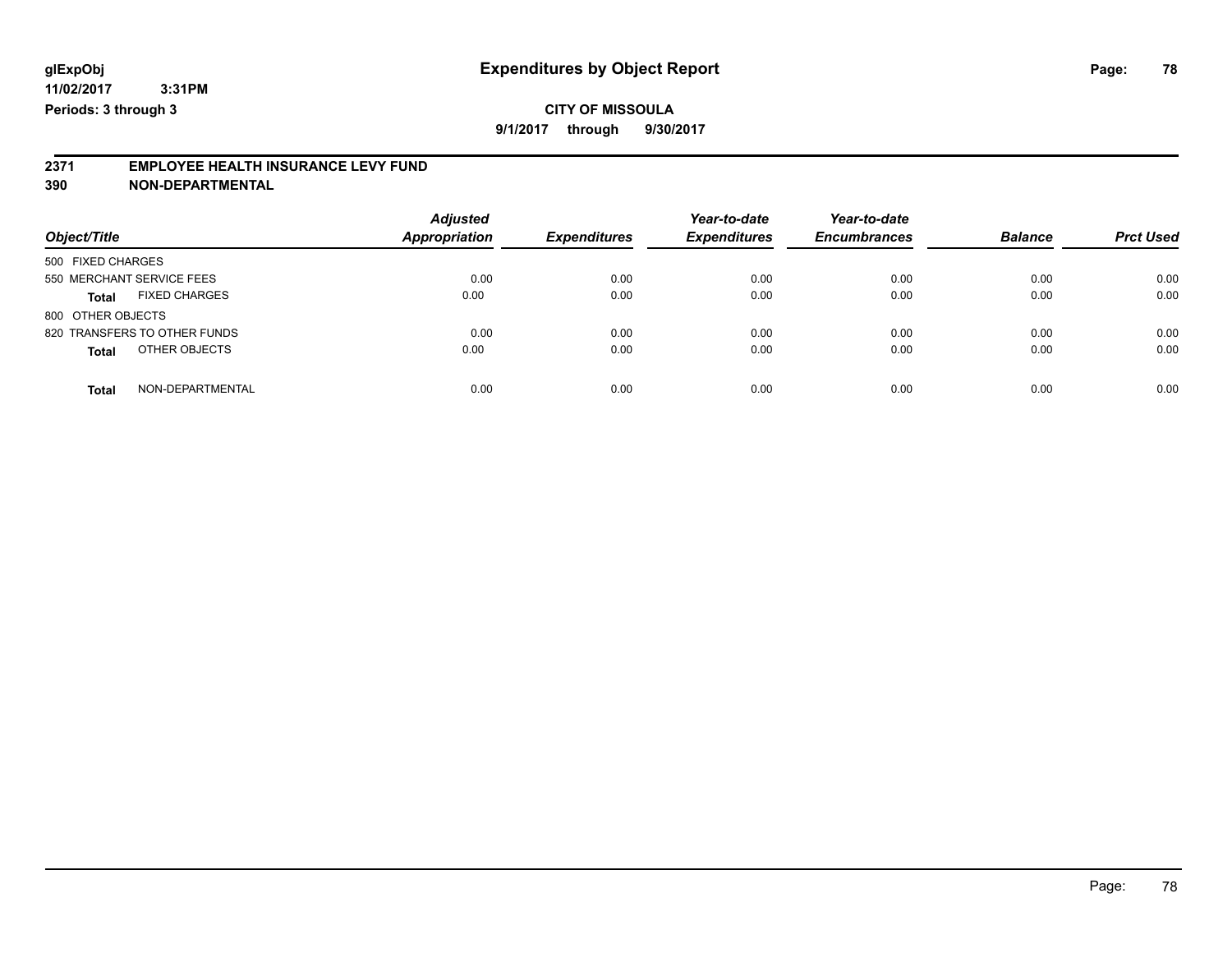# **glExpObj Expenditures by Object Report Page: 79**

**11/02/2017 3:31PM Periods: 3 through 3**

# **2371 EMPLOYEE HEALTH INSURANCE LEVY FUND**

|                           |                                  | <b>Adjusted</b>      |                     | Year-to-date        | Year-to-date        |                |                  |
|---------------------------|----------------------------------|----------------------|---------------------|---------------------|---------------------|----------------|------------------|
| Object/Title              |                                  | <b>Appropriation</b> | <b>Expenditures</b> | <b>Expenditures</b> | <b>Encumbrances</b> | <b>Balance</b> | <b>Prct Used</b> |
| 500 FIXED CHARGES         |                                  |                      |                     |                     |                     |                |                  |
| 550 MERCHANT SERVICE FEES |                                  | 0.00                 | 0.00                | 0.00                | 0.00                | 0.00           | 0.00             |
| <b>Total</b>              | <b>FIXED CHARGES</b>             | 0.00                 | 0.00                | 0.00                | 0.00                | 0.00           | 0.00             |
| 800 OTHER OBJECTS         |                                  |                      |                     |                     |                     |                |                  |
|                           | 820 TRANSFERS TO OTHER FUNDS     | 0.00                 | 0.00                | 0.00                | 0.00                | 0.00           | 0.00             |
| <b>Total</b>              | OTHER OBJECTS                    | 0.00                 | 0.00                | 0.00                | 0.00                | 0.00           | 0.00             |
| <b>Total</b>              | EMPLOYEE HEALTH INSURANCE LEVY F | 0.00                 | 0.00                | 0.00                | 0.00                | 0.00           | 0.00             |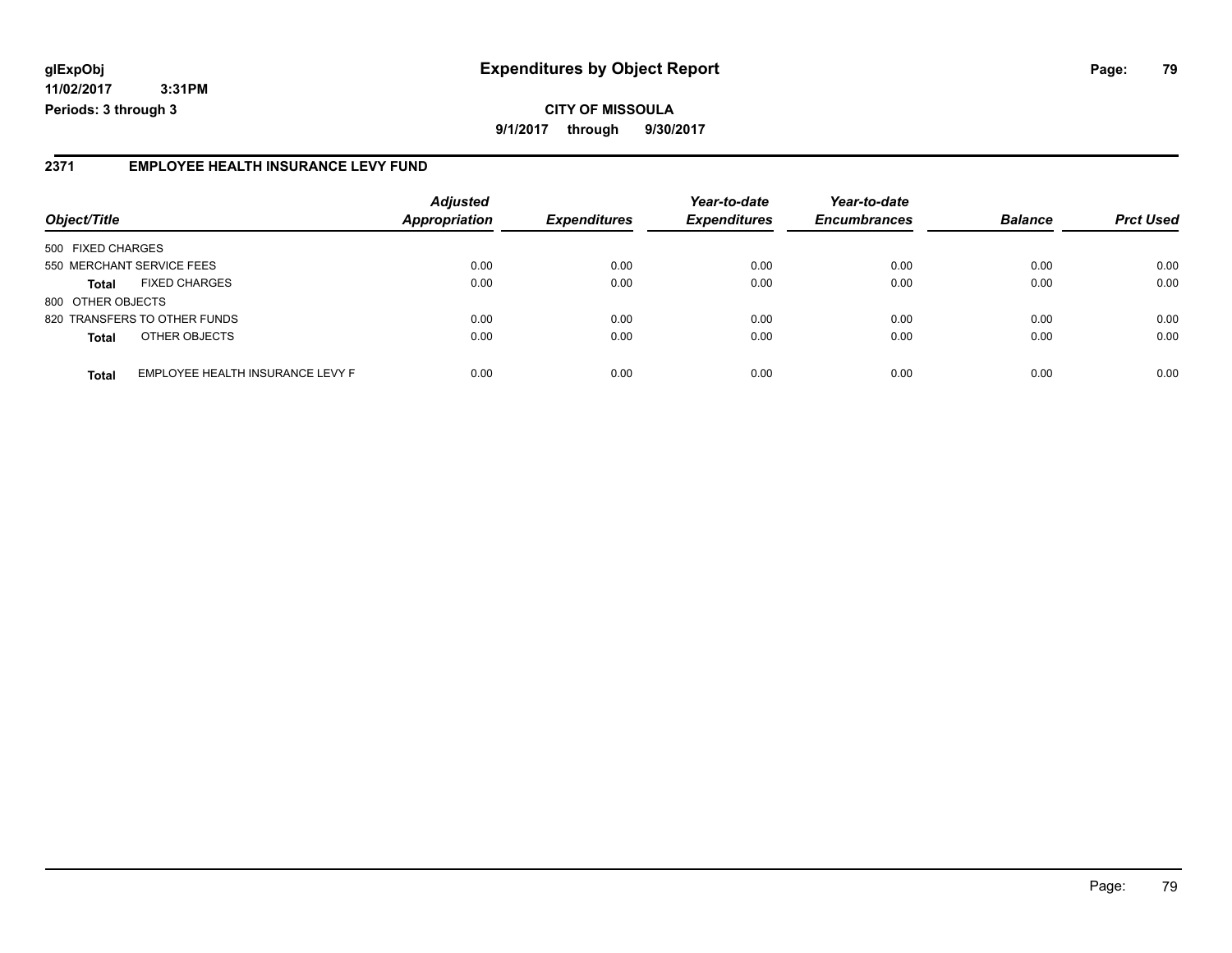**2372 PERMISSIVE MEDICAL LEVY**

**390 NON-DEPARTMENTAL**

| Object/Title                         | <b>Adjusted</b><br><b>Appropriation</b> | <b>Expenditures</b> | Year-to-date<br><b>Expenditures</b> | Year-to-date<br><b>Encumbrances</b> | <b>Balance</b> | <b>Prct Used</b> |
|--------------------------------------|-----------------------------------------|---------------------|-------------------------------------|-------------------------------------|----------------|------------------|
| 500 FIXED CHARGES                    |                                         |                     |                                     |                                     |                |                  |
| 550 MERCHANT SERVICE FEES            | 0.00                                    | 0.00                | 0.00                                | 0.00                                | 0.00           | 0.00             |
| <b>FIXED CHARGES</b><br><b>Total</b> | 0.00                                    | 0.00                | 0.00                                | 0.00                                | 0.00           | 0.00             |
| 800 OTHER OBJECTS                    |                                         |                     |                                     |                                     |                |                  |
| 820 TRANSFERS TO OTHER FUNDS         | 5,101,004.00                            | 0.00                | 0.00                                | 0.00                                | 5,101,004.00   | 0.00             |
| OTHER OBJECTS<br><b>Total</b>        | 5,101,004.00                            | 0.00                | 0.00                                | 0.00                                | 5,101,004.00   | 0.00             |
| NON-DEPARTMENTAL<br><b>Total</b>     | 5,101,004.00                            | 0.00                | 0.00                                | 0.00                                | 5,101,004.00   | 0.00             |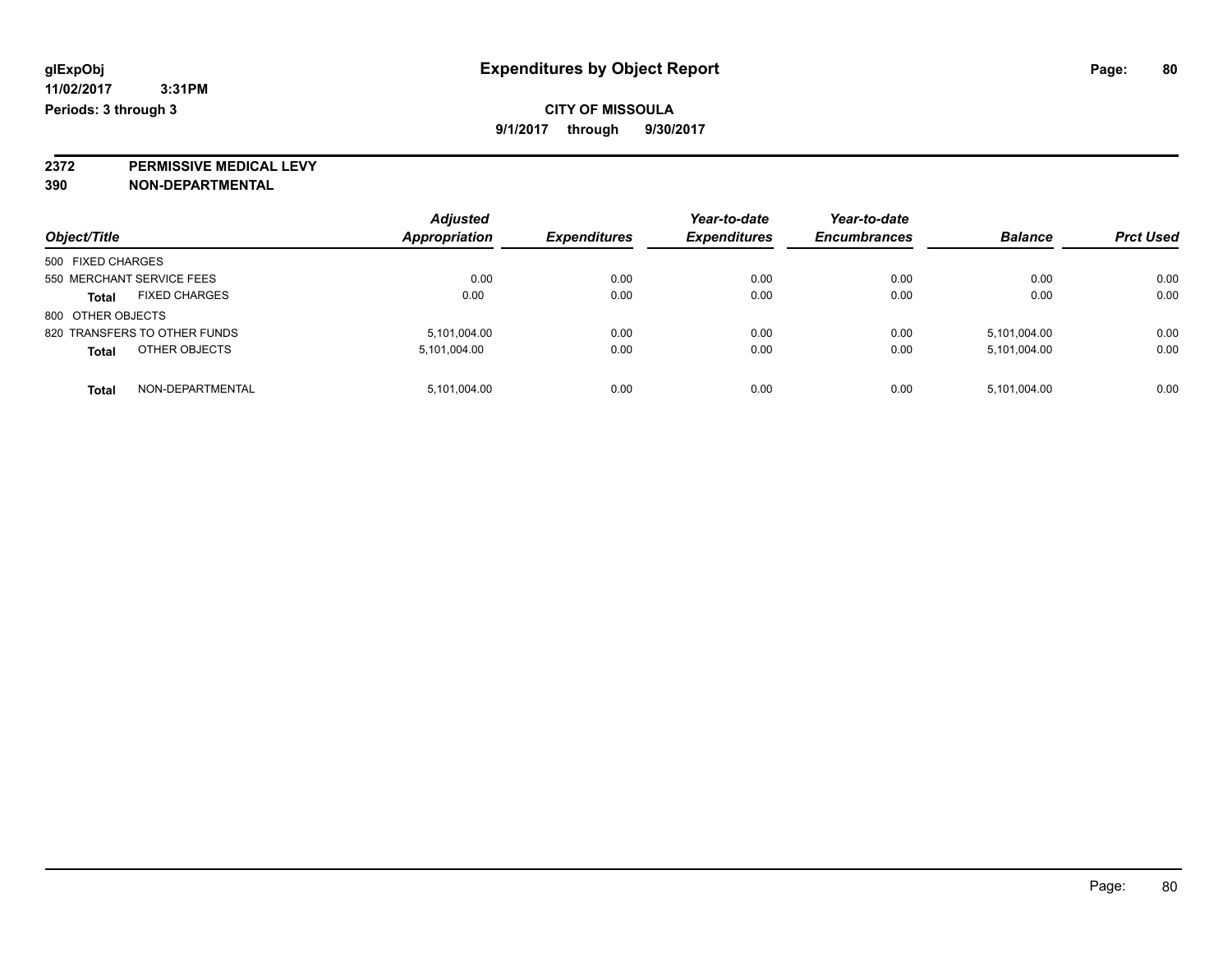**CITY OF MISSOULA 9/1/2017 through 9/30/2017**

# **2372 PERMISSIVE MEDICAL LEVY**

|                                      |                         | <b>Adjusted</b>      |                     | Year-to-date        | Year-to-date        |                |                  |
|--------------------------------------|-------------------------|----------------------|---------------------|---------------------|---------------------|----------------|------------------|
| Object/Title                         |                         | <b>Appropriation</b> | <b>Expenditures</b> | <b>Expenditures</b> | <b>Encumbrances</b> | <b>Balance</b> | <b>Prct Used</b> |
| 500 FIXED CHARGES                    |                         |                      |                     |                     |                     |                |                  |
| 550 MERCHANT SERVICE FEES            |                         | 0.00                 | 0.00                | 0.00                | 0.00                | 0.00           | 0.00             |
| <b>FIXED CHARGES</b><br><b>Total</b> |                         | 0.00                 | 0.00                | 0.00                | 0.00                | 0.00           | 0.00             |
| 800 OTHER OBJECTS                    |                         |                      |                     |                     |                     |                |                  |
| 820 TRANSFERS TO OTHER FUNDS         |                         | 5,101,004.00         | 0.00                | 0.00                | 0.00                | 5.101.004.00   | 0.00             |
| OTHER OBJECTS<br><b>Total</b>        |                         | 5,101,004.00         | 0.00                | 0.00                | 0.00                | 5,101,004.00   | 0.00             |
| <b>Total</b>                         | PERMISSIVE MEDICAL LEVY | 5,101,004.00         | 0.00                | 0.00                | 0.00                | 5,101,004.00   | 0.00             |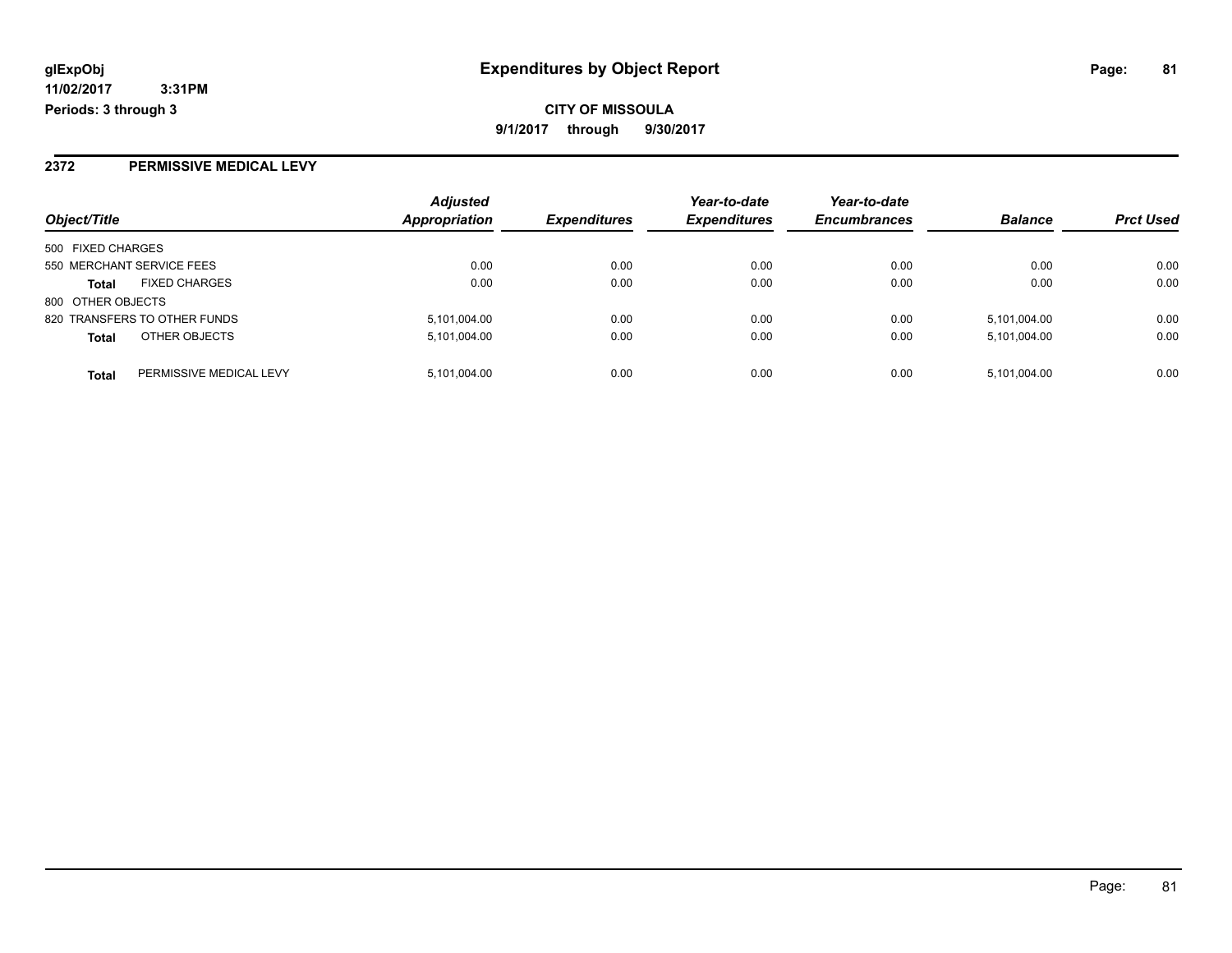# **CITY OF MISSOULA**

**9/1/2017 through 9/30/2017**

# **2389 CABLE TELEVISION FRANCHISE FUND**

**390 NON-DEPARTMENTAL**

|                    |                                     | <b>Adjusted</b> |                     | Year-to-date        | Year-to-date        |                |                  |
|--------------------|-------------------------------------|-----------------|---------------------|---------------------|---------------------|----------------|------------------|
| Object/Title       |                                     | Appropriation   | <b>Expenditures</b> | <b>Expenditures</b> | <b>Encumbrances</b> | <b>Balance</b> | <b>Prct Used</b> |
|                    | 300 PURCHASED SERVICES              |                 |                     |                     |                     |                |                  |
|                    | 330 PUBLICITY, SUBSCRIPTIONS & DUES | 0.00            | 0.00                | 0.00                | 0.00                | 0.00           | 0.00             |
|                    | 350 PROFESSIONAL SERVICES           | 20,288.00       | 0.00                | 0.00                | 0.00                | 20,288.00      | 0.00             |
|                    | 360 REPAIR & MAINTENANCE            | 0.00            | 0.00                | 0.00                | 0.00                | 0.00           | 0.00             |
| 370 TRAVEL         |                                     | 1.000.00        | 0.00                | 0.00                | 0.00                | 1,000.00       | 0.00             |
| 380 TRAINING       |                                     | 1,000.00        | 0.00                | 0.00                | 0.00                | 1,000.00       | 0.00             |
| <b>Total</b>       | PURCHASED SERVICES                  | 22,288.00       | 0.00                | 0.00                | 0.00                | 22,288.00      | 0.00             |
| 500 FIXED CHARGES  |                                     |                 |                     |                     |                     |                |                  |
|                    | 550 MERCHANT SERVICE FEES           | 0.00            | 0.00                | 0.00                | 0.00                | 0.00           | 0.00             |
| <b>Total</b>       | <b>FIXED CHARGES</b>                | 0.00            | 0.00                | 0.00                | 0.00                | 0.00           | 0.00             |
|                    | 700 GRANTS & CONTRIBUTIONS          |                 |                     |                     |                     |                |                  |
|                    | 700 GRANTS & CONTRIBUTIONS          | 440,000.00      | 0.00                | 0.00                | 0.00                | 440.000.00     | 0.00             |
| <b>Total</b>       | <b>GRANTS &amp; CONTRIBUTIONS</b>   | 440,000.00      | 0.00                | 0.00                | 0.00                | 440,000.00     | 0.00             |
| 800 OTHER OBJECTS  |                                     |                 |                     |                     |                     |                |                  |
|                    | 820 TRANSFERS TO OTHER FUNDS        | 221,433.00      | 0.00                | 0.00                | 0.00                | 221,433.00     | 0.00             |
| 845 CONTINGENCY    |                                     | 0.00            | 0.00                | 0.00                | 0.00                | 0.00           | 0.00             |
| <b>Total</b>       | OTHER OBJECTS                       | 221,433.00      | 0.00                | 0.00                | 0.00                | 221,433.00     | 0.00             |
| 900 CAPITAL OUTLAY |                                     |                 |                     |                     |                     |                |                  |
|                    | 940 MACHINERY & EQUIPMENT           | 37.567.00       | 344.82              | 344.82              | 0.00                | 37.222.18      | 0.92             |
| <b>Total</b>       | <b>CAPITAL OUTLAY</b>               | 37,567.00       | 344.82              | 344.82              | 0.00                | 37,222.18      | 0.92             |
| <b>Total</b>       | NON-DEPARTMENTAL                    | 721,288.00      | 344.82              | 344.82              | 0.00                | 720,943.18     | 0.05             |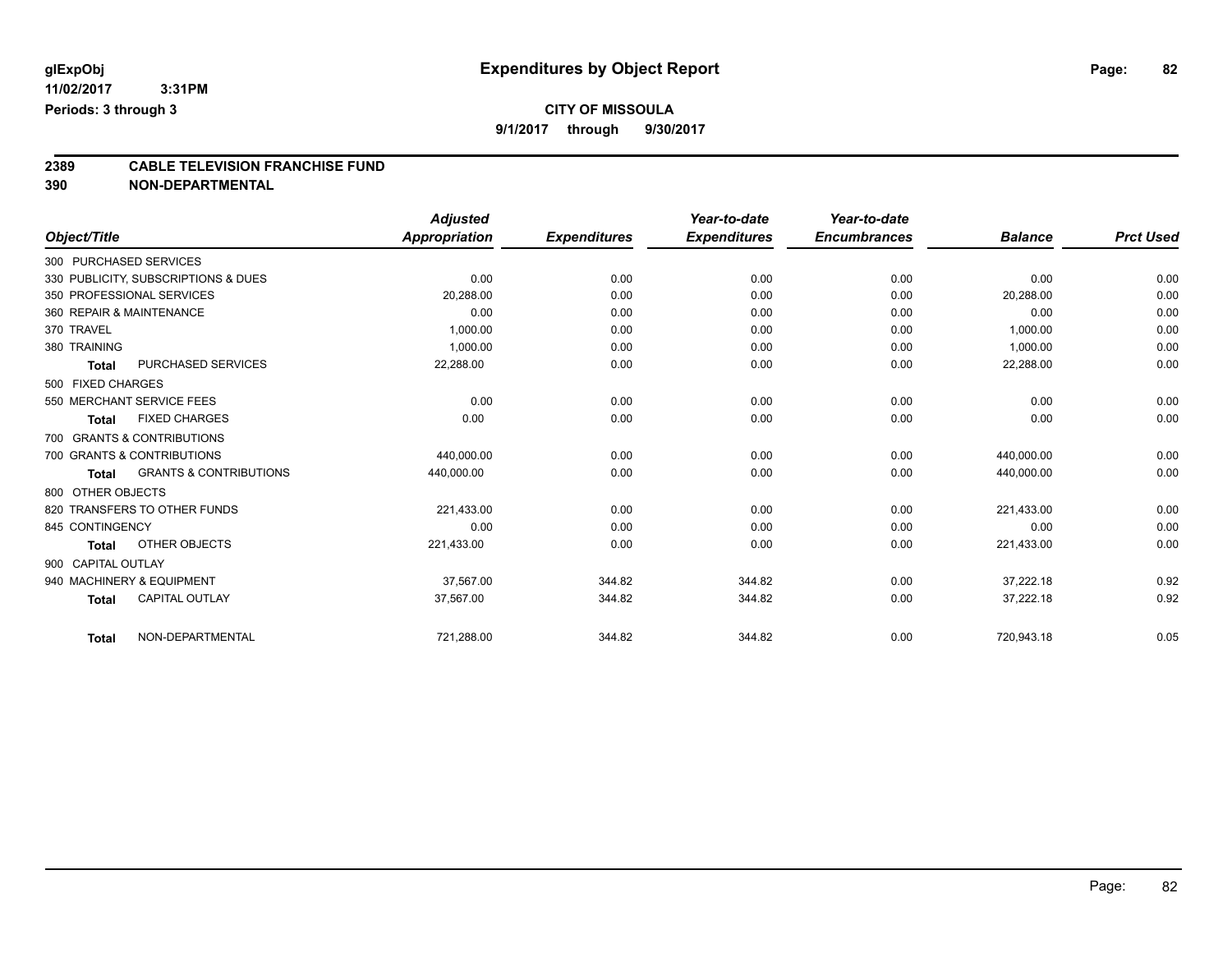# **CITY OF MISSOULA 9/1/2017 through 9/30/2017**

## **2389 CABLE TELEVISION FRANCHISE FUND**

|                    |                                     | <b>Adjusted</b> |                     | Year-to-date        | Year-to-date        |                |                  |
|--------------------|-------------------------------------|-----------------|---------------------|---------------------|---------------------|----------------|------------------|
| Object/Title       |                                     | Appropriation   | <b>Expenditures</b> | <b>Expenditures</b> | <b>Encumbrances</b> | <b>Balance</b> | <b>Prct Used</b> |
|                    | 300 PURCHASED SERVICES              |                 |                     |                     |                     |                |                  |
|                    | 330 PUBLICITY, SUBSCRIPTIONS & DUES | 0.00            | 0.00                | 0.00                | 0.00                | 0.00           | 0.00             |
|                    | 350 PROFESSIONAL SERVICES           | 20,288.00       | 0.00                | 0.00                | 0.00                | 20,288.00      | 0.00             |
|                    | 360 REPAIR & MAINTENANCE            | 0.00            | 0.00                | 0.00                | 0.00                | 0.00           | 0.00             |
| 370 TRAVEL         |                                     | 1,000.00        | 0.00                | 0.00                | 0.00                | 1,000.00       | 0.00             |
| 380 TRAINING       |                                     | 1,000.00        | 0.00                | 0.00                | 0.00                | 1,000.00       | 0.00             |
| Total              | <b>PURCHASED SERVICES</b>           | 22,288.00       | 0.00                | 0.00                | 0.00                | 22,288.00      | 0.00             |
| 500 FIXED CHARGES  |                                     |                 |                     |                     |                     |                |                  |
|                    | 550 MERCHANT SERVICE FEES           | 0.00            | 0.00                | 0.00                | 0.00                | 0.00           | 0.00             |
| Total              | <b>FIXED CHARGES</b>                | 0.00            | 0.00                | 0.00                | 0.00                | 0.00           | 0.00             |
|                    | 700 GRANTS & CONTRIBUTIONS          |                 |                     |                     |                     |                |                  |
|                    | 700 GRANTS & CONTRIBUTIONS          | 440,000.00      | 0.00                | 0.00                | 0.00                | 440,000.00     | 0.00             |
| Total              | <b>GRANTS &amp; CONTRIBUTIONS</b>   | 440,000.00      | 0.00                | 0.00                | 0.00                | 440,000.00     | 0.00             |
| 800 OTHER OBJECTS  |                                     |                 |                     |                     |                     |                |                  |
|                    | 820 TRANSFERS TO OTHER FUNDS        | 221,433.00      | 0.00                | 0.00                | 0.00                | 221,433.00     | 0.00             |
| 845 CONTINGENCY    |                                     | 0.00            | 0.00                | 0.00                | 0.00                | 0.00           | 0.00             |
| Total              | <b>OTHER OBJECTS</b>                | 221,433.00      | 0.00                | 0.00                | 0.00                | 221,433.00     | 0.00             |
| 900 CAPITAL OUTLAY |                                     |                 |                     |                     |                     |                |                  |
|                    | 940 MACHINERY & EQUIPMENT           | 37,567.00       | 344.82              | 344.82              | 0.00                | 37,222.18      | 0.92             |
| <b>Total</b>       | <b>CAPITAL OUTLAY</b>               | 37,567.00       | 344.82              | 344.82              | 0.00                | 37,222.18      | 0.92             |
| <b>Total</b>       | CABLE TELEVISION FRANCHISE FUND     | 721,288.00      | 344.82              | 344.82              | 0.00                | 720,943.18     | 0.05             |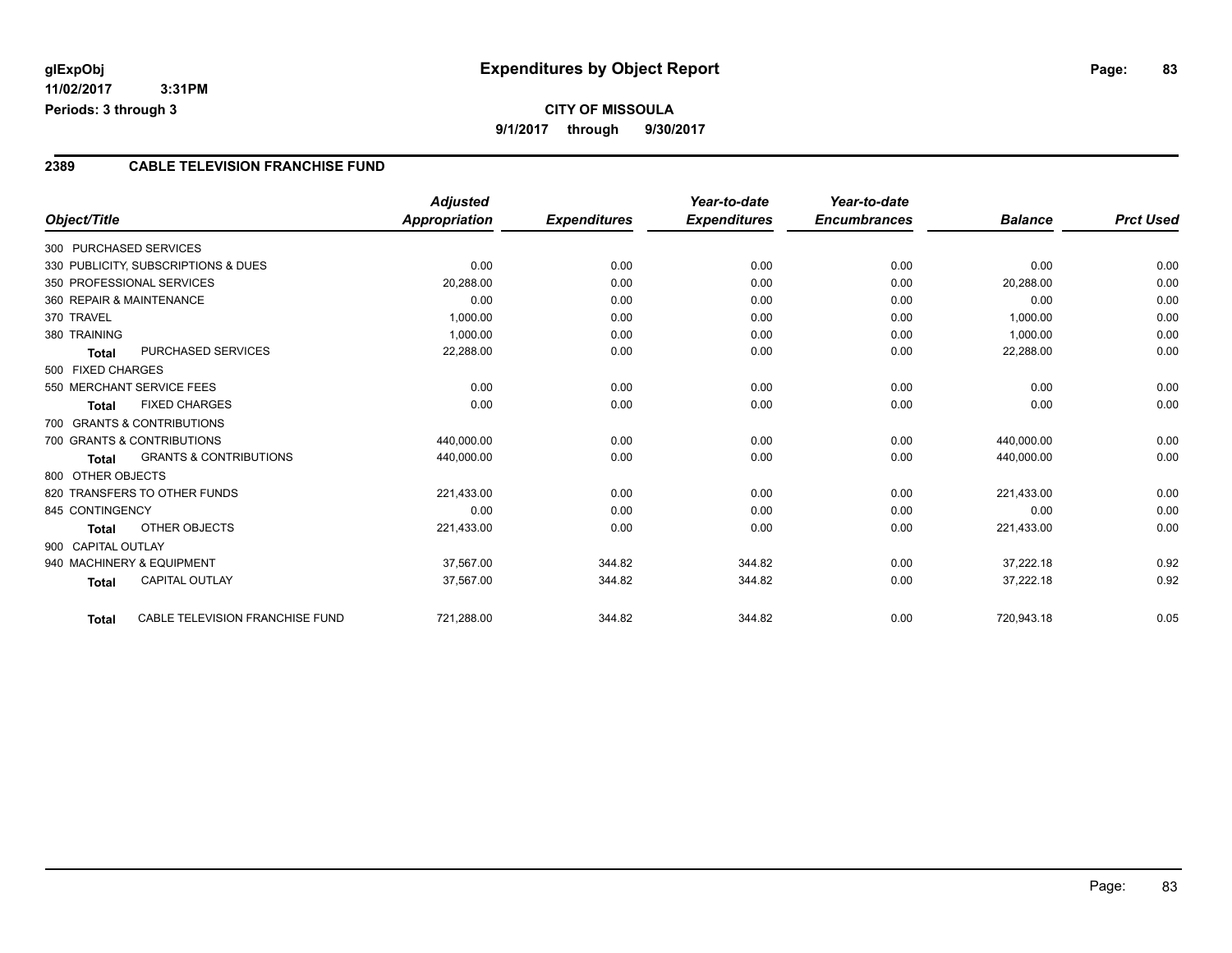**2390 DRUG FORFEITURE FUND**

**290 POLICE**

|                                                   | <b>Adjusted</b>      |                     | Year-to-date        | Year-to-date        |                |                  |
|---------------------------------------------------|----------------------|---------------------|---------------------|---------------------|----------------|------------------|
| Object/Title                                      | <b>Appropriation</b> | <b>Expenditures</b> | <b>Expenditures</b> | <b>Encumbrances</b> | <b>Balance</b> | <b>Prct Used</b> |
| 100 PERSONAL SERVICES                             |                      |                     |                     |                     |                |                  |
| 110 SALARIES AND WAGES                            | 0.00                 | 0.00                | 0.00                | 0.00                | 0.00           | 0.00             |
| 120 OVERTIME                                      | 0.00                 | 0.00                | 0.00                | 0.00                | 0.00           | 0.00             |
| <b>140 EMPLOYER CONTRIBUTIONS</b>                 | 0.00                 | 0.00                | 0.00                | 0.00                | 0.00           | 0.00             |
| PERSONAL SERVICES<br><b>Total</b>                 | 0.00                 | 0.00                | 0.00                | 0.00                | 0.00           | 0.00             |
| 200 SUPPLIES                                      |                      |                     |                     |                     |                |                  |
| 210 OFFICE SUPPLIES                               | 0.00                 | 0.00                | 0.00                | 0.00                | 0.00           | 0.00             |
| 220 OPERATING SUPPLIES                            | 3,000.00             | 46.79               | 515.67              | 0.00                | 2,484.33       | 17.19            |
| 230 REPAIR/MAINTENANCE                            | 3,000.00             | 0.00                | 0.00                | 0.00                | 3,000.00       | 0.00             |
| 231 GASOLINE                                      | 500.00               | 0.00                | 0.00                | 0.00                | 500.00         | 0.00             |
| 240 OTHER SUPPLIES                                | 0.00                 | 0.00                | 0.00                | 0.00                | 0.00           | 0.00             |
| <b>SUPPLIES</b><br><b>Total</b>                   | 6,500.00             | 46.79               | 515.67              | 0.00                | 5,984.33       | 7.93             |
| 300 PURCHASED SERVICES                            |                      |                     |                     |                     |                |                  |
| 310 COMMUNICATIONS                                | 500.00               | 0.00                | 0.00                | 0.00                | 500.00         | 0.00             |
| 320 PRINTING & DUPLICATING                        | 300.00               | 0.00                | 0.00                | 0.00                | 300.00         | 0.00             |
| 330 PUBLICITY, SUBSCRIPTIONS & DUES               | 0.00                 | 0.00                | 0.00                | 0.00                | 0.00           | 0.00             |
| 344 TELEPHONE SERVICE                             | 0.00                 | 0.00                | 0.00                | 0.00                | 0.00           | 0.00             |
| 350 PROFESSIONAL SERVICES                         | 0.00                 | 0.00                | 131.87              | 0.00                | $-131.87$      | 0.00             |
| 360 REPAIR & MAINTENANCE                          | 500.00               | 0.00                | 0.00                | 0.00                | 500.00         | 0.00             |
| 370 TRAVEL                                        | 2,000.00             | 0.00                | 0.00                | 0.00                | 2,000.00       | 0.00             |
| 380 TRAINING                                      | 1,500.00             | 0.00                | 0.00                | 0.00                | 1,500.00       | 0.00             |
| 390 OTHER PURCHASED SERVICES                      | 500.00               | 0.00                | 0.00                | 0.00                | 500.00         | 0.00             |
| PURCHASED SERVICES<br>Total                       | 5,300.00             | 0.00                | 131.87              | 0.00                | 5,168.13       | 2.49             |
| 500 FIXED CHARGES                                 |                      |                     |                     |                     |                |                  |
| 500 FIXED CHARGES                                 | 1,000.00             | 0.00                | 0.00                | 0.00                | 1,000.00       | 0.00             |
| 550 MERCHANT SERVICE FEES                         | 0.00                 | 0.00                | 0.00                | 0.00                | 0.00           | 0.00             |
| <b>FIXED CHARGES</b><br><b>Total</b>              | 1,000.00             | 0.00                | 0.00                | 0.00                | 1,000.00       | 0.00             |
| 700 GRANTS & CONTRIBUTIONS                        |                      |                     |                     |                     |                |                  |
| 700 GRANTS & CONTRIBUTIONS                        | 0.00                 | 0.00                | 0.00                | 0.00                | 0.00           | 0.00             |
| <b>GRANTS &amp; CONTRIBUTIONS</b><br><b>Total</b> | 0.00                 | 0.00                | 0.00                | 0.00                | 0.00           | 0.00             |
| 800 OTHER OBJECTS                                 |                      |                     |                     |                     |                |                  |
| 820 TRANSFERS TO OTHER FUNDS                      | 0.00                 | 0.00                | 0.00                | 0.00                | 0.00           | 0.00             |
| 845 CONTINGENCY                                   | 0.00                 | 0.00                | 0.00                | 0.00                | 0.00           | 0.00             |
|                                                   |                      |                     |                     |                     |                |                  |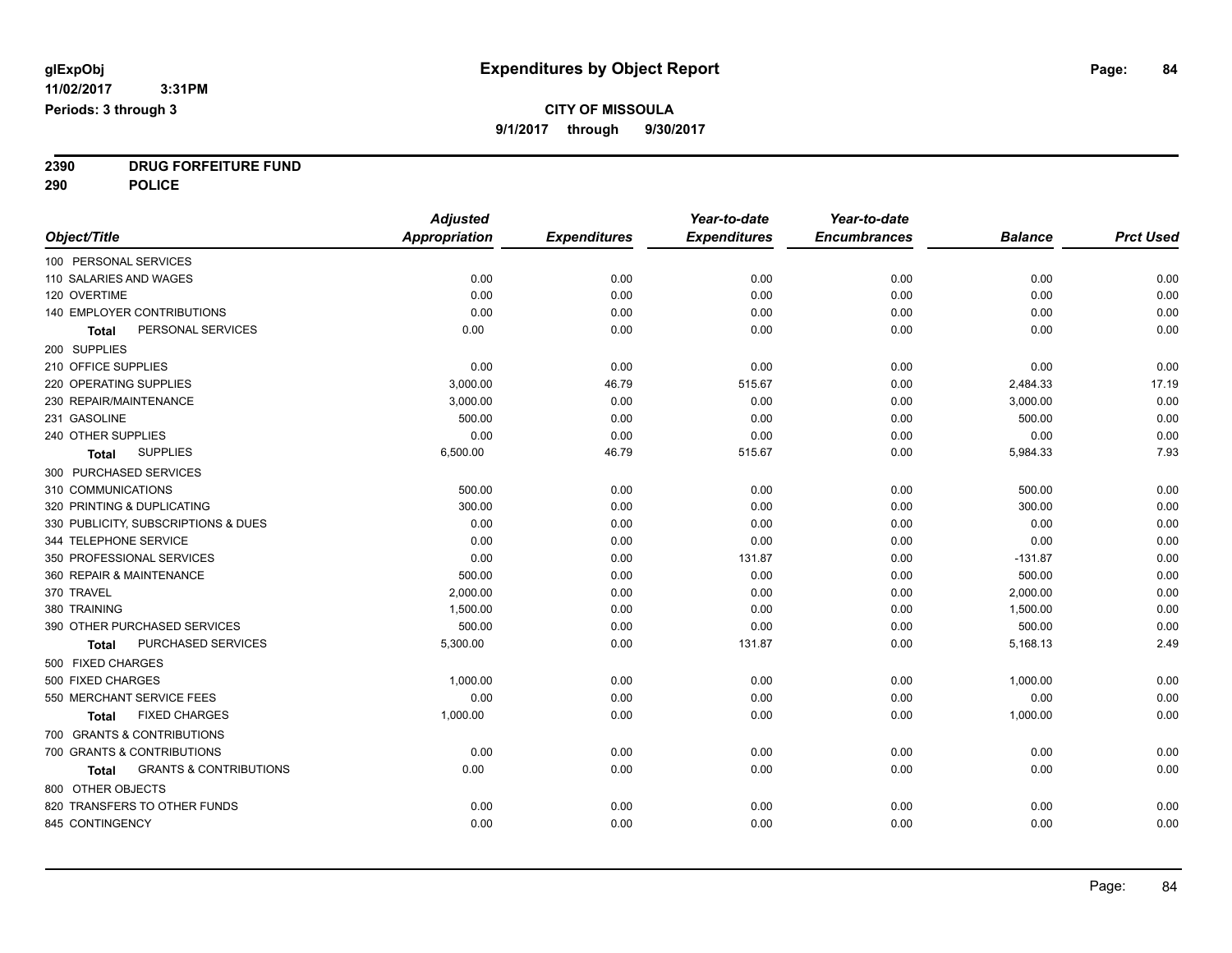# **CITY OF MISSOULA 9/1/2017 through 9/30/2017**

**2390 DRUG FORFEITURE FUND**

**290 POLICE**

|                    |                           | <b>Adjusted</b> |                     | Year-to-date        | Year-to-date        |                |                  |
|--------------------|---------------------------|-----------------|---------------------|---------------------|---------------------|----------------|------------------|
| Object/Title       |                           | Appropriation   | <b>Expenditures</b> | <b>Expenditures</b> | <b>Encumbrances</b> | <b>Balance</b> | <b>Prct Used</b> |
| <b>Total</b>       | OTHER OBJECTS             | 0.00            | 0.00                | 0.00                | 0.00                | 0.00           | 0.00             |
| 900 CAPITAL OUTLAY |                           |                 |                     |                     |                     |                |                  |
| 930 IMPROVEMENTS   |                           | 0.00            | 0.00                | 0.00                | 0.00                | 0.00           | 0.00             |
|                    | 940 MACHINERY & EQUIPMENT | 5,000.00        | 0.00                | 0.00                | 0.00                | 5,000.00       | 0.00             |
| <b>Total</b>       | <b>CAPITAL OUTLAY</b>     | 5.000.00        | 0.00                | 0.00                | 0.00                | 5,000.00       | 0.00             |
| <b>Total</b>       | <b>POLICE</b>             | 17,800.00       | 46.79               | 647.54              | 0.00                | 17.152.46      | 3.64             |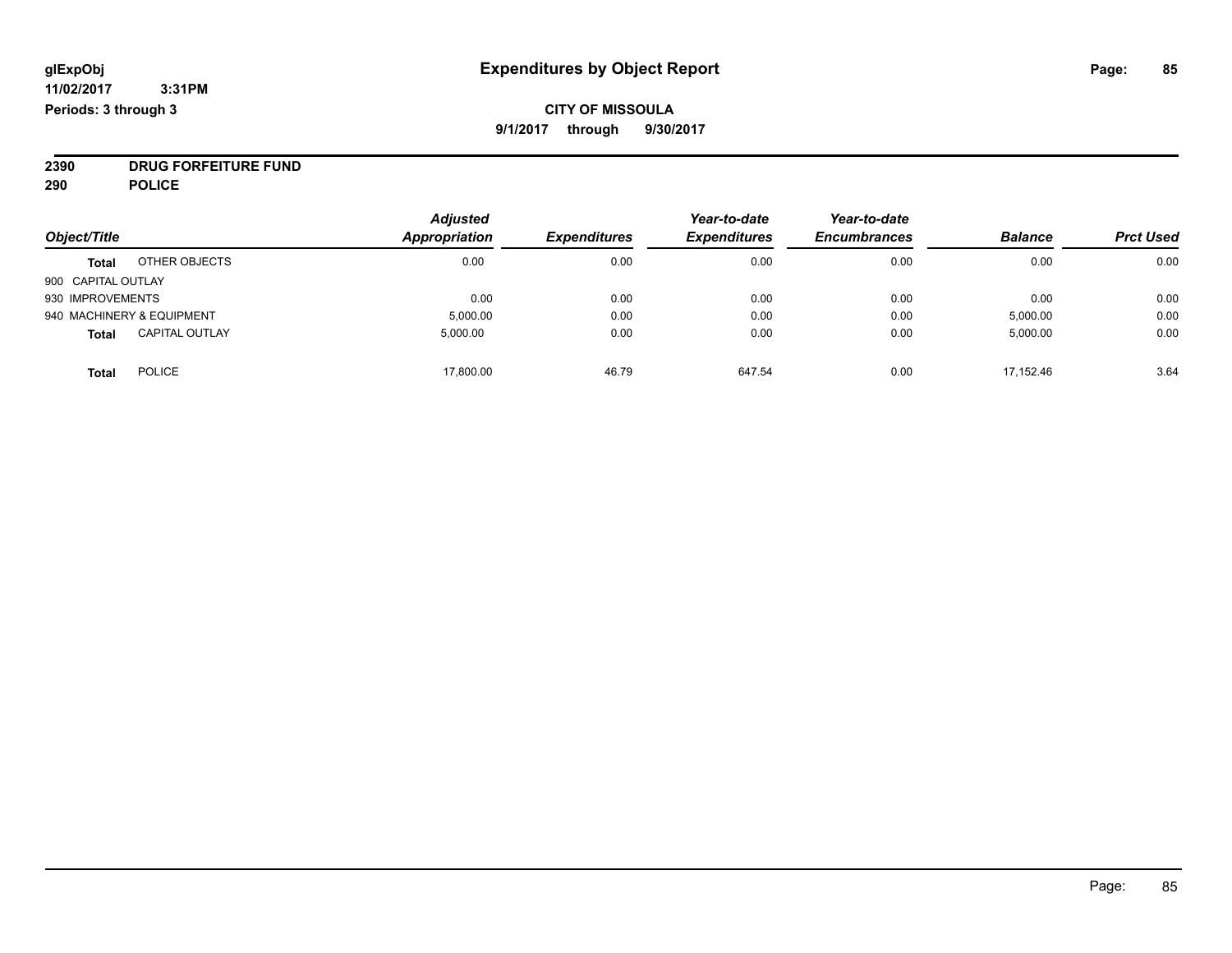**CITY OF MISSOULA 9/1/2017 through 9/30/2017**

### **2390 DRUG FORFEITURE FUND**

|                                            | <b>Adjusted</b> |                     | Year-to-date        | Year-to-date        |                |                  |
|--------------------------------------------|-----------------|---------------------|---------------------|---------------------|----------------|------------------|
| Object/Title                               | Appropriation   | <b>Expenditures</b> | <b>Expenditures</b> | <b>Encumbrances</b> | <b>Balance</b> | <b>Prct Used</b> |
| 100 PERSONAL SERVICES                      |                 |                     |                     |                     |                |                  |
| 110 SALARIES AND WAGES                     | 0.00            | 0.00                | 0.00                | 0.00                | 0.00           | 0.00             |
| 120 OVERTIME                               | 0.00            | 0.00                | 0.00                | 0.00                | 0.00           | 0.00             |
| 140 EMPLOYER CONTRIBUTIONS                 | 0.00            | 0.00                | 0.00                | 0.00                | 0.00           | 0.00             |
| PERSONAL SERVICES<br>Total                 | 0.00            | 0.00                | 0.00                | 0.00                | 0.00           | 0.00             |
| 200 SUPPLIES                               |                 |                     |                     |                     |                |                  |
| 210 OFFICE SUPPLIES                        | 0.00            | 0.00                | 0.00                | 0.00                | 0.00           | 0.00             |
| <b>220 OPERATING SUPPLIES</b>              | 3,000.00        | 46.79               | 515.67              | 0.00                | 2,484.33       | 17.19            |
| 230 REPAIR/MAINTENANCE                     | 3,000.00        | 0.00                | 0.00                | 0.00                | 3,000.00       | 0.00             |
| 231 GASOLINE                               | 500.00          | 0.00                | 0.00                | 0.00                | 500.00         | 0.00             |
| 240 OTHER SUPPLIES                         | 0.00            | 0.00                | 0.00                | 0.00                | 0.00           | 0.00             |
| <b>SUPPLIES</b><br>Total                   | 6,500.00        | 46.79               | 515.67              | 0.00                | 5,984.33       | 7.93             |
| 300 PURCHASED SERVICES                     |                 |                     |                     |                     |                |                  |
| 310 COMMUNICATIONS                         | 500.00          | 0.00                | 0.00                | 0.00                | 500.00         | 0.00             |
| 320 PRINTING & DUPLICATING                 | 300.00          | 0.00                | 0.00                | 0.00                | 300.00         | 0.00             |
| 330 PUBLICITY, SUBSCRIPTIONS & DUES        | 0.00            | 0.00                | 0.00                | 0.00                | 0.00           | 0.00             |
| 344 TELEPHONE SERVICE                      | 0.00            | 0.00                | 0.00                | 0.00                | 0.00           | 0.00             |
| 350 PROFESSIONAL SERVICES                  | 0.00            | 0.00                | 131.87              | 0.00                | $-131.87$      | 0.00             |
| 360 REPAIR & MAINTENANCE                   | 500.00          | 0.00                | 0.00                | 0.00                | 500.00         | 0.00             |
| 370 TRAVEL                                 | 2,000.00        | 0.00                | 0.00                | 0.00                | 2,000.00       | 0.00             |
| 380 TRAINING                               | 1,500.00        | 0.00                | 0.00                | 0.00                | 1,500.00       | 0.00             |
| 390 OTHER PURCHASED SERVICES               | 500.00          | 0.00                | 0.00                | 0.00                | 500.00         | 0.00             |
| <b>PURCHASED SERVICES</b><br>Total         | 5,300.00        | 0.00                | 131.87              | 0.00                | 5,168.13       | 2.49             |
| 500 FIXED CHARGES                          |                 |                     |                     |                     |                |                  |
| 500 FIXED CHARGES                          | 1,000.00        | 0.00                | 0.00                | 0.00                | 1,000.00       | 0.00             |
| 550 MERCHANT SERVICE FEES                  | 0.00            | 0.00                | 0.00                | 0.00                | 0.00           | 0.00             |
| <b>FIXED CHARGES</b><br>Total              | 1,000.00        | 0.00                | 0.00                | 0.00                | 1,000.00       | 0.00             |
| 700 GRANTS & CONTRIBUTIONS                 |                 |                     |                     |                     |                |                  |
| 700 GRANTS & CONTRIBUTIONS                 | 0.00            | 0.00                | 0.00                | 0.00                | 0.00           | 0.00             |
| <b>GRANTS &amp; CONTRIBUTIONS</b><br>Total | 0.00            | 0.00                | 0.00                | 0.00                | 0.00           | 0.00             |
| 800 OTHER OBJECTS                          |                 |                     |                     |                     |                |                  |
| 820 TRANSFERS TO OTHER FUNDS               | 0.00            | 0.00                | 0.00                | 0.00                | 0.00           | 0.00             |
| 845 CONTINGENCY                            | 0.00            | 0.00                | 0.00                | 0.00                | 0.00           | 0.00             |
| OTHER OBJECTS<br>Total                     | 0.00            | 0.00                | 0.00                | 0.00                | 0.00           | 0.00             |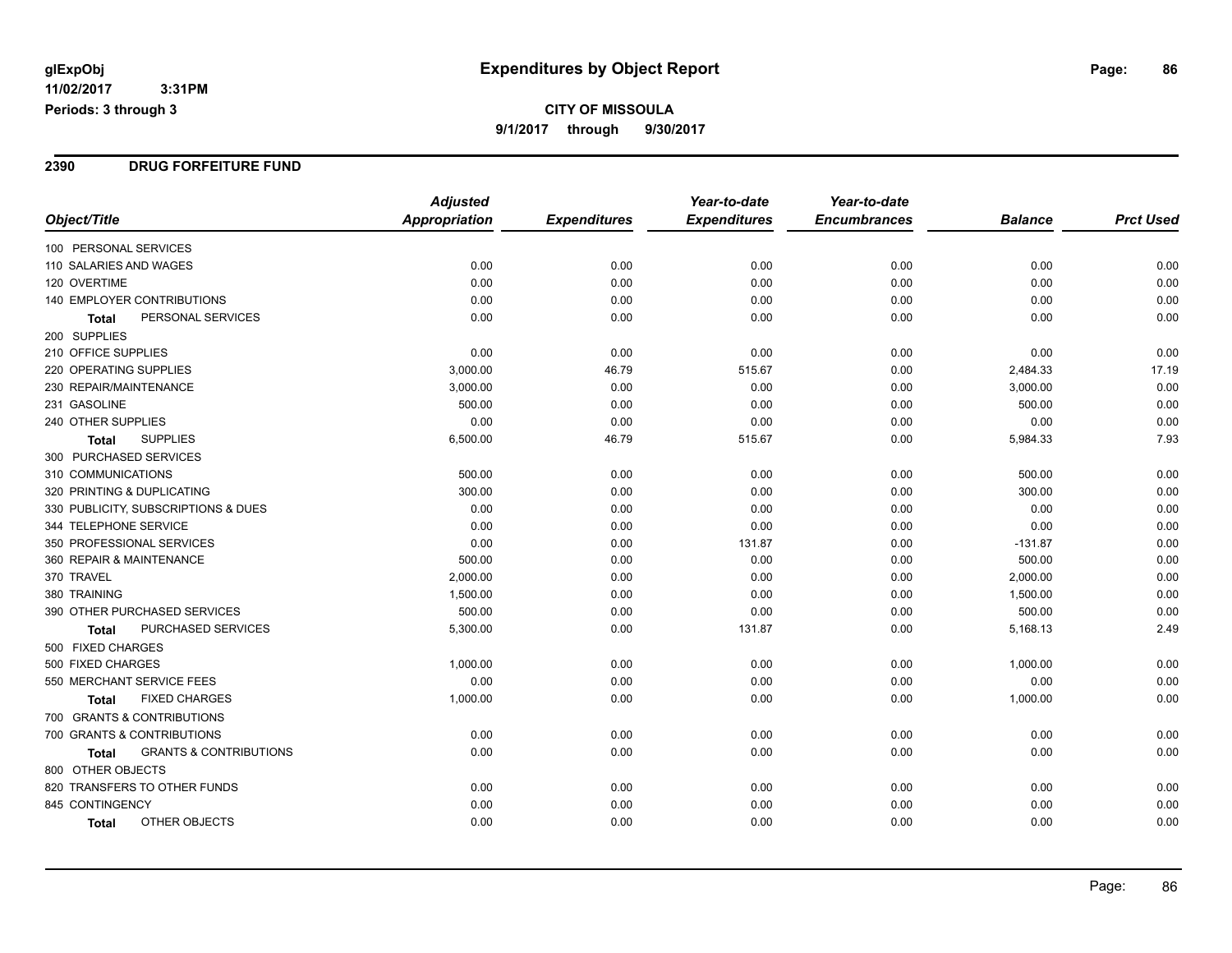### **2390 DRUG FORFEITURE FUND**

| Object/Title              |                       | <b>Adjusted</b><br>Appropriation | <b>Expenditures</b> | Year-to-date<br><b>Expenditures</b> | Year-to-date<br><b>Encumbrances</b> | <b>Balance</b> | <b>Prct Used</b> |
|---------------------------|-----------------------|----------------------------------|---------------------|-------------------------------------|-------------------------------------|----------------|------------------|
| 900 CAPITAL OUTLAY        |                       |                                  |                     |                                     |                                     |                |                  |
| 930 IMPROVEMENTS          |                       | 0.00                             | 0.00                | 0.00                                | 0.00                                | 0.00           | 0.00             |
| 940 MACHINERY & EQUIPMENT |                       | 5,000.00                         | 0.00                | 0.00                                | 0.00                                | 5,000.00       | 0.00             |
| <b>Total</b>              | <b>CAPITAL OUTLAY</b> | 5,000.00                         | 0.00                | 0.00                                | 0.00                                | 5,000.00       | 0.00             |
| Total                     | DRUG FORFEITURE FUND  | 17.800.00                        | 46.79               | 647.54                              | 0.00                                | 17.152.46      | 3.64             |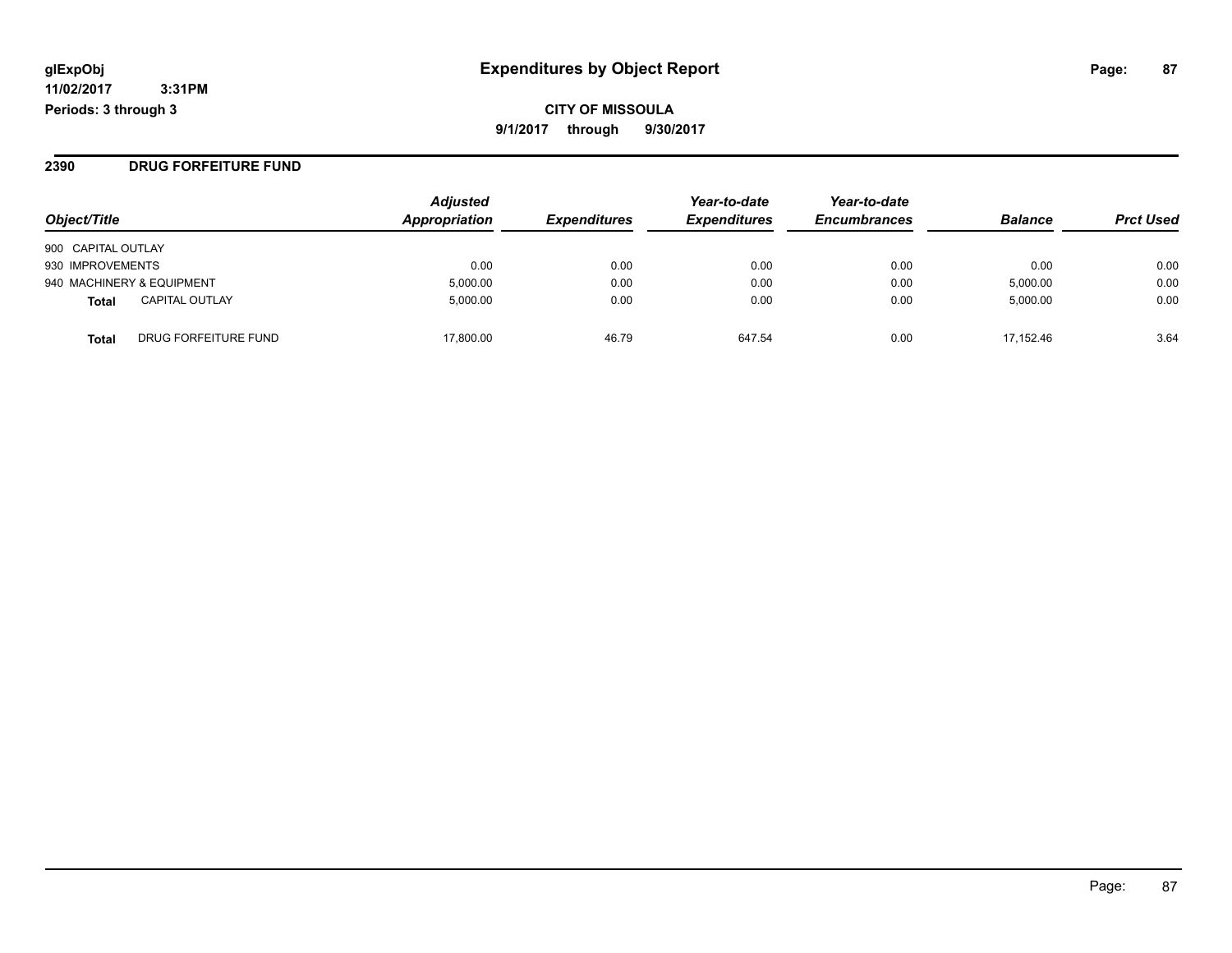# **CITY OF MISSOULA**

**9/1/2017 through 9/30/2017**

**2394 BUILDING INSPECTION FUND**

**310 BUILDING INSPECTION**

|                                       | <b>Adjusted</b>      |                     | Year-to-date        | Year-to-date        |                |                  |
|---------------------------------------|----------------------|---------------------|---------------------|---------------------|----------------|------------------|
| Object/Title                          | <b>Appropriation</b> | <b>Expenditures</b> | <b>Expenditures</b> | <b>Encumbrances</b> | <b>Balance</b> | <b>Prct Used</b> |
| 100 PERSONAL SERVICES                 |                      |                     |                     |                     |                |                  |
| 110 SALARIES AND WAGES                | 811,835.00           | 41,832.29           | 117,262.30          | 0.00                | 694,572.70     | 14.44            |
| 115 SALARIES/HEALTH INSURANCE BENEFIT | 0.00                 | 0.00                | 0.00                | 0.00                | 0.00           | 0.00             |
| 120 OVERTIME                          | 500.00               | 0.00                | 0.00                | 0.00                | 500.00         | 0.00             |
| 130 OTHER                             | 0.00                 | 0.00                | 0.00                | 0.00                | 0.00           | 0.00             |
| <b>140 EMPLOYER CONTRIBUTIONS</b>     | 281,738.00           | 16,139.26           | 53,417.25           | 0.00                | 228,320.75     | 18.96            |
| 141 STATE RETIREMENT CONTRIBUTIONS    | 0.00                 | 0.00                | 170.37              | 0.00                | $-170.37$      | 0.00             |
| PERSONAL SERVICES<br><b>Total</b>     | 1,094,073.00         | 57,971.55           | 170,849.92          | 0.00                | 923,223.08     | 15.62            |
| 200 SUPPLIES                          |                      |                     |                     |                     |                |                  |
| 210 OFFICE SUPPLIES                   | 2,200.00             | 839.74              | 942.58              | 0.00                | 1,257.42       | 42.84            |
| 220 OPERATING SUPPLIES                | 5,500.00             | 259.99              | 1,053.79            | 0.00                | 4,446.21       | 19.16            |
| 230 REPAIR/MAINTENANCE                | 3,000.00             | 69.12               | 214.12              | 0.00                | 2,785.88       | 7.14             |
| 231 GASOLINE                          | 11,475.00            | 429.33              | 429.33              | 0.00                | 11,045.67      | 3.74             |
| 250 SUPPLIES FOR RESALE               | 500.00               | 0.00                | 0.00                | 0.00                | 500.00         | 0.00             |
| <b>SUPPLIES</b><br>Total              | 22,675.00            | 1,598.18            | 2,639.82            | 0.00                | 20,035.18      | 11.64            |
| 300 PURCHASED SERVICES                |                      |                     |                     |                     |                |                  |
| 310 COMMUNICATIONS                    | 1,000.00             | 1.26                | 2.68                | 0.00                | 997.32         | 0.27             |
| 320 PRINTING & DUPLICATING            | 7,600.00             | 9.00                | 21.22               | 0.00                | 7,578.78       | 0.28             |
| 330 PUBLICITY, SUBSCRIPTIONS & DUES   | 2,100.00             | 224.95              | 364.95              | 0.00                | 1,735.05       | 17.38            |
| 344 TELEPHONE SERVICE                 | 13,548.00            | 639.87              | 646.29              | 0.00                | 12,901.71      | 4.77             |
| 350 PROFESSIONAL SERVICES             | 14,600.00            | 0.00                | 975.00              | 0.00                | 13,625.00      | 6.68             |
| 360 REPAIR & MAINTENANCE              | 44,378.00            | 0.00                | 962.42              | 0.00                | 43,415.58      | 2.17             |
| 370 TRAVEL                            | 5,025.00             | 961.00              | 961.00              | 0.00                | 4,064.00       | 19.12            |
| 380 TRAINING                          | 6,500.00             | 625.00              | 695.00              | 0.00                | 5,805.00       | 10.69            |
| PURCHASED SERVICES<br><b>Total</b>    | 94,751.00            | 2,461.08            | 4,628.56            | 0.00                | 90,122.44      | 4.88             |
| 500 FIXED CHARGES                     |                      |                     |                     |                     |                |                  |
| 500 FIXED CHARGES                     | 416,338.00           | 0.00                | 0.00                | 0.00                | 416,338.00     | 0.00             |
| 550 MERCHANT SERVICE FEES             | 0.00                 | 0.00                | 0.00                | 0.00                | 0.00           | 0.00             |
| <b>FIXED CHARGES</b><br>Total         | 416,338.00           | 0.00                | 0.00                | 0.00                | 416,338.00     | 0.00             |
| 600 DEBT SERVICE                      |                      |                     |                     |                     |                |                  |
| 620 INTEREST / SERVICE FEES           | 0.00                 | 0.00                | 0.00                | 0.00                | 0.00           | 0.00             |
| <b>DEBT SERVICE</b><br><b>Total</b>   | 0.00                 | 0.00                | 0.00                | 0.00                | 0.00           | 0.00             |
| 900 CAPITAL OUTLAY                    |                      |                     |                     |                     |                |                  |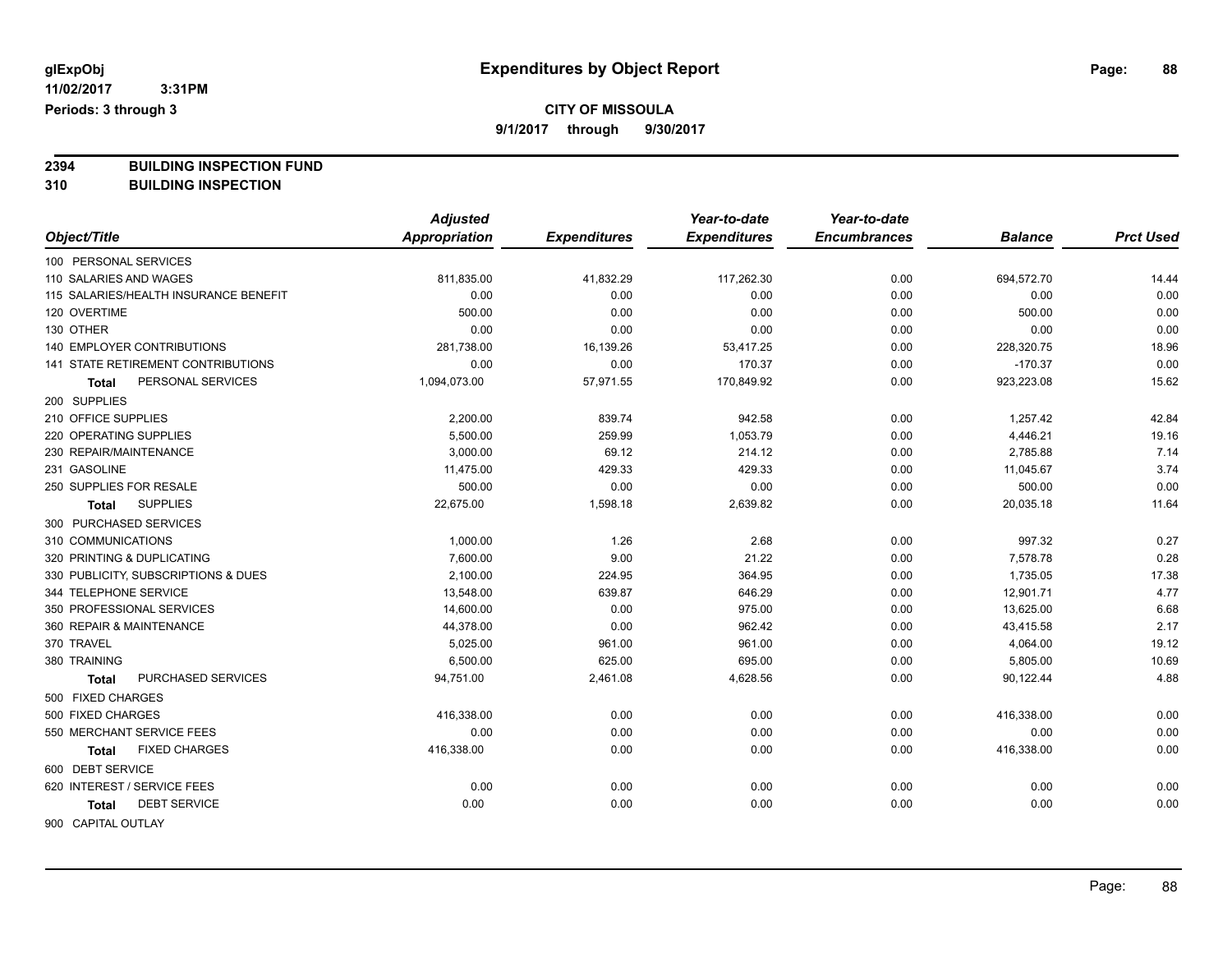# **CITY OF MISSOULA 9/1/2017 through 9/30/2017**

**2394 BUILDING INSPECTION FUND**

**310 BUILDING INSPECTION**

| Object/Title |                            | <b>Adjusted</b><br>Appropriation | <b>Expenditures</b> | Year-to-date<br><b>Expenditures</b> | Year-to-date<br><b>Encumbrances</b> | <b>Balance</b> | <b>Prct Used</b> |
|--------------|----------------------------|----------------------------------|---------------------|-------------------------------------|-------------------------------------|----------------|------------------|
|              | 940 MACHINERY & EQUIPMENT  | 0.00                             | 0.00                | 0.00                                | 0.00                                | 0.00           | 0.00             |
| Total        | <b>CAPITAL OUTLAY</b>      | 0.00                             | 0.00                | 0.00                                | 0.00                                | 0.00           | 0.00             |
| Total        | <b>BUILDING INSPECTION</b> | 627,837.00                       | 62,030.81           | 178.118.30                          | 0.00                                | 449,718.70     | 10.94            |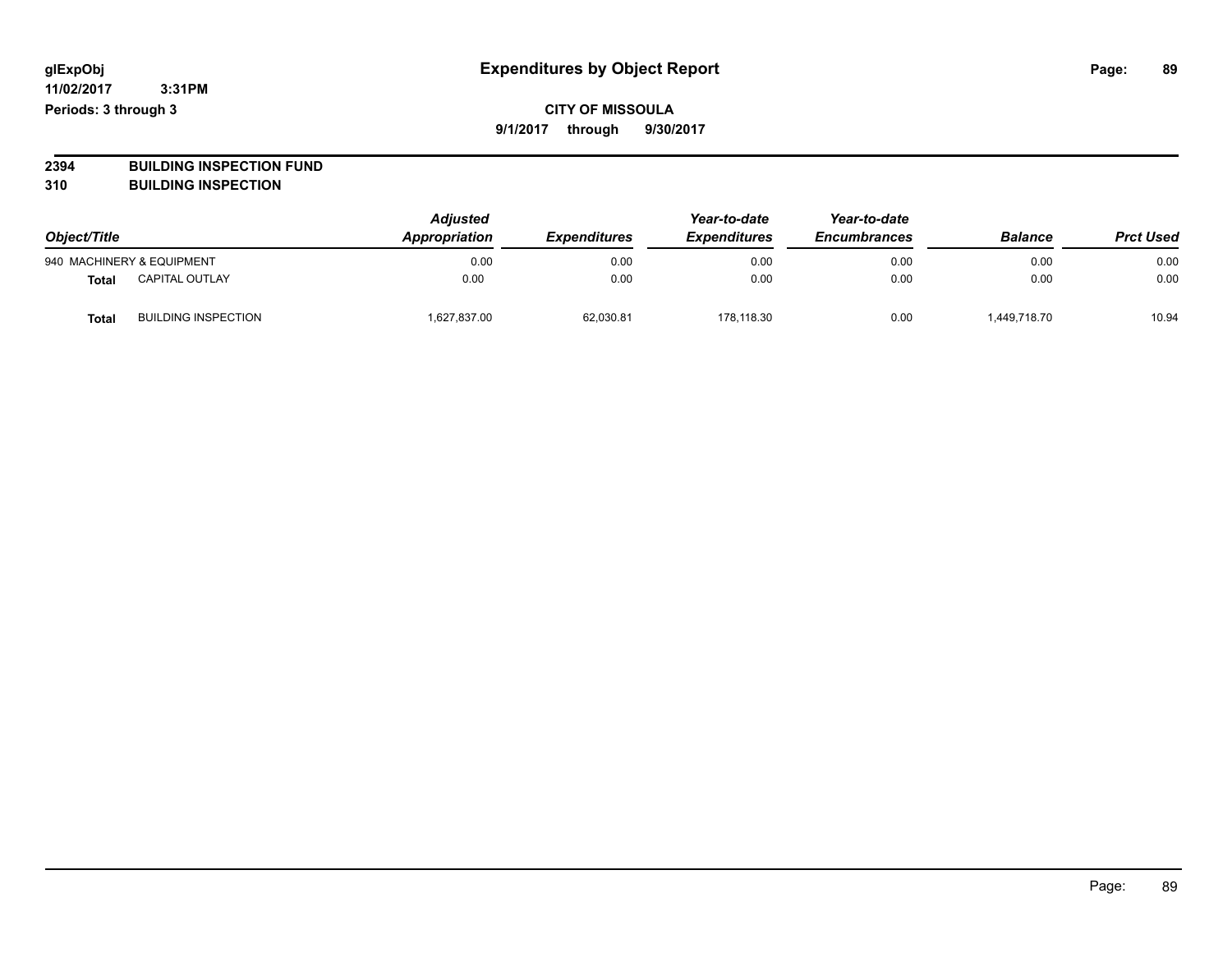### **2394 BUILDING INSPECTION FUND**

|                                           | <b>Adjusted</b> |                     | Year-to-date        | Year-to-date        |                |                  |
|-------------------------------------------|-----------------|---------------------|---------------------|---------------------|----------------|------------------|
| Object/Title                              | Appropriation   | <b>Expenditures</b> | <b>Expenditures</b> | <b>Encumbrances</b> | <b>Balance</b> | <b>Prct Used</b> |
| 100 PERSONAL SERVICES                     |                 |                     |                     |                     |                |                  |
| 110 SALARIES AND WAGES                    | 811,835.00      | 41,832.29           | 117,262.30          | 0.00                | 694,572.70     | 14.44            |
| 115 SALARIES/HEALTH INSURANCE BENEFIT     | 0.00            | 0.00                | 0.00                | 0.00                | 0.00           | 0.00             |
| 120 OVERTIME                              | 500.00          | 0.00                | 0.00                | 0.00                | 500.00         | 0.00             |
| 130 OTHER                                 | 0.00            | 0.00                | 0.00                | 0.00                | 0.00           | 0.00             |
| 140 EMPLOYER CONTRIBUTIONS                | 281,738.00      | 16,139.26           | 53,417.25           | 0.00                | 228,320.75     | 18.96            |
| 141 STATE RETIREMENT CONTRIBUTIONS        | 0.00            | 0.00                | 170.37              | 0.00                | $-170.37$      | 0.00             |
| PERSONAL SERVICES<br>Total                | 1,094,073.00    | 57,971.55           | 170,849.92          | 0.00                | 923,223.08     | 15.62            |
| 200 SUPPLIES                              |                 |                     |                     |                     |                |                  |
| 210 OFFICE SUPPLIES                       | 2,200.00        | 839.74              | 942.58              | 0.00                | 1,257.42       | 42.84            |
| 220 OPERATING SUPPLIES                    | 5,500.00        | 259.99              | 1,053.79            | 0.00                | 4,446.21       | 19.16            |
| 230 REPAIR/MAINTENANCE                    | 3,000.00        | 69.12               | 214.12              | 0.00                | 2,785.88       | 7.14             |
| 231 GASOLINE                              | 11,475.00       | 429.33              | 429.33              | 0.00                | 11,045.67      | 3.74             |
| 250 SUPPLIES FOR RESALE                   | 500.00          | 0.00                | 0.00                | 0.00                | 500.00         | 0.00             |
| <b>SUPPLIES</b><br><b>Total</b>           | 22,675.00       | 1,598.18            | 2,639.82            | 0.00                | 20,035.18      | 11.64            |
| 300 PURCHASED SERVICES                    |                 |                     |                     |                     |                |                  |
| 310 COMMUNICATIONS                        | 1,000.00        | 1.26                | 2.68                | 0.00                | 997.32         | 0.27             |
| 320 PRINTING & DUPLICATING                | 7,600.00        | 9.00                | 21.22               | 0.00                | 7,578.78       | 0.28             |
| 330 PUBLICITY, SUBSCRIPTIONS & DUES       | 2,100.00        | 224.95              | 364.95              | 0.00                | 1,735.05       | 17.38            |
| 344 TELEPHONE SERVICE                     | 13,548.00       | 639.87              | 646.29              | 0.00                | 12,901.71      | 4.77             |
| 350 PROFESSIONAL SERVICES                 | 14,600.00       | 0.00                | 975.00              | 0.00                | 13,625.00      | 6.68             |
| 360 REPAIR & MAINTENANCE                  | 44,378.00       | 0.00                | 962.42              | 0.00                | 43,415.58      | 2.17             |
| 370 TRAVEL                                | 5,025.00        | 961.00              | 961.00              | 0.00                | 4,064.00       | 19.12            |
| 380 TRAINING                              | 6,500.00        | 625.00              | 695.00              | 0.00                | 5,805.00       | 10.69            |
| <b>PURCHASED SERVICES</b><br><b>Total</b> | 94,751.00       | 2,461.08            | 4,628.56            | 0.00                | 90,122.44      | 4.88             |
| 500 FIXED CHARGES                         |                 |                     |                     |                     |                |                  |
| 500 FIXED CHARGES                         | 416,338.00      | 0.00                | 0.00                | 0.00                | 416,338.00     | 0.00             |
| 550 MERCHANT SERVICE FEES                 | 0.00            | 0.00                | 0.00                | 0.00                | 0.00           | 0.00             |
| <b>FIXED CHARGES</b><br><b>Total</b>      | 416,338.00      | 0.00                | 0.00                | 0.00                | 416,338.00     | 0.00             |
| 600 DEBT SERVICE                          |                 |                     |                     |                     |                |                  |
| 620 INTEREST / SERVICE FEES               | 0.00            | 0.00                | 0.00                | 0.00                | 0.00           | 0.00             |
| <b>DEBT SERVICE</b><br>Total              | 0.00            | 0.00                | 0.00                | 0.00                | 0.00           | 0.00             |
| 900 CAPITAL OUTLAY                        |                 |                     |                     |                     |                |                  |
| 940 MACHINERY & EQUIPMENT                 | 0.00            | 0.00                | 0.00                | 0.00                | 0.00           | 0.00             |
|                                           |                 |                     |                     |                     |                |                  |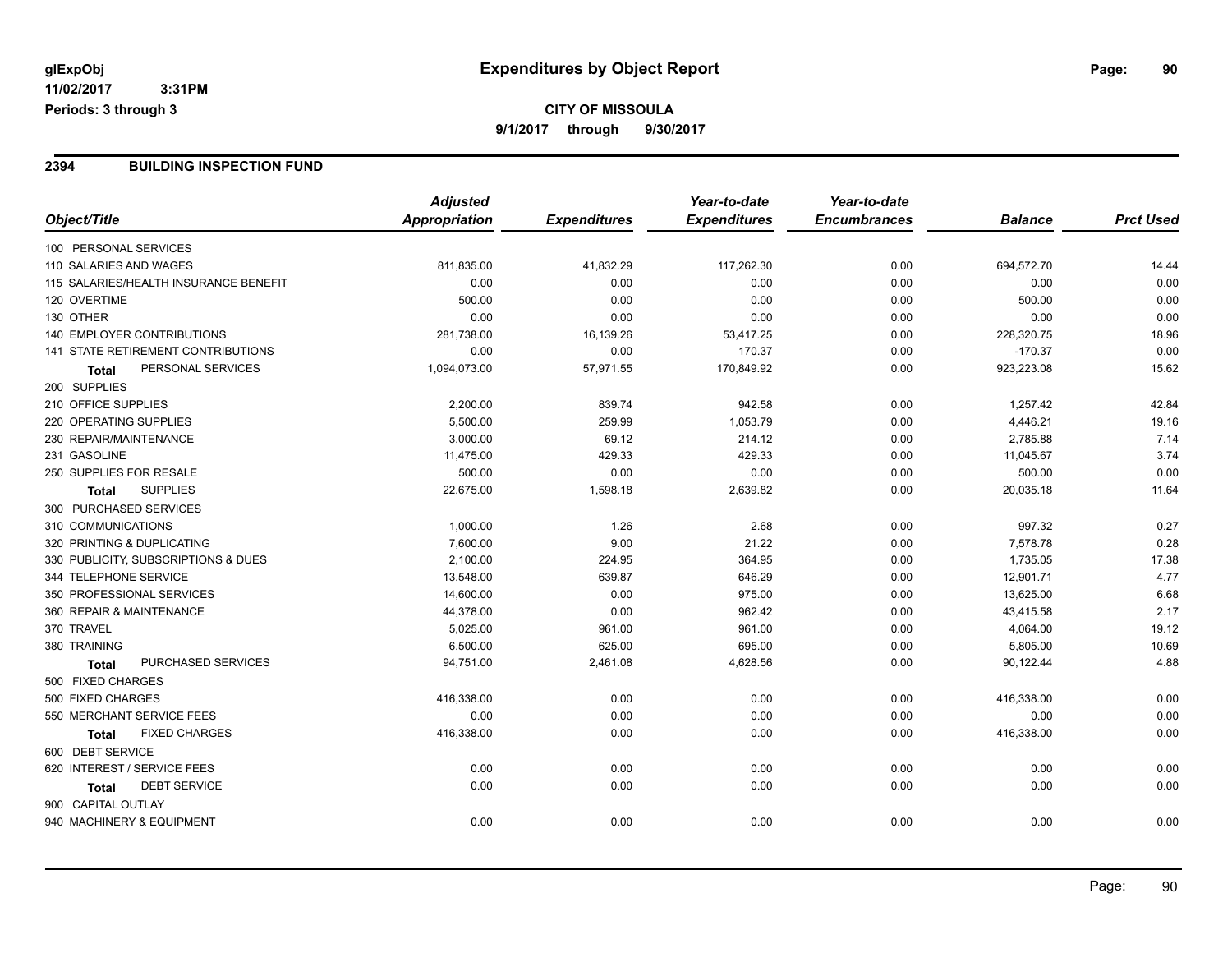**CITY OF MISSOULA 9/1/2017 through 9/30/2017**

### **2394 BUILDING INSPECTION FUND**

| Object/Title |                                 | <b>Adjusted</b><br>Appropriation | <b>Expenditures</b> | Year-to-date<br><b>Expenditures</b> | Year-to-date<br><b>Encumbrances</b> | <b>Balance</b> | <b>Prct Used</b> |
|--------------|---------------------------------|----------------------------------|---------------------|-------------------------------------|-------------------------------------|----------------|------------------|
| Tota.        | <b>CAPITAL OUTLAY</b>           | 0.00                             | 0.00                | 0.00                                | 0.00                                | 0.00           | 0.00             |
| Tota.        | <b>BUILDING INSPECTION FUND</b> | 1,627,837.00                     | 62,030.81           | 178,118.30                          | 0.00                                | ,449,718.70    | 10.94            |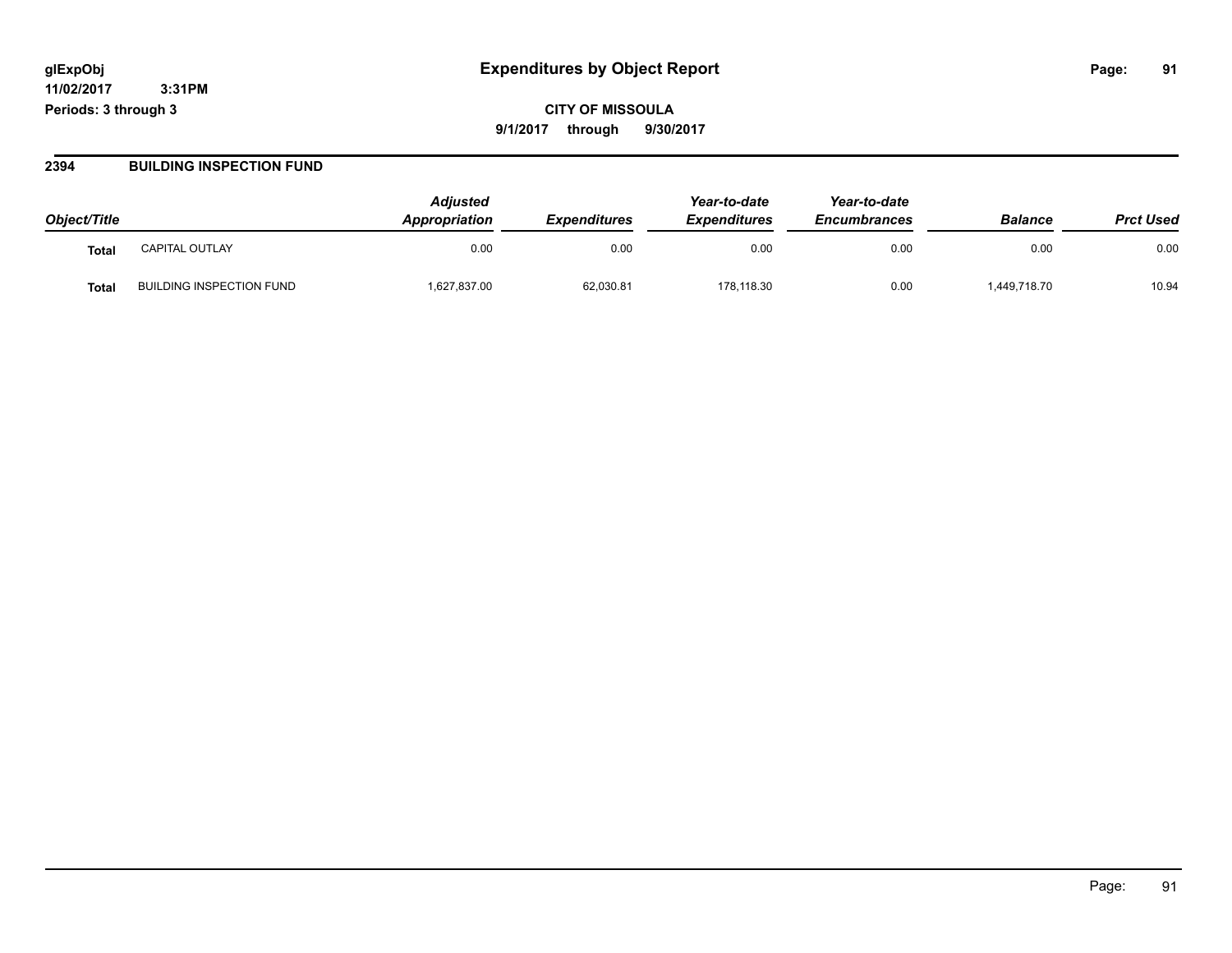**9/1/2017 through 9/30/2017**

# **2395 CITY GRANTS & PROGRAM INCOME FUND**

**390 NON-DEPARTMENTAL**

|                                                   | <b>Adjusted</b>      |                     | Year-to-date        | Year-to-date        |                |                  |
|---------------------------------------------------|----------------------|---------------------|---------------------|---------------------|----------------|------------------|
| Object/Title                                      | <b>Appropriation</b> | <b>Expenditures</b> | <b>Expenditures</b> | <b>Encumbrances</b> | <b>Balance</b> | <b>Prct Used</b> |
| 300 PURCHASED SERVICES                            |                      |                     |                     |                     |                |                  |
| 350 PROFESSIONAL SERVICES                         | 0.00                 | 0.00                | 0.00                | 0.00                | 0.00           | 0.00             |
| PURCHASED SERVICES<br><b>Total</b>                | 0.00                 | 0.00                | 0.00                | 0.00                | 0.00           | 0.00             |
| 500 FIXED CHARGES                                 |                      |                     |                     |                     |                |                  |
| 550 MERCHANT SERVICE FEES                         | 0.00                 | 0.00                | 0.00                | 0.00                | 0.00           | 0.00             |
| <b>FIXED CHARGES</b><br><b>Total</b>              | 0.00                 | 0.00                | 0.00                | 0.00                | 0.00           | 0.00             |
| 700 GRANTS & CONTRIBUTIONS                        |                      |                     |                     |                     |                |                  |
| 700 GRANTS & CONTRIBUTIONS                        | 0.00                 | 0.00                | 0.00                | 0.00                | 0.00           | 0.00             |
| <b>GRANTS &amp; CONTRIBUTIONS</b><br><b>Total</b> | 0.00                 | 0.00                | 0.00                | 0.00                | 0.00           | 0.00             |
| 800 OTHER OBJECTS                                 |                      |                     |                     |                     |                |                  |
| 820 TRANSFERS TO OTHER FUNDS                      | 0.00                 | 0.00                | 0.00                | 0.00                | 0.00           | 0.00             |
| 845 CONTINGENCY                                   | 0.00                 | 0.00                | 0.00                | 0.00                | 0.00           | 0.00             |
| OTHER OBJECTS<br><b>Total</b>                     | 0.00                 | 0.00                | 0.00                | 0.00                | 0.00           | 0.00             |
| NON-DEPARTMENTAL<br><b>Total</b>                  | 0.00                 | 0.00                | 0.00                | 0.00                | 0.00           | 0.00             |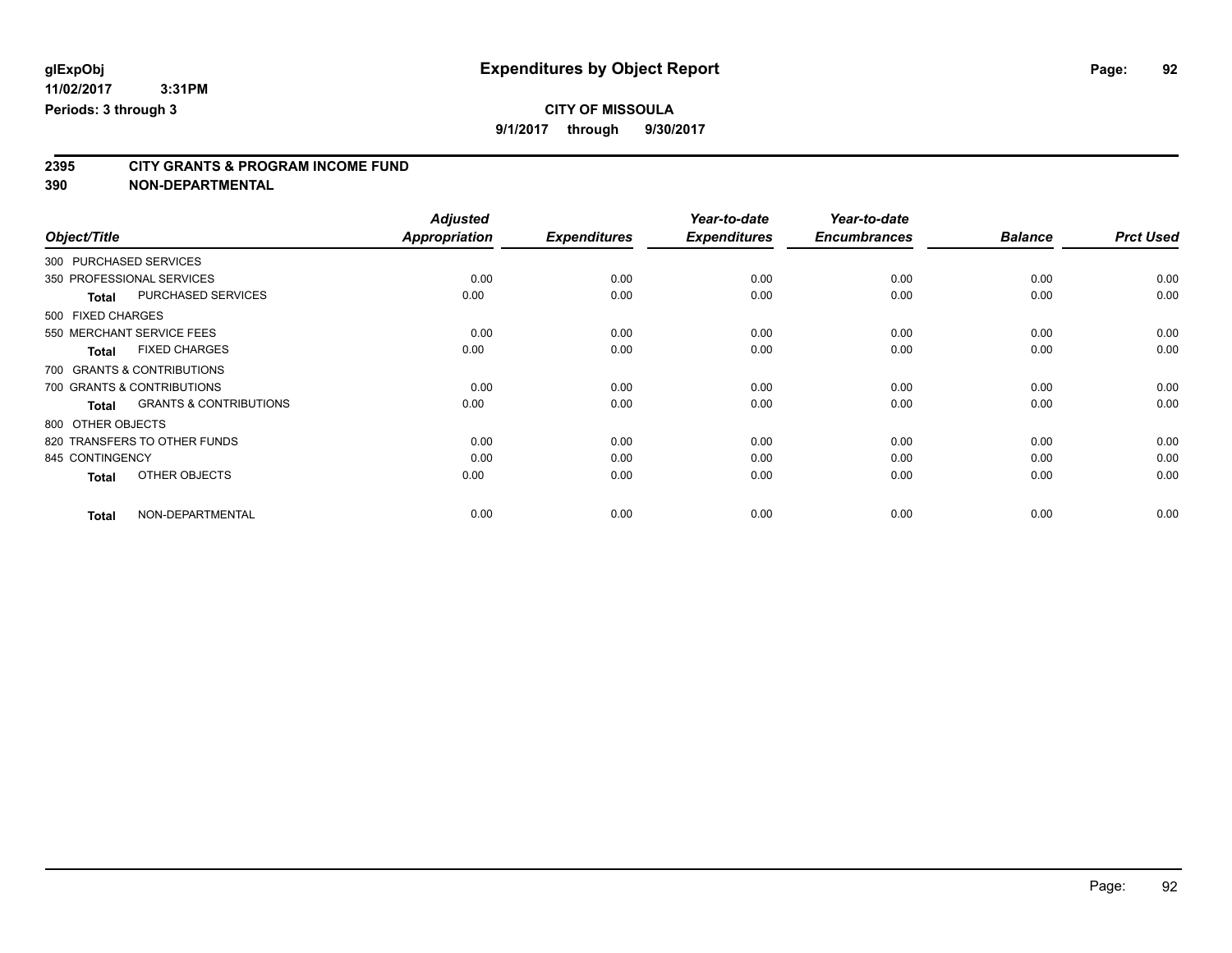# **2395 CITY GRANTS & PROGRAM INCOME FUND**

| Object/Title           |                                   | <b>Adjusted</b><br><b>Appropriation</b> | <b>Expenditures</b> | Year-to-date<br><b>Expenditures</b> | Year-to-date<br><b>Encumbrances</b> | <b>Balance</b> | <b>Prct Used</b> |
|------------------------|-----------------------------------|-----------------------------------------|---------------------|-------------------------------------|-------------------------------------|----------------|------------------|
| 300 PURCHASED SERVICES |                                   |                                         |                     |                                     |                                     |                |                  |
|                        | 350 PROFESSIONAL SERVICES         | 0.00                                    | 0.00                | 0.00                                | 0.00                                | 0.00           | 0.00             |
| Total                  | PURCHASED SERVICES                | 0.00                                    | 0.00                | 0.00                                | 0.00                                | 0.00           | 0.00             |
| 500 FIXED CHARGES      |                                   |                                         |                     |                                     |                                     |                |                  |
|                        | 550 MERCHANT SERVICE FEES         | 0.00                                    | 0.00                | 0.00                                | 0.00                                | 0.00           | 0.00             |
| <b>Total</b>           | <b>FIXED CHARGES</b>              | 0.00                                    | 0.00                | 0.00                                | 0.00                                | 0.00           | 0.00             |
|                        | 700 GRANTS & CONTRIBUTIONS        |                                         |                     |                                     |                                     |                |                  |
|                        | 700 GRANTS & CONTRIBUTIONS        | 0.00                                    | 0.00                | 0.00                                | 0.00                                | 0.00           | 0.00             |
| <b>Total</b>           | <b>GRANTS &amp; CONTRIBUTIONS</b> | 0.00                                    | 0.00                | 0.00                                | 0.00                                | 0.00           | 0.00             |
| 800 OTHER OBJECTS      |                                   |                                         |                     |                                     |                                     |                |                  |
|                        | 820 TRANSFERS TO OTHER FUNDS      | 0.00                                    | 0.00                | 0.00                                | 0.00                                | 0.00           | 0.00             |
| 845 CONTINGENCY        |                                   | 0.00                                    | 0.00                | 0.00                                | 0.00                                | 0.00           | 0.00             |
| <b>Total</b>           | OTHER OBJECTS                     | 0.00                                    | 0.00                | 0.00                                | 0.00                                | 0.00           | 0.00             |
| Total                  | CITY GRANTS & PROGRAM INCOME FUN  | 0.00                                    | 0.00                | 0.00                                | 0.00                                | 0.00           | 0.00             |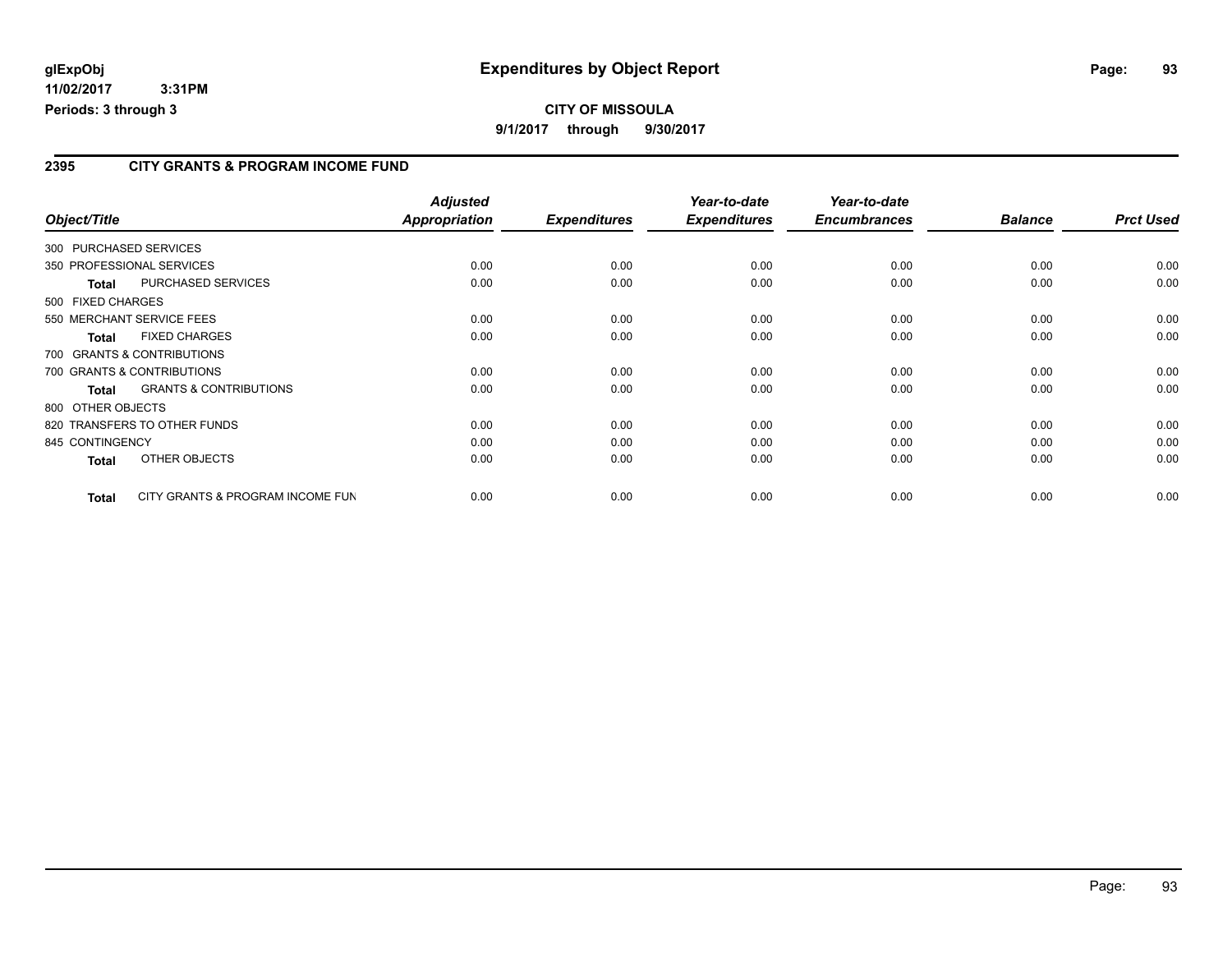**9/1/2017 through 9/30/2017**

#### **2396 ENERGY EFFICIENCY REVOLVING LOAN FUND 390 NON-DEPARTMENTAL**

| Object/Title |                                   | <b>Adjusted</b><br>Appropriation | <b>Expenditures</b> | Year-to-date<br><b>Expenditures</b> | Year-to-date<br><b>Encumbrances</b> | <b>Balance</b> | <b>Prct Used</b> |
|--------------|-----------------------------------|----------------------------------|---------------------|-------------------------------------|-------------------------------------|----------------|------------------|
|              | 700 GRANTS & CONTRIBUTIONS        |                                  |                     |                                     |                                     |                |                  |
|              | 700 GRANTS & CONTRIBUTIONS        | 0.00                             | 0.00                | 0.00                                | 0.00                                | 0.00           | 0.00             |
| <b>Total</b> | <b>GRANTS &amp; CONTRIBUTIONS</b> | 0.00                             | 0.00                | 0.00                                | 0.00                                | 0.00           | 0.00             |
| Tota         | NON-DEPARTMENTAL                  | 0.00                             | 0.00                | 0.00                                | 0.00                                | 0.00           | 0.00             |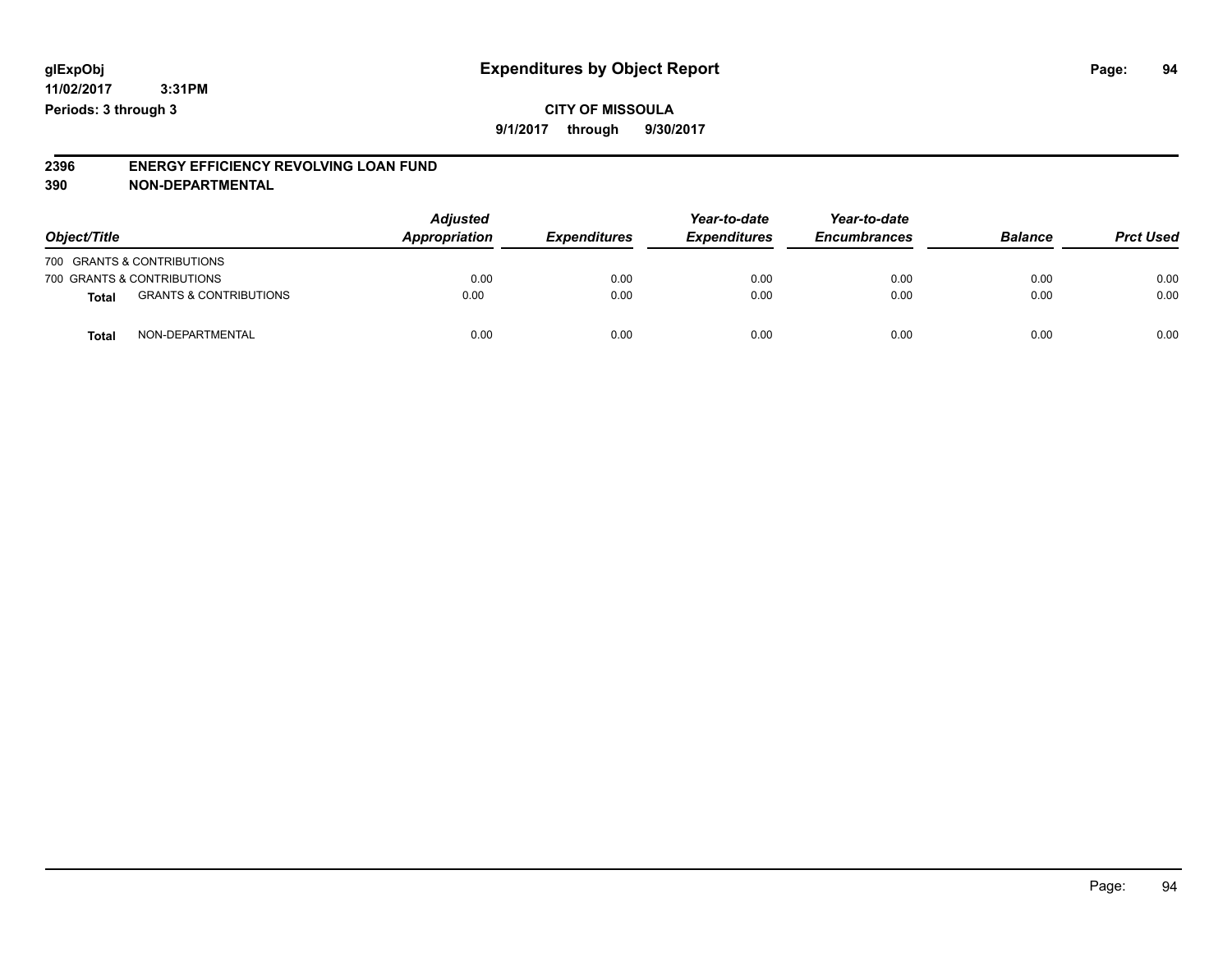# **glExpObj Expenditures by Object Report Page: 95**

**11/02/2017 3:31PM Periods: 3 through 3**

## **2396 ENERGY EFFICIENCY REVOLVING LOAN FUND**

| Object/Title                               | <b>Adjusted</b><br><b>Appropriation</b> | <i><b>Expenditures</b></i> | Year-to-date<br><b>Expenditures</b> | Year-to-date<br><b>Encumbrances</b> | <b>Balance</b> | <b>Prct Used</b> |
|--------------------------------------------|-----------------------------------------|----------------------------|-------------------------------------|-------------------------------------|----------------|------------------|
| 700 GRANTS & CONTRIBUTIONS                 |                                         |                            |                                     |                                     |                |                  |
| 700 GRANTS & CONTRIBUTIONS                 | 0.00                                    | 0.00                       | 0.00                                | 0.00                                | 0.00           | 0.00             |
| <b>GRANTS &amp; CONTRIBUTIONS</b><br>Total | 0.00                                    | 0.00                       | 0.00                                | 0.00                                | 0.00           | 0.00             |
| ENERGY EFFICIENCY REVOLVING LOAN<br>Tota   | 0.00                                    | 0.00                       | 0.00                                | 0.00                                | 0.00           | 0.00             |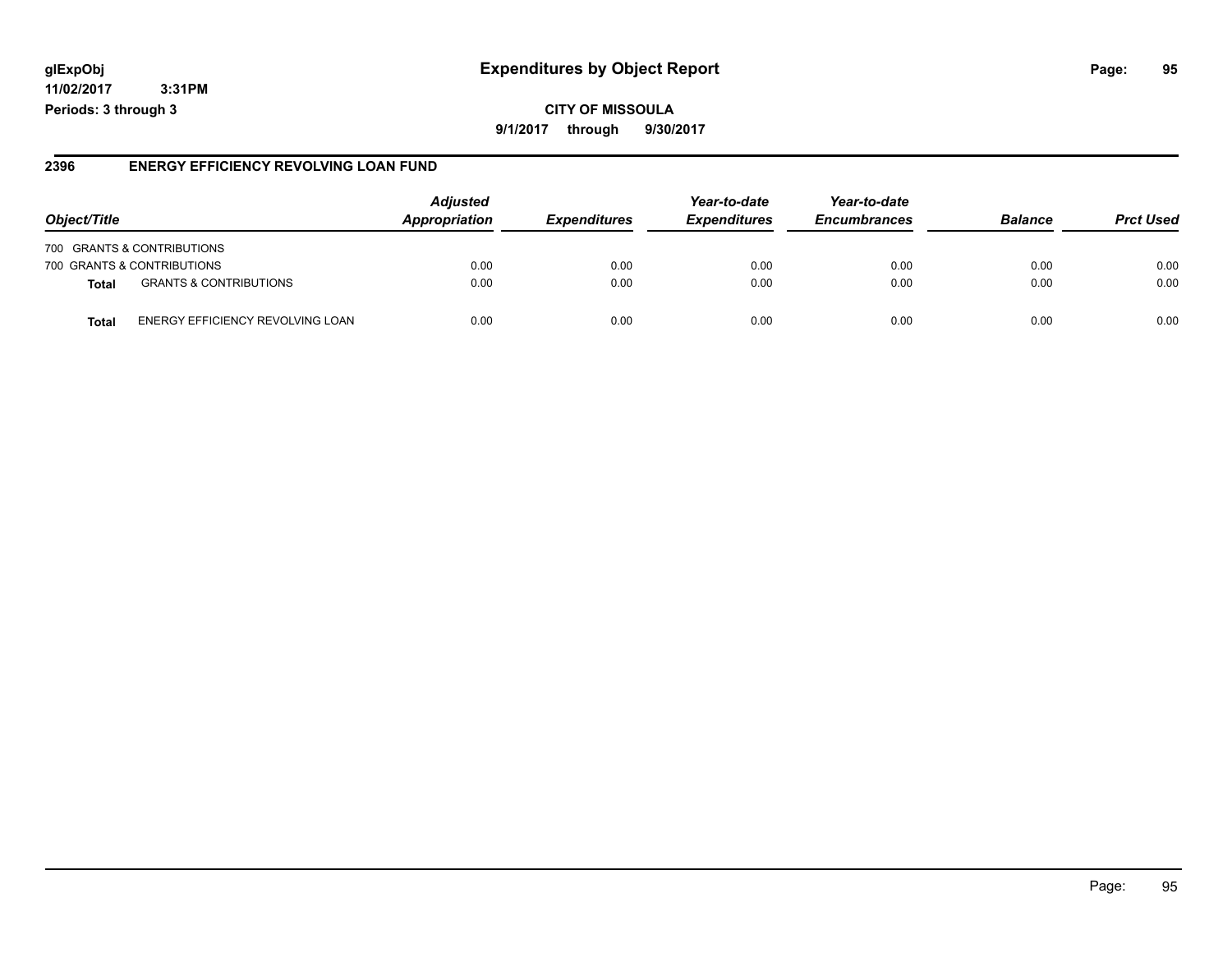# **CITY OF MISSOULA**

**9/1/2017 through 9/30/2017**

# **2399 DANGEROUS BUILDING DEMOLITION & REPAIR F**

**310 BUILDING INSPECTION**

| Object/Title      |                            | <b>Adjusted</b><br><b>Appropriation</b> | <b>Expenditures</b> | Year-to-date<br><b>Expenditures</b> | Year-to-date<br><b>Encumbrances</b> | <b>Balance</b> | <b>Prct Used</b> |
|-------------------|----------------------------|-----------------------------------------|---------------------|-------------------------------------|-------------------------------------|----------------|------------------|
| 500 FIXED CHARGES |                            |                                         |                     |                                     |                                     |                |                  |
|                   | 550 MERCHANT SERVICE FEES  | 0.00                                    | 0.00                | 0.00                                | 0.00                                | 0.00           | 0.00             |
| <b>Total</b>      | <b>FIXED CHARGES</b>       | 0.00                                    | 0.00                | 0.00                                | 0.00                                | 0.00           | 0.00             |
| 800 OTHER OBJECTS |                            |                                         |                     |                                     |                                     |                |                  |
| 845 CONTINGENCY   |                            | 15,000.00                               | 0.00                | 0.00                                | 0.00                                | 15,000.00      | 0.00             |
| <b>Total</b>      | OTHER OBJECTS              | 15,000.00                               | 0.00                | 0.00                                | 0.00                                | 15.000.00      | 0.00             |
| <b>Total</b>      | <b>BUILDING INSPECTION</b> | 15,000.00                               | 0.00                | 0.00                                | 0.00                                | 15,000.00      | 0.00             |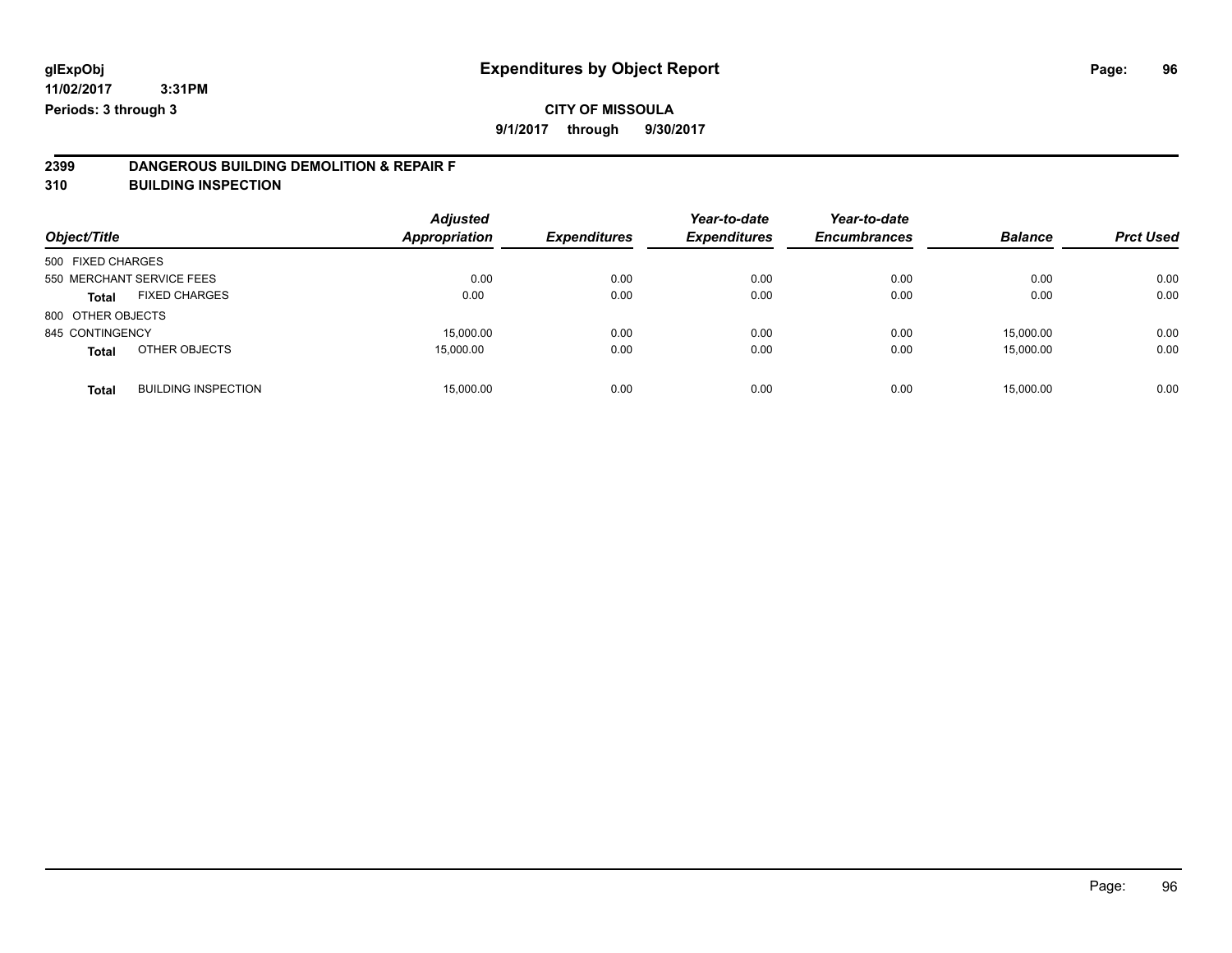# **glExpObj Expenditures by Object Report Page: 97**

**11/02/2017 3:31PM Periods: 3 through 3**

### **2399 DANGEROUS BUILDING DEMOLITION & REPAIR F**

| Object/Title      |                                   | <b>Adjusted</b><br><b>Appropriation</b> | <b>Expenditures</b> | Year-to-date<br><b>Expenditures</b> | Year-to-date<br><b>Encumbrances</b> | <b>Balance</b> | <b>Prct Used</b> |
|-------------------|-----------------------------------|-----------------------------------------|---------------------|-------------------------------------|-------------------------------------|----------------|------------------|
| 500 FIXED CHARGES |                                   |                                         |                     |                                     |                                     |                |                  |
|                   | 550 MERCHANT SERVICE FEES         | 0.00                                    | 0.00                | 0.00                                | 0.00                                | 0.00           | 0.00             |
| <b>Total</b>      | <b>FIXED CHARGES</b>              | 0.00                                    | 0.00                | 0.00                                | 0.00                                | 0.00           | 0.00             |
| 800 OTHER OBJECTS |                                   |                                         |                     |                                     |                                     |                |                  |
| 845 CONTINGENCY   |                                   | 15,000.00                               | 0.00                | 0.00                                | 0.00                                | 15,000.00      | 0.00             |
| <b>Total</b>      | OTHER OBJECTS                     | 15,000.00                               | 0.00                | 0.00                                | 0.00                                | 15,000.00      | 0.00             |
| <b>Total</b>      | DANGEROUS BUILDING DEMOLITION & F | 15,000.00                               | 0.00                | 0.00                                | 0.00                                | 15,000.00      | 0.00             |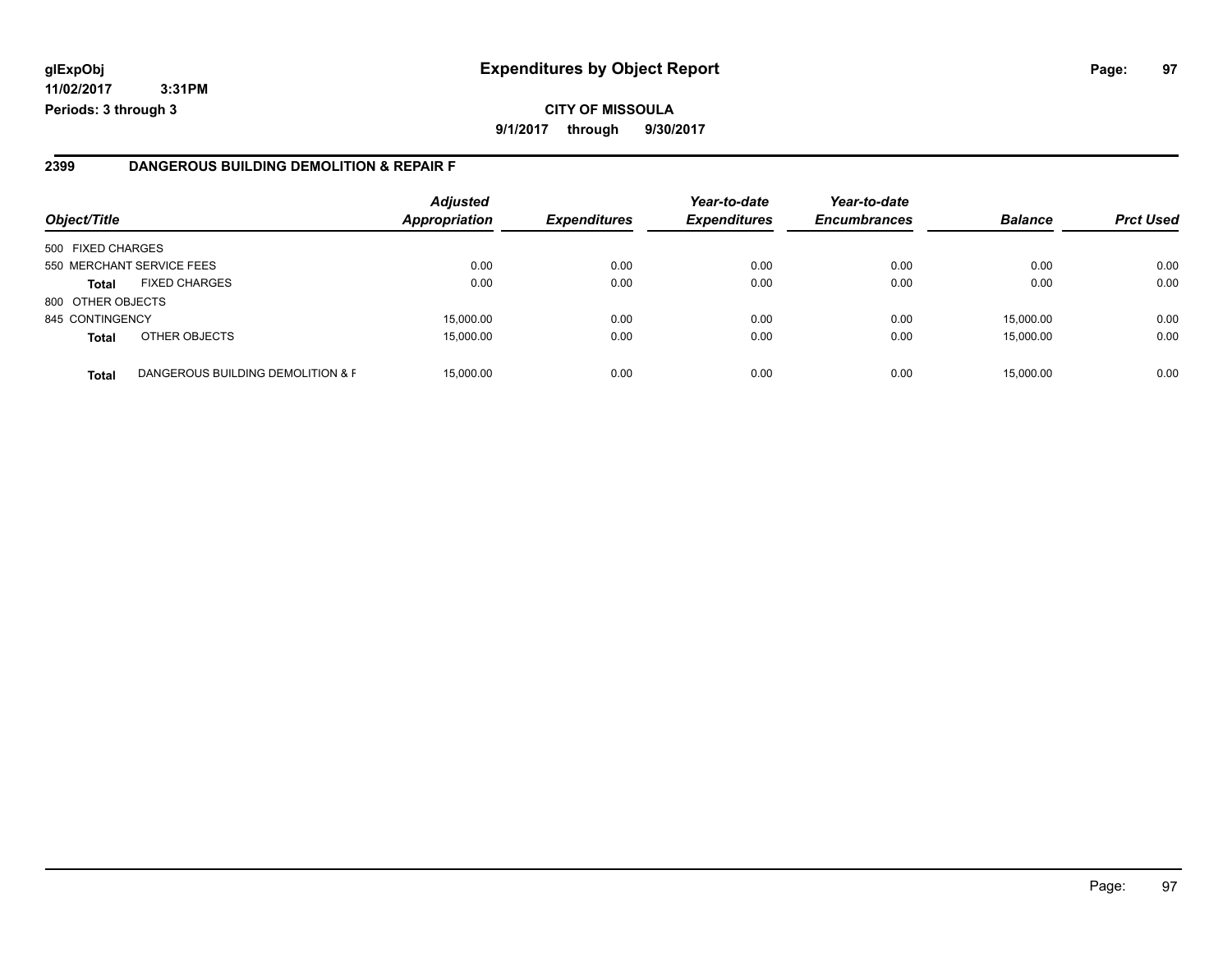**9/1/2017 through 9/30/2017**

# **2400 STREET LIGHTING ASSESSMENTS FUND**

### **280 PUBLIC WORKS OPERATIONS**

|                               |                           | <b>Adjusted</b>      |                     | Year-to-date        | Year-to-date        |                |                  |
|-------------------------------|---------------------------|----------------------|---------------------|---------------------|---------------------|----------------|------------------|
| Object/Title                  |                           | <b>Appropriation</b> | <b>Expenditures</b> | <b>Expenditures</b> | <b>Encumbrances</b> | <b>Balance</b> | <b>Prct Used</b> |
| 300 PURCHASED SERVICES        |                           |                      |                     |                     |                     |                |                  |
| 341 ELECTRICITY & NATURAL GAS |                           | 353.271.00           | $-364.09$           | 27.509.20           | 0.00                | 325.761.80     | 7.79             |
| 350 PROFESSIONAL SERVICES     |                           | 11.743.00            | 0.00                | 0.00                | 0.00                | 11.743.00      | 0.00             |
| 360 REPAIR & MAINTENANCE      |                           | 0.00                 | 0.00                | 0.00                | 0.00                | 0.00           | 0.00             |
| <b>Total</b>                  | <b>PURCHASED SERVICES</b> | 365.014.00           | $-364.09$           | 27.509.20           | 0.00                | 337.504.80     | 7.54             |
| 500 FIXED CHARGES             |                           |                      |                     |                     |                     |                |                  |
| 550 MERCHANT SERVICE FEES     |                           | 0.00                 | 0.00                | 0.00                | 0.00                | 0.00           | 0.00             |
| <b>Total</b>                  | <b>FIXED CHARGES</b>      | 0.00                 | 0.00                | 0.00                | 0.00                | 0.00           | 0.00             |
| Total                         | PUBLIC WORKS OPERATIONS   | 365.014.00           | $-364.09$           | 27.509.20           | 0.00                | 337.504.80     | 7.54             |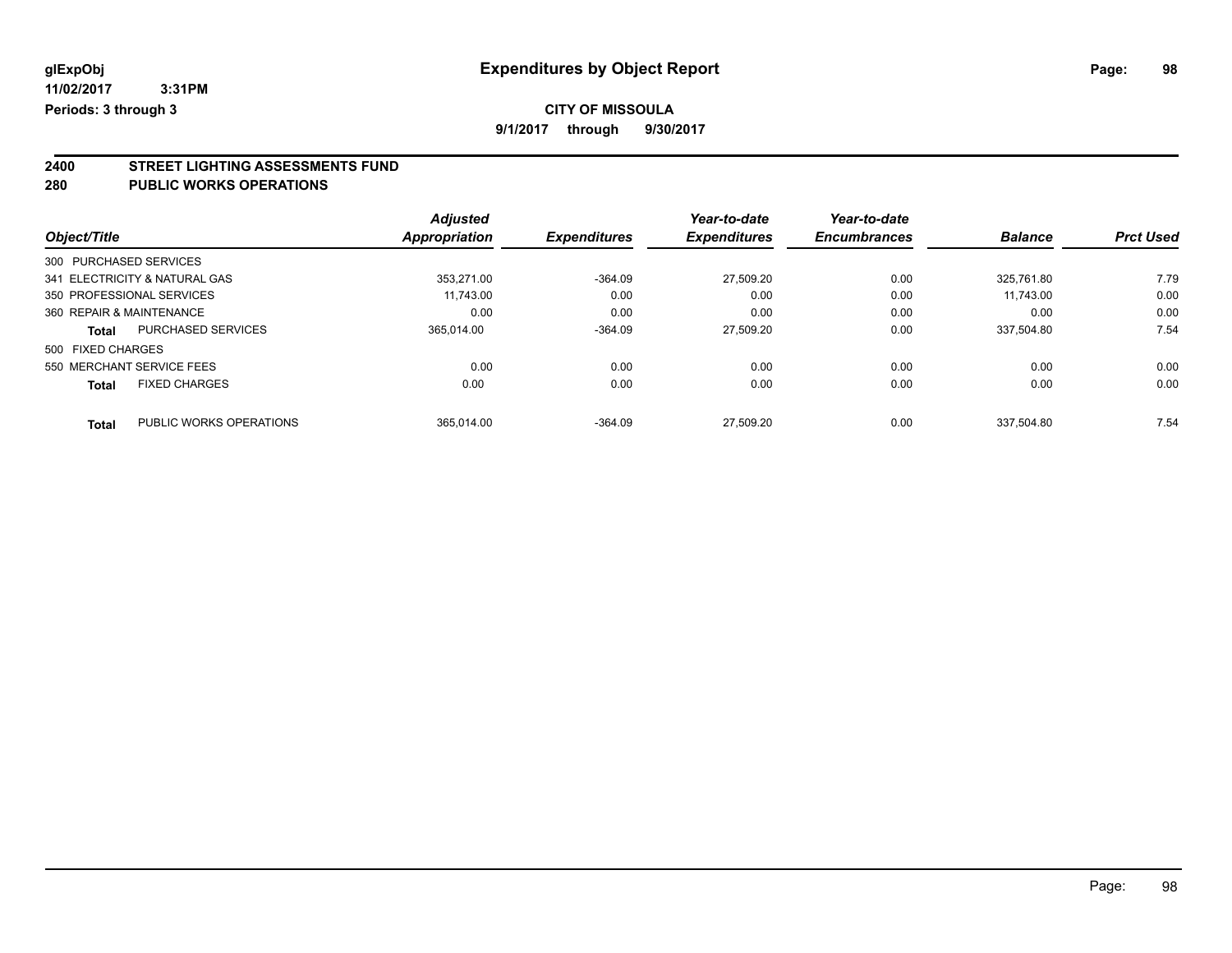### **2400 STREET LIGHTING ASSESSMENTS FUND**

|                          |                                  | <b>Adjusted</b>      |                     | Year-to-date        | Year-to-date        |                |                  |
|--------------------------|----------------------------------|----------------------|---------------------|---------------------|---------------------|----------------|------------------|
| Object/Title             |                                  | <b>Appropriation</b> | <b>Expenditures</b> | <b>Expenditures</b> | <b>Encumbrances</b> | <b>Balance</b> | <b>Prct Used</b> |
| 300 PURCHASED SERVICES   |                                  |                      |                     |                     |                     |                |                  |
|                          | 341 ELECTRICITY & NATURAL GAS    | 353.271.00           | $-364.09$           | 27.509.20           | 0.00                | 325.761.80     | 7.79             |
|                          | 350 PROFESSIONAL SERVICES        | 11,743.00            | 0.00                | 0.00                | 0.00                | 11.743.00      | 0.00             |
| 360 REPAIR & MAINTENANCE |                                  | 0.00                 | 0.00                | 0.00                | 0.00                | 0.00           | 0.00             |
| <b>Total</b>             | <b>PURCHASED SERVICES</b>        | 365.014.00           | $-364.09$           | 27.509.20           | 0.00                | 337.504.80     | 7.54             |
| 500 FIXED CHARGES        |                                  |                      |                     |                     |                     |                |                  |
|                          | 550 MERCHANT SERVICE FEES        | 0.00                 | 0.00                | 0.00                | 0.00                | 0.00           | 0.00             |
| <b>Total</b>             | <b>FIXED CHARGES</b>             | 0.00                 | 0.00                | 0.00                | 0.00                | 0.00           | 0.00             |
| <b>Total</b>             | STREET LIGHTING ASSESSMENTS FUND | 365.014.00           | $-364.09$           | 27.509.20           | 0.00                | 337.504.80     | 7.54             |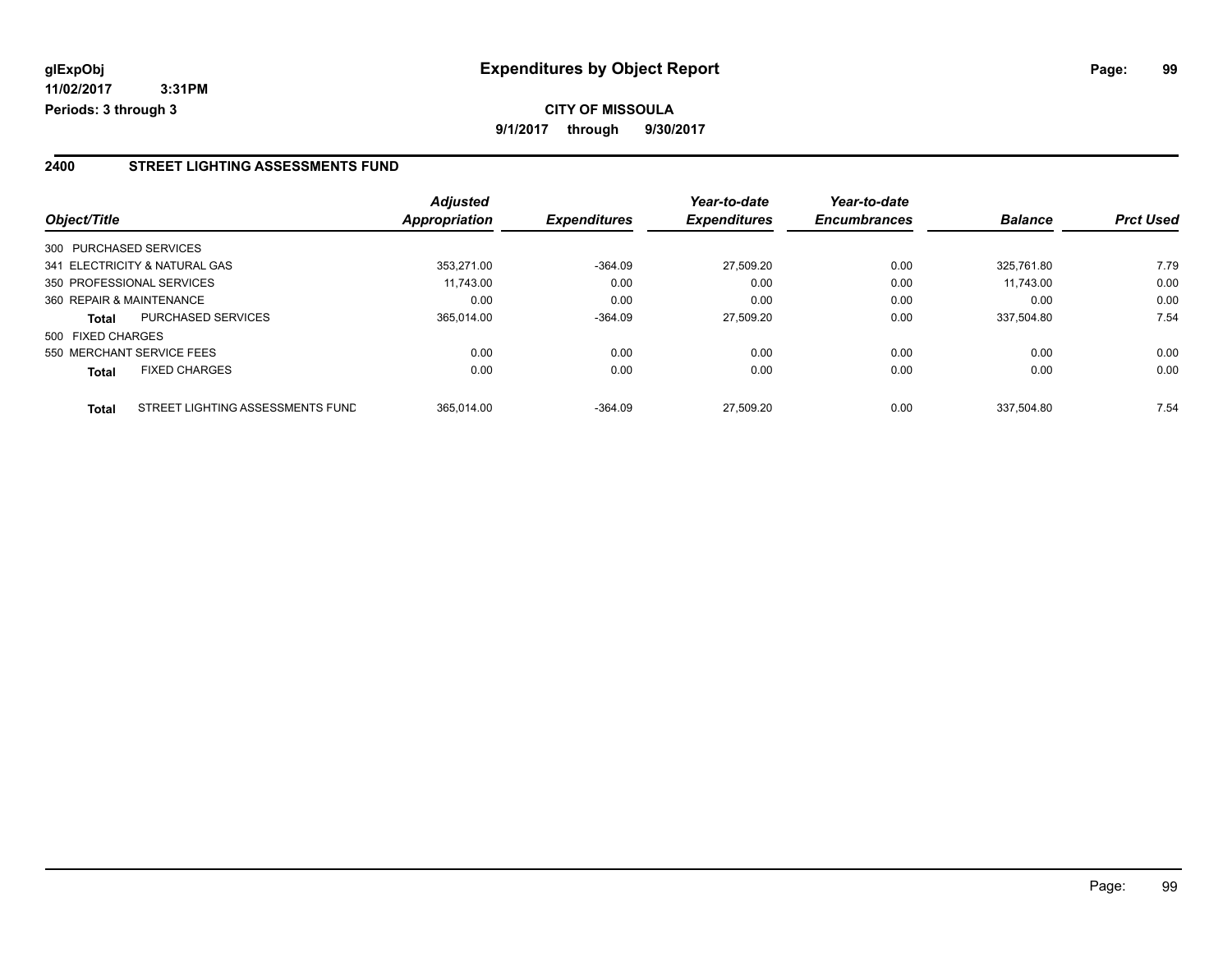# **CITY OF MISSOULA**

**9/1/2017 through 9/30/2017**

# **2500 STREET MAINTENANCE ASSESSMENT FUND**

**390 NON-DEPARTMENTAL**

|                        |                              | <b>Adjusted</b> |                     | Year-to-date        | Year-to-date        |                |                  |
|------------------------|------------------------------|-----------------|---------------------|---------------------|---------------------|----------------|------------------|
| Object/Title           |                              | Appropriation   | <b>Expenditures</b> | <b>Expenditures</b> | <b>Encumbrances</b> | <b>Balance</b> | <b>Prct Used</b> |
| 300 PURCHASED SERVICES |                              |                 |                     |                     |                     |                |                  |
| 345 GARBAGE            |                              | 61.854.00       | 5,083.33            | 12.628.43           | 0.00                | 49.225.57      | 20.42            |
| <b>Total</b>           | <b>PURCHASED SERVICES</b>    | 61,854.00       | 5,083.33            | 12,628.43           | 0.00                | 49.225.57      | 20.42            |
| 500 FIXED CHARGES      |                              |                 |                     |                     |                     |                |                  |
|                        | 550 MERCHANT SERVICE FEES    | 0.00            | 0.00                | 0.00                | 0.00                | 0.00           | 0.00             |
| <b>Total</b>           | <b>FIXED CHARGES</b>         | 0.00            | 0.00                | 0.00                | 0.00                | 0.00           | 0.00             |
| 800 OTHER OBJECTS      |                              |                 |                     |                     |                     |                |                  |
|                        | 820 TRANSFERS TO OTHER FUNDS | 41,000.00       | 0.00                | 0.00                | 0.00                | 41,000.00      | 0.00             |
| <b>Total</b>           | OTHER OBJECTS                | 41.000.00       | 0.00                | 0.00                | 0.00                | 41,000.00      | 0.00             |
| <b>Total</b>           | NON-DEPARTMENTAL             | 102.854.00      | 5,083.33            | 12.628.43           | 0.00                | 90.225.57      | 12.28            |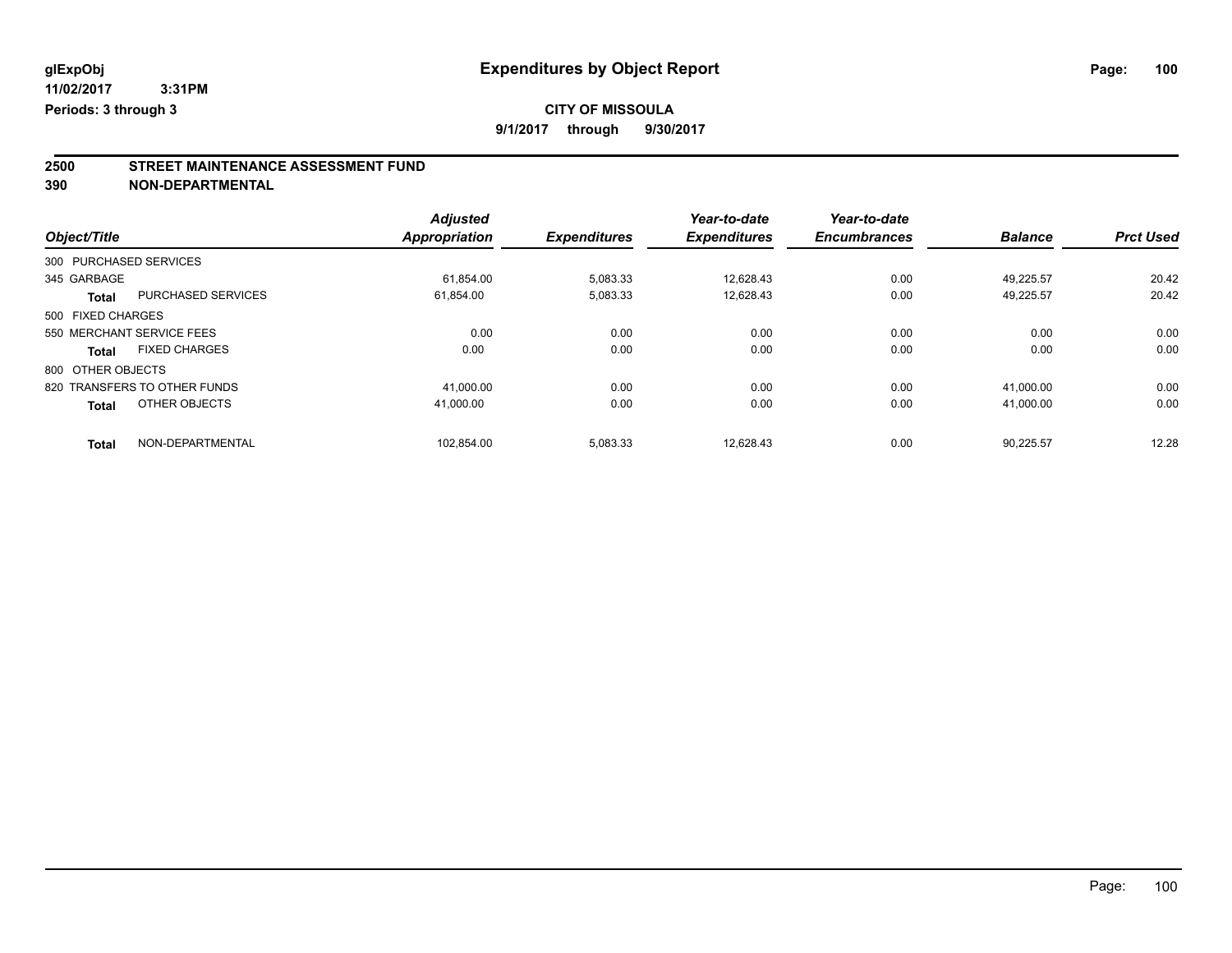# **2500 STREET MAINTENANCE ASSESSMENT FUND**

| Object/Title      |                                  | <b>Adjusted</b><br><b>Appropriation</b> | <b>Expenditures</b> | Year-to-date<br><b>Expenditures</b> | Year-to-date<br><b>Encumbrances</b> | <b>Balance</b> | <b>Prct Used</b> |
|-------------------|----------------------------------|-----------------------------------------|---------------------|-------------------------------------|-------------------------------------|----------------|------------------|
|                   |                                  |                                         |                     |                                     |                                     |                |                  |
|                   | 300 PURCHASED SERVICES           |                                         |                     |                                     |                                     |                |                  |
| 345 GARBAGE       |                                  | 61.854.00                               | 5,083.33            | 12,628.43                           | 0.00                                | 49.225.57      | 20.42            |
| <b>Total</b>      | <b>PURCHASED SERVICES</b>        | 61,854.00                               | 5,083.33            | 12,628.43                           | 0.00                                | 49,225.57      | 20.42            |
| 500 FIXED CHARGES |                                  |                                         |                     |                                     |                                     |                |                  |
|                   | 550 MERCHANT SERVICE FEES        | 0.00                                    | 0.00                | 0.00                                | 0.00                                | 0.00           | 0.00             |
| <b>Total</b>      | <b>FIXED CHARGES</b>             | 0.00                                    | 0.00                | 0.00                                | 0.00                                | 0.00           | 0.00             |
| 800 OTHER OBJECTS |                                  |                                         |                     |                                     |                                     |                |                  |
|                   | 820 TRANSFERS TO OTHER FUNDS     | 41.000.00                               | 0.00                | 0.00                                | 0.00                                | 41.000.00      | 0.00             |
| <b>Total</b>      | OTHER OBJECTS                    | 41,000.00                               | 0.00                | 0.00                                | 0.00                                | 41,000.00      | 0.00             |
| <b>Total</b>      | STREET MAINTENANCE ASSESSMENT FI | 102.854.00                              | 5,083.33            | 12.628.43                           | 0.00                                | 90,225.57      | 12.28            |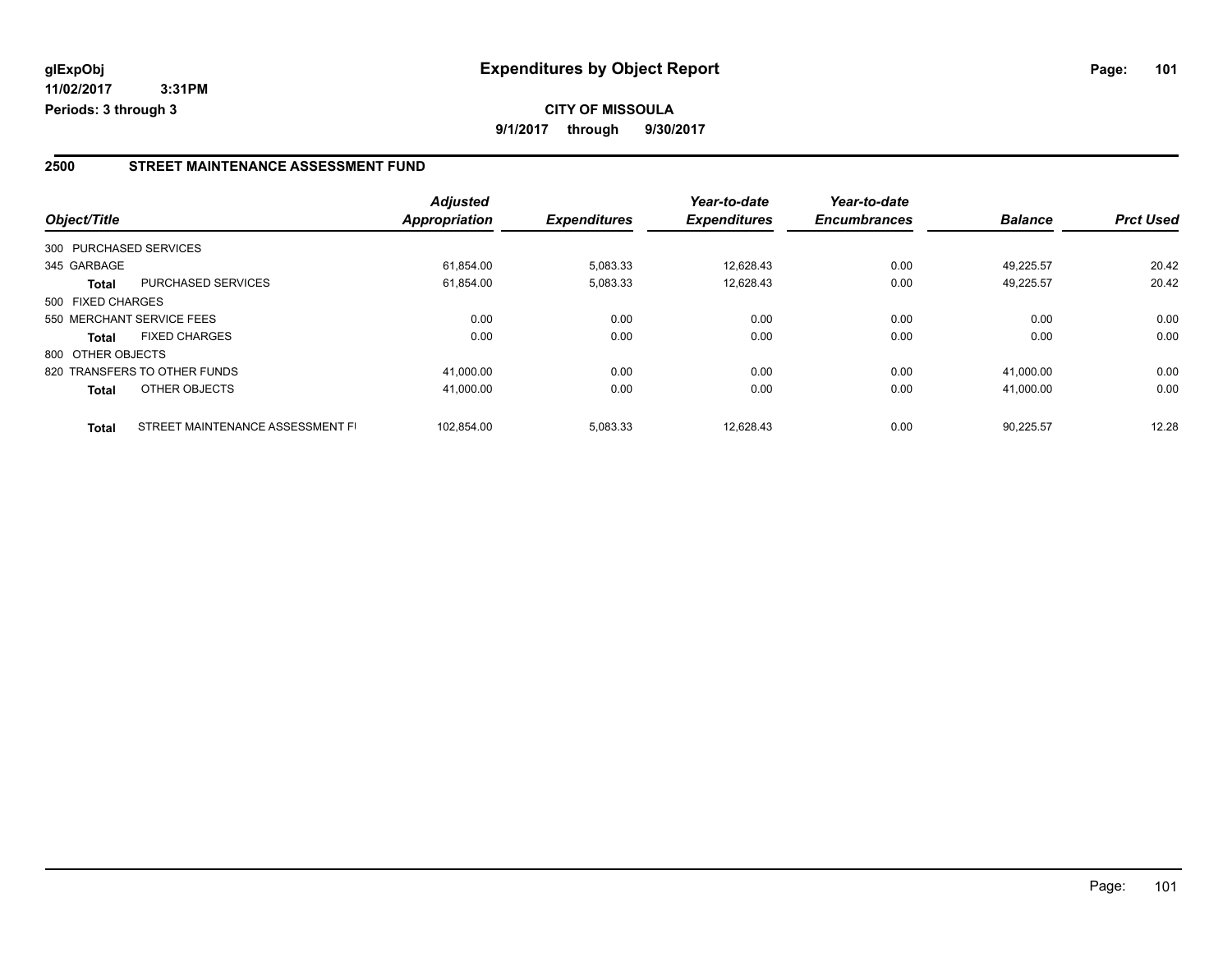# **2512 ROAD DISTRICT #1**

# **320 STREET MAINTENANCE**

|                                     | <b>Adjusted</b>      |                     | Year-to-date        | Year-to-date        |                |                  |
|-------------------------------------|----------------------|---------------------|---------------------|---------------------|----------------|------------------|
| Object/Title                        | <b>Appropriation</b> | <b>Expenditures</b> | <b>Expenditures</b> | <b>Encumbrances</b> | <b>Balance</b> | <b>Prct Used</b> |
| 100 PERSONAL SERVICES               |                      |                     |                     |                     |                |                  |
| 110 SALARIES AND WAGES              | 148,100.00           | 5,114.58            | 11,274.05           | 0.00                | 136,825.95     | 7.61             |
| 130 OTHER                           | 0.00                 | 0.00                | 0.00                | 0.00                | 0.00           | 0.00             |
| 140 EMPLOYER CONTRIBUTIONS          | 69,039.00            | 877.65              | 1,938.53            | 0.00                | 67,100.47      | 2.81             |
| 141 STATE RETIREMENT CONTRIBUTIONS  | 147.00               | 0.00                | 2.25                | 0.00                | 144.75         | 1.53             |
| <b>150 STATE RETIREMENT</b>         | 0.00                 | 0.00                | 0.00                | 0.00                | 0.00           | 0.00             |
| PERSONAL SERVICES<br>Total          | 217,286.00           | 5,992.23            | 13,214.83           | 0.00                | 204,071.17     | 6.08             |
| 200 SUPPLIES                        |                      |                     |                     |                     |                |                  |
| 210 OFFICE SUPPLIES                 | 6,185.00             | 0.00                | 128.37              | 0.00                | 6,056.63       | 2.08             |
| 220 OPERATING SUPPLIES              | 91,014.00            | 7,765.66            | 16,306.85           | 0.00                | 74,707.15      | 17.92            |
| 230 REPAIR/MAINTENANCE              | 92,478.00            | 20,405.45           | 42,779.96           | 0.00                | 49,698.04      | 46.26            |
| 231 GASOLINE                        | 1,135.00             | 509.05              | 509.05              | 0.00                | 625.95         | 44.85            |
| 240 OTHER SUPPLIES                  | 549.00               | 0.00                | 0.00                | 0.00                | 549.00         | 0.00             |
| <b>SUPPLIES</b><br><b>Total</b>     | 191,361.00           | 28,680.16           | 59,724.23           | 0.00                | 131,636.77     | 31.21            |
| 300 PURCHASED SERVICES              |                      |                     |                     |                     |                |                  |
| 310 COMMUNICATIONS                  | 0.00                 | 0.00                | 0.00                | 0.00                | 0.00           | 0.00             |
| 330 PUBLICITY, SUBSCRIPTIONS & DUES | 0.00                 | 0.00                | 0.00                | 0.00                | 0.00           | 0.00             |
| 350 PROFESSIONAL SERVICES           | 129,500.00           | 0.00                | 0.00                | 0.00                | 129,500.00     | 0.00             |
| 360 REPAIR & MAINTENANCE            | 2,500.00             | 0.00                | 0.00                | 0.00                | 2,500.00       | 0.00             |
| 370 TRAVEL                          | 1,450.00             | 0.00                | 0.00                | 0.00                | 1,450.00       | 0.00             |
| 380 TRAINING                        | 350.00               | 0.00                | 0.00                | 0.00                | 350.00         | 0.00             |
| PURCHASED SERVICES<br><b>Total</b>  | 133,800.00           | 0.00                | 0.00                | 0.00                | 133,800.00     | 0.00             |
| <b>400 BUILDING MATERIALS</b>       |                      |                     |                     |                     |                |                  |
| <b>400 BUILDING MATERIALS</b>       | 275,201.00           | 143,034.60          | 165,246.68          | 0.00                | 109,954.32     | 60.05            |
| <b>BUILDING MATERIALS</b><br>Total  | 275,201.00           | 143,034.60          | 165,246.68          | 0.00                | 109,954.32     | 60.05            |
| 500 FIXED CHARGES                   |                      |                     |                     |                     |                |                  |
| 500 FIXED CHARGES                   | 101,949.00           | 3,023.50            | 3,023.50            | 0.00                | 98,925.50      | 2.97             |
| 550 MERCHANT SERVICE FEES           | 0.00                 | 0.00                | 0.00                | 0.00                | 0.00           | 0.00             |
| <b>FIXED CHARGES</b><br>Total       | 101,949.00           | 3,023.50            | 3,023.50            | 0.00                | 98,925.50      | 2.97             |
| 600 DEBT SERVICE                    |                      |                     |                     |                     |                |                  |
| 610 PRINCIPAL                       | 605,289.00           | 59,442.41           | 150,559.43          | 0.00                | 454,729.57     | 24.87            |
| 620 INTEREST / SERVICE FEES         | 46,121.00            | 8,898.83            | 14,973.89           | 0.00                | 31,147.11      | 32.47            |
| <b>DEBT SERVICE</b><br><b>Total</b> | 651,410.00           | 68,341.24           | 165,533.32          | 0.00                | 485,876.68     | 25.41            |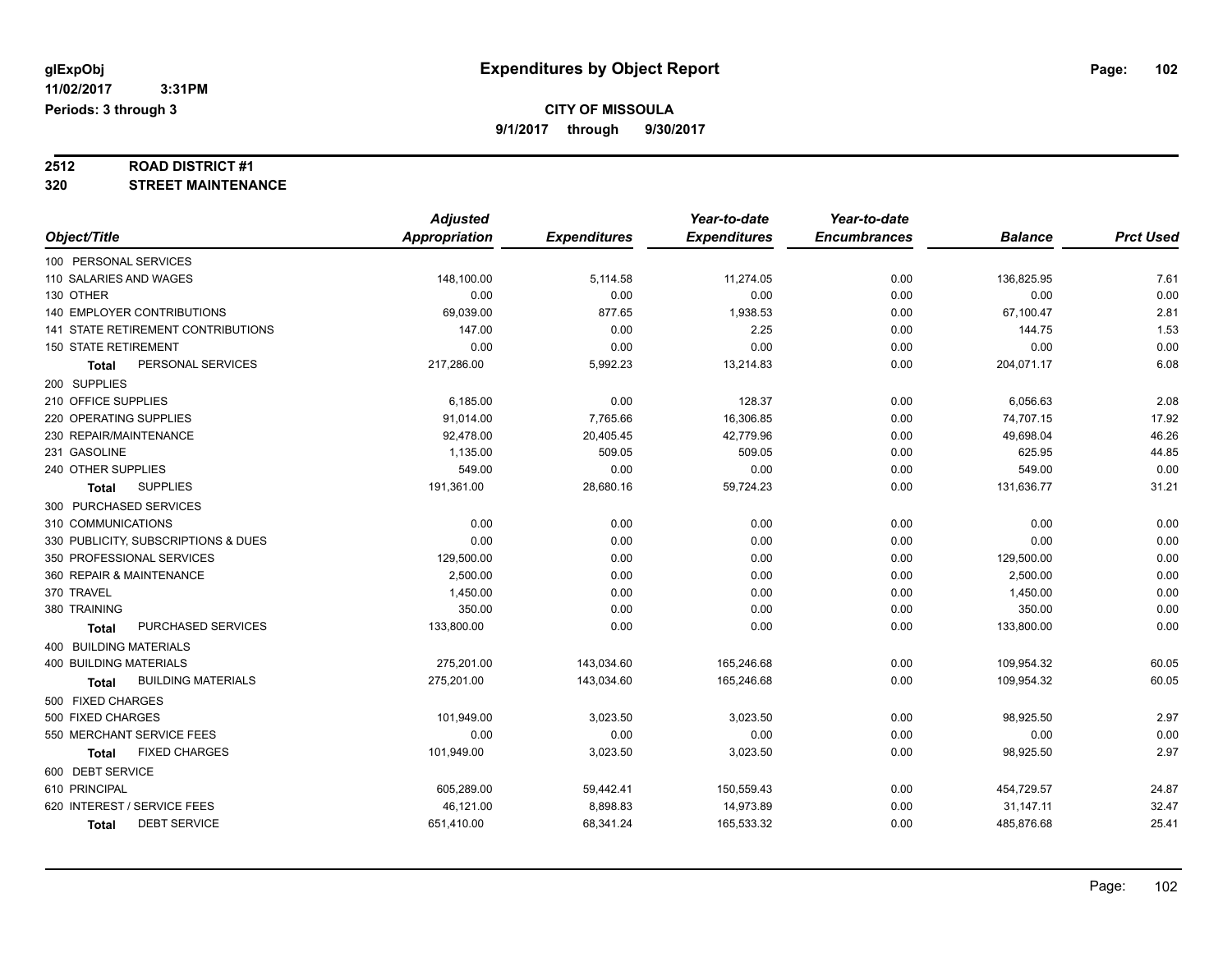# **2512 ROAD DISTRICT #1**

**320 STREET MAINTENANCE**

|                    |                                   | <b>Adjusted</b>      |                     | Year-to-date        | Year-to-date        |                |                  |
|--------------------|-----------------------------------|----------------------|---------------------|---------------------|---------------------|----------------|------------------|
| Object/Title       |                                   | <b>Appropriation</b> | <b>Expenditures</b> | <b>Expenditures</b> | <b>Encumbrances</b> | <b>Balance</b> | <b>Prct Used</b> |
|                    | 700 GRANTS & CONTRIBUTIONS        |                      |                     |                     |                     |                |                  |
|                    | 700 GRANTS & CONTRIBUTIONS        | 0.00                 | 0.00                | 0.00                | 0.00                | 0.00           | 0.00             |
| <b>Total</b>       | <b>GRANTS &amp; CONTRIBUTIONS</b> | 0.00                 | 0.00                | 0.00                | 0.00                | 0.00           | 0.00             |
| 800 OTHER OBJECTS  |                                   |                      |                     |                     |                     |                |                  |
|                    | 820 TRANSFERS TO OTHER FUNDS      | 0.00                 | 0.00                | 0.00                | 0.00                | 0.00           | 0.00             |
| 845 CONTINGENCY    |                                   | 0.00                 | 0.00                | 0.00                | 0.00                | 0.00           | 0.00             |
| <b>Total</b>       | OTHER OBJECTS                     | 0.00                 | 0.00                | 0.00                | 0.00                | 0.00           | 0.00             |
| 900 CAPITAL OUTLAY |                                   |                      |                     |                     |                     |                |                  |
| 930 IMPROVEMENTS   |                                   | 440,000.00           | 4,898.82            | 17,012.26           | 0.00                | 422,987.74     | 3.87             |
| <b>Total</b>       | <b>CAPITAL OUTLAY</b>             | 440.000.00           | 4,898.82            | 17.012.26           | 0.00                | 422.987.74     | 3.87             |
| <b>Total</b>       | <b>STREET MAINTENANCE</b>         | 2,011,007.00         | 253,970.55          | 423,754.82          | 0.00                | 1,587,252.18   | 21.07            |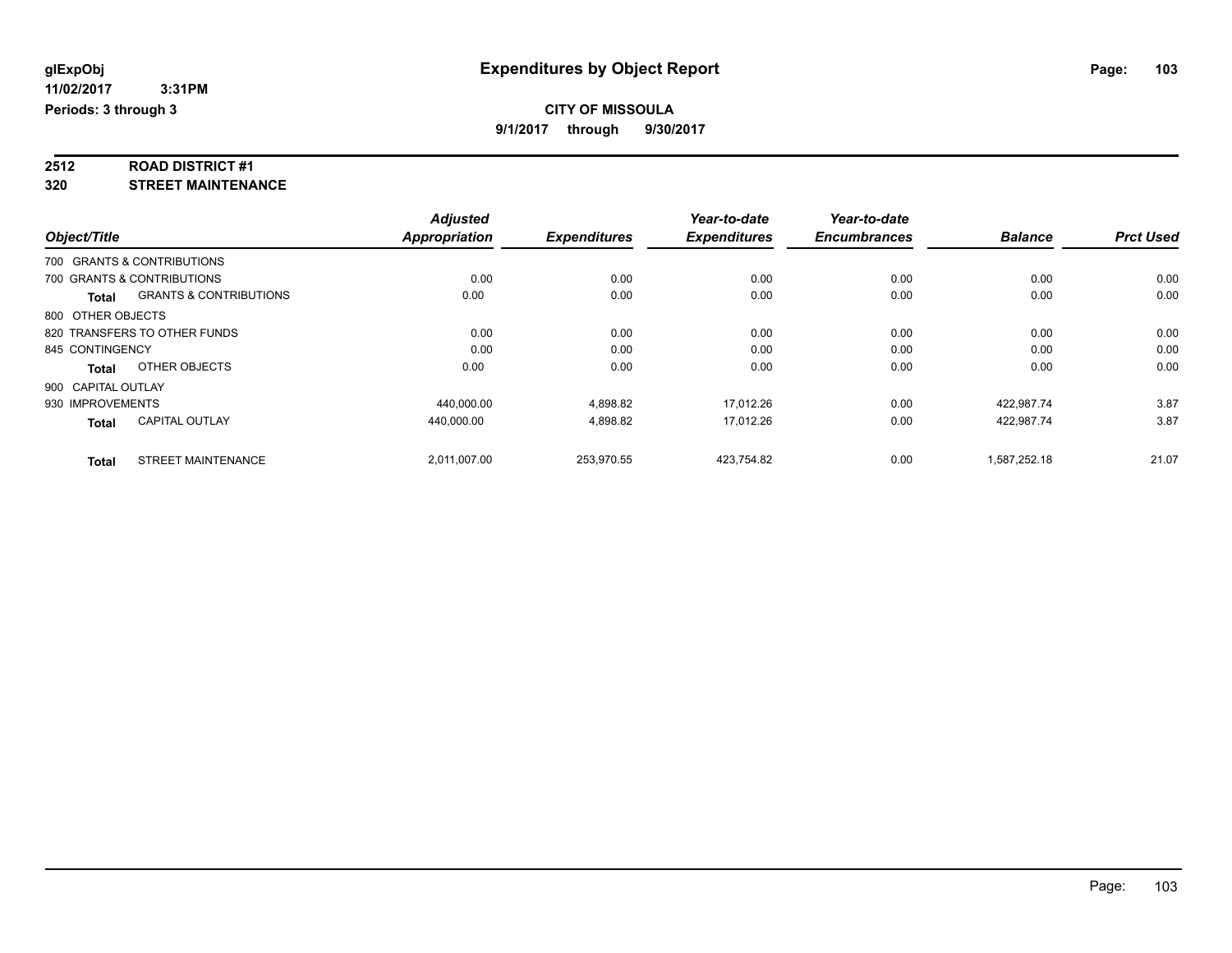# **2512 ROAD DISTRICT #1**

**390 NON-DEPARTMENTAL**

| Object/Title      |                      | <b>Adjusted</b><br>Appropriation | <b>Expenditures</b> | Year-to-date<br><b>Expenditures</b> | Year-to-date<br><b>Encumbrances</b> | <b>Balance</b> | <b>Prct Used</b> |
|-------------------|----------------------|----------------------------------|---------------------|-------------------------------------|-------------------------------------|----------------|------------------|
| 500 FIXED CHARGES |                      |                                  |                     |                                     |                                     |                |                  |
| 500 FIXED CHARGES |                      | 0.00                             | 0.00                | 0.00                                | 0.00                                | 0.00           | 0.00             |
| <b>Total</b>      | <b>FIXED CHARGES</b> | 0.00                             | 0.00                | 0.00                                | 0.00                                | 0.00           | 0.00             |
| Total             | NON-DEPARTMENTAL     | 0.00                             | 0.00                | 0.00                                | 0.00                                | 0.00           | 0.00             |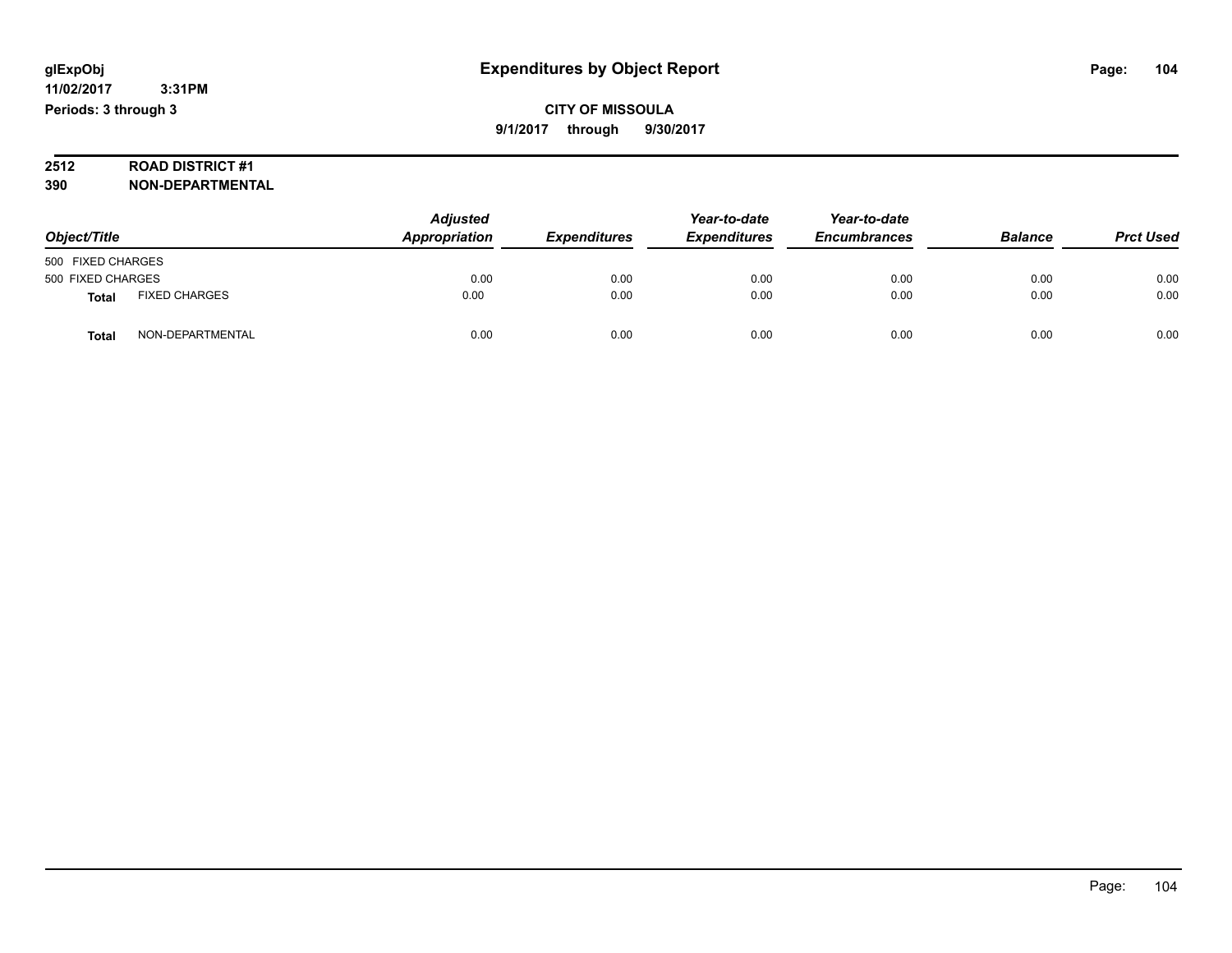#### **2512 ROAD DISTRICT #1**

|                                      | <b>Adjusted</b> |                     | Year-to-date        | Year-to-date        |                |                  |
|--------------------------------------|-----------------|---------------------|---------------------|---------------------|----------------|------------------|
| Object/Title                         | Appropriation   | <b>Expenditures</b> | <b>Expenditures</b> | <b>Encumbrances</b> | <b>Balance</b> | <b>Prct Used</b> |
| 100 PERSONAL SERVICES                |                 |                     |                     |                     |                |                  |
| 110 SALARIES AND WAGES               | 148,100.00      | 5,114.58            | 11,274.05           | 0.00                | 136,825.95     | 7.61             |
| 130 OTHER                            | 0.00            | 0.00                | 0.00                | 0.00                | 0.00           | 0.00             |
| <b>140 EMPLOYER CONTRIBUTIONS</b>    | 69,039.00       | 877.65              | 1,938.53            | 0.00                | 67,100.47      | 2.81             |
| 141 STATE RETIREMENT CONTRIBUTIONS   | 147.00          | 0.00                | 2.25                | 0.00                | 144.75         | 1.53             |
| <b>150 STATE RETIREMENT</b>          | 0.00            | 0.00                | 0.00                | 0.00                | 0.00           | 0.00             |
| PERSONAL SERVICES<br><b>Total</b>    | 217,286.00      | 5,992.23            | 13,214.83           | 0.00                | 204,071.17     | 6.08             |
| 200 SUPPLIES                         |                 |                     |                     |                     |                |                  |
| 210 OFFICE SUPPLIES                  | 6,185.00        | 0.00                | 128.37              | 0.00                | 6,056.63       | 2.08             |
| 220 OPERATING SUPPLIES               | 91,014.00       | 7,765.66            | 16,306.85           | 0.00                | 74,707.15      | 17.92            |
| 230 REPAIR/MAINTENANCE               | 92,478.00       | 20,405.45           | 42,779.96           | 0.00                | 49,698.04      | 46.26            |
| 231 GASOLINE                         | 1,135.00        | 509.05              | 509.05              | 0.00                | 625.95         | 44.85            |
| 240 OTHER SUPPLIES                   | 549.00          | 0.00                | 0.00                | 0.00                | 549.00         | 0.00             |
| <b>SUPPLIES</b><br><b>Total</b>      | 191,361.00      | 28,680.16           | 59,724.23           | 0.00                | 131,636.77     | 31.21            |
| 300 PURCHASED SERVICES               |                 |                     |                     |                     |                |                  |
| 310 COMMUNICATIONS                   | 0.00            | 0.00                | 0.00                | 0.00                | 0.00           | 0.00             |
| 330 PUBLICITY, SUBSCRIPTIONS & DUES  | 0.00            | 0.00                | 0.00                | 0.00                | 0.00           | 0.00             |
| 350 PROFESSIONAL SERVICES            | 129,500.00      | 0.00                | 0.00                | 0.00                | 129,500.00     | 0.00             |
| 360 REPAIR & MAINTENANCE             | 2,500.00        | 0.00                | 0.00                | 0.00                | 2,500.00       | 0.00             |
| 370 TRAVEL                           | 1,450.00        | 0.00                | 0.00                | 0.00                | 1,450.00       | 0.00             |
| 380 TRAINING                         | 350.00          | 0.00                | 0.00                | 0.00                | 350.00         | 0.00             |
| PURCHASED SERVICES<br><b>Total</b>   | 133,800.00      | 0.00                | 0.00                | 0.00                | 133,800.00     | 0.00             |
| 400 BUILDING MATERIALS               |                 |                     |                     |                     |                |                  |
| <b>400 BUILDING MATERIALS</b>        | 275,201.00      | 143,034.60          | 165,246.68          | 0.00                | 109,954.32     | 60.05            |
| <b>BUILDING MATERIALS</b><br>Total   | 275,201.00      | 143,034.60          | 165,246.68          | 0.00                | 109,954.32     | 60.05            |
| 500 FIXED CHARGES                    |                 |                     |                     |                     |                |                  |
| 500 FIXED CHARGES                    | 101,949.00      | 3,023.50            | 3,023.50            | 0.00                | 98,925.50      | 2.97             |
| 550 MERCHANT SERVICE FEES            | 0.00            | 0.00                | 0.00                | 0.00                | 0.00           | 0.00             |
| <b>FIXED CHARGES</b><br><b>Total</b> | 101,949.00      | 3,023.50            | 3,023.50            | 0.00                | 98,925.50      | 2.97             |
| 600 DEBT SERVICE                     |                 |                     |                     |                     |                |                  |
| 610 PRINCIPAL                        | 605,289.00      | 59,442.41           | 150,559.43          | 0.00                | 454,729.57     | 24.87            |
| 620 INTEREST / SERVICE FEES          | 46,121.00       | 8,898.83            | 14,973.89           | 0.00                | 31,147.11      | 32.47            |
| <b>DEBT SERVICE</b><br><b>Total</b>  | 651,410.00      | 68,341.24           | 165,533.32          | 0.00                | 485,876.68     | 25.41            |
| 700 GRANTS & CONTRIBUTIONS           |                 |                     |                     |                     |                |                  |

Page: 105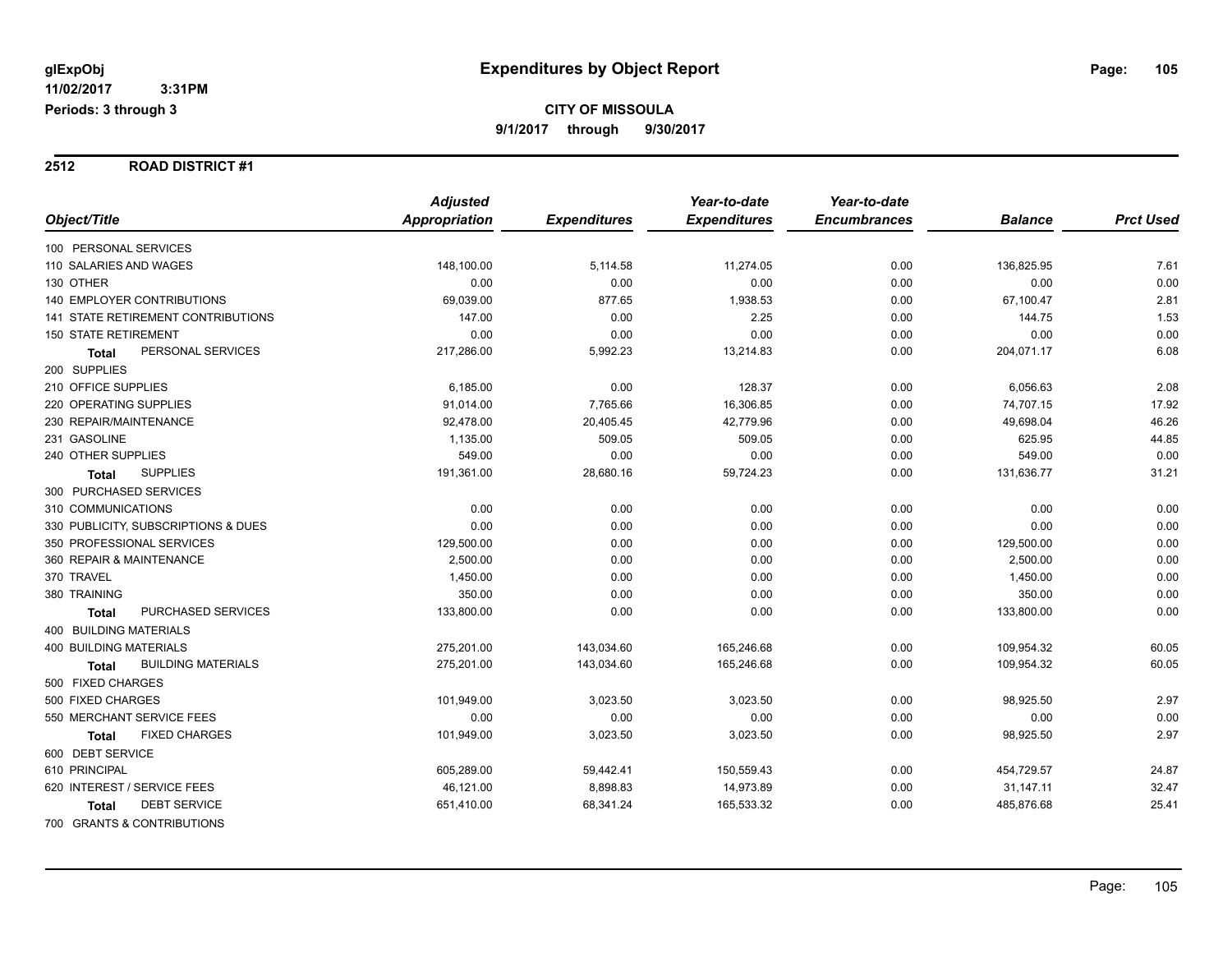### **2512 ROAD DISTRICT #1**

|                                                   | <b>Adjusted</b>      |                     | Year-to-date        | Year-to-date        |                |                  |
|---------------------------------------------------|----------------------|---------------------|---------------------|---------------------|----------------|------------------|
| Object/Title                                      | <b>Appropriation</b> | <b>Expenditures</b> | <b>Expenditures</b> | <b>Encumbrances</b> | <b>Balance</b> | <b>Prct Used</b> |
| 700 GRANTS & CONTRIBUTIONS                        | 0.00                 | 0.00                | 0.00                | 0.00                | 0.00           | 0.00             |
| <b>GRANTS &amp; CONTRIBUTIONS</b><br><b>Total</b> | 0.00                 | 0.00                | 0.00                | 0.00                | 0.00           | 0.00             |
| 800 OTHER OBJECTS                                 |                      |                     |                     |                     |                |                  |
| 820 TRANSFERS TO OTHER FUNDS                      | 0.00                 | 0.00                | 0.00                | 0.00                | 0.00           | 0.00             |
| 845 CONTINGENCY                                   | 0.00                 | 0.00                | 0.00                | 0.00                | 0.00           | 0.00             |
| OTHER OBJECTS<br><b>Total</b>                     | 0.00                 | 0.00                | 0.00                | 0.00                | 0.00           | 0.00             |
| 900 CAPITAL OUTLAY                                |                      |                     |                     |                     |                |                  |
| 930 IMPROVEMENTS                                  | 440,000.00           | 4,898.82            | 17.012.26           | 0.00                | 422.987.74     | 3.87             |
| <b>CAPITAL OUTLAY</b><br><b>Total</b>             | 440.000.00           | 4,898.82            | 17.012.26           | 0.00                | 422,987.74     | 3.87             |
| <b>ROAD DISTRICT#1</b><br><b>Total</b>            | 2,011,007.00         | 253.970.55          | 423.754.82          | 0.00                | 1,587,252.18   | 21.07            |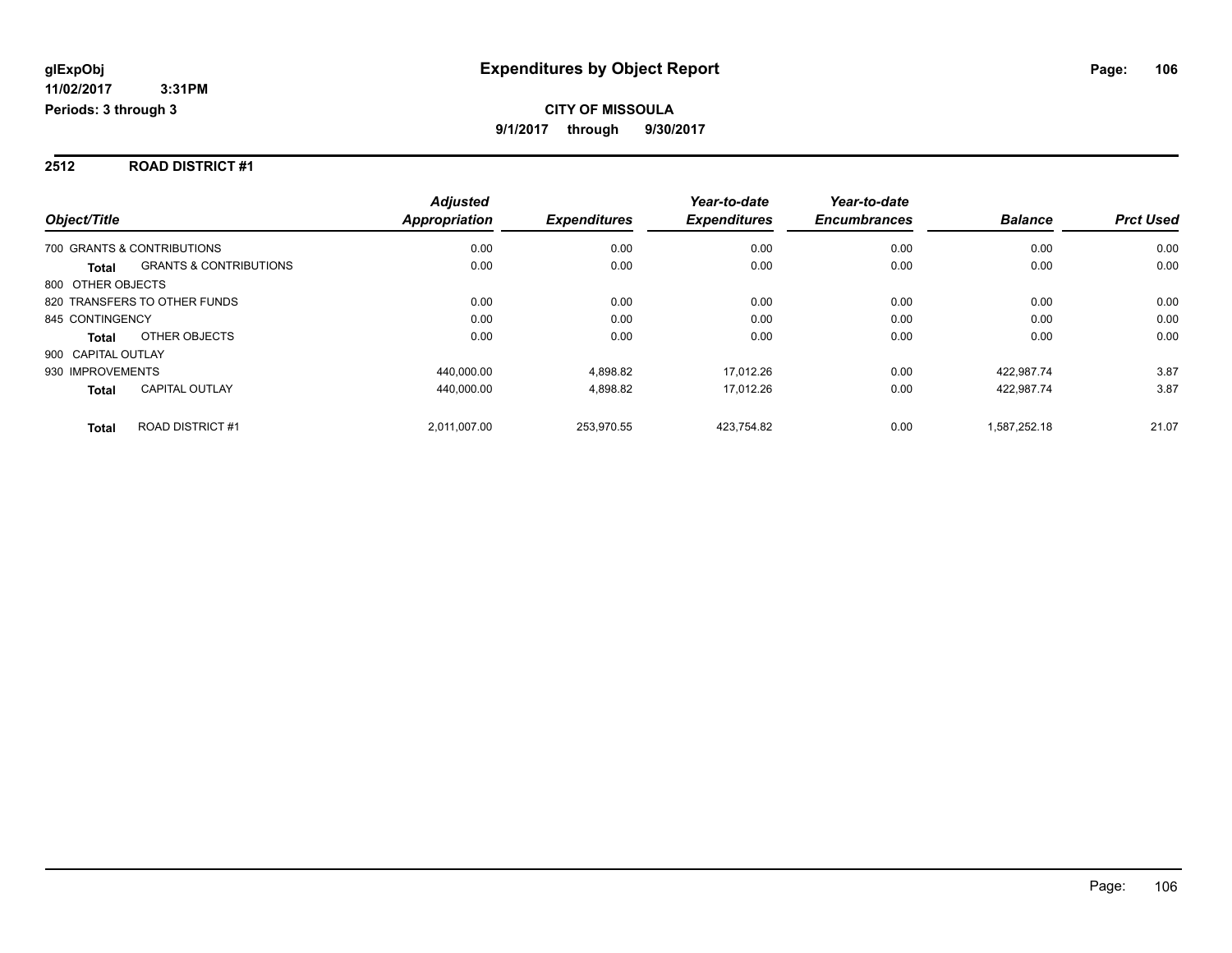# **2513 PARK DISTRICT #1**

**370 PARKS & RECREATION**

|                                           | <b>Adjusted</b>      |                     | Year-to-date        | Year-to-date        |                |                  |
|-------------------------------------------|----------------------|---------------------|---------------------|---------------------|----------------|------------------|
| Object/Title                              | <b>Appropriation</b> | <b>Expenditures</b> | <b>Expenditures</b> | <b>Encumbrances</b> | <b>Balance</b> | <b>Prct Used</b> |
| 100 PERSONAL SERVICES                     |                      |                     |                     |                     |                |                  |
| 110 SALARIES AND WAGES                    | 261,724.00           | 21,807.07           | 62,703.74           | 0.00                | 199,020.26     | 23.96            |
| 120 OVERTIME                              | 0.00                 | 195.97              | 195.97              | 0.00                | $-195.97$      | 0.00             |
| 140 EMPLOYER CONTRIBUTIONS                | 112,375.00           | 8,836.74            | 28,602.40           | 0.00                | 83,772.60      | 25.45            |
| <b>141 STATE RETIREMENT CONTRIBUTIONS</b> | 227.00               | 0.00                | 37.96               | 0.00                | 189.04         | 16.72            |
| PERSONAL SERVICES<br><b>Total</b>         | 374,326.00           | 30,839.78           | 91,540.07           | 0.00                | 282,785.93     | 24.45            |
| 200 SUPPLIES                              |                      |                     |                     |                     |                |                  |
| 220 OPERATING SUPPLIES                    | 76,916.00            | 13,232.94           | 31,290.99           | 0.00                | 45,625.01      | 40.68            |
| 230 REPAIR/MAINTENANCE                    | 98,266.00            | 2,166.52            | 6,224.67            | 0.00                | 92,041.33      | 6.33             |
| 231 GASOLINE                              | 10,144.00            | 9,607.02            | 9,607.02            | 0.00                | 536.98         | 94.71            |
| <b>SUPPLIES</b><br><b>Total</b>           | 185,326.00           | 25,006.48           | 47,122.68           | 0.00                | 138,203.32     | 25.43            |
| 300 PURCHASED SERVICES                    |                      |                     |                     |                     |                |                  |
| 310 COMMUNICATIONS                        | 0.00                 | 0.00                | 65.60               | 0.00                | $-65.60$       | 0.00             |
| 320 PRINTING & DUPLICATING                | 0.00                 | 0.00                | 0.00                | 0.00                | 0.00           | 0.00             |
| 330 PUBLICITY, SUBSCRIPTIONS & DUES       | 3,000.00             | 0.00                | 0.00                | 0.00                | 3,000.00       | 0.00             |
| 341 ELECTRICITY & NATURAL GAS             | 47,924.00            | 12,239.05           | 22,849.91           | 0.00                | 25,074.09      | 47.68            |
| 343 WATER CHARGES                         | 7,685.00             | 1,523.63            | 37,303.69           | 0.00                | $-29,618.69$   | 485.41           |
| 344 TELEPHONE SERVICE                     | 900.00               | 0.00                | 0.00                | 0.00                | 900.00         | 0.00             |
| 345 GARBAGE                               | 3,310.00             | 110.35              | 397.20              | 0.00                | 2,912.80       | 12.00            |
| 350 PROFESSIONAL SERVICES                 | 77,344.00            | 14,644.74           | 34,031.61           | 0.00                | 43,312.39      | 44.00            |
| 360 REPAIR & MAINTENANCE                  | 130,640.00           | 3,902.67            | 15,505.11           | 0.00                | 115,134.89     | 11.87            |
| 370 TRAVEL                                | 500.00               | 641.59              | 641.59              | 0.00                | $-141.59$      | 128.32           |
| 380 TRAINING                              | 983.00               | 0.00                | 196.38              | 0.00                | 786.62         | 19.98            |
| PURCHASED SERVICES<br>Total               | 272,286.00           | 33,062.03           | 110,991.09          | 0.00                | 161,294.91     | 40.76            |
| 500 FIXED CHARGES                         |                      |                     |                     |                     |                |                  |
| 550 MERCHANT SERVICE FEES                 | 0.00                 | 0.00                | 0.00                | 0.00                | 0.00           | 0.00             |
| <b>FIXED CHARGES</b><br><b>Total</b>      | 0.00                 | 0.00                | 0.00                | 0.00                | 0.00           | 0.00             |
| 600 DEBT SERVICE                          |                      |                     |                     |                     |                |                  |
| 610 PRINCIPAL                             | 199,023.00           | 0.00                | 16,843.77           | 0.00                | 182,179.23     | 8.46             |
| 620 INTEREST / SERVICE FEES               | 6,711.00             | 0.00                | 244.16              | 0.00                | 6,466.84       | 3.64             |
| <b>DEBT SERVICE</b><br><b>Total</b>       | 205,734.00           | 0.00                | 17,087.93           | 0.00                | 188,646.07     | 8.31             |
| 700 GRANTS & CONTRIBUTIONS                |                      |                     |                     |                     |                |                  |
| 700 GRANTS & CONTRIBUTIONS                | 0.00                 | 0.00                | 0.00                | 0.00                | 0.00           | 0.00             |
|                                           |                      |                     |                     |                     |                |                  |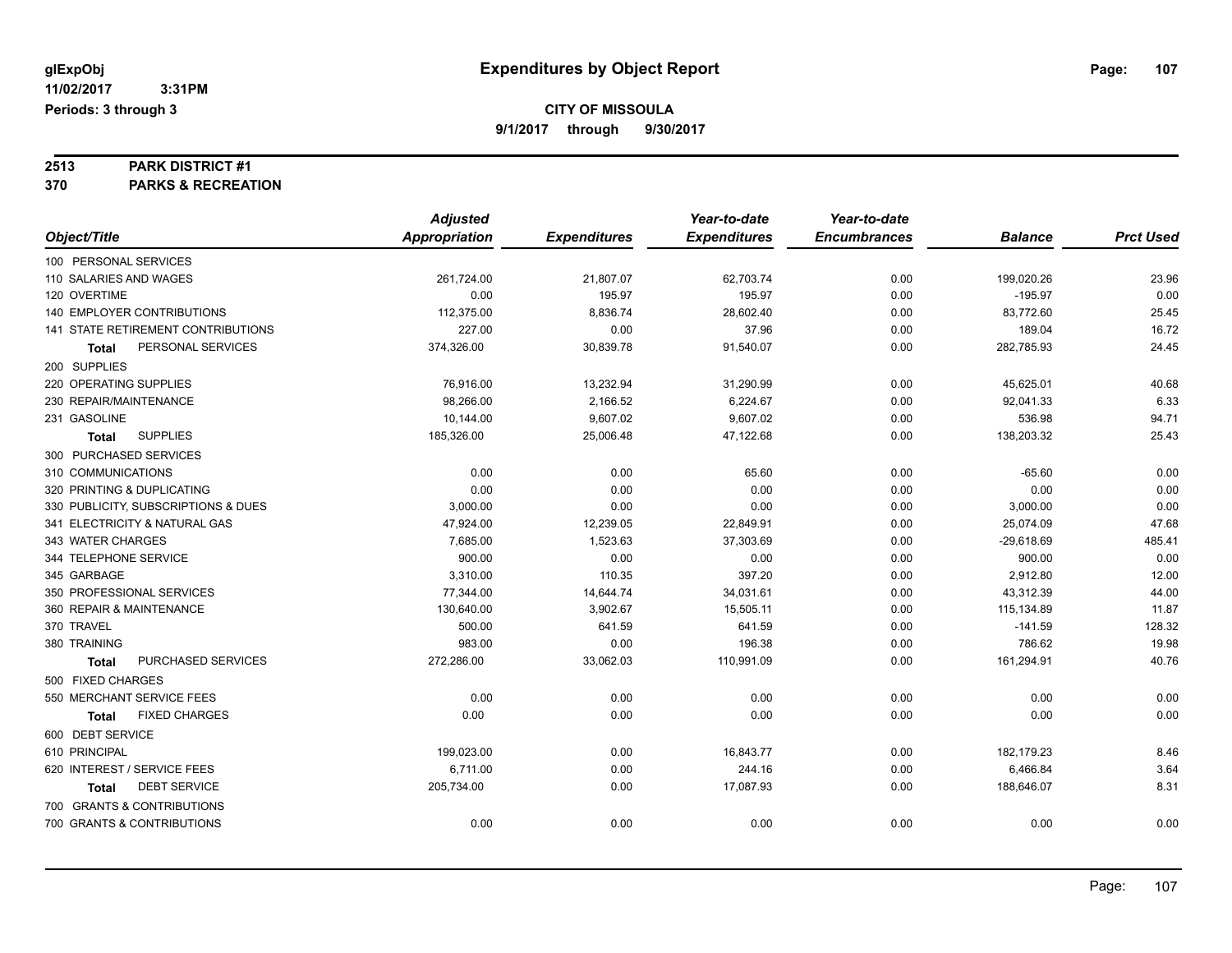# **2513 PARK DISTRICT #1**

**370 PARKS & RECREATION**

| Object/Title       |                                   | <b>Adjusted</b><br><b>Appropriation</b> | <b>Expenditures</b> | Year-to-date<br><b>Expenditures</b> | Year-to-date<br><b>Encumbrances</b> | <b>Balance</b> | <b>Prct Used</b> |
|--------------------|-----------------------------------|-----------------------------------------|---------------------|-------------------------------------|-------------------------------------|----------------|------------------|
|                    |                                   |                                         |                     |                                     |                                     |                |                  |
| <b>Total</b>       | <b>GRANTS &amp; CONTRIBUTIONS</b> | 0.00                                    | 0.00                | 0.00                                | 0.00                                | 0.00           | 0.00             |
| 800 OTHER OBJECTS  |                                   |                                         |                     |                                     |                                     |                |                  |
|                    | 820 TRANSFERS TO OTHER FUNDS      | 333.894.00                              | 0.00                | 0.00                                | 0.00                                | 333.894.00     | 0.00             |
| <b>Total</b>       | OTHER OBJECTS                     | 333,894.00                              | 0.00                | 0.00                                | 0.00                                | 333,894.00     | 0.00             |
| 900 CAPITAL OUTLAY |                                   |                                         |                     |                                     |                                     |                |                  |
| 930 IMPROVEMENTS   |                                   | 30,000.00                               | 0.00                | 0.00                                | 0.00                                | 30.000.00      | 0.00             |
|                    | 940 MACHINERY & EQUIPMENT         | 40,000.00                               | 0.00                | 0.00                                | 0.00                                | 40,000.00      | 0.00             |
| <b>Total</b>       | <b>CAPITAL OUTLAY</b>             | 70.000.00                               | 0.00                | 0.00                                | 0.00                                | 70.000.00      | 0.00             |
| <b>Total</b>       | <b>PARKS &amp; RECREATION</b>     | 1.441.566.00                            | 88.908.29           | 266.741.77                          | 0.00                                | 1.174.824.23   | 18.50            |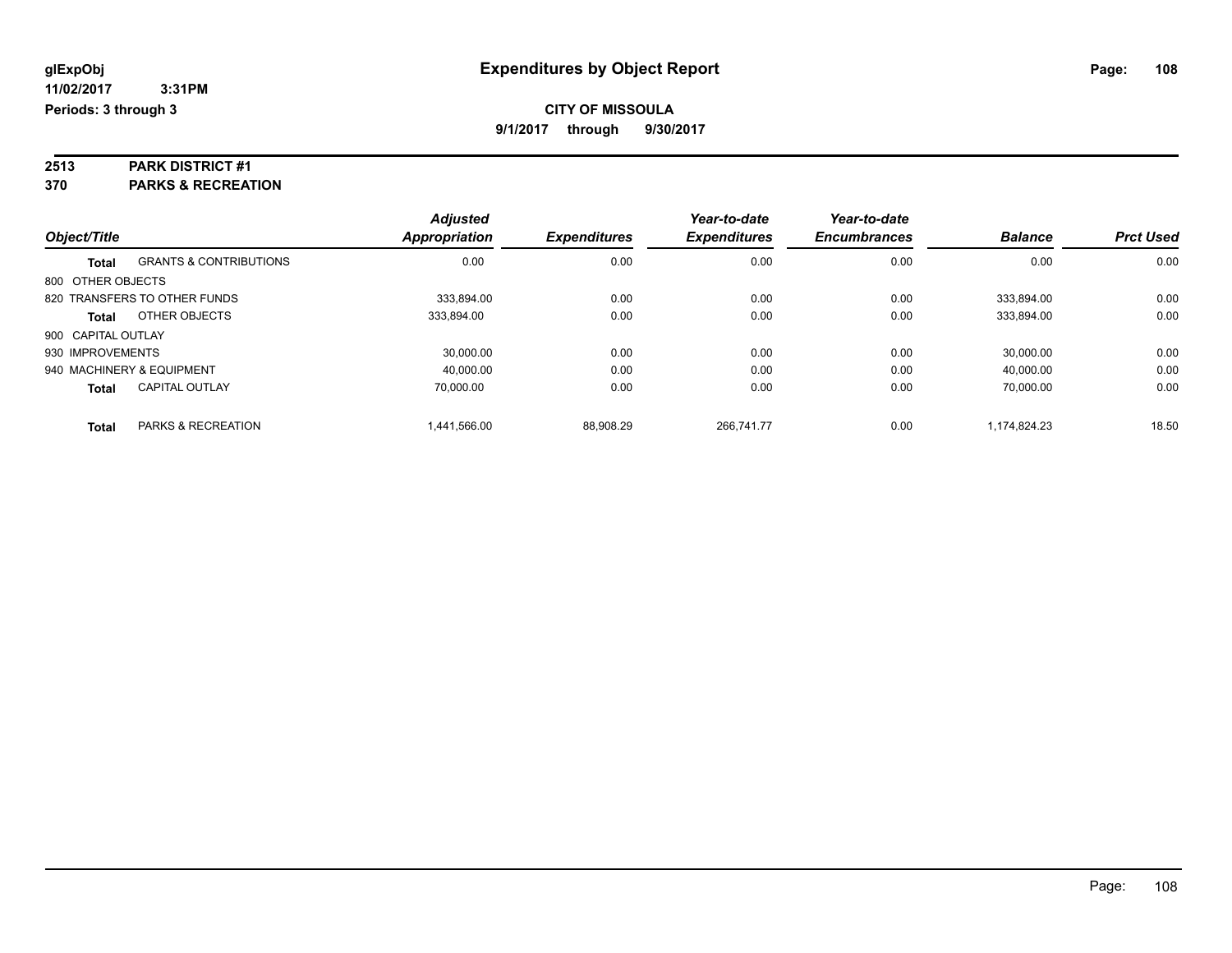#### **2513 PARK DISTRICT #1**

|                                            | <b>Adjusted</b> |                     | Year-to-date        | Year-to-date        |                |                  |
|--------------------------------------------|-----------------|---------------------|---------------------|---------------------|----------------|------------------|
| Object/Title                               | Appropriation   | <b>Expenditures</b> | <b>Expenditures</b> | <b>Encumbrances</b> | <b>Balance</b> | <b>Prct Used</b> |
| 100 PERSONAL SERVICES                      |                 |                     |                     |                     |                |                  |
| 110 SALARIES AND WAGES                     | 261,724.00      | 21,807.07           | 62,703.74           | 0.00                | 199,020.26     | 23.96            |
| 120 OVERTIME                               | 0.00            | 195.97              | 195.97              | 0.00                | $-195.97$      | 0.00             |
| <b>140 EMPLOYER CONTRIBUTIONS</b>          | 112,375.00      | 8,836.74            | 28,602.40           | 0.00                | 83,772.60      | 25.45            |
| 141 STATE RETIREMENT CONTRIBUTIONS         | 227.00          | 0.00                | 37.96               | 0.00                | 189.04         | 16.72            |
| PERSONAL SERVICES<br><b>Total</b>          | 374,326.00      | 30,839.78           | 91,540.07           | 0.00                | 282,785.93     | 24.45            |
| 200 SUPPLIES                               |                 |                     |                     |                     |                |                  |
| 220 OPERATING SUPPLIES                     | 76,916.00       | 13,232.94           | 31,290.99           | 0.00                | 45,625.01      | 40.68            |
| 230 REPAIR/MAINTENANCE                     | 98,266.00       | 2,166.52            | 6,224.67            | 0.00                | 92,041.33      | 6.33             |
| 231 GASOLINE                               | 10,144.00       | 9,607.02            | 9,607.02            | 0.00                | 536.98         | 94.71            |
| <b>SUPPLIES</b><br><b>Total</b>            | 185,326.00      | 25,006.48           | 47,122.68           | 0.00                | 138,203.32     | 25.43            |
| 300 PURCHASED SERVICES                     |                 |                     |                     |                     |                |                  |
| 310 COMMUNICATIONS                         | 0.00            | 0.00                | 65.60               | 0.00                | $-65.60$       | 0.00             |
| 320 PRINTING & DUPLICATING                 | 0.00            | 0.00                | 0.00                | 0.00                | 0.00           | 0.00             |
| 330 PUBLICITY, SUBSCRIPTIONS & DUES        | 3,000.00        | 0.00                | 0.00                | 0.00                | 3,000.00       | 0.00             |
| 341 ELECTRICITY & NATURAL GAS              | 47,924.00       | 12,239.05           | 22,849.91           | 0.00                | 25,074.09      | 47.68            |
| 343 WATER CHARGES                          | 7,685.00        | 1,523.63            | 37,303.69           | 0.00                | $-29,618.69$   | 485.41           |
| 344 TELEPHONE SERVICE                      | 900.00          | 0.00                | 0.00                | 0.00                | 900.00         | 0.00             |
| 345 GARBAGE                                | 3,310.00        | 110.35              | 397.20              | 0.00                | 2,912.80       | 12.00            |
| 350 PROFESSIONAL SERVICES                  | 77,344.00       | 14,644.74           | 34,031.61           | 0.00                | 43,312.39      | 44.00            |
| 360 REPAIR & MAINTENANCE                   | 130,640.00      | 3,902.67            | 15,505.11           | 0.00                | 115,134.89     | 11.87            |
| 370 TRAVEL                                 | 500.00          | 641.59              | 641.59              | 0.00                | $-141.59$      | 128.32           |
| 380 TRAINING                               | 983.00          | 0.00                | 196.38              | 0.00                | 786.62         | 19.98            |
| PURCHASED SERVICES<br><b>Total</b>         | 272,286.00      | 33,062.03           | 110,991.09          | 0.00                | 161,294.91     | 40.76            |
| 500 FIXED CHARGES                          |                 |                     |                     |                     |                |                  |
| 550 MERCHANT SERVICE FEES                  | 0.00            | 0.00                | 0.00                | 0.00                | 0.00           | 0.00             |
| <b>FIXED CHARGES</b><br><b>Total</b>       | 0.00            | 0.00                | 0.00                | 0.00                | 0.00           | 0.00             |
| 600 DEBT SERVICE                           |                 |                     |                     |                     |                |                  |
| 610 PRINCIPAL                              | 199,023.00      | 0.00                | 16,843.77           | 0.00                | 182,179.23     | 8.46             |
| 620 INTEREST / SERVICE FEES                | 6,711.00        | 0.00                | 244.16              | 0.00                | 6,466.84       | 3.64             |
| <b>DEBT SERVICE</b><br><b>Total</b>        | 205,734.00      | 0.00                | 17,087.93           | 0.00                | 188,646.07     | 8.31             |
| 700 GRANTS & CONTRIBUTIONS                 |                 |                     |                     |                     |                |                  |
| 700 GRANTS & CONTRIBUTIONS                 | 0.00            | 0.00                | 0.00                | 0.00                | 0.00           | 0.00             |
| <b>GRANTS &amp; CONTRIBUTIONS</b><br>Total | 0.00            | 0.00                | 0.00                | 0.00                | 0.00           | 0.00             |
|                                            |                 |                     |                     |                     |                |                  |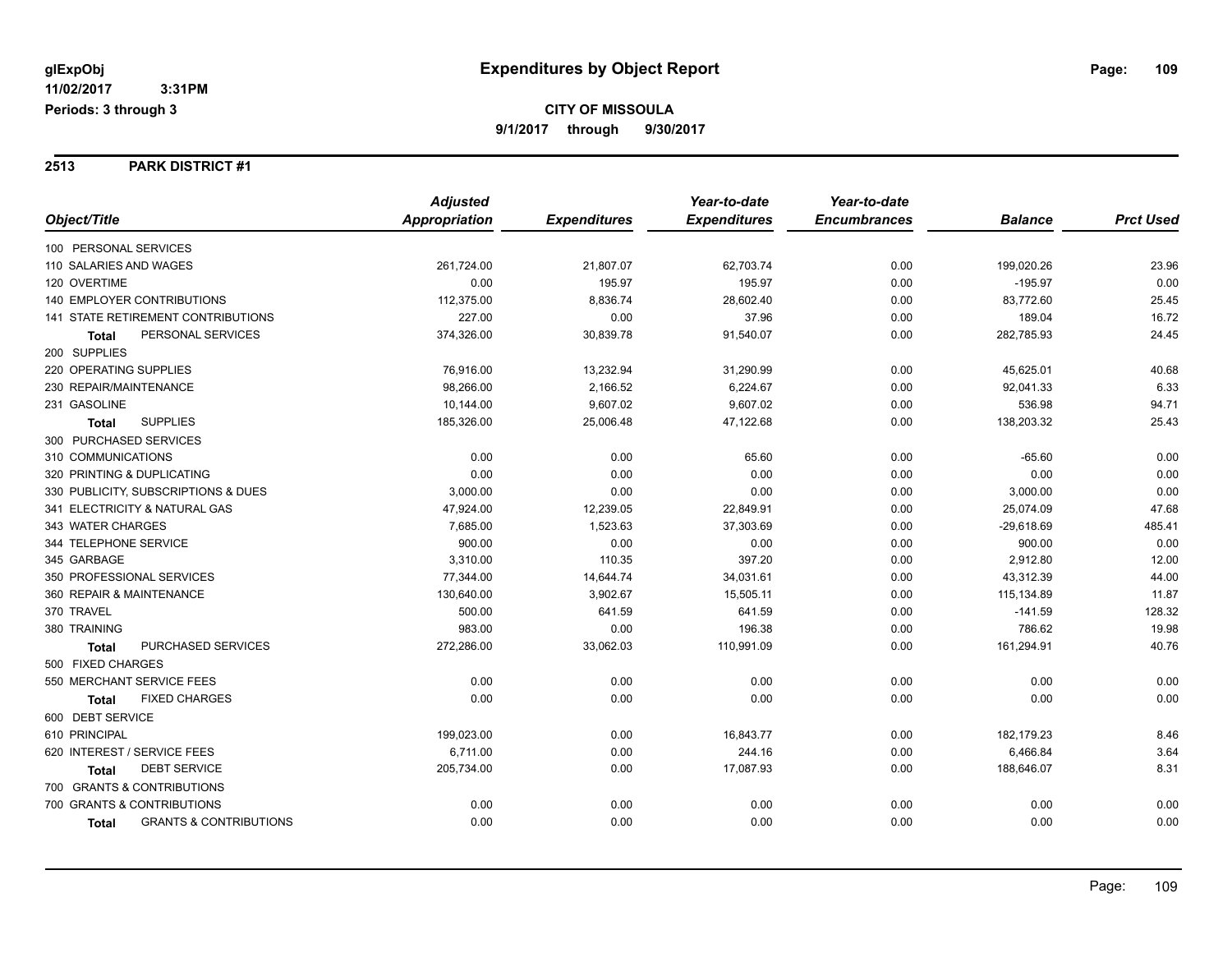#### **2513 PARK DISTRICT #1**

|                                       | <b>Adjusted</b> |                     | Year-to-date        | Year-to-date        |                |                  |
|---------------------------------------|-----------------|---------------------|---------------------|---------------------|----------------|------------------|
| Object/Title                          | Appropriation   | <b>Expenditures</b> | <b>Expenditures</b> | <b>Encumbrances</b> | <b>Balance</b> | <b>Prct Used</b> |
| 800 OTHER OBJECTS                     |                 |                     |                     |                     |                |                  |
| 820 TRANSFERS TO OTHER FUNDS          | 333.894.00      | 0.00                | 0.00                | 0.00                | 333.894.00     | 0.00             |
| OTHER OBJECTS<br><b>Total</b>         | 333,894.00      | 0.00                | 0.00                | 0.00                | 333.894.00     | 0.00             |
| 900 CAPITAL OUTLAY                    |                 |                     |                     |                     |                |                  |
| 930 IMPROVEMENTS                      | 30,000.00       | 0.00                | 0.00                | 0.00                | 30.000.00      | 0.00             |
| 940 MACHINERY & EQUIPMENT             | 40,000.00       | 0.00                | 0.00                | 0.00                | 40.000.00      | 0.00             |
| <b>CAPITAL OUTLAY</b><br><b>Total</b> | 70.000.00       | 0.00                | 0.00                | 0.00                | 70.000.00      | 0.00             |
| PARK DISTRICT #1<br><b>Total</b>      | 1.441.566.00    | 88.908.29           | 266.741.77          | 0.00                | 1.174.824.23   | 18.50            |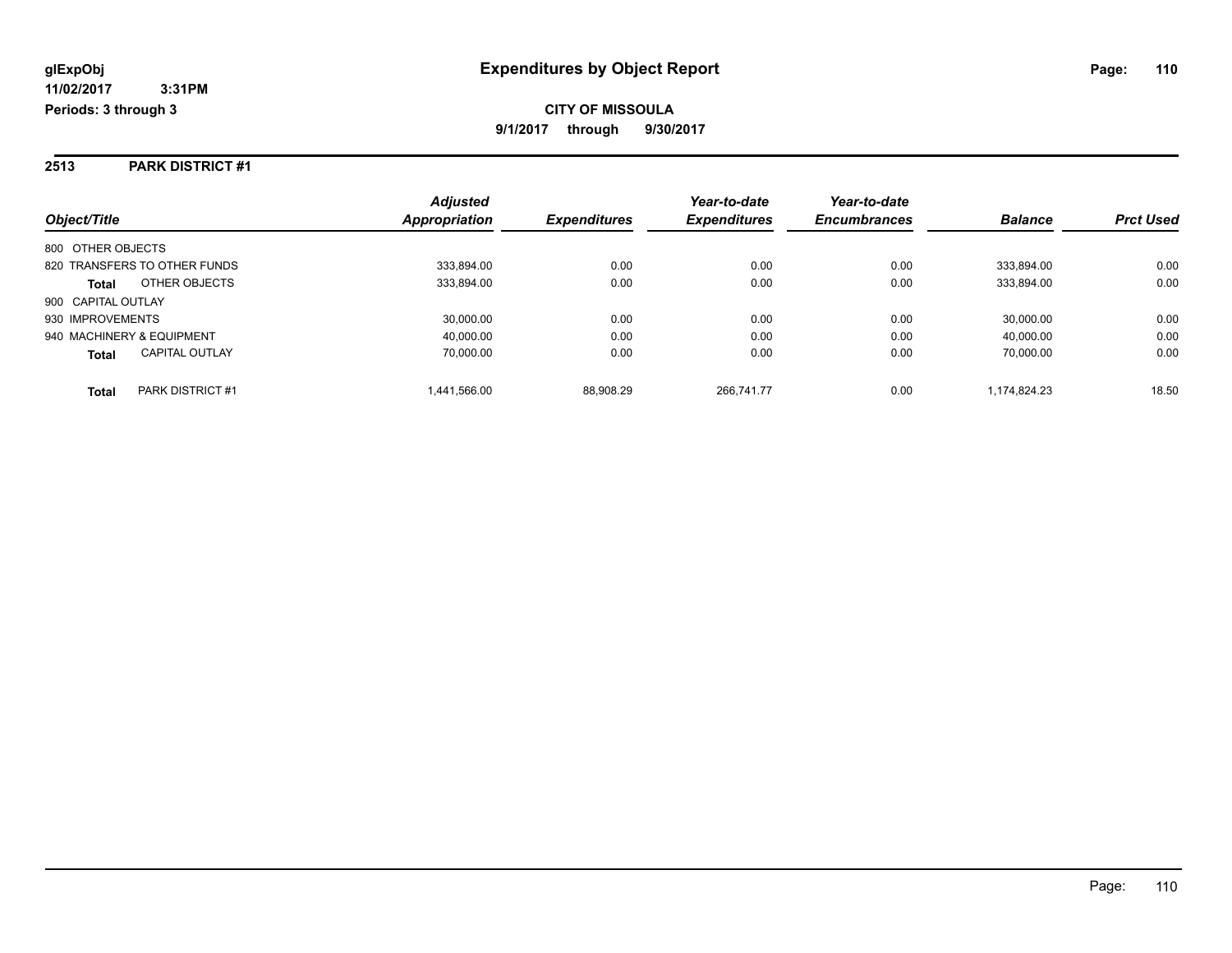**2820 STATE GAS TAX FUND**

**280 PUBLIC WORKS OPERATIONS**

|                    |                              | <b>Adjusted</b> |                     | Year-to-date        | Year-to-date        |                |                  |
|--------------------|------------------------------|-----------------|---------------------|---------------------|---------------------|----------------|------------------|
| Object/Title       |                              | Appropriation   | <b>Expenditures</b> | <b>Expenditures</b> | <b>Encumbrances</b> | <b>Balance</b> | <b>Prct Used</b> |
|                    | 300 PURCHASED SERVICES       |                 |                     |                     |                     |                |                  |
|                    | 350 PROFESSIONAL SERVICES    | 0.00            | 0.00                | 0.00                | 0.00                | 0.00           | 0.00             |
| <b>Total</b>       | PURCHASED SERVICES           | 0.00            | 0.00                | 0.00                | 0.00                | 0.00           | 0.00             |
| 500 FIXED CHARGES  |                              |                 |                     |                     |                     |                |                  |
| 500 FIXED CHARGES  |                              | 0.00            | 0.00                | 0.00                | 0.00                | 0.00           | 0.00             |
|                    | 550 MERCHANT SERVICE FEES    | 0.00            | 0.00                | 0.00                | 0.00                | 0.00           | 0.00             |
| Total              | <b>FIXED CHARGES</b>         | 0.00            | 0.00                | 0.00                | 0.00                | 0.00           | 0.00             |
| 800 OTHER OBJECTS  |                              |                 |                     |                     |                     |                |                  |
|                    | 820 TRANSFERS TO OTHER FUNDS | 564,000.00      | 0.00                | 0.00                | 0.00                | 564,000.00     | 0.00             |
| Total              | OTHER OBJECTS                | 564,000.00      | 0.00                | 0.00                | 0.00                | 564,000.00     | 0.00             |
| 900 CAPITAL OUTLAY |                              |                 |                     |                     |                     |                |                  |
| 930 IMPROVEMENTS   |                              | 391,200.00      | 2,421.25            | 204,108.40          | 0.00                | 187,091.60     | 52.17            |
| <b>Total</b>       | <b>CAPITAL OUTLAY</b>        | 391,200.00      | 2,421.25            | 204,108.40          | 0.00                | 187,091.60     | 52.17            |
| <b>Total</b>       | PUBLIC WORKS OPERATIONS      | 955,200.00      | 2,421.25            | 204,108.40          | 0.00                | 751,091.60     | 21.37            |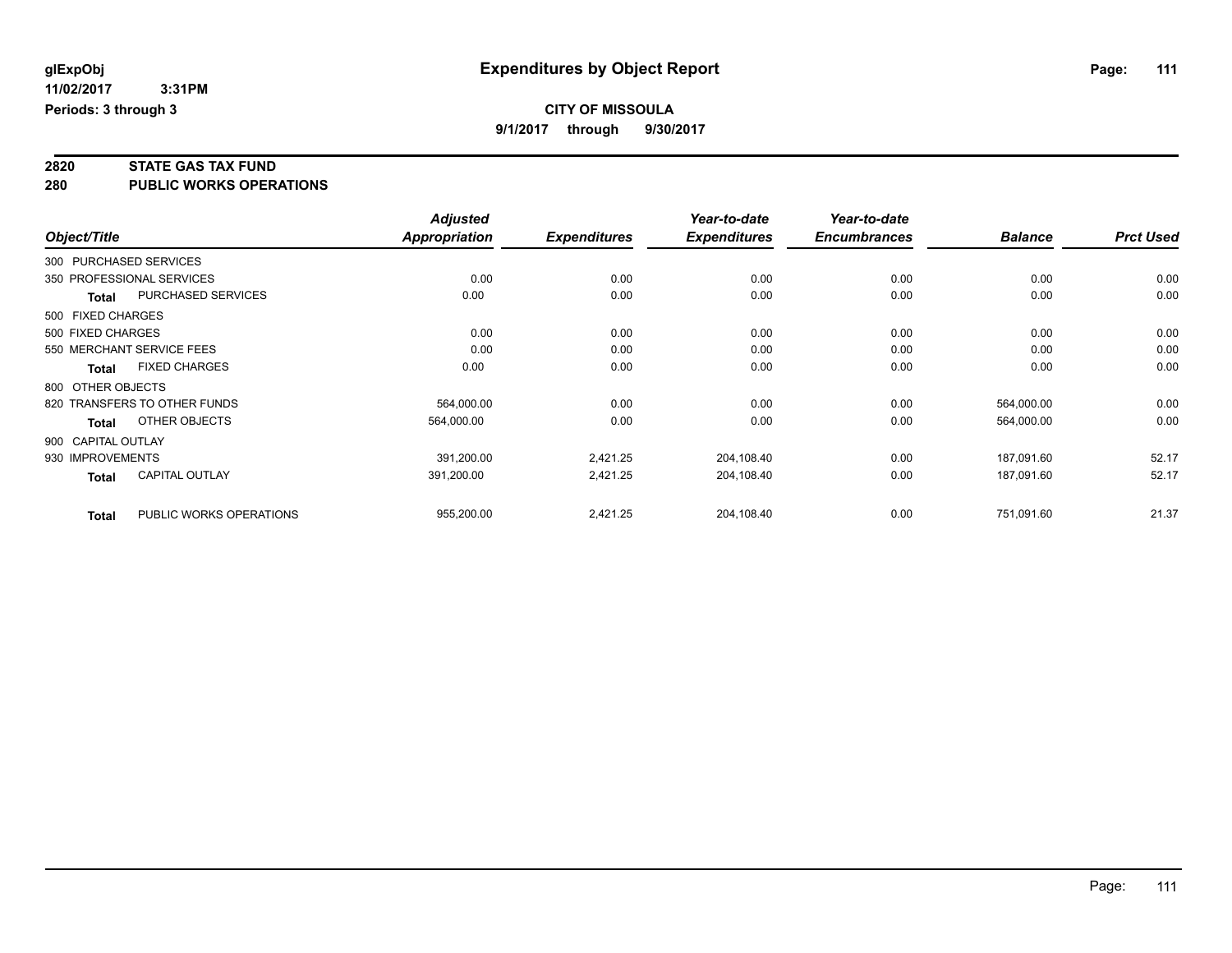#### **2820 STATE GAS TAX FUND**

|                           |                              | <b>Adjusted</b> |                     | Year-to-date        | Year-to-date        |                |                  |
|---------------------------|------------------------------|-----------------|---------------------|---------------------|---------------------|----------------|------------------|
| Object/Title              |                              | Appropriation   | <b>Expenditures</b> | <b>Expenditures</b> | <b>Encumbrances</b> | <b>Balance</b> | <b>Prct Used</b> |
| 300 PURCHASED SERVICES    |                              |                 |                     |                     |                     |                |                  |
| 350 PROFESSIONAL SERVICES |                              | 0.00            | 0.00                | 0.00                | 0.00                | 0.00           | 0.00             |
| Total                     | PURCHASED SERVICES           | 0.00            | 0.00                | 0.00                | 0.00                | 0.00           | 0.00             |
| 500 FIXED CHARGES         |                              |                 |                     |                     |                     |                |                  |
| 500 FIXED CHARGES         |                              | 0.00            | 0.00                | 0.00                | 0.00                | 0.00           | 0.00             |
|                           | 550 MERCHANT SERVICE FEES    | 0.00            | 0.00                | 0.00                | 0.00                | 0.00           | 0.00             |
| <b>Total</b>              | <b>FIXED CHARGES</b>         | 0.00            | 0.00                | 0.00                | 0.00                | 0.00           | 0.00             |
| 800 OTHER OBJECTS         |                              |                 |                     |                     |                     |                |                  |
|                           | 820 TRANSFERS TO OTHER FUNDS | 564,000.00      | 0.00                | 0.00                | 0.00                | 564,000.00     | 0.00             |
| <b>Total</b>              | OTHER OBJECTS                | 564,000.00      | 0.00                | 0.00                | 0.00                | 564,000.00     | 0.00             |
| 900 CAPITAL OUTLAY        |                              |                 |                     |                     |                     |                |                  |
| 930 IMPROVEMENTS          |                              | 391,200.00      | 2,421.25            | 204,108.40          | 0.00                | 187,091.60     | 52.17            |
| Total                     | <b>CAPITAL OUTLAY</b>        | 391,200.00      | 2,421.25            | 204,108.40          | 0.00                | 187,091.60     | 52.17            |
| <b>Total</b>              | STATE GAS TAX FUND           | 955,200.00      | 2,421.25            | 204,108.40          | 0.00                | 751,091.60     | 21.37            |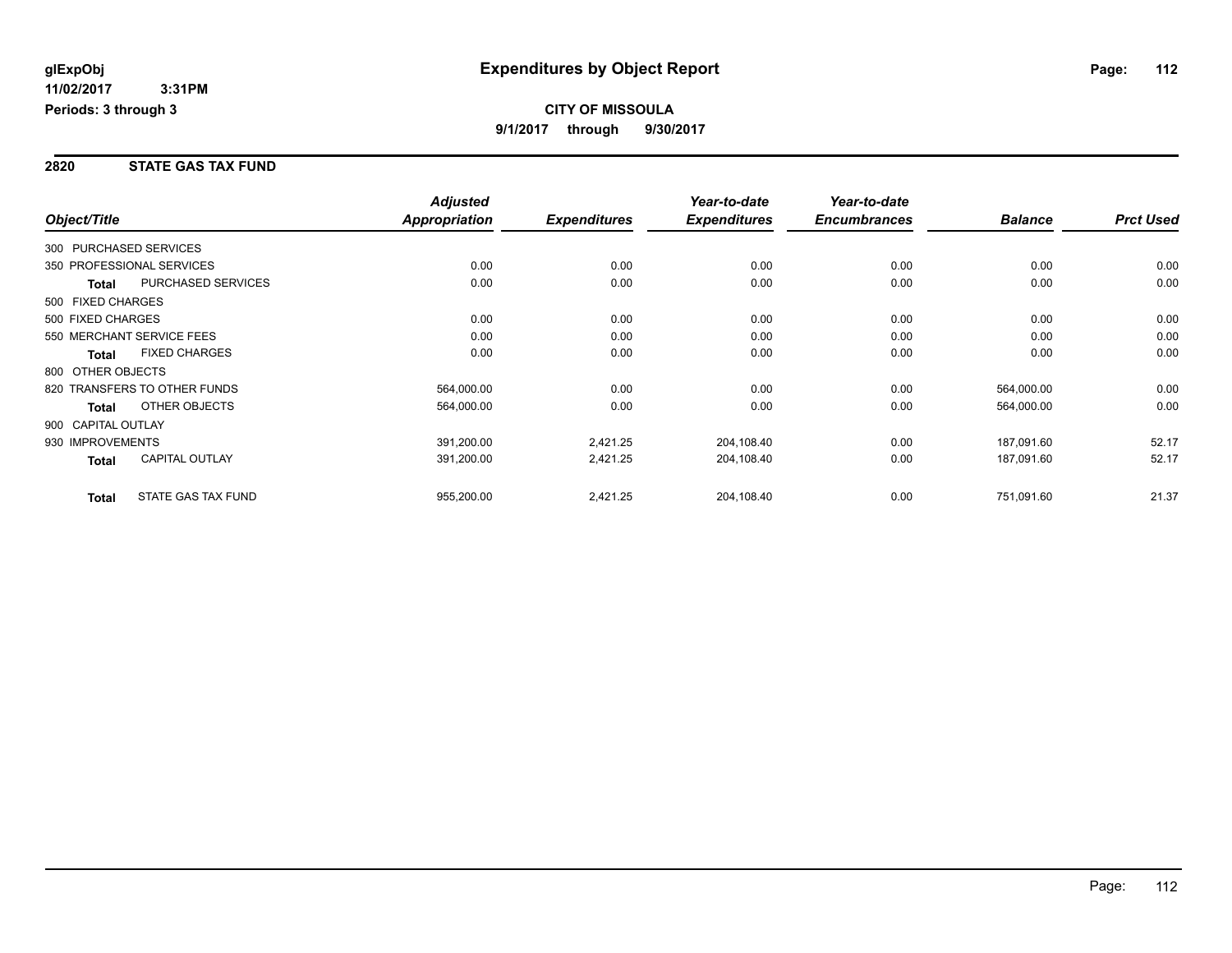**2917 CRIME VICTIM SURCHARGE**

**390 NON-DEPARTMENTAL**

| Object/Title              |                      | <b>Adjusted</b><br>Appropriation | Year-to-date<br><b>Expenditures</b><br><b>Expenditures</b> | Year-to-date<br><b>Encumbrances</b> | <b>Balance</b> | <b>Prct Used</b> |      |
|---------------------------|----------------------|----------------------------------|------------------------------------------------------------|-------------------------------------|----------------|------------------|------|
| 500 FIXED CHARGES         |                      |                                  |                                                            |                                     |                |                  |      |
| 550 MERCHANT SERVICE FEES |                      | 0.00                             | 0.00                                                       | 0.00                                | 0.00           | 0.00             | 0.00 |
| <b>Total</b>              | <b>FIXED CHARGES</b> | 0.00                             | 0.00                                                       | 0.00                                | 0.00           | 0.00             | 0.00 |
| <b>Total</b>              | NON-DEPARTMENTAL     | 0.00                             | 0.00                                                       | 0.00                                | 0.00           | 0.00             | 0.00 |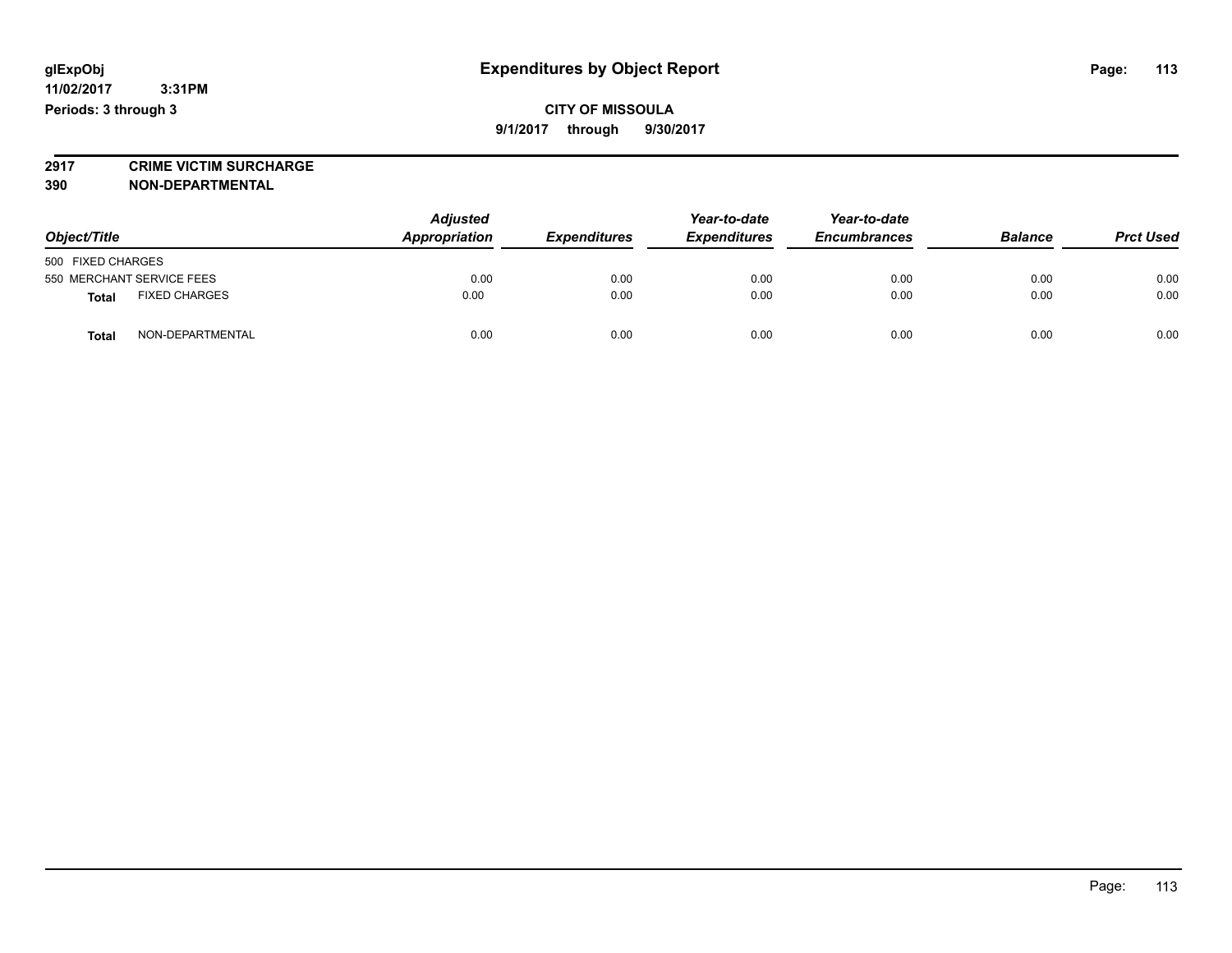### **glExpObj Expenditures by Object Report Page: 114**

**11/02/2017 3:31PM Periods: 3 through 3**

#### **2917 CRIME VICTIM SURCHARGE**

| Object/Title                           | <b>Adjusted</b><br>Appropriation<br><b>Expenditures</b> | Year-to-date<br><b>Expenditures</b> | Year-to-date<br><b>Encumbrances</b> | <b>Balance</b> | <b>Prct Used</b> |      |
|----------------------------------------|---------------------------------------------------------|-------------------------------------|-------------------------------------|----------------|------------------|------|
| 500 FIXED CHARGES                      |                                                         |                                     |                                     |                |                  |      |
| 550 MERCHANT SERVICE FEES              | 0.00                                                    | 0.00                                | 0.00                                | 0.00           | 0.00             | 0.00 |
| <b>FIXED CHARGES</b><br>Total          | 0.00                                                    | 0.00                                | 0.00                                | 0.00           | 0.00             | 0.00 |
| <b>CRIME VICTIM SURCHARGE</b><br>Total | 0.00                                                    | 0.00                                | 0.00                                | 0.00           | 0.00             | 0.00 |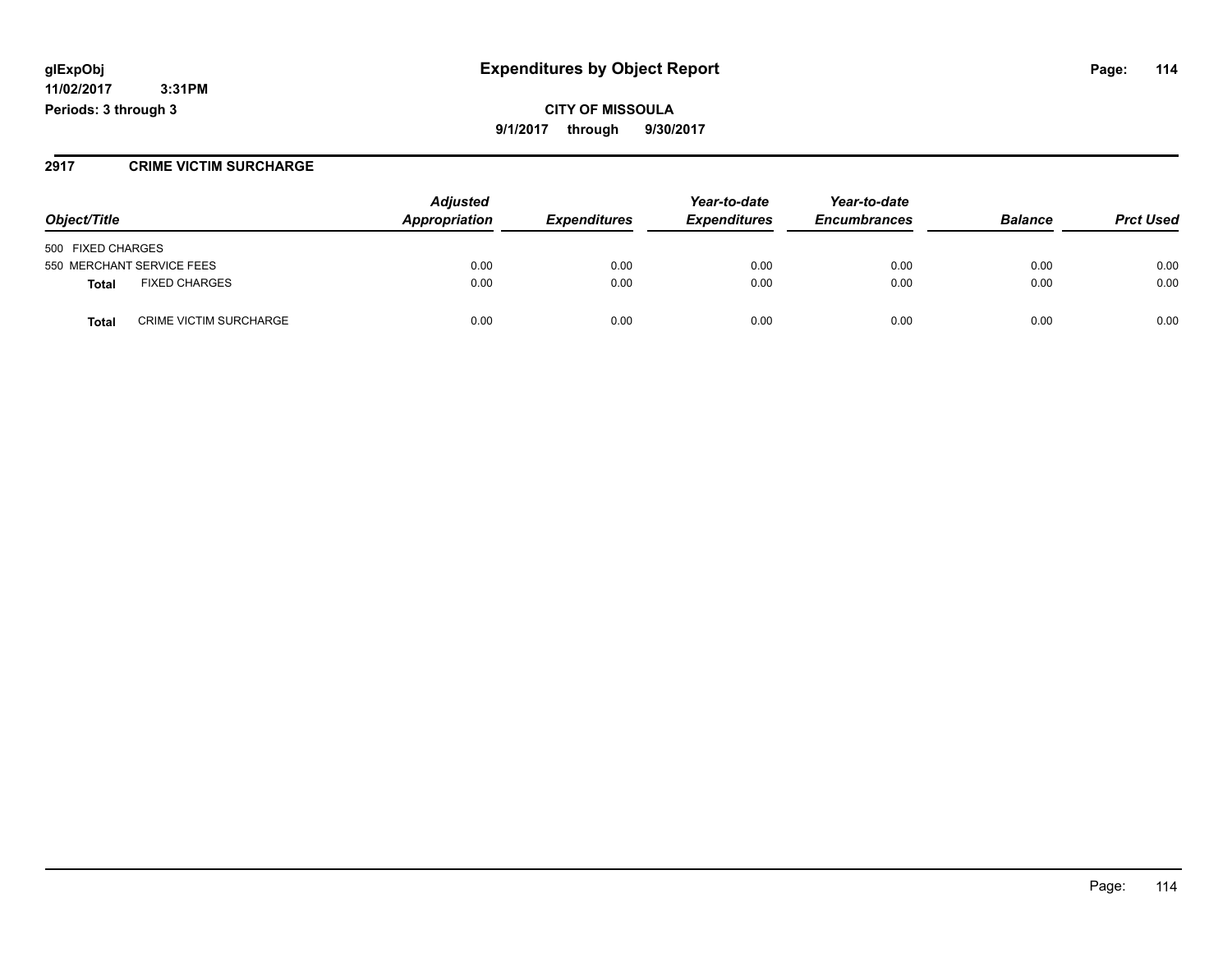### **CITY OF MISSOULA**

**9/1/2017 through 9/30/2017**

# **2918 LAW ENFORCEMENT BLOCK GRANT FUND**

**290 POLICE**

|                                                   | <b>Adjusted</b>      |                     | Year-to-date        | Year-to-date        |                |                  |
|---------------------------------------------------|----------------------|---------------------|---------------------|---------------------|----------------|------------------|
| Object/Title                                      | <b>Appropriation</b> | <b>Expenditures</b> | <b>Expenditures</b> | <b>Encumbrances</b> | <b>Balance</b> | <b>Prct Used</b> |
| 200 SUPPLIES                                      |                      |                     |                     |                     |                |                  |
| 220 OPERATING SUPPLIES                            | 43,124.00            | 0.00                | 0.00                | 0.00                | 43,124.00      | 0.00             |
| <b>SUPPLIES</b><br>Total                          | 43.124.00            | 0.00                | 0.00                | 0.00                | 43,124.00      | 0.00             |
| 300 PURCHASED SERVICES                            |                      |                     |                     |                     |                |                  |
| 350 PROFESSIONAL SERVICES                         | 0.00                 | 0.00                | 0.00                | 0.00                | 0.00           | 0.00             |
| 370 TRAVEL                                        | 0.00                 | 0.00                | 0.00                | 0.00                | 0.00           | 0.00             |
| <b>PURCHASED SERVICES</b><br><b>Total</b>         | 0.00                 | 0.00                | 0.00                | 0.00                | 0.00           | 0.00             |
| 700 GRANTS & CONTRIBUTIONS                        |                      |                     |                     |                     |                |                  |
| 700 GRANTS & CONTRIBUTIONS                        | 17,249.00            | 0.00                | 0.00                | 0.00                | 17.249.00      | 0.00             |
| <b>GRANTS &amp; CONTRIBUTIONS</b><br><b>Total</b> | 17.249.00            | 0.00                | 0.00                | 0.00                | 17.249.00      | 0.00             |
| <b>POLICE</b><br><b>Total</b>                     | 60,373.00            | 0.00                | 0.00                | 0.00                | 60,373.00      | 0.00             |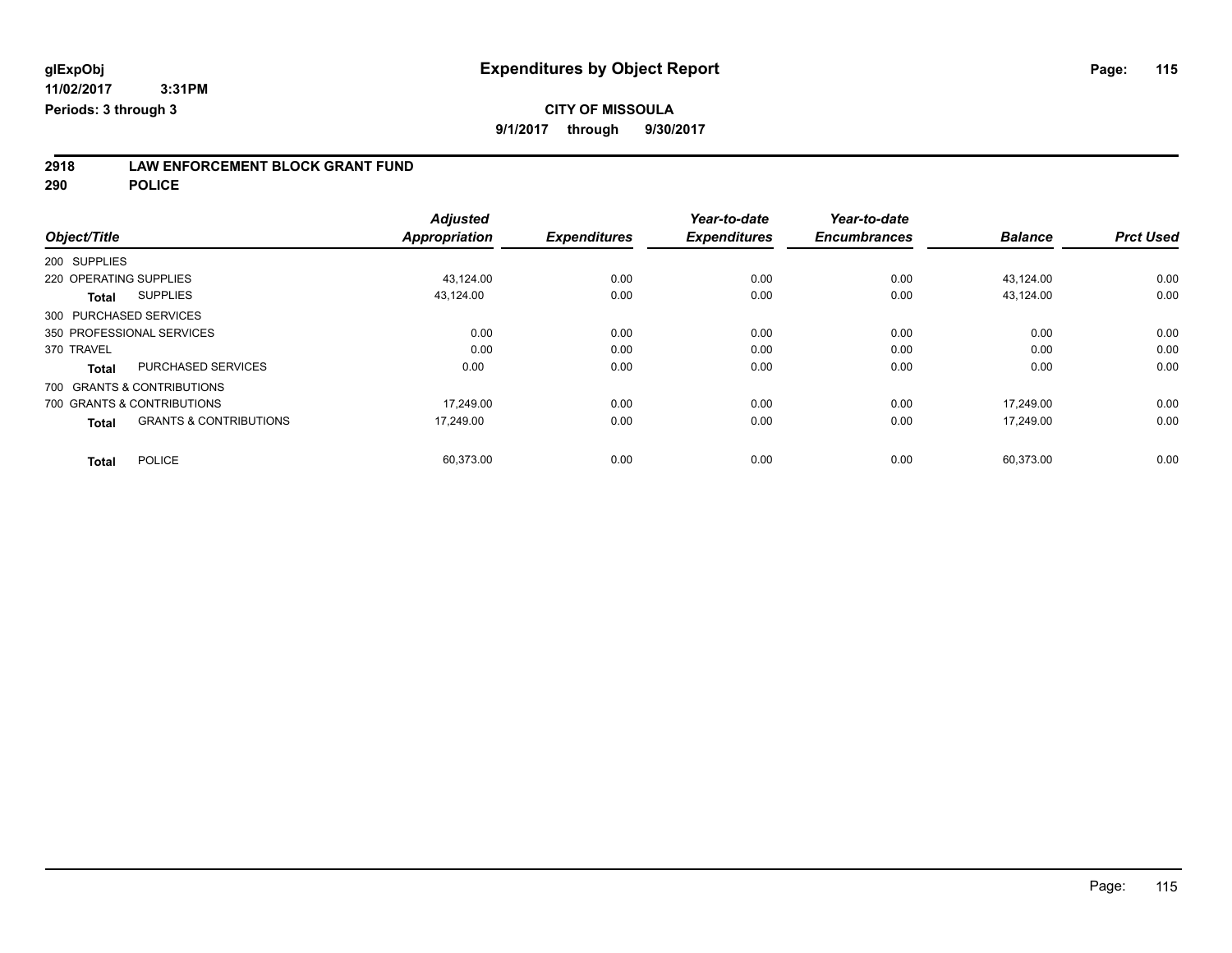#### **2918 LAW ENFORCEMENT BLOCK GRANT FUND**

| Object/Title                                    | <b>Adjusted</b><br><b>Appropriation</b> | <b>Expenditures</b> | Year-to-date<br><b>Expenditures</b> | Year-to-date<br><b>Encumbrances</b> | <b>Balance</b> | <b>Prct Used</b> |
|-------------------------------------------------|-----------------------------------------|---------------------|-------------------------------------|-------------------------------------|----------------|------------------|
| 200 SUPPLIES                                    |                                         |                     |                                     |                                     |                |                  |
|                                                 |                                         |                     |                                     |                                     |                |                  |
| 220 OPERATING SUPPLIES                          | 43,124.00                               | 0.00                | 0.00                                | 0.00                                | 43,124.00      | 0.00             |
| <b>SUPPLIES</b><br>Total                        | 43,124.00                               | 0.00                | 0.00                                | 0.00                                | 43,124.00      | 0.00             |
| 300 PURCHASED SERVICES                          |                                         |                     |                                     |                                     |                |                  |
| 350 PROFESSIONAL SERVICES                       | 0.00                                    | 0.00                | 0.00                                | 0.00                                | 0.00           | 0.00             |
| 370 TRAVEL                                      | 0.00                                    | 0.00                | 0.00                                | 0.00                                | 0.00           | 0.00             |
| <b>PURCHASED SERVICES</b><br><b>Total</b>       | 0.00                                    | 0.00                | 0.00                                | 0.00                                | 0.00           | 0.00             |
| 700 GRANTS & CONTRIBUTIONS                      |                                         |                     |                                     |                                     |                |                  |
| 700 GRANTS & CONTRIBUTIONS                      | 17.249.00                               | 0.00                | 0.00                                | 0.00                                | 17.249.00      | 0.00             |
| <b>GRANTS &amp; CONTRIBUTIONS</b><br>Total      | 17,249.00                               | 0.00                | 0.00                                | 0.00                                | 17.249.00      | 0.00             |
| LAW ENFORCEMENT BLOCK GRANT FUN<br><b>Total</b> | 60.373.00                               | 0.00                | 0.00                                | 0.00                                | 60.373.00      | 0.00             |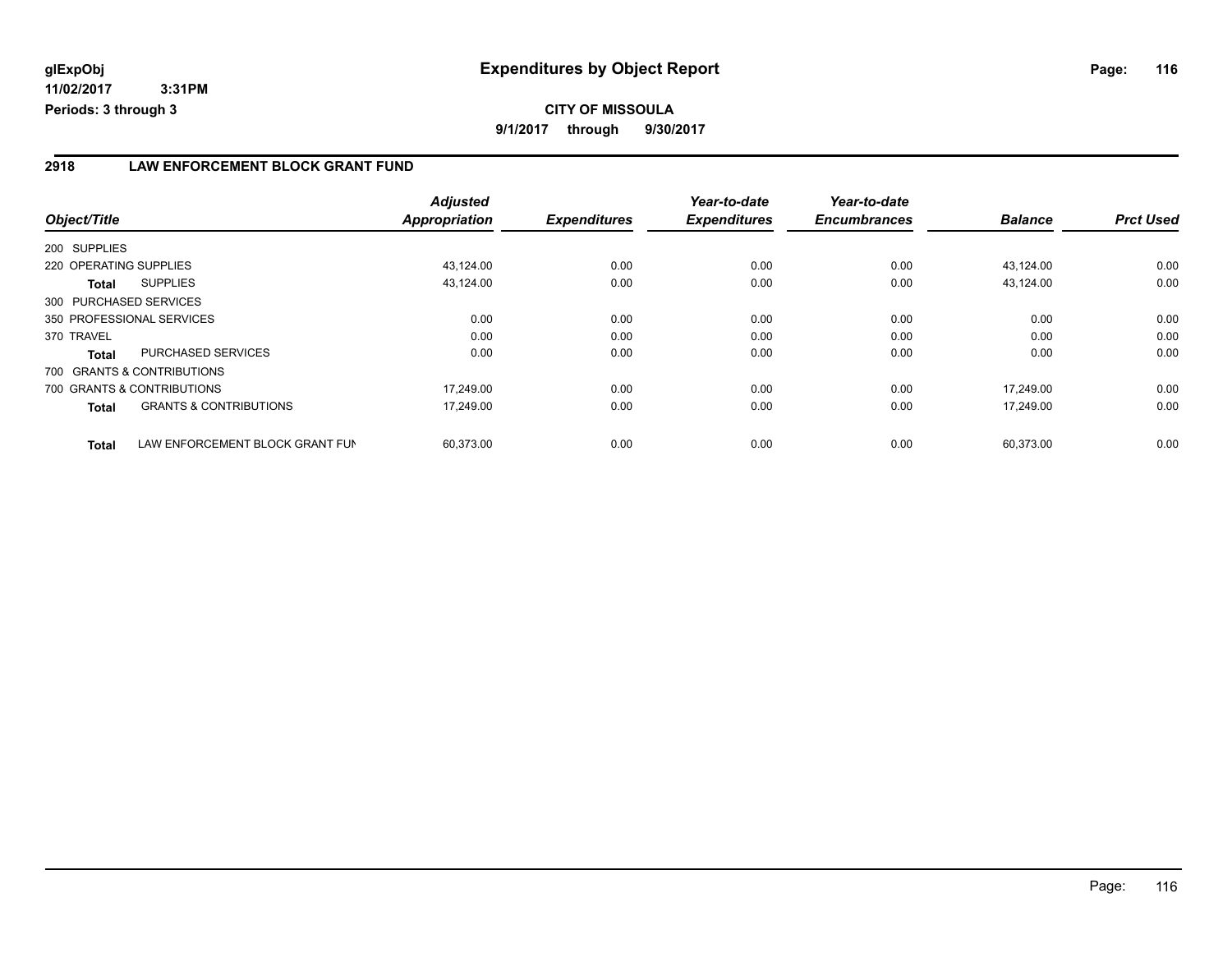**3:31PM Periods: 3 through 3**

#### **CITY OF MISSOULA 9/1/2017 through 9/30/2017**

# **2919 HIDTA FUND**

**290 POLICE**

|                        |                                    | <b>Adjusted</b> |                     | Year-to-date        | Year-to-date        |                |                  |
|------------------------|------------------------------------|-----------------|---------------------|---------------------|---------------------|----------------|------------------|
| Object/Title           |                                    | Appropriation   | <b>Expenditures</b> | <b>Expenditures</b> | <b>Encumbrances</b> | <b>Balance</b> | <b>Prct Used</b> |
| 100 PERSONAL SERVICES  |                                    |                 |                     |                     |                     |                |                  |
| 120 OVERTIME           |                                    | 13,321.00       | 0.00                | 0.00                | 0.00                | 13,321.00      | 0.00             |
|                        | <b>140 EMPLOYER CONTRIBUTIONS</b>  | 1,350.00        | 0.00                | 0.00                | 0.00                | 1,350.00       | 0.00             |
|                        | 141 STATE RETIREMENT CONTRIBUTIONS | 0.00            | 0.00                | 0.00                | 0.00                | 0.00           | 0.00             |
| Total                  | PERSONAL SERVICES                  | 14,671.00       | 0.00                | 0.00                | 0.00                | 14,671.00      | 0.00             |
| 200 SUPPLIES           |                                    |                 |                     |                     |                     |                |                  |
| 210 OFFICE SUPPLIES    |                                    | 3,500.00        | 0.00                | 0.00                | 0.00                | 3,500.00       | 0.00             |
| 220 OPERATING SUPPLIES |                                    | 3,500.00        | 6.90                | 96.15               | 0.00                | 3,403.85       | 2.75             |
| <b>Total</b>           | <b>SUPPLIES</b>                    | 7,000.00        | 6.90                | 96.15               | 0.00                | 6,903.85       | 1.37             |
| 300 PURCHASED SERVICES |                                    |                 |                     |                     |                     |                |                  |
|                        | 320 PRINTING & DUPLICATING         | 2,400.00        | 0.00                | 0.00                | 0.00                | 2,400.00       | 0.00             |
|                        | 341 ELECTRICITY & NATURAL GAS      | 5,000.00        | 498.08              | 498.08              | 0.00                | 4,501.92       | 9.96             |
| 344 TELEPHONE SERVICE  |                                    | 250.00          | 0.00                | 0.00                | 0.00                | 250.00         | 0.00             |
|                        | 350 PROFESSIONAL SERVICES          | 6,000.00        | 172.76              | 942.40              | 0.00                | 5,057.60       | 15.71            |
|                        | 360 REPAIR & MAINTENANCE           | 5,000.00        | 0.00                | 0.00                | 0.00                | 5,000.00       | 0.00             |
| 370 TRAVEL             |                                    | 5,500.00        | 0.00                | 0.00                | 0.00                | 5,500.00       | 0.00             |
| 380 TRAINING           |                                    | 5,500.00        | 0.00                | 0.00                | 0.00                | 5,500.00       | 0.00             |
|                        | 390 OTHER PURCHASED SERVICES       | 200.00          | 0.00                | 0.00                | 0.00                | 200.00         | 0.00             |
| Total                  | PURCHASED SERVICES                 | 29,850.00       | 670.84              | 1,440.48            | 0.00                | 28,409.52      | 4.83             |
| 500 FIXED CHARGES      |                                    |                 |                     |                     |                     |                |                  |
| 500 FIXED CHARGES      |                                    | 24,079.00       | 1,900.36            | 7,601.42            | 0.00                | 16,477.58      | 31.57            |
|                        | 550 MERCHANT SERVICE FEES          | 0.00            | 0.00                | 0.00                | 0.00                | 0.00           | 0.00             |
| <b>Total</b>           | <b>FIXED CHARGES</b>               | 24,079.00       | 1,900.36            | 7,601.42            | 0.00                | 16,477.58      | 31.57            |
|                        | 700 GRANTS & CONTRIBUTIONS         |                 |                     |                     |                     |                |                  |
|                        | 700 GRANTS & CONTRIBUTIONS         | 65,000.00       | 0.00                | 0.00                | 0.00                | 65,000.00      | 0.00             |
| Total                  | <b>GRANTS &amp; CONTRIBUTIONS</b>  | 65,000.00       | 0.00                | 0.00                | 0.00                | 65,000.00      | 0.00             |
| 900 CAPITAL OUTLAY     |                                    |                 |                     |                     |                     |                |                  |
| 920 BUILDINGS          |                                    | 0.00            | 0.00                | 0.00                | 0.00                | 0.00           | 0.00             |
|                        | 940 MACHINERY & EQUIPMENT          | 0.00            | 0.00                | 0.00                | 0.00                | 0.00           | 0.00             |
| <b>Total</b>           | <b>CAPITAL OUTLAY</b>              | 0.00            | 0.00                | 0.00                | 0.00                | 0.00           | 0.00             |
| <b>Total</b>           | <b>POLICE</b>                      | 140,600.00      | 2,578.10            | 9,138.05            | 0.00                | 131,461.95     | 6.50             |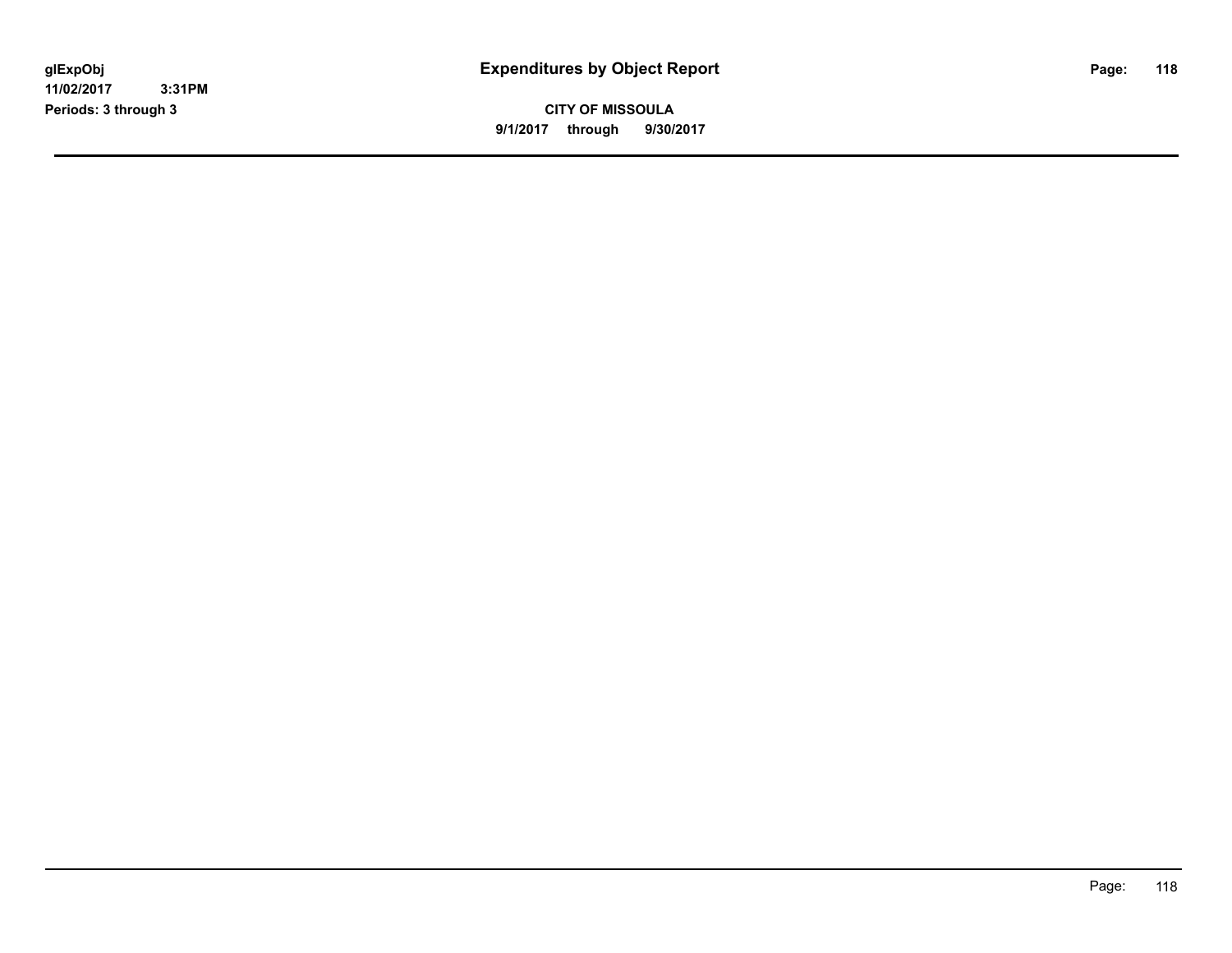**2919 HIDTA FUND**

|                                                   | <b>Adjusted</b>      |                     | Year-to-date        | Year-to-date        |                |                  |
|---------------------------------------------------|----------------------|---------------------|---------------------|---------------------|----------------|------------------|
| Object/Title                                      | <b>Appropriation</b> | <b>Expenditures</b> | <b>Expenditures</b> | <b>Encumbrances</b> | <b>Balance</b> | <b>Prct Used</b> |
| 100 PERSONAL SERVICES                             |                      |                     |                     |                     |                |                  |
| 120 OVERTIME                                      | 13,321.00            | 0.00                | 0.00                | 0.00                | 13,321.00      | 0.00             |
| <b>140 EMPLOYER CONTRIBUTIONS</b>                 | 1,350.00             | 0.00                | 0.00                | 0.00                | 1,350.00       | 0.00             |
| 141 STATE RETIREMENT CONTRIBUTIONS                | 0.00                 | 0.00                | 0.00                | 0.00                | 0.00           | 0.00             |
| PERSONAL SERVICES<br><b>Total</b>                 | 14,671.00            | 0.00                | 0.00                | 0.00                | 14,671.00      | 0.00             |
| 200 SUPPLIES                                      |                      |                     |                     |                     |                |                  |
| 210 OFFICE SUPPLIES                               | 3,500.00             | 0.00                | 0.00                | 0.00                | 3,500.00       | 0.00             |
| 220 OPERATING SUPPLIES                            | 3,500.00             | 6.90                | 96.15               | 0.00                | 3,403.85       | 2.75             |
| <b>SUPPLIES</b><br>Total                          | 7,000.00             | 6.90                | 96.15               | 0.00                | 6,903.85       | 1.37             |
| 300 PURCHASED SERVICES                            |                      |                     |                     |                     |                |                  |
| 320 PRINTING & DUPLICATING                        | 2,400.00             | 0.00                | 0.00                | 0.00                | 2,400.00       | 0.00             |
| 341 ELECTRICITY & NATURAL GAS                     | 5,000.00             | 498.08              | 498.08              | 0.00                | 4,501.92       | 9.96             |
| 344 TELEPHONE SERVICE                             | 250.00               | 0.00                | 0.00                | 0.00                | 250.00         | 0.00             |
| 350 PROFESSIONAL SERVICES                         | 6,000.00             | 172.76              | 942.40              | 0.00                | 5,057.60       | 15.71            |
| 360 REPAIR & MAINTENANCE                          | 5,000.00             | 0.00                | 0.00                | 0.00                | 5,000.00       | 0.00             |
| 370 TRAVEL                                        | 5,500.00             | 0.00                | 0.00                | 0.00                | 5,500.00       | 0.00             |
| 380 TRAINING                                      | 5,500.00             | 0.00                | 0.00                | 0.00                | 5,500.00       | 0.00             |
| 390 OTHER PURCHASED SERVICES                      | 200.00               | 0.00                | 0.00                | 0.00                | 200.00         | 0.00             |
| PURCHASED SERVICES<br><b>Total</b>                | 29,850.00            | 670.84              | 1,440.48            | 0.00                | 28,409.52      | 4.83             |
| 500 FIXED CHARGES                                 |                      |                     |                     |                     |                |                  |
| 500 FIXED CHARGES                                 | 24,079.00            | 1,900.36            | 7,601.42            | 0.00                | 16,477.58      | 31.57            |
| 550 MERCHANT SERVICE FEES                         | 0.00                 | 0.00                | 0.00                | 0.00                | 0.00           | 0.00             |
| <b>FIXED CHARGES</b><br><b>Total</b>              | 24,079.00            | 1,900.36            | 7,601.42            | 0.00                | 16,477.58      | 31.57            |
| 700 GRANTS & CONTRIBUTIONS                        |                      |                     |                     |                     |                |                  |
| 700 GRANTS & CONTRIBUTIONS                        | 65,000.00            | 0.00                | 0.00                | 0.00                | 65,000.00      | 0.00             |
| <b>GRANTS &amp; CONTRIBUTIONS</b><br><b>Total</b> | 65,000.00            | 0.00                | 0.00                | 0.00                | 65,000.00      | 0.00             |
| 900 CAPITAL OUTLAY                                |                      |                     |                     |                     |                |                  |
| 920 BUILDINGS                                     | 0.00                 | 0.00                | 0.00                | 0.00                | 0.00           | 0.00             |
| 940 MACHINERY & EQUIPMENT                         | 0.00                 | 0.00                | 0.00                | 0.00                | 0.00           | 0.00             |
| CAPITAL OUTLAY<br><b>Total</b>                    | 0.00                 | 0.00                | 0.00                | 0.00                | 0.00           | 0.00             |
| <b>HIDTA FUND</b><br><b>Total</b>                 | 140,600.00           | 2,578.10            | 9,138.05            | 0.00                | 131,461.95     | 6.50             |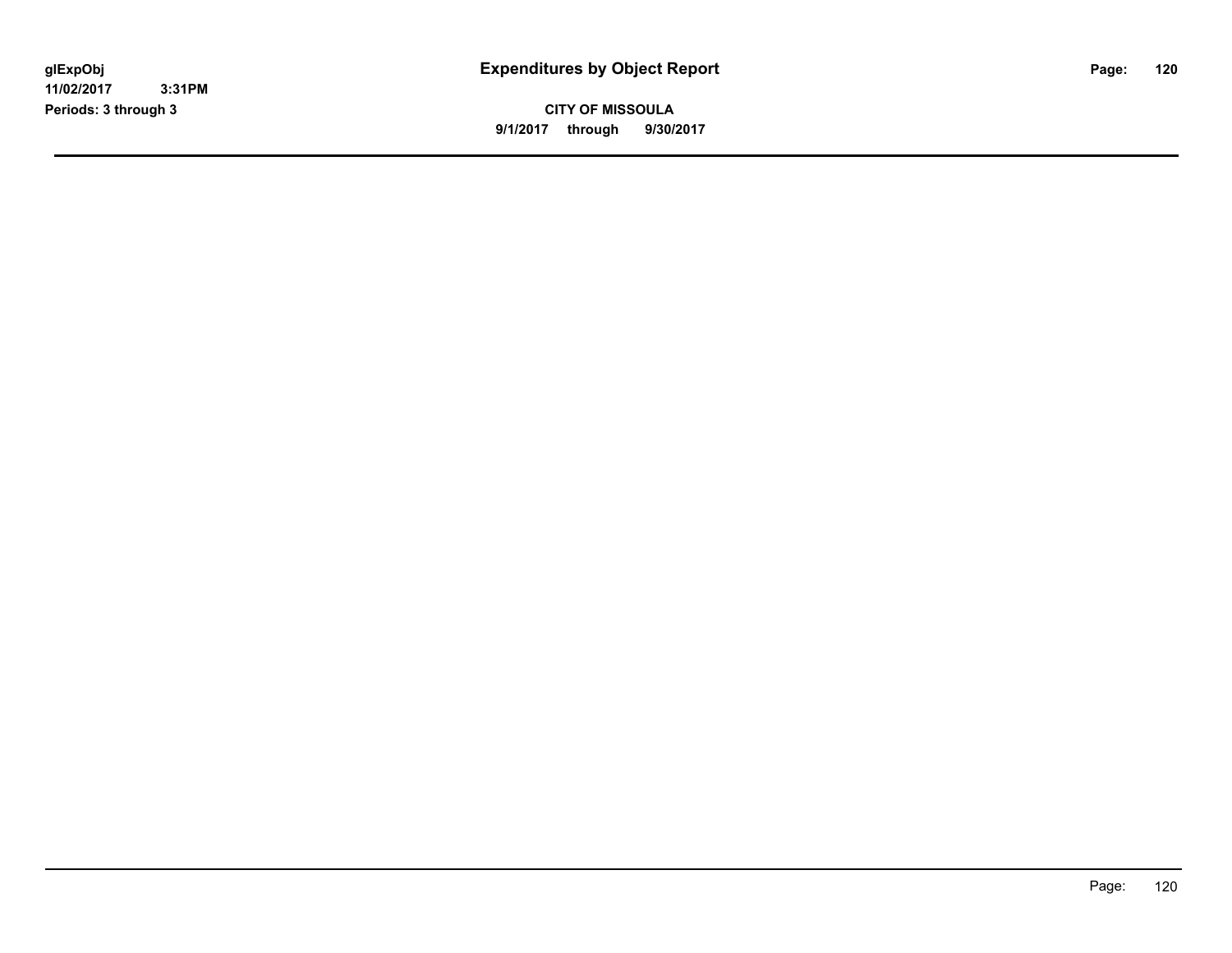### **CITY OF MISSOULA**

**9/1/2017 through 9/30/2017**

# **2939 CDBG PROGRAM INCOME ACCOUNT**

**400 ENTITLEMENT GRANTS**

|              |                   |                                   | <b>Adjusted</b>      |                     | Year-to-date        | Year-to-date        |                |                  |
|--------------|-------------------|-----------------------------------|----------------------|---------------------|---------------------|---------------------|----------------|------------------|
| Object/Title |                   |                                   | <b>Appropriation</b> | <b>Expenditures</b> | <b>Expenditures</b> | <b>Encumbrances</b> | <b>Balance</b> | <b>Prct Used</b> |
|              |                   | 300 PURCHASED SERVICES            |                      |                     |                     |                     |                |                  |
|              |                   | 350 PROFESSIONAL SERVICES         | 29,463.00            | 0.00                | 0.00                | 0.00                | 29,463.00      | 0.00             |
|              | <b>Total</b>      | PURCHASED SERVICES                | 29,463.00            | 0.00                | 0.00                | 0.00                | 29,463.00      | 0.00             |
|              | 500 FIXED CHARGES |                                   |                      |                     |                     |                     |                |                  |
|              |                   | 550 MERCHANT SERVICE FEES         | 0.00                 | 0.00                | 0.00                | 0.00                | 0.00           | 0.00             |
|              | <b>Total</b>      | <b>FIXED CHARGES</b>              | 0.00                 | 0.00                | 0.00                | 0.00                | 0.00           | 0.00             |
|              |                   | 700 GRANTS & CONTRIBUTIONS        |                      |                     |                     |                     |                |                  |
|              |                   | 700 GRANTS & CONTRIBUTIONS        | 0.00                 | 0.00                | 0.00                | 0.00                | 0.00           | 0.00             |
|              | <b>Total</b>      | <b>GRANTS &amp; CONTRIBUTIONS</b> | 0.00                 | 0.00                | 0.00                | 0.00                | 0.00           | 0.00             |
|              | 800 OTHER OBJECTS |                                   |                      |                     |                     |                     |                |                  |
|              |                   | 820 TRANSFERS TO OTHER FUNDS      | 0.00                 | 0.00                | 0.00                | 0.00                | 0.00           | 0.00             |
|              | <b>Total</b>      | OTHER OBJECTS                     | 0.00                 | 0.00                | 0.00                | 0.00                | 0.00           | 0.00             |
|              | <b>Total</b>      | <b>ENTITLEMENT GRANTS</b>         | 29,463.00            | 0.00                | 0.00                | 0.00                | 29,463.00      | 0.00             |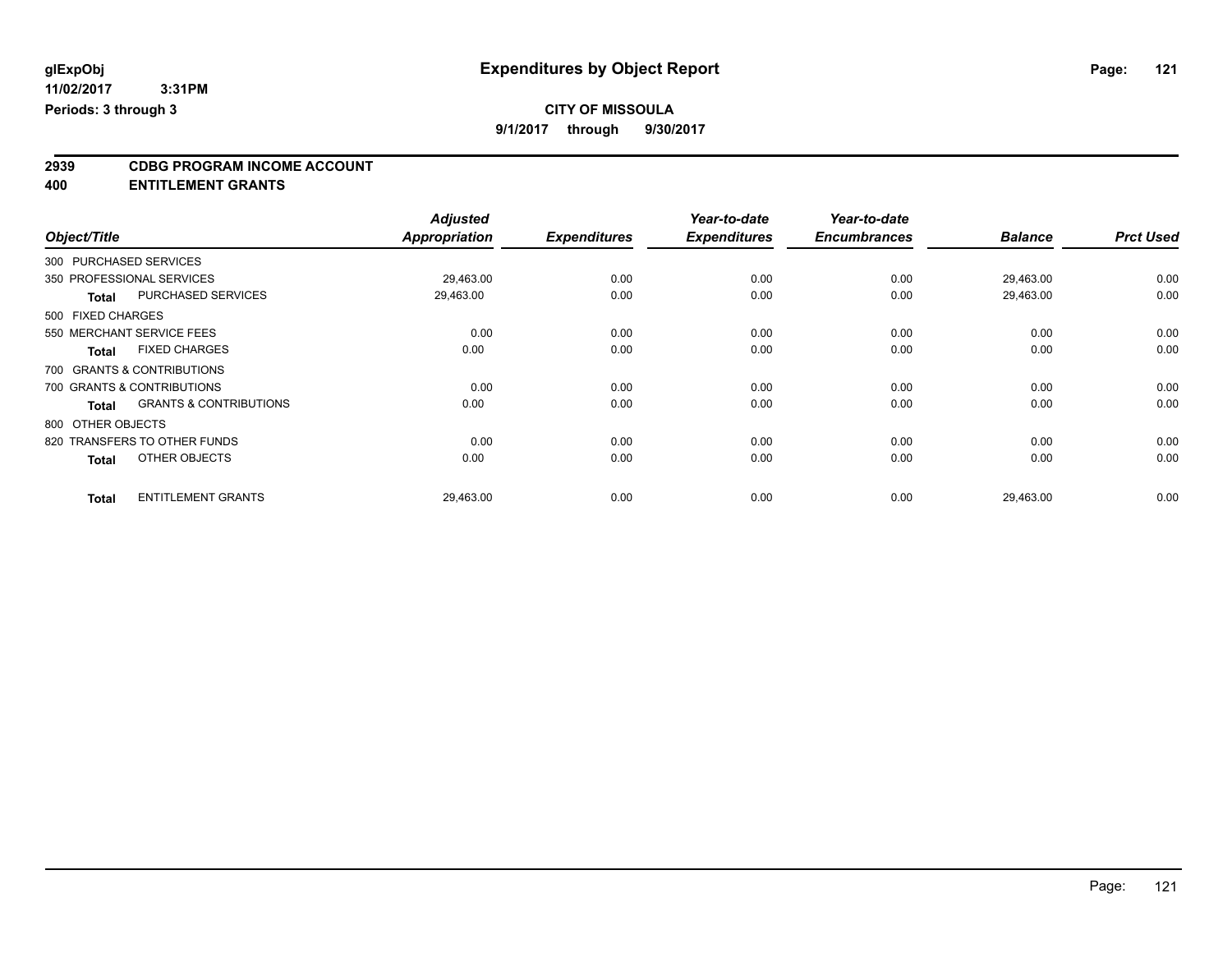#### **CITY OF MISSOULA 9/1/2017 through 9/30/2017**

#### **2939 CDBG PROGRAM INCOME ACCOUNT**

| Object/Title      |              |                                   | <b>Adjusted</b><br>Appropriation | <b>Expenditures</b> | Year-to-date<br><b>Expenditures</b> | Year-to-date<br><b>Encumbrances</b> | <b>Balance</b> | <b>Prct Used</b> |
|-------------------|--------------|-----------------------------------|----------------------------------|---------------------|-------------------------------------|-------------------------------------|----------------|------------------|
|                   |              |                                   |                                  |                     |                                     |                                     |                |                  |
|                   |              | 300 PURCHASED SERVICES            |                                  |                     |                                     |                                     |                |                  |
|                   |              | 350 PROFESSIONAL SERVICES         | 29,463.00                        | 0.00                | 0.00                                | 0.00                                | 29.463.00      | 0.00             |
|                   | <b>Total</b> | <b>PURCHASED SERVICES</b>         | 29,463.00                        | 0.00                | 0.00                                | 0.00                                | 29,463.00      | 0.00             |
| 500 FIXED CHARGES |              |                                   |                                  |                     |                                     |                                     |                |                  |
|                   |              | 550 MERCHANT SERVICE FEES         | 0.00                             | 0.00                | 0.00                                | 0.00                                | 0.00           | 0.00             |
|                   | <b>Total</b> | <b>FIXED CHARGES</b>              | 0.00                             | 0.00                | 0.00                                | 0.00                                | 0.00           | 0.00             |
|                   |              | 700 GRANTS & CONTRIBUTIONS        |                                  |                     |                                     |                                     |                |                  |
|                   |              | 700 GRANTS & CONTRIBUTIONS        | 0.00                             | 0.00                | 0.00                                | 0.00                                | 0.00           | 0.00             |
|                   | <b>Total</b> | <b>GRANTS &amp; CONTRIBUTIONS</b> | 0.00                             | 0.00                | 0.00                                | 0.00                                | 0.00           | 0.00             |
| 800 OTHER OBJECTS |              |                                   |                                  |                     |                                     |                                     |                |                  |
|                   |              | 820 TRANSFERS TO OTHER FUNDS      | 0.00                             | 0.00                | 0.00                                | 0.00                                | 0.00           | 0.00             |
|                   | <b>Total</b> | OTHER OBJECTS                     | 0.00                             | 0.00                | 0.00                                | 0.00                                | 0.00           | 0.00             |
|                   | <b>Total</b> | CDBG PROGRAM INCOME ACCOUNT       | 29,463.00                        | 0.00                | 0.00                                | 0.00                                | 29,463.00      | 0.00             |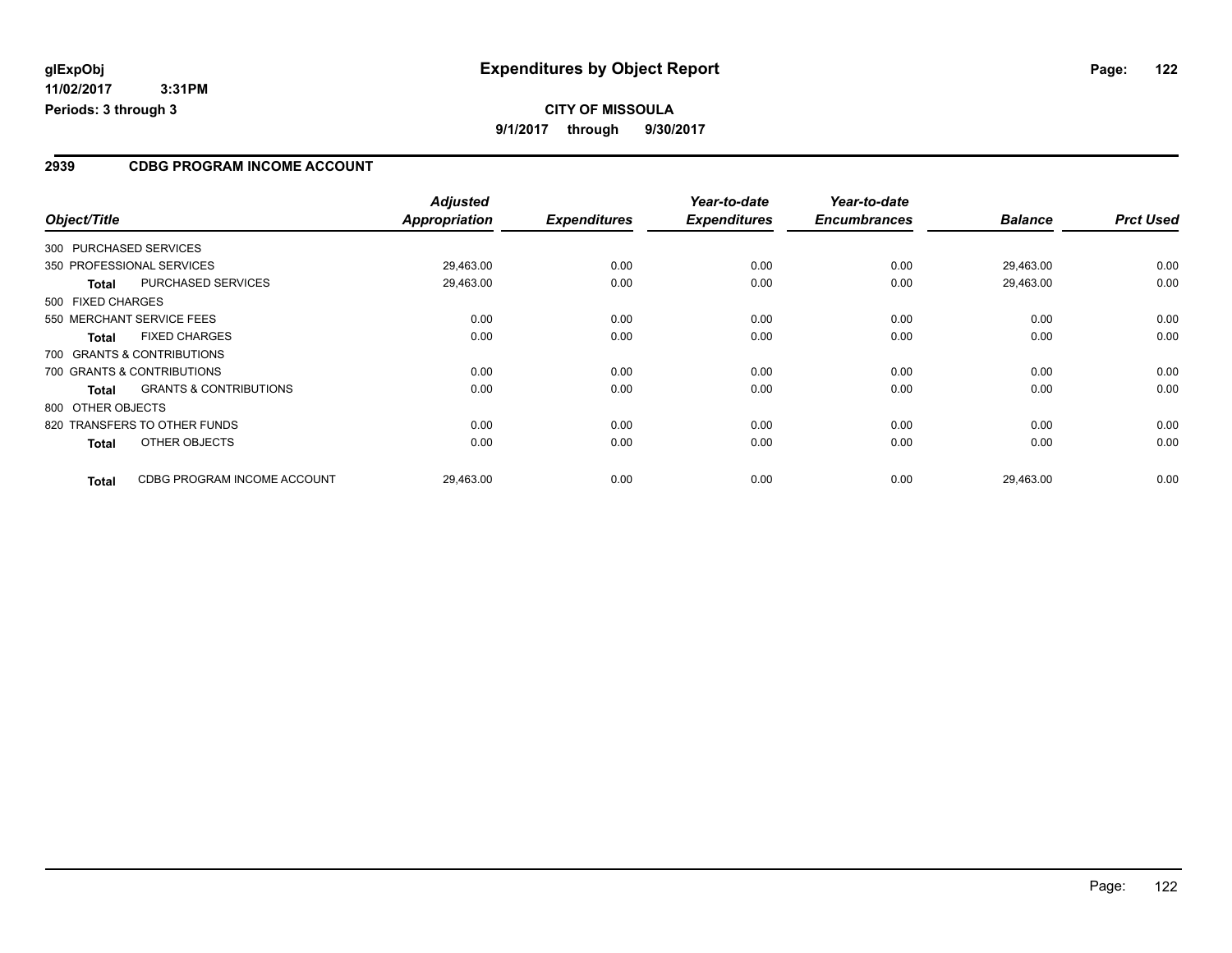| 2940 | <b>FUND</b><br>CDBG                       |  |
|------|-------------------------------------------|--|
| 390  | <b>'-DEPARTMENTAL</b><br>NON <sub>:</sub> |  |

|                        |                           | <b>Adjusted</b> | Year-to-date        | Year-to-date        |                     |                |                  |
|------------------------|---------------------------|-----------------|---------------------|---------------------|---------------------|----------------|------------------|
| Object/Title           |                           | Appropriation   | <b>Expenditures</b> | <b>Expenditures</b> | <b>Encumbrances</b> | <b>Balance</b> | <b>Prct Used</b> |
| 300 PURCHASED SERVICES |                           |                 |                     |                     |                     |                |                  |
|                        | 350 PROFESSIONAL SERVICES | 0.00            | 0.00                | 0.00                | 0.00                | 0.00           | 0.00             |
| <b>Total</b>           | <b>PURCHASED SERVICES</b> | 0.00            | 0.00                | 0.00                | 0.00                | 0.00           | 0.00             |
| <b>Total</b>           | NON-DEPARTMENTAL          | 0.00            | 0.00                | 0.00                | 0.00                | 0.00           | 0.00             |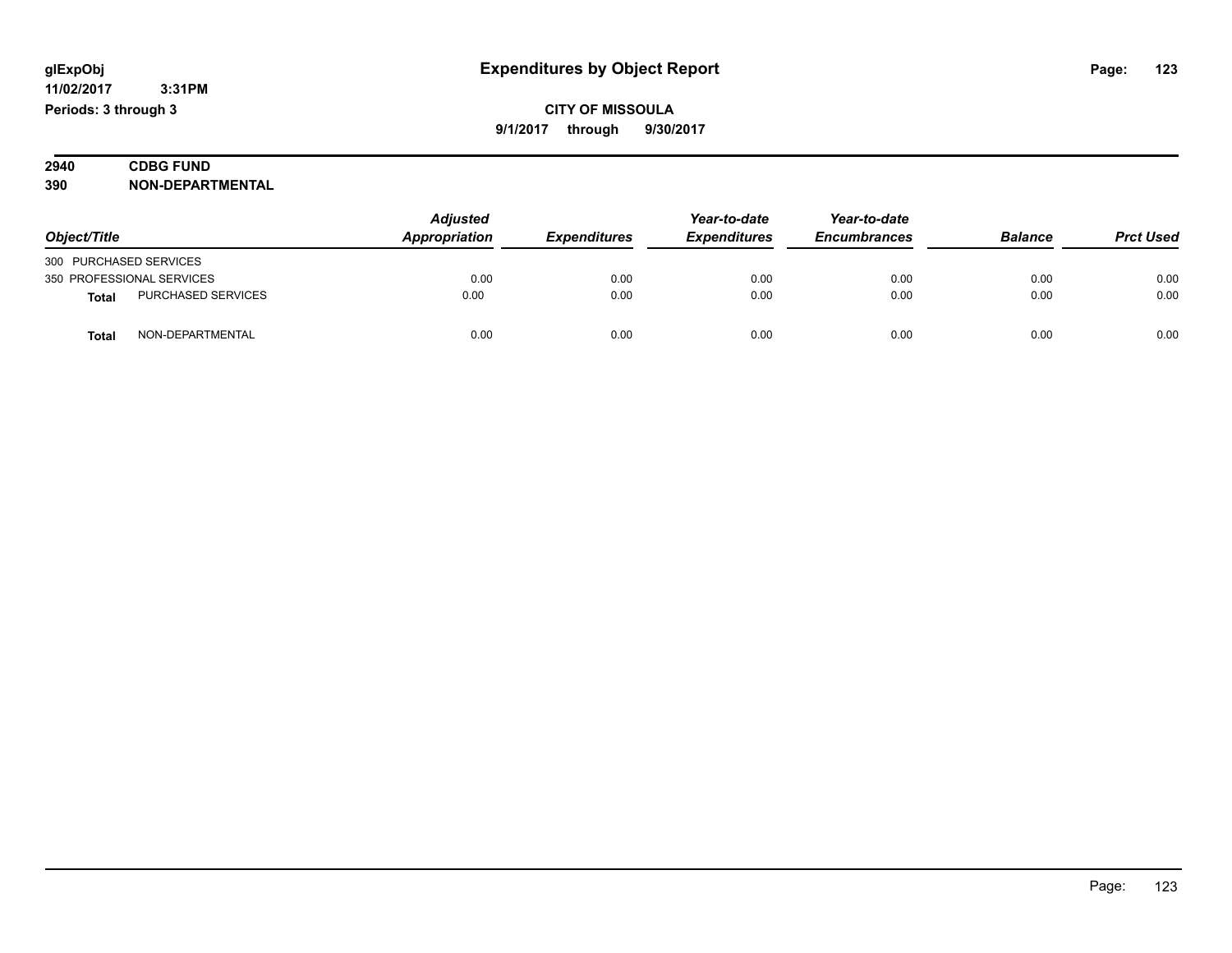#### **2940 CDBG FUND 400 ENTITLEMENT GRANTS**

|                                                   | <b>Adjusted</b>      |                     | Year-to-date        | Year-to-date        |                |                  |
|---------------------------------------------------|----------------------|---------------------|---------------------|---------------------|----------------|------------------|
| Object/Title                                      | <b>Appropriation</b> | <b>Expenditures</b> | <b>Expenditures</b> | <b>Encumbrances</b> | <b>Balance</b> | <b>Prct Used</b> |
| 300 PURCHASED SERVICES                            |                      |                     |                     |                     |                |                  |
| 350 PROFESSIONAL SERVICES                         | 0.00                 | 1,133.54            | 1,133.54            | 0.00                | $-1,133.54$    | 0.00             |
| <b>PURCHASED SERVICES</b><br>Total                | 0.00                 | 1,133.54            | 1,133.54            | 0.00                | $-1,133.54$    | 0.00             |
| 500 FIXED CHARGES                                 |                      |                     |                     |                     |                |                  |
| 550 MERCHANT SERVICE FEES                         | 0.00                 | 0.00                | 0.00                | 0.00                | 0.00           | 0.00             |
| <b>FIXED CHARGES</b><br>Total                     | 0.00                 | 0.00                | 0.00                | 0.00                | 0.00           | 0.00             |
| 700 GRANTS & CONTRIBUTIONS                        |                      |                     |                     |                     |                |                  |
| 700 GRANTS & CONTRIBUTIONS                        | 413,660.00           | 28,181.89           | 29,731.46           | 0.00                | 383,928.54     | 7.19             |
| <b>GRANTS &amp; CONTRIBUTIONS</b><br><b>Total</b> | 413.660.00           | 28,181.89           | 29,731.46           | 0.00                | 383,928.54     | 7.19             |
| 800 OTHER OBJECTS                                 |                      |                     |                     |                     |                |                  |
| 820 TRANSFERS TO OTHER FUNDS                      | 104,130.00           | 0.00                | 0.00                | 0.00                | 104.130.00     | 0.00             |
| OTHER OBJECTS<br><b>Total</b>                     | 104.130.00           | 0.00                | 0.00                | 0.00                | 104.130.00     | 0.00             |
| <b>ENTITLEMENT GRANTS</b><br><b>Total</b>         | 517,790.00           | 29,315.43           | 30,865.00           | 0.00                | 486,925.00     | 5.96             |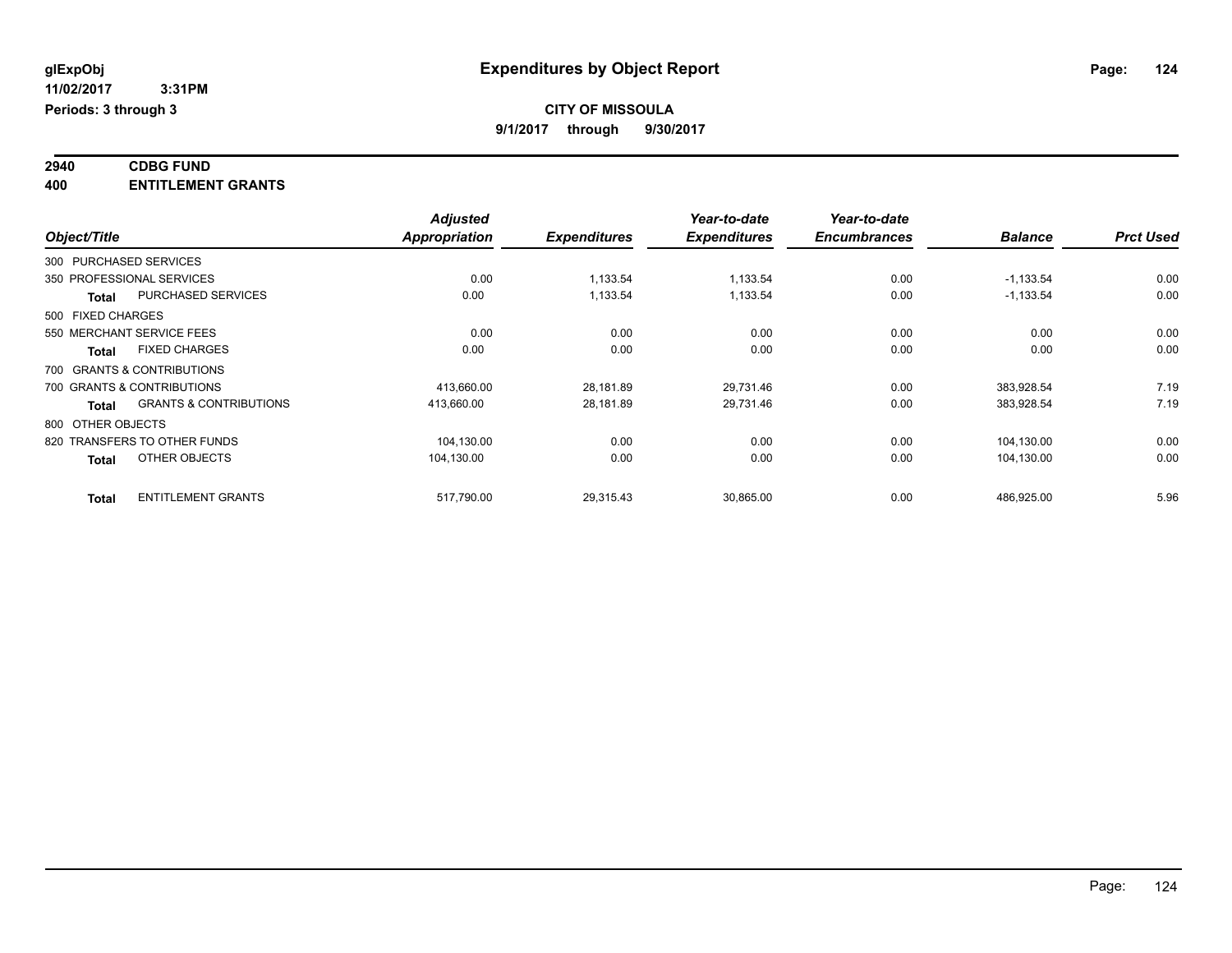**2940 CDBG FUND**

|                        |                                   | <b>Adjusted</b>      | Year-to-date        | Year-to-date        |                     |                |                  |
|------------------------|-----------------------------------|----------------------|---------------------|---------------------|---------------------|----------------|------------------|
| Object/Title           |                                   | <b>Appropriation</b> | <b>Expenditures</b> | <b>Expenditures</b> | <b>Encumbrances</b> | <b>Balance</b> | <b>Prct Used</b> |
| 300 PURCHASED SERVICES |                                   |                      |                     |                     |                     |                |                  |
|                        | 350 PROFESSIONAL SERVICES         | 0.00                 | 1,133.54            | 1,133.54            | 0.00                | $-1,133.54$    | 0.00             |
| <b>Total</b>           | <b>PURCHASED SERVICES</b>         | 0.00                 | 1,133.54            | 1,133.54            | 0.00                | $-1,133.54$    | 0.00             |
| 500 FIXED CHARGES      |                                   |                      |                     |                     |                     |                |                  |
|                        | 550 MERCHANT SERVICE FEES         | 0.00                 | 0.00                | 0.00                | 0.00                | 0.00           | 0.00             |
| <b>Total</b>           | <b>FIXED CHARGES</b>              | 0.00                 | 0.00                | 0.00                | 0.00                | 0.00           | 0.00             |
|                        | 700 GRANTS & CONTRIBUTIONS        |                      |                     |                     |                     |                |                  |
|                        | 700 GRANTS & CONTRIBUTIONS        | 413,660.00           | 28,181.89           | 29,731.46           | 0.00                | 383,928.54     | 7.19             |
| <b>Total</b>           | <b>GRANTS &amp; CONTRIBUTIONS</b> | 413,660.00           | 28,181.89           | 29,731.46           | 0.00                | 383,928.54     | 7.19             |
| 800 OTHER OBJECTS      |                                   |                      |                     |                     |                     |                |                  |
|                        | 820 TRANSFERS TO OTHER FUNDS      | 104,130.00           | 0.00                | 0.00                | 0.00                | 104,130.00     | 0.00             |
| <b>Total</b>           | OTHER OBJECTS                     | 104,130.00           | 0.00                | 0.00                | 0.00                | 104,130.00     | 0.00             |
| <b>Total</b>           | <b>CDBG FUND</b>                  | 517,790.00           | 29,315.43           | 30,865.00           | 0.00                | 486,925.00     | 5.96             |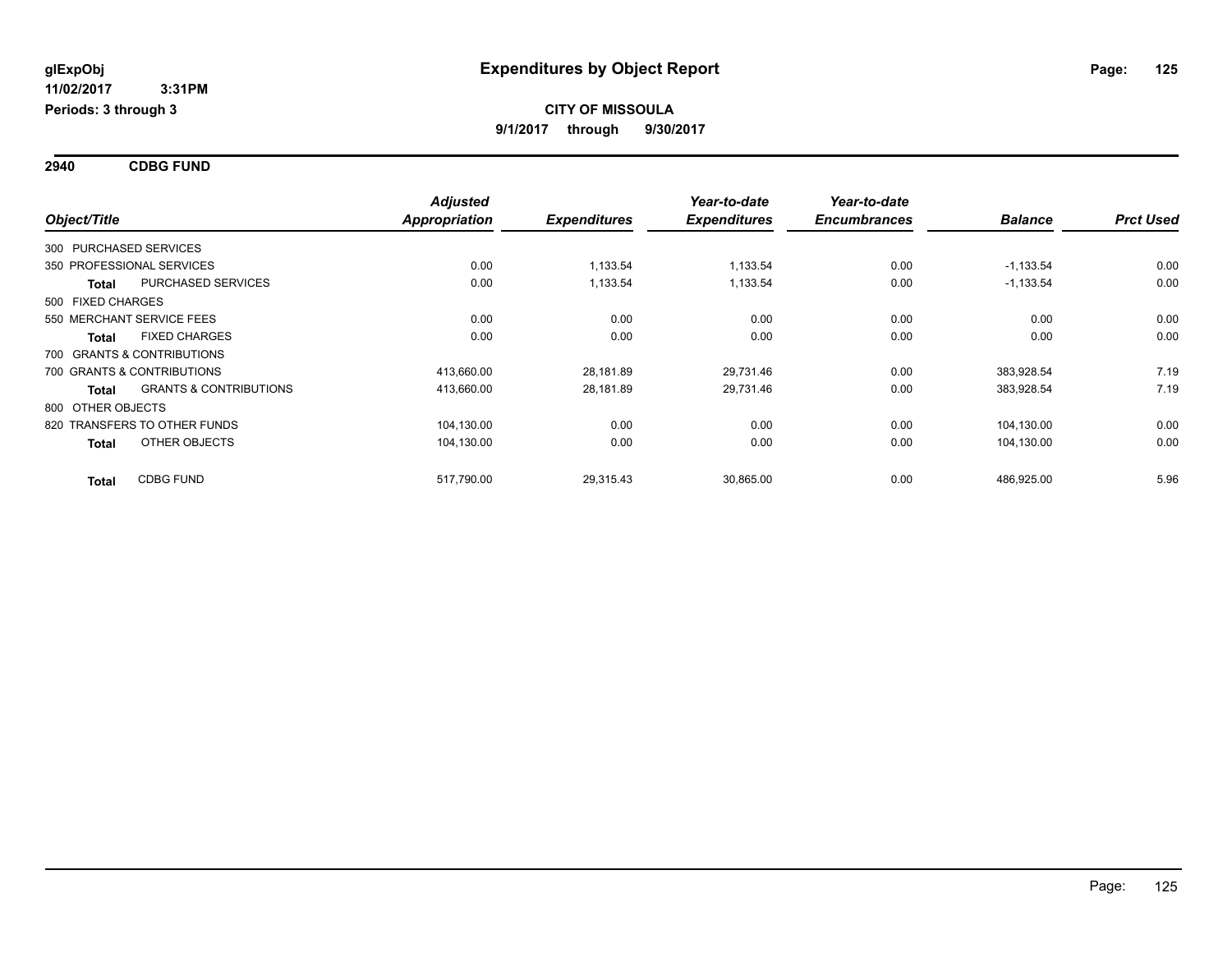# **2941 HOME FUND<br>390 NON-DEPART**

**390 NON-DEPARTMENTAL**

|                                           | <b>Adjusted</b><br>Appropriation<br><b>Expenditures</b> | Year-to-date | Year-to-date        |                     |                |                  |
|-------------------------------------------|---------------------------------------------------------|--------------|---------------------|---------------------|----------------|------------------|
| Object/Title                              |                                                         |              | <b>Expenditures</b> | <b>Encumbrances</b> | <b>Balance</b> | <b>Prct Used</b> |
| 300 PURCHASED SERVICES                    |                                                         |              |                     |                     |                |                  |
| 350 PROFESSIONAL SERVICES                 | 0.00                                                    | 0.00         | 0.00                | 0.00                | 0.00           | 0.00             |
| <b>PURCHASED SERVICES</b><br><b>Total</b> | 0.00                                                    | 0.00         | 0.00                | 0.00                | 0.00           | 0.00             |
| NON-DEPARTMENTAL<br>Total                 | 0.00                                                    | 0.00         | 0.00                | 0.00                | 0.00           | 0.00             |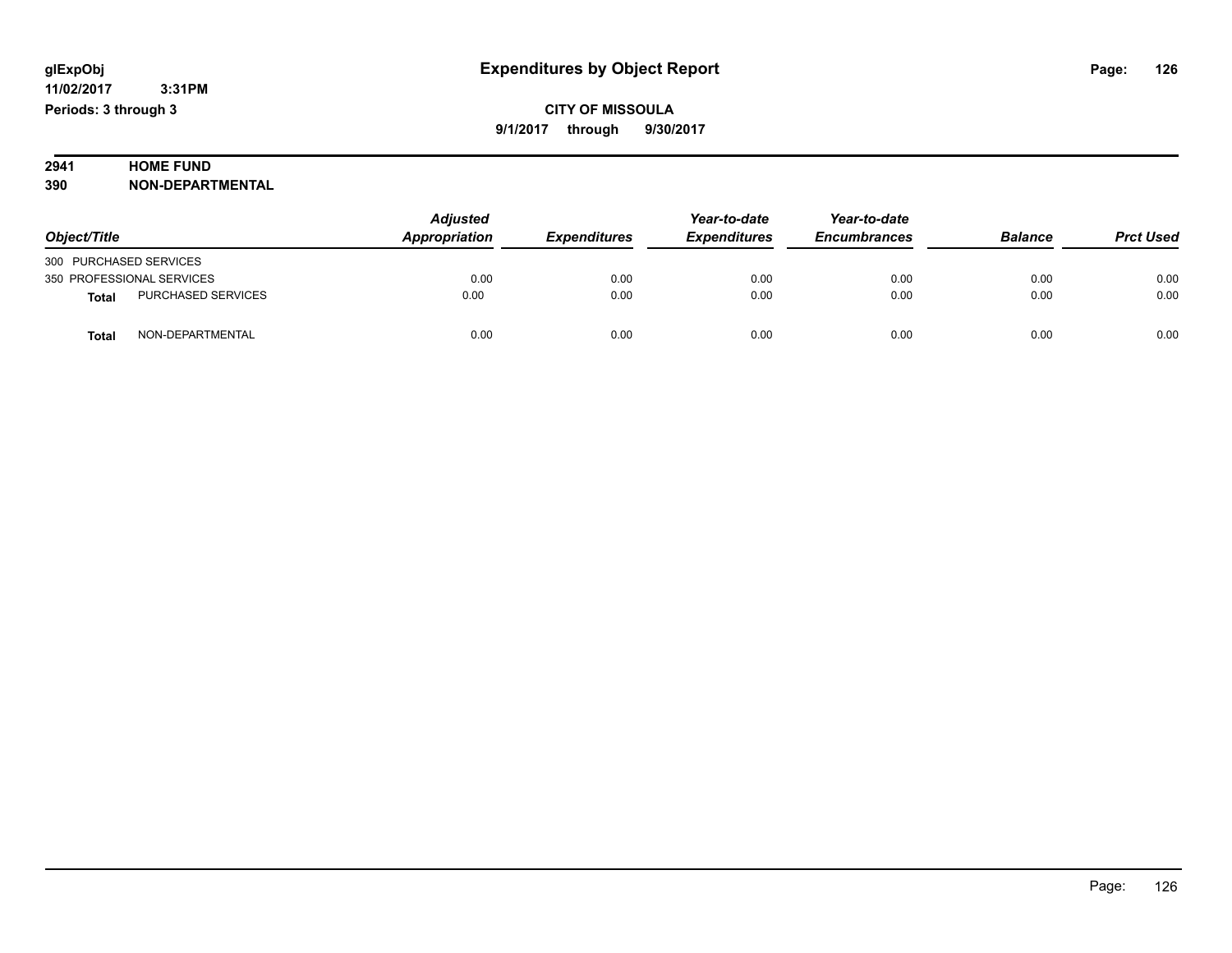# **2941 HOME FUND**

**400 ENTITLEMENT GRANTS**

|                   |                                   | <b>Adjusted</b>      |                     | Year-to-date        | Year-to-date        |                |                  |
|-------------------|-----------------------------------|----------------------|---------------------|---------------------|---------------------|----------------|------------------|
| Object/Title      |                                   | <b>Appropriation</b> | <b>Expenditures</b> | <b>Expenditures</b> | <b>Encumbrances</b> | <b>Balance</b> | <b>Prct Used</b> |
|                   | 300 PURCHASED SERVICES            |                      |                     |                     |                     |                |                  |
|                   | 350 PROFESSIONAL SERVICES         | 0.00                 | 283.38              | 283.38              | 0.00                | $-283.38$      | 0.00             |
| <b>Total</b>      | <b>PURCHASED SERVICES</b>         | 0.00                 | 283.38              | 283.38              | 0.00                | $-283.38$      | 0.00             |
| 500 FIXED CHARGES |                                   |                      |                     |                     |                     |                |                  |
|                   | 550 MERCHANT SERVICE FEES         | 0.00                 | 0.00                | 0.00                | 0.00                | 0.00           | 0.00             |
| <b>Total</b>      | <b>FIXED CHARGES</b>              | 0.00                 | 0.00                | 0.00                | 0.00                | 0.00           | 0.00             |
|                   | 700 GRANTS & CONTRIBUTIONS        |                      |                     |                     |                     |                |                  |
|                   | 700 GRANTS & CONTRIBUTIONS        | 288,000.00           | 774.18              | 4,932.91            | 0.00                | 283.067.09     | 1.71             |
| <b>Total</b>      | <b>GRANTS &amp; CONTRIBUTIONS</b> | 288,000.00           | 774.18              | 4,932.91            | 0.00                | 283,067.09     | 1.71             |
| 800 OTHER OBJECTS |                                   |                      |                     |                     |                     |                |                  |
|                   | 820 TRANSFERS TO OTHER FUNDS      | 32,000.00            | 0.00                | 0.00                | 0.00                | 32,000.00      | 0.00             |
| 845 CONTINGENCY   |                                   | 0.00                 | 0.00                | 0.00                | 0.00                | 0.00           | 0.00             |
| <b>Total</b>      | OTHER OBJECTS                     | 32,000.00            | 0.00                | 0.00                | 0.00                | 32,000.00      | 0.00             |
| <b>Total</b>      | <b>ENTITLEMENT GRANTS</b>         | 320,000.00           | 1,057.56            | 5,216.29            | 0.00                | 314.783.71     | 1.63             |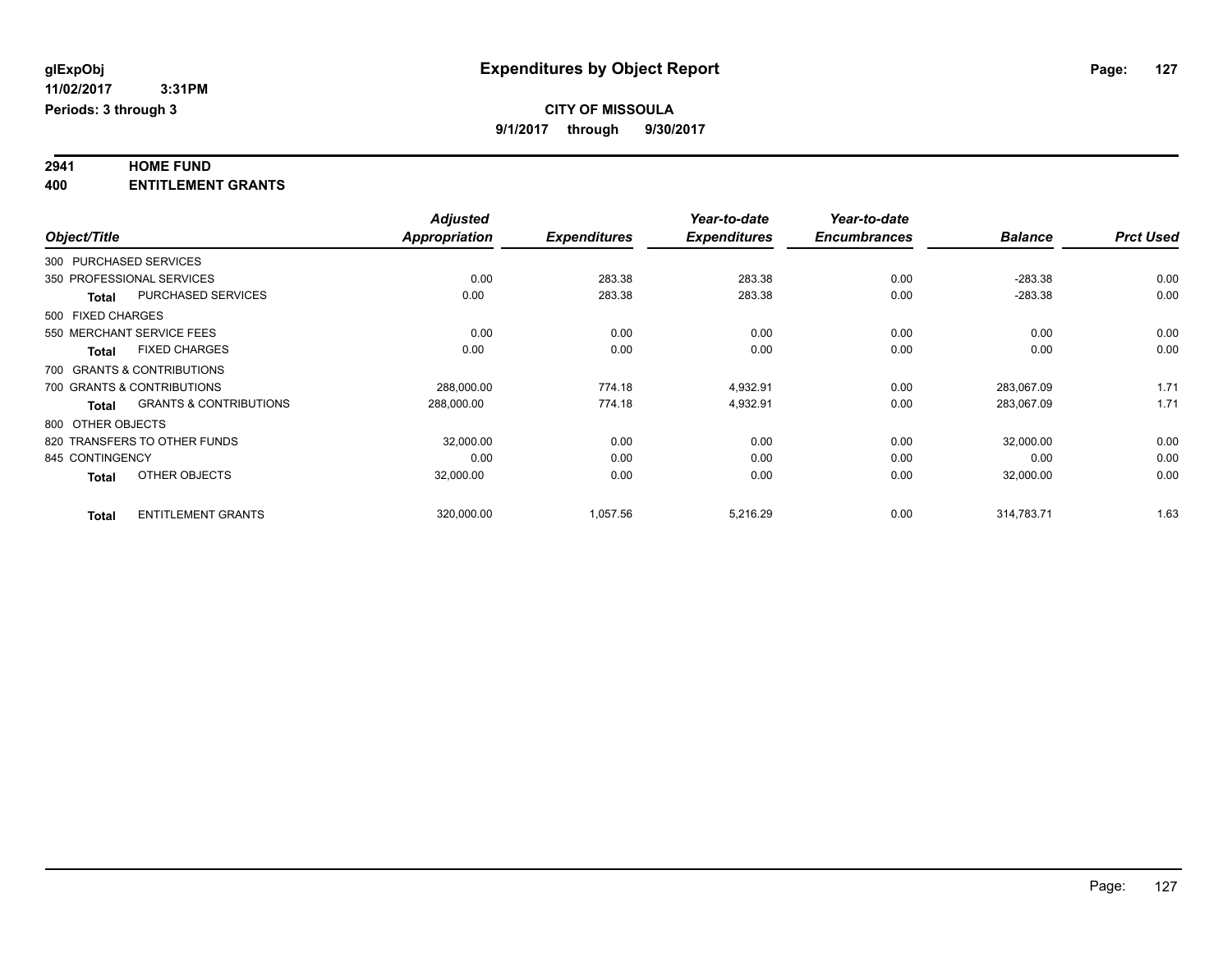**2941 HOME FUND**

|                        |                                   | <b>Adjusted</b> |                     | Year-to-date        | Year-to-date        |                |                  |
|------------------------|-----------------------------------|-----------------|---------------------|---------------------|---------------------|----------------|------------------|
| Object/Title           |                                   | Appropriation   | <b>Expenditures</b> | <b>Expenditures</b> | <b>Encumbrances</b> | <b>Balance</b> | <b>Prct Used</b> |
| 300 PURCHASED SERVICES |                                   |                 |                     |                     |                     |                |                  |
|                        | 350 PROFESSIONAL SERVICES         | 0.00            | 283.38              | 283.38              | 0.00                | $-283.38$      | 0.00             |
| <b>Total</b>           | PURCHASED SERVICES                | 0.00            | 283.38              | 283.38              | 0.00                | $-283.38$      | 0.00             |
| 500 FIXED CHARGES      |                                   |                 |                     |                     |                     |                |                  |
|                        | 550 MERCHANT SERVICE FEES         | 0.00            | 0.00                | 0.00                | 0.00                | 0.00           | 0.00             |
| <b>Total</b>           | <b>FIXED CHARGES</b>              | 0.00            | 0.00                | 0.00                | 0.00                | 0.00           | 0.00             |
|                        | 700 GRANTS & CONTRIBUTIONS        |                 |                     |                     |                     |                |                  |
|                        | 700 GRANTS & CONTRIBUTIONS        | 288,000.00      | 774.18              | 4,932.91            | 0.00                | 283,067.09     | 1.71             |
| Total                  | <b>GRANTS &amp; CONTRIBUTIONS</b> | 288,000.00      | 774.18              | 4,932.91            | 0.00                | 283,067.09     | 1.71             |
| 800 OTHER OBJECTS      |                                   |                 |                     |                     |                     |                |                  |
|                        | 820 TRANSFERS TO OTHER FUNDS      | 32,000.00       | 0.00                | 0.00                | 0.00                | 32,000.00      | 0.00             |
| 845 CONTINGENCY        |                                   | 0.00            | 0.00                | 0.00                | 0.00                | 0.00           | 0.00             |
| <b>Total</b>           | OTHER OBJECTS                     | 32,000.00       | 0.00                | 0.00                | 0.00                | 32,000.00      | 0.00             |
| <b>Total</b>           | <b>HOME FUND</b>                  | 320,000.00      | 1,057.56            | 5,216.29            | 0.00                | 314,783.71     | 1.63             |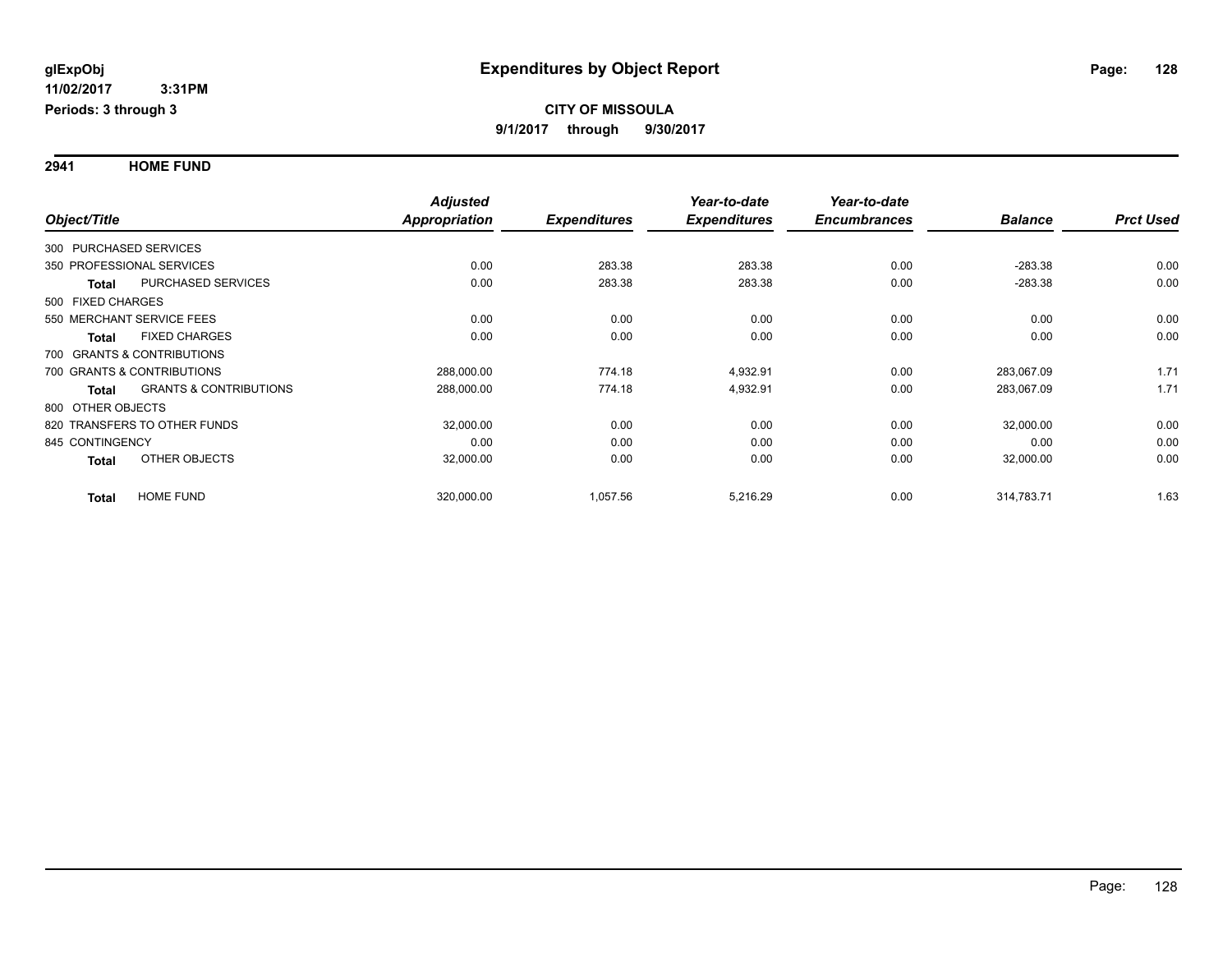### **CITY OF MISSOULA**

**9/1/2017 through 9/30/2017**

**2943 CITY HOME PROGRAM INCOME**

**400 ENTITLEMENT GRANTS**

|                               |                                   | <b>Adjusted</b> |                     | Year-to-date        | Year-to-date        |                |                  |
|-------------------------------|-----------------------------------|-----------------|---------------------|---------------------|---------------------|----------------|------------------|
| Object/Title                  |                                   | Appropriation   | <b>Expenditures</b> | <b>Expenditures</b> | <b>Encumbrances</b> | <b>Balance</b> | <b>Prct Used</b> |
| 300 PURCHASED SERVICES        |                                   |                 |                     |                     |                     |                |                  |
| 350 PROFESSIONAL SERVICES     |                                   | 25,000.00       | 0.00                | 0.00                | 0.00                | 25,000.00      | 0.00             |
| <b>Total</b>                  | <b>PURCHASED SERVICES</b>         | 25,000.00       | 0.00                | 0.00                | 0.00                | 25.000.00      | 0.00             |
| 700 GRANTS & CONTRIBUTIONS    |                                   |                 |                     |                     |                     |                |                  |
| 700 GRANTS & CONTRIBUTIONS    |                                   | 0.00            | 0.00                | 0.00                | 0.00                | 0.00           | 0.00             |
| Total                         | <b>GRANTS &amp; CONTRIBUTIONS</b> | 0.00            | 0.00                | 0.00                | 0.00                | 0.00           | 0.00             |
| 800 OTHER OBJECTS             |                                   |                 |                     |                     |                     |                |                  |
| 820 TRANSFERS TO OTHER FUNDS  |                                   | 0.00            | 0.00                | 0.00                | 0.00                | 0.00           | 0.00             |
| OTHER OBJECTS<br><b>Total</b> |                                   | 0.00            | 0.00                | 0.00                | 0.00                | 0.00           | 0.00             |
| <b>Total</b>                  | <b>ENTITLEMENT GRANTS</b>         | 25,000.00       | 0.00                | 0.00                | 0.00                | 25.000.00      | 0.00             |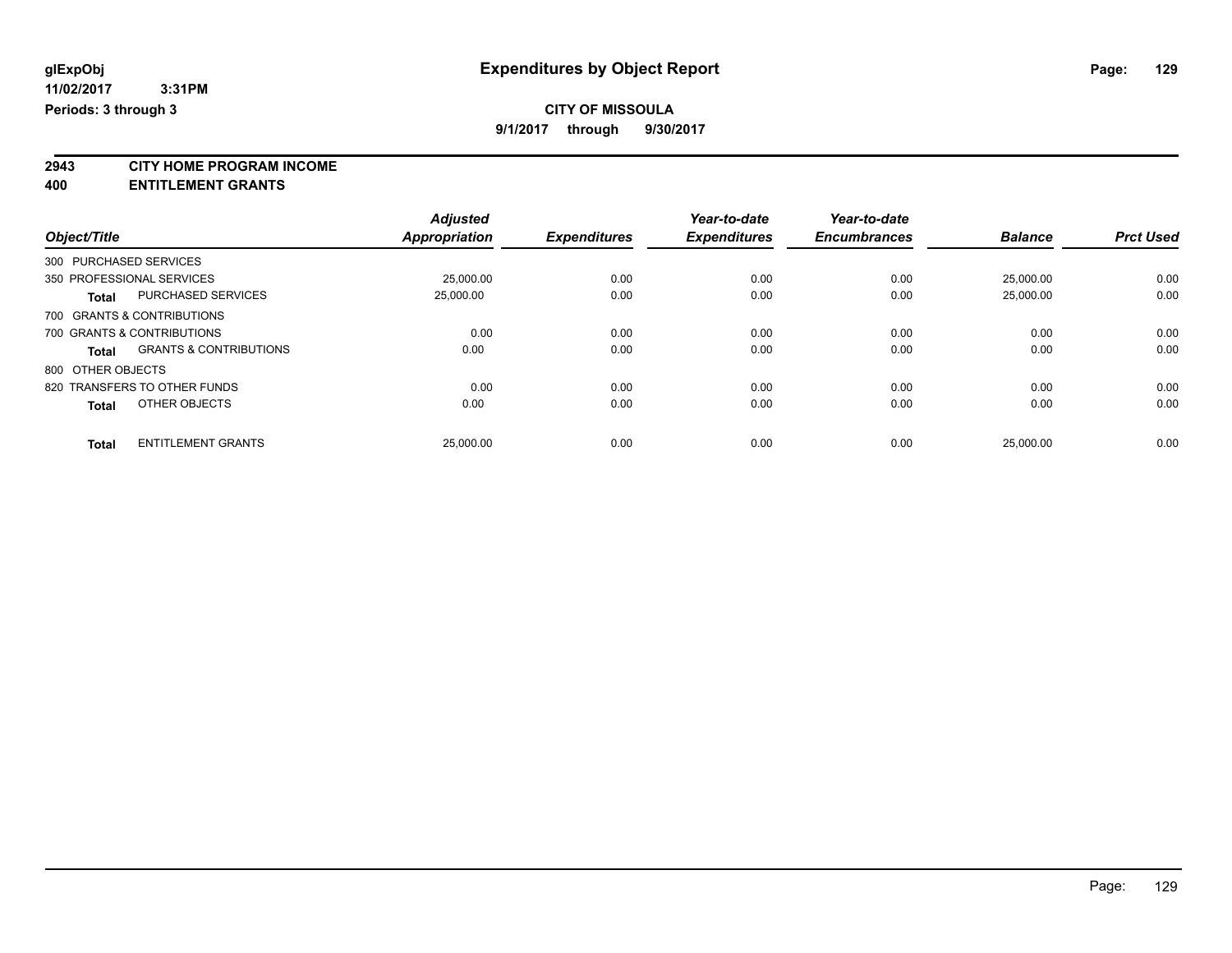#### **2943 CITY HOME PROGRAM INCOME**

|                                            | <b>Adjusted</b><br><b>Appropriation</b> |                     | Year-to-date<br><b>Expenditures</b> | Year-to-date<br><b>Encumbrances</b> | <b>Balance</b> | <b>Prct Used</b> |
|--------------------------------------------|-----------------------------------------|---------------------|-------------------------------------|-------------------------------------|----------------|------------------|
| Object/Title                               |                                         | <b>Expenditures</b> |                                     |                                     |                |                  |
| 300 PURCHASED SERVICES                     |                                         |                     |                                     |                                     |                |                  |
| 350 PROFESSIONAL SERVICES                  | 25,000.00                               | 0.00                | 0.00                                | 0.00                                | 25.000.00      | 0.00             |
| <b>PURCHASED SERVICES</b><br>Total         | 25,000.00                               | 0.00                | 0.00                                | 0.00                                | 25.000.00      | 0.00             |
| 700 GRANTS & CONTRIBUTIONS                 |                                         |                     |                                     |                                     |                |                  |
| 700 GRANTS & CONTRIBUTIONS                 | 0.00                                    | 0.00                | 0.00                                | 0.00                                | 0.00           | 0.00             |
| <b>GRANTS &amp; CONTRIBUTIONS</b><br>Total | 0.00                                    | 0.00                | 0.00                                | 0.00                                | 0.00           | 0.00             |
| 800 OTHER OBJECTS                          |                                         |                     |                                     |                                     |                |                  |
| 820 TRANSFERS TO OTHER FUNDS               | 0.00                                    | 0.00                | 0.00                                | 0.00                                | 0.00           | 0.00             |
| OTHER OBJECTS<br><b>Total</b>              | 0.00                                    | 0.00                | 0.00                                | 0.00                                | 0.00           | 0.00             |
| CITY HOME PROGRAM INCOME<br><b>Total</b>   | 25,000.00                               | 0.00                | 0.00                                | 0.00                                | 25.000.00      | 0.00             |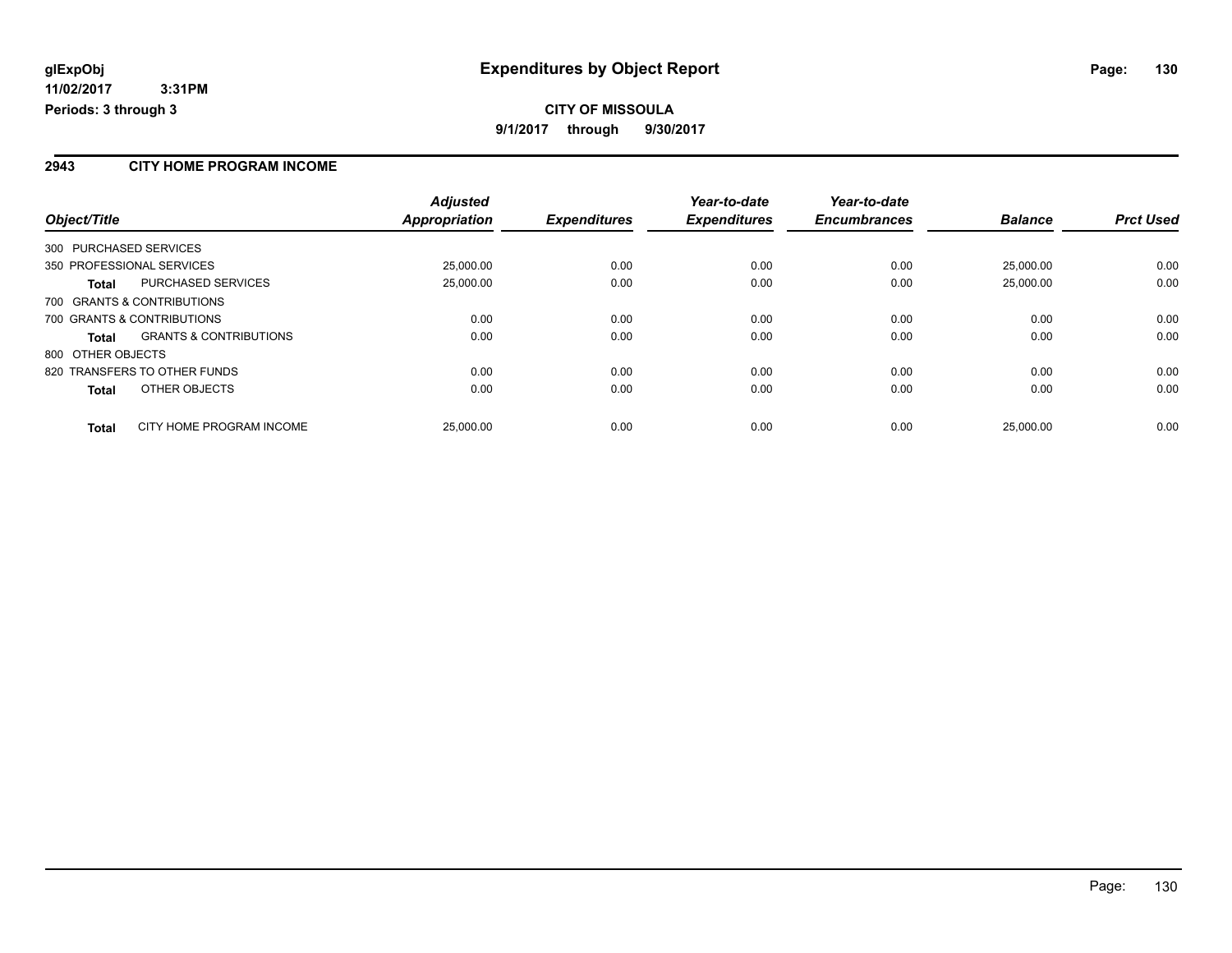# **2955 TRANSPORTATION**

**250 DEVELOPMENT SERVICES**

|                                                   | <b>Adjusted</b> |                     | Year-to-date        | Year-to-date        |                |                  |
|---------------------------------------------------|-----------------|---------------------|---------------------|---------------------|----------------|------------------|
| Object/Title                                      | Appropriation   | <b>Expenditures</b> | <b>Expenditures</b> | <b>Encumbrances</b> | <b>Balance</b> | <b>Prct Used</b> |
| 100 PERSONAL SERVICES                             |                 |                     |                     |                     |                |                  |
| 110 SALARIES AND WAGES                            | 467,018.00      | 31,126.50           | 90,428.15           | 0.00                | 376,589.85     | 19.36            |
| 120 OVERTIME                                      | 0.00            | 0.00                | 33.00               | 0.00                | $-33.00$       | 0.00             |
| 140 EMPLOYER CONTRIBUTIONS                        | 173,075.00      | 12,071.04           | 37,630.64           | 0.00                | 135,444.36     | 21.74            |
| 141 STATE RETIREMENT CONTRIBUTIONS                | 0.00            | 0.00                | 59.64               | 0.00                | $-59.64$       | 0.00             |
| PERSONAL SERVICES<br>Total                        | 640,093.00      | 43,197.54           | 128, 151.43         | 0.00                | 511,941.57     | 20.02            |
| 200 SUPPLIES                                      |                 |                     |                     |                     |                |                  |
| 210 OFFICE SUPPLIES                               | 8,500.00        | 81.73               | 1,643.34            | 0.00                | 6,856.66       | 19.33            |
| 220 OPERATING SUPPLIES                            | 26,800.00       | 9,301.72            | 9,689.25            | 0.00                | 17,110.75      | 36.15            |
| 230 REPAIR/MAINTENANCE                            | 0.00            | 0.00                | 0.00                | 0.00                | 0.00           | 0.00             |
| 231 GASOLINE                                      | 0.00            | 0.00                | 0.00                | 0.00                | 0.00           | 0.00             |
| 240 OTHER SUPPLIES                                | 360.00          | 0.00                | 0.00                | 0.00                | 360.00         | 0.00             |
| <b>SUPPLIES</b><br>Total                          | 35,660.00       | 9,383.45            | 11,332.59           | 0.00                | 24,327.41      | 31.78            |
| 300 PURCHASED SERVICES                            |                 |                     |                     |                     |                |                  |
| 310 COMMUNICATIONS                                | 3,100.00        | 307.64              | 505.61              | 0.00                | 2,594.39       | 16.31            |
| 320 PRINTING & DUPLICATING                        | 7,125.00        | 1,754.73            | 1,973.05            | 0.00                | 5,151.95       | 27.69            |
| 330 PUBLICITY, SUBSCRIPTIONS & DUES               | 37,725.00       | 3,194.11            | 3,574.11            | 0.00                | 34,150.89      | 9.47             |
| 344 TELEPHONE SERVICE                             | 579.00          | 0.00                | 6.16                | 0.00                | 572.84         | 1.06             |
| 350 PROFESSIONAL SERVICES                         | 55,004.00       | 75.85               | 225.85              | 0.00                | 54,778.15      | 0.41             |
| 360 REPAIR & MAINTENANCE                          | 8,900.00        | 169.51              | 225.30              | 0.00                | 8,674.70       | 2.53             |
| 370 TRAVEL                                        | 13,500.00       | 499.08              | 1,608.92            | 0.00                | 11,891.08      | 11.92            |
| 380 TRAINING                                      | 11,300.00       | 95.00               | $-215.00$           | 0.00                | 11,515.00      | $-1.90$          |
| 390 OTHER PURCHASED SERVICES                      | 16,050.00       | 897.50              | 897.50              | 0.00                | 15,152.50      | 5.59             |
| PURCHASED SERVICES<br><b>Total</b>                | 153,283.00      | 6,993.42            | 8,801.50            | 0.00                | 144,481.50     | 5.74             |
| 500 FIXED CHARGES                                 |                 |                     |                     |                     |                |                  |
| 500 FIXED CHARGES                                 | 38,592.00       | 0.00                | 0.00                | 0.00                | 38,592.00      | 0.00             |
| 550 MERCHANT SERVICE FEES                         | 0.00            | 0.00                | 0.00                | 0.00                | 0.00           | 0.00             |
| <b>FIXED CHARGES</b><br>Total                     | 38,592.00       | 0.00                | 0.00                | 0.00                | 38,592.00      | 0.00             |
| 700 GRANTS & CONTRIBUTIONS                        |                 |                     |                     |                     |                |                  |
| 700 GRANTS & CONTRIBUTIONS                        | 148,133.00      | 3,150.00            | 5,000.00            | 0.00                | 143,133.00     | 3.38             |
| <b>GRANTS &amp; CONTRIBUTIONS</b><br><b>Total</b> | 148,133.00      | 3,150.00            | 5,000.00            | 0.00                | 143,133.00     | 3.38             |
| 800 OTHER OBJECTS                                 |                 |                     |                     |                     |                |                  |
| 820 TRANSFERS TO OTHER FUNDS                      | 20,000.00       | 0.00                | 0.00                | 0.00                | 20,000.00      | 0.00             |
|                                                   |                 |                     |                     |                     |                |                  |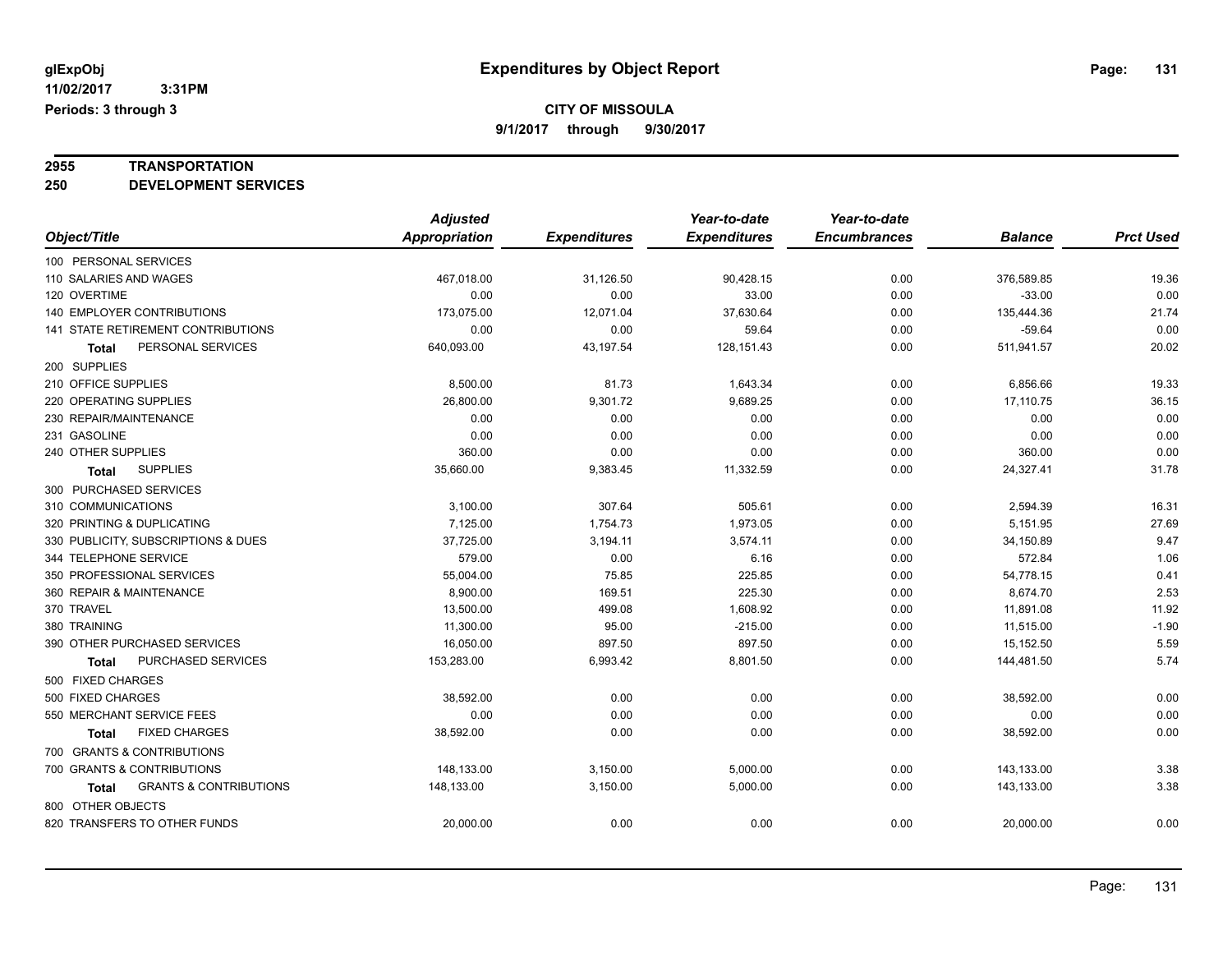# **2955 TRANSPORTATION**

**250 DEVELOPMENT SERVICES**

|                    |                           | <b>Adjusted</b> |                     | Year-to-date        | Year-to-date        |                |                  |
|--------------------|---------------------------|-----------------|---------------------|---------------------|---------------------|----------------|------------------|
| Object/Title       |                           | Appropriation   | <b>Expenditures</b> | <b>Expenditures</b> | <b>Encumbrances</b> | <b>Balance</b> | <b>Prct Used</b> |
| 845 CONTINGENCY    |                           | 290,230.00      | 0.00                | 0.00                | 0.00                | 290.230.00     | 0.00             |
| Total              | OTHER OBJECTS             | 310.230.00      | 0.00                | 0.00                | 0.00                | 310.230.00     | 0.00             |
| 900 CAPITAL OUTLAY |                           |                 |                     |                     |                     |                |                  |
|                    | 940 MACHINERY & EQUIPMENT | 0.00            | 0.00                | 0.00                | 0.00                | 0.00           | 0.00             |
| <b>Total</b>       | <b>CAPITAL OUTLAY</b>     | 0.00            | 0.00                | 0.00                | 0.00                | 0.00           | 0.00             |
| <b>Total</b>       | DEVELOPMENT SERVICES      | .325.991.00     | 62.724.41           | 153.285.52          | 0.00                | 1.172.705.48   | 11.56            |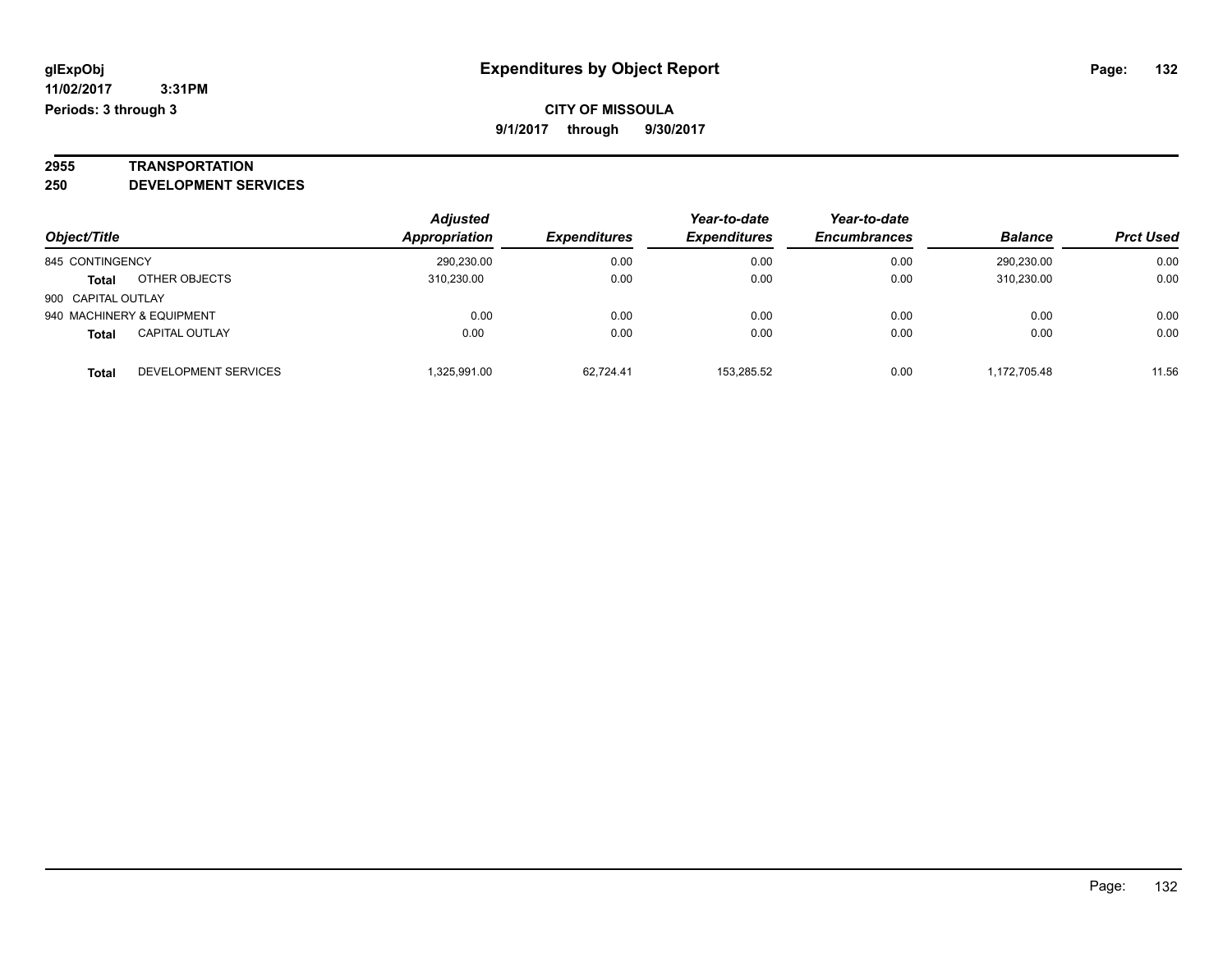#### **2955 TRANSPORTATION**

|                                                   | <b>Adjusted</b> |                     | Year-to-date        | Year-to-date        |                |                  |
|---------------------------------------------------|-----------------|---------------------|---------------------|---------------------|----------------|------------------|
| Object/Title                                      | Appropriation   | <b>Expenditures</b> | <b>Expenditures</b> | <b>Encumbrances</b> | <b>Balance</b> | <b>Prct Used</b> |
| 100 PERSONAL SERVICES                             |                 |                     |                     |                     |                |                  |
| 110 SALARIES AND WAGES                            | 467,018.00      | 31,126.50           | 90,428.15           | 0.00                | 376,589.85     | 19.36            |
| 120 OVERTIME                                      | 0.00            | 0.00                | 33.00               | 0.00                | $-33.00$       | 0.00             |
| <b>140 EMPLOYER CONTRIBUTIONS</b>                 | 173,075.00      | 12,071.04           | 37,630.64           | 0.00                | 135,444.36     | 21.74            |
| 141 STATE RETIREMENT CONTRIBUTIONS                | 0.00            | 0.00                | 59.64               | 0.00                | $-59.64$       | 0.00             |
| PERSONAL SERVICES<br>Total                        | 640,093.00      | 43,197.54           | 128, 151.43         | 0.00                | 511,941.57     | 20.02            |
| 200 SUPPLIES                                      |                 |                     |                     |                     |                |                  |
| 210 OFFICE SUPPLIES                               | 8,500.00        | 81.73               | 1,643.34            | 0.00                | 6,856.66       | 19.33            |
| 220 OPERATING SUPPLIES                            | 26,800.00       | 9,301.72            | 9,689.25            | 0.00                | 17,110.75      | 36.15            |
| 230 REPAIR/MAINTENANCE                            | 0.00            | 0.00                | 0.00                | 0.00                | 0.00           | 0.00             |
| 231 GASOLINE                                      | 0.00            | 0.00                | 0.00                | 0.00                | 0.00           | 0.00             |
| 240 OTHER SUPPLIES                                | 360.00          | 0.00                | 0.00                | 0.00                | 360.00         | 0.00             |
| <b>SUPPLIES</b><br><b>Total</b>                   | 35,660.00       | 9,383.45            | 11,332.59           | 0.00                | 24,327.41      | 31.78            |
| 300 PURCHASED SERVICES                            |                 |                     |                     |                     |                |                  |
| 310 COMMUNICATIONS                                | 3,100.00        | 307.64              | 505.61              | 0.00                | 2,594.39       | 16.31            |
| 320 PRINTING & DUPLICATING                        | 7,125.00        | 1,754.73            | 1,973.05            | 0.00                | 5,151.95       | 27.69            |
| 330 PUBLICITY, SUBSCRIPTIONS & DUES               | 37,725.00       | 3,194.11            | 3,574.11            | 0.00                | 34,150.89      | 9.47             |
| 344 TELEPHONE SERVICE                             | 579.00          | 0.00                | 6.16                | 0.00                | 572.84         | 1.06             |
| 350 PROFESSIONAL SERVICES                         | 55,004.00       | 75.85               | 225.85              | 0.00                | 54,778.15      | 0.41             |
| 360 REPAIR & MAINTENANCE                          | 8,900.00        | 169.51              | 225.30              | 0.00                | 8,674.70       | 2.53             |
| 370 TRAVEL                                        | 13,500.00       | 499.08              | 1,608.92            | 0.00                | 11,891.08      | 11.92            |
| 380 TRAINING                                      | 11,300.00       | 95.00               | $-215.00$           | 0.00                | 11,515.00      | $-1.90$          |
| 390 OTHER PURCHASED SERVICES                      | 16,050.00       | 897.50              | 897.50              | 0.00                | 15,152.50      | 5.59             |
| PURCHASED SERVICES<br>Total                       | 153,283.00      | 6,993.42            | 8,801.50            | 0.00                | 144,481.50     | 5.74             |
| 500 FIXED CHARGES                                 |                 |                     |                     |                     |                |                  |
| 500 FIXED CHARGES                                 | 38,592.00       | 0.00                | 0.00                | 0.00                | 38,592.00      | 0.00             |
| 550 MERCHANT SERVICE FEES                         | 0.00            | 0.00                | 0.00                | 0.00                | 0.00           | 0.00             |
| <b>FIXED CHARGES</b><br>Total                     | 38,592.00       | 0.00                | 0.00                | 0.00                | 38,592.00      | 0.00             |
| 700 GRANTS & CONTRIBUTIONS                        |                 |                     |                     |                     |                |                  |
| 700 GRANTS & CONTRIBUTIONS                        | 148,133.00      | 3,150.00            | 5,000.00            | 0.00                | 143,133.00     | 3.38             |
| <b>GRANTS &amp; CONTRIBUTIONS</b><br><b>Total</b> | 148,133.00      | 3,150.00            | 5,000.00            | 0.00                | 143,133.00     | 3.38             |
| 800 OTHER OBJECTS                                 |                 |                     |                     |                     |                |                  |
| 820 TRANSFERS TO OTHER FUNDS                      | 20,000.00       | 0.00                | 0.00                | 0.00                | 20,000.00      | 0.00             |
| 845 CONTINGENCY                                   | 290,230.00      | 0.00                | 0.00                | 0.00                | 290,230.00     | 0.00             |
|                                                   |                 |                     |                     |                     |                |                  |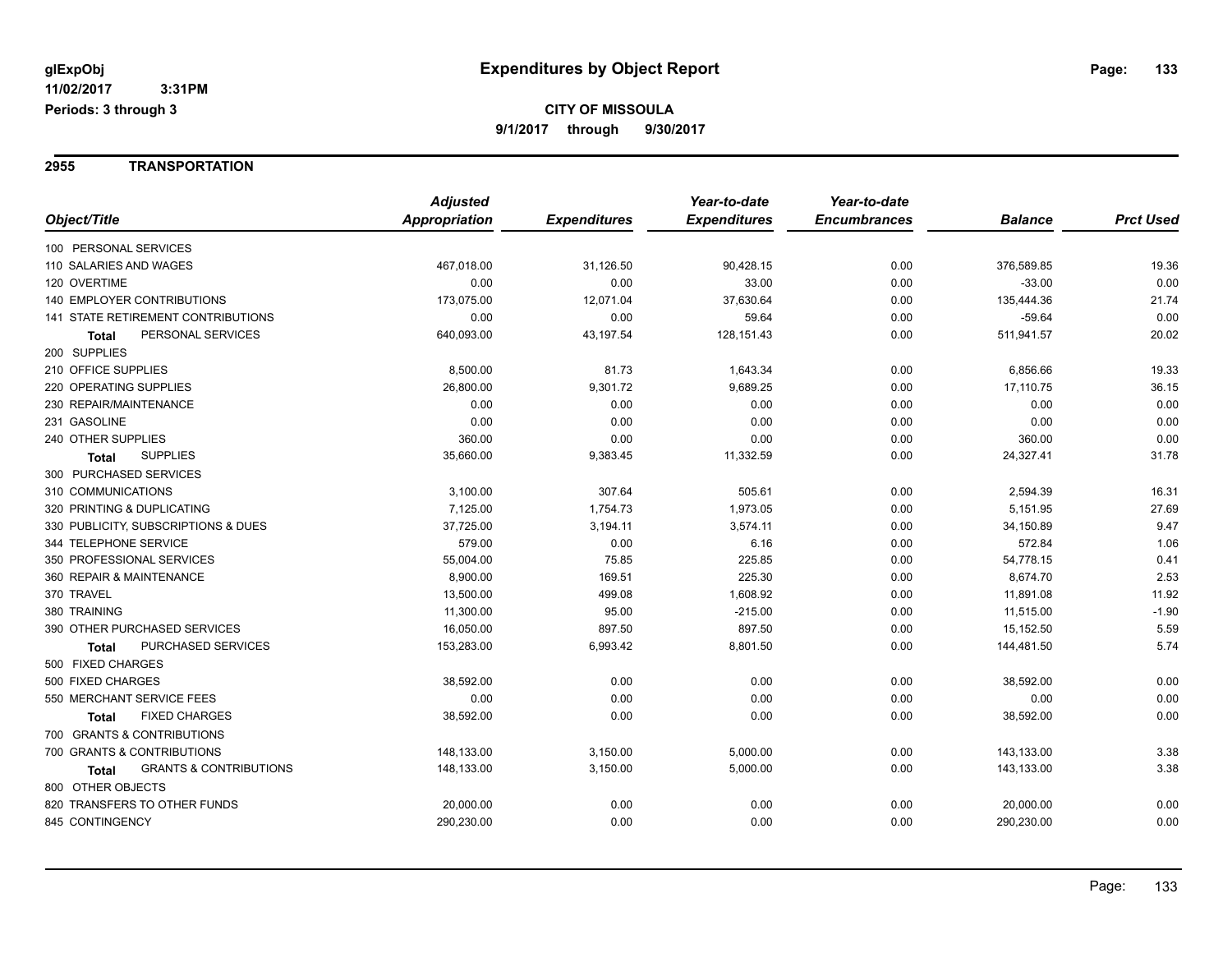#### **2955 TRANSPORTATION**

| Object/Title              |                       | <b>Adjusted</b> |                     | Year-to-date        | Year-to-date<br><b>Encumbrances</b> |                |                  |
|---------------------------|-----------------------|-----------------|---------------------|---------------------|-------------------------------------|----------------|------------------|
|                           |                       | Appropriation   | <b>Expenditures</b> | <b>Expenditures</b> |                                     | <b>Balance</b> | <b>Prct Used</b> |
| <b>Total</b>              | OTHER OBJECTS         | 310.230.00      | 0.00                | 0.00                | 0.00                                | 310.230.00     | 0.00             |
| 900 CAPITAL OUTLAY        |                       |                 |                     |                     |                                     |                |                  |
| 940 MACHINERY & EQUIPMENT |                       | 0.00            | 0.00                | 0.00                | 0.00                                | 0.00           | 0.00             |
| <b>Total</b>              | <b>CAPITAL OUTLAY</b> | 0.00            | 0.00                | 0.00                | 0.00                                | 0.00           | 0.00             |
| <b>Total</b>              | <b>TRANSPORTATION</b> | 1.325.991.00    | 62.724.41           | 153.285.52          | 0.00                                | 1,172,705.48   | 11.56            |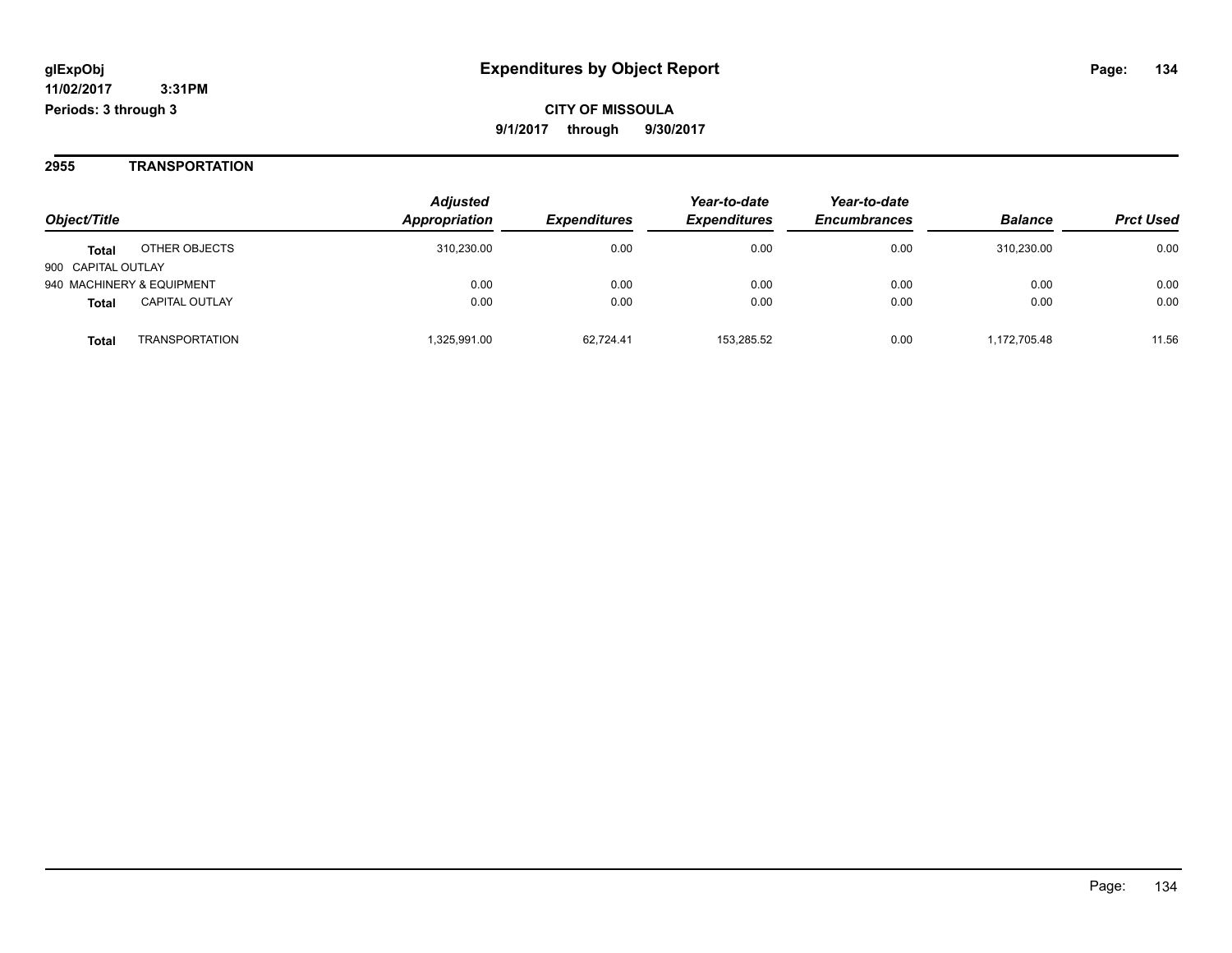# **2987 FEDERAL TRANSPORTATION FUND**

**390 NON-DEPARTMENTAL**

| Object/Title                          | <b>Adjusted</b><br><b>Appropriation</b> | <b>Expenditures</b> | Year-to-date<br><b>Expenditures</b> | Year-to-date<br><b>Encumbrances</b> | <b>Balance</b> | <b>Prct Used</b> |
|---------------------------------------|-----------------------------------------|---------------------|-------------------------------------|-------------------------------------|----------------|------------------|
| 800 OTHER OBJECTS                     |                                         |                     |                                     |                                     |                |                  |
| 820 TRANSFERS TO OTHER FUNDS          | 0.00                                    | 0.00                | 0.00                                | 0.00                                | 0.00           | 0.00             |
| OTHER OBJECTS<br><b>Total</b>         | 0.00                                    | 0.00                | 0.00                                | 0.00                                | 0.00           | 0.00             |
| 900 CAPITAL OUTLAY                    |                                         |                     |                                     |                                     |                |                  |
| 930 IMPROVEMENTS                      | 208.379.00                              | 0.00                | 0.00                                | 0.00                                | 208.379.00     | 0.00             |
| <b>CAPITAL OUTLAY</b><br><b>Total</b> | 208,379.00                              | 0.00                | 0.00                                | 0.00                                | 208,379.00     | 0.00             |
| NON-DEPARTMENTAL<br><b>Total</b>      | 208.379.00                              | 0.00                | 0.00                                | 0.00                                | 208.379.00     | 0.00             |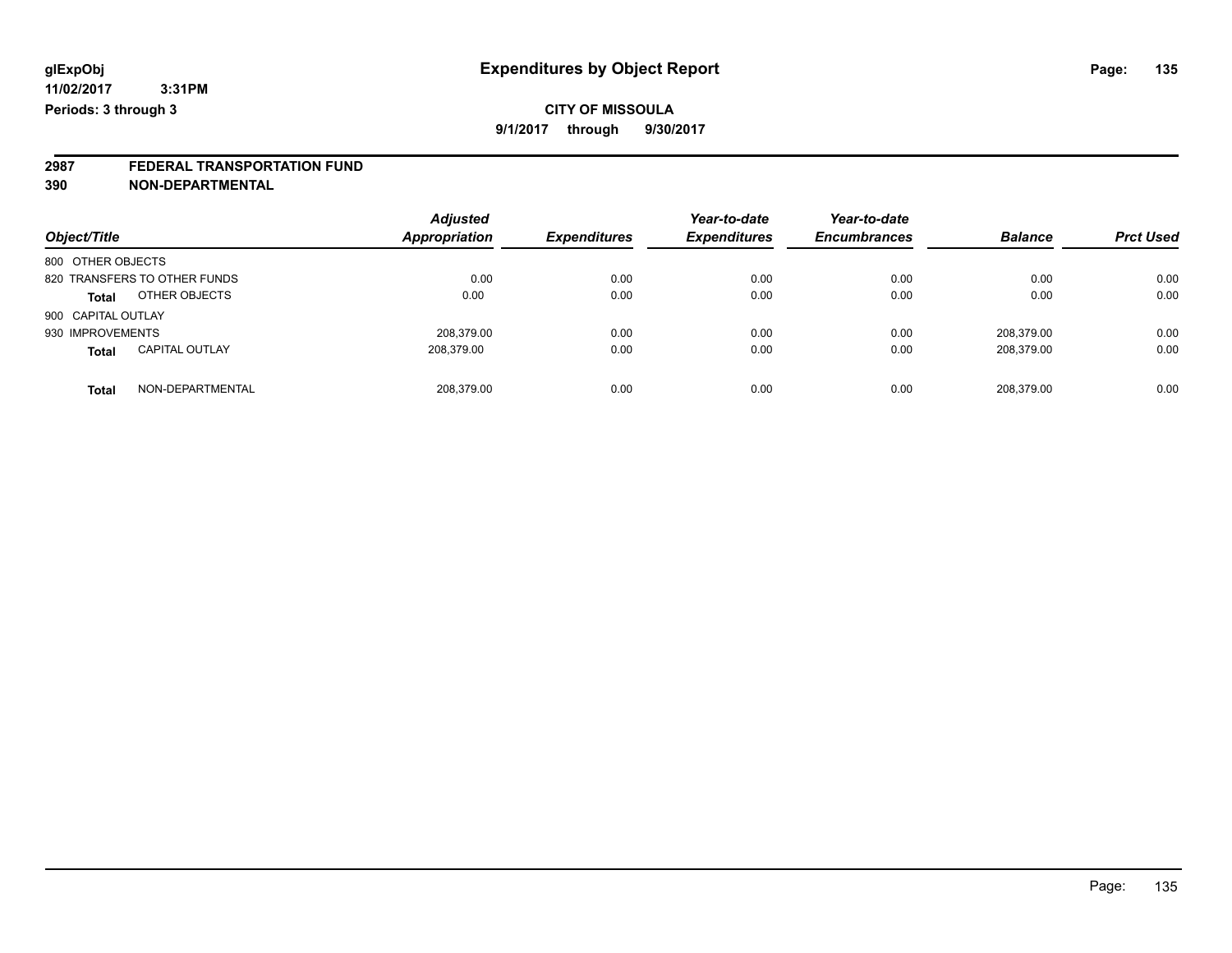**CITY OF MISSOULA 9/1/2017 through 9/30/2017**

#### **2987 FEDERAL TRANSPORTATION FUND**

| Object/Title       |                              | <b>Adjusted</b><br>Appropriation | <b>Expenditures</b> | Year-to-date<br><b>Expenditures</b> | Year-to-date<br><b>Encumbrances</b> | <b>Balance</b> | <b>Prct Used</b> |
|--------------------|------------------------------|----------------------------------|---------------------|-------------------------------------|-------------------------------------|----------------|------------------|
|                    |                              |                                  |                     |                                     |                                     |                |                  |
| 800 OTHER OBJECTS  |                              |                                  |                     |                                     |                                     |                |                  |
|                    | 820 TRANSFERS TO OTHER FUNDS | 0.00                             | 0.00                | 0.00                                | 0.00                                | 0.00           | 0.00             |
| <b>Total</b>       | OTHER OBJECTS                | 0.00                             | 0.00                | 0.00                                | 0.00                                | 0.00           | 0.00             |
| 900 CAPITAL OUTLAY |                              |                                  |                     |                                     |                                     |                |                  |
| 930 IMPROVEMENTS   |                              | 208.379.00                       | 0.00                | 0.00                                | 0.00                                | 208.379.00     | 0.00             |
| <b>Total</b>       | <b>CAPITAL OUTLAY</b>        | 208.379.00                       | 0.00                | 0.00                                | 0.00                                | 208,379.00     | 0.00             |
| <b>Total</b>       | FEDERAL TRANSPORTATION FUND  | 208,379.00                       | 0.00                | 0.00                                | 0.00                                | 208,379.00     | 0.00             |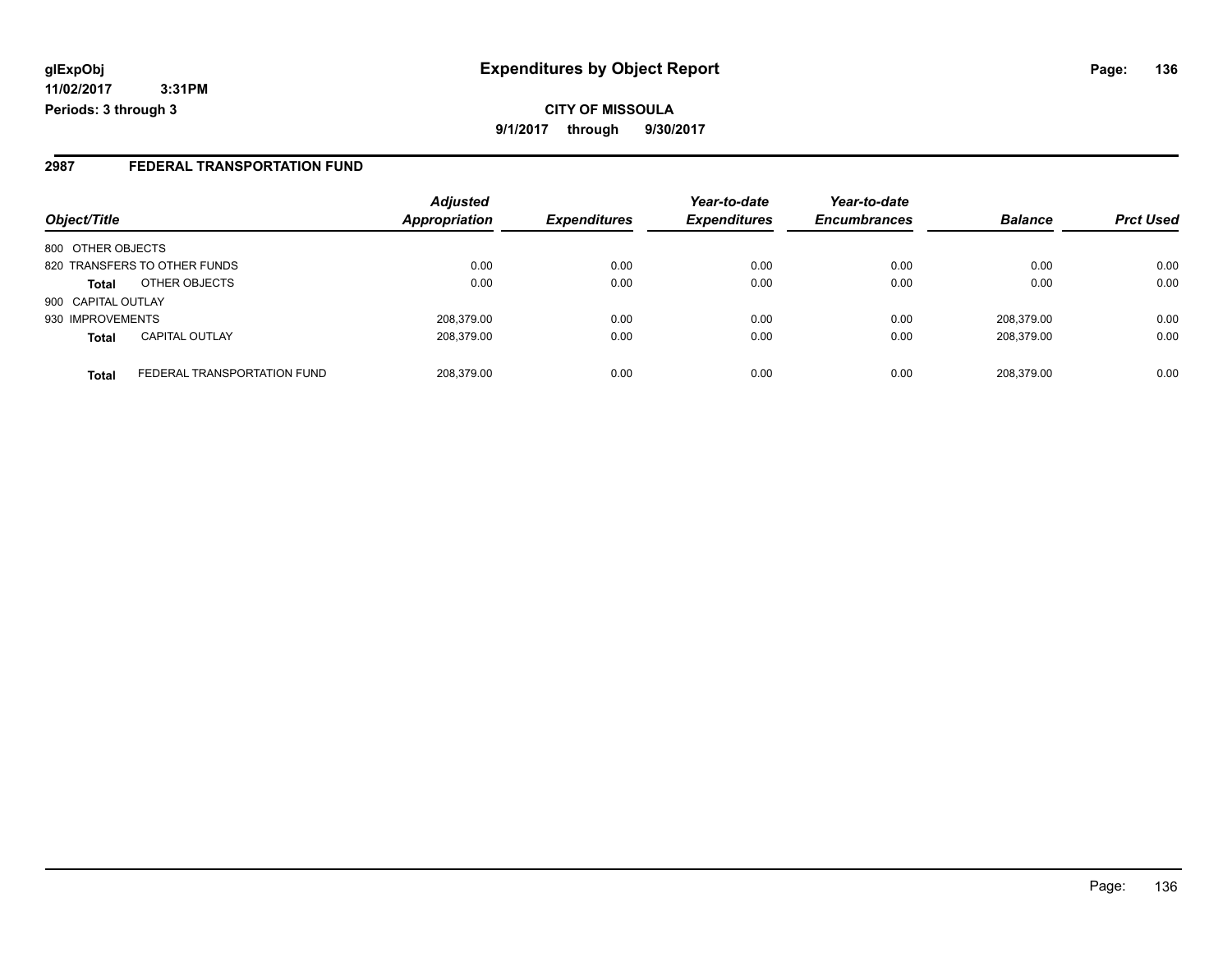#### **CITY OF MISSOULA 9/1/2017 through 9/30/2017**

# **2988 GRANTS & DONATIONS FUND**

**223 CITY CLERK**

| Object/Title                         | <b>Adjusted</b><br>Appropriation | <b>Expenditures</b> | Year-to-date<br><b>Expenditures</b> | Year-to-date<br><b>Encumbrances</b> | <b>Balance</b> | <b>Prct Used</b> |
|--------------------------------------|----------------------------------|---------------------|-------------------------------------|-------------------------------------|----------------|------------------|
| 500 FIXED CHARGES                    |                                  |                     |                                     |                                     |                |                  |
| 550 MERCHANT SERVICE FEES            | 0.00                             | 0.00                | 0.00                                | 0.00                                | 0.00           | 0.00             |
| <b>FIXED CHARGES</b><br><b>Total</b> | 0.00                             | 0.00                | 0.00                                | 0.00                                | 0.00           | 0.00             |
| <b>CITY CLERK</b><br><b>Total</b>    | 0.00                             | 0.00                | 0.00                                | 0.00                                | 0.00           | 0.00             |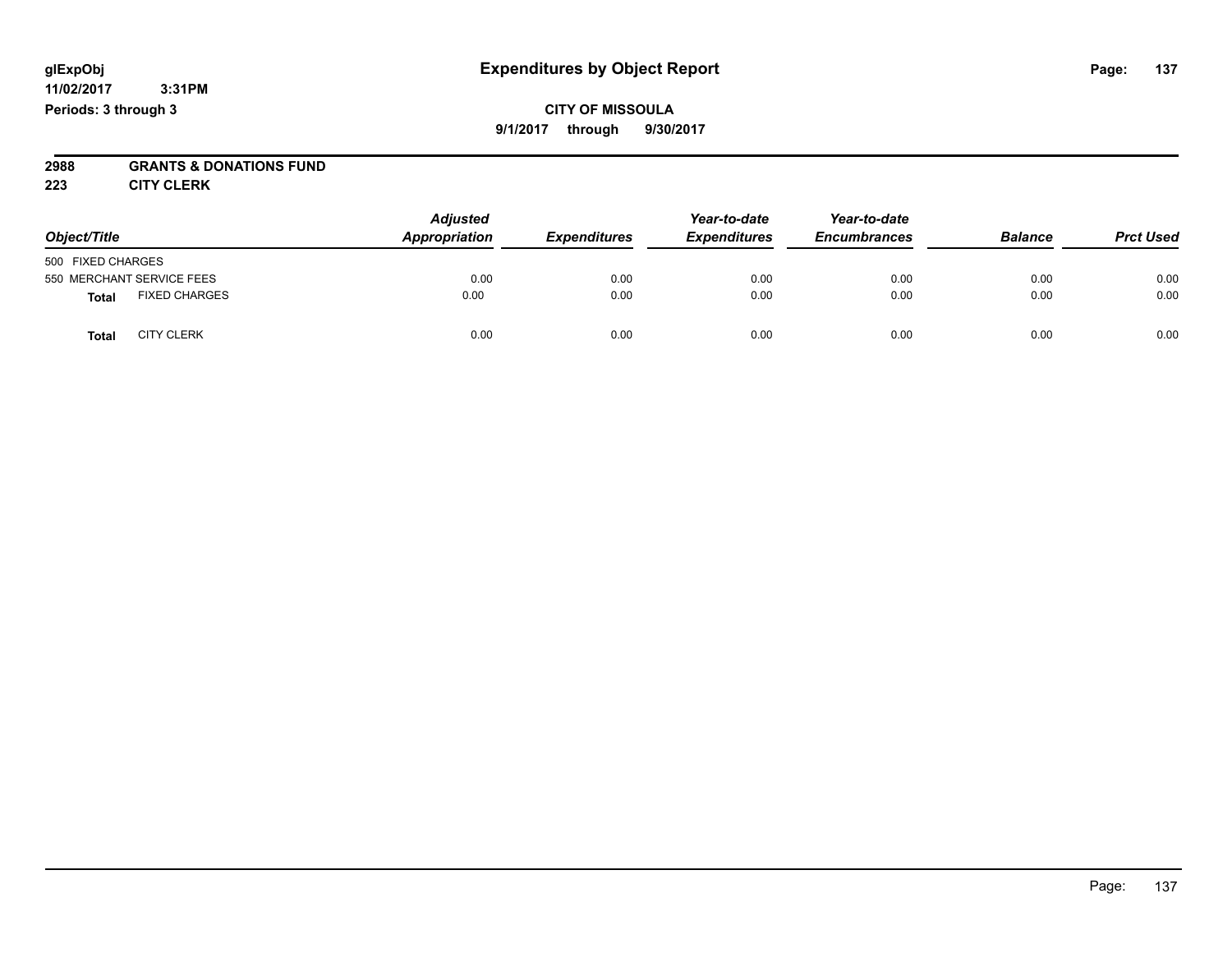**CITY OF MISSOULA 9/1/2017 through 9/30/2017**

**2988 GRANTS & DONATIONS FUND**

**300 FIRE**

| Object/Title       |                           | <b>Adjusted</b><br>Appropriation | <b>Expenditures</b> | Year-to-date<br><b>Expenditures</b> | Year-to-date<br><b>Encumbrances</b> | <b>Balance</b> | <b>Prct Used</b> |
|--------------------|---------------------------|----------------------------------|---------------------|-------------------------------------|-------------------------------------|----------------|------------------|
| 900 CAPITAL OUTLAY |                           |                                  |                     |                                     |                                     |                |                  |
|                    | 940 MACHINERY & EQUIPMENT | 0.00                             | 90,000.00           | 90.000.00                           | 0.00                                | $-90.000.00$   | 0.00             |
| <b>Total</b>       | <b>CAPITAL OUTLAY</b>     | 0.00                             | 90,000.00           | 90,000.00                           | 0.00                                | $-90,000.00$   | 0.00             |
| <b>Total</b>       | <b>FIRE</b>               | 0.00                             | 90,000.00           | 90,000.00                           | 0.00                                | $-90,000.00$   | 0.00             |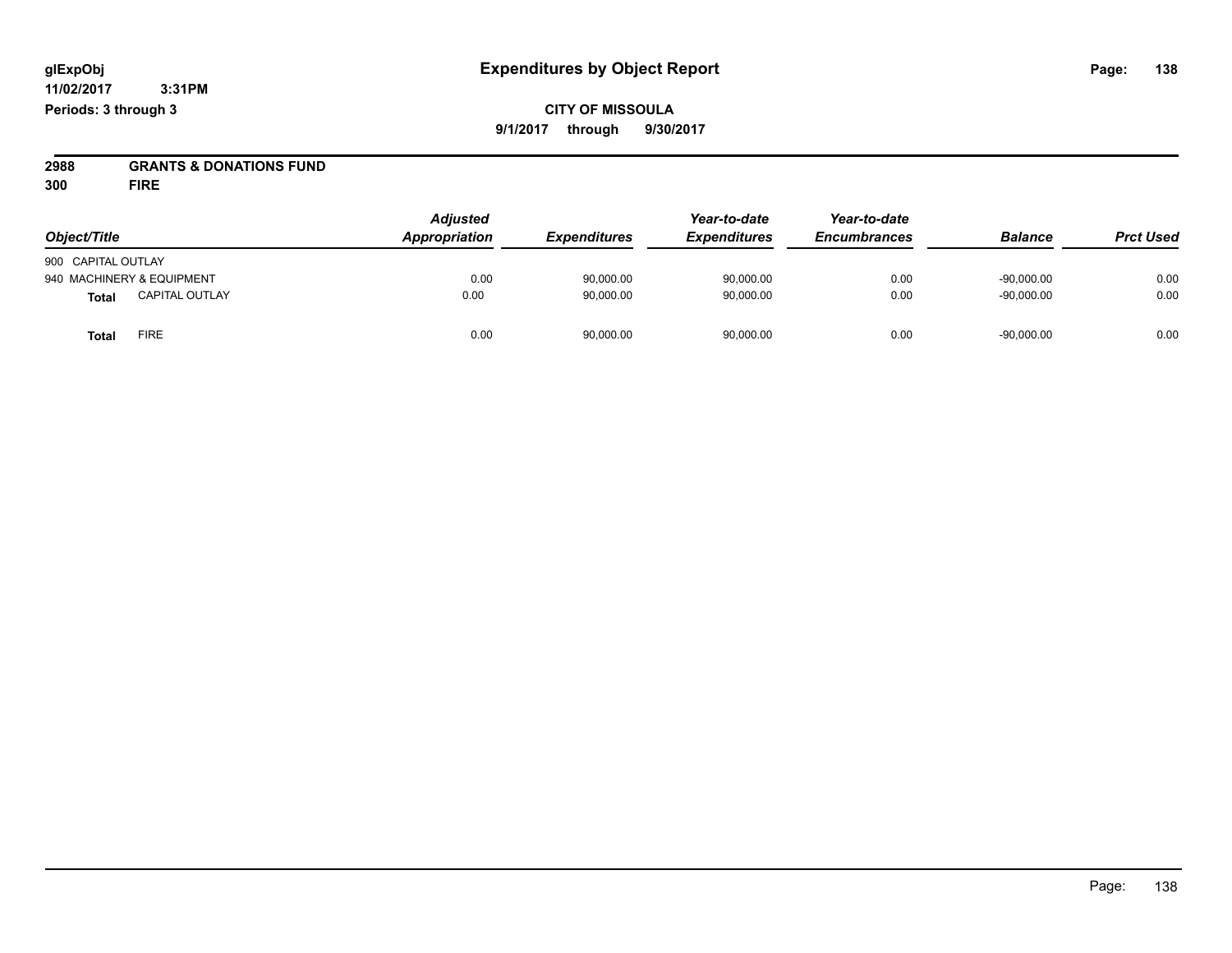### **CITY OF MISSOULA**

**9/1/2017 through 9/30/2017**

**2988 GRANTS & DONATIONS FUND**

**390 NON-DEPARTMENTAL**

|                        |                                   | <b>Adjusted</b> |                     | Year-to-date        | Year-to-date        |                |                  |
|------------------------|-----------------------------------|-----------------|---------------------|---------------------|---------------------|----------------|------------------|
| Object/Title           |                                   | Appropriation   | <b>Expenditures</b> | <b>Expenditures</b> | <b>Encumbrances</b> | <b>Balance</b> | <b>Prct Used</b> |
| 200 SUPPLIES           |                                   |                 |                     |                     |                     |                |                  |
| 210 OFFICE SUPPLIES    |                                   | 0.00            | 0.00                | 0.00                | 0.00                | 0.00           | 0.00             |
| <b>Total</b>           | <b>SUPPLIES</b>                   | 0.00            | 0.00                | 0.00                | 0.00                | 0.00           | 0.00             |
| 300 PURCHASED SERVICES |                                   |                 |                     |                     |                     |                |                  |
| 310 COMMUNICATIONS     |                                   | 0.00            | 0.00                | 0.00                | 0.00                | 0.00           | 0.00             |
|                        | 350 PROFESSIONAL SERVICES         | 0.00            | 0.00                | 0.00                | 0.00                | 0.00           | 0.00             |
| 370 TRAVEL             |                                   | 0.00            | 0.00                | 0.00                | 0.00                | 0.00           | 0.00             |
| 380 TRAINING           |                                   | 0.00            | 0.00                | 0.00                | 0.00                | 0.00           | 0.00             |
| <b>Total</b>           | PURCHASED SERVICES                | 0.00            | 0.00                | 0.00                | 0.00                | 0.00           | 0.00             |
|                        | 700 GRANTS & CONTRIBUTIONS        |                 |                     |                     |                     |                |                  |
|                        | 700 GRANTS & CONTRIBUTIONS        | 661,638.00      | 2,070.00            | 2,070.00            | 0.00                | 659,568.00     | 0.31             |
| <b>Total</b>           | <b>GRANTS &amp; CONTRIBUTIONS</b> | 661,638.00      | 2,070.00            | 2,070.00            | 0.00                | 659,568.00     | 0.31             |
| 800 OTHER OBJECTS      |                                   |                 |                     |                     |                     |                |                  |
|                        | 820 TRANSFERS TO OTHER FUNDS      | 29,639.00       | 0.00                | 0.00                | 0.00                | 29,639.00      | 0.00             |
| 845 CONTINGENCY        |                                   | 0.00            | 0.00                | 0.00                | 0.00                | 0.00           | 0.00             |
| <b>Total</b>           | OTHER OBJECTS                     | 29,639.00       | 0.00                | 0.00                | 0.00                | 29,639.00      | 0.00             |
| 900 CAPITAL OUTLAY     |                                   |                 |                     |                     |                     |                |                  |
| 930 IMPROVEMENTS       |                                   | 24,822.00       | 0.00                | 0.00                | 0.00                | 24.822.00      | 0.00             |
| <b>Total</b>           | <b>CAPITAL OUTLAY</b>             | 24,822.00       | 0.00                | 0.00                | 0.00                | 24,822.00      | 0.00             |
| <b>Total</b>           | NON-DEPARTMENTAL                  | 716,099.00      | 2,070.00            | 2,070.00            | 0.00                | 714,029.00     | 0.29             |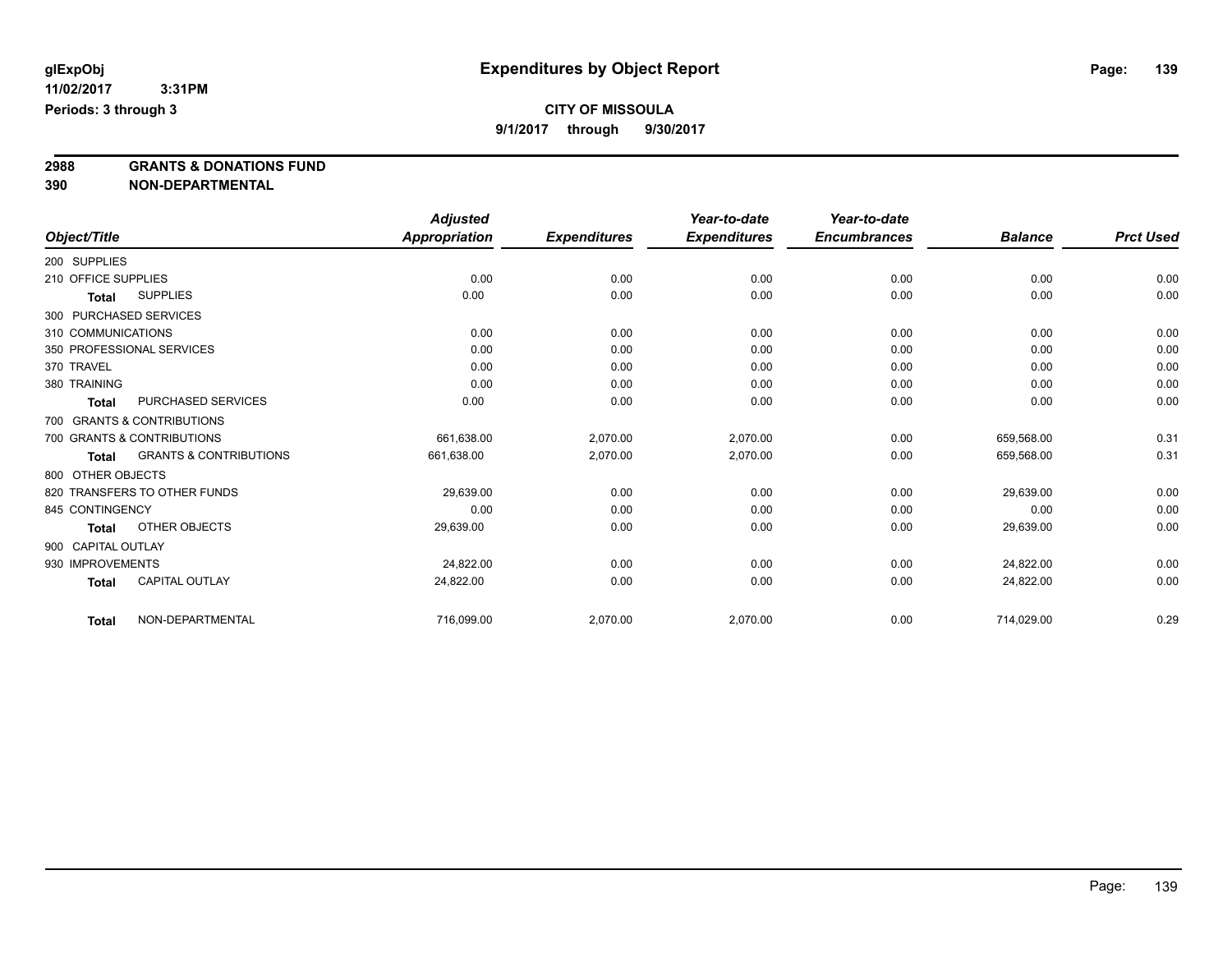### **CITY OF MISSOULA 9/1/2017 through 9/30/2017**

#### **2988 GRANTS & DONATIONS FUND**

|                        |                                    | <b>Adjusted</b>      |                     | Year-to-date        | Year-to-date        |                |                  |
|------------------------|------------------------------------|----------------------|---------------------|---------------------|---------------------|----------------|------------------|
| Object/Title           |                                    | <b>Appropriation</b> | <b>Expenditures</b> | <b>Expenditures</b> | <b>Encumbrances</b> | <b>Balance</b> | <b>Prct Used</b> |
| 200 SUPPLIES           |                                    |                      |                     |                     |                     |                |                  |
| 210 OFFICE SUPPLIES    |                                    | 0.00                 | 0.00                | 0.00                | 0.00                | 0.00           | 0.00             |
| <b>Total</b>           | <b>SUPPLIES</b>                    | 0.00                 | 0.00                | 0.00                | 0.00                | 0.00           | 0.00             |
| 300 PURCHASED SERVICES |                                    |                      |                     |                     |                     |                |                  |
| 310 COMMUNICATIONS     |                                    | 0.00                 | 0.00                | 0.00                | 0.00                | 0.00           | 0.00             |
|                        | 350 PROFESSIONAL SERVICES          | 0.00                 | 0.00                | 0.00                | 0.00                | 0.00           | 0.00             |
| 370 TRAVEL             |                                    | 0.00                 | 0.00                | 0.00                | 0.00                | 0.00           | 0.00             |
| 380 TRAINING           |                                    | 0.00                 | 0.00                | 0.00                | 0.00                | 0.00           | 0.00             |
| <b>Total</b>           | PURCHASED SERVICES                 | 0.00                 | 0.00                | 0.00                | 0.00                | 0.00           | 0.00             |
| 500 FIXED CHARGES      |                                    |                      |                     |                     |                     |                |                  |
|                        | 550 MERCHANT SERVICE FEES          | 0.00                 | 0.00                | 0.00                | 0.00                | 0.00           | 0.00             |
| Total                  | <b>FIXED CHARGES</b>               | 0.00                 | 0.00                | 0.00                | 0.00                | 0.00           | 0.00             |
|                        | 700 GRANTS & CONTRIBUTIONS         |                      |                     |                     |                     |                |                  |
|                        | 700 GRANTS & CONTRIBUTIONS         | 661,638.00           | 2,070.00            | 2,070.00            | 0.00                | 659,568.00     | 0.31             |
| <b>Total</b>           | <b>GRANTS &amp; CONTRIBUTIONS</b>  | 661,638.00           | 2,070.00            | 2,070.00            | 0.00                | 659,568.00     | 0.31             |
| 800 OTHER OBJECTS      |                                    |                      |                     |                     |                     |                |                  |
|                        | 820 TRANSFERS TO OTHER FUNDS       | 29,639.00            | 0.00                | 0.00                | 0.00                | 29,639.00      | 0.00             |
| 845 CONTINGENCY        |                                    | 0.00                 | 0.00                | 0.00                | 0.00                | 0.00           | 0.00             |
| <b>Total</b>           | <b>OTHER OBJECTS</b>               | 29,639.00            | 0.00                | 0.00                | 0.00                | 29,639.00      | 0.00             |
| 900 CAPITAL OUTLAY     |                                    |                      |                     |                     |                     |                |                  |
| 930 IMPROVEMENTS       |                                    | 24,822.00            | 0.00                | 0.00                | 0.00                | 24,822.00      | 0.00             |
|                        | 940 MACHINERY & EQUIPMENT          | 0.00                 | 90,000.00           | 90,000.00           | 0.00                | $-90,000.00$   | 0.00             |
| <b>Total</b>           | <b>CAPITAL OUTLAY</b>              | 24,822.00            | 90,000.00           | 90,000.00           | 0.00                | $-65,178.00$   | 362.58           |
| <b>Total</b>           | <b>GRANTS &amp; DONATIONS FUND</b> | 716,099.00           | 92,070.00           | 92,070.00           | 0.00                | 624,029.00     | 12.86            |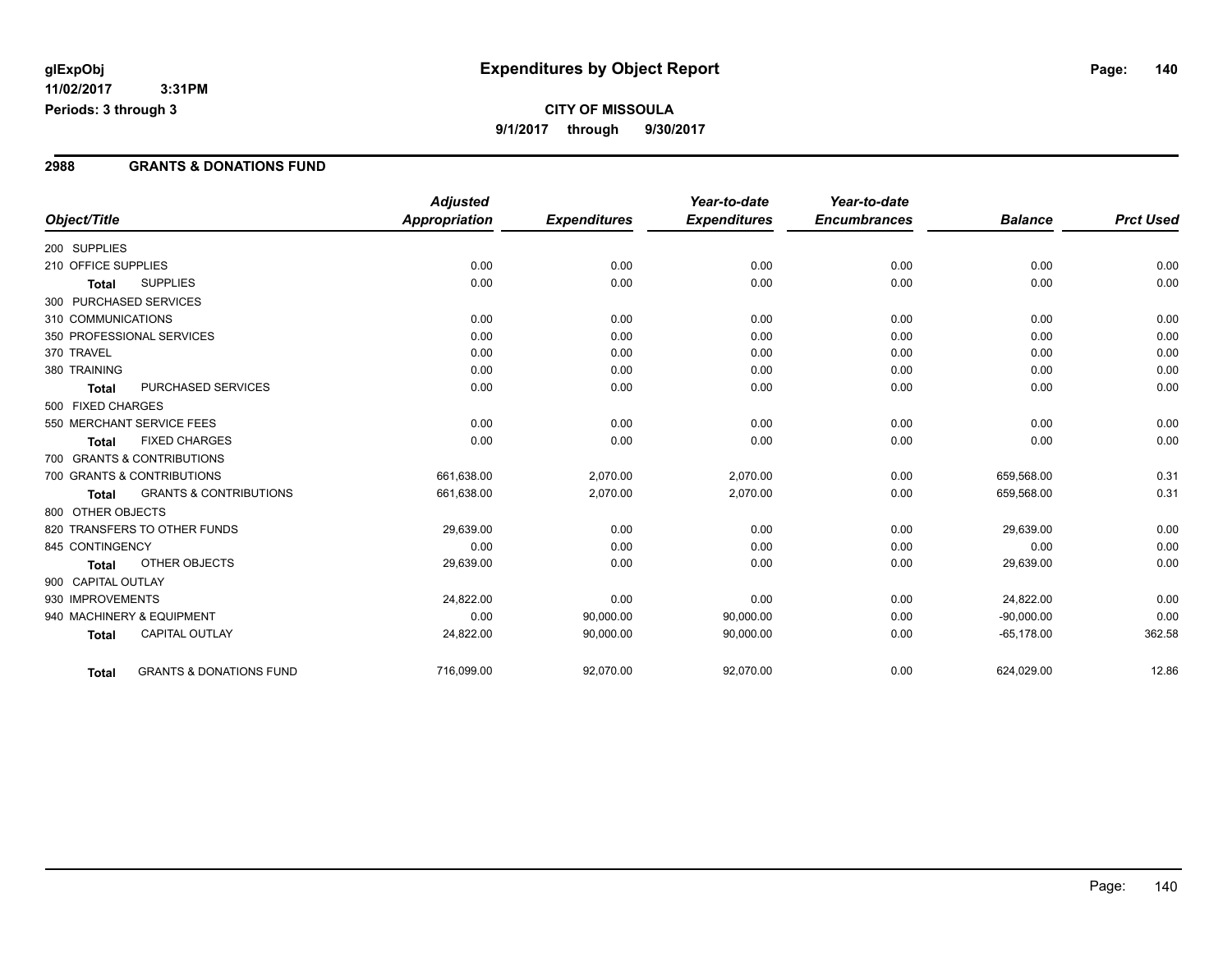# **2989 POLICE GRANTS & DONATIONS**

**290 POLICE**

| Object/Title                                      | <b>Adjusted</b><br>Appropriation | <b>Expenditures</b> | Year-to-date<br><b>Expenditures</b> | Year-to-date<br><b>Encumbrances</b> | <b>Balance</b> | <b>Prct Used</b> |
|---------------------------------------------------|----------------------------------|---------------------|-------------------------------------|-------------------------------------|----------------|------------------|
|                                                   |                                  |                     |                                     |                                     |                |                  |
| 100 PERSONAL SERVICES                             |                                  |                     |                                     |                                     |                |                  |
| 110 SALARIES AND WAGES                            | 65,418.00                        | 5,656.41            | 16,257.72                           | 0.00                                | 49,160.28      | 24.85            |
| 115 SALARIES/HEALTH INSURANCE BENEFIT             | 0.00                             | 768.00              | 2.112.00                            | 0.00                                | $-2,112.00$    | 0.00             |
| 120 OVERTIME                                      | 72,700.00                        | 5,712.40            | 20,404.82                           | 0.00                                | 52,295.18      | 28.07            |
| 130 OTHER                                         | 0.00                             | 0.00                | 700.00                              | 0.00                                | $-700.00$      | 0.00             |
| 133 EDUCATION COMPENSATION                        | 0.00                             | 20.00               | 55.00                               | 0.00                                | $-55.00$       | 0.00             |
| 140 EMPLOYER CONTRIBUTIONS                        | 33,961.00                        | 1,784.30            | 5,304.81                            | 0.00                                | 28,656.19      | 15.62            |
| PERSONAL SERVICES<br><b>Total</b>                 | 172,079.00                       | 13,941.11           | 44,834.35                           | 0.00                                | 127,244.65     | 26.05            |
| 200 SUPPLIES                                      |                                  |                     |                                     |                                     |                |                  |
| 210 OFFICE SUPPLIES                               | 6.376.00                         | 99.38               | 126.37                              | 0.00                                | 6,249.63       | 1.98             |
| 220 OPERATING SUPPLIES                            | 77,456.00                        | 1,822.41            | 12,197.59                           | 0.00                                | 65,258.41      | 15.75            |
| 230 REPAIR/MAINTENANCE                            | 0.00                             | 0.00                | 0.00                                | 0.00                                | 0.00           | 0.00             |
| <b>SUPPLIES</b><br><b>Total</b>                   | 83,832.00                        | 1,921.79            | 12,323.96                           | 0.00                                | 71,508.04      | 14.70            |
| 300 PURCHASED SERVICES                            |                                  |                     |                                     |                                     |                |                  |
| 344 TELEPHONE SERVICE                             | 10.012.00                        | 272.16              | 814.38                              | 0.00                                | 9,197.62       | 8.13             |
| 350 PROFESSIONAL SERVICES                         | 81,443.00                        | 0.00                | 1,243.89                            | 0.00                                | 80,199.11      | 1.53             |
| 360 REPAIR & MAINTENANCE                          | 4,798.00                         | 0.00                | 0.00                                | 0.00                                | 4,798.00       | 0.00             |
| 370 TRAVEL                                        | 9.572.00                         | 0.00                | 0.00                                | 0.00                                | 9.572.00       | 0.00             |
| PURCHASED SERVICES<br><b>Total</b>                | 105,825.00                       | 272.16              | 2,058.27                            | 0.00                                | 103,766.73     | 1.94             |
| 500 FIXED CHARGES                                 |                                  |                     |                                     |                                     |                |                  |
| 500 FIXED CHARGES                                 | 115,012.00                       | 6,657.64            | 26,328.58                           | 0.00                                | 88,683.42      | 22.89            |
| <b>FIXED CHARGES</b><br><b>Total</b>              | 115.012.00                       | 6,657.64            | 26,328.58                           | 0.00                                | 88,683.42      | 22.89            |
| 700 GRANTS & CONTRIBUTIONS                        |                                  |                     |                                     |                                     |                |                  |
| 700 GRANTS & CONTRIBUTIONS                        | 20,000.00                        | 0.00                | 0.00                                | 0.00                                | 20,000.00      | 0.00             |
| <b>GRANTS &amp; CONTRIBUTIONS</b><br><b>Total</b> | 20.000.00                        | 0.00                | 0.00                                | 0.00                                | 20.000.00      | 0.00             |
| <b>POLICE</b><br><b>Total</b>                     | 496,748.00                       | 22,792.70           | 85,545.16                           | 0.00                                | 411,202.84     | 17.22            |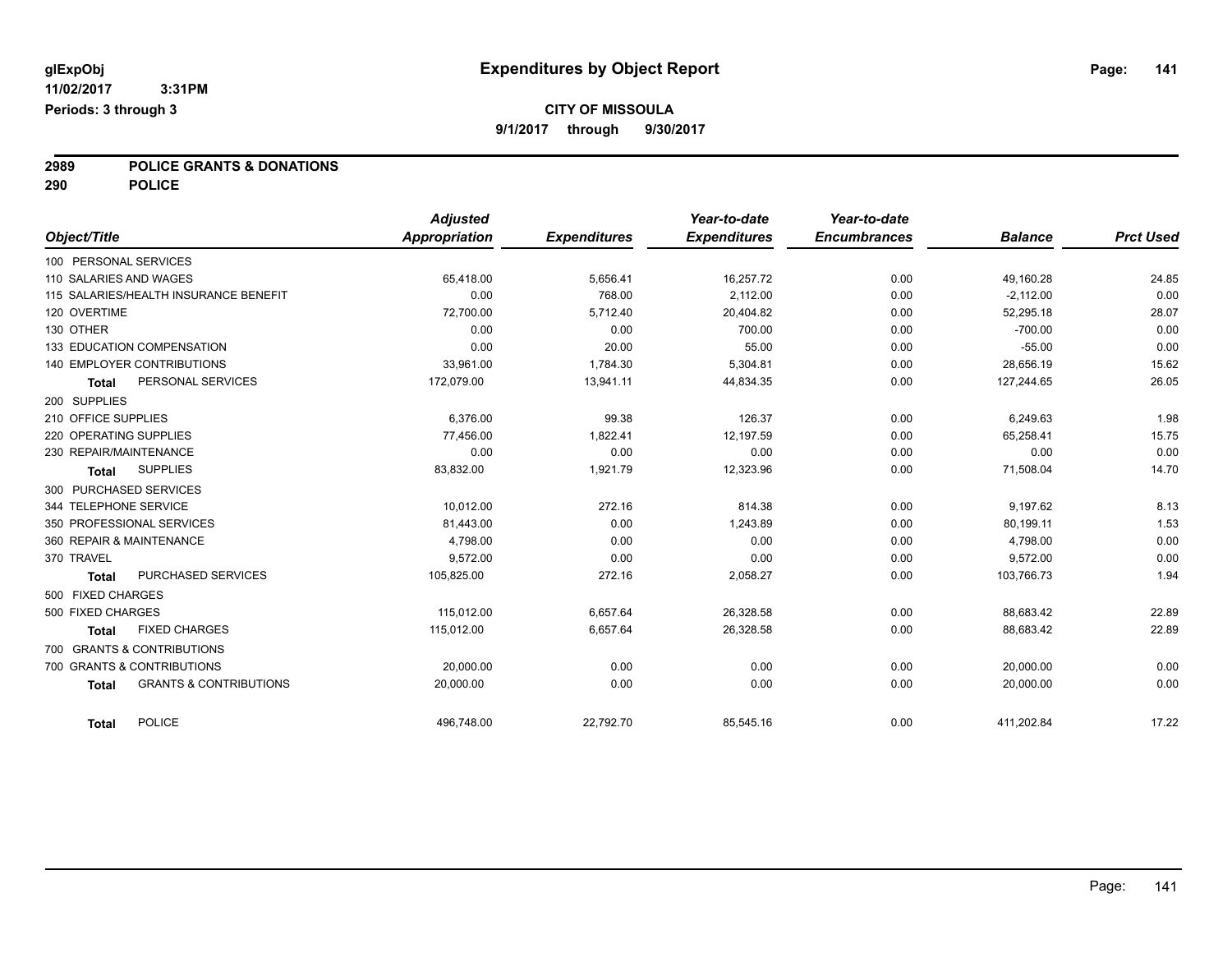#### **2989 POLICE GRANTS & DONATIONS**

|                                                   | <b>Adjusted</b>      |                     | Year-to-date        | Year-to-date        |                |                  |
|---------------------------------------------------|----------------------|---------------------|---------------------|---------------------|----------------|------------------|
| Object/Title                                      | <b>Appropriation</b> | <b>Expenditures</b> | <b>Expenditures</b> | <b>Encumbrances</b> | <b>Balance</b> | <b>Prct Used</b> |
| 100 PERSONAL SERVICES                             |                      |                     |                     |                     |                |                  |
| 110 SALARIES AND WAGES                            | 65,418.00            | 5,656.41            | 16,257.72           | 0.00                | 49,160.28      | 24.85            |
| 115 SALARIES/HEALTH INSURANCE BENEFIT             | 0.00                 | 768.00              | 2,112.00            | 0.00                | $-2,112.00$    | 0.00             |
| 120 OVERTIME                                      | 72,700.00            | 5,712.40            | 20,404.82           | 0.00                | 52,295.18      | 28.07            |
| 130 OTHER                                         | 0.00                 | 0.00                | 700.00              | 0.00                | $-700.00$      | 0.00             |
| 133 EDUCATION COMPENSATION                        | 0.00                 | 20.00               | 55.00               | 0.00                | $-55.00$       | 0.00             |
| <b>140 EMPLOYER CONTRIBUTIONS</b>                 | 33,961.00            | 1,784.30            | 5,304.81            | 0.00                | 28,656.19      | 15.62            |
| PERSONAL SERVICES<br><b>Total</b>                 | 172,079.00           | 13,941.11           | 44,834.35           | 0.00                | 127,244.65     | 26.05            |
| 200 SUPPLIES                                      |                      |                     |                     |                     |                |                  |
| 210 OFFICE SUPPLIES                               | 6,376.00             | 99.38               | 126.37              | 0.00                | 6,249.63       | 1.98             |
| 220 OPERATING SUPPLIES                            | 77,456.00            | 1,822.41            | 12,197.59           | 0.00                | 65,258.41      | 15.75            |
| 230 REPAIR/MAINTENANCE                            | 0.00                 | 0.00                | 0.00                | 0.00                | 0.00           | 0.00             |
| <b>SUPPLIES</b><br><b>Total</b>                   | 83,832.00            | 1,921.79            | 12,323.96           | 0.00                | 71,508.04      | 14.70            |
| 300 PURCHASED SERVICES                            |                      |                     |                     |                     |                |                  |
| 344 TELEPHONE SERVICE                             | 10,012.00            | 272.16              | 814.38              | 0.00                | 9,197.62       | 8.13             |
| 350 PROFESSIONAL SERVICES                         | 81,443.00            | 0.00                | 1,243.89            | 0.00                | 80,199.11      | 1.53             |
| 360 REPAIR & MAINTENANCE                          | 4,798.00             | 0.00                | 0.00                | 0.00                | 4,798.00       | 0.00             |
| 370 TRAVEL                                        | 9,572.00             | 0.00                | 0.00                | 0.00                | 9,572.00       | 0.00             |
| PURCHASED SERVICES<br><b>Total</b>                | 105,825.00           | 272.16              | 2,058.27            | 0.00                | 103,766.73     | 1.94             |
| 500 FIXED CHARGES                                 |                      |                     |                     |                     |                |                  |
| 500 FIXED CHARGES                                 | 115,012.00           | 6,657.64            | 26,328.58           | 0.00                | 88,683.42      | 22.89            |
| <b>FIXED CHARGES</b><br><b>Total</b>              | 115,012.00           | 6,657.64            | 26,328.58           | 0.00                | 88,683.42      | 22.89            |
| 700 GRANTS & CONTRIBUTIONS                        |                      |                     |                     |                     |                |                  |
| 700 GRANTS & CONTRIBUTIONS                        | 20,000.00            | 0.00                | 0.00                | 0.00                | 20,000.00      | 0.00             |
| <b>GRANTS &amp; CONTRIBUTIONS</b><br><b>Total</b> | 20,000.00            | 0.00                | 0.00                | 0.00                | 20,000.00      | 0.00             |
| POLICE GRANTS & DONATIONS<br>Total                | 496,748.00           | 22,792.70           | 85,545.16           | 0.00                | 411,202.84     | 17.22            |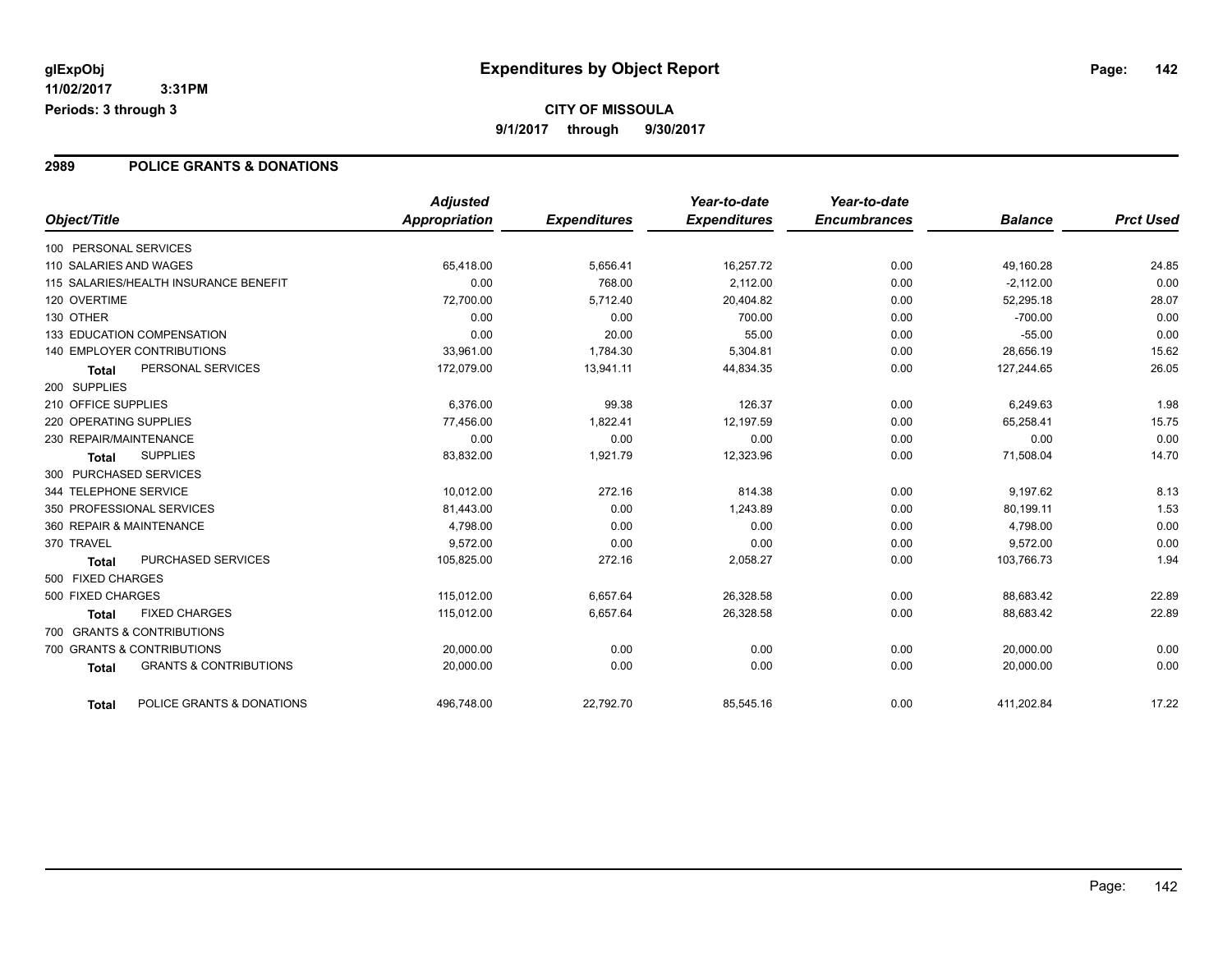# **3000 SID REVOLVING FUND**

**390 NON-DEPARTMENTAL**

|                                      | <b>Adjusted</b>      |                     | Year-to-date<br><b>Expenditures</b> | Year-to-date<br><b>Encumbrances</b> | <b>Balance</b> | <b>Prct Used</b> |
|--------------------------------------|----------------------|---------------------|-------------------------------------|-------------------------------------|----------------|------------------|
| Object/Title                         | <b>Appropriation</b> | <b>Expenditures</b> |                                     |                                     |                |                  |
| 500 FIXED CHARGES                    |                      |                     |                                     |                                     |                |                  |
| 550 MERCHANT SERVICE FEES            | 0.00                 | 0.00                | 0.00                                | 0.00                                | 0.00           | 0.00             |
| <b>FIXED CHARGES</b><br><b>Total</b> | 0.00                 | 0.00                | 0.00                                | 0.00                                | 0.00           | 0.00             |
| 800 OTHER OBJECTS                    |                      |                     |                                     |                                     |                |                  |
| 820 TRANSFERS TO OTHER FUNDS         | 0.00                 | 0.00                | 0.00                                | 0.00                                | 0.00           | 0.00             |
| OTHER OBJECTS<br><b>Total</b>        | 0.00                 | 0.00                | 0.00                                | 0.00                                | 0.00           | 0.00             |
| NON-DEPARTMENTAL<br><b>Total</b>     | 0.00                 | 0.00                | 0.00                                | 0.00                                | 0.00           | 0.00             |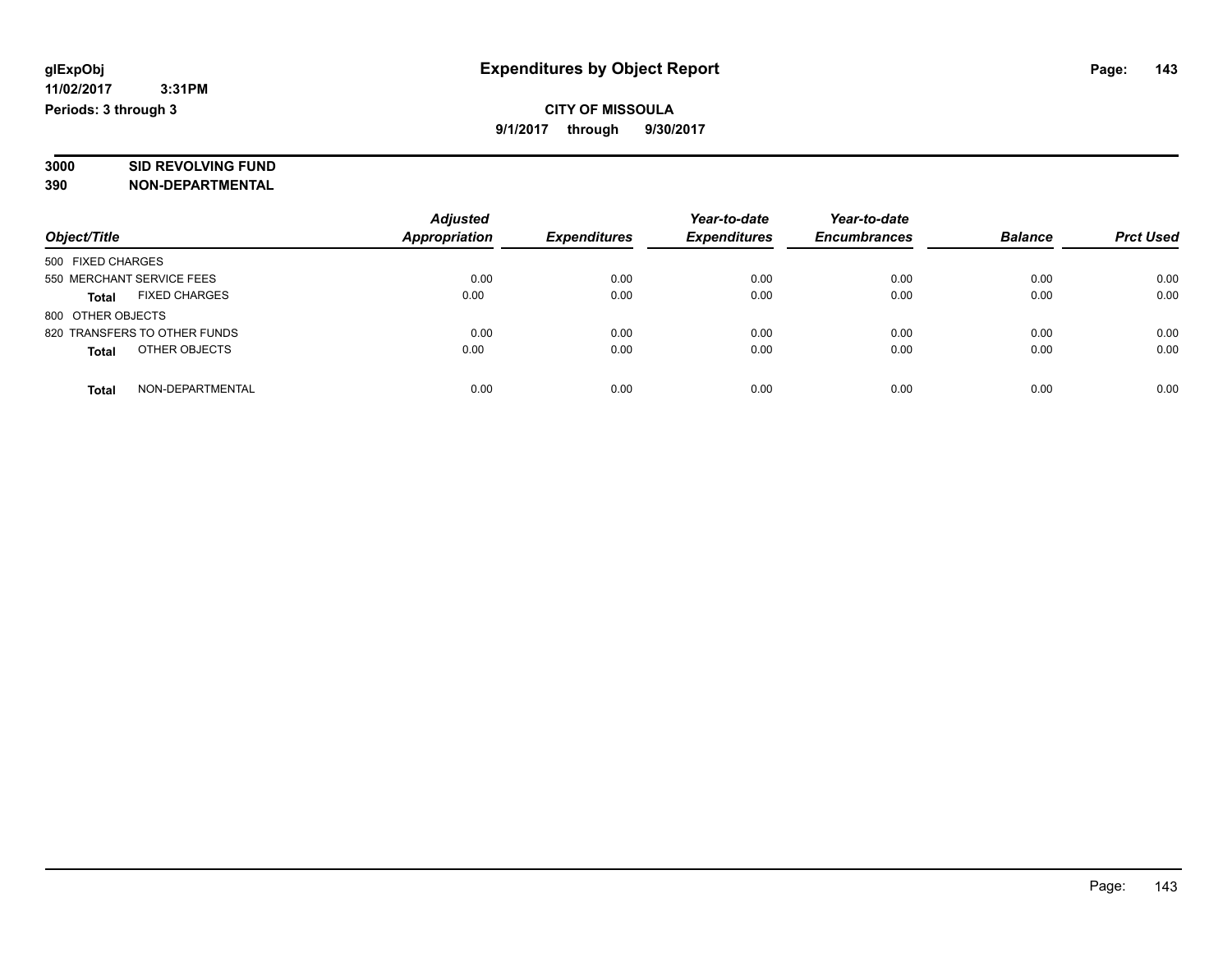**CITY OF MISSOULA 9/1/2017 through 9/30/2017**

#### **3000 SID REVOLVING FUND**

| Object/Title              |                              | <b>Adjusted</b><br><b>Appropriation</b> | <b>Expenditures</b> | Year-to-date<br><b>Expenditures</b> | Year-to-date<br><b>Encumbrances</b> | <b>Balance</b> | <b>Prct Used</b> |
|---------------------------|------------------------------|-----------------------------------------|---------------------|-------------------------------------|-------------------------------------|----------------|------------------|
|                           |                              |                                         |                     |                                     |                                     |                |                  |
| 500 FIXED CHARGES         |                              |                                         |                     |                                     |                                     |                |                  |
| 550 MERCHANT SERVICE FEES |                              | 0.00                                    | 0.00                | 0.00                                | 0.00                                | 0.00           | 0.00             |
| <b>Total</b>              | <b>FIXED CHARGES</b>         | 0.00                                    | 0.00                | 0.00                                | 0.00                                | 0.00           | 0.00             |
| 800 OTHER OBJECTS         |                              |                                         |                     |                                     |                                     |                |                  |
|                           | 820 TRANSFERS TO OTHER FUNDS | 0.00                                    | 0.00                | 0.00                                | 0.00                                | 0.00           | 0.00             |
| <b>Total</b>              | OTHER OBJECTS                | 0.00                                    | 0.00                | 0.00                                | 0.00                                | 0.00           | 0.00             |
| <b>Total</b>              | SID REVOLVING FUND           | 0.00                                    | 0.00                | 0.00                                | 0.00                                | 0.00           | 0.00             |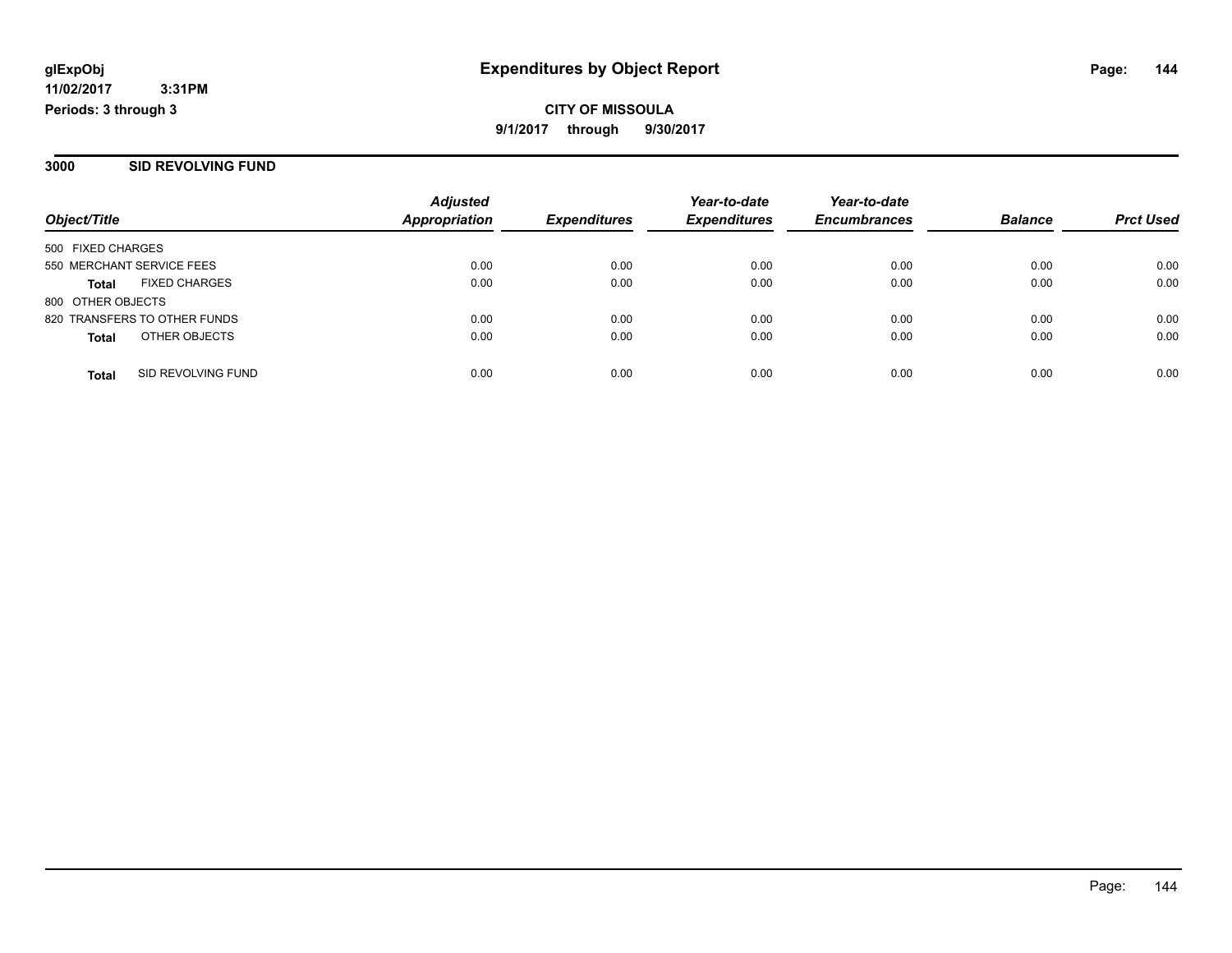**CITY OF MISSOULA 9/1/2017 through 9/30/2017**

|     | 3005 | <b>SID REBATES</b>      |
|-----|------|-------------------------|
| 390 |      | <b>NON-DEPARTMENTAL</b> |

| Object/Title                         | <b>Adjusted</b><br>Appropriation | Year-to-date<br><b>Expenditures</b><br><b>Expenditures</b> | Year-to-date<br><b>Encumbrances</b> | <b>Balance</b> | <b>Prct Used</b> |      |
|--------------------------------------|----------------------------------|------------------------------------------------------------|-------------------------------------|----------------|------------------|------|
| 500 FIXED CHARGES                    |                                  |                                                            |                                     |                |                  |      |
| 550 MERCHANT SERVICE FEES            | 0.00                             | 0.00                                                       | 0.00                                | 0.00           | 0.00             | 0.00 |
| <b>FIXED CHARGES</b><br><b>Total</b> | 0.00                             | 0.00                                                       | 0.00                                | 0.00           | 0.00             | 0.00 |
| NON-DEPARTMENTAL<br><b>Total</b>     | 0.00                             | 0.00                                                       | 0.00                                | 0.00           | 0.00             | 0.00 |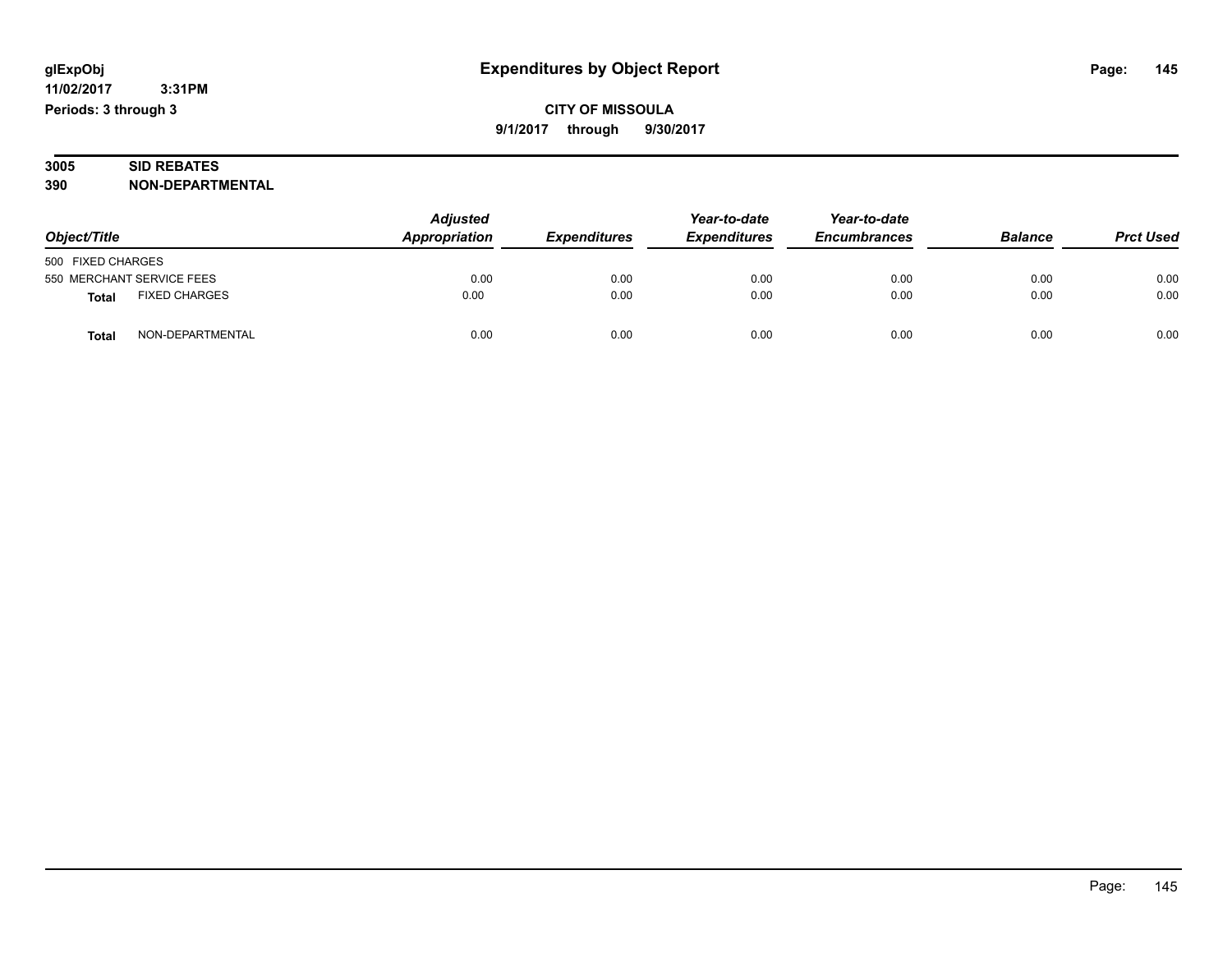**CITY OF MISSOULA 9/1/2017 through 9/30/2017**

**3005 SID REBATES**

| Object/Title                         | <b>Adjusted</b><br>Appropriation | <b>Expenditures</b> | Year-to-date<br><b>Expenditures</b> | Year-to-date<br><b>Encumbrances</b> | <b>Balance</b> | <b>Prct Used</b> |
|--------------------------------------|----------------------------------|---------------------|-------------------------------------|-------------------------------------|----------------|------------------|
|                                      |                                  |                     |                                     |                                     |                |                  |
| 500 FIXED CHARGES                    |                                  |                     |                                     |                                     |                |                  |
| 550 MERCHANT SERVICE FEES            | 0.00                             | 0.00                | 0.00                                | 0.00                                | 0.00           | 0.00             |
| <b>FIXED CHARGES</b><br><b>Total</b> | 0.00                             | 0.00                | 0.00                                | 0.00                                | 0.00           | 0.00             |
| SID REBATES<br>Total                 | 0.00                             | 0.00                | 0.00                                | 0.00                                | 0.00           | 0.00             |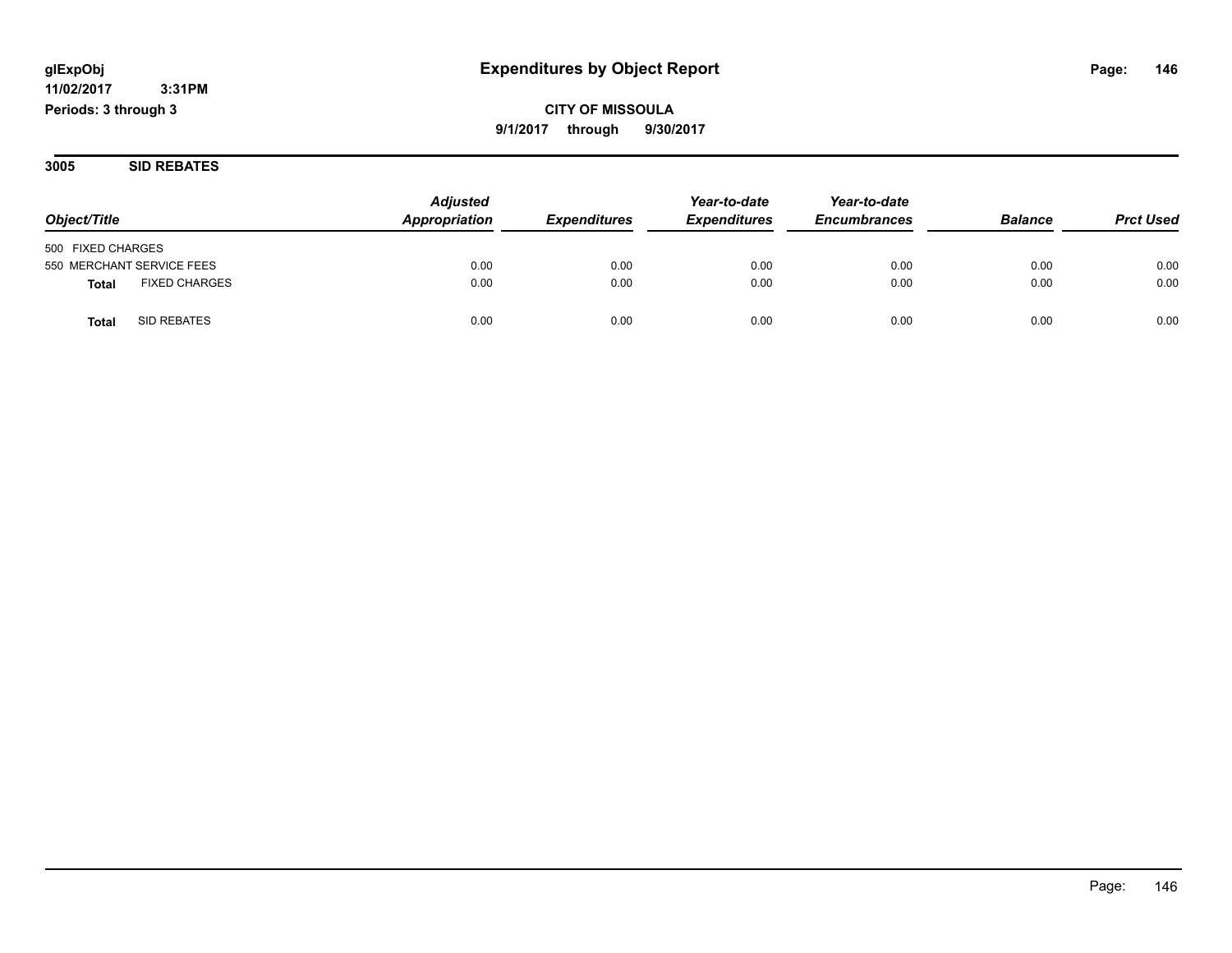### **CITY OF MISSOULA**

**9/1/2017 through 9/30/2017**

#### **3065 1998 PUBLIC SAFETY G O BONDS FUND**

**000 \*\*\* Title Not Found \*\*\***

| Object/Title                            | <b>Adjusted</b><br>Appropriation | <b>Expenditures</b> | Year-to-date<br><b>Expenditures</b> | Year-to-date<br><b>Encumbrances</b> | <b>Balance</b> | <b>Prct Used</b> |
|-----------------------------------------|----------------------------------|---------------------|-------------------------------------|-------------------------------------|----------------|------------------|
| 800 OTHER OBJECTS                       |                                  |                     |                                     |                                     |                |                  |
| 820 TRANSFERS TO OTHER FUNDS            | 0.00                             | 0.00                | 0.00                                | 0.00                                | 0.00           | 0.00             |
| OTHER OBJECTS<br>Total                  | 0.00                             | 0.00                | 0.00                                | 0.00                                | 0.00           | 0.00             |
| *** Title Not Found ***<br><b>Total</b> | 0.00                             | 0.00                | 0.00                                | 0.00                                | 0.00           | 0.00             |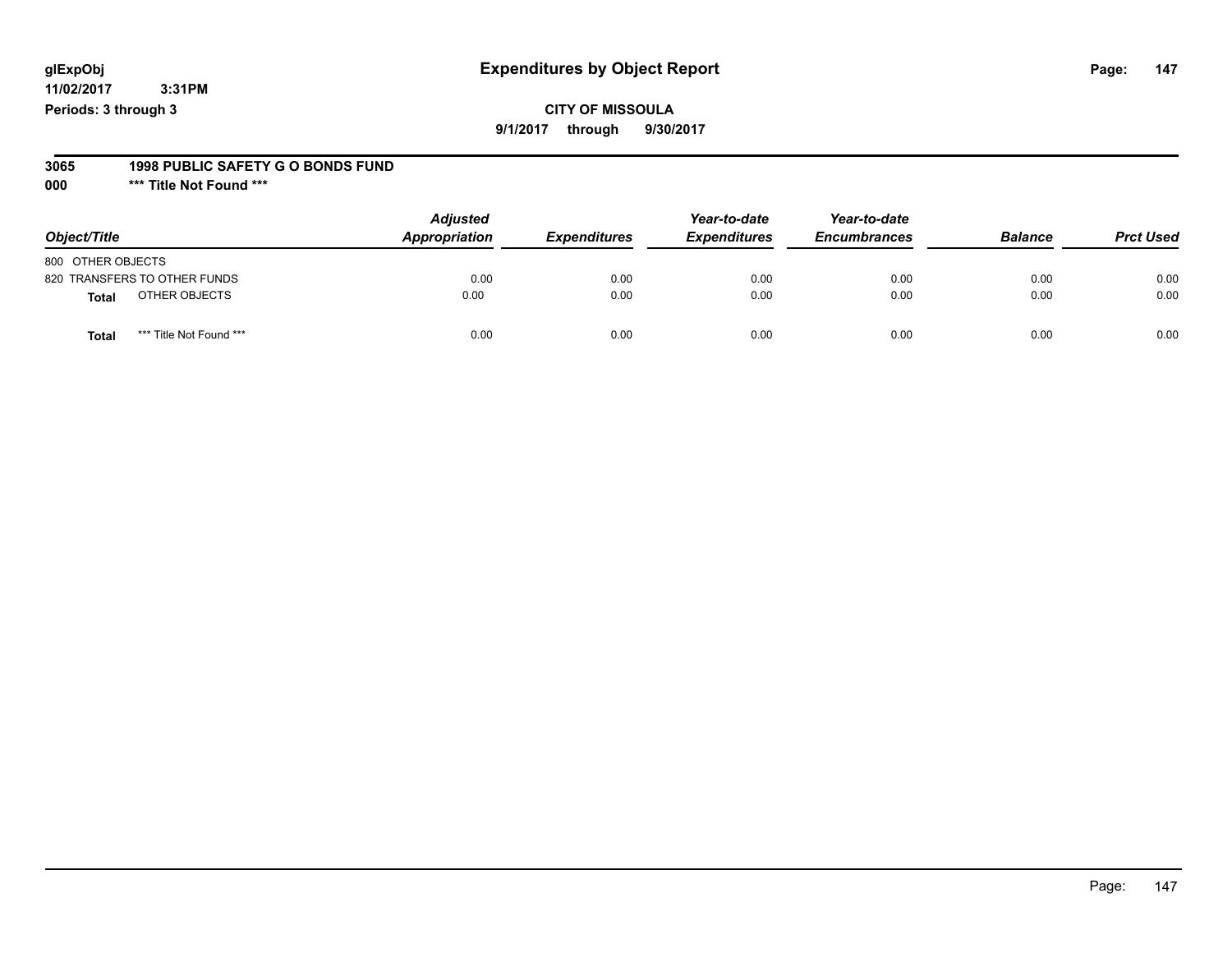#### **CITY OF MISSOULA 9/1/2017 through 9/30/2017**

# **3065 1998 PUBLIC SAFETY G O BONDS FUND**

| Object/Title              |                      | <b>Adjusted</b><br>Appropriation | <b>Expenditures</b> | Year-to-date<br><b>Expenditures</b> | Year-to-date<br><b>Encumbrances</b> | <b>Balance</b> | <b>Prct Used</b> |
|---------------------------|----------------------|----------------------------------|---------------------|-------------------------------------|-------------------------------------|----------------|------------------|
| 500 FIXED CHARGES         |                      |                                  |                     |                                     |                                     |                |                  |
| 550 MERCHANT SERVICE FEES |                      | 0.00                             | 0.00                | 0.00                                | 0.00                                | 0.00           | 0.00             |
| <b>Total</b>              | <b>FIXED CHARGES</b> | 0.00                             | 0.00                | 0.00                                | 0.00                                | 0.00           | 0.00             |
| <b>Total</b>              | NON-DEPARTMENTAL     | 0.00                             | 0.00                | 0.00                                | 0.00                                | 0.00           | 0.00             |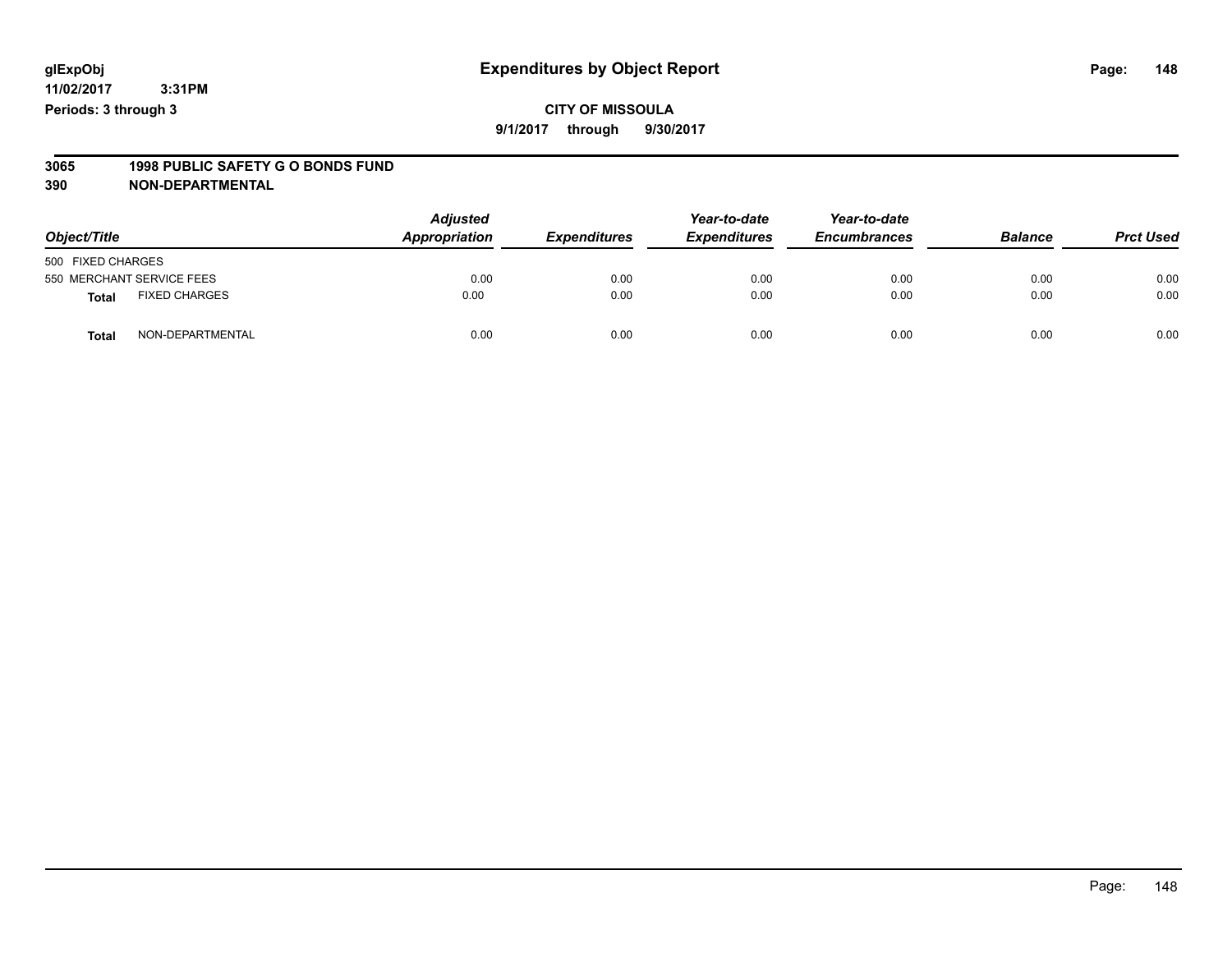**11/02/2017 3:31PM Periods: 3 through 3**

#### **3065 1998 PUBLIC SAFETY G O BONDS FUND**

|                           |                                   | <b>Adjusted</b>      |                     | Year-to-date        | Year-to-date        |                |                  |
|---------------------------|-----------------------------------|----------------------|---------------------|---------------------|---------------------|----------------|------------------|
| Object/Title              |                                   | <b>Appropriation</b> | <b>Expenditures</b> | <b>Expenditures</b> | <b>Encumbrances</b> | <b>Balance</b> | <b>Prct Used</b> |
| 500 FIXED CHARGES         |                                   |                      |                     |                     |                     |                |                  |
| 550 MERCHANT SERVICE FEES |                                   | 0.00                 | 0.00                | 0.00                | 0.00                | 0.00           | 0.00             |
| <b>Total</b>              | <b>FIXED CHARGES</b>              | 0.00                 | 0.00                | 0.00                | 0.00                | 0.00           | 0.00             |
| 800 OTHER OBJECTS         |                                   |                      |                     |                     |                     |                |                  |
|                           | 820 TRANSFERS TO OTHER FUNDS      | 0.00                 | 0.00                | 0.00                | 0.00                | 0.00           | 0.00             |
| <b>Total</b>              | OTHER OBJECTS                     | 0.00                 | 0.00                | 0.00                | 0.00                | 0.00           | 0.00             |
| <b>Total</b>              | 1998 PUBLIC SAFETY G O BONDS FUND | 0.00                 | 0.00                | 0.00                | 0.00                | 0.00           | 0.00             |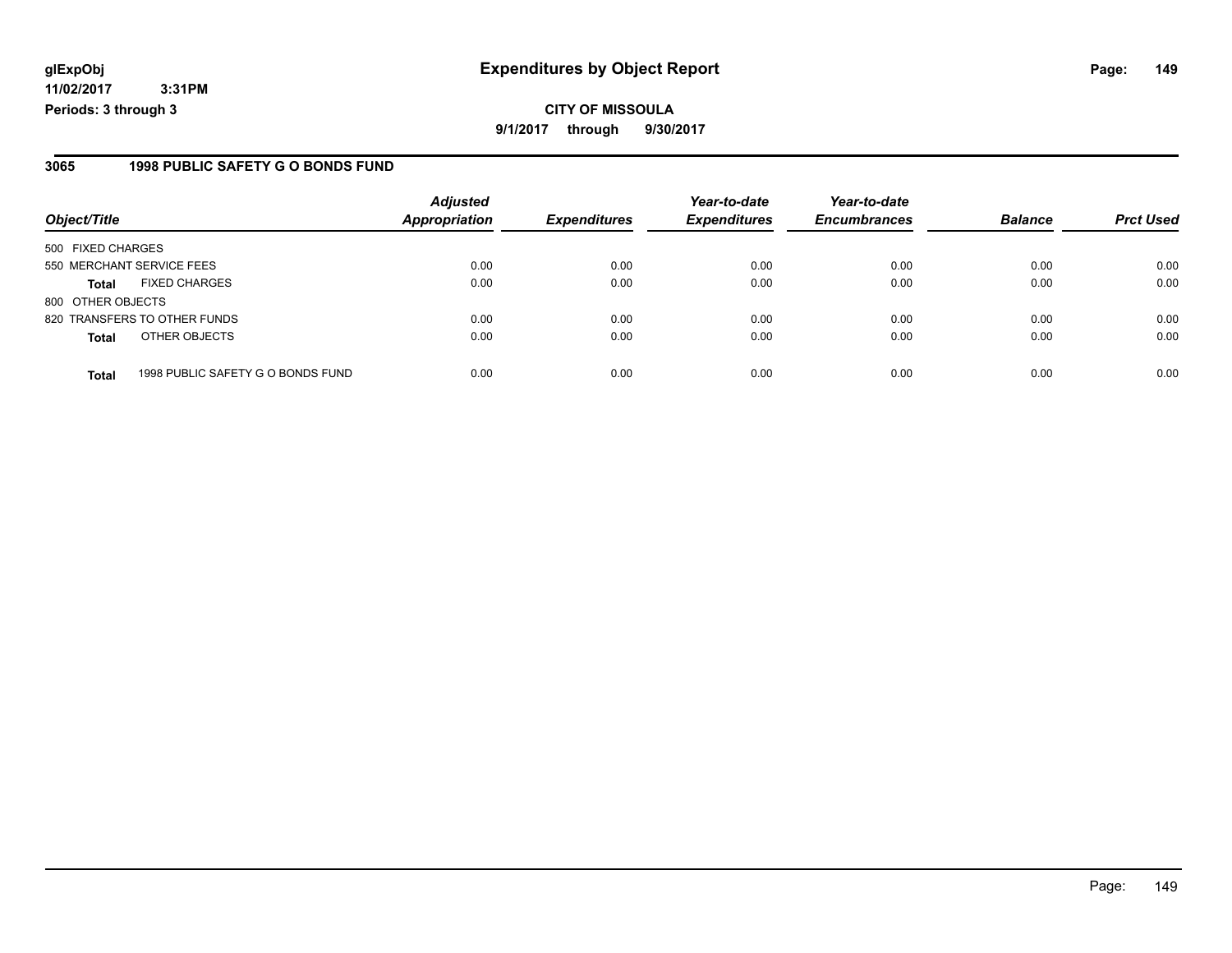#### **CITY OF MISSOULA 9/1/2017 through 9/30/2017**

**3070 1996 OPEN SPACE GO BONDS**

| Object/Title                         | <b>Adjusted</b><br><b>Appropriation</b> | <b>Expenditures</b> | Year-to-date<br><b>Expenditures</b> | Year-to-date<br><b>Encumbrances</b> | <b>Balance</b> | <b>Prct Used</b> |
|--------------------------------------|-----------------------------------------|---------------------|-------------------------------------|-------------------------------------|----------------|------------------|
| 500 FIXED CHARGES                    |                                         |                     |                                     |                                     |                |                  |
| 550 MERCHANT SERVICE FEES            | 0.00                                    | 0.00                | 0.00                                | 0.00                                | 0.00           | 0.00             |
| <b>FIXED CHARGES</b><br><b>Total</b> | 0.00                                    | 0.00                | 0.00                                | 0.00                                | 0.00           | 0.00             |
| 800 OTHER OBJECTS                    |                                         |                     |                                     |                                     |                |                  |
| 820 TRANSFERS TO OTHER FUNDS         | 0.00                                    | 0.00                | 0.00                                | 0.00                                | 0.00           | 0.00             |
| OTHER OBJECTS<br><b>Total</b>        | 0.00                                    | 0.00                | 0.00                                | 0.00                                | 0.00           | 0.00             |
| NON-DEPARTMENTAL<br>Total            | 0.00                                    | 0.00                | 0.00                                | 0.00                                | 0.00           | 0.00             |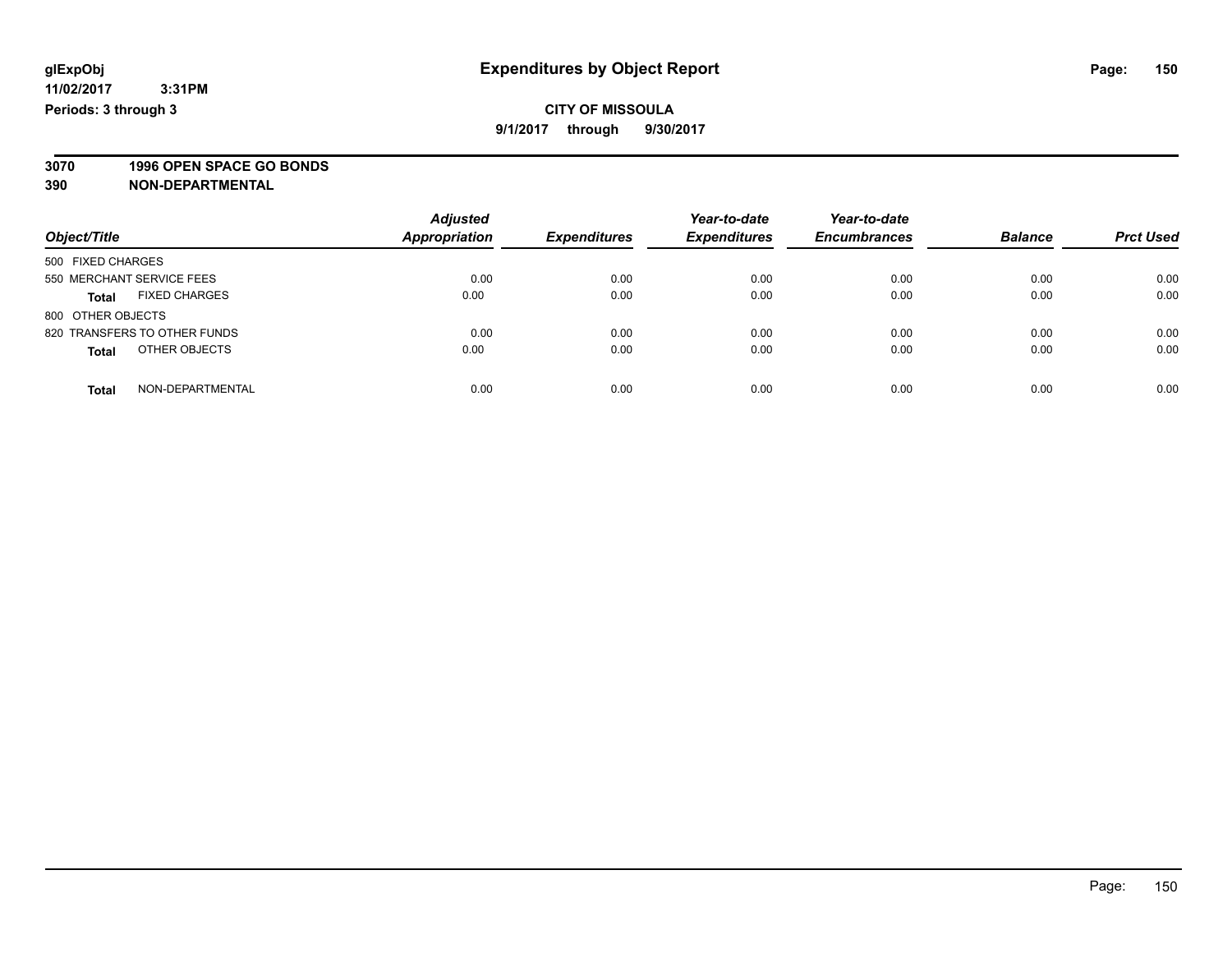#### **3070 1996 OPEN SPACE GO BONDS**

|                              |                          | <b>Adjusted</b>      |                     | Year-to-date        | Year-to-date        |                |                  |
|------------------------------|--------------------------|----------------------|---------------------|---------------------|---------------------|----------------|------------------|
| Object/Title                 |                          | <b>Appropriation</b> | <b>Expenditures</b> | <b>Expenditures</b> | <b>Encumbrances</b> | <b>Balance</b> | <b>Prct Used</b> |
| 500 FIXED CHARGES            |                          |                      |                     |                     |                     |                |                  |
| 550 MERCHANT SERVICE FEES    |                          | 0.00                 | 0.00                | 0.00                | 0.00                | 0.00           | 0.00             |
| Total                        | <b>FIXED CHARGES</b>     | 0.00                 | 0.00                | 0.00                | 0.00                | 0.00           | 0.00             |
| 800 OTHER OBJECTS            |                          |                      |                     |                     |                     |                |                  |
| 820 TRANSFERS TO OTHER FUNDS |                          | 0.00                 | 0.00                | 0.00                | 0.00                | 0.00           | 0.00             |
| <b>Total</b>                 | OTHER OBJECTS            | 0.00                 | 0.00                | 0.00                | 0.00                | 0.00           | 0.00             |
| <b>Total</b>                 | 1996 OPEN SPACE GO BONDS | 0.00                 | 0.00                | 0.00                | 0.00                | 0.00           | 0.00             |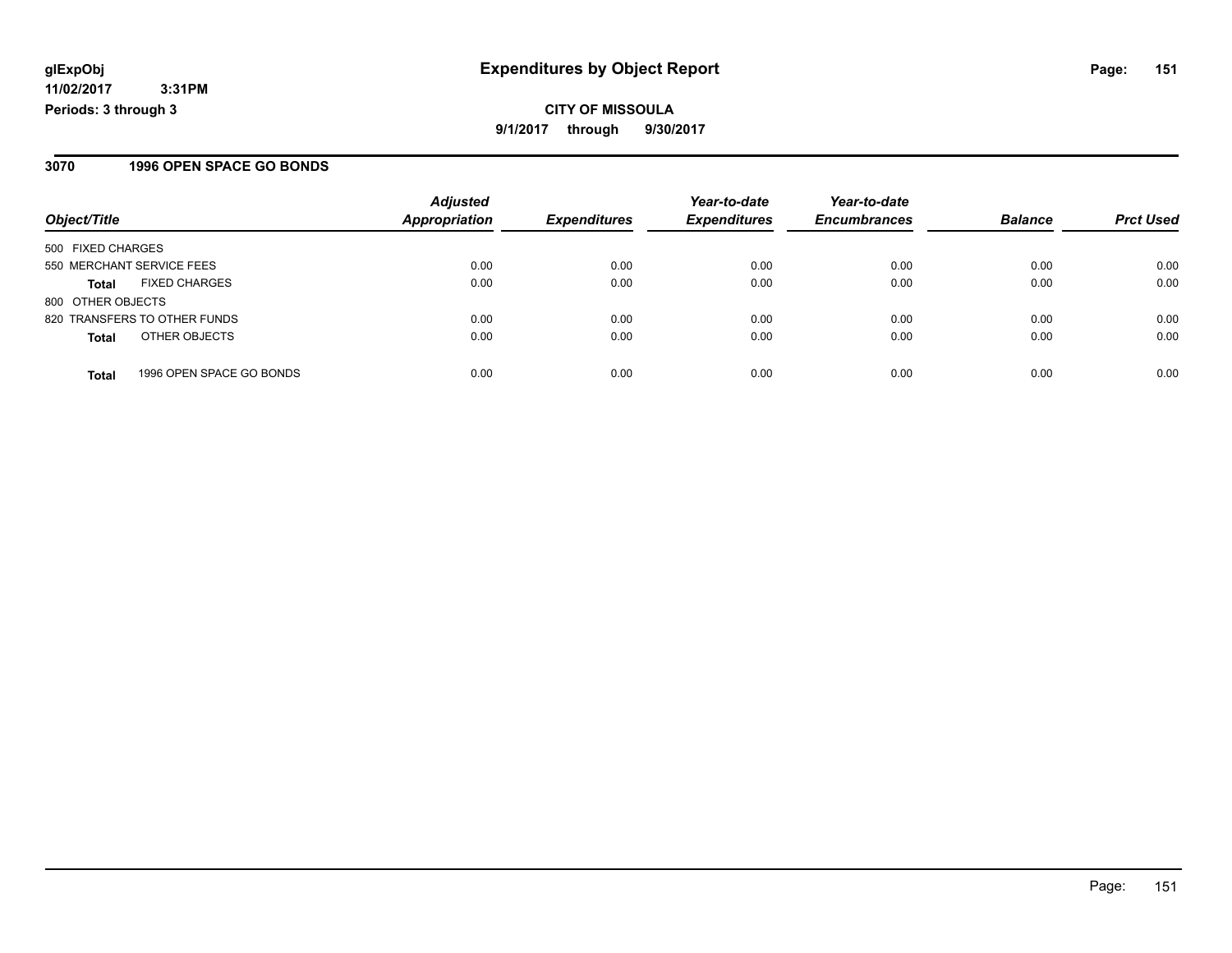**9/1/2017 through 9/30/2017**

# **3075 1997 OPEN SPACE G O BOND FUND**

| Object/Title                         | <b>Adjusted</b><br><b>Appropriation</b> | <b>Expenditures</b> | Year-to-date<br><b>Expenditures</b> | Year-to-date<br><b>Encumbrances</b> | <b>Balance</b> | <b>Prct Used</b> |
|--------------------------------------|-----------------------------------------|---------------------|-------------------------------------|-------------------------------------|----------------|------------------|
|                                      |                                         |                     |                                     |                                     |                |                  |
| 500 FIXED CHARGES                    |                                         |                     |                                     |                                     |                |                  |
| 550 MERCHANT SERVICE FEES            | 0.00                                    | 0.00                | 0.00                                | 0.00                                | 0.00           | 0.00             |
| <b>FIXED CHARGES</b><br><b>Total</b> | 0.00                                    | 0.00                | 0.00                                | 0.00                                | 0.00           | 0.00             |
| 800 OTHER OBJECTS                    |                                         |                     |                                     |                                     |                |                  |
| 820 TRANSFERS TO OTHER FUNDS         | 0.00                                    | 0.00                | 0.00                                | 0.00                                | 0.00           | 0.00             |
| OTHER OBJECTS<br><b>Total</b>        | 0.00                                    | 0.00                | 0.00                                | 0.00                                | 0.00           | 0.00             |
| NON-DEPARTMENTAL<br><b>Total</b>     | 0.00                                    | 0.00                | 0.00                                | 0.00                                | 0.00           | 0.00             |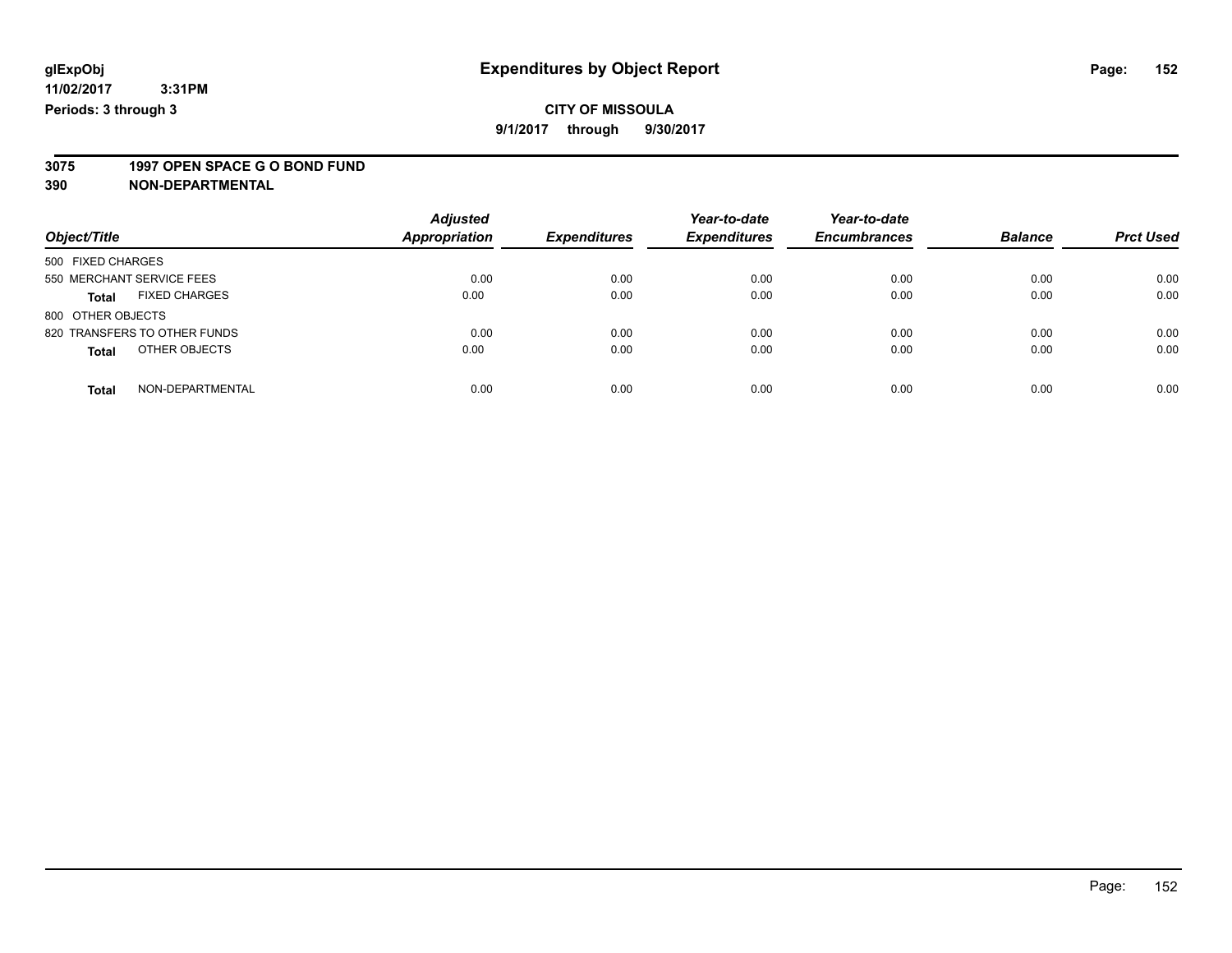#### **3075 1997 OPEN SPACE G O BOND FUND**

|                           |                               | <b>Adjusted</b>      |                     | Year-to-date        | Year-to-date        |                |                  |
|---------------------------|-------------------------------|----------------------|---------------------|---------------------|---------------------|----------------|------------------|
| Object/Title              |                               | <b>Appropriation</b> | <b>Expenditures</b> | <b>Expenditures</b> | <b>Encumbrances</b> | <b>Balance</b> | <b>Prct Used</b> |
| 500 FIXED CHARGES         |                               |                      |                     |                     |                     |                |                  |
| 550 MERCHANT SERVICE FEES |                               | 0.00                 | 0.00                | 0.00                | 0.00                | 0.00           | 0.00             |
| <b>Total</b>              | <b>FIXED CHARGES</b>          | 0.00                 | 0.00                | 0.00                | 0.00                | 0.00           | 0.00             |
| 800 OTHER OBJECTS         |                               |                      |                     |                     |                     |                |                  |
|                           | 820 TRANSFERS TO OTHER FUNDS  | 0.00                 | 0.00                | 0.00                | 0.00                | 0.00           | 0.00             |
| <b>Total</b>              | OTHER OBJECTS                 | 0.00                 | 0.00                | 0.00                | 0.00                | 0.00           | 0.00             |
| <b>Total</b>              | 1997 OPEN SPACE G O BOND FUND | 0.00                 | 0.00                | 0.00                | 0.00                | 0.00           | 0.00             |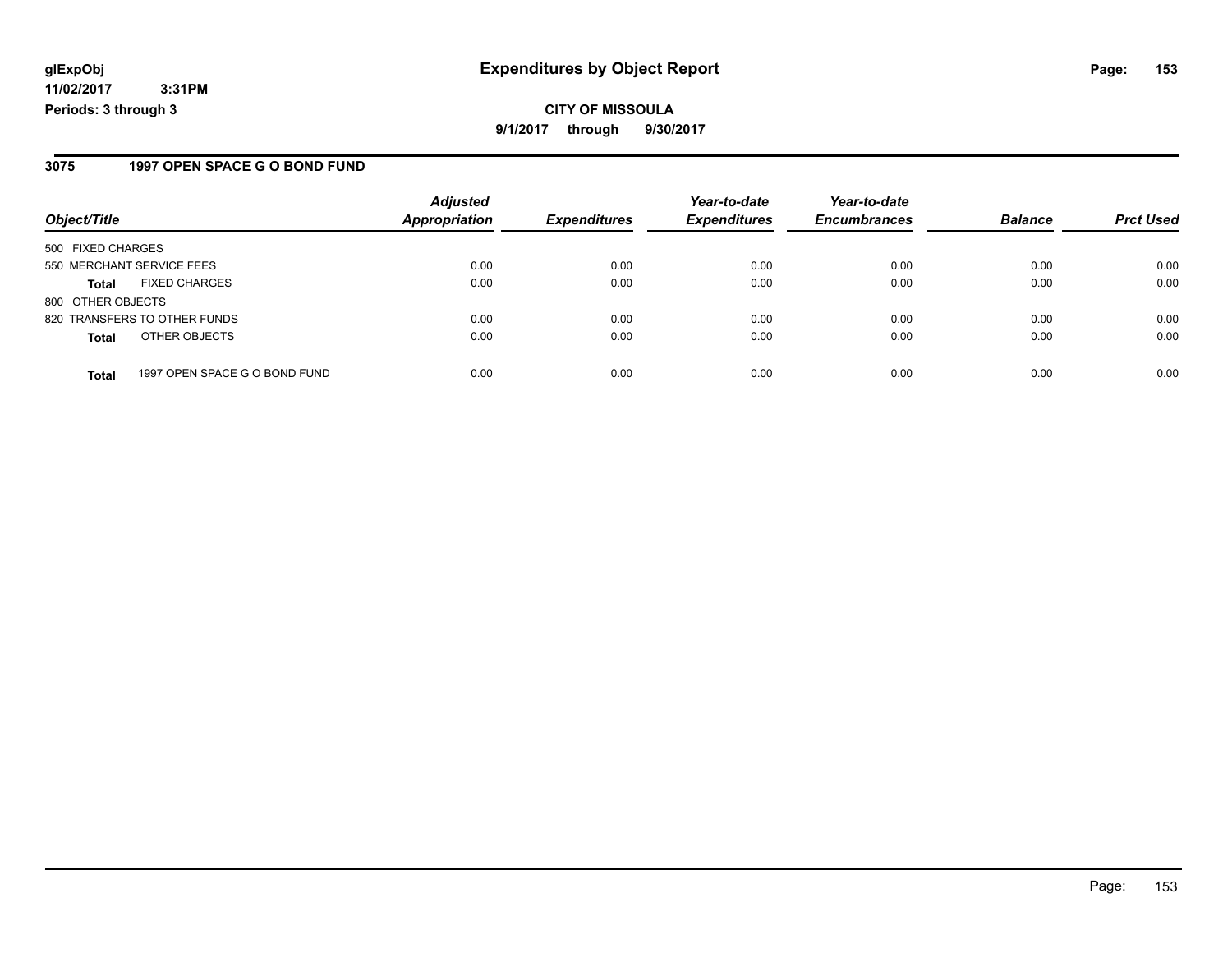**9/1/2017 through 9/30/2017**

# **3080 1994 FIRE EQUIP/CITY HALLS REFUND BOND F**

|                                      | <b>Adjusted</b>      |                     | Year-to-date        | Year-to-date        |                |                  |
|--------------------------------------|----------------------|---------------------|---------------------|---------------------|----------------|------------------|
| Object/Title                         | <b>Appropriation</b> | <b>Expenditures</b> | <b>Expenditures</b> | <b>Encumbrances</b> | <b>Balance</b> | <b>Prct Used</b> |
| 500 FIXED CHARGES                    |                      |                     |                     |                     |                |                  |
| 550 MERCHANT SERVICE FEES            | 0.00                 | 0.00                | 0.00                | 0.00                | 0.00           | 0.00             |
| <b>FIXED CHARGES</b><br><b>Total</b> | 0.00                 | 0.00                | 0.00                | 0.00                | 0.00           | 0.00             |
| 600 DEBT SERVICE                     |                      |                     |                     |                     |                |                  |
| 620 INTEREST / SERVICE FEES          | 0.00                 | 0.00                | 0.00                | 0.00                | 0.00           | 0.00             |
| <b>DEBT SERVICE</b><br><b>Total</b>  | 0.00                 | 0.00                | 0.00                | 0.00                | 0.00           | 0.00             |
| 800 OTHER OBJECTS                    |                      |                     |                     |                     |                |                  |
| 820 TRANSFERS TO OTHER FUNDS         | 0.00                 | 0.00                | 0.00                | 0.00                | 0.00           | 0.00             |
| OTHER OBJECTS<br><b>Total</b>        | 0.00                 | 0.00                | 0.00                | 0.00                | 0.00           | 0.00             |
|                                      |                      |                     |                     |                     |                |                  |
| NON-DEPARTMENTAL<br><b>Total</b>     | 0.00                 | 0.00                | 0.00                | 0.00                | 0.00           | 0.00             |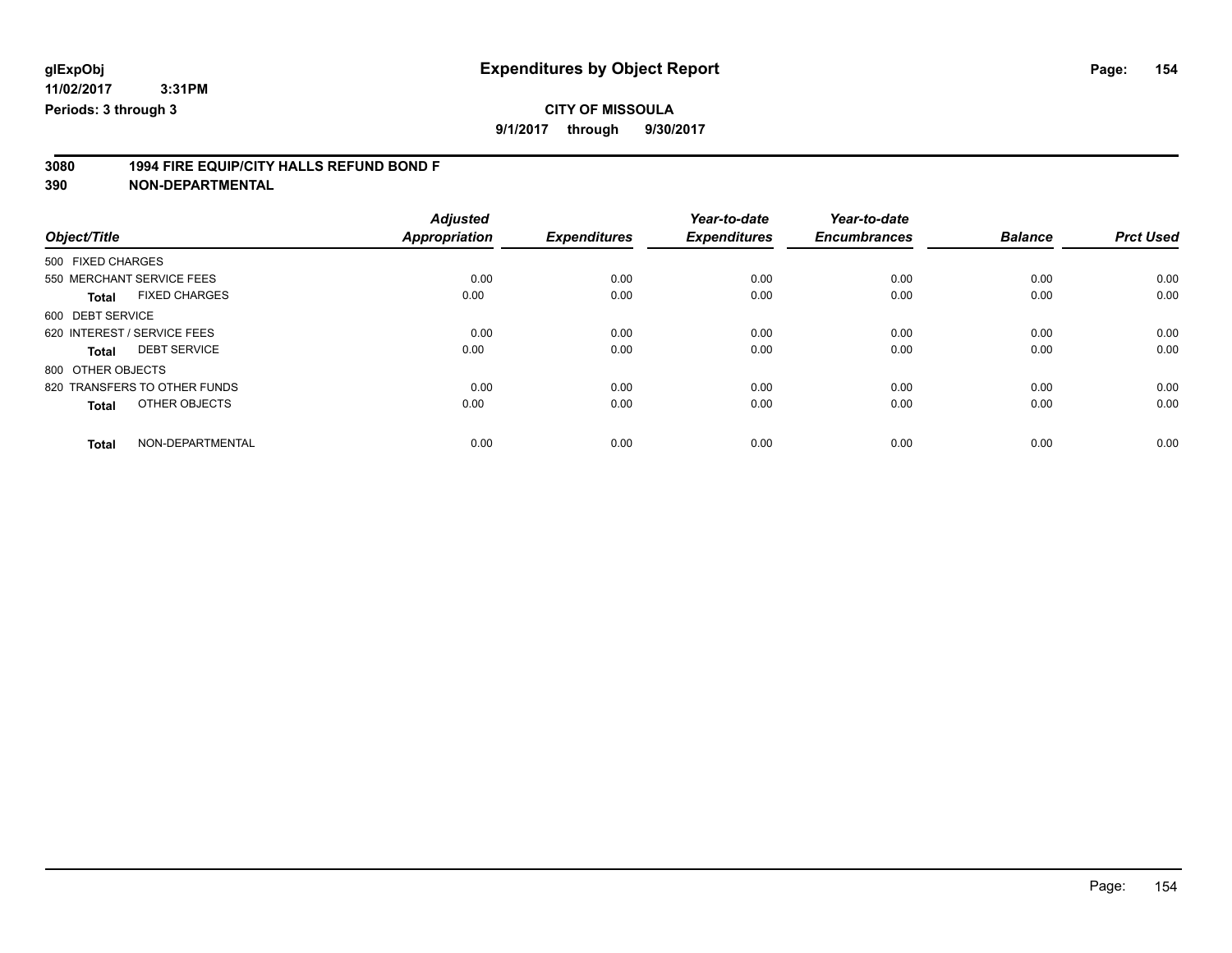**11/02/2017 3:31PM Periods: 3 through 3**

#### **3080 1994 FIRE EQUIP/CITY HALLS REFUND BOND F**

| Object/Title      |                                     | <b>Adjusted</b><br><b>Appropriation</b> | <b>Expenditures</b> | Year-to-date<br><b>Expenditures</b> | Year-to-date<br><b>Encumbrances</b> | <b>Balance</b> | <b>Prct Used</b> |
|-------------------|-------------------------------------|-----------------------------------------|---------------------|-------------------------------------|-------------------------------------|----------------|------------------|
| 500 FIXED CHARGES |                                     |                                         |                     |                                     |                                     |                |                  |
|                   | 550 MERCHANT SERVICE FEES           | 0.00                                    | 0.00                | 0.00                                | 0.00                                | 0.00           | 0.00             |
| <b>Total</b>      | <b>FIXED CHARGES</b>                | 0.00                                    | 0.00                | 0.00                                | 0.00                                | 0.00           | 0.00             |
| 600 DEBT SERVICE  |                                     |                                         |                     |                                     |                                     |                |                  |
|                   | 620 INTEREST / SERVICE FEES         | 0.00                                    | 0.00                | 0.00                                | 0.00                                | 0.00           | 0.00             |
| <b>Total</b>      | <b>DEBT SERVICE</b>                 | 0.00                                    | 0.00                | 0.00                                | 0.00                                | 0.00           | 0.00             |
| 800 OTHER OBJECTS |                                     |                                         |                     |                                     |                                     |                |                  |
|                   | 820 TRANSFERS TO OTHER FUNDS        | 0.00                                    | 0.00                | 0.00                                | 0.00                                | 0.00           | 0.00             |
| <b>Total</b>      | OTHER OBJECTS                       | 0.00                                    | 0.00                | 0.00                                | 0.00                                | 0.00           | 0.00             |
| <b>Total</b>      | 1994 FIRE EQUIP/CITY HALLS REFUND B | 0.00                                    | 0.00                | 0.00                                | 0.00                                | 0.00           | 0.00             |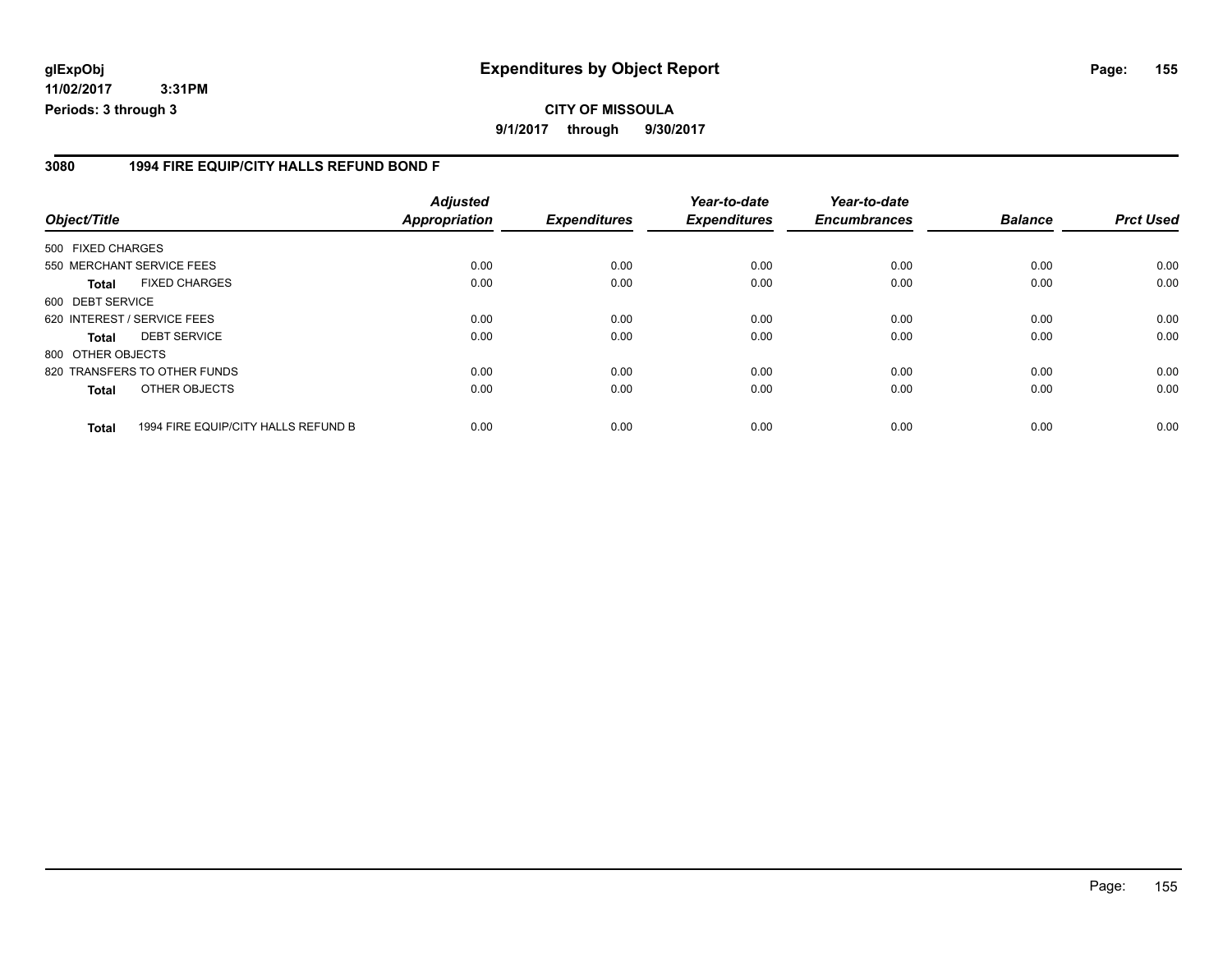**9/1/2017 through 9/30/2017**

# **3085 1993 FIRE STATION G O BOND FUND**

| Object/Title                         | <b>Adjusted</b><br>Appropriation | <b>Expenditures</b> | Year-to-date<br><b>Expenditures</b> | Year-to-date<br><b>Encumbrances</b> | <b>Balance</b> | <b>Prct Used</b> |
|--------------------------------------|----------------------------------|---------------------|-------------------------------------|-------------------------------------|----------------|------------------|
| 500 FIXED CHARGES                    |                                  |                     |                                     |                                     |                |                  |
| 550 MERCHANT SERVICE FEES            | 0.00                             | 0.00                | 0.00                                | 0.00                                | 0.00           | 0.00             |
| <b>FIXED CHARGES</b><br><b>Total</b> | 0.00                             | 0.00                | 0.00                                | 0.00                                | 0.00           | 0.00             |
| 800 OTHER OBJECTS                    |                                  |                     |                                     |                                     |                |                  |
| 820 TRANSFERS TO OTHER FUNDS         | 0.00                             | 0.00                | 0.00                                | 0.00                                | 0.00           | 0.00             |
| OTHER OBJECTS<br><b>Total</b>        | 0.00                             | 0.00                | 0.00                                | 0.00                                | 0.00           | 0.00             |
| NON-DEPARTMENTAL<br><b>Total</b>     | 0.00                             | 0.00                | 0.00                                | 0.00                                | 0.00           | 0.00             |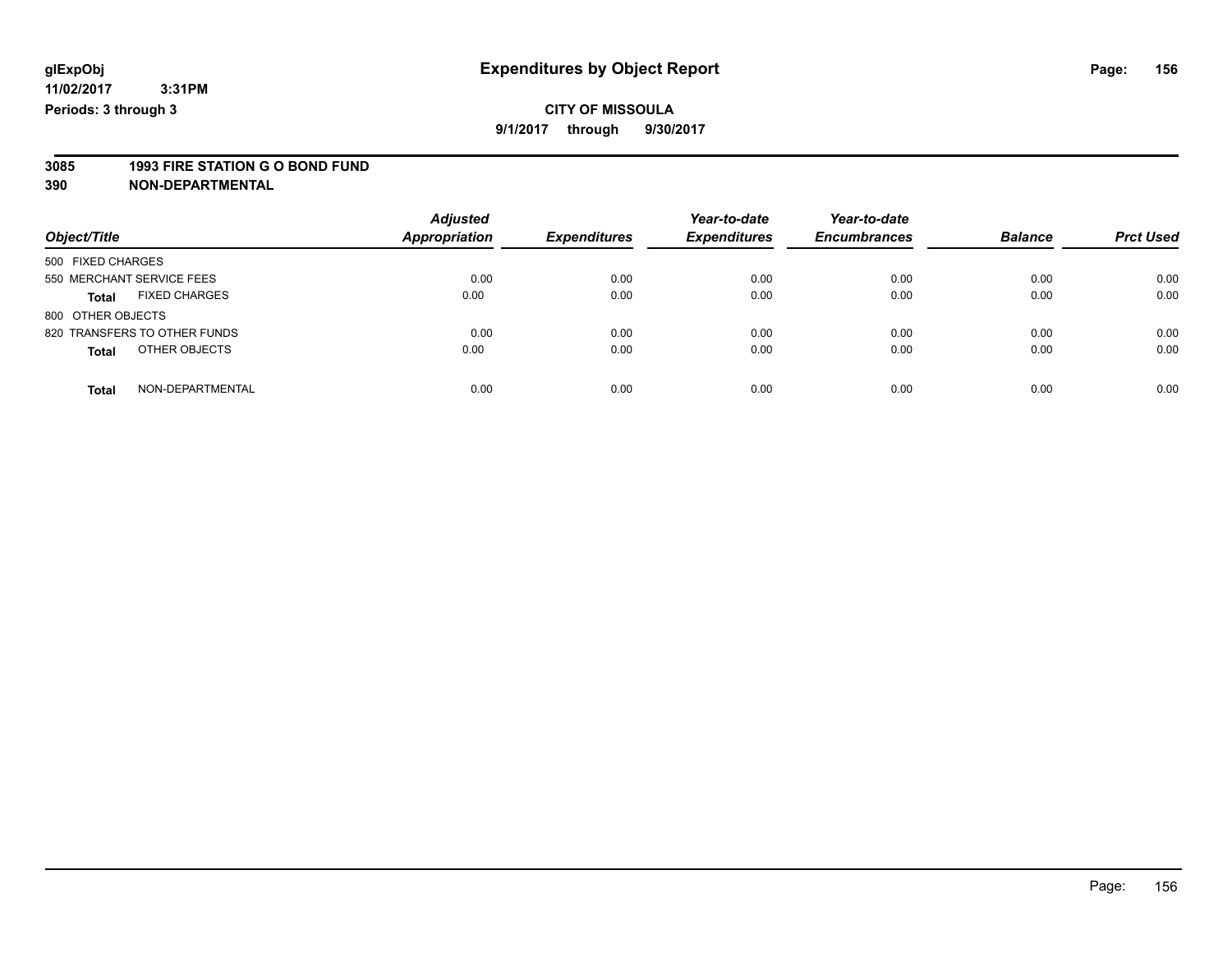**11/02/2017 3:31PM Periods: 3 through 3**

#### **3085 1993 FIRE STATION G O BOND FUND**

| Object/Title              |                                 | <b>Adjusted</b><br><b>Appropriation</b> | <b>Expenditures</b> | Year-to-date<br><b>Expenditures</b> | Year-to-date        | <b>Balance</b> | <b>Prct Used</b> |
|---------------------------|---------------------------------|-----------------------------------------|---------------------|-------------------------------------|---------------------|----------------|------------------|
|                           |                                 |                                         |                     |                                     | <b>Encumbrances</b> |                |                  |
| 500 FIXED CHARGES         |                                 |                                         |                     |                                     |                     |                |                  |
| 550 MERCHANT SERVICE FEES |                                 | 0.00                                    | 0.00                | 0.00                                | 0.00                | 0.00           | 0.00             |
| <b>Total</b>              | <b>FIXED CHARGES</b>            | 0.00                                    | 0.00                | 0.00                                | 0.00                | 0.00           | 0.00             |
| 800 OTHER OBJECTS         |                                 |                                         |                     |                                     |                     |                |                  |
|                           | 820 TRANSFERS TO OTHER FUNDS    | 0.00                                    | 0.00                | 0.00                                | 0.00                | 0.00           | 0.00             |
| <b>Total</b>              | OTHER OBJECTS                   | 0.00                                    | 0.00                | 0.00                                | 0.00                | 0.00           | 0.00             |
| <b>Total</b>              | 1993 FIRE STATION G O BOND FUND | 0.00                                    | 0.00                | 0.00                                | 0.00                | 0.00           | 0.00             |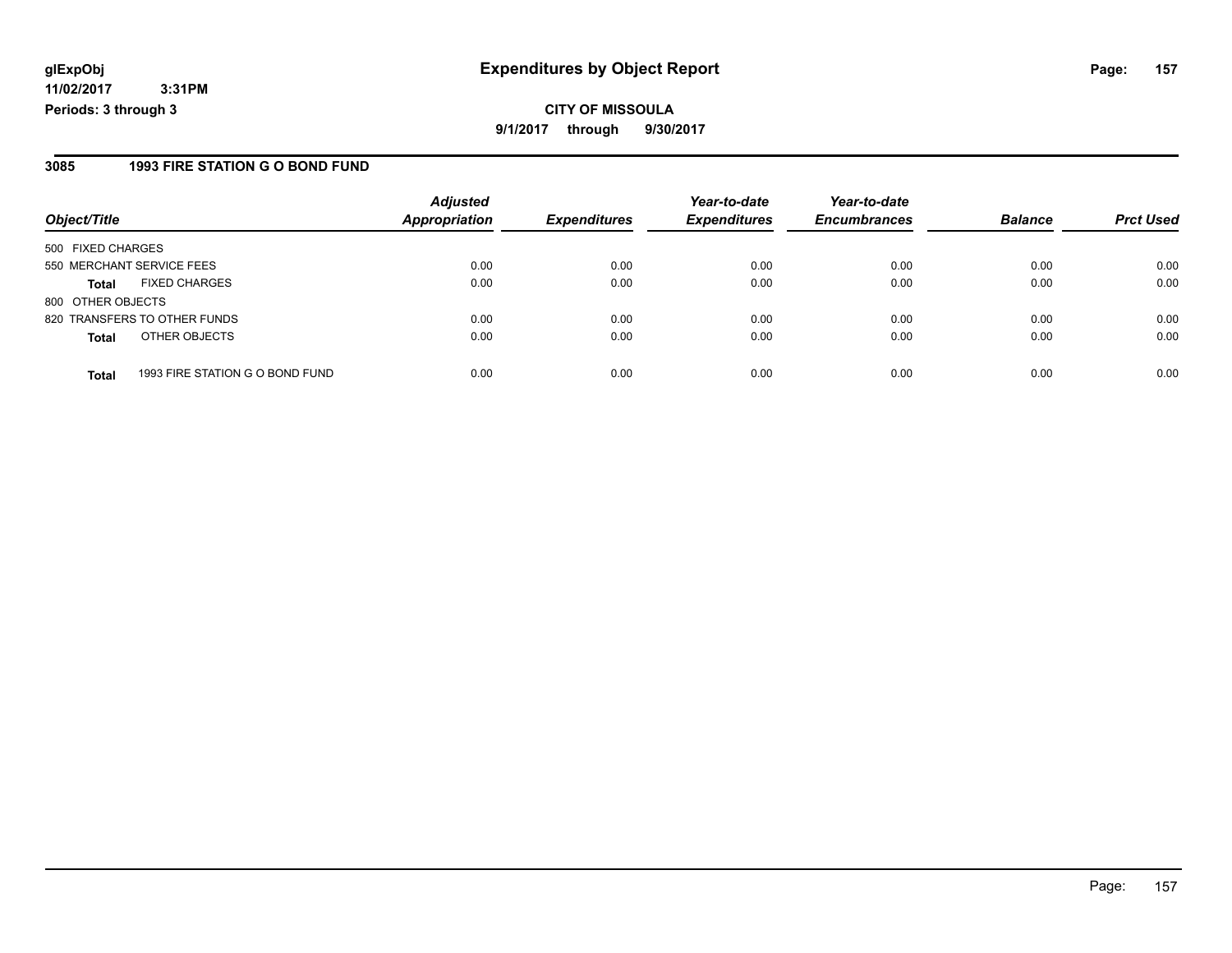#### **CITY OF MISSOULA 9/1/2017 through 9/30/2017**

# **3090 2004 AQUATICS BOND**

|                                      | <b>Adjusted</b>      | <b>Expenditures</b> | Year-to-date<br><b>Expenditures</b> | Year-to-date<br><b>Encumbrances</b> | <b>Balance</b> | <b>Prct Used</b> |
|--------------------------------------|----------------------|---------------------|-------------------------------------|-------------------------------------|----------------|------------------|
| Object/Title                         | <b>Appropriation</b> |                     |                                     |                                     |                |                  |
| 500 FIXED CHARGES                    |                      |                     |                                     |                                     |                |                  |
| 550 MERCHANT SERVICE FEES            | 0.00                 | 0.00                | 0.00                                | 0.00                                | 0.00           | 0.00             |
| <b>FIXED CHARGES</b><br><b>Total</b> | 0.00                 | 0.00                | 0.00                                | 0.00                                | 0.00           | 0.00             |
| 600 DEBT SERVICE                     |                      |                     |                                     |                                     |                |                  |
| 610 PRINCIPAL                        | 0.00                 | 0.00                | 0.00                                | 0.00                                | 0.00           | 0.00             |
| 620 INTEREST / SERVICE FEES          | 0.00                 | 0.00                | 0.00                                | 0.00                                | 0.00           | 0.00             |
| <b>DEBT SERVICE</b><br><b>Total</b>  | 0.00                 | 0.00                | 0.00                                | 0.00                                | 0.00           | 0.00             |
| 800 OTHER OBJECTS                    |                      |                     |                                     |                                     |                |                  |
| 820 TRANSFERS TO OTHER FUNDS         | 0.00                 | 0.00                | 0.00                                | 0.00                                | 0.00           | 0.00             |
| OTHER OBJECTS<br><b>Total</b>        | 0.00                 | 0.00                | 0.00                                | 0.00                                | 0.00           | 0.00             |
|                                      |                      |                     |                                     |                                     |                |                  |
| NON-DEPARTMENTAL<br><b>Total</b>     | 0.00                 | 0.00                | 0.00                                | 0.00                                | 0.00           | 0.00             |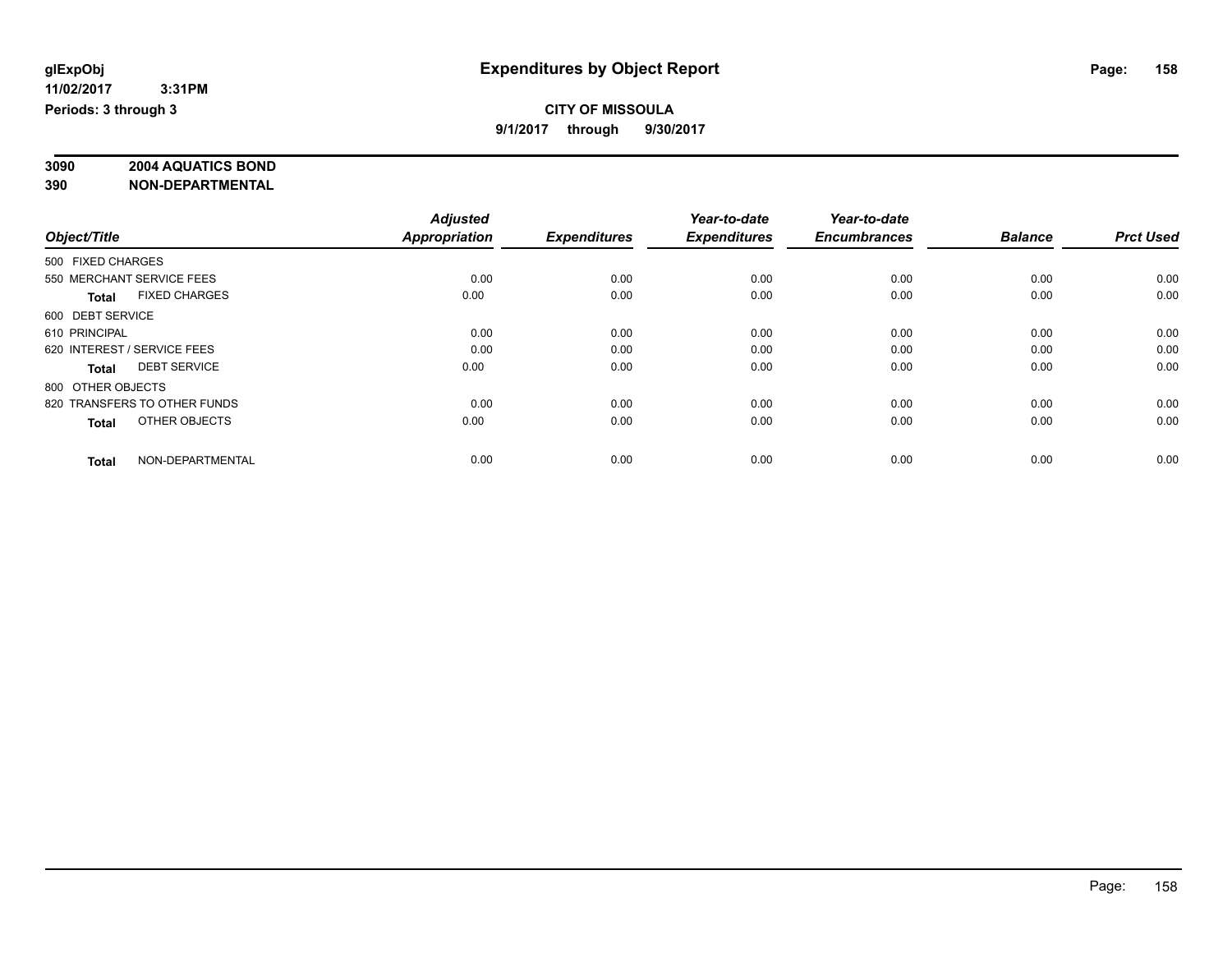**CITY OF MISSOULA 9/1/2017 through 9/30/2017**

#### **3090 2004 AQUATICS BOND**

|                                      |  | <b>Adjusted</b>      |                     | Year-to-date        | Year-to-date        |                |                  |
|--------------------------------------|--|----------------------|---------------------|---------------------|---------------------|----------------|------------------|
| Object/Title                         |  | <b>Appropriation</b> | <b>Expenditures</b> | <b>Expenditures</b> | <b>Encumbrances</b> | <b>Balance</b> | <b>Prct Used</b> |
| 500 FIXED CHARGES                    |  |                      |                     |                     |                     |                |                  |
| 550 MERCHANT SERVICE FEES            |  | 0.00                 | 0.00                | 0.00                | 0.00                | 0.00           | 0.00             |
| <b>FIXED CHARGES</b><br><b>Total</b> |  | 0.00                 | 0.00                | 0.00                | 0.00                | 0.00           | 0.00             |
| 600 DEBT SERVICE                     |  |                      |                     |                     |                     |                |                  |
| 610 PRINCIPAL                        |  | 0.00                 | 0.00                | 0.00                | 0.00                | 0.00           | 0.00             |
| 620 INTEREST / SERVICE FEES          |  | 0.00                 | 0.00                | 0.00                | 0.00                | 0.00           | 0.00             |
| <b>DEBT SERVICE</b><br>Total         |  | 0.00                 | 0.00                | 0.00                | 0.00                | 0.00           | 0.00             |
| 800 OTHER OBJECTS                    |  |                      |                     |                     |                     |                |                  |
| 820 TRANSFERS TO OTHER FUNDS         |  | 0.00                 | 0.00                | 0.00                | 0.00                | 0.00           | 0.00             |
| OTHER OBJECTS<br>Total               |  | 0.00                 | 0.00                | 0.00                | 0.00                | 0.00           | 0.00             |
| 2004 AQUATICS BOND<br><b>Total</b>   |  | 0.00                 | 0.00                | 0.00                | 0.00                | 0.00           | 0.00             |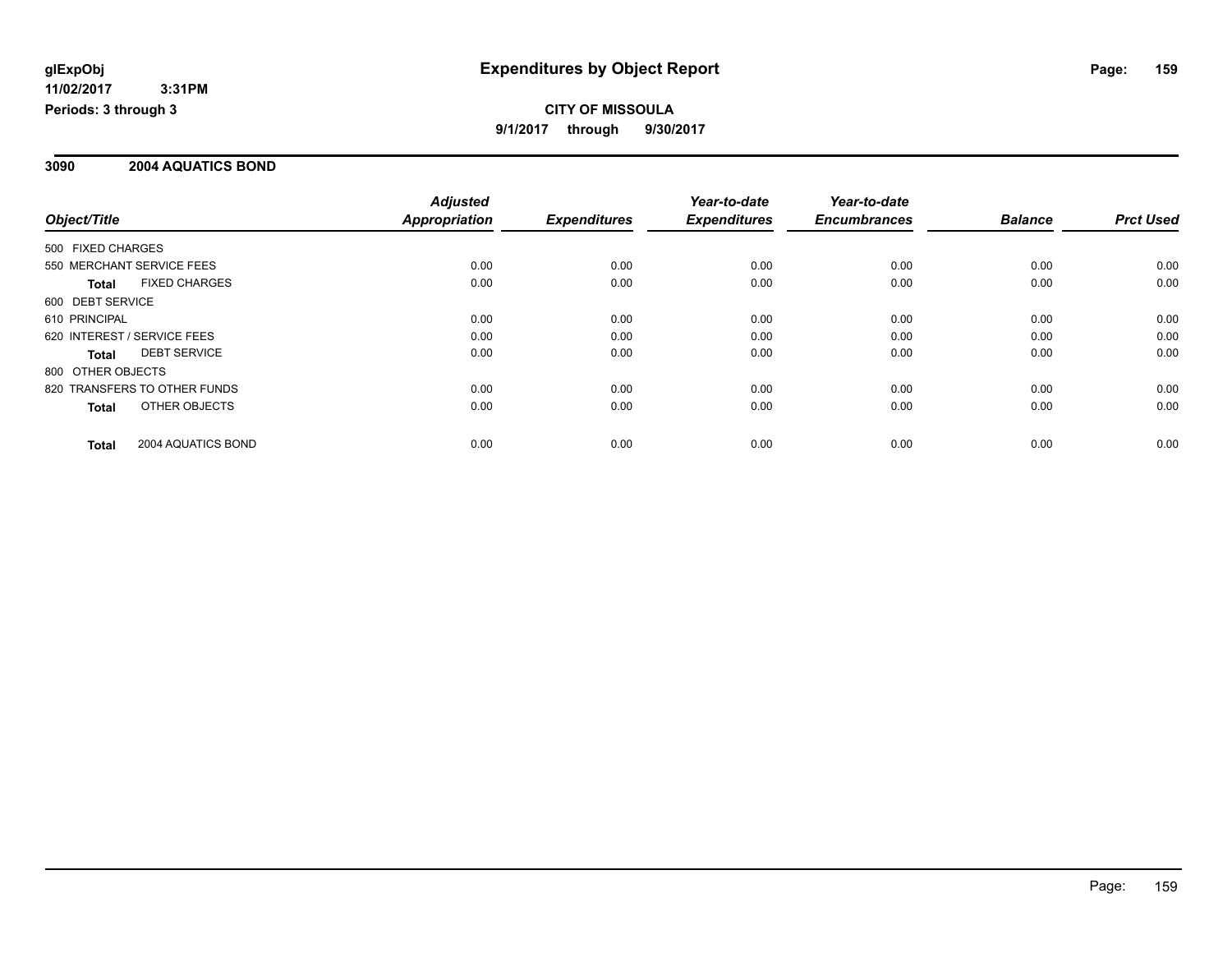**9/1/2017 through 9/30/2017**

# **3091 SERIES 2012A AQUATICS REFUNDING BOND**

|                                      | <b>Adjusted</b>      |                     | Year-to-date        | Year-to-date        |                |                  |
|--------------------------------------|----------------------|---------------------|---------------------|---------------------|----------------|------------------|
| Object/Title                         | <b>Appropriation</b> | <b>Expenditures</b> | <b>Expenditures</b> | <b>Encumbrances</b> | <b>Balance</b> | <b>Prct Used</b> |
| 500 FIXED CHARGES                    |                      |                     |                     |                     |                |                  |
| 550 MERCHANT SERVICE FEES            | 0.00                 | 0.00                | 0.00                | 0.00                | 0.00           | 0.00             |
| <b>FIXED CHARGES</b><br><b>Total</b> | 0.00                 | 0.00                | 0.00                | 0.00                | 0.00           | 0.00             |
| 600 DEBT SERVICE                     |                      |                     |                     |                     |                |                  |
| 610 PRINCIPAL                        | 0.00                 | 0.00                | 0.00                | 0.00                | 0.00           | 0.00             |
| 620 INTEREST / SERVICE FEES          | 0.00                 | 0.00                | 0.00                | 0.00                | 0.00           | 0.00             |
| <b>DEBT SERVICE</b><br><b>Total</b>  | 0.00                 | 0.00                | 0.00                | 0.00                | 0.00           | 0.00             |
| 800 OTHER OBJECTS                    |                      |                     |                     |                     |                |                  |
| 820 TRANSFERS TO OTHER FUNDS         | 0.00                 | 0.00                | 0.00                | 0.00                | 0.00           | 0.00             |
| OTHER OBJECTS<br><b>Total</b>        | 0.00                 | 0.00                | 0.00                | 0.00                | 0.00           | 0.00             |
|                                      |                      |                     |                     |                     |                |                  |
| NON-DEPARTMENTAL<br><b>Total</b>     | 0.00                 | 0.00                | 0.00                | 0.00                | 0.00           | 0.00             |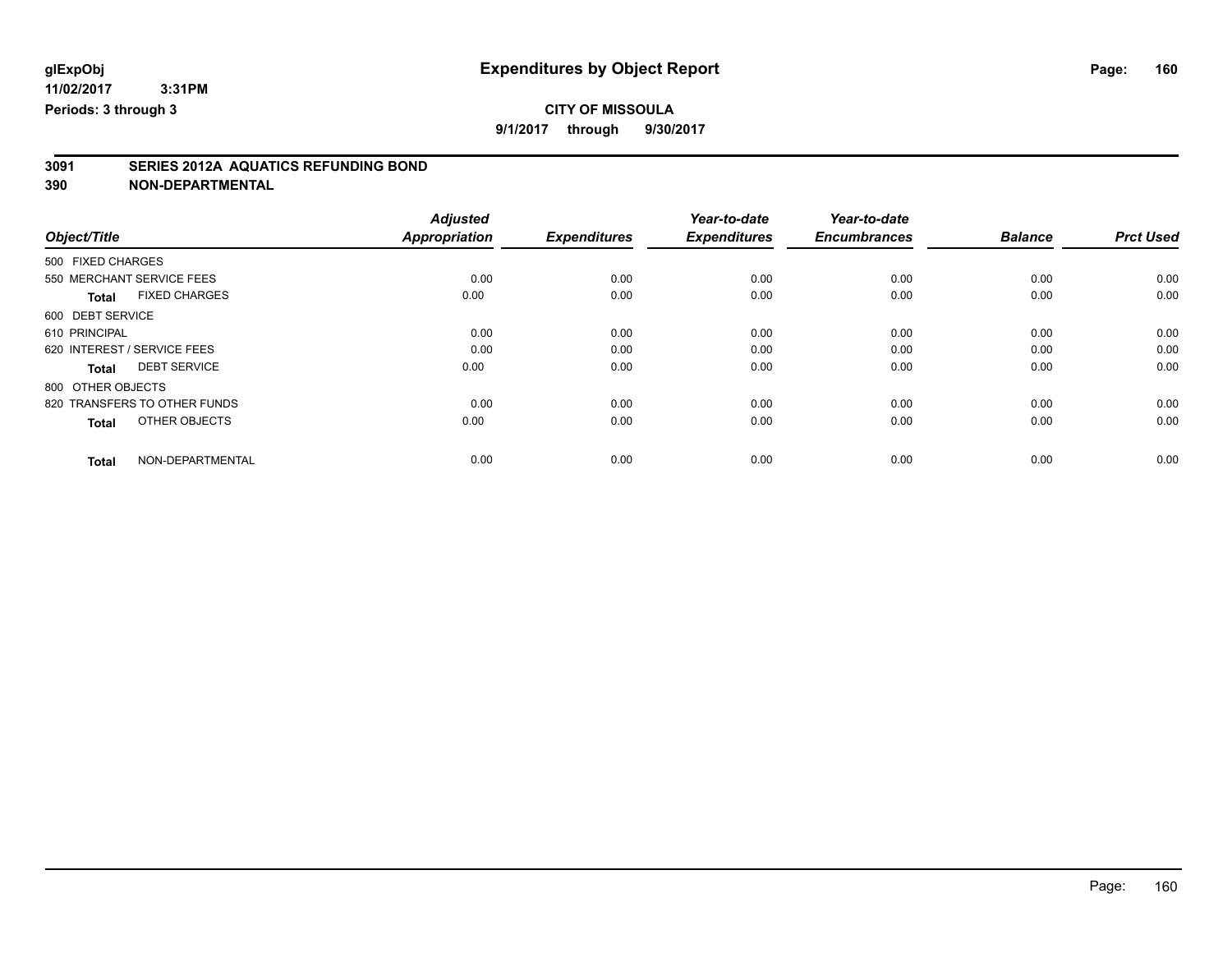**11/02/2017 3:31PM Periods: 3 through 3**

#### **3091 SERIES 2012A AQUATICS REFUNDING BOND**

| Object/Title      |                                   | <b>Adjusted</b><br><b>Appropriation</b> | <b>Expenditures</b> | Year-to-date<br><b>Expenditures</b> | Year-to-date<br><b>Encumbrances</b> | <b>Balance</b> | <b>Prct Used</b> |
|-------------------|-----------------------------------|-----------------------------------------|---------------------|-------------------------------------|-------------------------------------|----------------|------------------|
| 500 FIXED CHARGES |                                   |                                         |                     |                                     |                                     |                |                  |
|                   | 550 MERCHANT SERVICE FEES         | 0.00                                    | 0.00                | 0.00                                | 0.00                                | 0.00           | 0.00             |
| <b>Total</b>      | <b>FIXED CHARGES</b>              | 0.00                                    | 0.00                | 0.00                                | 0.00                                | 0.00           | 0.00             |
| 600 DEBT SERVICE  |                                   |                                         |                     |                                     |                                     |                |                  |
| 610 PRINCIPAL     |                                   | 0.00                                    | 0.00                | 0.00                                | 0.00                                | 0.00           | 0.00             |
|                   | 620 INTEREST / SERVICE FEES       | 0.00                                    | 0.00                | 0.00                                | 0.00                                | 0.00           | 0.00             |
| <b>Total</b>      | <b>DEBT SERVICE</b>               | 0.00                                    | 0.00                | 0.00                                | 0.00                                | 0.00           | 0.00             |
| 800 OTHER OBJECTS |                                   |                                         |                     |                                     |                                     |                |                  |
|                   | 820 TRANSFERS TO OTHER FUNDS      | 0.00                                    | 0.00                | 0.00                                | 0.00                                | 0.00           | 0.00             |
| <b>Total</b>      | OTHER OBJECTS                     | 0.00                                    | 0.00                | 0.00                                | 0.00                                | 0.00           | 0.00             |
| <b>Total</b>      | SERIES 2012A AQUATICS REFUNDING B | 0.00                                    | 0.00                | 0.00                                | 0.00                                | 0.00           | 0.00             |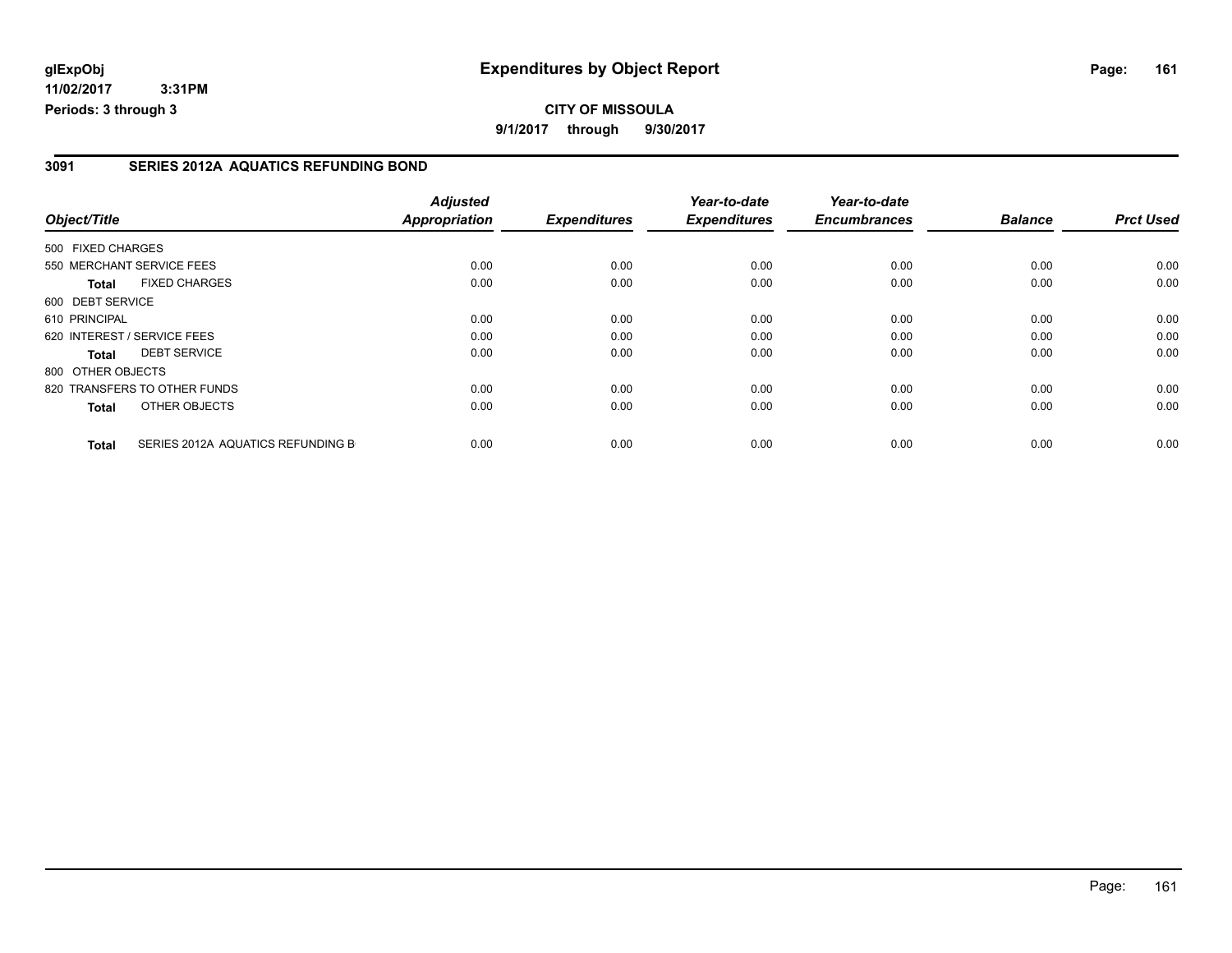**9/1/2017 through 9/30/2017**

# **3092 Series 2013A GO REFUNDING BONDS**

|                                      | <b>Adjusted</b>      |                     | Year-to-date<br><b>Expenditures</b> | Year-to-date        | <b>Balance</b> |                  |
|--------------------------------------|----------------------|---------------------|-------------------------------------|---------------------|----------------|------------------|
| Object/Title                         | <b>Appropriation</b> | <b>Expenditures</b> |                                     | <b>Encumbrances</b> |                | <b>Prct Used</b> |
| 500 FIXED CHARGES                    |                      |                     |                                     |                     |                |                  |
| 550 MERCHANT SERVICE FEES            | 0.00                 | 0.00                | 0.00                                | 0.00                | 0.00           | 0.00             |
| <b>FIXED CHARGES</b><br><b>Total</b> | 0.00                 | 0.00                | 0.00                                | 0.00                | 0.00           | 0.00             |
| 600 DEBT SERVICE                     |                      |                     |                                     |                     |                |                  |
| 610 PRINCIPAL                        | 0.00                 | 0.00                | 0.00                                | 0.00                | 0.00           | 0.00             |
| 620 INTEREST / SERVICE FEES          | 0.00                 | 0.00                | 0.00                                | 0.00                | 0.00           | 0.00             |
| <b>DEBT SERVICE</b><br><b>Total</b>  | 0.00                 | 0.00                | 0.00                                | 0.00                | 0.00           | 0.00             |
| 800 OTHER OBJECTS                    |                      |                     |                                     |                     |                |                  |
| 820 TRANSFERS TO OTHER FUNDS         | 0.00                 | 0.00                | 0.00                                | 0.00                | 0.00           | 0.00             |
| OTHER OBJECTS<br><b>Total</b>        | 0.00                 | 0.00                | 0.00                                | 0.00                | 0.00           | 0.00             |
|                                      |                      |                     |                                     |                     |                |                  |
| NON-DEPARTMENTAL<br><b>Total</b>     | 0.00                 | 0.00                | 0.00                                | 0.00                | 0.00           | 0.00             |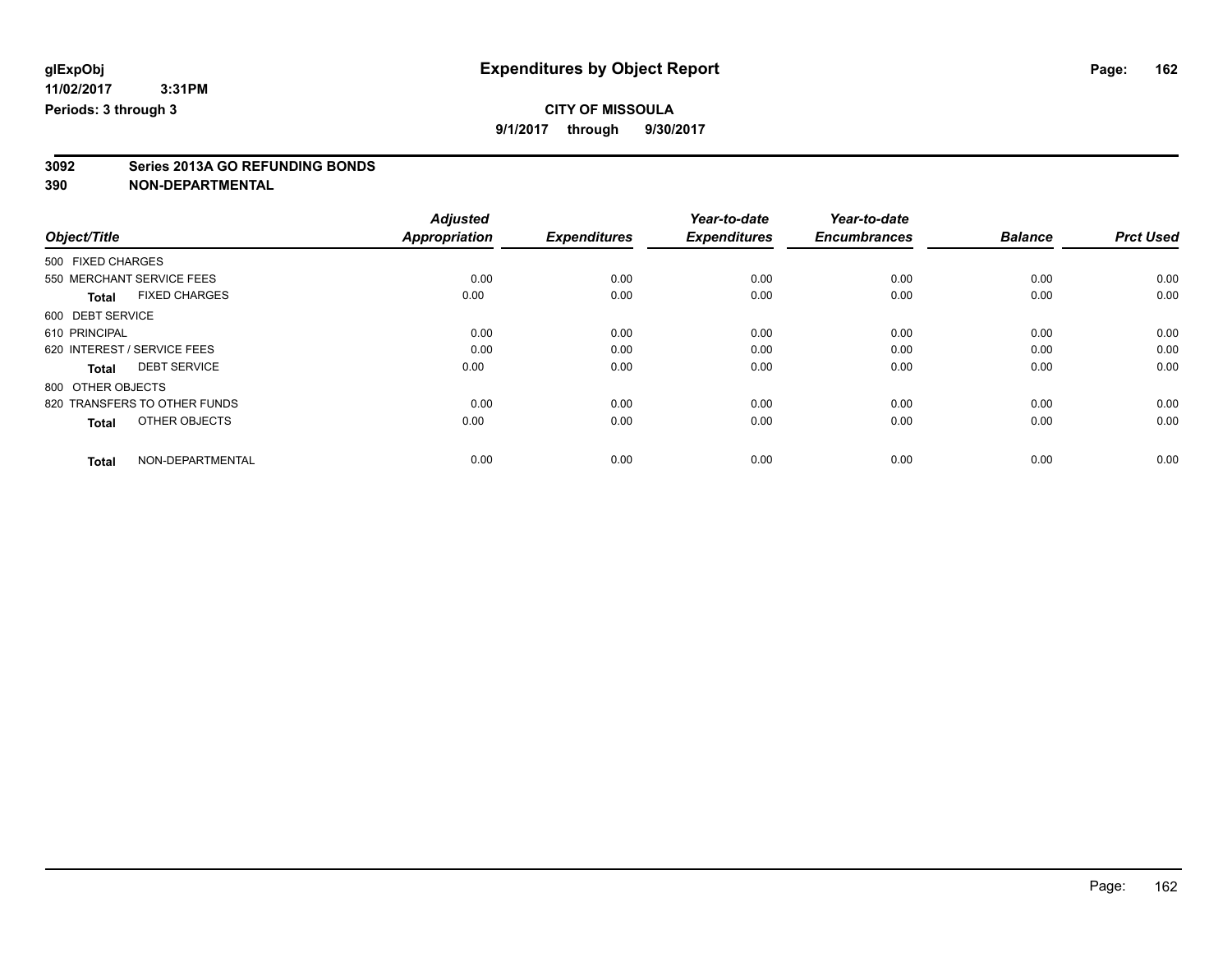**11/02/2017 3:31PM Periods: 3 through 3**

#### **3092 Series 2013A GO REFUNDING BONDS**

|                   |                                 | <b>Adjusted</b>      |                     | Year-to-date        | Year-to-date        |                |                  |
|-------------------|---------------------------------|----------------------|---------------------|---------------------|---------------------|----------------|------------------|
| Object/Title      |                                 | <b>Appropriation</b> | <b>Expenditures</b> | <b>Expenditures</b> | <b>Encumbrances</b> | <b>Balance</b> | <b>Prct Used</b> |
| 500 FIXED CHARGES |                                 |                      |                     |                     |                     |                |                  |
|                   | 550 MERCHANT SERVICE FEES       | 0.00                 | 0.00                | 0.00                | 0.00                | 0.00           | 0.00             |
| <b>Total</b>      | <b>FIXED CHARGES</b>            | 0.00                 | 0.00                | 0.00                | 0.00                | 0.00           | 0.00             |
| 600 DEBT SERVICE  |                                 |                      |                     |                     |                     |                |                  |
| 610 PRINCIPAL     |                                 | 0.00                 | 0.00                | 0.00                | 0.00                | 0.00           | 0.00             |
|                   | 620 INTEREST / SERVICE FEES     | 0.00                 | 0.00                | 0.00                | 0.00                | 0.00           | 0.00             |
| <b>Total</b>      | <b>DEBT SERVICE</b>             | 0.00                 | 0.00                | 0.00                | 0.00                | 0.00           | 0.00             |
| 800 OTHER OBJECTS |                                 |                      |                     |                     |                     |                |                  |
|                   | 820 TRANSFERS TO OTHER FUNDS    | 0.00                 | 0.00                | 0.00                | 0.00                | 0.00           | 0.00             |
| <b>Total</b>      | OTHER OBJECTS                   | 0.00                 | 0.00                | 0.00                | 0.00                | 0.00           | 0.00             |
| <b>Total</b>      | Series 2013A GO REFUNDING BONDS | 0.00                 | 0.00                | 0.00                | 0.00                | 0.00           | 0.00             |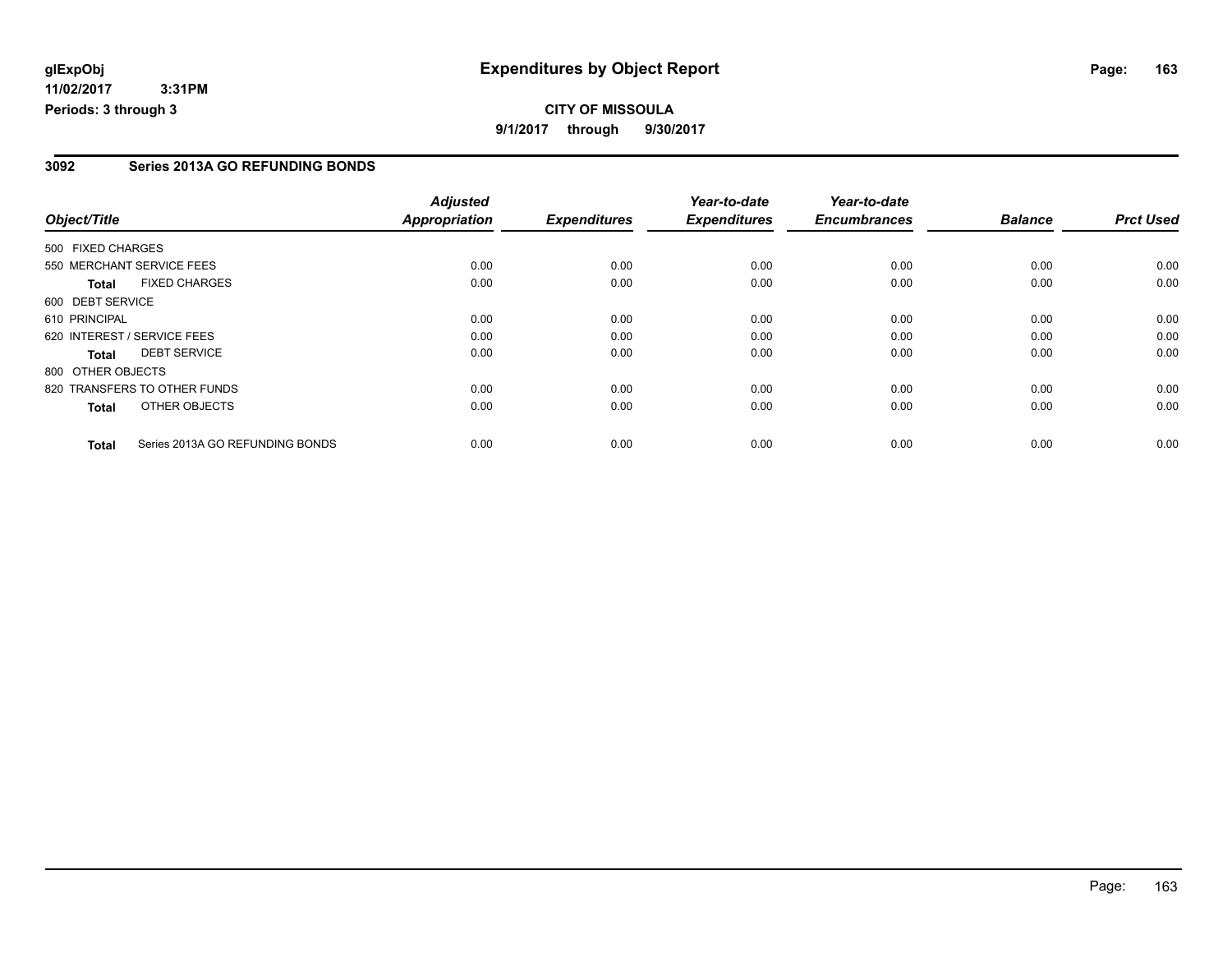**9/1/2017 through 9/30/2017**

# **3095 2004 REFUNDING BONDS DEBT SERVICE**

|                                      | <b>Adjusted</b>      | <b>Expenditures</b> | Year-to-date<br><b>Expenditures</b> | Year-to-date        | <b>Balance</b> | <b>Prct Used</b> |
|--------------------------------------|----------------------|---------------------|-------------------------------------|---------------------|----------------|------------------|
| Object/Title                         | <b>Appropriation</b> |                     |                                     | <b>Encumbrances</b> |                |                  |
| 500 FIXED CHARGES                    |                      |                     |                                     |                     |                |                  |
| 550 MERCHANT SERVICE FEES            | 0.00                 | 0.00                | 0.00                                | 0.00                | 0.00           | 0.00             |
| <b>FIXED CHARGES</b><br><b>Total</b> | 0.00                 | 0.00                | 0.00                                | 0.00                | 0.00           | 0.00             |
| 600 DEBT SERVICE                     |                      |                     |                                     |                     |                |                  |
| 610 PRINCIPAL                        | 0.00                 | 0.00                | 0.00                                | 0.00                | 0.00           | 0.00             |
| 620 INTEREST / SERVICE FEES          | 0.00                 | 0.00                | 0.00                                | 0.00                | 0.00           | 0.00             |
| <b>DEBT SERVICE</b><br><b>Total</b>  | 0.00                 | 0.00                | 0.00                                | 0.00                | 0.00           | 0.00             |
| NON-DEPARTMENTAL<br><b>Total</b>     | 0.00                 | 0.00                | 0.00                                | 0.00                | 0.00           | 0.00             |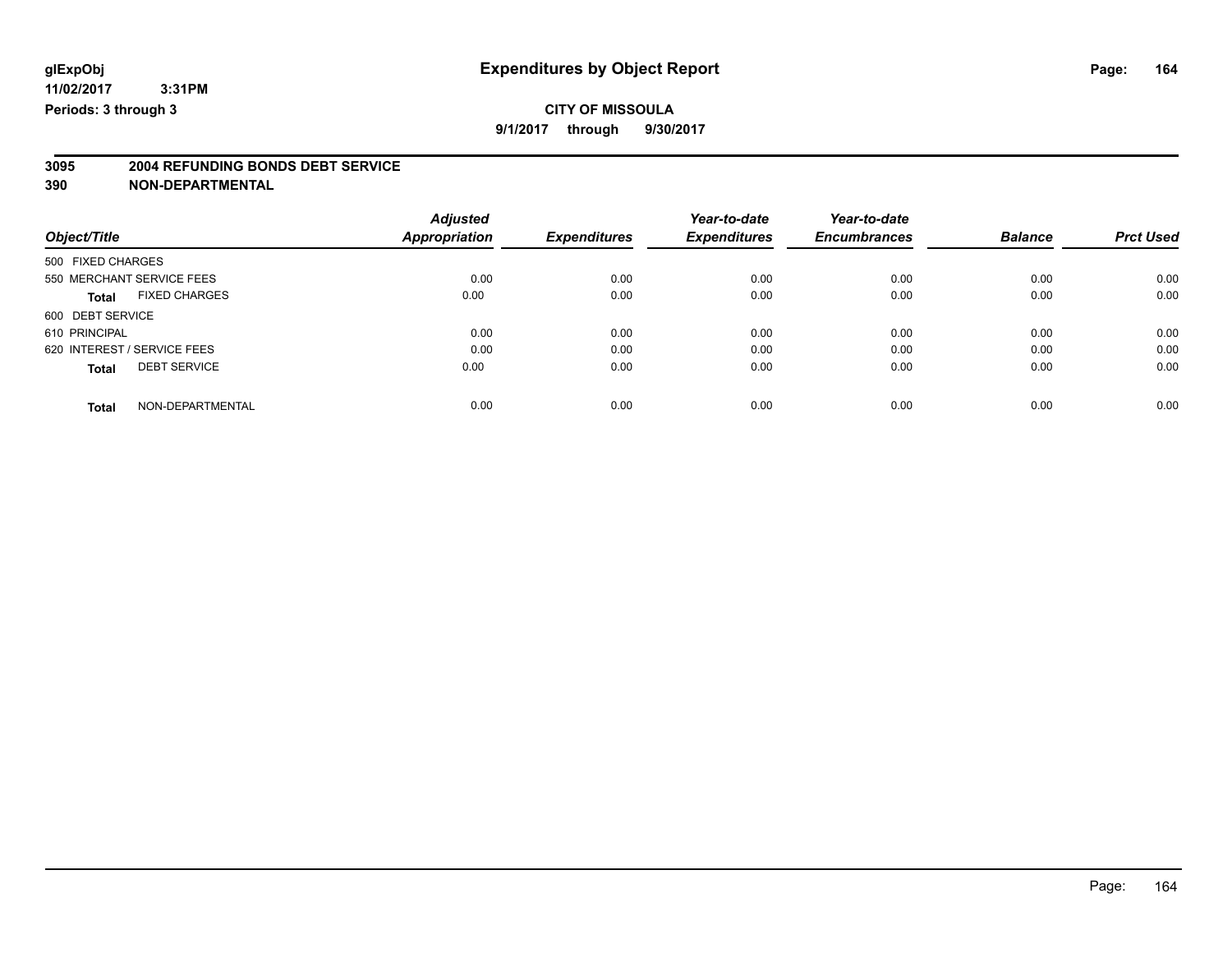**11/02/2017 3:31PM Periods: 3 through 3**

#### **3095 2004 REFUNDING BONDS DEBT SERVICE**

| Object/Title      |                                   | <b>Adjusted</b><br>Appropriation | <b>Expenditures</b> | Year-to-date<br><b>Expenditures</b> | Year-to-date<br><b>Encumbrances</b> | <b>Balance</b> | <b>Prct Used</b> |
|-------------------|-----------------------------------|----------------------------------|---------------------|-------------------------------------|-------------------------------------|----------------|------------------|
|                   |                                   |                                  |                     |                                     |                                     |                |                  |
| 500 FIXED CHARGES |                                   |                                  |                     |                                     |                                     |                |                  |
|                   | 550 MERCHANT SERVICE FEES         | 0.00                             | 0.00                | 0.00                                | 0.00                                | 0.00           | 0.00             |
| <b>Total</b>      | <b>FIXED CHARGES</b>              | 0.00                             | 0.00                | 0.00                                | 0.00                                | 0.00           | 0.00             |
| 600 DEBT SERVICE  |                                   |                                  |                     |                                     |                                     |                |                  |
| 610 PRINCIPAL     |                                   | 0.00                             | 0.00                | 0.00                                | 0.00                                | 0.00           | 0.00             |
|                   | 620 INTEREST / SERVICE FEES       | 0.00                             | 0.00                | 0.00                                | 0.00                                | 0.00           | 0.00             |
| <b>Total</b>      | <b>DEBT SERVICE</b>               | 0.00                             | 0.00                | 0.00                                | 0.00                                | 0.00           | 0.00             |
| <b>Total</b>      | 2004 REFUNDING BONDS DEBT SERVICE | 0.00                             | 0.00                | 0.00                                | 0.00                                | 0.00           | 0.00             |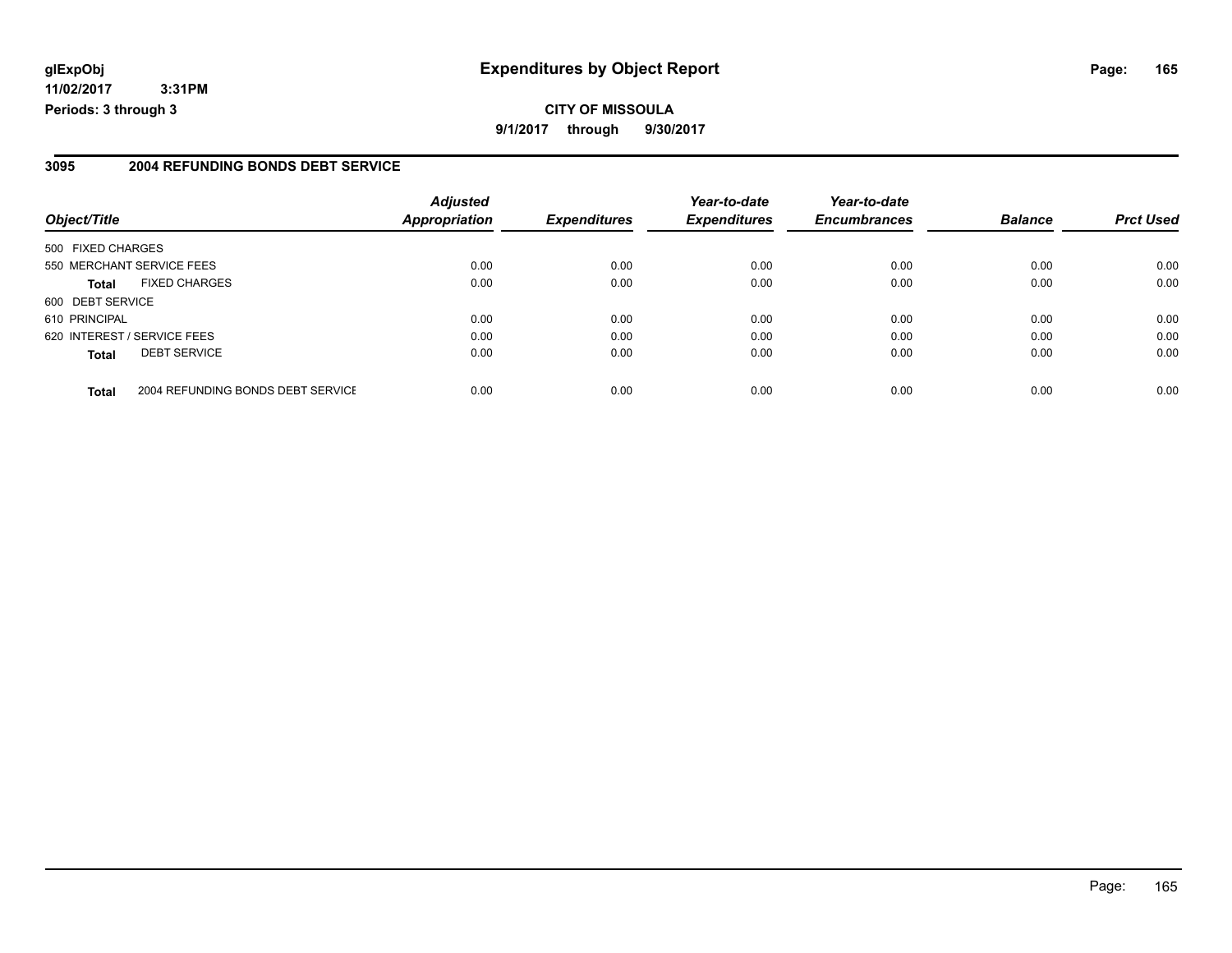**9/1/2017 through 9/30/2017**

**3096 NEW FIRE STATION GO BOND**

|                                      | <b>Adjusted</b> |                     | Year-to-date        | Year-to-date        |                |                  |
|--------------------------------------|-----------------|---------------------|---------------------|---------------------|----------------|------------------|
| Object/Title                         | Appropriation   | <b>Expenditures</b> | <b>Expenditures</b> | <b>Encumbrances</b> | <b>Balance</b> | <b>Prct Used</b> |
| 500 FIXED CHARGES                    |                 |                     |                     |                     |                |                  |
| 550 MERCHANT SERVICE FEES            | 0.00            | 0.00                | 0.00                | 0.00                | 0.00           | 0.00             |
| <b>FIXED CHARGES</b><br><b>Total</b> | 0.00            | 0.00                | 0.00                | 0.00                | 0.00           | 0.00             |
| 600 DEBT SERVICE                     |                 |                     |                     |                     |                |                  |
| 610 PRINCIPAL                        | 0.00            | 0.00                | 0.00                | 0.00                | 0.00           | 0.00             |
| 620 INTEREST / SERVICE FEES          | 0.00            | 0.00                | 0.00                | 0.00                | 0.00           | 0.00             |
| <b>DEBT SERVICE</b><br><b>Total</b>  | 0.00            | 0.00                | 0.00                | 0.00                | 0.00           | 0.00             |
| 800 OTHER OBJECTS                    |                 |                     |                     |                     |                |                  |
| 820 TRANSFERS TO OTHER FUNDS         | 0.00            | 0.00                | 0.00                | 0.00                | 0.00           | 0.00             |
| OTHER OBJECTS<br><b>Total</b>        | 0.00            | 0.00                | 0.00                | 0.00                | 0.00           | 0.00             |
|                                      |                 |                     |                     |                     |                |                  |
| NON-DEPARTMENTAL<br><b>Total</b>     | 0.00            | 0.00                | 0.00                | 0.00                | 0.00           | 0.00             |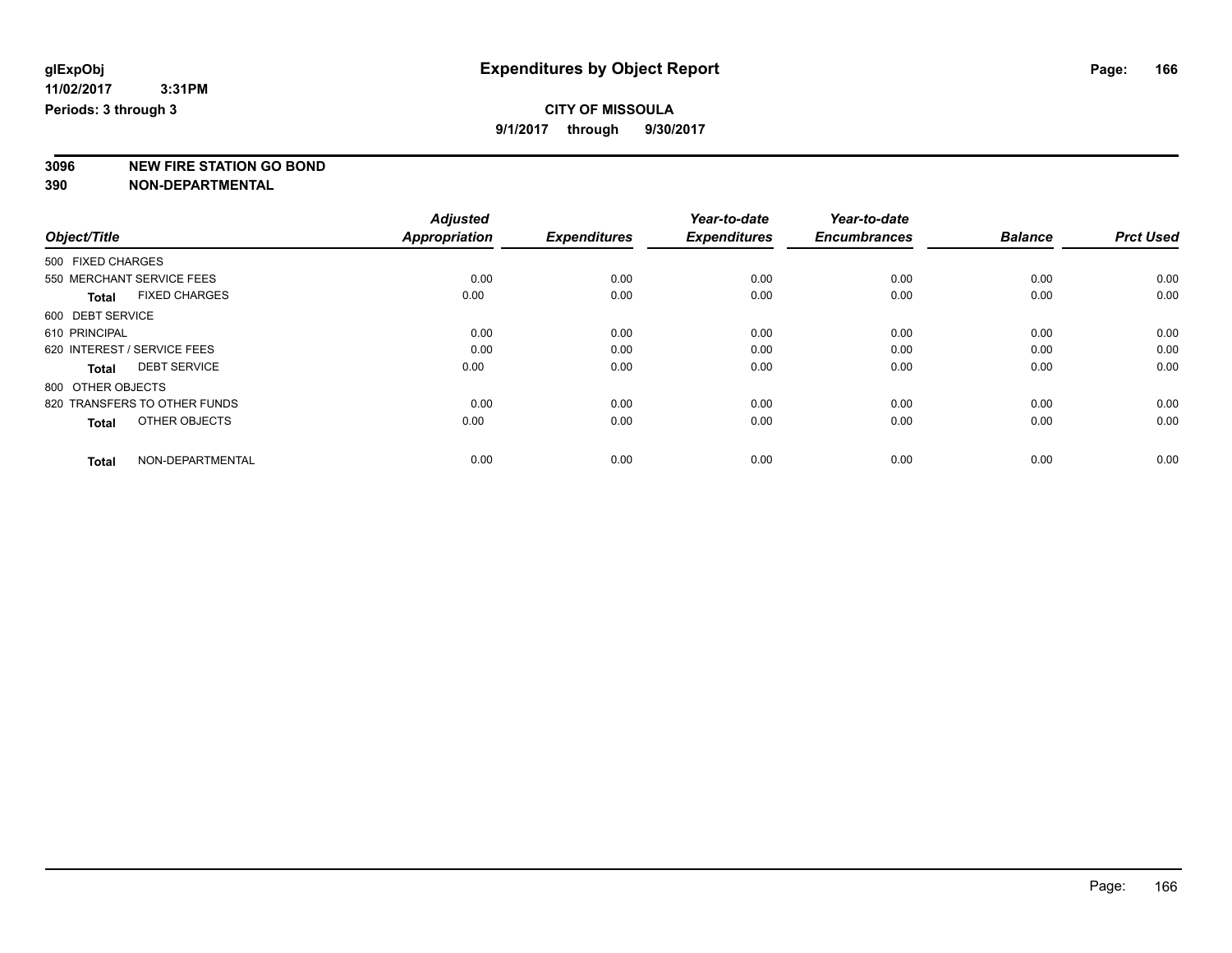#### **CITY OF MISSOULA 9/1/2017 through 9/30/2017**

#### **3096 NEW FIRE STATION GO BOND**

|                                          | <b>Adjusted</b>      | <b>Expenditures</b> | Year-to-date<br><b>Expenditures</b> | Year-to-date        | <b>Balance</b> | <b>Prct Used</b> |
|------------------------------------------|----------------------|---------------------|-------------------------------------|---------------------|----------------|------------------|
| Object/Title                             | <b>Appropriation</b> |                     |                                     | <b>Encumbrances</b> |                |                  |
| 500 FIXED CHARGES                        |                      |                     |                                     |                     |                |                  |
| 550 MERCHANT SERVICE FEES                | 0.00                 | 0.00                | 0.00                                | 0.00                | 0.00           | 0.00             |
| <b>FIXED CHARGES</b><br><b>Total</b>     | 0.00                 | 0.00                | 0.00                                | 0.00                | 0.00           | 0.00             |
| 600 DEBT SERVICE                         |                      |                     |                                     |                     |                |                  |
| 610 PRINCIPAL                            | 0.00                 | 0.00                | 0.00                                | 0.00                | 0.00           | 0.00             |
| 620 INTEREST / SERVICE FEES              | 0.00                 | 0.00                | 0.00                                | 0.00                | 0.00           | 0.00             |
| <b>DEBT SERVICE</b><br><b>Total</b>      | 0.00                 | 0.00                | 0.00                                | 0.00                | 0.00           | 0.00             |
| 800 OTHER OBJECTS                        |                      |                     |                                     |                     |                |                  |
| 820 TRANSFERS TO OTHER FUNDS             | 0.00                 | 0.00                | 0.00                                | 0.00                | 0.00           | 0.00             |
| OTHER OBJECTS<br><b>Total</b>            | 0.00                 | 0.00                | 0.00                                | 0.00                | 0.00           | 0.00             |
| NEW FIRE STATION GO BOND<br><b>Total</b> | 0.00                 | 0.00                | 0.00                                | 0.00                | 0.00           | 0.00             |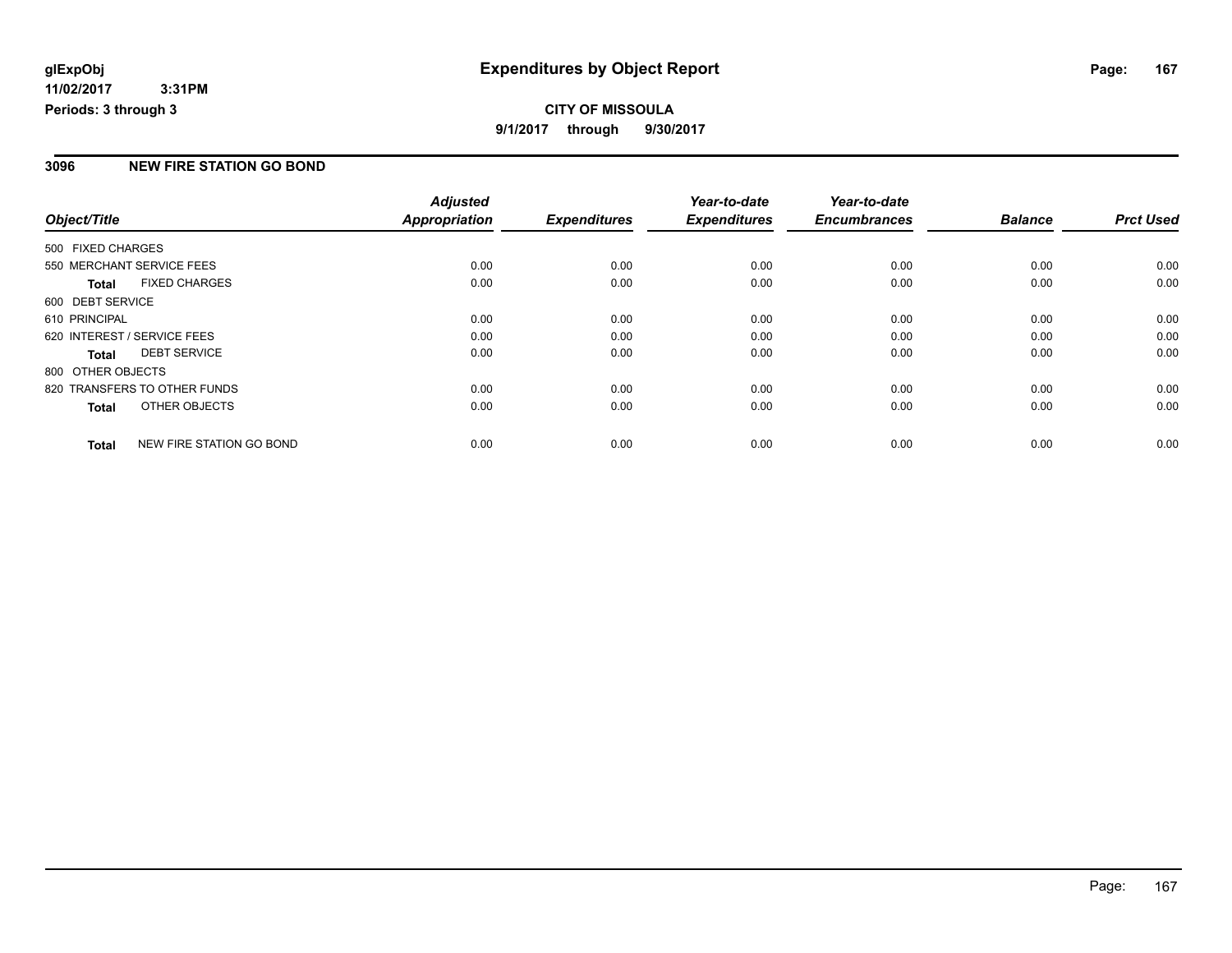#### **CITY OF MISSOULA 9/1/2017 through 9/30/2017**

**3097 2007 REFUNDING BONDS**

| Object/Title                         | <b>Adjusted</b><br><b>Appropriation</b> | <b>Expenditures</b> | Year-to-date<br><b>Expenditures</b> | Year-to-date<br><b>Encumbrances</b> | <b>Balance</b> | <b>Prct Used</b> |
|--------------------------------------|-----------------------------------------|---------------------|-------------------------------------|-------------------------------------|----------------|------------------|
| 500 FIXED CHARGES                    |                                         |                     |                                     |                                     |                |                  |
| 500 FIXED CHARGES                    | 0.00                                    | 0.00                | 0.00                                | 0.00                                | 0.00           | 0.00             |
| 550 MERCHANT SERVICE FEES            | 0.00                                    | 0.00                | 0.00                                | 0.00                                | 0.00           | 0.00             |
| <b>FIXED CHARGES</b><br><b>Total</b> | 0.00                                    | 0.00                | 0.00                                | 0.00                                | 0.00           | 0.00             |
| 600 DEBT SERVICE                     |                                         |                     |                                     |                                     |                |                  |
| 610 PRINCIPAL                        | 0.00                                    | 0.00                | 0.00                                | 0.00                                | 0.00           | 0.00             |
| 620 INTEREST / SERVICE FEES          | 0.00                                    | 0.00                | 0.00                                | 0.00                                | 0.00           | 0.00             |
| <b>DEBT SERVICE</b><br><b>Total</b>  | 0.00                                    | 0.00                | 0.00                                | 0.00                                | 0.00           | 0.00             |
| NON-DEPARTMENTAL<br><b>Total</b>     | 0.00                                    | 0.00                | 0.00                                | 0.00                                | 0.00           | 0.00             |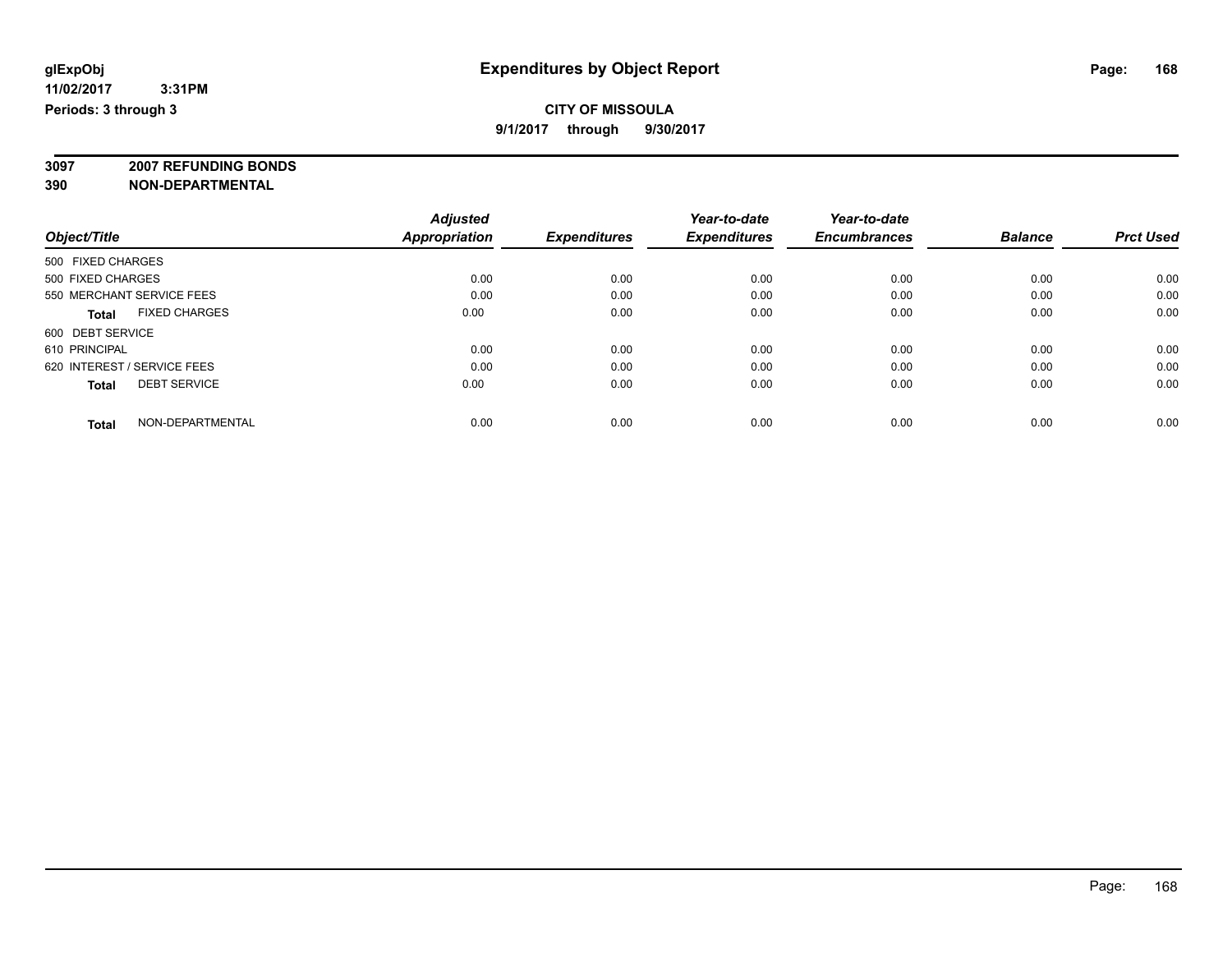#### **CITY OF MISSOULA 9/1/2017 through 9/30/2017**

#### **3097 2007 REFUNDING BONDS**

| Object/Title                         | <b>Adjusted</b><br>Appropriation | <b>Expenditures</b> | Year-to-date<br><b>Expenditures</b> | Year-to-date<br><b>Encumbrances</b> | <b>Balance</b> | <b>Prct Used</b> |
|--------------------------------------|----------------------------------|---------------------|-------------------------------------|-------------------------------------|----------------|------------------|
| 500 FIXED CHARGES                    |                                  |                     |                                     |                                     |                |                  |
| 500 FIXED CHARGES                    | 0.00                             | 0.00                | 0.00                                | 0.00                                | 0.00           | 0.00             |
| 550 MERCHANT SERVICE FEES            | 0.00                             | 0.00                | 0.00                                | 0.00                                | 0.00           | 0.00             |
| <b>FIXED CHARGES</b><br><b>Total</b> | 0.00                             | 0.00                | 0.00                                | 0.00                                | 0.00           | 0.00             |
| 600 DEBT SERVICE                     |                                  |                     |                                     |                                     |                |                  |
| 610 PRINCIPAL                        | 0.00                             | 0.00                | 0.00                                | 0.00                                | 0.00           | 0.00             |
| 620 INTEREST / SERVICE FEES          | 0.00                             | 0.00                | 0.00                                | 0.00                                | 0.00           | 0.00             |
| <b>DEBT SERVICE</b><br><b>Total</b>  | 0.00                             | 0.00                | 0.00                                | 0.00                                | 0.00           | 0.00             |
| 2007 REFUNDING BONDS<br>Total        | 0.00                             | 0.00                | 0.00                                | 0.00                                | 0.00           | 0.00             |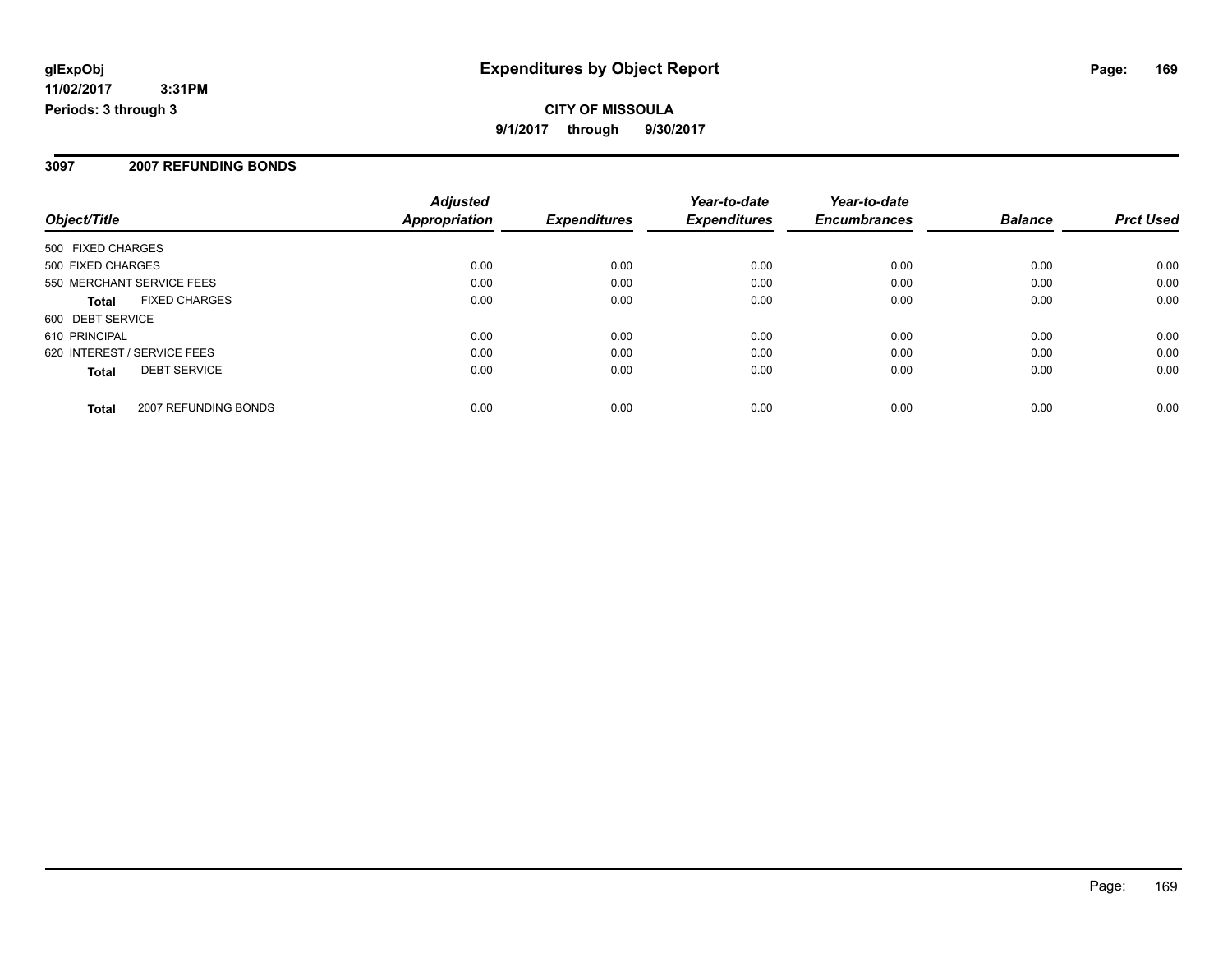**9/1/2017 through 9/30/2017**

# **3100 SIDEWALK & CURB WARRANTS FUND**

|                                      | <b>Adjusted</b>      |                     | Year-to-date        | Year-to-date        |                |                  |
|--------------------------------------|----------------------|---------------------|---------------------|---------------------|----------------|------------------|
| Object/Title                         | <b>Appropriation</b> | <b>Expenditures</b> | <b>Expenditures</b> | <b>Encumbrances</b> | <b>Balance</b> | <b>Prct Used</b> |
| 500 FIXED CHARGES                    |                      |                     |                     |                     |                |                  |
| 550 MERCHANT SERVICE FEES            | 0.00                 | 0.00                | 0.00                | 0.00                | 0.00           | 0.00             |
| <b>FIXED CHARGES</b><br><b>Total</b> | 0.00                 | 0.00                | 0.00                | 0.00                | 0.00           | 0.00             |
| 600 DEBT SERVICE                     |                      |                     |                     |                     |                |                  |
| 610 PRINCIPAL                        | 0.00                 | 0.00                | 0.00                | 0.00                | 0.00           | 0.00             |
| 620 INTEREST / SERVICE FEES          | 0.00                 | 0.00                | 0.00                | 0.00                | 0.00           | 0.00             |
| <b>DEBT SERVICE</b><br><b>Total</b>  | 0.00                 | 0.00                | 0.00                | 0.00                | 0.00           | 0.00             |
| 800 OTHER OBJECTS                    |                      |                     |                     |                     |                |                  |
| 820 TRANSFERS TO OTHER FUNDS         | 0.00                 | 0.00                | 0.00                | 0.00                | 0.00           | 0.00             |
| OTHER OBJECTS<br><b>Total</b>        | 0.00                 | 0.00                | 0.00                | 0.00                | 0.00           | 0.00             |
|                                      |                      |                     |                     |                     |                |                  |
| NON-DEPARTMENTAL<br><b>Total</b>     | 0.00                 | 0.00                | 0.00                | 0.00                | 0.00           | 0.00             |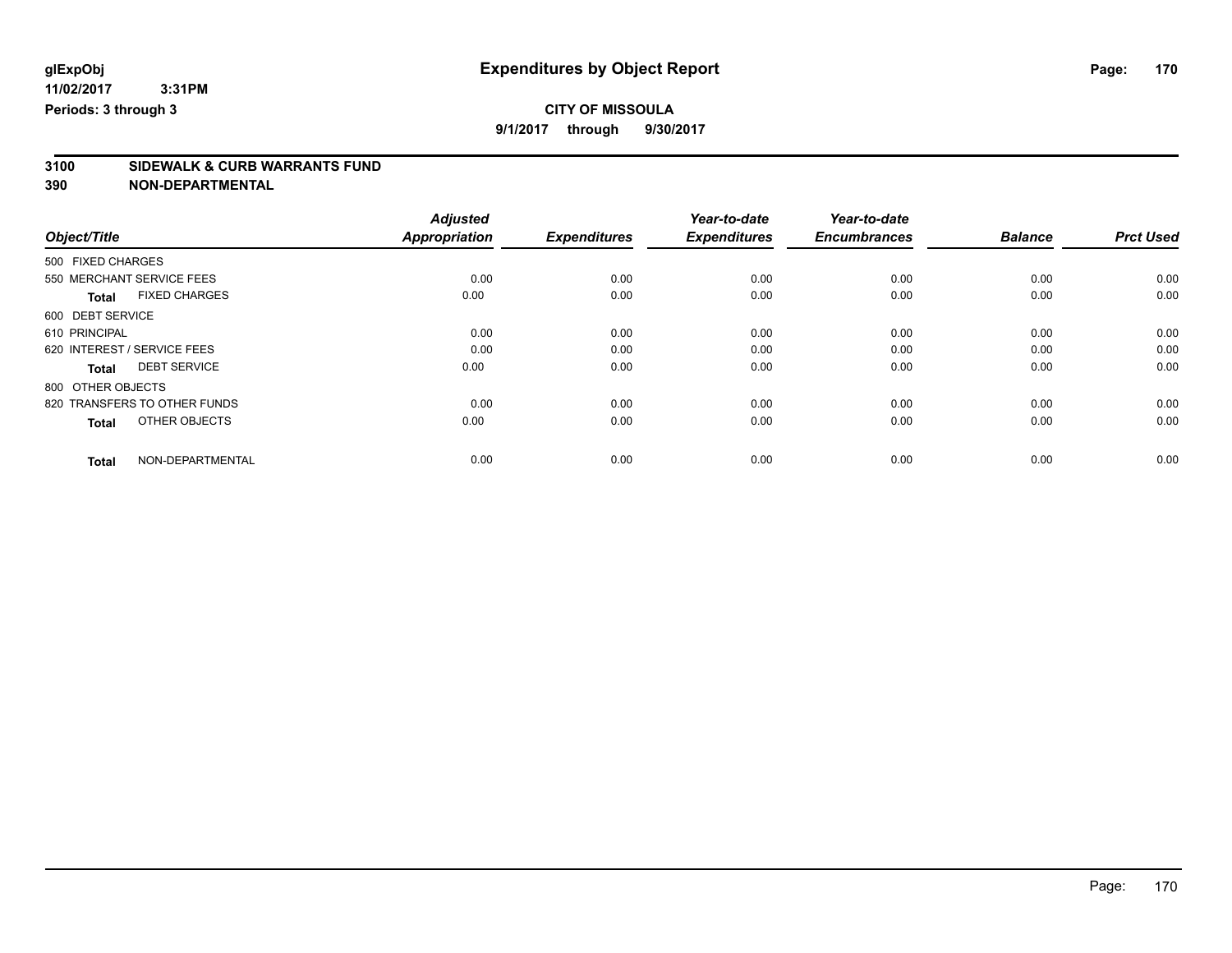#### **CITY OF MISSOULA 9/1/2017 through 9/30/2017**

#### **3100 SIDEWALK & CURB WARRANTS FUND**

|                   |                               | <b>Adjusted</b>      |                     | Year-to-date        | Year-to-date        |                |                  |
|-------------------|-------------------------------|----------------------|---------------------|---------------------|---------------------|----------------|------------------|
| Object/Title      |                               | <b>Appropriation</b> | <b>Expenditures</b> | <b>Expenditures</b> | <b>Encumbrances</b> | <b>Balance</b> | <b>Prct Used</b> |
| 500 FIXED CHARGES |                               |                      |                     |                     |                     |                |                  |
|                   | 550 MERCHANT SERVICE FEES     | 0.00                 | 0.00                | 0.00                | 0.00                | 0.00           | 0.00             |
| <b>Total</b>      | <b>FIXED CHARGES</b>          | 0.00                 | 0.00                | 0.00                | 0.00                | 0.00           | 0.00             |
| 600 DEBT SERVICE  |                               |                      |                     |                     |                     |                |                  |
| 610 PRINCIPAL     |                               | 0.00                 | 0.00                | 0.00                | 0.00                | 0.00           | 0.00             |
|                   | 620 INTEREST / SERVICE FEES   | 0.00                 | 0.00                | 0.00                | 0.00                | 0.00           | 0.00             |
| <b>Total</b>      | <b>DEBT SERVICE</b>           | 0.00                 | 0.00                | 0.00                | 0.00                | 0.00           | 0.00             |
| 800 OTHER OBJECTS |                               |                      |                     |                     |                     |                |                  |
|                   | 820 TRANSFERS TO OTHER FUNDS  | 0.00                 | 0.00                | 0.00                | 0.00                | 0.00           | 0.00             |
| <b>Total</b>      | OTHER OBJECTS                 | 0.00                 | 0.00                | 0.00                | 0.00                | 0.00           | 0.00             |
| <b>Total</b>      | SIDEWALK & CURB WARRANTS FUND | 0.00                 | 0.00                | 0.00                | 0.00                | 0.00           | 0.00             |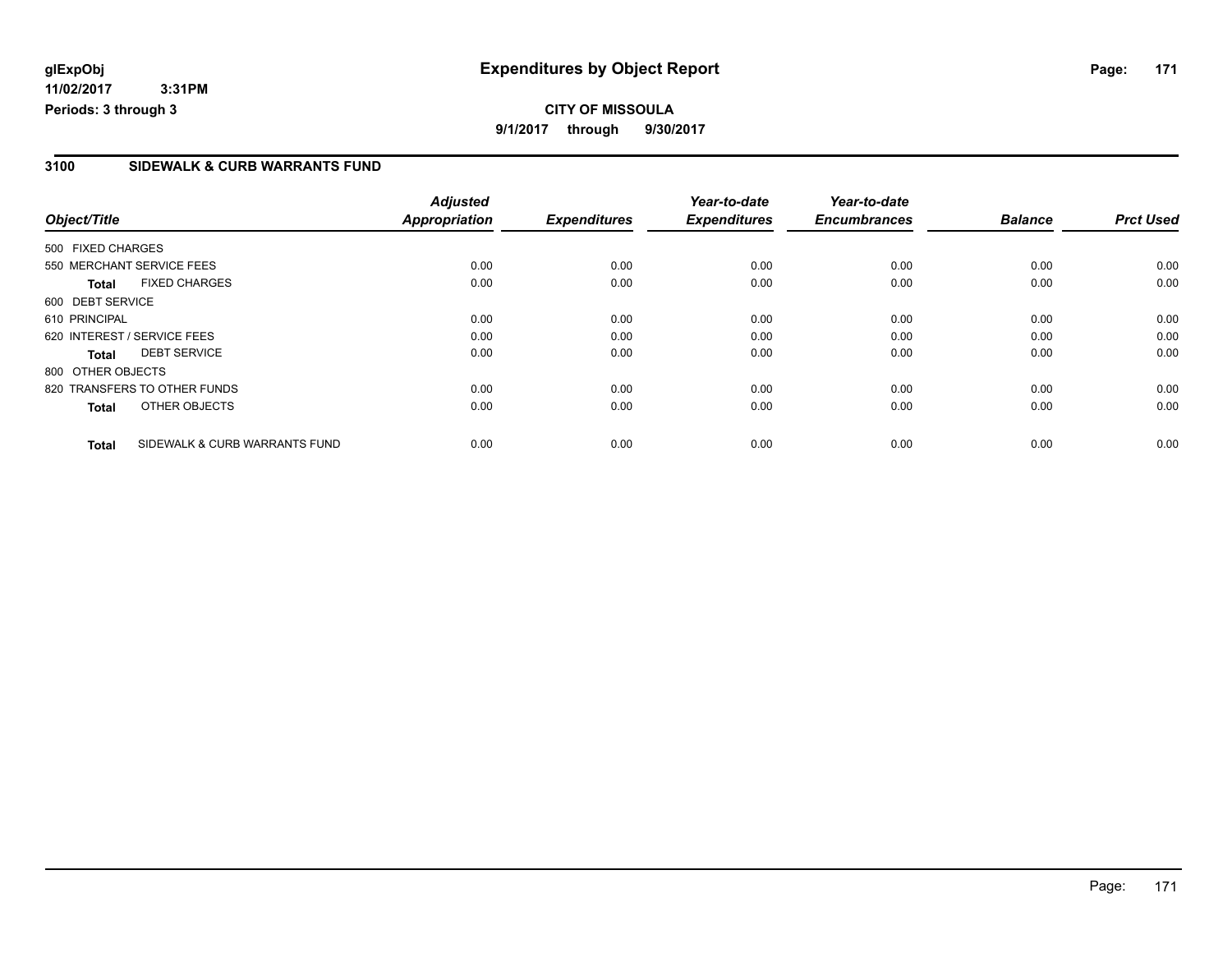**9/1/2017 through 9/30/2017**

# **3200 FY99 SIDEWALK & CURB DEBT SERVICE FUND**

|                                      | <b>Adjusted</b>      |                     | Year-to-date        | Year-to-date        |                |                  |
|--------------------------------------|----------------------|---------------------|---------------------|---------------------|----------------|------------------|
| Object/Title                         | <b>Appropriation</b> | <b>Expenditures</b> | <b>Expenditures</b> | <b>Encumbrances</b> | <b>Balance</b> | <b>Prct Used</b> |
| 500 FIXED CHARGES                    |                      |                     |                     |                     |                |                  |
| 550 MERCHANT SERVICE FEES            | 0.00                 | 0.00                | 0.00                | 0.00                | 0.00           | 0.00             |
| <b>FIXED CHARGES</b><br><b>Total</b> | 0.00                 | 0.00                | 0.00                | 0.00                | 0.00           | 0.00             |
| 600 DEBT SERVICE                     |                      |                     |                     |                     |                |                  |
| 610 PRINCIPAL                        | 0.00                 | 0.00                | 0.00                | 0.00                | 0.00           | 0.00             |
| 620 INTEREST / SERVICE FEES          | 0.00                 | 0.00                | 0.00                | 0.00                | 0.00           | 0.00             |
| <b>DEBT SERVICE</b><br><b>Total</b>  | 0.00                 | 0.00                | 0.00                | 0.00                | 0.00           | 0.00             |
| 800 OTHER OBJECTS                    |                      |                     |                     |                     |                |                  |
| 820 TRANSFERS TO OTHER FUNDS         | 0.00                 | 0.00                | 0.00                | 0.00                | 0.00           | 0.00             |
| OTHER OBJECTS<br><b>Total</b>        | 0.00                 | 0.00                | 0.00                | 0.00                | 0.00           | 0.00             |
|                                      |                      |                     |                     |                     |                |                  |
| NON-DEPARTMENTAL<br><b>Total</b>     | 0.00                 | 0.00                | 0.00                | 0.00                | 0.00           | 0.00             |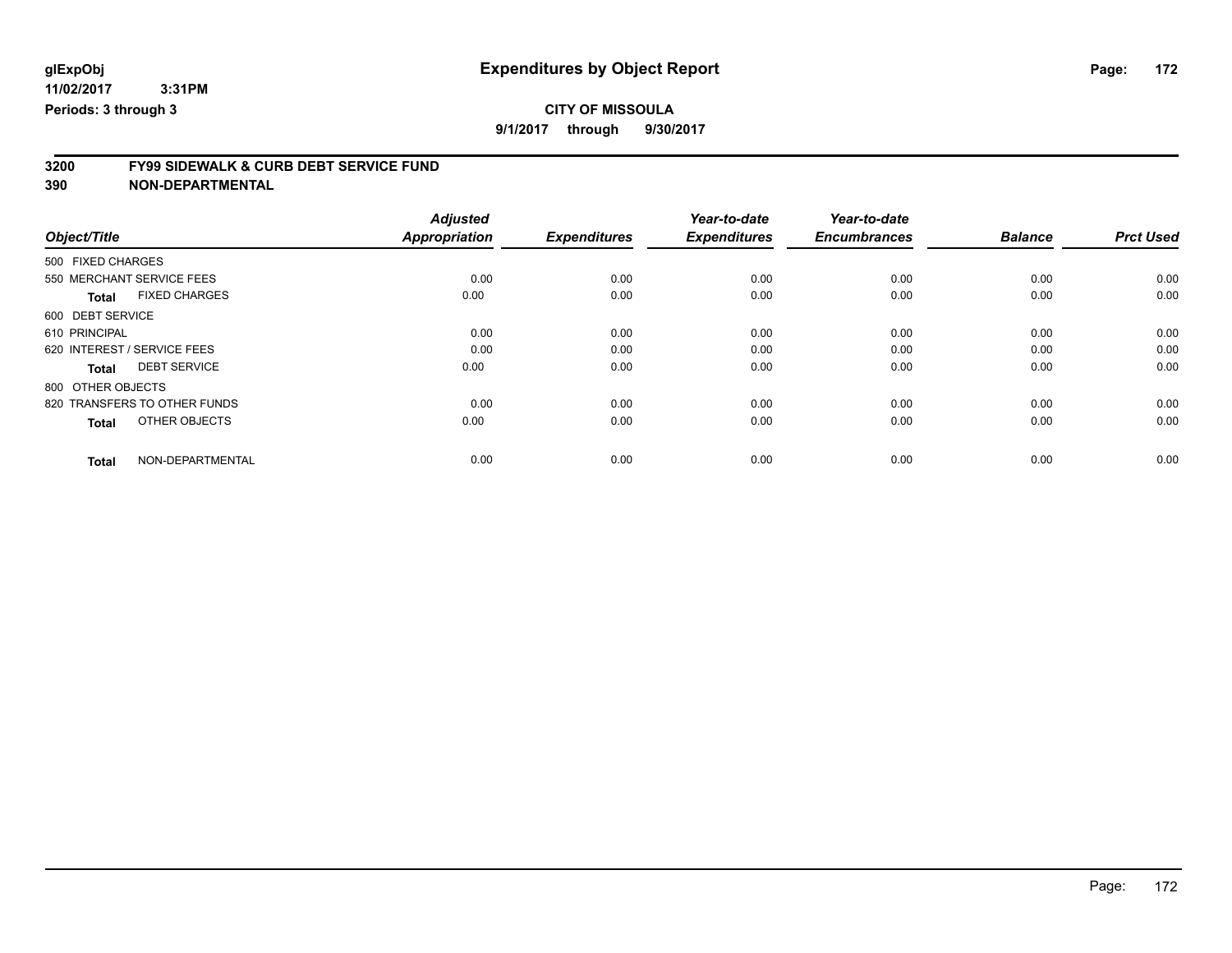**11/02/2017 3:31PM Periods: 3 through 3**

#### **3200 FY99 SIDEWALK & CURB DEBT SERVICE FUND**

| Object/Title      |                                              | <b>Adjusted</b><br><b>Appropriation</b> | <b>Expenditures</b> | Year-to-date<br><b>Expenditures</b> | Year-to-date<br><b>Encumbrances</b> | <b>Balance</b> | <b>Prct Used</b> |
|-------------------|----------------------------------------------|-----------------------------------------|---------------------|-------------------------------------|-------------------------------------|----------------|------------------|
| 500 FIXED CHARGES |                                              |                                         |                     |                                     |                                     |                |                  |
|                   | 550 MERCHANT SERVICE FEES                    | 0.00                                    | 0.00                | 0.00                                | 0.00                                | 0.00           | 0.00             |
| <b>Total</b>      | <b>FIXED CHARGES</b>                         | 0.00                                    | 0.00                | 0.00                                | 0.00                                | 0.00           | 0.00             |
| 600 DEBT SERVICE  |                                              |                                         |                     |                                     |                                     |                |                  |
| 610 PRINCIPAL     |                                              | 0.00                                    | 0.00                | 0.00                                | 0.00                                | 0.00           | 0.00             |
|                   | 620 INTEREST / SERVICE FEES                  | 0.00                                    | 0.00                | 0.00                                | 0.00                                | 0.00           | 0.00             |
| <b>Total</b>      | <b>DEBT SERVICE</b>                          | 0.00                                    | 0.00                | 0.00                                | 0.00                                | 0.00           | 0.00             |
| 800 OTHER OBJECTS |                                              |                                         |                     |                                     |                                     |                |                  |
|                   | 820 TRANSFERS TO OTHER FUNDS                 | 0.00                                    | 0.00                | 0.00                                | 0.00                                | 0.00           | 0.00             |
| <b>Total</b>      | OTHER OBJECTS                                | 0.00                                    | 0.00                | 0.00                                | 0.00                                | 0.00           | 0.00             |
| <b>Total</b>      | <b>FY99 SIDEWALK &amp; CURB DEBT SERVICE</b> | 0.00                                    | 0.00                | 0.00                                | 0.00                                | 0.00           | 0.00             |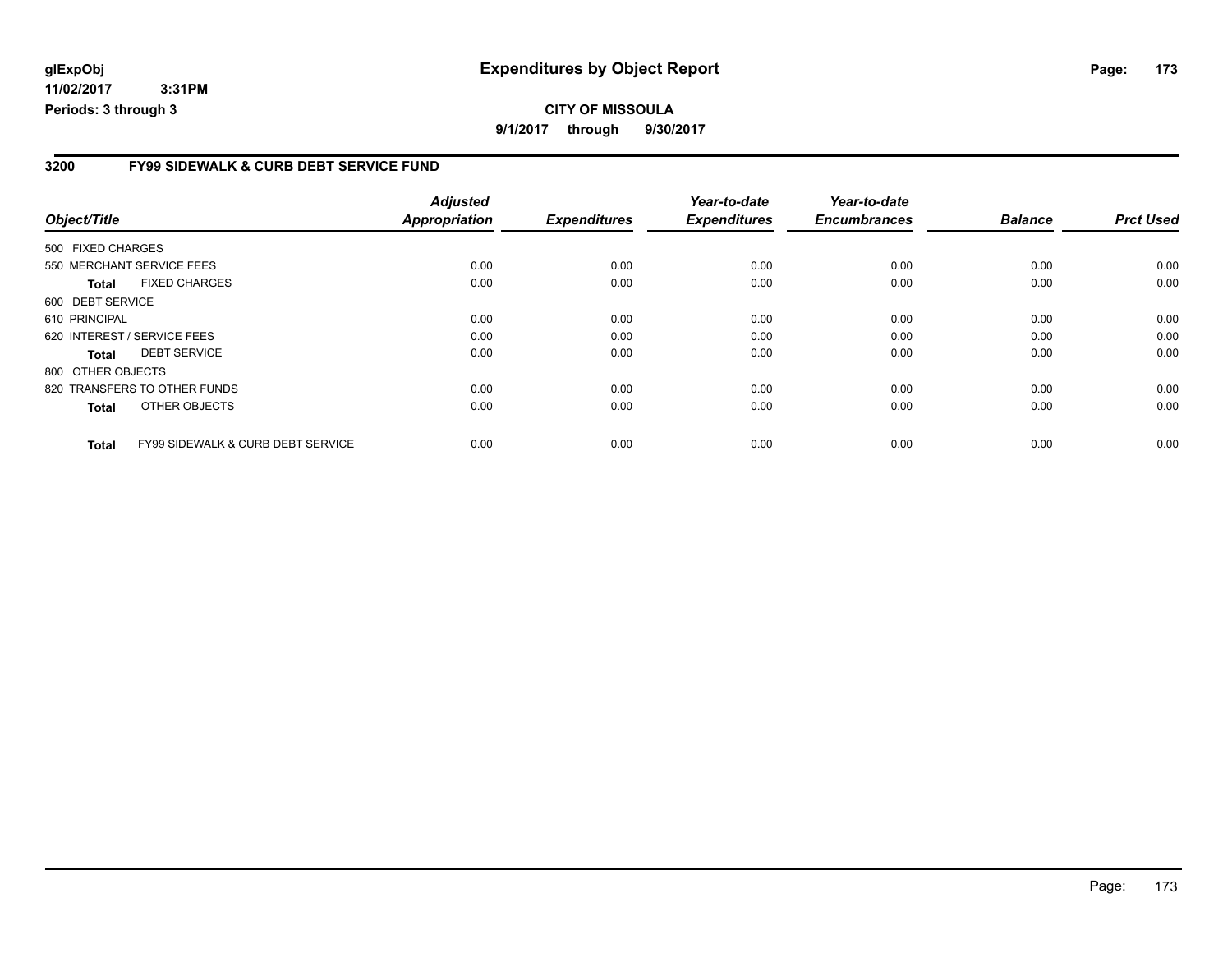### **CITY OF MISSOULA**

**9/1/2017 through 9/30/2017**

# **3300 FY00 SIDEWALK & CURB DEBT SERVICE FUND**

|                                      | <b>Adjusted</b> |                     | Year-to-date        | Year-to-date        |                |                  |
|--------------------------------------|-----------------|---------------------|---------------------|---------------------|----------------|------------------|
| Object/Title                         | Appropriation   | <b>Expenditures</b> | <b>Expenditures</b> | <b>Encumbrances</b> | <b>Balance</b> | <b>Prct Used</b> |
| 500 FIXED CHARGES                    |                 |                     |                     |                     |                |                  |
| 550 MERCHANT SERVICE FEES            | 0.00            | 0.00                | 0.00                | 0.00                | 0.00           | 0.00             |
| <b>FIXED CHARGES</b><br><b>Total</b> | 0.00            | 0.00                | 0.00                | 0.00                | 0.00           | 0.00             |
| 600 DEBT SERVICE                     |                 |                     |                     |                     |                |                  |
| 610 PRINCIPAL                        | 0.00            | 0.00                | 0.00                | 0.00                | 0.00           | 0.00             |
| 620 INTEREST / SERVICE FEES          | 0.00            | 0.00                | 0.00                | 0.00                | 0.00           | 0.00             |
| <b>DEBT SERVICE</b><br><b>Total</b>  | 0.00            | 0.00                | 0.00                | 0.00                | 0.00           | 0.00             |
| NON-DEPARTMENTAL<br><b>Total</b>     | 0.00            | 0.00                | 0.00                | 0.00                | 0.00           | 0.00             |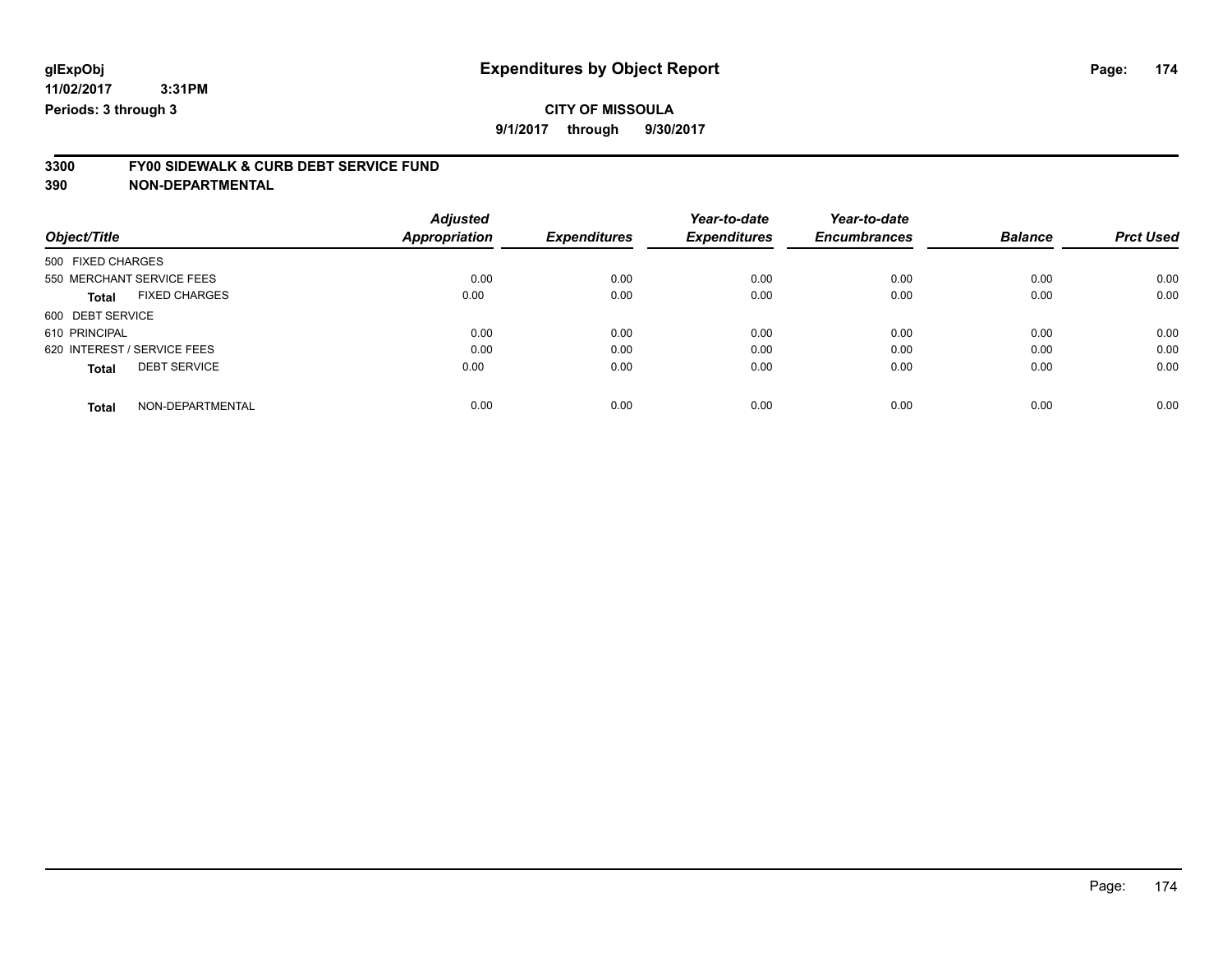**11/02/2017 3:31PM Periods: 3 through 3**

#### **3300 FY00 SIDEWALK & CURB DEBT SERVICE FUND**

| Object/Title                |                                   | <b>Adjusted</b><br>Appropriation | <b>Expenditures</b> | Year-to-date<br><b>Expenditures</b> | Year-to-date<br><b>Encumbrances</b> | <b>Balance</b> | <b>Prct Used</b> |
|-----------------------------|-----------------------------------|----------------------------------|---------------------|-------------------------------------|-------------------------------------|----------------|------------------|
| 500 FIXED CHARGES           |                                   |                                  |                     |                                     |                                     |                |                  |
|                             | 550 MERCHANT SERVICE FEES         | 0.00                             | 0.00                | 0.00                                | 0.00                                | 0.00           | 0.00             |
| <b>Total</b>                | <b>FIXED CHARGES</b>              | 0.00                             | 0.00                | 0.00                                | 0.00                                | 0.00           | 0.00             |
| 600 DEBT SERVICE            |                                   |                                  |                     |                                     |                                     |                |                  |
| 610 PRINCIPAL               |                                   | 0.00                             | 0.00                | 0.00                                | 0.00                                | 0.00           | 0.00             |
| 620 INTEREST / SERVICE FEES |                                   | 0.00                             | 0.00                | 0.00                                | 0.00                                | 0.00           | 0.00             |
| <b>Total</b>                | <b>DEBT SERVICE</b>               | 0.00                             | 0.00                | 0.00                                | 0.00                                | 0.00           | 0.00             |
| <b>Total</b>                | FY00 SIDEWALK & CURB DEBT SERVICE | 0.00                             | 0.00                | 0.00                                | 0.00                                | 0.00           | 0.00             |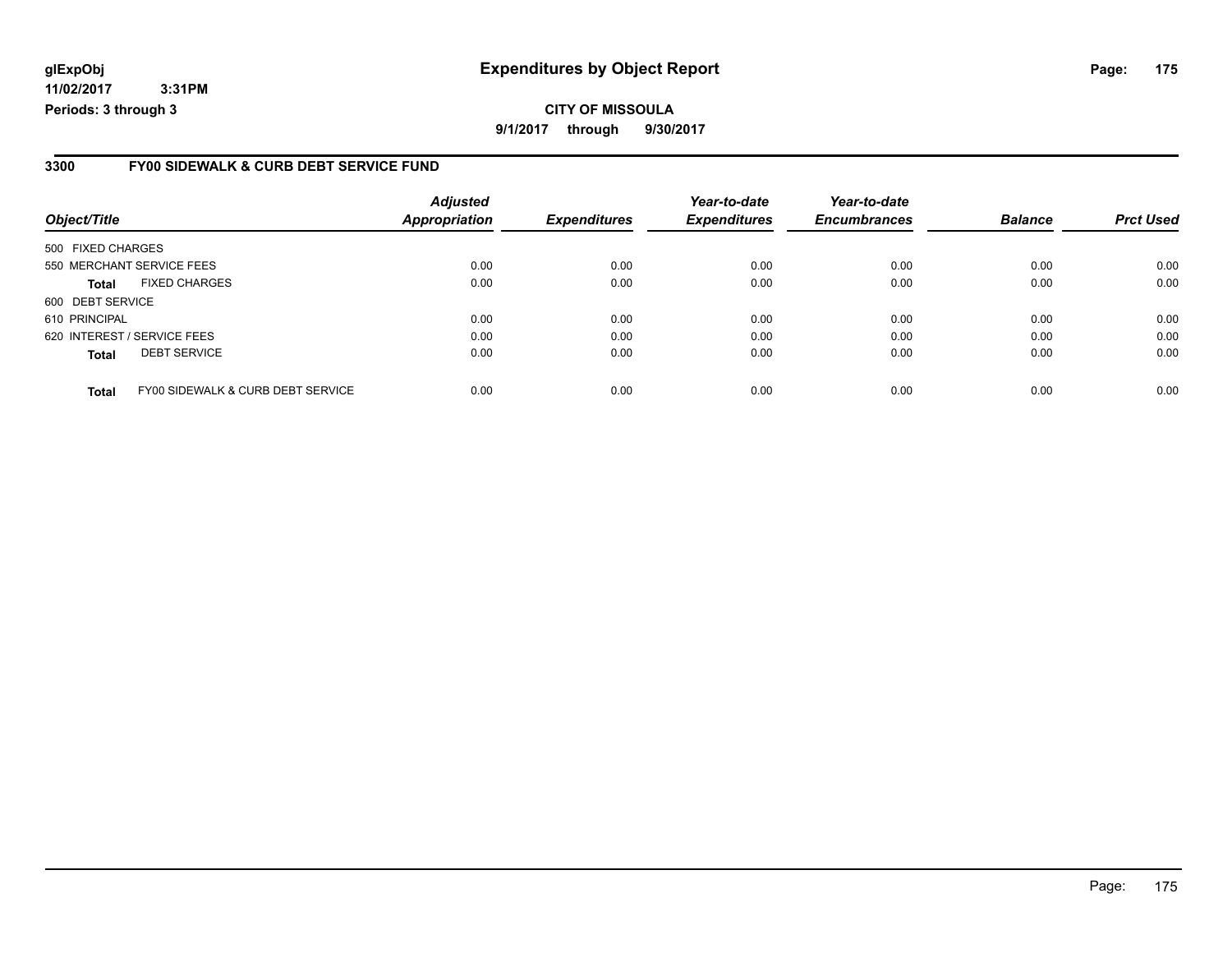#### **CITY OF MISSOULA 9/1/2017 through 9/30/2017**

#### **3305 JUDGMENT LEVIES 390 NON-DEPARTMENTAL**

|                                     | <b>Adjusted</b>      |                     | Year-to-date        | Year-to-date        |                |                  |
|-------------------------------------|----------------------|---------------------|---------------------|---------------------|----------------|------------------|
| Object/Title                        | <b>Appropriation</b> | <b>Expenditures</b> | <b>Expenditures</b> | <b>Encumbrances</b> | <b>Balance</b> | <b>Prct Used</b> |
| 600 DEBT SERVICE                    |                      |                     |                     |                     |                |                  |
| 615 JUDGMENT LEVY DEBT PAYMENT      | 0.00                 | 0.00                | 0.00                | 0.00                | 0.00           | 0.00             |
| <b>DEBT SERVICE</b><br><b>Total</b> | 0.00                 | 0.00                | 0.00                | 0.00                | 0.00           | 0.00             |
| 800 OTHER OBJECTS                   |                      |                     |                     |                     |                |                  |
| 820 TRANSFERS TO OTHER FUNDS        | 0.00                 | 0.00                | 0.00                | 0.00                | 0.00           | 0.00             |
| OTHER OBJECTS<br><b>Total</b>       | 0.00                 | 0.00                | 0.00                | 0.00                | 0.00           | 0.00             |
| NON-DEPARTMENTAL<br><b>Total</b>    | 0.00                 | 0.00                | 0.00                | 0.00                | 0.00           | 0.00             |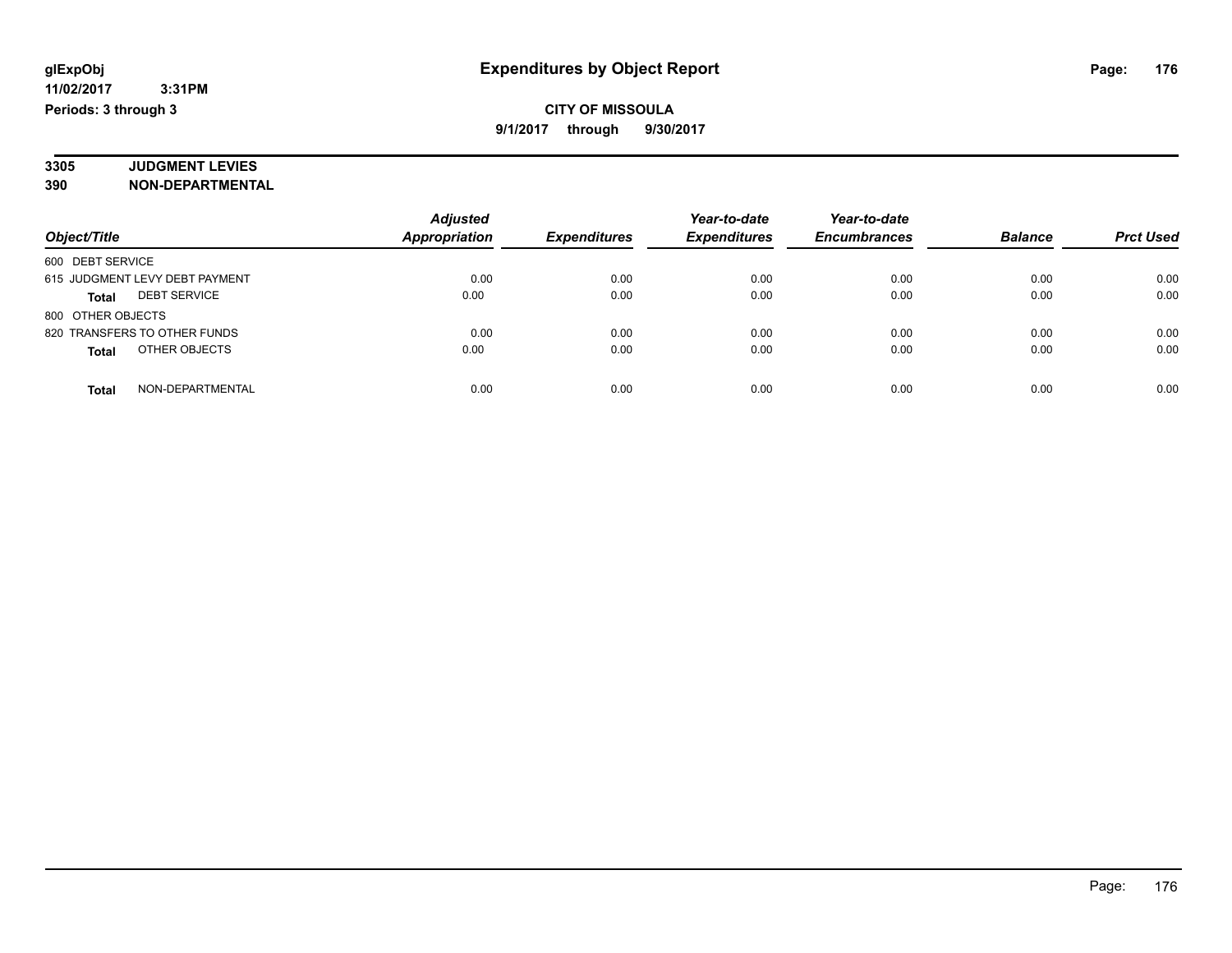**CITY OF MISSOULA 9/1/2017 through 9/30/2017**

**3305 JUDGMENT LEVIES**

|                                        | <b>Adjusted</b>      |                     | Year-to-date        | Year-to-date        |                |                  |
|----------------------------------------|----------------------|---------------------|---------------------|---------------------|----------------|------------------|
| Object/Title                           | <b>Appropriation</b> | <b>Expenditures</b> | <b>Expenditures</b> | <b>Encumbrances</b> | <b>Balance</b> | <b>Prct Used</b> |
| 600 DEBT SERVICE                       |                      |                     |                     |                     |                |                  |
| 615 JUDGMENT LEVY DEBT PAYMENT         | 0.00                 | 0.00                | 0.00                | 0.00                | 0.00           | 0.00             |
| <b>DEBT SERVICE</b><br><b>Total</b>    | 0.00                 | 0.00                | 0.00                | 0.00                | 0.00           | 0.00             |
| 800 OTHER OBJECTS                      |                      |                     |                     |                     |                |                  |
| 820 TRANSFERS TO OTHER FUNDS           | 0.00                 | 0.00                | 0.00                | 0.00                | 0.00           | 0.00             |
| OTHER OBJECTS<br><b>Total</b>          | 0.00                 | 0.00                | 0.00                | 0.00                | 0.00           | 0.00             |
| <b>JUDGMENT LEVIES</b><br><b>Total</b> | 0.00                 | 0.00                | 0.00                | 0.00                | 0.00           | 0.00             |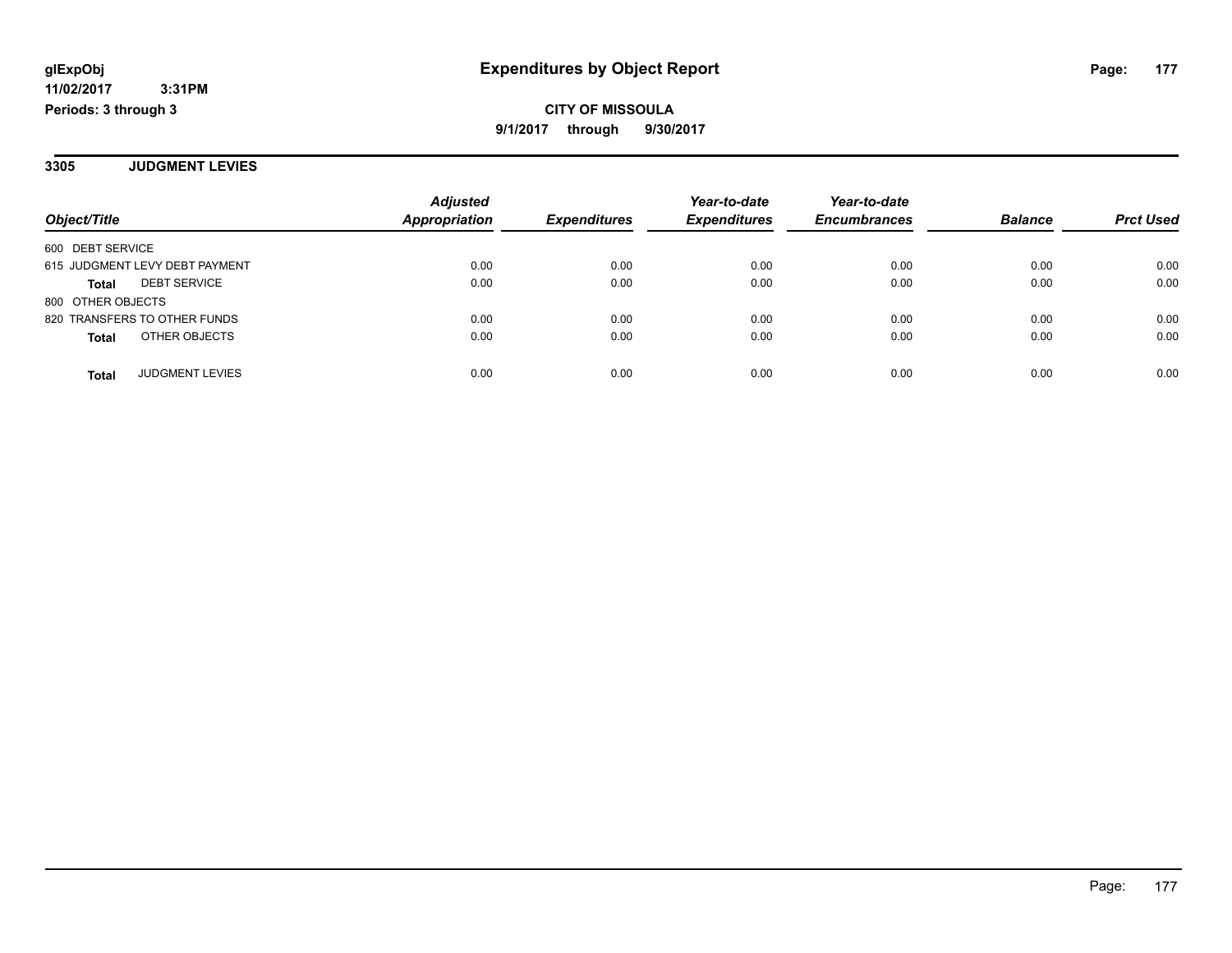**11/02/2017 3:31PM Periods: 3 through 3**

#### **CITY OF MISSOULA 9/1/2017 through 9/30/2017**

#### **3400 FY01 SIDEWALK & CURB DEBT SERVICE FUND**

**000 \*\*\* Title Not Found \*\*\***

| Object/Title                            | <b>Adjusted</b><br>Appropriation | <b>Expenditures</b> | Year-to-date<br><b>Expenditures</b> | Year-to-date<br><b>Encumbrances</b> | <b>Balance</b> | <b>Prct Used</b> |
|-----------------------------------------|----------------------------------|---------------------|-------------------------------------|-------------------------------------|----------------|------------------|
| 800 OTHER OBJECTS                       |                                  |                     |                                     |                                     |                |                  |
| 820 TRANSFERS TO OTHER FUNDS            | 0.00                             | 0.00                | 0.00                                | 0.00                                | 0.00           | 0.00             |
| OTHER OBJECTS<br><b>Total</b>           | 0.00                             | 0.00                | 0.00                                | 0.00                                | 0.00           | 0.00             |
| *** Title Not Found ***<br><b>Total</b> | 0.00                             | 0.00                | 0.00                                | 0.00                                | 0.00           | 0.00             |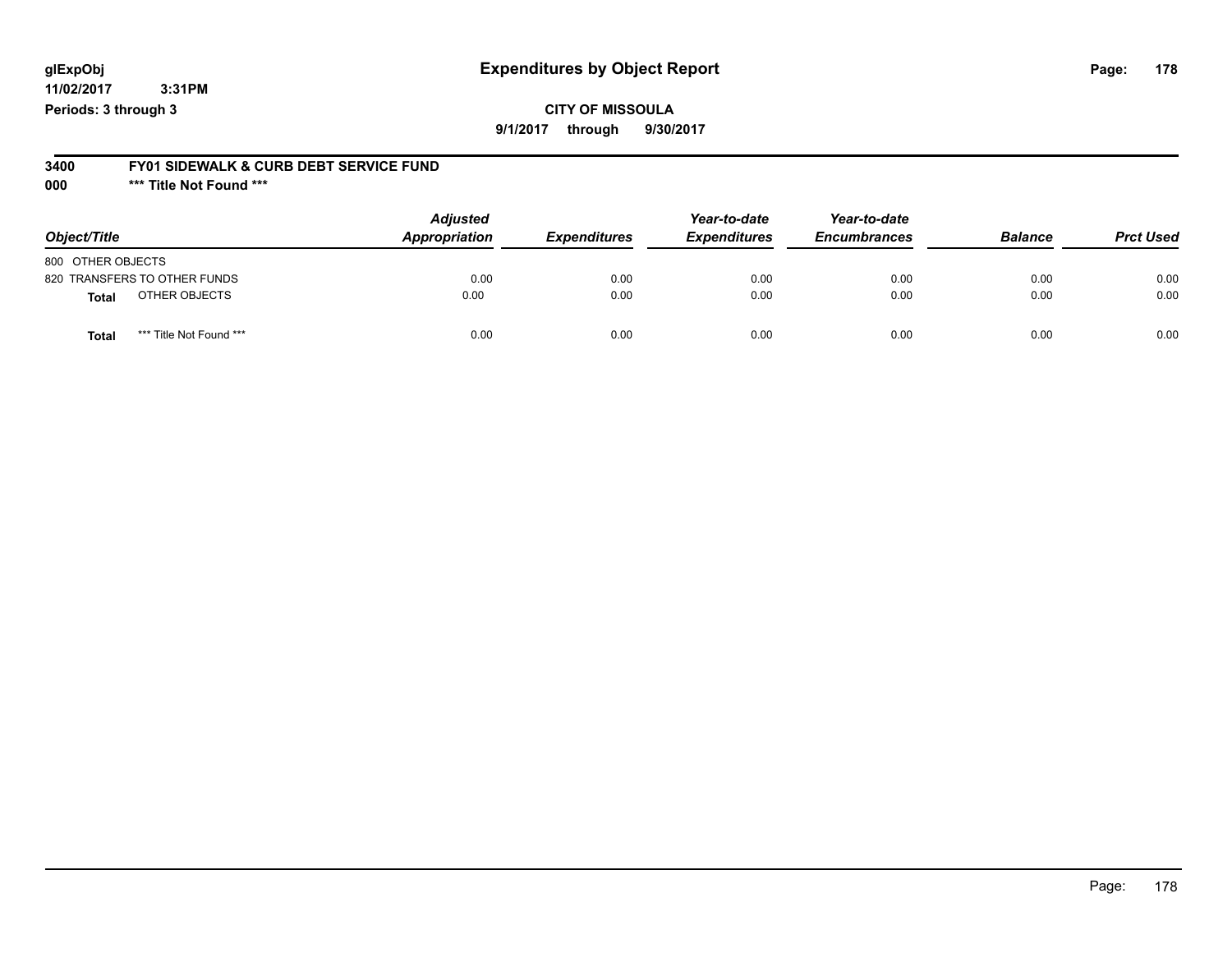**9/1/2017 through 9/30/2017**

# **3400 FY01 SIDEWALK & CURB DEBT SERVICE FUND**

| Object/Title                         | <b>Adjusted</b><br>Appropriation | <b>Expenditures</b> | Year-to-date<br><b>Expenditures</b> | Year-to-date<br><b>Encumbrances</b> | <b>Balance</b> | <b>Prct Used</b> |
|--------------------------------------|----------------------------------|---------------------|-------------------------------------|-------------------------------------|----------------|------------------|
|                                      |                                  |                     |                                     |                                     |                |                  |
| 500 FIXED CHARGES                    |                                  |                     |                                     |                                     |                |                  |
| 550 MERCHANT SERVICE FEES            | 0.00                             | 0.00                | 0.00                                | 0.00                                | 0.00           | 0.00             |
| <b>FIXED CHARGES</b><br><b>Total</b> | 0.00                             | 0.00                | 0.00                                | 0.00                                | 0.00           | 0.00             |
| 600 DEBT SERVICE                     |                                  |                     |                                     |                                     |                |                  |
| 610 PRINCIPAL                        | 0.00                             | 0.00                | 0.00                                | 0.00                                | 0.00           | 0.00             |
| 620 INTEREST / SERVICE FEES          | 0.00                             | 0.00                | 0.00                                | 0.00                                | 0.00           | 0.00             |
| <b>DEBT SERVICE</b><br><b>Total</b>  | 0.00                             | 0.00                | 0.00                                | 0.00                                | 0.00           | 0.00             |
| 800 OTHER OBJECTS                    |                                  |                     |                                     |                                     |                |                  |
| 820 TRANSFERS TO OTHER FUNDS         | 0.00                             | 0.00                | 0.00                                | 0.00                                | 0.00           | 0.00             |
| OTHER OBJECTS<br><b>Total</b>        | 0.00                             | 0.00                | 0.00                                | 0.00                                | 0.00           | 0.00             |
|                                      |                                  |                     |                                     |                                     |                |                  |
| NON-DEPARTMENTAL<br><b>Total</b>     | 0.00                             | 0.00                | 0.00                                | 0.00                                | 0.00           | 0.00             |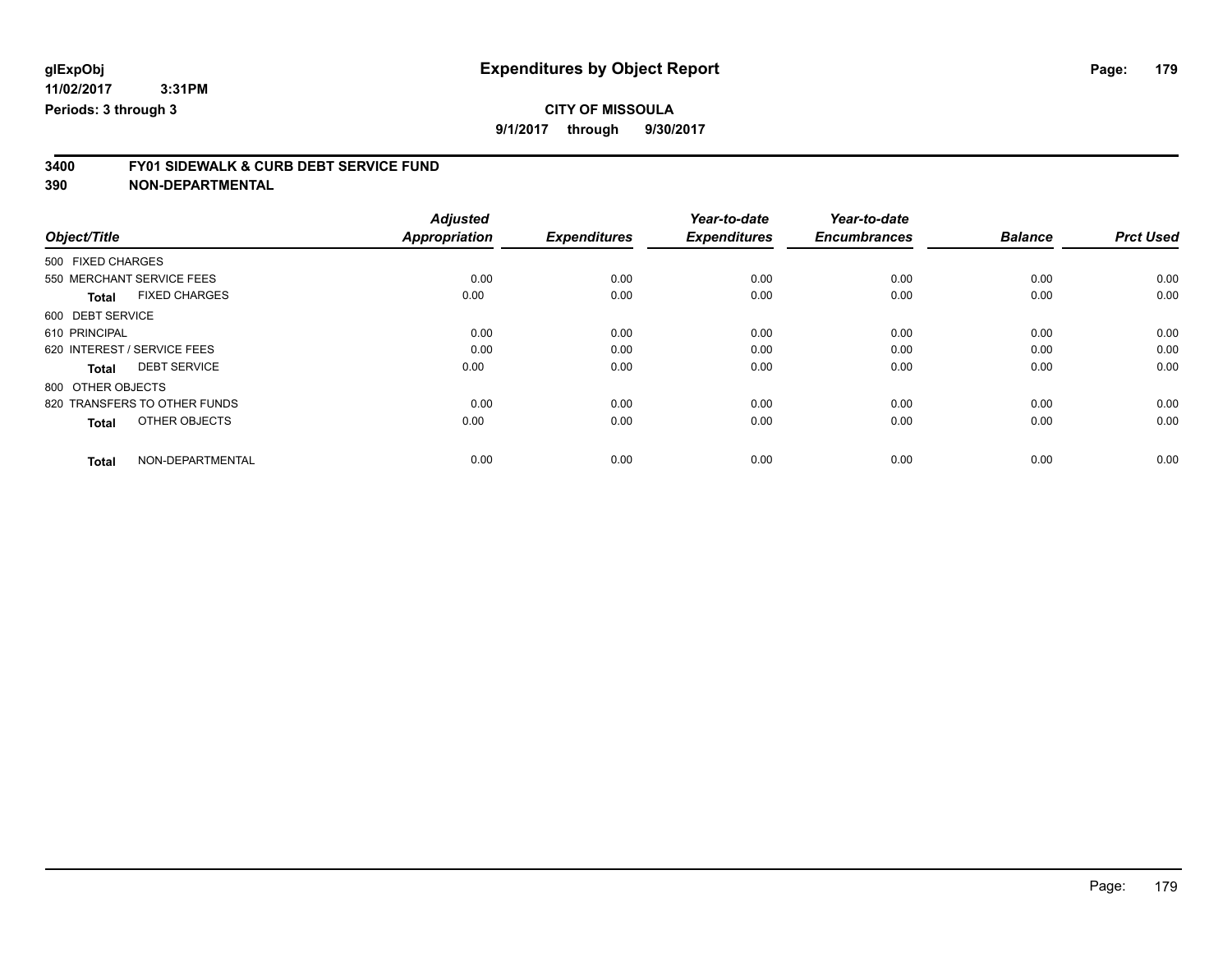**11/02/2017 3:31PM Periods: 3 through 3**

#### **3400 FY01 SIDEWALK & CURB DEBT SERVICE FUND**

| Object/Title                 |                                              | <b>Adjusted</b><br><b>Appropriation</b> | <b>Expenditures</b> | Year-to-date<br><b>Expenditures</b> | Year-to-date<br><b>Encumbrances</b> | <b>Balance</b> | <b>Prct Used</b> |
|------------------------------|----------------------------------------------|-----------------------------------------|---------------------|-------------------------------------|-------------------------------------|----------------|------------------|
|                              |                                              |                                         |                     |                                     |                                     |                |                  |
| 550 MERCHANT SERVICE FEES    |                                              | 0.00                                    | 0.00                | 0.00                                | 0.00                                | 0.00           | 0.00             |
| <b>Total</b>                 | <b>FIXED CHARGES</b>                         | 0.00                                    | 0.00                | 0.00                                | 0.00                                | 0.00           | 0.00             |
| 600 DEBT SERVICE             |                                              |                                         |                     |                                     |                                     |                |                  |
| 610 PRINCIPAL                |                                              | 0.00                                    | 0.00                | 0.00                                | 0.00                                | 0.00           | 0.00             |
|                              | 620 INTEREST / SERVICE FEES                  | 0.00                                    | 0.00                | 0.00                                | 0.00                                | 0.00           | 0.00             |
| <b>Total</b>                 | <b>DEBT SERVICE</b>                          | 0.00                                    | 0.00                | 0.00                                | 0.00                                | 0.00           | 0.00             |
| 800 OTHER OBJECTS            |                                              |                                         |                     |                                     |                                     |                |                  |
| 820 TRANSFERS TO OTHER FUNDS |                                              | 0.00                                    | 0.00                | 0.00                                | 0.00                                | 0.00           | 0.00             |
| <b>Total</b>                 | OTHER OBJECTS                                | 0.00                                    | 0.00                | 0.00                                | 0.00                                | 0.00           | 0.00             |
| <b>Total</b>                 | <b>FY01 SIDEWALK &amp; CURB DEBT SERVICE</b> | 0.00                                    | 0.00                | 0.00                                | 0.00                                | 0.00           | 0.00             |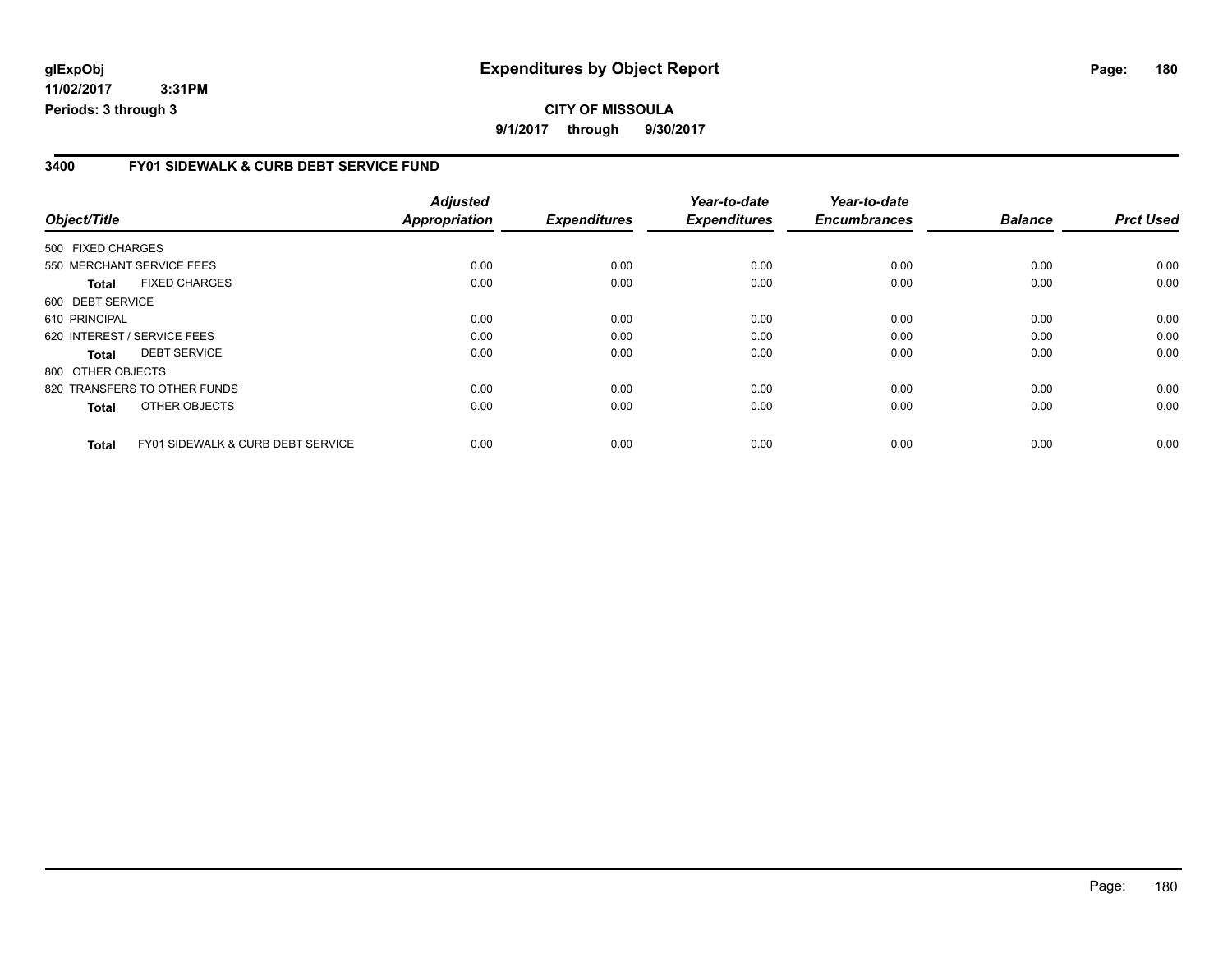## **glExpObj Expenditures by Object Report Page: 181**

**11/02/2017 3:31PM Periods: 3 through 3**

**9/1/2017 through 9/30/2017**

# **3410 FY02 SIDEWALK & CURB DEBT SERVICE FUND**

**000 \*\*\* Title Not Found \*\*\***

| Object/Title                     | <b>Adjusted</b><br>Appropriation | <b>Expenditures</b> | Year-to-date<br><b>Expenditures</b> | Year-to-date<br><b>Encumbrances</b> | <b>Balance</b> | <b>Prct Used</b> |
|----------------------------------|----------------------------------|---------------------|-------------------------------------|-------------------------------------|----------------|------------------|
| 800 OTHER OBJECTS                |                                  |                     |                                     |                                     |                |                  |
| 820 TRANSFERS TO OTHER FUNDS     | 0.00                             | 0.00                | 0.00                                | 0.00                                | 0.00           | 0.00             |
| OTHER OBJECTS<br><b>Total</b>    | 0.00                             | 0.00                | 0.00                                | 0.00                                | 0.00           | 0.00             |
| *** Title Not Found ***<br>Total | 0.00                             | 0.00                | 0.00                                | 0.00                                | 0.00           | 0.00             |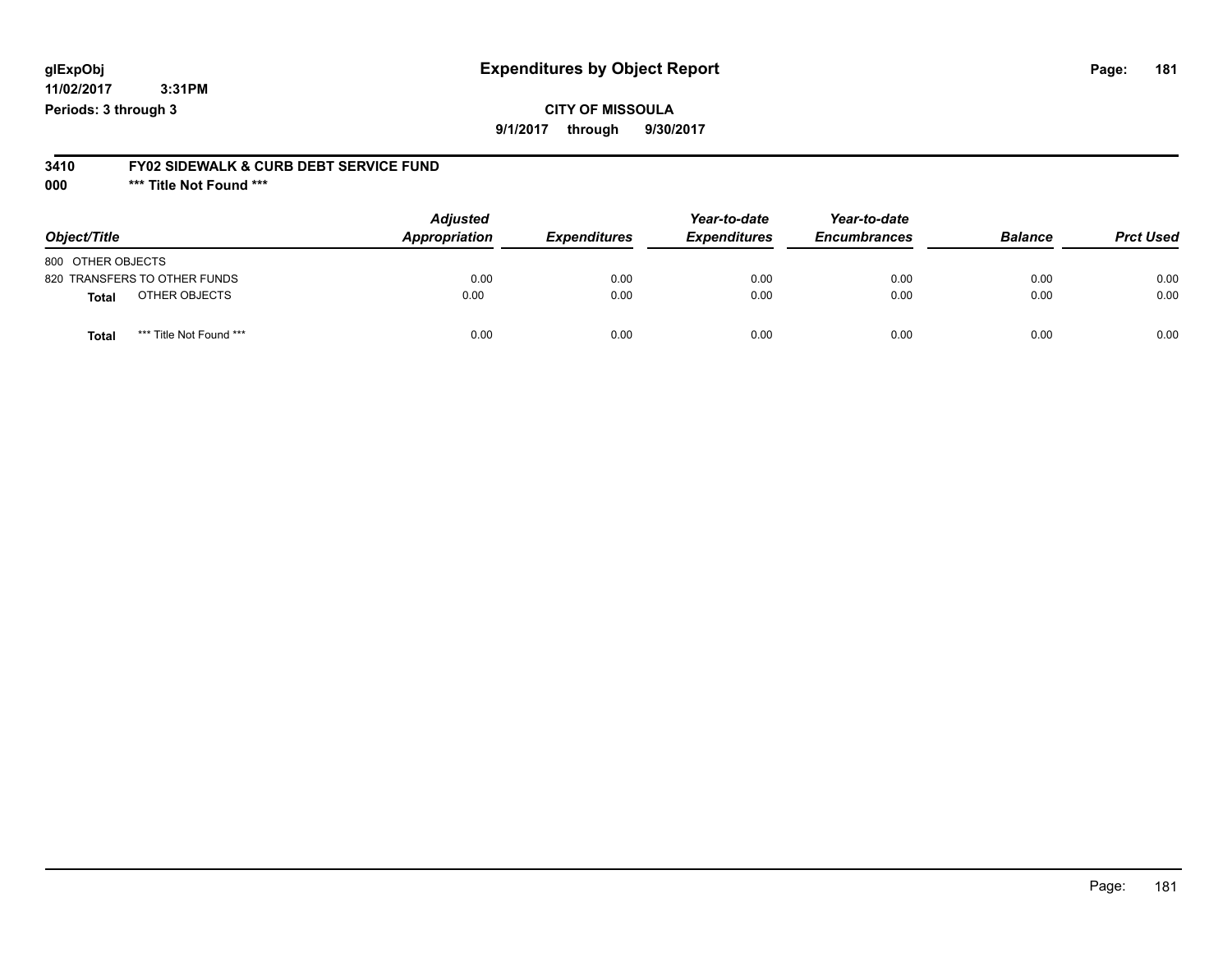# **CITY OF MISSOULA**

**9/1/2017 through 9/30/2017**

# **3410 FY02 SIDEWALK & CURB DEBT SERVICE FUND**

| Object/Title                         | <b>Adjusted</b><br>Appropriation | <b>Expenditures</b> | Year-to-date<br><b>Expenditures</b> | Year-to-date<br><b>Encumbrances</b> | <b>Balance</b> | <b>Prct Used</b> |
|--------------------------------------|----------------------------------|---------------------|-------------------------------------|-------------------------------------|----------------|------------------|
| 500 FIXED CHARGES                    |                                  |                     |                                     |                                     |                |                  |
| 550 MERCHANT SERVICE FEES            | 0.00                             | 0.00                | 0.00                                | 0.00                                | 0.00           | 0.00             |
| <b>FIXED CHARGES</b><br><b>Total</b> | 0.00                             | 0.00                | 0.00                                | 0.00                                | 0.00           | 0.00             |
| 600 DEBT SERVICE                     |                                  |                     |                                     |                                     |                |                  |
| 610 PRINCIPAL                        | 0.00                             | 0.00                | 0.00                                | 0.00                                | 0.00           | 0.00             |
| 620 INTEREST / SERVICE FEES          | 0.00                             | 0.00                | 0.00                                | 0.00                                | 0.00           | 0.00             |
| <b>DEBT SERVICE</b><br><b>Total</b>  | 0.00                             | 0.00                | 0.00                                | 0.00                                | 0.00           | 0.00             |
| NON-DEPARTMENTAL<br><b>Total</b>     | 0.00                             | 0.00                | 0.00                                | 0.00                                | 0.00           | 0.00             |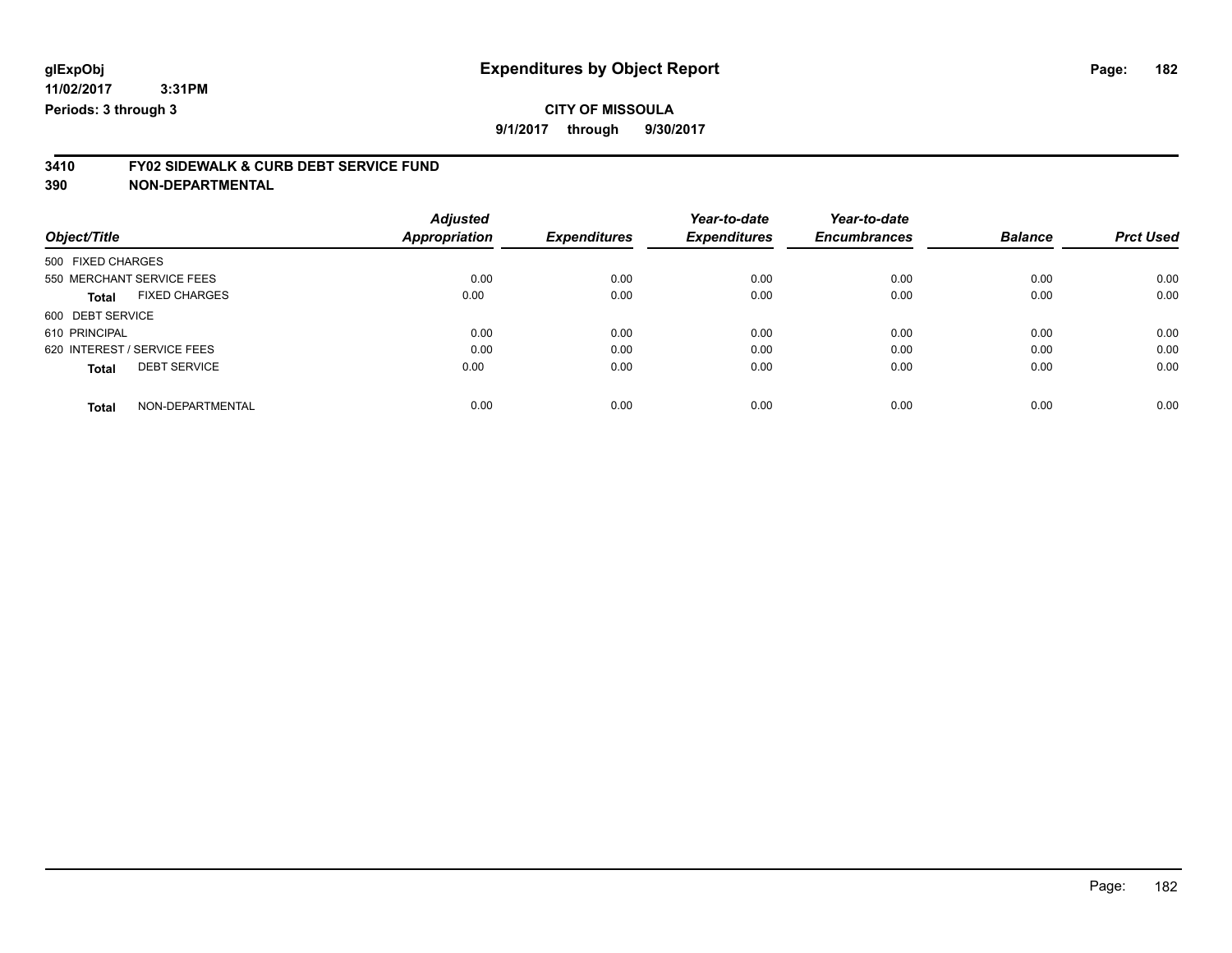## **glExpObj Expenditures by Object Report Page: 183**

**11/02/2017 3:31PM Periods: 3 through 3**

#### **3410 FY02 SIDEWALK & CURB DEBT SERVICE FUND**

|                   |                                              | <b>Adjusted</b>      |                     | Year-to-date        | Year-to-date        |                |                  |
|-------------------|----------------------------------------------|----------------------|---------------------|---------------------|---------------------|----------------|------------------|
| Object/Title      |                                              | <b>Appropriation</b> | <b>Expenditures</b> | <b>Expenditures</b> | <b>Encumbrances</b> | <b>Balance</b> | <b>Prct Used</b> |
| 500 FIXED CHARGES |                                              |                      |                     |                     |                     |                |                  |
|                   | 550 MERCHANT SERVICE FEES                    | 0.00                 | 0.00                | 0.00                | 0.00                | 0.00           | 0.00             |
| <b>Total</b>      | <b>FIXED CHARGES</b>                         | 0.00                 | 0.00                | 0.00                | 0.00                | 0.00           | 0.00             |
| 600 DEBT SERVICE  |                                              |                      |                     |                     |                     |                |                  |
| 610 PRINCIPAL     |                                              | 0.00                 | 0.00                | 0.00                | 0.00                | 0.00           | 0.00             |
|                   | 620 INTEREST / SERVICE FEES                  | 0.00                 | 0.00                | 0.00                | 0.00                | 0.00           | 0.00             |
| <b>Total</b>      | <b>DEBT SERVICE</b>                          | 0.00                 | 0.00                | 0.00                | 0.00                | 0.00           | 0.00             |
| 800 OTHER OBJECTS |                                              |                      |                     |                     |                     |                |                  |
|                   | 820 TRANSFERS TO OTHER FUNDS                 | 0.00                 | 0.00                | 0.00                | 0.00                | 0.00           | 0.00             |
| <b>Total</b>      | OTHER OBJECTS                                | 0.00                 | 0.00                | 0.00                | 0.00                | 0.00           | 0.00             |
| <b>Total</b>      | <b>FY02 SIDEWALK &amp; CURB DEBT SERVICE</b> | 0.00                 | 0.00                | 0.00                | 0.00                | 0.00           | 0.00             |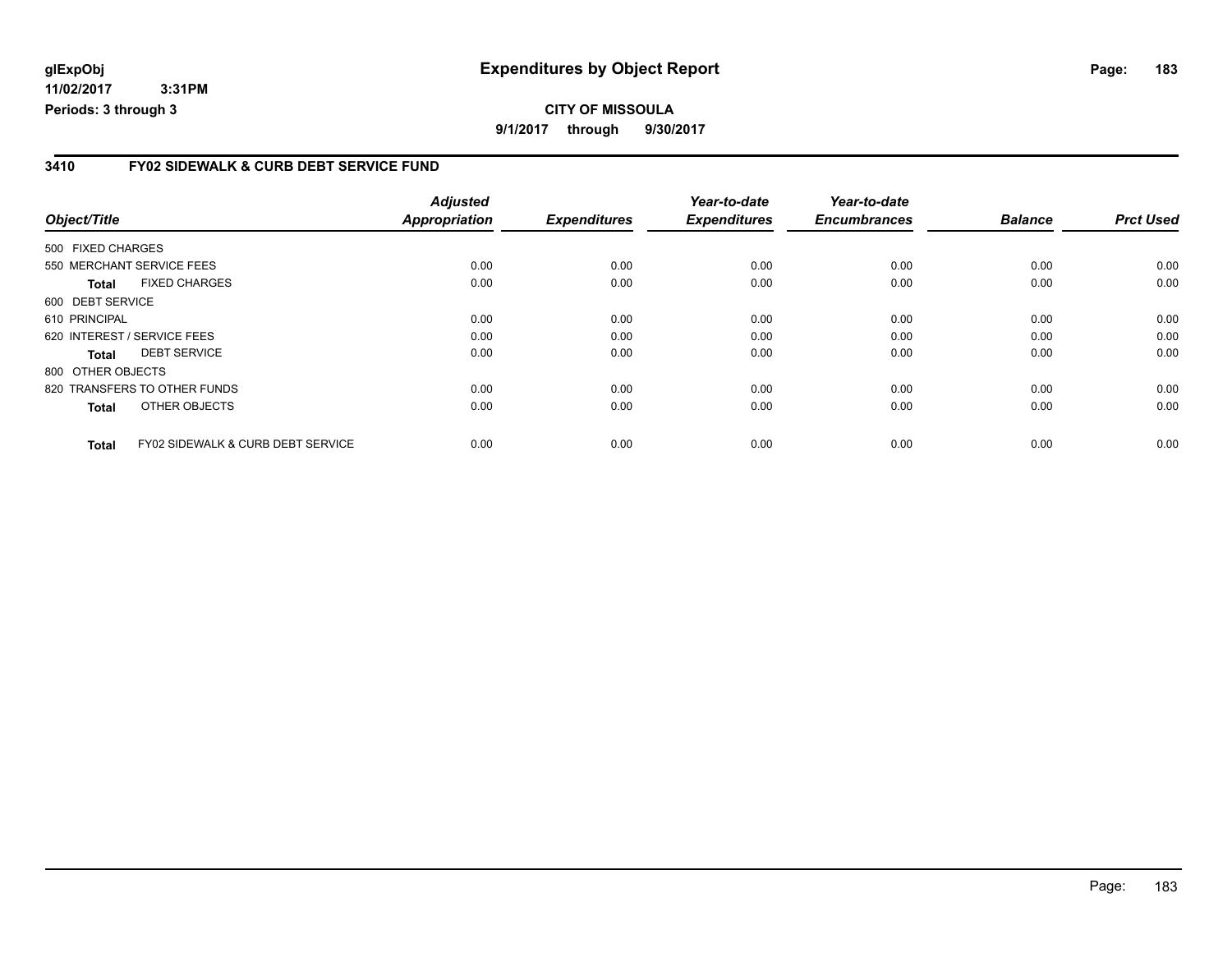## **CITY OF MISSOULA**

**9/1/2017 through 9/30/2017**

# **3420 FY03 SIDEWALK & CURB DEBT SERVICE**

|                             |                      | <b>Adjusted</b>      |                     | Year-to-date        | Year-to-date        |                |                  |
|-----------------------------|----------------------|----------------------|---------------------|---------------------|---------------------|----------------|------------------|
| Object/Title                |                      | <b>Appropriation</b> | <b>Expenditures</b> | <b>Expenditures</b> | <b>Encumbrances</b> | <b>Balance</b> | <b>Prct Used</b> |
| 500 FIXED CHARGES           |                      |                      |                     |                     |                     |                |                  |
| 550 MERCHANT SERVICE FEES   |                      | 0.00                 | 0.00                | 0.00                | 0.00                | 0.00           | 0.00             |
| <b>Total</b>                | <b>FIXED CHARGES</b> | 0.00                 | 0.00                | 0.00                | 0.00                | 0.00           | 0.00             |
| 600 DEBT SERVICE            |                      |                      |                     |                     |                     |                |                  |
| 610 PRINCIPAL               |                      | 0.00                 | 0.00                | 0.00                | 0.00                | 0.00           | 0.00             |
| 620 INTEREST / SERVICE FEES |                      | 0.00                 | 0.00                | 0.00                | 0.00                | 0.00           | 0.00             |
| <b>Total</b>                | <b>DEBT SERVICE</b>  | 0.00                 | 0.00                | 0.00                | 0.00                | 0.00           | 0.00             |
| <b>Total</b>                | NON-DEPARTMENTAL     | 0.00                 | 0.00                | 0.00                | 0.00                | 0.00           | 0.00             |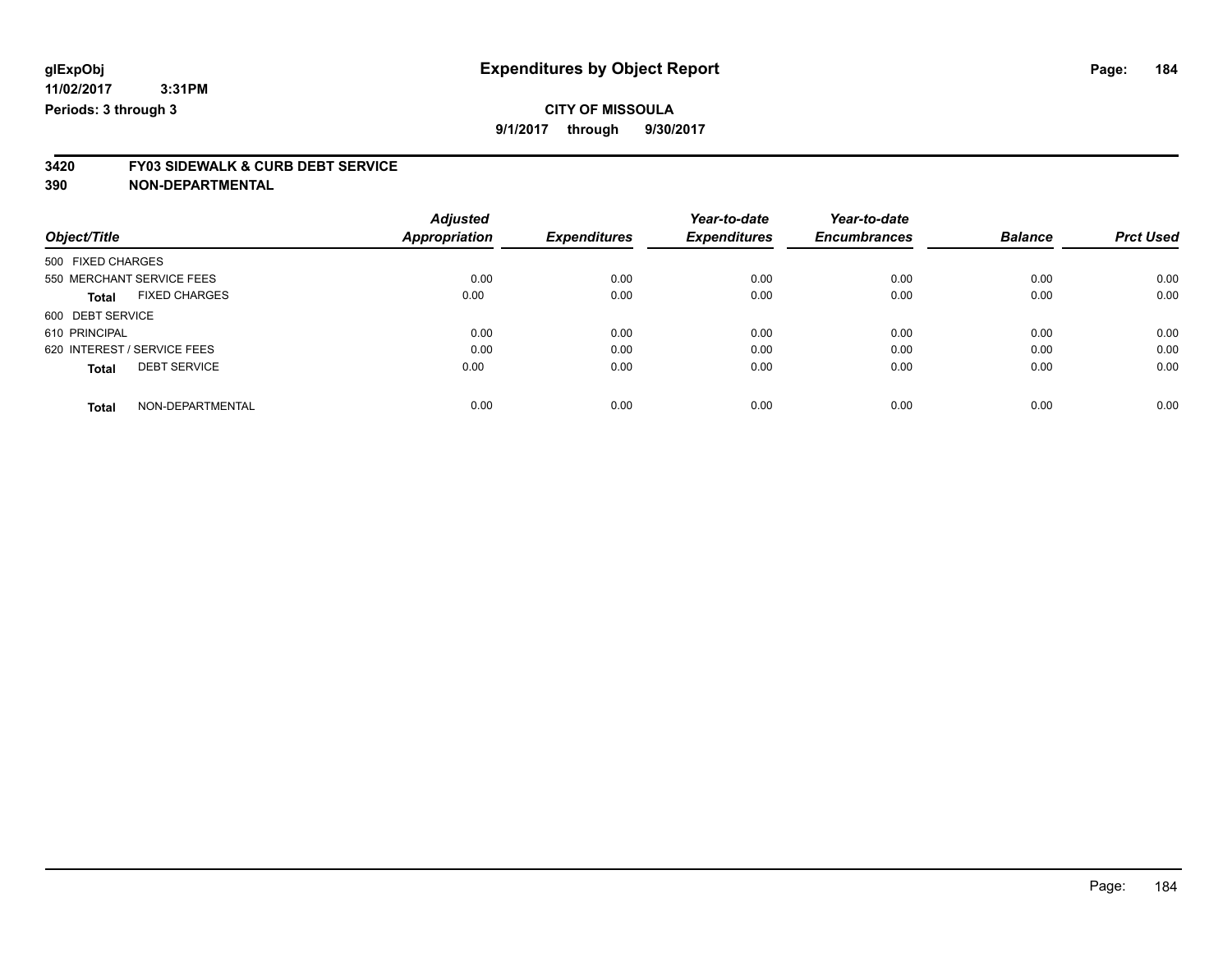## **glExpObj Expenditures by Object Report Page: 185**

**11/02/2017 3:31PM Periods: 3 through 3**

#### **3420 FY03 SIDEWALK & CURB DEBT SERVICE**

| Object/Title      |                                              | <b>Adjusted</b><br>Appropriation | <b>Expenditures</b> | Year-to-date<br><b>Expenditures</b> | Year-to-date<br><b>Encumbrances</b> | <b>Balance</b> | <b>Prct Used</b> |
|-------------------|----------------------------------------------|----------------------------------|---------------------|-------------------------------------|-------------------------------------|----------------|------------------|
| 500 FIXED CHARGES |                                              |                                  |                     |                                     |                                     |                |                  |
|                   | 550 MERCHANT SERVICE FEES                    | 0.00                             | 0.00                | 0.00                                | 0.00                                | 0.00           | 0.00             |
| <b>Total</b>      | <b>FIXED CHARGES</b>                         | 0.00                             | 0.00                | 0.00                                | 0.00                                | 0.00           | 0.00             |
| 600 DEBT SERVICE  |                                              |                                  |                     |                                     |                                     |                |                  |
| 610 PRINCIPAL     |                                              | 0.00                             | 0.00                | 0.00                                | 0.00                                | 0.00           | 0.00             |
|                   | 620 INTEREST / SERVICE FEES                  | 0.00                             | 0.00                | 0.00                                | 0.00                                | 0.00           | 0.00             |
| <b>Total</b>      | <b>DEBT SERVICE</b>                          | 0.00                             | 0.00                | 0.00                                | 0.00                                | 0.00           | 0.00             |
| <b>Total</b>      | <b>FY03 SIDEWALK &amp; CURB DEBT SERVICE</b> | 0.00                             | 0.00                | 0.00                                | 0.00                                | 0.00           | 0.00             |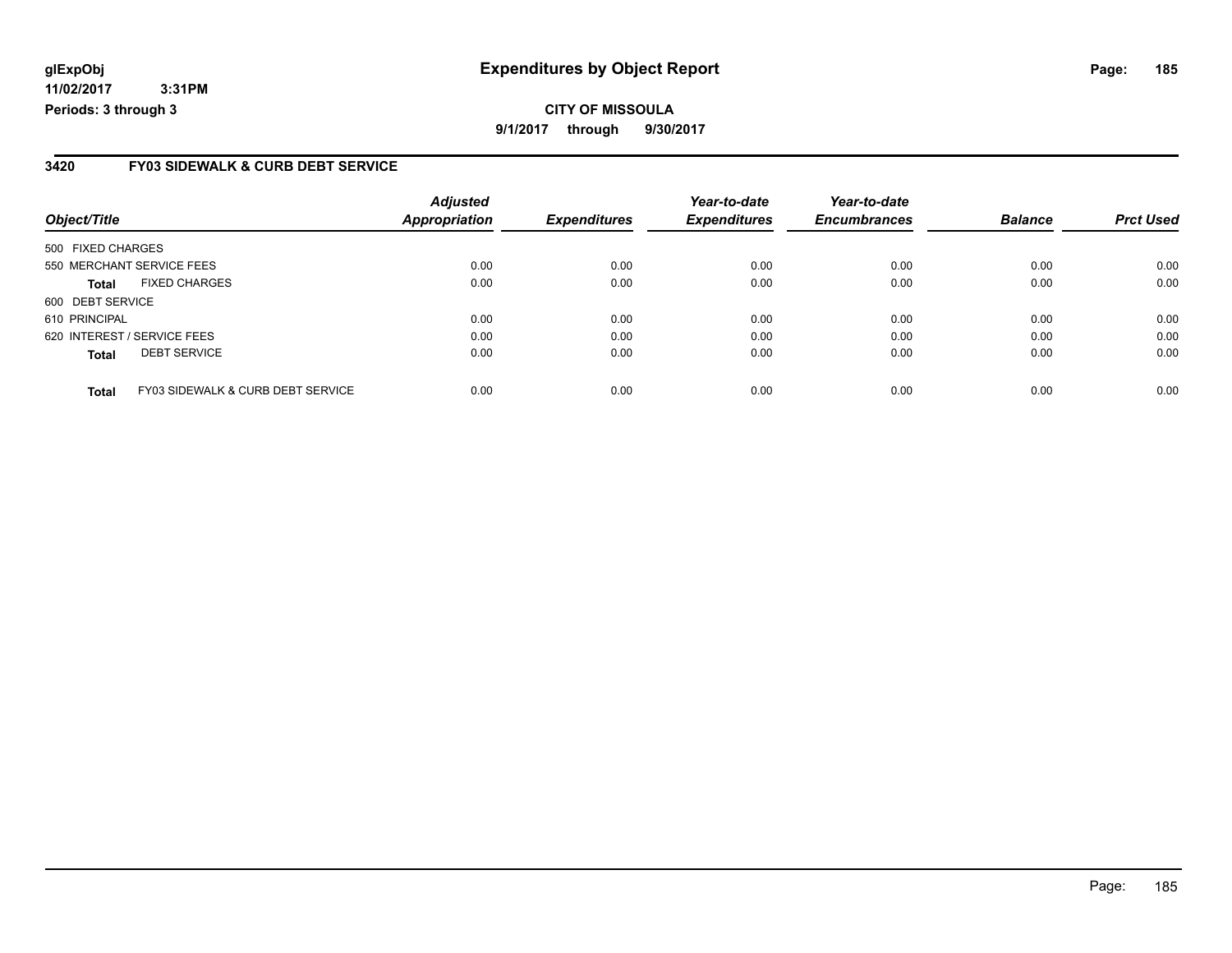# **CITY OF MISSOULA**

**9/1/2017 through 9/30/2017**

# **3430 FY04 SIDEWALK CURB DEBT SERVICE**

|                                      | <b>Adjusted</b>      |                     | Year-to-date        | Year-to-date        |                |                  |
|--------------------------------------|----------------------|---------------------|---------------------|---------------------|----------------|------------------|
| Object/Title                         | <b>Appropriation</b> | <b>Expenditures</b> | <b>Expenditures</b> | <b>Encumbrances</b> | <b>Balance</b> | <b>Prct Used</b> |
| 500 FIXED CHARGES                    |                      |                     |                     |                     |                |                  |
| 550 MERCHANT SERVICE FEES            | 0.00                 | 0.00                | 0.00                | 0.00                | 0.00           | 0.00             |
| <b>FIXED CHARGES</b><br><b>Total</b> | 0.00                 | 0.00                | 0.00                | 0.00                | 0.00           | 0.00             |
| 600 DEBT SERVICE                     |                      |                     |                     |                     |                |                  |
| 610 PRINCIPAL                        | 0.00                 | 0.00                | 0.00                | 0.00                | 0.00           | 0.00             |
| 620 INTEREST / SERVICE FEES          | 0.00                 | 0.00                | 0.00                | 0.00                | 0.00           | 0.00             |
| <b>DEBT SERVICE</b><br><b>Total</b>  | 0.00                 | 0.00                | 0.00                | 0.00                | 0.00           | 0.00             |
| NON-DEPARTMENTAL<br><b>Total</b>     | 0.00                 | 0.00                | 0.00                | 0.00                | 0.00           | 0.00             |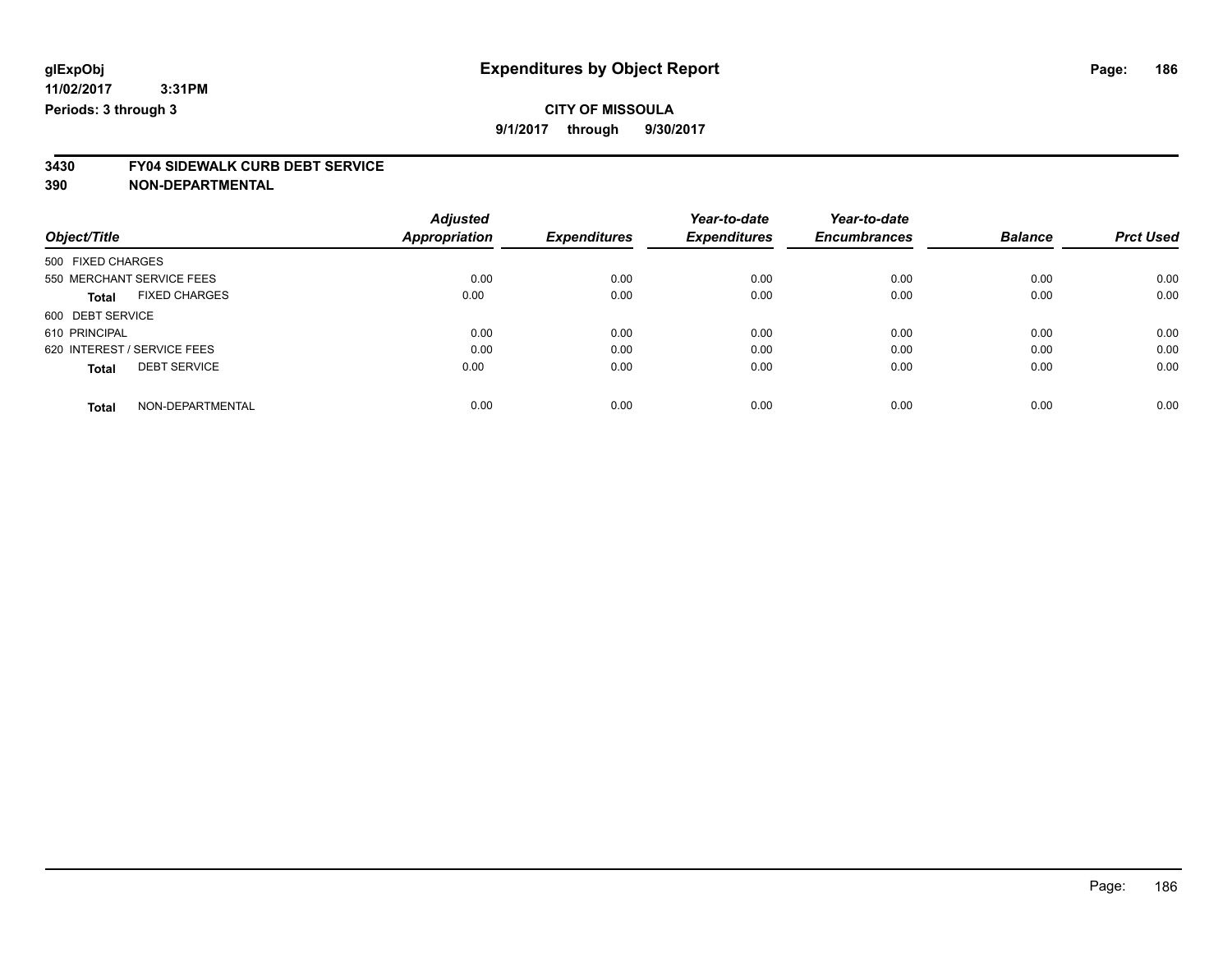## **glExpObj Expenditures by Object Report Page: 187**

**11/02/2017 3:31PM Periods: 3 through 3**

#### **3430 FY04 SIDEWALK CURB DEBT SERVICE**

| Object/Title                |                                        | <b>Adjusted</b><br>Appropriation | <b>Expenditures</b> | Year-to-date<br><b>Expenditures</b> | Year-to-date<br><b>Encumbrances</b> | <b>Balance</b> | <b>Prct Used</b> |
|-----------------------------|----------------------------------------|----------------------------------|---------------------|-------------------------------------|-------------------------------------|----------------|------------------|
| 500 FIXED CHARGES           |                                        |                                  |                     |                                     |                                     |                |                  |
|                             | 550 MERCHANT SERVICE FEES              | 0.00                             | 0.00                | 0.00                                | 0.00                                | 0.00           | 0.00             |
| <b>Total</b>                | <b>FIXED CHARGES</b>                   | 0.00                             | 0.00                | 0.00                                | 0.00                                | 0.00           | 0.00             |
| 600 DEBT SERVICE            |                                        |                                  |                     |                                     |                                     |                |                  |
| 610 PRINCIPAL               |                                        | 0.00                             | 0.00                | 0.00                                | 0.00                                | 0.00           | 0.00             |
| 620 INTEREST / SERVICE FEES |                                        | 0.00                             | 0.00                | 0.00                                | 0.00                                | 0.00           | 0.00             |
| <b>Total</b>                | <b>DEBT SERVICE</b>                    | 0.00                             | 0.00                | 0.00                                | 0.00                                | 0.00           | 0.00             |
| <b>Total</b>                | <b>FY04 SIDEWALK CURB DEBT SERVICE</b> | 0.00                             | 0.00                | 0.00                                | 0.00                                | 0.00           | 0.00             |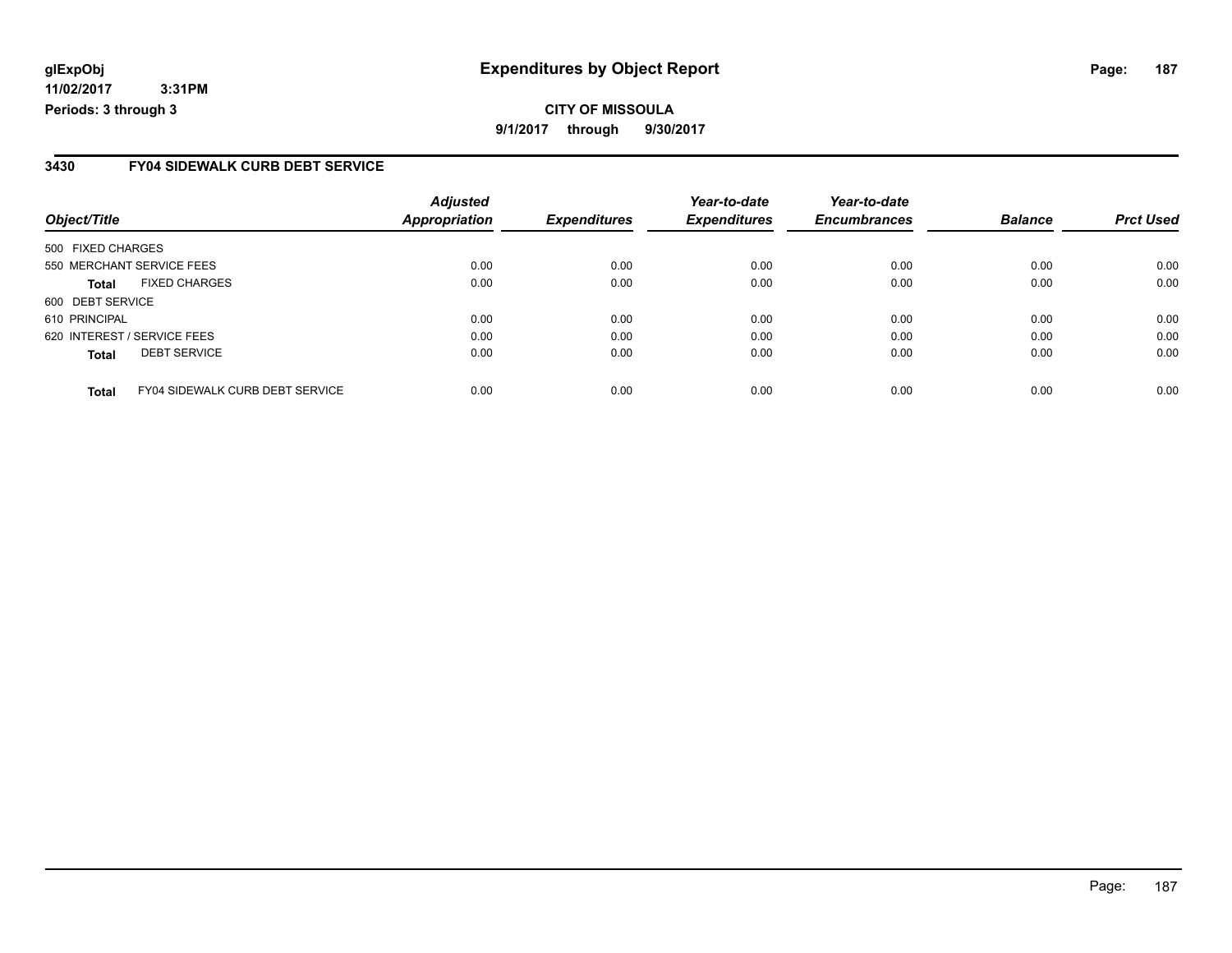**3440 FY05 SIDEWALK AND CURB**

|                             |                      | <b>Adjusted</b> |                     | Year-to-date        | Year-to-date        |                |                  |
|-----------------------------|----------------------|-----------------|---------------------|---------------------|---------------------|----------------|------------------|
| Object/Title                |                      | Appropriation   | <b>Expenditures</b> | <b>Expenditures</b> | <b>Encumbrances</b> | <b>Balance</b> | <b>Prct Used</b> |
| 500 FIXED CHARGES           |                      |                 |                     |                     |                     |                |                  |
| 550 MERCHANT SERVICE FEES   |                      | 0.00            | 0.00                | 0.00                | 0.00                | 0.00           | 0.00             |
| <b>Total</b>                | <b>FIXED CHARGES</b> | 0.00            | 0.00                | 0.00                | 0.00                | 0.00           | 0.00             |
| 600 DEBT SERVICE            |                      |                 |                     |                     |                     |                |                  |
| 610 PRINCIPAL               |                      | 0.00            | 0.00                | 0.00                | 0.00                | 0.00           | 0.00             |
| 620 INTEREST / SERVICE FEES |                      | 0.00            | 0.00                | 0.00                | 0.00                | 0.00           | 0.00             |
| <b>Total</b>                | <b>DEBT SERVICE</b>  | 0.00            | 0.00                | 0.00                | 0.00                | 0.00           | 0.00             |
| <b>Total</b>                | NON-DEPARTMENTAL     | 0.00            | 0.00                | 0.00                | 0.00                | 0.00           | 0.00             |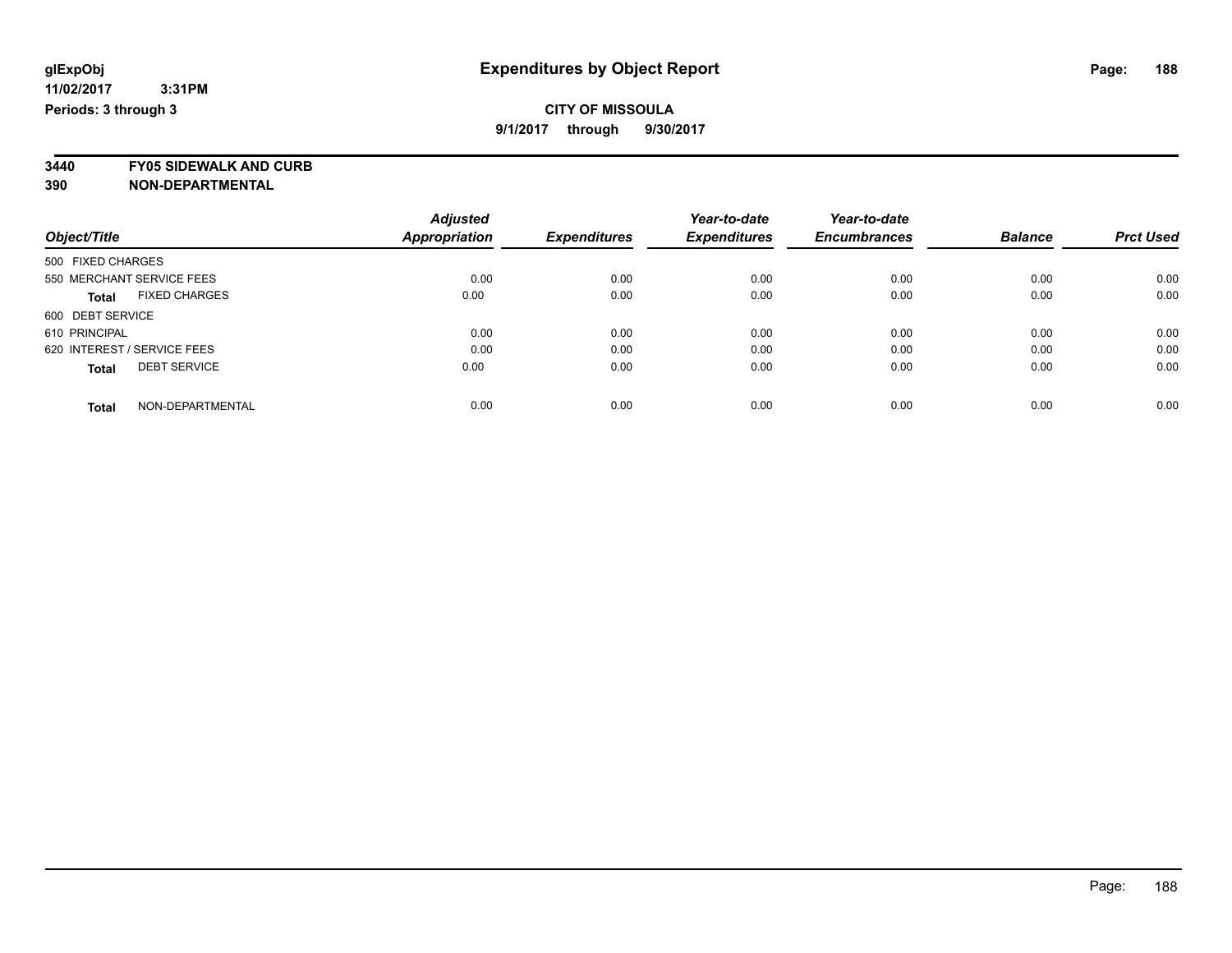#### **3440 FY05 SIDEWALK AND CURB**

| Object/Title                                  | <b>Adjusted</b><br><b>Appropriation</b> | <b>Expenditures</b> | Year-to-date<br><b>Expenditures</b> | Year-to-date<br><b>Encumbrances</b> | <b>Balance</b> | <b>Prct Used</b> |
|-----------------------------------------------|-----------------------------------------|---------------------|-------------------------------------|-------------------------------------|----------------|------------------|
| 500 FIXED CHARGES                             |                                         |                     |                                     |                                     |                |                  |
| 550 MERCHANT SERVICE FEES                     | 0.00                                    | 0.00                | 0.00                                | 0.00                                | 0.00           | 0.00             |
| <b>FIXED CHARGES</b><br><b>Total</b>          | 0.00                                    | 0.00                | 0.00                                | 0.00                                | 0.00           | 0.00             |
| 600 DEBT SERVICE                              |                                         |                     |                                     |                                     |                |                  |
| 610 PRINCIPAL                                 | 0.00                                    | 0.00                | 0.00                                | 0.00                                | 0.00           | 0.00             |
| 620 INTEREST / SERVICE FEES                   | 0.00                                    | 0.00                | 0.00                                | 0.00                                | 0.00           | 0.00             |
| <b>DEBT SERVICE</b><br><b>Total</b>           | 0.00                                    | 0.00                | 0.00                                | 0.00                                | 0.00           | 0.00             |
| <b>FY05 SIDEWALK AND CURB</b><br><b>Total</b> | 0.00                                    | 0.00                | 0.00                                | 0.00                                | 0.00           | 0.00             |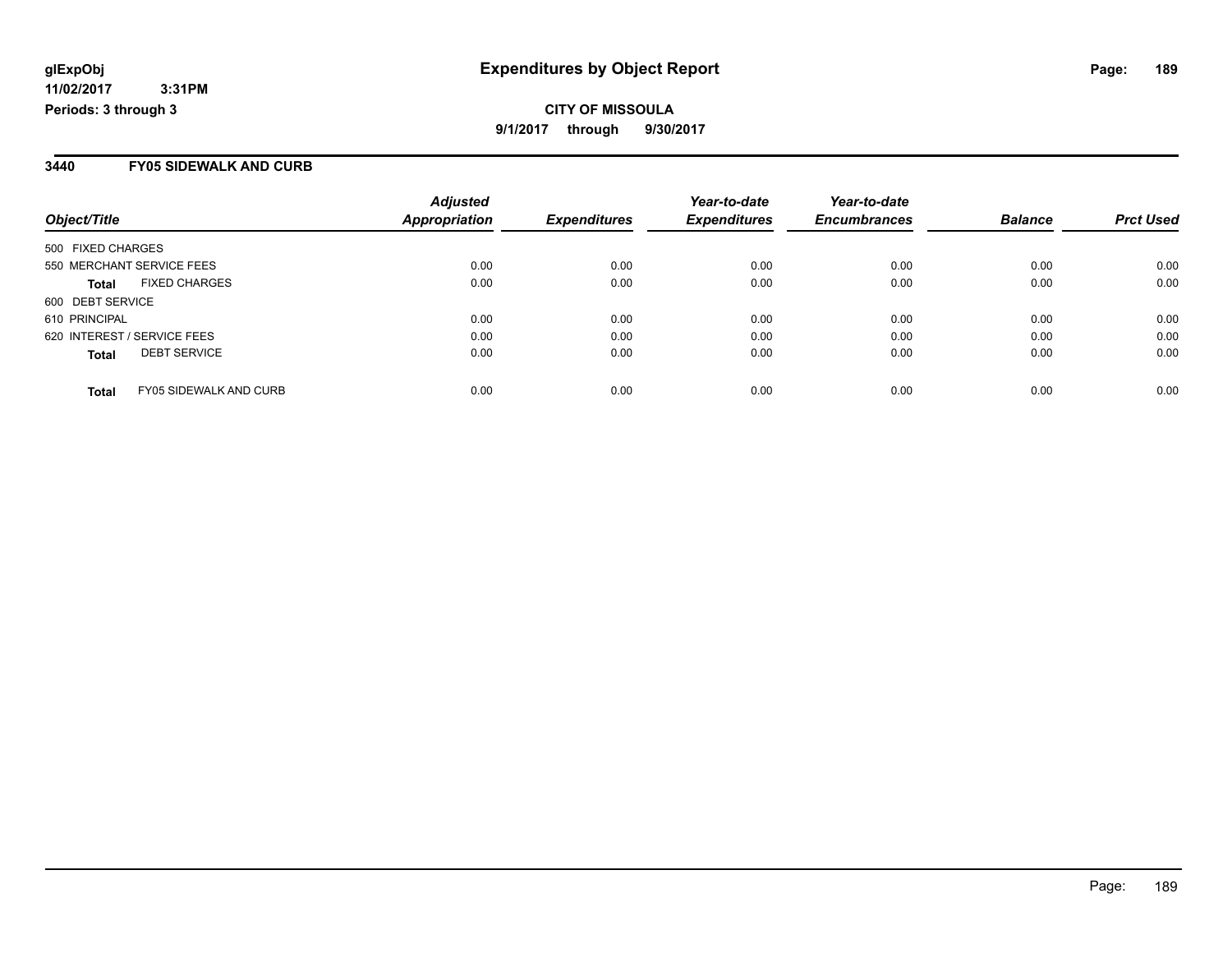**3450 FY06 SIDEWALK AND CURB**

|                             |                      | <b>Adjusted</b> |                     | Year-to-date        | Year-to-date        |                |                  |
|-----------------------------|----------------------|-----------------|---------------------|---------------------|---------------------|----------------|------------------|
| Object/Title                |                      | Appropriation   | <b>Expenditures</b> | <b>Expenditures</b> | <b>Encumbrances</b> | <b>Balance</b> | <b>Prct Used</b> |
| 500 FIXED CHARGES           |                      |                 |                     |                     |                     |                |                  |
| 550 MERCHANT SERVICE FEES   |                      | 350.00          | 0.00                | 0.00                | 0.00                | 350.00         | 0.00             |
| <b>Total</b>                | <b>FIXED CHARGES</b> | 350.00          | 0.00                | 0.00                | 0.00                | 350.00         | 0.00             |
| 600 DEBT SERVICE            |                      |                 |                     |                     |                     |                |                  |
| 610 PRINCIPAL               |                      | 25,000.00       | 0.00                | 0.00                | 0.00                | 25,000.00      | 0.00             |
| 620 INTEREST / SERVICE FEES |                      | 1,063.00        | 0.00                | 0.00                | 0.00                | 1,063.00       | 0.00             |
| <b>Total</b>                | <b>DEBT SERVICE</b>  | 26.063.00       | 0.00                | 0.00                | 0.00                | 26.063.00      | 0.00             |
| <b>Total</b>                | NON-DEPARTMENTAL     | 26.413.00       | 0.00                | 0.00                | 0.00                | 26.413.00      | 0.00             |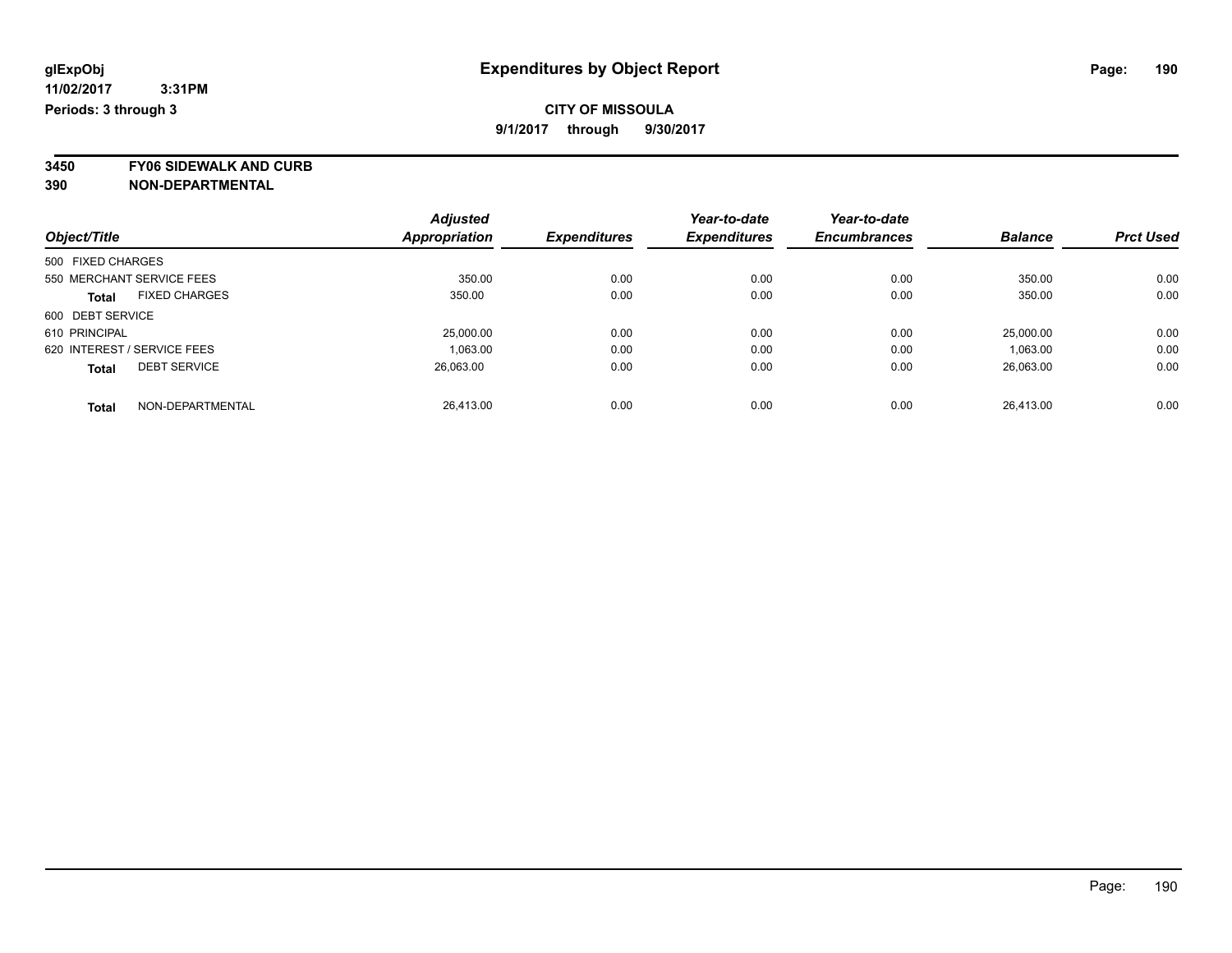#### **3450 FY06 SIDEWALK AND CURB**

| Object/Title                                  | <b>Adjusted</b><br><b>Appropriation</b> | <b>Expenditures</b> | Year-to-date<br><b>Expenditures</b> | Year-to-date<br><b>Encumbrances</b> | <b>Balance</b> | <b>Prct Used</b> |
|-----------------------------------------------|-----------------------------------------|---------------------|-------------------------------------|-------------------------------------|----------------|------------------|
| 500 FIXED CHARGES                             |                                         |                     |                                     |                                     |                |                  |
| 550 MERCHANT SERVICE FEES                     | 350.00                                  | 0.00                | 0.00                                | 0.00                                | 350.00         | 0.00             |
| <b>FIXED CHARGES</b><br><b>Total</b>          | 350.00                                  | 0.00                | 0.00                                | 0.00                                | 350.00         | 0.00             |
| 600 DEBT SERVICE                              |                                         |                     |                                     |                                     |                |                  |
| 610 PRINCIPAL                                 | 25,000.00                               | 0.00                | 0.00                                | 0.00                                | 25,000.00      | 0.00             |
| 620 INTEREST / SERVICE FEES                   | 1,063.00                                | 0.00                | 0.00                                | 0.00                                | 1.063.00       | 0.00             |
| <b>DEBT SERVICE</b><br><b>Total</b>           | 26.063.00                               | 0.00                | 0.00                                | 0.00                                | 26.063.00      | 0.00             |
| <b>FY06 SIDEWALK AND CURB</b><br><b>Total</b> | 26.413.00                               | 0.00                | 0.00                                | 0.00                                | 26.413.00      | 0.00             |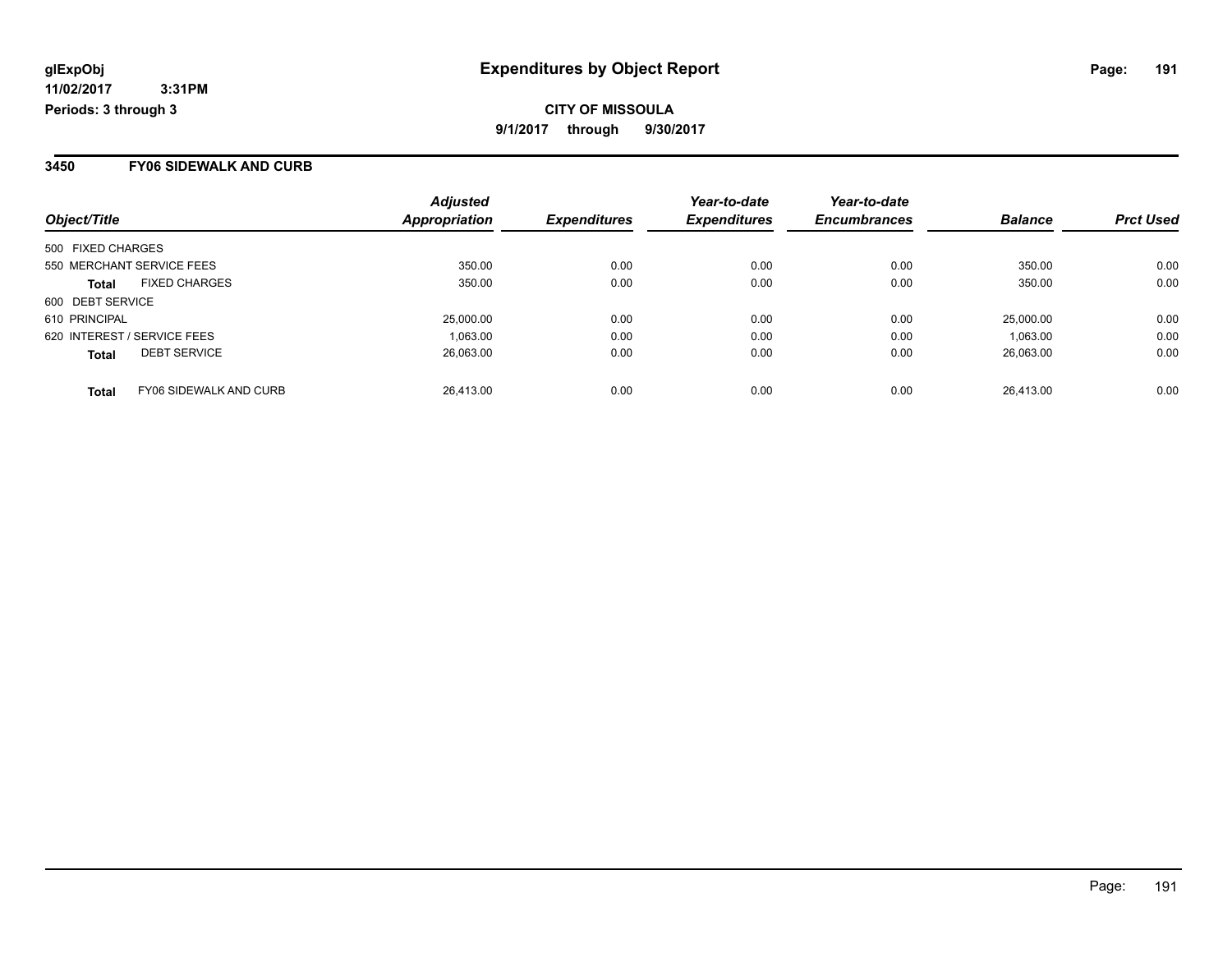**3460 FY07 SIDEWALK AND CURB DEBT**

|                             |                      | <b>Adjusted</b>      |                     | Year-to-date        | Year-to-date        |                |                  |
|-----------------------------|----------------------|----------------------|---------------------|---------------------|---------------------|----------------|------------------|
| Object/Title                |                      | <b>Appropriation</b> | <b>Expenditures</b> | <b>Expenditures</b> | <b>Encumbrances</b> | <b>Balance</b> | <b>Prct Used</b> |
| 500 FIXED CHARGES           |                      |                      |                     |                     |                     |                |                  |
| 550 MERCHANT SERVICE FEES   |                      | 350.00               | 0.00                | 0.00                | 0.00                | 350.00         | 0.00             |
| <b>Total</b>                | <b>FIXED CHARGES</b> | 350.00               | 0.00                | 0.00                | 0.00                | 350.00         | 0.00             |
| 600 DEBT SERVICE            |                      |                      |                     |                     |                     |                |                  |
| 610 PRINCIPAL               |                      | 40.000.00            | 0.00                | 0.00                | 0.00                | 40.000.00      | 0.00             |
| 620 INTEREST / SERVICE FEES |                      | 9,500.00             | 0.00                | 0.00                | 0.00                | 9,500.00       | 0.00             |
| <b>Total</b>                | <b>DEBT SERVICE</b>  | 49.500.00            | 0.00                | 0.00                | 0.00                | 49,500.00      | 0.00             |
| <b>Total</b>                | NON-DEPARTMENTAL     | 49.850.00            | 0.00                | 0.00                | 0.00                | 49.850.00      | 0.00             |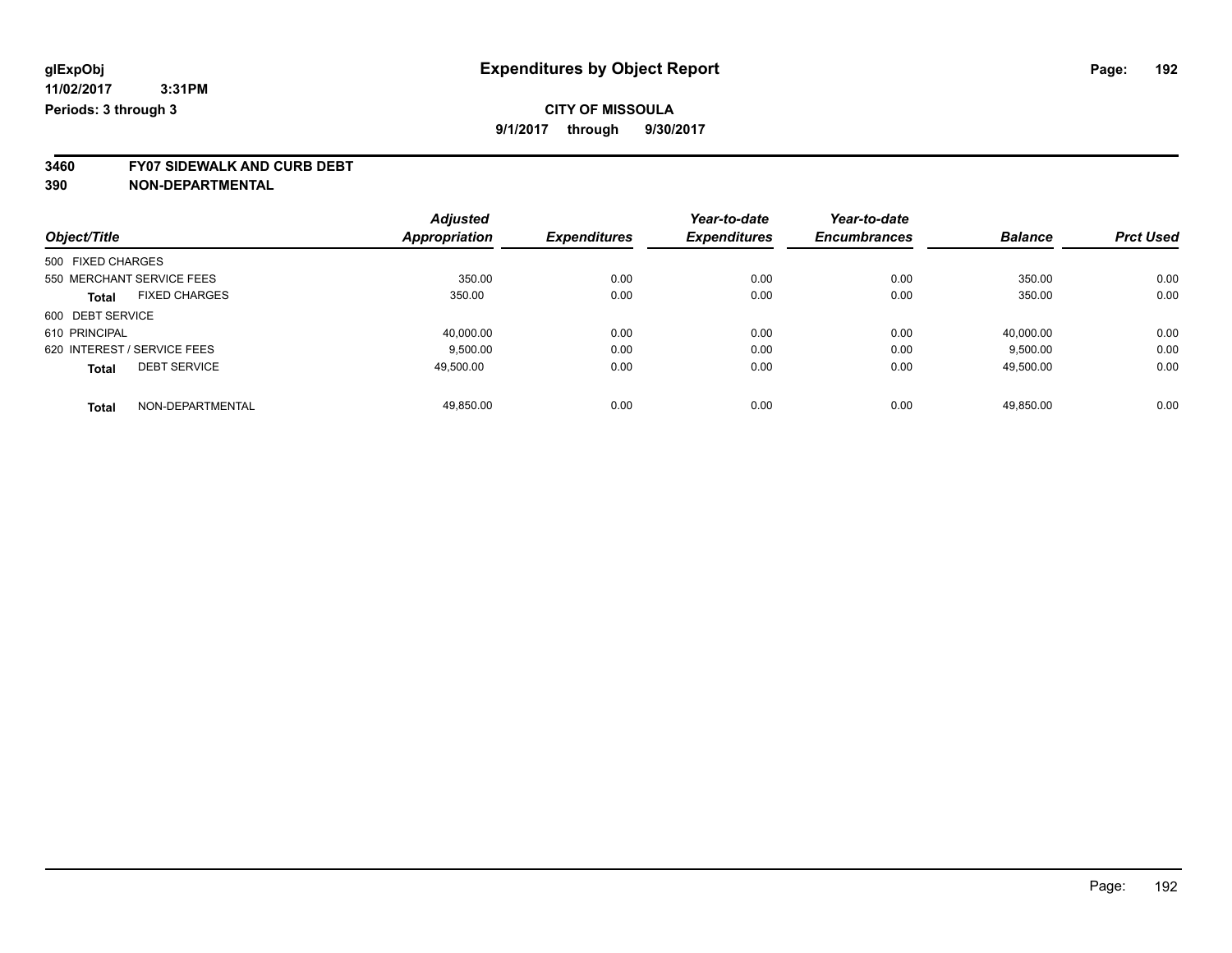#### **3460 FY07 SIDEWALK AND CURB DEBT**

| Object/Title                                       | <b>Adjusted</b><br><b>Appropriation</b> | <b>Expenditures</b> | Year-to-date<br><b>Expenditures</b> | Year-to-date<br><b>Encumbrances</b> | <b>Balance</b> | <b>Prct Used</b> |
|----------------------------------------------------|-----------------------------------------|---------------------|-------------------------------------|-------------------------------------|----------------|------------------|
| 500 FIXED CHARGES                                  |                                         |                     |                                     |                                     |                |                  |
| 550 MERCHANT SERVICE FEES                          | 350.00                                  | 0.00                | 0.00                                | 0.00                                | 350.00         | 0.00             |
| <b>FIXED CHARGES</b><br><b>Total</b>               | 350.00                                  | 0.00                | 0.00                                | 0.00                                | 350.00         | 0.00             |
| 600 DEBT SERVICE                                   |                                         |                     |                                     |                                     |                |                  |
| 610 PRINCIPAL                                      | 40,000.00                               | 0.00                | 0.00                                | 0.00                                | 40.000.00      | 0.00             |
| 620 INTEREST / SERVICE FEES                        | 9,500.00                                | 0.00                | 0.00                                | 0.00                                | 9,500.00       | 0.00             |
| <b>DEBT SERVICE</b><br><b>Total</b>                | 49.500.00                               | 0.00                | 0.00                                | 0.00                                | 49.500.00      | 0.00             |
| <b>FY07 SIDEWALK AND CURB DEBT</b><br><b>Total</b> | 49.850.00                               | 0.00                | 0.00                                | 0.00                                | 49.850.00      | 0.00             |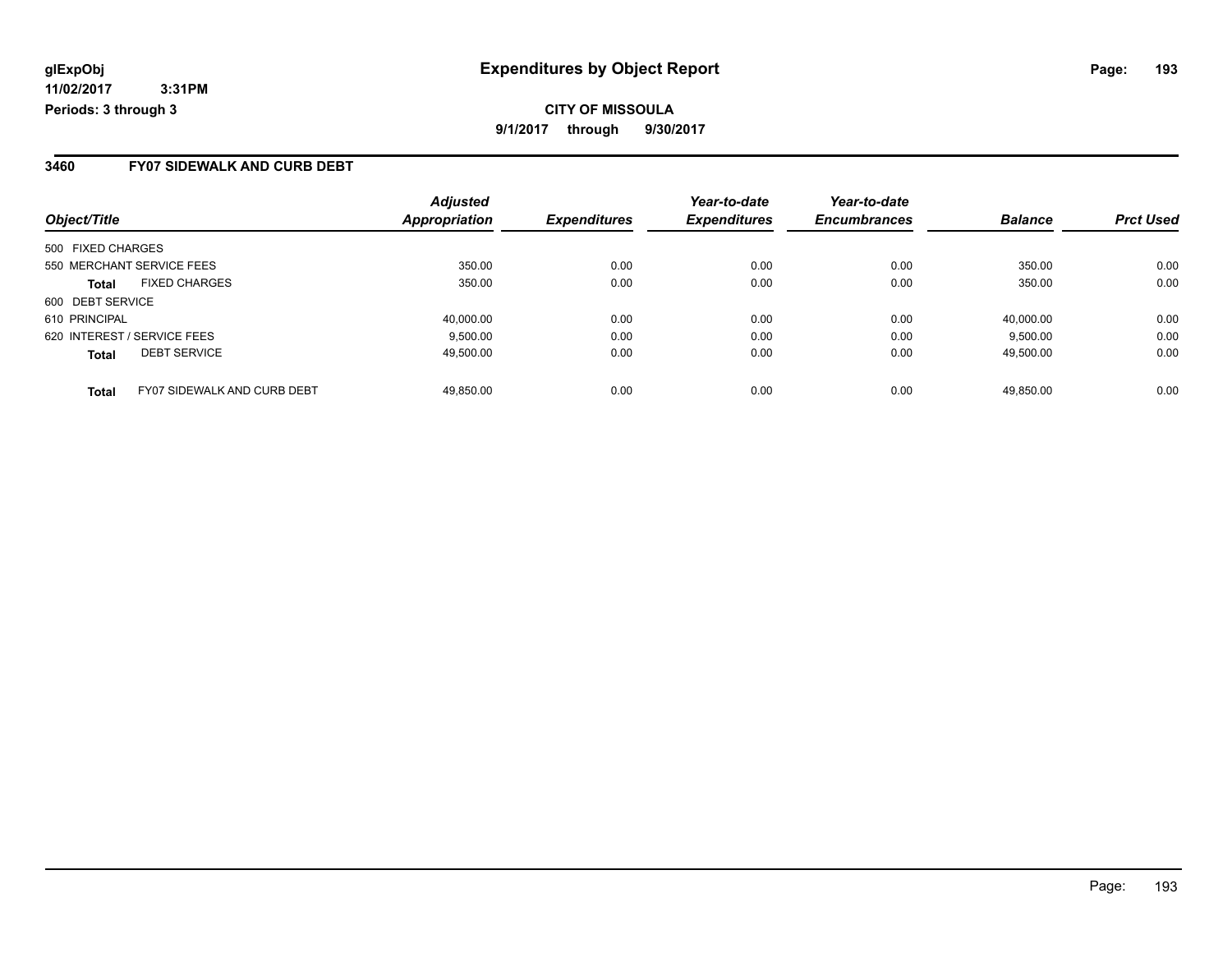**9/1/2017 through 9/30/2017**

# **3461 SERIES 2008A SIDEWALK AND CURB**

#### **280 PUBLIC WORKS OPERATIONS**

| Object/Title                            | <b>Adjusted</b><br>Appropriation | <b>Expenditures</b> | Year-to-date<br><b>Expenditures</b> | Year-to-date<br><b>Encumbrances</b> | <b>Balance</b> | <b>Prct Used</b> |
|-----------------------------------------|----------------------------------|---------------------|-------------------------------------|-------------------------------------|----------------|------------------|
| 500 FIXED CHARGES                       |                                  |                     |                                     |                                     |                |                  |
| 550 MERCHANT SERVICE FEES               | 0.00                             | 0.00                | 0.00                                | 0.00                                | 0.00           | 0.00             |
| <b>FIXED CHARGES</b><br><b>Total</b>    | 0.00                             | 0.00                | 0.00                                | 0.00                                | 0.00           | 0.00             |
| 800 OTHER OBJECTS                       |                                  |                     |                                     |                                     |                |                  |
| 820 TRANSFERS TO OTHER FUNDS            | 0.00                             | 0.00                | 0.00                                | 0.00                                | 0.00           | 0.00             |
| OTHER OBJECTS<br><b>Total</b>           | 0.00                             | 0.00                | 0.00                                | 0.00                                | 0.00           | 0.00             |
| PUBLIC WORKS OPERATIONS<br><b>Total</b> | 0.00                             | 0.00                | 0.00                                | 0.00                                | 0.00           | 0.00             |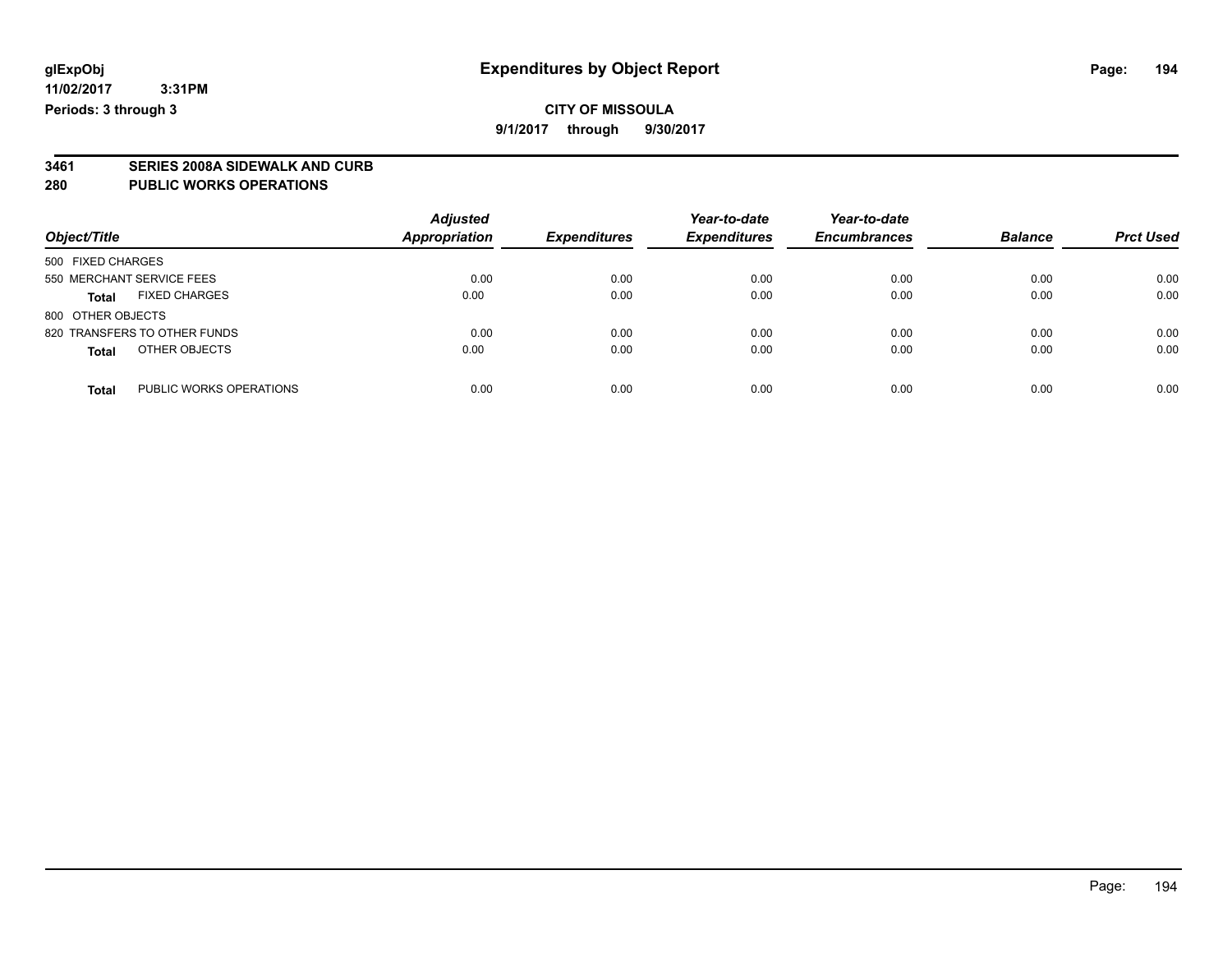## **CITY OF MISSOULA**

**9/1/2017 through 9/30/2017**

# **3461 SERIES 2008A SIDEWALK AND CURB**

| <b>Balance</b> | <b>Prct Used</b> |
|----------------|------------------|
|                |                  |
|                |                  |
| 350.00         | 0.00             |
| 350.00         | 0.00             |
|                |                  |
| 20,000.00      | 0.00             |
| 6,538.00       | 0.00             |
| 26,538.00      | 0.00             |
|                |                  |
| 0.00           | 0.00             |
| 0.00           | 0.00             |
|                | 0.00             |
|                | 26,888.00        |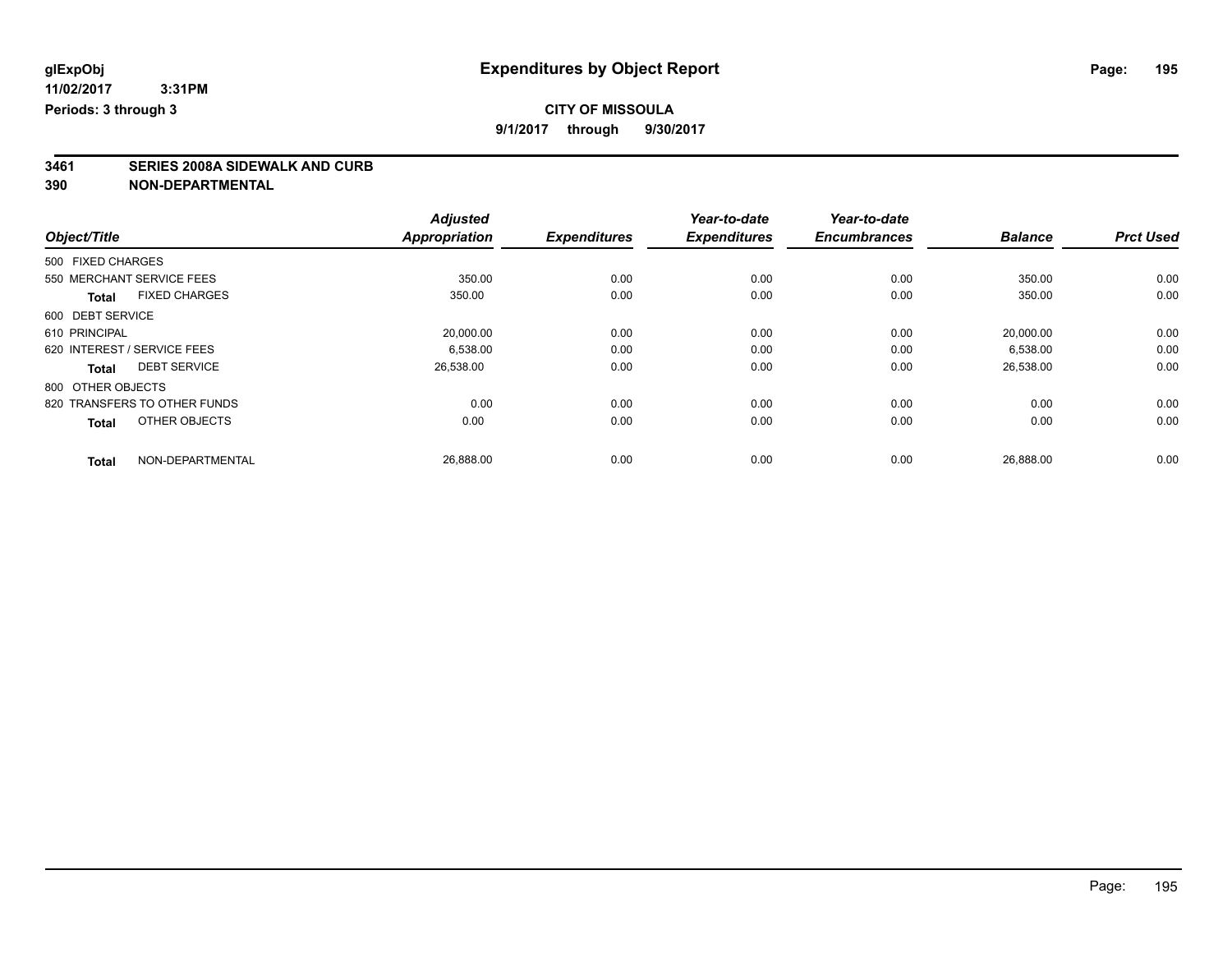## **CITY OF MISSOULA 9/1/2017 through 9/30/2017**

#### **3461 SERIES 2008A SIDEWALK AND CURB**

|                                                | <b>Adjusted</b>      |                     | Year-to-date        | Year-to-date        |                |                  |
|------------------------------------------------|----------------------|---------------------|---------------------|---------------------|----------------|------------------|
| Object/Title                                   | <b>Appropriation</b> | <b>Expenditures</b> | <b>Expenditures</b> | <b>Encumbrances</b> | <b>Balance</b> | <b>Prct Used</b> |
| 500 FIXED CHARGES                              |                      |                     |                     |                     |                |                  |
| 550 MERCHANT SERVICE FEES                      | 350.00               | 0.00                | 0.00                | 0.00                | 350.00         | 0.00             |
| <b>FIXED CHARGES</b><br><b>Total</b>           | 350.00               | 0.00                | 0.00                | 0.00                | 350.00         | 0.00             |
| 600 DEBT SERVICE                               |                      |                     |                     |                     |                |                  |
| 610 PRINCIPAL                                  | 20,000.00            | 0.00                | 0.00                | 0.00                | 20.000.00      | 0.00             |
| 620 INTEREST / SERVICE FEES                    | 6.538.00             | 0.00                | 0.00                | 0.00                | 6,538.00       | 0.00             |
| <b>DEBT SERVICE</b><br>Total                   | 26,538.00            | 0.00                | 0.00                | 0.00                | 26,538.00      | 0.00             |
| 800 OTHER OBJECTS                              |                      |                     |                     |                     |                |                  |
| 820 TRANSFERS TO OTHER FUNDS                   | 0.00                 | 0.00                | 0.00                | 0.00                | 0.00           | 0.00             |
| OTHER OBJECTS<br>Total                         | 0.00                 | 0.00                | 0.00                | 0.00                | 0.00           | 0.00             |
| SERIES 2008A SIDEWALK AND CURB<br><b>Total</b> | 26,888.00            | 0.00                | 0.00                | 0.00                | 26,888.00      | 0.00             |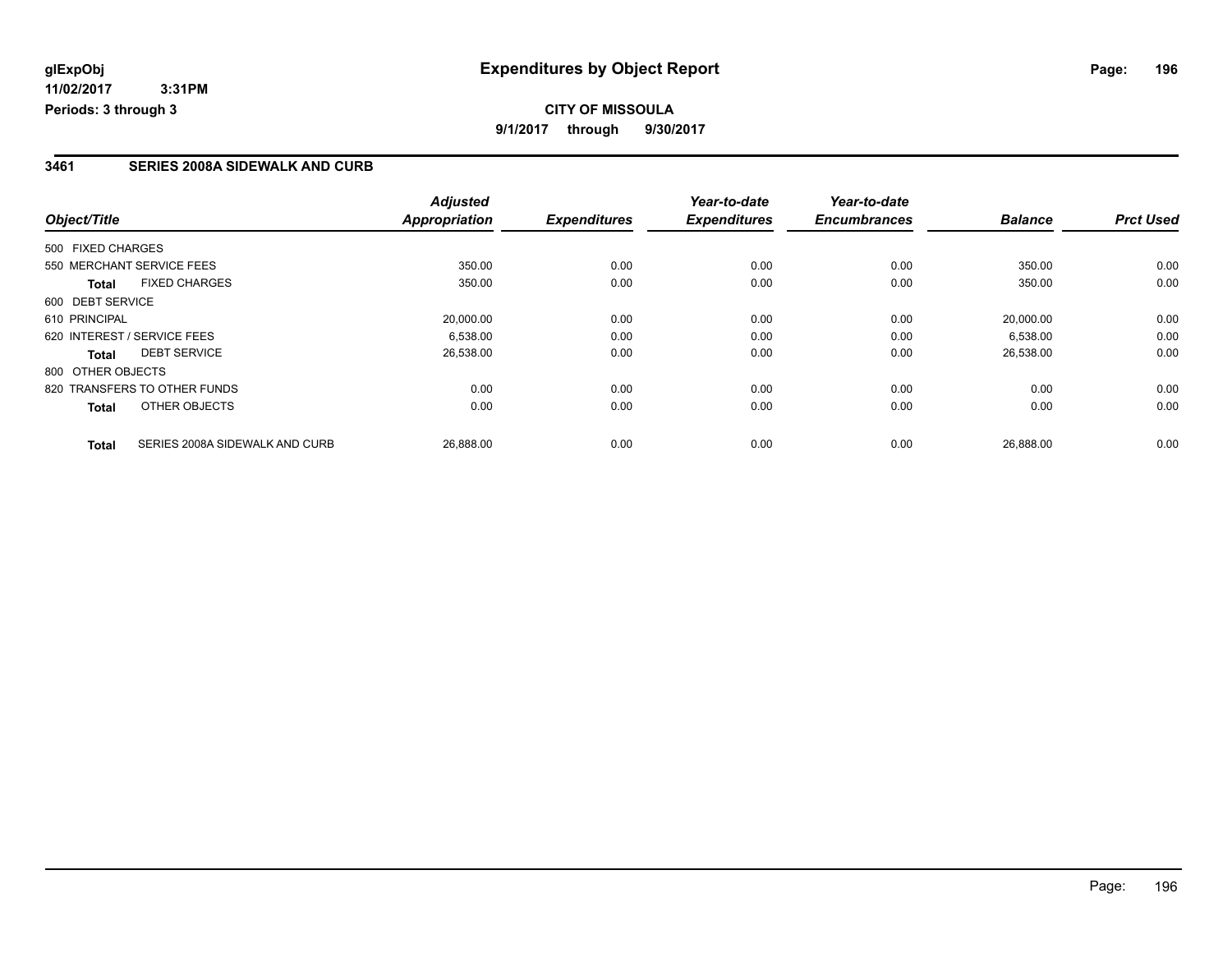# **3462 SERIES 2009 SIDEWALK AND CURB**

|                                     |                      | <b>Adjusted</b>      |                     | Year-to-date        | Year-to-date        |                |                  |
|-------------------------------------|----------------------|----------------------|---------------------|---------------------|---------------------|----------------|------------------|
| Object/Title                        |                      | <b>Appropriation</b> | <b>Expenditures</b> | <b>Expenditures</b> | <b>Encumbrances</b> | <b>Balance</b> | <b>Prct Used</b> |
| 500 FIXED CHARGES                   |                      |                      |                     |                     |                     |                |                  |
| 550 MERCHANT SERVICE FEES           |                      | 0.00                 | 0.00                | 0.00                | 0.00                | 0.00           | 0.00             |
| <b>Total</b>                        | <b>FIXED CHARGES</b> | 0.00                 | 0.00                | 0.00                | 0.00                | 0.00           | 0.00             |
| 600 DEBT SERVICE                    |                      |                      |                     |                     |                     |                |                  |
| 610 PRINCIPAL                       |                      | 25,000.00            | 0.00                | 0.00                | 0.00                | 25,000.00      | 0.00             |
| 620 INTEREST / SERVICE FEES         |                      | 11,018.00            | 0.00                | 300.00              | 0.00                | 10.718.00      | 2.72             |
| <b>DEBT SERVICE</b><br><b>Total</b> |                      | 36,018.00            | 0.00                | 300.00              | 0.00                | 35,718.00      | 0.83             |
| 800 OTHER OBJECTS                   |                      |                      |                     |                     |                     |                |                  |
| 820 TRANSFERS TO OTHER FUNDS        |                      | 0.00                 | 0.00                | 0.00                | 0.00                | 0.00           | 0.00             |
| <b>Total</b>                        | OTHER OBJECTS        | 0.00                 | 0.00                | 0.00                | 0.00                | 0.00           | 0.00             |
| <b>Total</b>                        | NON-DEPARTMENTAL     | 36,018.00            | 0.00                | 300.00              | 0.00                | 35,718.00      | 0.83             |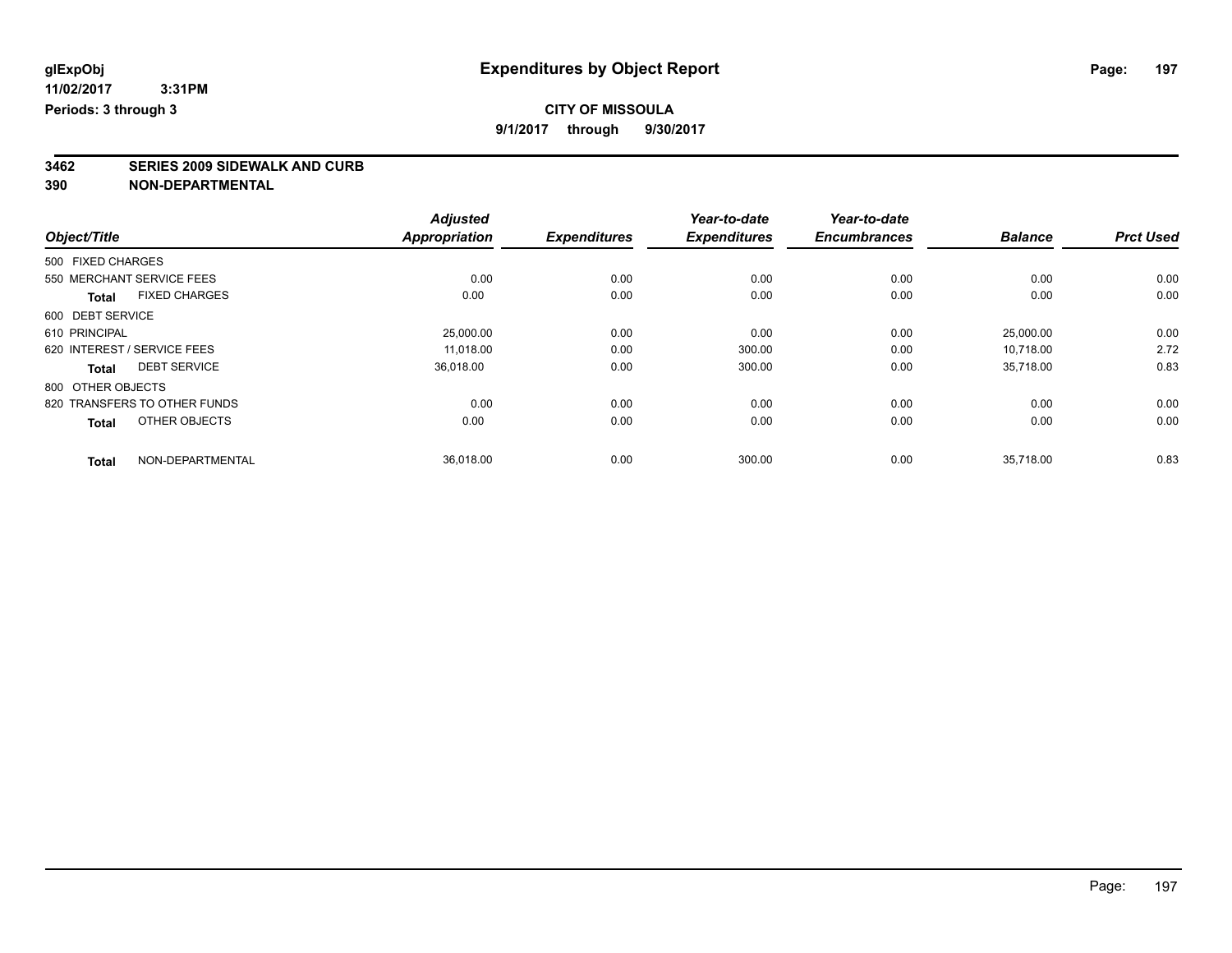## **CITY OF MISSOULA 9/1/2017 through 9/30/2017**

#### **3462 SERIES 2009 SIDEWALK AND CURB**

|                                               | <b>Adjusted</b>      |                     | Year-to-date        | Year-to-date        |                |                  |
|-----------------------------------------------|----------------------|---------------------|---------------------|---------------------|----------------|------------------|
| Object/Title                                  | <b>Appropriation</b> | <b>Expenditures</b> | <b>Expenditures</b> | <b>Encumbrances</b> | <b>Balance</b> | <b>Prct Used</b> |
| 500 FIXED CHARGES                             |                      |                     |                     |                     |                |                  |
| 550 MERCHANT SERVICE FEES                     | 0.00                 | 0.00                | 0.00                | 0.00                | 0.00           | 0.00             |
| <b>FIXED CHARGES</b><br><b>Total</b>          | 0.00                 | 0.00                | 0.00                | 0.00                | 0.00           | 0.00             |
| 600 DEBT SERVICE                              |                      |                     |                     |                     |                |                  |
| 610 PRINCIPAL                                 | 25,000.00            | 0.00                | 0.00                | 0.00                | 25,000.00      | 0.00             |
| 620 INTEREST / SERVICE FEES                   | 11.018.00            | 0.00                | 300.00              | 0.00                | 10.718.00      | 2.72             |
| <b>DEBT SERVICE</b><br><b>Total</b>           | 36,018.00            | 0.00                | 300.00              | 0.00                | 35,718.00      | 0.83             |
| 800 OTHER OBJECTS                             |                      |                     |                     |                     |                |                  |
| 820 TRANSFERS TO OTHER FUNDS                  | 0.00                 | 0.00                | 0.00                | 0.00                | 0.00           | 0.00             |
| OTHER OBJECTS<br>Total                        | 0.00                 | 0.00                | 0.00                | 0.00                | 0.00           | 0.00             |
| SERIES 2009 SIDEWALK AND CURB<br><b>Total</b> | 36,018.00            | 0.00                | 300.00              | 0.00                | 35.718.00      | 0.83             |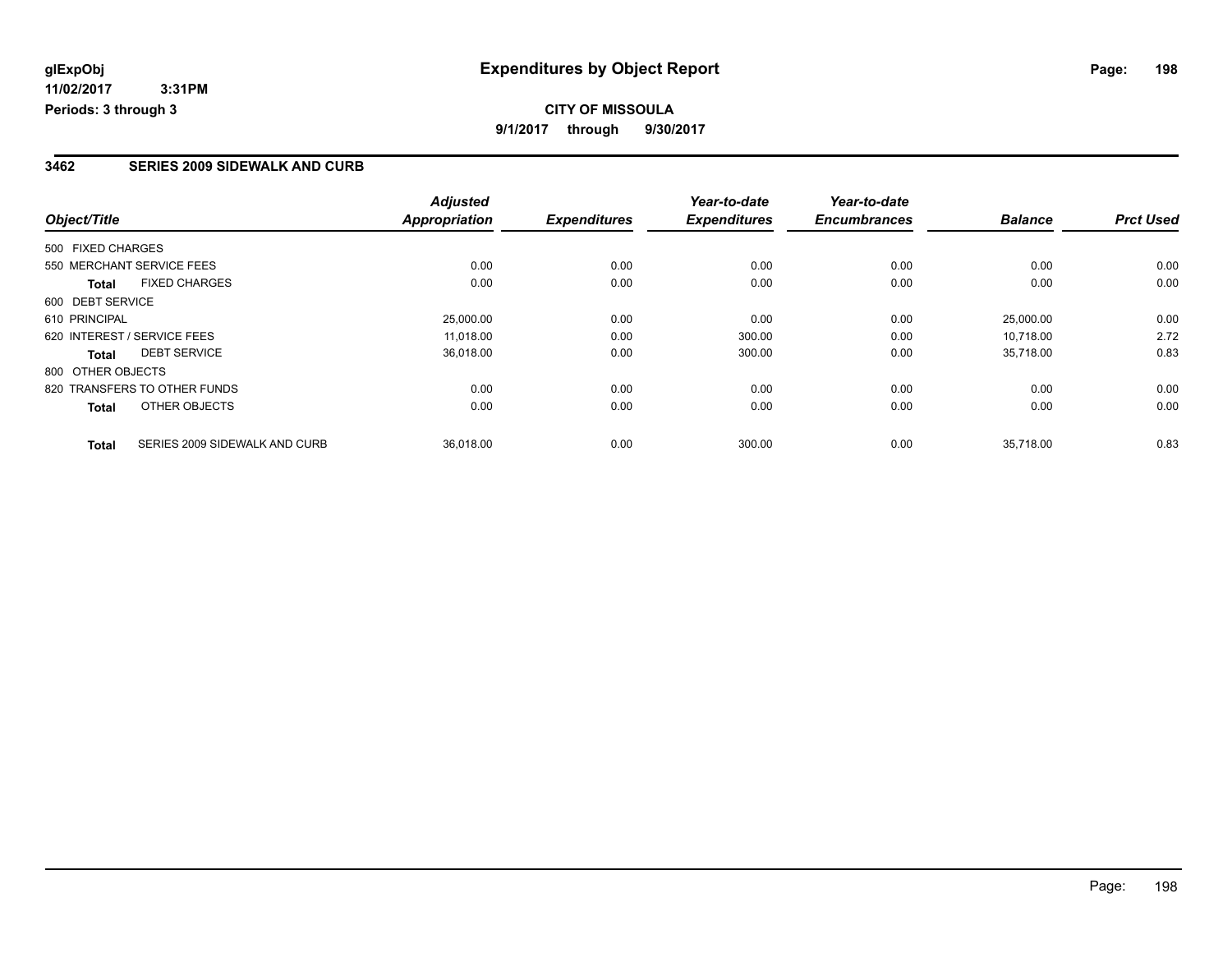**3463 SERIES 2010 SIDEWALK AND CURB 390 NON-DEPARTMENTAL**

|                                      | <b>Adjusted</b>      |                     | Year-to-date        | Year-to-date        |                |                  |
|--------------------------------------|----------------------|---------------------|---------------------|---------------------|----------------|------------------|
| Object/Title                         | <b>Appropriation</b> | <b>Expenditures</b> | <b>Expenditures</b> | <b>Encumbrances</b> | <b>Balance</b> | <b>Prct Used</b> |
| 500 FIXED CHARGES                    |                      |                     |                     |                     |                |                  |
| 550 MERCHANT SERVICE FEES            | 0.00                 | 0.00                | 0.00                | 0.00                | 0.00           | 0.00             |
| <b>FIXED CHARGES</b><br><b>Total</b> | 0.00                 | 0.00                | 0.00                | 0.00                | 0.00           | 0.00             |
| 600 DEBT SERVICE                     |                      |                     |                     |                     |                |                  |
| 610 PRINCIPAL                        | 75,000.00            | 0.00                | 0.00                | 0.00                | 75.000.00      | 0.00             |
| 620 INTEREST / SERVICE FEES          | 17,938.00            | 0.00                | 350.00              | 0.00                | 17.588.00      | 1.95             |
| <b>DEBT SERVICE</b><br><b>Total</b>  | 92,938.00            | 0.00                | 350.00              | 0.00                | 92,588.00      | 0.38             |
| NON-DEPARTMENTAL<br><b>Total</b>     | 92.938.00            | 0.00                | 350.00              | 0.00                | 92.588.00      | 0.38             |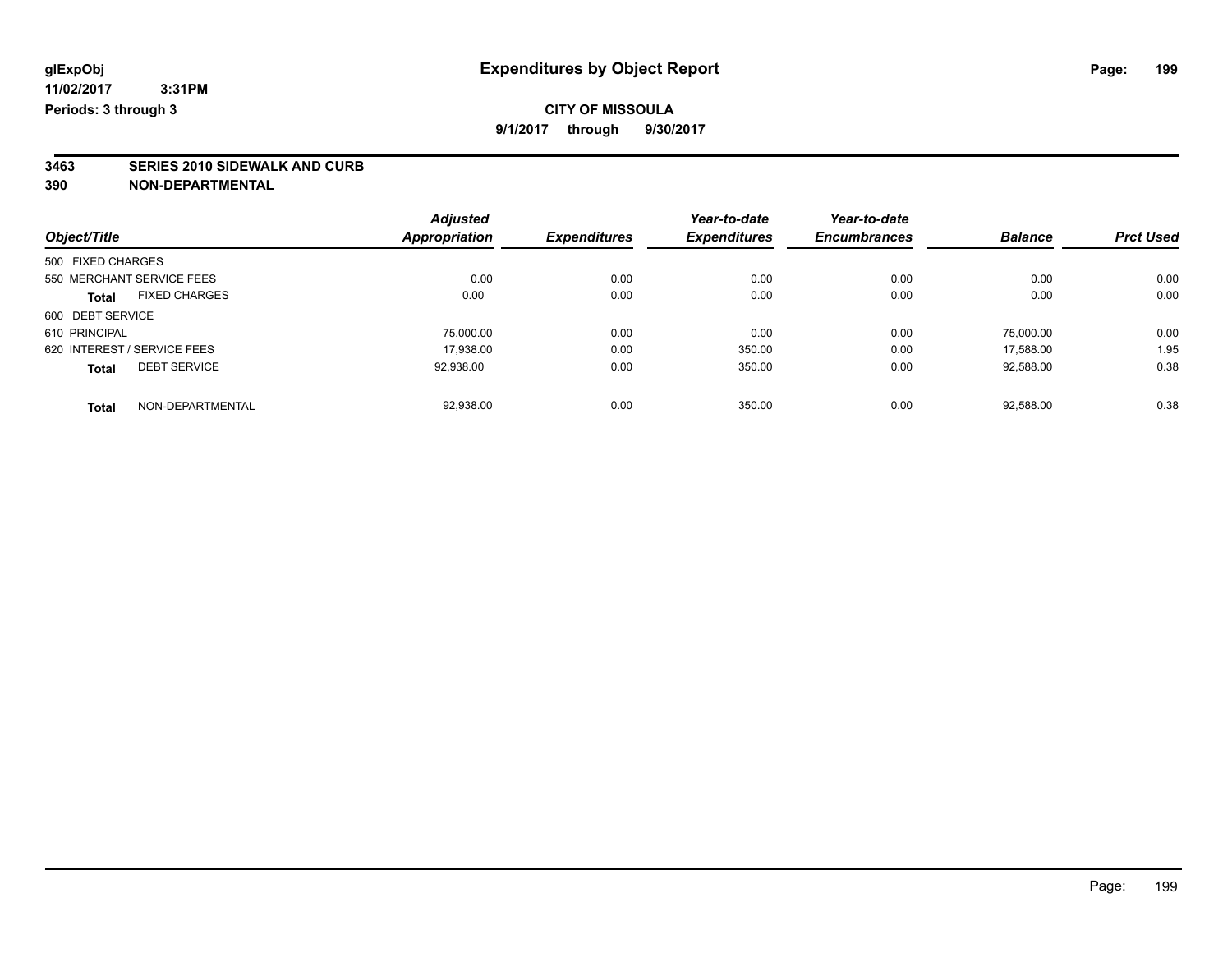#### **3463 SERIES 2010 SIDEWALK AND CURB**

| Object/Title                                  | <b>Adjusted</b><br><b>Appropriation</b> | <b>Expenditures</b> | Year-to-date<br><b>Expenditures</b> | Year-to-date<br><b>Encumbrances</b> | <b>Balance</b> | <b>Prct Used</b> |
|-----------------------------------------------|-----------------------------------------|---------------------|-------------------------------------|-------------------------------------|----------------|------------------|
| 500 FIXED CHARGES                             |                                         |                     |                                     |                                     |                |                  |
| 550 MERCHANT SERVICE FEES                     | 0.00                                    | 0.00                | 0.00                                | 0.00                                | 0.00           | 0.00             |
| <b>FIXED CHARGES</b><br><b>Total</b>          | 0.00                                    | 0.00                | 0.00                                | 0.00                                | 0.00           | 0.00             |
| 600 DEBT SERVICE                              |                                         |                     |                                     |                                     |                |                  |
| 610 PRINCIPAL                                 | 75,000.00                               | 0.00                | 0.00                                | 0.00                                | 75.000.00      | 0.00             |
| 620 INTEREST / SERVICE FEES                   | 17.938.00                               | 0.00                | 350.00                              | 0.00                                | 17.588.00      | 1.95             |
| <b>DEBT SERVICE</b><br><b>Total</b>           | 92.938.00                               | 0.00                | 350.00                              | 0.00                                | 92.588.00      | 0.38             |
|                                               |                                         |                     |                                     |                                     |                |                  |
| SERIES 2010 SIDEWALK AND CURB<br><b>Total</b> | 92.938.00                               | 0.00                | 350.00                              | 0.00                                | 92.588.00      | 0.38             |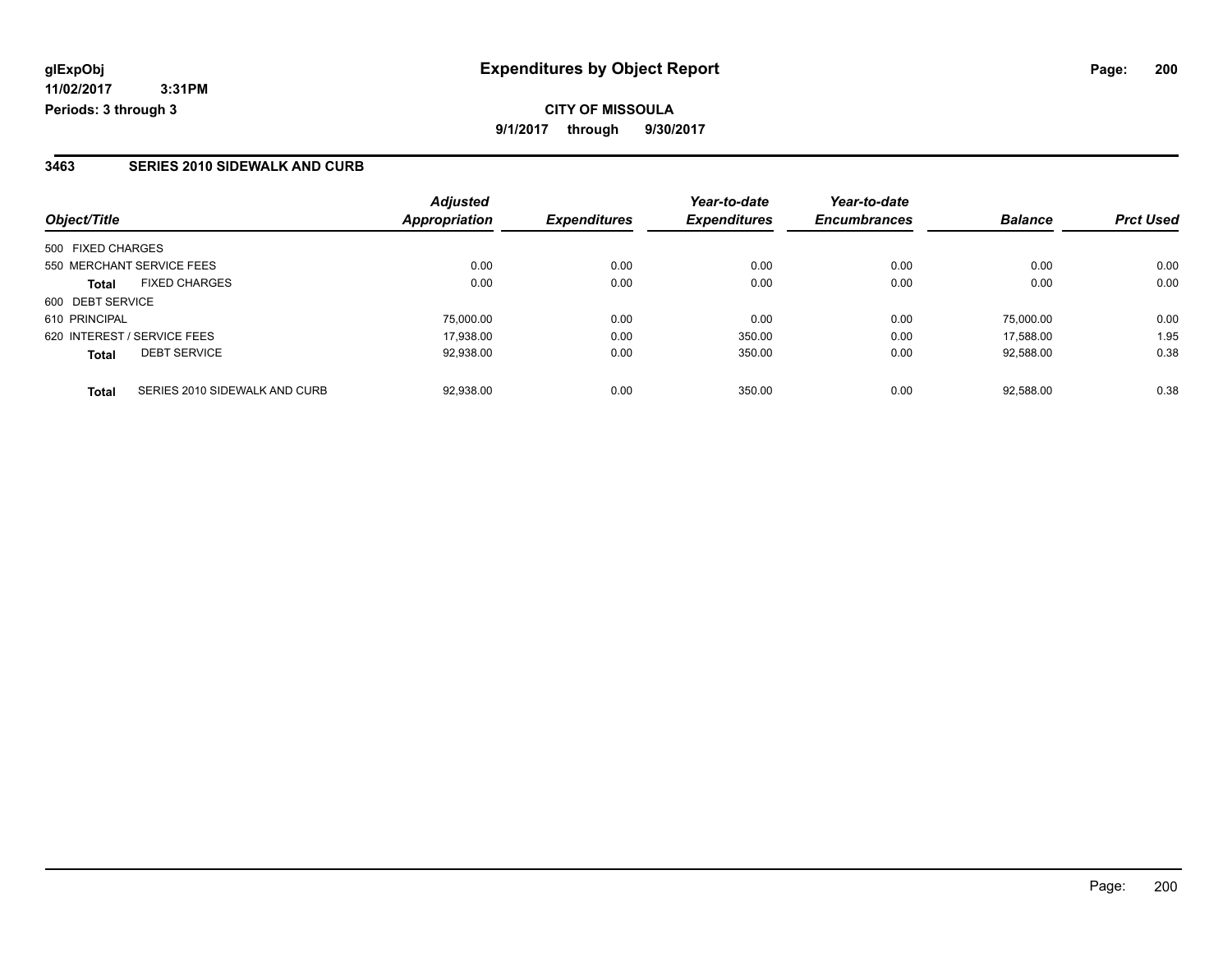**3464 FY12 S/C DEBT SERVICE**

|                             |                      | <b>Adjusted</b>      |                     | Year-to-date        | Year-to-date        |                |                  |
|-----------------------------|----------------------|----------------------|---------------------|---------------------|---------------------|----------------|------------------|
| Object/Title                |                      | <b>Appropriation</b> | <b>Expenditures</b> | <b>Expenditures</b> | <b>Encumbrances</b> | <b>Balance</b> | <b>Prct Used</b> |
| 500 FIXED CHARGES           |                      |                      |                     |                     |                     |                |                  |
| 550 MERCHANT SERVICE FEES   |                      | 0.00                 | 0.00                | 0.00                | 0.00                | 0.00           | 0.00             |
| <b>Total</b>                | <b>FIXED CHARGES</b> | 0.00                 | 0.00                | 0.00                | 0.00                | 0.00           | 0.00             |
| 600 DEBT SERVICE            |                      |                      |                     |                     |                     |                |                  |
| 610 PRINCIPAL               |                      | 45.000.00            | 0.00                | 0.00                | 0.00                | 45.000.00      | 0.00             |
| 620 INTEREST / SERVICE FEES |                      | 19.560.00            | 0.00                | 350.00              | 0.00                | 19.210.00      | 1.79             |
| <b>Total</b>                | <b>DEBT SERVICE</b>  | 64.560.00            | 0.00                | 350.00              | 0.00                | 64.210.00      | 0.54             |
| <b>Total</b>                | NON-DEPARTMENTAL     | 64.560.00            | 0.00                | 350.00              | 0.00                | 64.210.00      | 0.54             |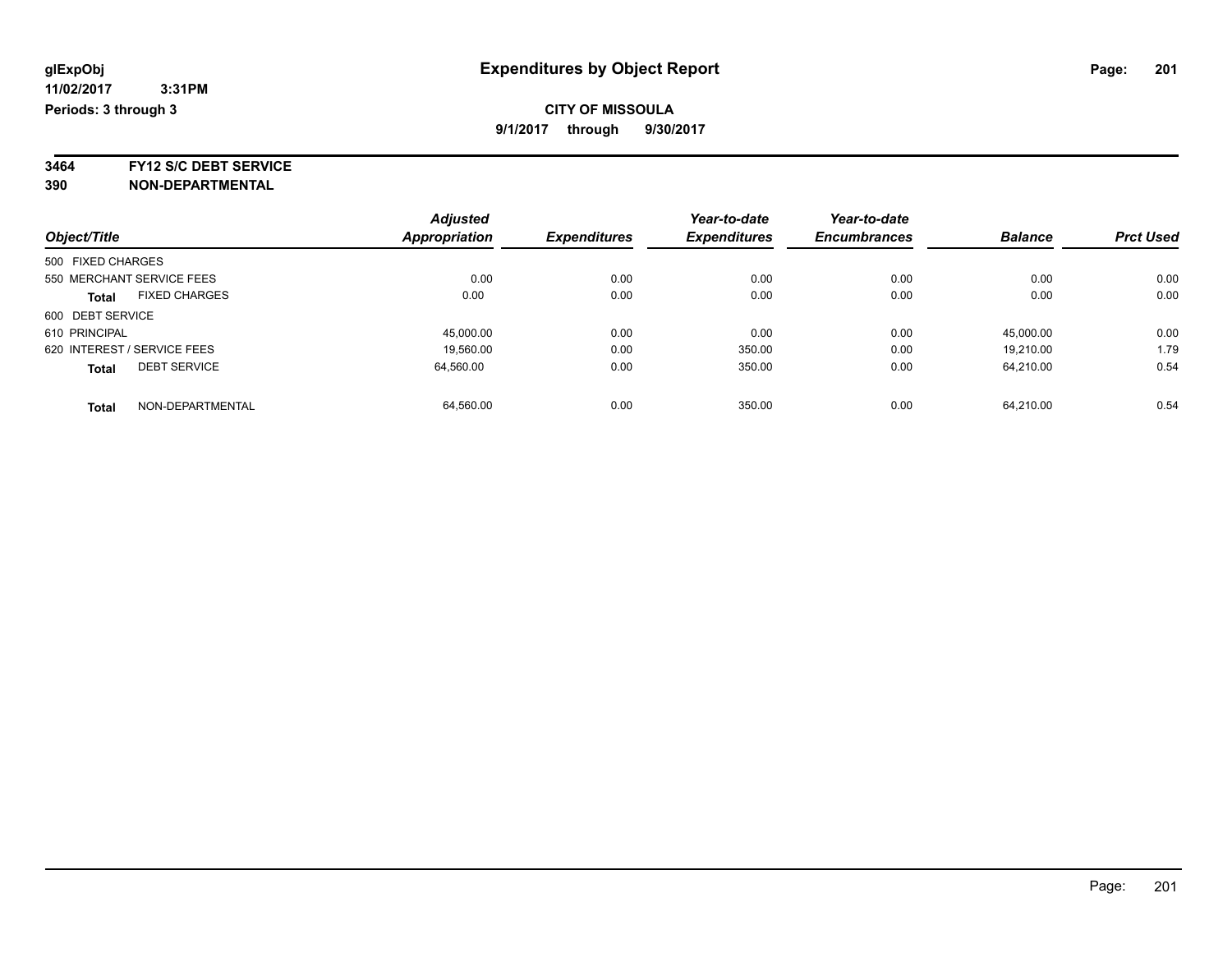#### **3464 FY12 S/C DEBT SERVICE**

| Object/Title                |                       | <b>Adjusted</b><br><b>Appropriation</b> | <b>Expenditures</b> | Year-to-date<br><b>Expenditures</b> | Year-to-date<br><b>Encumbrances</b> | <b>Balance</b> | <b>Prct Used</b> |
|-----------------------------|-----------------------|-----------------------------------------|---------------------|-------------------------------------|-------------------------------------|----------------|------------------|
|                             |                       |                                         |                     |                                     |                                     |                |                  |
| 500 FIXED CHARGES           |                       |                                         |                     |                                     |                                     |                |                  |
| 550 MERCHANT SERVICE FEES   |                       | 0.00                                    | 0.00                | 0.00                                | 0.00                                | 0.00           | 0.00             |
| <b>Total</b>                | <b>FIXED CHARGES</b>  | 0.00                                    | 0.00                | 0.00                                | 0.00                                | 0.00           | 0.00             |
| 600 DEBT SERVICE            |                       |                                         |                     |                                     |                                     |                |                  |
| 610 PRINCIPAL               |                       | 45,000.00                               | 0.00                | 0.00                                | 0.00                                | 45,000.00      | 0.00             |
| 620 INTEREST / SERVICE FEES |                       | 19.560.00                               | 0.00                | 350.00                              | 0.00                                | 19.210.00      | 1.79             |
| <b>Total</b>                | <b>DEBT SERVICE</b>   | 64.560.00                               | 0.00                | 350.00                              | 0.00                                | 64.210.00      | 0.54             |
| <b>Total</b>                | FY12 S/C DEBT SERVICE | 64.560.00                               | 0.00                | 350.00                              | 0.00                                | 64.210.00      | 0.54             |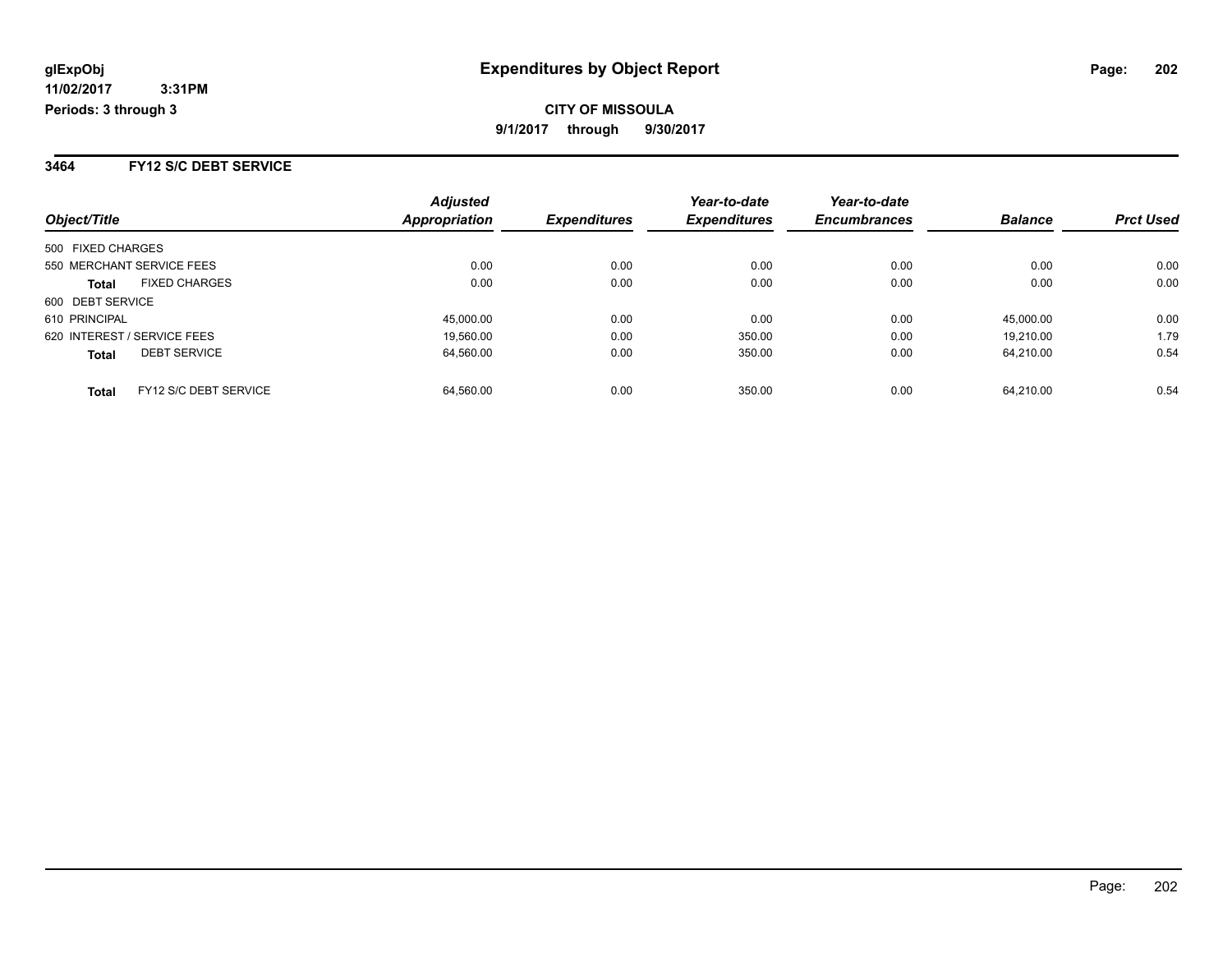# **CITY OF MISSOULA**

**9/1/2017 through 9/30/2017**

# **3465 FY13 SIDEWALK/CURB DEBT SERVICE**

|                                      | <b>Adjusted</b> |                     | Year-to-date        | Year-to-date        |                |                  |
|--------------------------------------|-----------------|---------------------|---------------------|---------------------|----------------|------------------|
| Object/Title                         | Appropriation   | <b>Expenditures</b> | <b>Expenditures</b> | <b>Encumbrances</b> | <b>Balance</b> | <b>Prct Used</b> |
| 500 FIXED CHARGES                    |                 |                     |                     |                     |                |                  |
| 550 MERCHANT SERVICE FEES            | 0.00            | 0.00                | 0.00                | 0.00                | 0.00           | 0.00             |
| <b>FIXED CHARGES</b><br><b>Total</b> | 0.00            | 0.00                | 0.00                | 0.00                | 0.00           | 0.00             |
| 600 DEBT SERVICE                     |                 |                     |                     |                     |                |                  |
| 610 PRINCIPAL                        | 29.000.00       | 0.00                | 0.00                | 0.00                | 29.000.00      | 0.00             |
| 620 INTEREST / SERVICE FEES          | 9.113.00        | 0.00                | 0.00                | 0.00                | 9,113.00       | 0.00             |
| <b>DEBT SERVICE</b><br><b>Total</b>  | 38.113.00       | 0.00                | 0.00                | 0.00                | 38.113.00      | 0.00             |
| NON-DEPARTMENTAL<br><b>Total</b>     | 38.113.00       | 0.00                | 0.00                | 0.00                | 38.113.00      | 0.00             |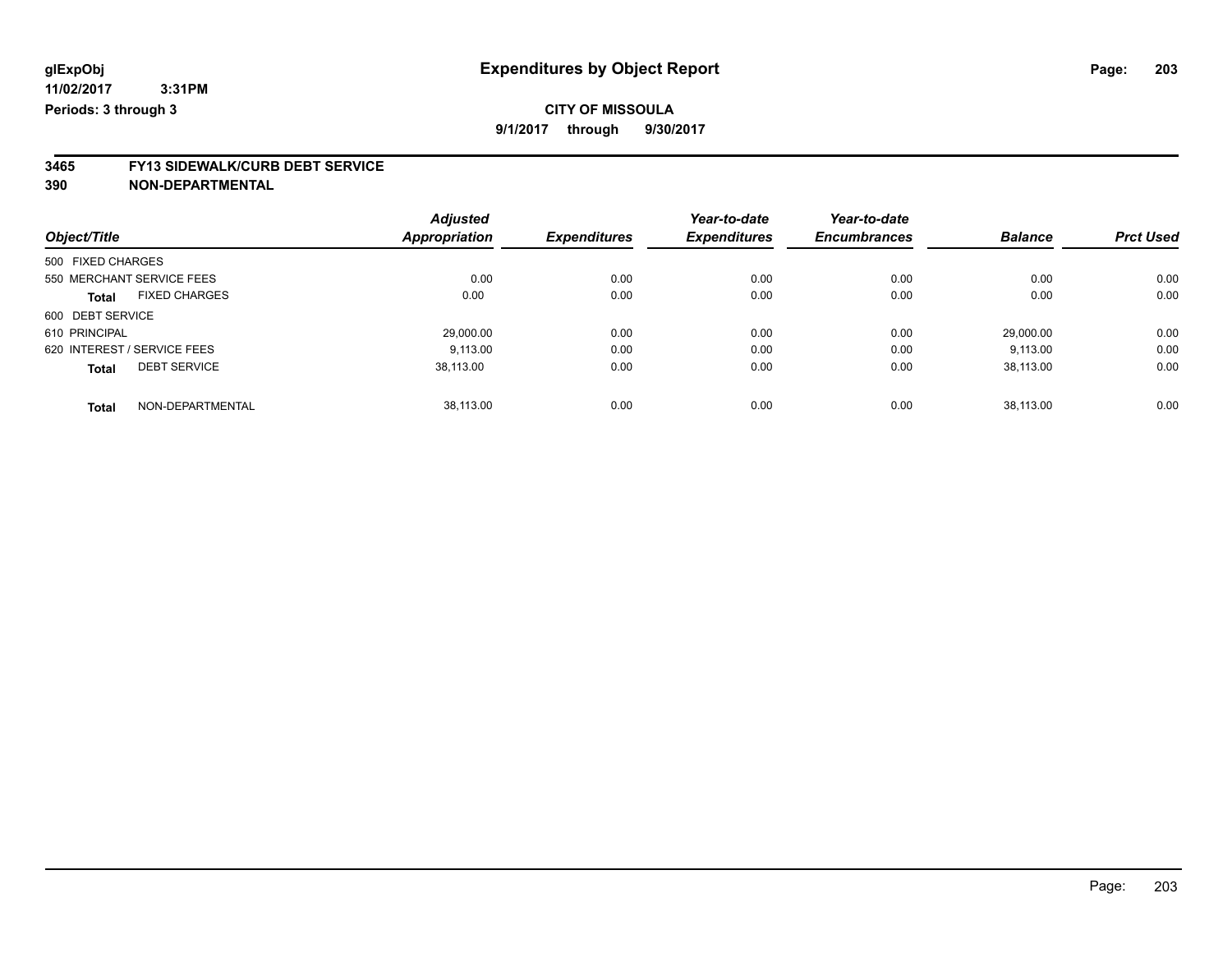#### **3465 FY13 SIDEWALK/CURB DEBT SERVICE**

|                                                        | <b>Adjusted</b>      |                     | Year-to-date        | Year-to-date        |                |                  |
|--------------------------------------------------------|----------------------|---------------------|---------------------|---------------------|----------------|------------------|
| Object/Title                                           | <b>Appropriation</b> | <b>Expenditures</b> | <b>Expenditures</b> | <b>Encumbrances</b> | <b>Balance</b> | <b>Prct Used</b> |
| 500 FIXED CHARGES                                      |                      |                     |                     |                     |                |                  |
| 550 MERCHANT SERVICE FEES                              | 0.00                 | 0.00                | 0.00                | 0.00                | 0.00           | 0.00             |
| <b>FIXED CHARGES</b><br><b>Total</b>                   | 0.00                 | 0.00                | 0.00                | 0.00                | 0.00           | 0.00             |
| 600 DEBT SERVICE                                       |                      |                     |                     |                     |                |                  |
| 610 PRINCIPAL                                          | 29,000.00            | 0.00                | 0.00                | 0.00                | 29,000.00      | 0.00             |
| 620 INTEREST / SERVICE FEES                            | 9.113.00             | 0.00                | 0.00                | 0.00                | 9.113.00       | 0.00             |
| <b>DEBT SERVICE</b><br><b>Total</b>                    | 38.113.00            | 0.00                | 0.00                | 0.00                | 38.113.00      | 0.00             |
| <b>FY13 SIDEWALK/CURB DEBT SERVICE</b><br><b>Total</b> | 38.113.00            | 0.00                | 0.00                | 0.00                | 38.113.00      | 0.00             |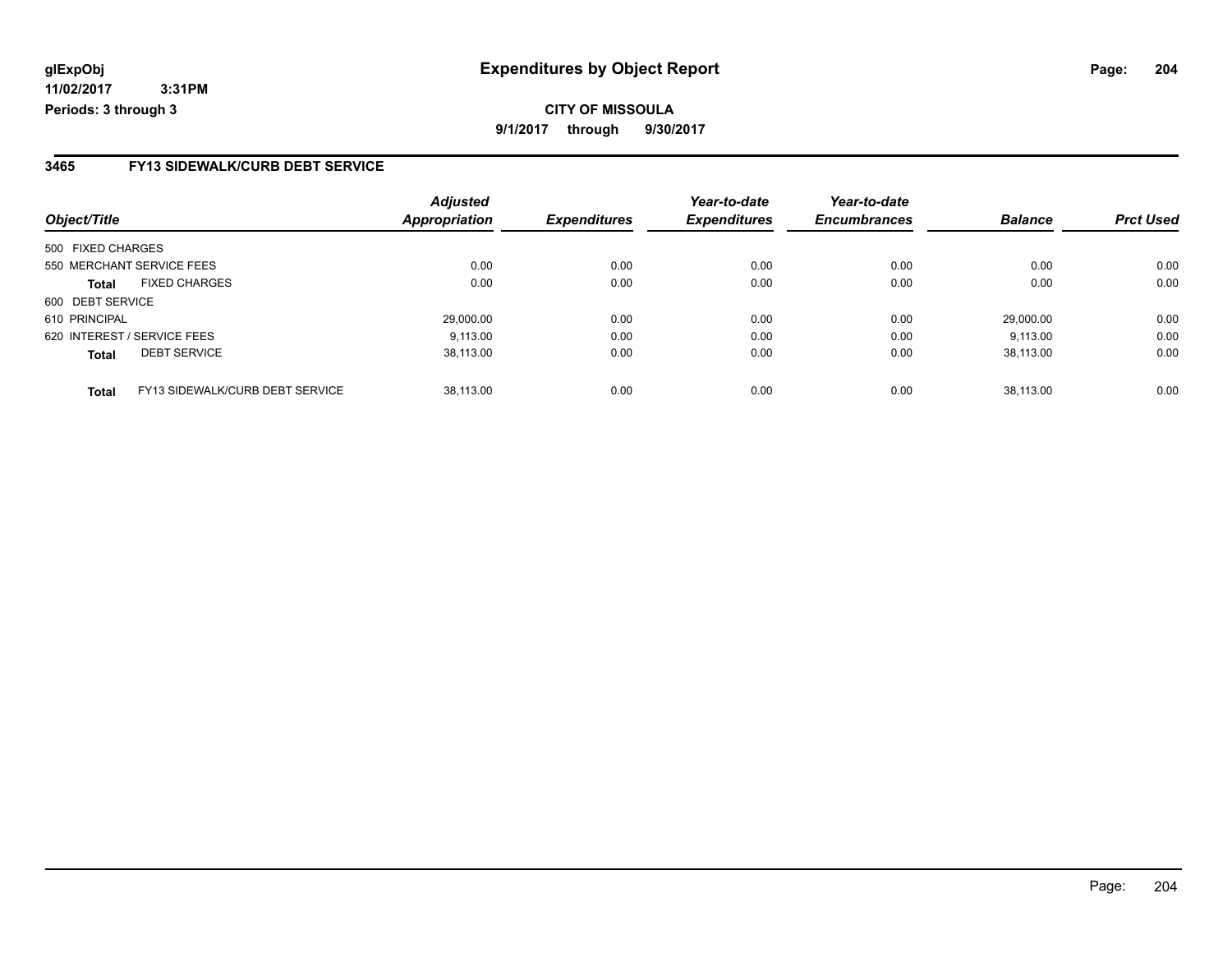# **CITY OF MISSOULA**

**9/1/2017 through 9/30/2017**

# **3466 FY15 SIDEWALK/CURB DEBT SERVICE**

|                             |                           | <b>Adjusted</b>      |                     | Year-to-date        | Year-to-date        |                |                  |
|-----------------------------|---------------------------|----------------------|---------------------|---------------------|---------------------|----------------|------------------|
| Object/Title                |                           | <b>Appropriation</b> | <b>Expenditures</b> | <b>Expenditures</b> | <b>Encumbrances</b> | <b>Balance</b> | <b>Prct Used</b> |
| 300 PURCHASED SERVICES      |                           |                      |                     |                     |                     |                |                  |
| 350 PROFESSIONAL SERVICES   |                           | 0.00                 | 0.00                | 0.00                | 0.00                | 0.00           | 0.00             |
| <b>Total</b>                | <b>PURCHASED SERVICES</b> | 0.00                 | 0.00                | 0.00                | 0.00                | 0.00           | 0.00             |
| 500 FIXED CHARGES           |                           |                      |                     |                     |                     |                |                  |
| 550 MERCHANT SERVICE FEES   |                           | 350.00               | 0.00                | 0.00                | 0.00                | 350.00         | 0.00             |
| <b>Total</b>                | <b>FIXED CHARGES</b>      | 350.00               | 0.00                | 0.00                | 0.00                | 350.00         | 0.00             |
| 600 DEBT SERVICE            |                           |                      |                     |                     |                     |                |                  |
| 610 PRINCIPAL               |                           | 65,721.00            | 0.00                | 0.00                | 0.00                | 65.721.00      | 0.00             |
| 620 INTEREST / SERVICE FEES |                           | 23.075.00            | 0.00                | 0.00                | 0.00                | 23,075.00      | 0.00             |
| <b>Total</b>                | <b>DEBT SERVICE</b>       | 88.796.00            | 0.00                | 0.00                | 0.00                | 88,796.00      | 0.00             |
|                             |                           |                      |                     |                     |                     |                |                  |
| <b>Total</b>                | NON-DEPARTMENTAL          | 89,146.00            | 0.00                | 0.00                | 0.00                | 89.146.00      | 0.00             |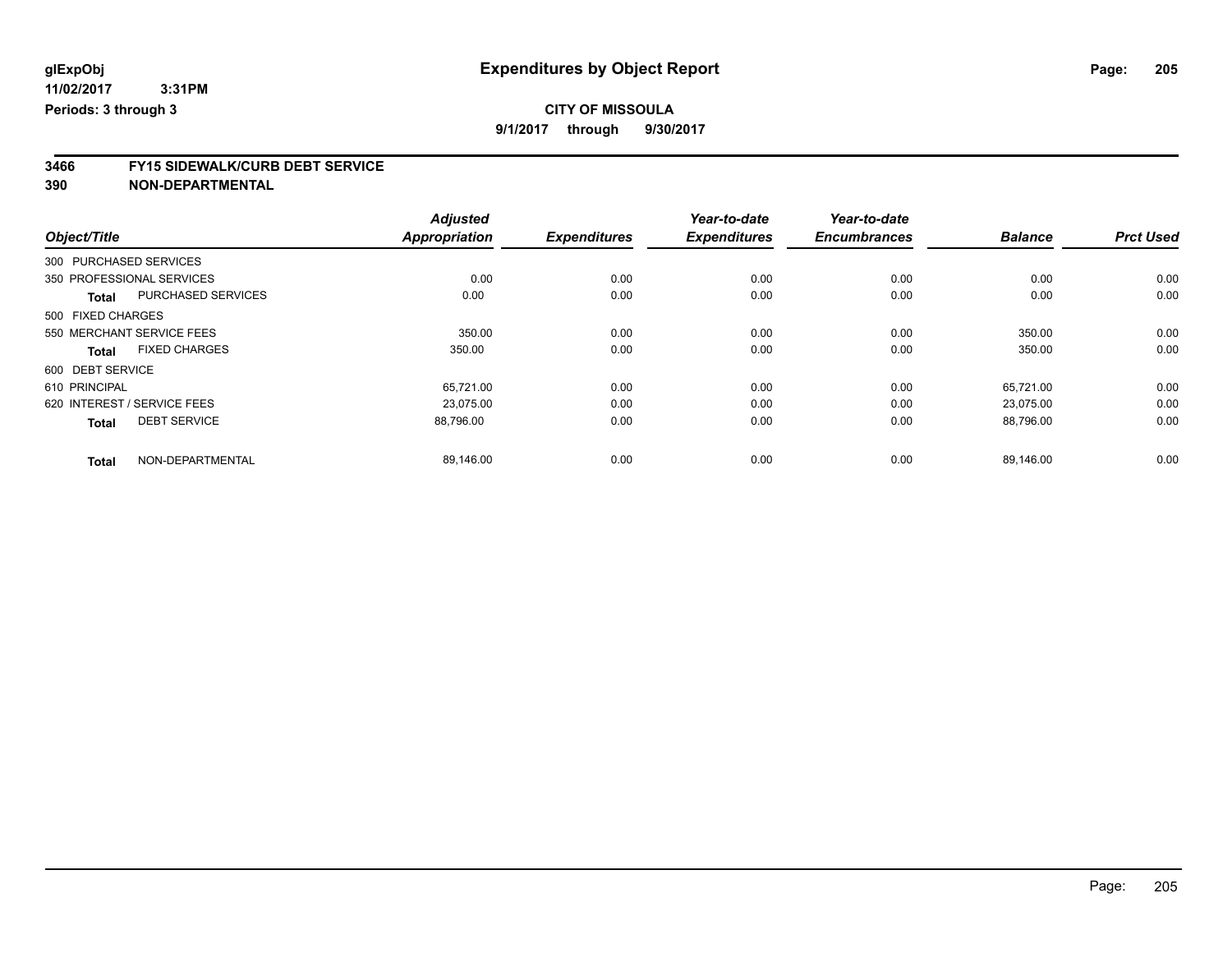#### **3466 FY15 SIDEWALK/CURB DEBT SERVICE**

|                        |                                 | <b>Adjusted</b>      |                     | Year-to-date        | Year-to-date        |                |                  |
|------------------------|---------------------------------|----------------------|---------------------|---------------------|---------------------|----------------|------------------|
| Object/Title           |                                 | <b>Appropriation</b> | <b>Expenditures</b> | <b>Expenditures</b> | <b>Encumbrances</b> | <b>Balance</b> | <b>Prct Used</b> |
| 300 PURCHASED SERVICES |                                 |                      |                     |                     |                     |                |                  |
|                        | 350 PROFESSIONAL SERVICES       | 0.00                 | 0.00                | 0.00                | 0.00                | 0.00           | 0.00             |
| Total                  | PURCHASED SERVICES              | 0.00                 | 0.00                | 0.00                | 0.00                | 0.00           | 0.00             |
| 500 FIXED CHARGES      |                                 |                      |                     |                     |                     |                |                  |
|                        | 550 MERCHANT SERVICE FEES       | 350.00               | 0.00                | 0.00                | 0.00                | 350.00         | 0.00             |
| Total                  | <b>FIXED CHARGES</b>            | 350.00               | 0.00                | 0.00                | 0.00                | 350.00         | 0.00             |
| 600 DEBT SERVICE       |                                 |                      |                     |                     |                     |                |                  |
| 610 PRINCIPAL          |                                 | 65,721.00            | 0.00                | 0.00                | 0.00                | 65.721.00      | 0.00             |
|                        | 620 INTEREST / SERVICE FEES     | 23.075.00            | 0.00                | 0.00                | 0.00                | 23,075.00      | 0.00             |
| <b>Total</b>           | <b>DEBT SERVICE</b>             | 88,796.00            | 0.00                | 0.00                | 0.00                | 88,796.00      | 0.00             |
| <b>Total</b>           | FY15 SIDEWALK/CURB DEBT SERVICE | 89.146.00            | 0.00                | 0.00                | 0.00                | 89.146.00      | 0.00             |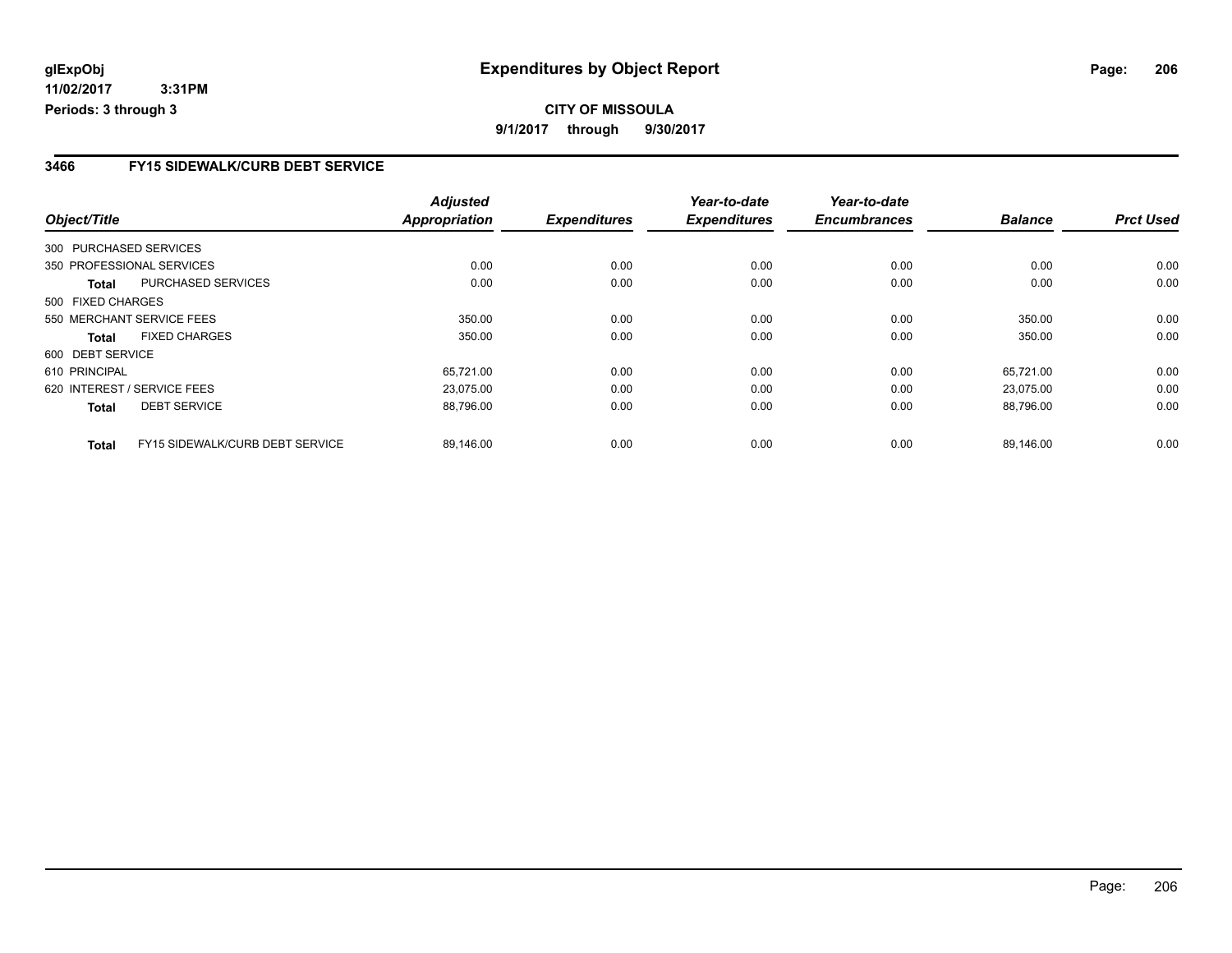## **CITY OF MISSOULA**

**9/1/2017 through 9/30/2017**

# **3467 FY16 SIDEWALK/CURB DEBT SERVICE**

|                             |                           | <b>Adjusted</b>      |                     | Year-to-date        | Year-to-date        |                |                  |
|-----------------------------|---------------------------|----------------------|---------------------|---------------------|---------------------|----------------|------------------|
| Object/Title                |                           | <b>Appropriation</b> | <b>Expenditures</b> | <b>Expenditures</b> | <b>Encumbrances</b> | <b>Balance</b> | <b>Prct Used</b> |
| 300 PURCHASED SERVICES      |                           |                      |                     |                     |                     |                |                  |
| 350 PROFESSIONAL SERVICES   |                           | 0.00                 | 0.00                | 0.00                | 0.00                | 0.00           | 0.00             |
| <b>Total</b>                | <b>PURCHASED SERVICES</b> | 0.00                 | 0.00                | 0.00                | 0.00                | 0.00           | 0.00             |
| 500 FIXED CHARGES           |                           |                      |                     |                     |                     |                |                  |
| 550 MERCHANT SERVICE FEES   |                           | 350.00               | 0.00                | 0.00                | 0.00                | 350.00         | 0.00             |
| <b>Total</b>                | <b>FIXED CHARGES</b>      | 350.00               | 0.00                | 0.00                | 0.00                | 350.00         | 0.00             |
| 600 DEBT SERVICE            |                           |                      |                     |                     |                     |                |                  |
| 610 PRINCIPAL               |                           | 21,872.00            | 0.00                | 0.00                | 0.00                | 21.872.00      | 0.00             |
| 620 INTEREST / SERVICE FEES |                           | 10.748.00            | 0.00                | 0.00                | 0.00                | 10,748.00      | 0.00             |
| <b>Total</b>                | <b>DEBT SERVICE</b>       | 32,620.00            | 0.00                | 0.00                | 0.00                | 32.620.00      | 0.00             |
|                             |                           |                      |                     |                     |                     |                |                  |
| <b>Total</b>                | NON-DEPARTMENTAL          | 32,970.00            | 0.00                | 0.00                | 0.00                | 32,970.00      | 0.00             |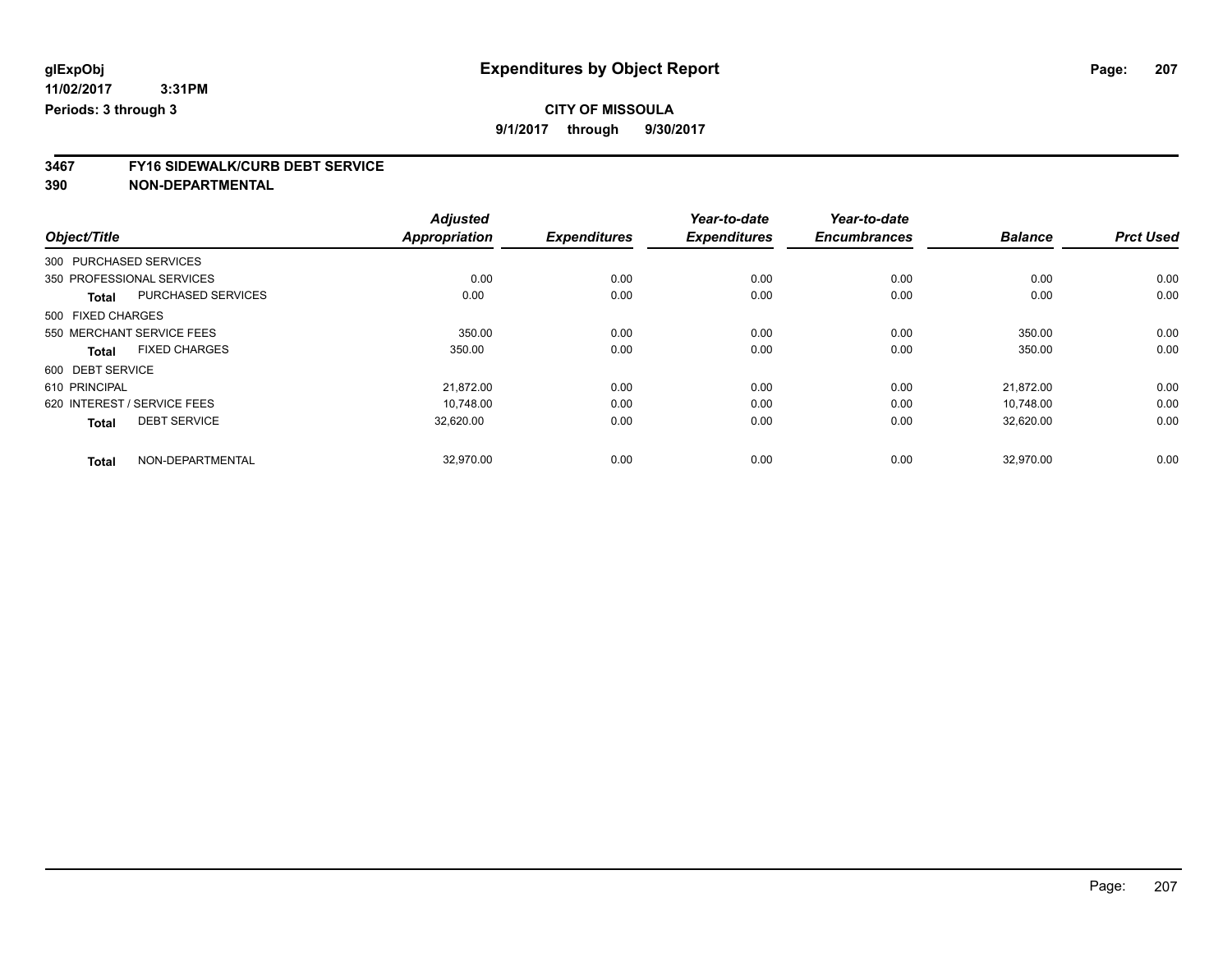#### **3467 FY16 SIDEWALK/CURB DEBT SERVICE**

|                        |                                 | <b>Adjusted</b>      |                     | Year-to-date        | Year-to-date        |                |                  |
|------------------------|---------------------------------|----------------------|---------------------|---------------------|---------------------|----------------|------------------|
| Object/Title           |                                 | <b>Appropriation</b> | <b>Expenditures</b> | <b>Expenditures</b> | <b>Encumbrances</b> | <b>Balance</b> | <b>Prct Used</b> |
| 300 PURCHASED SERVICES |                                 |                      |                     |                     |                     |                |                  |
|                        | 350 PROFESSIONAL SERVICES       | 0.00                 | 0.00                | 0.00                | 0.00                | 0.00           | 0.00             |
| Total                  | PURCHASED SERVICES              | 0.00                 | 0.00                | 0.00                | 0.00                | 0.00           | 0.00             |
| 500 FIXED CHARGES      |                                 |                      |                     |                     |                     |                |                  |
|                        | 550 MERCHANT SERVICE FEES       | 350.00               | 0.00                | 0.00                | 0.00                | 350.00         | 0.00             |
| Total                  | <b>FIXED CHARGES</b>            | 350.00               | 0.00                | 0.00                | 0.00                | 350.00         | 0.00             |
| 600 DEBT SERVICE       |                                 |                      |                     |                     |                     |                |                  |
| 610 PRINCIPAL          |                                 | 21,872.00            | 0.00                | 0.00                | 0.00                | 21.872.00      | 0.00             |
|                        | 620 INTEREST / SERVICE FEES     | 10.748.00            | 0.00                | 0.00                | 0.00                | 10.748.00      | 0.00             |
| <b>Total</b>           | <b>DEBT SERVICE</b>             | 32,620.00            | 0.00                | 0.00                | 0.00                | 32,620.00      | 0.00             |
| <b>Total</b>           | FY16 SIDEWALK/CURB DEBT SERVICE | 32.970.00            | 0.00                | 0.00                | 0.00                | 32.970.00      | 0.00             |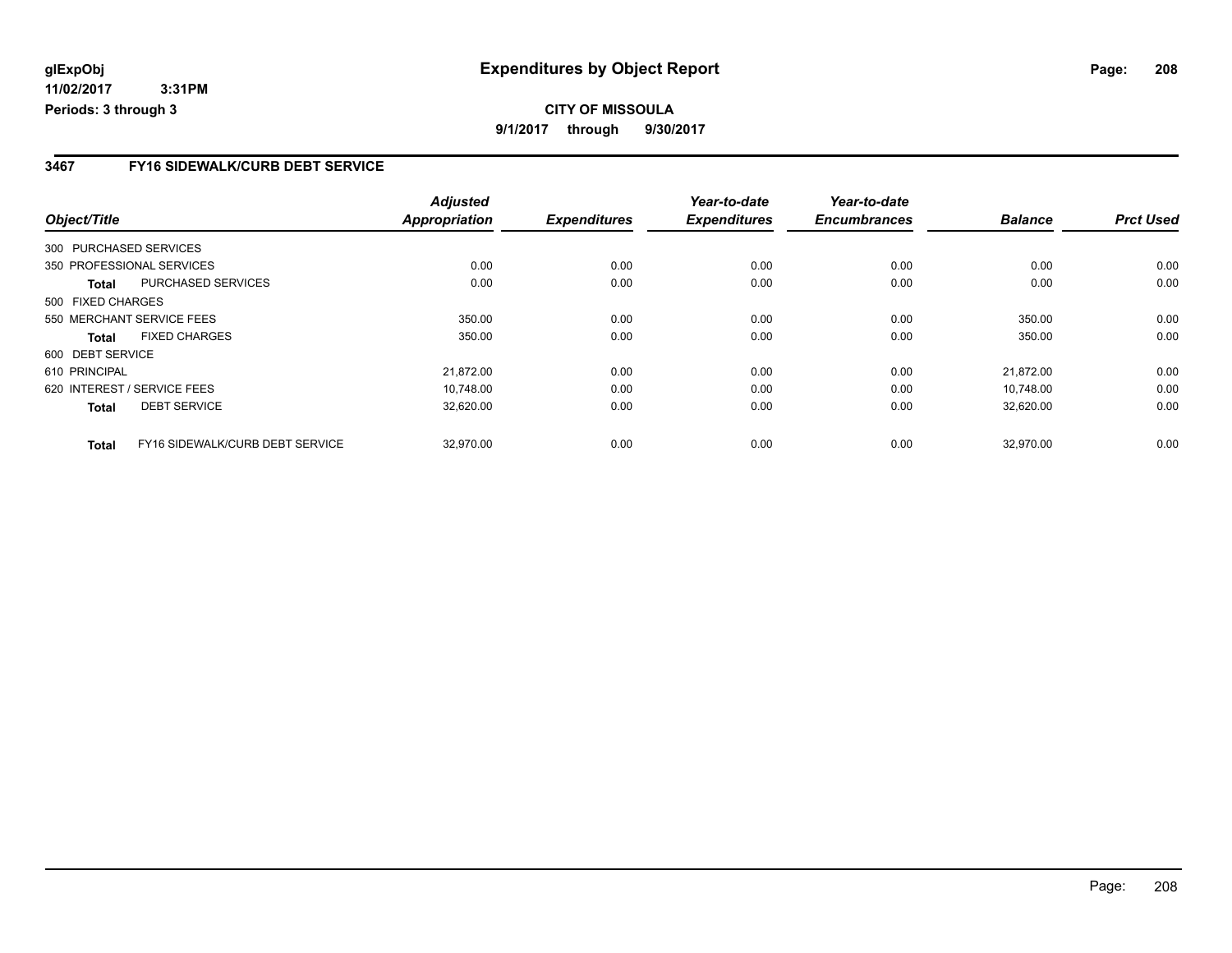## **CITY OF MISSOULA**

**9/1/2017 through 9/30/2017**

# **3468 FY17 SIDEWALK/CURB DEBT SERVICE**

|                                      | <b>Adjusted</b>      |                     | Year-to-date        | Year-to-date        |                |                  |
|--------------------------------------|----------------------|---------------------|---------------------|---------------------|----------------|------------------|
| Object/Title                         | <b>Appropriation</b> | <b>Expenditures</b> | <b>Expenditures</b> | <b>Encumbrances</b> | <b>Balance</b> | <b>Prct Used</b> |
| 300 PURCHASED SERVICES               |                      |                     |                     |                     |                |                  |
| 350 PROFESSIONAL SERVICES            | 0.00                 | 0.00                | 0.00                | 0.00                | 0.00           | 0.00             |
| PURCHASED SERVICES<br><b>Total</b>   | 0.00                 | 0.00                | 0.00                | 0.00                | 0.00           | 0.00             |
| 500 FIXED CHARGES                    |                      |                     |                     |                     |                |                  |
| 550 MERCHANT SERVICE FEES            | 0.00                 | 0.00                | 0.00                | 0.00                | 0.00           | 0.00             |
| <b>FIXED CHARGES</b><br><b>Total</b> | 0.00                 | 0.00                | 0.00                | 0.00                | 0.00           | 0.00             |
| 600 DEBT SERVICE                     |                      |                     |                     |                     |                |                  |
| 610 PRINCIPAL                        | 0.00                 | 0.00                | 0.00                | 0.00                | 0.00           | 0.00             |
| 620 INTEREST / SERVICE FEES          | 0.00                 | 0.00                | 0.00                | 0.00                | 0.00           | 0.00             |
| <b>DEBT SERVICE</b><br><b>Total</b>  | 0.00                 | 0.00                | 0.00                | 0.00                | 0.00           | 0.00             |
|                                      |                      |                     |                     |                     |                |                  |
| NON-DEPARTMENTAL<br><b>Total</b>     | 0.00                 | 0.00                | 0.00                | 0.00                | 0.00           | 0.00             |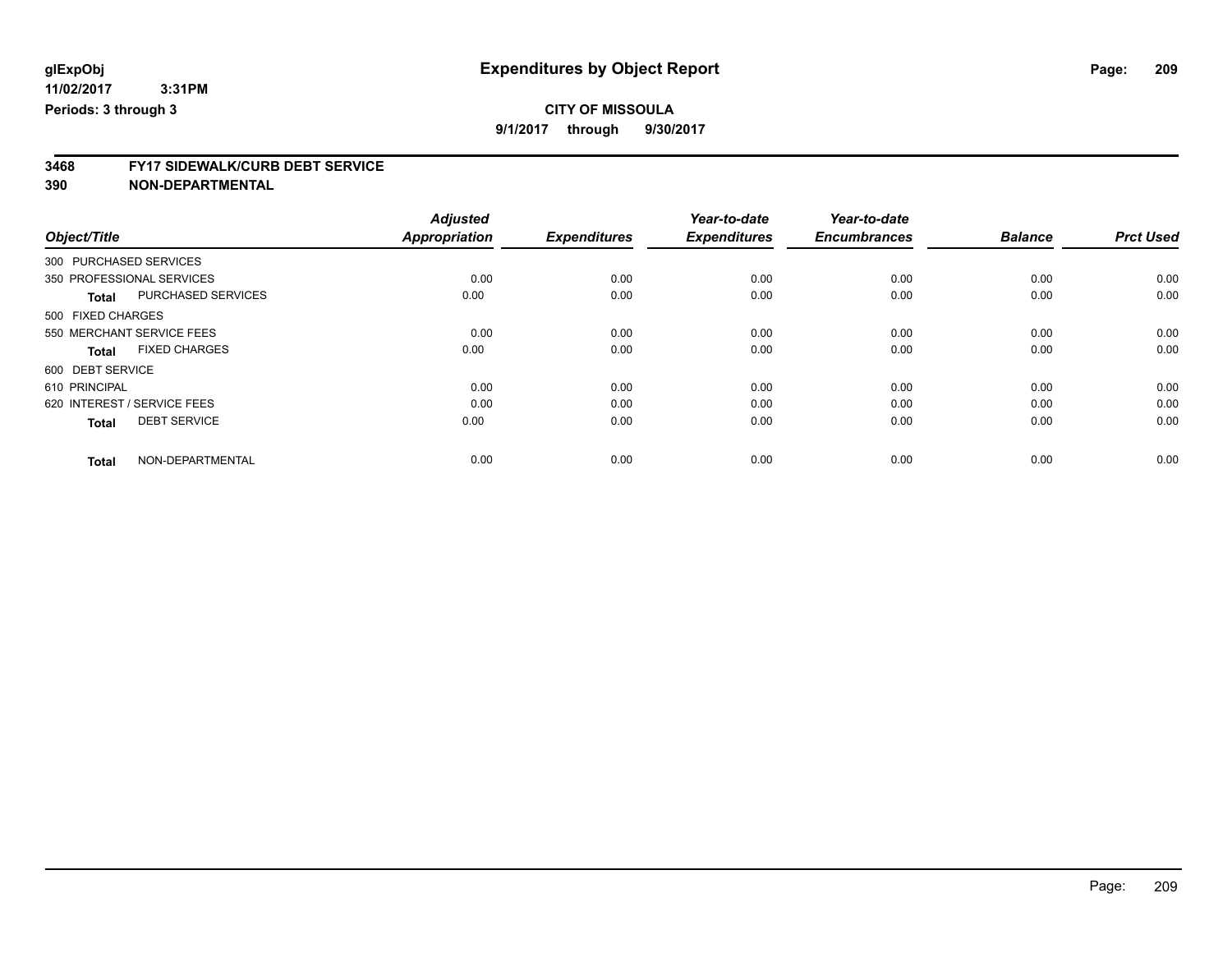#### **3468 FY17 SIDEWALK/CURB DEBT SERVICE**

|                        |                                 | <b>Adjusted</b>      |                     | Year-to-date        | Year-to-date        |                |                  |
|------------------------|---------------------------------|----------------------|---------------------|---------------------|---------------------|----------------|------------------|
| Object/Title           |                                 | <b>Appropriation</b> | <b>Expenditures</b> | <b>Expenditures</b> | <b>Encumbrances</b> | <b>Balance</b> | <b>Prct Used</b> |
| 300 PURCHASED SERVICES |                                 |                      |                     |                     |                     |                |                  |
|                        | 350 PROFESSIONAL SERVICES       | 0.00                 | 0.00                | 0.00                | 0.00                | 0.00           | 0.00             |
| Total                  | PURCHASED SERVICES              | 0.00                 | 0.00                | 0.00                | 0.00                | 0.00           | 0.00             |
| 500 FIXED CHARGES      |                                 |                      |                     |                     |                     |                |                  |
|                        | 550 MERCHANT SERVICE FEES       | 0.00                 | 0.00                | 0.00                | 0.00                | 0.00           | 0.00             |
| <b>Total</b>           | <b>FIXED CHARGES</b>            | 0.00                 | 0.00                | 0.00                | 0.00                | 0.00           | 0.00             |
| 600 DEBT SERVICE       |                                 |                      |                     |                     |                     |                |                  |
| 610 PRINCIPAL          |                                 | 0.00                 | 0.00                | 0.00                | 0.00                | 0.00           | 0.00             |
|                        | 620 INTEREST / SERVICE FEES     | 0.00                 | 0.00                | 0.00                | 0.00                | 0.00           | 0.00             |
| <b>Total</b>           | <b>DEBT SERVICE</b>             | 0.00                 | 0.00                | 0.00                | 0.00                | 0.00           | 0.00             |
| <b>Total</b>           | FY17 SIDEWALK/CURB DEBT SERVICE | 0.00                 | 0.00                | 0.00                | 0.00                | 0.00           | 0.00             |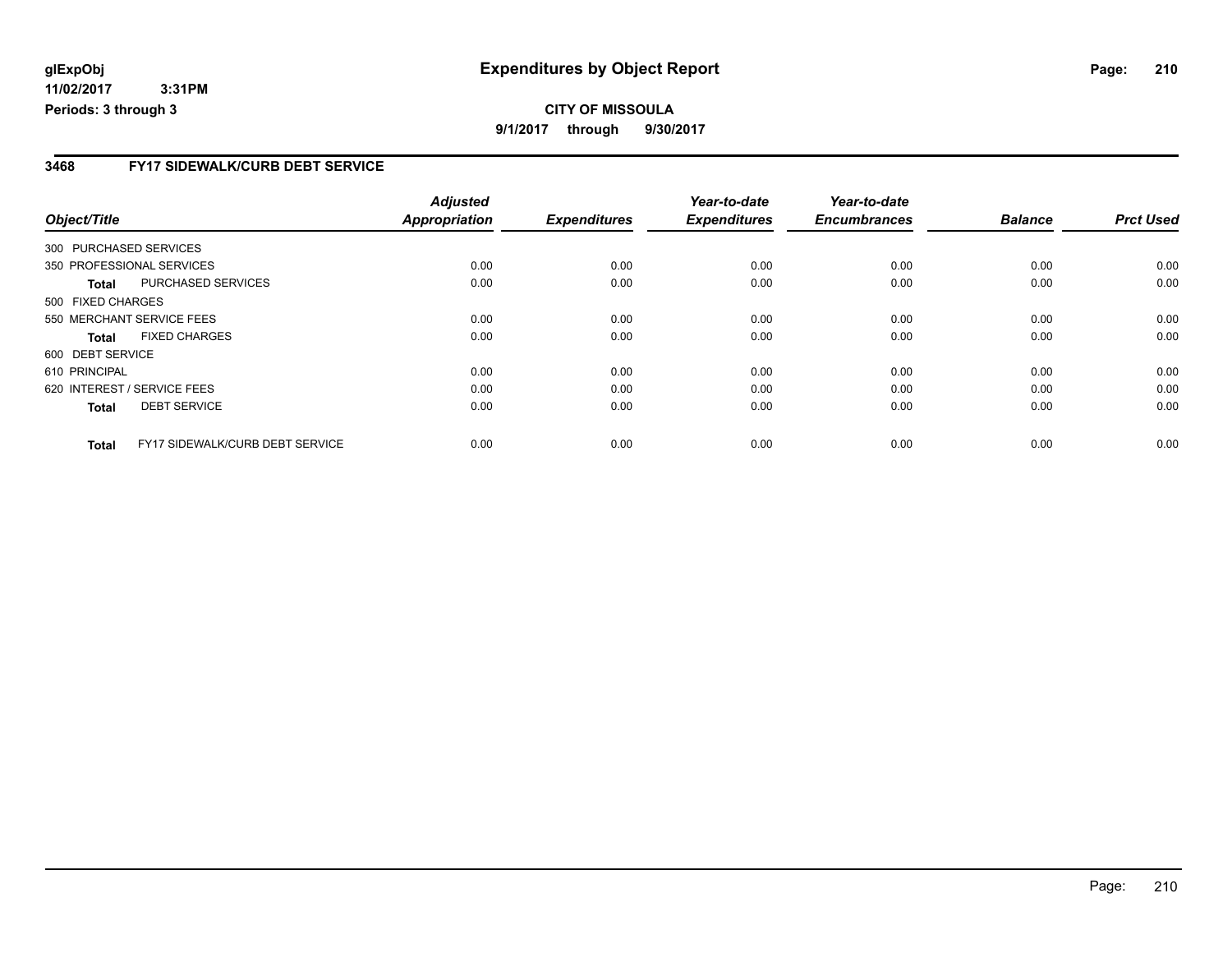## **CITY OF MISSOULA 9/1/2017 through 9/30/2017**

# **3491 SID 491 DEBT SERVICE FUND**

| Object/Title                        | <b>Adjusted</b><br><b>Appropriation</b> | <b>Expenditures</b> | Year-to-date<br><b>Expenditures</b> | Year-to-date<br><b>Encumbrances</b> | <b>Balance</b> | <b>Prct Used</b> |
|-------------------------------------|-----------------------------------------|---------------------|-------------------------------------|-------------------------------------|----------------|------------------|
| 600 DEBT SERVICE                    |                                         |                     |                                     |                                     |                |                  |
| 620 INTEREST / SERVICE FEES         | 0.00                                    | 0.00                | 0.00                                | 0.00                                | 0.00           | 0.00             |
| <b>DEBT SERVICE</b><br><b>Total</b> | 0.00                                    | 0.00                | 0.00                                | 0.00                                | 0.00           | 0.00             |
| NON-DEPARTMENTAL<br><b>Total</b>    | 0.00                                    | 0.00                | 0.00                                | 0.00                                | 0.00           | 0.00             |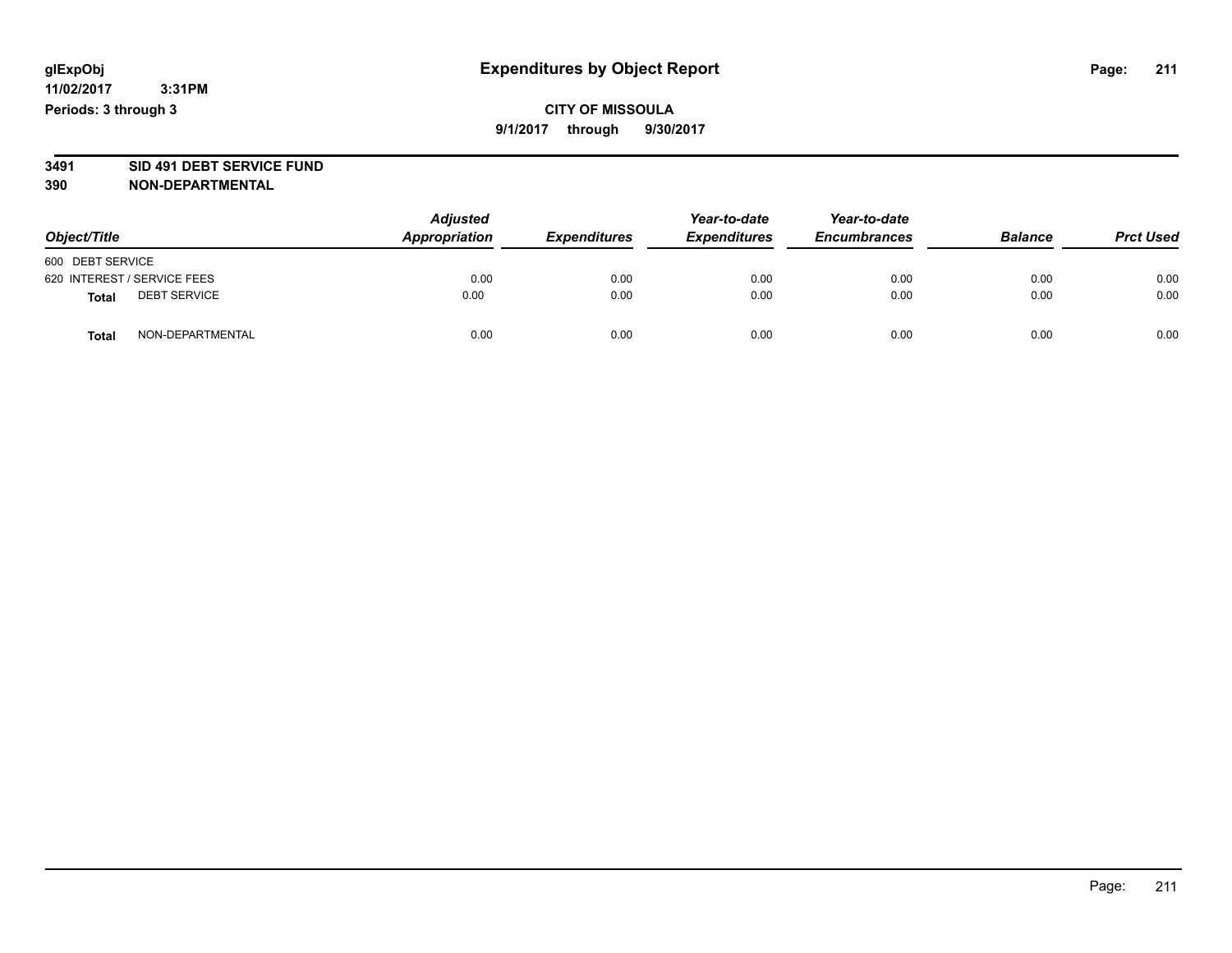**CITY OF MISSOULA 9/1/2017 through 9/30/2017**

#### **3491 SID 491 DEBT SERVICE FUND**

| Object/Title                       | <b>Adjusted</b><br>Appropriation | <b>Expenditures</b> | Year-to-date<br><b>Expenditures</b> | Year-to-date<br><b>Encumbrances</b> | <b>Balance</b> | <b>Prct Used</b> |
|------------------------------------|----------------------------------|---------------------|-------------------------------------|-------------------------------------|----------------|------------------|
|                                    |                                  |                     |                                     |                                     |                |                  |
| 600 DEBT SERVICE                   |                                  |                     |                                     |                                     |                |                  |
| 620 INTEREST / SERVICE FEES        | 0.00                             | 0.00                | 0.00                                | 0.00                                | 0.00           | 0.00             |
| <b>DEBT SERVICE</b><br>Total       | 0.00                             | 0.00                | 0.00                                | 0.00                                | 0.00           | 0.00             |
| SID 491 DEBT SERVICE FUND<br>Total | 0.00                             | 0.00                | 0.00                                | 0.00                                | 0.00           | 0.00             |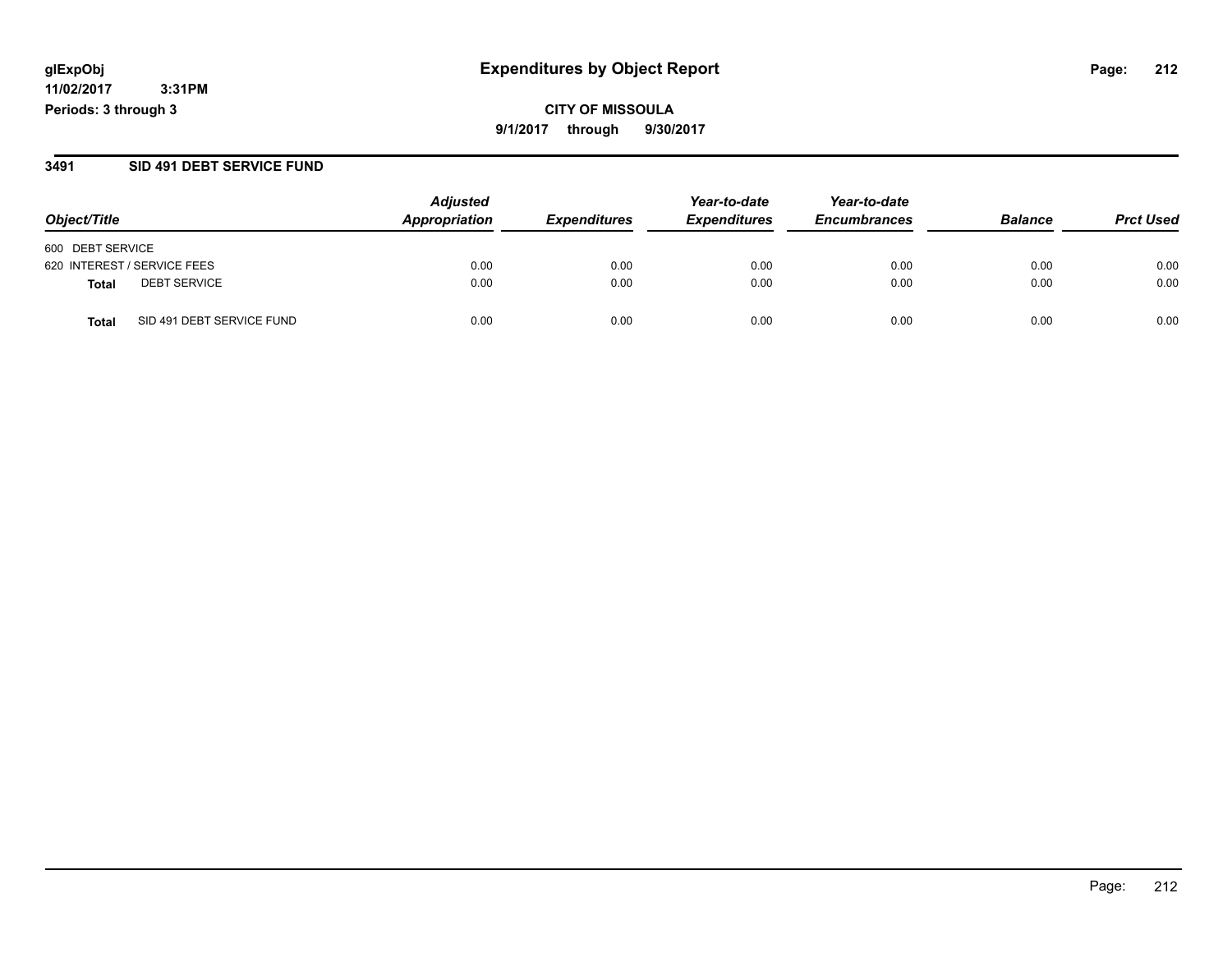## **CITY OF MISSOULA 9/1/2017 through 9/30/2017**

# **3495 SID 495 DEBT SERVICE FUND**

**000 \*\*\* Title Not Found \*\*\***

| Object/Title                            | <b>Adjusted</b><br>Appropriation | <b>Expenditures</b> | Year-to-date<br><b>Expenditures</b> | Year-to-date<br><b>Encumbrances</b> | <b>Balance</b> | <b>Prct Used</b> |
|-----------------------------------------|----------------------------------|---------------------|-------------------------------------|-------------------------------------|----------------|------------------|
| 800 OTHER OBJECTS                       |                                  |                     |                                     |                                     |                |                  |
| 820 TRANSFERS TO OTHER FUNDS            | 0.00                             | 0.00                | 0.00                                | 0.00                                | 0.00           | 0.00             |
| OTHER OBJECTS<br>Total                  | 0.00                             | 0.00                | 0.00                                | 0.00                                | 0.00           | 0.00             |
| *** Title Not Found ***<br><b>Total</b> | 0.00                             | 0.00                | 0.00                                | 0.00                                | 0.00           | 0.00             |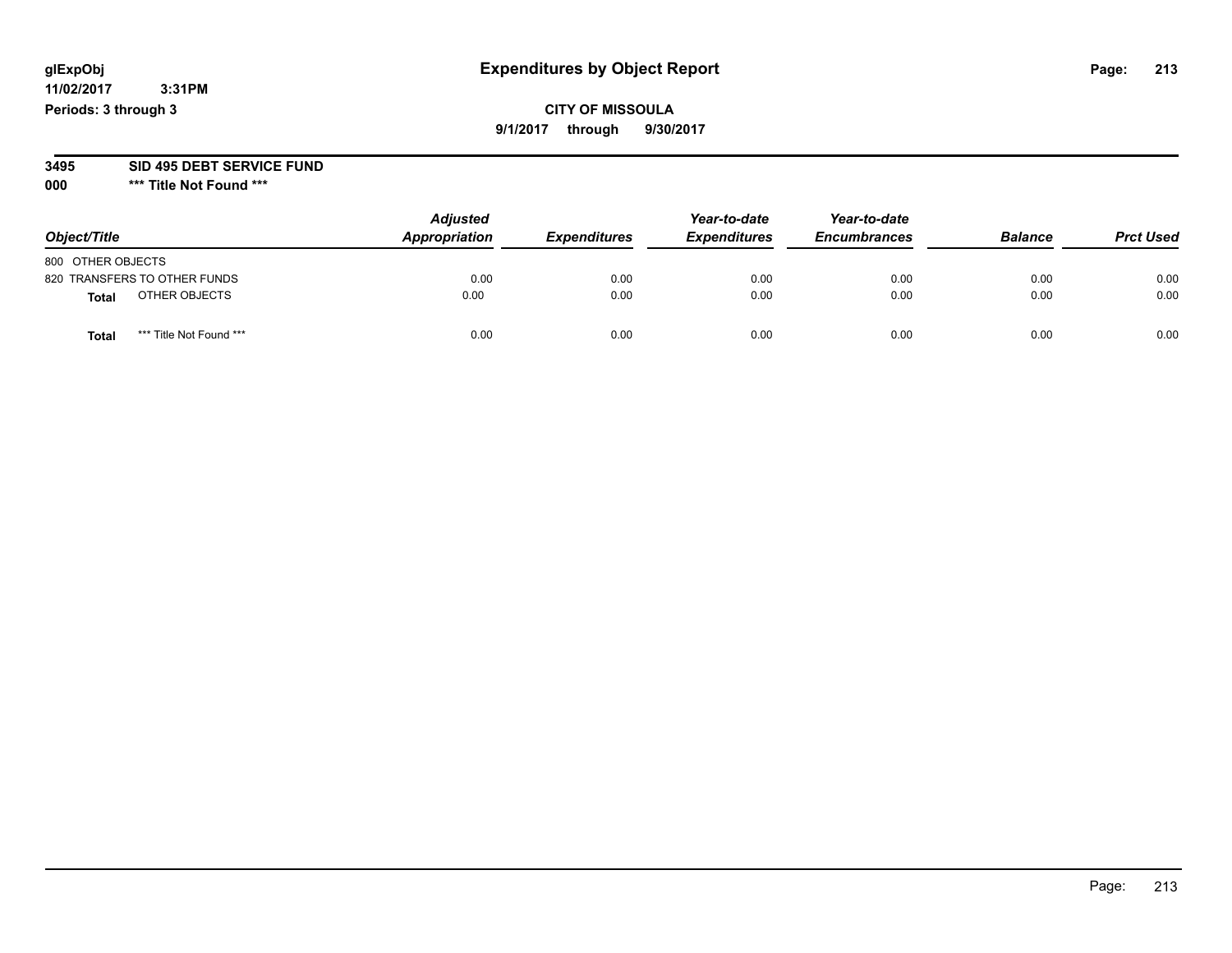**3495 SID 495 DEBT SERVICE FUND**

| Object/Title                         | <b>Adjusted</b><br><b>Appropriation</b> | <b>Expenditures</b> | Year-to-date<br><b>Expenditures</b> | Year-to-date<br><b>Encumbrances</b> | <b>Balance</b> | <b>Prct Used</b> |
|--------------------------------------|-----------------------------------------|---------------------|-------------------------------------|-------------------------------------|----------------|------------------|
| 500 FIXED CHARGES                    |                                         |                     |                                     |                                     |                |                  |
| 550 MERCHANT SERVICE FEES            | 0.00                                    | 0.00                | 0.00                                | 0.00                                | 0.00           | 0.00             |
| <b>FIXED CHARGES</b><br><b>Total</b> | 0.00                                    | 0.00                | 0.00                                | 0.00                                | 0.00           | 0.00             |
| 800 OTHER OBJECTS                    |                                         |                     |                                     |                                     |                |                  |
| 820 TRANSFERS TO OTHER FUNDS         | 0.00                                    | 0.00                | 0.00                                | 0.00                                | 0.00           | 0.00             |
| OTHER OBJECTS<br><b>Total</b>        | 0.00                                    | 0.00                | 0.00                                | 0.00                                | 0.00           | 0.00             |
| NON-DEPARTMENTAL<br>Total            | 0.00                                    | 0.00                | 0.00                                | 0.00                                | 0.00           | 0.00             |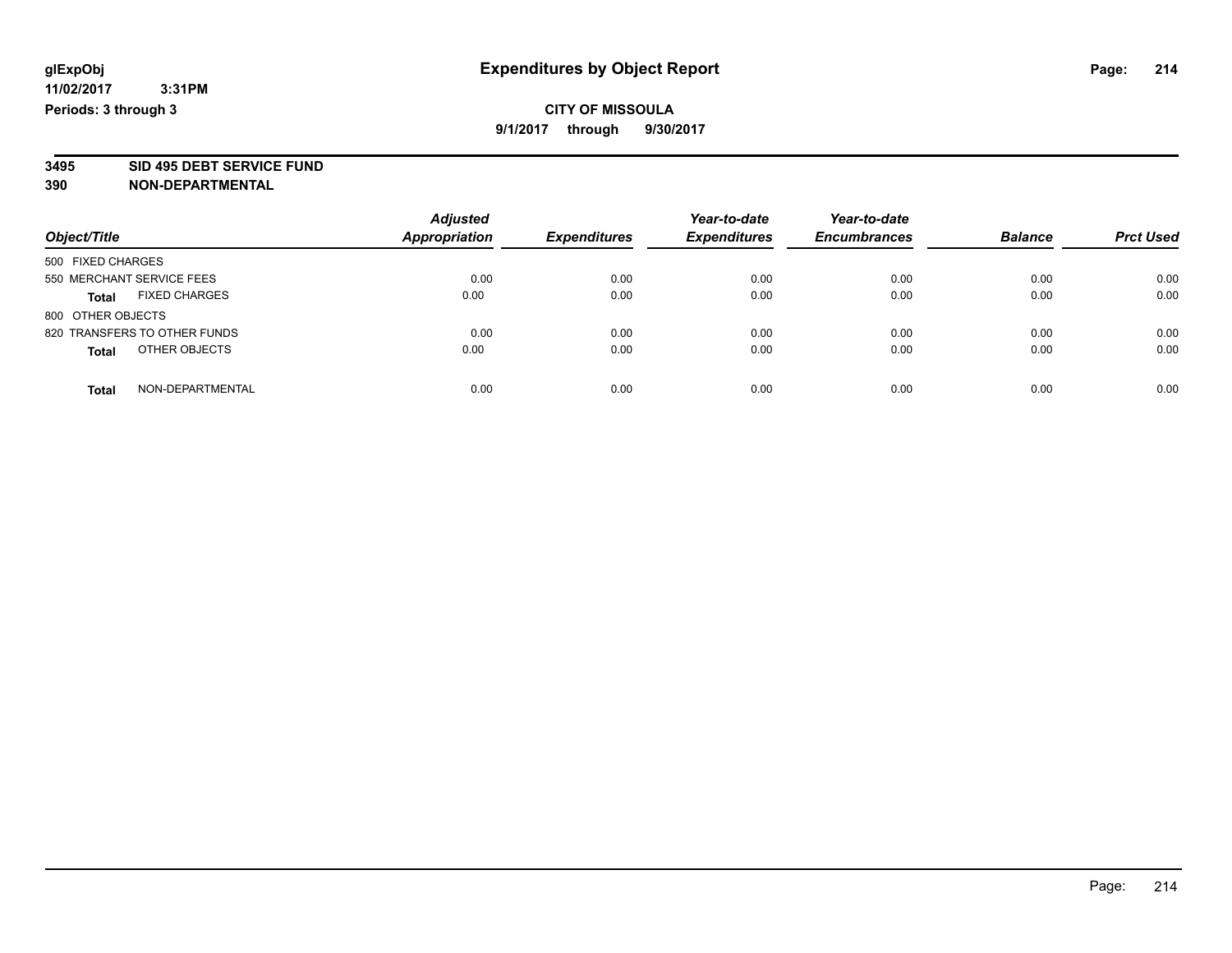#### **3495 SID 495 DEBT SERVICE FUND**

| Object/Title              |                              | <b>Adjusted</b><br><b>Appropriation</b> |                     | Year-to-date<br><b>Expenditures</b> | Year-to-date        | <b>Balance</b> | <b>Prct Used</b> |
|---------------------------|------------------------------|-----------------------------------------|---------------------|-------------------------------------|---------------------|----------------|------------------|
|                           |                              |                                         | <b>Expenditures</b> |                                     | <b>Encumbrances</b> |                |                  |
| 500 FIXED CHARGES         |                              |                                         |                     |                                     |                     |                |                  |
| 550 MERCHANT SERVICE FEES |                              | 0.00                                    | 0.00                | 0.00                                | 0.00                | 0.00           | 0.00             |
| Total                     | <b>FIXED CHARGES</b>         | 0.00                                    | 0.00                | 0.00                                | 0.00                | 0.00           | 0.00             |
| 800 OTHER OBJECTS         |                              |                                         |                     |                                     |                     |                |                  |
|                           | 820 TRANSFERS TO OTHER FUNDS | 0.00                                    | 0.00                | 0.00                                | 0.00                | 0.00           | 0.00             |
| <b>Total</b>              | OTHER OBJECTS                | 0.00                                    | 0.00                | 0.00                                | 0.00                | 0.00           | 0.00             |
| <b>Total</b>              | SID 495 DEBT SERVICE FUND    | 0.00                                    | 0.00                | 0.00                                | 0.00                | 0.00           | 0.00             |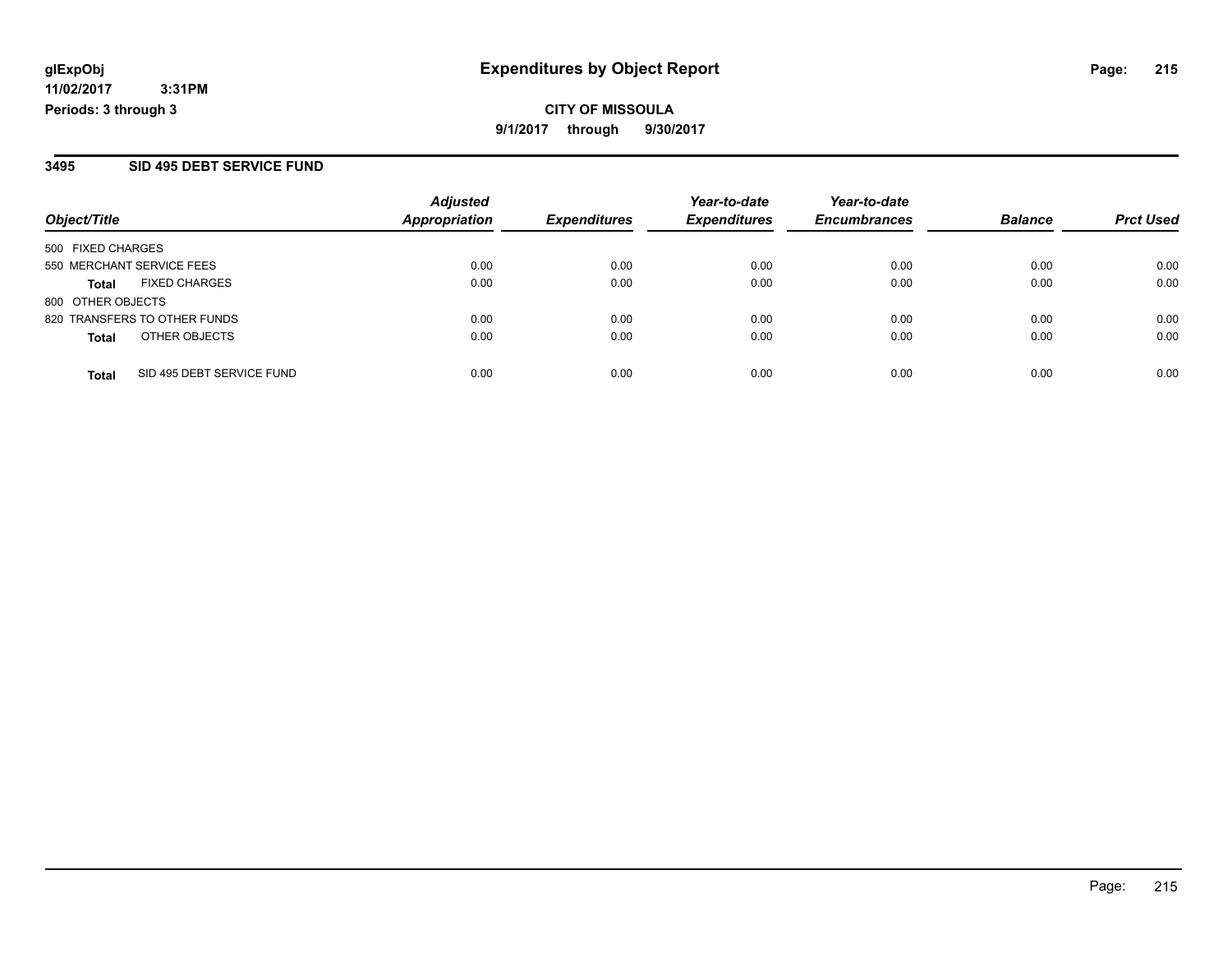## **CITY OF MISSOULA 9/1/2017 through 9/30/2017**

#### **3497 SID 497 DEBT SERVICE FUND**

**000 \*\*\* Title Not Found \*\*\***

| Object/Title                     | <b>Adjusted</b><br>Appropriation | <b>Expenditures</b> | Year-to-date<br><b>Expenditures</b> | Year-to-date<br><b>Encumbrances</b> | <b>Balance</b> | <b>Prct Used</b> |
|----------------------------------|----------------------------------|---------------------|-------------------------------------|-------------------------------------|----------------|------------------|
| 800 OTHER OBJECTS                |                                  |                     |                                     |                                     |                |                  |
| 820 TRANSFERS TO OTHER FUNDS     | 0.00                             | 0.00                | 0.00                                | 0.00                                | 0.00           | 0.00             |
| OTHER OBJECTS<br><b>Total</b>    | 0.00                             | 0.00                | 0.00                                | 0.00                                | 0.00           | 0.00             |
| *** Title Not Found ***<br>Total | 0.00                             | 0.00                | 0.00                                | 0.00                                | 0.00           | 0.00             |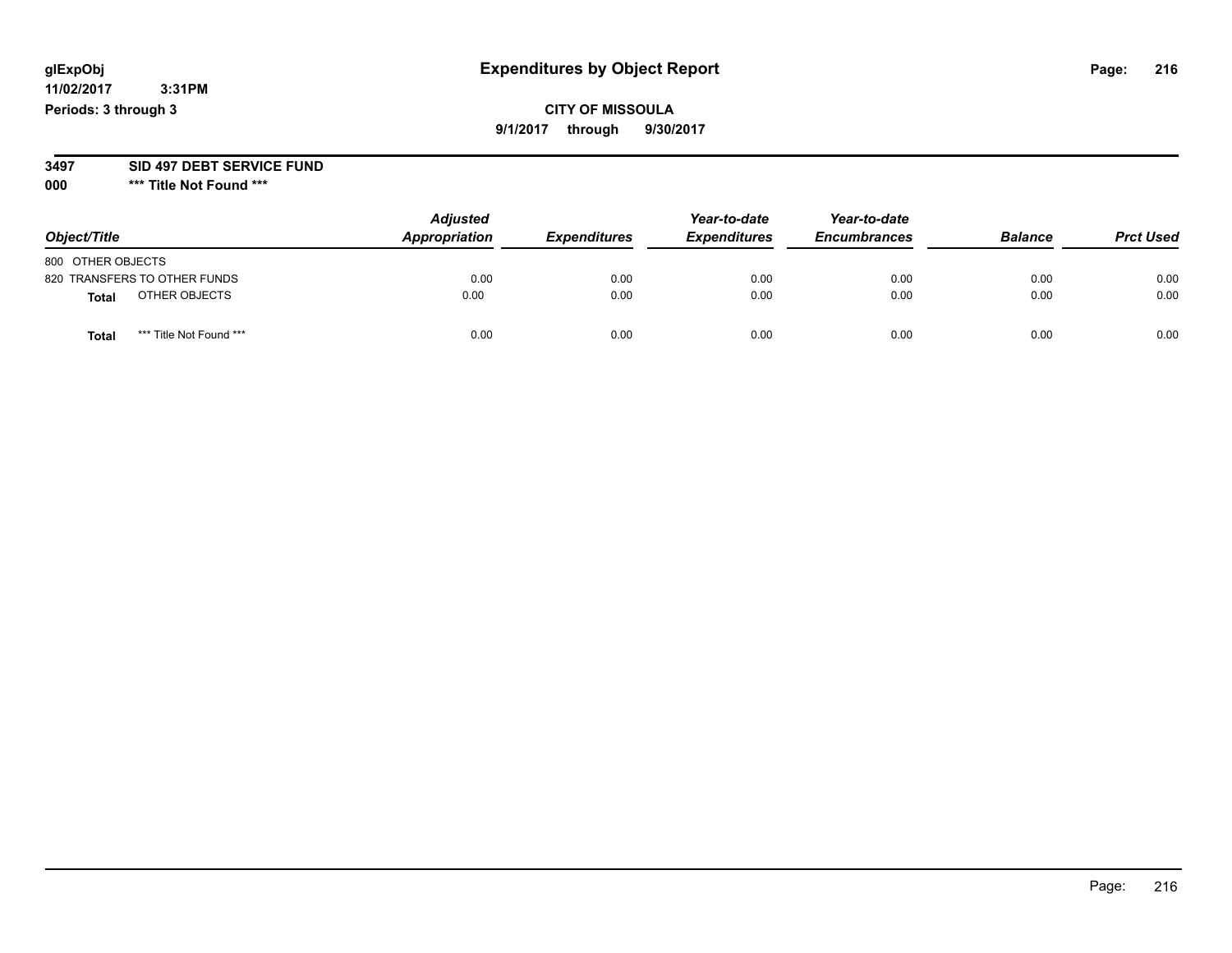**3497 SID 497 DEBT SERVICE FUND**

|                                      | <b>Adjusted</b>      | <b>Expenditures</b> | Year-to-date<br><b>Expenditures</b> | Year-to-date<br><b>Encumbrances</b> | <b>Balance</b> | <b>Prct Used</b> |
|--------------------------------------|----------------------|---------------------|-------------------------------------|-------------------------------------|----------------|------------------|
| Object/Title                         | <b>Appropriation</b> |                     |                                     |                                     |                |                  |
| 500 FIXED CHARGES                    |                      |                     |                                     |                                     |                |                  |
| 550 MERCHANT SERVICE FEES            | 0.00                 | 0.00                | 0.00                                | 0.00                                | 0.00           | 0.00             |
| <b>FIXED CHARGES</b><br><b>Total</b> | 0.00                 | 0.00                | 0.00                                | 0.00                                | 0.00           | 0.00             |
| 600 DEBT SERVICE                     |                      |                     |                                     |                                     |                |                  |
| 620 INTEREST / SERVICE FEES          | 0.00                 | 0.00                | 0.00                                | 0.00                                | 0.00           | 0.00             |
| <b>DEBT SERVICE</b><br><b>Total</b>  | 0.00                 | 0.00                | 0.00                                | 0.00                                | 0.00           | 0.00             |
| 800 OTHER OBJECTS                    |                      |                     |                                     |                                     |                |                  |
| 800 OTHER OBJECTS                    | 0.00                 | 0.00                | 0.00                                | 0.00                                | 0.00           | 0.00             |
| 820 TRANSFERS TO OTHER FUNDS         | 0.00                 | 0.00                | 0.00                                | 0.00                                | 0.00           | 0.00             |
| OTHER OBJECTS<br><b>Total</b>        | 0.00                 | 0.00                | 0.00                                | 0.00                                | 0.00           | 0.00             |
| NON-DEPARTMENTAL<br><b>Total</b>     | 0.00                 | 0.00                | 0.00                                | 0.00                                | 0.00           | 0.00             |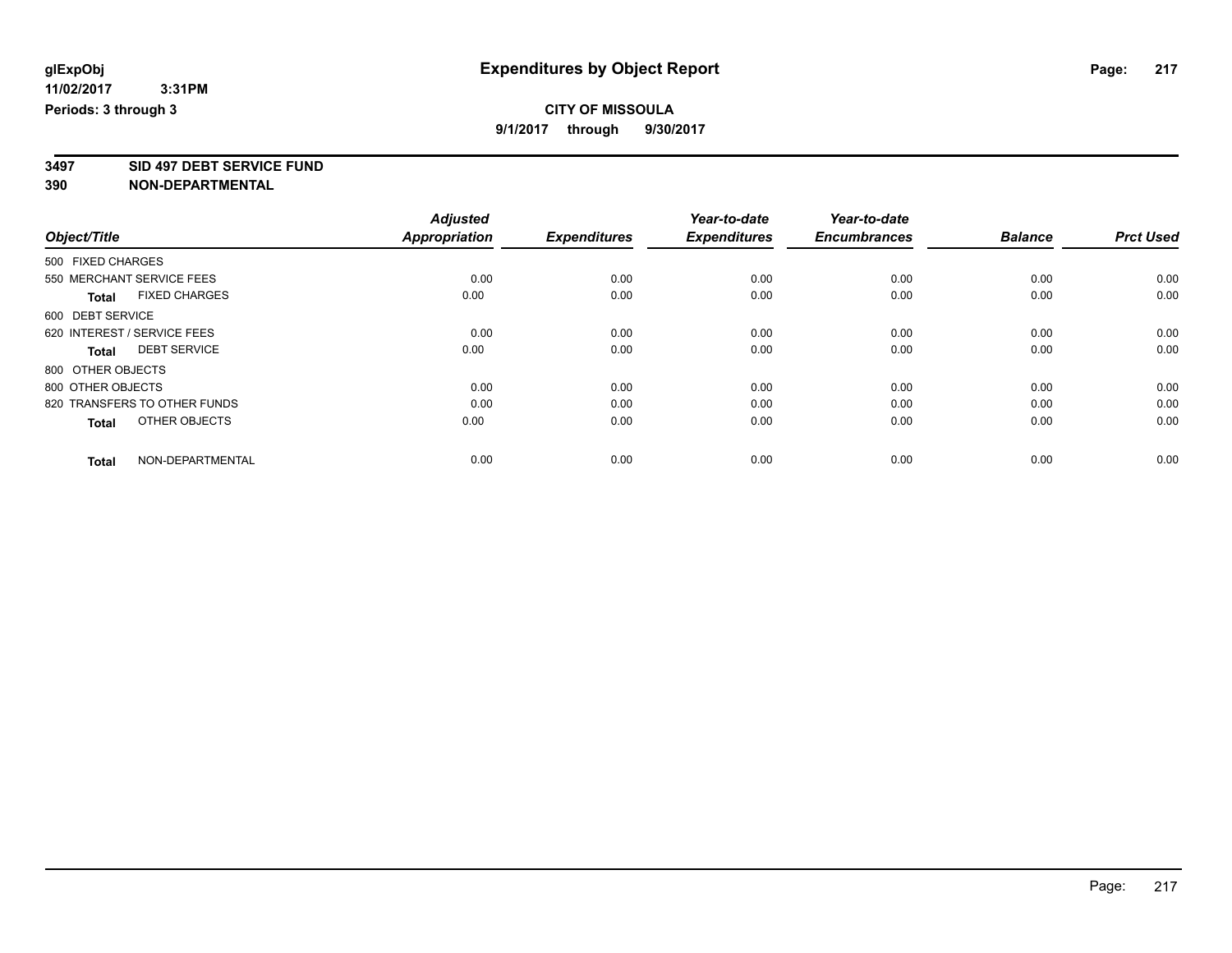# **CITY OF MISSOULA 9/1/2017 through 9/30/2017**

## **3497 SID 497 DEBT SERVICE FUND**

|                   |                              | <b>Adjusted</b>      |                     | Year-to-date        | Year-to-date        |                |                  |
|-------------------|------------------------------|----------------------|---------------------|---------------------|---------------------|----------------|------------------|
| Object/Title      |                              | <b>Appropriation</b> | <b>Expenditures</b> | <b>Expenditures</b> | <b>Encumbrances</b> | <b>Balance</b> | <b>Prct Used</b> |
| 500 FIXED CHARGES |                              |                      |                     |                     |                     |                |                  |
|                   | 550 MERCHANT SERVICE FEES    | 0.00                 | 0.00                | 0.00                | 0.00                | 0.00           | 0.00             |
| <b>Total</b>      | <b>FIXED CHARGES</b>         | 0.00                 | 0.00                | 0.00                | 0.00                | 0.00           | 0.00             |
| 600 DEBT SERVICE  |                              |                      |                     |                     |                     |                |                  |
|                   | 620 INTEREST / SERVICE FEES  | 0.00                 | 0.00                | 0.00                | 0.00                | 0.00           | 0.00             |
| Total             | <b>DEBT SERVICE</b>          | 0.00                 | 0.00                | 0.00                | 0.00                | 0.00           | 0.00             |
| 800 OTHER OBJECTS |                              |                      |                     |                     |                     |                |                  |
| 800 OTHER OBJECTS |                              | 0.00                 | 0.00                | 0.00                | 0.00                | 0.00           | 0.00             |
|                   | 820 TRANSFERS TO OTHER FUNDS | 0.00                 | 0.00                | 0.00                | 0.00                | 0.00           | 0.00             |
| <b>Total</b>      | OTHER OBJECTS                | 0.00                 | 0.00                | 0.00                | 0.00                | 0.00           | 0.00             |
| <b>Total</b>      | SID 497 DEBT SERVICE FUND    | 0.00                 | 0.00                | 0.00                | 0.00                | 0.00           | 0.00             |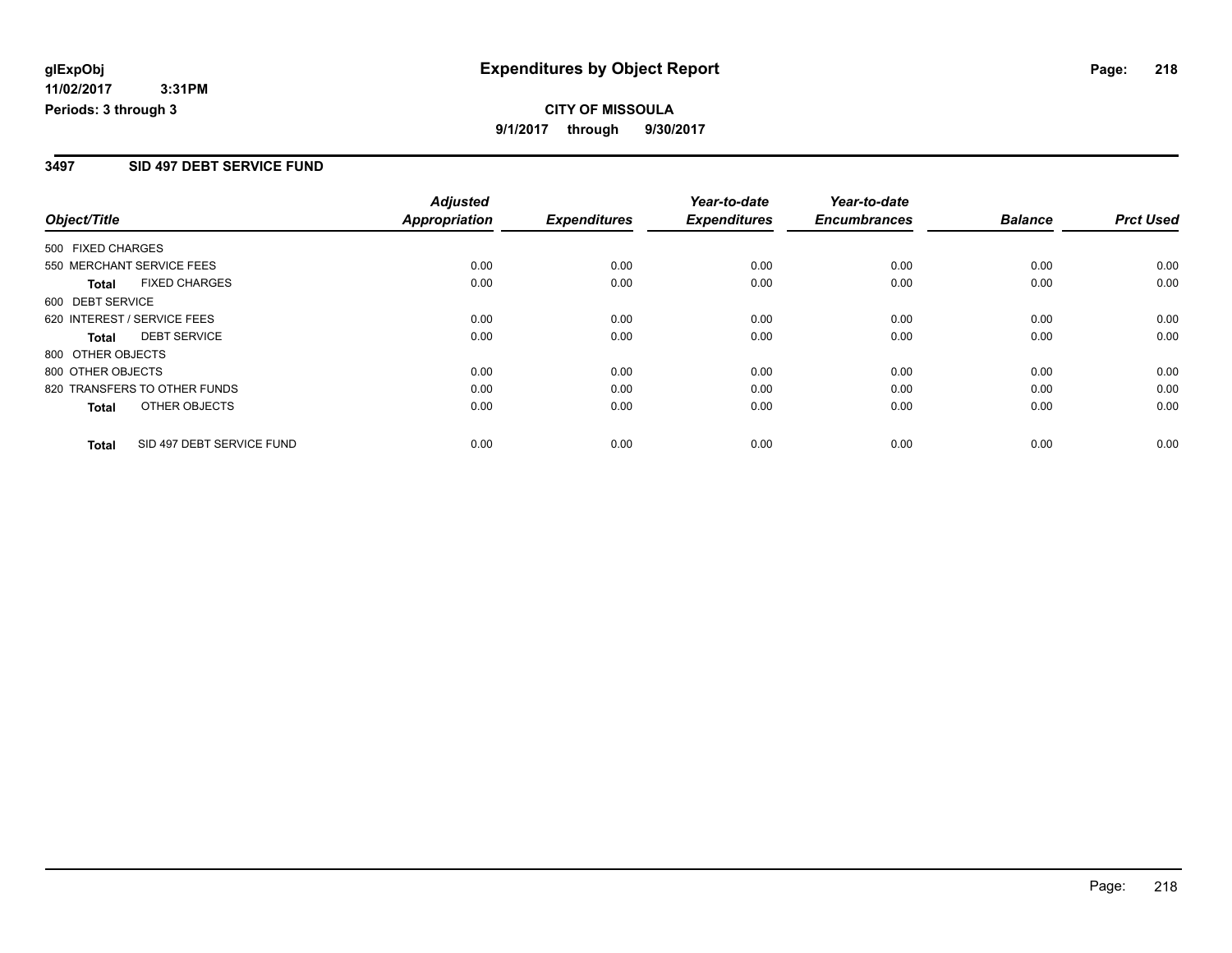## **CITY OF MISSOULA 9/1/2017 through 9/30/2017**

# **3498 SID 498 DEBT SERVICE FUND**

| Object/Title                 |                         | <b>Adjusted</b><br>Appropriation | <b>Expenditures</b> | Year-to-date<br><b>Expenditures</b> | Year-to-date<br><b>Encumbrances</b> | <b>Balance</b> | <b>Prct Used</b> |
|------------------------------|-------------------------|----------------------------------|---------------------|-------------------------------------|-------------------------------------|----------------|------------------|
| 800 OTHER OBJECTS            |                         |                                  |                     |                                     |                                     |                |                  |
| 820 TRANSFERS TO OTHER FUNDS |                         | 0.00                             | 0.00                | 0.00                                | 0.00                                | 0.00           | 0.00             |
| Total                        | OTHER OBJECTS           | 0.00                             | 0.00                | 0.00                                | 0.00                                | 0.00           | 0.00             |
| Tota                         | *** Title Not Found *** | 0.00                             | 0.00                | 0.00                                | 0.00                                | 0.00           | 0.00             |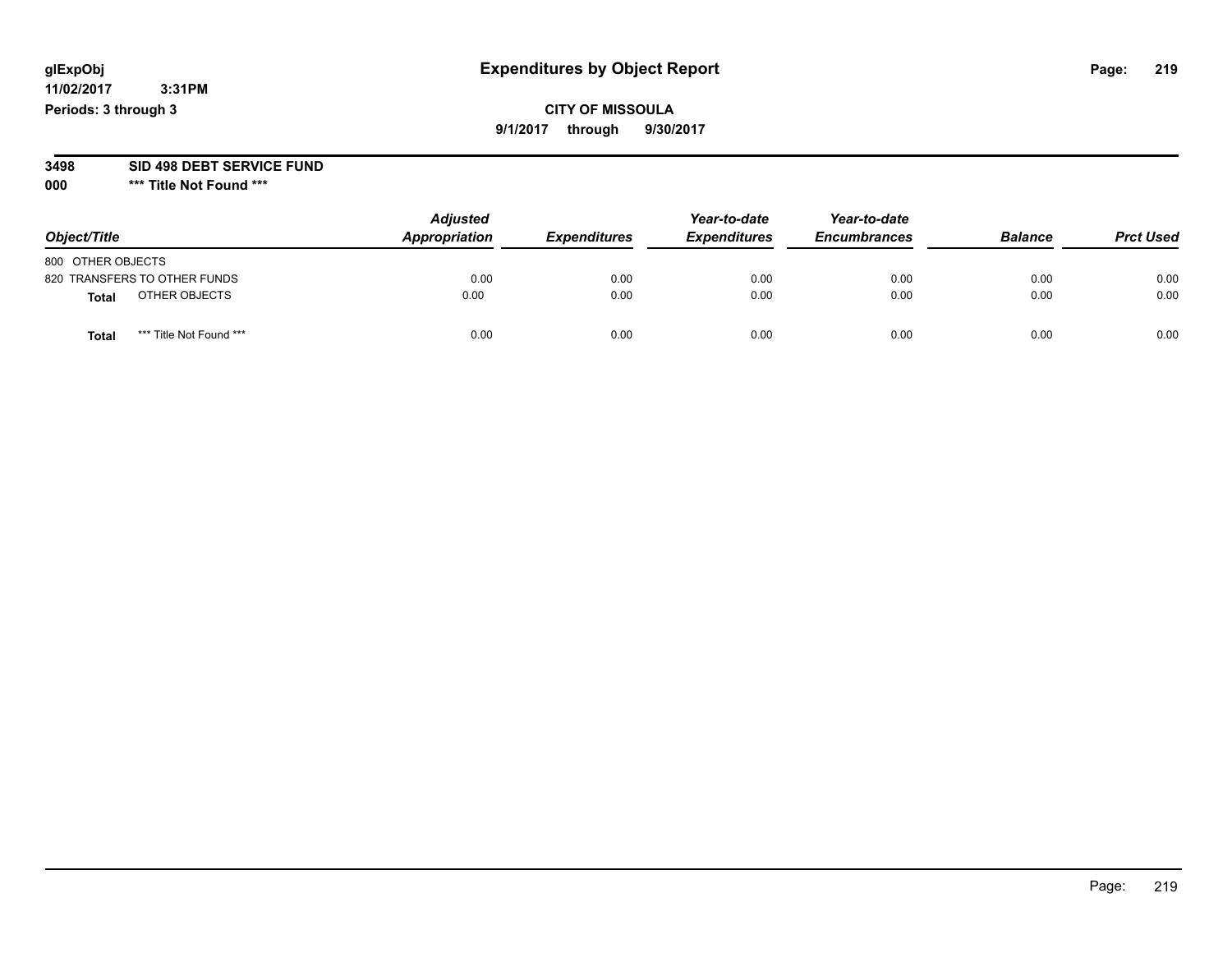**3498 SID 498 DEBT SERVICE FUND**

|                                      | <b>Adjusted</b>      |                     | Year-to-date        | Year-to-date        |                |                  |
|--------------------------------------|----------------------|---------------------|---------------------|---------------------|----------------|------------------|
| Object/Title                         | <b>Appropriation</b> | <b>Expenditures</b> | <b>Expenditures</b> | <b>Encumbrances</b> | <b>Balance</b> | <b>Prct Used</b> |
| 500 FIXED CHARGES                    |                      |                     |                     |                     |                |                  |
| 550 MERCHANT SERVICE FEES            | 0.00                 | 0.00                | 0.00                | 0.00                | 0.00           | 0.00             |
| <b>FIXED CHARGES</b><br><b>Total</b> | 0.00                 | 0.00                | 0.00                | 0.00                | 0.00           | 0.00             |
| 600 DEBT SERVICE                     |                      |                     |                     |                     |                |                  |
| 610 PRINCIPAL                        | 0.00                 | 0.00                | 0.00                | 0.00                | 0.00           | 0.00             |
| 620 INTEREST / SERVICE FEES          | 0.00                 | 0.00                | 0.00                | 0.00                | 0.00           | 0.00             |
| <b>DEBT SERVICE</b><br><b>Total</b>  | 0.00                 | 0.00                | 0.00                | 0.00                | 0.00           | 0.00             |
| NON-DEPARTMENTAL<br><b>Total</b>     | 0.00                 | 0.00                | 0.00                | 0.00                | 0.00           | 0.00             |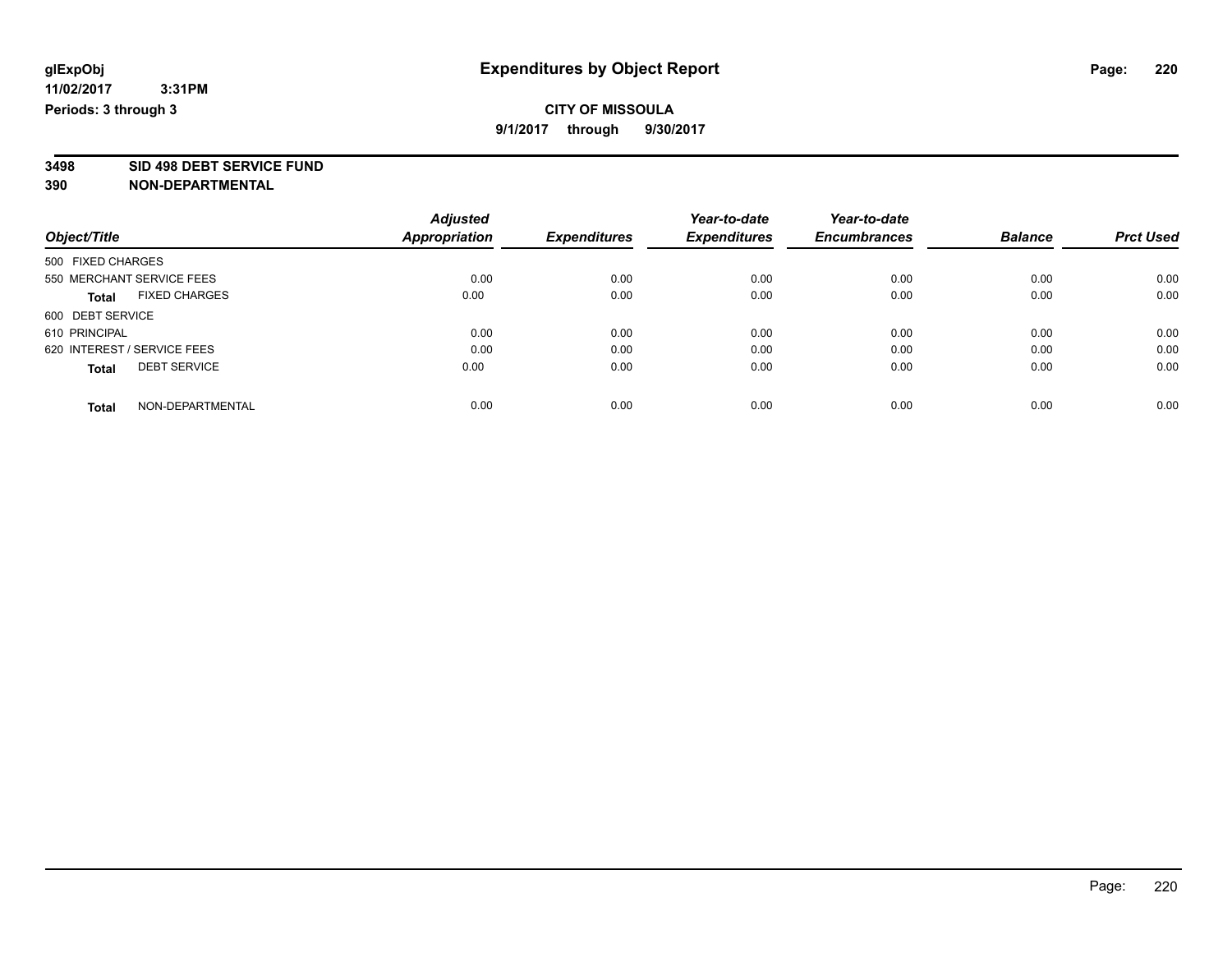# **CITY OF MISSOULA 9/1/2017 through 9/30/2017**

## **3498 SID 498 DEBT SERVICE FUND**

|                             |                              | <b>Adjusted</b>      |                     | Year-to-date        | Year-to-date        |                |                  |
|-----------------------------|------------------------------|----------------------|---------------------|---------------------|---------------------|----------------|------------------|
| Object/Title                |                              | <b>Appropriation</b> | <b>Expenditures</b> | <b>Expenditures</b> | <b>Encumbrances</b> | <b>Balance</b> | <b>Prct Used</b> |
| 500 FIXED CHARGES           |                              |                      |                     |                     |                     |                |                  |
| 550 MERCHANT SERVICE FEES   |                              | 0.00                 | 0.00                | 0.00                | 0.00                | 0.00           | 0.00             |
| Total                       | <b>FIXED CHARGES</b>         | 0.00                 | 0.00                | 0.00                | 0.00                | 0.00           | 0.00             |
| 600 DEBT SERVICE            |                              |                      |                     |                     |                     |                |                  |
| 610 PRINCIPAL               |                              | 0.00                 | 0.00                | 0.00                | 0.00                | 0.00           | 0.00             |
| 620 INTEREST / SERVICE FEES |                              | 0.00                 | 0.00                | 0.00                | 0.00                | 0.00           | 0.00             |
| Total                       | <b>DEBT SERVICE</b>          | 0.00                 | 0.00                | 0.00                | 0.00                | 0.00           | 0.00             |
| 800 OTHER OBJECTS           |                              |                      |                     |                     |                     |                |                  |
|                             | 820 TRANSFERS TO OTHER FUNDS | 0.00                 | 0.00                | 0.00                | 0.00                | 0.00           | 0.00             |
| Total                       | OTHER OBJECTS                | 0.00                 | 0.00                | 0.00                | 0.00                | 0.00           | 0.00             |
| <b>Total</b>                | SID 498 DEBT SERVICE FUND    | 0.00                 | 0.00                | 0.00                | 0.00                | 0.00           | 0.00             |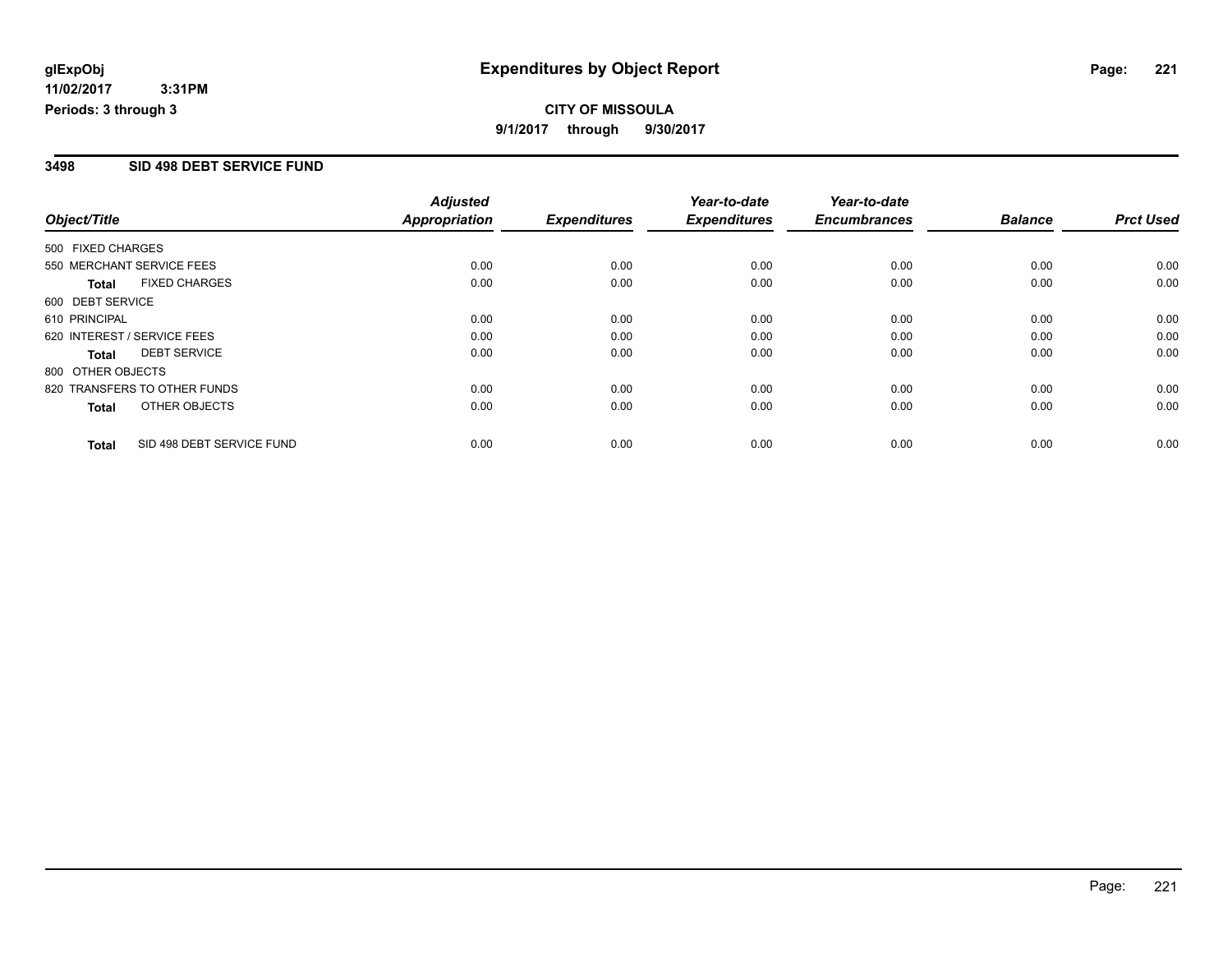**3500 SID 500 DEBT SERVICE FUND**

| Object/Title                  | <b>Adjusted</b><br>Appropriation | <b>Expenditures</b> | Year-to-date<br><b>Expenditures</b> | Year-to-date<br><b>Encumbrances</b> | <b>Balance</b> | <b>Prct Used</b> |
|-------------------------------|----------------------------------|---------------------|-------------------------------------|-------------------------------------|----------------|------------------|
| 600 DEBT SERVICE              |                                  |                     |                                     |                                     |                |                  |
| 620 INTEREST / SERVICE FEES   | 0.00                             | 0.00                | 0.00                                | 0.00                                | 0.00           | 0.00             |
| <b>DEBT SERVICE</b><br>Total  | 0.00                             | 0.00                | 0.00                                | 0.00                                | 0.00           | 0.00             |
| 800 OTHER OBJECTS             |                                  |                     |                                     |                                     |                |                  |
| 820 TRANSFERS TO OTHER FUNDS  | 0.00                             | 0.00                | 0.00                                | 0.00                                | 0.00           | 0.00             |
| OTHER OBJECTS<br><b>Total</b> | 0.00                             | 0.00                | 0.00                                | 0.00                                | 0.00           | 0.00             |
| NON-DEPARTMENTAL<br>Total     | 0.00                             | 0.00                | 0.00                                | 0.00                                | 0.00           | 0.00             |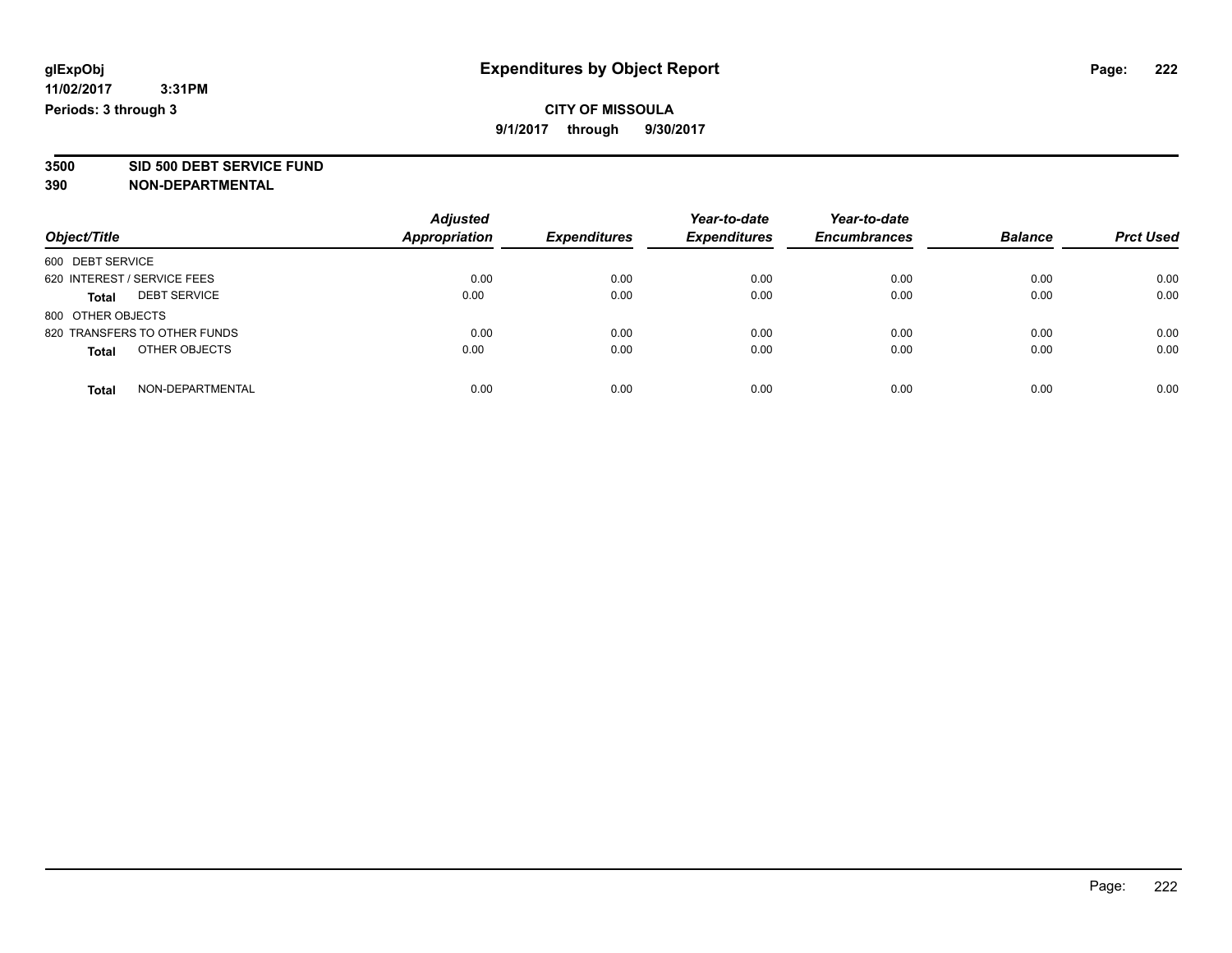## **3500 SID 500 DEBT SERVICE FUND**

| Object/Title                |                              | <b>Adjusted</b><br><b>Appropriation</b> | <b>Expenditures</b> | Year-to-date<br><b>Expenditures</b> | Year-to-date        | <b>Balance</b> |                  |
|-----------------------------|------------------------------|-----------------------------------------|---------------------|-------------------------------------|---------------------|----------------|------------------|
|                             |                              |                                         |                     |                                     | <b>Encumbrances</b> |                | <b>Prct Used</b> |
| 600 DEBT SERVICE            |                              |                                         |                     |                                     |                     |                |                  |
| 620 INTEREST / SERVICE FEES |                              | 0.00                                    | 0.00                | 0.00                                | 0.00                | 0.00           | 0.00             |
| Total                       | <b>DEBT SERVICE</b>          | 0.00                                    | 0.00                | 0.00                                | 0.00                | 0.00           | 0.00             |
| 800 OTHER OBJECTS           |                              |                                         |                     |                                     |                     |                |                  |
|                             | 820 TRANSFERS TO OTHER FUNDS | 0.00                                    | 0.00                | 0.00                                | 0.00                | 0.00           | 0.00             |
| <b>Total</b>                | OTHER OBJECTS                | 0.00                                    | 0.00                | 0.00                                | 0.00                | 0.00           | 0.00             |
| <b>Total</b>                | SID 500 DEBT SERVICE FUND    | 0.00                                    | 0.00                | 0.00                                | 0.00                | 0.00           | 0.00             |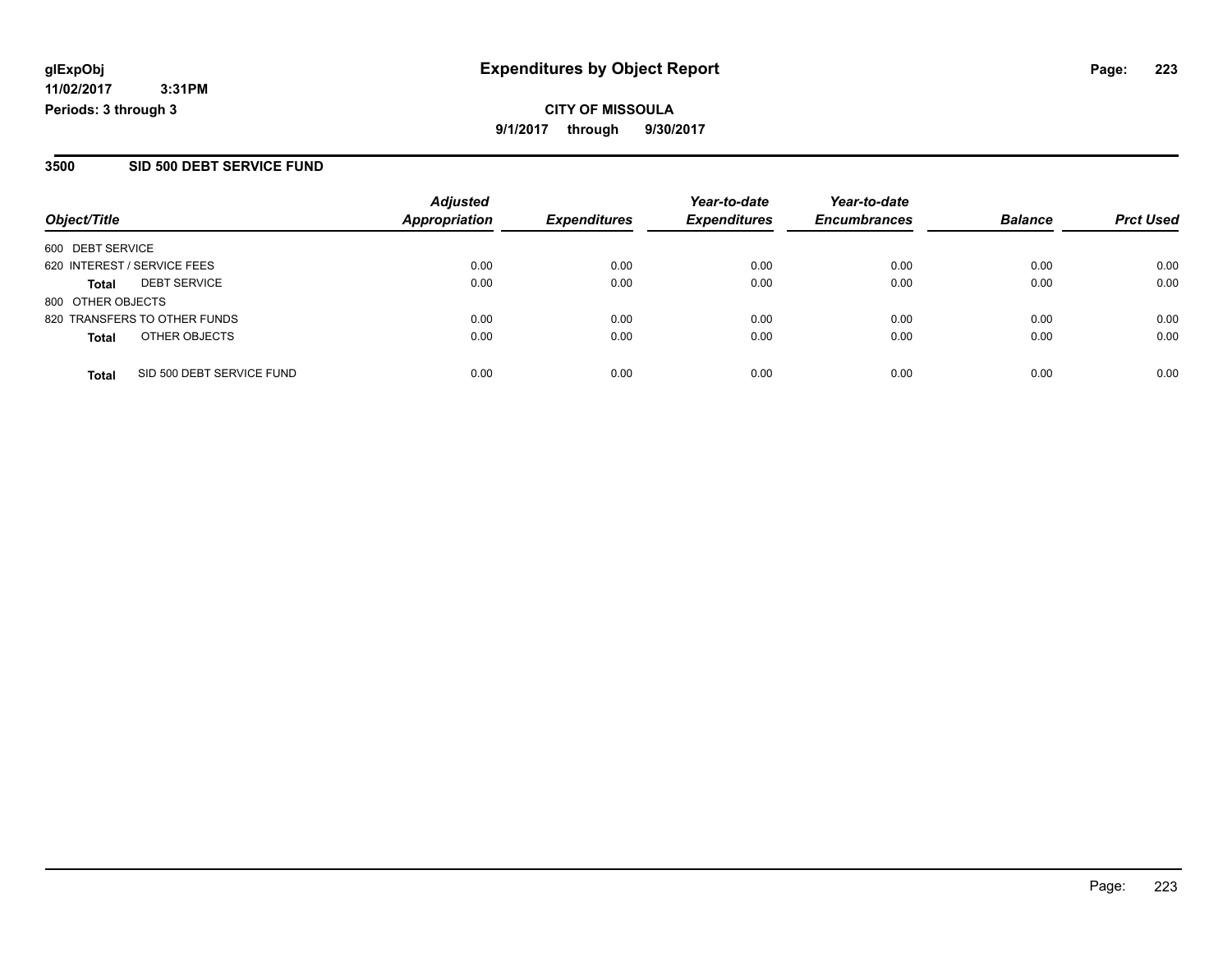## **CITY OF MISSOULA 9/1/2017 through 9/30/2017**

#### **3501 SID 501 DEBT SERVICE FUND**

| Object/Title                     | <b>Adjusted</b><br>Appropriation | <b>Expenditures</b> | Year-to-date<br><b>Expenditures</b> | Year-to-date<br><b>Encumbrances</b> | <b>Balance</b> | <b>Prct Used</b> |
|----------------------------------|----------------------------------|---------------------|-------------------------------------|-------------------------------------|----------------|------------------|
| 800 OTHER OBJECTS                |                                  |                     |                                     |                                     |                |                  |
| 820 TRANSFERS TO OTHER FUNDS     | 0.00                             | 0.00                | 0.00                                | 0.00                                | 0.00           | 0.00             |
| OTHER OBJECTS<br><b>Total</b>    | 0.00                             | 0.00                | 0.00                                | 0.00                                | 0.00           | 0.00             |
| *** Title Not Found ***<br>Total | 0.00                             | 0.00                | 0.00                                | 0.00                                | 0.00           | 0.00             |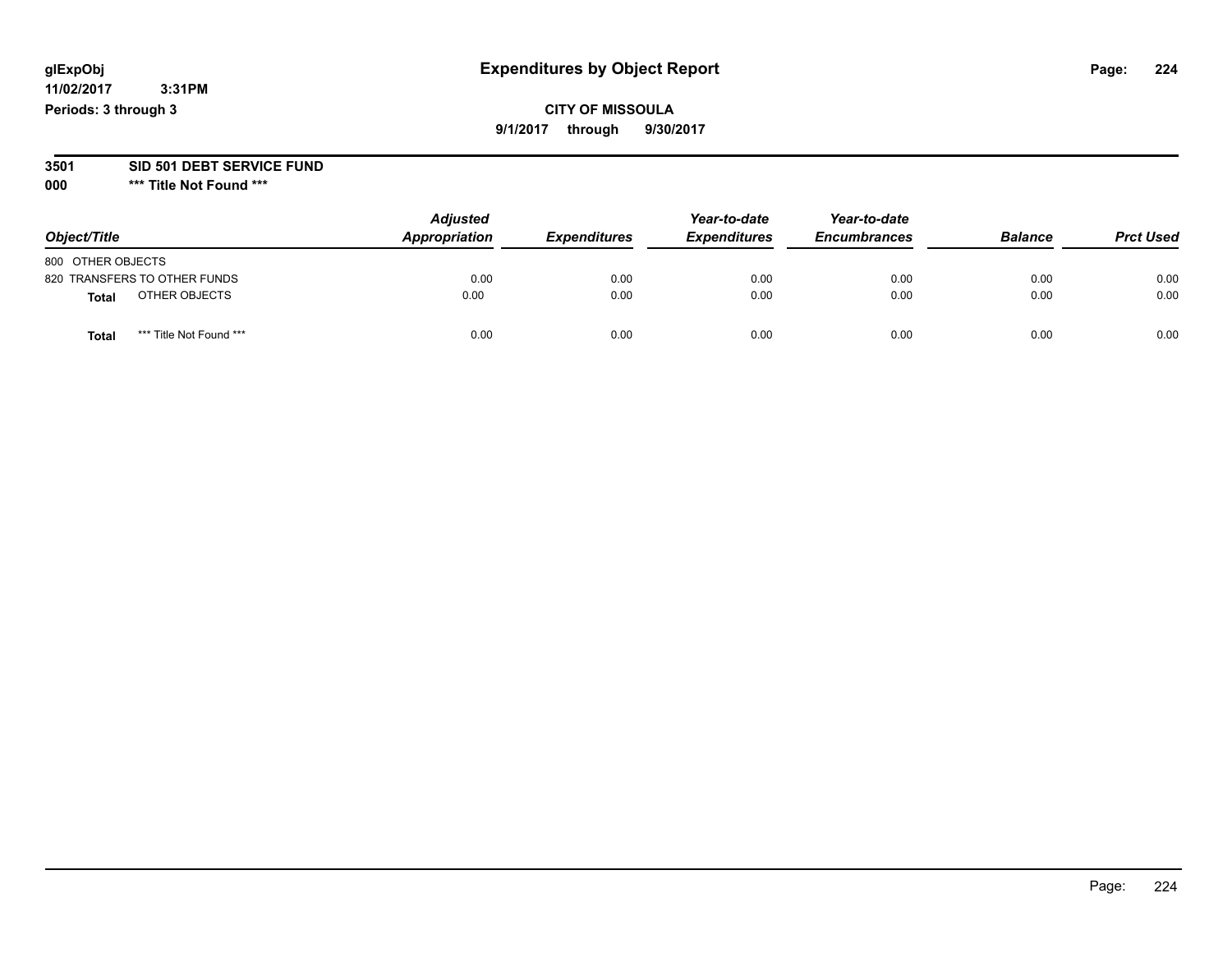**3501 SID 501 DEBT SERVICE FUND**

|                                      | <b>Adjusted</b> |                     | Year-to-date        | Year-to-date        |                |                  |
|--------------------------------------|-----------------|---------------------|---------------------|---------------------|----------------|------------------|
| Object/Title                         | Appropriation   | <b>Expenditures</b> | <b>Expenditures</b> | <b>Encumbrances</b> | <b>Balance</b> | <b>Prct Used</b> |
| 500 FIXED CHARGES                    |                 |                     |                     |                     |                |                  |
| 550 MERCHANT SERVICE FEES            | 0.00            | 0.00                | 0.00                | 0.00                | 0.00           | 0.00             |
| <b>FIXED CHARGES</b><br><b>Total</b> | 0.00            | 0.00                | 0.00                | 0.00                | 0.00           | 0.00             |
| 600 DEBT SERVICE                     |                 |                     |                     |                     |                |                  |
| 610 PRINCIPAL                        | 0.00            | 0.00                | 0.00                | 0.00                | 0.00           | 0.00             |
| 620 INTEREST / SERVICE FEES          | 0.00            | 0.00                | 0.00                | 0.00                | 0.00           | 0.00             |
| <b>DEBT SERVICE</b><br><b>Total</b>  | 0.00            | 0.00                | 0.00                | 0.00                | 0.00           | 0.00             |
| NON-DEPARTMENTAL<br><b>Total</b>     | 0.00            | 0.00                | 0.00                | 0.00                | 0.00           | 0.00             |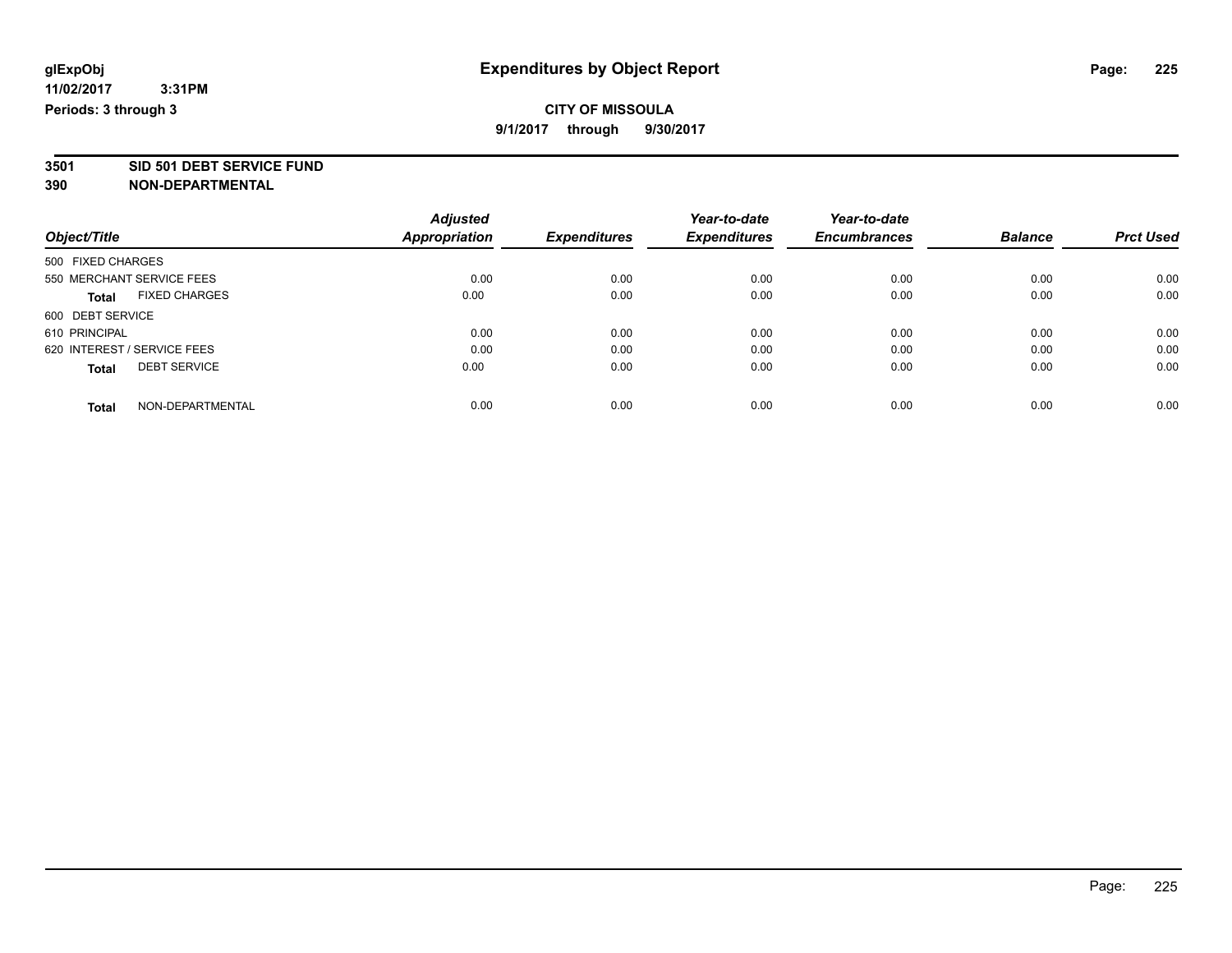# **CITY OF MISSOULA 9/1/2017 through 9/30/2017**

## **3501 SID 501 DEBT SERVICE FUND**

|                   |                              | <b>Adjusted</b>      |                     | Year-to-date        | Year-to-date        |                |                  |
|-------------------|------------------------------|----------------------|---------------------|---------------------|---------------------|----------------|------------------|
| Object/Title      |                              | <b>Appropriation</b> | <b>Expenditures</b> | <b>Expenditures</b> | <b>Encumbrances</b> | <b>Balance</b> | <b>Prct Used</b> |
| 500 FIXED CHARGES |                              |                      |                     |                     |                     |                |                  |
|                   | 550 MERCHANT SERVICE FEES    | 0.00                 | 0.00                | 0.00                | 0.00                | 0.00           | 0.00             |
| <b>Total</b>      | <b>FIXED CHARGES</b>         | 0.00                 | 0.00                | 0.00                | 0.00                | 0.00           | 0.00             |
| 600 DEBT SERVICE  |                              |                      |                     |                     |                     |                |                  |
| 610 PRINCIPAL     |                              | 0.00                 | 0.00                | 0.00                | 0.00                | 0.00           | 0.00             |
|                   | 620 INTEREST / SERVICE FEES  | 0.00                 | 0.00                | 0.00                | 0.00                | 0.00           | 0.00             |
| Total             | <b>DEBT SERVICE</b>          | 0.00                 | 0.00                | 0.00                | 0.00                | 0.00           | 0.00             |
| 800 OTHER OBJECTS |                              |                      |                     |                     |                     |                |                  |
|                   | 820 TRANSFERS TO OTHER FUNDS | 0.00                 | 0.00                | 0.00                | 0.00                | 0.00           | 0.00             |
| <b>Total</b>      | OTHER OBJECTS                | 0.00                 | 0.00                | 0.00                | 0.00                | 0.00           | 0.00             |
| <b>Total</b>      | SID 501 DEBT SERVICE FUND    | 0.00                 | 0.00                | 0.00                | 0.00                | 0.00           | 0.00             |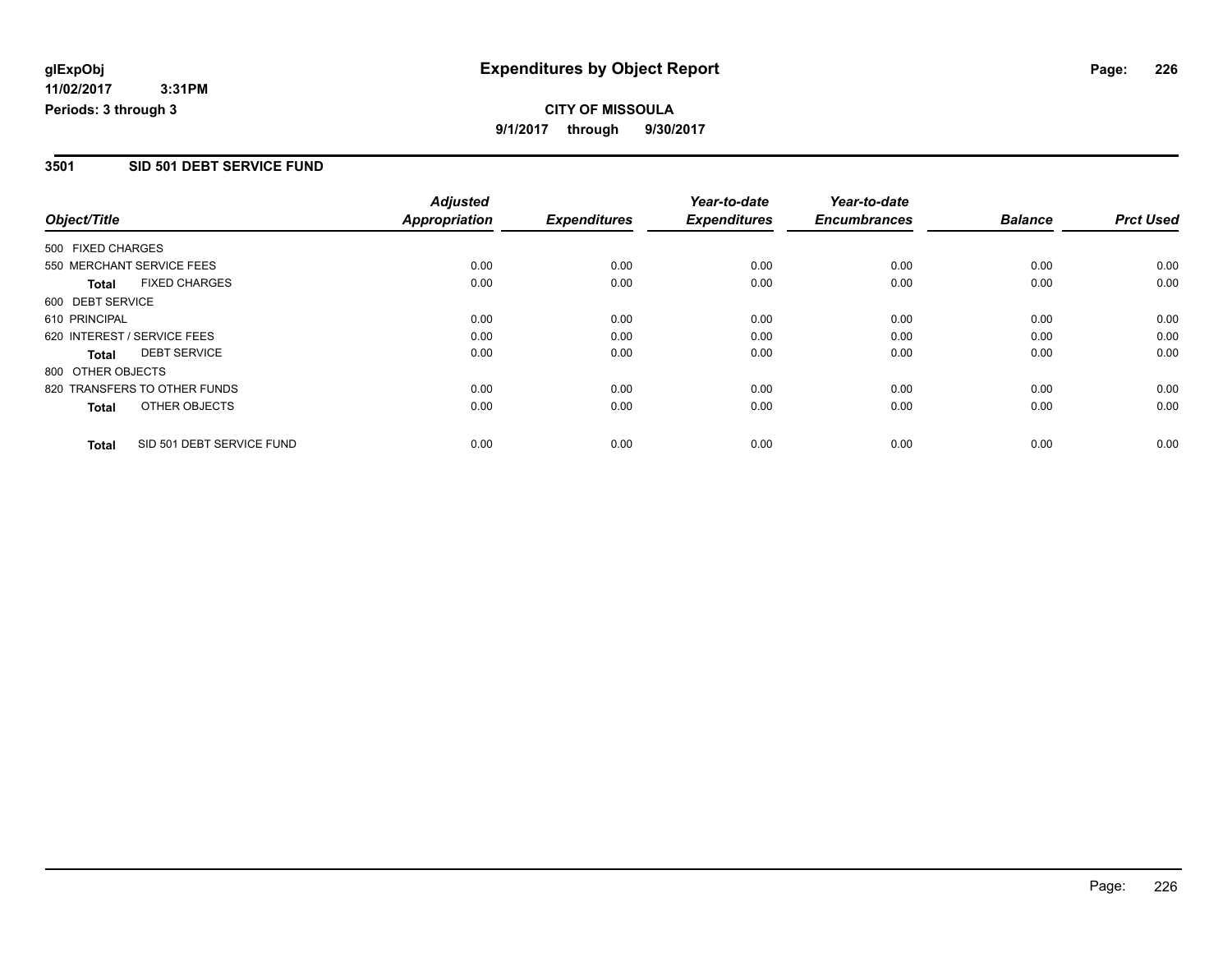## **CITY OF MISSOULA 9/1/2017 through 9/30/2017**

#### **3503 SID 503 DEBT SERVICE FUND**

| Object/Title                     | <b>Adjusted</b><br>Appropriation | <b>Expenditures</b> | Year-to-date<br><b>Expenditures</b> | Year-to-date<br><b>Encumbrances</b> | <b>Balance</b> | <b>Prct Used</b> |
|----------------------------------|----------------------------------|---------------------|-------------------------------------|-------------------------------------|----------------|------------------|
| 800 OTHER OBJECTS                |                                  |                     |                                     |                                     |                |                  |
| 820 TRANSFERS TO OTHER FUNDS     | 0.00                             | 0.00                | 0.00                                | 0.00                                | 0.00           | 0.00             |
| OTHER OBJECTS<br><b>Total</b>    | 0.00                             | 0.00                | 0.00                                | 0.00                                | 0.00           | 0.00             |
| *** Title Not Found ***<br>Total | 0.00                             | 0.00                | 0.00                                | 0.00                                | 0.00           | 0.00             |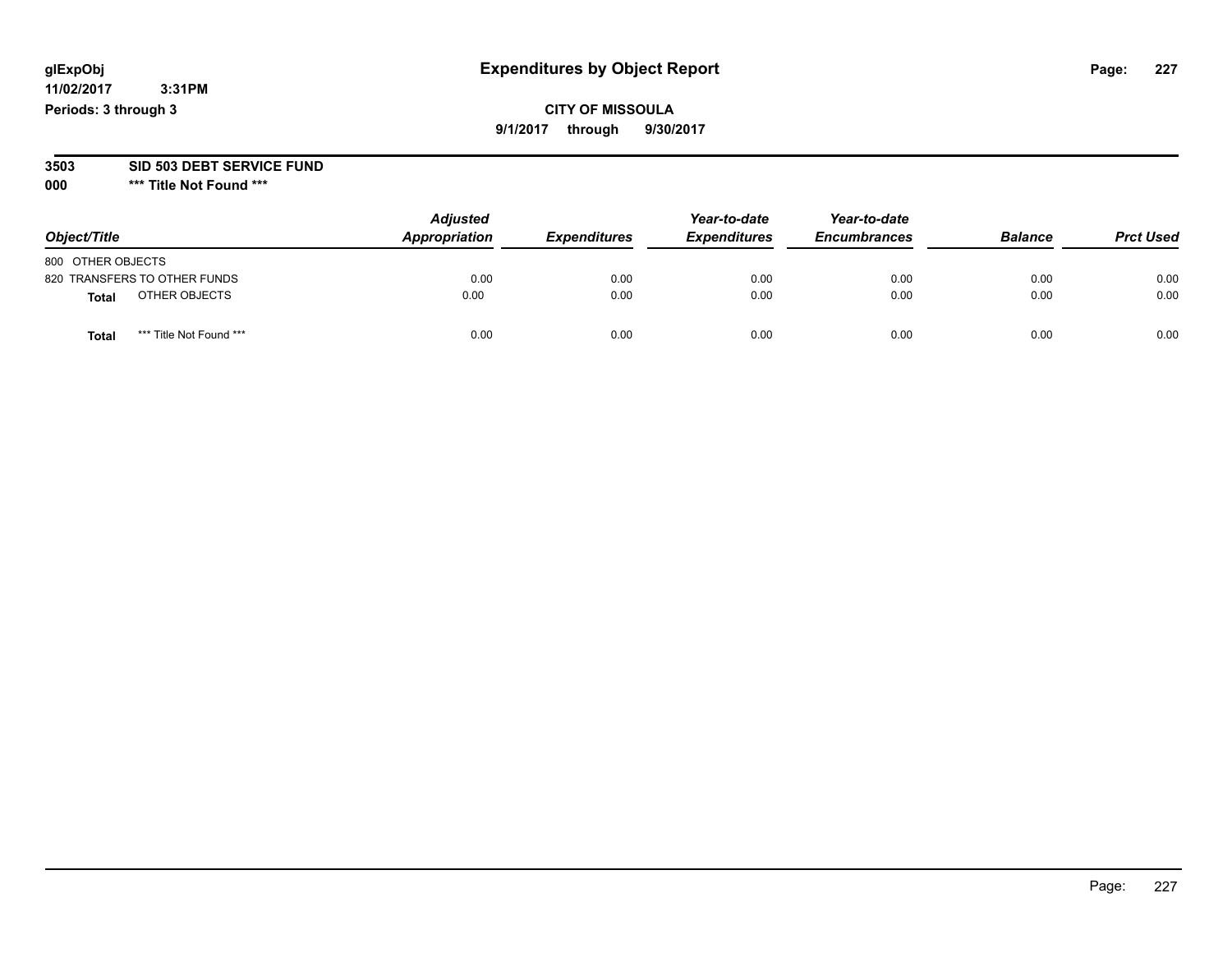**3503 SID 503 DEBT SERVICE FUND**

|                                      | <b>Adjusted</b>      | <b>Expenditures</b> | Year-to-date<br><b>Expenditures</b> | Year-to-date        | <b>Balance</b> | <b>Prct Used</b> |
|--------------------------------------|----------------------|---------------------|-------------------------------------|---------------------|----------------|------------------|
| Object/Title                         | <b>Appropriation</b> |                     |                                     | <b>Encumbrances</b> |                |                  |
| 500 FIXED CHARGES                    |                      |                     |                                     |                     |                |                  |
| 550 MERCHANT SERVICE FEES            | 0.00                 | 0.00                | 0.00                                | 0.00                | 0.00           | 0.00             |
| <b>FIXED CHARGES</b><br><b>Total</b> | 0.00                 | 0.00                | 0.00                                | 0.00                | 0.00           | 0.00             |
| 600 DEBT SERVICE                     |                      |                     |                                     |                     |                |                  |
| 610 PRINCIPAL                        | 0.00                 | 0.00                | 0.00                                | 0.00                | 0.00           | 0.00             |
| 620 INTEREST / SERVICE FEES          | 0.00                 | 0.00                | 0.00                                | 0.00                | 0.00           | 0.00             |
| <b>DEBT SERVICE</b><br><b>Total</b>  | 0.00                 | 0.00                | 0.00                                | 0.00                | 0.00           | 0.00             |
| NON-DEPARTMENTAL<br><b>Total</b>     | 0.00                 | 0.00                | 0.00                                | 0.00                | 0.00           | 0.00             |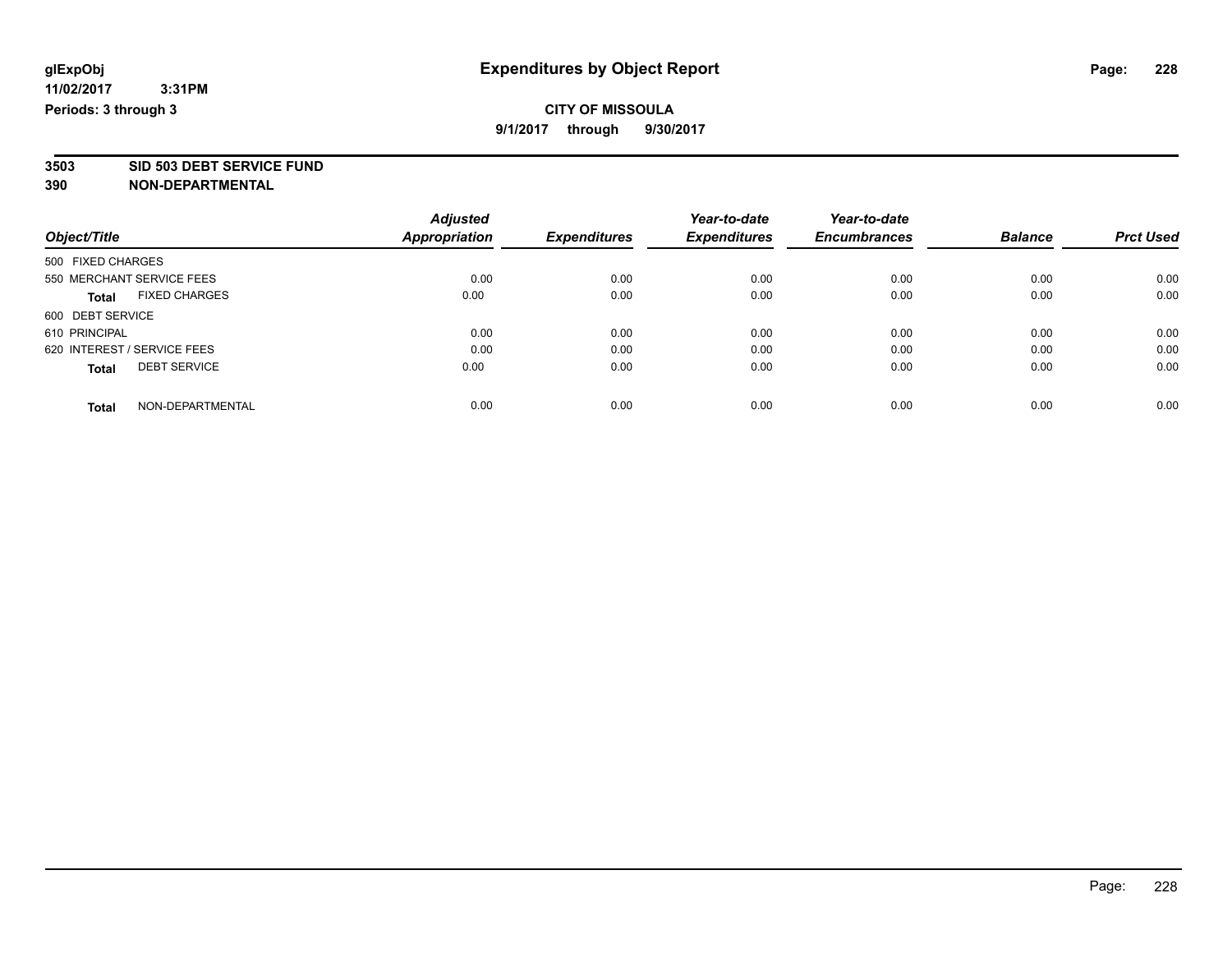# **CITY OF MISSOULA 9/1/2017 through 9/30/2017**

## **3503 SID 503 DEBT SERVICE FUND**

|                             |                              | <b>Adjusted</b>      |                     | Year-to-date        | Year-to-date        |                |                  |
|-----------------------------|------------------------------|----------------------|---------------------|---------------------|---------------------|----------------|------------------|
| Object/Title                |                              | <b>Appropriation</b> | <b>Expenditures</b> | <b>Expenditures</b> | <b>Encumbrances</b> | <b>Balance</b> | <b>Prct Used</b> |
| 500 FIXED CHARGES           |                              |                      |                     |                     |                     |                |                  |
|                             | 550 MERCHANT SERVICE FEES    | 0.00                 | 0.00                | 0.00                | 0.00                | 0.00           | 0.00             |
| Total                       | <b>FIXED CHARGES</b>         | 0.00                 | 0.00                | 0.00                | 0.00                | 0.00           | 0.00             |
| 600 DEBT SERVICE            |                              |                      |                     |                     |                     |                |                  |
| 610 PRINCIPAL               |                              | 0.00                 | 0.00                | 0.00                | 0.00                | 0.00           | 0.00             |
| 620 INTEREST / SERVICE FEES |                              | 0.00                 | 0.00                | 0.00                | 0.00                | 0.00           | 0.00             |
| Total                       | <b>DEBT SERVICE</b>          | 0.00                 | 0.00                | 0.00                | 0.00                | 0.00           | 0.00             |
| 800 OTHER OBJECTS           |                              |                      |                     |                     |                     |                |                  |
|                             | 820 TRANSFERS TO OTHER FUNDS | 0.00                 | 0.00                | 0.00                | 0.00                | 0.00           | 0.00             |
| Total                       | OTHER OBJECTS                | 0.00                 | 0.00                | 0.00                | 0.00                | 0.00           | 0.00             |
| <b>Total</b>                | SID 503 DEBT SERVICE FUND    | 0.00                 | 0.00                | 0.00                | 0.00                | 0.00           | 0.00             |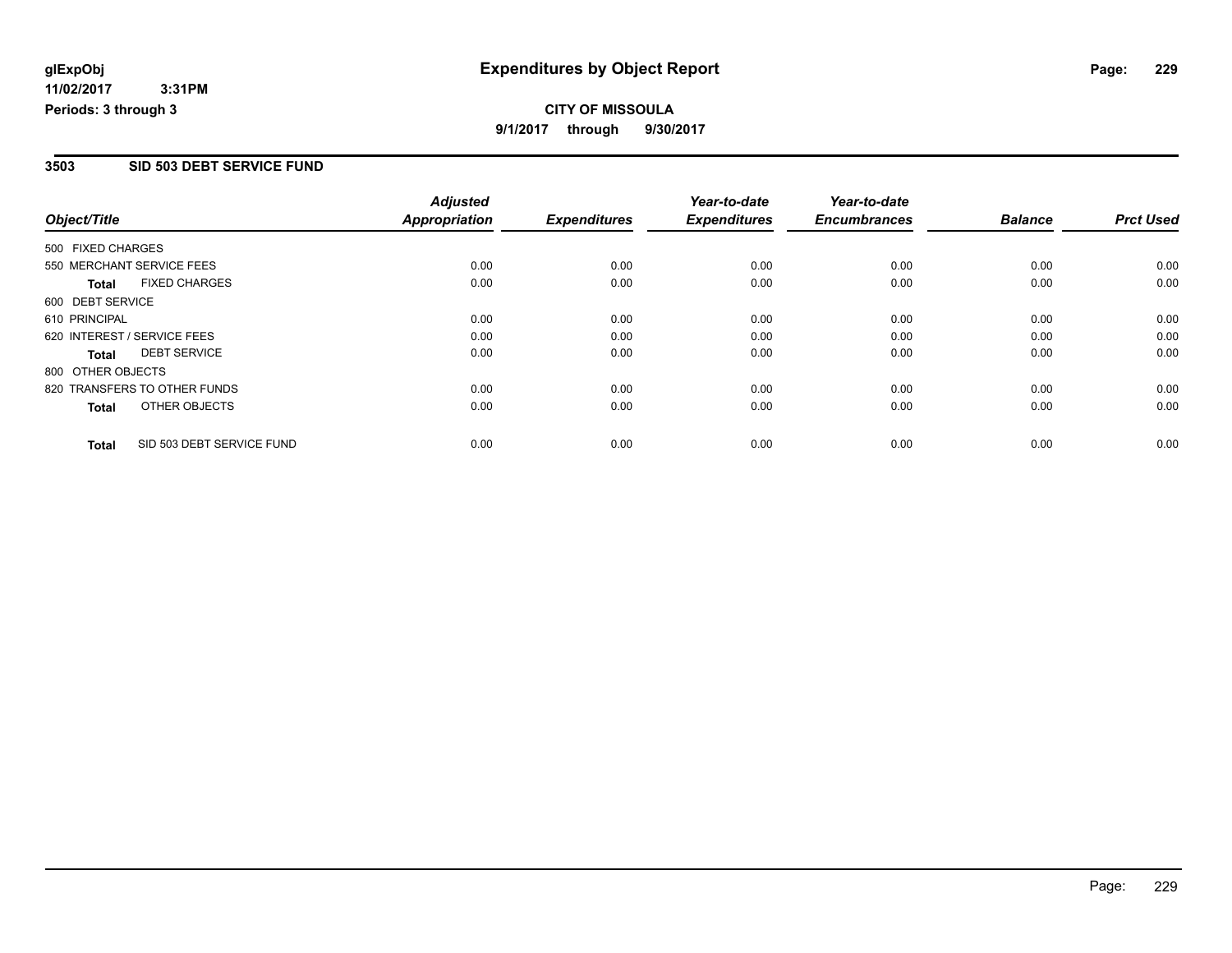## **CITY OF MISSOULA 9/1/2017 through 9/30/2017**

#### **3505 SID 505 DEBT SERVICE FUND**

| Object/Title                            | <b>Adjusted</b><br>Appropriation | <b>Expenditures</b> | Year-to-date<br><b>Expenditures</b> | Year-to-date<br><b>Encumbrances</b> | <b>Balance</b> | <b>Prct Used</b> |
|-----------------------------------------|----------------------------------|---------------------|-------------------------------------|-------------------------------------|----------------|------------------|
| 800 OTHER OBJECTS                       |                                  |                     |                                     |                                     |                |                  |
| 820 TRANSFERS TO OTHER FUNDS            | 0.00                             | 0.00                | 0.00                                | 0.00                                | 0.00           | 0.00             |
| OTHER OBJECTS<br>Total                  | 0.00                             | 0.00                | 0.00                                | 0.00                                | 0.00           | 0.00             |
| *** Title Not Found ***<br><b>Total</b> | 0.00                             | 0.00                | 0.00                                | 0.00                                | 0.00           | 0.00             |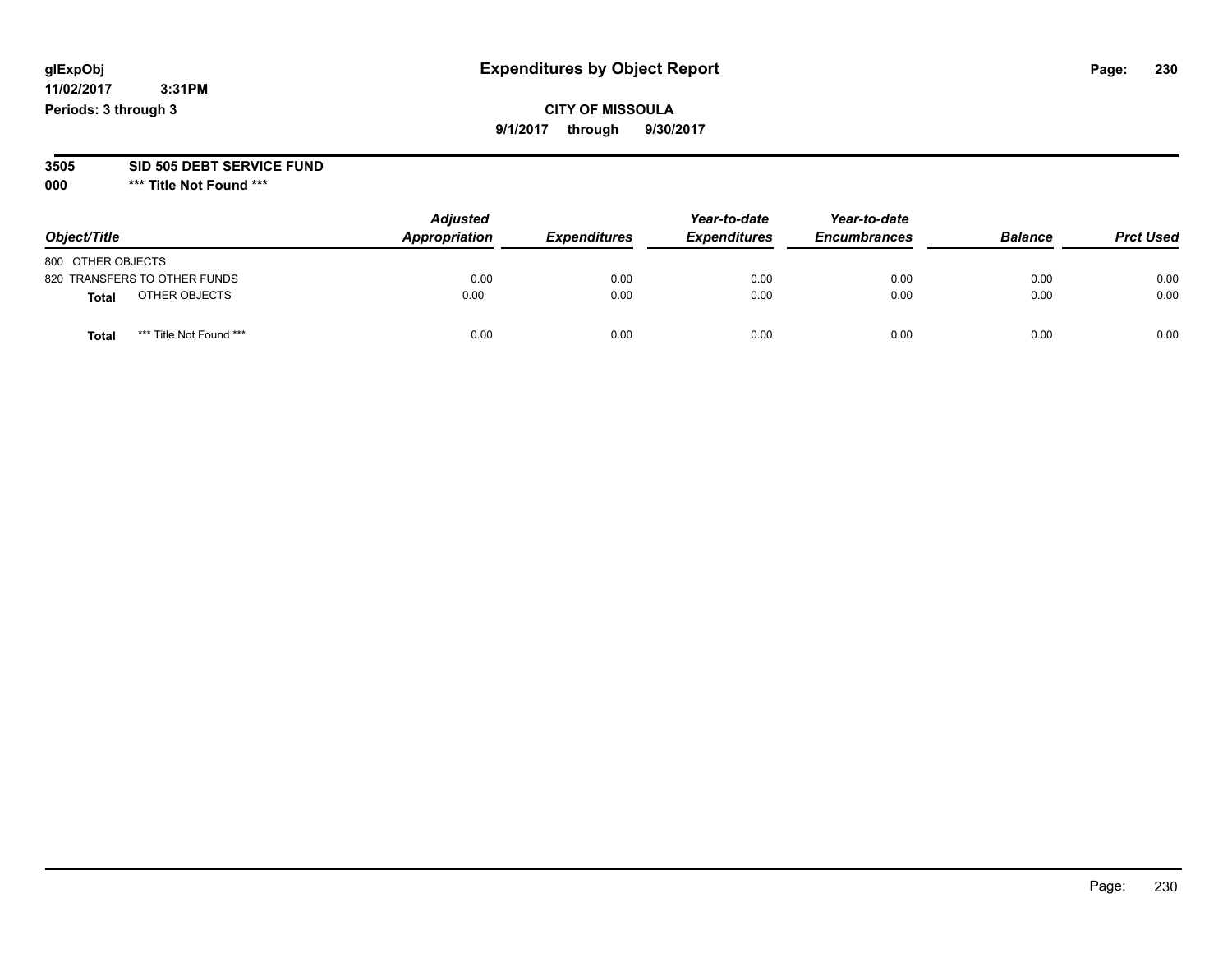**3505 SID 505 DEBT SERVICE FUND**

|                                      | <b>Adjusted</b> |                     | Year-to-date        | Year-to-date        |                |                  |
|--------------------------------------|-----------------|---------------------|---------------------|---------------------|----------------|------------------|
| Object/Title                         | Appropriation   | <b>Expenditures</b> | <b>Expenditures</b> | <b>Encumbrances</b> | <b>Balance</b> | <b>Prct Used</b> |
| 500 FIXED CHARGES                    |                 |                     |                     |                     |                |                  |
| 550 MERCHANT SERVICE FEES            | 0.00            | 0.00                | 0.00                | 0.00                | 0.00           | 0.00             |
| <b>FIXED CHARGES</b><br><b>Total</b> | 0.00            | 0.00                | 0.00                | 0.00                | 0.00           | 0.00             |
| 600 DEBT SERVICE                     |                 |                     |                     |                     |                |                  |
| 610 PRINCIPAL                        | 0.00            | 0.00                | 0.00                | 0.00                | 0.00           | 0.00             |
| 620 INTEREST / SERVICE FEES          | 0.00            | 0.00                | 0.00                | 0.00                | 0.00           | 0.00             |
| <b>DEBT SERVICE</b><br><b>Total</b>  | 0.00            | 0.00                | 0.00                | 0.00                | 0.00           | 0.00             |
| NON-DEPARTMENTAL<br><b>Total</b>     | 0.00            | 0.00                | 0.00                | 0.00                | 0.00           | 0.00             |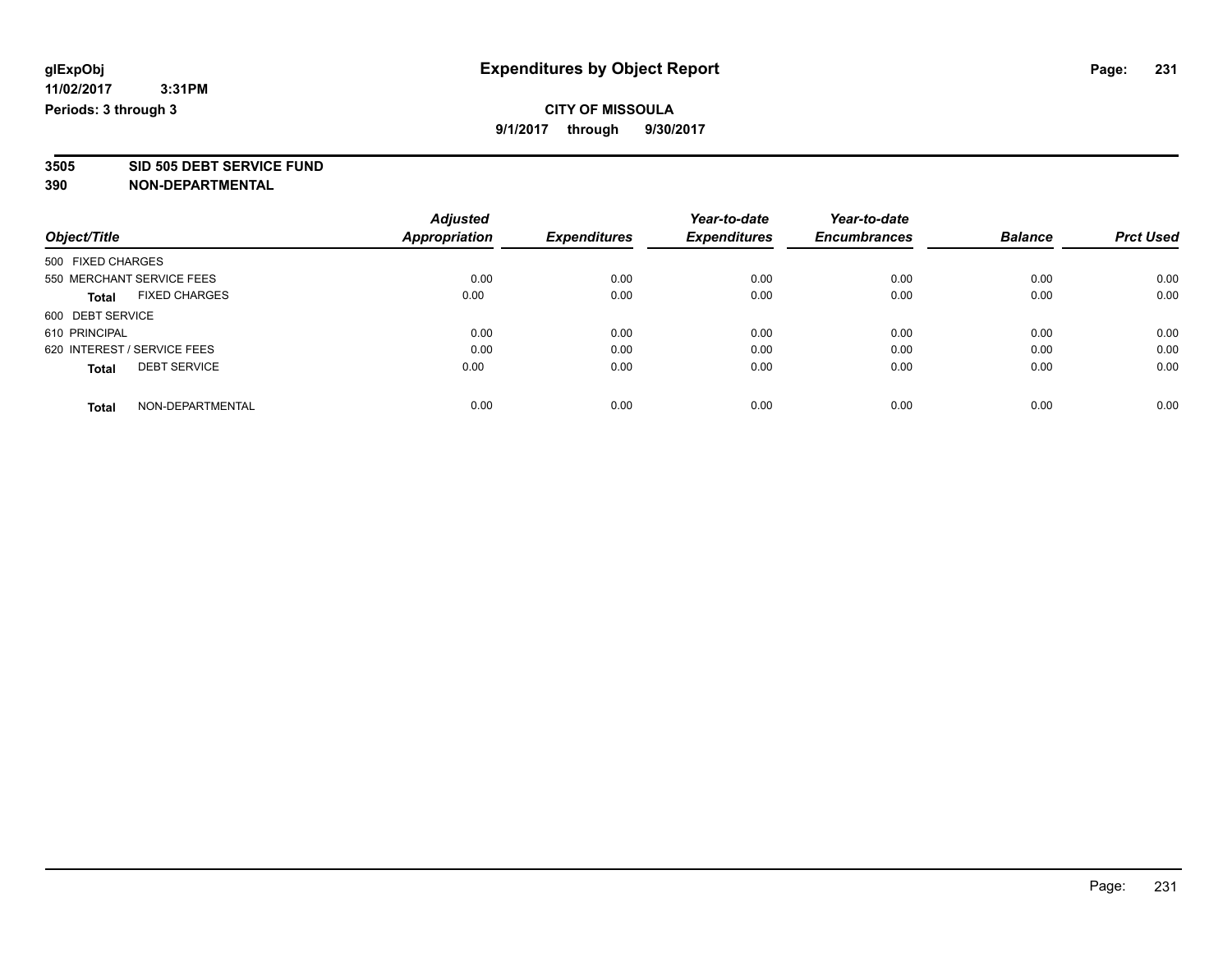# **CITY OF MISSOULA 9/1/2017 through 9/30/2017**

## **3505 SID 505 DEBT SERVICE FUND**

|                             |                              | <b>Adjusted</b>      |                     | Year-to-date        | Year-to-date        |                |                  |
|-----------------------------|------------------------------|----------------------|---------------------|---------------------|---------------------|----------------|------------------|
| Object/Title                |                              | <b>Appropriation</b> | <b>Expenditures</b> | <b>Expenditures</b> | <b>Encumbrances</b> | <b>Balance</b> | <b>Prct Used</b> |
| 500 FIXED CHARGES           |                              |                      |                     |                     |                     |                |                  |
| 550 MERCHANT SERVICE FEES   |                              | 0.00                 | 0.00                | 0.00                | 0.00                | 0.00           | 0.00             |
| <b>Total</b>                | <b>FIXED CHARGES</b>         | 0.00                 | 0.00                | 0.00                | 0.00                | 0.00           | 0.00             |
| 600 DEBT SERVICE            |                              |                      |                     |                     |                     |                |                  |
| 610 PRINCIPAL               |                              | 0.00                 | 0.00                | 0.00                | 0.00                | 0.00           | 0.00             |
| 620 INTEREST / SERVICE FEES |                              | 0.00                 | 0.00                | 0.00                | 0.00                | 0.00           | 0.00             |
| Total                       | <b>DEBT SERVICE</b>          | 0.00                 | 0.00                | 0.00                | 0.00                | 0.00           | 0.00             |
| 800 OTHER OBJECTS           |                              |                      |                     |                     |                     |                |                  |
|                             | 820 TRANSFERS TO OTHER FUNDS | 0.00                 | 0.00                | 0.00                | 0.00                | 0.00           | 0.00             |
| <b>Total</b>                | OTHER OBJECTS                | 0.00                 | 0.00                | 0.00                | 0.00                | 0.00           | 0.00             |
| <b>Total</b>                | SID 505 DEBT SERVICE FUND    | 0.00                 | 0.00                | 0.00                | 0.00                | 0.00           | 0.00             |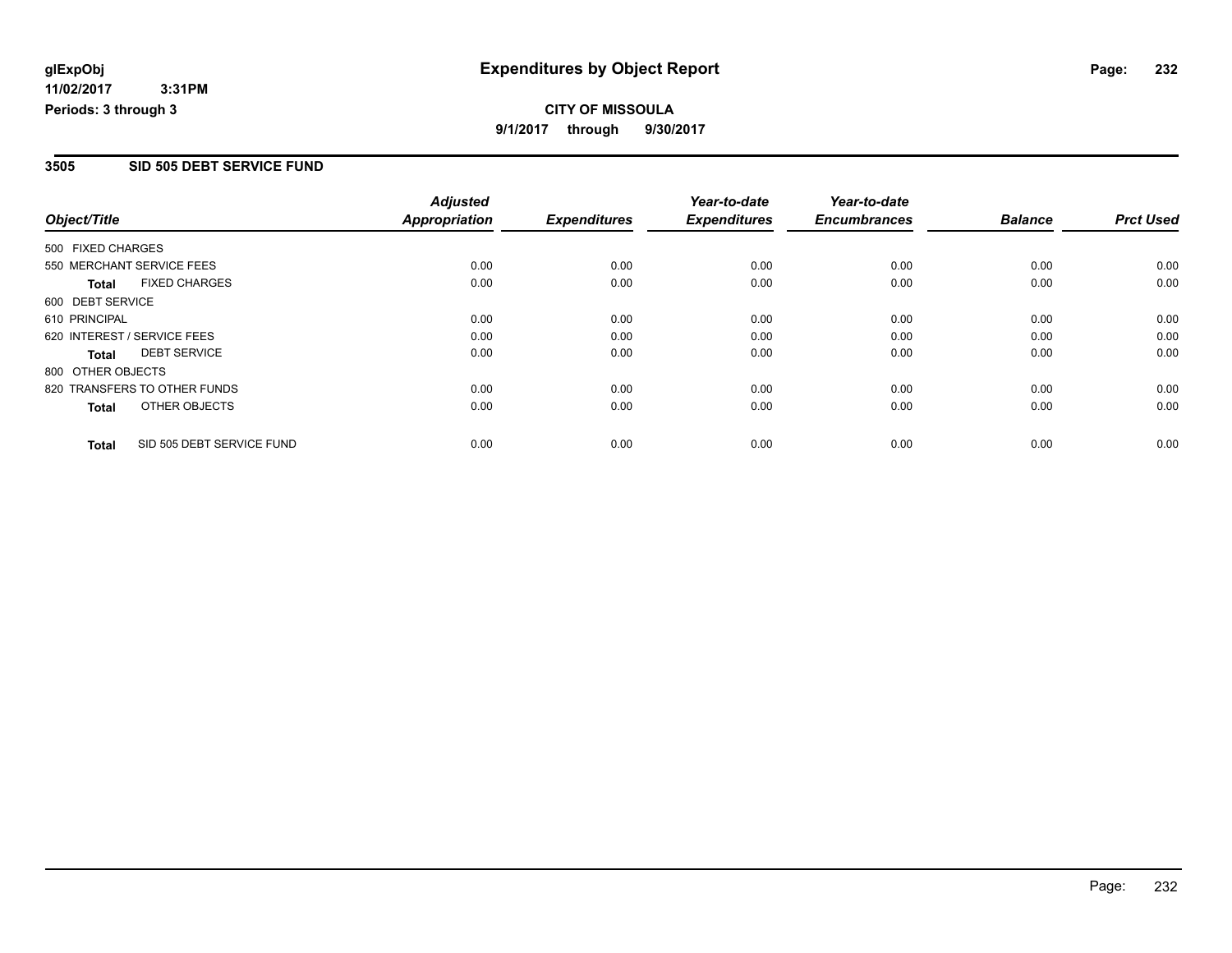## **CITY OF MISSOULA 9/1/2017 through 9/30/2017**

#### **3506 SID 506 DEBT SERVICE FUND**

| Object/Title                     | <b>Adjusted</b><br>Appropriation | <b>Expenditures</b> | Year-to-date<br><b>Expenditures</b> | Year-to-date<br><b>Encumbrances</b> | <b>Balance</b> | <b>Prct Used</b> |
|----------------------------------|----------------------------------|---------------------|-------------------------------------|-------------------------------------|----------------|------------------|
| 800 OTHER OBJECTS                |                                  |                     |                                     |                                     |                |                  |
| 820 TRANSFERS TO OTHER FUNDS     | 0.00                             | 0.00                | 0.00                                | 0.00                                | 0.00           | 0.00             |
| OTHER OBJECTS<br><b>Total</b>    | 0.00                             | 0.00                | 0.00                                | 0.00                                | 0.00           | 0.00             |
| *** Title Not Found ***<br>Total | 0.00                             | 0.00                | 0.00                                | 0.00                                | 0.00           | 0.00             |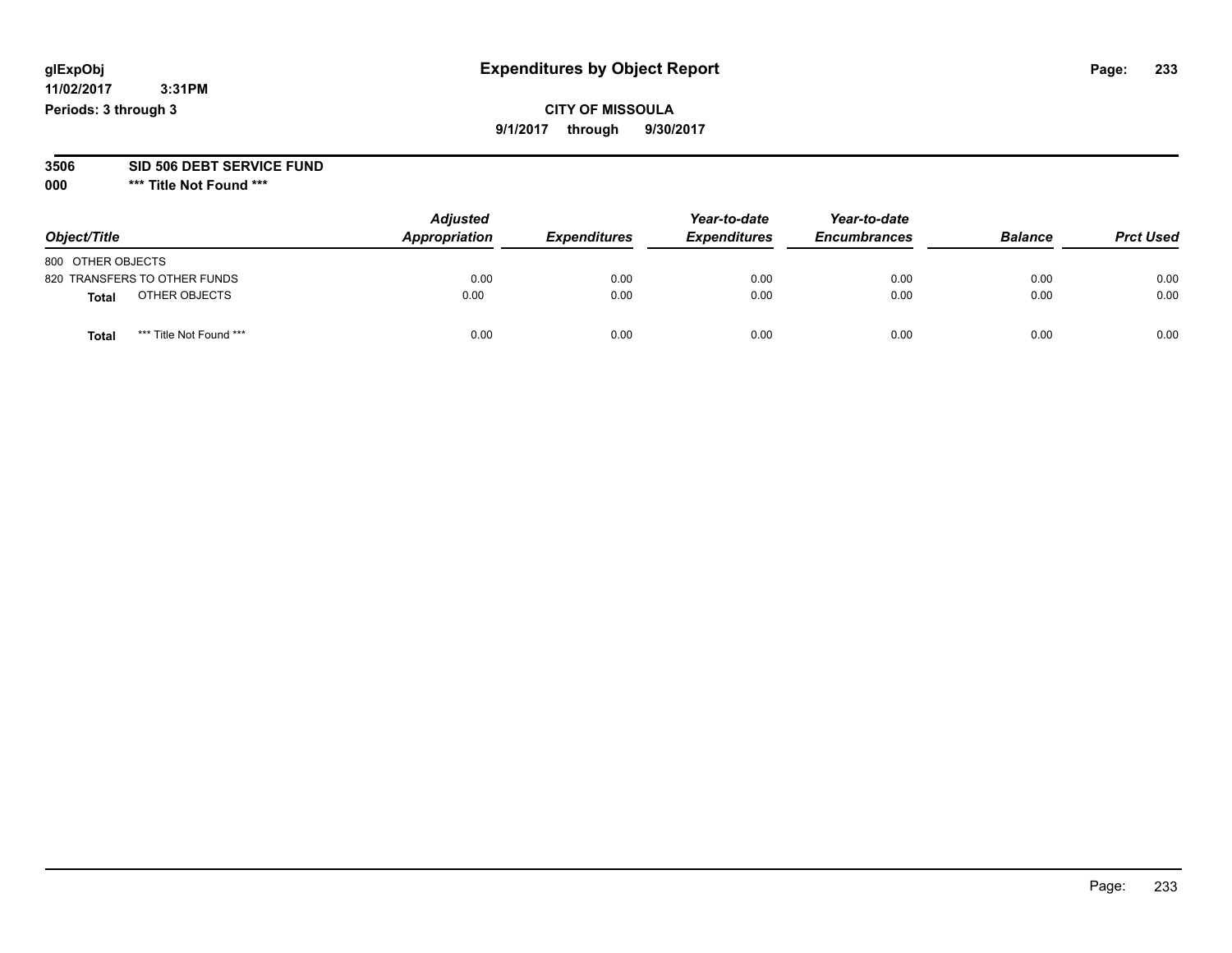**3506 SID 506 DEBT SERVICE FUND**

|                                      | <b>Adjusted</b> |                     | Year-to-date        | Year-to-date        |                |                  |
|--------------------------------------|-----------------|---------------------|---------------------|---------------------|----------------|------------------|
| Object/Title                         | Appropriation   | <b>Expenditures</b> | <b>Expenditures</b> | <b>Encumbrances</b> | <b>Balance</b> | <b>Prct Used</b> |
| 500 FIXED CHARGES                    |                 |                     |                     |                     |                |                  |
| 550 MERCHANT SERVICE FEES            | 0.00            | 0.00                | 0.00                | 0.00                | 0.00           | 0.00             |
| <b>FIXED CHARGES</b><br><b>Total</b> | 0.00            | 0.00                | 0.00                | 0.00                | 0.00           | 0.00             |
| 600 DEBT SERVICE                     |                 |                     |                     |                     |                |                  |
| 610 PRINCIPAL                        | 0.00            | 0.00                | 0.00                | 0.00                | 0.00           | 0.00             |
| 620 INTEREST / SERVICE FEES          | 0.00            | 0.00                | 0.00                | 0.00                | 0.00           | 0.00             |
| <b>DEBT SERVICE</b><br><b>Total</b>  | 0.00            | 0.00                | 0.00                | 0.00                | 0.00           | 0.00             |
| NON-DEPARTMENTAL<br><b>Total</b>     | 0.00            | 0.00                | 0.00                | 0.00                | 0.00           | 0.00             |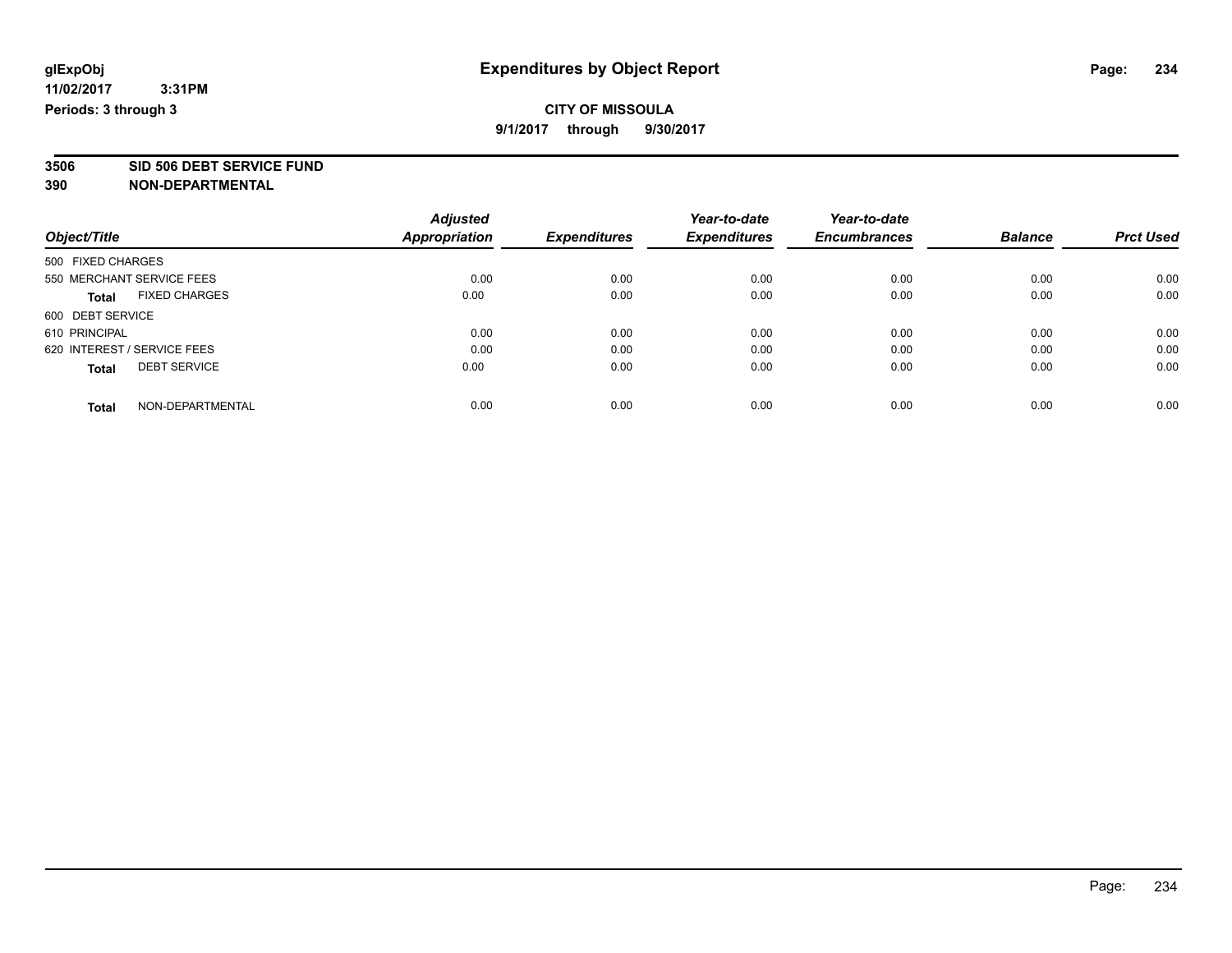# **CITY OF MISSOULA 9/1/2017 through 9/30/2017**

## **3506 SID 506 DEBT SERVICE FUND**

|                             |                              | <b>Adjusted</b>      |                     | Year-to-date        | Year-to-date        |                |                  |
|-----------------------------|------------------------------|----------------------|---------------------|---------------------|---------------------|----------------|------------------|
| Object/Title                |                              | <b>Appropriation</b> | <b>Expenditures</b> | <b>Expenditures</b> | <b>Encumbrances</b> | <b>Balance</b> | <b>Prct Used</b> |
| 500 FIXED CHARGES           |                              |                      |                     |                     |                     |                |                  |
| 550 MERCHANT SERVICE FEES   |                              | 0.00                 | 0.00                | 0.00                | 0.00                | 0.00           | 0.00             |
| <b>Total</b>                | <b>FIXED CHARGES</b>         | 0.00                 | 0.00                | 0.00                | 0.00                | 0.00           | 0.00             |
| 600 DEBT SERVICE            |                              |                      |                     |                     |                     |                |                  |
| 610 PRINCIPAL               |                              | 0.00                 | 0.00                | 0.00                | 0.00                | 0.00           | 0.00             |
| 620 INTEREST / SERVICE FEES |                              | 0.00                 | 0.00                | 0.00                | 0.00                | 0.00           | 0.00             |
| Total                       | <b>DEBT SERVICE</b>          | 0.00                 | 0.00                | 0.00                | 0.00                | 0.00           | 0.00             |
| 800 OTHER OBJECTS           |                              |                      |                     |                     |                     |                |                  |
|                             | 820 TRANSFERS TO OTHER FUNDS | 0.00                 | 0.00                | 0.00                | 0.00                | 0.00           | 0.00             |
| <b>Total</b>                | OTHER OBJECTS                | 0.00                 | 0.00                | 0.00                | 0.00                | 0.00           | 0.00             |
| <b>Total</b>                | SID 506 DEBT SERVICE FUND    | 0.00                 | 0.00                | 0.00                | 0.00                | 0.00           | 0.00             |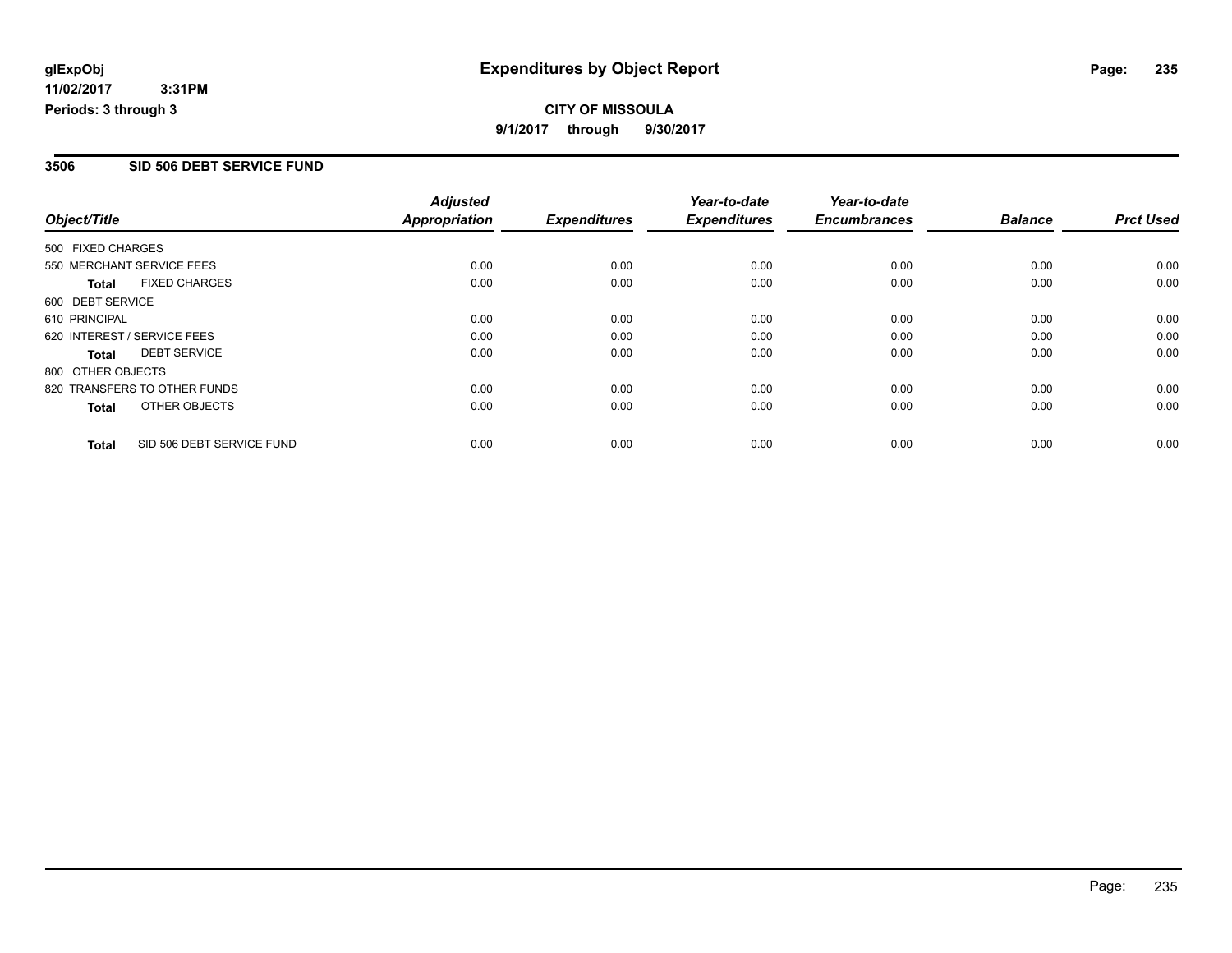## **CITY OF MISSOULA 9/1/2017 through 9/30/2017**

#### **3507 SID 507 DEBT SERVICE FUND**

| Object/Title                     | <b>Adjusted</b><br>Appropriation | <b>Expenditures</b> | Year-to-date<br><b>Expenditures</b> | Year-to-date<br><b>Encumbrances</b> | <b>Balance</b> | <b>Prct Used</b> |
|----------------------------------|----------------------------------|---------------------|-------------------------------------|-------------------------------------|----------------|------------------|
| 800 OTHER OBJECTS                |                                  |                     |                                     |                                     |                |                  |
| 820 TRANSFERS TO OTHER FUNDS     | 0.00                             | 0.00                | 0.00                                | 0.00                                | 0.00           | 0.00             |
| OTHER OBJECTS<br><b>Total</b>    | 0.00                             | 0.00                | 0.00                                | 0.00                                | 0.00           | 0.00             |
| *** Title Not Found ***<br>Total | 0.00                             | 0.00                | 0.00                                | 0.00                                | 0.00           | 0.00             |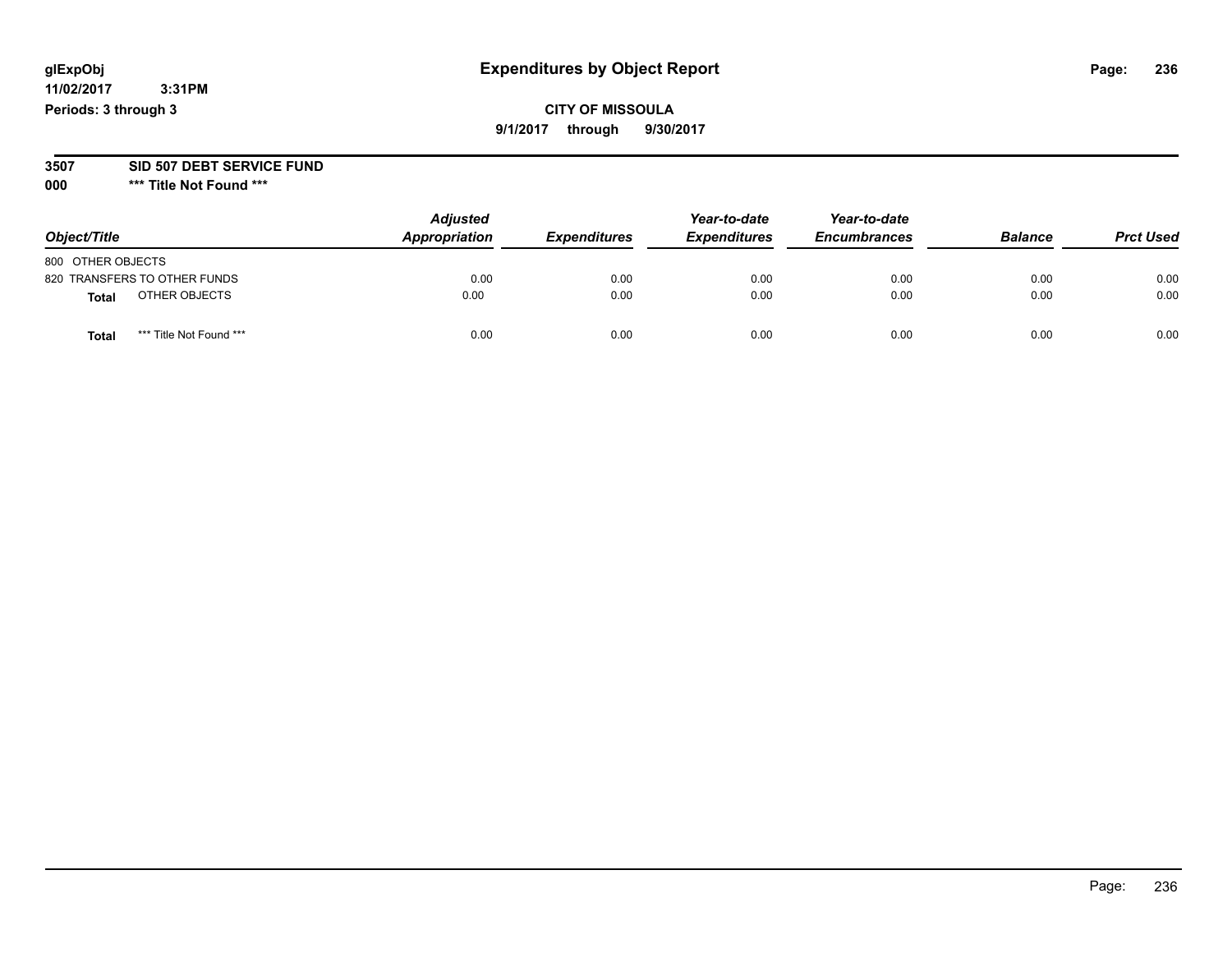**CITY OF MISSOULA 9/1/2017 through 9/30/2017**

# **3507 SID 507 DEBT SERVICE FUND**

| Object/Title              |                      | <b>Adjusted</b><br>Appropriation | <b>Expenditures</b> | Year-to-date<br><b>Expenditures</b> | Year-to-date<br><b>Encumbrances</b> | <b>Balance</b> | <b>Prct Used</b> |
|---------------------------|----------------------|----------------------------------|---------------------|-------------------------------------|-------------------------------------|----------------|------------------|
| 500 FIXED CHARGES         |                      |                                  |                     |                                     |                                     |                |                  |
| 550 MERCHANT SERVICE FEES |                      | 0.00                             | 0.00                | 0.00                                | 0.00                                | 0.00           | 0.00             |
| <b>Total</b>              | <b>FIXED CHARGES</b> | 0.00                             | 0.00                | 0.00                                | 0.00                                | 0.00           | 0.00             |
| <b>Total</b>              | NON-DEPARTMENTAL     | 0.00                             | 0.00                | 0.00                                | 0.00                                | 0.00           | 0.00             |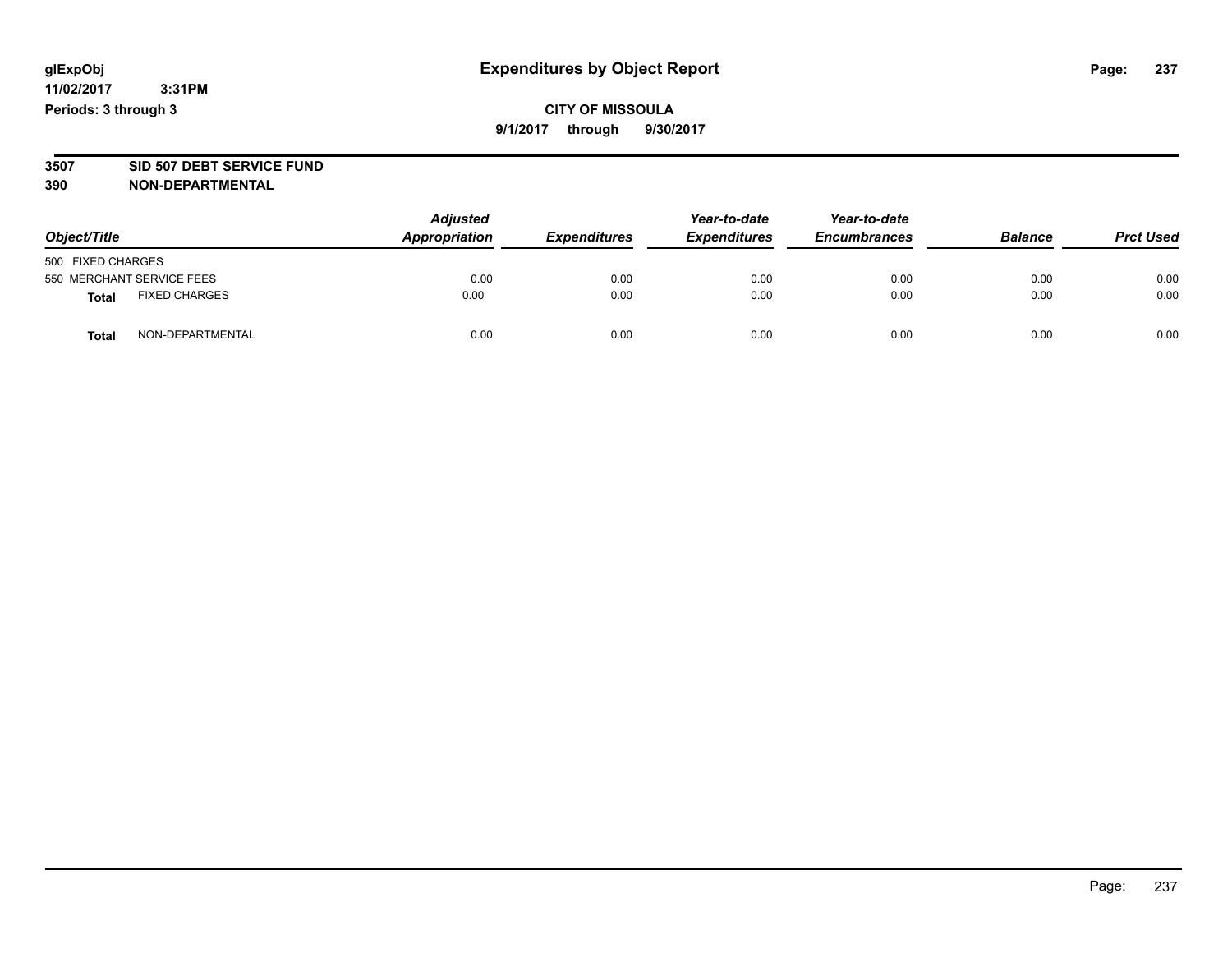## **3507 SID 507 DEBT SERVICE FUND**

| Object/Title      |                              | <b>Adjusted</b><br><b>Appropriation</b> | <b>Expenditures</b> | Year-to-date<br><b>Expenditures</b> | Year-to-date<br><b>Encumbrances</b> | <b>Balance</b> |                  |
|-------------------|------------------------------|-----------------------------------------|---------------------|-------------------------------------|-------------------------------------|----------------|------------------|
|                   |                              |                                         |                     |                                     |                                     |                | <b>Prct Used</b> |
| 500 FIXED CHARGES |                              |                                         |                     |                                     |                                     |                |                  |
|                   | 550 MERCHANT SERVICE FEES    | 0.00                                    | 0.00                | 0.00                                | 0.00                                | 0.00           | 0.00             |
| Total             | <b>FIXED CHARGES</b>         | 0.00                                    | 0.00                | 0.00                                | 0.00                                | 0.00           | 0.00             |
| 800 OTHER OBJECTS |                              |                                         |                     |                                     |                                     |                |                  |
|                   | 820 TRANSFERS TO OTHER FUNDS | 0.00                                    | 0.00                | 0.00                                | 0.00                                | 0.00           | 0.00             |
| <b>Total</b>      | OTHER OBJECTS                | 0.00                                    | 0.00                | 0.00                                | 0.00                                | 0.00           | 0.00             |
| <b>Total</b>      | SID 507 DEBT SERVICE FUND    | 0.00                                    | 0.00                | 0.00                                | 0.00                                | 0.00           | 0.00             |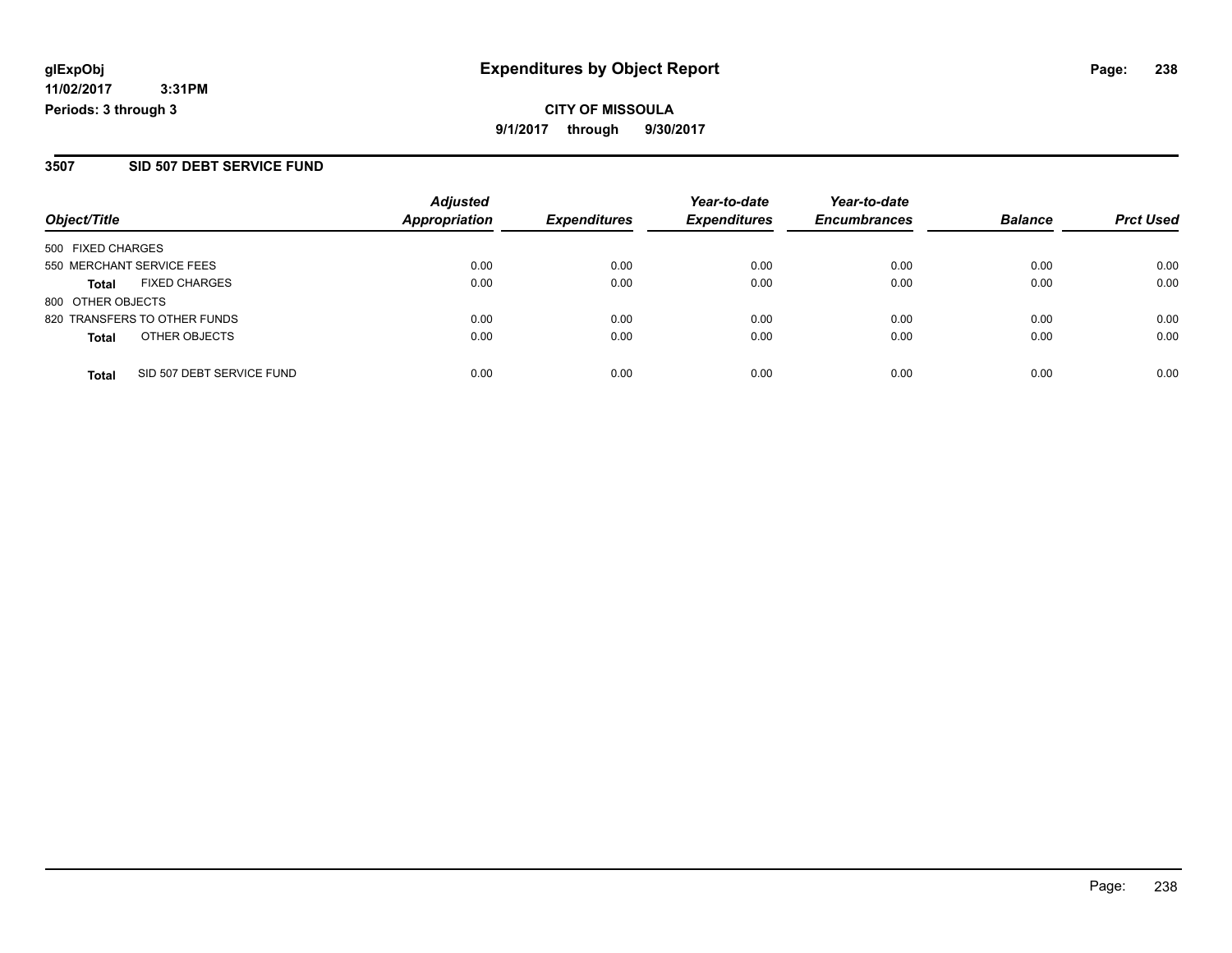## **CITY OF MISSOULA 9/1/2017 through 9/30/2017**

#### **3508 SID 508 DEBT SERVICE FUND**

| Object/Title                     | <b>Adjusted</b><br>Appropriation | <b>Expenditures</b> | Year-to-date<br><b>Expenditures</b> | Year-to-date<br><b>Encumbrances</b> | <b>Balance</b> | <b>Prct Used</b> |
|----------------------------------|----------------------------------|---------------------|-------------------------------------|-------------------------------------|----------------|------------------|
| 800 OTHER OBJECTS                |                                  |                     |                                     |                                     |                |                  |
| 820 TRANSFERS TO OTHER FUNDS     | 0.00                             | 0.00                | 0.00                                | 0.00                                | 0.00           | 0.00             |
| OTHER OBJECTS<br><b>Total</b>    | 0.00                             | 0.00                | 0.00                                | 0.00                                | 0.00           | 0.00             |
| *** Title Not Found ***<br>Total | 0.00                             | 0.00                | 0.00                                | 0.00                                | 0.00           | 0.00             |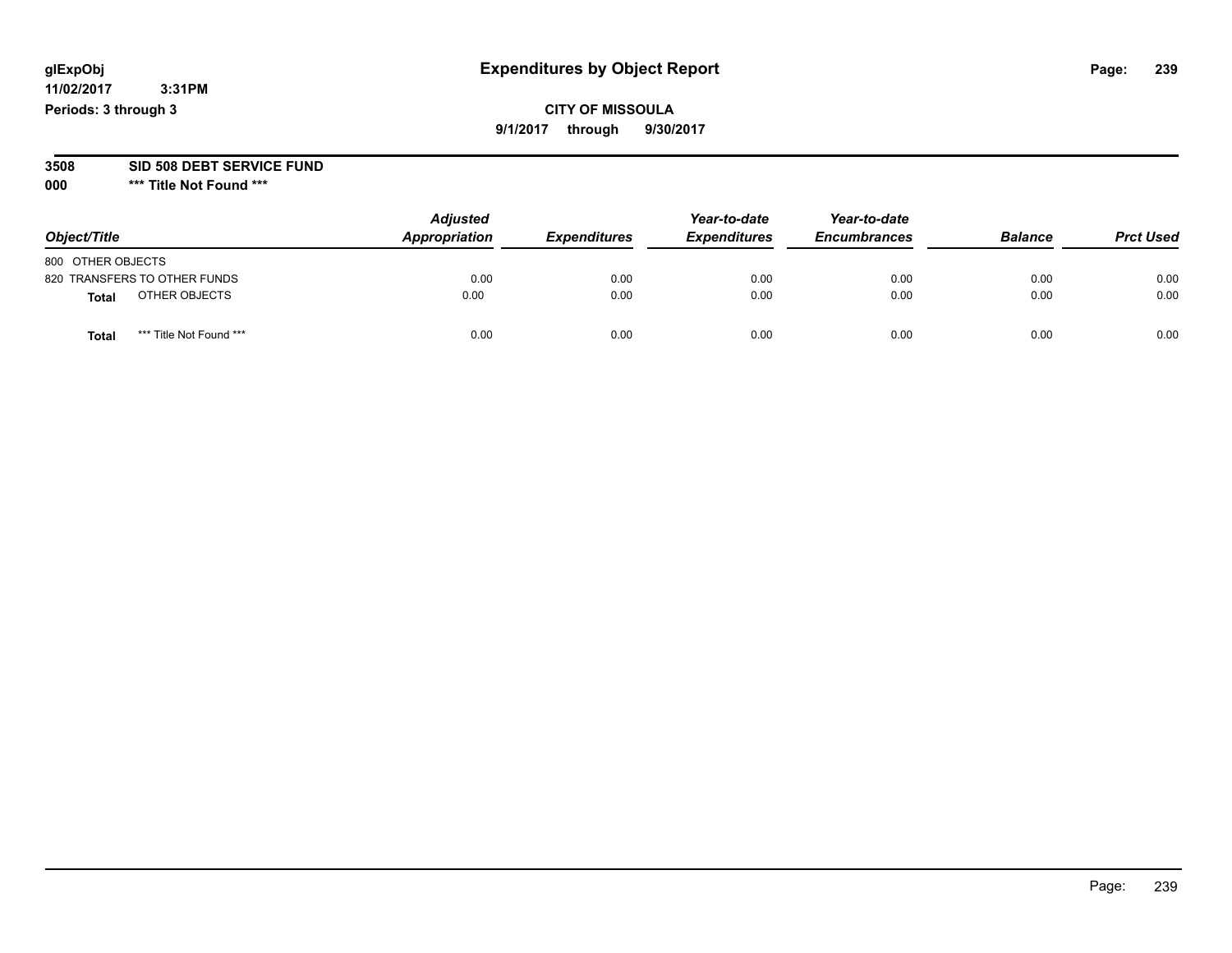## **CITY OF MISSOULA 9/1/2017 through 9/30/2017**

# **3508 SID 508 DEBT SERVICE FUND**

| Object/Title                         | <b>Adjusted</b><br>Appropriation | <b>Expenditures</b> | Year-to-date<br><b>Expenditures</b> | Year-to-date<br><b>Encumbrances</b> | <b>Balance</b> | <b>Prct Used</b> |
|--------------------------------------|----------------------------------|---------------------|-------------------------------------|-------------------------------------|----------------|------------------|
| 500 FIXED CHARGES                    |                                  |                     |                                     |                                     |                |                  |
| 550 MERCHANT SERVICE FEES            | 0.00                             | 0.00                | 0.00                                | 0.00                                | 0.00           | 0.00             |
| <b>FIXED CHARGES</b><br><b>Total</b> | 0.00                             | 0.00                | 0.00                                | 0.00                                | 0.00           | 0.00             |
| NON-DEPARTMENTAL<br>Total            | 0.00                             | 0.00                | 0.00                                | 0.00                                | 0.00           | 0.00             |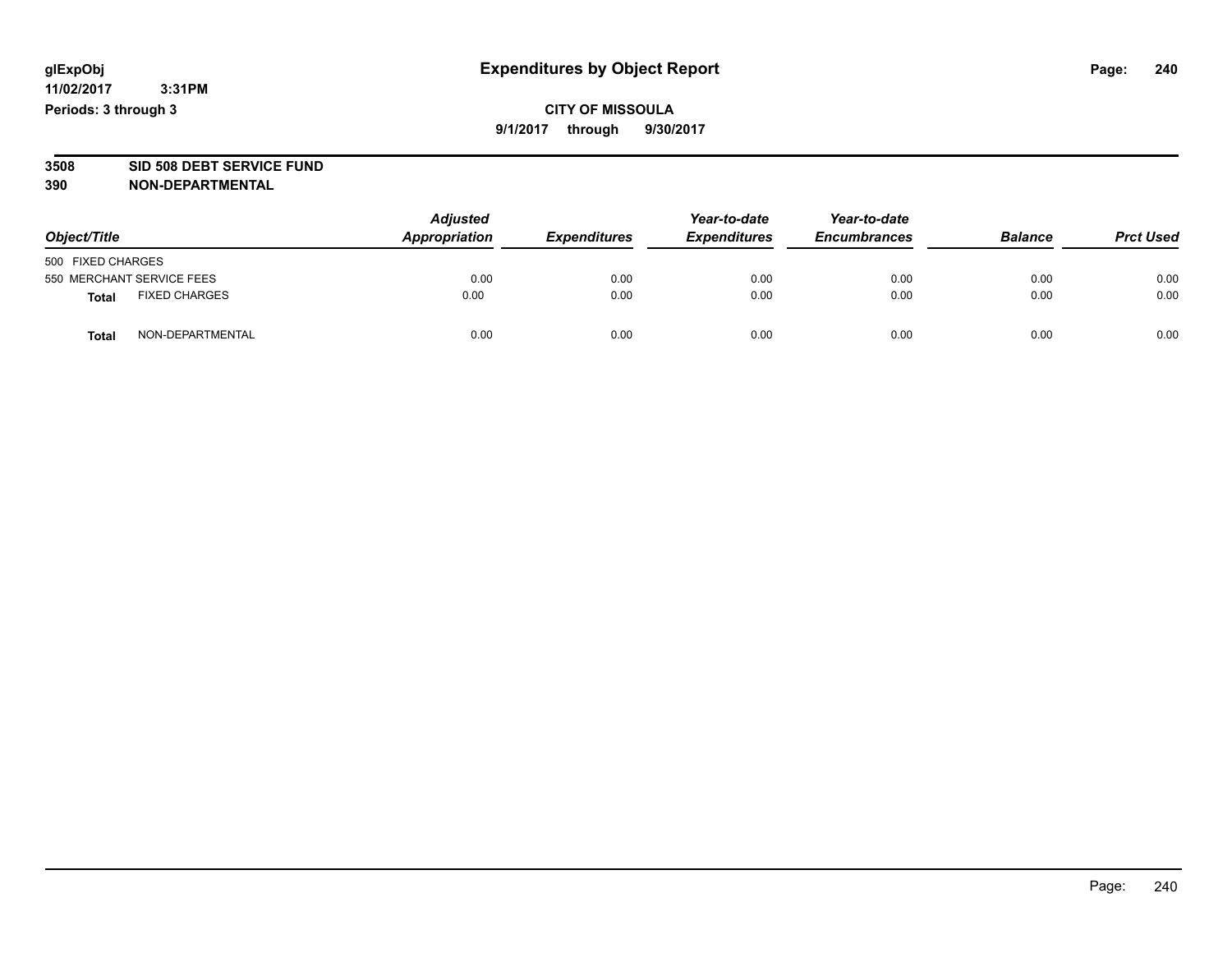## **3508 SID 508 DEBT SERVICE FUND**

| Object/Title      |                              | <b>Adjusted</b><br><b>Appropriation</b> | <b>Expenditures</b> | Year-to-date<br><b>Expenditures</b> | Year-to-date<br><b>Encumbrances</b> | <b>Balance</b> | <b>Prct Used</b> |
|-------------------|------------------------------|-----------------------------------------|---------------------|-------------------------------------|-------------------------------------|----------------|------------------|
|                   |                              |                                         |                     |                                     |                                     |                |                  |
|                   | 550 MERCHANT SERVICE FEES    | 0.00                                    | 0.00                | 0.00                                | 0.00                                | 0.00           | 0.00             |
| <b>Total</b>      | <b>FIXED CHARGES</b>         | 0.00                                    | 0.00                | 0.00                                | 0.00                                | 0.00           | 0.00             |
| 800 OTHER OBJECTS |                              |                                         |                     |                                     |                                     |                |                  |
|                   | 820 TRANSFERS TO OTHER FUNDS | 0.00                                    | 0.00                | 0.00                                | 0.00                                | 0.00           | 0.00             |
| <b>Total</b>      | OTHER OBJECTS                | 0.00                                    | 0.00                | 0.00                                | 0.00                                | 0.00           | 0.00             |
| <b>Total</b>      | SID 508 DEBT SERVICE FUND    | 0.00                                    | 0.00                | 0.00                                | 0.00                                | 0.00           | 0.00             |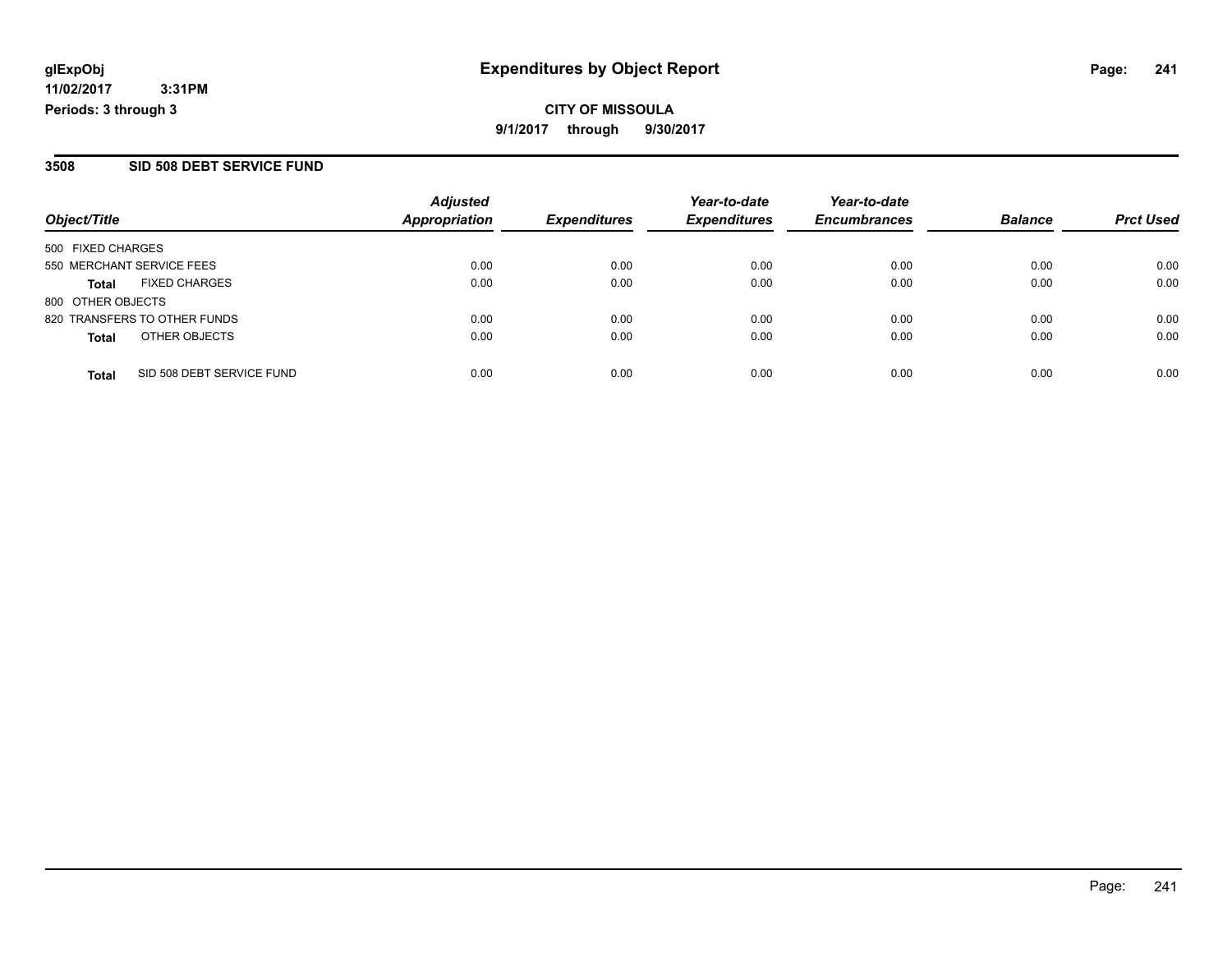## **CITY OF MISSOULA 9/1/2017 through 9/30/2017**

# **3510 SID 510 DEBT SERVICE FUND**

| Object/Title                            | <b>Adjusted</b><br>Appropriation | <b>Expenditures</b> | Year-to-date<br><b>Expenditures</b> | Year-to-date<br><b>Encumbrances</b> | <b>Balance</b> | <b>Prct Used</b> |
|-----------------------------------------|----------------------------------|---------------------|-------------------------------------|-------------------------------------|----------------|------------------|
| 800 OTHER OBJECTS                       |                                  |                     |                                     |                                     |                |                  |
| 820 TRANSFERS TO OTHER FUNDS            | 0.00                             | 0.00                | 0.00                                | 0.00                                | 0.00           | 0.00             |
| OTHER OBJECTS<br><b>Total</b>           | 0.00                             | 0.00                | 0.00                                | 0.00                                | 0.00           | 0.00             |
| *** Title Not Found ***<br><b>Total</b> | 0.00                             | 0.00                | 0.00                                | 0.00                                | 0.00           | 0.00             |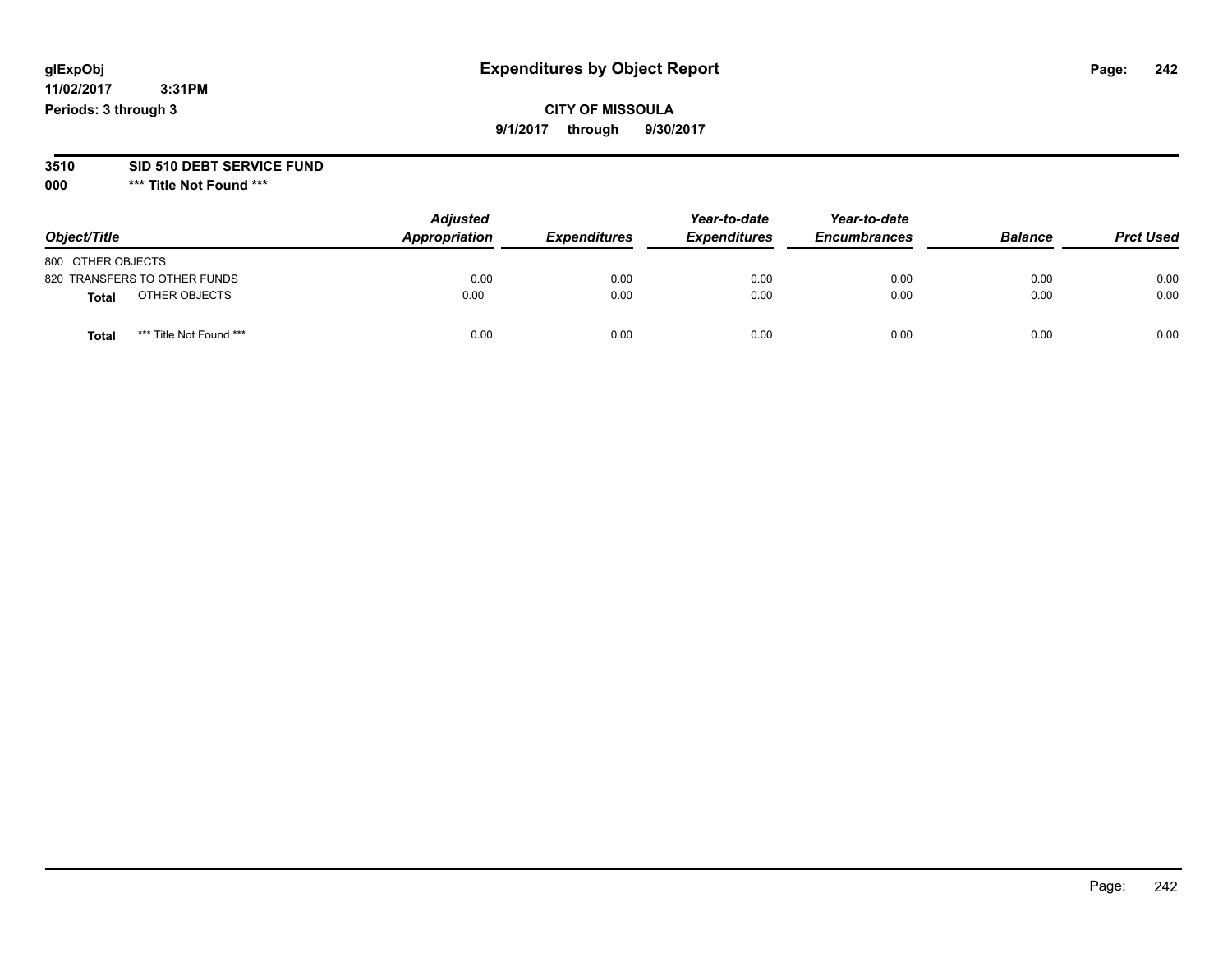**3510 SID 510 DEBT SERVICE FUND**

|                                      | <b>Adjusted</b> | <b>Expenditures</b> | Year-to-date<br><b>Expenditures</b> | Year-to-date<br><b>Encumbrances</b> | <b>Balance</b> | <b>Prct Used</b> |
|--------------------------------------|-----------------|---------------------|-------------------------------------|-------------------------------------|----------------|------------------|
| Object/Title                         | Appropriation   |                     |                                     |                                     |                |                  |
| 500 FIXED CHARGES                    |                 |                     |                                     |                                     |                |                  |
| 550 MERCHANT SERVICE FEES            | 0.00            | 0.00                | 0.00                                | 0.00                                | 0.00           | 0.00             |
| <b>FIXED CHARGES</b><br><b>Total</b> | 0.00            | 0.00                | 0.00                                | 0.00                                | 0.00           | 0.00             |
| 600 DEBT SERVICE                     |                 |                     |                                     |                                     |                |                  |
| 610 PRINCIPAL                        | 0.00            | 0.00                | 0.00                                | 0.00                                | 0.00           | 0.00             |
| 620 INTEREST / SERVICE FEES          | 0.00            | 0.00                | 0.00                                | 0.00                                | 0.00           | 0.00             |
| <b>DEBT SERVICE</b><br><b>Total</b>  | 0.00            | 0.00                | 0.00                                | 0.00                                | 0.00           | 0.00             |
| NON-DEPARTMENTAL<br><b>Total</b>     | 0.00            | 0.00                | 0.00                                | 0.00                                | 0.00           | 0.00             |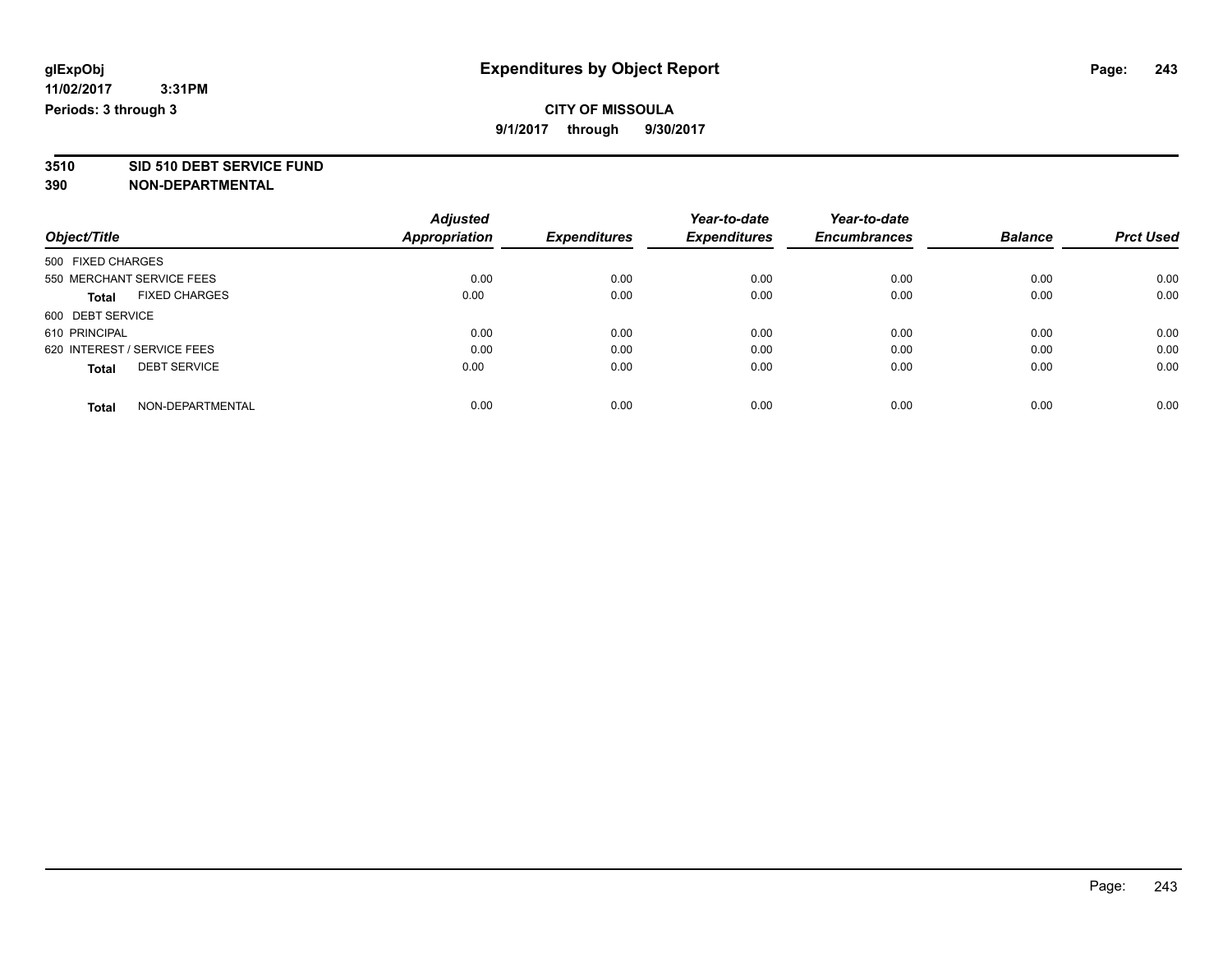# **CITY OF MISSOULA 9/1/2017 through 9/30/2017**

## **3510 SID 510 DEBT SERVICE FUND**

|                   |                              | <b>Adjusted</b>      |                     | Year-to-date        | Year-to-date        |                |                  |
|-------------------|------------------------------|----------------------|---------------------|---------------------|---------------------|----------------|------------------|
| Object/Title      |                              | <b>Appropriation</b> | <b>Expenditures</b> | <b>Expenditures</b> | <b>Encumbrances</b> | <b>Balance</b> | <b>Prct Used</b> |
| 500 FIXED CHARGES |                              |                      |                     |                     |                     |                |                  |
|                   | 550 MERCHANT SERVICE FEES    | 0.00                 | 0.00                | 0.00                | 0.00                | 0.00           | 0.00             |
| <b>Total</b>      | <b>FIXED CHARGES</b>         | 0.00                 | 0.00                | 0.00                | 0.00                | 0.00           | 0.00             |
| 600 DEBT SERVICE  |                              |                      |                     |                     |                     |                |                  |
| 610 PRINCIPAL     |                              | 0.00                 | 0.00                | 0.00                | 0.00                | 0.00           | 0.00             |
|                   | 620 INTEREST / SERVICE FEES  | 0.00                 | 0.00                | 0.00                | 0.00                | 0.00           | 0.00             |
| Total             | <b>DEBT SERVICE</b>          | 0.00                 | 0.00                | 0.00                | 0.00                | 0.00           | 0.00             |
| 800 OTHER OBJECTS |                              |                      |                     |                     |                     |                |                  |
|                   | 820 TRANSFERS TO OTHER FUNDS | 0.00                 | 0.00                | 0.00                | 0.00                | 0.00           | 0.00             |
| <b>Total</b>      | OTHER OBJECTS                | 0.00                 | 0.00                | 0.00                | 0.00                | 0.00           | 0.00             |
| <b>Total</b>      | SID 510 DEBT SERVICE FUND    | 0.00                 | 0.00                | 0.00                | 0.00                | 0.00           | 0.00             |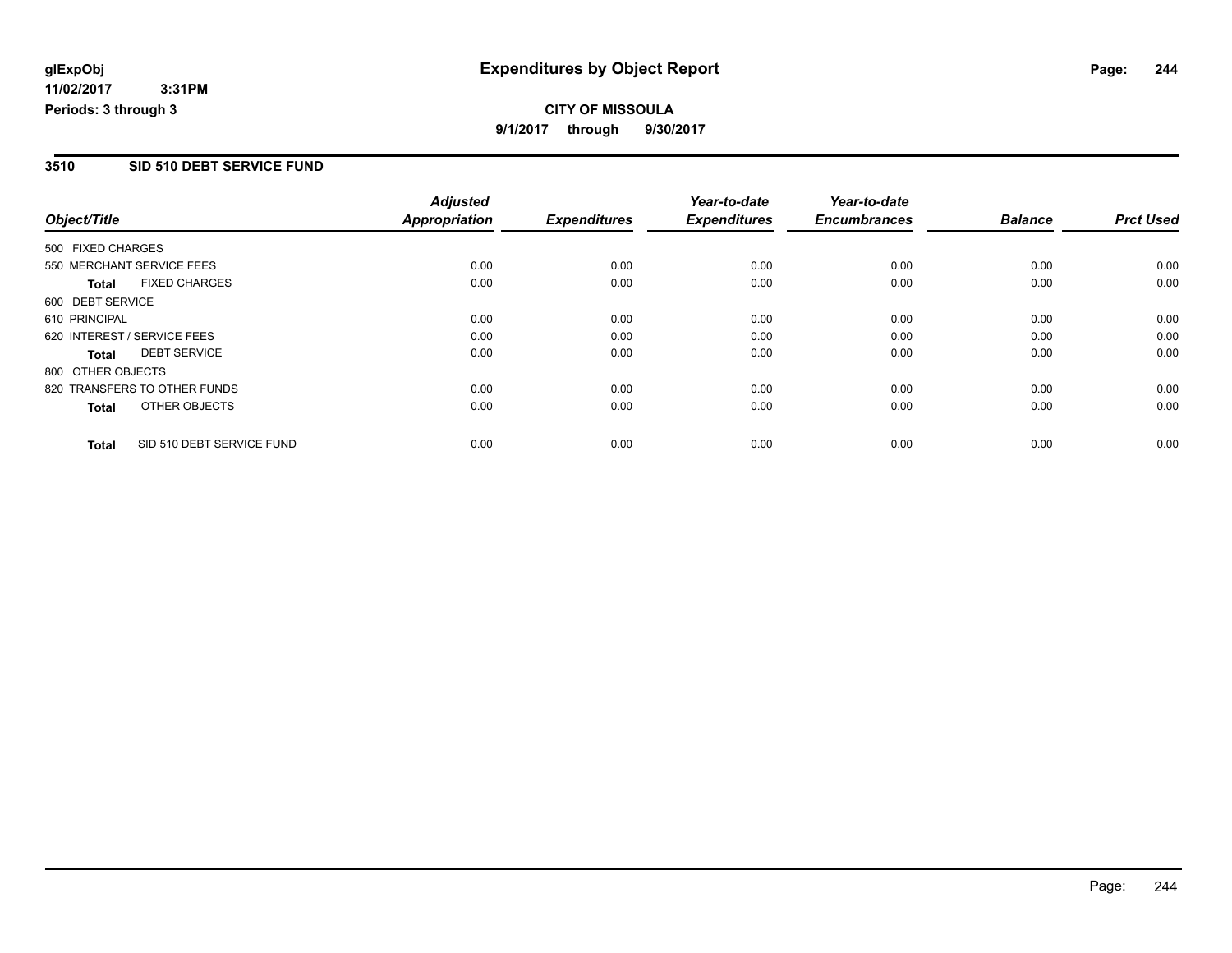## **CITY OF MISSOULA 9/1/2017 through 9/30/2017**

# **3511 SID 511 DEBT SERVICE FUND**

| Object/Title                            | <b>Adjusted</b><br>Appropriation | <b>Expenditures</b> | Year-to-date<br><b>Expenditures</b> | Year-to-date<br><b>Encumbrances</b> | <b>Balance</b> | <b>Prct Used</b> |
|-----------------------------------------|----------------------------------|---------------------|-------------------------------------|-------------------------------------|----------------|------------------|
| 800 OTHER OBJECTS                       |                                  |                     |                                     |                                     |                |                  |
| 820 TRANSFERS TO OTHER FUNDS            | 0.00                             | 0.00                | 0.00                                | 0.00                                | 0.00           | 0.00             |
| OTHER OBJECTS<br><b>Total</b>           | 0.00                             | 0.00                | 0.00                                | 0.00                                | 0.00           | 0.00             |
| *** Title Not Found ***<br><b>Total</b> | 0.00                             | 0.00                | 0.00                                | 0.00                                | 0.00           | 0.00             |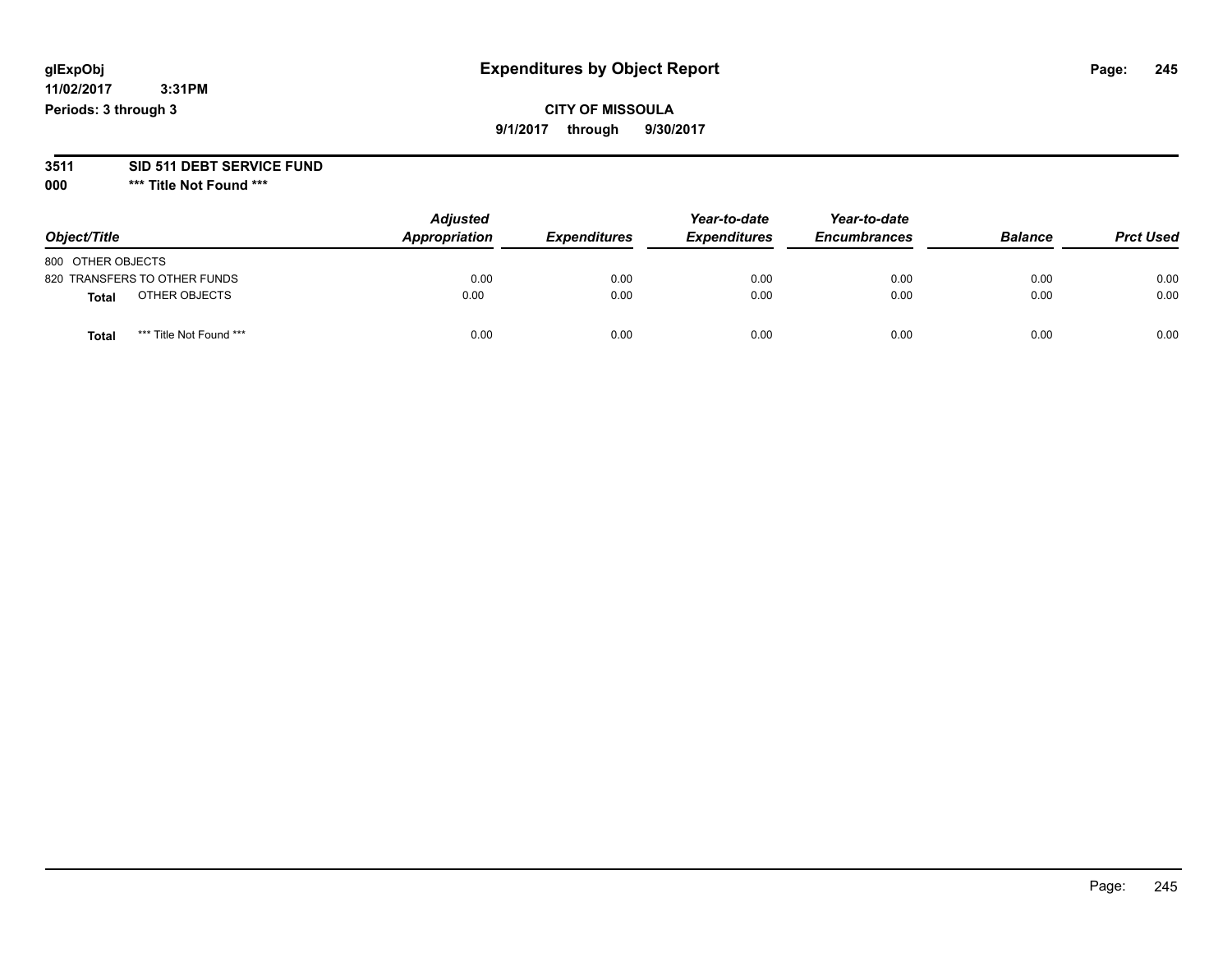**3511 SID 511 DEBT SERVICE FUND**

|                                      | <b>Adjusted</b>      | <b>Expenditures</b> | Year-to-date<br><b>Expenditures</b> | Year-to-date<br><b>Encumbrances</b> | <b>Balance</b> | <b>Prct Used</b> |
|--------------------------------------|----------------------|---------------------|-------------------------------------|-------------------------------------|----------------|------------------|
| Object/Title                         | <b>Appropriation</b> |                     |                                     |                                     |                |                  |
| 500 FIXED CHARGES                    |                      |                     |                                     |                                     |                |                  |
| 550 MERCHANT SERVICE FEES            | 0.00                 | 0.00                | 0.00                                | 0.00                                | 0.00           | 0.00             |
| <b>FIXED CHARGES</b><br><b>Total</b> | 0.00                 | 0.00                | 0.00                                | 0.00                                | 0.00           | 0.00             |
| 600 DEBT SERVICE                     |                      |                     |                                     |                                     |                |                  |
| 610 PRINCIPAL                        | 0.00                 | 0.00                | 0.00                                | 0.00                                | 0.00           | 0.00             |
| 620 INTEREST / SERVICE FEES          | 0.00                 | 0.00                | 0.00                                | 0.00                                | 0.00           | 0.00             |
| <b>DEBT SERVICE</b><br><b>Total</b>  | 0.00                 | 0.00                | 0.00                                | 0.00                                | 0.00           | 0.00             |
| NON-DEPARTMENTAL<br><b>Total</b>     | 0.00                 | 0.00                | 0.00                                | 0.00                                | 0.00           | 0.00             |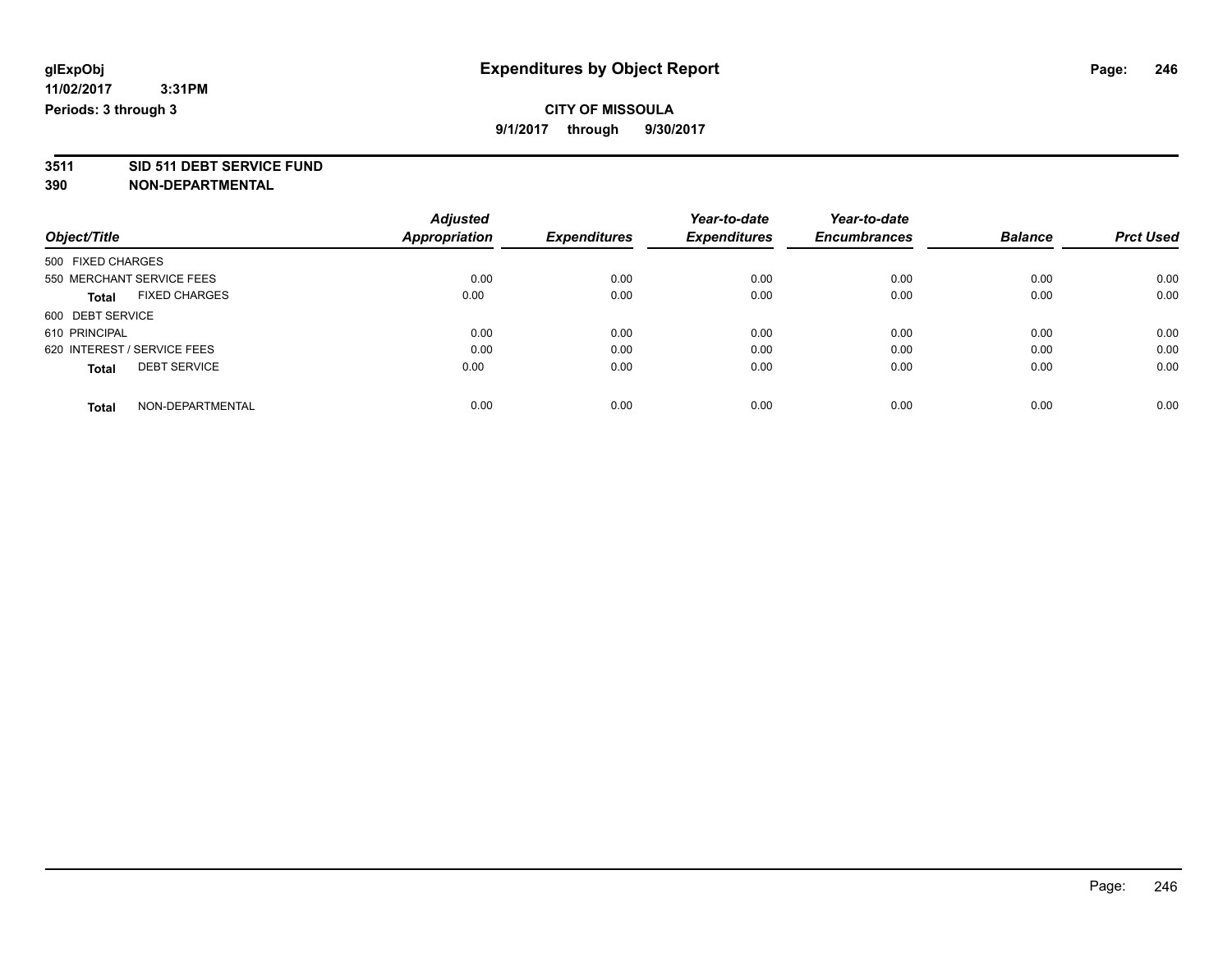# **CITY OF MISSOULA 9/1/2017 through 9/30/2017**

### **3511 SID 511 DEBT SERVICE FUND**

|                   |                              | <b>Adjusted</b>      |                     | Year-to-date        | Year-to-date        |                |                  |
|-------------------|------------------------------|----------------------|---------------------|---------------------|---------------------|----------------|------------------|
| Object/Title      |                              | <b>Appropriation</b> | <b>Expenditures</b> | <b>Expenditures</b> | <b>Encumbrances</b> | <b>Balance</b> | <b>Prct Used</b> |
| 500 FIXED CHARGES |                              |                      |                     |                     |                     |                |                  |
|                   | 550 MERCHANT SERVICE FEES    | 0.00                 | 0.00                | 0.00                | 0.00                | 0.00           | 0.00             |
| <b>Total</b>      | <b>FIXED CHARGES</b>         | 0.00                 | 0.00                | 0.00                | 0.00                | 0.00           | 0.00             |
| 600 DEBT SERVICE  |                              |                      |                     |                     |                     |                |                  |
| 610 PRINCIPAL     |                              | 0.00                 | 0.00                | 0.00                | 0.00                | 0.00           | 0.00             |
|                   | 620 INTEREST / SERVICE FEES  | 0.00                 | 0.00                | 0.00                | 0.00                | 0.00           | 0.00             |
| Total             | <b>DEBT SERVICE</b>          | 0.00                 | 0.00                | 0.00                | 0.00                | 0.00           | 0.00             |
| 800 OTHER OBJECTS |                              |                      |                     |                     |                     |                |                  |
|                   | 820 TRANSFERS TO OTHER FUNDS | 0.00                 | 0.00                | 0.00                | 0.00                | 0.00           | 0.00             |
| <b>Total</b>      | OTHER OBJECTS                | 0.00                 | 0.00                | 0.00                | 0.00                | 0.00           | 0.00             |
| <b>Total</b>      | SID 511 DEBT SERVICE FUND    | 0.00                 | 0.00                | 0.00                | 0.00                | 0.00           | 0.00             |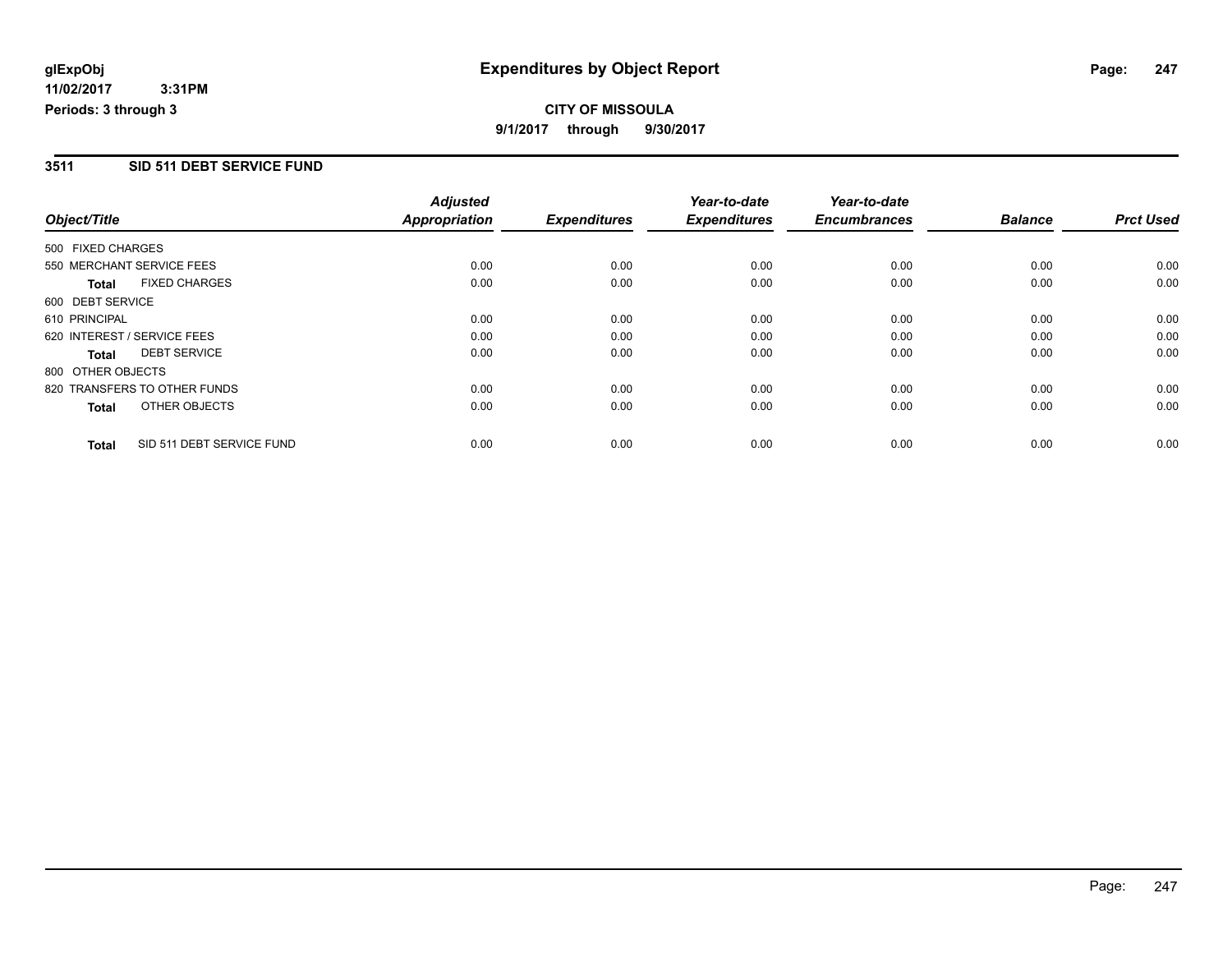**3512 SID 512 DEBT SERVICE FUND**

|                                      | <b>Adjusted</b>      |                     | Year-to-date        | Year-to-date        |                |                  |
|--------------------------------------|----------------------|---------------------|---------------------|---------------------|----------------|------------------|
| Object/Title                         | <b>Appropriation</b> | <b>Expenditures</b> | <b>Expenditures</b> | <b>Encumbrances</b> | <b>Balance</b> | <b>Prct Used</b> |
| 500 FIXED CHARGES                    |                      |                     |                     |                     |                |                  |
| 550 MERCHANT SERVICE FEES            | 0.00                 | 0.00                | 0.00                | 0.00                | 0.00           | 0.00             |
| <b>FIXED CHARGES</b><br><b>Total</b> | 0.00                 | 0.00                | 0.00                | 0.00                | 0.00           | 0.00             |
| 600 DEBT SERVICE                     |                      |                     |                     |                     |                |                  |
| 610 PRINCIPAL                        | 14.835.00            | 0.00                | 0.00                | 0.00                | 14.835.00      | 0.00             |
| 620 INTEREST / SERVICE FEES          | 779.00               | 0.00                | 346.15              | 0.00                | 432.85         | 44.44            |
| <b>DEBT SERVICE</b><br><b>Total</b>  | 15.614.00            | 0.00                | 346.15              | 0.00                | 15.267.85      | 2.22             |
| NON-DEPARTMENTAL<br><b>Total</b>     | 15.614.00            | 0.00                | 346.15              | 0.00                | 15.267.85      | 2.22             |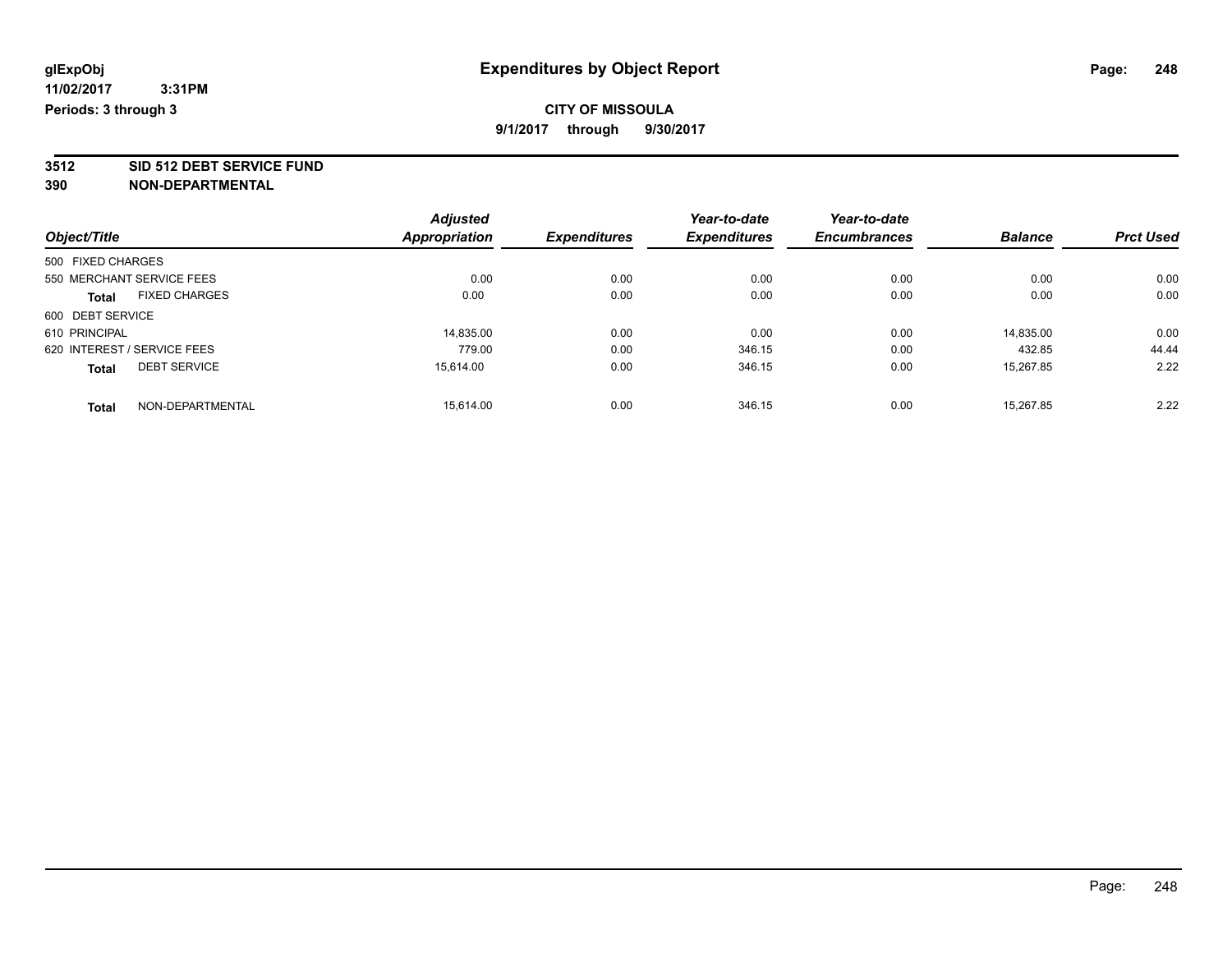### **3512 SID 512 DEBT SERVICE FUND**

|                                           | <b>Adjusted</b>      |                     | Year-to-date        | Year-to-date        |                |                  |
|-------------------------------------------|----------------------|---------------------|---------------------|---------------------|----------------|------------------|
| Object/Title                              | <b>Appropriation</b> | <b>Expenditures</b> | <b>Expenditures</b> | <b>Encumbrances</b> | <b>Balance</b> | <b>Prct Used</b> |
| 500 FIXED CHARGES                         |                      |                     |                     |                     |                |                  |
| 550 MERCHANT SERVICE FEES                 | 0.00                 | 0.00                | 0.00                | 0.00                | 0.00           | 0.00             |
| <b>FIXED CHARGES</b><br><b>Total</b>      | 0.00                 | 0.00                | 0.00                | 0.00                | 0.00           | 0.00             |
| 600 DEBT SERVICE                          |                      |                     |                     |                     |                |                  |
| 610 PRINCIPAL                             | 14.835.00            | 0.00                | 0.00                | 0.00                | 14.835.00      | 0.00             |
| 620 INTEREST / SERVICE FEES               | 779.00               | 0.00                | 346.15              | 0.00                | 432.85         | 44.44            |
| <b>DEBT SERVICE</b><br><b>Total</b>       | 15.614.00            | 0.00                | 346.15              | 0.00                | 15.267.85      | 2.22             |
| SID 512 DEBT SERVICE FUND<br><b>Total</b> | 15.614.00            | 0.00                | 346.15              | 0.00                | 15.267.85      | 2.22             |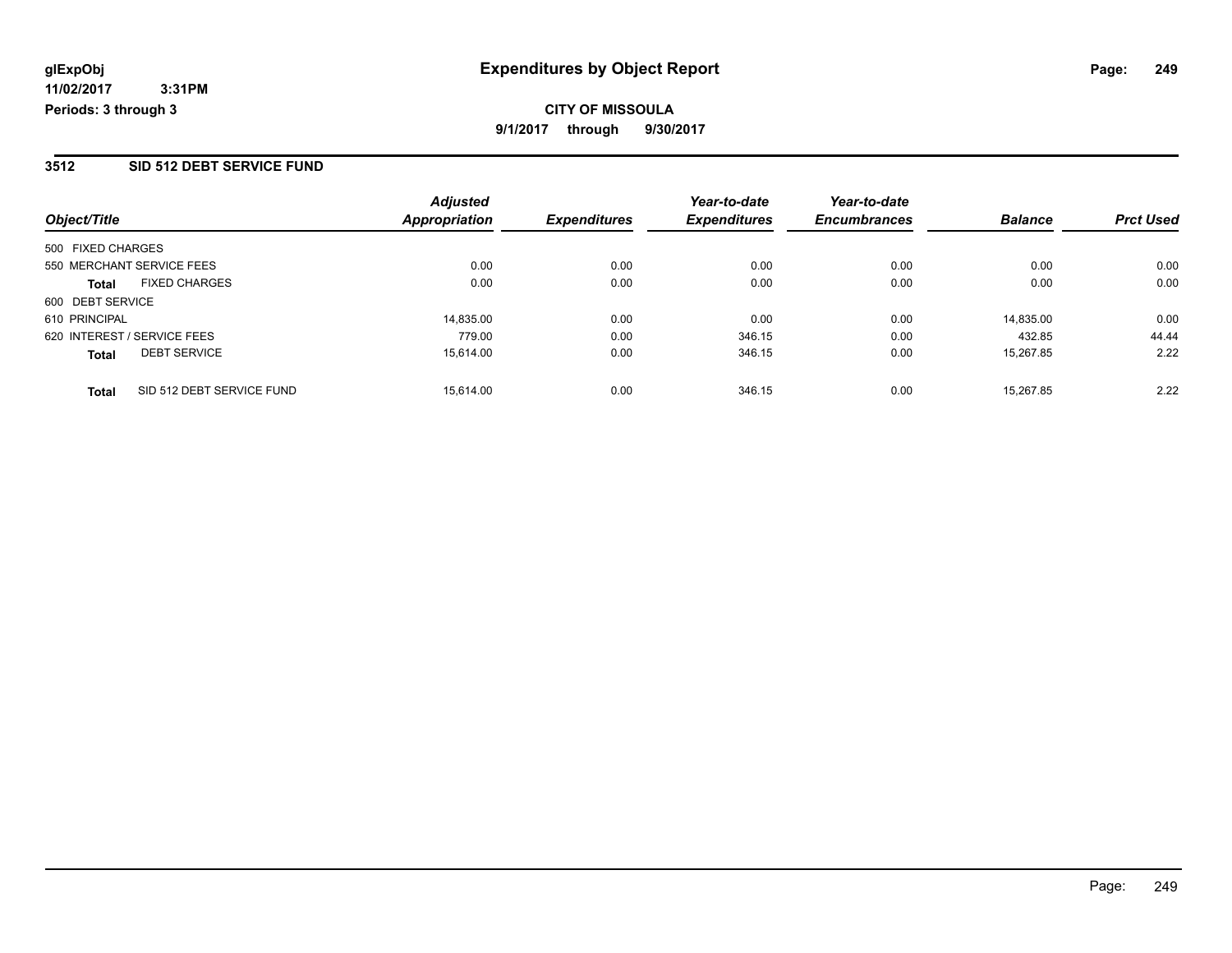## **CITY OF MISSOULA 9/1/2017 through 9/30/2017**

# **3513 SID 513 DEBT SERVICE FUND**

**280 PUBLIC WORKS OPERATIONS**

| Object/Title                            | <b>Adjusted</b><br><b>Appropriation</b> | <b>Expenditures</b> | Year-to-date<br><b>Expenditures</b> | Year-to-date<br><b>Encumbrances</b> | <b>Balance</b> | <b>Prct Used</b> |
|-----------------------------------------|-----------------------------------------|---------------------|-------------------------------------|-------------------------------------|----------------|------------------|
| 500 FIXED CHARGES                       |                                         |                     |                                     |                                     |                |                  |
| 550 MERCHANT SERVICE FEES               | 0.00                                    | 0.00                | 0.00                                | 0.00                                | 0.00           | 0.00             |
| <b>FIXED CHARGES</b><br><b>Total</b>    | 0.00                                    | 0.00                | 0.00                                | 0.00                                | 0.00           | 0.00             |
| 800 OTHER OBJECTS                       |                                         |                     |                                     |                                     |                |                  |
| 820 TRANSFERS TO OTHER FUNDS            | 0.00                                    | 0.00                | 0.00                                | 0.00                                | 0.00           | 0.00             |
| OTHER OBJECTS<br><b>Total</b>           | 0.00                                    | 0.00                | 0.00                                | 0.00                                | 0.00           | 0.00             |
| PUBLIC WORKS OPERATIONS<br><b>Total</b> | 0.00                                    | 0.00                | 0.00                                | 0.00                                | 0.00           | 0.00             |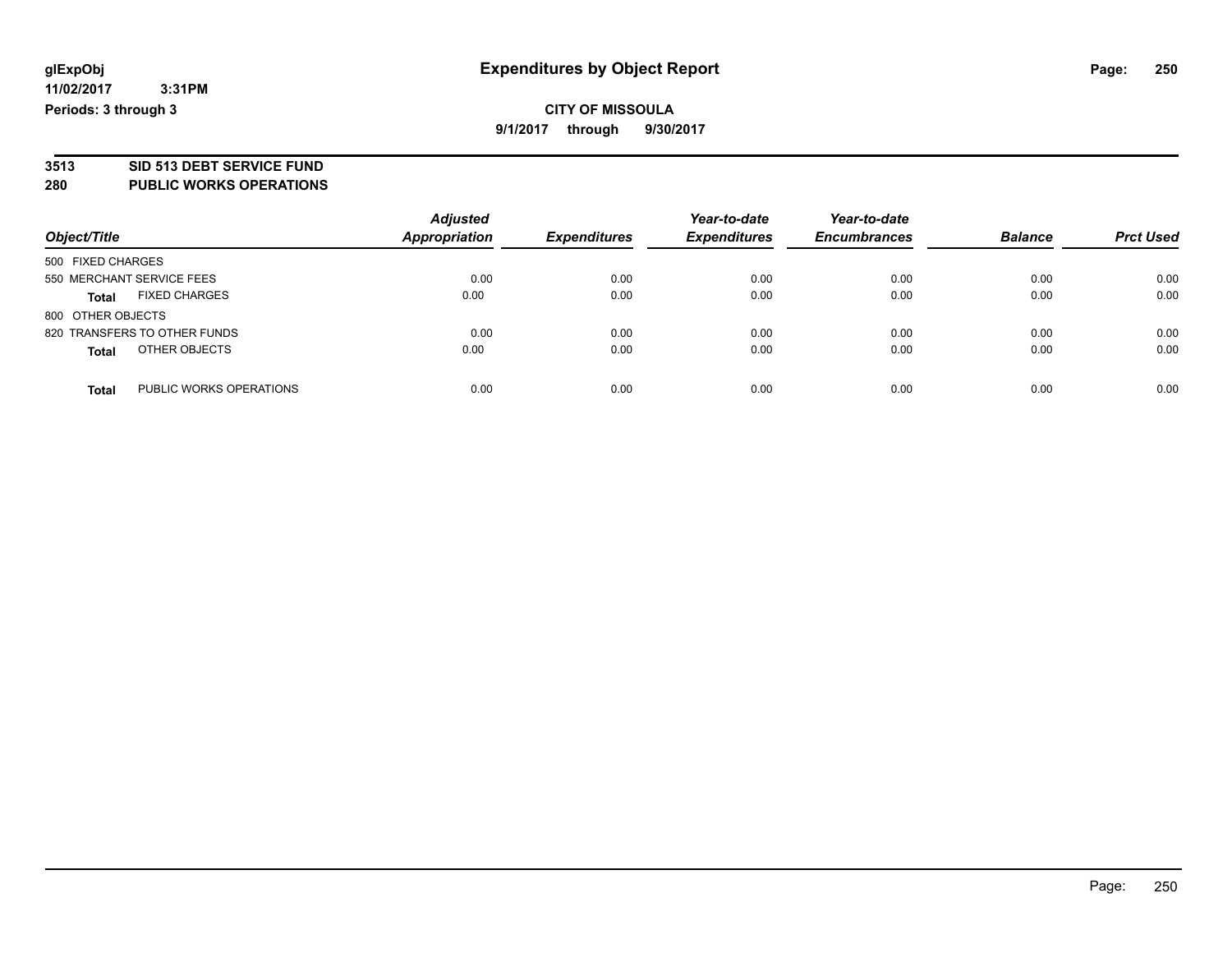**3513 SID 513 DEBT SERVICE FUND**

|                                      | <b>Adjusted</b>      |                     | Year-to-date        | Year-to-date        |                |                  |
|--------------------------------------|----------------------|---------------------|---------------------|---------------------|----------------|------------------|
| Object/Title                         | <b>Appropriation</b> | <b>Expenditures</b> | <b>Expenditures</b> | <b>Encumbrances</b> | <b>Balance</b> | <b>Prct Used</b> |
| 500 FIXED CHARGES                    |                      |                     |                     |                     |                |                  |
| 550 MERCHANT SERVICE FEES            | 0.00                 | 0.00                | 0.00                | 0.00                | 0.00           | 0.00             |
| <b>FIXED CHARGES</b><br><b>Total</b> | 0.00                 | 0.00                | 0.00                | 0.00                | 0.00           | 0.00             |
| 600 DEBT SERVICE                     |                      |                     |                     |                     |                |                  |
| 610 PRINCIPAL                        | 0.00                 | 0.00                | 0.00                | 0.00                | 0.00           | 0.00             |
| 620 INTEREST / SERVICE FEES          | 0.00                 | 0.00                | 0.00                | 0.00                | 0.00           | 0.00             |
| <b>DEBT SERVICE</b><br><b>Total</b>  | 0.00                 | 0.00                | 0.00                | 0.00                | 0.00           | 0.00             |
| 800 OTHER OBJECTS                    |                      |                     |                     |                     |                |                  |
| 820 TRANSFERS TO OTHER FUNDS         | 0.00                 | 0.00                | 0.00                | 0.00                | 0.00           | 0.00             |
| OTHER OBJECTS<br><b>Total</b>        | 0.00                 | 0.00                | 0.00                | 0.00                | 0.00           | 0.00             |
|                                      |                      |                     |                     |                     |                |                  |
| NON-DEPARTMENTAL<br><b>Total</b>     | 0.00                 | 0.00                | 0.00                | 0.00                | 0.00           | 0.00             |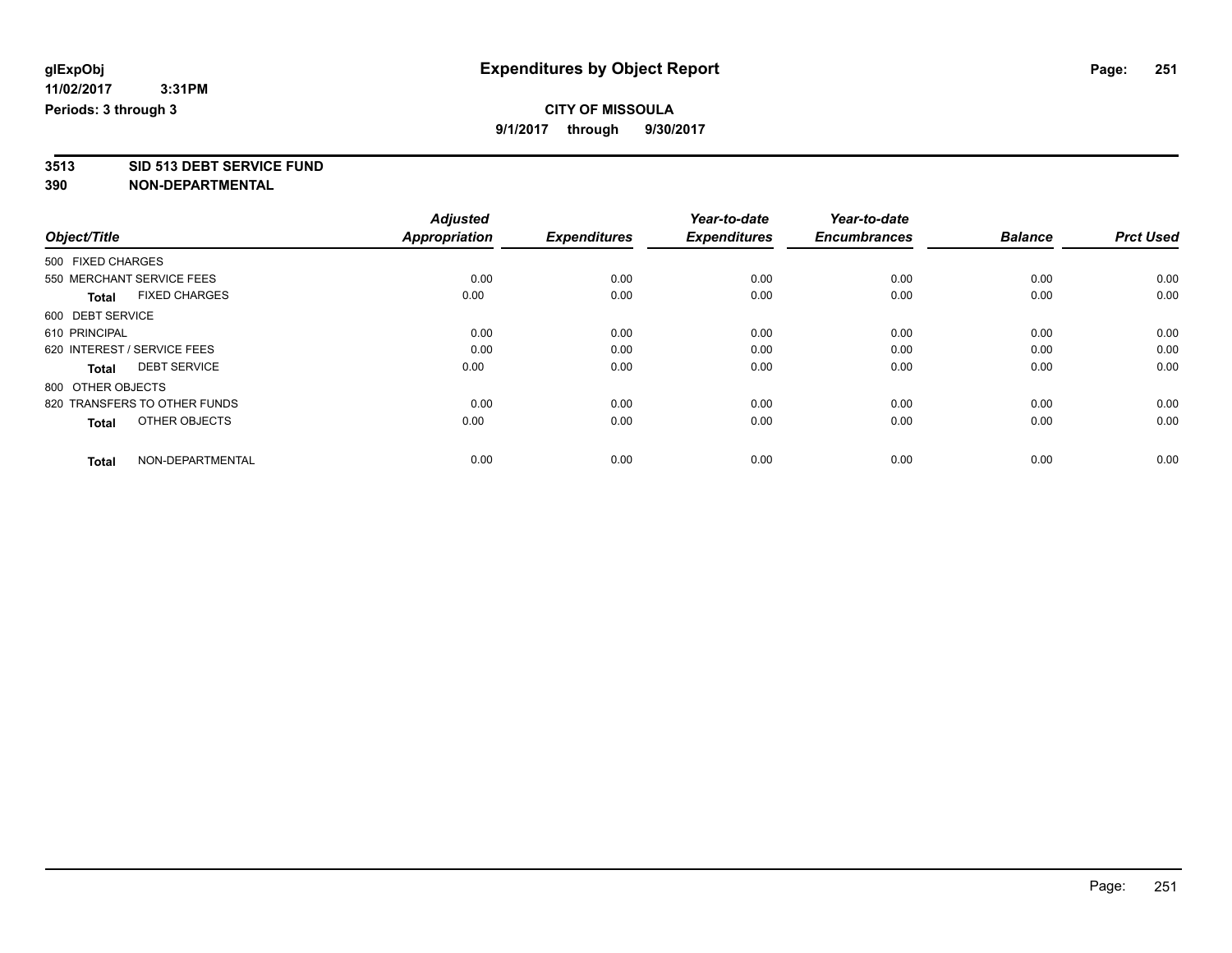# **CITY OF MISSOULA 9/1/2017 through 9/30/2017**

## **3513 SID 513 DEBT SERVICE FUND**

|                   |                              | <b>Adjusted</b>      |                     | Year-to-date        | Year-to-date        |                |                  |
|-------------------|------------------------------|----------------------|---------------------|---------------------|---------------------|----------------|------------------|
| Object/Title      |                              | <b>Appropriation</b> | <b>Expenditures</b> | <b>Expenditures</b> | <b>Encumbrances</b> | <b>Balance</b> | <b>Prct Used</b> |
| 500 FIXED CHARGES |                              |                      |                     |                     |                     |                |                  |
|                   | 550 MERCHANT SERVICE FEES    | 0.00                 | 0.00                | 0.00                | 0.00                | 0.00           | 0.00             |
| <b>Total</b>      | <b>FIXED CHARGES</b>         | 0.00                 | 0.00                | 0.00                | 0.00                | 0.00           | 0.00             |
| 600 DEBT SERVICE  |                              |                      |                     |                     |                     |                |                  |
| 610 PRINCIPAL     |                              | 0.00                 | 0.00                | 0.00                | 0.00                | 0.00           | 0.00             |
|                   | 620 INTEREST / SERVICE FEES  | 0.00                 | 0.00                | 0.00                | 0.00                | 0.00           | 0.00             |
| Total             | <b>DEBT SERVICE</b>          | 0.00                 | 0.00                | 0.00                | 0.00                | 0.00           | 0.00             |
| 800 OTHER OBJECTS |                              |                      |                     |                     |                     |                |                  |
|                   | 820 TRANSFERS TO OTHER FUNDS | 0.00                 | 0.00                | 0.00                | 0.00                | 0.00           | 0.00             |
| <b>Total</b>      | OTHER OBJECTS                | 0.00                 | 0.00                | 0.00                | 0.00                | 0.00           | 0.00             |
| <b>Total</b>      | SID 513 DEBT SERVICE FUND    | 0.00                 | 0.00                | 0.00                | 0.00                | 0.00           | 0.00             |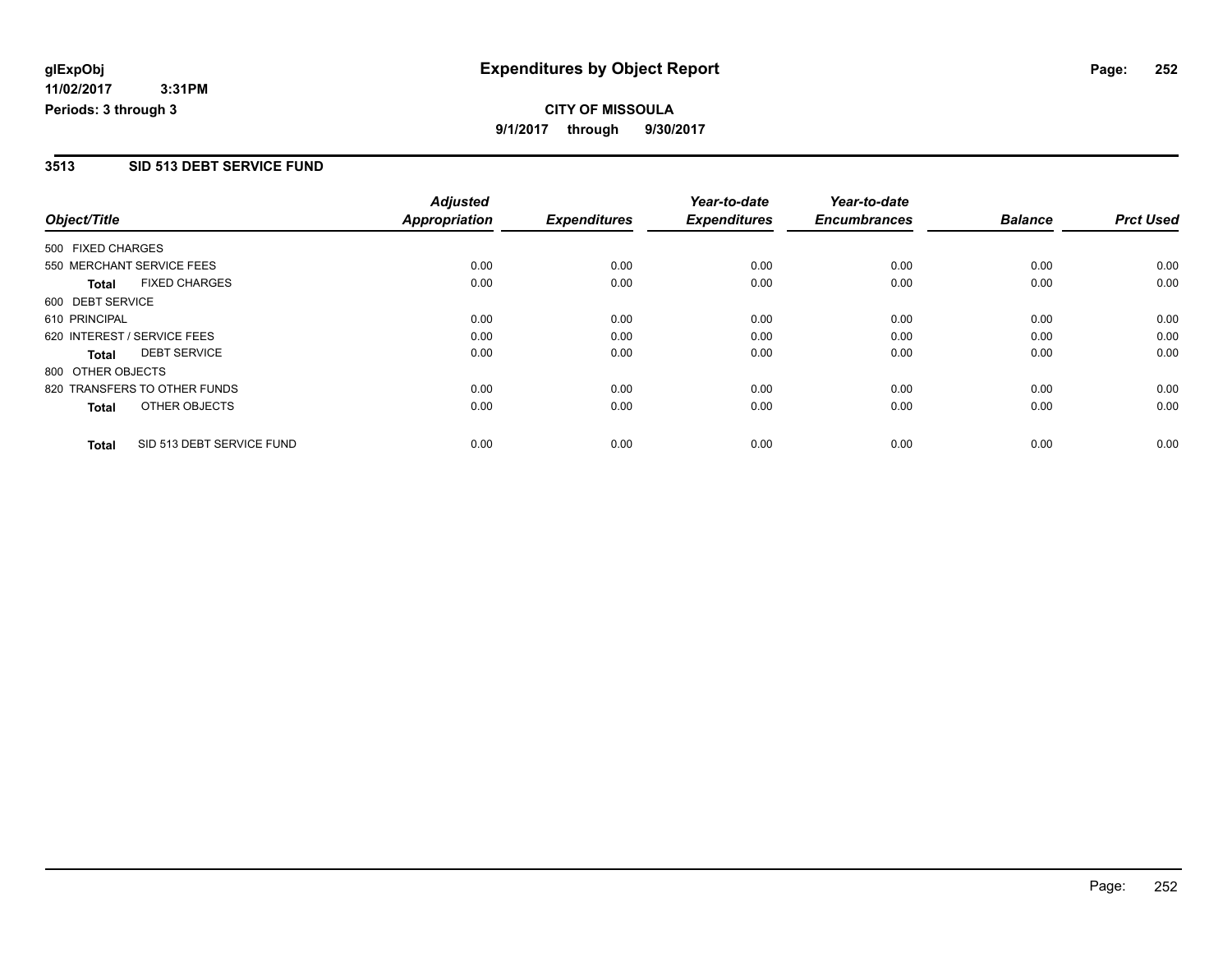## **CITY OF MISSOULA 9/1/2017 through 9/30/2017**

#### **3514 SID 514 DEBT SERVICE FUND**

**000 \*\*\* Title Not Found \*\*\***

| Object/Title                     | <b>Adjusted</b><br>Appropriation | <b>Expenditures</b> | Year-to-date<br><b>Expenditures</b> | Year-to-date<br><b>Encumbrances</b> | <b>Balance</b> | <b>Prct Used</b> |
|----------------------------------|----------------------------------|---------------------|-------------------------------------|-------------------------------------|----------------|------------------|
| 800 OTHER OBJECTS                |                                  |                     |                                     |                                     |                |                  |
| 820 TRANSFERS TO OTHER FUNDS     | 0.00                             | 0.00                | 0.00                                | 0.00                                | 0.00           | 0.00             |
| OTHER OBJECTS<br><b>Total</b>    | 0.00                             | 0.00                | 0.00                                | 0.00                                | 0.00           | 0.00             |
| *** Title Not Found ***<br>Total | 0.00                             | 0.00                | 0.00                                | 0.00                                | 0.00           | 0.00             |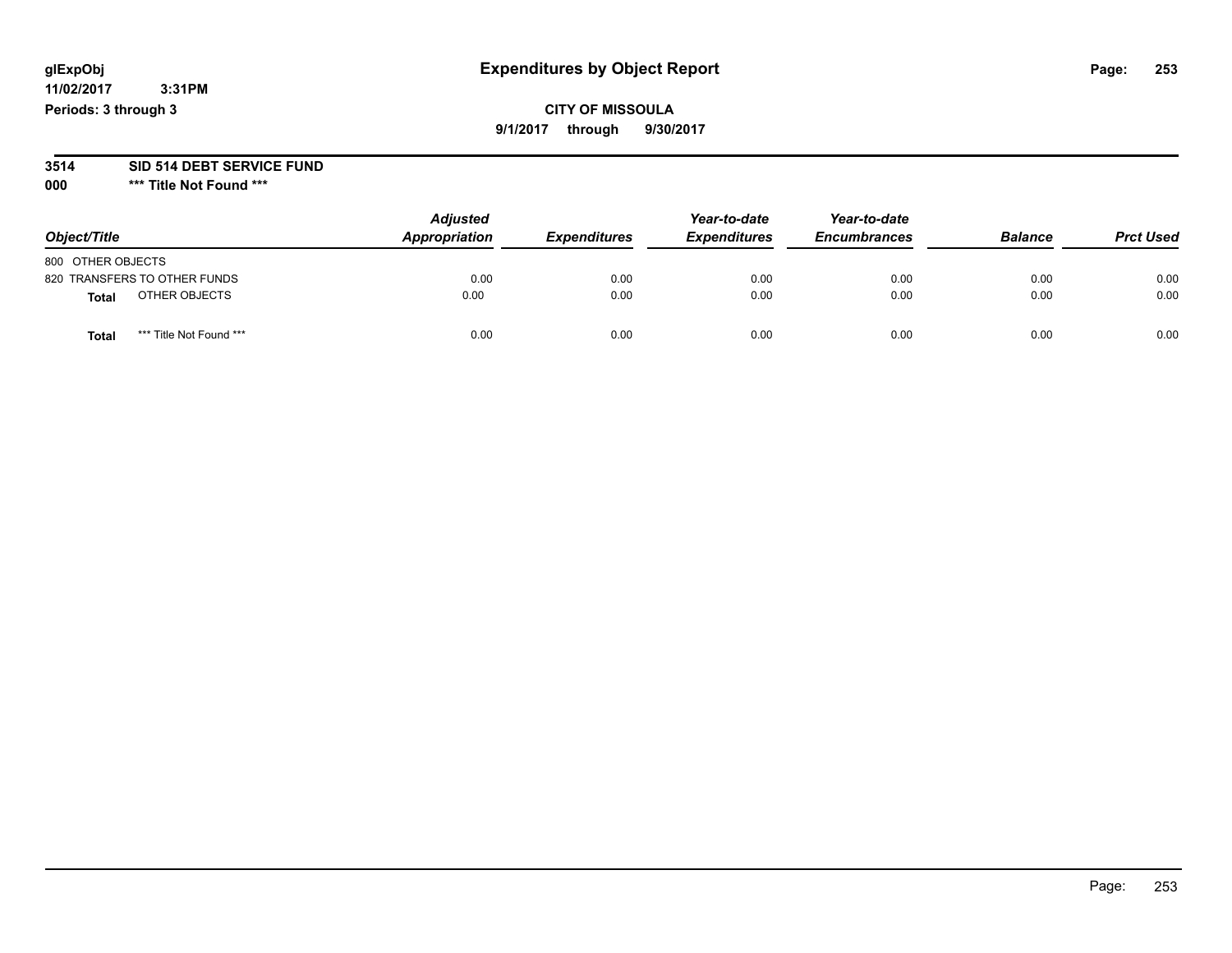**3514 SID 514 DEBT SERVICE FUND**

|                                      | <b>Adjusted</b>      | <b>Expenditures</b> | Year-to-date        | Year-to-date        | <b>Balance</b> | <b>Prct Used</b> |
|--------------------------------------|----------------------|---------------------|---------------------|---------------------|----------------|------------------|
| Object/Title                         | <b>Appropriation</b> |                     | <b>Expenditures</b> | <b>Encumbrances</b> |                |                  |
| 500 FIXED CHARGES                    |                      |                     |                     |                     |                |                  |
| 550 MERCHANT SERVICE FEES            | 0.00                 | 0.00                | 0.00                | 0.00                | 0.00           | 0.00             |
| <b>FIXED CHARGES</b><br><b>Total</b> | 0.00                 | 0.00                | 0.00                | 0.00                | 0.00           | 0.00             |
| 600 DEBT SERVICE                     |                      |                     |                     |                     |                |                  |
| 610 PRINCIPAL                        | 0.00                 | 0.00                | 0.00                | 0.00                | 0.00           | 0.00             |
| 620 INTEREST / SERVICE FEES          | 0.00                 | 0.00                | 0.00                | 0.00                | 0.00           | 0.00             |
| <b>DEBT SERVICE</b><br><b>Total</b>  | 0.00                 | 0.00                | 0.00                | 0.00                | 0.00           | 0.00             |
| NON-DEPARTMENTAL<br><b>Total</b>     | 0.00                 | 0.00                | 0.00                | 0.00                | 0.00           | 0.00             |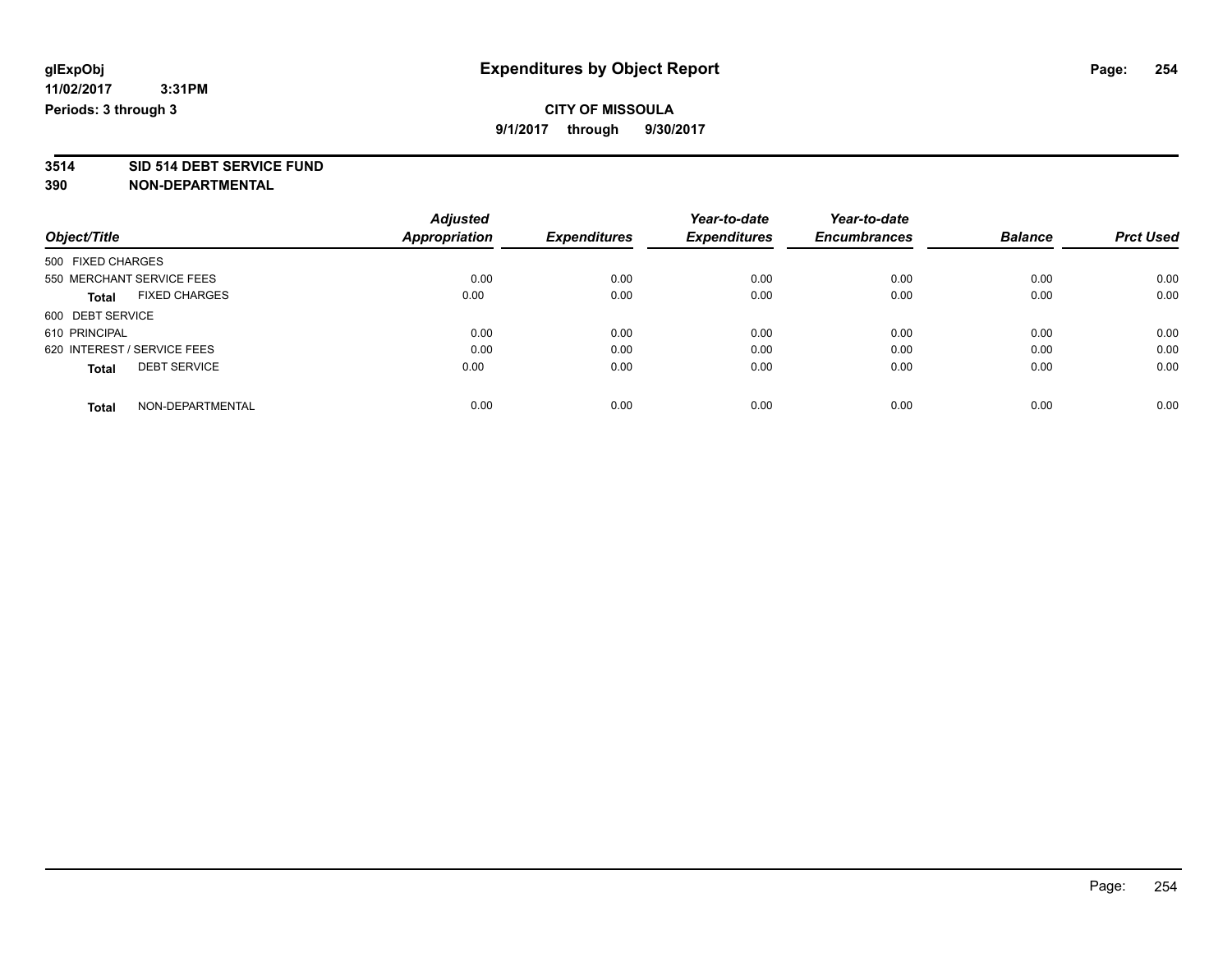## **CITY OF MISSOULA 9/1/2017 through 9/30/2017**

#### **3514 SID 514 DEBT SERVICE FUND**

|                   |                              | <b>Adjusted</b>      |                     | Year-to-date        | Year-to-date        |                |                  |
|-------------------|------------------------------|----------------------|---------------------|---------------------|---------------------|----------------|------------------|
| Object/Title      |                              | <b>Appropriation</b> | <b>Expenditures</b> | <b>Expenditures</b> | <b>Encumbrances</b> | <b>Balance</b> | <b>Prct Used</b> |
| 500 FIXED CHARGES |                              |                      |                     |                     |                     |                |                  |
|                   | 550 MERCHANT SERVICE FEES    | 0.00                 | 0.00                | 0.00                | 0.00                | 0.00           | 0.00             |
| <b>Total</b>      | <b>FIXED CHARGES</b>         | 0.00                 | 0.00                | 0.00                | 0.00                | 0.00           | 0.00             |
| 600 DEBT SERVICE  |                              |                      |                     |                     |                     |                |                  |
| 610 PRINCIPAL     |                              | 0.00                 | 0.00                | 0.00                | 0.00                | 0.00           | 0.00             |
|                   | 620 INTEREST / SERVICE FEES  | 0.00                 | 0.00                | 0.00                | 0.00                | 0.00           | 0.00             |
| Total             | <b>DEBT SERVICE</b>          | 0.00                 | 0.00                | 0.00                | 0.00                | 0.00           | 0.00             |
| 800 OTHER OBJECTS |                              |                      |                     |                     |                     |                |                  |
|                   | 820 TRANSFERS TO OTHER FUNDS | 0.00                 | 0.00                | 0.00                | 0.00                | 0.00           | 0.00             |
| <b>Total</b>      | OTHER OBJECTS                | 0.00                 | 0.00                | 0.00                | 0.00                | 0.00           | 0.00             |
| <b>Total</b>      | SID 514 DEBT SERVICE FUND    | 0.00                 | 0.00                | 0.00                | 0.00                | 0.00           | 0.00             |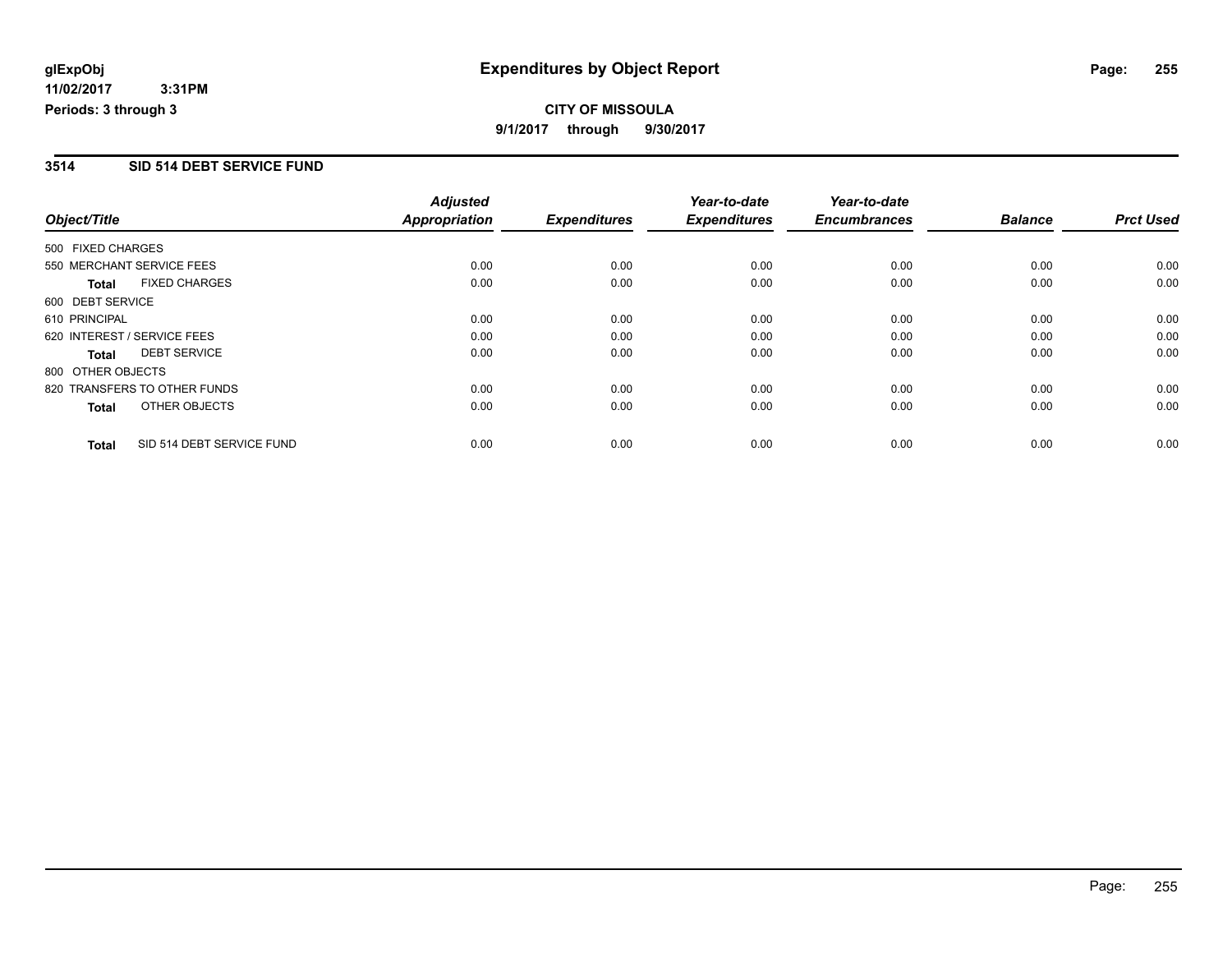**3515 SID 515 DEBT SERVICE FUND**

|                                      | <b>Adjusted</b>      |                     | Year-to-date        | Year-to-date        |                |                  |
|--------------------------------------|----------------------|---------------------|---------------------|---------------------|----------------|------------------|
| Object/Title                         | <b>Appropriation</b> | <b>Expenditures</b> | <b>Expenditures</b> | <b>Encumbrances</b> | <b>Balance</b> | <b>Prct Used</b> |
| 500 FIXED CHARGES                    |                      |                     |                     |                     |                |                  |
| 550 MERCHANT SERVICE FEES            | 0.00                 | 0.00                | 0.00                | 0.00                | 0.00           | 0.00             |
| <b>FIXED CHARGES</b><br><b>Total</b> | 0.00                 | 0.00                | 0.00                | 0.00                | 0.00           | 0.00             |
| 600 DEBT SERVICE                     |                      |                     |                     |                     |                |                  |
| 610 PRINCIPAL                        | 0.00                 | 0.00                | 0.00                | 0.00                | 0.00           | 0.00             |
| 620 INTEREST / SERVICE FEES          | 0.00                 | 0.00                | 0.00                | 0.00                | 0.00           | 0.00             |
| <b>DEBT SERVICE</b><br><b>Total</b>  | 0.00                 | 0.00                | 0.00                | 0.00                | 0.00           | 0.00             |
| 800 OTHER OBJECTS                    |                      |                     |                     |                     |                |                  |
| 820 TRANSFERS TO OTHER FUNDS         | 0.00                 | 0.00                | 0.00                | 0.00                | 0.00           | 0.00             |
| OTHER OBJECTS<br><b>Total</b>        | 0.00                 | 0.00                | 0.00                | 0.00                | 0.00           | 0.00             |
|                                      |                      |                     |                     |                     |                |                  |
| NON-DEPARTMENTAL<br><b>Total</b>     | 0.00                 | 0.00                | 0.00                | 0.00                | 0.00           | 0.00             |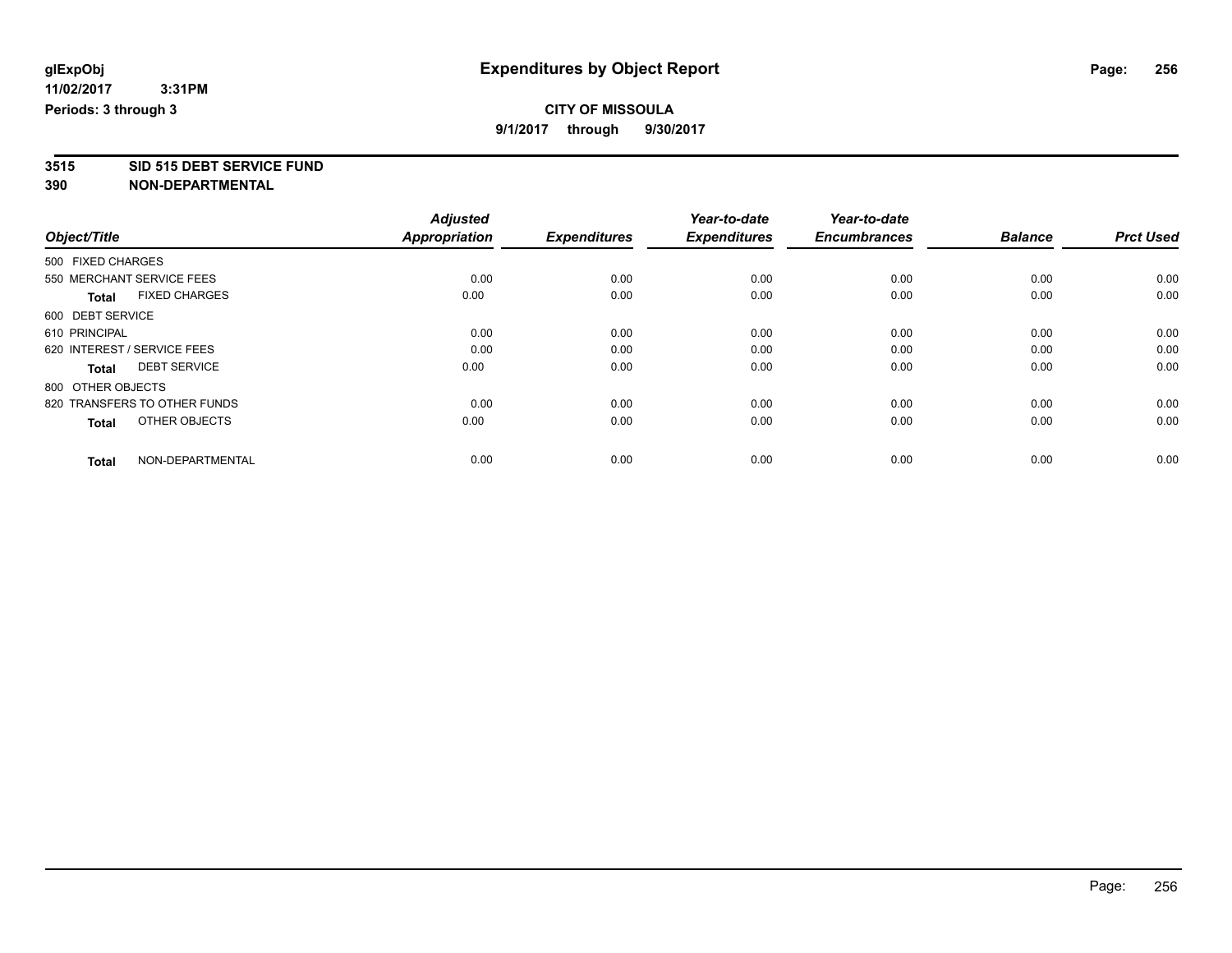## **CITY OF MISSOULA 9/1/2017 through 9/30/2017**

#### **3515 SID 515 DEBT SERVICE FUND**

|                   |                              | <b>Adjusted</b>      |                     | Year-to-date        | Year-to-date        |                |                  |
|-------------------|------------------------------|----------------------|---------------------|---------------------|---------------------|----------------|------------------|
| Object/Title      |                              | <b>Appropriation</b> | <b>Expenditures</b> | <b>Expenditures</b> | <b>Encumbrances</b> | <b>Balance</b> | <b>Prct Used</b> |
| 500 FIXED CHARGES |                              |                      |                     |                     |                     |                |                  |
|                   | 550 MERCHANT SERVICE FEES    | 0.00                 | 0.00                | 0.00                | 0.00                | 0.00           | 0.00             |
| <b>Total</b>      | <b>FIXED CHARGES</b>         | 0.00                 | 0.00                | 0.00                | 0.00                | 0.00           | 0.00             |
| 600 DEBT SERVICE  |                              |                      |                     |                     |                     |                |                  |
| 610 PRINCIPAL     |                              | 0.00                 | 0.00                | 0.00                | 0.00                | 0.00           | 0.00             |
|                   | 620 INTEREST / SERVICE FEES  | 0.00                 | 0.00                | 0.00                | 0.00                | 0.00           | 0.00             |
| Total             | <b>DEBT SERVICE</b>          | 0.00                 | 0.00                | 0.00                | 0.00                | 0.00           | 0.00             |
| 800 OTHER OBJECTS |                              |                      |                     |                     |                     |                |                  |
|                   | 820 TRANSFERS TO OTHER FUNDS | 0.00                 | 0.00                | 0.00                | 0.00                | 0.00           | 0.00             |
| <b>Total</b>      | OTHER OBJECTS                | 0.00                 | 0.00                | 0.00                | 0.00                | 0.00           | 0.00             |
| <b>Total</b>      | SID 515 DEBT SERVICE FUND    | 0.00                 | 0.00                | 0.00                | 0.00                | 0.00           | 0.00             |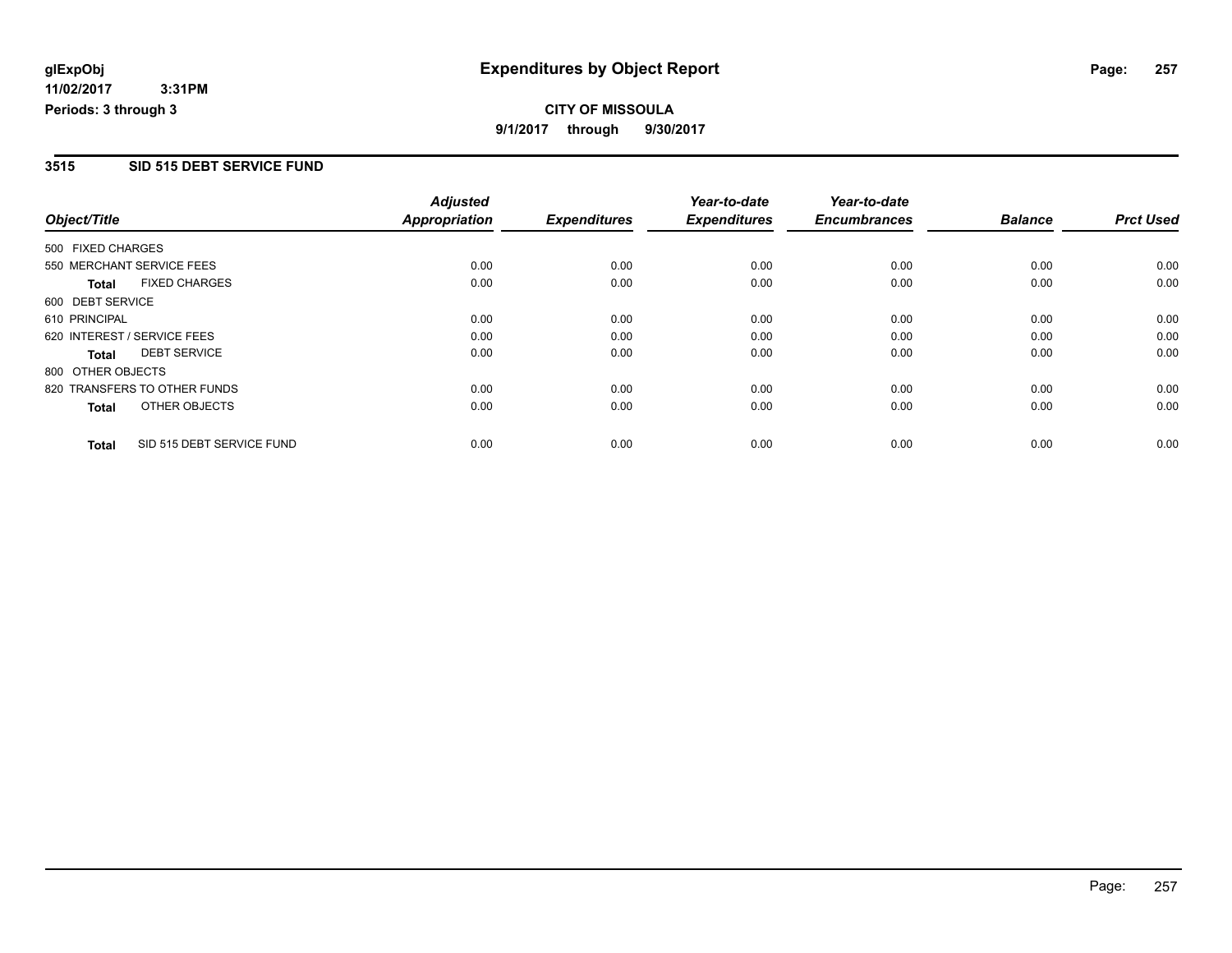## **CITY OF MISSOULA 9/1/2017 through 9/30/2017**

#### **3517 SID 517 DEBT SERVICE FUND**

**000 \*\*\* Title Not Found \*\*\***

| Object/Title                            | <b>Adjusted</b><br>Appropriation | <b>Expenditures</b> | Year-to-date<br><b>Expenditures</b> | Year-to-date<br><b>Encumbrances</b> | <b>Balance</b> | <b>Prct Used</b> |
|-----------------------------------------|----------------------------------|---------------------|-------------------------------------|-------------------------------------|----------------|------------------|
| 800 OTHER OBJECTS                       |                                  |                     |                                     |                                     |                |                  |
| 820 TRANSFERS TO OTHER FUNDS            | 0.00                             | 0.00                | 0.00                                | 0.00                                | 0.00           | 0.00             |
| OTHER OBJECTS<br>Total                  | 0.00                             | 0.00                | 0.00                                | 0.00                                | 0.00           | 0.00             |
| *** Title Not Found ***<br><b>Total</b> | 0.00                             | 0.00                | 0.00                                | 0.00                                | 0.00           | 0.00             |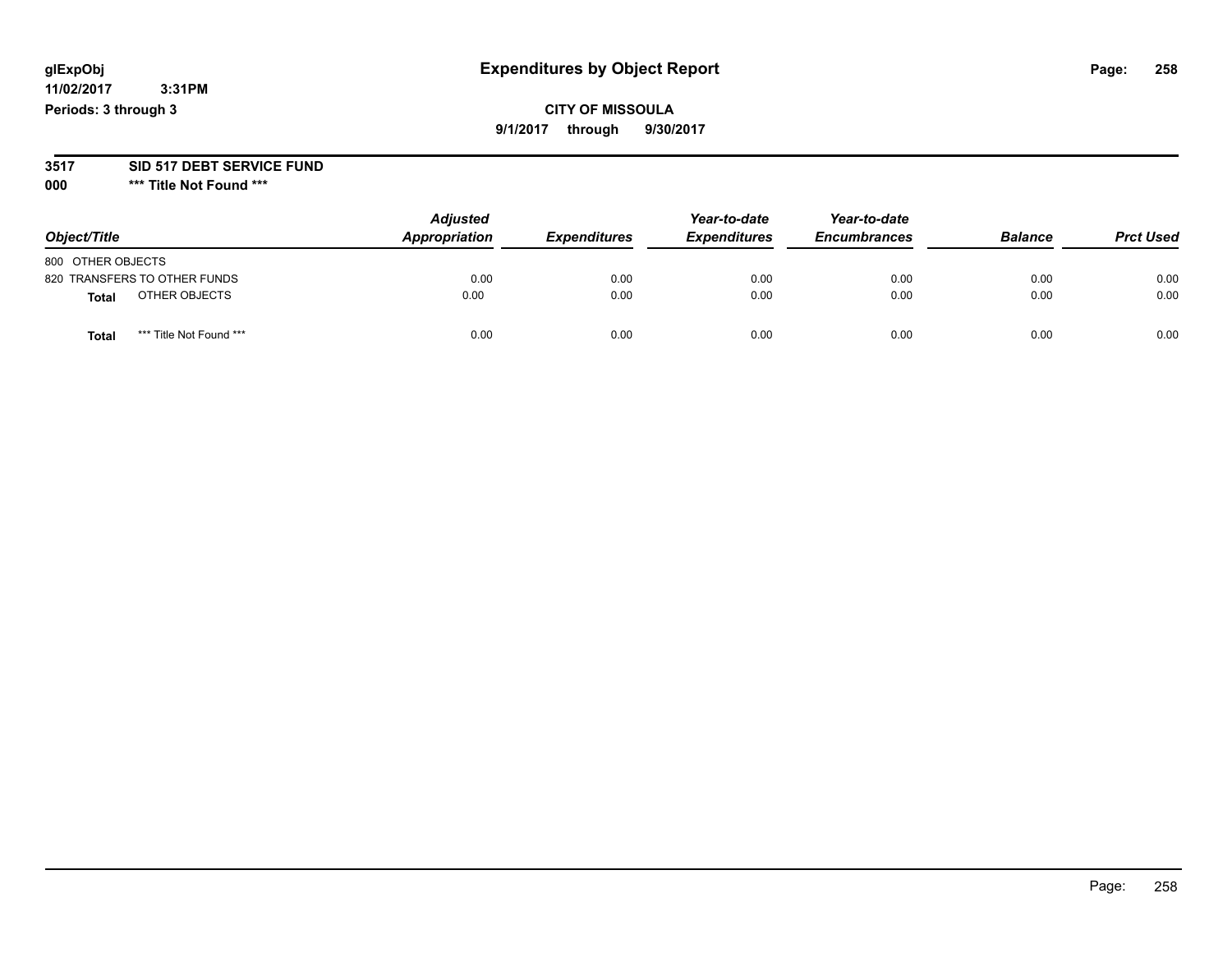**3517 SID 517 DEBT SERVICE FUND**

|                                      | <b>Adjusted</b> |                     | Year-to-date        | Year-to-date        |                |                  |
|--------------------------------------|-----------------|---------------------|---------------------|---------------------|----------------|------------------|
| Object/Title                         | Appropriation   | <b>Expenditures</b> | <b>Expenditures</b> | <b>Encumbrances</b> | <b>Balance</b> | <b>Prct Used</b> |
| 500 FIXED CHARGES                    |                 |                     |                     |                     |                |                  |
| 550 MERCHANT SERVICE FEES            | 0.00            | 0.00                | 0.00                | 0.00                | 0.00           | 0.00             |
| <b>FIXED CHARGES</b><br><b>Total</b> | 0.00            | 0.00                | 0.00                | 0.00                | 0.00           | 0.00             |
| 600 DEBT SERVICE                     |                 |                     |                     |                     |                |                  |
| 610 PRINCIPAL                        | 0.00            | 0.00                | 0.00                | 0.00                | 0.00           | 0.00             |
| 620 INTEREST / SERVICE FEES          | 0.00            | 0.00                | 0.00                | 0.00                | 0.00           | 0.00             |
| <b>DEBT SERVICE</b><br><b>Total</b>  | 0.00            | 0.00                | 0.00                | 0.00                | 0.00           | 0.00             |
| NON-DEPARTMENTAL<br><b>Total</b>     | 0.00            | 0.00                | 0.00                | 0.00                | 0.00           | 0.00             |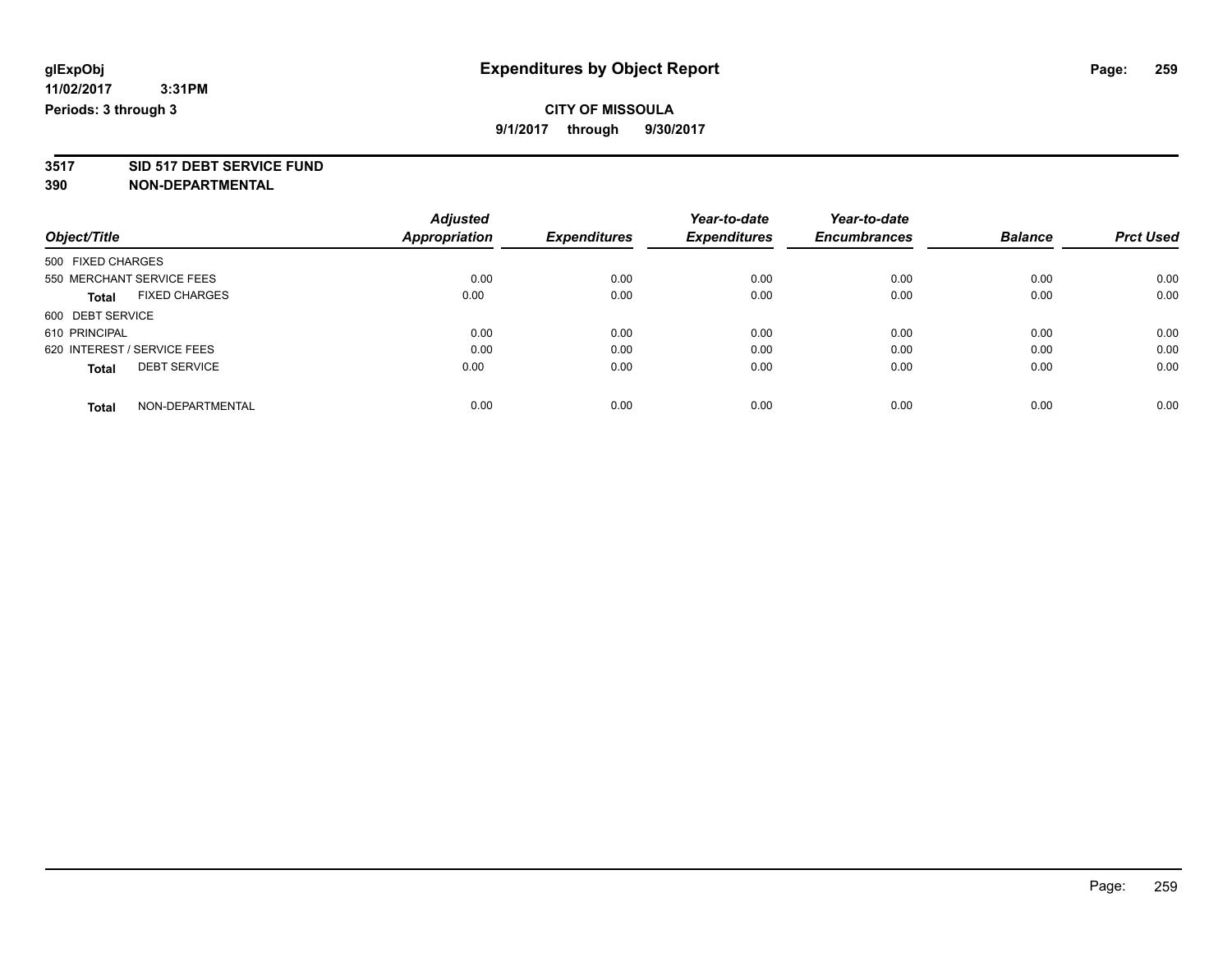## **CITY OF MISSOULA 9/1/2017 through 9/30/2017**

#### **3517 SID 517 DEBT SERVICE FUND**

|                   |                              | <b>Adjusted</b>      |                     | Year-to-date        | Year-to-date        |                |                  |
|-------------------|------------------------------|----------------------|---------------------|---------------------|---------------------|----------------|------------------|
| Object/Title      |                              | <b>Appropriation</b> | <b>Expenditures</b> | <b>Expenditures</b> | <b>Encumbrances</b> | <b>Balance</b> | <b>Prct Used</b> |
| 500 FIXED CHARGES |                              |                      |                     |                     |                     |                |                  |
|                   | 550 MERCHANT SERVICE FEES    | 0.00                 | 0.00                | 0.00                | 0.00                | 0.00           | 0.00             |
| <b>Total</b>      | <b>FIXED CHARGES</b>         | 0.00                 | 0.00                | 0.00                | 0.00                | 0.00           | 0.00             |
| 600 DEBT SERVICE  |                              |                      |                     |                     |                     |                |                  |
| 610 PRINCIPAL     |                              | 0.00                 | 0.00                | 0.00                | 0.00                | 0.00           | 0.00             |
|                   | 620 INTEREST / SERVICE FEES  | 0.00                 | 0.00                | 0.00                | 0.00                | 0.00           | 0.00             |
| <b>Total</b>      | <b>DEBT SERVICE</b>          | 0.00                 | 0.00                | 0.00                | 0.00                | 0.00           | 0.00             |
| 800 OTHER OBJECTS |                              |                      |                     |                     |                     |                |                  |
|                   | 820 TRANSFERS TO OTHER FUNDS | 0.00                 | 0.00                | 0.00                | 0.00                | 0.00           | 0.00             |
| <b>Total</b>      | OTHER OBJECTS                | 0.00                 | 0.00                | 0.00                | 0.00                | 0.00           | 0.00             |
| <b>Total</b>      | SID 517 DEBT SERVICE FUND    | 0.00                 | 0.00                | 0.00                | 0.00                | 0.00           | 0.00             |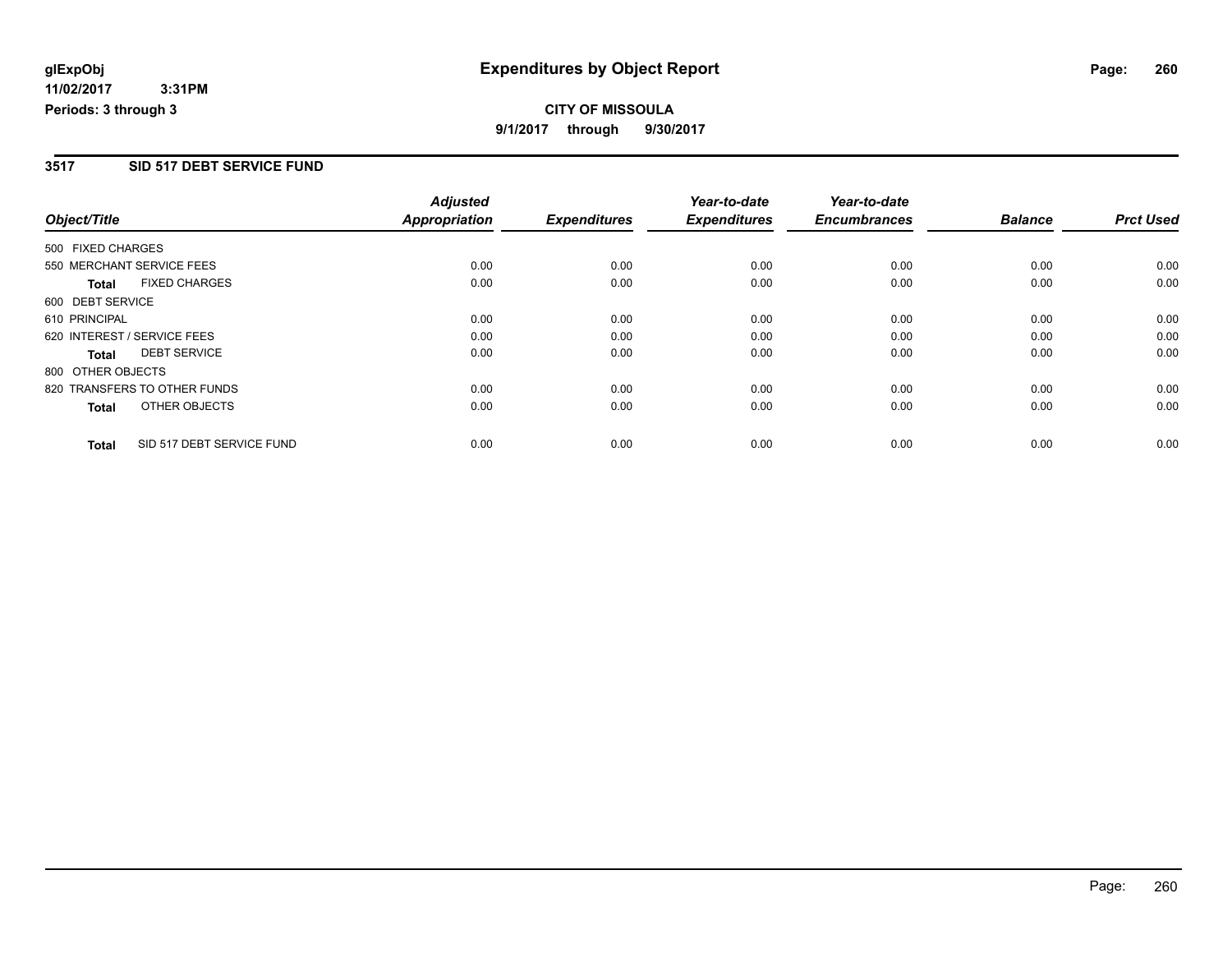## **CITY OF MISSOULA 9/1/2017 through 9/30/2017**

# **3518 SID 518 DEBT SERVICE FUND**

**000 \*\*\* Title Not Found \*\*\***

| Object/Title                     | <b>Adjusted</b><br>Appropriation | <b>Expenditures</b> | Year-to-date<br><b>Expenditures</b> | Year-to-date<br><b>Encumbrances</b> | <b>Balance</b> | <b>Prct Used</b> |
|----------------------------------|----------------------------------|---------------------|-------------------------------------|-------------------------------------|----------------|------------------|
| 800 OTHER OBJECTS                |                                  |                     |                                     |                                     |                |                  |
| 820 TRANSFERS TO OTHER FUNDS     | 0.00                             | 0.00                | 0.00                                | 0.00                                | 0.00           | 0.00             |
| OTHER OBJECTS<br><b>Total</b>    | 0.00                             | 0.00                | 0.00                                | 0.00                                | 0.00           | 0.00             |
| *** Title Not Found ***<br>Total | 0.00                             | 0.00                | 0.00                                | 0.00                                | 0.00           | 0.00             |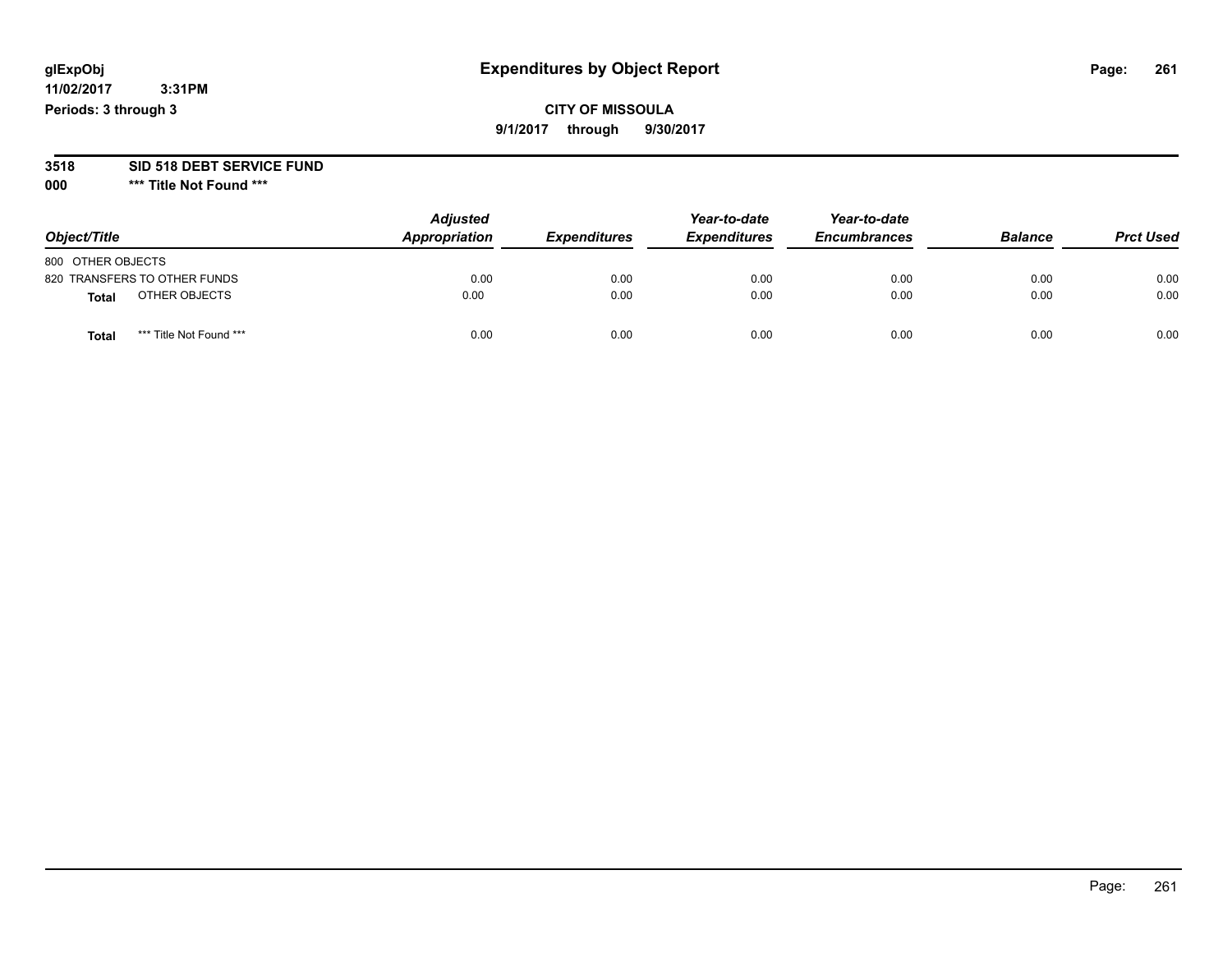**3518 SID 518 DEBT SERVICE FUND**

|                                      | <b>Adjusted</b>      |                     | Year-to-date        | Year-to-date        |                |                  |
|--------------------------------------|----------------------|---------------------|---------------------|---------------------|----------------|------------------|
| Object/Title                         | <b>Appropriation</b> | <b>Expenditures</b> | <b>Expenditures</b> | <b>Encumbrances</b> | <b>Balance</b> | <b>Prct Used</b> |
| 500 FIXED CHARGES                    |                      |                     |                     |                     |                |                  |
| 550 MERCHANT SERVICE FEES            | 0.00                 | 0.00                | 0.00                | 0.00                | 0.00           | 0.00             |
| <b>FIXED CHARGES</b><br><b>Total</b> | 0.00                 | 0.00                | 0.00                | 0.00                | 0.00           | 0.00             |
| 600 DEBT SERVICE                     |                      |                     |                     |                     |                |                  |
| 610 PRINCIPAL                        | 0.00                 | 0.00                | 0.00                | 0.00                | 0.00           | 0.00             |
| 620 INTEREST / SERVICE FEES          | 0.00                 | 0.00                | 0.00                | 0.00                | 0.00           | 0.00             |
| <b>DEBT SERVICE</b><br><b>Total</b>  | 0.00                 | 0.00                | 0.00                | 0.00                | 0.00           | 0.00             |
| 800 OTHER OBJECTS                    |                      |                     |                     |                     |                |                  |
| 820 TRANSFERS TO OTHER FUNDS         | 0.00                 | 0.00                | 0.00                | 0.00                | 0.00           | 0.00             |
| OTHER OBJECTS<br><b>Total</b>        | 0.00                 | 0.00                | 0.00                | 0.00                | 0.00           | 0.00             |
|                                      |                      |                     |                     |                     |                |                  |
| NON-DEPARTMENTAL<br><b>Total</b>     | 0.00                 | 0.00                | 0.00                | 0.00                | 0.00           | 0.00             |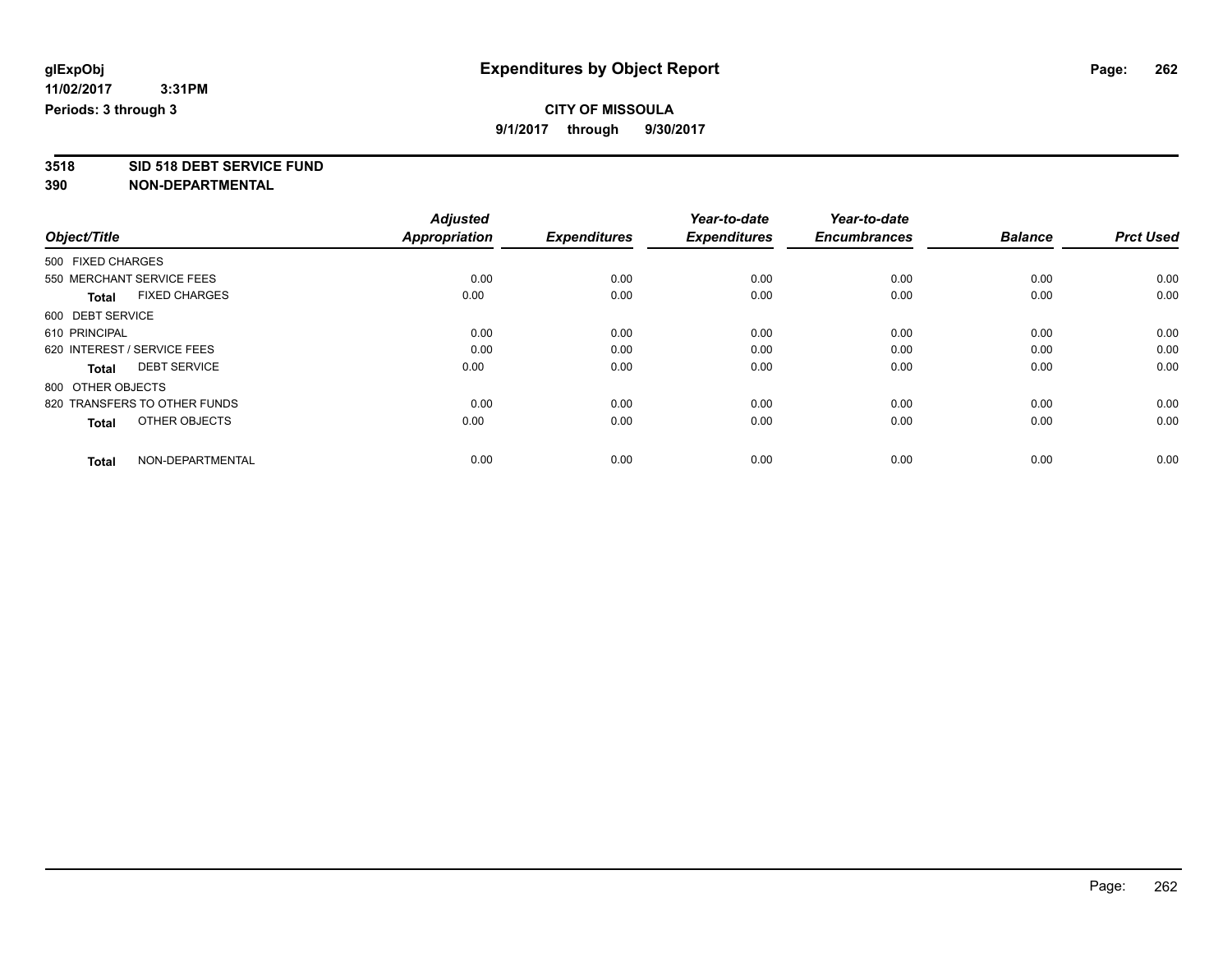## **CITY OF MISSOULA 9/1/2017 through 9/30/2017**

#### **3518 SID 518 DEBT SERVICE FUND**

|                   |                              | <b>Adjusted</b>      |                     | Year-to-date        | Year-to-date        |                |                  |
|-------------------|------------------------------|----------------------|---------------------|---------------------|---------------------|----------------|------------------|
| Object/Title      |                              | <b>Appropriation</b> | <b>Expenditures</b> | <b>Expenditures</b> | <b>Encumbrances</b> | <b>Balance</b> | <b>Prct Used</b> |
| 500 FIXED CHARGES |                              |                      |                     |                     |                     |                |                  |
|                   | 550 MERCHANT SERVICE FEES    | 0.00                 | 0.00                | 0.00                | 0.00                | 0.00           | 0.00             |
| <b>Total</b>      | <b>FIXED CHARGES</b>         | 0.00                 | 0.00                | 0.00                | 0.00                | 0.00           | 0.00             |
| 600 DEBT SERVICE  |                              |                      |                     |                     |                     |                |                  |
| 610 PRINCIPAL     |                              | 0.00                 | 0.00                | 0.00                | 0.00                | 0.00           | 0.00             |
|                   | 620 INTEREST / SERVICE FEES  | 0.00                 | 0.00                | 0.00                | 0.00                | 0.00           | 0.00             |
| Total             | <b>DEBT SERVICE</b>          | 0.00                 | 0.00                | 0.00                | 0.00                | 0.00           | 0.00             |
| 800 OTHER OBJECTS |                              |                      |                     |                     |                     |                |                  |
|                   | 820 TRANSFERS TO OTHER FUNDS | 0.00                 | 0.00                | 0.00                | 0.00                | 0.00           | 0.00             |
| <b>Total</b>      | OTHER OBJECTS                | 0.00                 | 0.00                | 0.00                | 0.00                | 0.00           | 0.00             |
| <b>Total</b>      | SID 518 DEBT SERVICE FUND    | 0.00                 | 0.00                | 0.00                | 0.00                | 0.00           | 0.00             |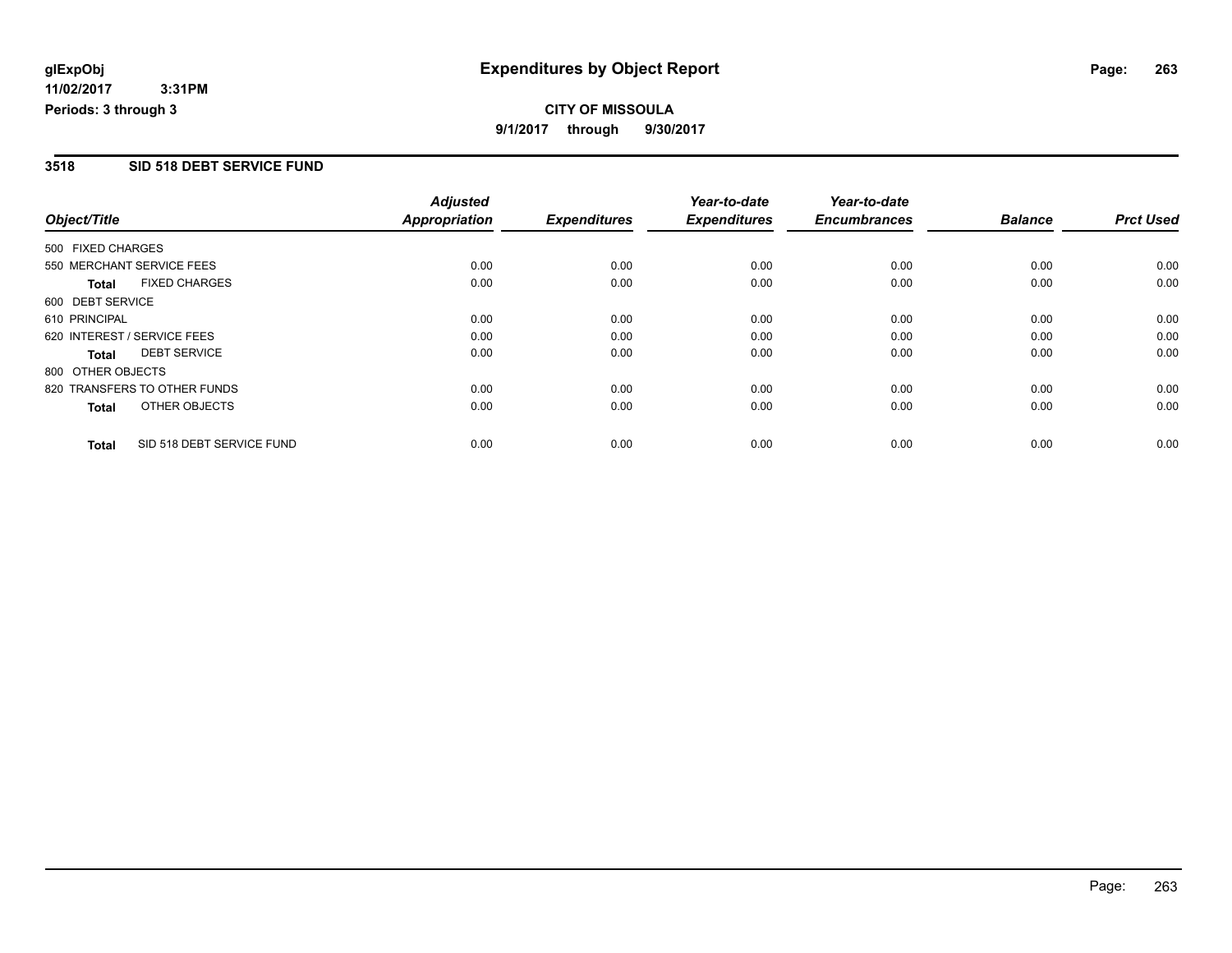# **3519 SID 519 DEBT SERVICE FUND**

| Object/Title                         | <b>Adjusted</b><br><b>Appropriation</b> | <b>Expenditures</b> | Year-to-date<br><b>Expenditures</b> | Year-to-date<br><b>Encumbrances</b> | <b>Balance</b> | <b>Prct Used</b> |
|--------------------------------------|-----------------------------------------|---------------------|-------------------------------------|-------------------------------------|----------------|------------------|
| 500 FIXED CHARGES                    |                                         |                     |                                     |                                     |                |                  |
| 550 MERCHANT SERVICE FEES            | 0.00                                    | 0.00                | 0.00                                | 0.00                                | 0.00           | 0.00             |
| <b>FIXED CHARGES</b><br><b>Total</b> | 0.00                                    | 0.00                | 0.00                                | 0.00                                | 0.00           | 0.00             |
| 600 DEBT SERVICE                     |                                         |                     |                                     |                                     |                |                  |
| 610 PRINCIPAL                        | 0.00                                    | 0.00                | 0.00                                | 0.00                                | 0.00           | 0.00             |
| 620 INTEREST / SERVICE FEES          | 0.00                                    | 0.00                | 0.00                                | 0.00                                | 0.00           | 0.00             |
| <b>DEBT SERVICE</b><br><b>Total</b>  | 0.00                                    | 0.00                | 0.00                                | 0.00                                | 0.00           | 0.00             |
| 800 OTHER OBJECTS                    |                                         |                     |                                     |                                     |                |                  |
| 820 TRANSFERS TO OTHER FUNDS         | 0.00                                    | 0.00                | 0.00                                | 0.00                                | 0.00           | 0.00             |
| OTHER OBJECTS<br><b>Total</b>        | 0.00                                    | 0.00                | 0.00                                | 0.00                                | 0.00           | 0.00             |
|                                      |                                         |                     |                                     |                                     |                |                  |
| NON-DEPARTMENTAL<br><b>Total</b>     | 0.00                                    | 0.00                | 0.00                                | 0.00                                | 0.00           | 0.00             |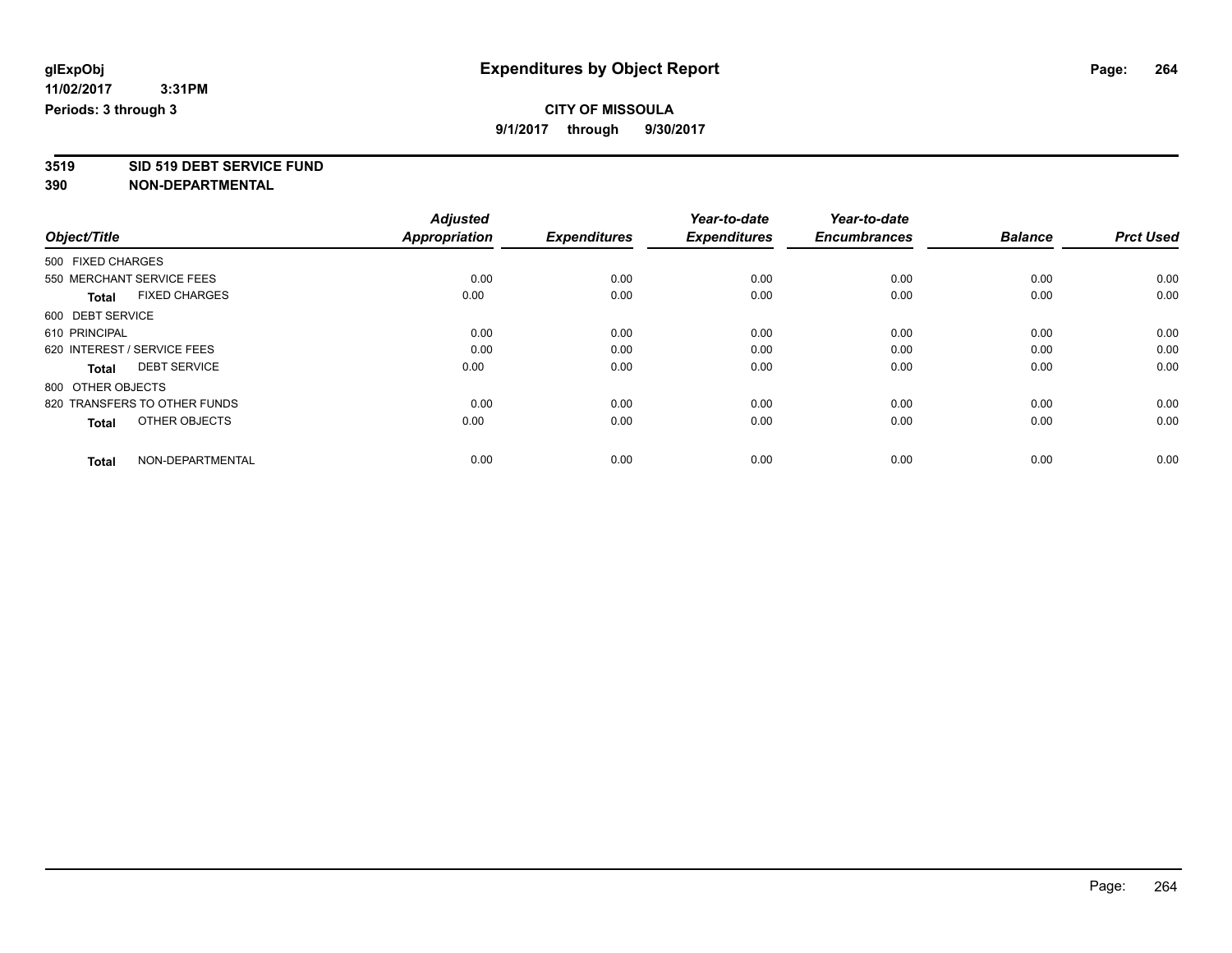## **CITY OF MISSOULA 9/1/2017 through 9/30/2017**

#### **3519 SID 519 DEBT SERVICE FUND**

|                   |                              | <b>Adjusted</b>      |                     | Year-to-date        | Year-to-date        |                |                  |
|-------------------|------------------------------|----------------------|---------------------|---------------------|---------------------|----------------|------------------|
| Object/Title      |                              | <b>Appropriation</b> | <b>Expenditures</b> | <b>Expenditures</b> | <b>Encumbrances</b> | <b>Balance</b> | <b>Prct Used</b> |
| 500 FIXED CHARGES |                              |                      |                     |                     |                     |                |                  |
|                   | 550 MERCHANT SERVICE FEES    | 0.00                 | 0.00                | 0.00                | 0.00                | 0.00           | 0.00             |
| <b>Total</b>      | <b>FIXED CHARGES</b>         | 0.00                 | 0.00                | 0.00                | 0.00                | 0.00           | 0.00             |
| 600 DEBT SERVICE  |                              |                      |                     |                     |                     |                |                  |
| 610 PRINCIPAL     |                              | 0.00                 | 0.00                | 0.00                | 0.00                | 0.00           | 0.00             |
|                   | 620 INTEREST / SERVICE FEES  | 0.00                 | 0.00                | 0.00                | 0.00                | 0.00           | 0.00             |
| Total             | <b>DEBT SERVICE</b>          | 0.00                 | 0.00                | 0.00                | 0.00                | 0.00           | 0.00             |
| 800 OTHER OBJECTS |                              |                      |                     |                     |                     |                |                  |
|                   | 820 TRANSFERS TO OTHER FUNDS | 0.00                 | 0.00                | 0.00                | 0.00                | 0.00           | 0.00             |
| <b>Total</b>      | OTHER OBJECTS                | 0.00                 | 0.00                | 0.00                | 0.00                | 0.00           | 0.00             |
| <b>Total</b>      | SID 519 DEBT SERVICE FUND    | 0.00                 | 0.00                | 0.00                | 0.00                | 0.00           | 0.00             |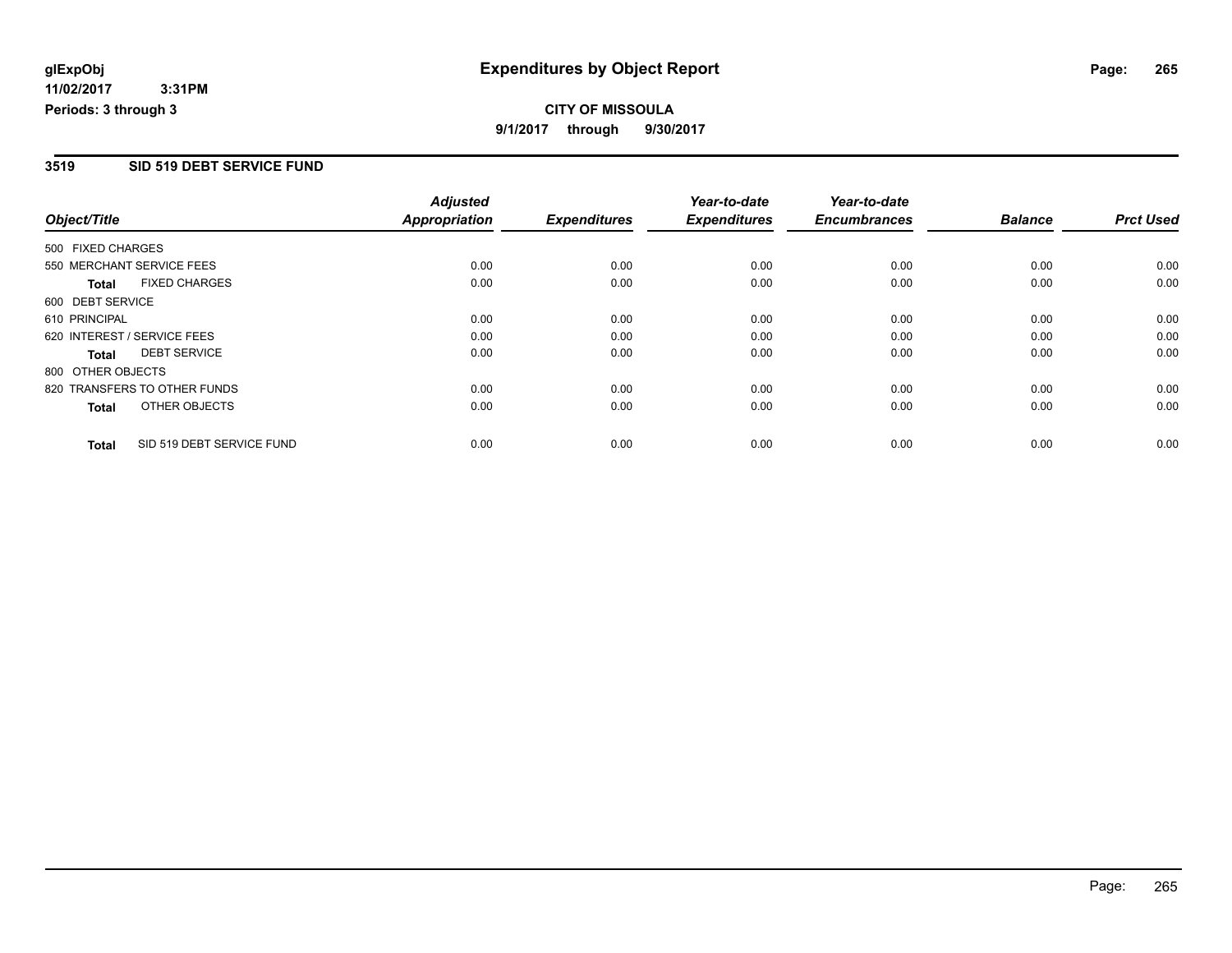**3520 SID 520 DEBT SERVICE FUND**

|                                      | <b>Adjusted</b>      |                     | Year-to-date        | Year-to-date        |                |                  |
|--------------------------------------|----------------------|---------------------|---------------------|---------------------|----------------|------------------|
| Object/Title                         | <b>Appropriation</b> | <b>Expenditures</b> | <b>Expenditures</b> | <b>Encumbrances</b> | <b>Balance</b> | <b>Prct Used</b> |
| 500 FIXED CHARGES                    |                      |                     |                     |                     |                |                  |
| 550 MERCHANT SERVICE FEES            | 0.00                 | 0.00                | 0.00                | 0.00                | 0.00           | 0.00             |
| <b>FIXED CHARGES</b><br><b>Total</b> | 0.00                 | 0.00                | 0.00                | 0.00                | 0.00           | 0.00             |
| 600 DEBT SERVICE                     |                      |                     |                     |                     |                |                  |
| 610 PRINCIPAL                        | 149.000.00           | 0.00                | 0.00                | 0.00                | 149.000.00     | 0.00             |
| 620 INTEREST / SERVICE FEES          | 10.560.00            | 0.00                | 1.56                | 0.00                | 10.558.44      | 0.01             |
| <b>DEBT SERVICE</b><br><b>Total</b>  | 159.560.00           | 0.00                | 1.56                | 0.00                | 159.558.44     | 0.00             |
| NON-DEPARTMENTAL<br><b>Total</b>     | 159.560.00           | 0.00                | 1.56                | 0.00                | 159.558.44     | 0.00             |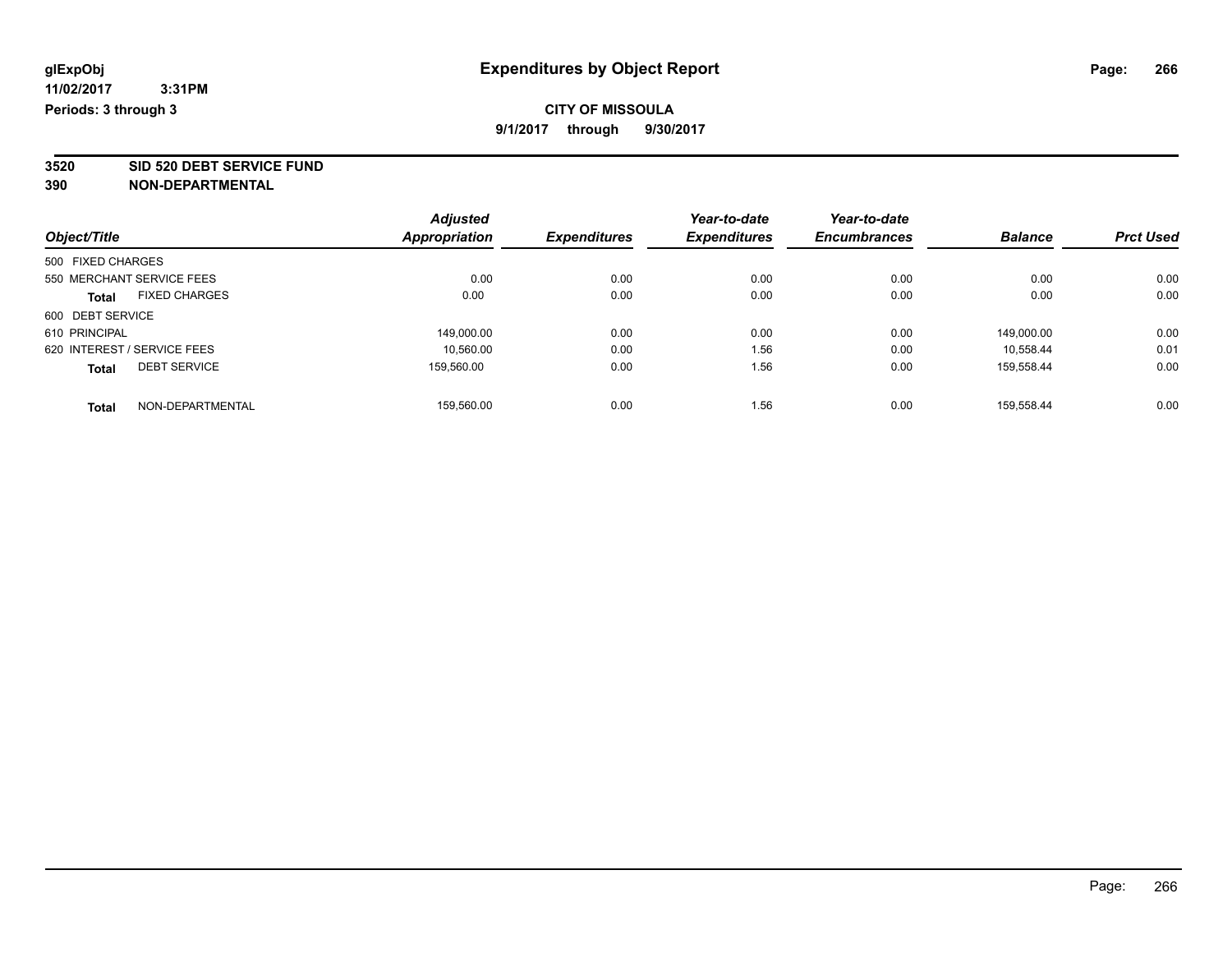**CITY OF MISSOULA 9/1/2017 through 9/30/2017**

#### **3520 SID 520 DEBT SERVICE FUND**

| Object/Title                              | <b>Adjusted</b><br><b>Appropriation</b> | <b>Expenditures</b> | Year-to-date<br><b>Expenditures</b> | Year-to-date<br><b>Encumbrances</b> | <b>Balance</b> | <b>Prct Used</b> |
|-------------------------------------------|-----------------------------------------|---------------------|-------------------------------------|-------------------------------------|----------------|------------------|
| 500 FIXED CHARGES                         |                                         |                     |                                     |                                     |                |                  |
| 550 MERCHANT SERVICE FEES                 | 0.00                                    | 0.00                | 0.00                                | 0.00                                | 0.00           | 0.00             |
| <b>FIXED CHARGES</b><br><b>Total</b>      | 0.00                                    | 0.00                | 0.00                                | 0.00                                | 0.00           | 0.00             |
| 600 DEBT SERVICE                          |                                         |                     |                                     |                                     |                |                  |
| 610 PRINCIPAL                             | 149,000.00                              | 0.00                | 0.00                                | 0.00                                | 149.000.00     | 0.00             |
| 620 INTEREST / SERVICE FEES               | 10.560.00                               | 0.00                | 1.56                                | 0.00                                | 10.558.44      | 0.01             |
| <b>DEBT SERVICE</b><br><b>Total</b>       | 159.560.00                              | 0.00                | 1.56                                | 0.00                                | 159.558.44     | 0.00             |
| SID 520 DEBT SERVICE FUND<br><b>Total</b> | 159.560.00                              | 0.00                | 1.56                                | 0.00                                | 159.558.44     | 0.00             |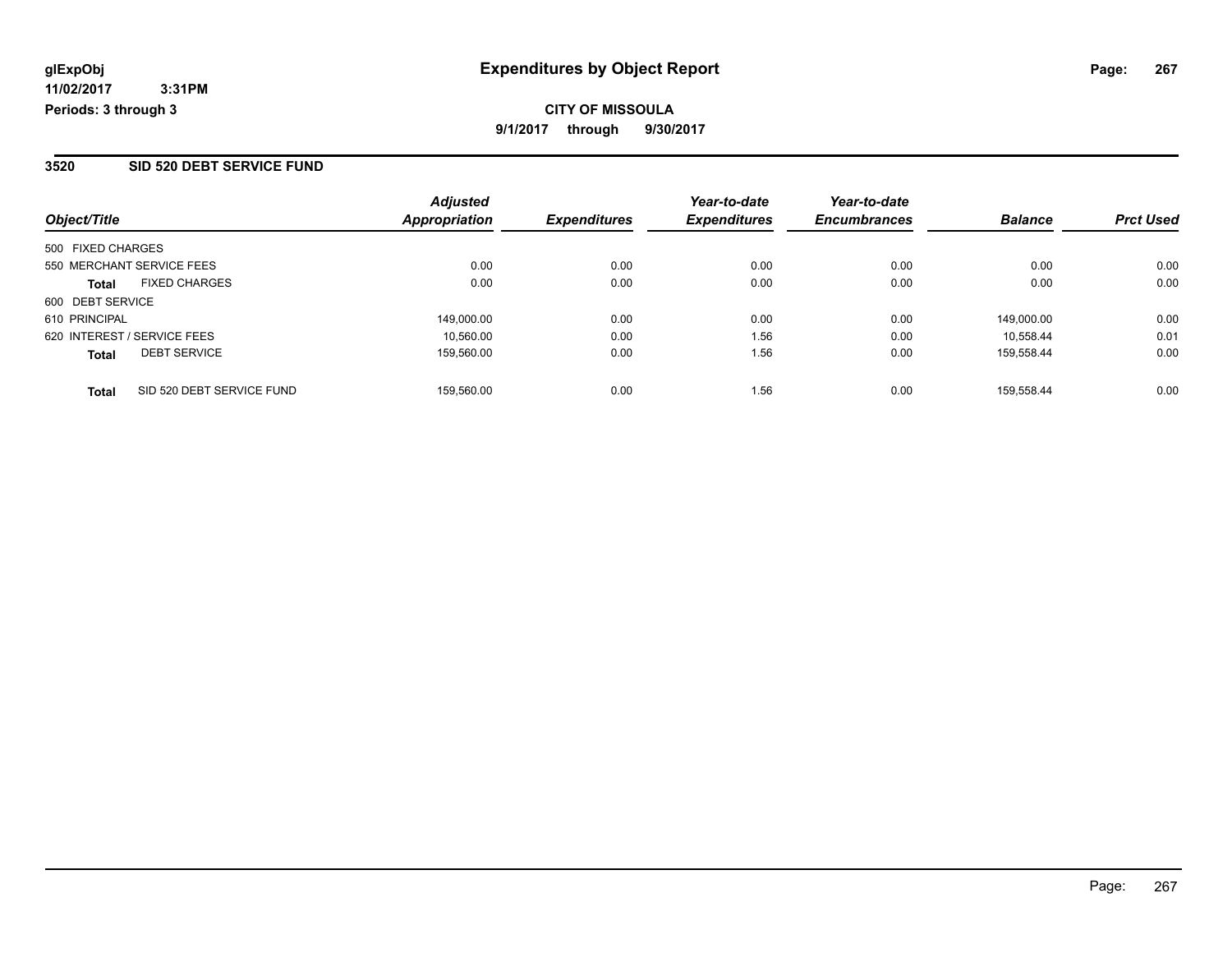**3521 SID 521 DEBT SERVICE FUND**

|                                      | <b>Adjusted</b> |                     | Year-to-date        | Year-to-date        |                |                  |
|--------------------------------------|-----------------|---------------------|---------------------|---------------------|----------------|------------------|
| Object/Title                         | Appropriation   | <b>Expenditures</b> | <b>Expenditures</b> | <b>Encumbrances</b> | <b>Balance</b> | <b>Prct Used</b> |
| 500 FIXED CHARGES                    |                 |                     |                     |                     |                |                  |
| 550 MERCHANT SERVICE FEES            | 0.00            | 0.00                | 0.00                | 0.00                | 0.00           | 0.00             |
| <b>FIXED CHARGES</b><br><b>Total</b> | 0.00            | 0.00                | 0.00                | 0.00                | 0.00           | 0.00             |
| 600 DEBT SERVICE                     |                 |                     |                     |                     |                |                  |
| 610 PRINCIPAL                        | 68.00           | 0.00                | 0.00                | 0.00                | 68.00          | 0.00             |
| 620 INTEREST / SERVICE FEES          | 3.00            | 0.00                | 0.00                | 0.00                | 3.00           | 0.00             |
| <b>DEBT SERVICE</b><br><b>Total</b>  | 71.00           | 0.00                | 0.00                | 0.00                | 71.00          | 0.00             |
| NON-DEPARTMENTAL<br><b>Total</b>     | 71.00           | 0.00                | 0.00                | 0.00                | 71.00          | 0.00             |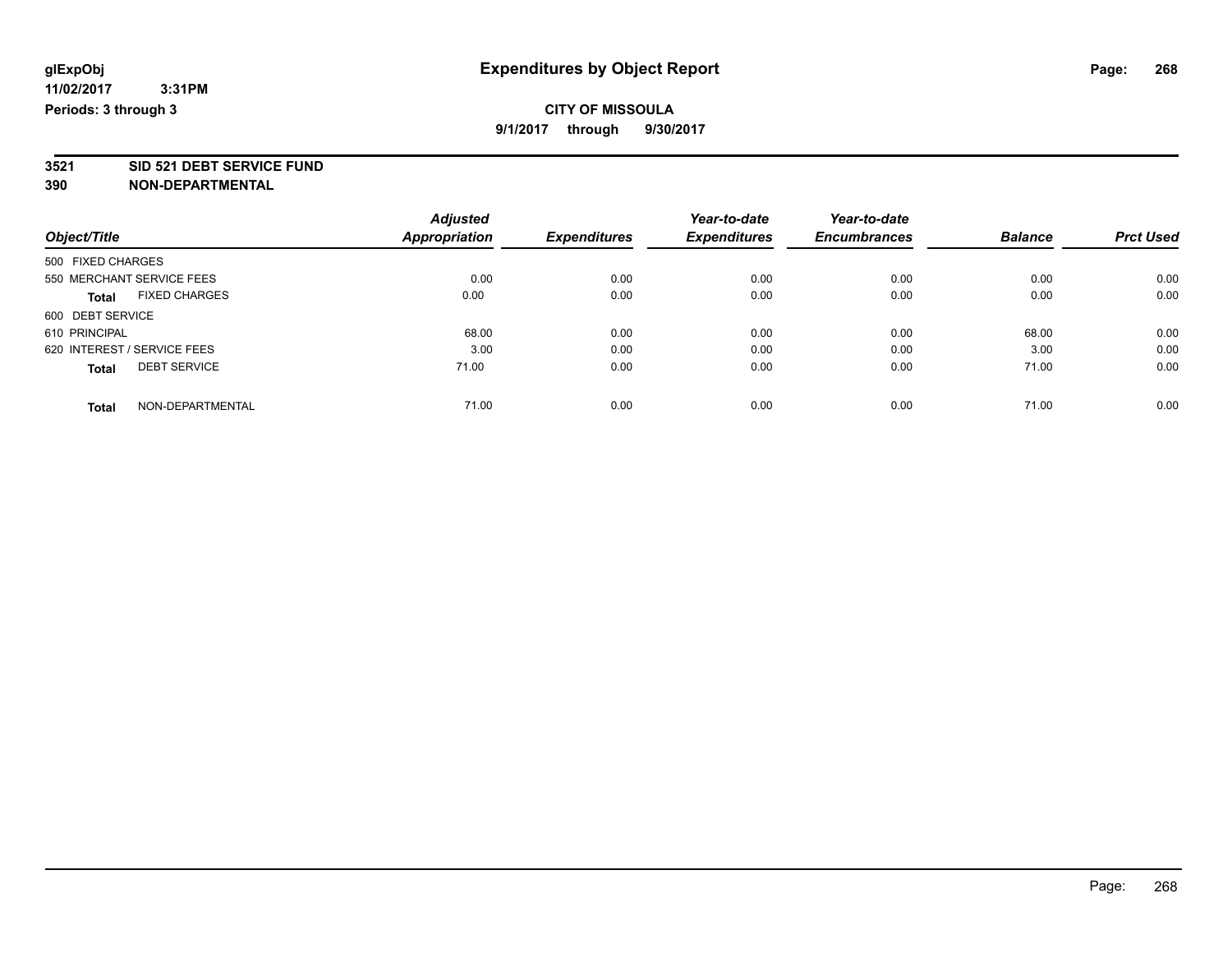## **CITY OF MISSOULA 9/1/2017 through 9/30/2017**

#### **3521 SID 521 DEBT SERVICE FUND**

| Object/Title                        |                           | <b>Adjusted</b><br><b>Appropriation</b> | <b>Expenditures</b> | Year-to-date<br><b>Expenditures</b> | Year-to-date<br><b>Encumbrances</b> | <b>Balance</b> | <b>Prct Used</b> |
|-------------------------------------|---------------------------|-----------------------------------------|---------------------|-------------------------------------|-------------------------------------|----------------|------------------|
| 500 FIXED CHARGES                   |                           |                                         |                     |                                     |                                     |                |                  |
| 550 MERCHANT SERVICE FEES           |                           | 0.00                                    | 0.00                | 0.00                                | 0.00                                | 0.00           | 0.00             |
| <b>FIXED CHARGES</b><br>Total       |                           | 0.00                                    | 0.00                | 0.00                                | 0.00                                | 0.00           | 0.00             |
| 600 DEBT SERVICE                    |                           |                                         |                     |                                     |                                     |                |                  |
| 610 PRINCIPAL                       |                           | 68.00                                   | 0.00                | 0.00                                | 0.00                                | 68.00          | 0.00             |
| 620 INTEREST / SERVICE FEES         |                           | 3.00                                    | 0.00                | 0.00                                | 0.00                                | 3.00           | 0.00             |
| <b>DEBT SERVICE</b><br><b>Total</b> |                           | 71.00                                   | 0.00                | 0.00                                | 0.00                                | 71.00          | 0.00             |
| <b>Total</b>                        | SID 521 DEBT SERVICE FUND | 71.00                                   | 0.00                | 0.00                                | 0.00                                | 71.00          | 0.00             |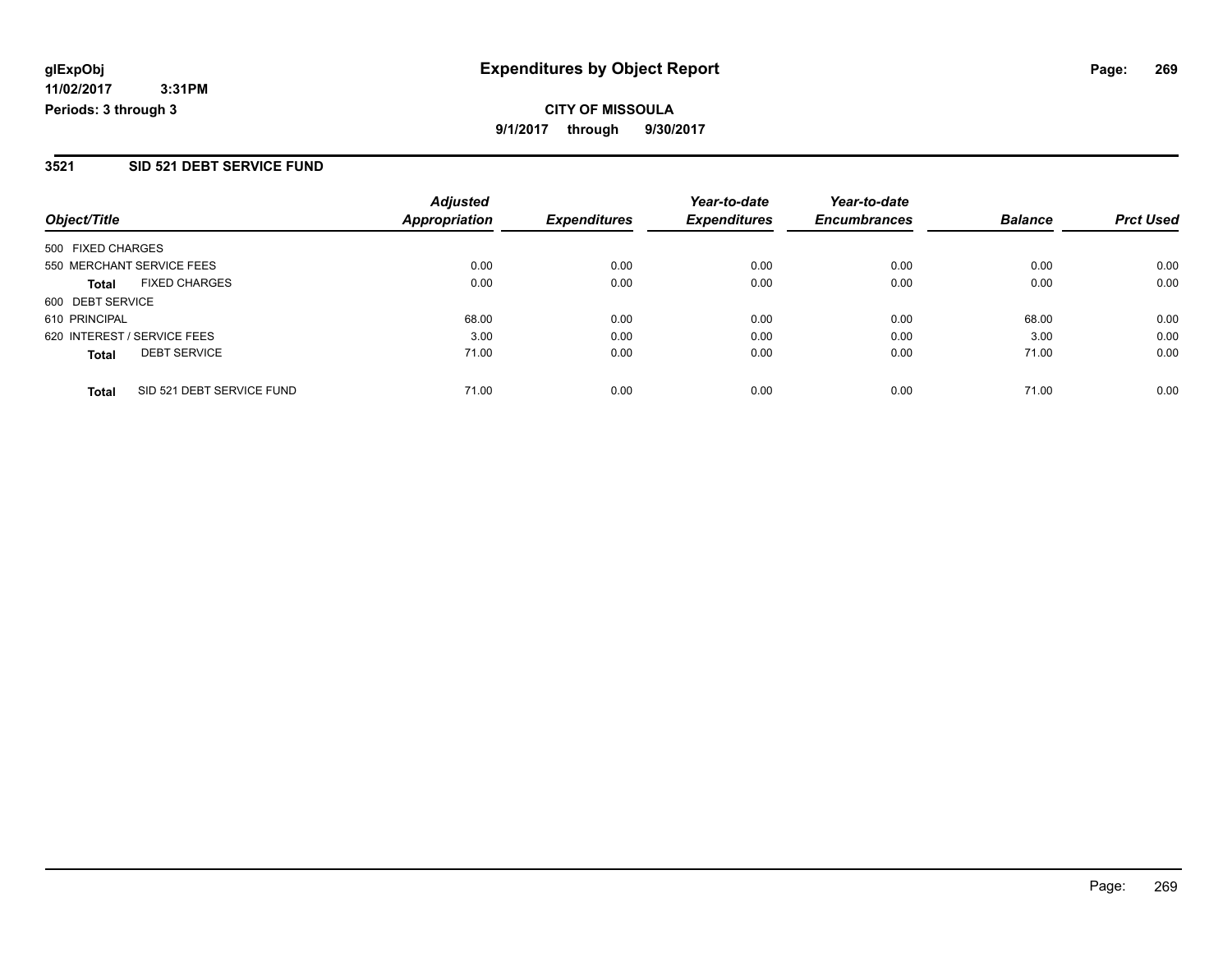**3522 SID 522 DEBT SERVICE FUND**

|                                      | <b>Adjusted</b>      |                     | Year-to-date        | Year-to-date        |                |                  |
|--------------------------------------|----------------------|---------------------|---------------------|---------------------|----------------|------------------|
| Object/Title                         | <b>Appropriation</b> | <b>Expenditures</b> | <b>Expenditures</b> | <b>Encumbrances</b> | <b>Balance</b> | <b>Prct Used</b> |
| 500 FIXED CHARGES                    |                      |                     |                     |                     |                |                  |
| 550 MERCHANT SERVICE FEES            | 0.00                 | 0.00                | 0.00                | 0.00                | 0.00           | 0.00             |
| <b>FIXED CHARGES</b><br><b>Total</b> | 0.00                 | 0.00                | 0.00                | 0.00                | 0.00           | 0.00             |
| 600 DEBT SERVICE                     |                      |                     |                     |                     |                |                  |
| 610 PRINCIPAL                        | 98.00                | 0.00                | 0.00                | 0.00                | 98.00          | 0.00             |
| 620 INTEREST / SERVICE FEES          | 5.00                 | 0.00                | 2.29                | 0.00                | 2.71           | 45.80            |
| <b>DEBT SERVICE</b><br><b>Total</b>  | 103.00               | 0.00                | 2.29                | 0.00                | 100.71         | 2.22             |
| NON-DEPARTMENTAL<br><b>Total</b>     | 103.00               | 0.00                | 2.29                | 0.00                | 100.71         | 2.22             |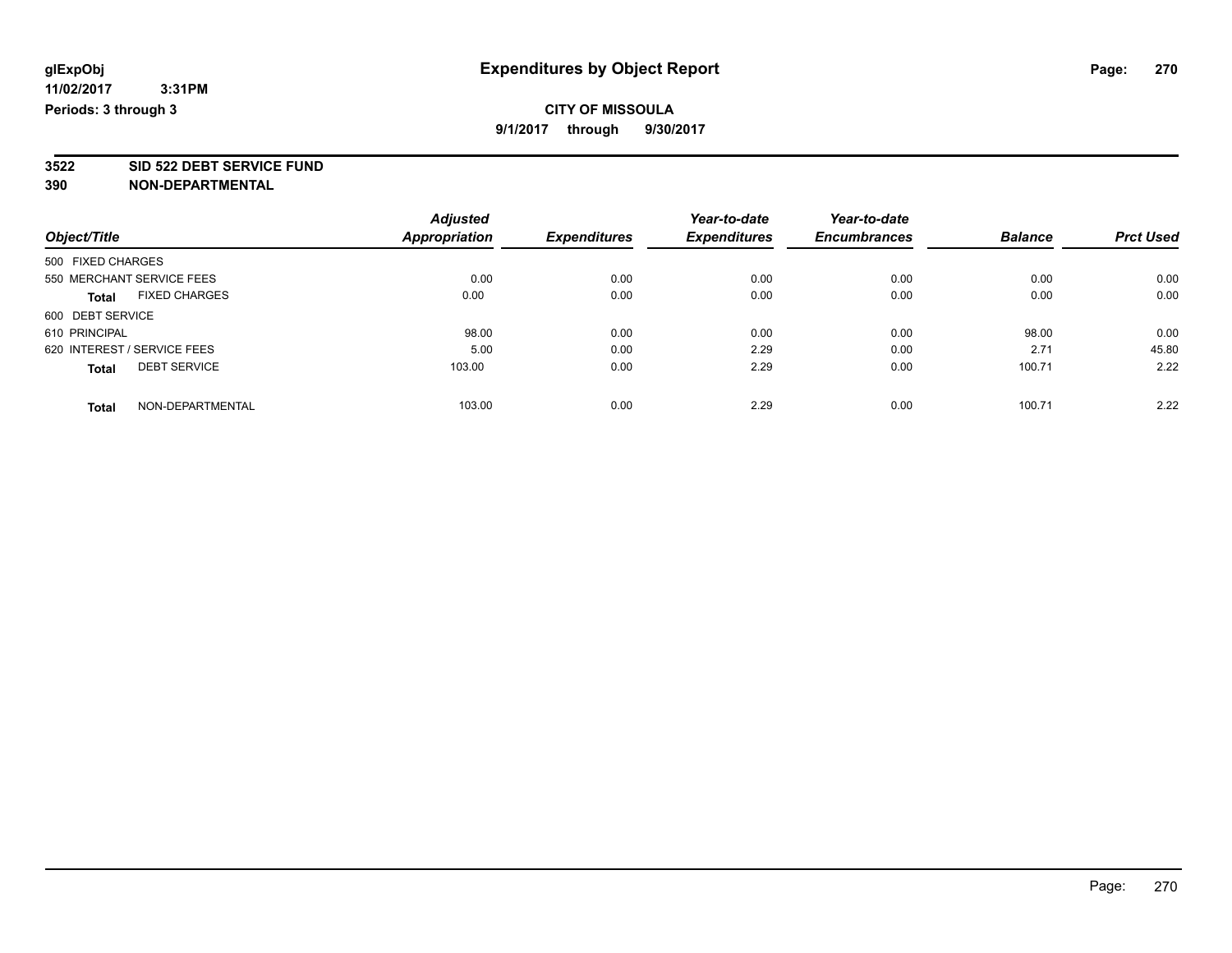## **CITY OF MISSOULA 9/1/2017 through 9/30/2017**

#### **3522 SID 522 DEBT SERVICE FUND**

|                                           | <b>Adjusted</b>      |                     | Year-to-date        | Year-to-date        |                |                  |
|-------------------------------------------|----------------------|---------------------|---------------------|---------------------|----------------|------------------|
| Object/Title                              | <b>Appropriation</b> | <b>Expenditures</b> | <b>Expenditures</b> | <b>Encumbrances</b> | <b>Balance</b> | <b>Prct Used</b> |
| 500 FIXED CHARGES                         |                      |                     |                     |                     |                |                  |
| 550 MERCHANT SERVICE FEES                 | 0.00                 | 0.00                | 0.00                | 0.00                | 0.00           | 0.00             |
| <b>FIXED CHARGES</b><br><b>Total</b>      | 0.00                 | 0.00                | 0.00                | 0.00                | 0.00           | 0.00             |
| 600 DEBT SERVICE                          |                      |                     |                     |                     |                |                  |
| 610 PRINCIPAL                             | 98.00                | 0.00                | 0.00                | 0.00                | 98.00          | 0.00             |
| 620 INTEREST / SERVICE FEES               | 5.00                 | 0.00                | 2.29                | 0.00                | 2.71           | 45.80            |
| <b>DEBT SERVICE</b><br><b>Total</b>       | 103.00               | 0.00                | 2.29                | 0.00                | 100.71         | 2.22             |
| SID 522 DEBT SERVICE FUND<br><b>Total</b> | 103.00               | 0.00                | 2.29                | 0.00                | 100.71         | 2.22             |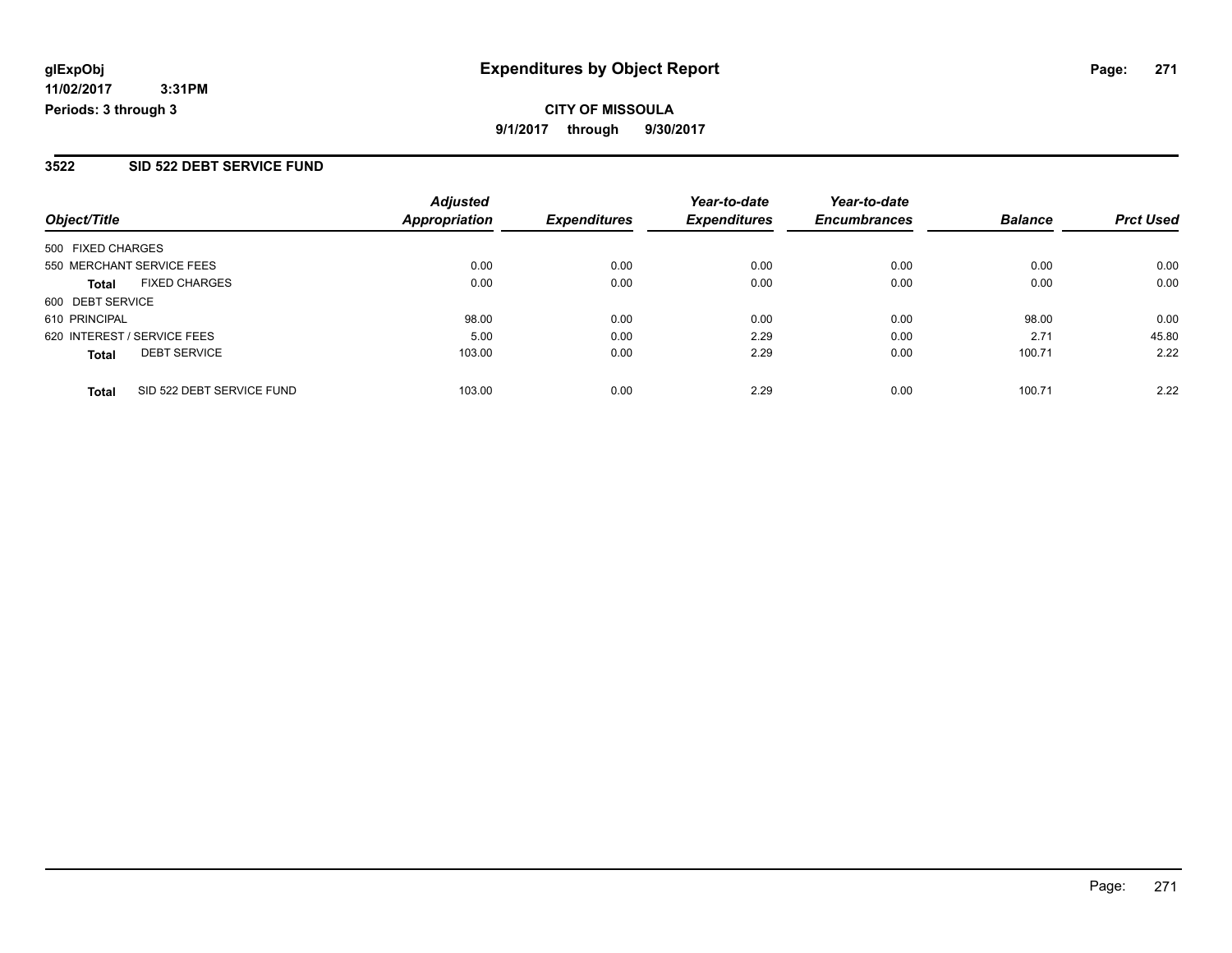**3524 SID 524 DEBT SERVICE FUND**

|                             |                      | <b>Adjusted</b> |                     | Year-to-date        | Year-to-date        |                |                  |
|-----------------------------|----------------------|-----------------|---------------------|---------------------|---------------------|----------------|------------------|
| Object/Title                |                      | Appropriation   | <b>Expenditures</b> | <b>Expenditures</b> | <b>Encumbrances</b> | <b>Balance</b> | <b>Prct Used</b> |
| 500 FIXED CHARGES           |                      |                 |                     |                     |                     |                |                  |
| 550 MERCHANT SERVICE FEES   |                      | 0.00            | 0.00                | 0.00                | 0.00                | 0.00           | 0.00             |
| <b>Total</b>                | <b>FIXED CHARGES</b> | 0.00            | 0.00                | 0.00                | 0.00                | 0.00           | 0.00             |
| 600 DEBT SERVICE            |                      |                 |                     |                     |                     |                |                  |
| 610 PRINCIPAL               |                      | 243,000.00      | 0.00                | 0.00                | 0.00                | 243.000.00     | 0.00             |
| 620 INTEREST / SERVICE FEES |                      | 62.160.00       | 0.00                | 0.00                | 0.00                | 62.160.00      | 0.00             |
| <b>Total</b>                | <b>DEBT SERVICE</b>  | 305.160.00      | 0.00                | 0.00                | 0.00                | 305.160.00     | 0.00             |
| <b>Total</b>                | NON-DEPARTMENTAL     | 305.160.00      | 0.00                | 0.00                | 0.00                | 305.160.00     | 0.00             |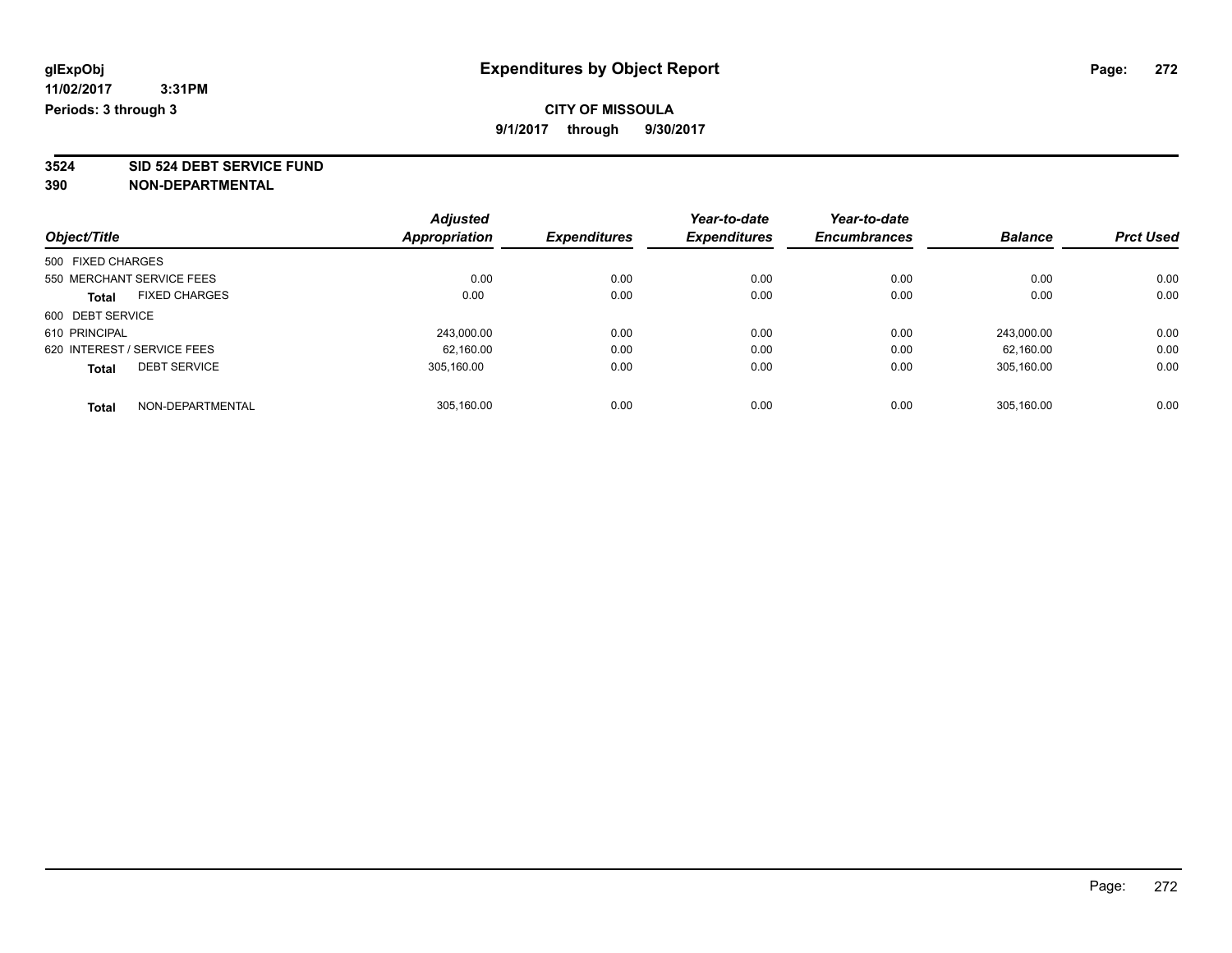#### **3524 SID 524 DEBT SERVICE FUND**

| Object/Title                |                           | <b>Adjusted</b><br><b>Appropriation</b> | <b>Expenditures</b> | Year-to-date<br><b>Expenditures</b> | Year-to-date<br><b>Encumbrances</b> | <b>Balance</b> | <b>Prct Used</b> |
|-----------------------------|---------------------------|-----------------------------------------|---------------------|-------------------------------------|-------------------------------------|----------------|------------------|
|                             |                           |                                         |                     |                                     |                                     |                |                  |
| 500 FIXED CHARGES           |                           |                                         |                     |                                     |                                     |                |                  |
| 550 MERCHANT SERVICE FEES   |                           | 0.00                                    | 0.00                | 0.00                                | 0.00                                | 0.00           | 0.00             |
| <b>Total</b>                | <b>FIXED CHARGES</b>      | 0.00                                    | 0.00                | 0.00                                | 0.00                                | 0.00           | 0.00             |
| 600 DEBT SERVICE            |                           |                                         |                     |                                     |                                     |                |                  |
| 610 PRINCIPAL               |                           | 243,000.00                              | 0.00                | 0.00                                | 0.00                                | 243.000.00     | 0.00             |
| 620 INTEREST / SERVICE FEES |                           | 62.160.00                               | 0.00                | 0.00                                | 0.00                                | 62.160.00      | 0.00             |
| <b>Total</b>                | <b>DEBT SERVICE</b>       | 305.160.00                              | 0.00                | 0.00                                | 0.00                                | 305.160.00     | 0.00             |
| <b>Total</b>                | SID 524 DEBT SERVICE FUND | 305.160.00                              | 0.00                | 0.00                                | 0.00                                | 305.160.00     | 0.00             |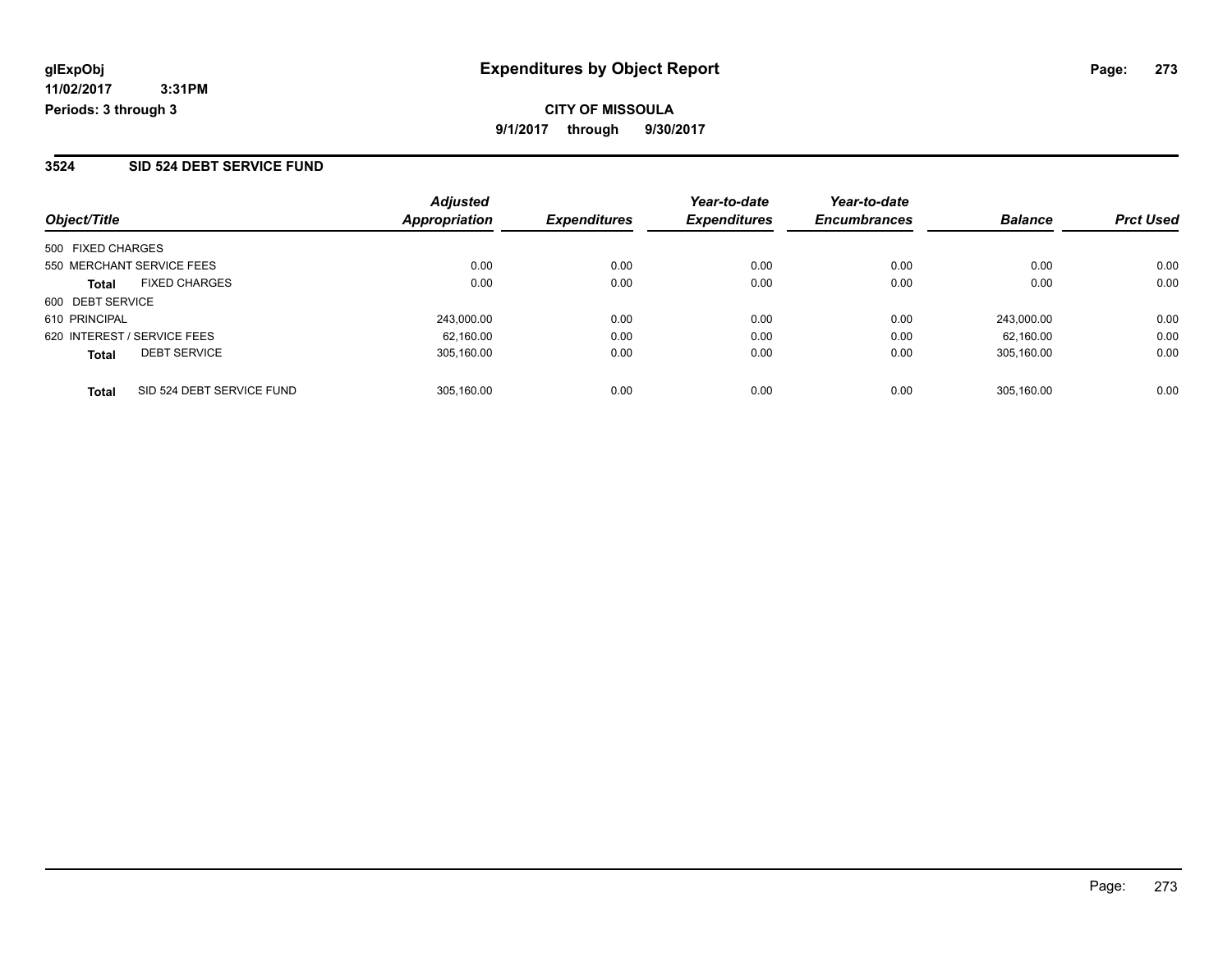**3525 SID 525 DEBT SERVICE FUND**

|                             |                      | <b>Adjusted</b> |                     | Year-to-date        | Year-to-date        |                |                  |
|-----------------------------|----------------------|-----------------|---------------------|---------------------|---------------------|----------------|------------------|
| Object/Title                |                      | Appropriation   | <b>Expenditures</b> | <b>Expenditures</b> | <b>Encumbrances</b> | <b>Balance</b> | <b>Prct Used</b> |
| 500 FIXED CHARGES           |                      |                 |                     |                     |                     |                |                  |
| 550 MERCHANT SERVICE FEES   |                      | 0.00            | 0.00                | 0.00                | 0.00                | 0.00           | 0.00             |
| <b>Total</b>                | <b>FIXED CHARGES</b> | 0.00            | 0.00                | 0.00                | 0.00                | 0.00           | 0.00             |
| 600 DEBT SERVICE            |                      |                 |                     |                     |                     |                |                  |
| 610 PRINCIPAL               |                      | 30,000.00       | 0.00                | 0.00                | 0.00                | 30,000.00      | 0.00             |
| 620 INTEREST / SERVICE FEES |                      | 3,300.00        | 0.00                | 0.00                | 0.00                | 3,300.00       | 0.00             |
| <b>Total</b>                | <b>DEBT SERVICE</b>  | 33.300.00       | 0.00                | 0.00                | 0.00                | 33,300.00      | 0.00             |
| <b>Total</b>                | NON-DEPARTMENTAL     | 33.300.00       | 0.00                | 0.00                | 0.00                | 33.300.00      | 0.00             |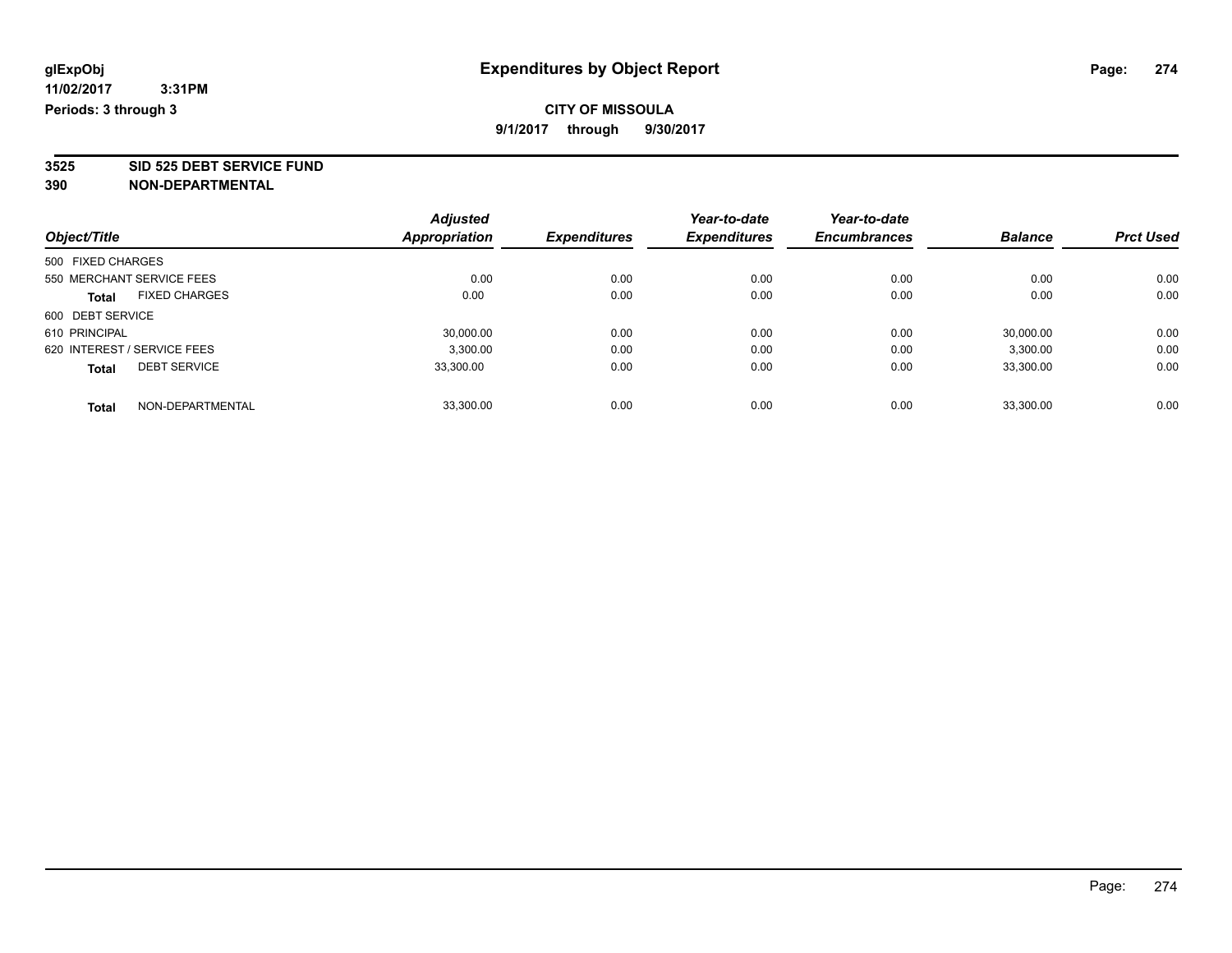#### **3525 SID 525 DEBT SERVICE FUND**

| Object/Title                              | <b>Adjusted</b><br>Appropriation | <b>Expenditures</b> | Year-to-date<br><b>Expenditures</b> | Year-to-date<br><b>Encumbrances</b> | <b>Balance</b> | <b>Prct Used</b> |
|-------------------------------------------|----------------------------------|---------------------|-------------------------------------|-------------------------------------|----------------|------------------|
| 500 FIXED CHARGES                         |                                  |                     |                                     |                                     |                |                  |
| 550 MERCHANT SERVICE FEES                 | 0.00                             | 0.00                | 0.00                                | 0.00                                | 0.00           | 0.00             |
| <b>FIXED CHARGES</b><br><b>Total</b>      | 0.00                             | 0.00                | 0.00                                | 0.00                                | 0.00           | 0.00             |
| 600 DEBT SERVICE                          |                                  |                     |                                     |                                     |                |                  |
| 610 PRINCIPAL                             | 30,000.00                        | 0.00                | 0.00                                | 0.00                                | 30,000.00      | 0.00             |
| 620 INTEREST / SERVICE FEES               | 3,300.00                         | 0.00                | 0.00                                | 0.00                                | 3,300.00       | 0.00             |
| <b>DEBT SERVICE</b><br><b>Total</b>       | 33,300.00                        | 0.00                | 0.00                                | 0.00                                | 33.300.00      | 0.00             |
| SID 525 DEBT SERVICE FUND<br><b>Total</b> | 33.300.00                        | 0.00                | 0.00                                | 0.00                                | 33,300.00      | 0.00             |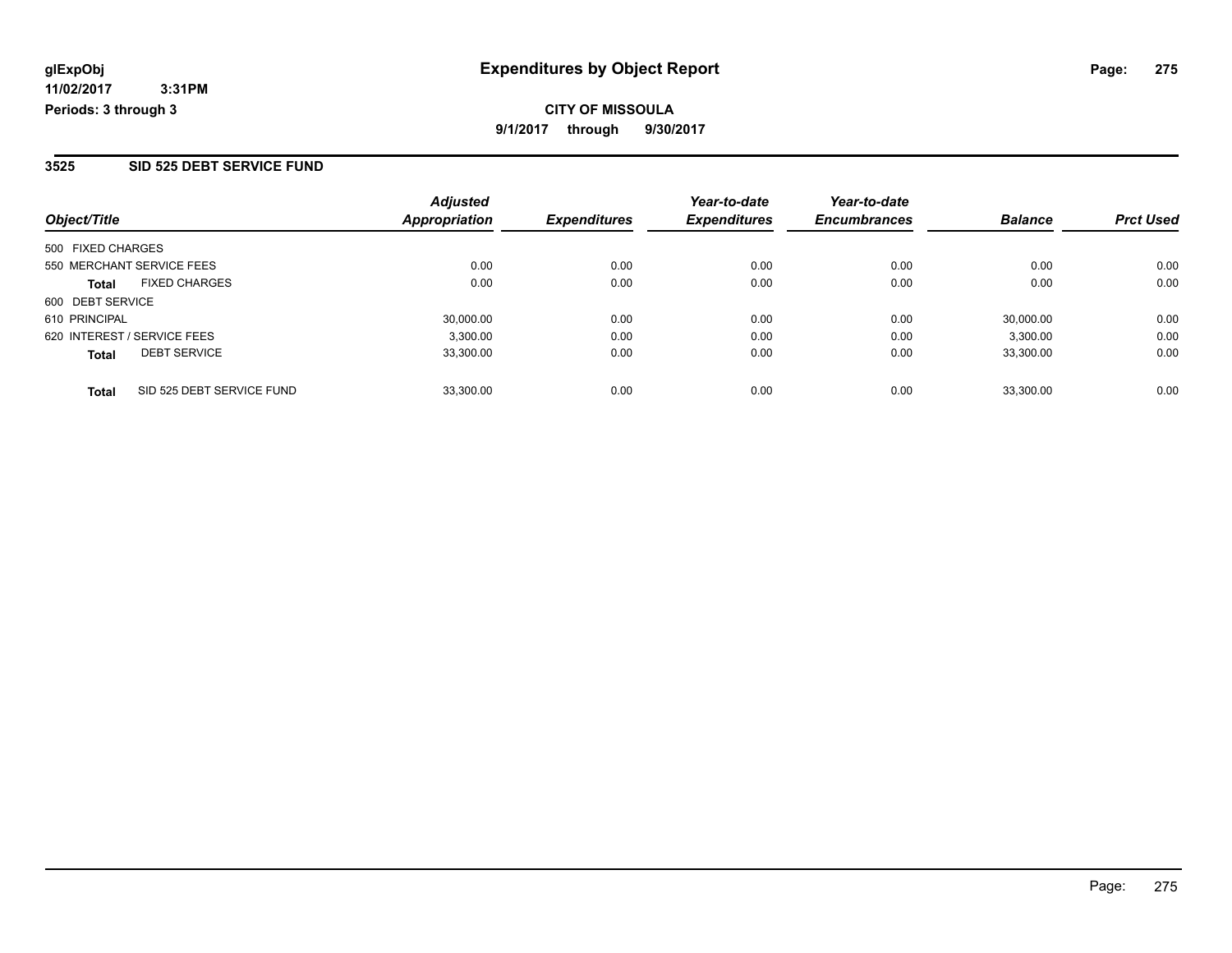**3526 SID 526 DEBT SERVICE FUND**

|                             |                      | <b>Adjusted</b>      |                     | Year-to-date        | Year-to-date        |                |                  |
|-----------------------------|----------------------|----------------------|---------------------|---------------------|---------------------|----------------|------------------|
| Object/Title                |                      | <b>Appropriation</b> | <b>Expenditures</b> | <b>Expenditures</b> | <b>Encumbrances</b> | <b>Balance</b> | <b>Prct Used</b> |
| 500 FIXED CHARGES           |                      |                      |                     |                     |                     |                |                  |
| 550 MERCHANT SERVICE FEES   |                      | 0.00                 | 0.00                | 0.00                | 0.00                | 0.00           | 0.00             |
| Total                       | <b>FIXED CHARGES</b> | 0.00                 | 0.00                | 0.00                | 0.00                | 0.00           | 0.00             |
| 600 DEBT SERVICE            |                      |                      |                     |                     |                     |                |                  |
| 610 PRINCIPAL               |                      | 166,000.00           | 0.00                | 0.00                | 0.00                | 166.000.00     | 0.00             |
| 620 INTEREST / SERVICE FEES |                      | 26.640.00            | 0.00                | 0.00                | 0.00                | 26.640.00      | 0.00             |
| <b>Total</b>                | <b>DEBT SERVICE</b>  | 192.640.00           | 0.00                | 0.00                | 0.00                | 192,640.00     | 0.00             |
| <b>Total</b>                | NON-DEPARTMENTAL     | 192.640.00           | 0.00                | 0.00                | 0.00                | 192.640.00     | 0.00             |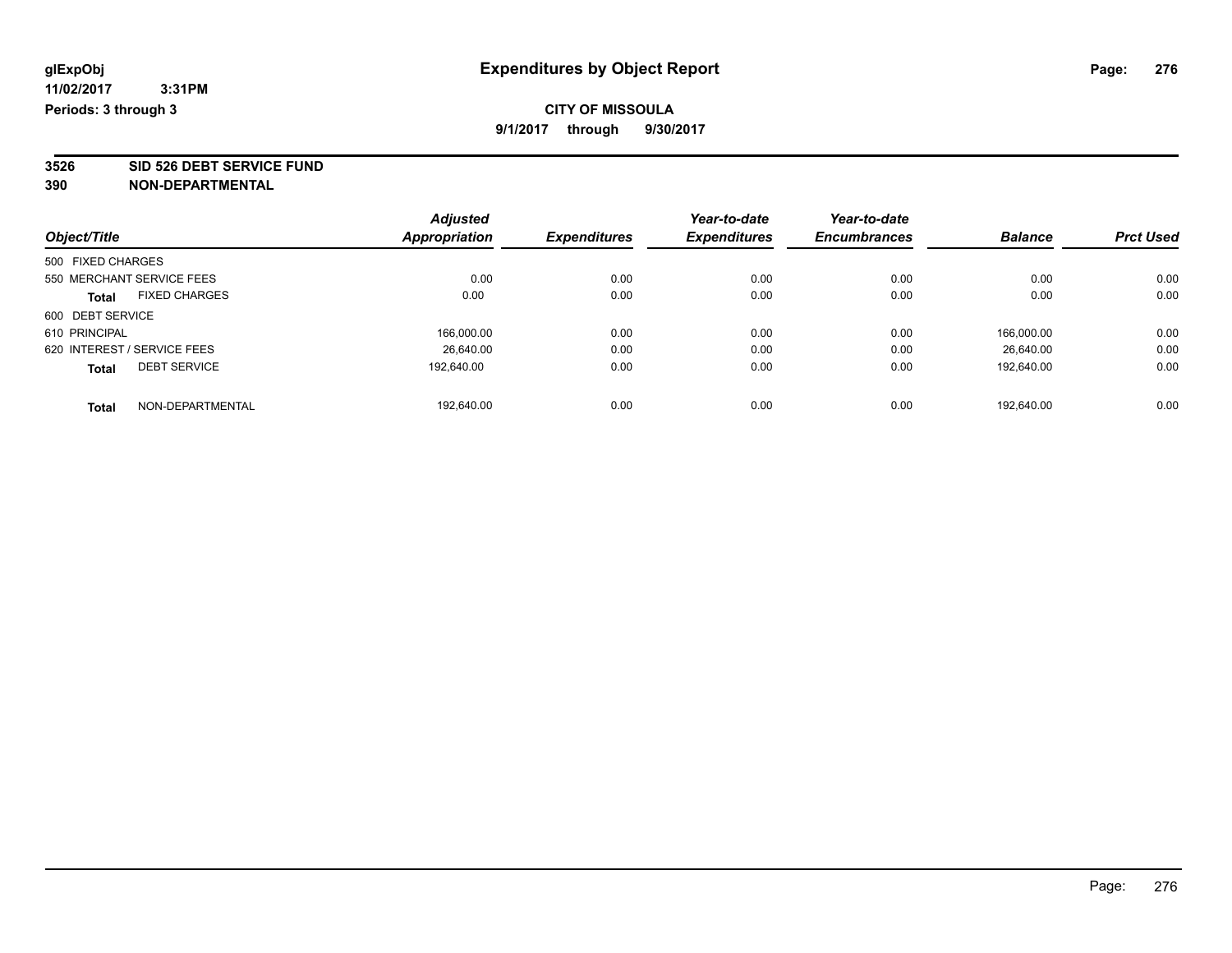#### **3526 SID 526 DEBT SERVICE FUND**

| Object/Title                              | <b>Adjusted</b><br>Appropriation | <b>Expenditures</b> | Year-to-date<br><b>Expenditures</b> | Year-to-date<br><b>Encumbrances</b> | <b>Balance</b> | <b>Prct Used</b> |
|-------------------------------------------|----------------------------------|---------------------|-------------------------------------|-------------------------------------|----------------|------------------|
| 500 FIXED CHARGES                         |                                  |                     |                                     |                                     |                |                  |
| 550 MERCHANT SERVICE FEES                 | 0.00                             | 0.00                | 0.00                                | 0.00                                | 0.00           | 0.00             |
| <b>FIXED CHARGES</b><br>Total             | 0.00                             | 0.00                | 0.00                                | 0.00                                | 0.00           | 0.00             |
| 600 DEBT SERVICE                          |                                  |                     |                                     |                                     |                |                  |
| 610 PRINCIPAL                             | 166.000.00                       | 0.00                | 0.00                                | 0.00                                | 166.000.00     | 0.00             |
| 620 INTEREST / SERVICE FEES               | 26.640.00                        | 0.00                | 0.00                                | 0.00                                | 26.640.00      | 0.00             |
| <b>DEBT SERVICE</b><br><b>Total</b>       | 192,640.00                       | 0.00                | 0.00                                | 0.00                                | 192,640.00     | 0.00             |
| SID 526 DEBT SERVICE FUND<br><b>Total</b> | 192.640.00                       | 0.00                | 0.00                                | 0.00                                | 192.640.00     | 0.00             |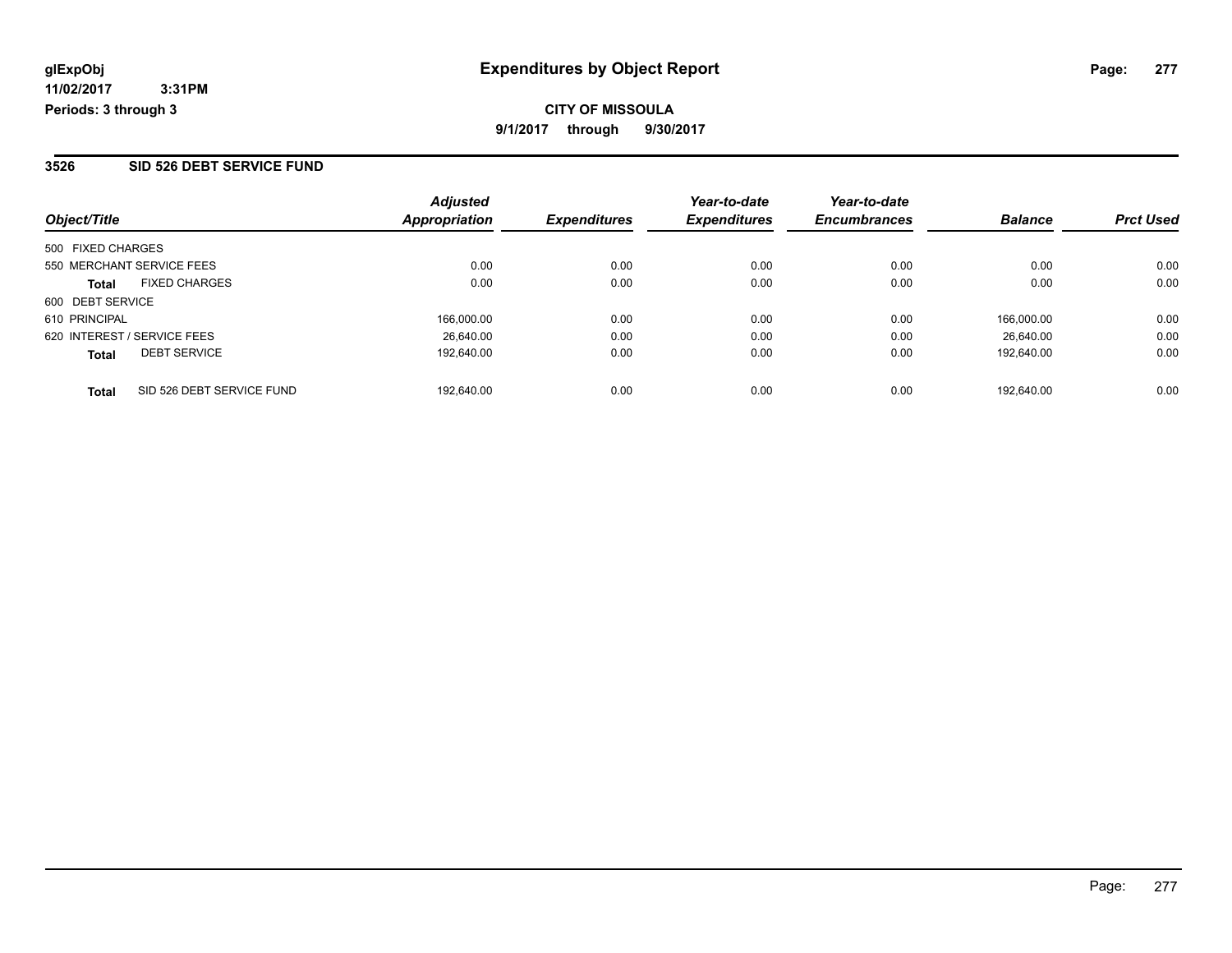## **CITY OF MISSOULA 9/1/2017 through 9/30/2017**

#### **3527 SID 527 DEBT SERVICE FUND**

**000 \*\*\* Title Not Found \*\*\***

| Object/Title                            | <b>Adjusted</b><br>Appropriation | <b>Expenditures</b> | Year-to-date<br><b>Expenditures</b> | Year-to-date<br><b>Encumbrances</b> | <b>Balance</b> | <b>Prct Used</b> |
|-----------------------------------------|----------------------------------|---------------------|-------------------------------------|-------------------------------------|----------------|------------------|
| 800 OTHER OBJECTS                       |                                  |                     |                                     |                                     |                |                  |
| 820 TRANSFERS TO OTHER FUNDS            | 0.00                             | 0.00                | 0.00                                | 0.00                                | 0.00           | 0.00             |
| OTHER OBJECTS<br><b>Total</b>           | 0.00                             | 0.00                | 0.00                                | 0.00                                | 0.00           | 0.00             |
| *** Title Not Found ***<br><b>Total</b> | 0.00                             | 0.00                | 0.00                                | 0.00                                | 0.00           | 0.00             |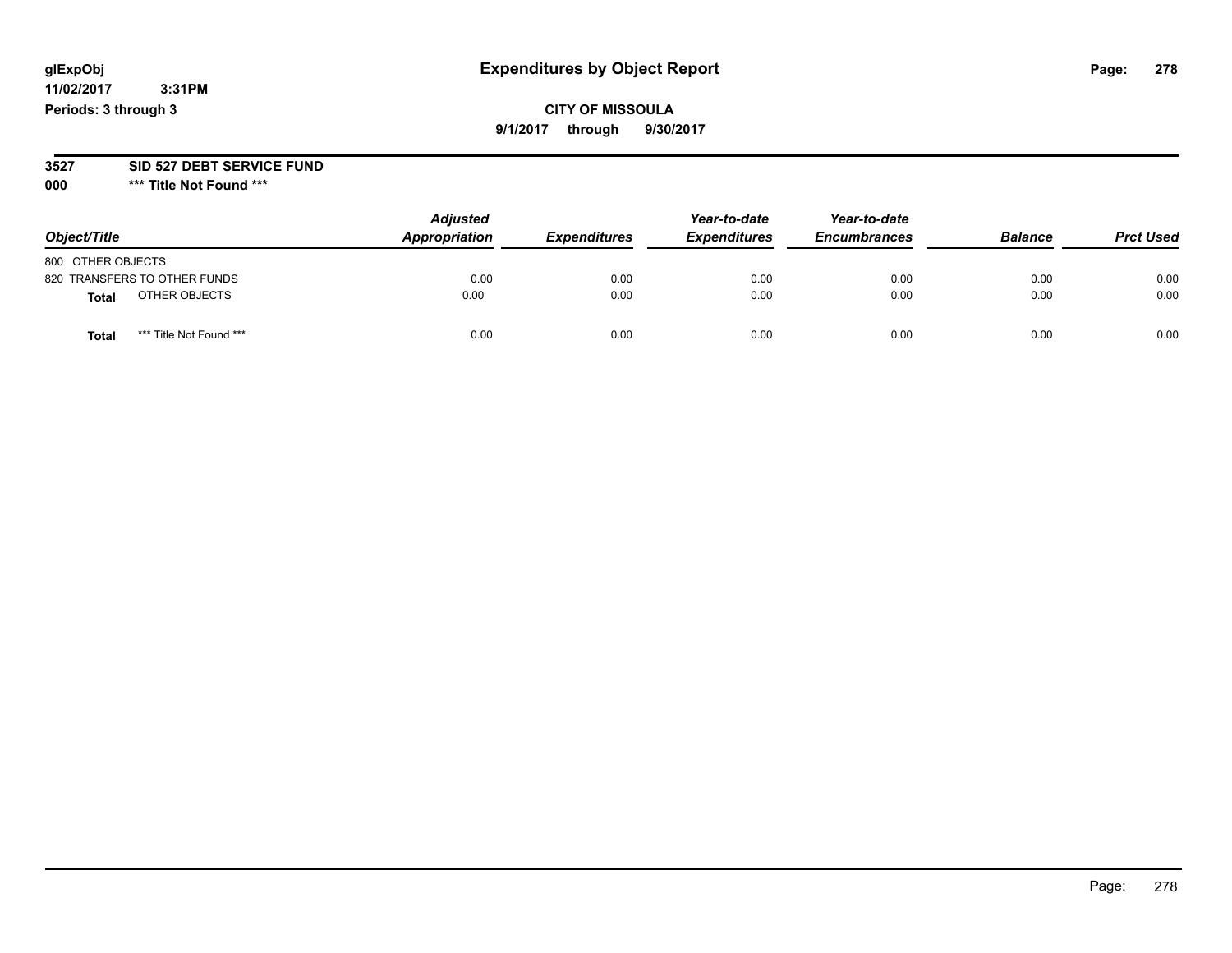**3527 SID 527 DEBT SERVICE FUND**

|                                      | <b>Adjusted</b> |                     | Year-to-date        | Year-to-date        |                |                  |
|--------------------------------------|-----------------|---------------------|---------------------|---------------------|----------------|------------------|
| Object/Title                         | Appropriation   | <b>Expenditures</b> | <b>Expenditures</b> | <b>Encumbrances</b> | <b>Balance</b> | <b>Prct Used</b> |
| 500 FIXED CHARGES                    |                 |                     |                     |                     |                |                  |
| 550 MERCHANT SERVICE FEES            | 0.00            | 0.00                | 0.00                | 0.00                | 0.00           | 0.00             |
| <b>FIXED CHARGES</b><br><b>Total</b> | 0.00            | 0.00                | 0.00                | 0.00                | 0.00           | 0.00             |
| 600 DEBT SERVICE                     |                 |                     |                     |                     |                |                  |
| 610 PRINCIPAL                        | 0.00            | 0.00                | 0.00                | 0.00                | 0.00           | 0.00             |
| 620 INTEREST / SERVICE FEES          | 0.00            | 0.00                | 0.00                | 0.00                | 0.00           | 0.00             |
| <b>DEBT SERVICE</b><br><b>Total</b>  | 0.00            | 0.00                | 0.00                | 0.00                | 0.00           | 0.00             |
| NON-DEPARTMENTAL<br><b>Total</b>     | 0.00            | 0.00                | 0.00                | 0.00                | 0.00           | 0.00             |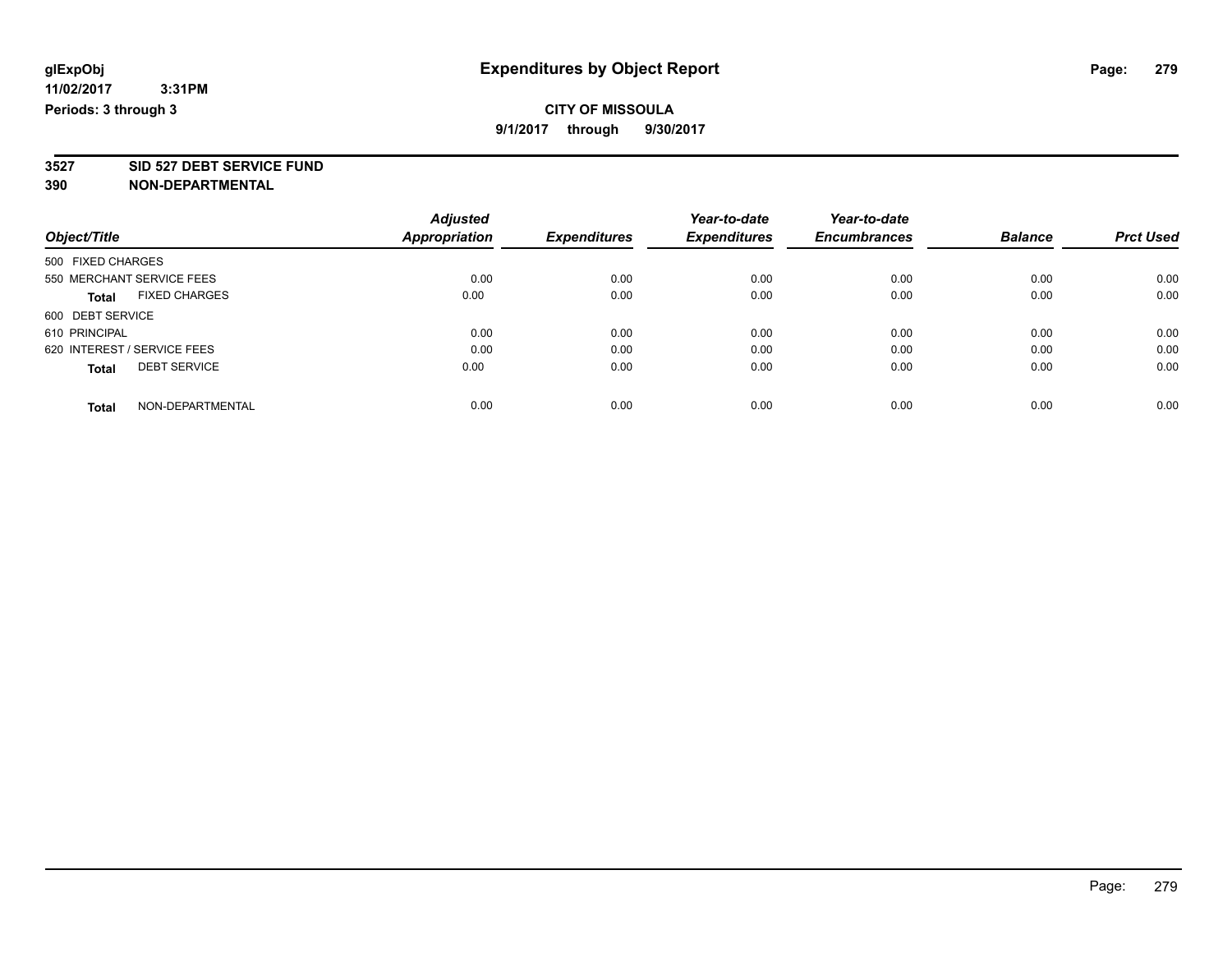## **CITY OF MISSOULA 9/1/2017 through 9/30/2017**

#### **3527 SID 527 DEBT SERVICE FUND**

|                   |                              | <b>Adjusted</b>      |                     | Year-to-date        | Year-to-date        |                |                  |
|-------------------|------------------------------|----------------------|---------------------|---------------------|---------------------|----------------|------------------|
| Object/Title      |                              | <b>Appropriation</b> | <b>Expenditures</b> | <b>Expenditures</b> | <b>Encumbrances</b> | <b>Balance</b> | <b>Prct Used</b> |
| 500 FIXED CHARGES |                              |                      |                     |                     |                     |                |                  |
|                   | 550 MERCHANT SERVICE FEES    | 0.00                 | 0.00                | 0.00                | 0.00                | 0.00           | 0.00             |
| <b>Total</b>      | <b>FIXED CHARGES</b>         | 0.00                 | 0.00                | 0.00                | 0.00                | 0.00           | 0.00             |
| 600 DEBT SERVICE  |                              |                      |                     |                     |                     |                |                  |
| 610 PRINCIPAL     |                              | 0.00                 | 0.00                | 0.00                | 0.00                | 0.00           | 0.00             |
|                   | 620 INTEREST / SERVICE FEES  | 0.00                 | 0.00                | 0.00                | 0.00                | 0.00           | 0.00             |
| Total             | <b>DEBT SERVICE</b>          | 0.00                 | 0.00                | 0.00                | 0.00                | 0.00           | 0.00             |
| 800 OTHER OBJECTS |                              |                      |                     |                     |                     |                |                  |
|                   | 820 TRANSFERS TO OTHER FUNDS | 0.00                 | 0.00                | 0.00                | 0.00                | 0.00           | 0.00             |
| <b>Total</b>      | OTHER OBJECTS                | 0.00                 | 0.00                | 0.00                | 0.00                | 0.00           | 0.00             |
| <b>Total</b>      | SID 527 DEBT SERVICE FUND    | 0.00                 | 0.00                | 0.00                | 0.00                | 0.00           | 0.00             |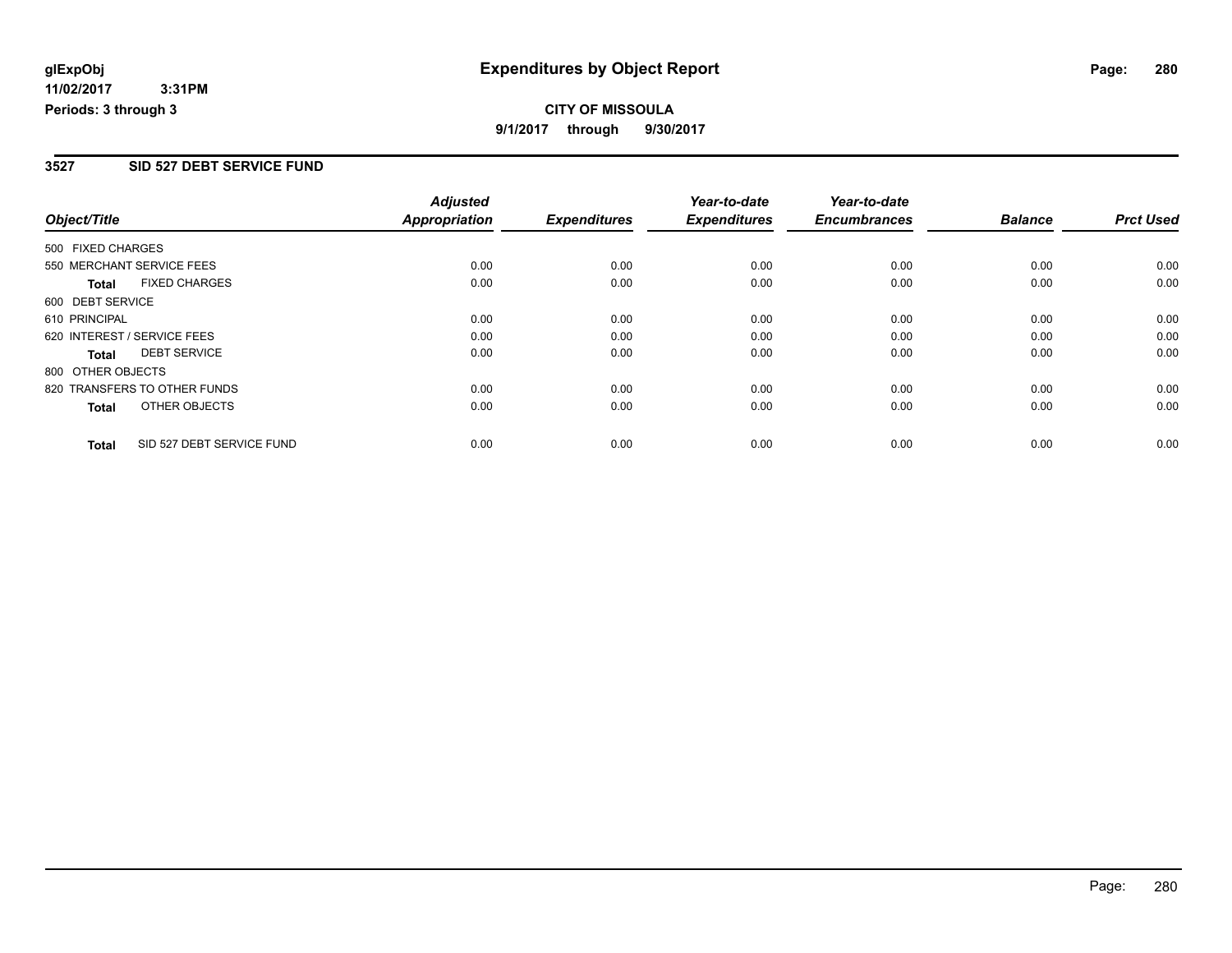**3530 SID 530 DEBT SERVICE FUND**

|                                      | <b>Adjusted</b>      |                     | Year-to-date        | Year-to-date        |                |                  |
|--------------------------------------|----------------------|---------------------|---------------------|---------------------|----------------|------------------|
| Object/Title                         | <b>Appropriation</b> | <b>Expenditures</b> | <b>Expenditures</b> | <b>Encumbrances</b> | <b>Balance</b> | <b>Prct Used</b> |
| 500 FIXED CHARGES                    |                      |                     |                     |                     |                |                  |
| 550 MERCHANT SERVICE FEES            | 0.00                 | 0.00                | 0.00                | 0.00                | 0.00           | 0.00             |
| <b>FIXED CHARGES</b><br><b>Total</b> | 0.00                 | 0.00                | 0.00                | 0.00                | 0.00           | 0.00             |
| 600 DEBT SERVICE                     |                      |                     |                     |                     |                |                  |
| 610 PRINCIPAL                        | 0.00                 | 0.00                | 0.00                | 0.00                | 0.00           | 0.00             |
| 620 INTEREST / SERVICE FEES          | 0.00                 | 0.00                | 0.00                | 0.00                | 0.00           | 0.00             |
| <b>DEBT SERVICE</b><br><b>Total</b>  | 0.00                 | 0.00                | 0.00                | 0.00                | 0.00           | 0.00             |
| 800 OTHER OBJECTS                    |                      |                     |                     |                     |                |                  |
| 820 TRANSFERS TO OTHER FUNDS         | 0.00                 | 0.00                | 0.00                | 0.00                | 0.00           | 0.00             |
| OTHER OBJECTS<br><b>Total</b>        | 0.00                 | 0.00                | 0.00                | 0.00                | 0.00           | 0.00             |
|                                      |                      |                     |                     |                     |                |                  |
| NON-DEPARTMENTAL<br><b>Total</b>     | 0.00                 | 0.00                | 0.00                | 0.00                | 0.00           | 0.00             |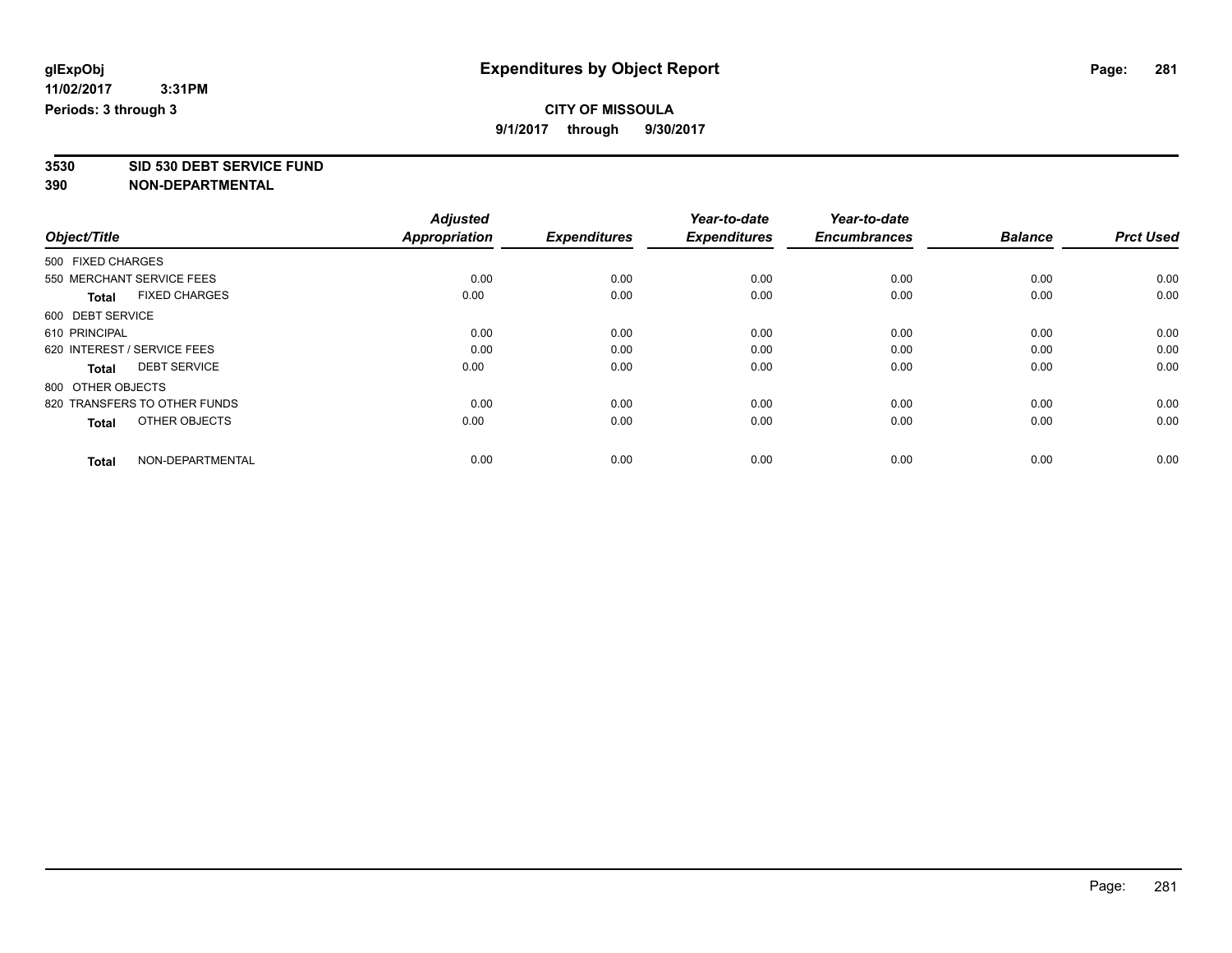## **CITY OF MISSOULA 9/1/2017 through 9/30/2017**

#### **3530 SID 530 DEBT SERVICE FUND**

|                   |                              | <b>Adjusted</b>      |                     | Year-to-date        | Year-to-date        |                |                  |
|-------------------|------------------------------|----------------------|---------------------|---------------------|---------------------|----------------|------------------|
| Object/Title      |                              | <b>Appropriation</b> | <b>Expenditures</b> | <b>Expenditures</b> | <b>Encumbrances</b> | <b>Balance</b> | <b>Prct Used</b> |
| 500 FIXED CHARGES |                              |                      |                     |                     |                     |                |                  |
|                   | 550 MERCHANT SERVICE FEES    | 0.00                 | 0.00                | 0.00                | 0.00                | 0.00           | 0.00             |
| <b>Total</b>      | <b>FIXED CHARGES</b>         | 0.00                 | 0.00                | 0.00                | 0.00                | 0.00           | 0.00             |
| 600 DEBT SERVICE  |                              |                      |                     |                     |                     |                |                  |
| 610 PRINCIPAL     |                              | 0.00                 | 0.00                | 0.00                | 0.00                | 0.00           | 0.00             |
|                   | 620 INTEREST / SERVICE FEES  | 0.00                 | 0.00                | 0.00                | 0.00                | 0.00           | 0.00             |
| Total             | <b>DEBT SERVICE</b>          | 0.00                 | 0.00                | 0.00                | 0.00                | 0.00           | 0.00             |
| 800 OTHER OBJECTS |                              |                      |                     |                     |                     |                |                  |
|                   | 820 TRANSFERS TO OTHER FUNDS | 0.00                 | 0.00                | 0.00                | 0.00                | 0.00           | 0.00             |
| <b>Total</b>      | OTHER OBJECTS                | 0.00                 | 0.00                | 0.00                | 0.00                | 0.00           | 0.00             |
| <b>Total</b>      | SID 530 DEBT SERVICE FUND    | 0.00                 | 0.00                | 0.00                | 0.00                | 0.00           | 0.00             |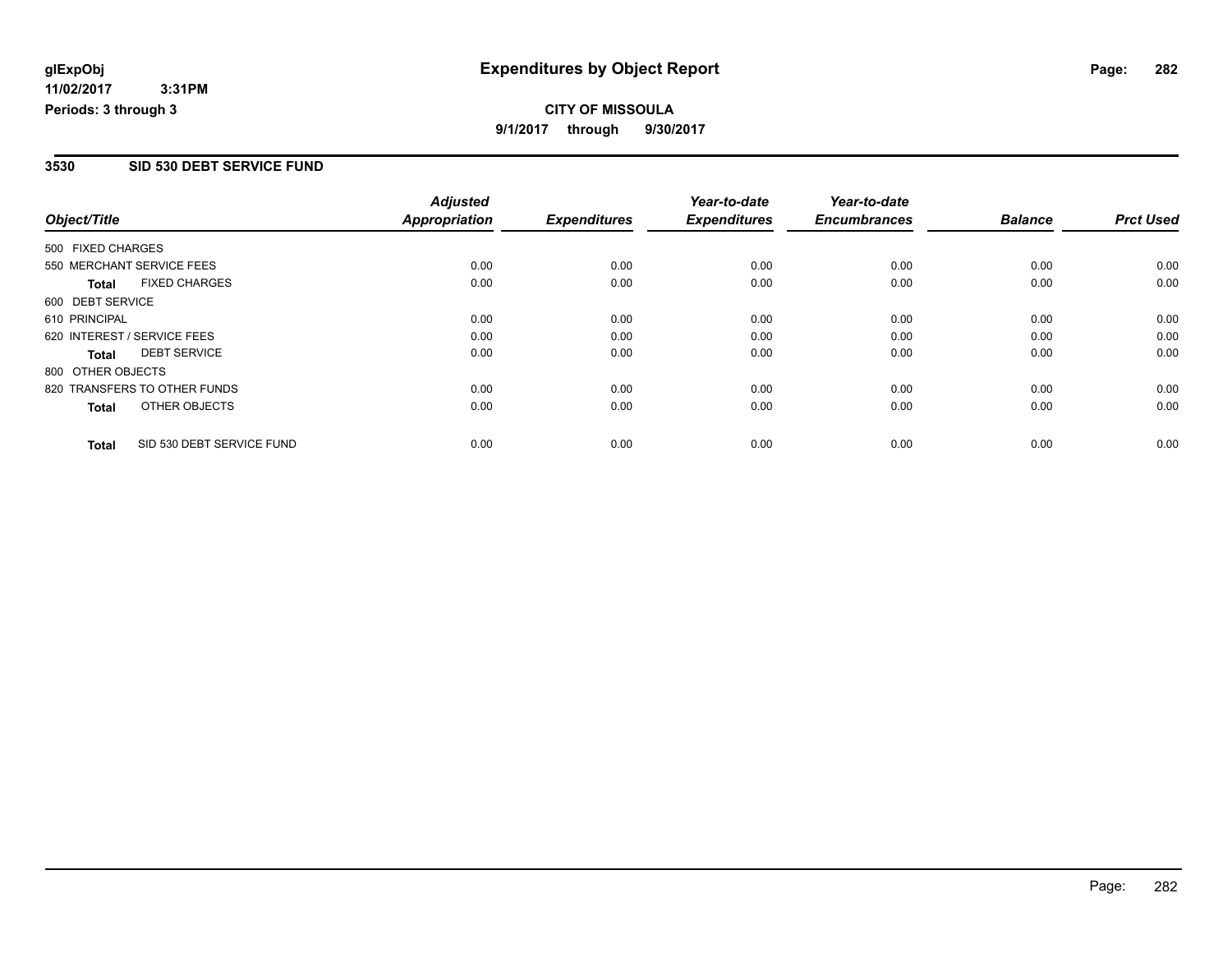**3531 SID 531 HICKORY ST CALMING**

| Object/Title                         | <b>Adjusted</b><br><b>Appropriation</b> | <b>Expenditures</b> | Year-to-date<br><b>Expenditures</b> | Year-to-date<br><b>Encumbrances</b> | <b>Balance</b> | <b>Prct Used</b> |
|--------------------------------------|-----------------------------------------|---------------------|-------------------------------------|-------------------------------------|----------------|------------------|
| 500 FIXED CHARGES                    |                                         |                     |                                     |                                     |                |                  |
| 550 MERCHANT SERVICE FEES            | 0.00                                    | 0.00                | 0.00                                | 0.00                                | 0.00           | 0.00             |
| <b>FIXED CHARGES</b><br><b>Total</b> | 0.00                                    | 0.00                | 0.00                                | 0.00                                | 0.00           | 0.00             |
| 800 OTHER OBJECTS                    |                                         |                     |                                     |                                     |                |                  |
| 820 TRANSFERS TO OTHER FUNDS         | 0.00                                    | 0.00                | 0.00                                | 0.00                                | 0.00           | 0.00             |
| OTHER OBJECTS<br><b>Total</b>        | 0.00                                    | 0.00                | 0.00                                | 0.00                                | 0.00           | 0.00             |
| NON-DEPARTMENTAL<br><b>Total</b>     | 0.00                                    | 0.00                | 0.00                                | 0.00                                | 0.00           | 0.00             |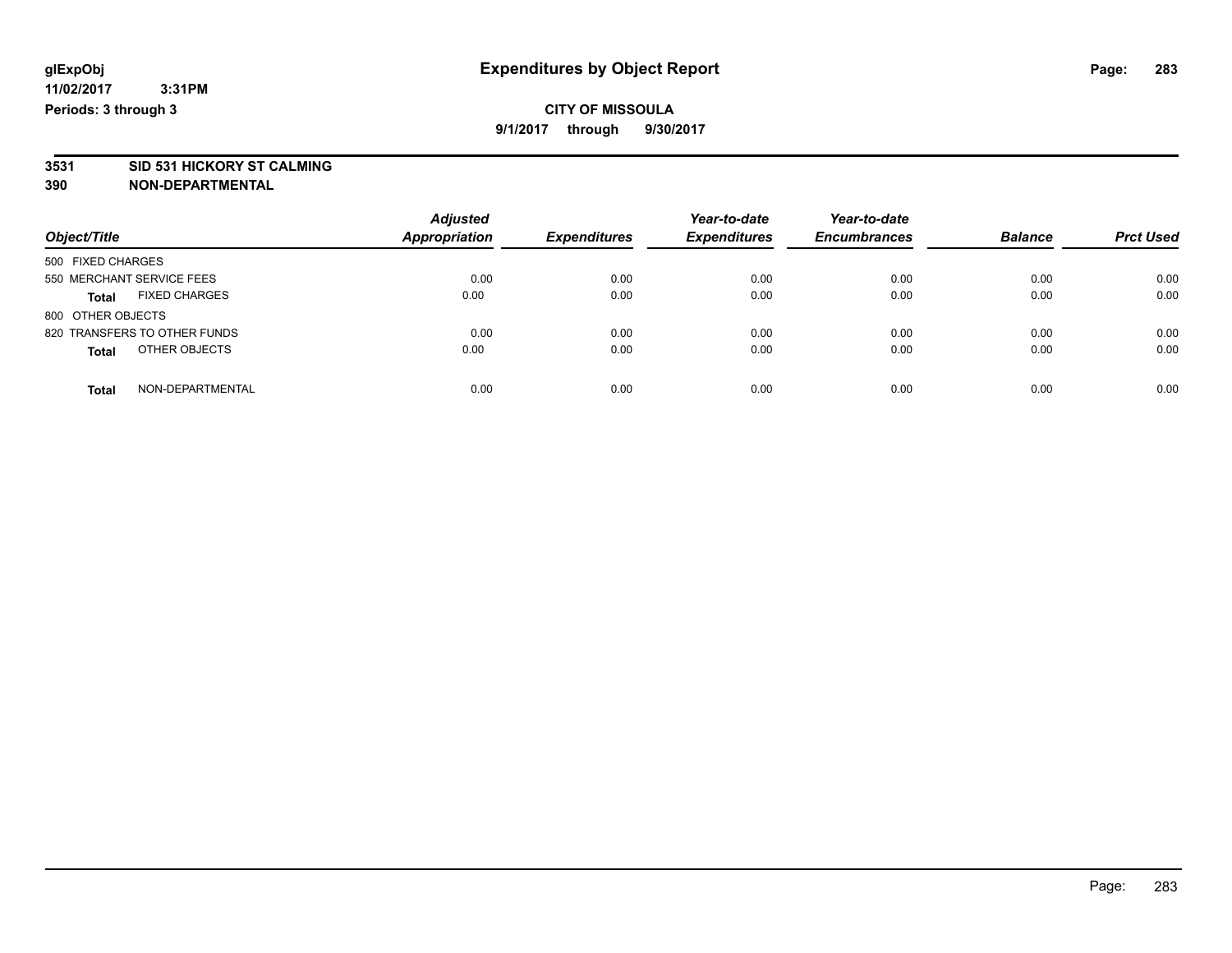**CITY OF MISSOULA 9/1/2017 through 9/30/2017**

#### **3531 SID 531 HICKORY ST CALMING**

|                                            | <b>Adjusted</b>      |                     | Year-to-date        | Year-to-date        |                |                  |
|--------------------------------------------|----------------------|---------------------|---------------------|---------------------|----------------|------------------|
| Object/Title                               | <b>Appropriation</b> | <b>Expenditures</b> | <b>Expenditures</b> | <b>Encumbrances</b> | <b>Balance</b> | <b>Prct Used</b> |
| 500 FIXED CHARGES                          |                      |                     |                     |                     |                |                  |
| 550 MERCHANT SERVICE FEES                  | 0.00                 | 0.00                | 0.00                | 0.00                | 0.00           | 0.00             |
| <b>FIXED CHARGES</b><br><b>Total</b>       | 0.00                 | 0.00                | 0.00                | 0.00                | 0.00           | 0.00             |
| 800 OTHER OBJECTS                          |                      |                     |                     |                     |                |                  |
| 820 TRANSFERS TO OTHER FUNDS               | 0.00                 | 0.00                | 0.00                | 0.00                | 0.00           | 0.00             |
| OTHER OBJECTS<br><b>Total</b>              | 0.00                 | 0.00                | 0.00                | 0.00                | 0.00           | 0.00             |
| SID 531 HICKORY ST CALMING<br><b>Total</b> | 0.00                 | 0.00                | 0.00                | 0.00                | 0.00           | 0.00             |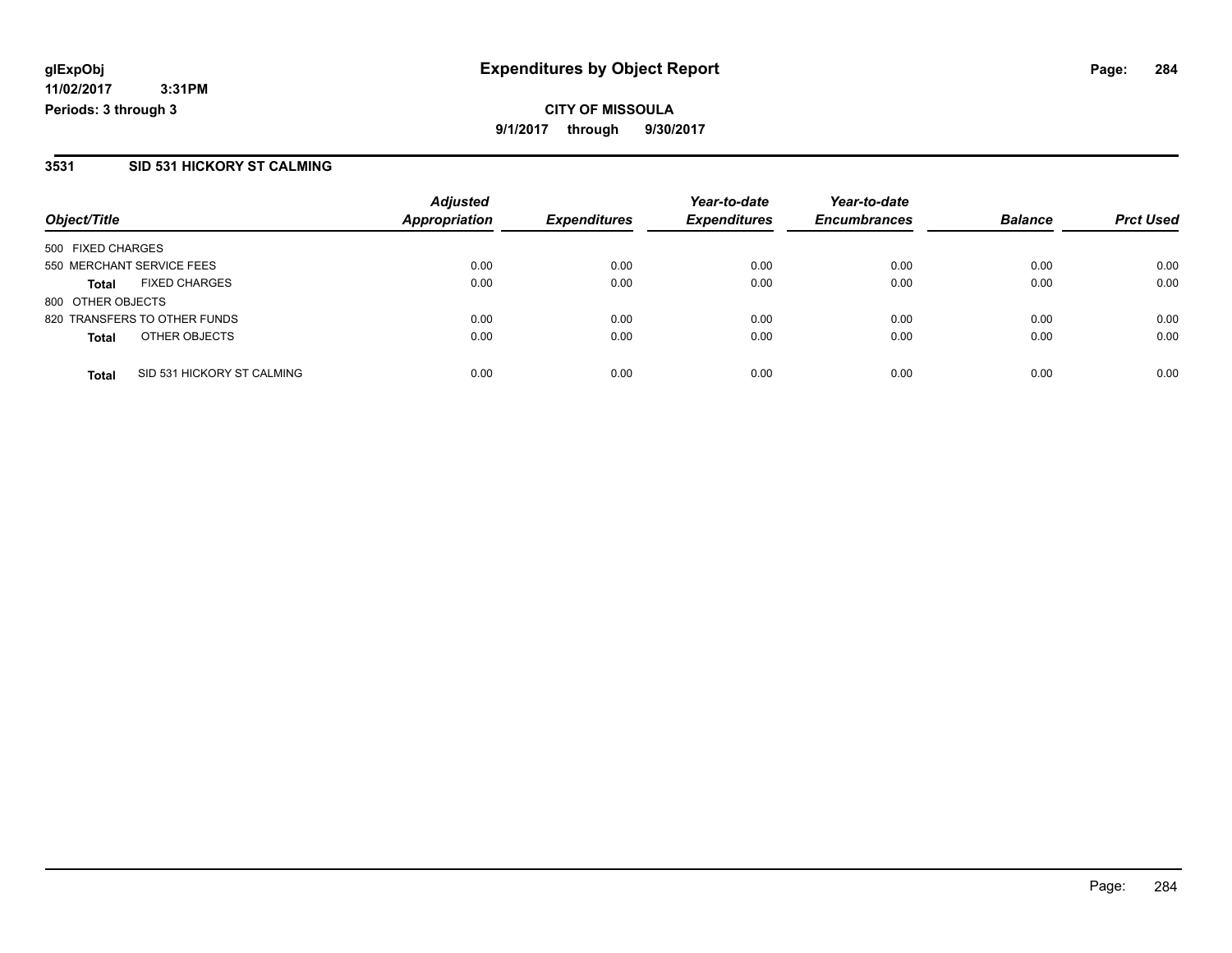**3532 SID 532 DEBT SERVICE FUND**

|                                     | <b>Adjusted</b> | <b>Expenditures</b> | Year-to-date<br><b>Expenditures</b> | Year-to-date<br><b>Encumbrances</b> | <b>Balance</b> |                  |
|-------------------------------------|-----------------|---------------------|-------------------------------------|-------------------------------------|----------------|------------------|
| Object/Title                        | Appropriation   |                     |                                     |                                     |                | <b>Prct Used</b> |
| 500 FIXED CHARGES                   |                 |                     |                                     |                                     |                |                  |
| 550 MERCHANT SERVICE FEES           | 0.00            | 0.00                | 0.00                                | 0.00                                | 0.00           | 0.00             |
| <b>FIXED CHARGES</b><br>Total       | 0.00            | 0.00                | 0.00                                | 0.00                                | 0.00           | 0.00             |
| 600 DEBT SERVICE                    |                 |                     |                                     |                                     |                |                  |
| 610 PRINCIPAL                       | 30,000.00       | 0.00                | 0.00                                | 0.00                                | 30,000.00      | 0.00             |
| 620 INTEREST / SERVICE FEES         | 9.238.00        | 350.00              | 350.00                              | 0.00                                | 8.888.00       | 3.79             |
| <b>DEBT SERVICE</b><br><b>Total</b> | 39,238.00       | 350.00              | 350.00                              | 0.00                                | 38,888.00      | 0.89             |
| NON-DEPARTMENTAL<br><b>Total</b>    | 39.238.00       | 350.00              | 350.00                              | 0.00                                | 38.888.00      | 0.89             |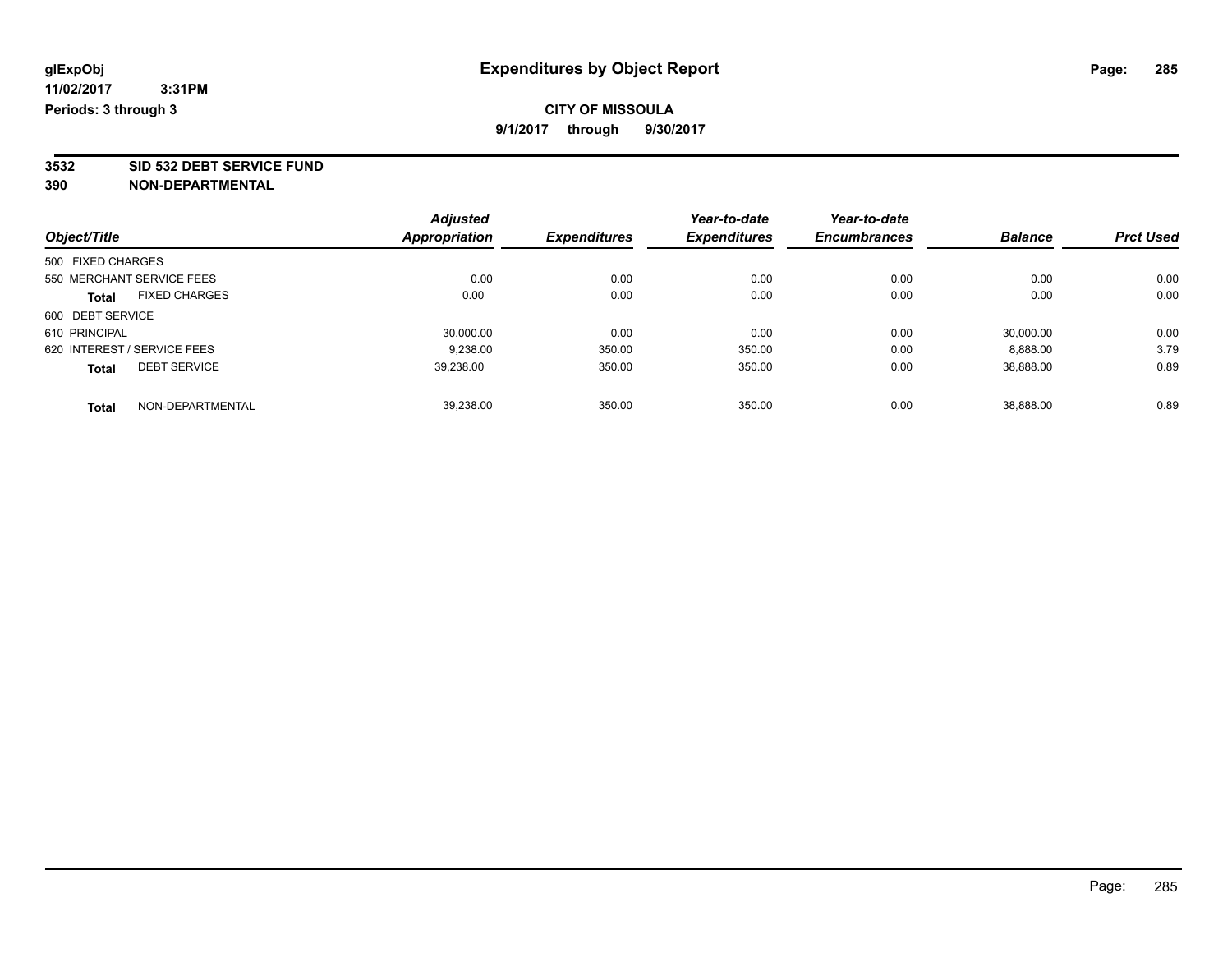#### **3532 SID 532 DEBT SERVICE FUND**

|                             | <b>Adjusted</b>           |                                   | Year-to-date                  | Year-to-date                  |                             | <b>Prct Used</b>            |
|-----------------------------|---------------------------|-----------------------------------|-------------------------------|-------------------------------|-----------------------------|-----------------------------|
|                             |                           |                                   |                               |                               |                             |                             |
| 500 FIXED CHARGES           |                           |                                   |                               |                               |                             |                             |
| 550 MERCHANT SERVICE FEES   | 0.00                      | 0.00                              | 0.00                          | 0.00                          | 0.00                        | 0.00                        |
| <b>FIXED CHARGES</b>        | 0.00                      | 0.00                              | 0.00                          | 0.00                          | 0.00                        | 0.00                        |
| 600 DEBT SERVICE            |                           |                                   |                               |                               |                             |                             |
|                             | 30,000.00                 | 0.00                              | 0.00                          | 0.00                          | 30.000.00                   | 0.00                        |
| 620 INTEREST / SERVICE FEES | 9.238.00                  | 350.00                            | 350.00                        | 0.00                          | 8.888.00                    | 3.79                        |
| <b>DEBT SERVICE</b>         | 39.238.00                 | 350.00                            | 350.00                        | 0.00                          | 38.888.00                   | 0.89                        |
|                             |                           |                                   |                               |                               |                             | 0.89                        |
|                             | SID 532 DEBT SERVICE FUND | <b>Appropriation</b><br>39.238.00 | <b>Expenditures</b><br>350.00 | <b>Expenditures</b><br>350.00 | <b>Encumbrances</b><br>0.00 | <b>Balance</b><br>38.888.00 |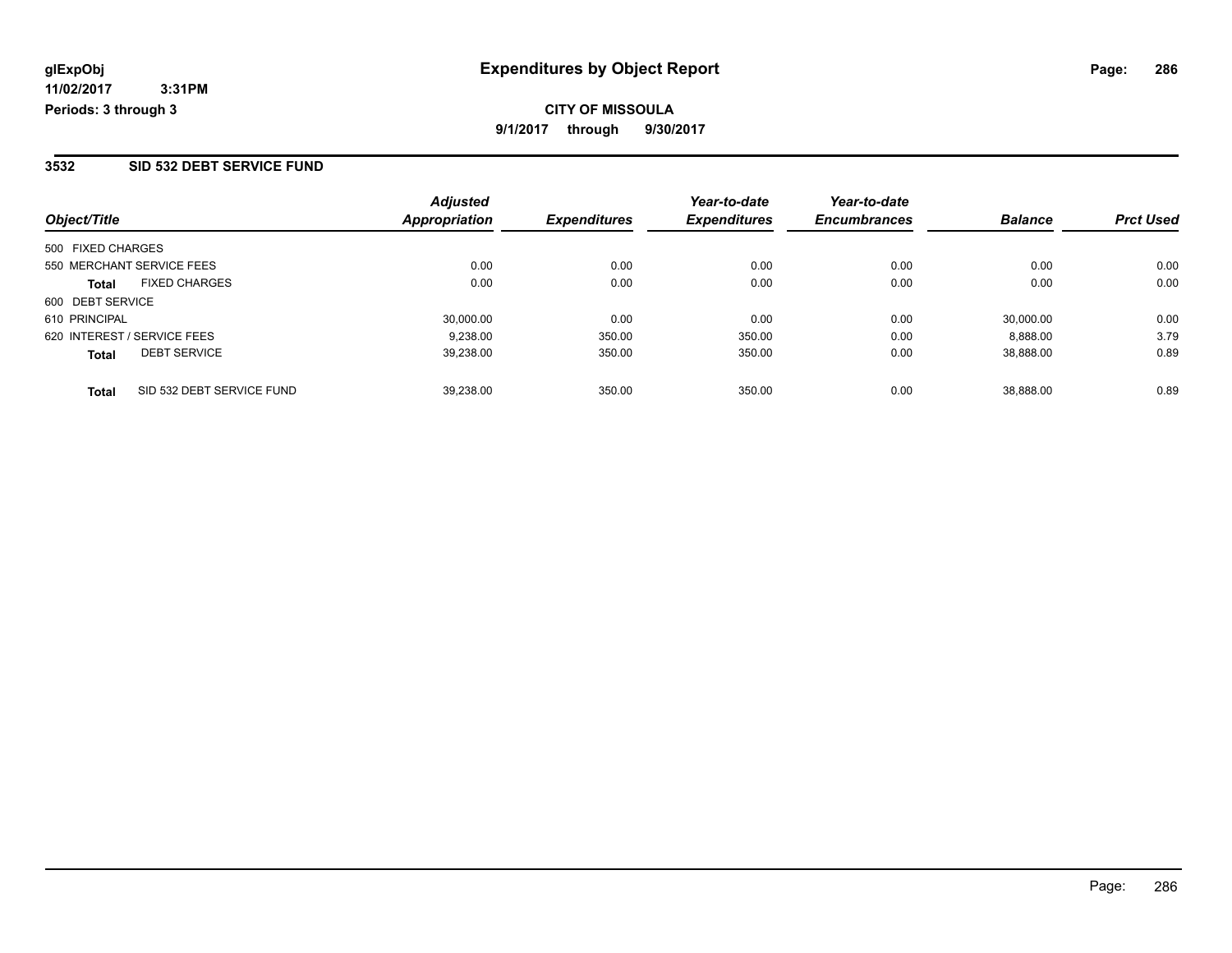## **CITY OF MISSOULA 9/1/2017 through 9/30/2017**

# **3533 GILBERT ST SEWER SID DEBT FUND**

**330 WASTEWATER**

| Object/Title                         | <b>Adjusted</b><br>Appropriation | <b>Expenditures</b> | Year-to-date<br><b>Expenditures</b> | Year-to-date<br><b>Encumbrances</b> | <b>Balance</b> | <b>Prct Used</b> |
|--------------------------------------|----------------------------------|---------------------|-------------------------------------|-------------------------------------|----------------|------------------|
| 500 FIXED CHARGES                    |                                  |                     |                                     |                                     |                |                  |
| 550 MERCHANT SERVICE FEES            | 0.00                             | 0.00                | 0.00                                | 0.00                                | 0.00           | 0.00             |
| <b>FIXED CHARGES</b><br><b>Total</b> | 0.00                             | 0.00                | 0.00                                | 0.00                                | 0.00           | 0.00             |
| <b>WASTEWATER</b><br><b>Total</b>    | 0.00                             | 0.00                | 0.00                                | 0.00                                | 0.00           | 0.00             |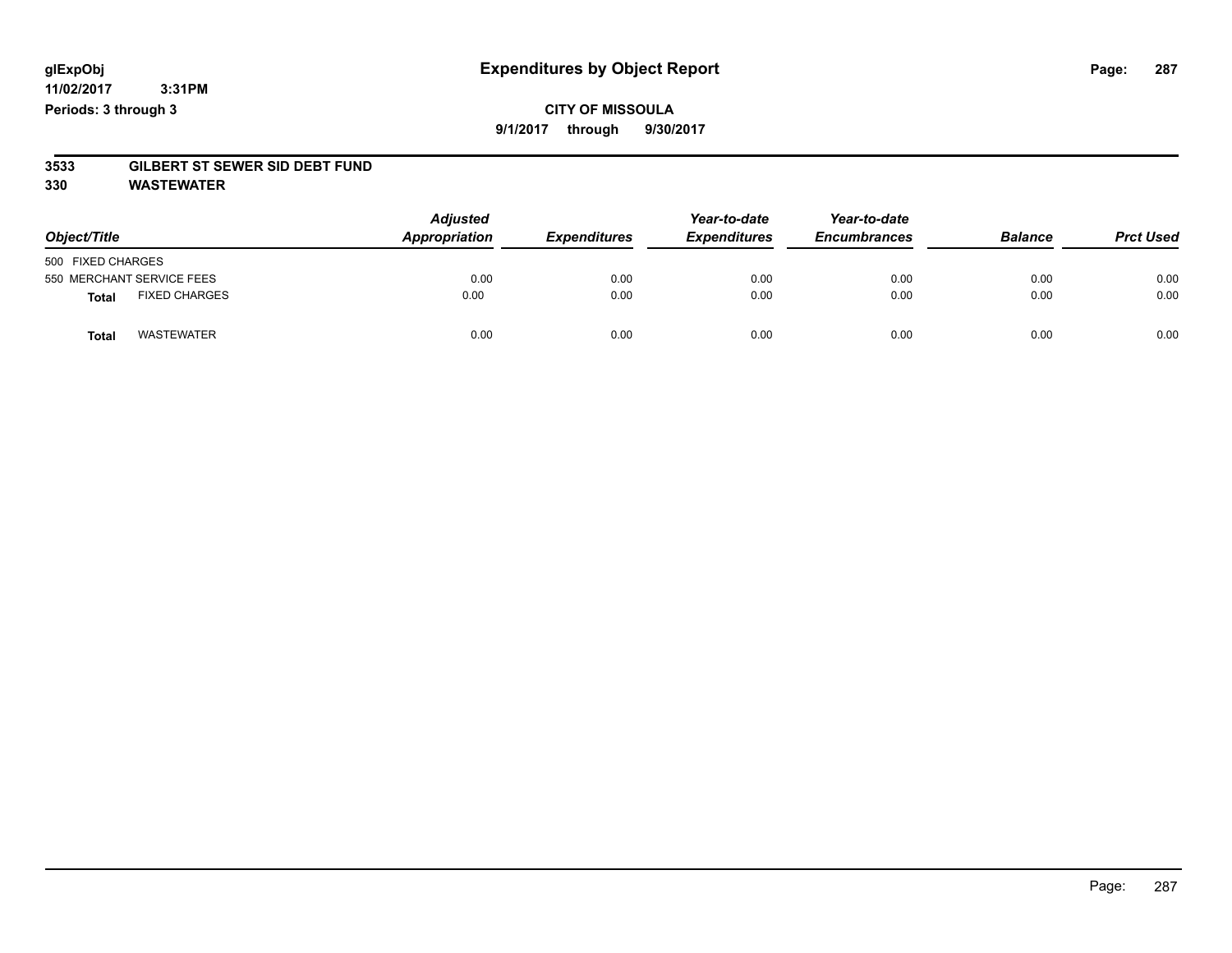## **CITY OF MISSOULA**

**9/1/2017 through 9/30/2017**

# **3533 GILBERT ST SEWER SID DEBT FUND**

|                                      | <b>Adjusted</b><br><b>Appropriation</b> |                     | Year-to-date<br><b>Expenditures</b> | Year-to-date<br><b>Encumbrances</b> | <b>Balance</b> |                  |
|--------------------------------------|-----------------------------------------|---------------------|-------------------------------------|-------------------------------------|----------------|------------------|
| Object/Title                         |                                         | <b>Expenditures</b> |                                     |                                     |                | <b>Prct Used</b> |
| 500 FIXED CHARGES                    |                                         |                     |                                     |                                     |                |                  |
| 500 FIXED CHARGES                    | 0.00                                    | 0.00                | 0.00                                | 0.00                                | 0.00           | 0.00             |
| 550 MERCHANT SERVICE FEES            | 0.00                                    | 0.00                | 0.00                                | 0.00                                | 0.00           | 0.00             |
| <b>FIXED CHARGES</b><br><b>Total</b> | 0.00                                    | 0.00                | 0.00                                | 0.00                                | 0.00           | 0.00             |
| 600 DEBT SERVICE                     |                                         |                     |                                     |                                     |                |                  |
| 610 PRINCIPAL                        | 13,000.00                               | 0.00                | 0.00                                | 0.00                                | 13,000.00      | 0.00             |
| 620 INTEREST / SERVICE FEES          | 4,425.00                                | 0.00                | 0.00                                | 0.00                                | 4,425.00       | 0.00             |
| <b>DEBT SERVICE</b><br><b>Total</b>  | 17,425.00                               | 0.00                | 0.00                                | 0.00                                | 17,425.00      | 0.00             |
| 800 OTHER OBJECTS                    |                                         |                     |                                     |                                     |                |                  |
| 820 TRANSFERS TO OTHER FUNDS         | 0.00                                    | 0.00                | 0.00                                | 0.00                                | 0.00           | 0.00             |
| OTHER OBJECTS<br><b>Total</b>        | 0.00                                    | 0.00                | 0.00                                | 0.00                                | 0.00           | 0.00             |
| NON-DEPARTMENTAL<br><b>Total</b>     | 17,425.00                               | 0.00                | 0.00                                | 0.00                                | 17,425.00      | 0.00             |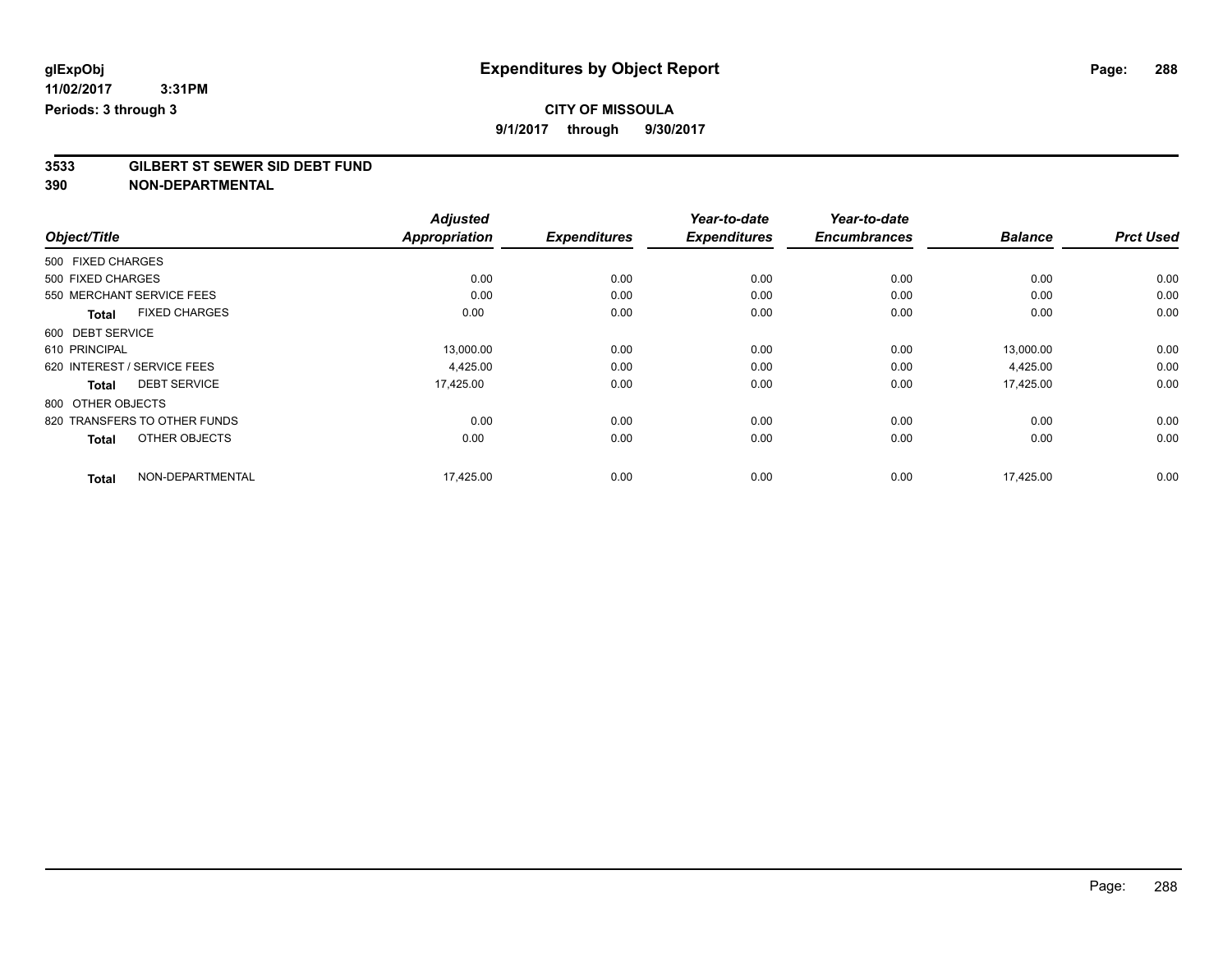### **3533 GILBERT ST SEWER SID DEBT FUND**

| Object/Title      |                                | <b>Adjusted</b>      | <b>Expenditures</b> | Year-to-date<br><b>Expenditures</b> | Year-to-date<br><b>Encumbrances</b> | <b>Balance</b> | <b>Prct Used</b> |
|-------------------|--------------------------------|----------------------|---------------------|-------------------------------------|-------------------------------------|----------------|------------------|
|                   |                                | <b>Appropriation</b> |                     |                                     |                                     |                |                  |
| 500 FIXED CHARGES |                                |                      |                     |                                     |                                     |                |                  |
| 500 FIXED CHARGES |                                | 0.00                 | 0.00                | 0.00                                | 0.00                                | 0.00           | 0.00             |
|                   | 550 MERCHANT SERVICE FEES      | 0.00                 | 0.00                | 0.00                                | 0.00                                | 0.00           | 0.00             |
| <b>Total</b>      | <b>FIXED CHARGES</b>           | 0.00                 | 0.00                | 0.00                                | 0.00                                | 0.00           | 0.00             |
| 600 DEBT SERVICE  |                                |                      |                     |                                     |                                     |                |                  |
| 610 PRINCIPAL     |                                | 13,000.00            | 0.00                | 0.00                                | 0.00                                | 13,000.00      | 0.00             |
|                   | 620 INTEREST / SERVICE FEES    | 4,425.00             | 0.00                | 0.00                                | 0.00                                | 4,425.00       | 0.00             |
| <b>Total</b>      | <b>DEBT SERVICE</b>            | 17,425.00            | 0.00                | 0.00                                | 0.00                                | 17,425.00      | 0.00             |
| 800 OTHER OBJECTS |                                |                      |                     |                                     |                                     |                |                  |
|                   | 820 TRANSFERS TO OTHER FUNDS   | 0.00                 | 0.00                | 0.00                                | 0.00                                | 0.00           | 0.00             |
| <b>Total</b>      | OTHER OBJECTS                  | 0.00                 | 0.00                | 0.00                                | 0.00                                | 0.00           | 0.00             |
| <b>Total</b>      | GILBERT ST SEWER SID DEBT FUND | 17,425.00            | 0.00                | 0.00                                | 0.00                                | 17,425.00      | 0.00             |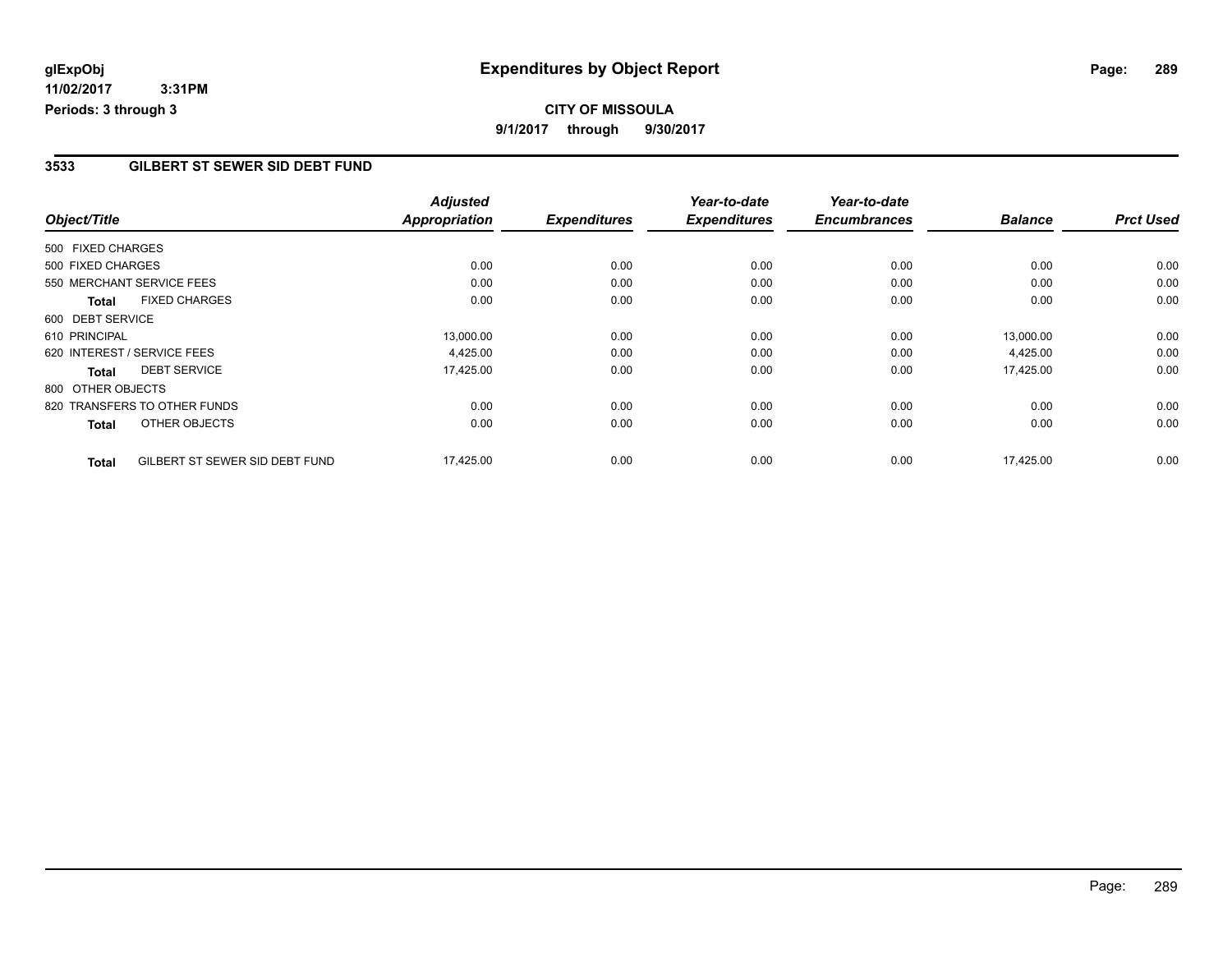# **CITY OF MISSOULA**

**9/1/2017 through 9/30/2017**

**3534 LINCOLNWOOD SEWER PHASE I**

|                                      | <b>Adjusted</b>      |                     | Year-to-date        | Year-to-date        |                |                  |
|--------------------------------------|----------------------|---------------------|---------------------|---------------------|----------------|------------------|
| Object/Title                         | <b>Appropriation</b> | <b>Expenditures</b> | <b>Expenditures</b> | <b>Encumbrances</b> | <b>Balance</b> | <b>Prct Used</b> |
| 500 FIXED CHARGES                    |                      |                     |                     |                     |                |                  |
| 550 MERCHANT SERVICE FEES            | 0.00                 | 0.00                | 0.00                | 0.00                | 0.00           | 0.00             |
| <b>FIXED CHARGES</b><br><b>Total</b> | 0.00                 | 0.00                | 0.00                | 0.00                | 0.00           | 0.00             |
| 600 DEBT SERVICE                     |                      |                     |                     |                     |                |                  |
| 610 PRINCIPAL                        | 14.000.00            | 0.00                | 0.00                | 0.00                | 14.000.00      | 0.00             |
| 620 INTEREST / SERVICE FEES          | 5.044.00             | 0.00                | 0.00                | 0.00                | 5,044.00       | 0.00             |
| <b>DEBT SERVICE</b><br><b>Total</b>  | 19.044.00            | 0.00                | 0.00                | 0.00                | 19.044.00      | 0.00             |
| NON-DEPARTMENTAL<br><b>Total</b>     | 19.044.00            | 0.00                | 0.00                | 0.00                | 19.044.00      | 0.00             |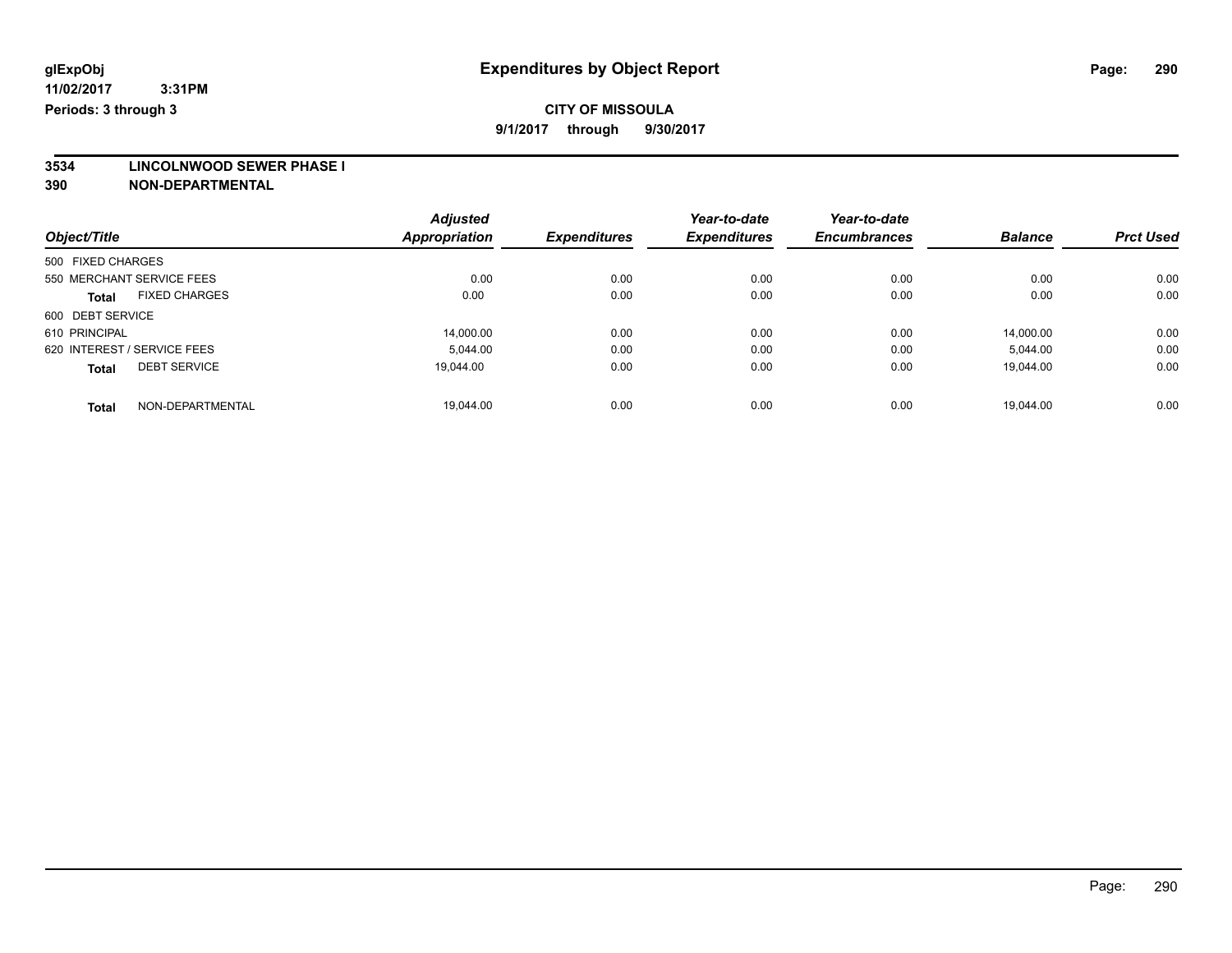### **3534 LINCOLNWOOD SEWER PHASE I**

| Object/Title      |                             | <b>Adjusted</b><br><b>Appropriation</b> | <b>Expenditures</b> | Year-to-date<br><b>Expenditures</b> | Year-to-date<br><b>Encumbrances</b> | <b>Balance</b> | <b>Prct Used</b> |
|-------------------|-----------------------------|-----------------------------------------|---------------------|-------------------------------------|-------------------------------------|----------------|------------------|
|                   |                             |                                         |                     |                                     |                                     |                |                  |
| 500 FIXED CHARGES |                             |                                         |                     |                                     |                                     |                |                  |
|                   | 550 MERCHANT SERVICE FEES   | 0.00                                    | 0.00                | 0.00                                | 0.00                                | 0.00           | 0.00             |
| <b>Total</b>      | <b>FIXED CHARGES</b>        | 0.00                                    | 0.00                | 0.00                                | 0.00                                | 0.00           | 0.00             |
| 600 DEBT SERVICE  |                             |                                         |                     |                                     |                                     |                |                  |
| 610 PRINCIPAL     |                             | 14,000.00                               | 0.00                | 0.00                                | 0.00                                | 14.000.00      | 0.00             |
|                   | 620 INTEREST / SERVICE FEES | 5.044.00                                | 0.00                | 0.00                                | 0.00                                | 5.044.00       | 0.00             |
| <b>Total</b>      | <b>DEBT SERVICE</b>         | 19.044.00                               | 0.00                | 0.00                                | 0.00                                | 19.044.00      | 0.00             |
| <b>Total</b>      | LINCOLNWOOD SEWER PHASE I   | 19.044.00                               | 0.00                | 0.00                                | 0.00                                | 19.044.00      | 0.00             |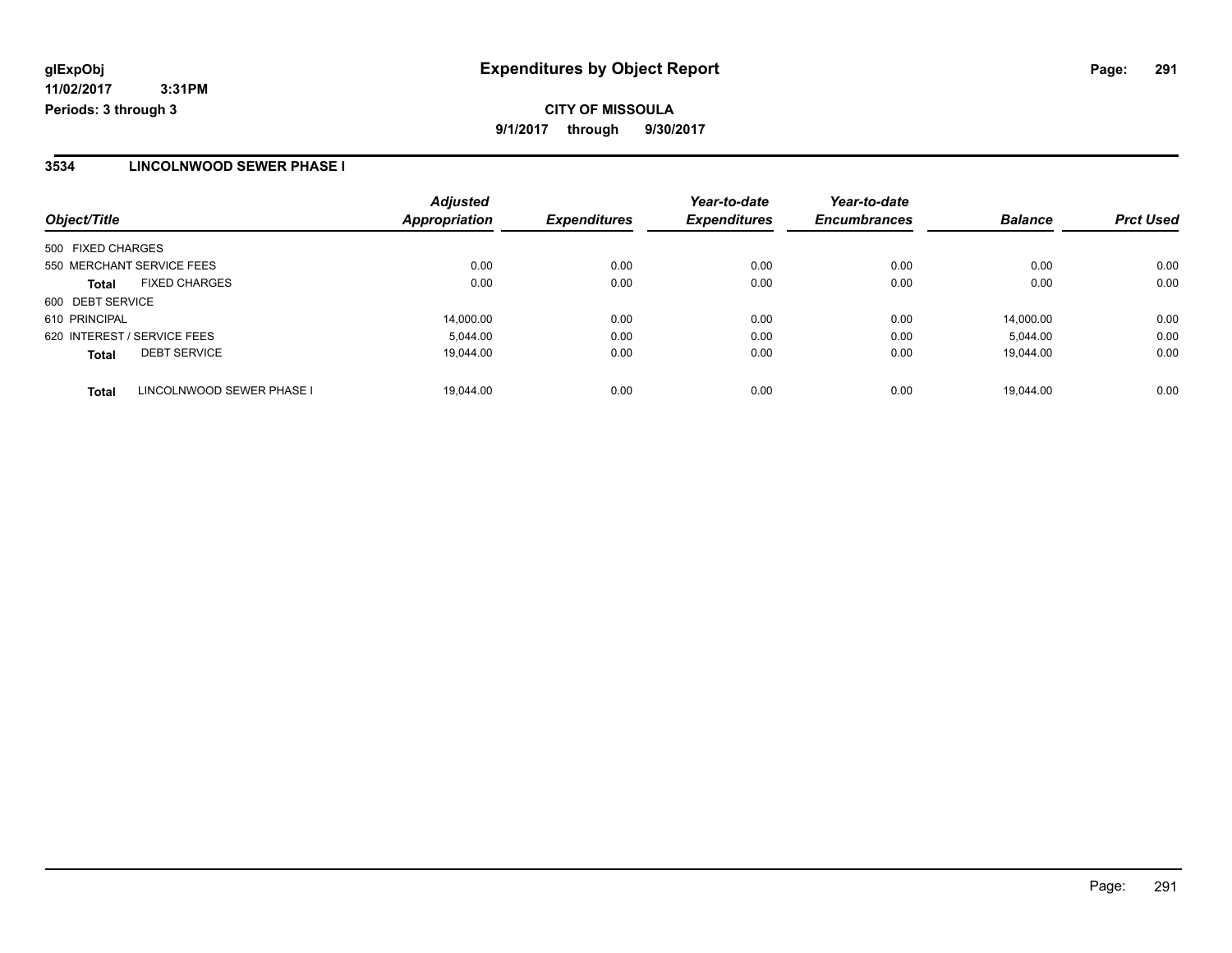**3535 SLANT STREET TRAFFIC CALMING**

| Object/Title                         | <b>Adjusted</b><br>Appropriation | <b>Expenditures</b> | Year-to-date<br><b>Expenditures</b> | Year-to-date<br><b>Encumbrances</b> | <b>Balance</b> | <b>Prct Used</b> |
|--------------------------------------|----------------------------------|---------------------|-------------------------------------|-------------------------------------|----------------|------------------|
| 500 FIXED CHARGES                    |                                  |                     |                                     |                                     |                |                  |
| 550 MERCHANT SERVICE FEES            | 0.00                             | 0.00                | 0.00                                | 0.00                                | 0.00           | 0.00             |
| <b>FIXED CHARGES</b><br><b>Total</b> | 0.00                             | 0.00                | 0.00                                | 0.00                                | 0.00           | 0.00             |
| 800 OTHER OBJECTS                    |                                  |                     |                                     |                                     |                |                  |
| 820 TRANSFERS TO OTHER FUNDS         | 0.00                             | 0.00                | 0.00                                | 0.00                                | 0.00           | 0.00             |
| OTHER OBJECTS<br><b>Total</b>        | 0.00                             | 0.00                | 0.00                                | 0.00                                | 0.00           | 0.00             |
| NON-DEPARTMENTAL<br><b>Total</b>     | 0.00                             | 0.00                | 0.00                                | 0.00                                | 0.00           | 0.00             |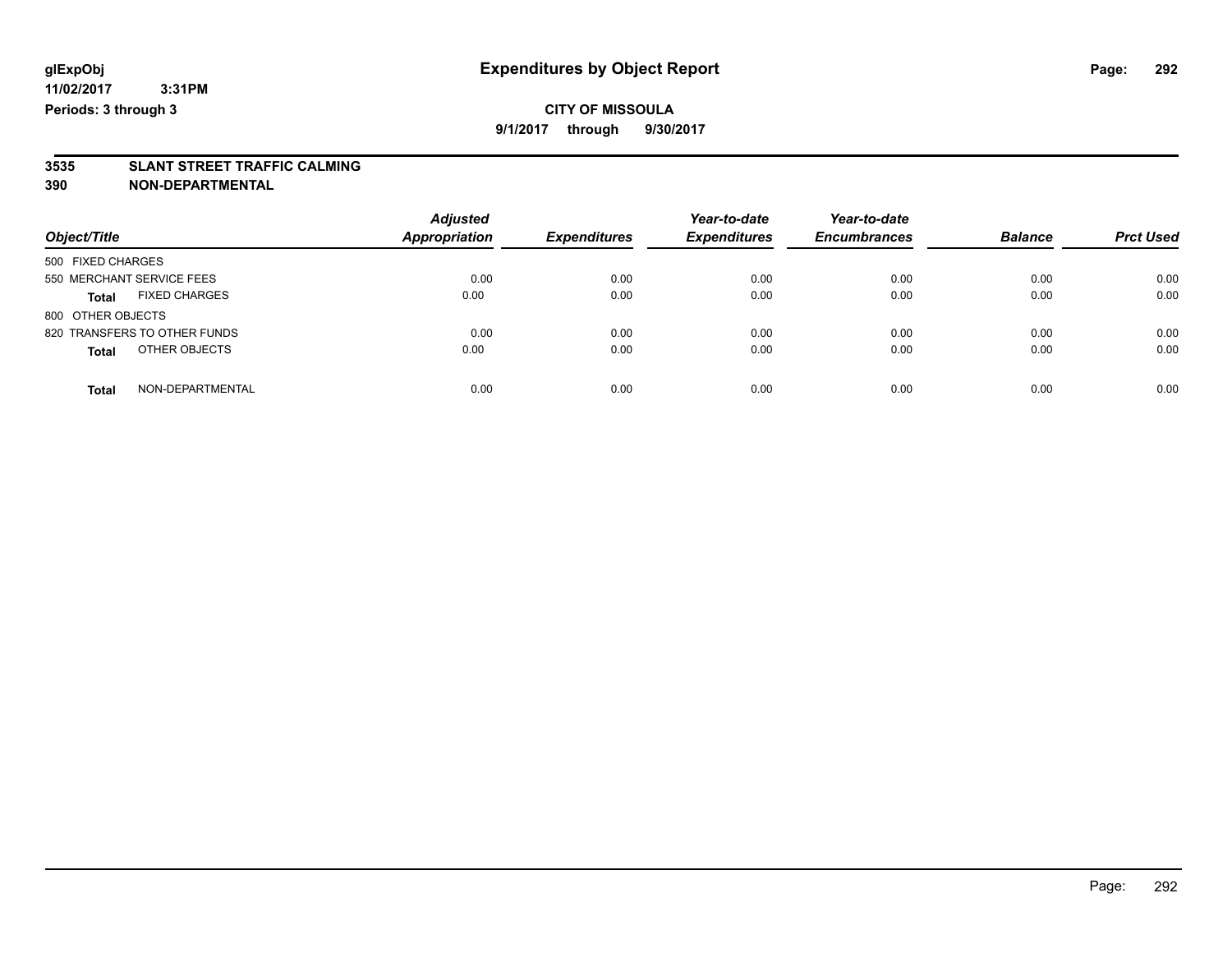### **3535 SLANT STREET TRAFFIC CALMING**

| Object/Title              |                              | <b>Adjusted</b><br><b>Appropriation</b> | <b>Expenditures</b> | Year-to-date        | Year-to-date        | <b>Balance</b> |                  |
|---------------------------|------------------------------|-----------------------------------------|---------------------|---------------------|---------------------|----------------|------------------|
|                           |                              |                                         |                     | <b>Expenditures</b> | <b>Encumbrances</b> |                | <b>Prct Used</b> |
| 500 FIXED CHARGES         |                              |                                         |                     |                     |                     |                |                  |
| 550 MERCHANT SERVICE FEES |                              | 0.00                                    | 0.00                | 0.00                | 0.00                | 0.00           | 0.00             |
| <b>Total</b>              | <b>FIXED CHARGES</b>         | 0.00                                    | 0.00                | 0.00                | 0.00                | 0.00           | 0.00             |
| 800 OTHER OBJECTS         |                              |                                         |                     |                     |                     |                |                  |
|                           | 820 TRANSFERS TO OTHER FUNDS | 0.00                                    | 0.00                | 0.00                | 0.00                | 0.00           | 0.00             |
| <b>Total</b>              | OTHER OBJECTS                | 0.00                                    | 0.00                | 0.00                | 0.00                | 0.00           | 0.00             |
| <b>Total</b>              | SLANT STREET TRAFFIC CALMING | 0.00                                    | 0.00                | 0.00                | 0.00                | 0.00           | 0.00             |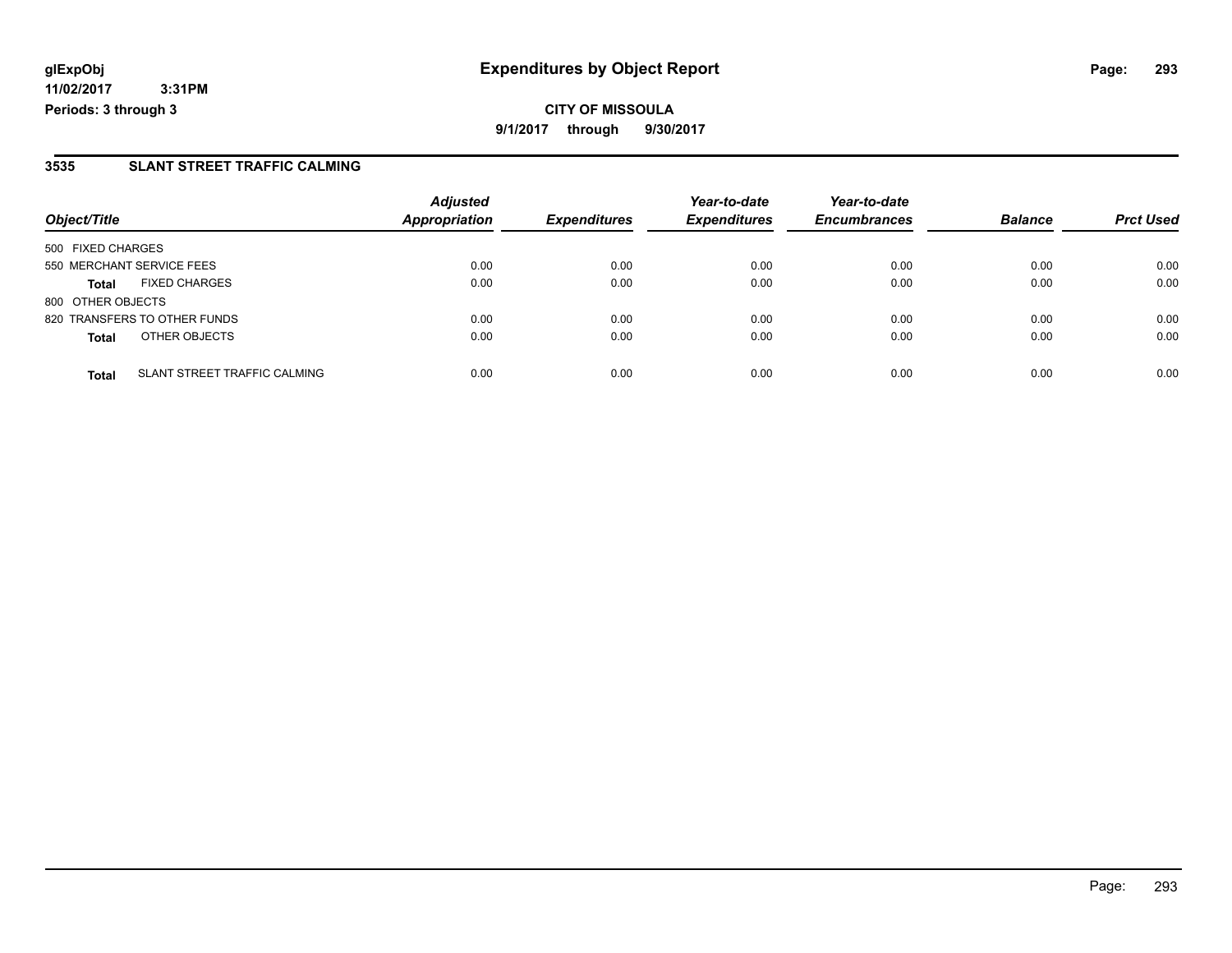# **CITY OF MISSOULA**

**9/1/2017 through 9/30/2017**

# **3536 LINCOLNWOOD SEWER PHASE II**

|                                      | <b>Adjusted</b>      |                     | Year-to-date        | Year-to-date        |                |                  |
|--------------------------------------|----------------------|---------------------|---------------------|---------------------|----------------|------------------|
| Object/Title                         | <b>Appropriation</b> | <b>Expenditures</b> | <b>Expenditures</b> | <b>Encumbrances</b> | <b>Balance</b> | <b>Prct Used</b> |
| 500 FIXED CHARGES                    |                      |                     |                     |                     |                |                  |
| 550 MERCHANT SERVICE FEES            | 0.00                 | 0.00                | 0.00                | 0.00                | 0.00           | 0.00             |
| <b>FIXED CHARGES</b><br><b>Total</b> | 0.00                 | 0.00                | 0.00                | 0.00                | 0.00           | 0.00             |
| 600 DEBT SERVICE                     |                      |                     |                     |                     |                |                  |
| 610 PRINCIPAL                        | 22,000.00            | 0.00                | 0.00                | 0.00                | 22,000.00      | 0.00             |
| 620 INTEREST / SERVICE FEES          | 8.719.00             | 0.00                | 0.00                | 0.00                | 8.719.00       | 0.00             |
| <b>DEBT SERVICE</b><br><b>Total</b>  | 30.719.00            | 0.00                | 0.00                | 0.00                | 30.719.00      | 0.00             |
| NON-DEPARTMENTAL<br><b>Total</b>     | 30.719.00            | 0.00                | 0.00                | 0.00                | 30.719.00      | 0.00             |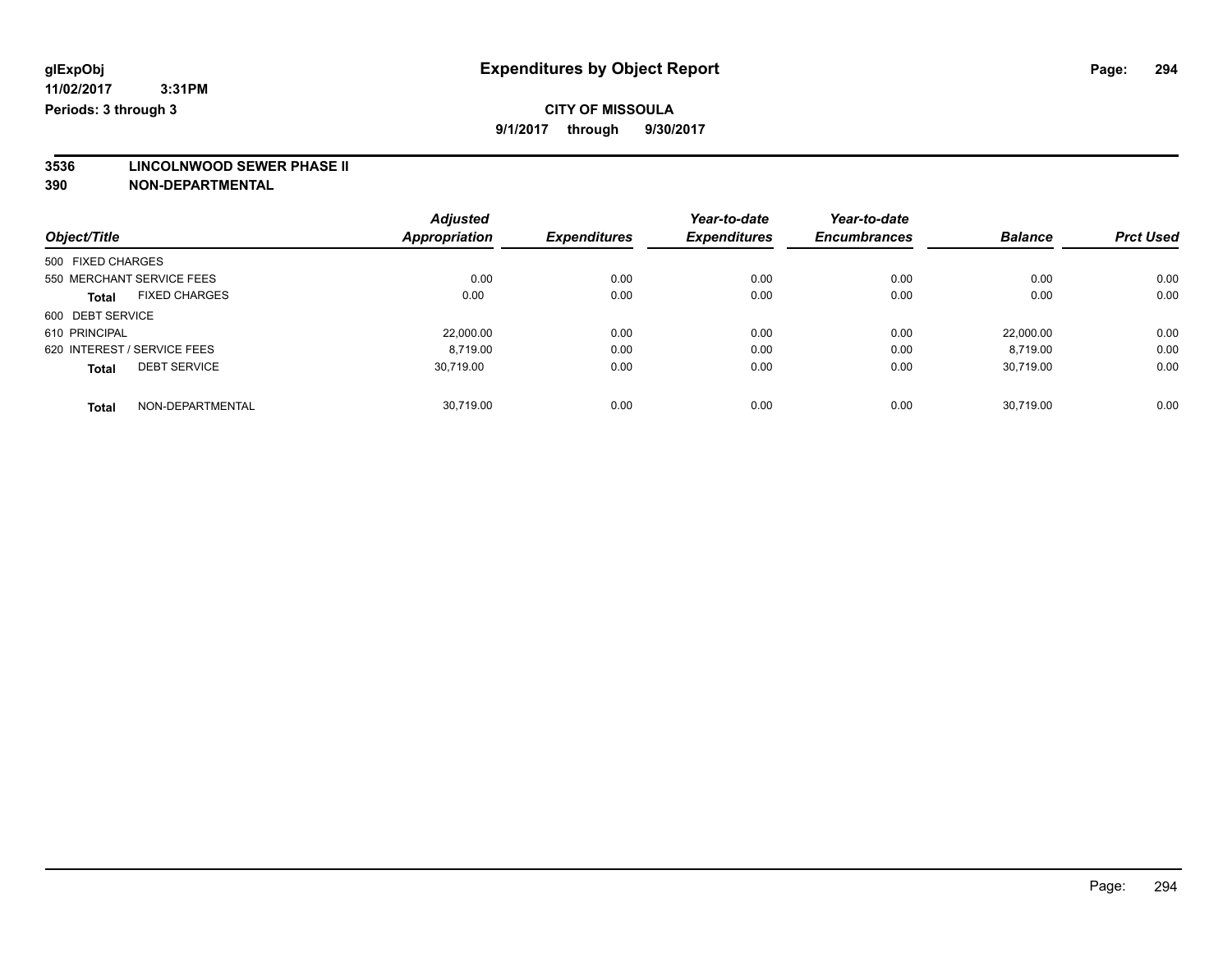### **3536 LINCOLNWOOD SEWER PHASE II**

| Object/Title                               | <b>Adjusted</b><br><b>Appropriation</b> | <b>Expenditures</b> | Year-to-date<br><b>Expenditures</b> | Year-to-date<br><b>Encumbrances</b> | <b>Balance</b> | <b>Prct Used</b> |
|--------------------------------------------|-----------------------------------------|---------------------|-------------------------------------|-------------------------------------|----------------|------------------|
| 500 FIXED CHARGES                          |                                         |                     |                                     |                                     |                |                  |
| 550 MERCHANT SERVICE FEES                  | 0.00                                    | 0.00                | 0.00                                | 0.00                                | 0.00           | 0.00             |
| <b>FIXED CHARGES</b><br><b>Total</b>       | 0.00                                    | 0.00                | 0.00                                | 0.00                                | 0.00           | 0.00             |
| 600 DEBT SERVICE                           |                                         |                     |                                     |                                     |                |                  |
| 610 PRINCIPAL                              | 22,000.00                               | 0.00                | 0.00                                | 0.00                                | 22.000.00      | 0.00             |
| 620 INTEREST / SERVICE FEES                | 8.719.00                                | 0.00                | 0.00                                | 0.00                                | 8.719.00       | 0.00             |
| <b>DEBT SERVICE</b><br><b>Total</b>        | 30.719.00                               | 0.00                | 0.00                                | 0.00                                | 30.719.00      | 0.00             |
| LINCOLNWOOD SEWER PHASE II<br><b>Total</b> | 30.719.00                               | 0.00                | 0.00                                | 0.00                                | 30.719.00      | 0.00             |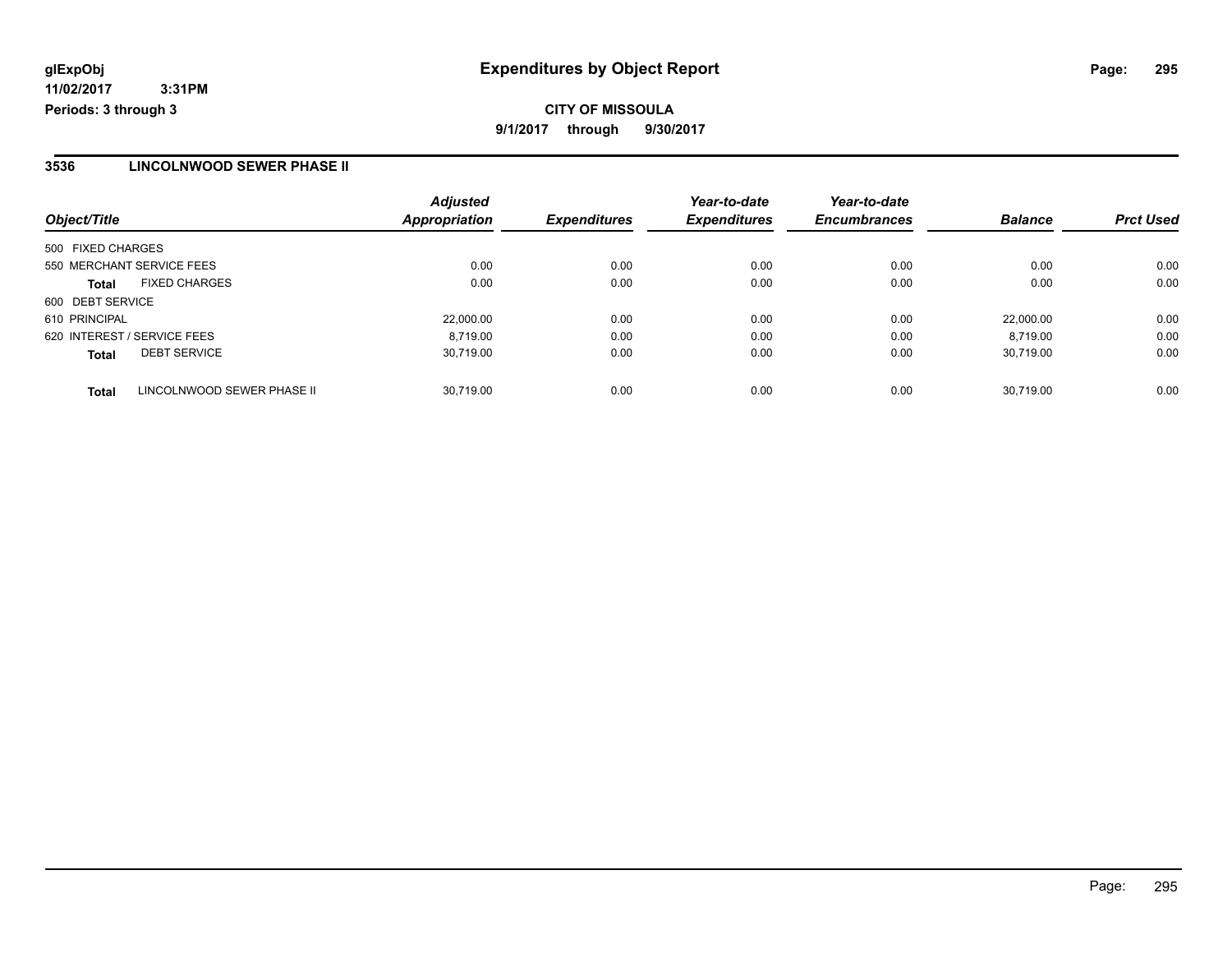**3539 SOUTH 4TH STREET W TRAFFIC**

| Object/Title                         | <b>Adjusted</b><br><b>Appropriation</b> | <b>Expenditures</b> | Year-to-date<br><b>Expenditures</b> | Year-to-date<br><b>Encumbrances</b> | <b>Balance</b> | <b>Prct Used</b> |
|--------------------------------------|-----------------------------------------|---------------------|-------------------------------------|-------------------------------------|----------------|------------------|
| 500 FIXED CHARGES                    |                                         |                     |                                     |                                     |                |                  |
| 550 MERCHANT SERVICE FEES            | 0.00                                    | 0.00                | 0.00                                | 0.00                                | 0.00           | 0.00             |
| <b>FIXED CHARGES</b><br><b>Total</b> | 0.00                                    | 0.00                | 0.00                                | 0.00                                | 0.00           | 0.00             |
| 800 OTHER OBJECTS                    |                                         |                     |                                     |                                     |                |                  |
| 820 TRANSFERS TO OTHER FUNDS         | 0.00                                    | 0.00                | 0.00                                | 0.00                                | 0.00           | 0.00             |
| OTHER OBJECTS<br><b>Total</b>        | 0.00                                    | 0.00                | 0.00                                | 0.00                                | 0.00           | 0.00             |
| NON-DEPARTMENTAL<br>Total            | 0.00                                    | 0.00                | 0.00                                | 0.00                                | 0.00           | 0.00             |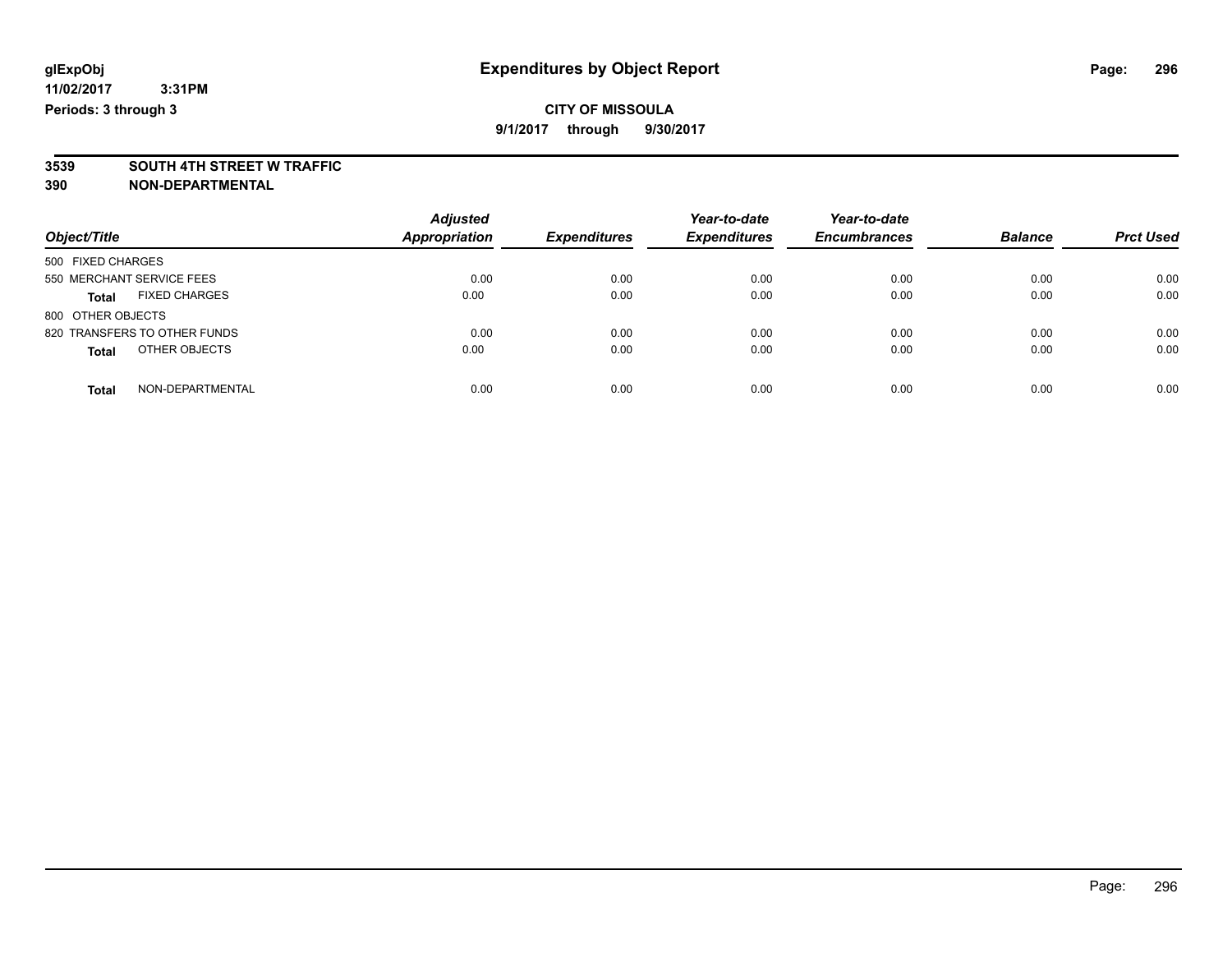**CITY OF MISSOULA 9/1/2017 through 9/30/2017**

#### **3539 SOUTH 4TH STREET W TRAFFIC**

|                                            | <b>Adjusted</b><br>Appropriation | <b>Expenditures</b> | Year-to-date<br><b>Expenditures</b> | Year-to-date<br><b>Encumbrances</b> | <b>Balance</b> | <b>Prct Used</b> |
|--------------------------------------------|----------------------------------|---------------------|-------------------------------------|-------------------------------------|----------------|------------------|
| Object/Title                               |                                  |                     |                                     |                                     |                |                  |
| 500 FIXED CHARGES                          |                                  |                     |                                     |                                     |                |                  |
| 550 MERCHANT SERVICE FEES                  | 0.00                             | 0.00                | 0.00                                | 0.00                                | 0.00           | 0.00             |
| <b>FIXED CHARGES</b><br><b>Total</b>       | 0.00                             | 0.00                | 0.00                                | 0.00                                | 0.00           | 0.00             |
| 800 OTHER OBJECTS                          |                                  |                     |                                     |                                     |                |                  |
| 820 TRANSFERS TO OTHER FUNDS               | 0.00                             | 0.00                | 0.00                                | 0.00                                | 0.00           | 0.00             |
| OTHER OBJECTS<br><b>Total</b>              | 0.00                             | 0.00                | 0.00                                | 0.00                                | 0.00           | 0.00             |
| SOUTH 4TH STREET W TRAFFIC<br><b>Total</b> | 0.00                             | 0.00                | 0.00                                | 0.00                                | 0.00           | 0.00             |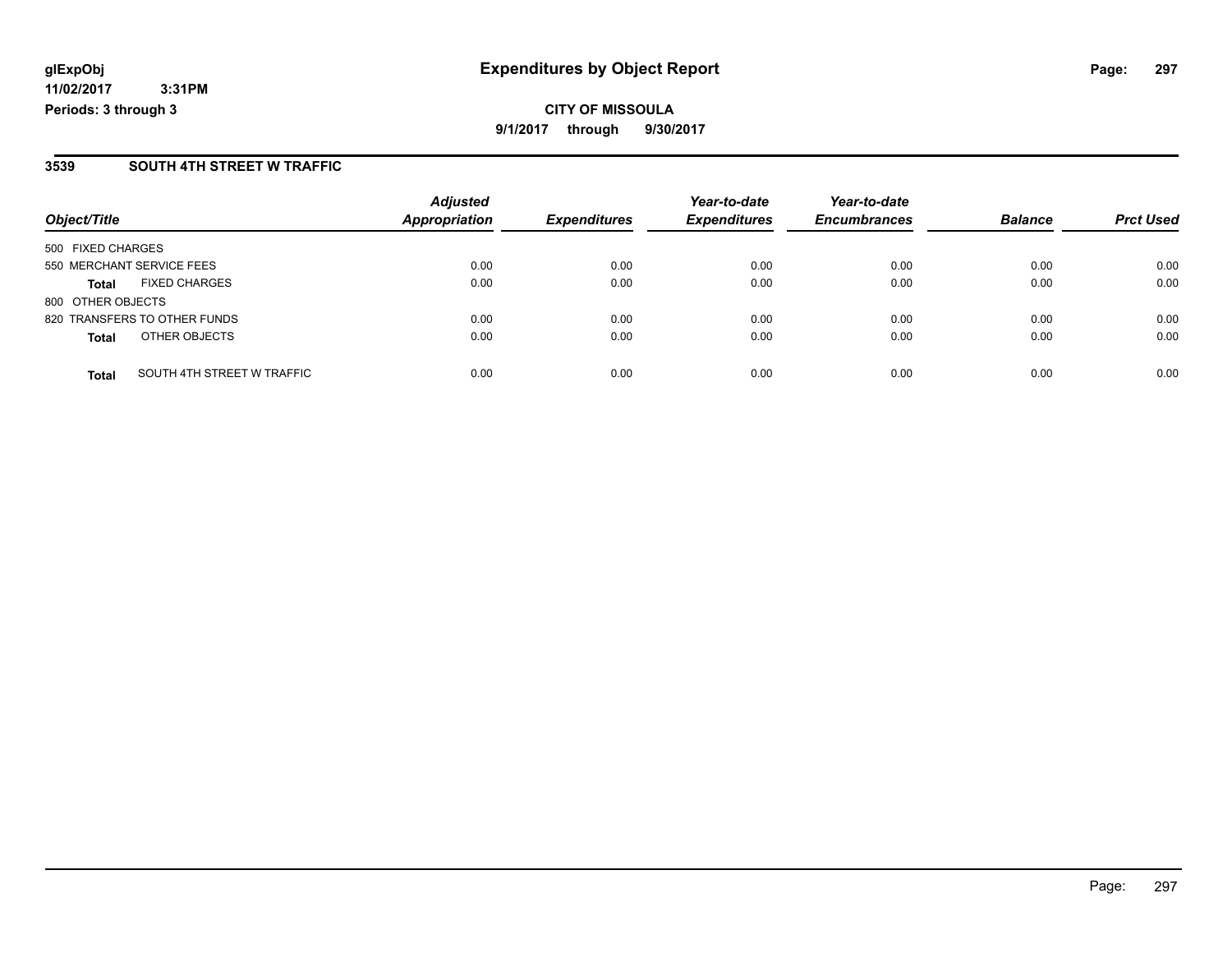**3540 SID 540 DEBT SERVICE FUND**

|                             |                           | <b>Adjusted</b>      |                     | Year-to-date        | Year-to-date        |                |                  |
|-----------------------------|---------------------------|----------------------|---------------------|---------------------|---------------------|----------------|------------------|
| Object/Title                |                           | <b>Appropriation</b> | <b>Expenditures</b> | <b>Expenditures</b> | <b>Encumbrances</b> | <b>Balance</b> | <b>Prct Used</b> |
| 300 PURCHASED SERVICES      |                           |                      |                     |                     |                     |                |                  |
| 350 PROFESSIONAL SERVICES   |                           | 0.00                 | 0.00                | 0.00                | 0.00                | 0.00           | 0.00             |
| <b>Total</b>                | <b>PURCHASED SERVICES</b> | 0.00                 | 0.00                | 0.00                | 0.00                | 0.00           | 0.00             |
| 500 FIXED CHARGES           |                           |                      |                     |                     |                     |                |                  |
|                             | 550 MERCHANT SERVICE FEES | 0.00                 | 0.00                | 0.00                | 0.00                | 0.00           | 0.00             |
| <b>Total</b>                | <b>FIXED CHARGES</b>      | 0.00                 | 0.00                | 0.00                | 0.00                | 0.00           | 0.00             |
| 600 DEBT SERVICE            |                           |                      |                     |                     |                     |                |                  |
| 610 PRINCIPAL               |                           | 77.902.00            | 0.00                | 0.00                | 0.00                | 77.902.00      | 0.00             |
| 620 INTEREST / SERVICE FEES |                           | 40,163.00            | 0.00                | 0.00                | 0.00                | 40,163.00      | 0.00             |
| <b>Total</b>                | <b>DEBT SERVICE</b>       | 118.065.00           | 0.00                | 0.00                | 0.00                | 118,065.00     | 0.00             |
| <b>Total</b>                | NON-DEPARTMENTAL          | 118,065.00           | 0.00                | 0.00                | 0.00                | 118.065.00     | 0.00             |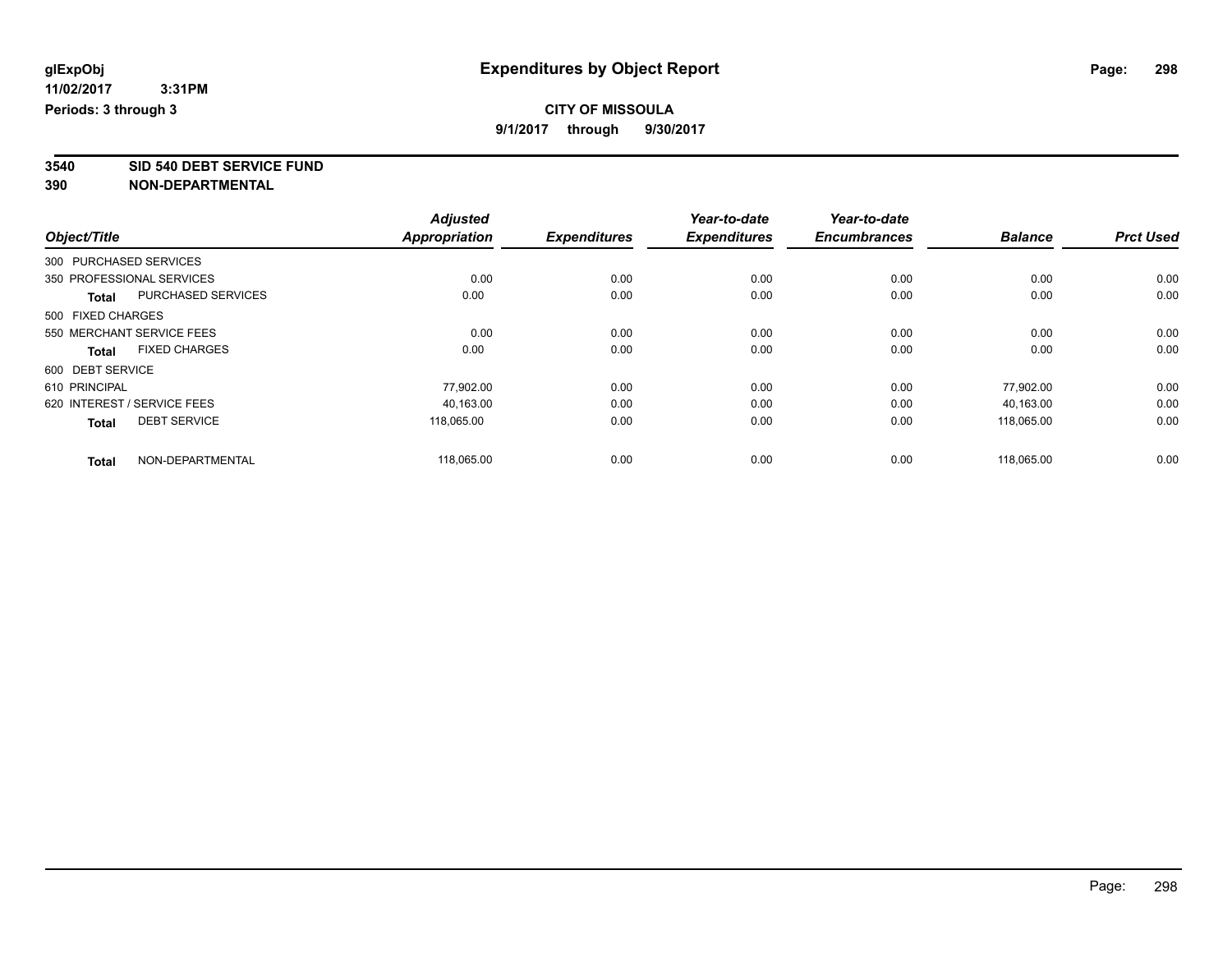# **CITY OF MISSOULA 9/1/2017 through 9/30/2017**

### **3540 SID 540 DEBT SERVICE FUND**

|                   |                             | <b>Adjusted</b>      |                     | Year-to-date        | Year-to-date        |                |                  |
|-------------------|-----------------------------|----------------------|---------------------|---------------------|---------------------|----------------|------------------|
| Object/Title      |                             | <b>Appropriation</b> | <b>Expenditures</b> | <b>Expenditures</b> | <b>Encumbrances</b> | <b>Balance</b> | <b>Prct Used</b> |
|                   | 300 PURCHASED SERVICES      |                      |                     |                     |                     |                |                  |
|                   | 350 PROFESSIONAL SERVICES   | 0.00                 | 0.00                | 0.00                | 0.00                | 0.00           | 0.00             |
| Total             | PURCHASED SERVICES          | 0.00                 | 0.00                | 0.00                | 0.00                | 0.00           | 0.00             |
| 500 FIXED CHARGES |                             |                      |                     |                     |                     |                |                  |
|                   | 550 MERCHANT SERVICE FEES   | 0.00                 | 0.00                | 0.00                | 0.00                | 0.00           | 0.00             |
| <b>Total</b>      | <b>FIXED CHARGES</b>        | 0.00                 | 0.00                | 0.00                | 0.00                | 0.00           | 0.00             |
| 600 DEBT SERVICE  |                             |                      |                     |                     |                     |                |                  |
| 610 PRINCIPAL     |                             | 77,902.00            | 0.00                | 0.00                | 0.00                | 77.902.00      | 0.00             |
|                   | 620 INTEREST / SERVICE FEES | 40.163.00            | 0.00                | 0.00                | 0.00                | 40.163.00      | 0.00             |
| <b>Total</b>      | <b>DEBT SERVICE</b>         | 118,065.00           | 0.00                | 0.00                | 0.00                | 118,065.00     | 0.00             |
| <b>Total</b>      | SID 540 DEBT SERVICE FUND   | 118.065.00           | 0.00                | 0.00                | 0.00                | 118.065.00     | 0.00             |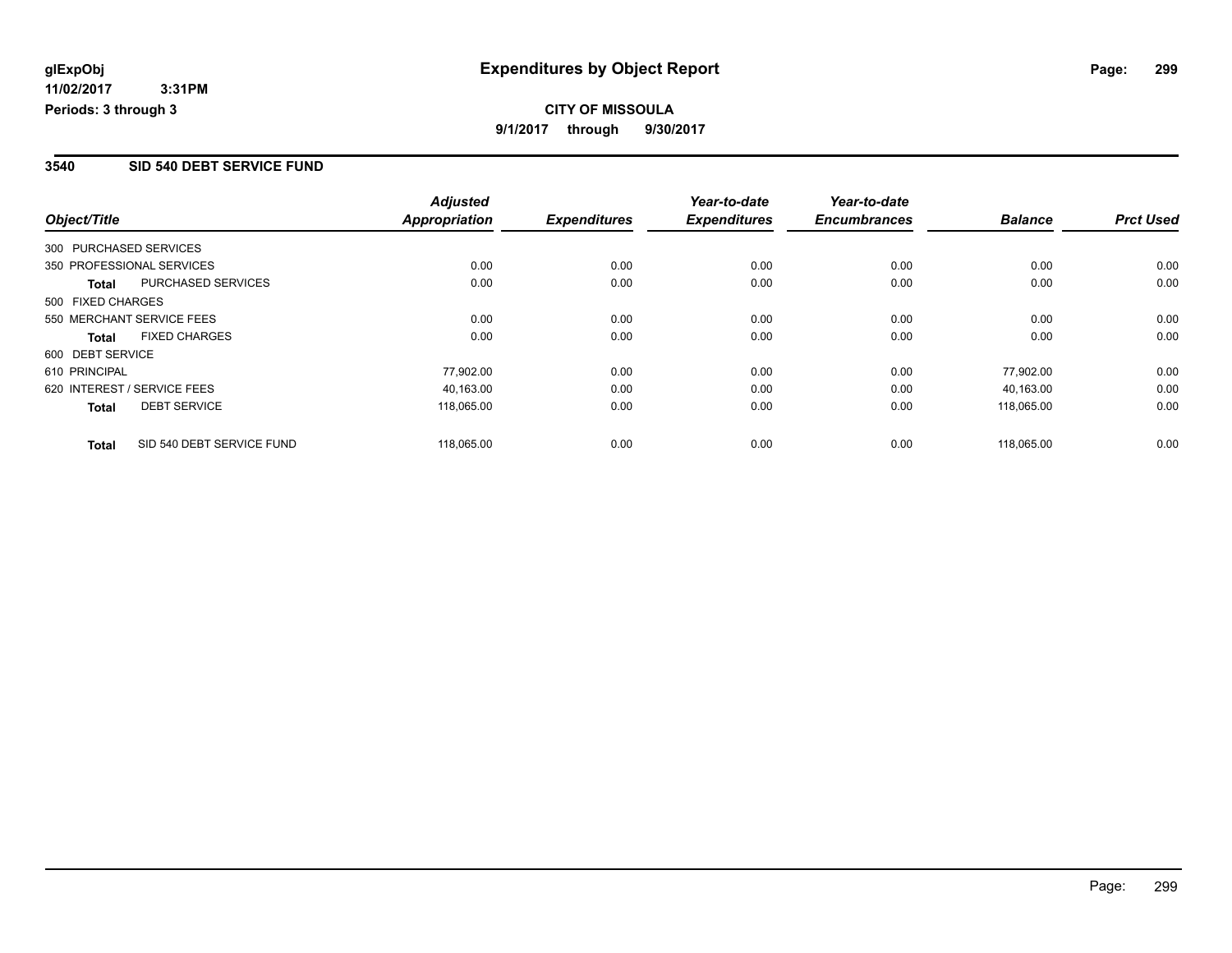# **3541 SID 541 DEBT SERVICE**

|                                     | <b>Adjusted</b> |                     | Year-to-date        | Year-to-date        |                |                  |
|-------------------------------------|-----------------|---------------------|---------------------|---------------------|----------------|------------------|
| Object/Title                        | Appropriation   | <b>Expenditures</b> | <b>Expenditures</b> | <b>Encumbrances</b> | <b>Balance</b> | <b>Prct Used</b> |
| 500 FIXED CHARGES                   |                 |                     |                     |                     |                |                  |
| 550 MERCHANT SERVICE FEES           | 350.00          | 0.00                | 0.00                | 0.00                | 350.00         | 0.00             |
| <b>FIXED CHARGES</b><br>Total       | 350.00          | 0.00                | 0.00                | 0.00                | 350.00         | 0.00             |
| 600 DEBT SERVICE                    |                 |                     |                     |                     |                |                  |
| 610 PRINCIPAL                       | 35,000.00       | 0.00                | 0.00                | 0.00                | 35,000.00      | 0.00             |
| 620 INTEREST / SERVICE FEES         | 26.568.00       | 0.00                | 300.00              | 0.00                | 26.268.00      | 1.13             |
| <b>DEBT SERVICE</b><br><b>Total</b> | 61.568.00       | 0.00                | 300.00              | 0.00                | 61.268.00      | 0.49             |
| NON-DEPARTMENTAL<br><b>Total</b>    | 61.918.00       | 0.00                | 300.00              | 0.00                | 61.618.00      | 0.48             |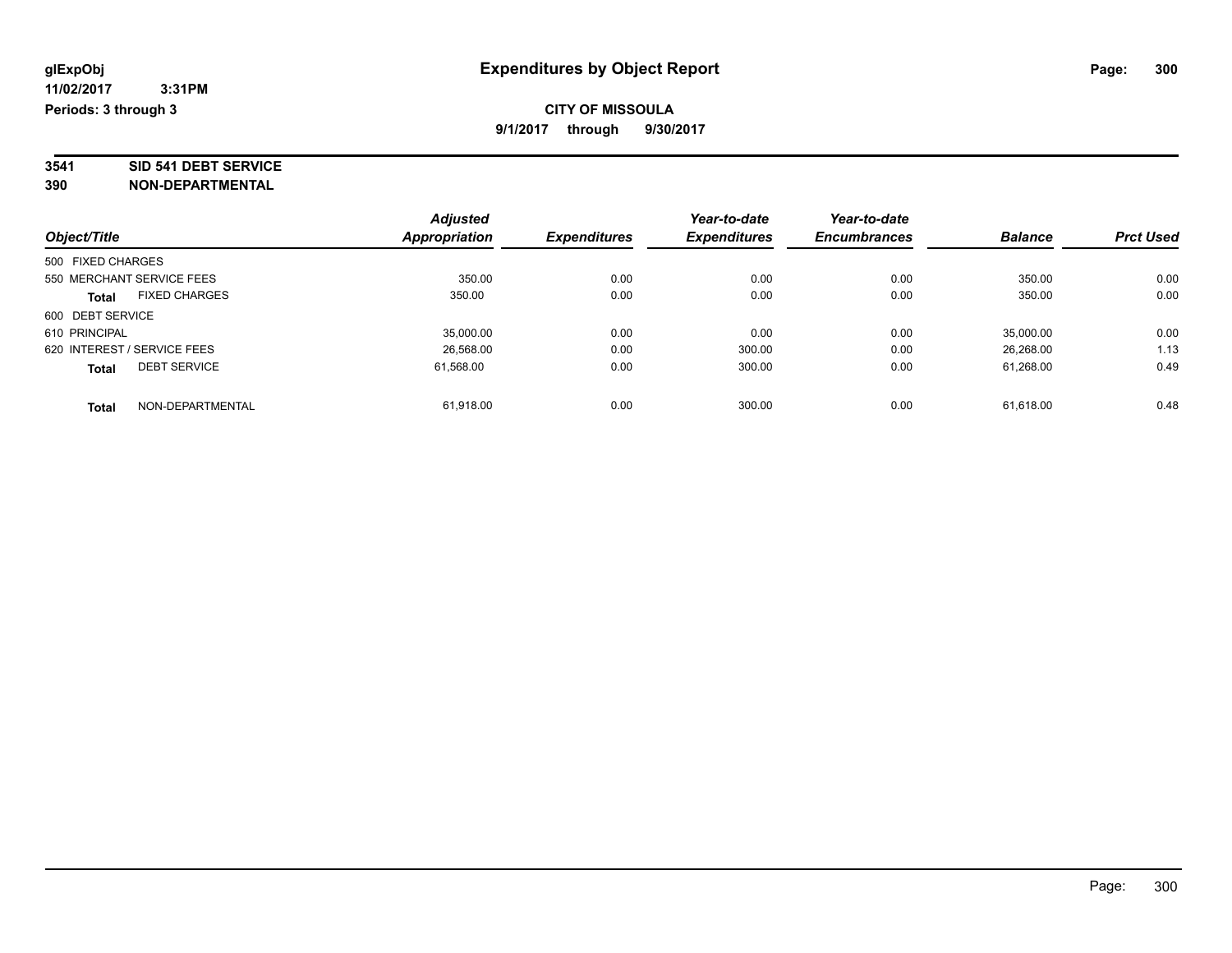#### **3541 SID 541 DEBT SERVICE**

| Object/Title                         | <b>Adjusted</b><br>Appropriation | <b>Expenditures</b> | Year-to-date<br><b>Expenditures</b> | Year-to-date<br><b>Encumbrances</b> | <b>Balance</b> | <b>Prct Used</b> |
|--------------------------------------|----------------------------------|---------------------|-------------------------------------|-------------------------------------|----------------|------------------|
| 500 FIXED CHARGES                    |                                  |                     |                                     |                                     |                |                  |
| 550 MERCHANT SERVICE FEES            | 350.00                           | 0.00                | 0.00                                | 0.00                                | 350.00         | 0.00             |
| <b>FIXED CHARGES</b><br><b>Total</b> | 350.00                           | 0.00                | 0.00                                | 0.00                                | 350.00         | 0.00             |
| 600 DEBT SERVICE                     |                                  |                     |                                     |                                     |                |                  |
| 610 PRINCIPAL                        | 35,000.00                        | 0.00                | 0.00                                | 0.00                                | 35,000.00      | 0.00             |
| 620 INTEREST / SERVICE FEES          | 26.568.00                        | 0.00                | 300.00                              | 0.00                                | 26.268.00      | 1.13             |
| <b>DEBT SERVICE</b><br><b>Total</b>  | 61.568.00                        | 0.00                | 300.00                              | 0.00                                | 61.268.00      | 0.49             |
| SID 541 DEBT SERVICE<br><b>Total</b> | 61.918.00                        | 0.00                | 300.00                              | 0.00                                | 61.618.00      | 0.48             |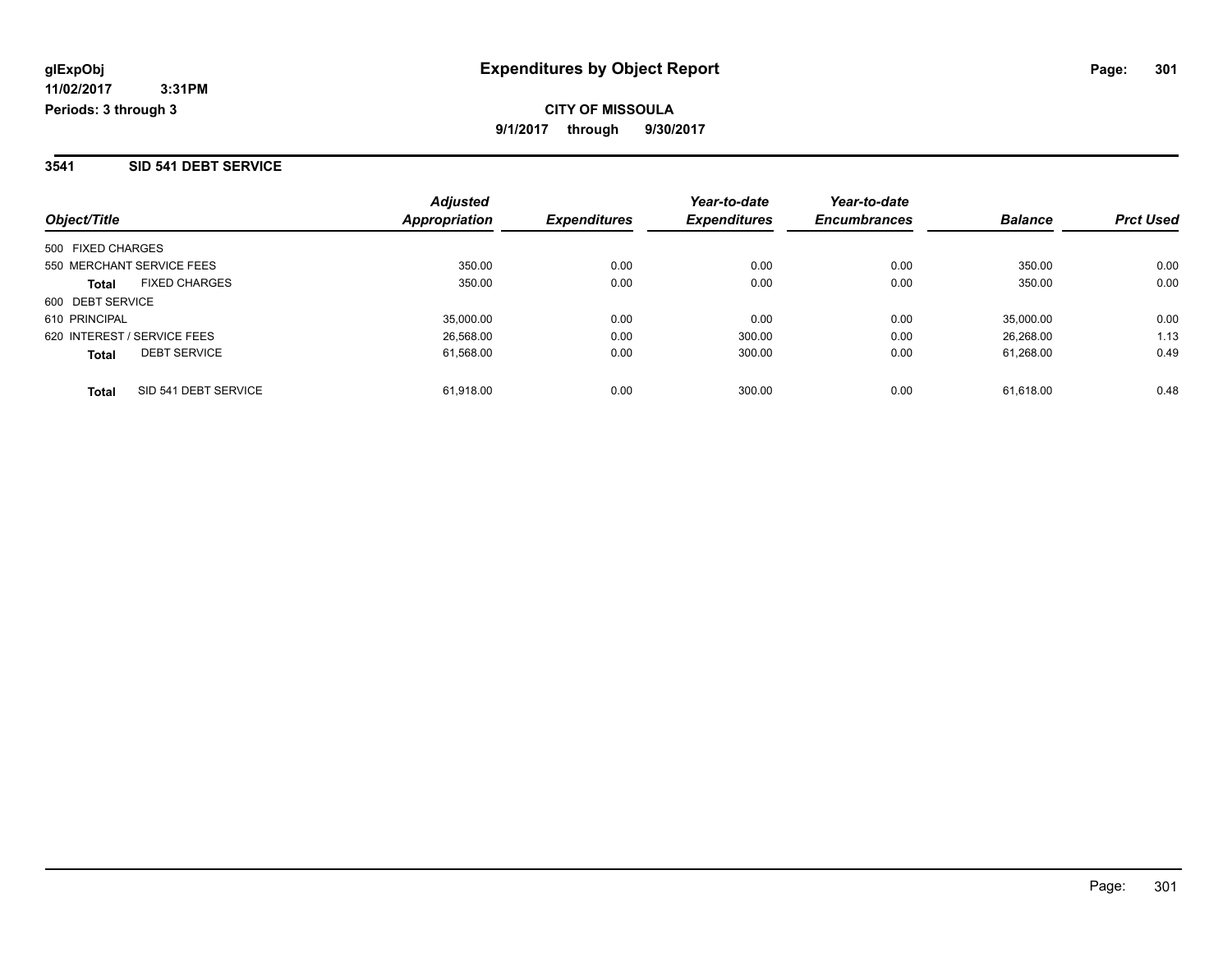# **3543 SID 543 DEBT SERVICE**

|                                      | <b>Adjusted</b>      | <b>Expenditures</b> | Year-to-date<br><b>Expenditures</b> | Year-to-date<br><b>Encumbrances</b> | <b>Balance</b> | <b>Prct Used</b> |
|--------------------------------------|----------------------|---------------------|-------------------------------------|-------------------------------------|----------------|------------------|
| Object/Title                         | <b>Appropriation</b> |                     |                                     |                                     |                |                  |
| 500 FIXED CHARGES                    |                      |                     |                                     |                                     |                |                  |
| 550 MERCHANT SERVICE FEES            | 0.00                 | 0.00                | 0.00                                | 0.00                                | 0.00           | 0.00             |
| <b>FIXED CHARGES</b><br><b>Total</b> | 0.00                 | 0.00                | 0.00                                | 0.00                                | 0.00           | 0.00             |
| 600 DEBT SERVICE                     |                      |                     |                                     |                                     |                |                  |
| 610 PRINCIPAL                        | 0.00                 | 0.00                | 0.00                                | 0.00                                | 0.00           | 0.00             |
| 620 INTEREST / SERVICE FEES          | 0.00                 | 0.00                | 0.00                                | 0.00                                | 0.00           | 0.00             |
| <b>DEBT SERVICE</b><br><b>Total</b>  | 0.00                 | 0.00                | 0.00                                | 0.00                                | 0.00           | 0.00             |
| 800 OTHER OBJECTS                    |                      |                     |                                     |                                     |                |                  |
| 820 TRANSFERS TO OTHER FUNDS         | 0.00                 | 0.00                | 0.00                                | 0.00                                | 0.00           | 0.00             |
| OTHER OBJECTS<br><b>Total</b>        | 0.00                 | 0.00                | 0.00                                | 0.00                                | 0.00           | 0.00             |
|                                      |                      |                     |                                     |                                     |                |                  |
| NON-DEPARTMENTAL<br><b>Total</b>     | 0.00                 | 0.00                | 0.00                                | 0.00                                | 0.00           | 0.00             |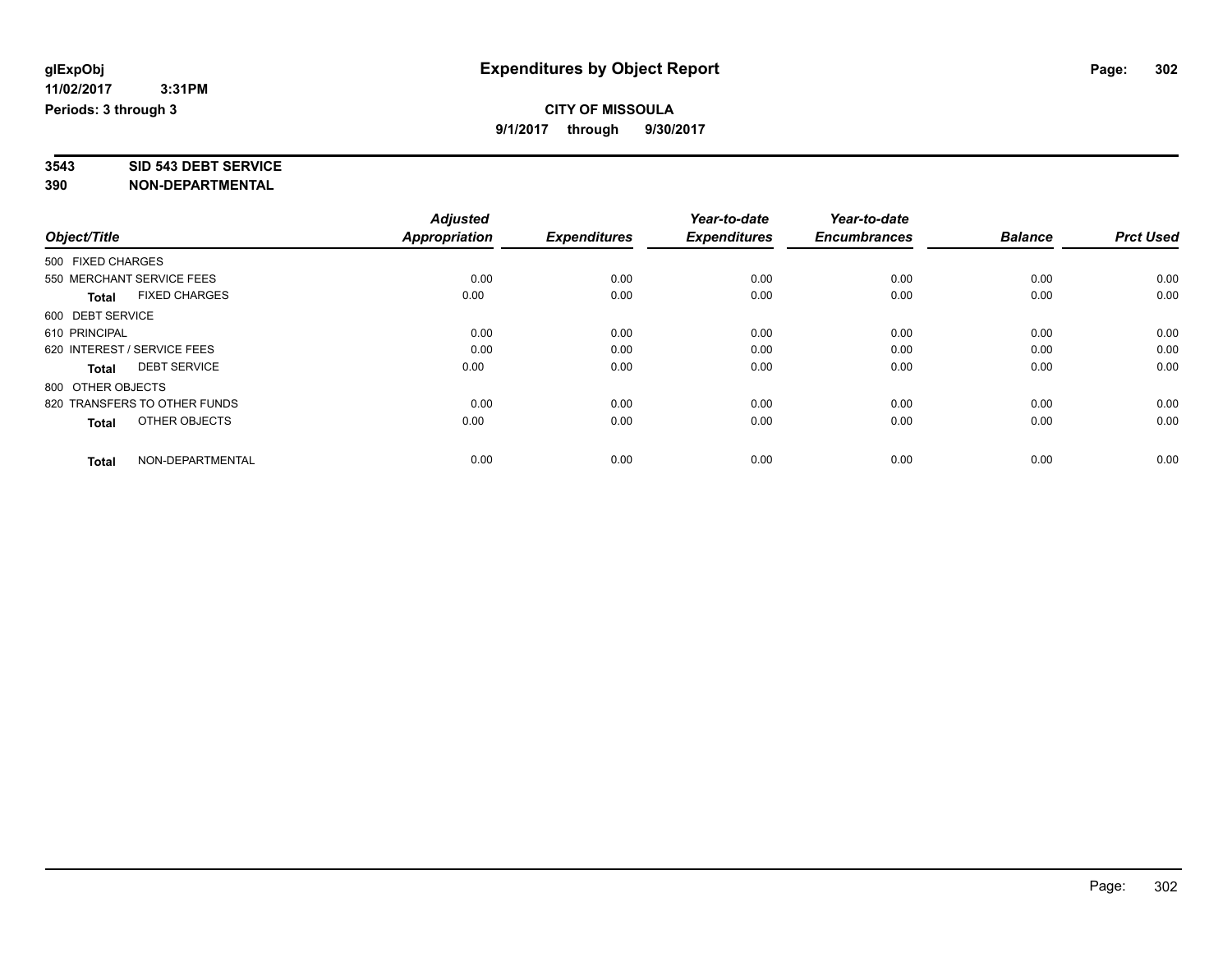#### **3543 SID 543 DEBT SERVICE**

| Object/Title      |                              | <b>Adjusted</b>      |                     | Year-to-date        | Year-to-date        |                |                  |
|-------------------|------------------------------|----------------------|---------------------|---------------------|---------------------|----------------|------------------|
|                   |                              | <b>Appropriation</b> | <b>Expenditures</b> | <b>Expenditures</b> | <b>Encumbrances</b> | <b>Balance</b> | <b>Prct Used</b> |
| 500 FIXED CHARGES |                              |                      |                     |                     |                     |                |                  |
|                   | 550 MERCHANT SERVICE FEES    | 0.00                 | 0.00                | 0.00                | 0.00                | 0.00           | 0.00             |
| <b>Total</b>      | <b>FIXED CHARGES</b>         | 0.00                 | 0.00                | 0.00                | 0.00                | 0.00           | 0.00             |
| 600 DEBT SERVICE  |                              |                      |                     |                     |                     |                |                  |
| 610 PRINCIPAL     |                              | 0.00                 | 0.00                | 0.00                | 0.00                | 0.00           | 0.00             |
|                   | 620 INTEREST / SERVICE FEES  | 0.00                 | 0.00                | 0.00                | 0.00                | 0.00           | 0.00             |
| Total             | <b>DEBT SERVICE</b>          | 0.00                 | 0.00                | 0.00                | 0.00                | 0.00           | 0.00             |
| 800 OTHER OBJECTS |                              |                      |                     |                     |                     |                |                  |
|                   | 820 TRANSFERS TO OTHER FUNDS | 0.00                 | 0.00                | 0.00                | 0.00                | 0.00           | 0.00             |
| <b>Total</b>      | OTHER OBJECTS                | 0.00                 | 0.00                | 0.00                | 0.00                | 0.00           | 0.00             |
| <b>Total</b>      | SID 543 DEBT SERVICE         | 0.00                 | 0.00                | 0.00                | 0.00                | 0.00           | 0.00             |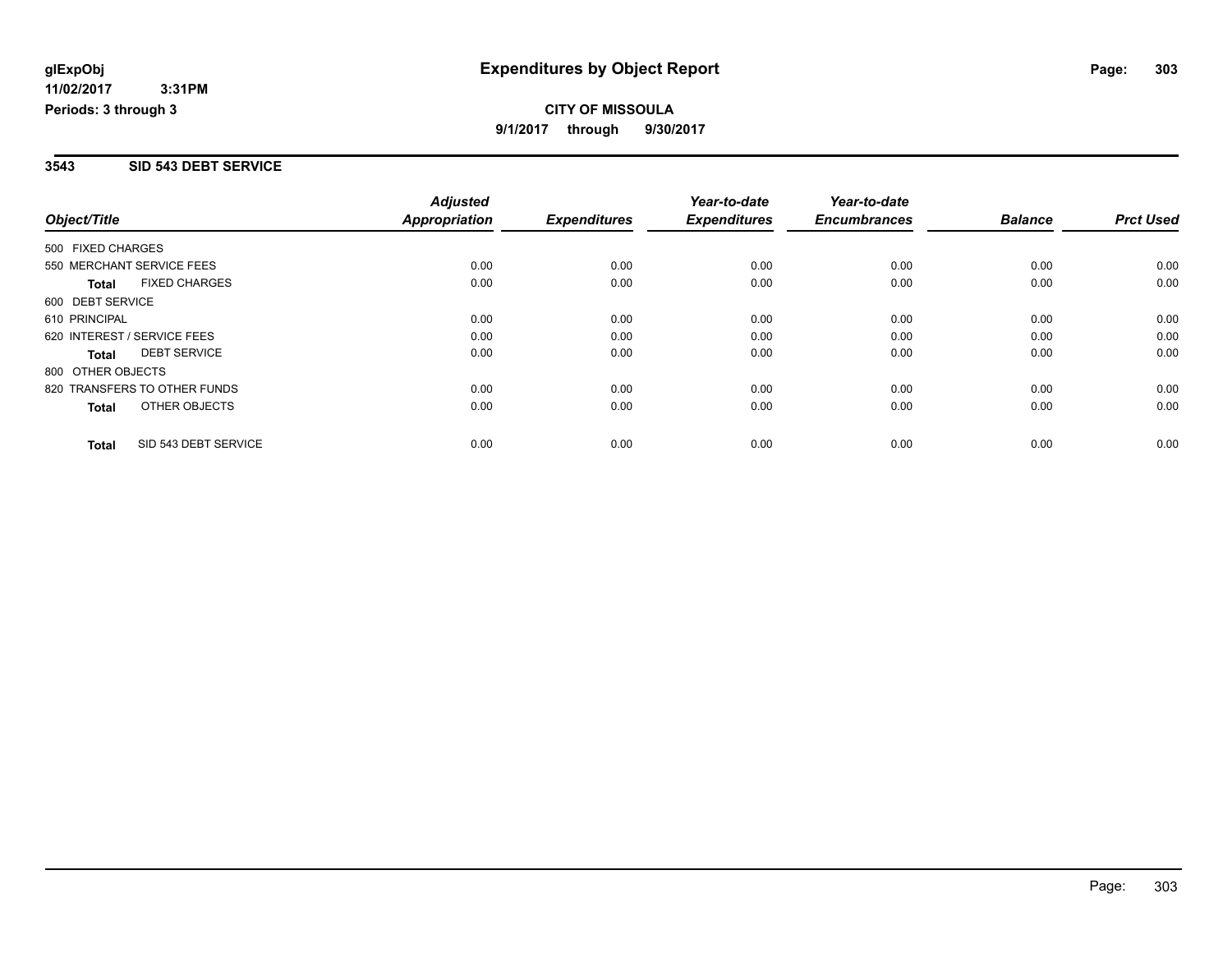## **CITY OF MISSOULA 9/1/2017 through 9/30/2017**

# **3544 SID 544 RATTLESNAKE DEBT SERVICE**

|                                     | <b>Adjusted</b> |                     | Year-to-date        | Year-to-date<br><b>Encumbrances</b> | <b>Balance</b> |                  |
|-------------------------------------|-----------------|---------------------|---------------------|-------------------------------------|----------------|------------------|
| Object/Title                        | Appropriation   | <b>Expenditures</b> | <b>Expenditures</b> |                                     |                | <b>Prct Used</b> |
| 600 DEBT SERVICE                    |                 |                     |                     |                                     |                |                  |
| 610 PRINCIPAL                       | 92,500.00       | 0.00                | 0.00                | 0.00                                | 92,500.00      | 0.00             |
| 620 INTEREST / SERVICE FEES         | 49,008.00       | 0.00                | 0.00                | 0.00                                | 49.008.00      | 0.00             |
| <b>DEBT SERVICE</b><br><b>Total</b> | 141,508.00      | 0.00                | 0.00                | 0.00                                | 141.508.00     | 0.00             |
| NON-DEPARTMENTAL<br><b>Total</b>    | 141,508.00      | 0.00                | 0.00                | 0.00                                | 141.508.00     | 0.00             |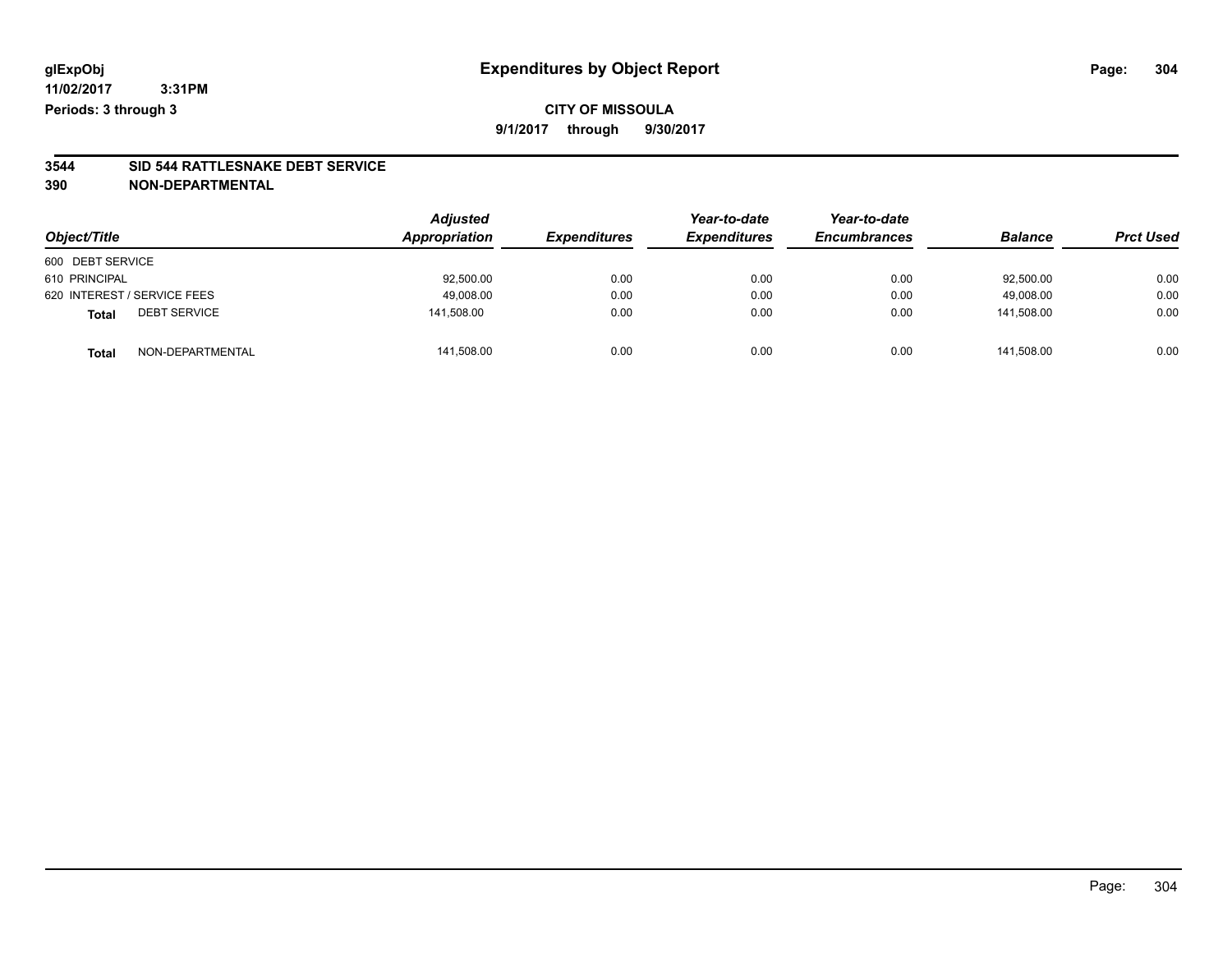## **CITY OF MISSOULA 9/1/2017 through 9/30/2017**

#### **3544 SID 544 RATTLESNAKE DEBT SERVICE**

**550 SID 544 PROJECT**

| Object/Title                        | <b>Adjusted</b><br>Appropriation | <b>Expenditures</b> | Year-to-date<br><b>Expenditures</b> | Year-to-date<br><b>Encumbrances</b> | <b>Balance</b> | <b>Prct Used</b> |
|-------------------------------------|----------------------------------|---------------------|-------------------------------------|-------------------------------------|----------------|------------------|
| 600 DEBT SERVICE                    |                                  |                     |                                     |                                     |                |                  |
| 610 PRINCIPAL                       | 0.00                             | 0.00                | 0.00                                | 0.00                                | 0.00           | 0.00             |
| 620 INTEREST / SERVICE FEES         | 0.00                             | 0.00                | 0.00                                | 0.00                                | 0.00           | 0.00             |
| <b>DEBT SERVICE</b><br><b>Total</b> | 0.00                             | 0.00                | 0.00                                | 0.00                                | 0.00           | 0.00             |
| SID 544 PROJECT<br><b>Total</b>     | 0.00                             | 0.00                | 0.00                                | 0.00                                | 0.00           | 0.00             |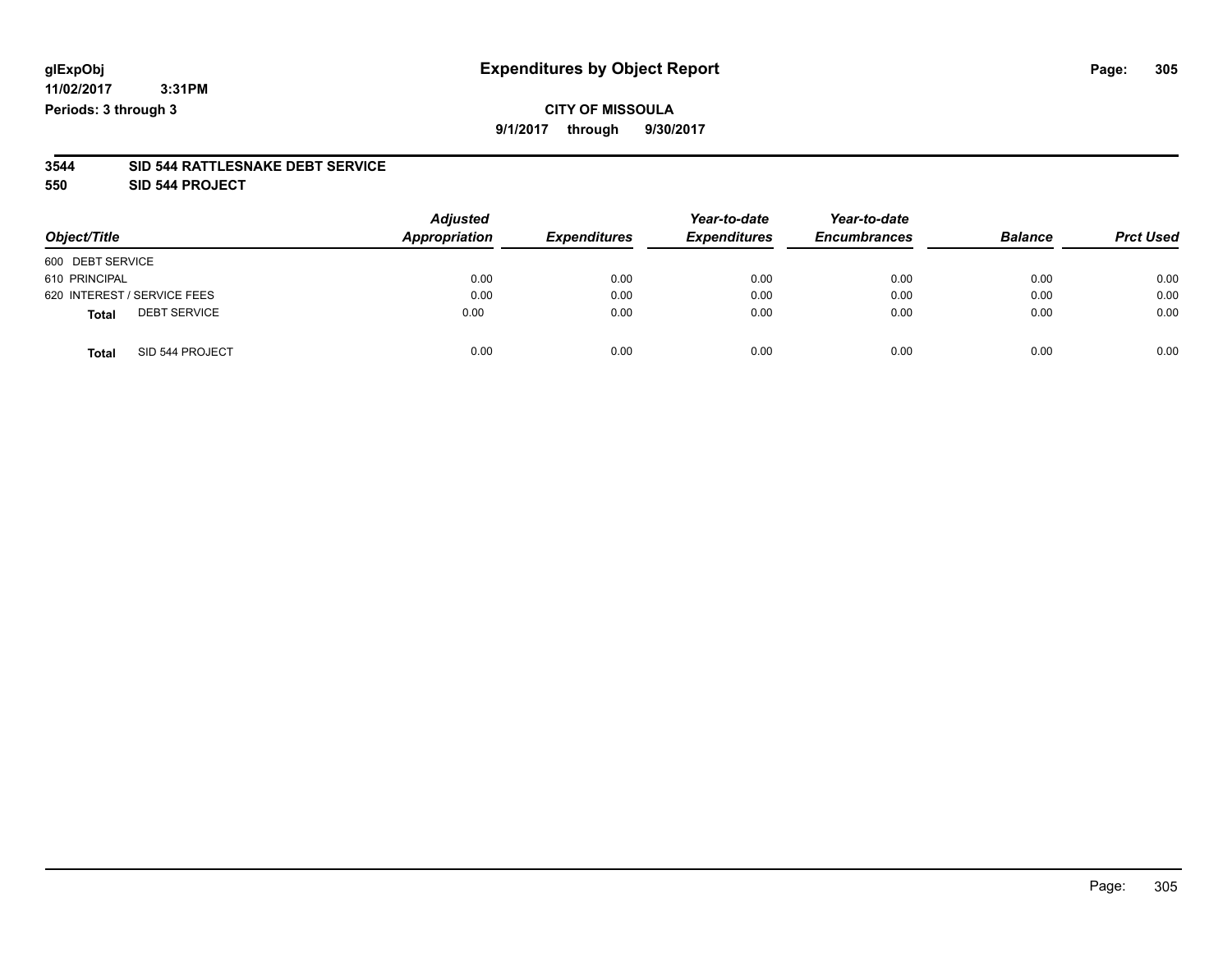# **CITY OF MISSOULA**

**9/1/2017 through 9/30/2017**

# **3544 SID 544 RATTLESNAKE DEBT SERVICE**

**555 LOLO STREET PROJECT**

|                                            | <b>Adjusted</b>      |                     | Year-to-date        | Year-to-date        |                |                  |
|--------------------------------------------|----------------------|---------------------|---------------------|---------------------|----------------|------------------|
| Object/Title                               | <b>Appropriation</b> | <b>Expenditures</b> | <b>Expenditures</b> | <b>Encumbrances</b> | <b>Balance</b> | <b>Prct Used</b> |
| 500 FIXED CHARGES                          |                      |                     |                     |                     |                |                  |
| 550 MERCHANT SERVICE FEES                  | 0.00                 | 0.00                | 0.00                | 0.00                | 0.00           | 0.00             |
| <b>FIXED CHARGES</b><br><b>Total</b>       | 0.00                 | 0.00                | 0.00                | 0.00                | 0.00           | 0.00             |
| 600 DEBT SERVICE                           |                      |                     |                     |                     |                |                  |
| 610 PRINCIPAL                              | 0.00                 | 0.00                | 0.00                | 0.00                | 0.00           | 0.00             |
| 620 INTEREST / SERVICE FEES                | 0.00                 | 0.00                | 0.00                | 0.00                | 0.00           | 0.00             |
| <b>DEBT SERVICE</b><br><b>Total</b>        | 0.00                 | 0.00                | 0.00                | 0.00                | 0.00           | 0.00             |
| <b>LOLO STREET PROJECT</b><br><b>Total</b> | 0.00                 | 0.00                | 0.00                | 0.00                | 0.00           | 0.00             |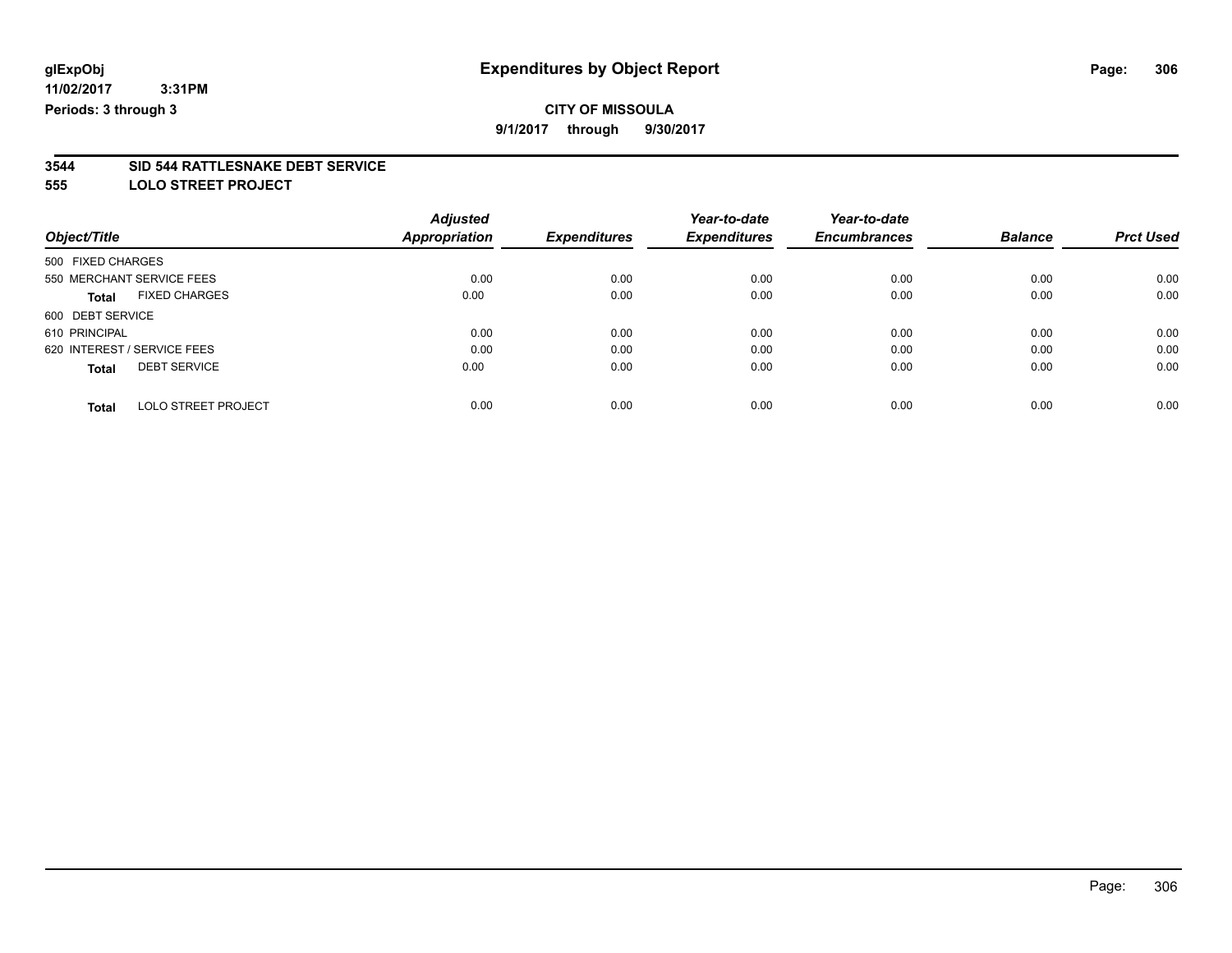### **3544 SID 544 RATTLESNAKE DEBT SERVICE**

| Object/Title                                     | <b>Adjusted</b><br><b>Appropriation</b> | <b>Expenditures</b> | Year-to-date<br><b>Expenditures</b> | Year-to-date<br><b>Encumbrances</b> | <b>Balance</b> | <b>Prct Used</b> |
|--------------------------------------------------|-----------------------------------------|---------------------|-------------------------------------|-------------------------------------|----------------|------------------|
|                                                  |                                         |                     |                                     |                                     |                |                  |
| 500 FIXED CHARGES                                |                                         |                     |                                     |                                     |                |                  |
| 550 MERCHANT SERVICE FEES                        | 0.00                                    | 0.00                | 0.00                                | 0.00                                | 0.00           | 0.00             |
| <b>FIXED CHARGES</b><br><b>Total</b>             | 0.00                                    | 0.00                | 0.00                                | 0.00                                | 0.00           | 0.00             |
| 600 DEBT SERVICE                                 |                                         |                     |                                     |                                     |                |                  |
| 610 PRINCIPAL                                    | 92,500.00                               | 0.00                | 0.00                                | 0.00                                | 92,500.00      | 0.00             |
| 620 INTEREST / SERVICE FEES                      | 49.008.00                               | 0.00                | 0.00                                | 0.00                                | 49.008.00      | 0.00             |
| <b>DEBT SERVICE</b><br><b>Total</b>              | 141.508.00                              | 0.00                | 0.00                                | 0.00                                | 141.508.00     | 0.00             |
| SID 544 RATTLESNAKE DEBT SERVICE<br><b>Total</b> | 141.508.00                              | 0.00                | 0.00                                | 0.00                                | 141.508.00     | 0.00             |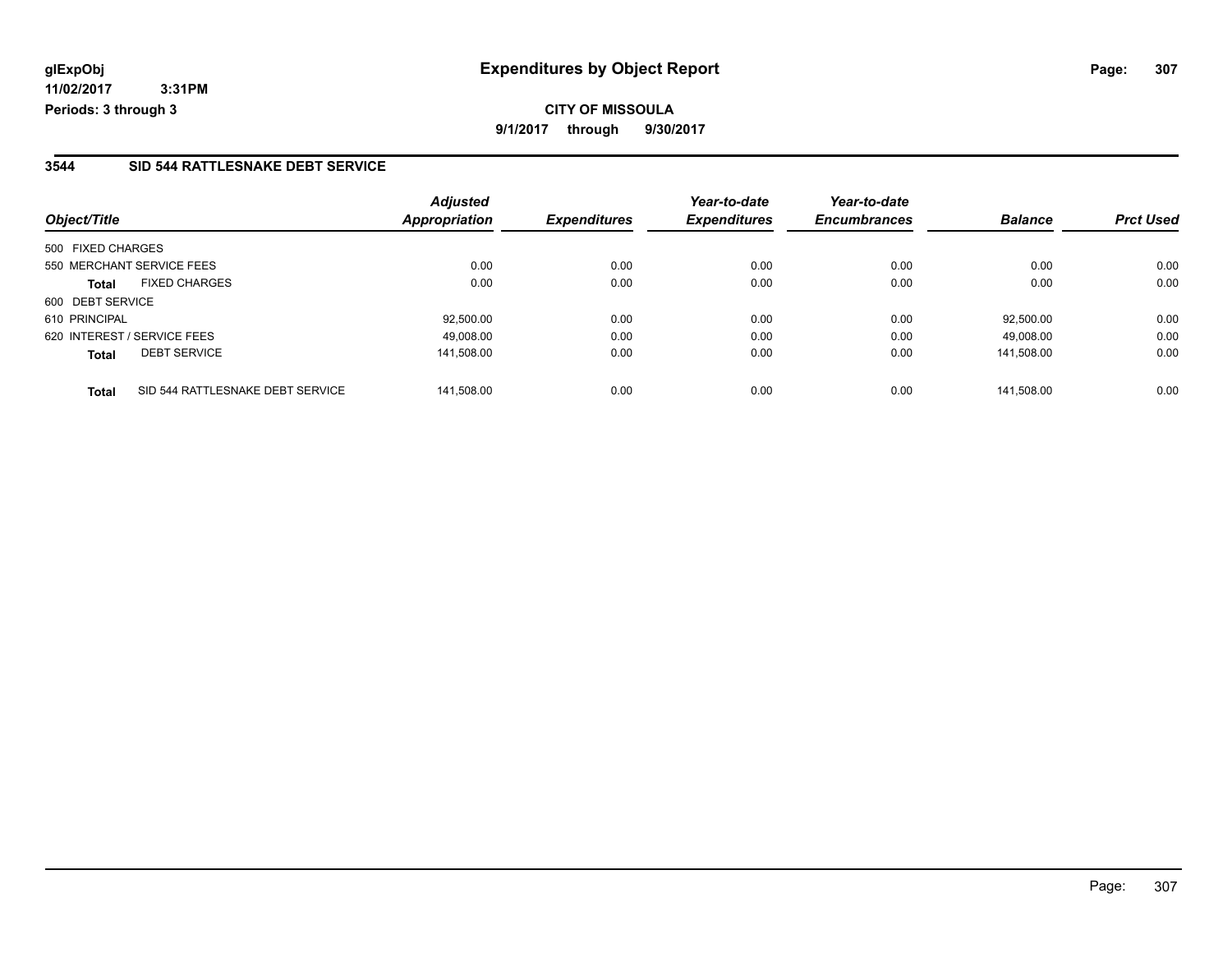# **3545 SID 545 DEBT SERVICE**

|                                      | <b>Adjusted</b>      | <b>Expenditures</b> | Year-to-date<br><b>Expenditures</b> | Year-to-date<br><b>Encumbrances</b> | <b>Balance</b> | <b>Prct Used</b> |
|--------------------------------------|----------------------|---------------------|-------------------------------------|-------------------------------------|----------------|------------------|
| Object/Title                         | <b>Appropriation</b> |                     |                                     |                                     |                |                  |
| 500 FIXED CHARGES                    |                      |                     |                                     |                                     |                |                  |
| 550 MERCHANT SERVICE FEES            | 0.00                 | 0.00                | 0.00                                | 0.00                                | 0.00           | 0.00             |
| <b>FIXED CHARGES</b><br><b>Total</b> | 0.00                 | 0.00                | 0.00                                | 0.00                                | 0.00           | 0.00             |
| 600 DEBT SERVICE                     |                      |                     |                                     |                                     |                |                  |
| 610 PRINCIPAL                        | 0.00                 | 0.00                | 0.00                                | 0.00                                | 0.00           | 0.00             |
| 620 INTEREST / SERVICE FEES          | 0.00                 | 0.00                | 0.00                                | 0.00                                | 0.00           | 0.00             |
| <b>DEBT SERVICE</b><br><b>Total</b>  | 0.00                 | 0.00                | 0.00                                | 0.00                                | 0.00           | 0.00             |
| 800 OTHER OBJECTS                    |                      |                     |                                     |                                     |                |                  |
| 820 TRANSFERS TO OTHER FUNDS         | 0.00                 | 0.00                | 0.00                                | 0.00                                | 0.00           | 0.00             |
| OTHER OBJECTS<br><b>Total</b>        | 0.00                 | 0.00                | 0.00                                | 0.00                                | 0.00           | 0.00             |
|                                      |                      |                     |                                     |                                     |                |                  |
| NON-DEPARTMENTAL<br><b>Total</b>     | 0.00                 | 0.00                | 0.00                                | 0.00                                | 0.00           | 0.00             |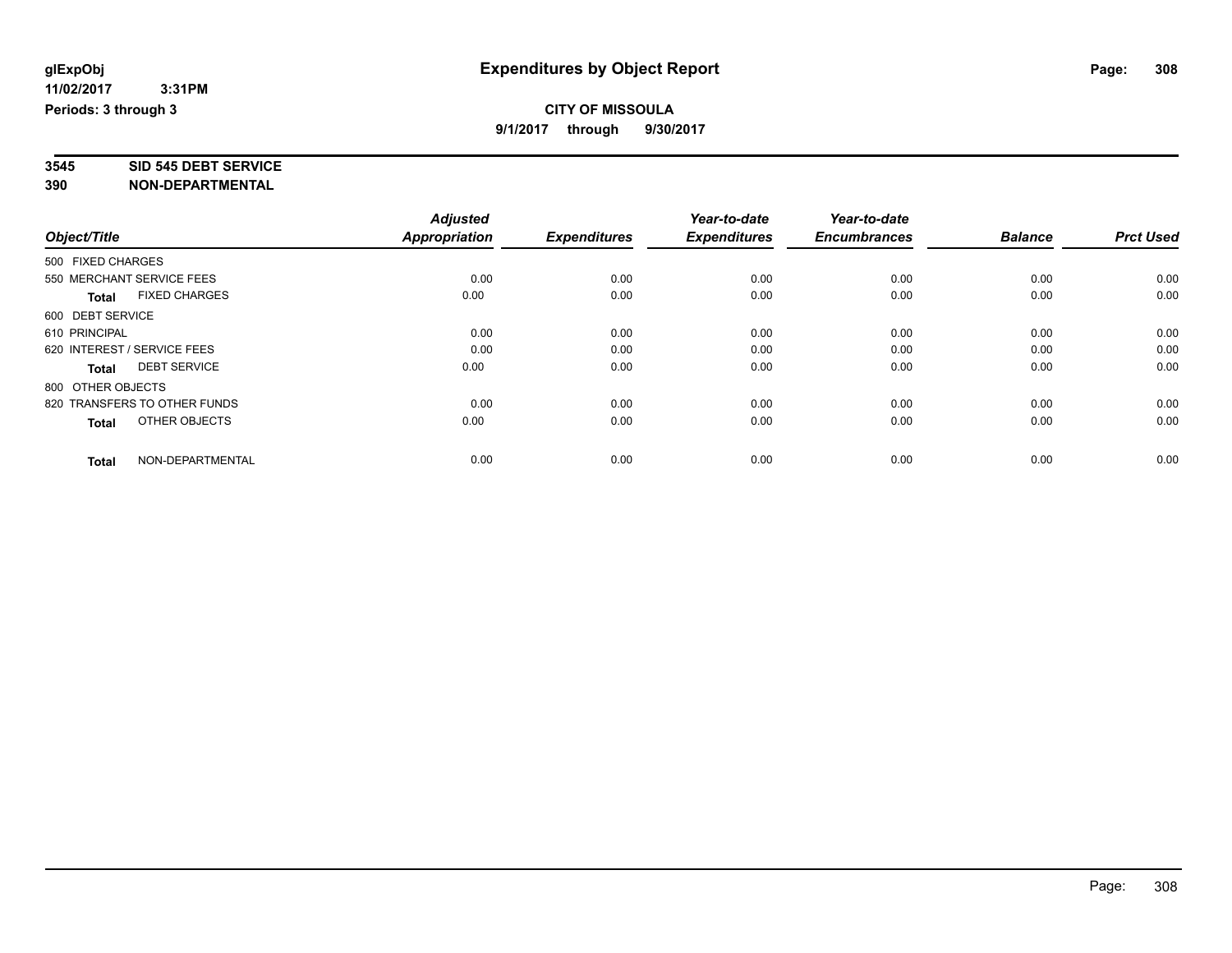#### **3545 SID 545 DEBT SERVICE**

| Object/Title      |                              | <b>Adjusted</b> |                     | Year-to-date        | Year-to-date        |                |                  |
|-------------------|------------------------------|-----------------|---------------------|---------------------|---------------------|----------------|------------------|
|                   |                              | Appropriation   | <b>Expenditures</b> | <b>Expenditures</b> | <b>Encumbrances</b> | <b>Balance</b> | <b>Prct Used</b> |
| 500 FIXED CHARGES |                              |                 |                     |                     |                     |                |                  |
|                   | 550 MERCHANT SERVICE FEES    | 0.00            | 0.00                | 0.00                | 0.00                | 0.00           | 0.00             |
| Total             | <b>FIXED CHARGES</b>         | 0.00            | 0.00                | 0.00                | 0.00                | 0.00           | 0.00             |
| 600 DEBT SERVICE  |                              |                 |                     |                     |                     |                |                  |
| 610 PRINCIPAL     |                              | 0.00            | 0.00                | 0.00                | 0.00                | 0.00           | 0.00             |
|                   | 620 INTEREST / SERVICE FEES  | 0.00            | 0.00                | 0.00                | 0.00                | 0.00           | 0.00             |
| Total             | <b>DEBT SERVICE</b>          | 0.00            | 0.00                | 0.00                | 0.00                | 0.00           | 0.00             |
| 800 OTHER OBJECTS |                              |                 |                     |                     |                     |                |                  |
|                   | 820 TRANSFERS TO OTHER FUNDS | 0.00            | 0.00                | 0.00                | 0.00                | 0.00           | 0.00             |
| Total             | OTHER OBJECTS                | 0.00            | 0.00                | 0.00                | 0.00                | 0.00           | 0.00             |
| <b>Total</b>      | SID 545 DEBT SERVICE         | 0.00            | 0.00                | 0.00                | 0.00                | 0.00           | 0.00             |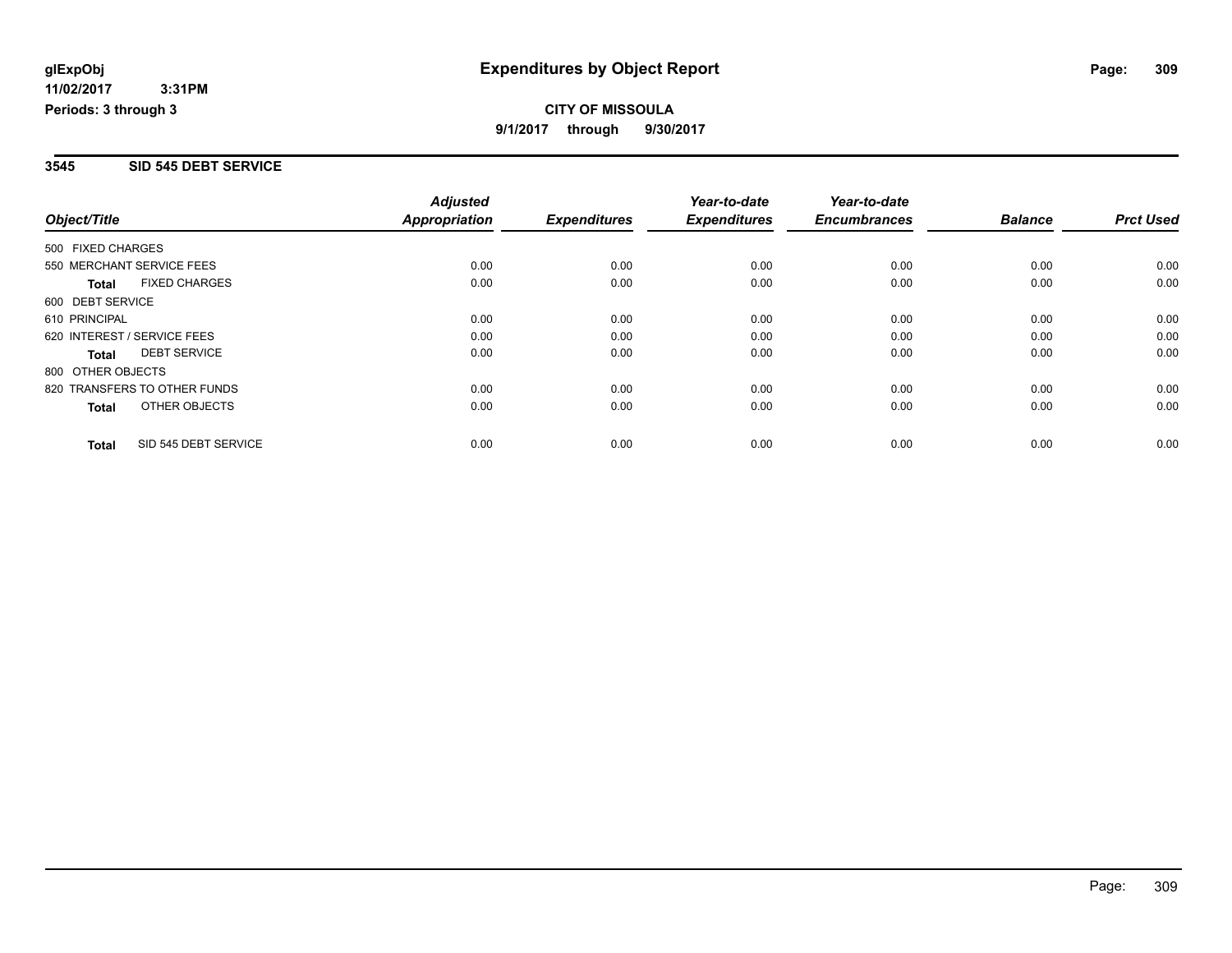# **3546 SID 546 DEBT SERVICE**

|                                      | <b>Adjusted</b> |                     | Year-to-date<br><b>Expenditures</b> | Year-to-date<br><b>Encumbrances</b> | <b>Balance</b> | <b>Prct Used</b> |
|--------------------------------------|-----------------|---------------------|-------------------------------------|-------------------------------------|----------------|------------------|
| Object/Title                         | Appropriation   | <b>Expenditures</b> |                                     |                                     |                |                  |
| 500 FIXED CHARGES                    |                 |                     |                                     |                                     |                |                  |
| 550 MERCHANT SERVICE FEES            | 0.00            | 0.00                | 0.00                                | 0.00                                | 0.00           | 0.00             |
| <b>FIXED CHARGES</b><br><b>Total</b> | 0.00            | 0.00                | 0.00                                | 0.00                                | 0.00           | 0.00             |
| 600 DEBT SERVICE                     |                 |                     |                                     |                                     |                |                  |
| 610 PRINCIPAL                        | 0.00            | 0.00                | 0.00                                | 0.00                                | 0.00           | 0.00             |
| 620 INTEREST / SERVICE FEES          | 0.00            | 0.00                | 0.00                                | 0.00                                | 0.00           | 0.00             |
| <b>DEBT SERVICE</b><br><b>Total</b>  | 0.00            | 0.00                | 0.00                                | 0.00                                | 0.00           | 0.00             |
| 800 OTHER OBJECTS                    |                 |                     |                                     |                                     |                |                  |
| 820 TRANSFERS TO OTHER FUNDS         | 0.00            | 0.00                | 0.00                                | 0.00                                | 0.00           | 0.00             |
| OTHER OBJECTS<br><b>Total</b>        | 0.00            | 0.00                | 0.00                                | 0.00                                | 0.00           | 0.00             |
|                                      |                 |                     |                                     |                                     |                |                  |
| NON-DEPARTMENTAL<br><b>Total</b>     | 0.00            | 0.00                | 0.00                                | 0.00                                | 0.00           | 0.00             |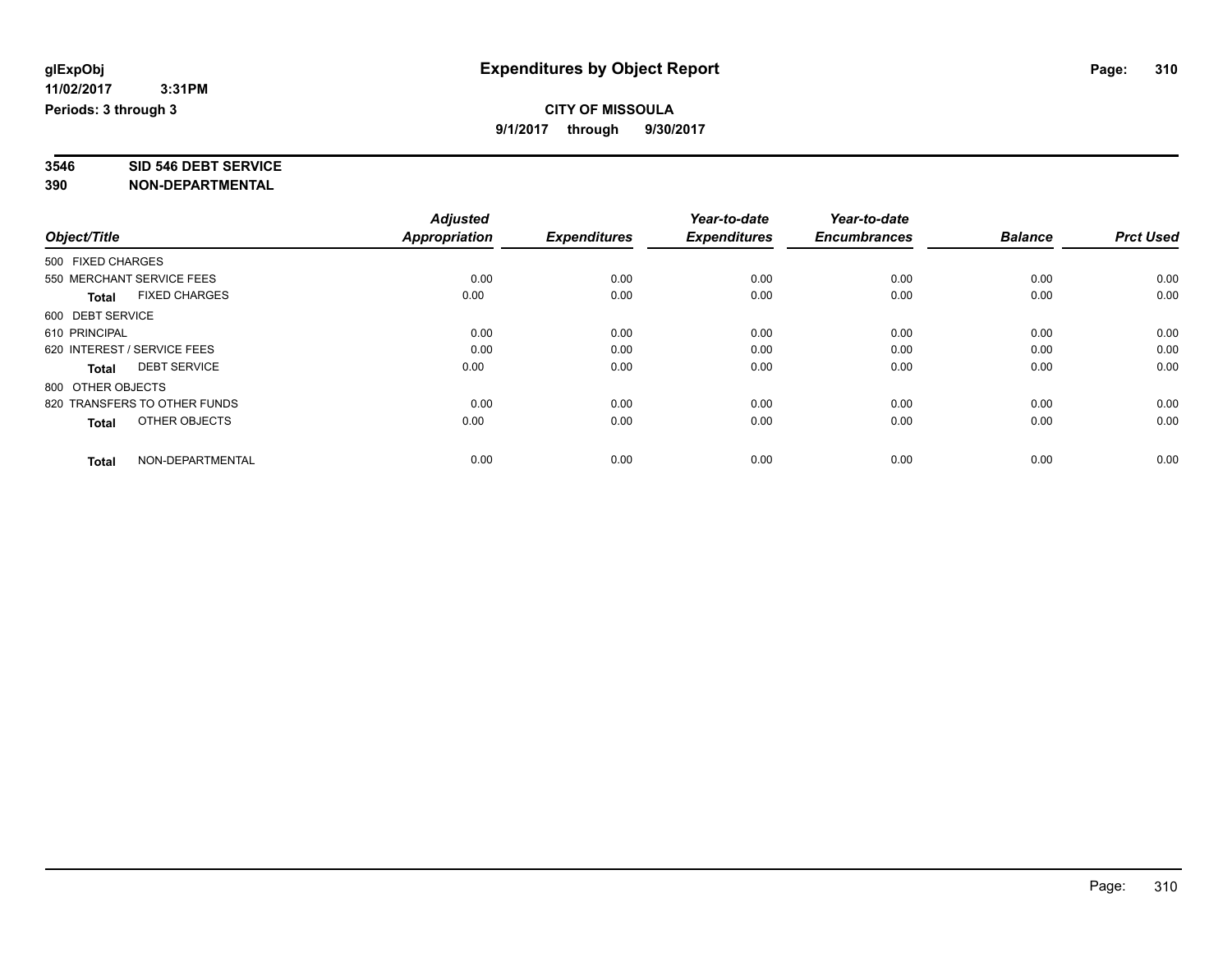#### **3546 SID 546 DEBT SERVICE**

| Object/Title      |                              | <b>Adjusted</b> |                     | Year-to-date        | Year-to-date        |                |                  |
|-------------------|------------------------------|-----------------|---------------------|---------------------|---------------------|----------------|------------------|
|                   |                              | Appropriation   | <b>Expenditures</b> | <b>Expenditures</b> | <b>Encumbrances</b> | <b>Balance</b> | <b>Prct Used</b> |
| 500 FIXED CHARGES |                              |                 |                     |                     |                     |                |                  |
|                   | 550 MERCHANT SERVICE FEES    | 0.00            | 0.00                | 0.00                | 0.00                | 0.00           | 0.00             |
| Total             | <b>FIXED CHARGES</b>         | 0.00            | 0.00                | 0.00                | 0.00                | 0.00           | 0.00             |
| 600 DEBT SERVICE  |                              |                 |                     |                     |                     |                |                  |
| 610 PRINCIPAL     |                              | 0.00            | 0.00                | 0.00                | 0.00                | 0.00           | 0.00             |
|                   | 620 INTEREST / SERVICE FEES  | 0.00            | 0.00                | 0.00                | 0.00                | 0.00           | 0.00             |
| Total             | <b>DEBT SERVICE</b>          | 0.00            | 0.00                | 0.00                | 0.00                | 0.00           | 0.00             |
| 800 OTHER OBJECTS |                              |                 |                     |                     |                     |                |                  |
|                   | 820 TRANSFERS TO OTHER FUNDS | 0.00            | 0.00                | 0.00                | 0.00                | 0.00           | 0.00             |
| Total             | OTHER OBJECTS                | 0.00            | 0.00                | 0.00                | 0.00                | 0.00           | 0.00             |
| <b>Total</b>      | SID 546 DEBT SERVICE         | 0.00            | 0.00                | 0.00                | 0.00                | 0.00           | 0.00             |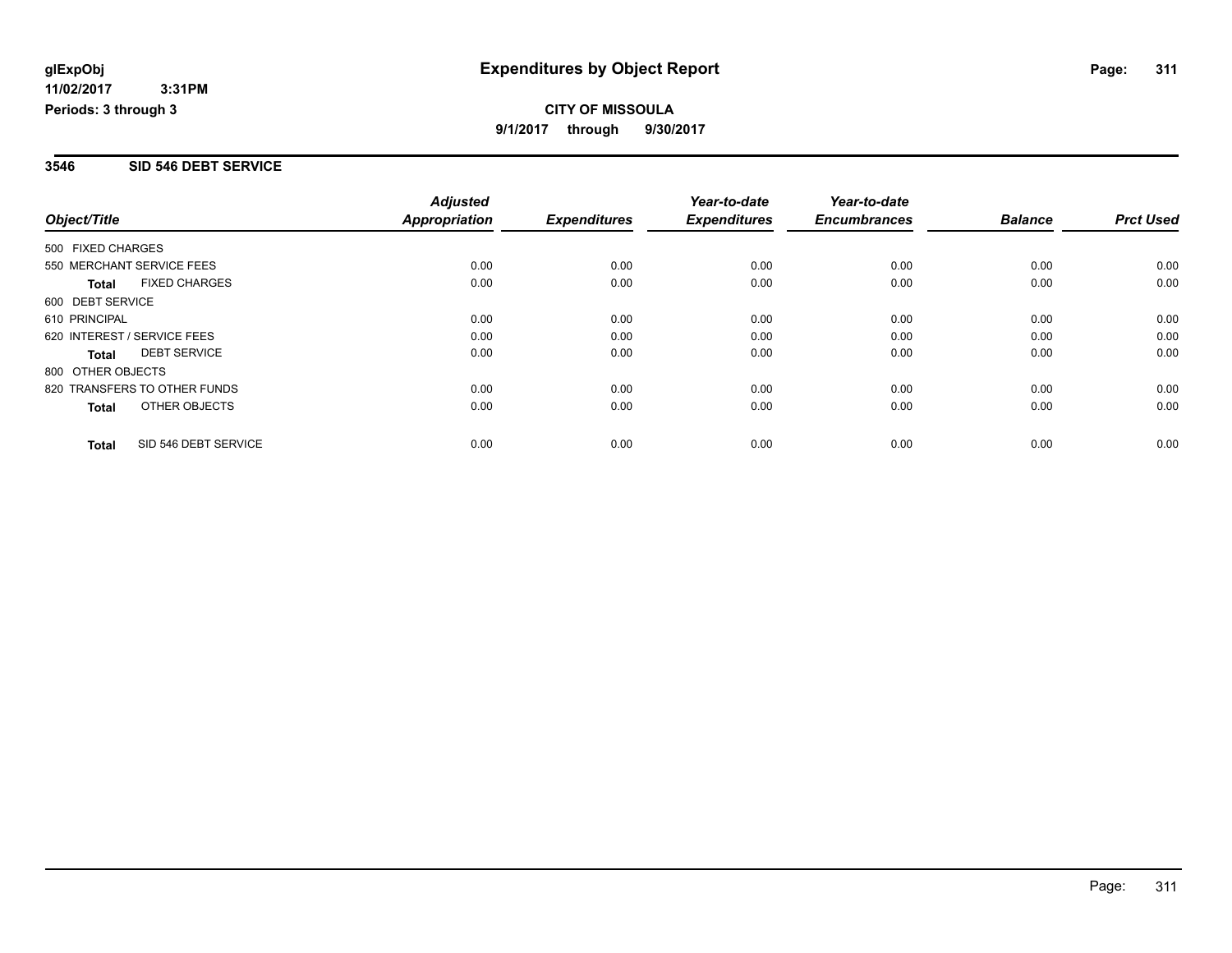**3548 SID 548-5TH, 6TH & ARTHUR**

| Object/Title                        |                      | <b>Adjusted</b> |                     | Year-to-date        | Year-to-date        |                |                  |
|-------------------------------------|----------------------|-----------------|---------------------|---------------------|---------------------|----------------|------------------|
|                                     |                      | Appropriation   | <b>Expenditures</b> | <b>Expenditures</b> | <b>Encumbrances</b> | <b>Balance</b> | <b>Prct Used</b> |
| 500 FIXED CHARGES                   |                      |                 |                     |                     |                     |                |                  |
| 550 MERCHANT SERVICE FEES           |                      | 0.00            | 0.00                | 0.00                | 0.00                | 0.00           | 0.00             |
| <b>Total</b>                        | <b>FIXED CHARGES</b> | 0.00            | 0.00                | 0.00                | 0.00                | 0.00           | 0.00             |
| 600 DEBT SERVICE                    |                      |                 |                     |                     |                     |                |                  |
| 610 PRINCIPAL                       |                      | 68,625.00       | 0.00                | 0.00                | 0.00                | 68.625.00      | 0.00             |
| 620 INTEREST / SERVICE FEES         |                      | 41.625.00       | 0.00                | 350.00              | 0.00                | 41.275.00      | 0.84             |
| <b>DEBT SERVICE</b><br><b>Total</b> |                      | 110.250.00      | 0.00                | 350.00              | 0.00                | 109.900.00     | 0.32             |
| <b>Total</b>                        | NON-DEPARTMENTAL     | 110.250.00      | 0.00                | 350.00              | 0.00                | 109.900.00     | 0.32             |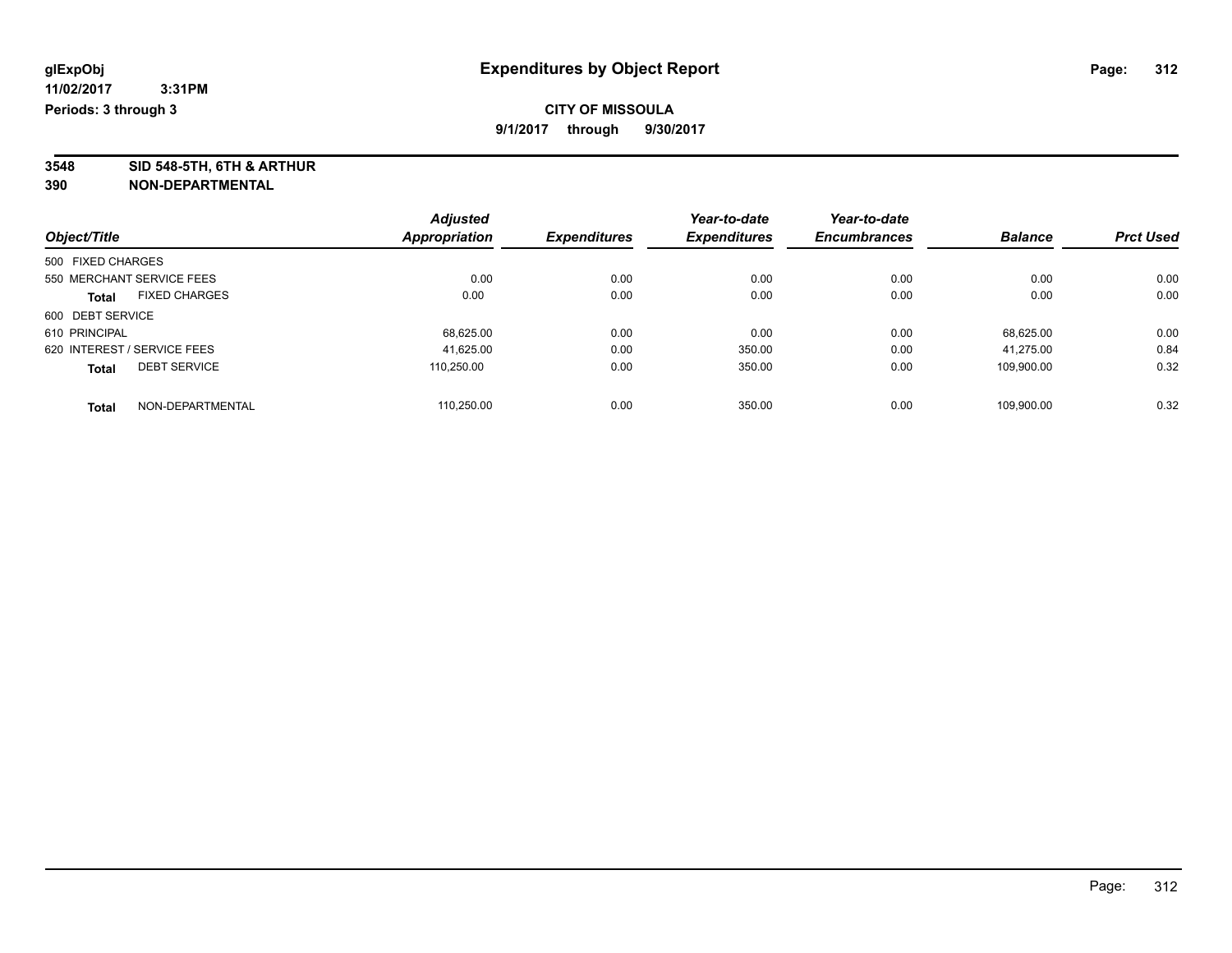## **3548 SID 548-5TH, 6TH & ARTHUR**

| Object/Title                              | <b>Adjusted</b><br>Appropriation | <b>Expenditures</b> | Year-to-date<br><b>Expenditures</b> | Year-to-date<br><b>Encumbrances</b> | <b>Balance</b> | <b>Prct Used</b> |
|-------------------------------------------|----------------------------------|---------------------|-------------------------------------|-------------------------------------|----------------|------------------|
| 500 FIXED CHARGES                         |                                  |                     |                                     |                                     |                |                  |
| 550 MERCHANT SERVICE FEES                 | 0.00                             | 0.00                | 0.00                                | 0.00                                | 0.00           | 0.00             |
| <b>FIXED CHARGES</b><br><b>Total</b>      | 0.00                             | 0.00                | 0.00                                | 0.00                                | 0.00           | 0.00             |
| 600 DEBT SERVICE                          |                                  |                     |                                     |                                     |                |                  |
| 610 PRINCIPAL                             | 68,625.00                        | 0.00                | 0.00                                | 0.00                                | 68.625.00      | 0.00             |
| 620 INTEREST / SERVICE FEES               | 41,625.00                        | 0.00                | 350.00                              | 0.00                                | 41.275.00      | 0.84             |
| <b>DEBT SERVICE</b><br><b>Total</b>       | 110.250.00                       | 0.00                | 350.00                              | 0.00                                | 109.900.00     | 0.32             |
| SID 548-5TH, 6TH & ARTHUR<br><b>Total</b> | 110.250.00                       | 0.00                | 350.00                              | 0.00                                | 109.900.00     | 0.32             |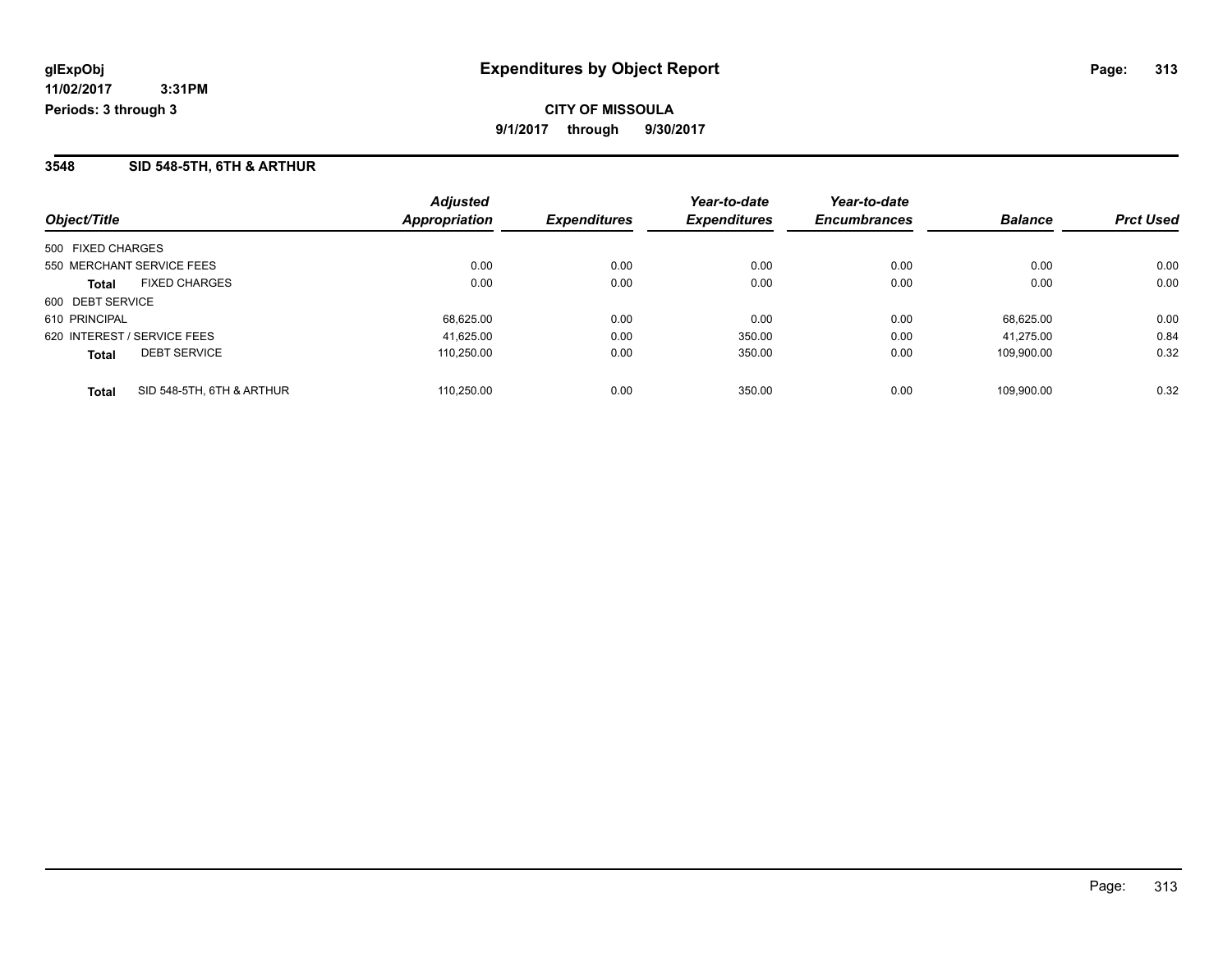# **3549 SID 549 HILLVIEW WAY**

|                             |                      | <b>Adjusted</b> |                     | Year-to-date        | Year-to-date        |                |                  |
|-----------------------------|----------------------|-----------------|---------------------|---------------------|---------------------|----------------|------------------|
| Object/Title                |                      | Appropriation   | <b>Expenditures</b> | <b>Expenditures</b> | <b>Encumbrances</b> | <b>Balance</b> | <b>Prct Used</b> |
| 500 FIXED CHARGES           |                      |                 |                     |                     |                     |                |                  |
| 550 MERCHANT SERVICE FEES   |                      | 350.00          | 0.00                | 0.00                | 0.00                | 350.00         | 0.00             |
| <b>Total</b>                | <b>FIXED CHARGES</b> | 350.00          | 0.00                | 0.00                | 0.00                | 350.00         | 0.00             |
| 600 DEBT SERVICE            |                      |                 |                     |                     |                     |                |                  |
| 610 PRINCIPAL               |                      | 105.000.00      | 0.00                | 0.00                | 0.00                | 105.000.00     | 0.00             |
| 620 INTEREST / SERVICE FEES |                      | 67.475.00       | 350.00              | 350.00              | 0.00                | 67.125.00      | 0.52             |
| <b>Total</b>                | <b>DEBT SERVICE</b>  | 172.475.00      | 350.00              | 350.00              | 0.00                | 172.125.00     | 0.20             |
| <b>Total</b>                | NON-DEPARTMENTAL     | 172.825.00      | 350.00              | 350.00              | 0.00                | 172.475.00     | 0.20             |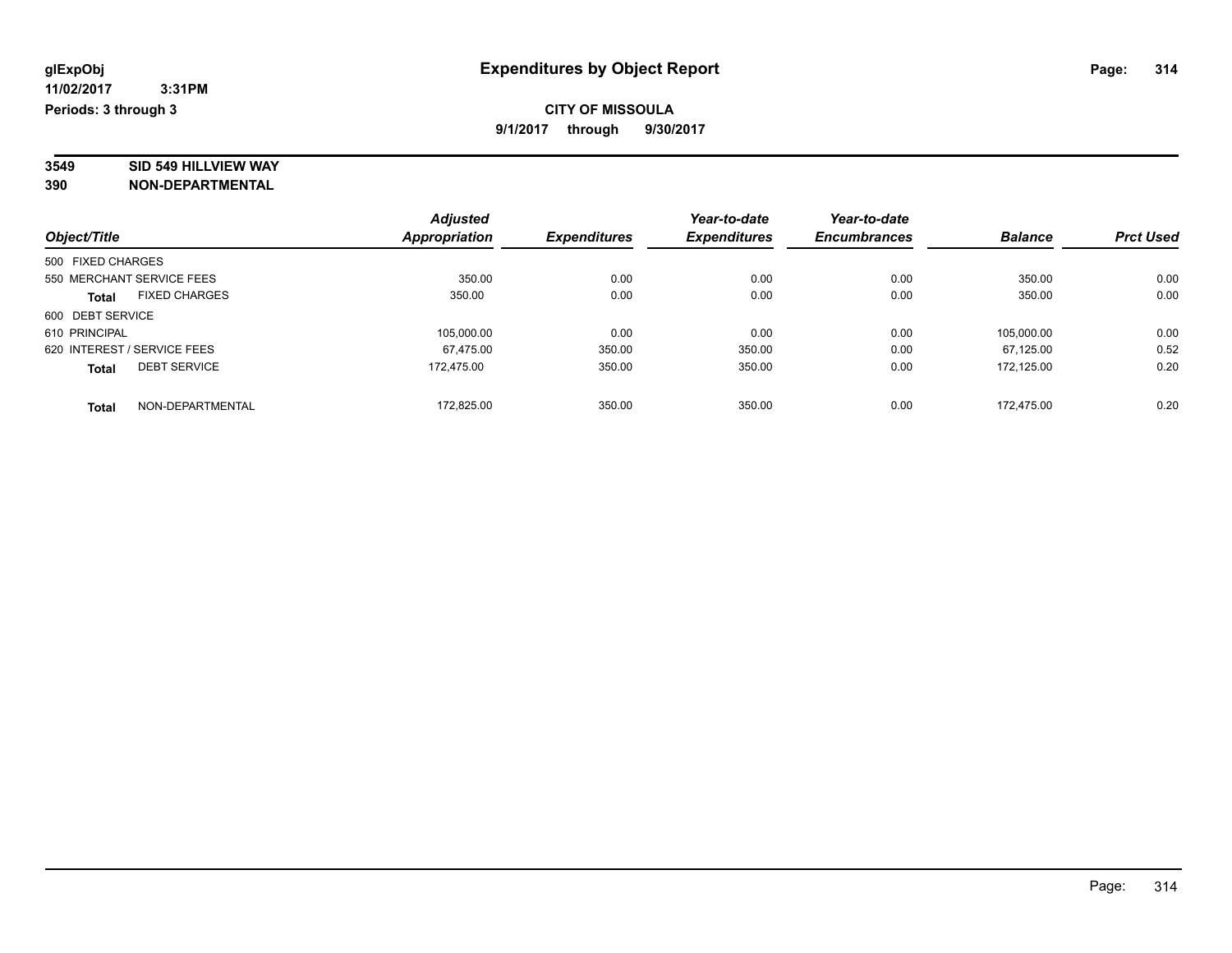#### **3549 SID 549 HILLVIEW WAY**

| Object/Title                         | <b>Adjusted</b><br>Appropriation | <b>Expenditures</b> | Year-to-date<br><b>Expenditures</b> | Year-to-date<br><b>Encumbrances</b> | <b>Balance</b> | <b>Prct Used</b> |
|--------------------------------------|----------------------------------|---------------------|-------------------------------------|-------------------------------------|----------------|------------------|
| 500 FIXED CHARGES                    |                                  |                     |                                     |                                     |                |                  |
| 550 MERCHANT SERVICE FEES            | 350.00                           | 0.00                | 0.00                                | 0.00                                | 350.00         | 0.00             |
| <b>FIXED CHARGES</b><br><b>Total</b> | 350.00                           | 0.00                | 0.00                                | 0.00                                | 350.00         | 0.00             |
| 600 DEBT SERVICE                     |                                  |                     |                                     |                                     |                |                  |
| 610 PRINCIPAL                        | 105.000.00                       | 0.00                | 0.00                                | 0.00                                | 105.000.00     | 0.00             |
| 620 INTEREST / SERVICE FEES          | 67.475.00                        | 350.00              | 350.00                              | 0.00                                | 67.125.00      | 0.52             |
| <b>DEBT SERVICE</b><br><b>Total</b>  | 172.475.00                       | 350.00              | 350.00                              | 0.00                                | 172.125.00     | 0.20             |
| SID 549 HILLVIEW WAY<br><b>Total</b> | 172.825.00                       | 350.00              | 350.00                              | 0.00                                | 172.475.00     | 0.20             |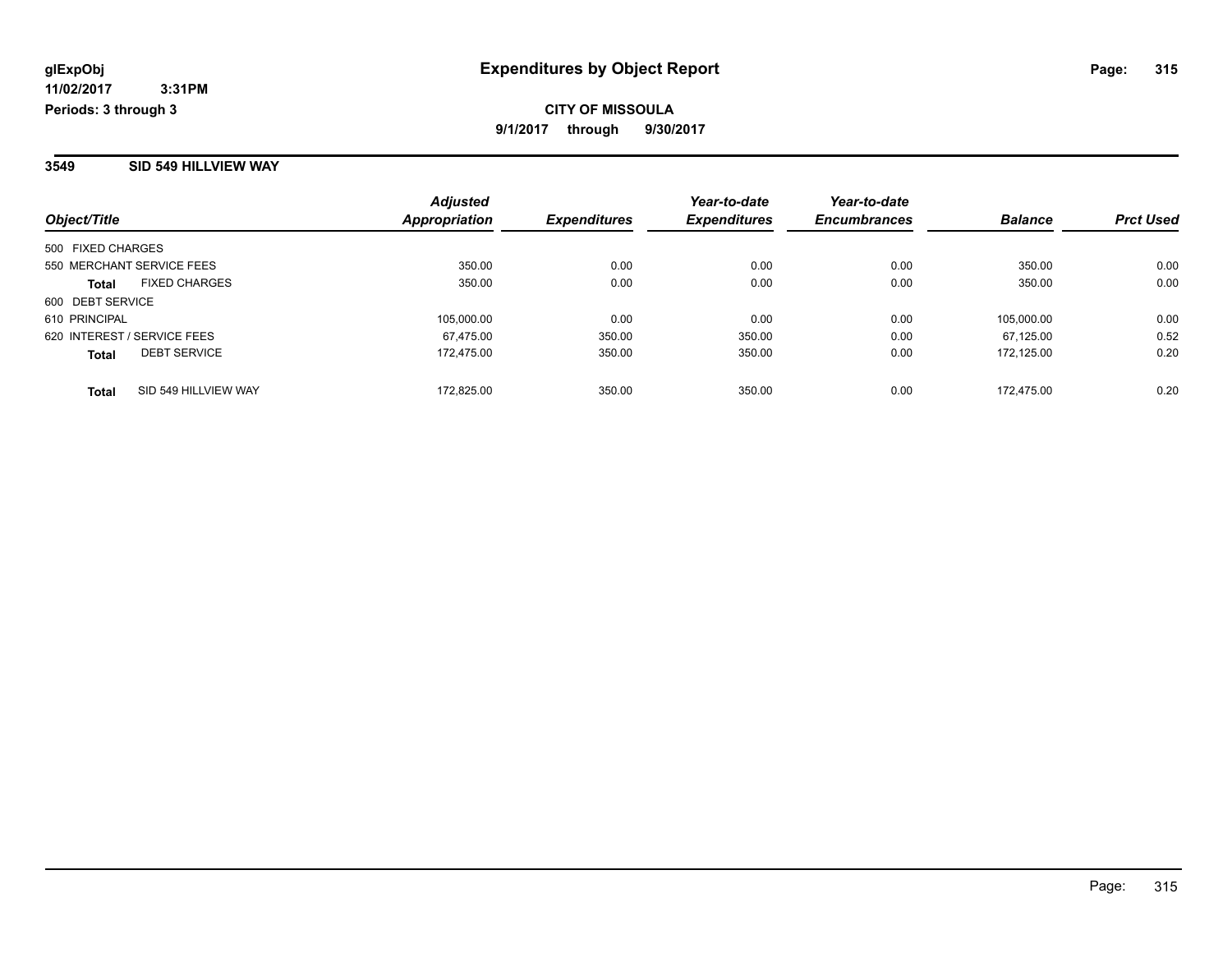# **CITY OF MISSOULA**

**9/1/2017 through 9/30/2017**

# **4060 CAPITAL IMPROVEMENT PROGRAM FUND**

|                           |                                   | <b>Adjusted</b> |                     | Year-to-date        | Year-to-date        |                |                  |
|---------------------------|-----------------------------------|-----------------|---------------------|---------------------|---------------------|----------------|------------------|
| Object/Title              |                                   | Appropriation   | <b>Expenditures</b> | <b>Expenditures</b> | <b>Encumbrances</b> | <b>Balance</b> | <b>Prct Used</b> |
| 100 PERSONAL SERVICES     |                                   |                 |                     |                     |                     |                |                  |
| 110 SALARIES AND WAGES    |                                   | 0.00            | 0.00                | 0.00                | 0.00                | 0.00           | 0.00             |
|                           | <b>140 EMPLOYER CONTRIBUTIONS</b> | 0.00            | 0.00                | 0.00                | 0.00                | 0.00           | 0.00             |
| <b>Total</b>              | PERSONAL SERVICES                 | 0.00            | 0.00                | 0.00                | 0.00                | 0.00           | 0.00             |
| 300 PURCHASED SERVICES    |                                   |                 |                     |                     |                     |                |                  |
|                           | 350 PROFESSIONAL SERVICES         | 0.00            | 0.00                | 1,356.00            | 0.00                | $-1,356.00$    | 0.00             |
| 380 TRAINING              |                                   | 0.00            | 0.00                | 0.00                | 0.00                | 0.00           | 0.00             |
| <b>Total</b>              | PURCHASED SERVICES                | 0.00            | 0.00                | 1,356.00            | 0.00                | $-1,356.00$    | 0.00             |
| 500 FIXED CHARGES         |                                   |                 |                     |                     |                     |                |                  |
|                           | 550 MERCHANT SERVICE FEES         | 0.00            | 0.00                | 0.00                | 0.00                | 0.00           | 0.00             |
| <b>Total</b>              | <b>FIXED CHARGES</b>              | 0.00            | 0.00                | 0.00                | 0.00                | 0.00           | 0.00             |
| 600 DEBT SERVICE          |                                   |                 |                     |                     |                     |                |                  |
| 610 PRINCIPAL             |                                   | 1,177,412.00    | 43,044.50           | 85,066.83           | 0.00                | 1.092.345.17   | 7.22             |
|                           | 620 INTEREST / SERVICE FEES       | 224,091.00      | 6,443.98            | 15,346.00           | 0.00                | 208,745.00     | 6.85             |
| <b>Total</b>              | <b>DEBT SERVICE</b>               | 1,401,503.00    | 49,488.48           | 100,412.83          | 0.00                | 1,301,090.17   | 7.16             |
| 800 OTHER OBJECTS         |                                   |                 |                     |                     |                     |                |                  |
|                           | 820 TRANSFERS TO OTHER FUNDS      | 0.00            | 0.00                | 0.00                | 0.00                | 0.00           | 0.00             |
| <b>Total</b>              | OTHER OBJECTS                     | 0.00            | 0.00                | 0.00                | 0.00                | 0.00           | 0.00             |
| 900 CAPITAL OUTLAY        |                                   |                 |                     |                     |                     |                |                  |
| 910 LAND                  |                                   | 0.00            | 0.00                | 0.00                | 0.00                | 0.00           | 0.00             |
| 920 BUILDINGS             |                                   | 0.00            | 0.00                | 0.00                | 0.00                | 0.00           | 0.00             |
| 930 IMPROVEMENTS          |                                   | 2,500.00        | 34,712.76           | 61,007.46           | 0.00                | $-58,507.46$   | 2,440.30         |
|                           | 940 MACHINERY & EQUIPMENT         | 0.00            | 31,466.58           | 51,830.14           | 0.00                | $-51,830.14$   | 0.00             |
| 941 DUI DIGITAL EQUIPMENT |                                   | 0.00            | 0.00                | 0.00                | 0.00                | 0.00           | 0.00             |
| <b>Total</b>              | <b>CAPITAL OUTLAY</b>             | 2,500.00        | 66,179.34           | 112,837.60          | 0.00                | $-110,337.60$  | 4,513.50         |
| <b>Total</b>              | NON-DEPARTMENTAL                  | 1,404,003.00    | 115,667.82          | 214,606.43          | 0.00                | 1,189,396.57   | 15.29            |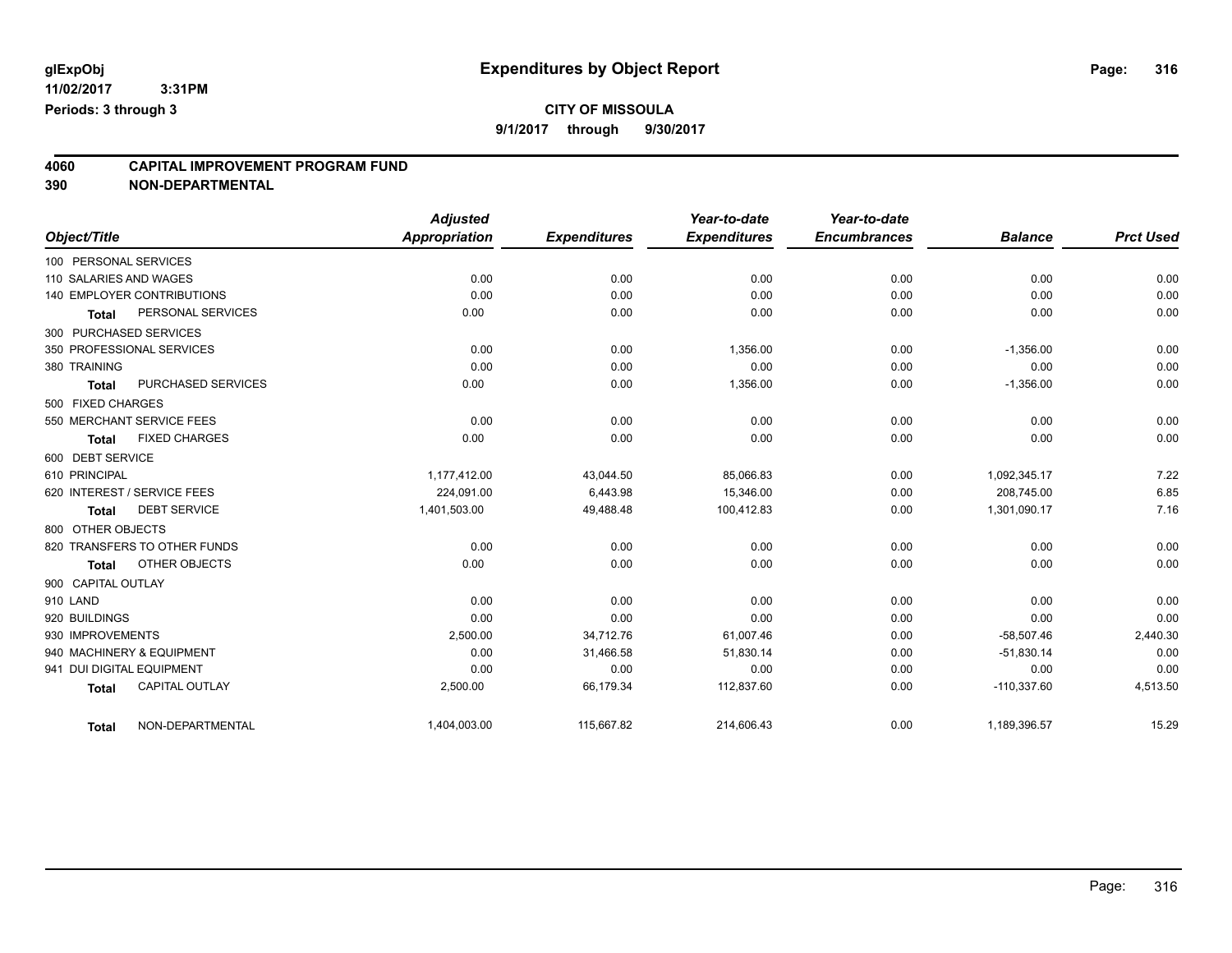#### **4060 CAPITAL IMPROVEMENT PROGRAM FUND**

| Object/Title              |                                 | <b>Adjusted</b><br><b>Appropriation</b> | <b>Expenditures</b> | Year-to-date<br><b>Expenditures</b> | Year-to-date<br><b>Encumbrances</b> | <b>Balance</b> | <b>Prct Used</b> |
|---------------------------|---------------------------------|-----------------------------------------|---------------------|-------------------------------------|-------------------------------------|----------------|------------------|
| 100 PERSONAL SERVICES     |                                 |                                         |                     |                                     |                                     |                |                  |
| 110 SALARIES AND WAGES    |                                 | 0.00                                    | 0.00                | 0.00                                | 0.00                                | 0.00           | 0.00             |
|                           | 140 EMPLOYER CONTRIBUTIONS      | 0.00                                    | 0.00                | 0.00                                | 0.00                                | 0.00           | 0.00             |
| <b>Total</b>              | PERSONAL SERVICES               | 0.00                                    | 0.00                | 0.00                                | 0.00                                | 0.00           | 0.00             |
| 300 PURCHASED SERVICES    |                                 |                                         |                     |                                     |                                     |                |                  |
|                           | 350 PROFESSIONAL SERVICES       | 0.00                                    | 0.00                | 1,356.00                            | 0.00                                | $-1,356.00$    | 0.00             |
| 380 TRAINING              |                                 | 0.00                                    | 0.00                | 0.00                                | 0.00                                | 0.00           | 0.00             |
|                           | PURCHASED SERVICES              | 0.00                                    | 0.00                | 1,356.00                            | 0.00                                | $-1,356.00$    | 0.00             |
| <b>Total</b>              |                                 |                                         |                     |                                     |                                     |                |                  |
| 500 FIXED CHARGES         |                                 |                                         |                     |                                     |                                     |                |                  |
|                           | 550 MERCHANT SERVICE FEES       | 0.00                                    | 0.00                | 0.00                                | 0.00                                | 0.00           | 0.00             |
| <b>Total</b>              | <b>FIXED CHARGES</b>            | 0.00                                    | 0.00                | 0.00                                | 0.00                                | 0.00           | 0.00             |
| 600 DEBT SERVICE          |                                 |                                         |                     |                                     |                                     |                |                  |
| 610 PRINCIPAL             |                                 | 1,177,412.00                            | 43,044.50           | 85,066.83                           | 0.00                                | 1,092,345.17   | 7.22             |
|                           | 620 INTEREST / SERVICE FEES     | 224,091.00                              | 6,443.98            | 15,346.00                           | 0.00                                | 208,745.00     | 6.85             |
| Total                     | <b>DEBT SERVICE</b>             | 1,401,503.00                            | 49,488.48           | 100,412.83                          | 0.00                                | 1,301,090.17   | 7.16             |
| 800 OTHER OBJECTS         |                                 |                                         |                     |                                     |                                     |                |                  |
|                           | 820 TRANSFERS TO OTHER FUNDS    | 0.00                                    | 0.00                | 0.00                                | 0.00                                | 0.00           | 0.00             |
| <b>Total</b>              | OTHER OBJECTS                   | 0.00                                    | 0.00                | 0.00                                | 0.00                                | 0.00           | 0.00             |
| 900 CAPITAL OUTLAY        |                                 |                                         |                     |                                     |                                     |                |                  |
| 910 LAND                  |                                 | 0.00                                    | 0.00                | 0.00                                | 0.00                                | 0.00           | 0.00             |
| 920 BUILDINGS             |                                 | 0.00                                    | 0.00                | 0.00                                | 0.00                                | 0.00           | 0.00             |
| 930 IMPROVEMENTS          |                                 | 2,500.00                                | 34,712.76           | 61,007.46                           | 0.00                                | $-58,507.46$   | 2,440.30         |
|                           | 940 MACHINERY & EQUIPMENT       | 0.00                                    | 31,466.58           | 51,830.14                           | 0.00                                | $-51,830.14$   | 0.00             |
| 941 DUI DIGITAL EQUIPMENT |                                 | 0.00                                    | 0.00                | 0.00                                | 0.00                                | 0.00           | 0.00             |
| <b>Total</b>              | <b>CAPITAL OUTLAY</b>           | 2,500.00                                | 66,179.34           | 112,837.60                          | 0.00                                | $-110,337.60$  | 4,513.50         |
| Total                     | CAPITAL IMPROVEMENT PROGRAM FUN | 1,404,003.00                            | 115,667.82          | 214,606.43                          | 0.00                                | 1,189,396.57   | 15.29            |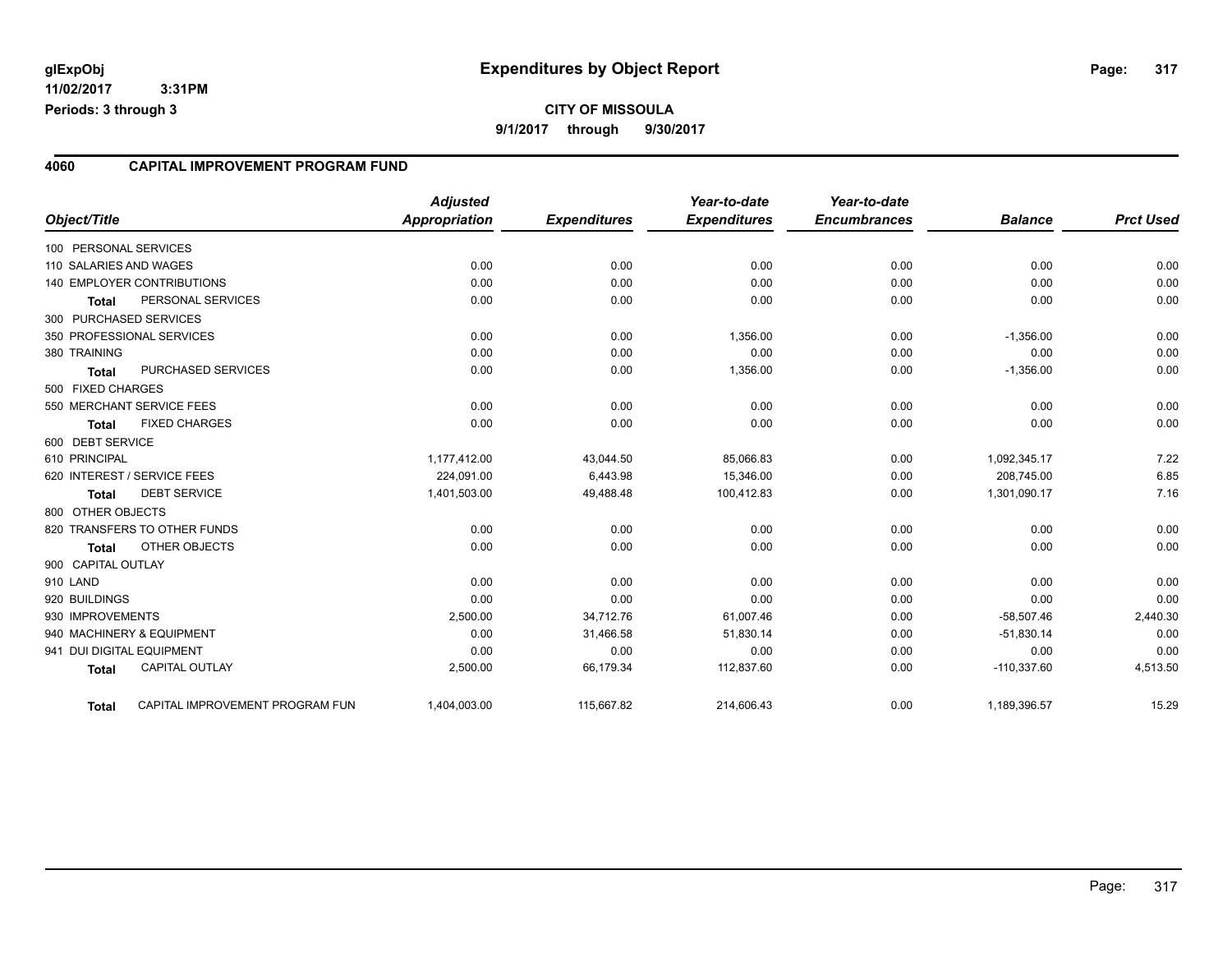# **CITY OF MISSOULA**

**9/1/2017 through 9/30/2017**

# **4130 1997 G O BOND OPEN SPACE PURCHASE FUND**

|                                       | <b>Adjusted</b>      |                     | Year-to-date        | Year-to-date        |                |                  |
|---------------------------------------|----------------------|---------------------|---------------------|---------------------|----------------|------------------|
| Object/Title                          | <b>Appropriation</b> | <b>Expenditures</b> | <b>Expenditures</b> | <b>Encumbrances</b> | <b>Balance</b> | <b>Prct Used</b> |
| 500 FIXED CHARGES                     |                      |                     |                     |                     |                |                  |
| 550 MERCHANT SERVICE FEES             | 0.00                 | 0.00                | 0.00                | 0.00                | 0.00           | 0.00             |
| <b>FIXED CHARGES</b><br><b>Total</b>  | 0.00                 | 0.00                | 0.00                | 0.00                | 0.00           | 0.00             |
| 800 OTHER OBJECTS                     |                      |                     |                     |                     |                |                  |
| 820 TRANSFERS TO OTHER FUNDS          | 0.00                 | 0.00                | 0.00                | 0.00                | 0.00           | 0.00             |
| OTHER OBJECTS<br>Total                | 0.00                 | 0.00                | 0.00                | 0.00                | 0.00           | 0.00             |
| 900 CAPITAL OUTLAY                    |                      |                     |                     |                     |                |                  |
| 930 IMPROVEMENTS                      | 0.00                 | 0.00                | 0.00                | 0.00                | 0.00           | 0.00             |
| <b>CAPITAL OUTLAY</b><br><b>Total</b> | 0.00                 | 0.00                | 0.00                | 0.00                | 0.00           | 0.00             |
| NON-DEPARTMENTAL<br><b>Total</b>      | 0.00                 | 0.00                | 0.00                | 0.00                | 0.00           | 0.00             |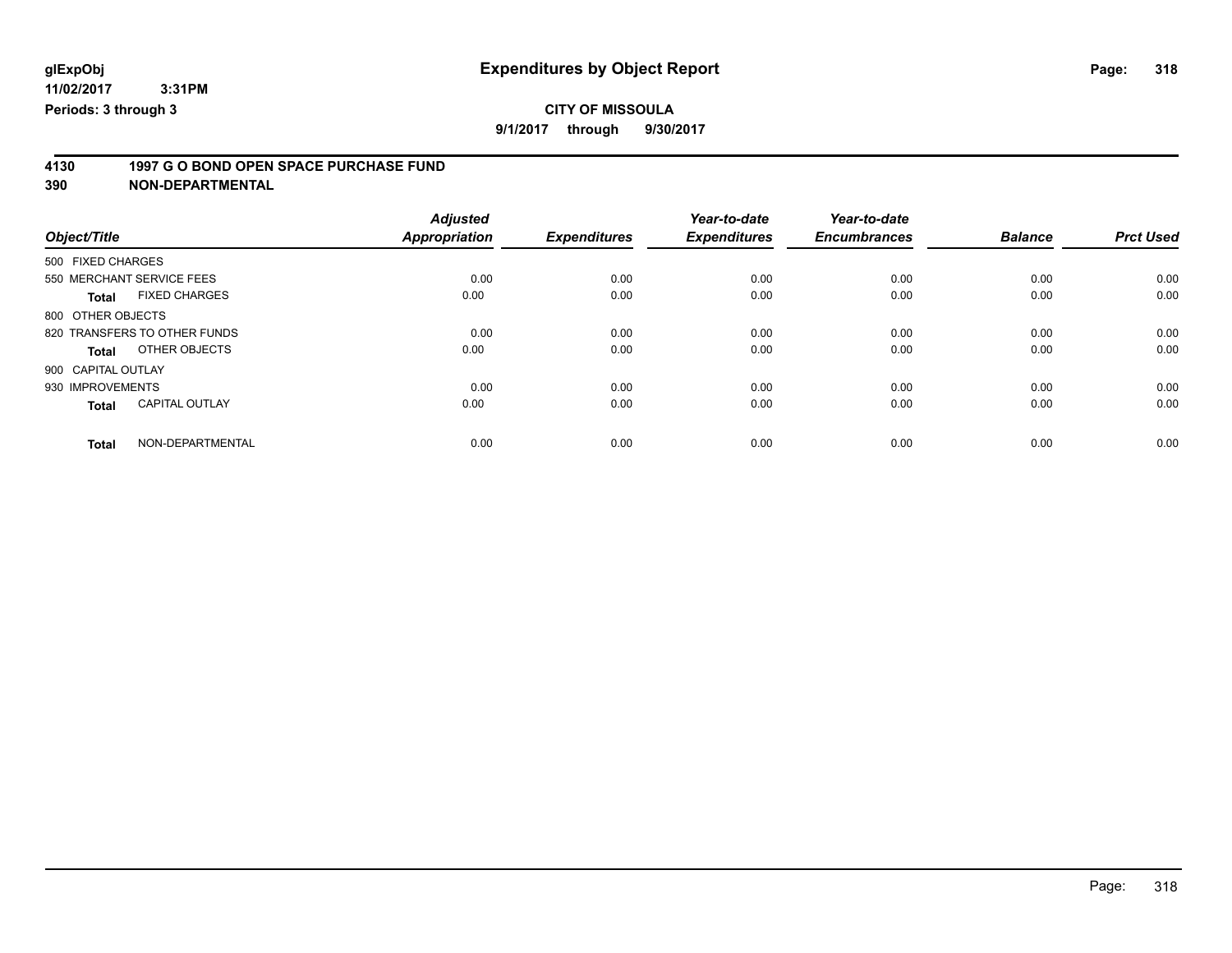#### **4130 1997 G O BOND OPEN SPACE PURCHASE FUND**

| Object/Title       |                                   | <b>Adjusted</b><br>Appropriation | <b>Expenditures</b> | Year-to-date<br><b>Expenditures</b> | Year-to-date<br><b>Encumbrances</b> | <b>Balance</b> | <b>Prct Used</b> |
|--------------------|-----------------------------------|----------------------------------|---------------------|-------------------------------------|-------------------------------------|----------------|------------------|
| 500 FIXED CHARGES  |                                   |                                  |                     |                                     |                                     |                |                  |
|                    | 550 MERCHANT SERVICE FEES         | 0.00                             | 0.00                | 0.00                                | 0.00                                | 0.00           | 0.00             |
| <b>Total</b>       | <b>FIXED CHARGES</b>              | 0.00                             | 0.00                | 0.00                                | 0.00                                | 0.00           | 0.00             |
| 800 OTHER OBJECTS  |                                   |                                  |                     |                                     |                                     |                |                  |
|                    | 820 TRANSFERS TO OTHER FUNDS      | 0.00                             | 0.00                | 0.00                                | 0.00                                | 0.00           | 0.00             |
| <b>Total</b>       | OTHER OBJECTS                     | 0.00                             | 0.00                | 0.00                                | 0.00                                | 0.00           | 0.00             |
| 900 CAPITAL OUTLAY |                                   |                                  |                     |                                     |                                     |                |                  |
| 930 IMPROVEMENTS   |                                   | 0.00                             | 0.00                | 0.00                                | 0.00                                | 0.00           | 0.00             |
| <b>Total</b>       | <b>CAPITAL OUTLAY</b>             | 0.00                             | 0.00                | 0.00                                | 0.00                                | 0.00           | 0.00             |
| <b>Total</b>       | 1997 G O BOND OPEN SPACE PURCHASI | 0.00                             | 0.00                | 0.00                                | 0.00                                | 0.00           | 0.00             |

Page: 319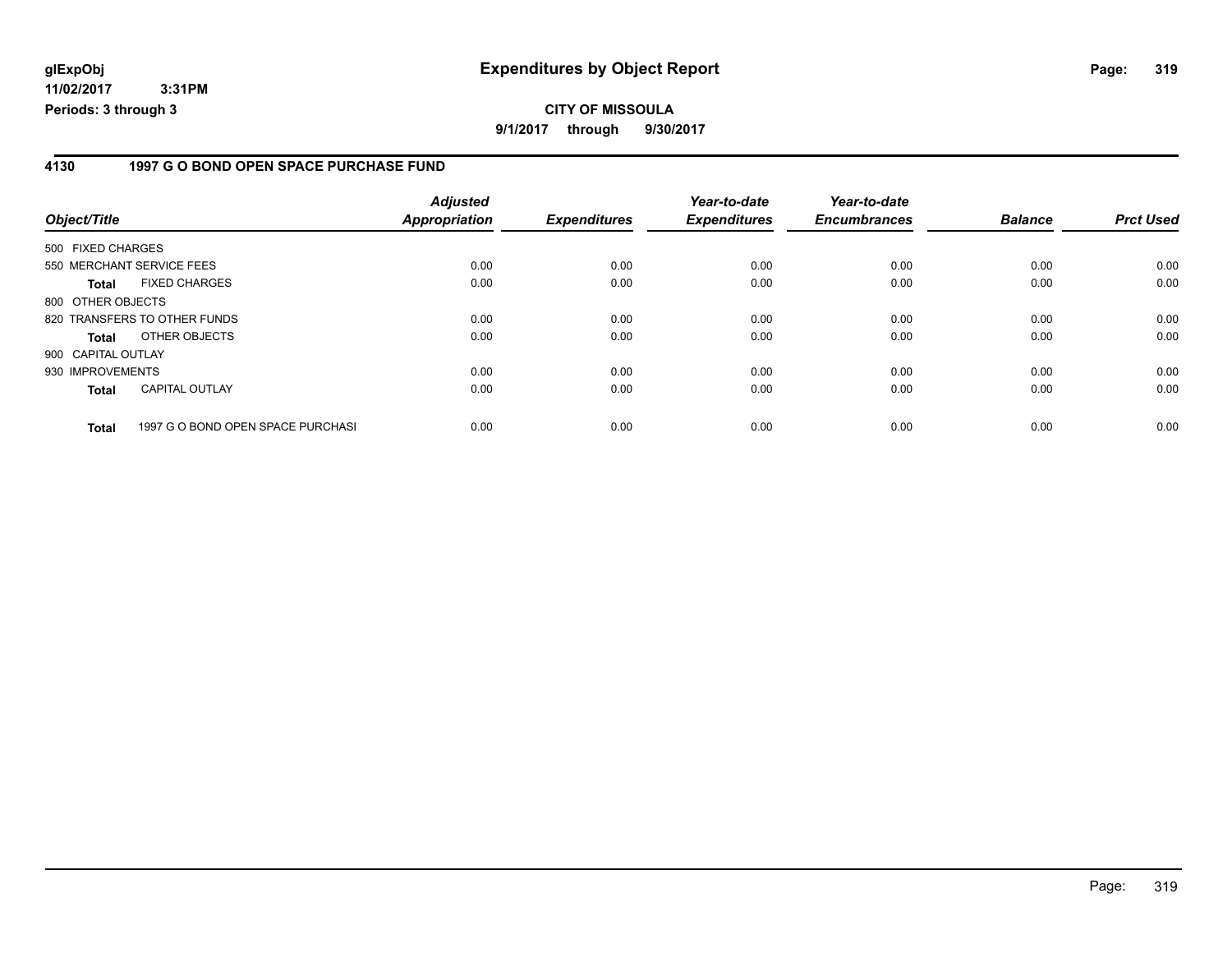**4196 NEW FIRE STATION GO BOND**

**300 FIRE**

|                    |                              | <b>Adjusted</b>      |                     | Year-to-date        | Year-to-date        |                |                  |
|--------------------|------------------------------|----------------------|---------------------|---------------------|---------------------|----------------|------------------|
| Object/Title       |                              | <b>Appropriation</b> | <b>Expenditures</b> | <b>Expenditures</b> | <b>Encumbrances</b> | <b>Balance</b> | <b>Prct Used</b> |
| 500 FIXED CHARGES  |                              |                      |                     |                     |                     |                |                  |
|                    | 550 MERCHANT SERVICE FEES    | 0.00                 | 0.00                | 0.00                | 0.00                | 0.00           | 0.00             |
| <b>Total</b>       | <b>FIXED CHARGES</b>         | 0.00                 | 0.00                | 0.00                | 0.00                | 0.00           | 0.00             |
| 800 OTHER OBJECTS  |                              |                      |                     |                     |                     |                |                  |
|                    | 820 TRANSFERS TO OTHER FUNDS | 0.00                 | 0.00                | 0.00                | 0.00                | 0.00           | 0.00             |
| Total              | OTHER OBJECTS                | 0.00                 | 0.00                | 0.00                | 0.00                | 0.00           | 0.00             |
| 900 CAPITAL OUTLAY |                              |                      |                     |                     |                     |                |                  |
| 920 BUILDINGS      |                              | 0.00                 | 0.00                | 0.00                | 0.00                | 0.00           | 0.00             |
| 930 IMPROVEMENTS   |                              | 0.00                 | 0.00                | 0.00                | 0.00                | 0.00           | 0.00             |
|                    | 940 MACHINERY & EQUIPMENT    | 0.00                 | 0.00                | 0.00                | 0.00                | 0.00           | 0.00             |
| <b>Total</b>       | <b>CAPITAL OUTLAY</b>        | 0.00                 | 0.00                | 0.00                | 0.00                | 0.00           | 0.00             |
| Total              | <b>FIRE</b>                  | 0.00                 | 0.00                | 0.00                | 0.00                | 0.00           | 0.00             |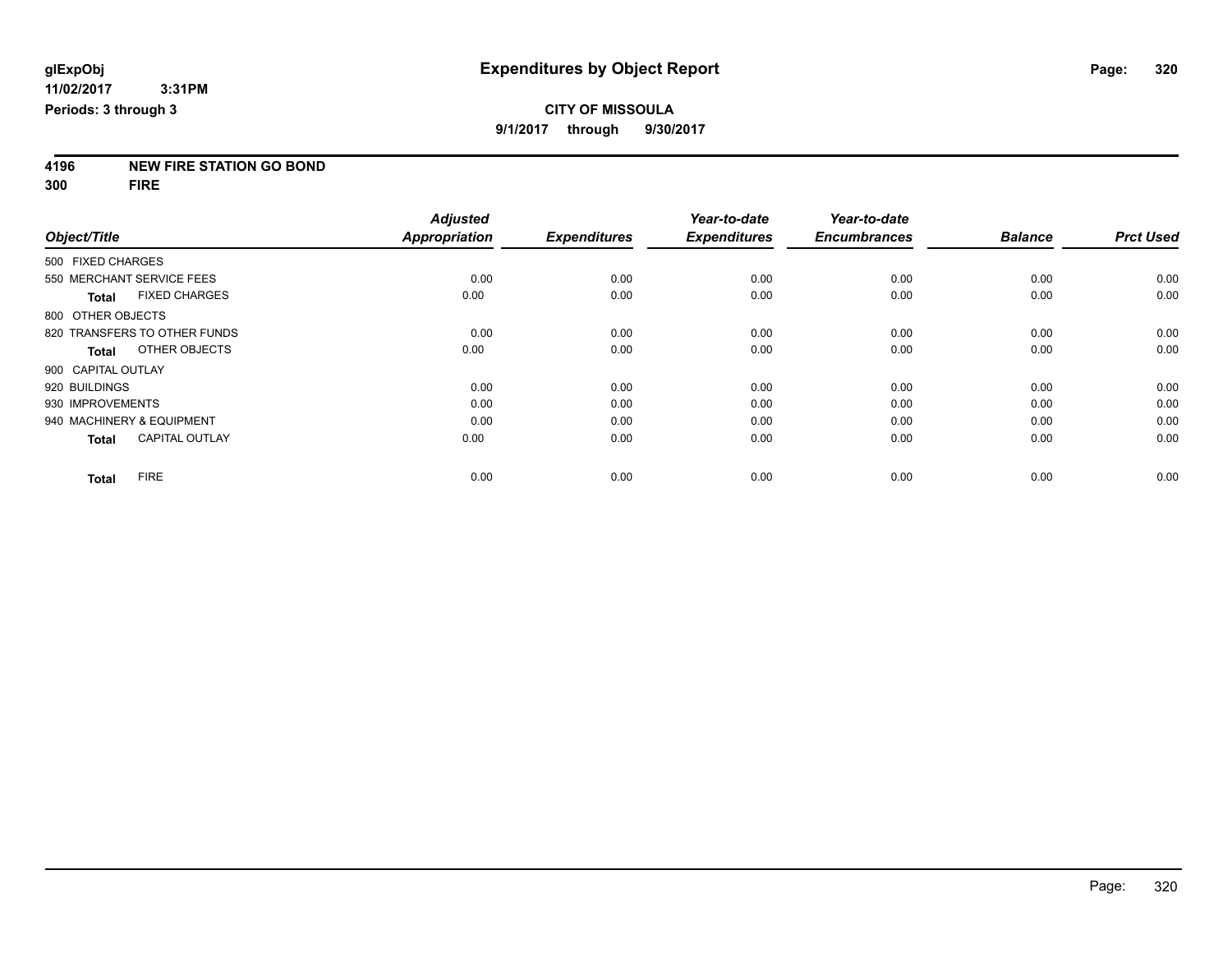## **CITY OF MISSOULA 9/1/2017 through 9/30/2017**

### **4196 NEW FIRE STATION GO BOND**

|                           |                              | <b>Adjusted</b>      |                     | Year-to-date        | Year-to-date        |                |                  |
|---------------------------|------------------------------|----------------------|---------------------|---------------------|---------------------|----------------|------------------|
| Object/Title              |                              | <b>Appropriation</b> | <b>Expenditures</b> | <b>Expenditures</b> | <b>Encumbrances</b> | <b>Balance</b> | <b>Prct Used</b> |
| 500 FIXED CHARGES         |                              |                      |                     |                     |                     |                |                  |
| 550 MERCHANT SERVICE FEES |                              | 0.00                 | 0.00                | 0.00                | 0.00                | 0.00           | 0.00             |
| <b>Total</b>              | <b>FIXED CHARGES</b>         | 0.00                 | 0.00                | 0.00                | 0.00                | 0.00           | 0.00             |
| 800 OTHER OBJECTS         |                              |                      |                     |                     |                     |                |                  |
|                           | 820 TRANSFERS TO OTHER FUNDS | 0.00                 | 0.00                | 0.00                | 0.00                | 0.00           | 0.00             |
| <b>Total</b>              | OTHER OBJECTS                | 0.00                 | 0.00                | 0.00                | 0.00                | 0.00           | 0.00             |
| 900 CAPITAL OUTLAY        |                              |                      |                     |                     |                     |                |                  |
| 920 BUILDINGS             |                              | 0.00                 | 0.00                | 0.00                | 0.00                | 0.00           | 0.00             |
| 930 IMPROVEMENTS          |                              | 0.00                 | 0.00                | 0.00                | 0.00                | 0.00           | 0.00             |
| 940 MACHINERY & EQUIPMENT |                              | 0.00                 | 0.00                | 0.00                | 0.00                | 0.00           | 0.00             |
| <b>Total</b>              | <b>CAPITAL OUTLAY</b>        | 0.00                 | 0.00                | 0.00                | 0.00                | 0.00           | 0.00             |
| <b>Total</b>              | NEW FIRE STATION GO BOND     | 0.00                 | 0.00                | 0.00                | 0.00                | 0.00           | 0.00             |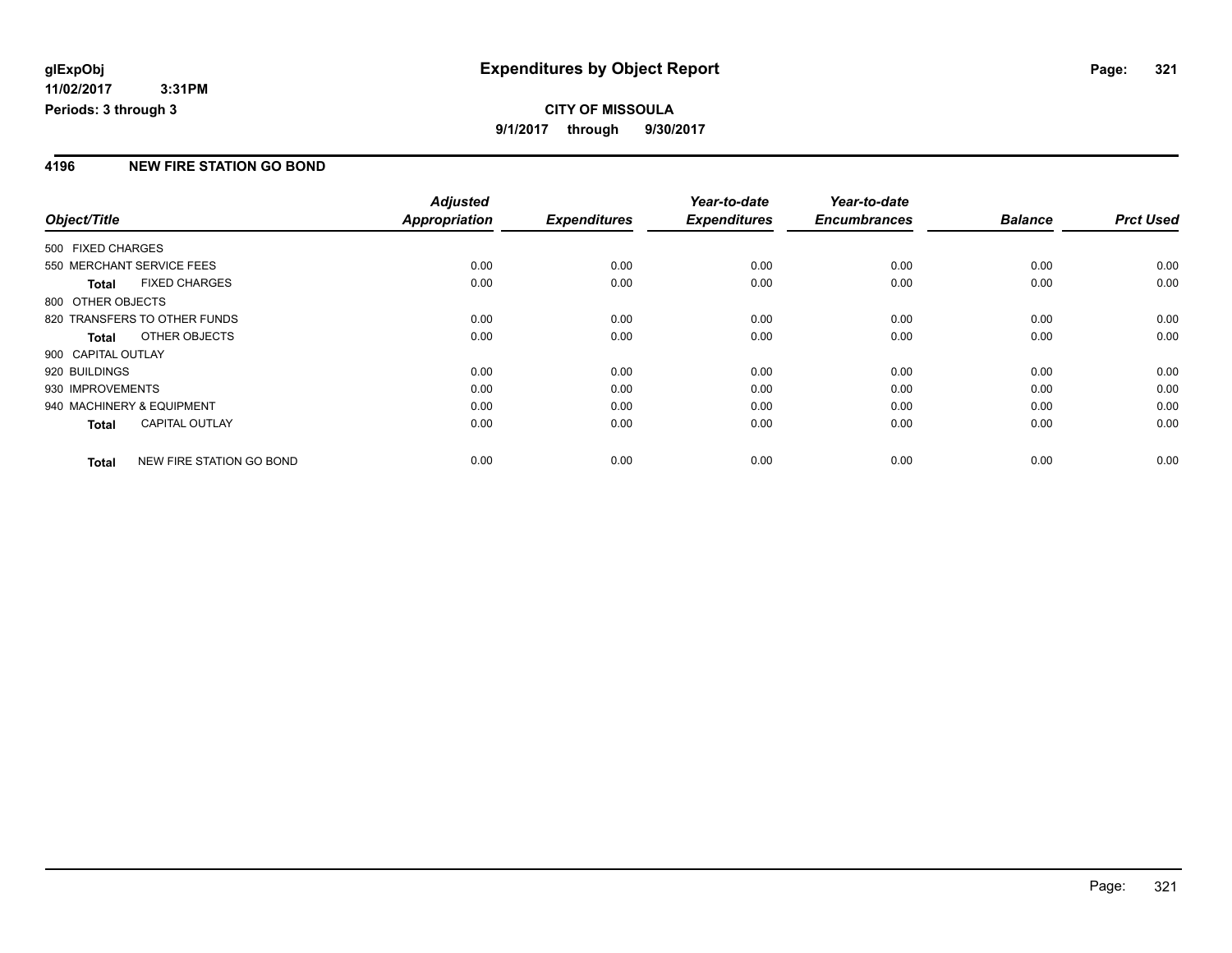**9/1/2017 through 9/30/2017**

# **4450 S/C CONSTRUCTION FUND FOR FY06**

#### **280 PUBLIC WORKS OPERATIONS**

| Object/Title                            | <b>Adjusted</b><br><b>Appropriation</b> | <b>Expenditures</b> | Year-to-date<br><b>Expenditures</b> | Year-to-date<br><b>Encumbrances</b> | <b>Balance</b> | <b>Prct Used</b> |
|-----------------------------------------|-----------------------------------------|---------------------|-------------------------------------|-------------------------------------|----------------|------------------|
| 500 FIXED CHARGES                       |                                         |                     |                                     |                                     |                |                  |
| 550 MERCHANT SERVICE FEES               | 0.00                                    | 0.00                | 0.00                                | 0.00                                | 0.00           | 0.00             |
| <b>FIXED CHARGES</b><br><b>Total</b>    | 0.00                                    | 0.00                | 0.00                                | 0.00                                | 0.00           | 0.00             |
| 800 OTHER OBJECTS                       |                                         |                     |                                     |                                     |                |                  |
| 820 TRANSFERS TO OTHER FUNDS            | 0.00                                    | 0.00                | 0.00                                | 0.00                                | 0.00           | 0.00             |
| OTHER OBJECTS<br><b>Total</b>           | 0.00                                    | 0.00                | 0.00                                | 0.00                                | 0.00           | 0.00             |
| PUBLIC WORKS OPERATIONS<br><b>Total</b> | 0.00                                    | 0.00                | 0.00                                | 0.00                                | 0.00           | 0.00             |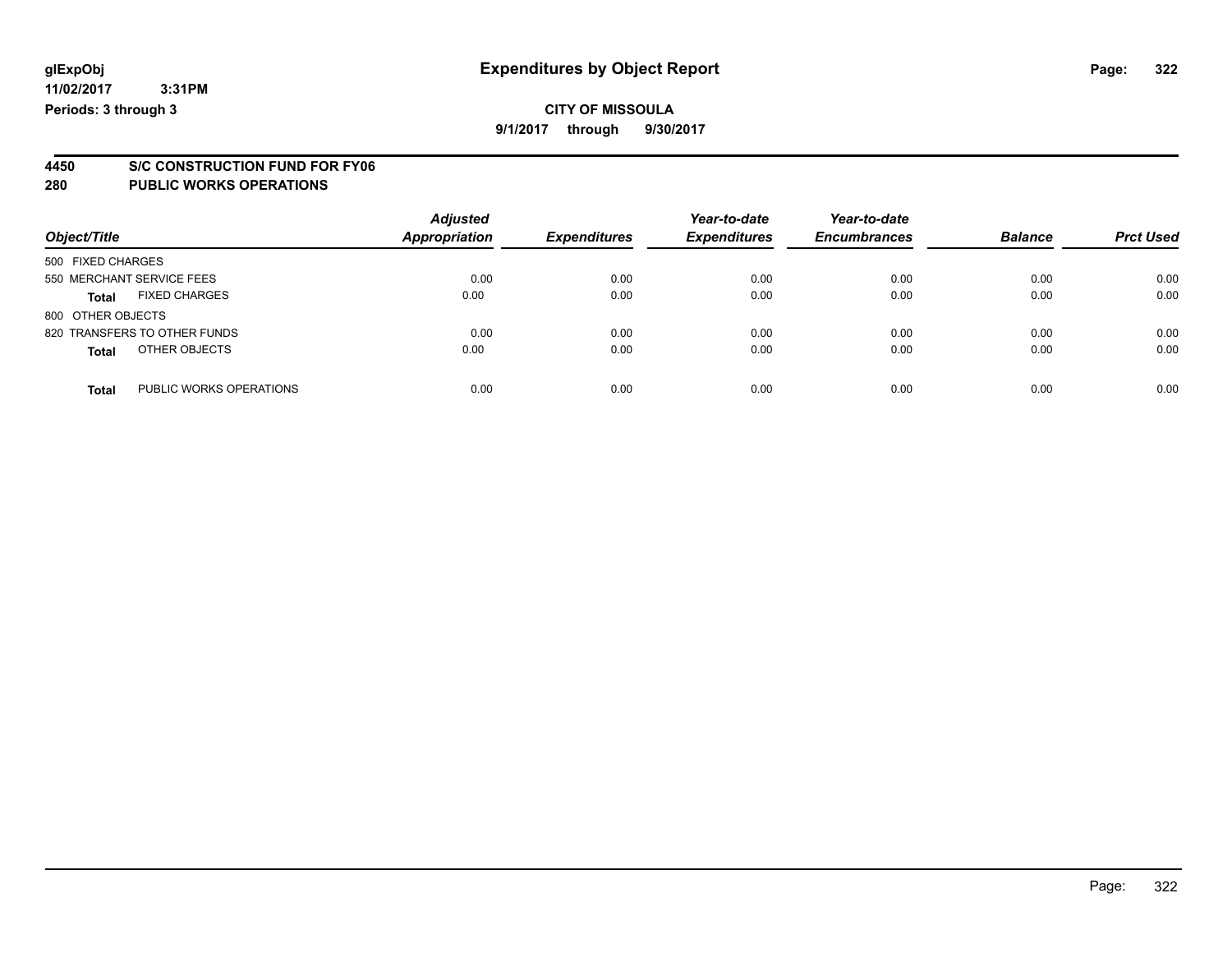# **glExpObj Expenditures by Object Report Page: 323**

**11/02/2017 3:31PM Periods: 3 through 3**

### **4450 S/C CONSTRUCTION FUND FOR FY06**

| Object/Title      |                                | <b>Adjusted</b><br><b>Appropriation</b> | <b>Expenditures</b> | Year-to-date<br><b>Expenditures</b> | Year-to-date<br><b>Encumbrances</b> | <b>Balance</b> | <b>Prct Used</b> |
|-------------------|--------------------------------|-----------------------------------------|---------------------|-------------------------------------|-------------------------------------|----------------|------------------|
| 500 FIXED CHARGES |                                |                                         |                     |                                     |                                     |                |                  |
|                   | 550 MERCHANT SERVICE FEES      | 0.00                                    | 0.00                | 0.00                                | 0.00                                | 0.00           | 0.00             |
| <b>Total</b>      | <b>FIXED CHARGES</b>           | 0.00                                    | 0.00                | 0.00                                | 0.00                                | 0.00           | 0.00             |
| 800 OTHER OBJECTS |                                |                                         |                     |                                     |                                     |                |                  |
|                   | 820 TRANSFERS TO OTHER FUNDS   | 0.00                                    | 0.00                | 0.00                                | 0.00                                | 0.00           | 0.00             |
| <b>Total</b>      | OTHER OBJECTS                  | 0.00                                    | 0.00                | 0.00                                | 0.00                                | 0.00           | 0.00             |
| <b>Total</b>      | S/C CONSTRUCTION FUND FOR FY06 | 0.00                                    | 0.00                | 0.00                                | 0.00                                | 0.00           | 0.00             |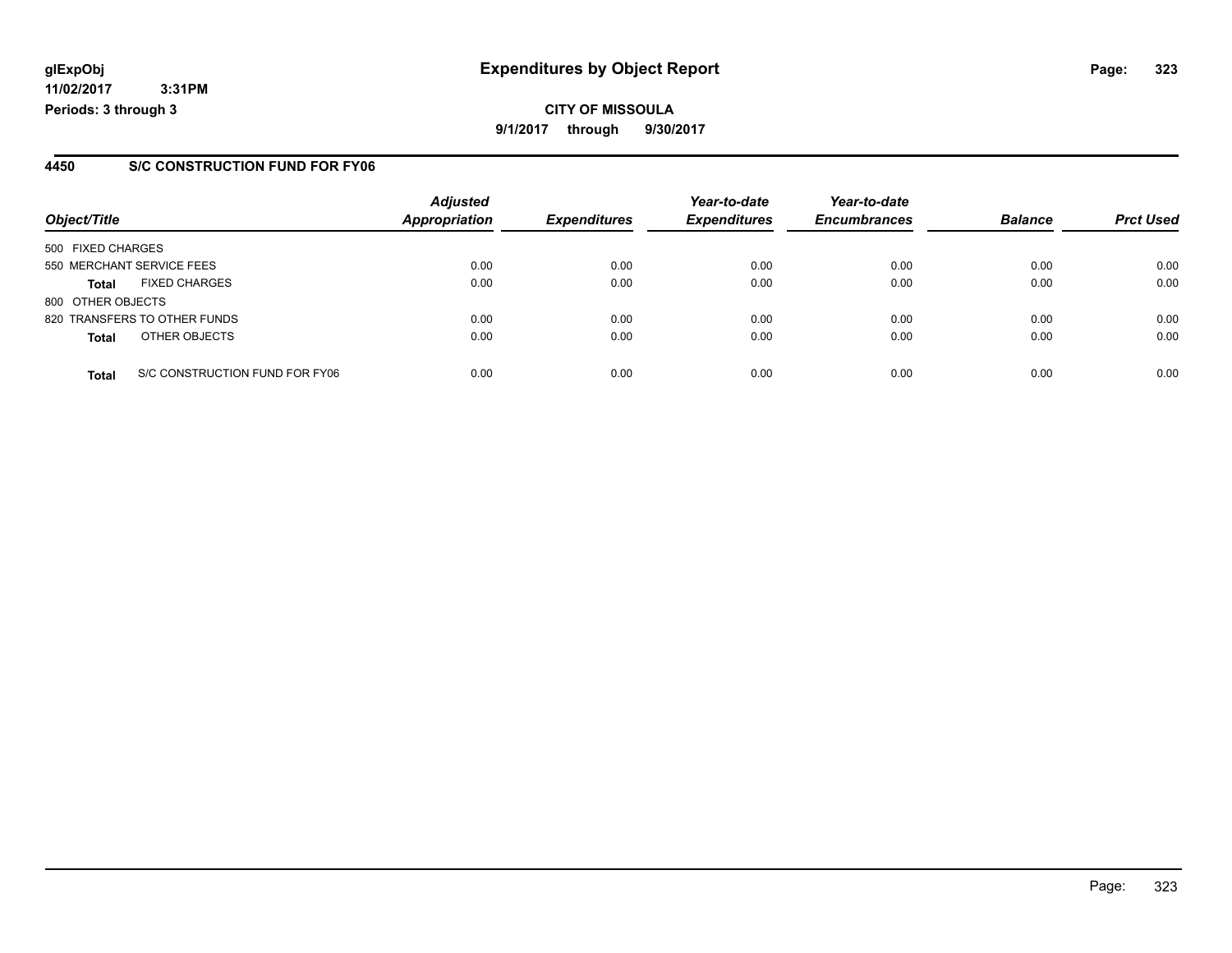**9/1/2017 through 9/30/2017**

# **4451 FY07 S/C BOND FUND**

**280 PUBLIC WORKS OPERATIONS**

| Object/Title                            | <b>Adjusted</b><br>Appropriation | <b>Expenditures</b> | Year-to-date<br><b>Expenditures</b> | Year-to-date<br><b>Encumbrances</b> | <b>Balance</b> | <b>Prct Used</b> |
|-----------------------------------------|----------------------------------|---------------------|-------------------------------------|-------------------------------------|----------------|------------------|
| 500 FIXED CHARGES                       |                                  |                     |                                     |                                     |                |                  |
| 550 MERCHANT SERVICE FEES               | 0.00                             | 0.00                | 0.00                                | 0.00                                | 0.00           | 0.00             |
| <b>FIXED CHARGES</b><br><b>Total</b>    | 0.00                             | 0.00                | 0.00                                | 0.00                                | 0.00           | 0.00             |
| 800 OTHER OBJECTS                       |                                  |                     |                                     |                                     |                |                  |
| 820 TRANSFERS TO OTHER FUNDS            | 0.00                             | 0.00                | 0.00                                | 0.00                                | 0.00           | 0.00             |
| OTHER OBJECTS<br><b>Total</b>           | 0.00                             | 0.00                | 0.00                                | 0.00                                | 0.00           | 0.00             |
|                                         |                                  |                     |                                     |                                     |                |                  |
| PUBLIC WORKS OPERATIONS<br><b>Total</b> | 0.00                             | 0.00                | 0.00                                | 0.00                                | 0.00           | 0.00             |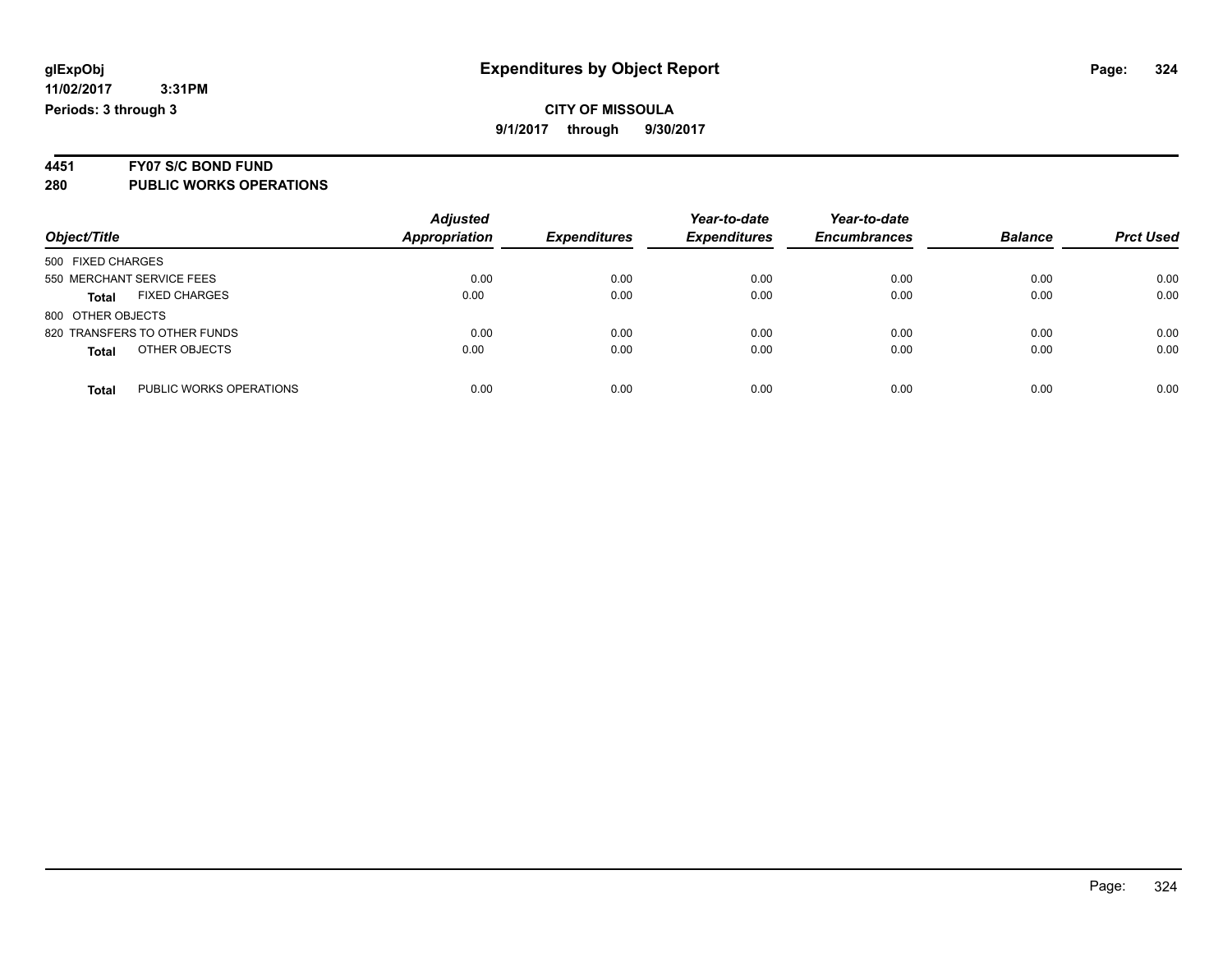#### **4451 FY07 S/C BOND FUND**

|                              |                      | <b>Adjusted</b> |                     | Year-to-date        | Year-to-date        |                |                  |
|------------------------------|----------------------|-----------------|---------------------|---------------------|---------------------|----------------|------------------|
| Object/Title                 |                      | Appropriation   | <b>Expenditures</b> | <b>Expenditures</b> | <b>Encumbrances</b> | <b>Balance</b> | <b>Prct Used</b> |
| 500 FIXED CHARGES            |                      |                 |                     |                     |                     |                |                  |
| 550 MERCHANT SERVICE FEES    |                      | 0.00            | 0.00                | 0.00                | 0.00                | 0.00           | 0.00             |
| <b>Total</b>                 | <b>FIXED CHARGES</b> | 0.00            | 0.00                | 0.00                | 0.00                | 0.00           | 0.00             |
| 800 OTHER OBJECTS            |                      |                 |                     |                     |                     |                |                  |
| 820 TRANSFERS TO OTHER FUNDS |                      | 0.00            | 0.00                | 0.00                | 0.00                | 0.00           | 0.00             |
| <b>Total</b>                 | OTHER OBJECTS        | 0.00            | 0.00                | 0.00                | 0.00                | 0.00           | 0.00             |
| Total                        | FY07 S/C BOND FUND   | 0.00            | 0.00                | 0.00                | 0.00                | 0.00           | 0.00             |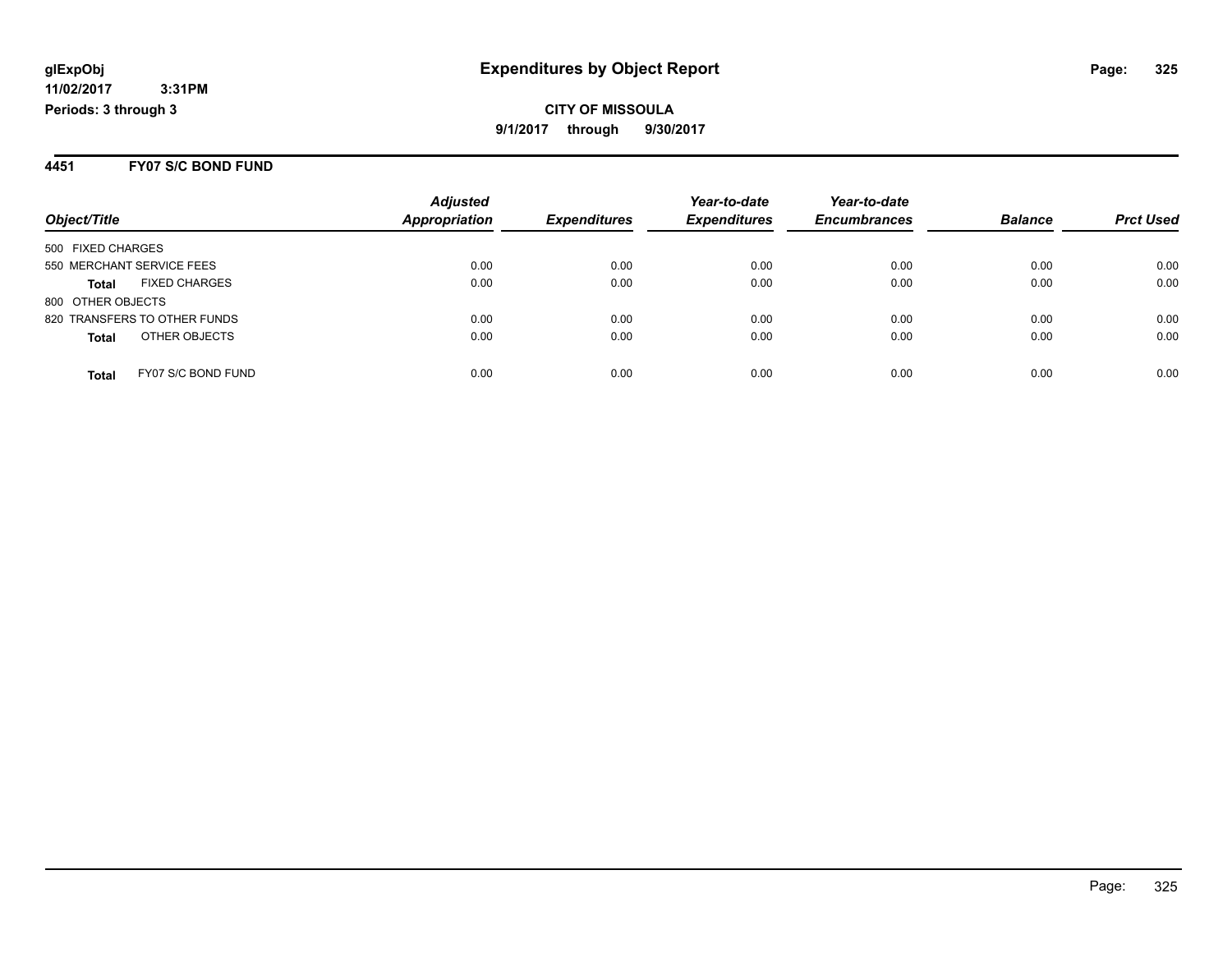# **CITY OF MISSOULA**

**9/1/2017 through 9/30/2017**

# **4452 S/C CONSTRUCTION FUND FOR FY 08 BOND SAL**

| Object/Title                          |                         | <b>Adjusted</b><br>Appropriation | <b>Expenditures</b> | Year-to-date<br><b>Expenditures</b> | Year-to-date<br><b>Encumbrances</b> | <b>Balance</b> | <b>Prct Used</b> |
|---------------------------------------|-------------------------|----------------------------------|---------------------|-------------------------------------|-------------------------------------|----------------|------------------|
| 500 FIXED CHARGES                     |                         |                                  |                     |                                     |                                     |                |                  |
| 550 MERCHANT SERVICE FEES             |                         | 0.00                             | 0.00                | 0.00                                | 0.00                                | 0.00           | 0.00             |
| <b>FIXED CHARGES</b><br><b>Total</b>  |                         | 0.00                             | 0.00                | 0.00                                | 0.00                                | 0.00           | 0.00             |
| 900 CAPITAL OUTLAY                    |                         |                                  |                     |                                     |                                     |                |                  |
| 930 IMPROVEMENTS                      |                         | 0.00                             | 0.00                | 0.00                                | 0.00                                | 0.00           | 0.00             |
| <b>CAPITAL OUTLAY</b><br><b>Total</b> |                         | 0.00                             | 0.00                | 0.00                                | 0.00                                | 0.00           | 0.00             |
| <b>Total</b>                          | PUBLIC WORKS OPERATIONS | 0.00                             | 0.00                | 0.00                                | 0.00                                | 0.00           | 0.00             |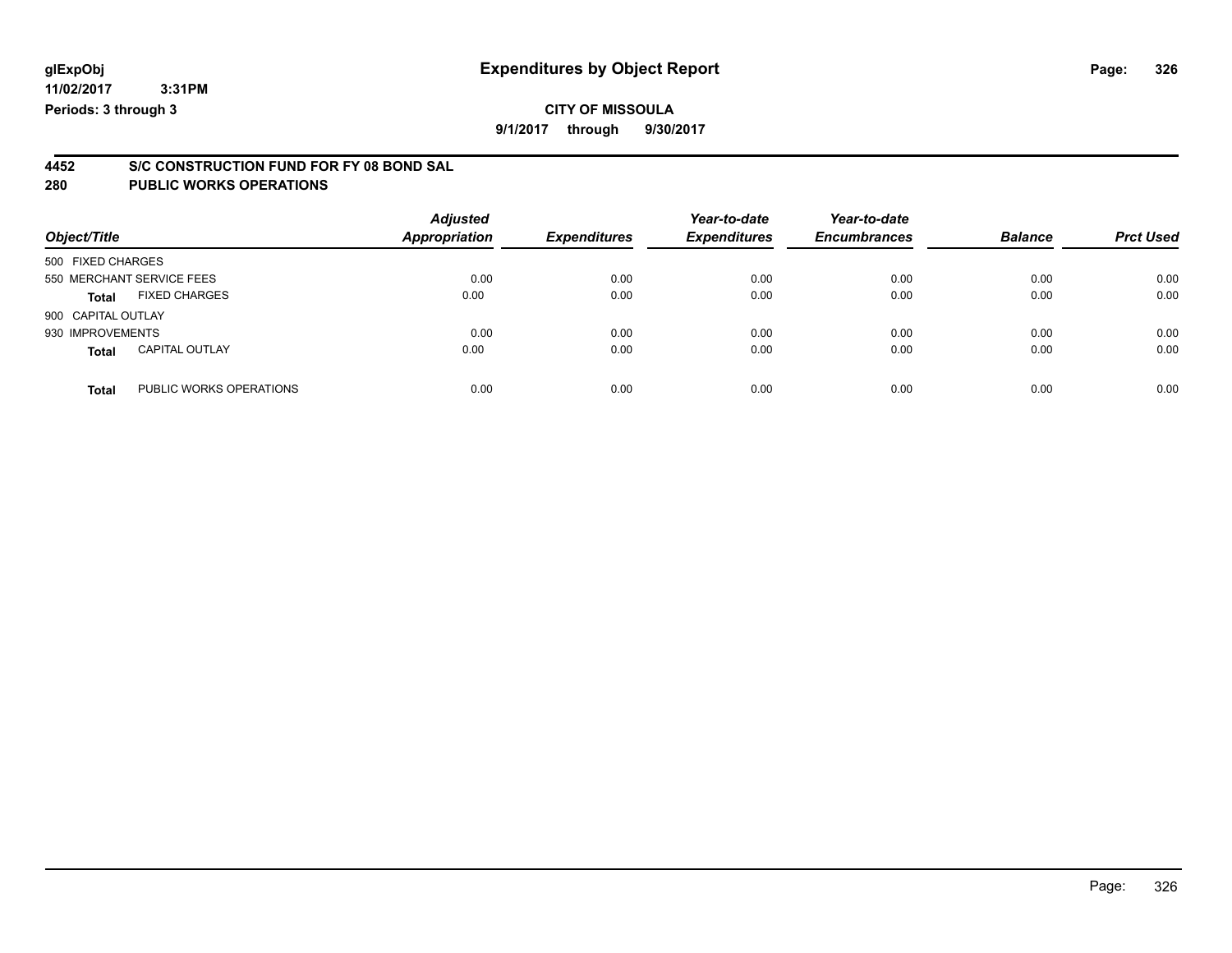**11/02/2017 3:31PM Periods: 3 through 3**

#### **4452 S/C CONSTRUCTION FUND FOR FY 08 BOND SAL**

| Object/Title       |                                    | <b>Adjusted</b><br><b>Appropriation</b> | <b>Expenditures</b> | Year-to-date<br><b>Expenditures</b> | Year-to-date<br><b>Encumbrances</b> | <b>Balance</b> | <b>Prct Used</b> |
|--------------------|------------------------------------|-----------------------------------------|---------------------|-------------------------------------|-------------------------------------|----------------|------------------|
| 500 FIXED CHARGES  |                                    |                                         |                     |                                     |                                     |                |                  |
|                    | 550 MERCHANT SERVICE FEES          | 0.00                                    | 0.00                | 0.00                                | 0.00                                | 0.00           | 0.00             |
| <b>Total</b>       | <b>FIXED CHARGES</b>               | 0.00                                    | 0.00                | 0.00                                | 0.00                                | 0.00           | 0.00             |
| 900 CAPITAL OUTLAY |                                    |                                         |                     |                                     |                                     |                |                  |
| 930 IMPROVEMENTS   |                                    | 0.00                                    | 0.00                | 0.00                                | 0.00                                | 0.00           | 0.00             |
| <b>Total</b>       | <b>CAPITAL OUTLAY</b>              | 0.00                                    | 0.00                | 0.00                                | 0.00                                | 0.00           | 0.00             |
| <b>Total</b>       | S/C CONSTRUCTION FUND FOR FY 08 BO | 0.00                                    | 0.00                | 0.00                                | 0.00                                | 0.00           | 0.00             |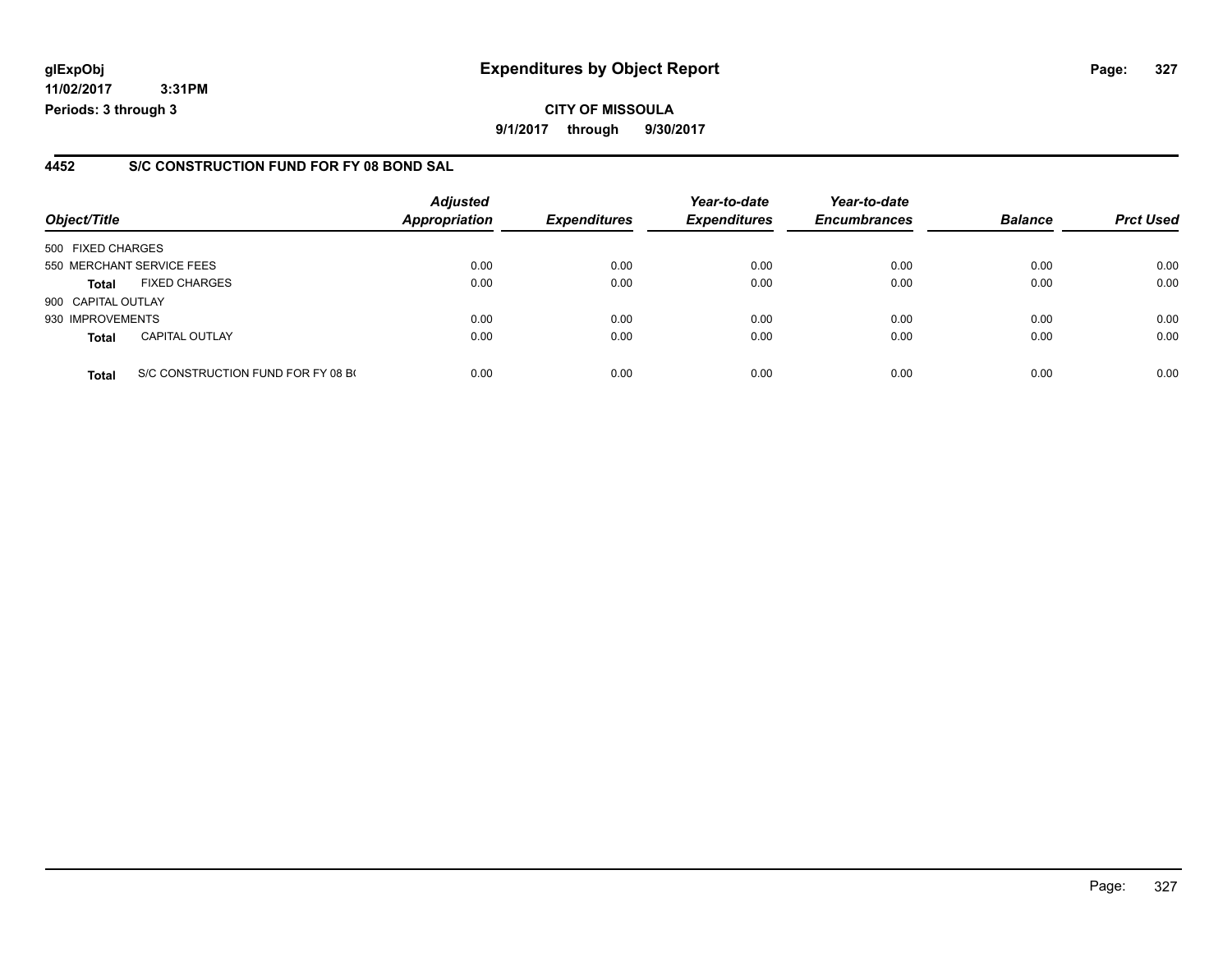**9/1/2017 through 9/30/2017**

# **4453 S/C CONSTRUCTION FUND FY09 BOND**

|                    |                              | <b>Adjusted</b>      |                     | Year-to-date        | Year-to-date        |                |                  |
|--------------------|------------------------------|----------------------|---------------------|---------------------|---------------------|----------------|------------------|
| Object/Title       |                              | <b>Appropriation</b> | <b>Expenditures</b> | <b>Expenditures</b> | <b>Encumbrances</b> | <b>Balance</b> | <b>Prct Used</b> |
| 500 FIXED CHARGES  |                              |                      |                     |                     |                     |                |                  |
|                    | 550 MERCHANT SERVICE FEES    | 0.00                 | 0.00                | 0.00                | 0.00                | 0.00           | 0.00             |
| <b>Total</b>       | <b>FIXED CHARGES</b>         | 0.00                 | 0.00                | 0.00                | 0.00                | 0.00           | 0.00             |
| 800 OTHER OBJECTS  |                              |                      |                     |                     |                     |                |                  |
|                    | 820 TRANSFERS TO OTHER FUNDS | 0.00                 | 0.00                | 0.00                | 0.00                | 0.00           | 0.00             |
| Total              | OTHER OBJECTS                | 0.00                 | 0.00                | 0.00                | 0.00                | 0.00           | 0.00             |
| 900 CAPITAL OUTLAY |                              |                      |                     |                     |                     |                |                  |
| 930 IMPROVEMENTS   |                              | 0.00                 | 0.00                | 0.00                | 0.00                | 0.00           | 0.00             |
| <b>Total</b>       | <b>CAPITAL OUTLAY</b>        | 0.00                 | 0.00                | 0.00                | 0.00                | 0.00           | 0.00             |
| <b>Total</b>       | PUBLIC WORKS OPERATIONS      | 0.00                 | 0.00                | 0.00                | 0.00                | 0.00           | 0.00             |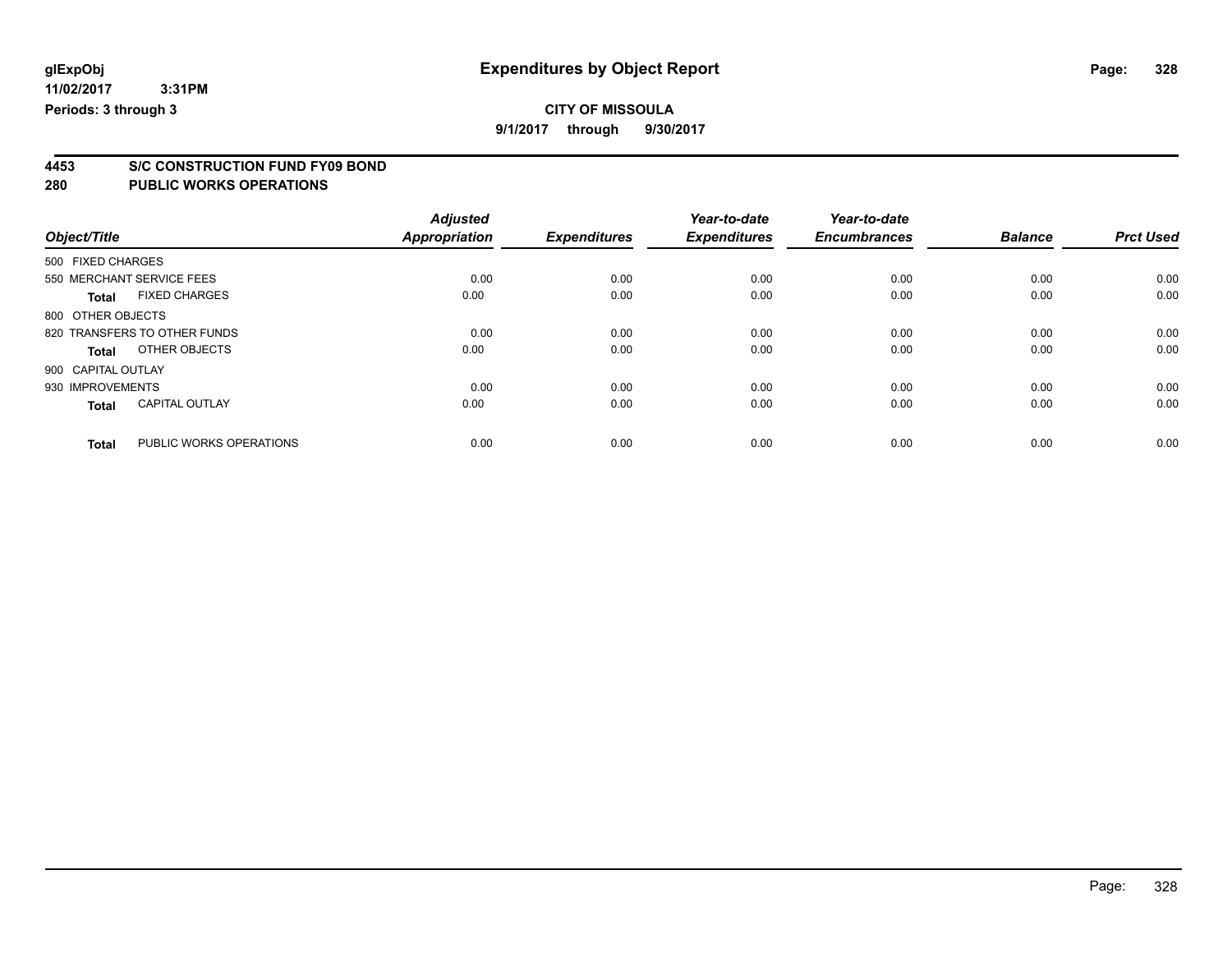### **CITY OF MISSOULA 9/1/2017 through 9/30/2017**

# **4453 S/C CONSTRUCTION FUND FY09 BOND**

**390 NON-DEPARTMENTAL**

| Object/Title                         | <b>Adjusted</b><br>Appropriation | <b>Expenditures</b> | Year-to-date<br><b>Expenditures</b> | Year-to-date<br><b>Encumbrances</b> | <b>Balance</b> | <b>Prct Used</b> |
|--------------------------------------|----------------------------------|---------------------|-------------------------------------|-------------------------------------|----------------|------------------|
| 500 FIXED CHARGES                    |                                  |                     |                                     |                                     |                |                  |
| 500 FIXED CHARGES                    | 0.00                             | 0.00                | 0.00                                | 0.00                                | 0.00           | 0.00             |
| 550 MERCHANT SERVICE FEES            | 0.00                             | 0.00                | 0.00                                | 0.00                                | 0.00           | 0.00             |
| <b>FIXED CHARGES</b><br><b>Total</b> | 0.00                             | 0.00                | 0.00                                | 0.00                                | 0.00           | 0.00             |
| NON-DEPARTMENTAL<br><b>Total</b>     | 0.00                             | 0.00                | 0.00                                | 0.00                                | 0.00           | 0.00             |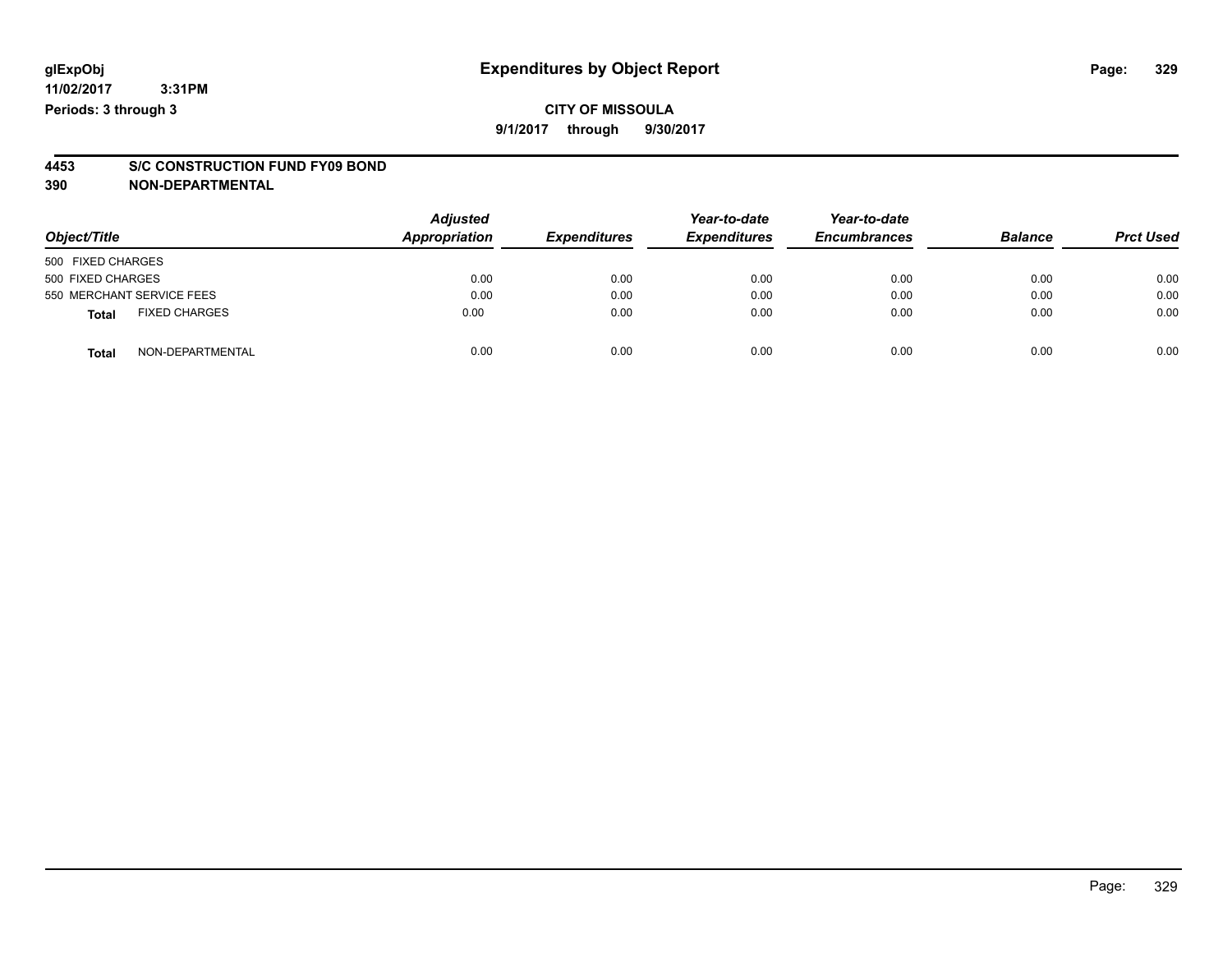**11/02/2017 3:31PM Periods: 3 through 3**

#### **4453 S/C CONSTRUCTION FUND FY09 BOND**

|                    |                                 | <b>Adjusted</b>      |                     | Year-to-date        | Year-to-date        |                |                  |
|--------------------|---------------------------------|----------------------|---------------------|---------------------|---------------------|----------------|------------------|
| Object/Title       |                                 | <b>Appropriation</b> | <b>Expenditures</b> | <b>Expenditures</b> | <b>Encumbrances</b> | <b>Balance</b> | <b>Prct Used</b> |
| 500 FIXED CHARGES  |                                 |                      |                     |                     |                     |                |                  |
| 500 FIXED CHARGES  |                                 | 0.00                 | 0.00                | 0.00                | 0.00                | 0.00           | 0.00             |
|                    | 550 MERCHANT SERVICE FEES       | 0.00                 | 0.00                | 0.00                | 0.00                | 0.00           | 0.00             |
| <b>Total</b>       | <b>FIXED CHARGES</b>            | 0.00                 | 0.00                | 0.00                | 0.00                | 0.00           | 0.00             |
| 800 OTHER OBJECTS  |                                 |                      |                     |                     |                     |                |                  |
|                    | 820 TRANSFERS TO OTHER FUNDS    | 0.00                 | 0.00                | 0.00                | 0.00                | 0.00           | 0.00             |
| Total              | OTHER OBJECTS                   | 0.00                 | 0.00                | 0.00                | 0.00                | 0.00           | 0.00             |
| 900 CAPITAL OUTLAY |                                 |                      |                     |                     |                     |                |                  |
| 930 IMPROVEMENTS   |                                 | 0.00                 | 0.00                | 0.00                | 0.00                | 0.00           | 0.00             |
| <b>Total</b>       | <b>CAPITAL OUTLAY</b>           | 0.00                 | 0.00                | 0.00                | 0.00                | 0.00           | 0.00             |
| <b>Total</b>       | S/C CONSTRUCTION FUND FY09 BOND | 0.00                 | 0.00                | 0.00                | 0.00                | 0.00           | 0.00             |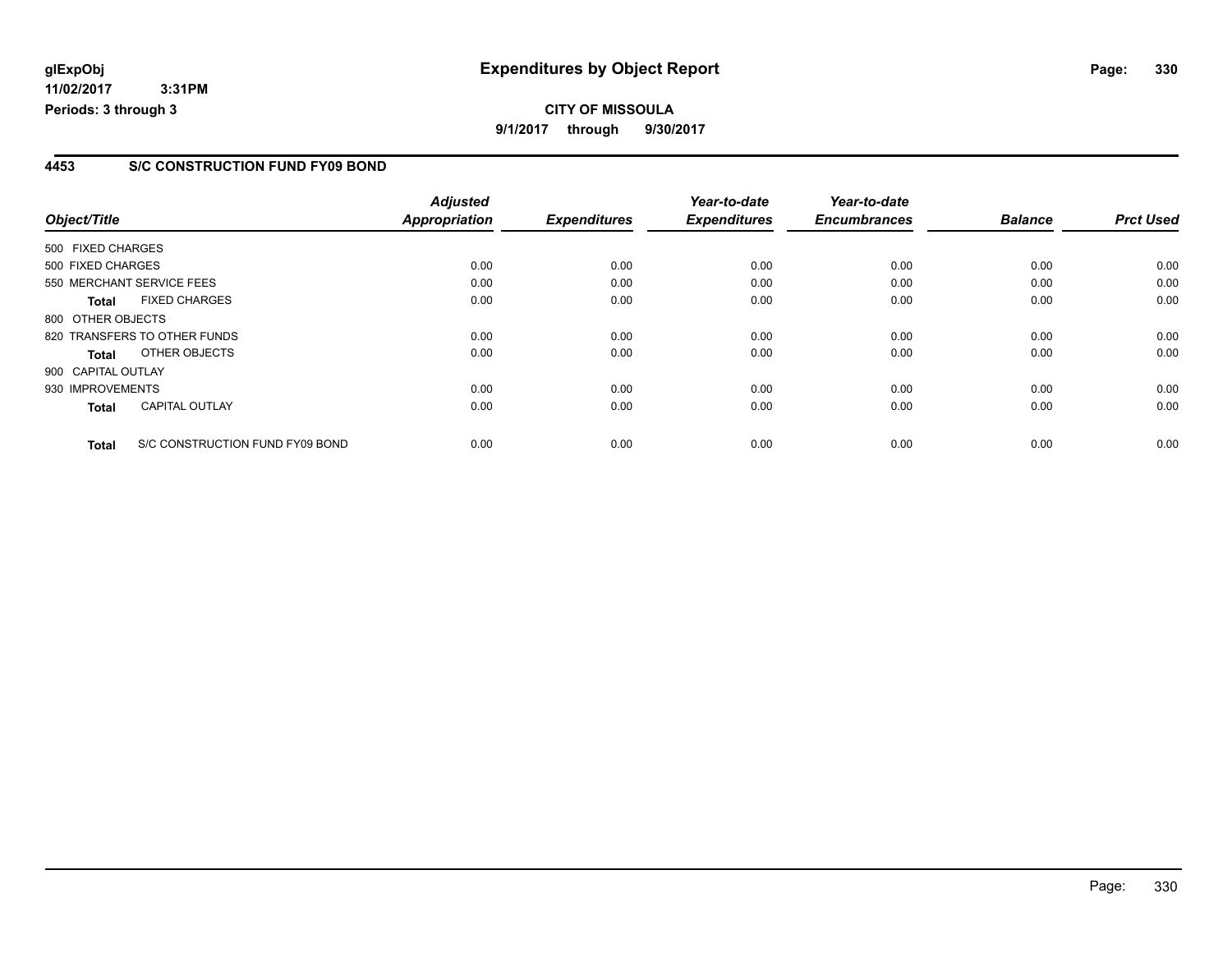# **4454 S/C CONSTRUCTION FUND FOR FY10**

| Object/Title              |                         | <b>Adjusted</b><br><b>Appropriation</b> | <b>Expenditures</b> | Year-to-date<br><b>Expenditures</b> | Year-to-date<br><b>Encumbrances</b> | <b>Balance</b> | <b>Prct Used</b> |
|---------------------------|-------------------------|-----------------------------------------|---------------------|-------------------------------------|-------------------------------------|----------------|------------------|
| 500 FIXED CHARGES         |                         |                                         |                     |                                     |                                     |                |                  |
| 550 MERCHANT SERVICE FEES |                         | 0.00                                    | 0.00                | 0.00                                | 0.00                                | 0.00           | 0.00             |
| <b>Total</b>              | <b>FIXED CHARGES</b>    | 0.00                                    | 0.00                | 0.00                                | 0.00                                | 0.00           | 0.00             |
| 900 CAPITAL OUTLAY        |                         |                                         |                     |                                     |                                     |                |                  |
| 930 IMPROVEMENTS          |                         | 0.00                                    | 0.00                | 0.00                                | 0.00                                | 0.00           | 0.00             |
| <b>Total</b>              | <b>CAPITAL OUTLAY</b>   | 0.00                                    | 0.00                | 0.00                                | 0.00                                | 0.00           | 0.00             |
| <b>Total</b>              | PUBLIC WORKS OPERATIONS | 0.00                                    | 0.00                | 0.00                                | 0.00                                | 0.00           | 0.00             |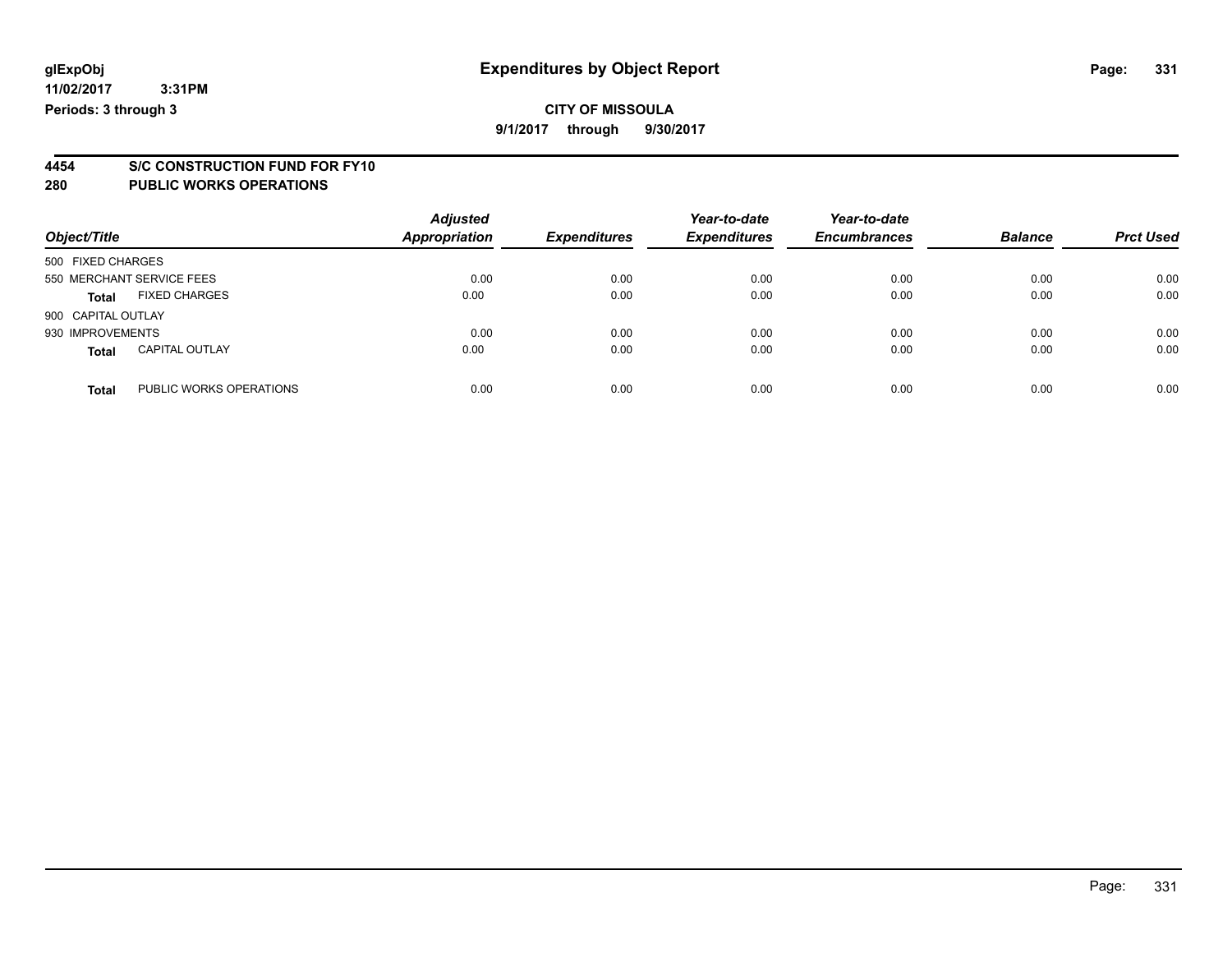**11/02/2017 3:31PM Periods: 3 through 3**

#### **4454 S/C CONSTRUCTION FUND FOR FY10**

| Object/Title       |                                | <b>Adjusted</b><br><b>Appropriation</b> | <b>Expenditures</b> | Year-to-date<br><b>Expenditures</b> | Year-to-date<br><b>Encumbrances</b> | <b>Balance</b> | <b>Prct Used</b> |
|--------------------|--------------------------------|-----------------------------------------|---------------------|-------------------------------------|-------------------------------------|----------------|------------------|
| 500 FIXED CHARGES  |                                |                                         |                     |                                     |                                     |                |                  |
|                    | 550 MERCHANT SERVICE FEES      | 0.00                                    | 0.00                | 0.00                                | 0.00                                | 0.00           | 0.00             |
| <b>Total</b>       | <b>FIXED CHARGES</b>           | 0.00                                    | 0.00                | 0.00                                | 0.00                                | 0.00           | 0.00             |
| 900 CAPITAL OUTLAY |                                |                                         |                     |                                     |                                     |                |                  |
| 930 IMPROVEMENTS   |                                | 0.00                                    | 0.00                | 0.00                                | 0.00                                | 0.00           | 0.00             |
| <b>Total</b>       | <b>CAPITAL OUTLAY</b>          | 0.00                                    | 0.00                | 0.00                                | 0.00                                | 0.00           | 0.00             |
| <b>Total</b>       | S/C CONSTRUCTION FUND FOR FY10 | 0.00                                    | 0.00                | 0.00                                | 0.00                                | 0.00           | 0.00             |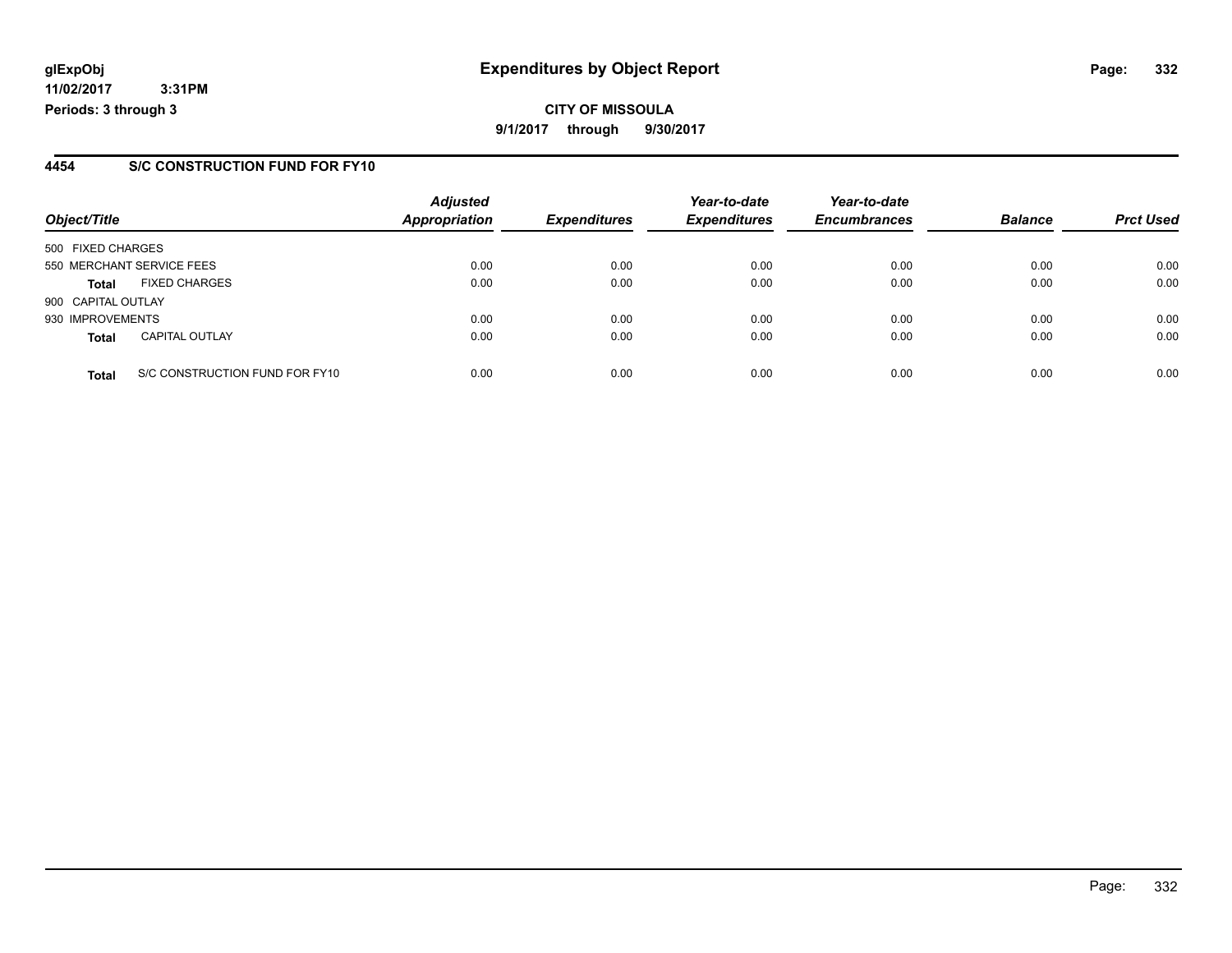### **CITY OF MISSOULA 9/1/2017 through 9/30/2017**

**4455 FY11 S/C CONSTRUCTION FUND 280 PUBLIC WORKS OPERATIONS**

| Object/Title                            | <b>Adjusted</b><br><b>Appropriation</b> | <b>Expenditures</b> | Year-to-date<br><b>Expenditures</b> | Year-to-date<br><b>Encumbrances</b> | <b>Balance</b> | <b>Prct Used</b> |
|-----------------------------------------|-----------------------------------------|---------------------|-------------------------------------|-------------------------------------|----------------|------------------|
| 500 FIXED CHARGES                       |                                         |                     |                                     |                                     |                |                  |
| 550 MERCHANT SERVICE FEES               | 0.00                                    | 0.00                | 0.00                                | 0.00                                | 0.00           | 0.00             |
| <b>FIXED CHARGES</b><br><b>Total</b>    | 0.00                                    | 0.00                | 0.00                                | 0.00                                | 0.00           | 0.00             |
| 900 CAPITAL OUTLAY                      |                                         |                     |                                     |                                     |                |                  |
| 930 IMPROVEMENTS                        | 0.00                                    | 0.00                | 0.00                                | 0.00                                | 0.00           | 0.00             |
| <b>CAPITAL OUTLAY</b><br><b>Total</b>   | 0.00                                    | 0.00                | 0.00                                | 0.00                                | 0.00           | 0.00             |
| PUBLIC WORKS OPERATIONS<br><b>Total</b> | 0.00                                    | 0.00                | 0.00                                | 0.00                                | 0.00           | 0.00             |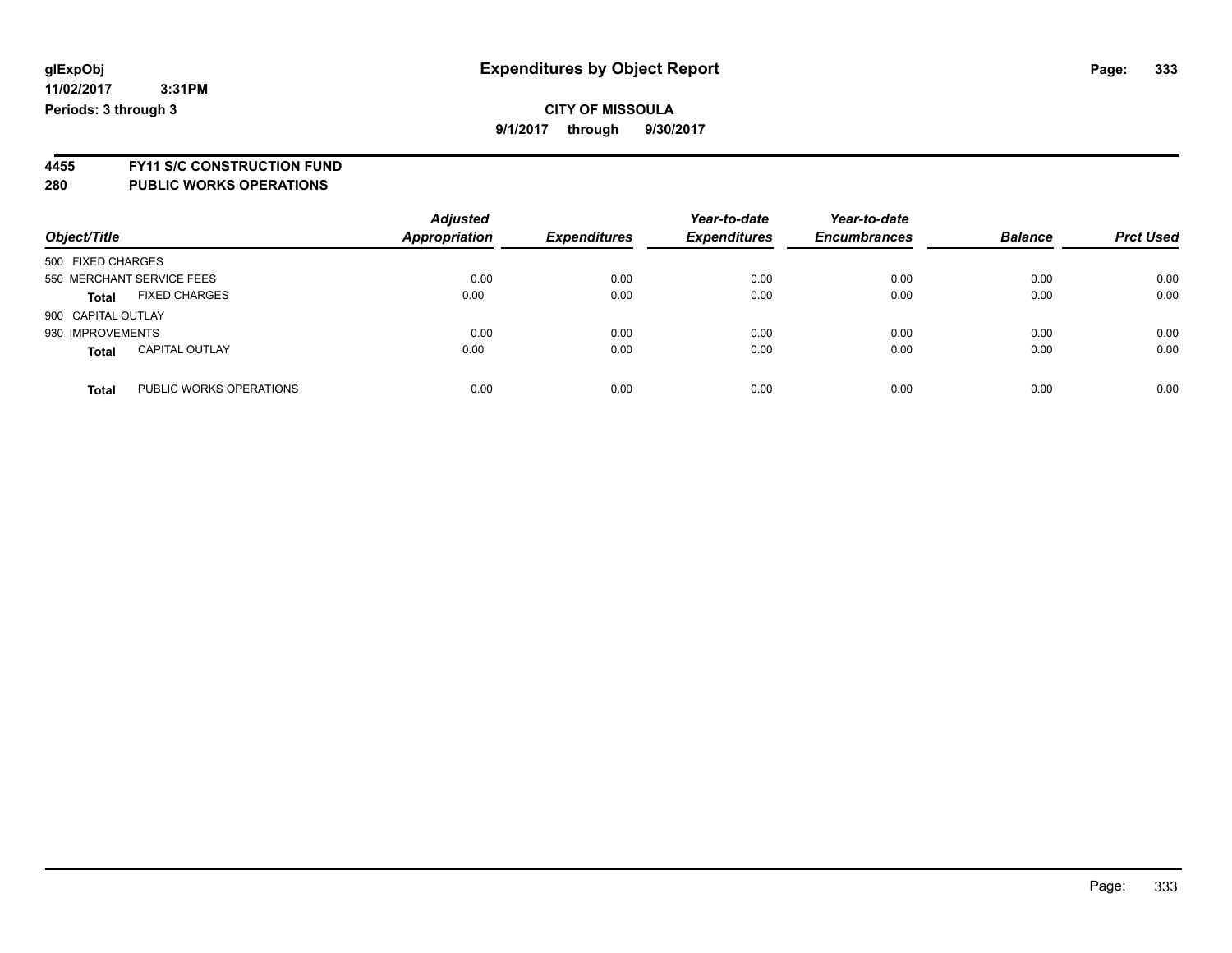**CITY OF MISSOULA 9/1/2017 through 9/30/2017**

#### **4455 FY11 S/C CONSTRUCTION FUND**

| Object/Title       |                                   | <b>Adjusted</b><br><b>Appropriation</b> | <b>Expenditures</b> | Year-to-date<br><b>Expenditures</b> | Year-to-date<br><b>Encumbrances</b> | <b>Balance</b> | <b>Prct Used</b> |
|--------------------|-----------------------------------|-----------------------------------------|---------------------|-------------------------------------|-------------------------------------|----------------|------------------|
| 500 FIXED CHARGES  |                                   |                                         |                     |                                     |                                     |                |                  |
|                    | 550 MERCHANT SERVICE FEES         | 0.00                                    | 0.00                | 0.00                                | 0.00                                | 0.00           | 0.00             |
| <b>Total</b>       | <b>FIXED CHARGES</b>              | 0.00                                    | 0.00                | 0.00                                | 0.00                                | 0.00           | 0.00             |
| 900 CAPITAL OUTLAY |                                   |                                         |                     |                                     |                                     |                |                  |
| 930 IMPROVEMENTS   |                                   | 0.00                                    | 0.00                | 0.00                                | 0.00                                | 0.00           | 0.00             |
| <b>Total</b>       | <b>CAPITAL OUTLAY</b>             | 0.00                                    | 0.00                | 0.00                                | 0.00                                | 0.00           | 0.00             |
| <b>Total</b>       | <b>FY11 S/C CONSTRUCTION FUND</b> | 0.00                                    | 0.00                | 0.00                                | 0.00                                | 0.00           | 0.00             |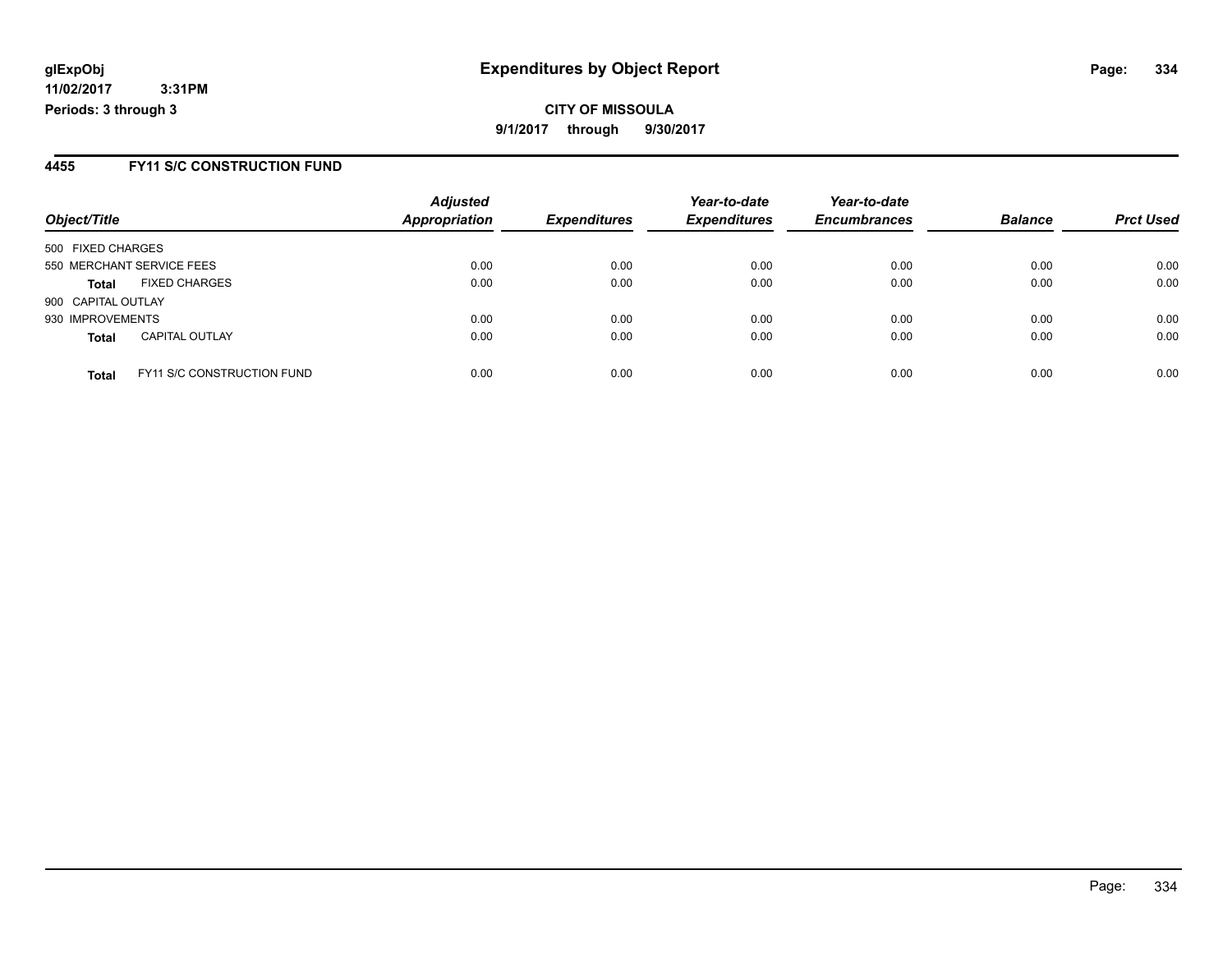**4456 FY12 S/C CONSTRUCTION FUND**

|                    |                              | <b>Adjusted</b> |                     | Year-to-date        | Year-to-date        |                |                  |
|--------------------|------------------------------|-----------------|---------------------|---------------------|---------------------|----------------|------------------|
| Object/Title       |                              | Appropriation   | <b>Expenditures</b> | <b>Expenditures</b> | <b>Encumbrances</b> | <b>Balance</b> | <b>Prct Used</b> |
| 500 FIXED CHARGES  |                              |                 |                     |                     |                     |                |                  |
|                    | 550 MERCHANT SERVICE FEES    | 0.00            | 0.00                | 0.00                | 0.00                | 0.00           | 0.00             |
| <b>Total</b>       | <b>FIXED CHARGES</b>         | 0.00            | 0.00                | 0.00                | 0.00                | 0.00           | 0.00             |
| 800 OTHER OBJECTS  |                              |                 |                     |                     |                     |                |                  |
|                    | 820 TRANSFERS TO OTHER FUNDS | 0.00            | 0.00                | 0.00                | 0.00                | 0.00           | 0.00             |
| Total              | OTHER OBJECTS                | 0.00            | 0.00                | 0.00                | 0.00                | 0.00           | 0.00             |
| 900 CAPITAL OUTLAY |                              |                 |                     |                     |                     |                |                  |
| 930 IMPROVEMENTS   |                              | 0.00            | 0.00                | 0.00                | 0.00                | 0.00           | 0.00             |
| <b>Total</b>       | <b>CAPITAL OUTLAY</b>        | 0.00            | 0.00                | 0.00                | 0.00                | 0.00           | 0.00             |
|                    |                              |                 |                     |                     |                     |                |                  |
| <b>Total</b>       | PUBLIC WORKS OPERATIONS      | 0.00            | 0.00                | 0.00                | 0.00                | 0.00           | 0.00             |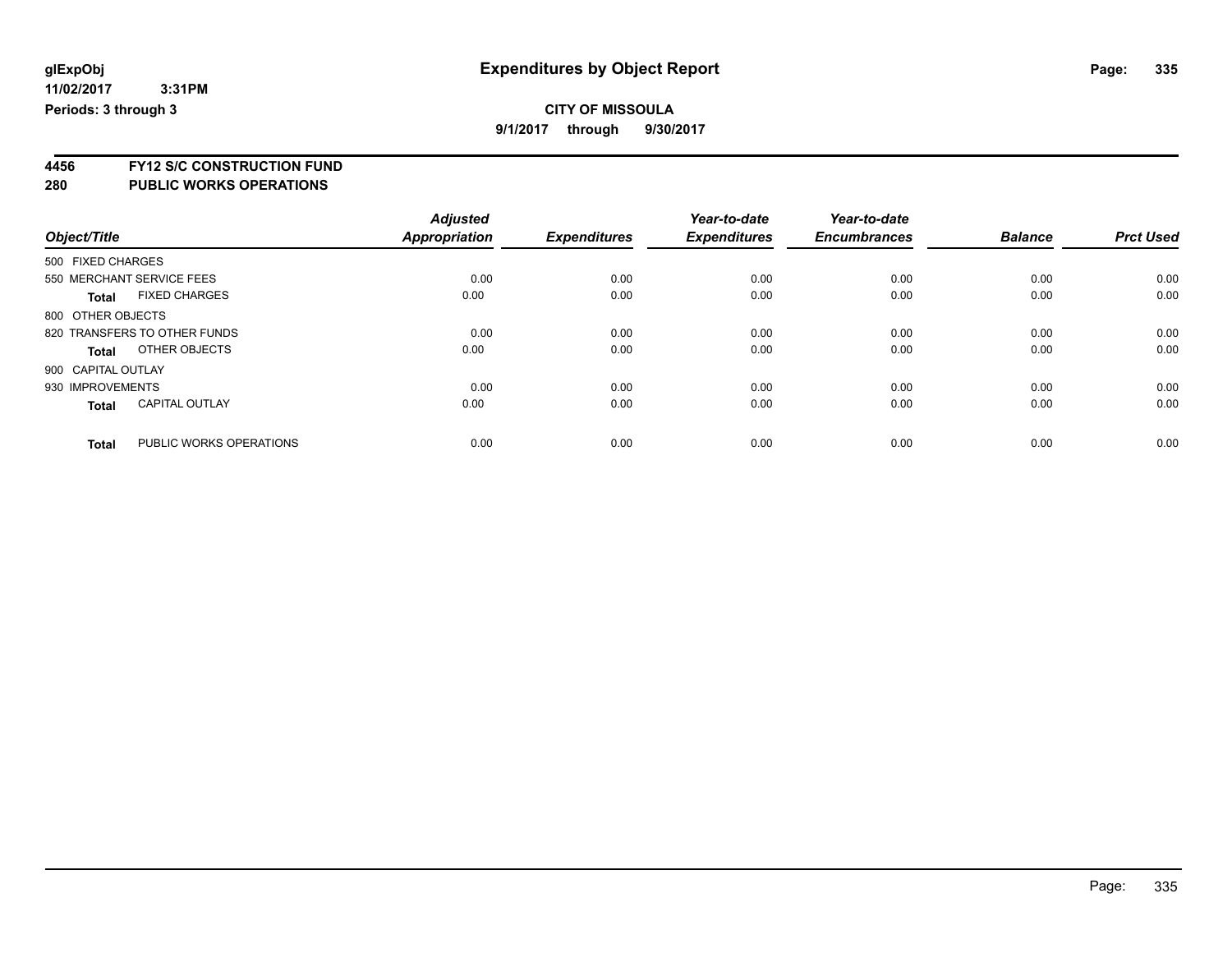#### **4456 FY12 S/C CONSTRUCTION FUND**

|                           |                                   | <b>Adjusted</b> |                     | Year-to-date        | Year-to-date        |                |                  |
|---------------------------|-----------------------------------|-----------------|---------------------|---------------------|---------------------|----------------|------------------|
| Object/Title              |                                   | Appropriation   | <b>Expenditures</b> | <b>Expenditures</b> | <b>Encumbrances</b> | <b>Balance</b> | <b>Prct Used</b> |
| 500 FIXED CHARGES         |                                   |                 |                     |                     |                     |                |                  |
| 550 MERCHANT SERVICE FEES |                                   | 0.00            | 0.00                | 0.00                | 0.00                | 0.00           | 0.00             |
| Total                     | <b>FIXED CHARGES</b>              | 0.00            | 0.00                | 0.00                | 0.00                | 0.00           | 0.00             |
| 800 OTHER OBJECTS         |                                   |                 |                     |                     |                     |                |                  |
|                           | 820 TRANSFERS TO OTHER FUNDS      | 0.00            | 0.00                | 0.00                | 0.00                | 0.00           | 0.00             |
| <b>Total</b>              | OTHER OBJECTS                     | 0.00            | 0.00                | 0.00                | 0.00                | 0.00           | 0.00             |
| 900 CAPITAL OUTLAY        |                                   |                 |                     |                     |                     |                |                  |
| 930 IMPROVEMENTS          |                                   | 0.00            | 0.00                | 0.00                | 0.00                | 0.00           | 0.00             |
| <b>Total</b>              | <b>CAPITAL OUTLAY</b>             | 0.00            | 0.00                | 0.00                | 0.00                | 0.00           | 0.00             |
| <b>Total</b>              | <b>FY12 S/C CONSTRUCTION FUND</b> | 0.00            | 0.00                | 0.00                | 0.00                | 0.00           | 0.00             |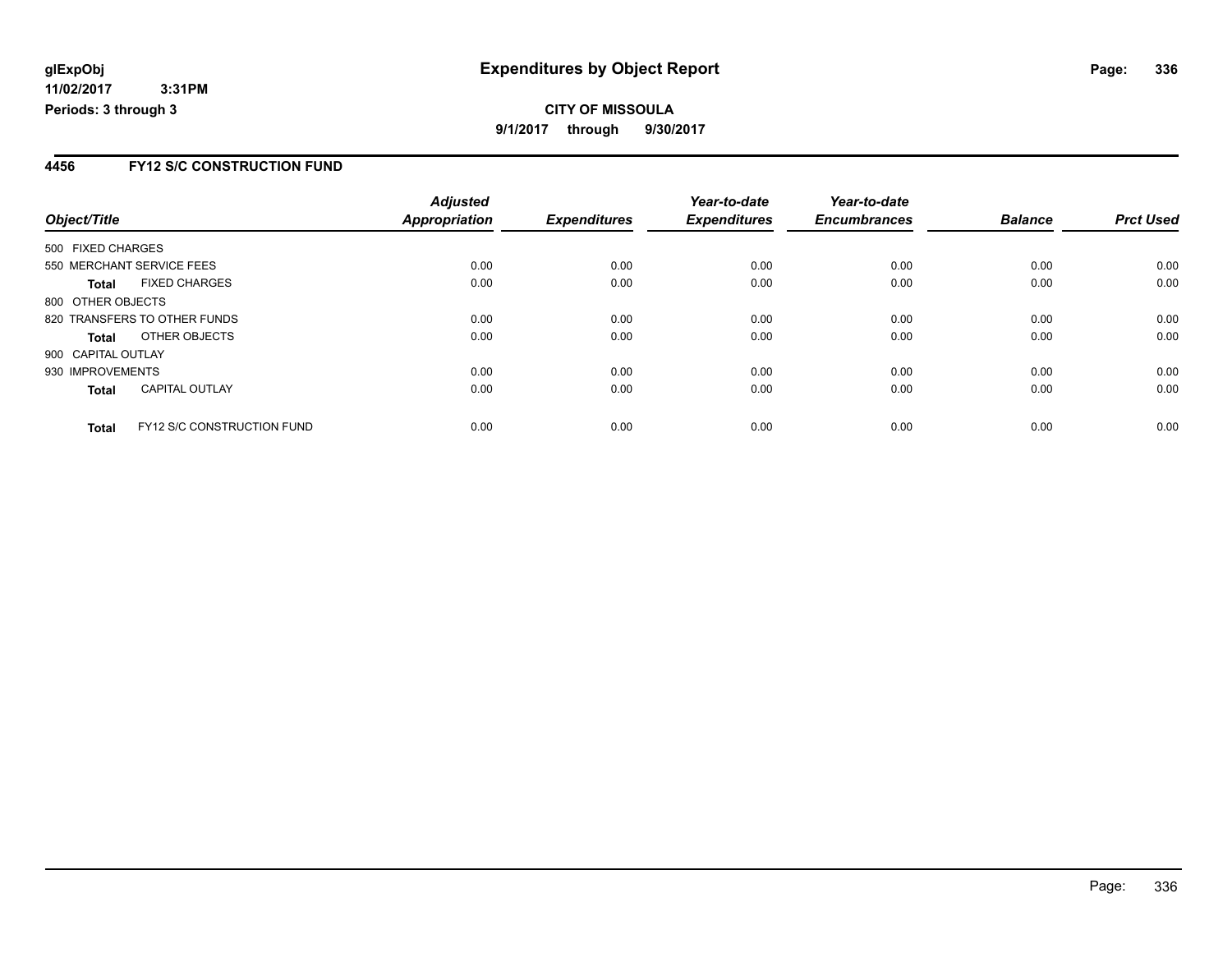# **CITY OF MISSOULA**

**9/1/2017 through 9/30/2017**

# **4457 FY13 SIDEWALK/CURB CONSTRUCTION**

|                    |                              | <b>Adjusted</b>      |                     | Year-to-date        | Year-to-date        |                |                  |
|--------------------|------------------------------|----------------------|---------------------|---------------------|---------------------|----------------|------------------|
| Object/Title       |                              | <b>Appropriation</b> | <b>Expenditures</b> | <b>Expenditures</b> | <b>Encumbrances</b> | <b>Balance</b> | <b>Prct Used</b> |
|                    | 300 PURCHASED SERVICES       |                      |                     |                     |                     |                |                  |
|                    | 350 PROFESSIONAL SERVICES    | 0.00                 | 0.00                | 0.00                | 0.00                | 0.00           | 0.00             |
| <b>Total</b>       | <b>PURCHASED SERVICES</b>    | 0.00                 | 0.00                | 0.00                | 0.00                | 0.00           | 0.00             |
| 500 FIXED CHARGES  |                              |                      |                     |                     |                     |                |                  |
|                    | 550 MERCHANT SERVICE FEES    | 0.00                 | 0.00                | 0.00                | 0.00                | 0.00           | 0.00             |
| <b>Total</b>       | <b>FIXED CHARGES</b>         | 0.00                 | 0.00                | 0.00                | 0.00                | 0.00           | 0.00             |
| 800 OTHER OBJECTS  |                              |                      |                     |                     |                     |                |                  |
|                    | 820 TRANSFERS TO OTHER FUNDS | 0.00                 | 0.00                | 0.00                | 0.00                | 0.00           | 0.00             |
| <b>Total</b>       | OTHER OBJECTS                | 0.00                 | 0.00                | 0.00                | 0.00                | 0.00           | 0.00             |
| 900 CAPITAL OUTLAY |                              |                      |                     |                     |                     |                |                  |
| 930 IMPROVEMENTS   |                              | 0.00                 | 0.00                | 0.00                | 0.00                | 0.00           | 0.00             |
| <b>Total</b>       | <b>CAPITAL OUTLAY</b>        | 0.00                 | 0.00                | 0.00                | 0.00                | 0.00           | 0.00             |
| <b>Total</b>       | PUBLIC WORKS OPERATIONS      | 0.00                 | 0.00                | 0.00                | 0.00                | 0.00           | 0.00             |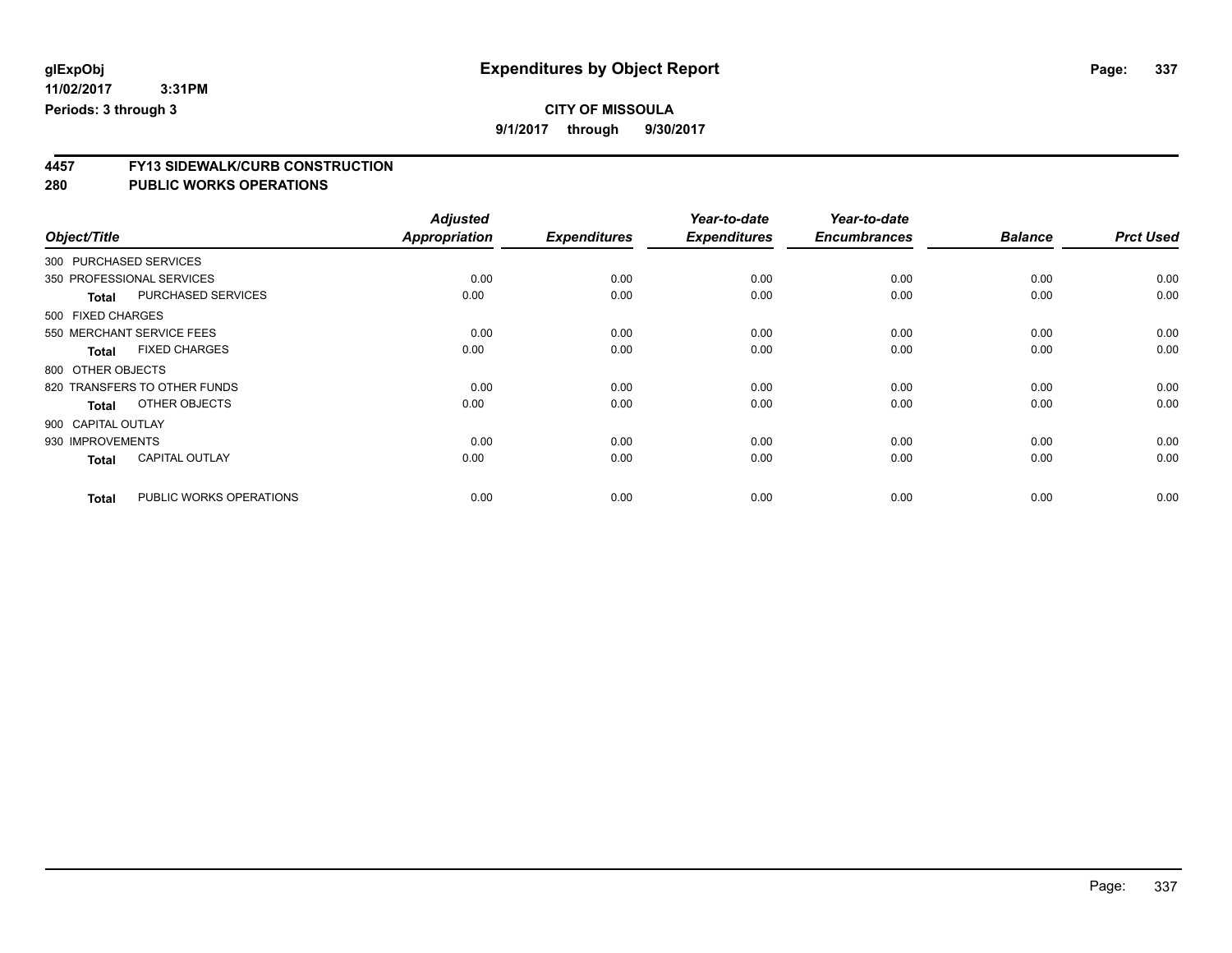**11/02/2017 3:31PM Periods: 3 through 3**

#### **4457 FY13 SIDEWALK/CURB CONSTRUCTION**

| Object/Title       |                                 | <b>Adjusted</b><br>Appropriation | <b>Expenditures</b> | Year-to-date<br><b>Expenditures</b> | Year-to-date<br><b>Encumbrances</b> | <b>Balance</b> | <b>Prct Used</b> |
|--------------------|---------------------------------|----------------------------------|---------------------|-------------------------------------|-------------------------------------|----------------|------------------|
|                    | 300 PURCHASED SERVICES          |                                  |                     |                                     |                                     |                |                  |
|                    | 350 PROFESSIONAL SERVICES       | 0.00                             | 0.00                | 0.00                                | 0.00                                | 0.00           | 0.00             |
| <b>Total</b>       | PURCHASED SERVICES              | 0.00                             | 0.00                | 0.00                                | 0.00                                | 0.00           | 0.00             |
| 500 FIXED CHARGES  |                                 |                                  |                     |                                     |                                     |                |                  |
|                    | 550 MERCHANT SERVICE FEES       | 0.00                             | 0.00                | 0.00                                | 0.00                                | 0.00           | 0.00             |
| <b>Total</b>       | <b>FIXED CHARGES</b>            | 0.00                             | 0.00                | 0.00                                | 0.00                                | 0.00           | 0.00             |
| 800 OTHER OBJECTS  |                                 |                                  |                     |                                     |                                     |                |                  |
|                    | 820 TRANSFERS TO OTHER FUNDS    | 0.00                             | 0.00                | 0.00                                | 0.00                                | 0.00           | 0.00             |
| Total              | OTHER OBJECTS                   | 0.00                             | 0.00                | 0.00                                | 0.00                                | 0.00           | 0.00             |
| 900 CAPITAL OUTLAY |                                 |                                  |                     |                                     |                                     |                |                  |
| 930 IMPROVEMENTS   |                                 | 0.00                             | 0.00                | 0.00                                | 0.00                                | 0.00           | 0.00             |
| <b>Total</b>       | <b>CAPITAL OUTLAY</b>           | 0.00                             | 0.00                | 0.00                                | 0.00                                | 0.00           | 0.00             |
| <b>Total</b>       | FY13 SIDEWALK/CURB CONSTRUCTION | 0.00                             | 0.00                | 0.00                                | 0.00                                | 0.00           | 0.00             |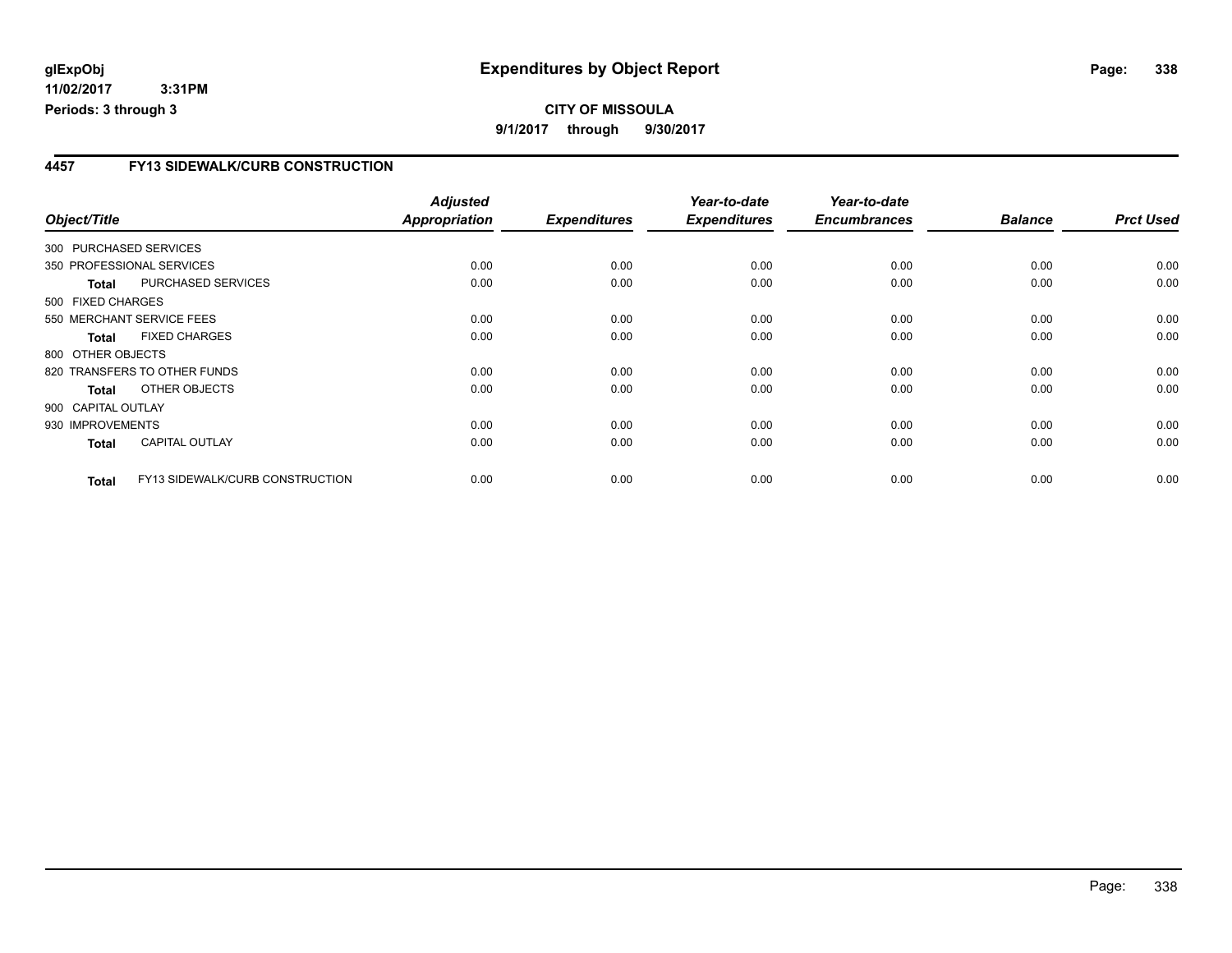**9/1/2017 through 9/30/2017**

# **4458 FY14 SIDEWALK & CURB CONSTRUCTION**

| Object/Title       |                              | <b>Adjusted</b><br><b>Appropriation</b> | <b>Expenditures</b> | Year-to-date<br><b>Expenditures</b> | Year-to-date<br><b>Encumbrances</b> | <b>Balance</b> | <b>Prct Used</b> |
|--------------------|------------------------------|-----------------------------------------|---------------------|-------------------------------------|-------------------------------------|----------------|------------------|
| 500 FIXED CHARGES  |                              |                                         |                     |                                     |                                     |                |                  |
|                    | 550 MERCHANT SERVICE FEES    | 0.00                                    | 0.00                | 0.00                                | 0.00                                | 0.00           | 0.00             |
| <b>Total</b>       | <b>FIXED CHARGES</b>         | 0.00                                    | 0.00                | 0.00                                | 0.00                                | 0.00           | 0.00             |
| 800 OTHER OBJECTS  |                              |                                         |                     |                                     |                                     |                |                  |
|                    | 820 TRANSFERS TO OTHER FUNDS | 0.00                                    | 0.00                | 0.00                                | 0.00                                | 0.00           | 0.00             |
| <b>Total</b>       | OTHER OBJECTS                | 0.00                                    | 0.00                | 0.00                                | 0.00                                | 0.00           | 0.00             |
| 900 CAPITAL OUTLAY |                              |                                         |                     |                                     |                                     |                |                  |
| 930 IMPROVEMENTS   |                              | 0.00                                    | 0.00                | 0.00                                | 0.00                                | 0.00           | 0.00             |
| <b>Total</b>       | <b>CAPITAL OUTLAY</b>        | 0.00                                    | 0.00                | 0.00                                | 0.00                                | 0.00           | 0.00             |
| <b>Total</b>       | PUBLIC WORKS OPERATIONS      | 0.00                                    | 0.00                | 0.00                                | 0.00                                | 0.00           | 0.00             |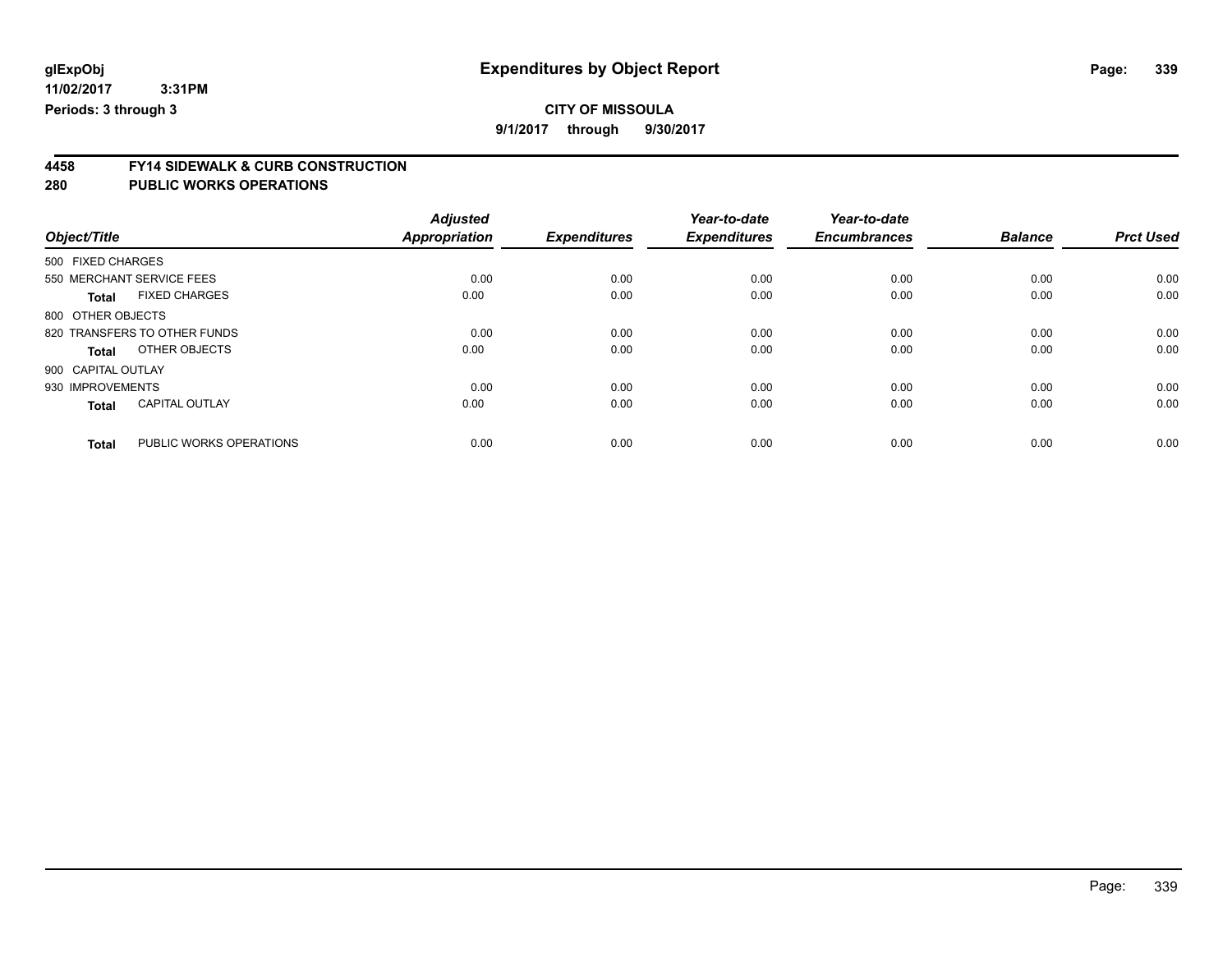#### **4458 FY14 SIDEWALK & CURB CONSTRUCTION**

| Object/Title       |                                              | <b>Adjusted</b><br><b>Appropriation</b> | <b>Expenditures</b> | Year-to-date<br><b>Expenditures</b> | Year-to-date<br><b>Encumbrances</b> | <b>Balance</b> | <b>Prct Used</b> |
|--------------------|----------------------------------------------|-----------------------------------------|---------------------|-------------------------------------|-------------------------------------|----------------|------------------|
| 500 FIXED CHARGES  |                                              |                                         |                     |                                     |                                     |                |                  |
|                    | 550 MERCHANT SERVICE FEES                    | 0.00                                    | 0.00                | 0.00                                | 0.00                                | 0.00           | 0.00             |
| <b>Total</b>       | <b>FIXED CHARGES</b>                         | 0.00                                    | 0.00                | 0.00                                | 0.00                                | 0.00           | 0.00             |
| 800 OTHER OBJECTS  |                                              |                                         |                     |                                     |                                     |                |                  |
|                    | 820 TRANSFERS TO OTHER FUNDS                 | 0.00                                    | 0.00                | 0.00                                | 0.00                                | 0.00           | 0.00             |
| <b>Total</b>       | OTHER OBJECTS                                | 0.00                                    | 0.00                | 0.00                                | 0.00                                | 0.00           | 0.00             |
| 900 CAPITAL OUTLAY |                                              |                                         |                     |                                     |                                     |                |                  |
| 930 IMPROVEMENTS   |                                              | 0.00                                    | 0.00                | 0.00                                | 0.00                                | 0.00           | 0.00             |
| <b>Total</b>       | <b>CAPITAL OUTLAY</b>                        | 0.00                                    | 0.00                | 0.00                                | 0.00                                | 0.00           | 0.00             |
| <b>Total</b>       | <b>FY14 SIDEWALK &amp; CURB CONSTRUCTIOL</b> | 0.00                                    | 0.00                | 0.00                                | 0.00                                | 0.00           | 0.00             |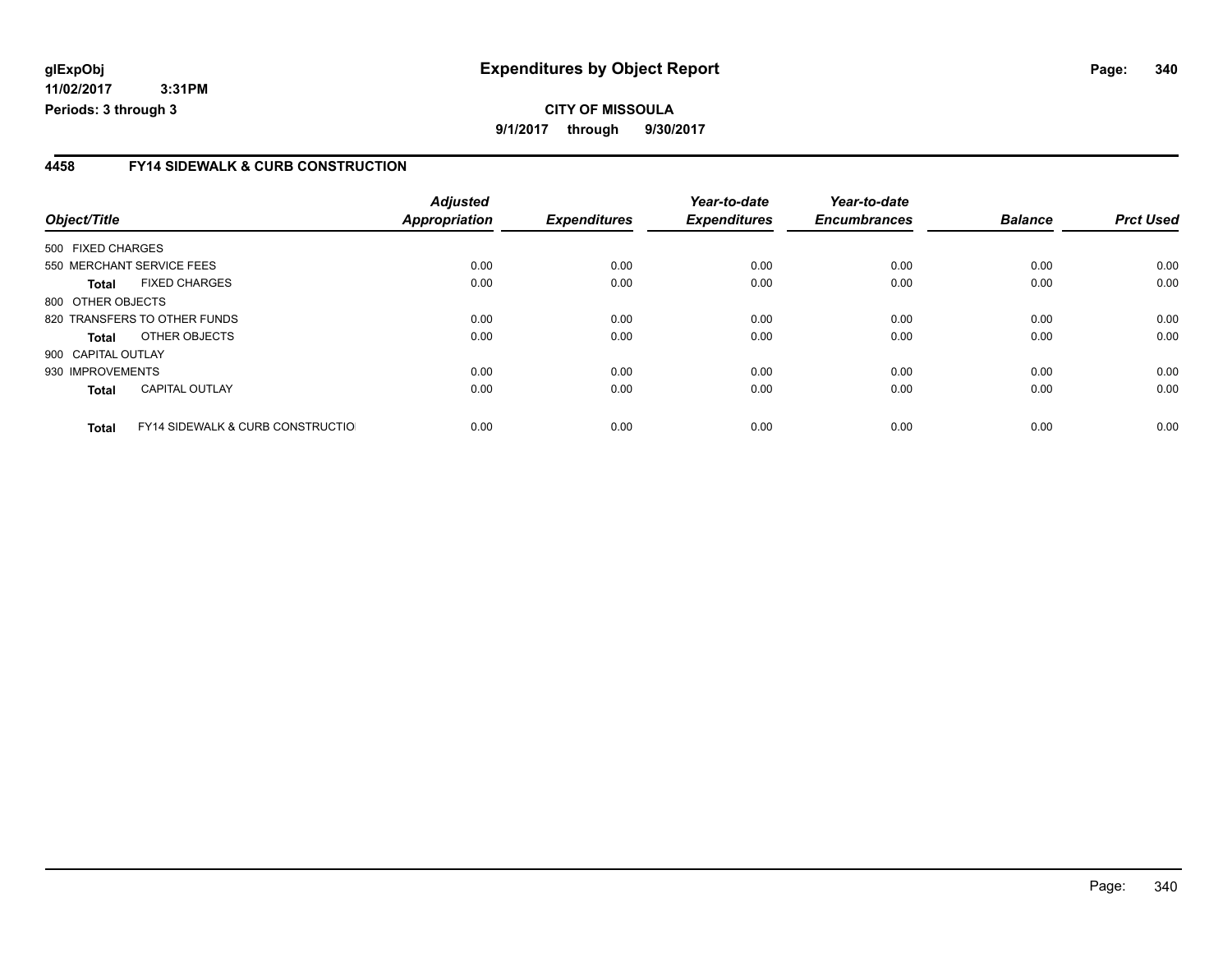# **CITY OF MISSOULA**

**9/1/2017 through 9/30/2017**

# **4459 FY15 SIDEWALK/CURB CONSTRUCTION**

| Object/Title       |                              | <b>Adjusted</b><br><b>Appropriation</b> | <b>Expenditures</b> | Year-to-date<br><b>Expenditures</b> | Year-to-date<br><b>Encumbrances</b> | <b>Balance</b> | <b>Prct Used</b> |
|--------------------|------------------------------|-----------------------------------------|---------------------|-------------------------------------|-------------------------------------|----------------|------------------|
| 500 FIXED CHARGES  |                              |                                         |                     |                                     |                                     |                |                  |
|                    | 550 MERCHANT SERVICE FEES    | 0.00                                    | 0.00                | 0.00                                | 0.00                                | 0.00           | 0.00             |
| <b>Total</b>       | <b>FIXED CHARGES</b>         | 0.00                                    | 0.00                | 0.00                                | 0.00                                | 0.00           | 0.00             |
| 800 OTHER OBJECTS  |                              |                                         |                     |                                     |                                     |                |                  |
|                    | 820 TRANSFERS TO OTHER FUNDS | 0.00                                    | 0.00                | 0.00                                | 0.00                                | 0.00           | 0.00             |
| Total              | OTHER OBJECTS                | 0.00                                    | 0.00                | 0.00                                | 0.00                                | 0.00           | 0.00             |
| 900 CAPITAL OUTLAY |                              |                                         |                     |                                     |                                     |                |                  |
| 930 IMPROVEMENTS   |                              | 0.00                                    | 0.00                | 0.00                                | 0.00                                | 0.00           | 0.00             |
| <b>Total</b>       | <b>CAPITAL OUTLAY</b>        | 0.00                                    | 0.00                | 0.00                                | 0.00                                | 0.00           | 0.00             |
|                    |                              |                                         |                     |                                     |                                     |                |                  |
| <b>Total</b>       | PUBLIC WORKS OPERATIONS      | 0.00                                    | 0.00                | 0.00                                | 0.00                                | 0.00           | 0.00             |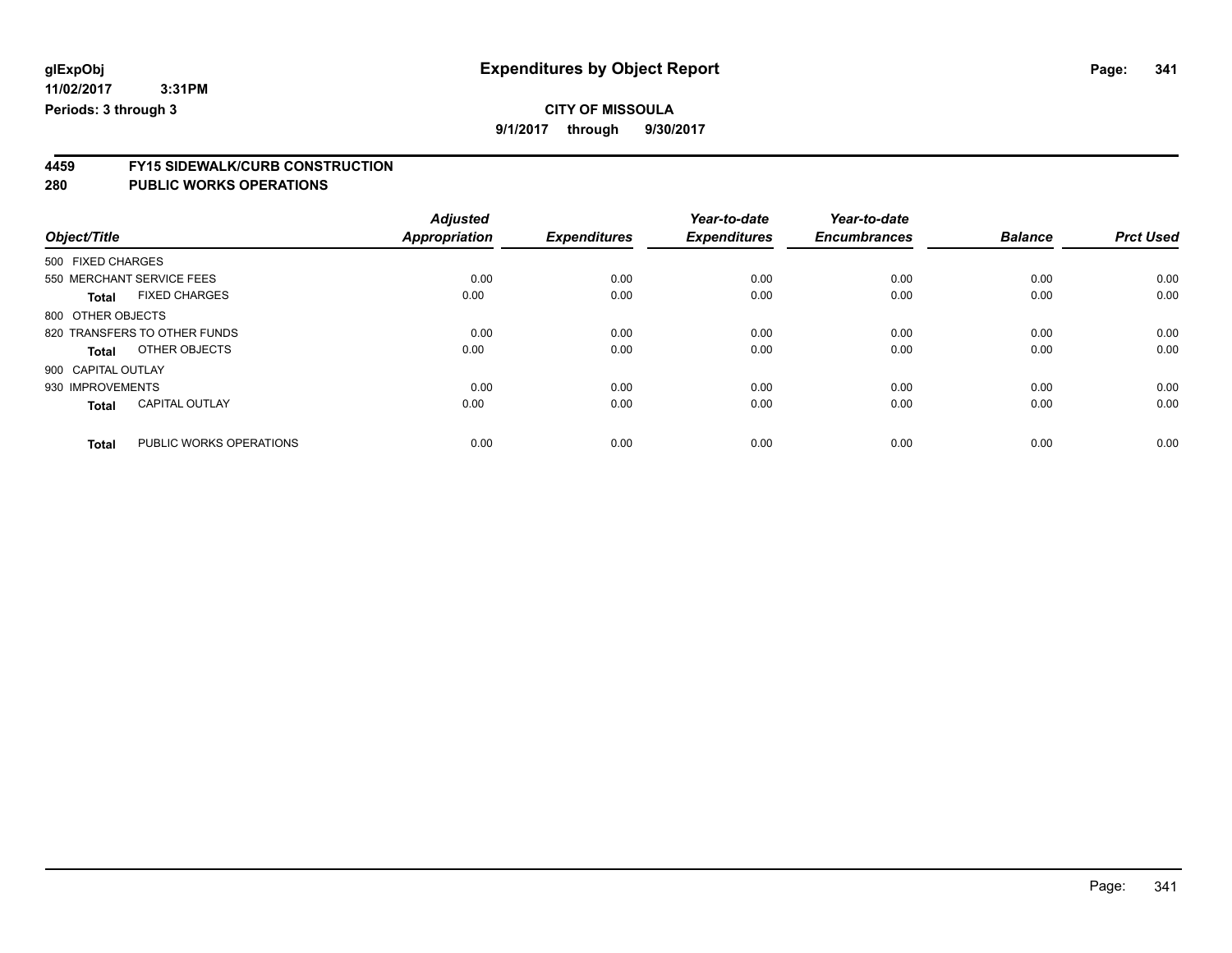**11/02/2017 3:31PM Periods: 3 through 3**

#### **4459 FY15 SIDEWALK/CURB CONSTRUCTION**

| Object/Title       |                                        | <b>Adjusted</b><br><b>Appropriation</b> | <b>Expenditures</b> | Year-to-date<br><b>Expenditures</b> | Year-to-date<br><b>Encumbrances</b> | <b>Balance</b> | <b>Prct Used</b> |
|--------------------|----------------------------------------|-----------------------------------------|---------------------|-------------------------------------|-------------------------------------|----------------|------------------|
|                    |                                        |                                         |                     |                                     |                                     |                |                  |
| 500 FIXED CHARGES  |                                        |                                         |                     |                                     |                                     |                |                  |
|                    | 550 MERCHANT SERVICE FEES              | 0.00                                    | 0.00                | 0.00                                | 0.00                                | 0.00           | 0.00             |
| Total              | <b>FIXED CHARGES</b>                   | 0.00                                    | 0.00                | 0.00                                | 0.00                                | 0.00           | 0.00             |
| 800 OTHER OBJECTS  |                                        |                                         |                     |                                     |                                     |                |                  |
|                    | 820 TRANSFERS TO OTHER FUNDS           | 0.00                                    | 0.00                | 0.00                                | 0.00                                | 0.00           | 0.00             |
| Total              | OTHER OBJECTS                          | 0.00                                    | 0.00                | 0.00                                | 0.00                                | 0.00           | 0.00             |
| 900 CAPITAL OUTLAY |                                        |                                         |                     |                                     |                                     |                |                  |
| 930 IMPROVEMENTS   |                                        | 0.00                                    | 0.00                | 0.00                                | 0.00                                | 0.00           | 0.00             |
| <b>Total</b>       | <b>CAPITAL OUTLAY</b>                  | 0.00                                    | 0.00                | 0.00                                | 0.00                                | 0.00           | 0.00             |
| <b>Total</b>       | <b>FY15 SIDEWALK/CURB CONSTRUCTION</b> | 0.00                                    | 0.00                | 0.00                                | 0.00                                | 0.00           | 0.00             |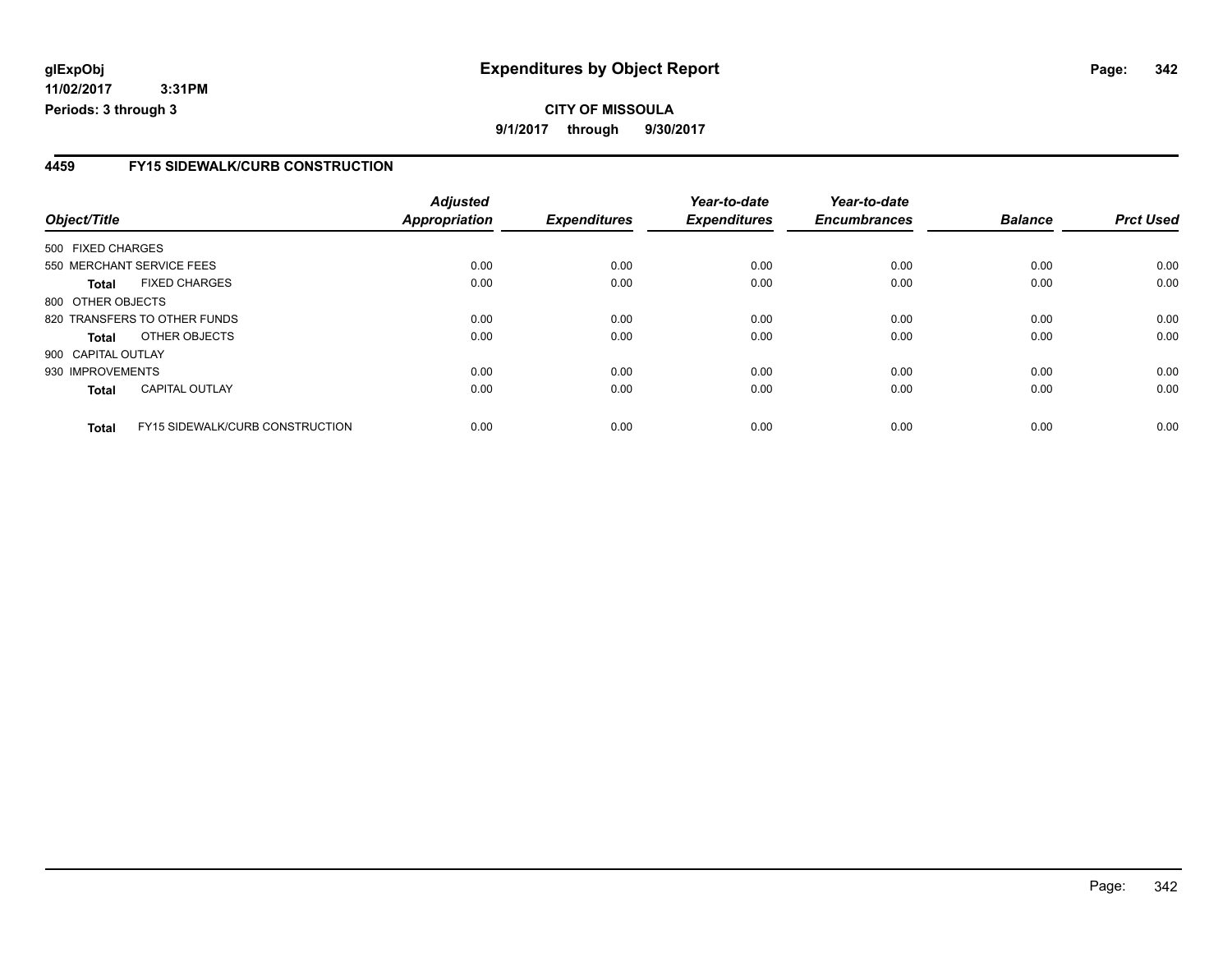# **CITY OF MISSOULA**

**9/1/2017 through 9/30/2017**

# **4460 FY16 SIDEWALK/CURB CONSTRUCTION**

| Object/Title       |                              | <b>Adjusted</b><br><b>Appropriation</b> | <b>Expenditures</b> | Year-to-date<br><b>Expenditures</b> | Year-to-date<br><b>Encumbrances</b> | <b>Balance</b> | <b>Prct Used</b> |
|--------------------|------------------------------|-----------------------------------------|---------------------|-------------------------------------|-------------------------------------|----------------|------------------|
| 500 FIXED CHARGES  |                              |                                         |                     |                                     |                                     |                |                  |
|                    |                              |                                         |                     |                                     |                                     |                |                  |
|                    | 550 MERCHANT SERVICE FEES    | 0.00                                    | 0.00                | 0.00                                | 0.00                                | 0.00           | 0.00             |
| <b>Total</b>       | <b>FIXED CHARGES</b>         | 0.00                                    | 0.00                | 0.00                                | 0.00                                | 0.00           | 0.00             |
| 800 OTHER OBJECTS  |                              |                                         |                     |                                     |                                     |                |                  |
|                    | 820 TRANSFERS TO OTHER FUNDS | 0.00                                    | 0.00                | 0.00                                | 0.00                                | 0.00           | 0.00             |
| Total              | OTHER OBJECTS                | 0.00                                    | 0.00                | 0.00                                | 0.00                                | 0.00           | 0.00             |
| 900 CAPITAL OUTLAY |                              |                                         |                     |                                     |                                     |                |                  |
| 930 IMPROVEMENTS   |                              | 0.00                                    | 0.00                | 0.00                                | 0.00                                | 0.00           | 0.00             |
| <b>Total</b>       | <b>CAPITAL OUTLAY</b>        | 0.00                                    | 0.00                | 0.00                                | 0.00                                | 0.00           | 0.00             |
|                    |                              |                                         |                     |                                     |                                     |                |                  |
| <b>Total</b>       | PUBLIC WORKS OPERATIONS      | 0.00                                    | 0.00                | 0.00                                | 0.00                                | 0.00           | 0.00             |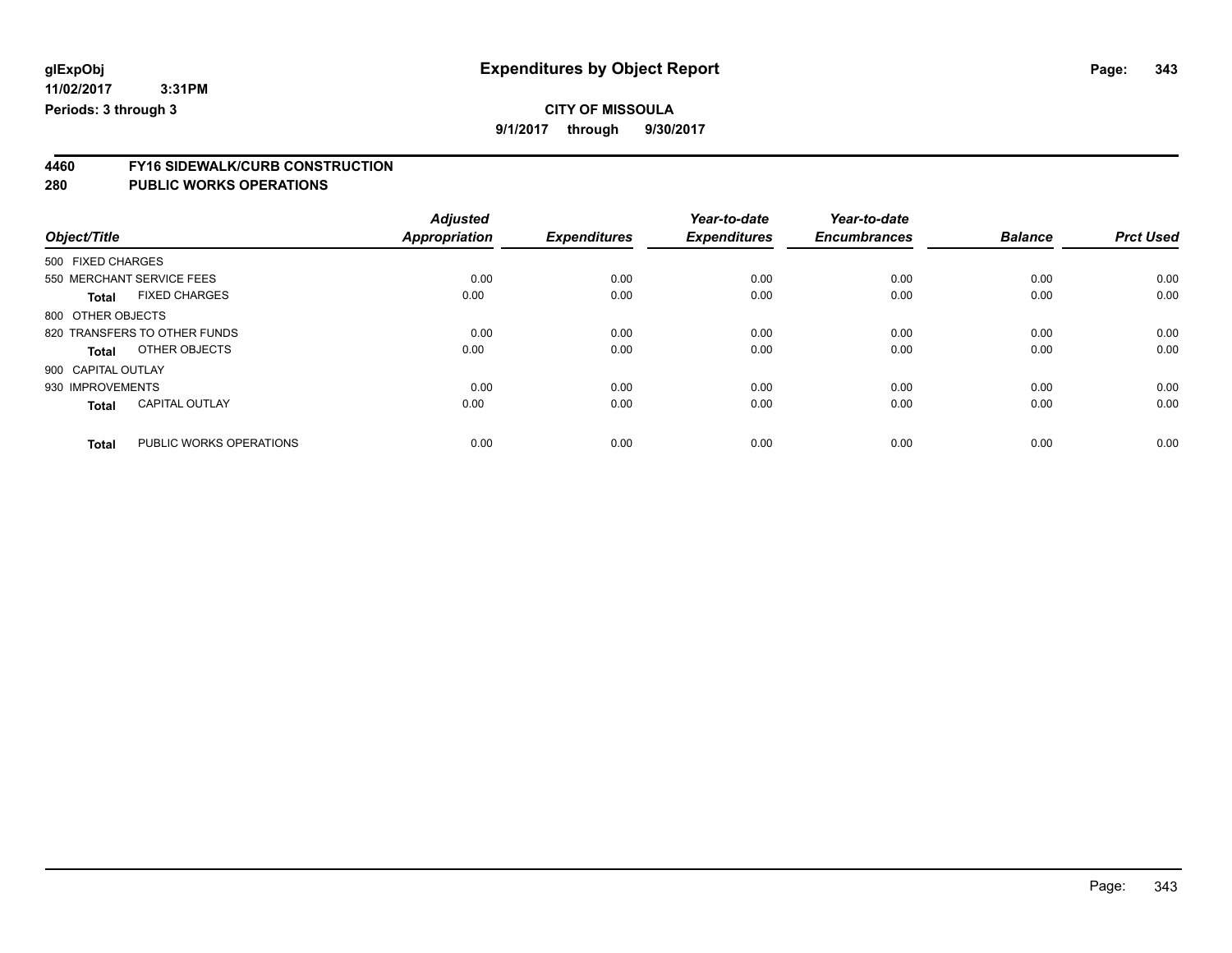**11/02/2017 3:31PM Periods: 3 through 3**

#### **4460 FY16 SIDEWALK/CURB CONSTRUCTION**

| Object/Title       |                                 | <b>Adjusted</b><br><b>Appropriation</b> | <b>Expenditures</b> | Year-to-date<br><b>Expenditures</b> | Year-to-date<br><b>Encumbrances</b> | <b>Balance</b> | <b>Prct Used</b> |
|--------------------|---------------------------------|-----------------------------------------|---------------------|-------------------------------------|-------------------------------------|----------------|------------------|
| 500 FIXED CHARGES  |                                 |                                         |                     |                                     |                                     |                |                  |
|                    |                                 |                                         |                     |                                     |                                     |                |                  |
|                    | 550 MERCHANT SERVICE FEES       | 0.00                                    | 0.00                | 0.00                                | 0.00                                | 0.00           | 0.00             |
| Total              | <b>FIXED CHARGES</b>            | 0.00                                    | 0.00                | 0.00                                | 0.00                                | 0.00           | 0.00             |
| 800 OTHER OBJECTS  |                                 |                                         |                     |                                     |                                     |                |                  |
|                    | 820 TRANSFERS TO OTHER FUNDS    | 0.00                                    | 0.00                | 0.00                                | 0.00                                | 0.00           | 0.00             |
| Total              | OTHER OBJECTS                   | 0.00                                    | 0.00                | 0.00                                | 0.00                                | 0.00           | 0.00             |
| 900 CAPITAL OUTLAY |                                 |                                         |                     |                                     |                                     |                |                  |
| 930 IMPROVEMENTS   |                                 | 0.00                                    | 0.00                | 0.00                                | 0.00                                | 0.00           | 0.00             |
| <b>Total</b>       | <b>CAPITAL OUTLAY</b>           | 0.00                                    | 0.00                | 0.00                                | 0.00                                | 0.00           | 0.00             |
| <b>Total</b>       | FY16 SIDEWALK/CURB CONSTRUCTION | 0.00                                    | 0.00                | 0.00                                | 0.00                                | 0.00           | 0.00             |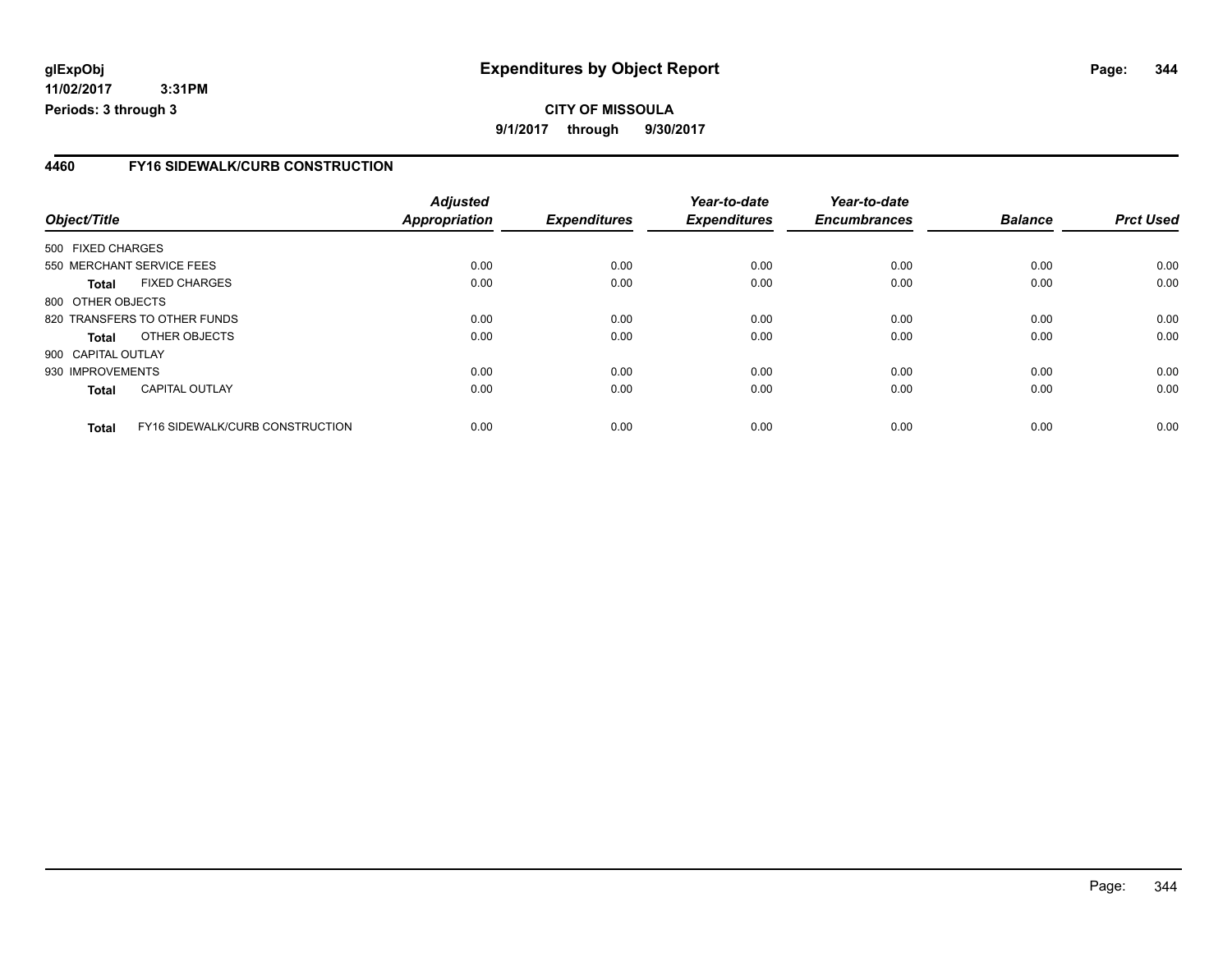# **4461 FY17 SIDEWALK/CURB CONSTRUCTION**

| Object/Title       |                           | <b>Adjusted</b><br><b>Appropriation</b> | <b>Expenditures</b> | Year-to-date<br><b>Expenditures</b> | Year-to-date<br><b>Encumbrances</b> | <b>Balance</b> | <b>Prct Used</b> |
|--------------------|---------------------------|-----------------------------------------|---------------------|-------------------------------------|-------------------------------------|----------------|------------------|
| 500 FIXED CHARGES  |                           |                                         |                     |                                     |                                     |                |                  |
|                    | 550 MERCHANT SERVICE FEES | 0.00                                    | 0.00                | 0.00                                | 0.00                                | 0.00           | 0.00             |
| <b>Total</b>       | <b>FIXED CHARGES</b>      | 0.00                                    | 0.00                | 0.00                                | 0.00                                | 0.00           | 0.00             |
| 900 CAPITAL OUTLAY |                           |                                         |                     |                                     |                                     |                |                  |
| 930 IMPROVEMENTS   |                           | 0.00                                    | 0.00                | 0.00                                | 0.00                                | 0.00           | 0.00             |
| <b>Total</b>       | <b>CAPITAL OUTLAY</b>     | 0.00                                    | 0.00                | 0.00                                | 0.00                                | 0.00           | 0.00             |
| <b>Total</b>       | PUBLIC WORKS OPERATIONS   | 0.00                                    | 0.00                | 0.00                                | 0.00                                | 0.00           | 0.00             |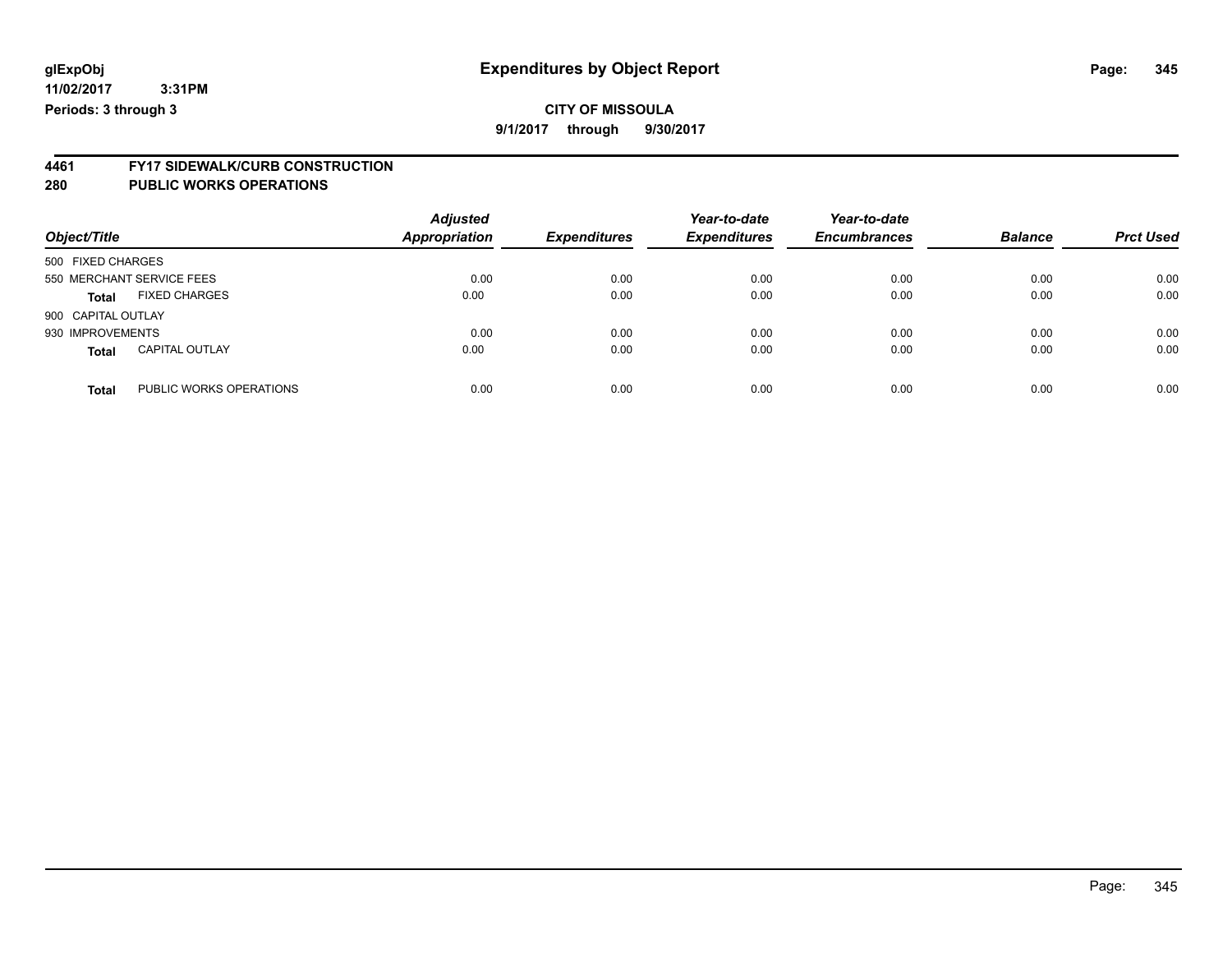**11/02/2017 3:31PM Periods: 3 through 3**

#### **4461 FY17 SIDEWALK/CURB CONSTRUCTION**

| Object/Title       |                                        | <b>Adjusted</b><br><b>Appropriation</b> | <b>Expenditures</b> | Year-to-date<br><b>Expenditures</b> | Year-to-date<br><b>Encumbrances</b> | <b>Balance</b> | <b>Prct Used</b> |
|--------------------|----------------------------------------|-----------------------------------------|---------------------|-------------------------------------|-------------------------------------|----------------|------------------|
| 500 FIXED CHARGES  |                                        |                                         |                     |                                     |                                     |                |                  |
|                    | 550 MERCHANT SERVICE FEES              | 0.00                                    | 0.00                | 0.00                                | 0.00                                | 0.00           | 0.00             |
| <b>Total</b>       | <b>FIXED CHARGES</b>                   | 0.00                                    | 0.00                | 0.00                                | 0.00                                | 0.00           | 0.00             |
| 900 CAPITAL OUTLAY |                                        |                                         |                     |                                     |                                     |                |                  |
| 930 IMPROVEMENTS   |                                        | 0.00                                    | 0.00                | 0.00                                | 0.00                                | 0.00           | 0.00             |
| <b>Total</b>       | <b>CAPITAL OUTLAY</b>                  | 0.00                                    | 0.00                | 0.00                                | 0.00                                | 0.00           | 0.00             |
| <b>Total</b>       | <b>FY17 SIDEWALK/CURB CONSTRUCTION</b> | 0.00                                    | 0.00                | 0.00                                | 0.00                                | 0.00           | 0.00             |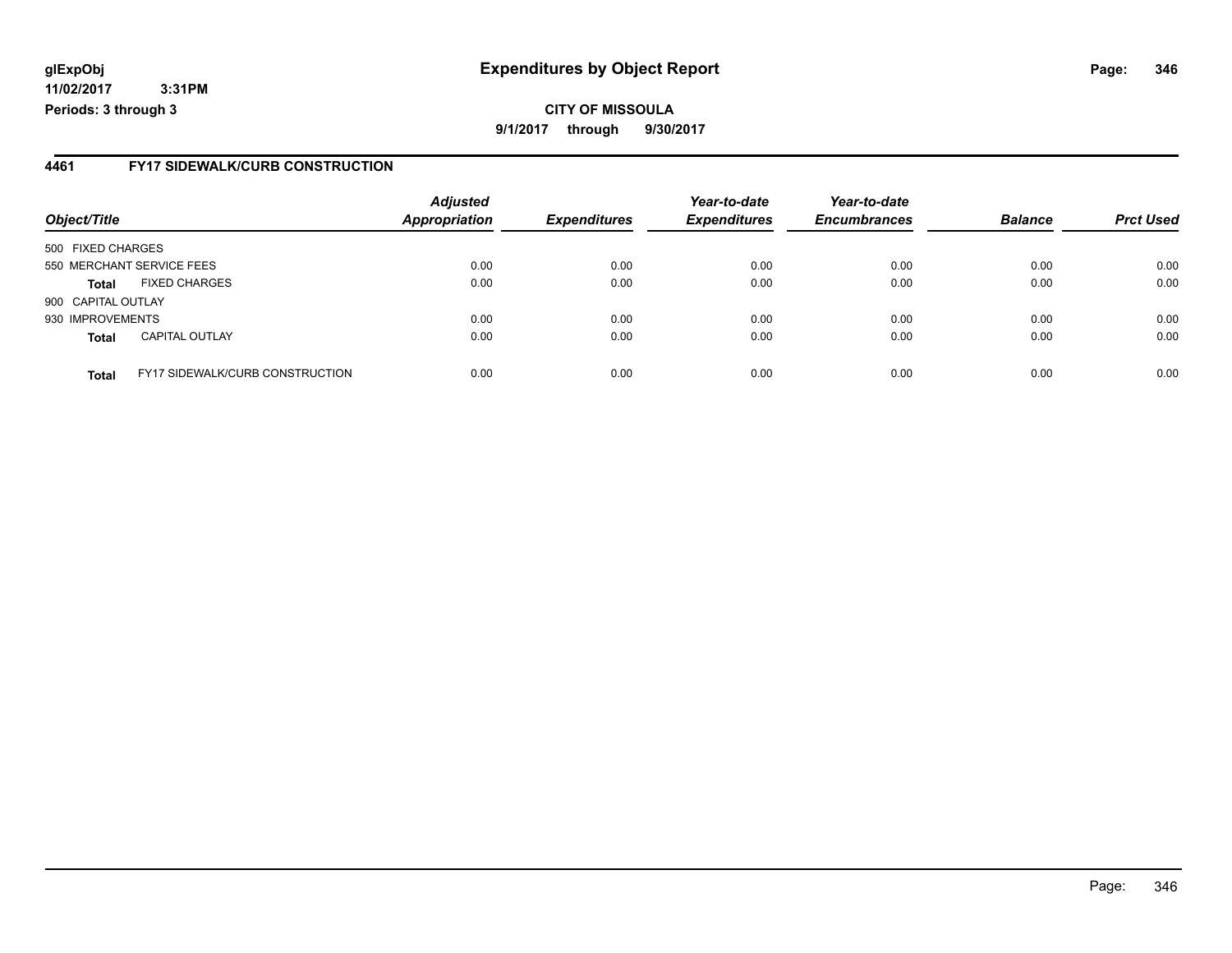**4462 FY18 SIDEWALK/CURB CONSTRUCTION 280 PUBLIC WORKS OPERATIONS**

| Object/Title       |                           | <b>Adjusted</b><br><b>Appropriation</b> | <b>Expenditures</b> | Year-to-date<br><b>Expenditures</b> | Year-to-date<br><b>Encumbrances</b> | <b>Balance</b> | <b>Prct Used</b> |
|--------------------|---------------------------|-----------------------------------------|---------------------|-------------------------------------|-------------------------------------|----------------|------------------|
| 500 FIXED CHARGES  |                           |                                         |                     |                                     |                                     |                |                  |
|                    | 550 MERCHANT SERVICE FEES | 0.00                                    | 0.00                | 0.00                                | 0.00                                | 0.00           | 0.00             |
| <b>Total</b>       | <b>FIXED CHARGES</b>      | 0.00                                    | 0.00                | 0.00                                | 0.00                                | 0.00           | 0.00             |
| 900 CAPITAL OUTLAY |                           |                                         |                     |                                     |                                     |                |                  |
| 930 IMPROVEMENTS   |                           | 0.00                                    | 194.741.11          | 326.669.42                          | 0.00                                | $-326.669.42$  | 0.00             |
| <b>Total</b>       | <b>CAPITAL OUTLAY</b>     | 0.00                                    | 194.741.11          | 326.669.42                          | 0.00                                | $-326.669.42$  | 0.00             |
| <b>Total</b>       | PUBLIC WORKS OPERATIONS   | 0.00                                    | 194.741.11          | 326.669.42                          | 0.00                                | $-326.669.42$  | 0.00             |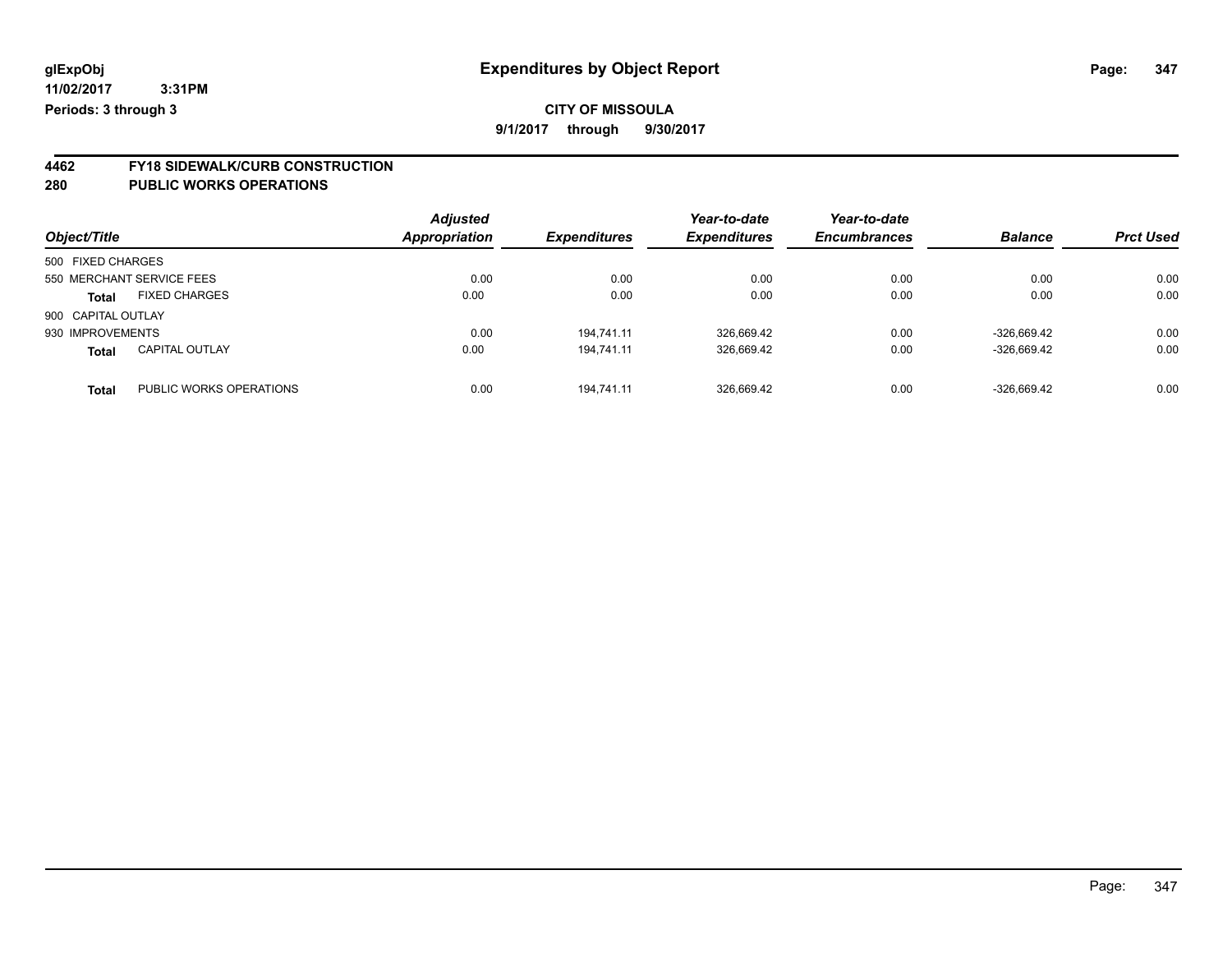**11/02/2017 3:31PM Periods: 3 through 3**

#### **4462 FY18 SIDEWALK/CURB CONSTRUCTION**

| Object/Title       |                                        | <b>Adjusted</b><br><b>Appropriation</b> | <b>Expenditures</b> | Year-to-date<br><b>Expenditures</b> | Year-to-date<br><b>Encumbrances</b> | <b>Balance</b> | <b>Prct Used</b> |
|--------------------|----------------------------------------|-----------------------------------------|---------------------|-------------------------------------|-------------------------------------|----------------|------------------|
|                    |                                        |                                         |                     |                                     |                                     |                |                  |
| 500 FIXED CHARGES  |                                        |                                         |                     |                                     |                                     |                |                  |
|                    | 550 MERCHANT SERVICE FEES              | 0.00                                    | 0.00                | 0.00                                | 0.00                                | 0.00           | 0.00             |
| <b>Total</b>       | <b>FIXED CHARGES</b>                   | 0.00                                    | 0.00                | 0.00                                | 0.00                                | 0.00           | 0.00             |
| 900 CAPITAL OUTLAY |                                        |                                         |                     |                                     |                                     |                |                  |
| 930 IMPROVEMENTS   |                                        | 0.00                                    | 194.741.11          | 326,669.42                          | 0.00                                | $-326.669.42$  | 0.00             |
| <b>Total</b>       | <b>CAPITAL OUTLAY</b>                  | 0.00                                    | 194,741.11          | 326,669.42                          | 0.00                                | $-326,669.42$  | 0.00             |
| <b>Total</b>       | <b>FY18 SIDEWALK/CURB CONSTRUCTION</b> | 0.00                                    | 194.741.11          | 326.669.42                          | 0.00                                | $-326.669.42$  | 0.00             |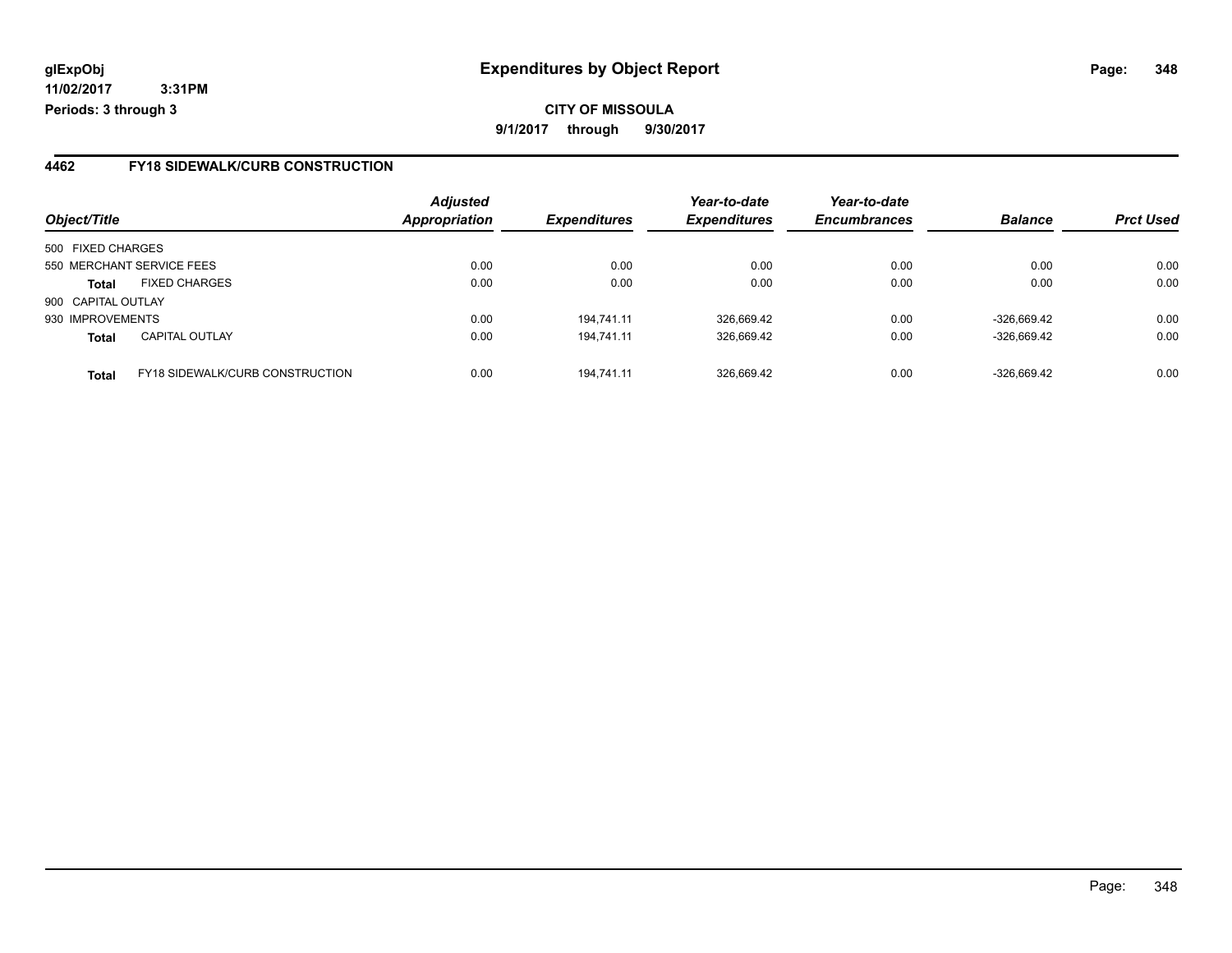### **CITY OF MISSOULA 9/1/2017 through 9/30/2017**

**4531 SID 531 TRAFFIC CALMING**

**000 \*\*\* Title Not Found \*\*\***

| Object/Title                            | <b>Adjusted</b><br><b>Appropriation</b> | <b>Expenditures</b> | Year-to-date<br><b>Expenditures</b> | Year-to-date<br><b>Encumbrances</b> | <b>Balance</b> | <b>Prct Used</b> |
|-----------------------------------------|-----------------------------------------|---------------------|-------------------------------------|-------------------------------------|----------------|------------------|
| 500 FIXED CHARGES                       |                                         |                     |                                     |                                     |                |                  |
| 550 MERCHANT SERVICE FEES               | 0.00                                    | 0.00                | 0.00                                | 0.00                                | 0.00           | 0.00             |
| <b>FIXED CHARGES</b><br><b>Total</b>    | 0.00                                    | 0.00                | 0.00                                | 0.00                                | 0.00           | 0.00             |
| 600 DEBT SERVICE                        |                                         |                     |                                     |                                     |                |                  |
| 620 INTEREST / SERVICE FEES             | 0.00                                    | 0.00                | 0.00                                | 0.00                                | 0.00           | 0.00             |
| <b>DEBT SERVICE</b><br><b>Total</b>     | 0.00                                    | 0.00                | 0.00                                | 0.00                                | 0.00           | 0.00             |
| *** Title Not Found ***<br><b>Total</b> | 0.00                                    | 0.00                | 0.00                                | 0.00                                | 0.00           | 0.00             |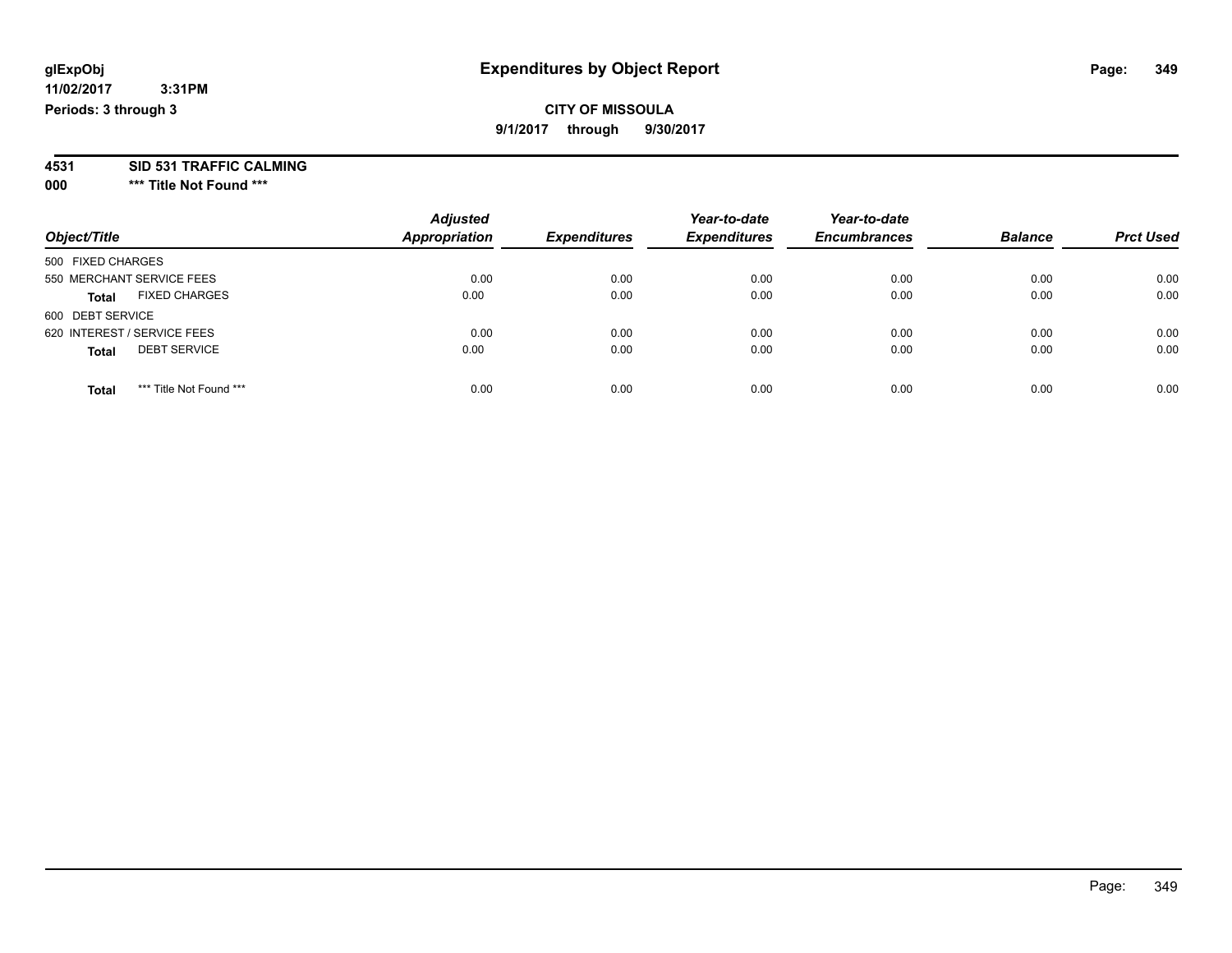**4531 SID 531 TRAFFIC CALMING 390 NON-DEPARTMENTAL**

| Object/Title                          | <b>Adjusted</b><br><b>Appropriation</b> | <b>Expenditures</b> | Year-to-date<br><b>Expenditures</b> | Year-to-date<br><b>Encumbrances</b> | <b>Balance</b> | <b>Prct Used</b> |
|---------------------------------------|-----------------------------------------|---------------------|-------------------------------------|-------------------------------------|----------------|------------------|
| 500 FIXED CHARGES                     |                                         |                     |                                     |                                     |                |                  |
| 550 MERCHANT SERVICE FEES             | 0.00                                    | 0.00                | 0.00                                | 0.00                                | 0.00           | 0.00             |
| <b>FIXED CHARGES</b><br><b>Total</b>  | 0.00                                    | 0.00                | 0.00                                | 0.00                                | 0.00           | 0.00             |
| 900 CAPITAL OUTLAY                    |                                         |                     |                                     |                                     |                |                  |
| 930 IMPROVEMENTS                      | 0.00                                    | 0.00                | 0.00                                | 0.00                                | 0.00           | 0.00             |
| <b>CAPITAL OUTLAY</b><br><b>Total</b> | 0.00                                    | 0.00                | 0.00                                | 0.00                                | 0.00           | 0.00             |
| NON-DEPARTMENTAL<br>Total             | 0.00                                    | 0.00                | 0.00                                | 0.00                                | 0.00           | 0.00             |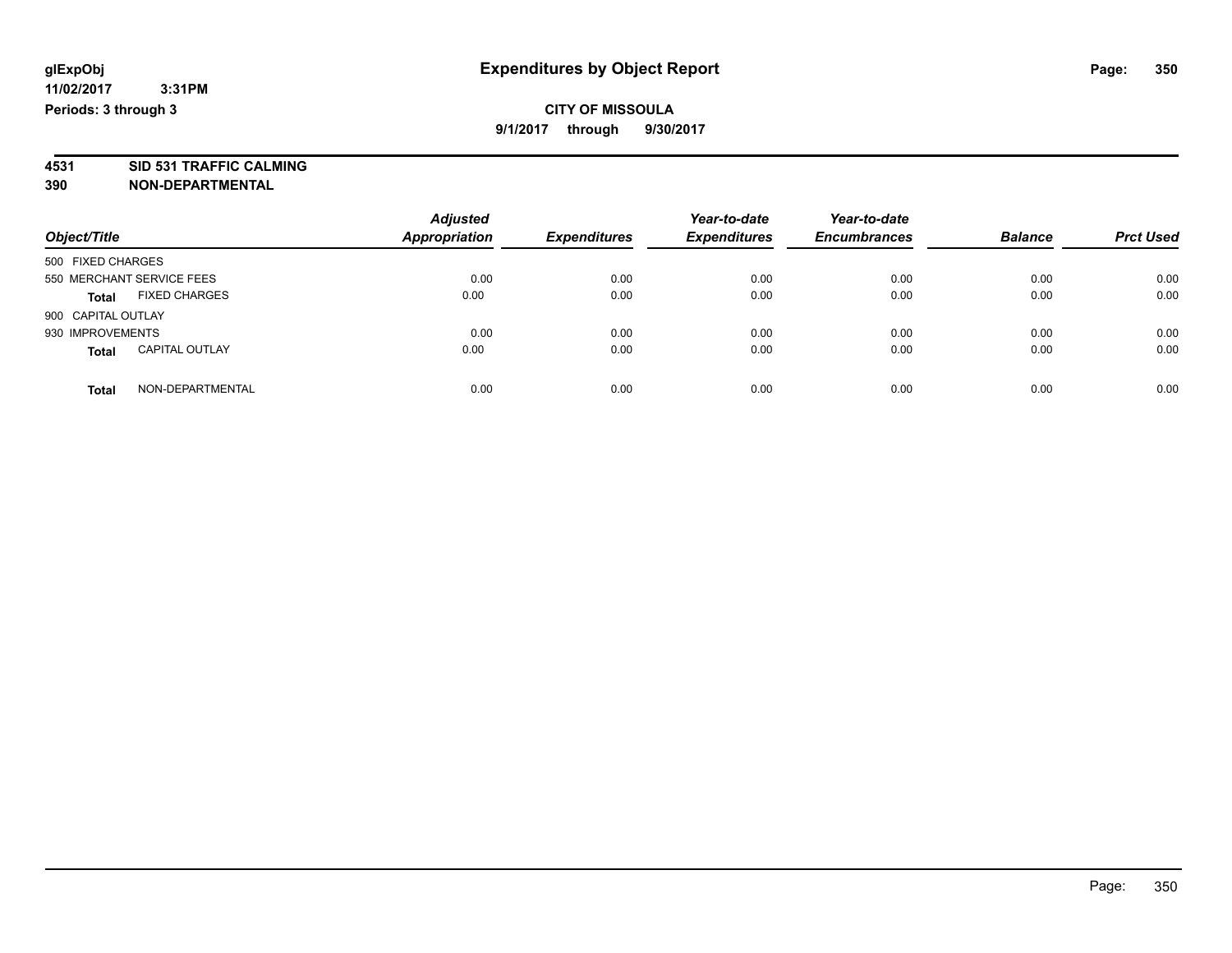#### **4531 SID 531 TRAFFIC CALMING**

|                             |                         | <b>Adjusted</b>      |                     | Year-to-date        | Year-to-date        |                |                  |
|-----------------------------|-------------------------|----------------------|---------------------|---------------------|---------------------|----------------|------------------|
| Object/Title                |                         | <b>Appropriation</b> | <b>Expenditures</b> | <b>Expenditures</b> | <b>Encumbrances</b> | <b>Balance</b> | <b>Prct Used</b> |
| 500 FIXED CHARGES           |                         |                      |                     |                     |                     |                |                  |
| 550 MERCHANT SERVICE FEES   |                         | 0.00                 | 0.00                | 0.00                | 0.00                | 0.00           | 0.00             |
| <b>Total</b>                | <b>FIXED CHARGES</b>    | 0.00                 | 0.00                | 0.00                | 0.00                | 0.00           | 0.00             |
| 600 DEBT SERVICE            |                         |                      |                     |                     |                     |                |                  |
| 620 INTEREST / SERVICE FEES |                         | 0.00                 | 0.00                | 0.00                | 0.00                | 0.00           | 0.00             |
| <b>Total</b>                | <b>DEBT SERVICE</b>     | 0.00                 | 0.00                | 0.00                | 0.00                | 0.00           | 0.00             |
| 900 CAPITAL OUTLAY          |                         |                      |                     |                     |                     |                |                  |
| 930 IMPROVEMENTS            |                         | 0.00                 | 0.00                | 0.00                | 0.00                | 0.00           | 0.00             |
| <b>Total</b>                | <b>CAPITAL OUTLAY</b>   | 0.00                 | 0.00                | 0.00                | 0.00                | 0.00           | 0.00             |
| <b>Total</b>                | SID 531 TRAFFIC CALMING | 0.00                 | 0.00                | 0.00                | 0.00                | 0.00           | 0.00             |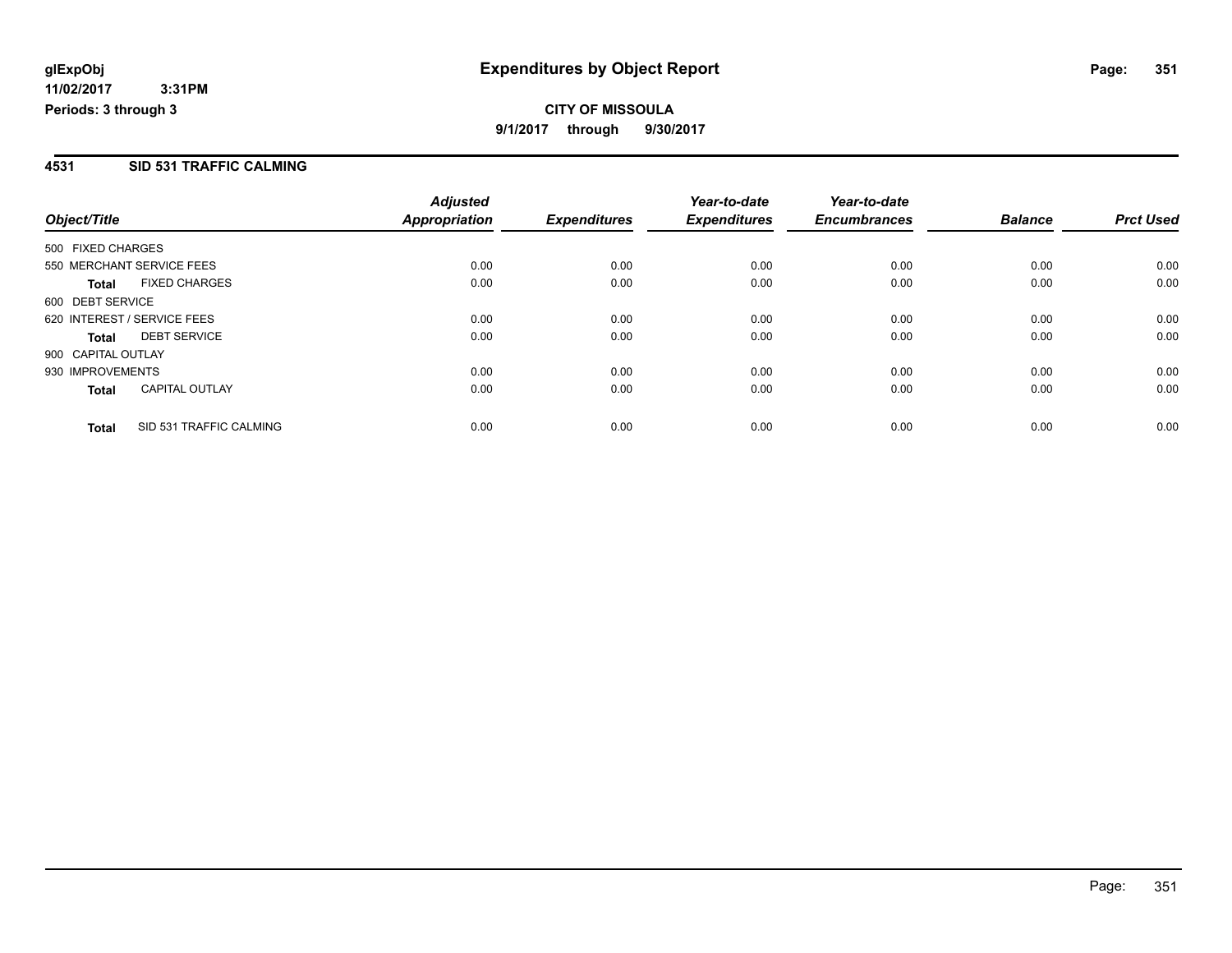# **4532 MALONEY RANCH SID**

**390 NON-DEPARTMENTAL**

|                                       | <b>Adjusted</b>      |                     | Year-to-date        | Year-to-date        |                |                  |
|---------------------------------------|----------------------|---------------------|---------------------|---------------------|----------------|------------------|
| Object/Title                          | <b>Appropriation</b> | <b>Expenditures</b> | <b>Expenditures</b> | <b>Encumbrances</b> | <b>Balance</b> | <b>Prct Used</b> |
| 500 FIXED CHARGES                     |                      |                     |                     |                     |                |                  |
| 550 MERCHANT SERVICE FEES             | 0.00                 | 0.00                | 0.00                | 0.00                | 0.00           | 0.00             |
| <b>FIXED CHARGES</b><br><b>Total</b>  | 0.00                 | 0.00                | 0.00                | 0.00                | 0.00           | 0.00             |
| 900 CAPITAL OUTLAY                    |                      |                     |                     |                     |                |                  |
| 930 IMPROVEMENTS                      | 0.00                 | 0.00                | 0.00                | 0.00                | 0.00           | 0.00             |
| <b>CAPITAL OUTLAY</b><br><b>Total</b> | 0.00                 | 0.00                | 0.00                | 0.00                | 0.00           | 0.00             |
| NON-DEPARTMENTAL<br><b>Total</b>      | 0.00                 | 0.00                | 0.00                | 0.00                | 0.00           | 0.00             |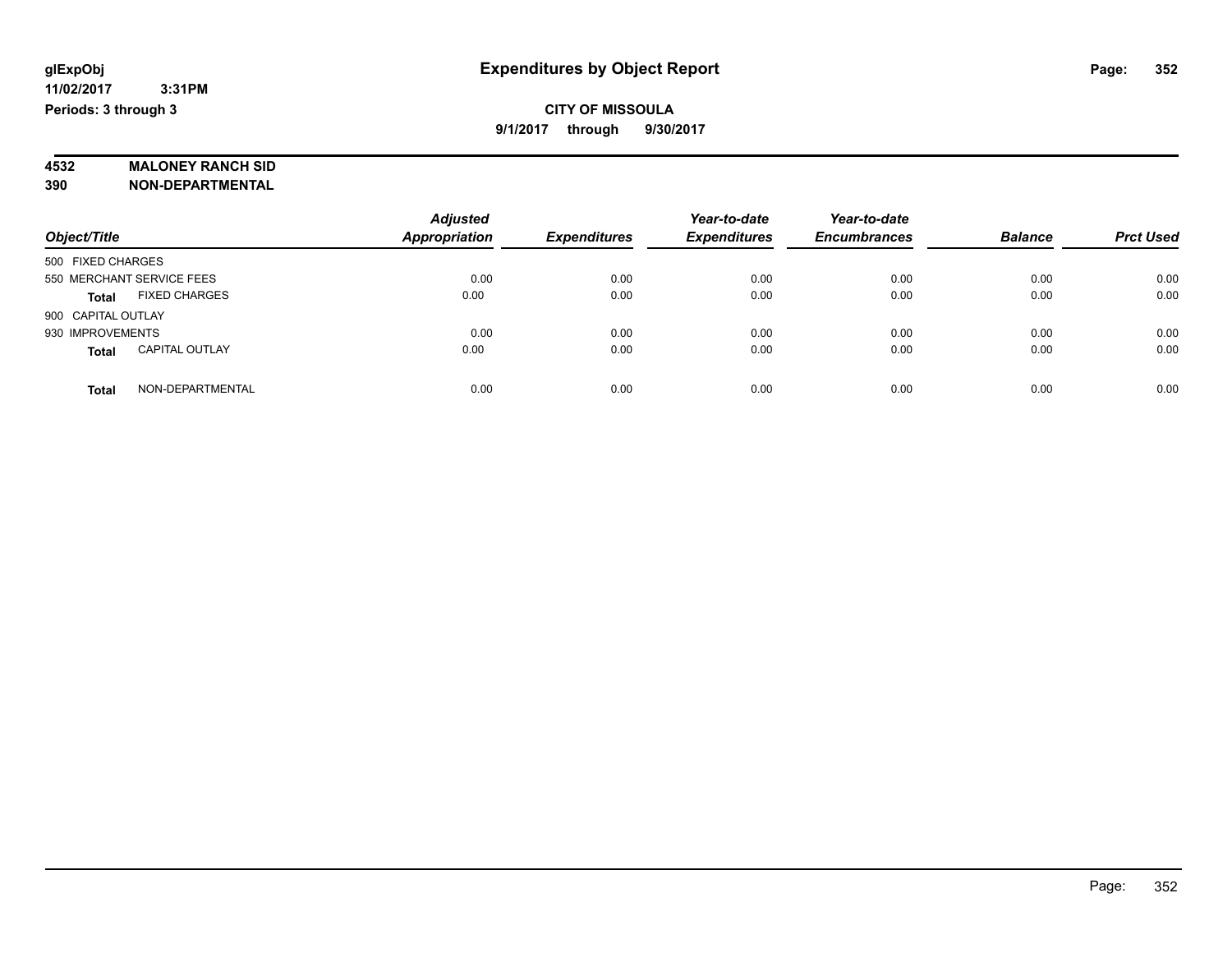#### **4532 MALONEY RANCH SID**

|                           |                          | <b>Adjusted</b>      |                     | Year-to-date        | Year-to-date        |                |                  |
|---------------------------|--------------------------|----------------------|---------------------|---------------------|---------------------|----------------|------------------|
| Object/Title              |                          | <b>Appropriation</b> | <b>Expenditures</b> | <b>Expenditures</b> | <b>Encumbrances</b> | <b>Balance</b> | <b>Prct Used</b> |
| 500 FIXED CHARGES         |                          |                      |                     |                     |                     |                |                  |
| 550 MERCHANT SERVICE FEES |                          | 0.00                 | 0.00                | 0.00                | 0.00                | 0.00           | 0.00             |
| <b>Total</b>              | <b>FIXED CHARGES</b>     | 0.00                 | 0.00                | 0.00                | 0.00                | 0.00           | 0.00             |
| 900 CAPITAL OUTLAY        |                          |                      |                     |                     |                     |                |                  |
| 930 IMPROVEMENTS          |                          | 0.00                 | 0.00                | 0.00                | 0.00                | 0.00           | 0.00             |
| <b>Total</b>              | <b>CAPITAL OUTLAY</b>    | 0.00                 | 0.00                | 0.00                | 0.00                | 0.00           | 0.00             |
| <b>Total</b>              | <b>MALONEY RANCH SID</b> | 0.00                 | 0.00                | 0.00                | 0.00                | 0.00           | 0.00             |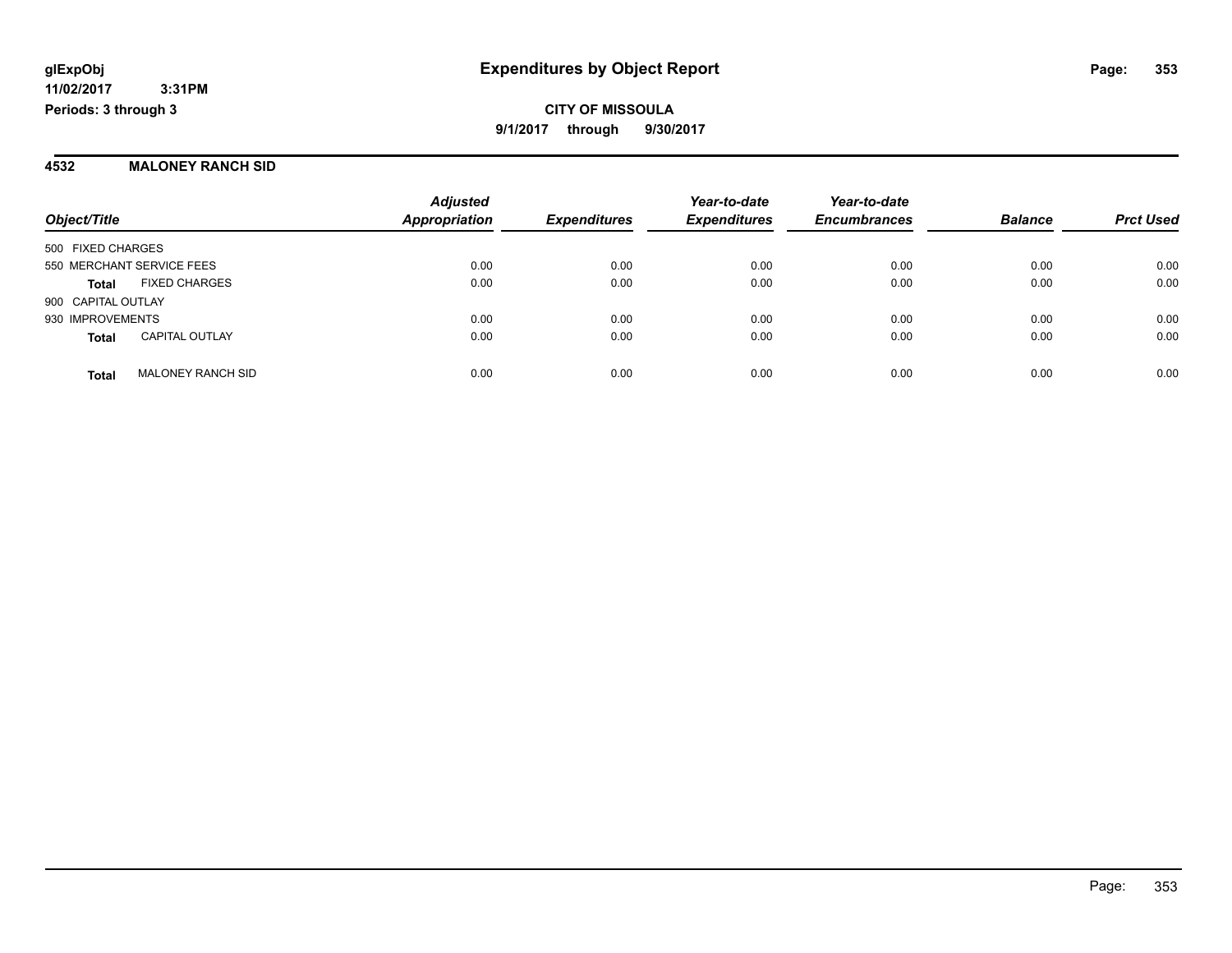**4533 RATTLESNAKE SEWER SID 390 NON-DEPARTMENTAL**

| Object/Title                         | <b>Adjusted</b><br>Appropriation | <b>Expenditures</b> | Year-to-date<br><b>Expenditures</b> | Year-to-date<br><b>Encumbrances</b> | <b>Balance</b> | <b>Prct Used</b> |
|--------------------------------------|----------------------------------|---------------------|-------------------------------------|-------------------------------------|----------------|------------------|
| 500 FIXED CHARGES                    |                                  |                     |                                     |                                     |                |                  |
| 550 MERCHANT SERVICE FEES            | 0.00                             | 0.00                | 0.00                                | 0.00                                | 0.00           | 0.00             |
| <b>FIXED CHARGES</b><br><b>Total</b> | 0.00                             | 0.00                | 0.00                                | 0.00                                | 0.00           | 0.00             |
| NON-DEPARTMENTAL<br><b>Total</b>     | 0.00                             | 0.00                | 0.00                                | 0.00                                | 0.00           | 0.00             |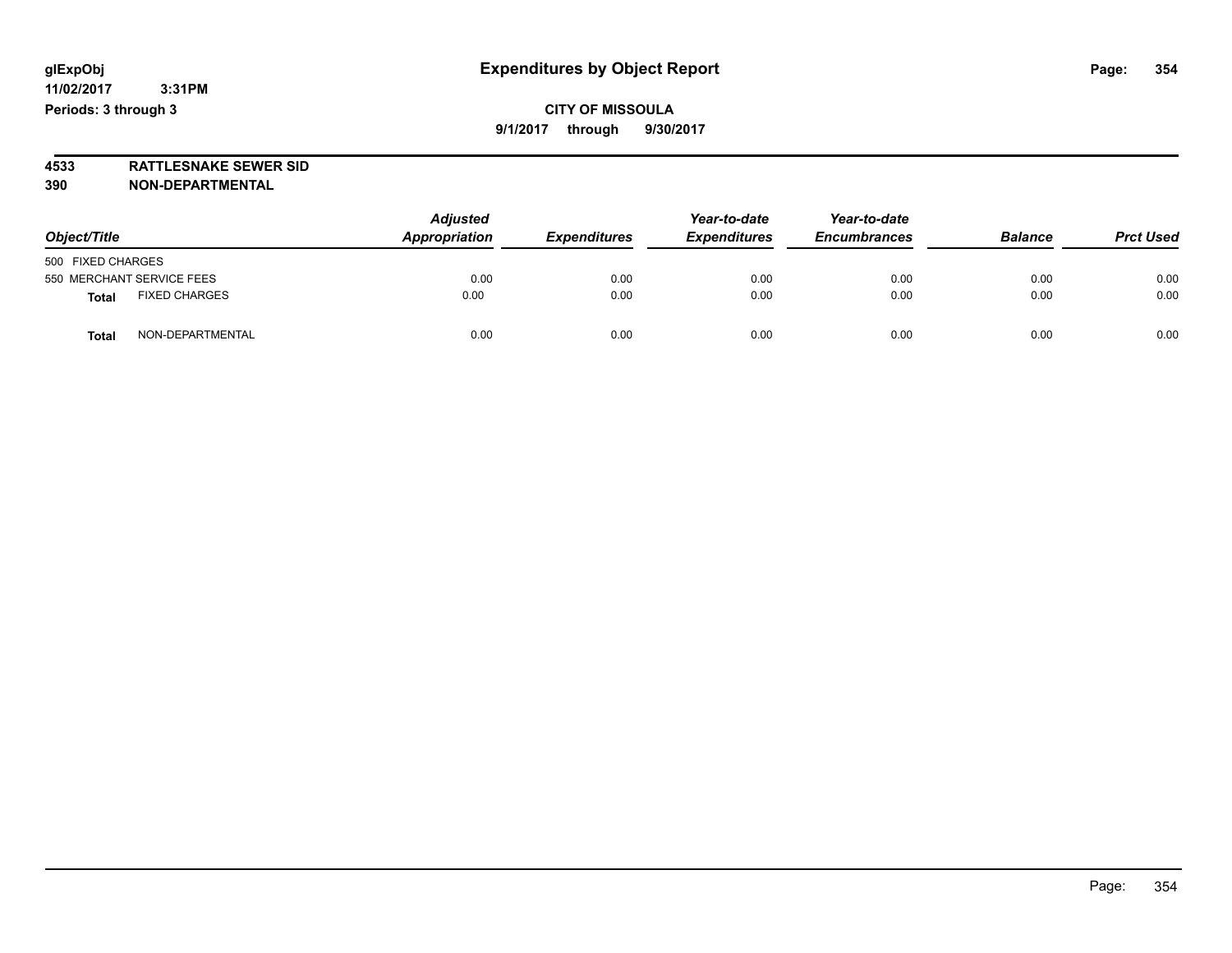**11/02/2017 3:31PM Periods: 3 through 3**

#### **4533 RATTLESNAKE SEWER SID**

| Object/Title                          | <b>Adjusted</b> | <b>Expenditures</b> | Year-to-date<br><b>Expenditures</b> | Year-to-date<br><b>Encumbrances</b> | <b>Balance</b> | <b>Prct Used</b> |
|---------------------------------------|-----------------|---------------------|-------------------------------------|-------------------------------------|----------------|------------------|
|                                       | Appropriation   |                     |                                     |                                     |                |                  |
| 500 FIXED CHARGES                     |                 |                     |                                     |                                     |                |                  |
| 550 MERCHANT SERVICE FEES             | 0.00            | 0.00                | 0.00                                | 0.00                                | 0.00           | 0.00             |
| <b>FIXED CHARGES</b><br>Total         | 0.00            | 0.00                | 0.00                                | 0.00                                | 0.00           | 0.00             |
| RATTLESNAKE SEWER SID<br><b>Total</b> | 0.00            | 0.00                | 0.00                                | 0.00                                | 0.00           | 0.00             |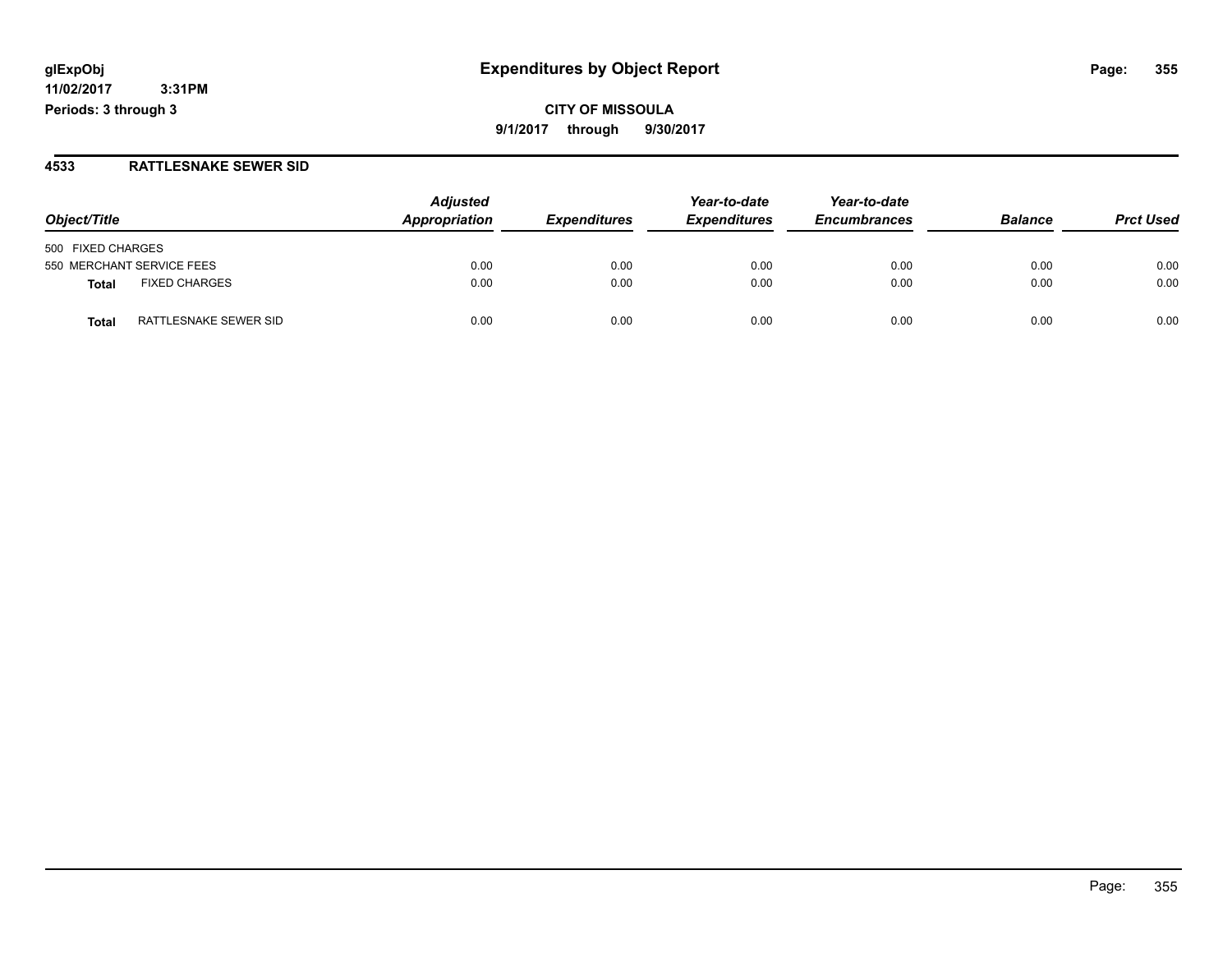# **4534 SID 534 LINCOLNWOOD**

**390 NON-DEPARTMENTAL**

| Object/Title                  | <b>Adjusted</b><br>Appropriation | <b>Expenditures</b> | Year-to-date<br><b>Expenditures</b> | Year-to-date<br><b>Encumbrances</b> | <b>Balance</b> | <b>Prct Used</b> |
|-------------------------------|----------------------------------|---------------------|-------------------------------------|-------------------------------------|----------------|------------------|
| 500 FIXED CHARGES             |                                  |                     |                                     |                                     |                |                  |
| 550 MERCHANT SERVICE FEES     | 0.00                             | 0.00                | 0.00                                | 0.00                                | 0.00           | 0.00             |
| <b>FIXED CHARGES</b><br>Total | 0.00                             | 0.00                | 0.00                                | 0.00                                | 0.00           | 0.00             |
| 800 OTHER OBJECTS             |                                  |                     |                                     |                                     |                |                  |
| 820 TRANSFERS TO OTHER FUNDS  | 0.00                             | 0.00                | 0.00                                | 0.00                                | 0.00           | 0.00             |
| OTHER OBJECTS<br><b>Total</b> | 0.00                             | 0.00                | 0.00                                | 0.00                                | 0.00           | 0.00             |
| NON-DEPARTMENTAL<br>Total     | 0.00                             | 0.00                | 0.00                                | 0.00                                | 0.00           | 0.00             |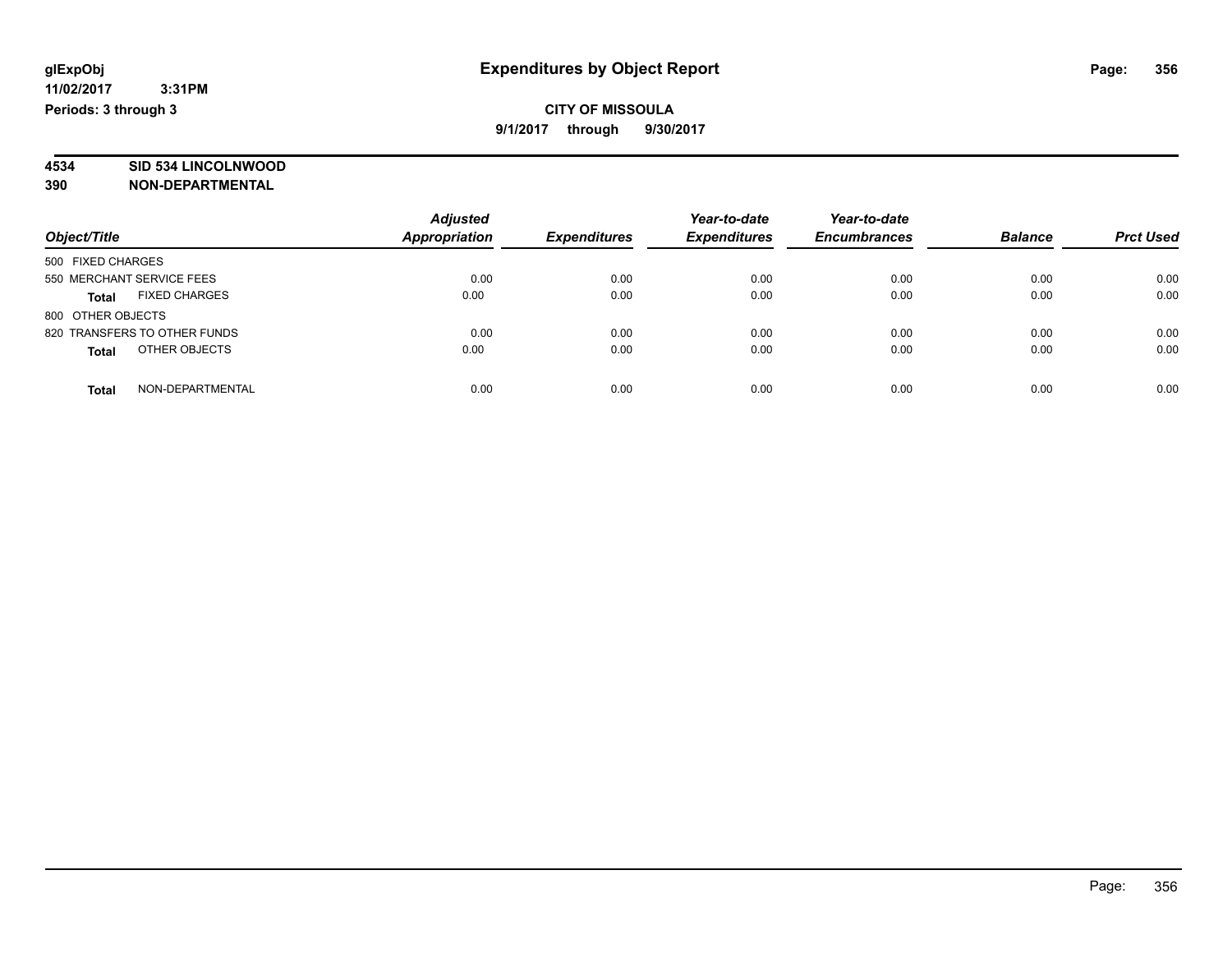#### **4534 SID 534 LINCOLNWOOD**

|                                      | <b>Adjusted</b>      |                     | Year-to-date        | Year-to-date        |                |                  |
|--------------------------------------|----------------------|---------------------|---------------------|---------------------|----------------|------------------|
| Object/Title                         | <b>Appropriation</b> | <b>Expenditures</b> | <b>Expenditures</b> | <b>Encumbrances</b> | <b>Balance</b> | <b>Prct Used</b> |
| 500 FIXED CHARGES                    |                      |                     |                     |                     |                |                  |
| 550 MERCHANT SERVICE FEES            | 0.00                 | 0.00                | 0.00                | 0.00                | 0.00           | 0.00             |
| <b>FIXED CHARGES</b><br><b>Total</b> | 0.00                 | 0.00                | 0.00                | 0.00                | 0.00           | 0.00             |
| 800 OTHER OBJECTS                    |                      |                     |                     |                     |                |                  |
| 820 TRANSFERS TO OTHER FUNDS         | 0.00                 | 0.00                | 0.00                | 0.00                | 0.00           | 0.00             |
| OTHER OBJECTS<br><b>Total</b>        | 0.00                 | 0.00                | 0.00                | 0.00                | 0.00           | 0.00             |
| SID 534 LINCOLNWOOD<br><b>Total</b>  | 0.00                 | 0.00                | 0.00                | 0.00                | 0.00           | 0.00             |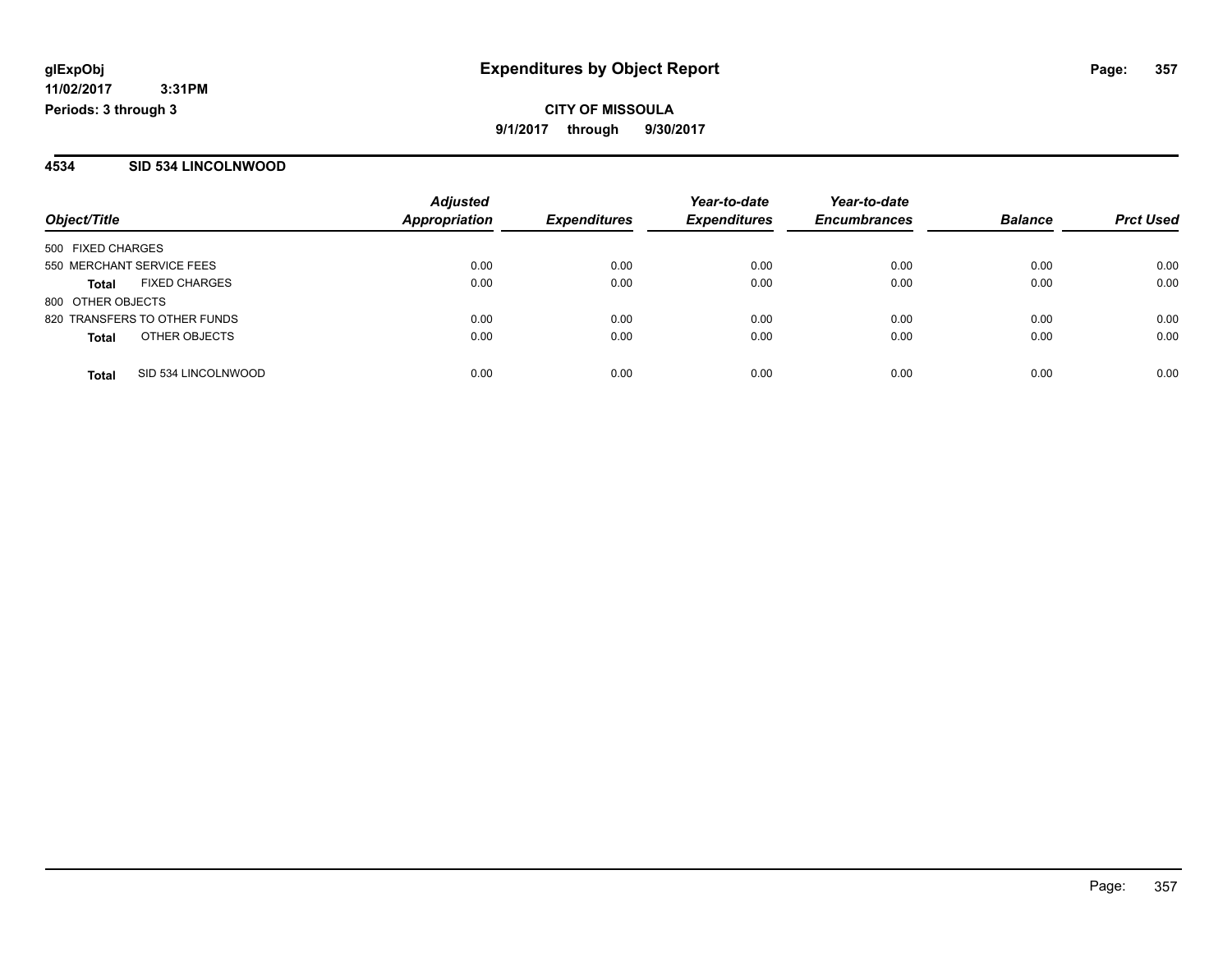# **CITY OF MISSOULA**

**9/1/2017 through 9/30/2017**

# **4535 SLANT STREET TRAFFIC CALMING**

**000 \*\*\* Title Not Found \*\*\***

| Object/Title                            | <b>Adjusted</b><br><b>Appropriation</b> | <b>Expenditures</b> | Year-to-date<br><b>Expenditures</b> | Year-to-date<br><b>Encumbrances</b> | <b>Balance</b> | <b>Prct Used</b> |
|-----------------------------------------|-----------------------------------------|---------------------|-------------------------------------|-------------------------------------|----------------|------------------|
| 500 FIXED CHARGES                       |                                         |                     |                                     |                                     |                |                  |
| 550 MERCHANT SERVICE FEES               | 0.00                                    | 0.00                | 0.00                                | 0.00                                | 0.00           | 0.00             |
| <b>FIXED CHARGES</b><br><b>Total</b>    | 0.00                                    | 0.00                | 0.00                                | 0.00                                | 0.00           | 0.00             |
| 600 DEBT SERVICE                        |                                         |                     |                                     |                                     |                |                  |
| 620 INTEREST / SERVICE FEES             | 0.00                                    | 0.00                | 0.00                                | 0.00                                | 0.00           | 0.00             |
| <b>DEBT SERVICE</b><br><b>Total</b>     | 0.00                                    | 0.00                | 0.00                                | 0.00                                | 0.00           | 0.00             |
|                                         |                                         |                     |                                     |                                     |                |                  |
| *** Title Not Found ***<br><b>Total</b> | 0.00                                    | 0.00                | 0.00                                | 0.00                                | 0.00           | 0.00             |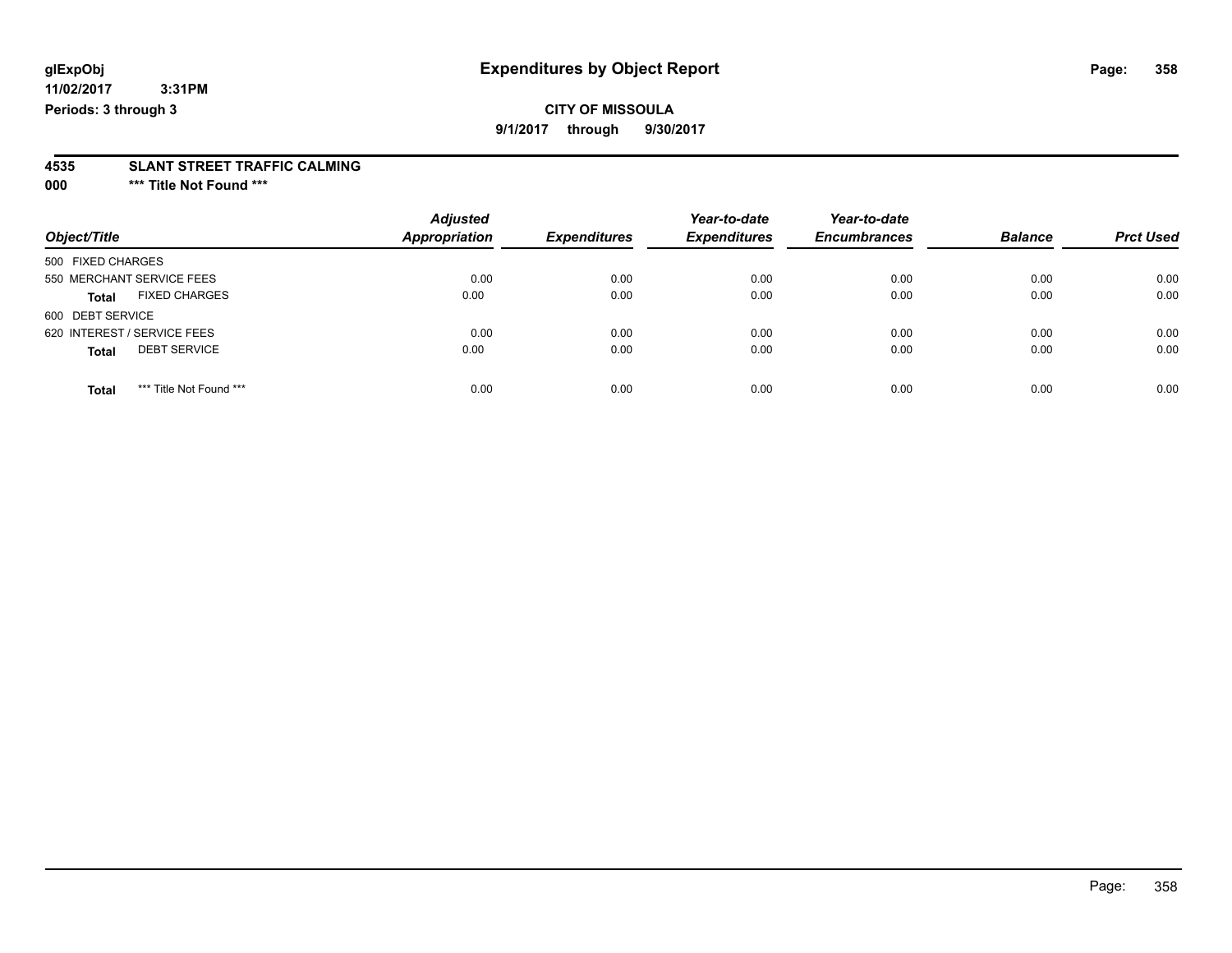#### **4535 SLANT STREET TRAFFIC CALMING**

|                                                     | <b>Adjusted</b>      |                     | Year-to-date        | Year-to-date        |                |                  |
|-----------------------------------------------------|----------------------|---------------------|---------------------|---------------------|----------------|------------------|
| Object/Title                                        | <b>Appropriation</b> | <b>Expenditures</b> | <b>Expenditures</b> | <b>Encumbrances</b> | <b>Balance</b> | <b>Prct Used</b> |
| 500 FIXED CHARGES                                   |                      |                     |                     |                     |                |                  |
| 550 MERCHANT SERVICE FEES                           | 0.00                 | 0.00                | 0.00                | 0.00                | 0.00           | 0.00             |
| <b>FIXED CHARGES</b><br><b>Total</b>                | 0.00                 | 0.00                | 0.00                | 0.00                | 0.00           | 0.00             |
| 600 DEBT SERVICE                                    |                      |                     |                     |                     |                |                  |
| 620 INTEREST / SERVICE FEES                         | 0.00                 | 0.00                | 0.00                | 0.00                | 0.00           | 0.00             |
| <b>DEBT SERVICE</b><br><b>Total</b>                 | 0.00                 | 0.00                | 0.00                | 0.00                | 0.00           | 0.00             |
| <b>SLANT STREET TRAFFIC CALMING</b><br><b>Total</b> | 0.00                 | 0.00                | 0.00                | 0.00                | 0.00           | 0.00             |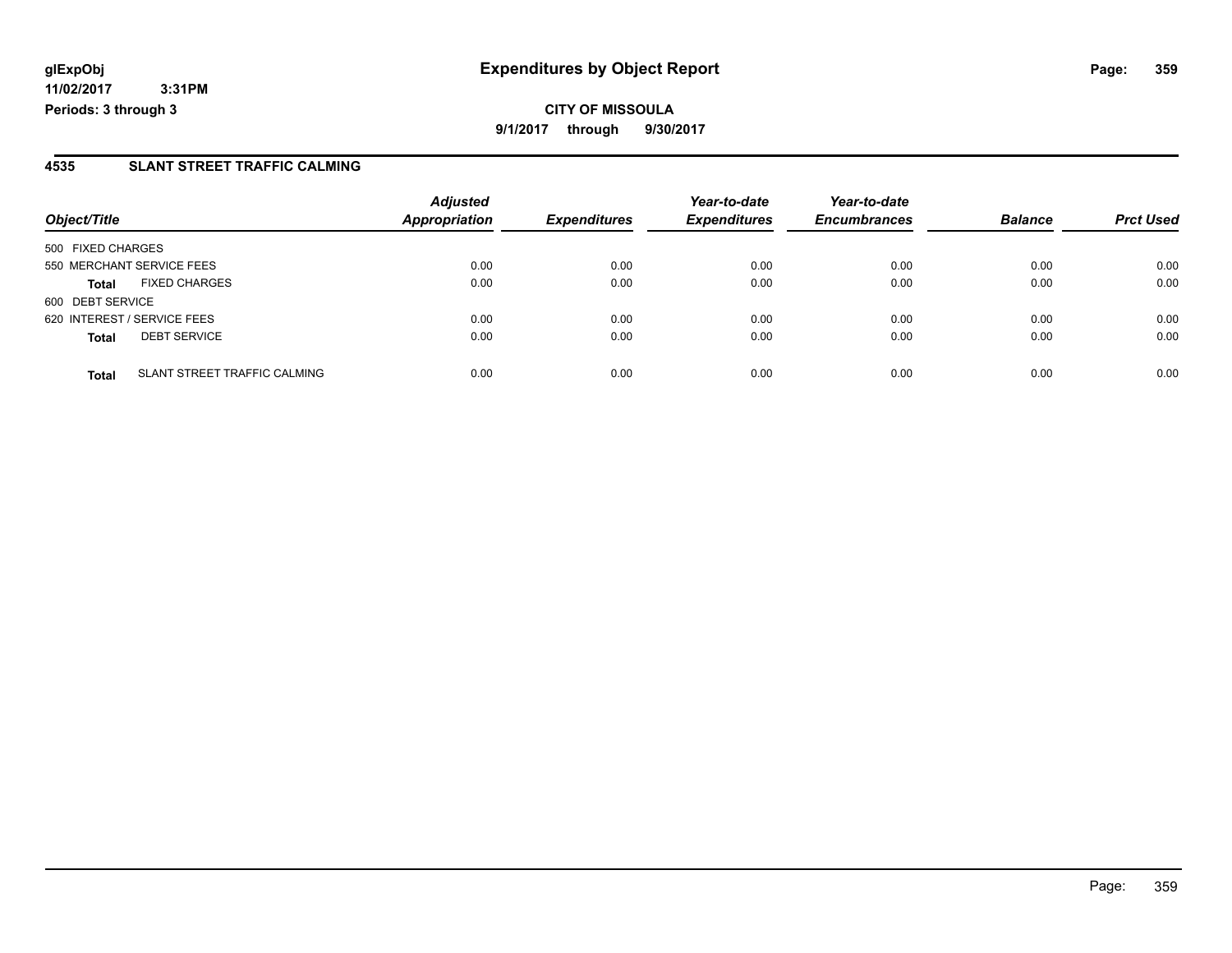**CITY OF MISSOULA 9/1/2017 through 9/30/2017**

# **4536 SID536 LINCOLNWOOD SWR PH2**

**390 NON-DEPARTMENTAL**

| Object/Title              |                      | <b>Adjusted</b><br>Appropriation | <b>Expenditures</b> | Year-to-date<br><b>Expenditures</b> | Year-to-date<br><b>Encumbrances</b> | <b>Balance</b> | <b>Prct Used</b> |
|---------------------------|----------------------|----------------------------------|---------------------|-------------------------------------|-------------------------------------|----------------|------------------|
| 500 FIXED CHARGES         |                      |                                  |                     |                                     |                                     |                |                  |
| 550 MERCHANT SERVICE FEES |                      | 0.00                             | 0.00                | 0.00                                | 0.00                                | 0.00           | 0.00             |
| <b>Total</b>              | <b>FIXED CHARGES</b> | 0.00                             | 0.00                | 0.00                                | 0.00                                | 0.00           | 0.00             |
| <b>Total</b>              | NON-DEPARTMENTAL     | 0.00                             | 0.00                | 0.00                                | 0.00                                | 0.00           | 0.00             |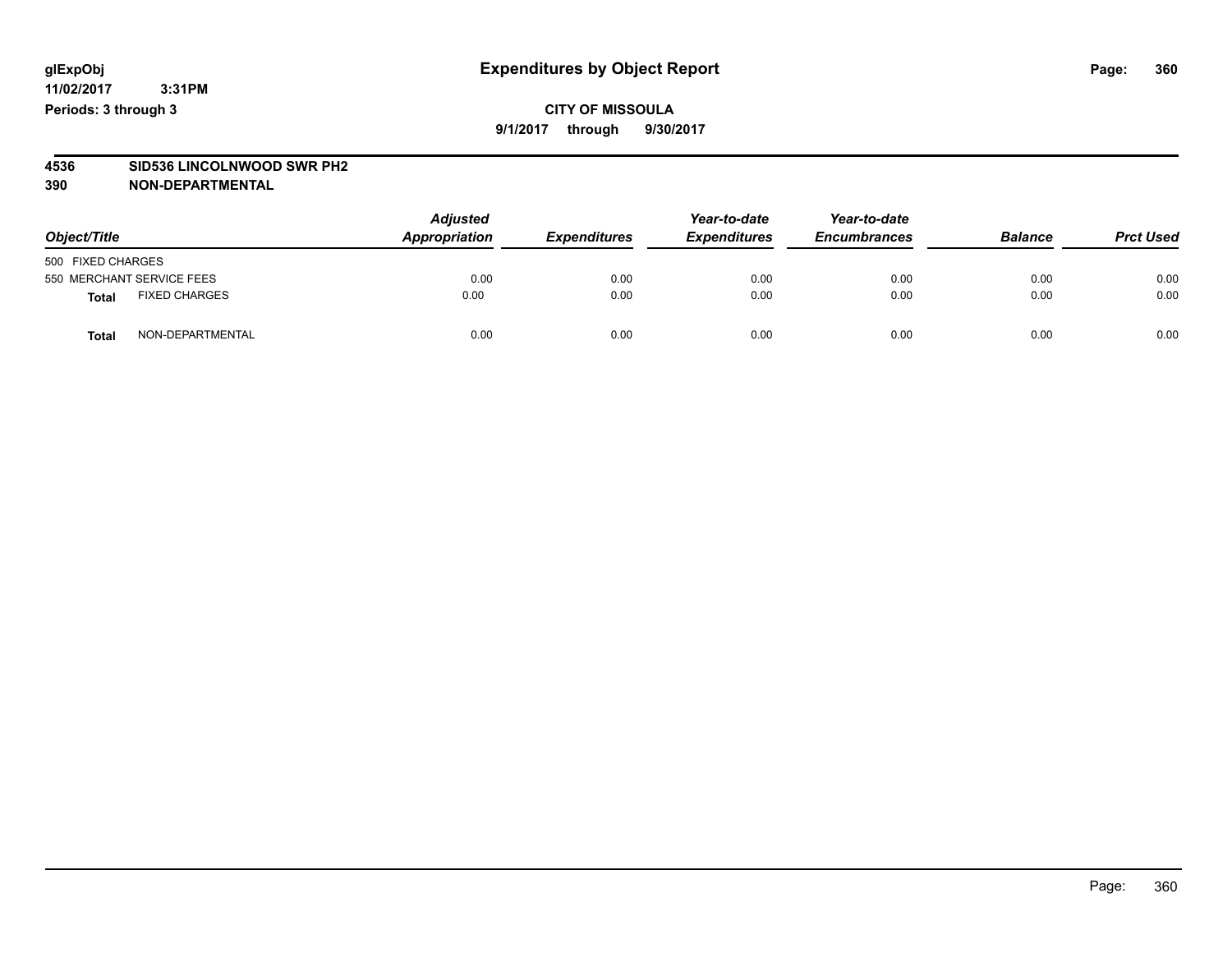## **glExpObj Expenditures by Object Report Page: 361**

**11/02/2017 3:31PM Periods: 3 through 3**

### **4536 SID536 LINCOLNWOOD SWR PH2**

| Object/Title                               | <b>Adjusted</b><br>Appropriation | <b>Expenditures</b> | Year-to-date<br><b>Expenditures</b> | Year-to-date<br><b>Encumbrances</b> | <b>Balance</b> | <b>Prct Used</b> |
|--------------------------------------------|----------------------------------|---------------------|-------------------------------------|-------------------------------------|----------------|------------------|
| 500 FIXED CHARGES                          |                                  |                     |                                     |                                     |                |                  |
| 550 MERCHANT SERVICE FEES                  | 0.00                             | 0.00                | 0.00                                | 0.00                                | 0.00           | 0.00             |
| <b>FIXED CHARGES</b><br>Total              | 0.00                             | 0.00                | 0.00                                | 0.00                                | 0.00           | 0.00             |
| SID536 LINCOLNWOOD SWR PH2<br><b>Total</b> | 0.00                             | 0.00                | 0.00                                | 0.00                                | 0.00           | 0.00             |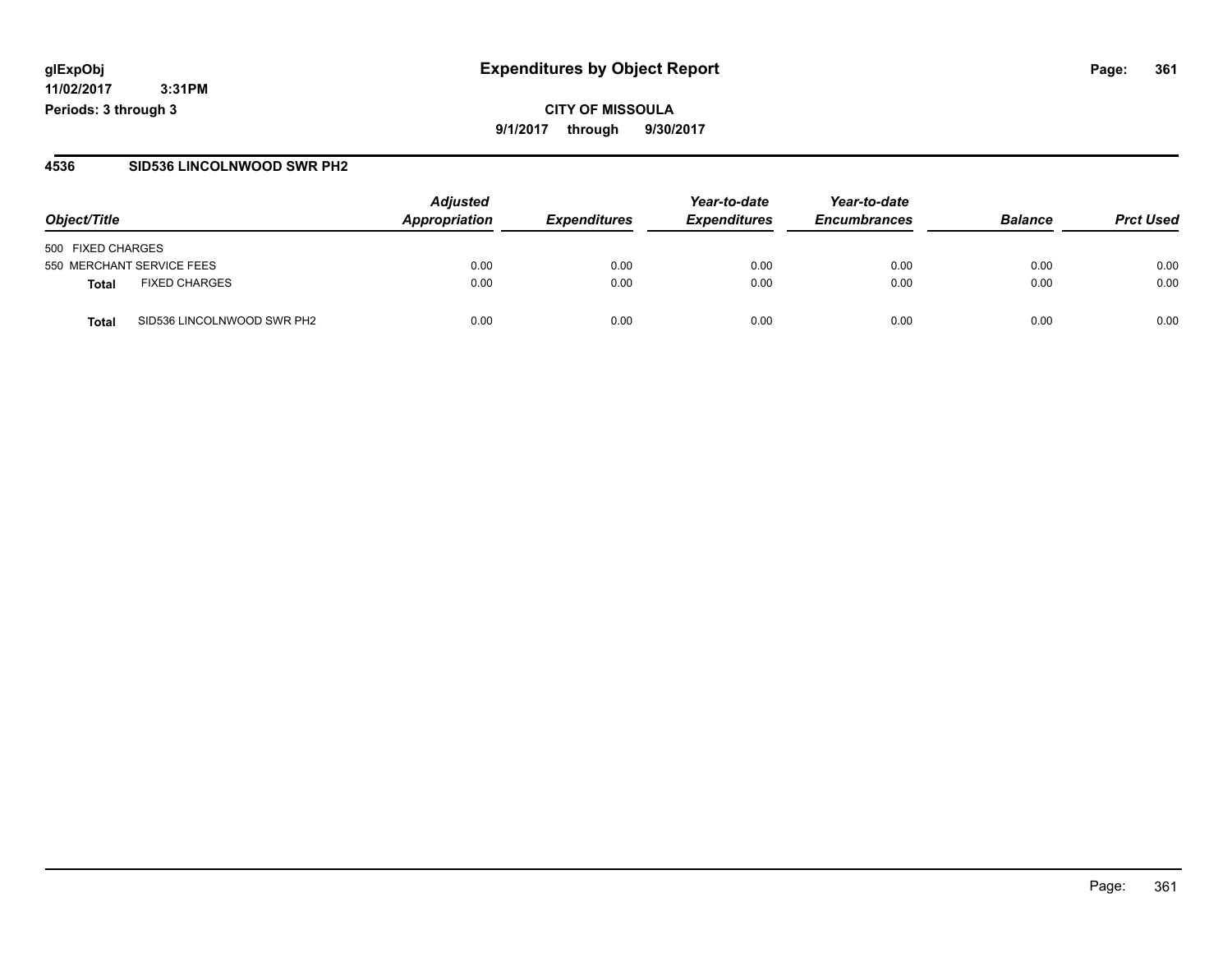## **11/02/2017 3:31PM**

**Periods: 3 through 3**

**CITY OF MISSOULA 9/1/2017 through 9/30/2017**

| 4539 | SID 539 4th STREET |  |
|------|--------------------|--|
|------|--------------------|--|

**000 \*\*\* Title Not Found \*\*\***

| Object/Title                            | <b>Adjusted</b><br><b>Appropriation</b> | <b>Expenditures</b> | Year-to-date<br><b>Expenditures</b> | Year-to-date<br><b>Encumbrances</b> | <b>Balance</b> | <b>Prct Used</b> |
|-----------------------------------------|-----------------------------------------|---------------------|-------------------------------------|-------------------------------------|----------------|------------------|
| 500 FIXED CHARGES                       |                                         |                     |                                     |                                     |                |                  |
| 550 MERCHANT SERVICE FEES               | 0.00                                    | 0.00                | 0.00                                | 0.00                                | 0.00           | 0.00             |
| <b>FIXED CHARGES</b><br><b>Total</b>    | 0.00                                    | 0.00                | 0.00                                | 0.00                                | 0.00           | 0.00             |
| 600 DEBT SERVICE                        |                                         |                     |                                     |                                     |                |                  |
| 620 INTEREST / SERVICE FEES             | 0.00                                    | 0.00                | 0.00                                | 0.00                                | 0.00           | 0.00             |
| <b>DEBT SERVICE</b><br><b>Total</b>     | 0.00                                    | 0.00                | 0.00                                | 0.00                                | 0.00           | 0.00             |
| *** Title Not Found ***<br><b>Total</b> | 0.00                                    | 0.00                | 0.00                                | 0.00                                | 0.00           | 0.00             |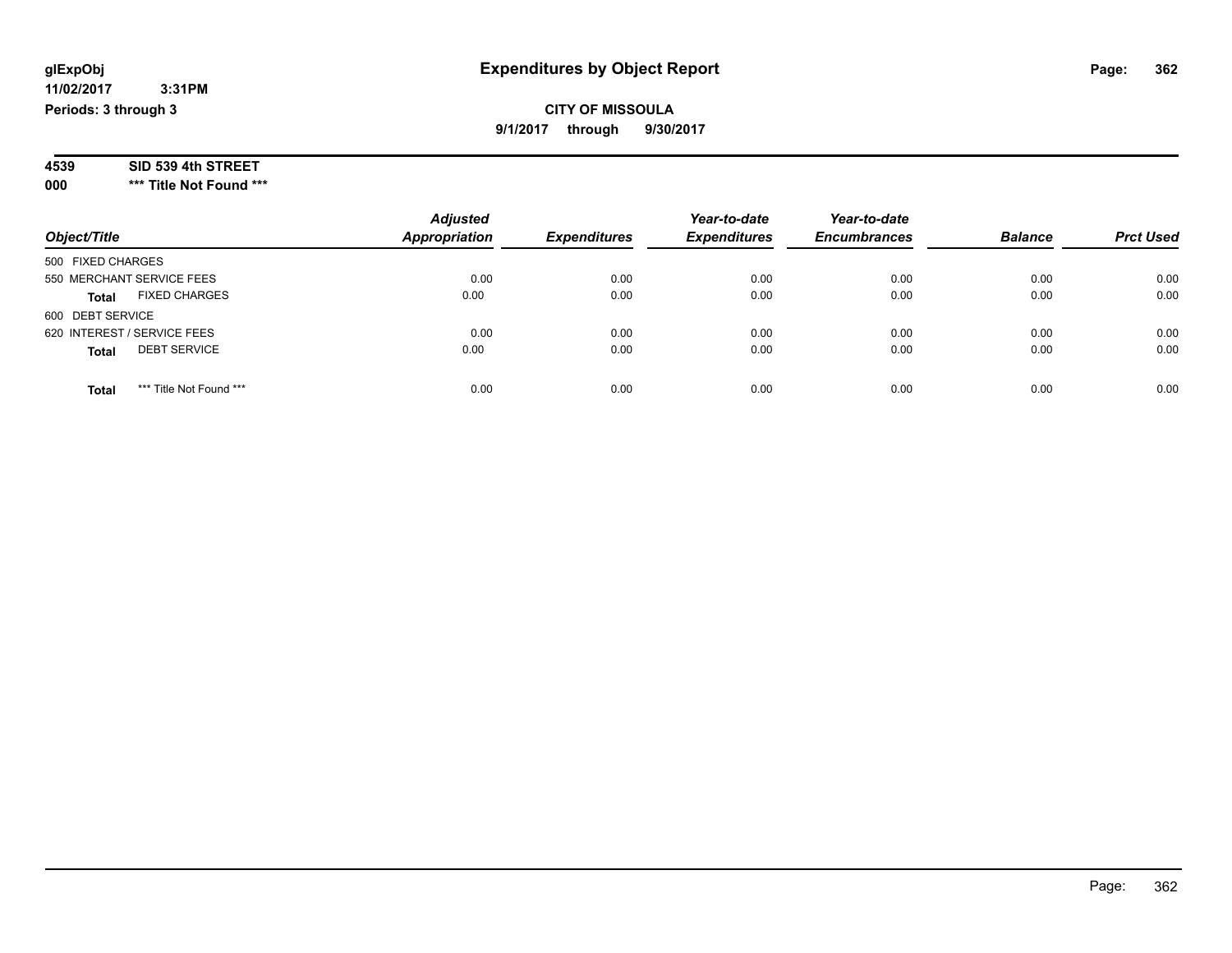**3:31PM Periods: 3 through 3**

## **CITY OF MISSOULA 9/1/2017 through 9/30/2017**

### **4539 SID 539 4th STREET**

|                                      | <b>Adjusted</b><br><b>Appropriation</b><br><b>Expenditures</b> | Year-to-date | Year-to-date        |                     |                |                  |
|--------------------------------------|----------------------------------------------------------------|--------------|---------------------|---------------------|----------------|------------------|
| Object/Title                         |                                                                |              | <b>Expenditures</b> | <b>Encumbrances</b> | <b>Balance</b> | <b>Prct Used</b> |
| 500 FIXED CHARGES                    |                                                                |              |                     |                     |                |                  |
| 550 MERCHANT SERVICE FEES            | 0.00                                                           | 0.00         | 0.00                | 0.00                | 0.00           | 0.00             |
| <b>FIXED CHARGES</b><br><b>Total</b> | 0.00                                                           | 0.00         | 0.00                | 0.00                | 0.00           | 0.00             |
| 600 DEBT SERVICE                     |                                                                |              |                     |                     |                |                  |
| 620 INTEREST / SERVICE FEES          | 0.00                                                           | 0.00         | 0.00                | 0.00                | 0.00           | 0.00             |
| <b>DEBT SERVICE</b><br><b>Total</b>  | 0.00                                                           | 0.00         | 0.00                | 0.00                | 0.00           | 0.00             |
| SID 539 4th STREET<br>Total          | 0.00                                                           | 0.00         | 0.00                | 0.00                | 0.00           | 0.00             |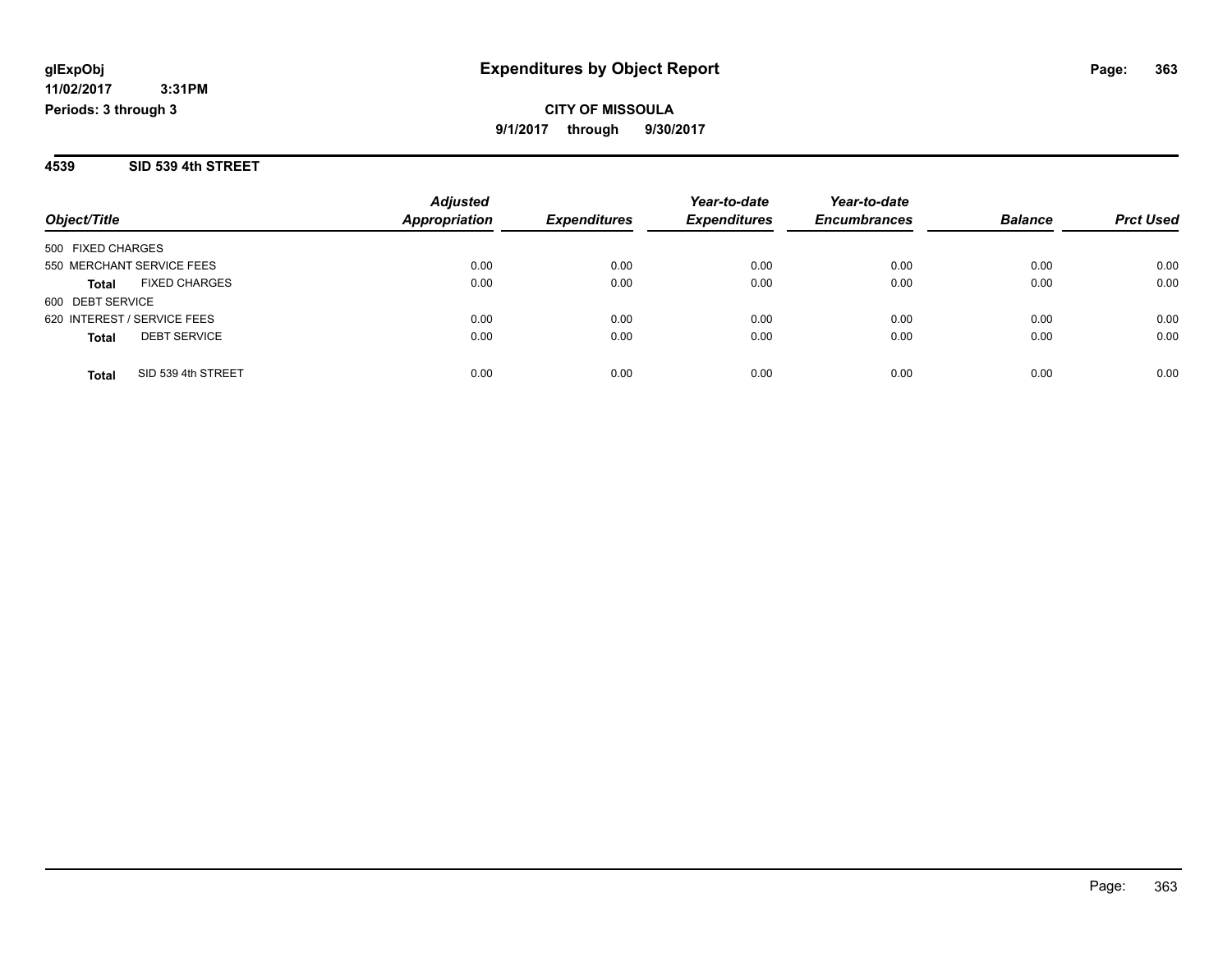**4540 SID 540 ENGLAND BLVD**

|                    |                              | <b>Adjusted</b>      |                     | Year-to-date        | Year-to-date        |                |                  |
|--------------------|------------------------------|----------------------|---------------------|---------------------|---------------------|----------------|------------------|
| Object/Title       |                              | <b>Appropriation</b> | <b>Expenditures</b> | <b>Expenditures</b> | <b>Encumbrances</b> | <b>Balance</b> | <b>Prct Used</b> |
|                    | 300 PURCHASED SERVICES       |                      |                     |                     |                     |                |                  |
|                    | 350 PROFESSIONAL SERVICES    | 0.00                 | 0.00                | 0.00                | 0.00                | 0.00           | 0.00             |
| <b>Total</b>       | PURCHASED SERVICES           | 0.00                 | 0.00                | 0.00                | 0.00                | 0.00           | 0.00             |
| 500 FIXED CHARGES  |                              |                      |                     |                     |                     |                |                  |
|                    | 550 MERCHANT SERVICE FEES    | 0.00                 | 0.00                | 0.00                | 0.00                | 0.00           | 0.00             |
| <b>Total</b>       | <b>FIXED CHARGES</b>         | 0.00                 | 0.00                | 0.00                | 0.00                | 0.00           | 0.00             |
| 800 OTHER OBJECTS  |                              |                      |                     |                     |                     |                |                  |
|                    | 820 TRANSFERS TO OTHER FUNDS | 0.00                 | 0.00                | 0.00                | 0.00                | 0.00           | 0.00             |
| <b>Total</b>       | OTHER OBJECTS                | 0.00                 | 0.00                | 0.00                | 0.00                | 0.00           | 0.00             |
| 900 CAPITAL OUTLAY |                              |                      |                     |                     |                     |                |                  |
| 930 IMPROVEMENTS   |                              | 0.00                 | 0.00                | 0.00                | 0.00                | 0.00           | 0.00             |
| <b>Total</b>       | <b>CAPITAL OUTLAY</b>        | 0.00                 | 0.00                | 0.00                | 0.00                | 0.00           | 0.00             |
| <b>Total</b>       | NON-DEPARTMENTAL             | 0.00                 | 0.00                | 0.00                | 0.00                | 0.00           | 0.00             |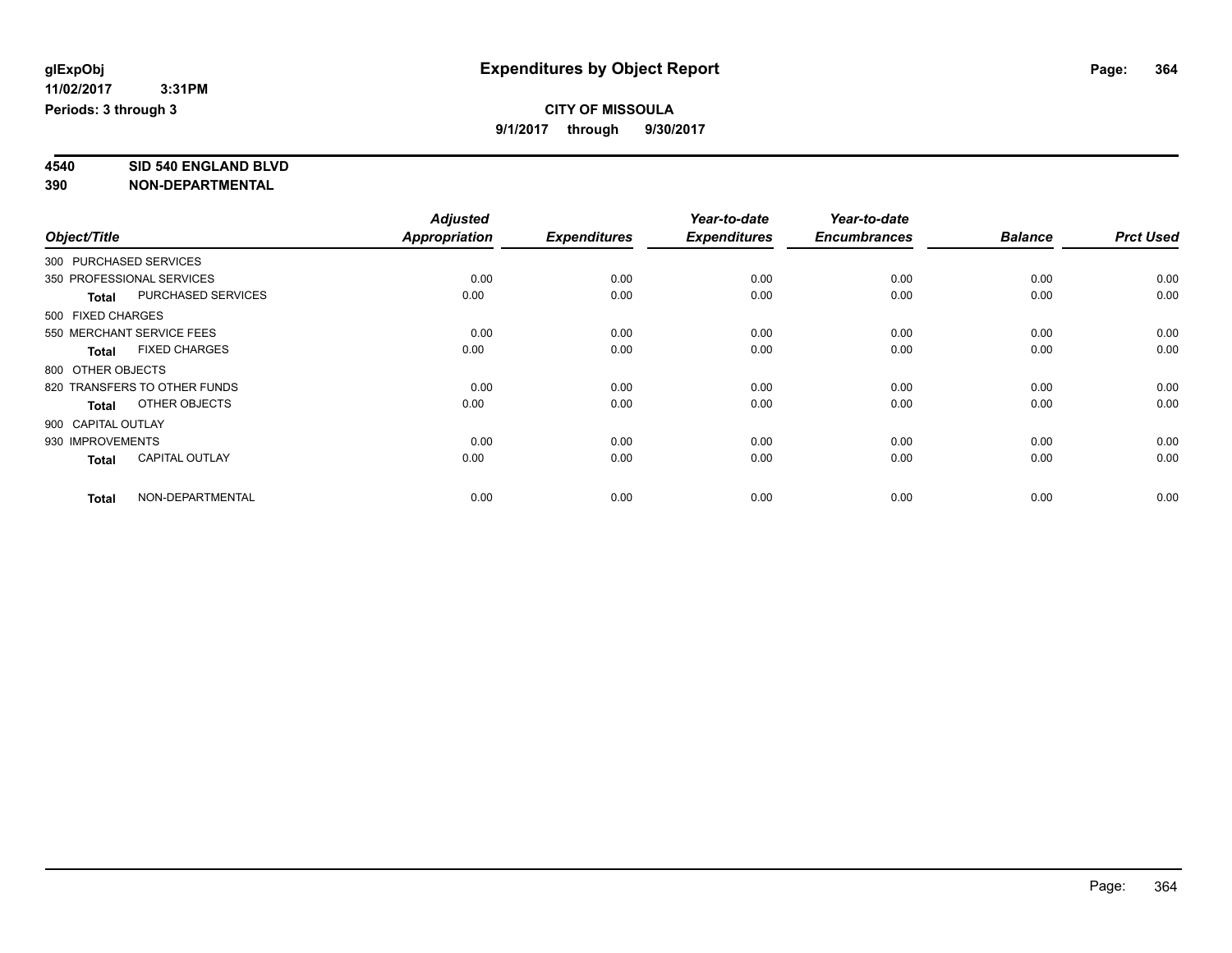### **4540 SID 540 ENGLAND BLVD**

|                                           | <b>Adjusted</b>      |                     | Year-to-date        | Year-to-date        |                |                  |
|-------------------------------------------|----------------------|---------------------|---------------------|---------------------|----------------|------------------|
| Object/Title                              | <b>Appropriation</b> | <b>Expenditures</b> | <b>Expenditures</b> | <b>Encumbrances</b> | <b>Balance</b> | <b>Prct Used</b> |
| 300 PURCHASED SERVICES                    |                      |                     |                     |                     |                |                  |
| 350 PROFESSIONAL SERVICES                 | 0.00                 | 0.00                | 0.00                | 0.00                | 0.00           | 0.00             |
| <b>PURCHASED SERVICES</b><br><b>Total</b> | 0.00                 | 0.00                | 0.00                | 0.00                | 0.00           | 0.00             |
| 500 FIXED CHARGES                         |                      |                     |                     |                     |                |                  |
| 550 MERCHANT SERVICE FEES                 | 0.00                 | 0.00                | 0.00                | 0.00                | 0.00           | 0.00             |
| <b>FIXED CHARGES</b><br><b>Total</b>      | 0.00                 | 0.00                | 0.00                | 0.00                | 0.00           | 0.00             |
| 800 OTHER OBJECTS                         |                      |                     |                     |                     |                |                  |
| 820 TRANSFERS TO OTHER FUNDS              | 0.00                 | 0.00                | 0.00                | 0.00                | 0.00           | 0.00             |
| OTHER OBJECTS<br><b>Total</b>             | 0.00                 | 0.00                | 0.00                | 0.00                | 0.00           | 0.00             |
| 900 CAPITAL OUTLAY                        |                      |                     |                     |                     |                |                  |
| 930 IMPROVEMENTS                          | 0.00                 | 0.00                | 0.00                | 0.00                | 0.00           | 0.00             |
| <b>CAPITAL OUTLAY</b><br><b>Total</b>     | 0.00                 | 0.00                | 0.00                | 0.00                | 0.00           | 0.00             |
| SID 540 ENGLAND BLVD<br><b>Total</b>      | 0.00                 | 0.00                | 0.00                | 0.00                | 0.00           | 0.00             |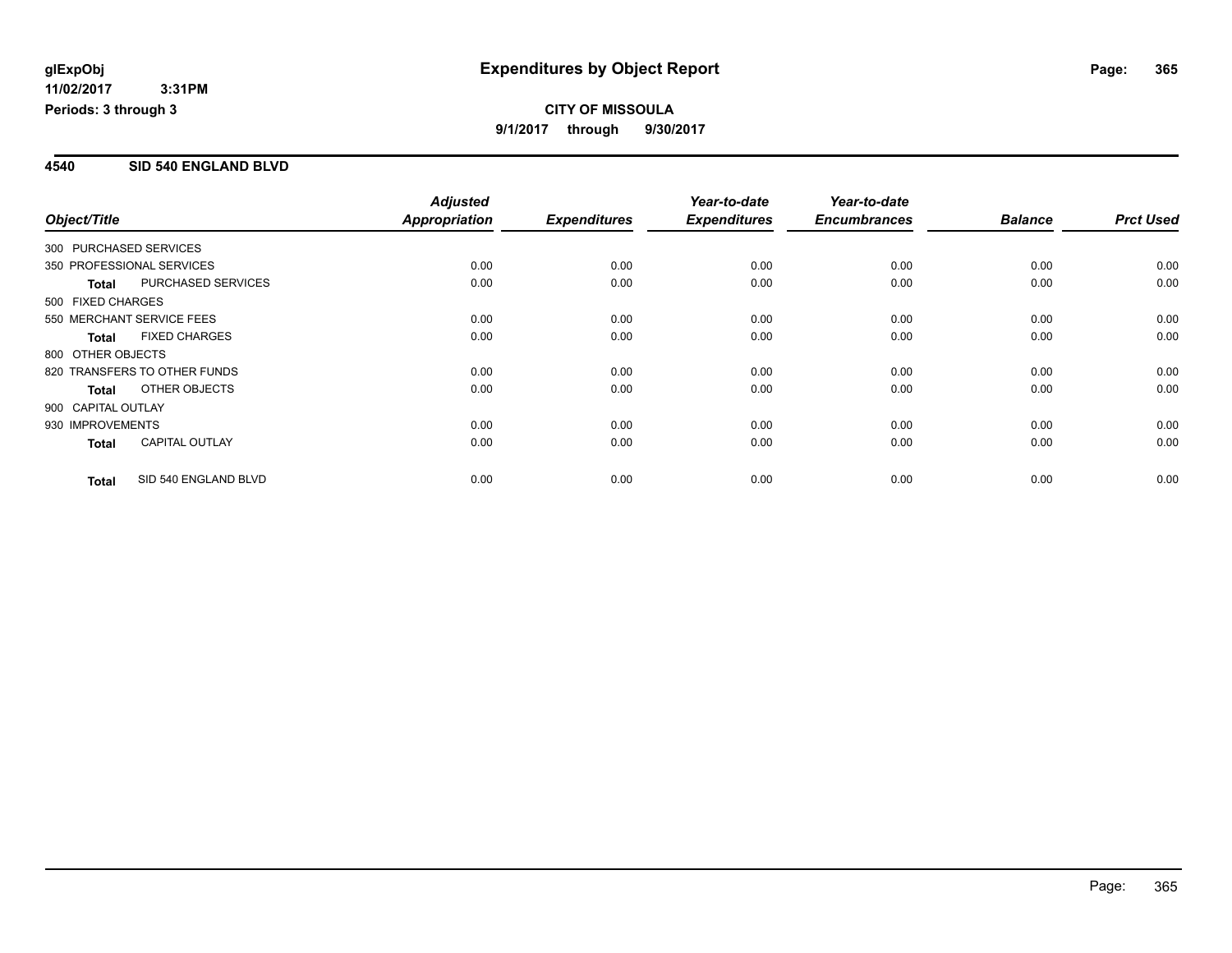**4541 SID 541 PINEVIEW PARK**

|                                       | <b>Adjusted</b>      |                     | Year-to-date        | Year-to-date        |                |                  |
|---------------------------------------|----------------------|---------------------|---------------------|---------------------|----------------|------------------|
| Object/Title                          | <b>Appropriation</b> | <b>Expenditures</b> | <b>Expenditures</b> | <b>Encumbrances</b> | <b>Balance</b> | <b>Prct Used</b> |
| 500 FIXED CHARGES                     |                      |                     |                     |                     |                |                  |
| 500 FIXED CHARGES                     | 0.00                 | 0.00                | 0.00                | 0.00                | 0.00           | 0.00             |
| 550 MERCHANT SERVICE FEES             | 0.00                 | 0.00                | 0.00                | 0.00                | 0.00           | 0.00             |
| <b>FIXED CHARGES</b><br><b>Total</b>  | 0.00                 | 0.00                | 0.00                | 0.00                | 0.00           | 0.00             |
| 900 CAPITAL OUTLAY                    |                      |                     |                     |                     |                |                  |
| 930 IMPROVEMENTS                      | 0.00                 | 0.00                | 0.00                | 0.00                | 0.00           | 0.00             |
| <b>CAPITAL OUTLAY</b><br><b>Total</b> | 0.00                 | 0.00                | 0.00                | 0.00                | 0.00           | 0.00             |
| NON-DEPARTMENTAL<br><b>Total</b>      | 0.00                 | 0.00                | 0.00                | 0.00                | 0.00           | 0.00             |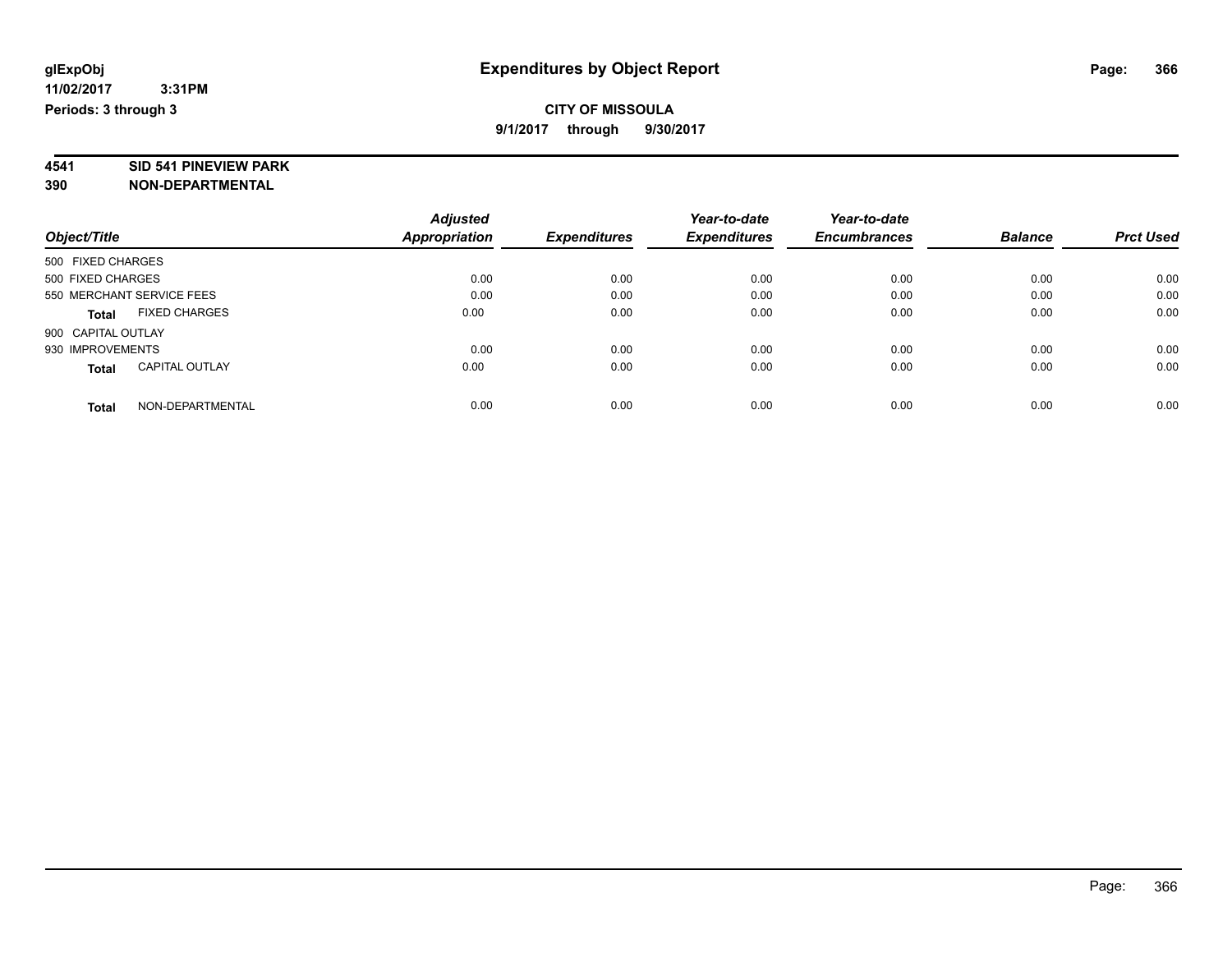## **11/02/2017 3:31PM**

**Periods: 3 through 3**

## **CITY OF MISSOULA 9/1/2017 through 9/30/2017**

## **4541 SID 541 PINEVIEW PARK**

| Object/Title                          | <b>Adjusted</b><br><b>Appropriation</b> | <b>Expenditures</b> | Year-to-date<br><b>Expenditures</b> | Year-to-date<br><b>Encumbrances</b> | <b>Balance</b> | <b>Prct Used</b> |
|---------------------------------------|-----------------------------------------|---------------------|-------------------------------------|-------------------------------------|----------------|------------------|
|                                       |                                         |                     |                                     |                                     |                |                  |
| 500 FIXED CHARGES                     |                                         |                     |                                     |                                     |                |                  |
| 500 FIXED CHARGES                     | 0.00                                    | 0.00                | 0.00                                | 0.00                                | 0.00           | 0.00             |
| 550 MERCHANT SERVICE FEES             | 0.00                                    | 0.00                | 0.00                                | 0.00                                | 0.00           | 0.00             |
| <b>FIXED CHARGES</b><br><b>Total</b>  | 0.00                                    | 0.00                | 0.00                                | 0.00                                | 0.00           | 0.00             |
| 900 CAPITAL OUTLAY                    |                                         |                     |                                     |                                     |                |                  |
| 930 IMPROVEMENTS                      | 0.00                                    | 0.00                | 0.00                                | 0.00                                | 0.00           | 0.00             |
| <b>CAPITAL OUTLAY</b><br><b>Total</b> | 0.00                                    | 0.00                | 0.00                                | 0.00                                | 0.00           | 0.00             |
| SID 541 PINEVIEW PARK<br><b>Total</b> | 0.00                                    | 0.00                | 0.00                                | 0.00                                | 0.00           | 0.00             |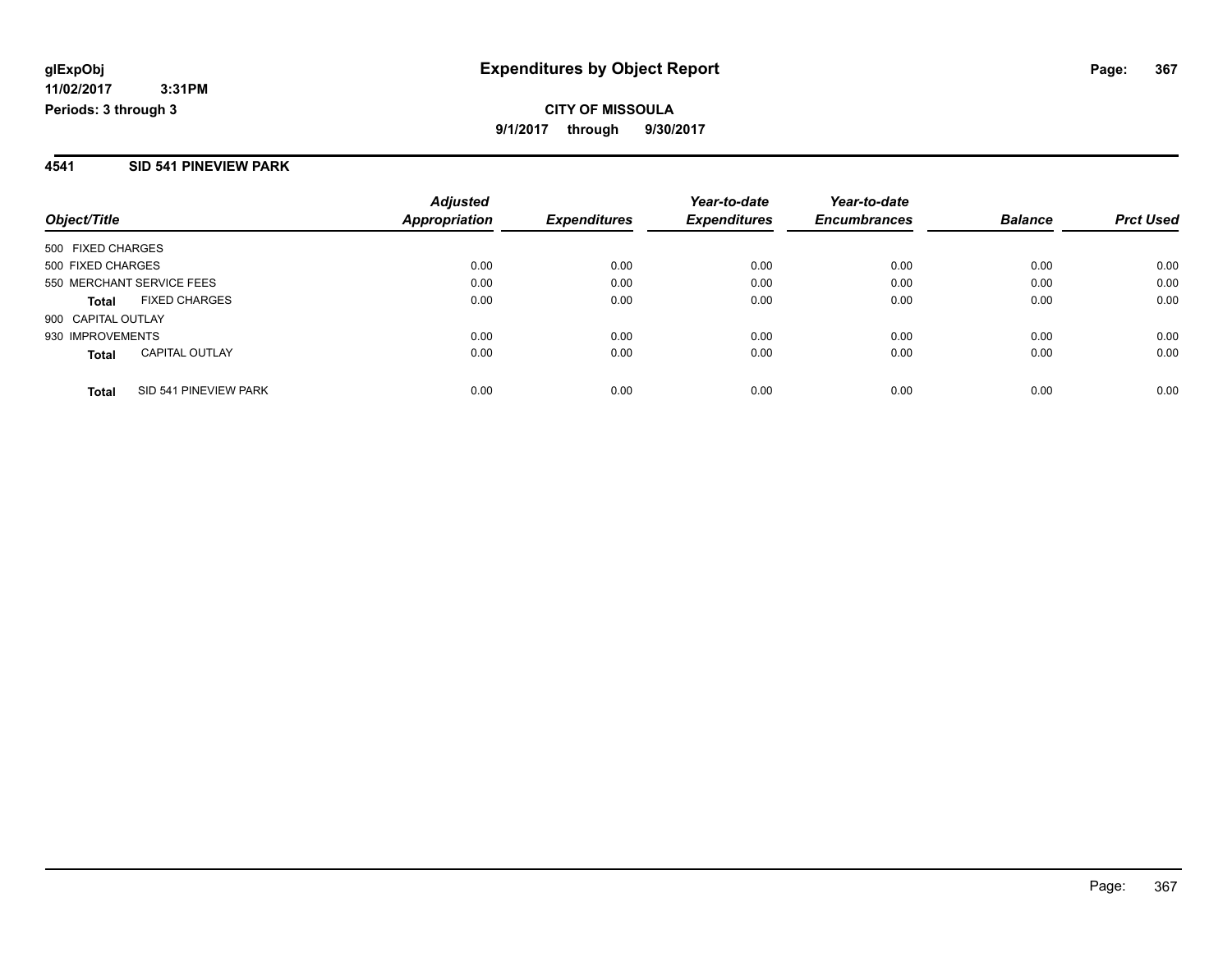# **4542 SID 542 HILLVIEW WAY**

| Object/Title                              | <b>Adjusted</b><br>Appropriation | <b>Expenditures</b> | Year-to-date<br><b>Expenditures</b> | Year-to-date<br><b>Encumbrances</b> | <b>Balance</b> | <b>Prct Used</b> |
|-------------------------------------------|----------------------------------|---------------------|-------------------------------------|-------------------------------------|----------------|------------------|
| 300 PURCHASED SERVICES                    |                                  |                     |                                     |                                     |                |                  |
| 350 PROFESSIONAL SERVICES                 | 0.00                             | 0.00                | 0.00                                | 0.00                                | 0.00           | 0.00             |
| <b>PURCHASED SERVICES</b><br><b>Total</b> | 0.00                             | 0.00                | 0.00                                | 0.00                                | 0.00           | 0.00             |
| 500 FIXED CHARGES                         |                                  |                     |                                     |                                     |                |                  |
| 550 MERCHANT SERVICE FEES                 | 0.00                             | 0.00                | 0.00                                | 0.00                                | 0.00           | 0.00             |
| <b>FIXED CHARGES</b><br><b>Total</b>      | 0.00                             | 0.00                | 0.00                                | 0.00                                | 0.00           | 0.00             |
| NON-DEPARTMENTAL<br><b>Total</b>          | 0.00                             | 0.00                | 0.00                                | 0.00                                | 0.00           | 0.00             |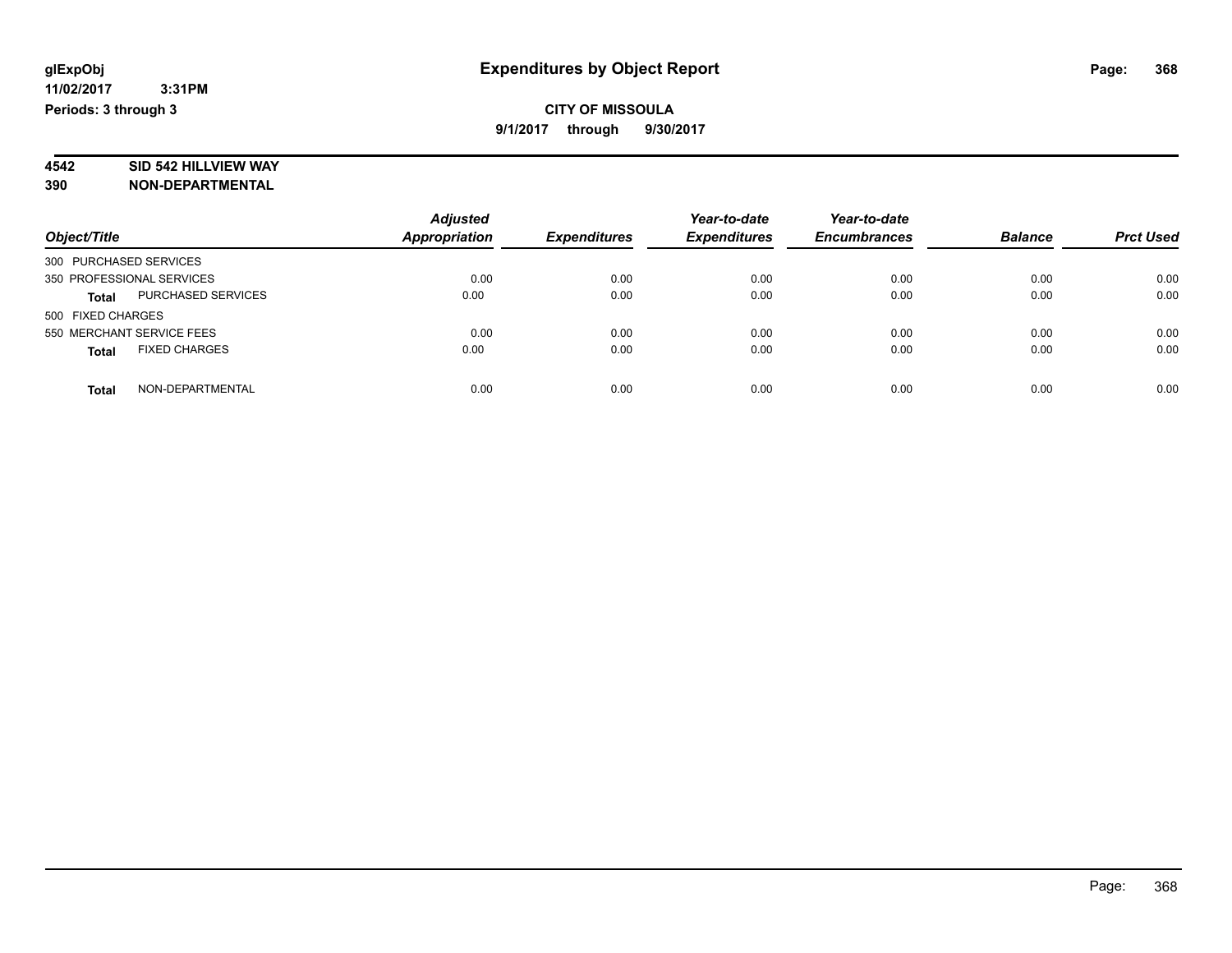### **4542 SID 542 HILLVIEW WAY**

|                                           | <b>Adjusted</b>      |                     | Year-to-date        | Year-to-date        |                |                  |
|-------------------------------------------|----------------------|---------------------|---------------------|---------------------|----------------|------------------|
| Object/Title                              | <b>Appropriation</b> | <b>Expenditures</b> | <b>Expenditures</b> | <b>Encumbrances</b> | <b>Balance</b> | <b>Prct Used</b> |
| 300 PURCHASED SERVICES                    |                      |                     |                     |                     |                |                  |
| 350 PROFESSIONAL SERVICES                 | 0.00                 | 0.00                | 0.00                | 0.00                | 0.00           | 0.00             |
| <b>PURCHASED SERVICES</b><br><b>Total</b> | 0.00                 | 0.00                | 0.00                | 0.00                | 0.00           | 0.00             |
| 500 FIXED CHARGES                         |                      |                     |                     |                     |                |                  |
| 550 MERCHANT SERVICE FEES                 | 0.00                 | 0.00                | 0.00                | 0.00                | 0.00           | 0.00             |
| <b>FIXED CHARGES</b><br><b>Total</b>      | 0.00                 | 0.00                | 0.00                | 0.00                | 0.00           | 0.00             |
| SID 542 HILLVIEW WAY<br><b>Total</b>      | 0.00                 | 0.00                | 0.00                | 0.00                | 0.00           | 0.00             |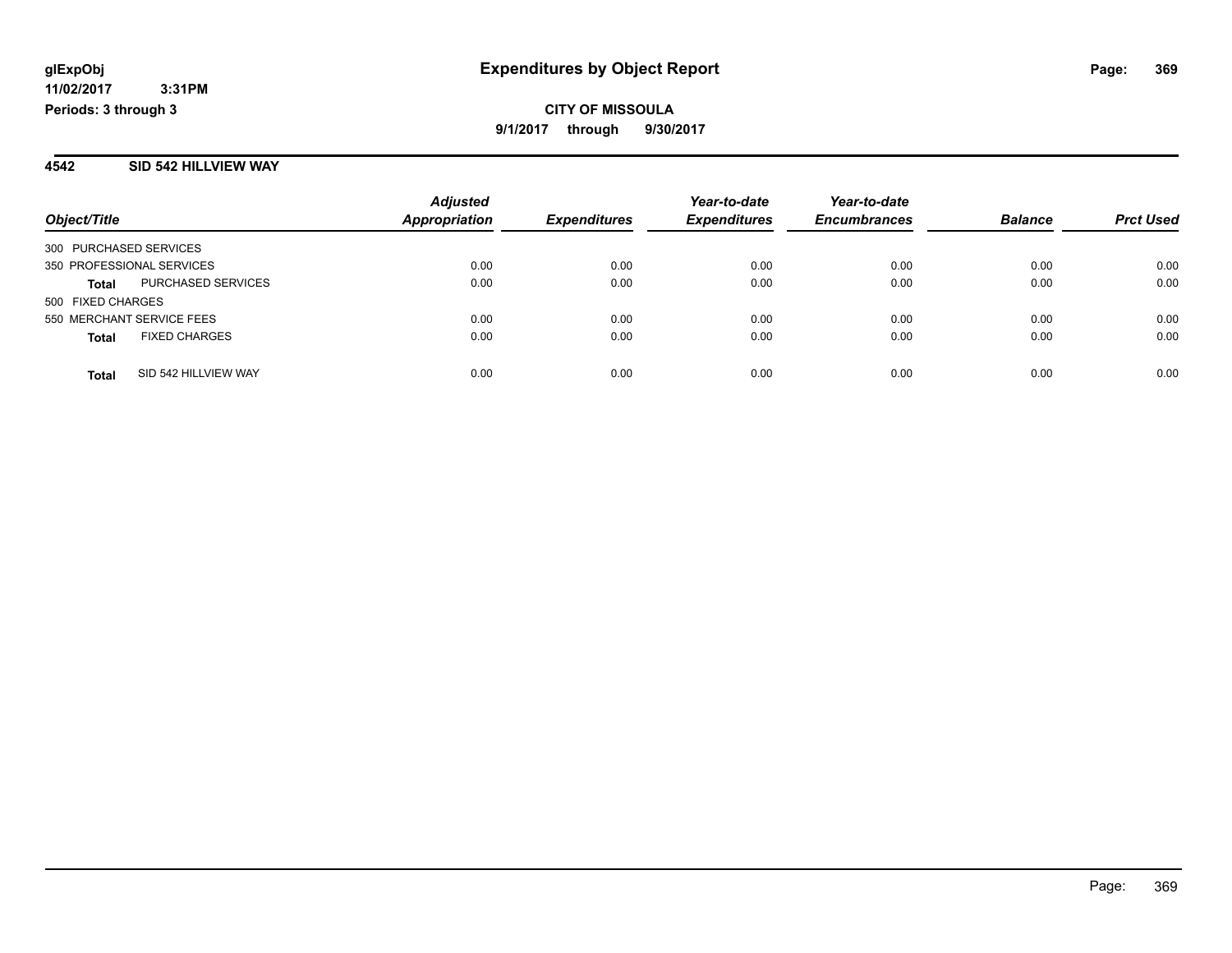## **CITY OF MISSOULA 9/1/2017 through 9/30/2017**

**4543 SID 543 TRAFFIC CALMING**

**000 \*\*\* Title Not Found \*\*\***

| Object/Title                            | <b>Adjusted</b><br><b>Appropriation</b> | <b>Expenditures</b> | Year-to-date<br><b>Expenditures</b> | Year-to-date<br><b>Encumbrances</b> | <b>Balance</b> | <b>Prct Used</b> |
|-----------------------------------------|-----------------------------------------|---------------------|-------------------------------------|-------------------------------------|----------------|------------------|
| 500 FIXED CHARGES                       |                                         |                     |                                     |                                     |                |                  |
| 550 MERCHANT SERVICE FEES               | 0.00                                    | 0.00                | 0.00                                | 0.00                                | 0.00           | 0.00             |
| <b>FIXED CHARGES</b><br><b>Total</b>    | 0.00                                    | 0.00                | 0.00                                | 0.00                                | 0.00           | 0.00             |
| 600 DEBT SERVICE                        |                                         |                     |                                     |                                     |                |                  |
| 620 INTEREST / SERVICE FEES             | 0.00                                    | 0.00                | 0.00                                | 0.00                                | 0.00           | 0.00             |
| <b>DEBT SERVICE</b><br><b>Total</b>     | 0.00                                    | 0.00                | 0.00                                | 0.00                                | 0.00           | 0.00             |
| *** Title Not Found ***<br><b>Total</b> | 0.00                                    | 0.00                | 0.00                                | 0.00                                | 0.00           | 0.00             |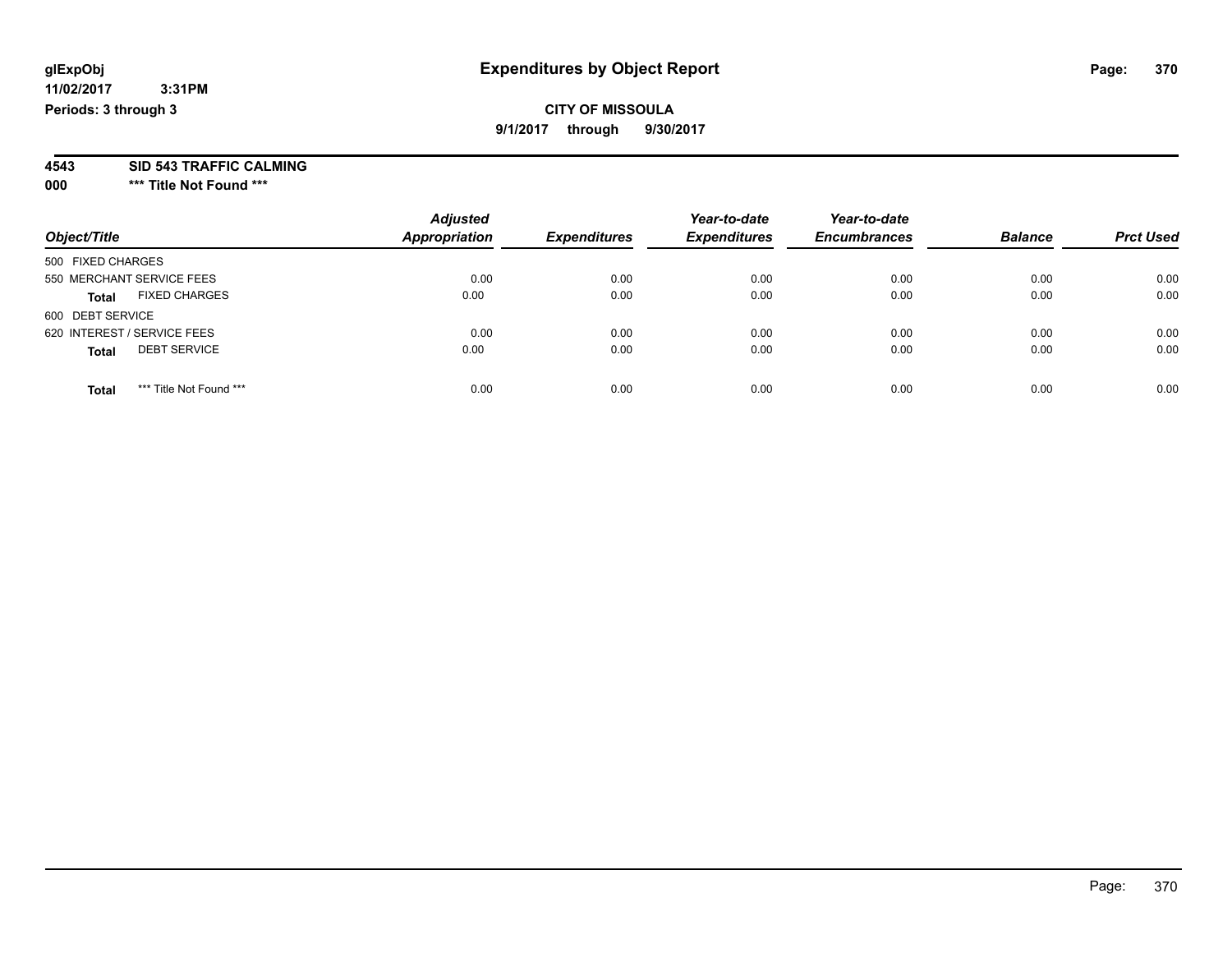**4543 SID 543 TRAFFIC CALMING**

|                        |                           | <b>Adjusted</b>      |                     | Year-to-date        | Year-to-date        |                |                  |
|------------------------|---------------------------|----------------------|---------------------|---------------------|---------------------|----------------|------------------|
| Object/Title           |                           | <b>Appropriation</b> | <b>Expenditures</b> | <b>Expenditures</b> | <b>Encumbrances</b> | <b>Balance</b> | <b>Prct Used</b> |
| 300 PURCHASED SERVICES |                           |                      |                     |                     |                     |                |                  |
|                        | 350 PROFESSIONAL SERVICES | 0.00                 | 0.00                | 0.00                | 0.00                | 0.00           | 0.00             |
| <b>Total</b>           | <b>PURCHASED SERVICES</b> | 0.00                 | 0.00                | 0.00                | 0.00                | 0.00           | 0.00             |
| 500 FIXED CHARGES      |                           |                      |                     |                     |                     |                |                  |
|                        | 550 MERCHANT SERVICE FEES | 0.00                 | 0.00                | 0.00                | 0.00                | 0.00           | 0.00             |
| <b>Total</b>           | <b>FIXED CHARGES</b>      | 0.00                 | 0.00                | 0.00                | 0.00                | 0.00           | 0.00             |
| 900 CAPITAL OUTLAY     |                           |                      |                     |                     |                     |                |                  |
| 930 IMPROVEMENTS       |                           | 0.00                 | 0.00                | 0.00                | 0.00                | 0.00           | 0.00             |
| <b>Total</b>           | <b>CAPITAL OUTLAY</b>     | 0.00                 | 0.00                | 0.00                | 0.00                | 0.00           | 0.00             |
| <b>Total</b>           | NON-DEPARTMENTAL          | 0.00                 | 0.00                | 0.00                | 0.00                | 0.00           | 0.00             |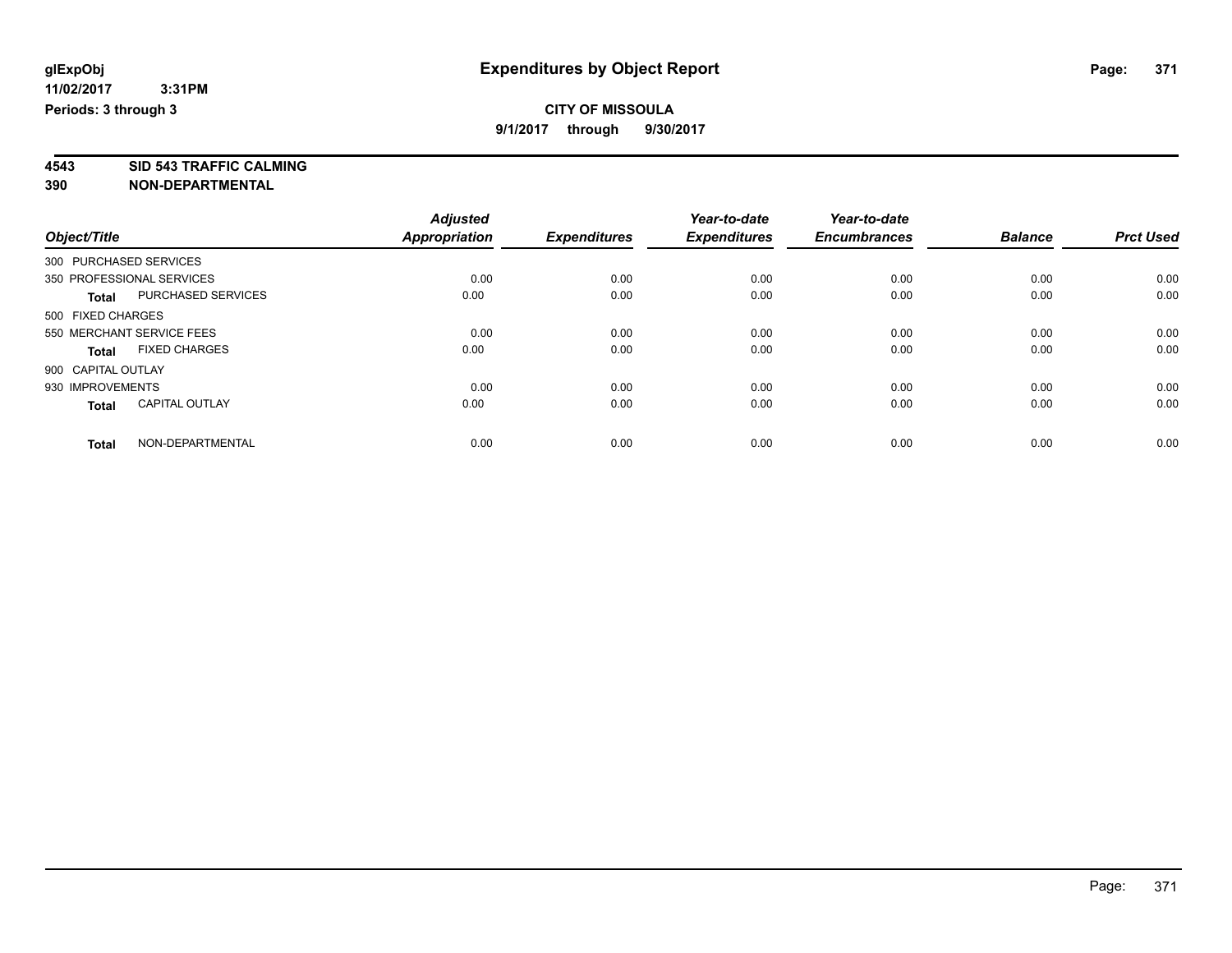## **4543 SID 543 TRAFFIC CALMING**

|                        |                             | <b>Adjusted</b> |                     | Year-to-date        | Year-to-date        |                |                  |
|------------------------|-----------------------------|-----------------|---------------------|---------------------|---------------------|----------------|------------------|
| Object/Title           |                             | Appropriation   | <b>Expenditures</b> | <b>Expenditures</b> | <b>Encumbrances</b> | <b>Balance</b> | <b>Prct Used</b> |
| 300 PURCHASED SERVICES |                             |                 |                     |                     |                     |                |                  |
|                        | 350 PROFESSIONAL SERVICES   | 0.00            | 0.00                | 0.00                | 0.00                | 0.00           | 0.00             |
| <b>Total</b>           | PURCHASED SERVICES          | 0.00            | 0.00                | 0.00                | 0.00                | 0.00           | 0.00             |
| 500 FIXED CHARGES      |                             |                 |                     |                     |                     |                |                  |
|                        | 550 MERCHANT SERVICE FEES   | 0.00            | 0.00                | 0.00                | 0.00                | 0.00           | 0.00             |
| <b>Total</b>           | <b>FIXED CHARGES</b>        | 0.00            | 0.00                | 0.00                | 0.00                | 0.00           | 0.00             |
| 600 DEBT SERVICE       |                             |                 |                     |                     |                     |                |                  |
|                        | 620 INTEREST / SERVICE FEES | 0.00            | 0.00                | 0.00                | 0.00                | 0.00           | 0.00             |
| <b>Total</b>           | <b>DEBT SERVICE</b>         | 0.00            | 0.00                | 0.00                | 0.00                | 0.00           | 0.00             |
| 900 CAPITAL OUTLAY     |                             |                 |                     |                     |                     |                |                  |
| 930 IMPROVEMENTS       |                             | 0.00            | 0.00                | 0.00                | 0.00                | 0.00           | 0.00             |
| <b>Total</b>           | <b>CAPITAL OUTLAY</b>       | 0.00            | 0.00                | 0.00                | 0.00                | 0.00           | 0.00             |
| <b>Total</b>           | SID 543 TRAFFIC CALMING     | 0.00            | 0.00                | 0.00                | 0.00                | 0.00           | 0.00             |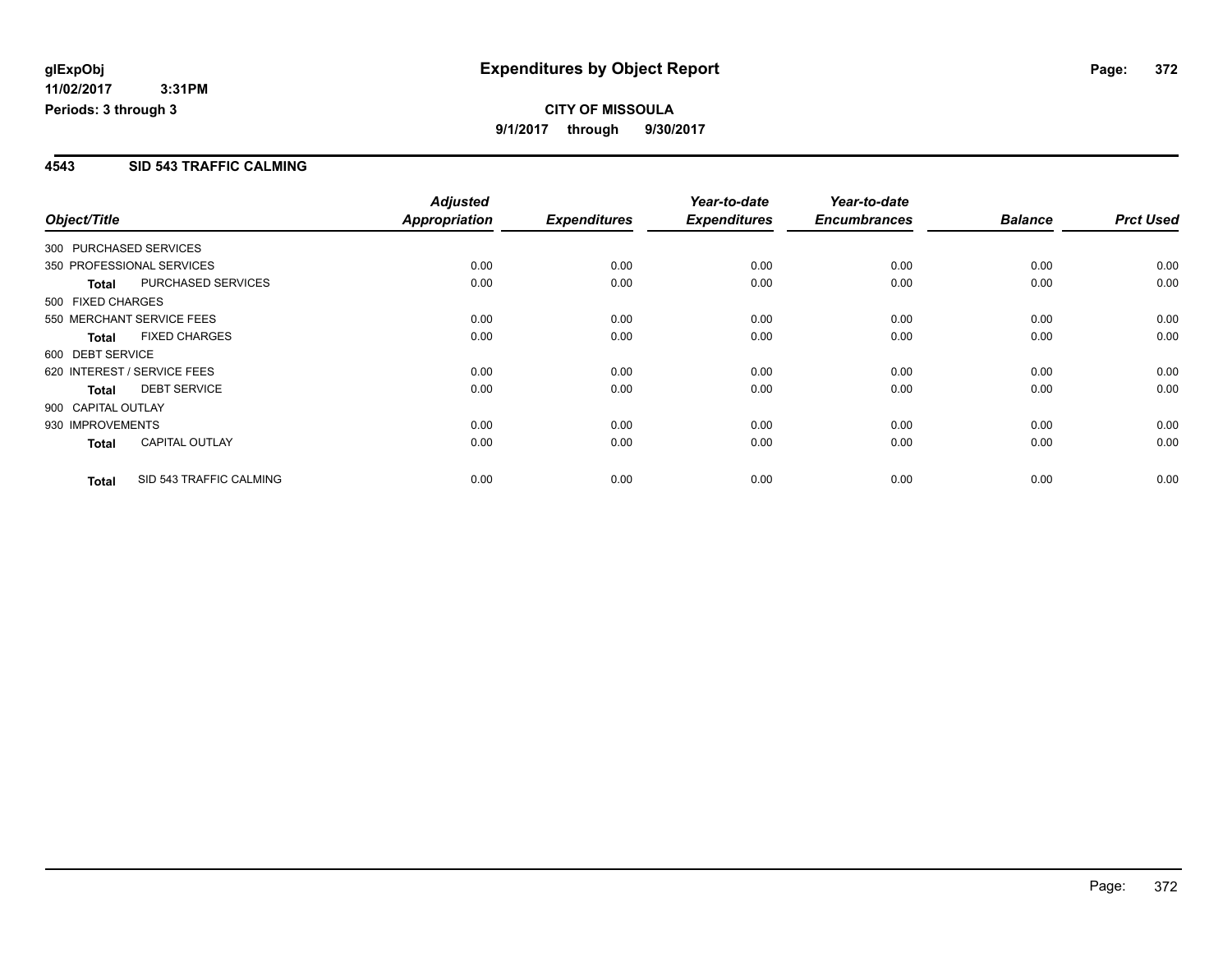# **4544 MILLER CREEK MITIGATION FUND**

| Object/Title                          | <b>Adjusted</b><br>Appropriation | <b>Expenditures</b> | Year-to-date<br><b>Expenditures</b> | Year-to-date<br><b>Encumbrances</b> | <b>Balance</b> | <b>Prct Used</b> |
|---------------------------------------|----------------------------------|---------------------|-------------------------------------|-------------------------------------|----------------|------------------|
| 500 FIXED CHARGES                     |                                  |                     |                                     |                                     |                |                  |
| 550 MERCHANT SERVICE FEES             | 0.00                             | 0.00                | 0.00                                | 0.00                                | 0.00           | 0.00             |
| <b>FIXED CHARGES</b><br><b>Total</b>  | 0.00                             | 0.00                | 0.00                                | 0.00                                | 0.00           | 0.00             |
| 900 CAPITAL OUTLAY                    |                                  |                     |                                     |                                     |                |                  |
| 930 IMPROVEMENTS                      | 0.00                             | 0.00                | 0.00                                | 0.00                                | 0.00           | 0.00             |
| <b>CAPITAL OUTLAY</b><br><b>Total</b> | 0.00                             | 0.00                | 0.00                                | 0.00                                | 0.00           | 0.00             |
| NON-DEPARTMENTAL<br>Total             | 0.00                             | 0.00                | 0.00                                | 0.00                                | 0.00           | 0.00             |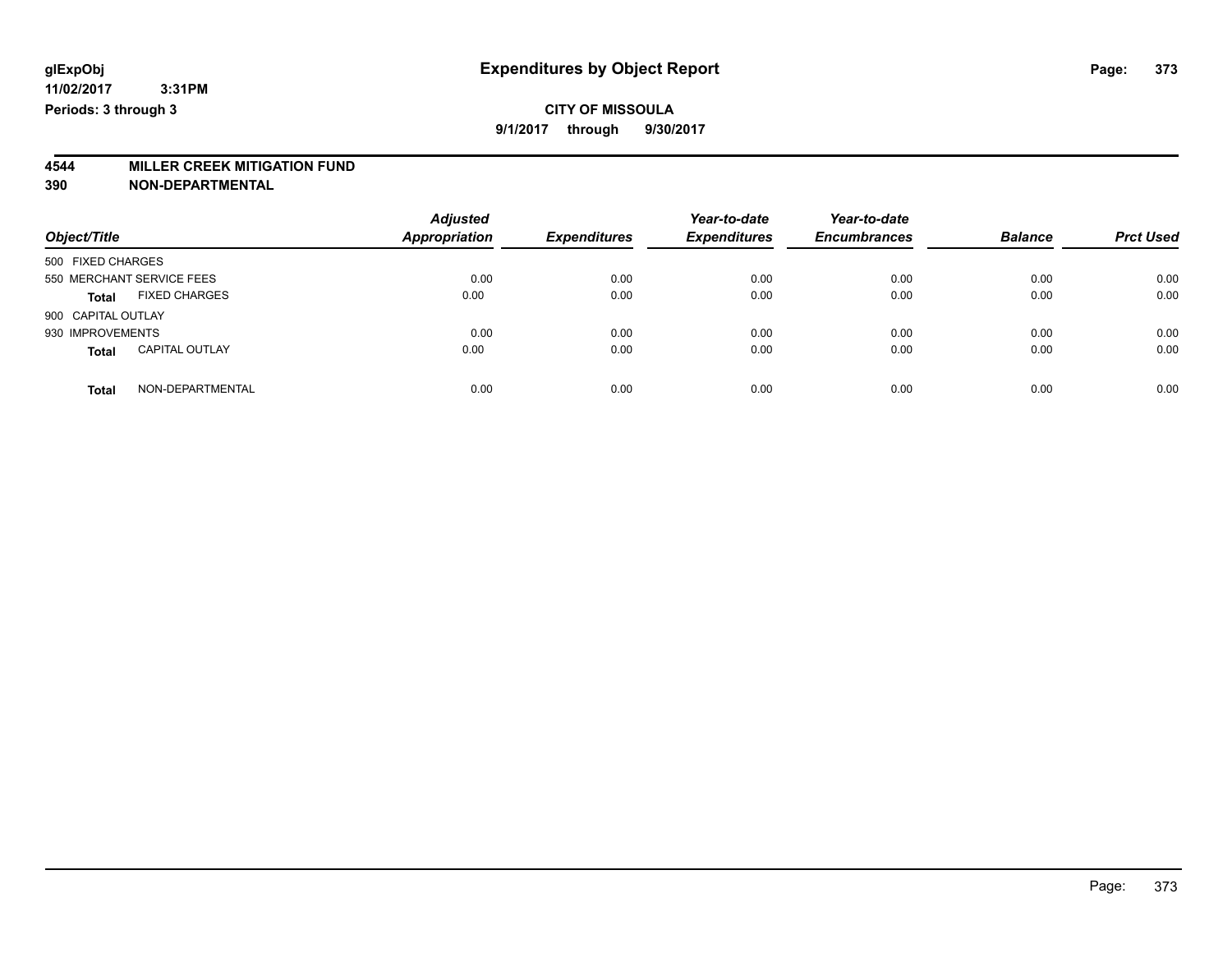## **glExpObj Expenditures by Object Report Page: 374**

**11/02/2017 3:31PM Periods: 3 through 3**

### **4544 MILLER CREEK MITIGATION FUND**

|                           |                              | <b>Adjusted</b>      |                     | Year-to-date        | Year-to-date        |                |                  |
|---------------------------|------------------------------|----------------------|---------------------|---------------------|---------------------|----------------|------------------|
| Object/Title              |                              | <b>Appropriation</b> | <b>Expenditures</b> | <b>Expenditures</b> | <b>Encumbrances</b> | <b>Balance</b> | <b>Prct Used</b> |
| 500 FIXED CHARGES         |                              |                      |                     |                     |                     |                |                  |
| 550 MERCHANT SERVICE FEES |                              | 0.00                 | 0.00                | 0.00                | 0.00                | 0.00           | 0.00             |
| <b>Total</b>              | <b>FIXED CHARGES</b>         | 0.00                 | 0.00                | 0.00                | 0.00                | 0.00           | 0.00             |
| 900 CAPITAL OUTLAY        |                              |                      |                     |                     |                     |                |                  |
| 930 IMPROVEMENTS          |                              | 0.00                 | 0.00                | 0.00                | 0.00                | 0.00           | 0.00             |
| <b>Total</b>              | <b>CAPITAL OUTLAY</b>        | 0.00                 | 0.00                | 0.00                | 0.00                | 0.00           | 0.00             |
| <b>Total</b>              | MILLER CREEK MITIGATION FUND | 0.00                 | 0.00                | 0.00                | 0.00                | 0.00           | 0.00             |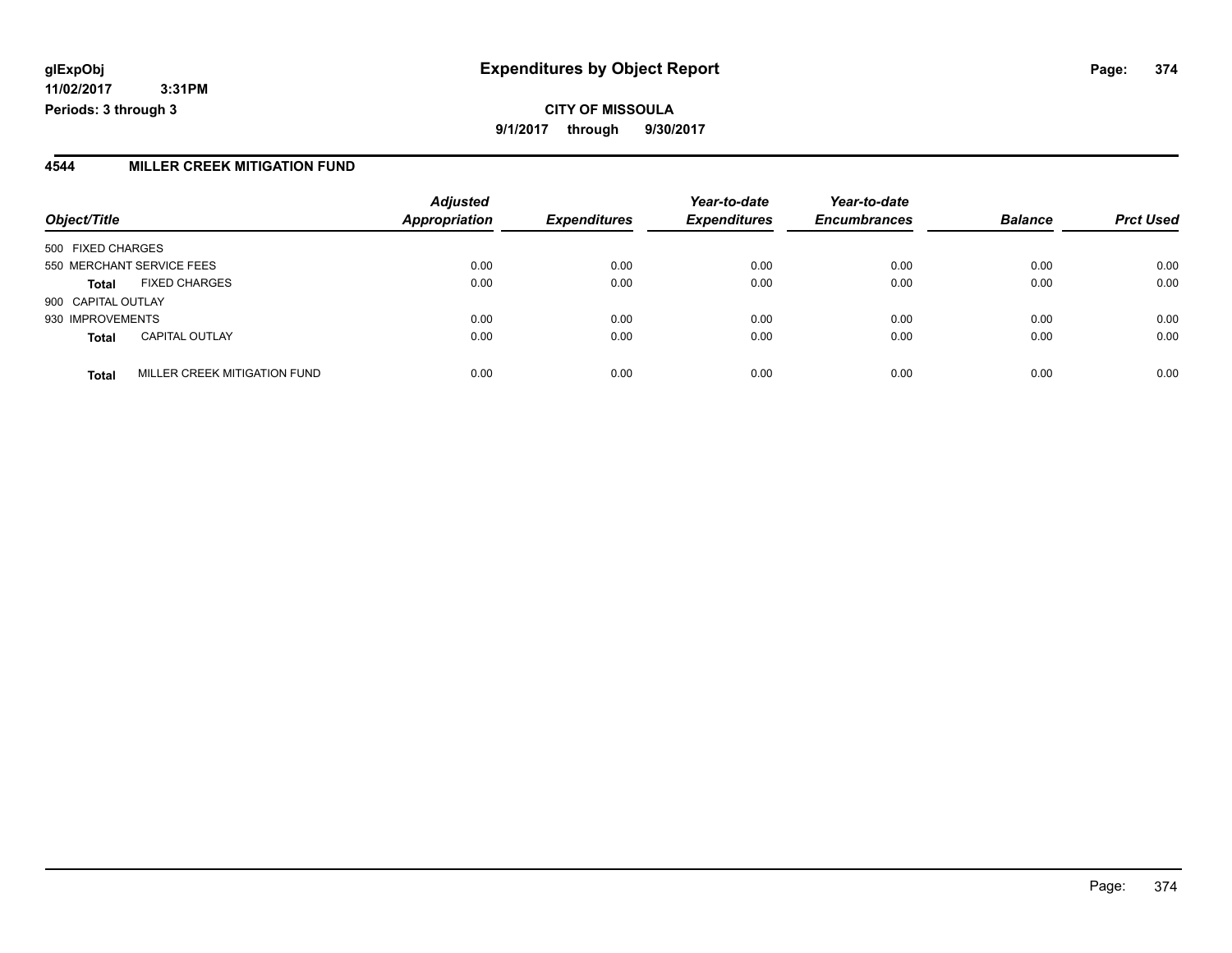## **CITY OF MISSOULA**

**9/1/2017 through 9/30/2017**

# **4545 MILLER CREEK TWITE CONSTRUCTION**

|                        |                           | <b>Adjusted</b>      |                     | Year-to-date        | Year-to-date        |                |                  |
|------------------------|---------------------------|----------------------|---------------------|---------------------|---------------------|----------------|------------------|
| Object/Title           |                           | <b>Appropriation</b> | <b>Expenditures</b> | <b>Expenditures</b> | <b>Encumbrances</b> | <b>Balance</b> | <b>Prct Used</b> |
| 300 PURCHASED SERVICES |                           |                      |                     |                     |                     |                |                  |
|                        | 350 PROFESSIONAL SERVICES | 0.00                 | 0.00                | 0.00                | 0.00                | 0.00           | 0.00             |
| <b>Total</b>           | PURCHASED SERVICES        | 0.00                 | 0.00                | 0.00                | 0.00                | 0.00           | 0.00             |
| 500 FIXED CHARGES      |                           |                      |                     |                     |                     |                |                  |
|                        | 550 MERCHANT SERVICE FEES | 0.00                 | 0.00                | 0.00                | 0.00                | 0.00           | 0.00             |
| <b>Total</b>           | <b>FIXED CHARGES</b>      | 0.00                 | 0.00                | 0.00                | 0.00                | 0.00           | 0.00             |
| 900 CAPITAL OUTLAY     |                           |                      |                     |                     |                     |                |                  |
| 930 IMPROVEMENTS       |                           | 0.00                 | 0.00                | 0.00                | 0.00                | 0.00           | 0.00             |
| <b>Total</b>           | <b>CAPITAL OUTLAY</b>     | 0.00                 | 0.00                | 0.00                | 0.00                | 0.00           | 0.00             |
| <b>Total</b>           | NON-DEPARTMENTAL          | 0.00                 | 0.00                | 0.00                | 0.00                | 0.00           | 0.00             |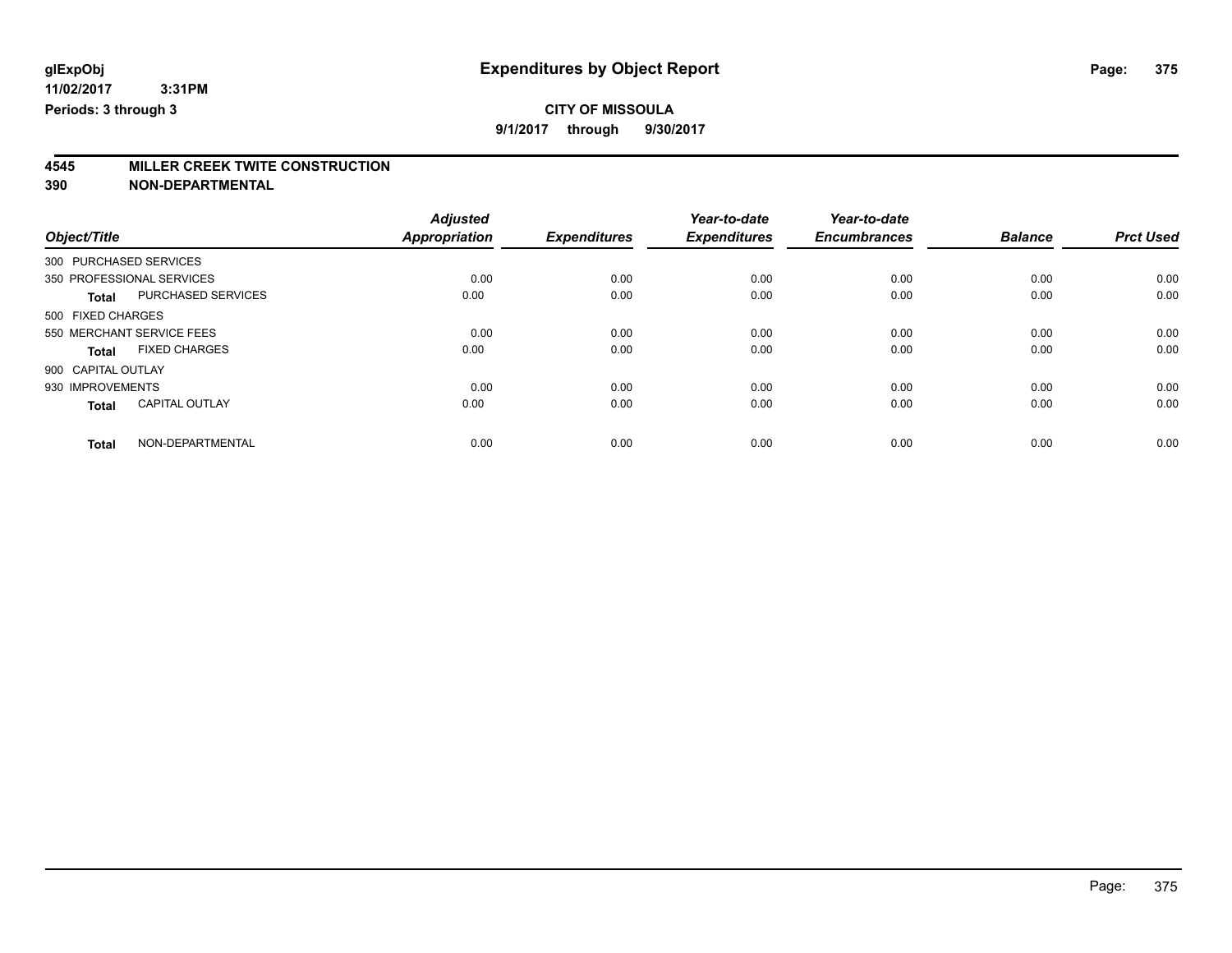## **4545 MILLER CREEK TWITE CONSTRUCTION**

|                           |                                 | <b>Adjusted</b> |                     | Year-to-date        | Year-to-date        |                |                  |
|---------------------------|---------------------------------|-----------------|---------------------|---------------------|---------------------|----------------|------------------|
| Object/Title              |                                 | Appropriation   | <b>Expenditures</b> | <b>Expenditures</b> | <b>Encumbrances</b> | <b>Balance</b> | <b>Prct Used</b> |
| 300 PURCHASED SERVICES    |                                 |                 |                     |                     |                     |                |                  |
| 350 PROFESSIONAL SERVICES |                                 | 0.00            | 0.00                | 0.00                | 0.00                | 0.00           | 0.00             |
| <b>Total</b>              | PURCHASED SERVICES              | 0.00            | 0.00                | 0.00                | 0.00                | 0.00           | 0.00             |
| 500 FIXED CHARGES         |                                 |                 |                     |                     |                     |                |                  |
| 550 MERCHANT SERVICE FEES |                                 | 0.00            | 0.00                | 0.00                | 0.00                | 0.00           | 0.00             |
| <b>Total</b>              | <b>FIXED CHARGES</b>            | 0.00            | 0.00                | 0.00                | 0.00                | 0.00           | 0.00             |
| 900 CAPITAL OUTLAY        |                                 |                 |                     |                     |                     |                |                  |
| 930 IMPROVEMENTS          |                                 | 0.00            | 0.00                | 0.00                | 0.00                | 0.00           | 0.00             |
| <b>Total</b>              | <b>CAPITAL OUTLAY</b>           | 0.00            | 0.00                | 0.00                | 0.00                | 0.00           | 0.00             |
| <b>Total</b>              | MILLER CREEK TWITE CONSTRUCTION | 0.00            | 0.00                | 0.00                | 0.00                | 0.00           | 0.00             |

Page: 376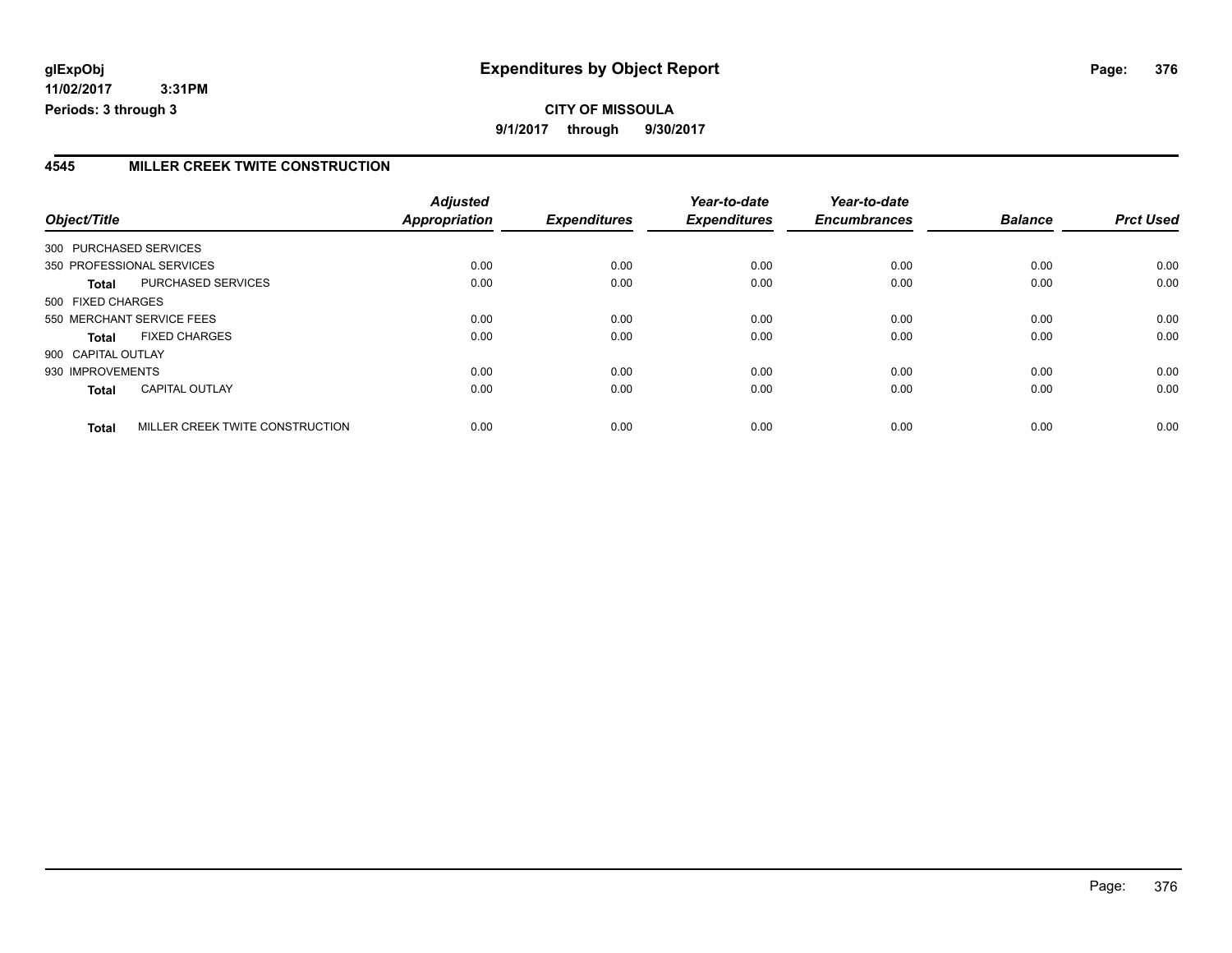**9/1/2017 through 9/30/2017**

# **4546 MILLER CREEK MALOHNEY CONSTRUCTION**

|                           | <b>Adjusted</b>                                                         |                                      | Year-to-date                        | Year-to-date                        |                                     | <b>Prct Used</b>               |
|---------------------------|-------------------------------------------------------------------------|--------------------------------------|-------------------------------------|-------------------------------------|-------------------------------------|--------------------------------|
|                           |                                                                         |                                      |                                     |                                     |                                     |                                |
|                           |                                                                         |                                      |                                     |                                     |                                     |                                |
|                           |                                                                         |                                      |                                     |                                     |                                     | 0.00                           |
| PURCHASED SERVICES        | 0.00                                                                    | 0.00                                 | 0.00                                | 0.00                                | 0.00                                | 0.00                           |
|                           |                                                                         |                                      |                                     |                                     |                                     |                                |
| 550 MERCHANT SERVICE FEES | 0.00                                                                    | 0.00                                 | 0.00                                | 0.00                                | 0.00                                | 0.00                           |
| <b>FIXED CHARGES</b>      | 0.00                                                                    | 0.00                                 | 0.00                                | 0.00                                | 0.00                                | 0.00                           |
|                           |                                                                         |                                      |                                     |                                     |                                     |                                |
|                           | 0.00                                                                    | 0.00                                 | 0.00                                | 0.00                                | 0.00                                | 0.00                           |
| <b>CAPITAL OUTLAY</b>     | 0.00                                                                    | 0.00                                 | 0.00                                | 0.00                                | 0.00                                | 0.00                           |
|                           |                                                                         |                                      |                                     |                                     |                                     | 0.00                           |
|                           | 300 PURCHASED SERVICES<br>350 PROFESSIONAL SERVICES<br>NON-DEPARTMENTAL | <b>Appropriation</b><br>0.00<br>0.00 | <b>Expenditures</b><br>0.00<br>0.00 | <b>Expenditures</b><br>0.00<br>0.00 | <b>Encumbrances</b><br>0.00<br>0.00 | <b>Balance</b><br>0.00<br>0.00 |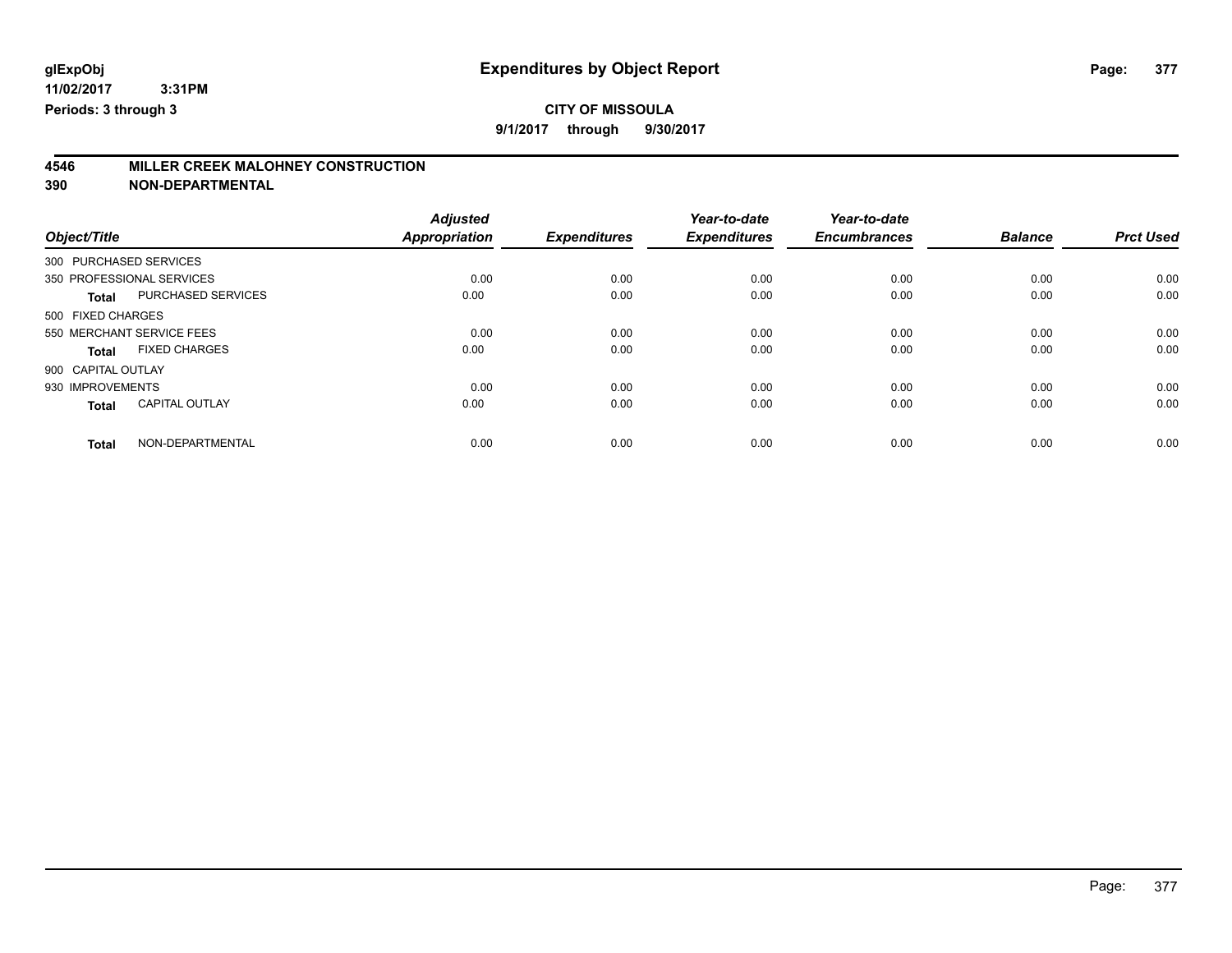## **4546 MILLER CREEK MALOHNEY CONSTRUCTION**

| Object/Title       |                                 | <b>Adjusted</b><br>Appropriation | <b>Expenditures</b> | Year-to-date<br><b>Expenditures</b> | Year-to-date<br><b>Encumbrances</b> | <b>Balance</b> | <b>Prct Used</b> |
|--------------------|---------------------------------|----------------------------------|---------------------|-------------------------------------|-------------------------------------|----------------|------------------|
|                    |                                 |                                  |                     |                                     |                                     |                |                  |
|                    | 300 PURCHASED SERVICES          |                                  |                     |                                     |                                     |                |                  |
|                    | 350 PROFESSIONAL SERVICES       | 0.00                             | 0.00                | 0.00                                | 0.00                                | 0.00           | 0.00             |
| Total              | PURCHASED SERVICES              | 0.00                             | 0.00                | 0.00                                | 0.00                                | 0.00           | 0.00             |
| 500 FIXED CHARGES  |                                 |                                  |                     |                                     |                                     |                |                  |
|                    | 550 MERCHANT SERVICE FEES       | 0.00                             | 0.00                | 0.00                                | 0.00                                | 0.00           | 0.00             |
| <b>Total</b>       | <b>FIXED CHARGES</b>            | 0.00                             | 0.00                | 0.00                                | 0.00                                | 0.00           | 0.00             |
| 900 CAPITAL OUTLAY |                                 |                                  |                     |                                     |                                     |                |                  |
| 930 IMPROVEMENTS   |                                 | 0.00                             | 0.00                | 0.00                                | 0.00                                | 0.00           | 0.00             |
| <b>Total</b>       | <b>CAPITAL OUTLAY</b>           | 0.00                             | 0.00                | 0.00                                | 0.00                                | 0.00           | 0.00             |
| <b>Total</b>       | MILLER CREEK MALOHNEY CONSTRUCT | 0.00                             | 0.00                | 0.00                                | 0.00                                | 0.00           | 0.00             |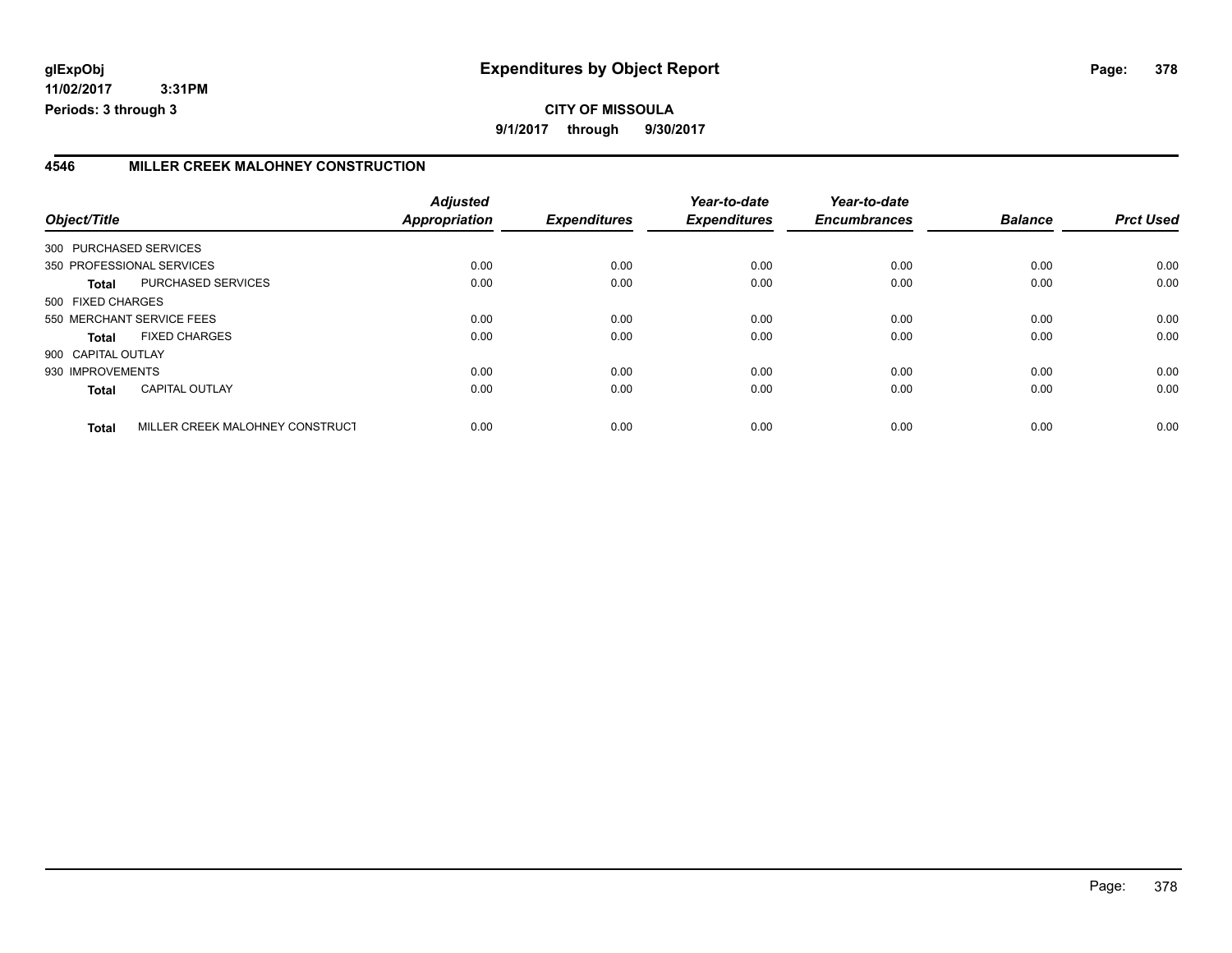## **CITY OF MISSOULA**

**9/1/2017 through 9/30/2017**

## **4547 MILLER CREEK MCCARTHY CONSTRUCTION**

|                           |                       | <b>Adjusted</b>      |                     | Year-to-date        | Year-to-date        |                |                  |
|---------------------------|-----------------------|----------------------|---------------------|---------------------|---------------------|----------------|------------------|
| Object/Title              |                       | <b>Appropriation</b> | <b>Expenditures</b> | <b>Expenditures</b> | <b>Encumbrances</b> | <b>Balance</b> | <b>Prct Used</b> |
| 300 PURCHASED SERVICES    |                       |                      |                     |                     |                     |                |                  |
| 350 PROFESSIONAL SERVICES |                       | 0.00                 | 0.00                | 0.00                | 0.00                | 0.00           | 0.00             |
| <b>Total</b>              | PURCHASED SERVICES    | 0.00                 | 0.00                | 0.00                | 0.00                | 0.00           | 0.00             |
| 500 FIXED CHARGES         |                       |                      |                     |                     |                     |                |                  |
| 550 MERCHANT SERVICE FEES |                       | 0.00                 | 0.00                | 0.00                | 0.00                | 0.00           | 0.00             |
| Total                     | <b>FIXED CHARGES</b>  | 0.00                 | 0.00                | 0.00                | 0.00                | 0.00           | 0.00             |
| 900 CAPITAL OUTLAY        |                       |                      |                     |                     |                     |                |                  |
| 930 IMPROVEMENTS          |                       | 0.00                 | 0.00                | 0.00                | 0.00                | 0.00           | 0.00             |
| <b>Total</b>              | <b>CAPITAL OUTLAY</b> | 0.00                 | 0.00                | 0.00                | 0.00                | 0.00           | 0.00             |
| <b>Total</b>              | NON-DEPARTMENTAL      | 0.00                 | 0.00                | 0.00                | 0.00                | 0.00           | 0.00             |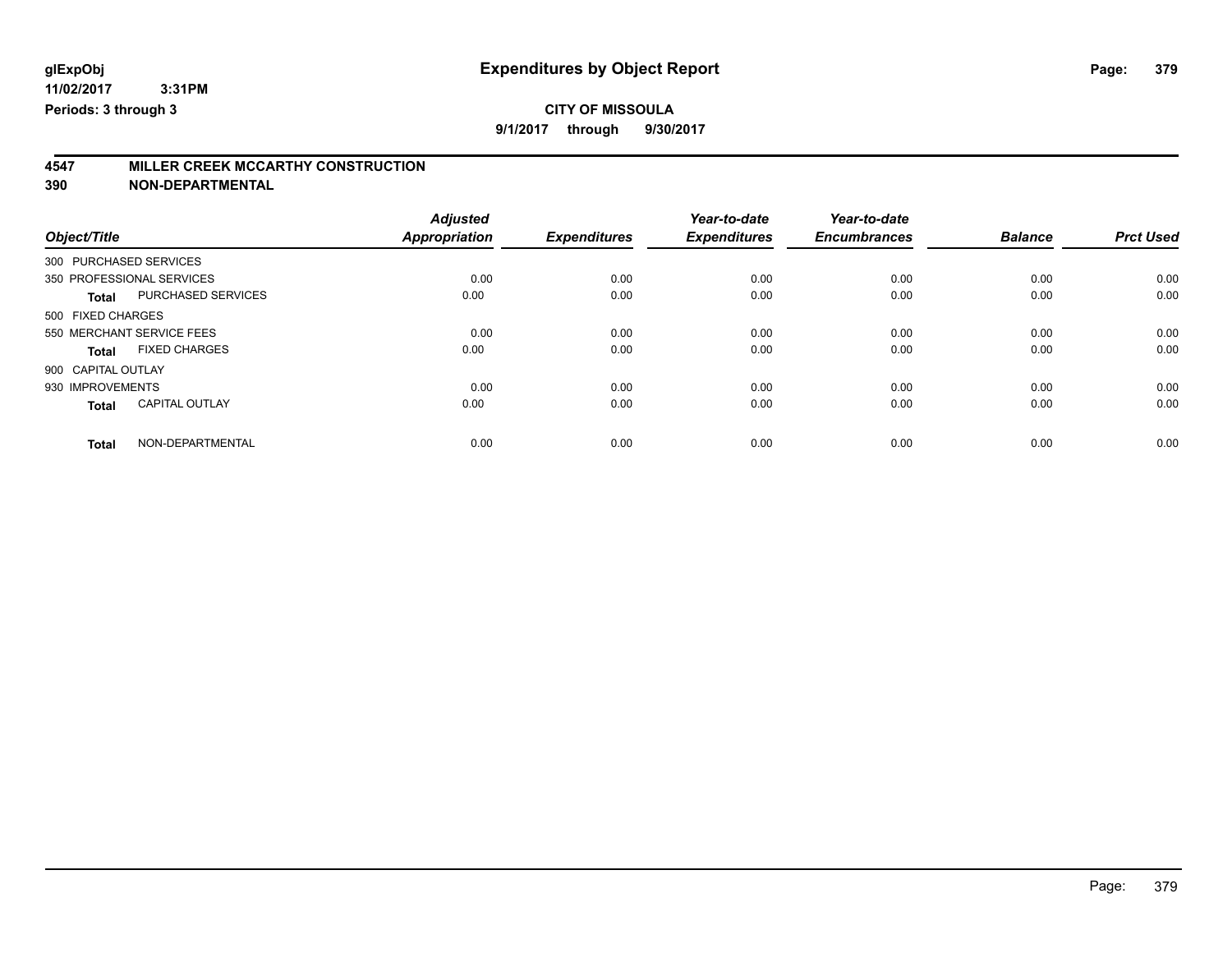## **4547 MILLER CREEK MCCARTHY CONSTRUCTION**

| Object/Title           |                                 | <b>Adjusted</b><br><b>Appropriation</b> | <b>Expenditures</b> | Year-to-date<br><b>Expenditures</b> | Year-to-date<br><b>Encumbrances</b> | <b>Balance</b> | <b>Prct Used</b> |
|------------------------|---------------------------------|-----------------------------------------|---------------------|-------------------------------------|-------------------------------------|----------------|------------------|
| 300 PURCHASED SERVICES |                                 |                                         |                     |                                     |                                     |                |                  |
|                        | 350 PROFESSIONAL SERVICES       | 0.00                                    | 0.00                | 0.00                                | 0.00                                | 0.00           | 0.00             |
| Total                  | PURCHASED SERVICES              | 0.00                                    | 0.00                | 0.00                                | 0.00                                | 0.00           | 0.00             |
| 500 FIXED CHARGES      |                                 |                                         |                     |                                     |                                     |                |                  |
|                        | 550 MERCHANT SERVICE FEES       | 0.00                                    | 0.00                | 0.00                                | 0.00                                | 0.00           | 0.00             |
| <b>Total</b>           | <b>FIXED CHARGES</b>            | 0.00                                    | 0.00                | 0.00                                | 0.00                                | 0.00           | 0.00             |
| 900 CAPITAL OUTLAY     |                                 |                                         |                     |                                     |                                     |                |                  |
| 930 IMPROVEMENTS       |                                 | 0.00                                    | 0.00                | 0.00                                | 0.00                                | 0.00           | 0.00             |
| <b>Total</b>           | <b>CAPITAL OUTLAY</b>           | 0.00                                    | 0.00                | 0.00                                | 0.00                                | 0.00           | 0.00             |
| <b>Total</b>           | MILLER CREEK MCCARTHY CONSTRUCT | 0.00                                    | 0.00                | 0.00                                | 0.00                                | 0.00           | 0.00             |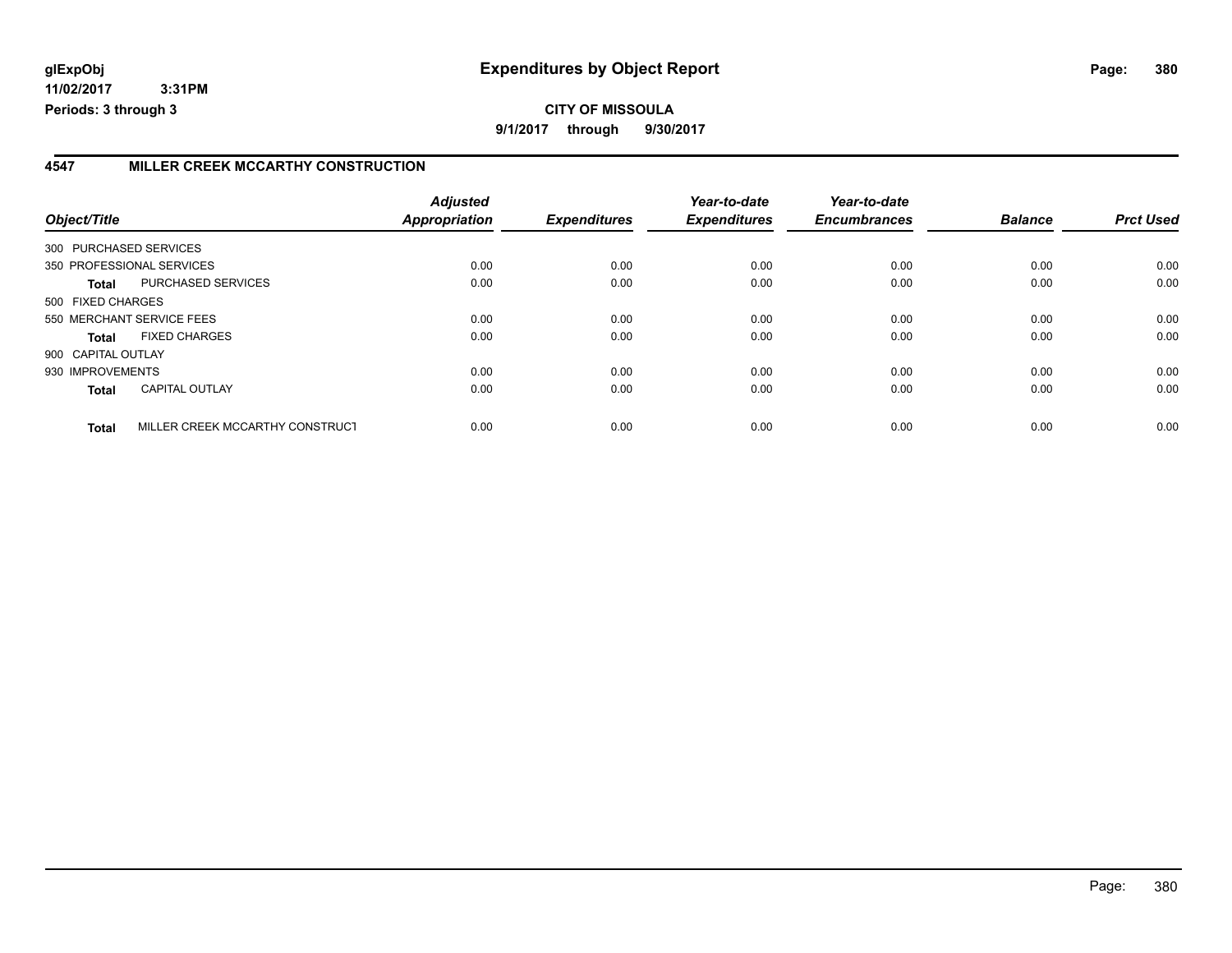## **CITY OF MISSOULA**

**9/1/2017 through 9/30/2017**

# **4548 5TH,6TH & ARTHUR ROAD IMPROVEMENTS**

|                        |                              | <b>Adjusted</b>      |                     | Year-to-date        | Year-to-date        |                |                  |
|------------------------|------------------------------|----------------------|---------------------|---------------------|---------------------|----------------|------------------|
| Object/Title           |                              | <b>Appropriation</b> | <b>Expenditures</b> | <b>Expenditures</b> | <b>Encumbrances</b> | <b>Balance</b> | <b>Prct Used</b> |
| 300 PURCHASED SERVICES |                              |                      |                     |                     |                     |                |                  |
|                        | 350 PROFESSIONAL SERVICES    | 0.00                 | 0.00                | 0.00                | 0.00                | 0.00           | 0.00             |
| <b>Total</b>           | <b>PURCHASED SERVICES</b>    | 0.00                 | 0.00                | 0.00                | 0.00                | 0.00           | 0.00             |
| 500 FIXED CHARGES      |                              |                      |                     |                     |                     |                |                  |
|                        | 550 MERCHANT SERVICE FEES    | 0.00                 | 0.00                | 0.00                | 0.00                | 0.00           | 0.00             |
| <b>Total</b>           | <b>FIXED CHARGES</b>         | 0.00                 | 0.00                | 0.00                | 0.00                | 0.00           | 0.00             |
| 800 OTHER OBJECTS      |                              |                      |                     |                     |                     |                |                  |
|                        | 820 TRANSFERS TO OTHER FUNDS | 0.00                 | 0.00                | 0.00                | 0.00                | 0.00           | 0.00             |
| <b>Total</b>           | OTHER OBJECTS                | 0.00                 | 0.00                | 0.00                | 0.00                | 0.00           | 0.00             |
| 900 CAPITAL OUTLAY     |                              |                      |                     |                     |                     |                |                  |
| 930 IMPROVEMENTS       |                              | 0.00                 | 0.00                | 0.00                | 0.00                | 0.00           | 0.00             |
| <b>Total</b>           | <b>CAPITAL OUTLAY</b>        | 0.00                 | 0.00                | 0.00                | 0.00                | 0.00           | 0.00             |
| <b>Total</b>           | NON-DEPARTMENTAL             | 0.00                 | 0.00                | 0.00                | 0.00                | 0.00           | 0.00             |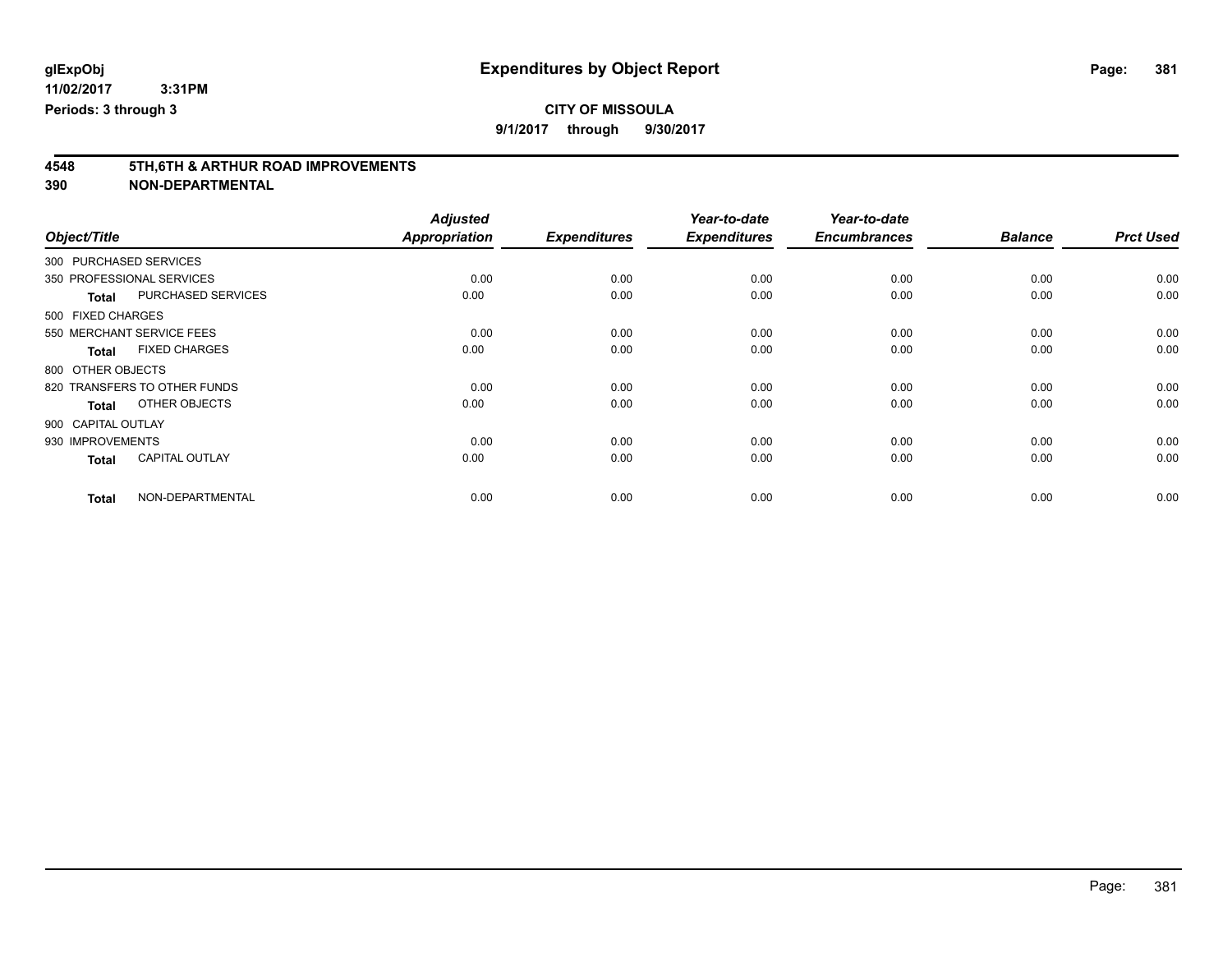## **4548 5TH,6TH & ARTHUR ROAD IMPROVEMENTS**

| Object/Title |                                                   | <b>Adjusted</b><br><b>Appropriation</b> | <b>Expenditures</b> | Year-to-date<br><b>Expenditures</b> | Year-to-date<br><b>Encumbrances</b> | <b>Balance</b> | <b>Prct Used</b> |
|--------------|---------------------------------------------------|-----------------------------------------|---------------------|-------------------------------------|-------------------------------------|----------------|------------------|
|              |                                                   |                                         |                     |                                     |                                     |                |                  |
|              | 300 PURCHASED SERVICES                            |                                         |                     |                                     |                                     |                |                  |
|              | 350 PROFESSIONAL SERVICES                         | 0.00                                    | 0.00                | 0.00                                | 0.00                                | 0.00           | 0.00             |
|              | PURCHASED SERVICES<br><b>Total</b>                | 0.00                                    | 0.00                | 0.00                                | 0.00                                | 0.00           | 0.00             |
|              | 500 FIXED CHARGES                                 |                                         |                     |                                     |                                     |                |                  |
|              | 550 MERCHANT SERVICE FEES                         | 0.00                                    | 0.00                | 0.00                                | 0.00                                | 0.00           | 0.00             |
|              | <b>FIXED CHARGES</b><br><b>Total</b>              | 0.00                                    | 0.00                | 0.00                                | 0.00                                | 0.00           | 0.00             |
|              | 800 OTHER OBJECTS                                 |                                         |                     |                                     |                                     |                |                  |
|              | 820 TRANSFERS TO OTHER FUNDS                      | 0.00                                    | 0.00                | 0.00                                | 0.00                                | 0.00           | 0.00             |
|              | OTHER OBJECTS<br><b>Total</b>                     | 0.00                                    | 0.00                | 0.00                                | 0.00                                | 0.00           | 0.00             |
|              | 900 CAPITAL OUTLAY                                |                                         |                     |                                     |                                     |                |                  |
|              | 930 IMPROVEMENTS                                  | 0.00                                    | 0.00                | 0.00                                | 0.00                                | 0.00           | 0.00             |
|              | <b>CAPITAL OUTLAY</b><br><b>Total</b>             | 0.00                                    | 0.00                | 0.00                                | 0.00                                | 0.00           | 0.00             |
|              | 5TH, 6TH & ARTHUR ROAD IMPROVEMEN<br><b>Total</b> | 0.00                                    | 0.00                | 0.00                                | 0.00                                | 0.00           | 0.00             |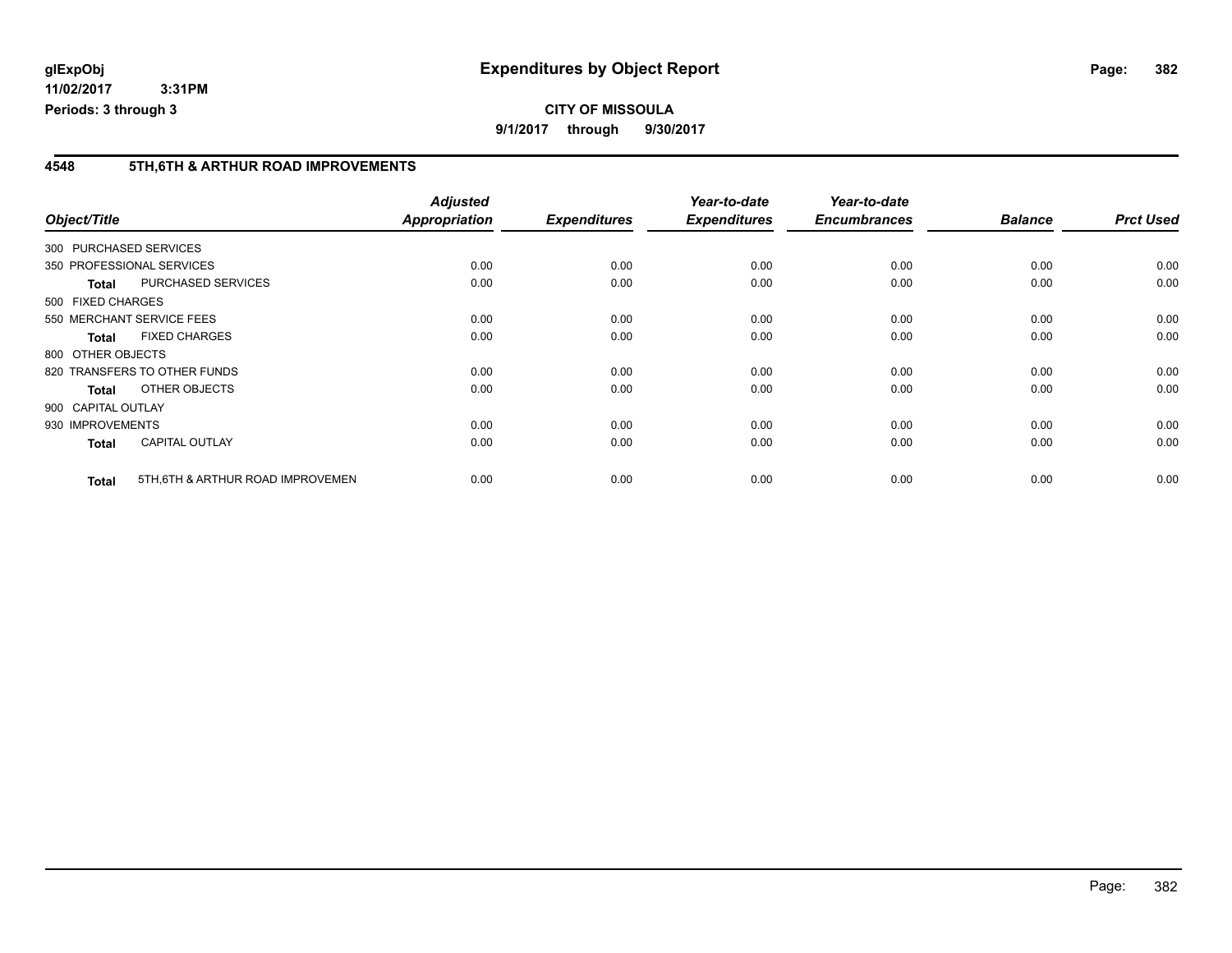# **4549 SID 549 HILLVIEW WAY**

|                        |                              | <b>Adjusted</b>      |                     | Year-to-date        | Year-to-date        |                |                  |
|------------------------|------------------------------|----------------------|---------------------|---------------------|---------------------|----------------|------------------|
| Object/Title           |                              | <b>Appropriation</b> | <b>Expenditures</b> | <b>Expenditures</b> | <b>Encumbrances</b> | <b>Balance</b> | <b>Prct Used</b> |
| 300 PURCHASED SERVICES |                              |                      |                     |                     |                     |                |                  |
|                        | 350 PROFESSIONAL SERVICES    | 0.00                 | 0.00                | 0.00                | 0.00                | 0.00           | 0.00             |
| <b>Total</b>           | PURCHASED SERVICES           | 0.00                 | 0.00                | 0.00                | 0.00                | 0.00           | 0.00             |
| 500 FIXED CHARGES      |                              |                      |                     |                     |                     |                |                  |
|                        | 550 MERCHANT SERVICE FEES    | 0.00                 | 0.00                | 0.00                | 0.00                | 0.00           | 0.00             |
| <b>Total</b>           | <b>FIXED CHARGES</b>         | 0.00                 | 0.00                | 0.00                | 0.00                | 0.00           | 0.00             |
| 600 DEBT SERVICE       |                              |                      |                     |                     |                     |                |                  |
| 610 PRINCIPAL          |                              | 0.00                 | 0.00                | 0.00                | 0.00                | 0.00           | 0.00             |
|                        | 620 INTEREST / SERVICE FEES  | 0.00                 | 0.00                | 0.00                | 0.00                | 0.00           | 0.00             |
| <b>Total</b>           | <b>DEBT SERVICE</b>          | 0.00                 | 0.00                | 0.00                | 0.00                | 0.00           | 0.00             |
| 800 OTHER OBJECTS      |                              |                      |                     |                     |                     |                |                  |
|                        | 820 TRANSFERS TO OTHER FUNDS | 0.00                 | 0.00                | 0.00                | 0.00                | 0.00           | 0.00             |
| <b>Total</b>           | OTHER OBJECTS                | 0.00                 | 0.00                | 0.00                | 0.00                | 0.00           | 0.00             |
| 900 CAPITAL OUTLAY     |                              |                      |                     |                     |                     |                |                  |
| 930 IMPROVEMENTS       |                              | 0.00                 | 0.00                | 0.00                | 0.00                | 0.00           | 0.00             |
| <b>Total</b>           | <b>CAPITAL OUTLAY</b>        | 0.00                 | 0.00                | 0.00                | 0.00                | 0.00           | 0.00             |
| <b>Total</b>           | NON-DEPARTMENTAL             | 0.00                 | 0.00                | 0.00                | 0.00                | 0.00           | 0.00             |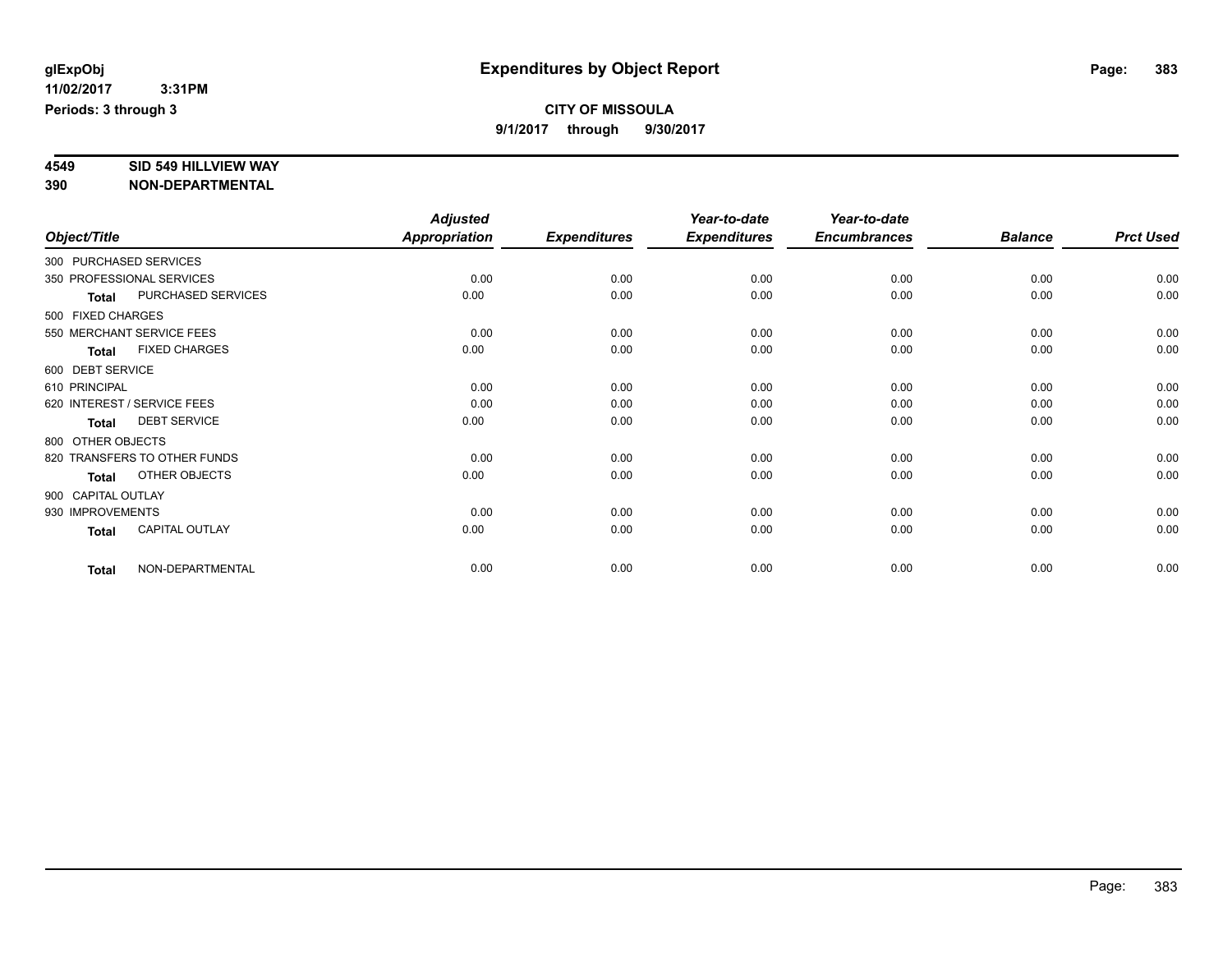### **4549 SID 549 HILLVIEW WAY**

|                    |                              | <b>Adjusted</b>      |                     | Year-to-date        | Year-to-date        |                |                  |
|--------------------|------------------------------|----------------------|---------------------|---------------------|---------------------|----------------|------------------|
| Object/Title       |                              | <b>Appropriation</b> | <b>Expenditures</b> | <b>Expenditures</b> | <b>Encumbrances</b> | <b>Balance</b> | <b>Prct Used</b> |
|                    | 300 PURCHASED SERVICES       |                      |                     |                     |                     |                |                  |
|                    | 350 PROFESSIONAL SERVICES    | 0.00                 | 0.00                | 0.00                | 0.00                | 0.00           | 0.00             |
| <b>Total</b>       | PURCHASED SERVICES           | 0.00                 | 0.00                | 0.00                | 0.00                | 0.00           | 0.00             |
| 500 FIXED CHARGES  |                              |                      |                     |                     |                     |                |                  |
|                    | 550 MERCHANT SERVICE FEES    | 0.00                 | 0.00                | 0.00                | 0.00                | 0.00           | 0.00             |
| Total              | <b>FIXED CHARGES</b>         | 0.00                 | 0.00                | 0.00                | 0.00                | 0.00           | 0.00             |
| 600 DEBT SERVICE   |                              |                      |                     |                     |                     |                |                  |
| 610 PRINCIPAL      |                              | 0.00                 | 0.00                | 0.00                | 0.00                | 0.00           | 0.00             |
|                    | 620 INTEREST / SERVICE FEES  | 0.00                 | 0.00                | 0.00                | 0.00                | 0.00           | 0.00             |
| <b>Total</b>       | <b>DEBT SERVICE</b>          | 0.00                 | 0.00                | 0.00                | 0.00                | 0.00           | 0.00             |
| 800 OTHER OBJECTS  |                              |                      |                     |                     |                     |                |                  |
|                    | 820 TRANSFERS TO OTHER FUNDS | 0.00                 | 0.00                | 0.00                | 0.00                | 0.00           | 0.00             |
| <b>Total</b>       | OTHER OBJECTS                | 0.00                 | 0.00                | 0.00                | 0.00                | 0.00           | 0.00             |
| 900 CAPITAL OUTLAY |                              |                      |                     |                     |                     |                |                  |
| 930 IMPROVEMENTS   |                              | 0.00                 | 0.00                | 0.00                | 0.00                | 0.00           | 0.00             |
| <b>Total</b>       | <b>CAPITAL OUTLAY</b>        | 0.00                 | 0.00                | 0.00                | 0.00                | 0.00           | 0.00             |
| <b>Total</b>       | SID 549 HILLVIEW WAY         | 0.00                 | 0.00                | 0.00                | 0.00                | 0.00           | 0.00             |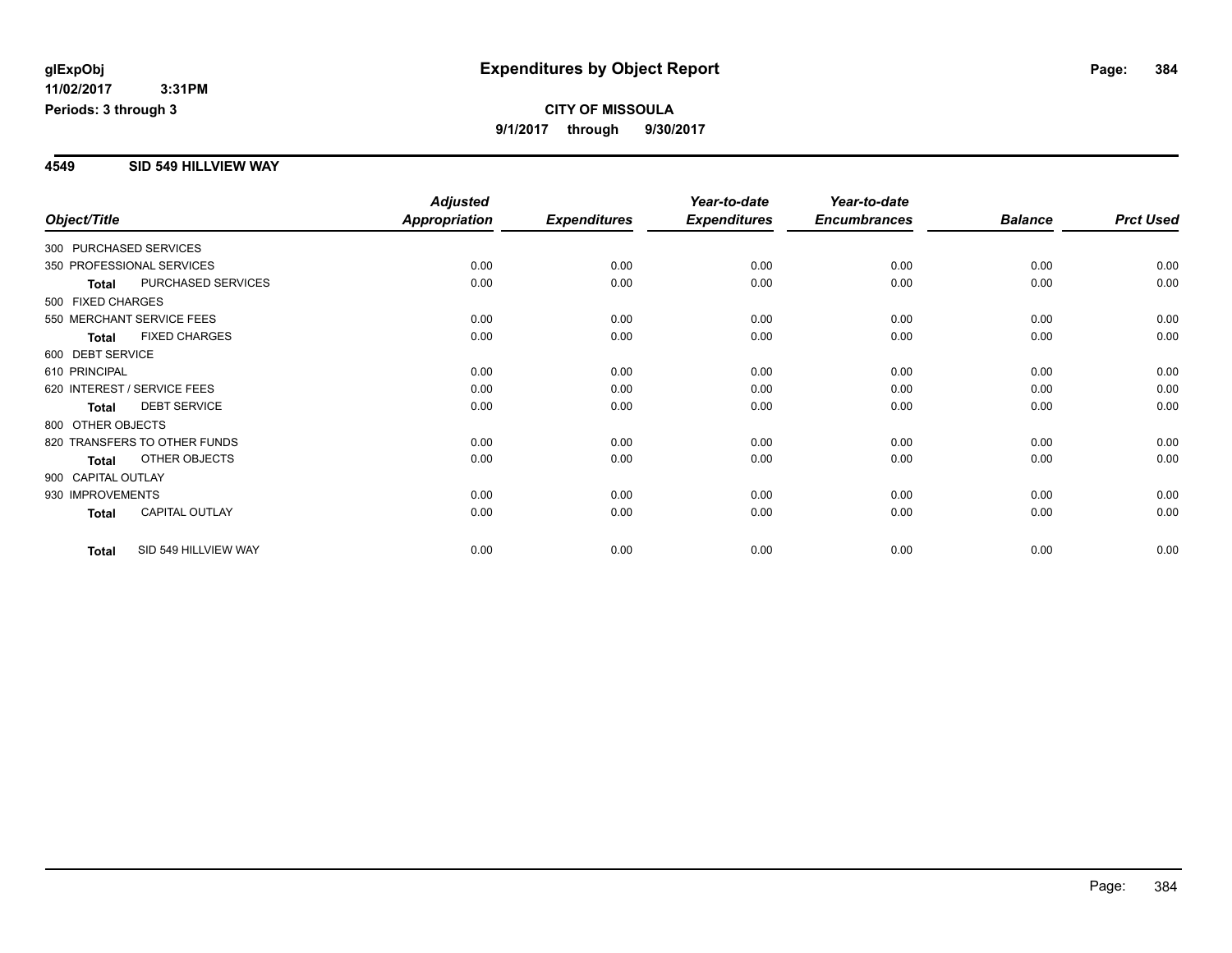## **CITY OF MISSOULA**

**9/1/2017 through 9/30/2017**

# **4745 MALONEY/TWITE MILLER CR \$1.2M CONTRIB**

|                        |                              | <b>Adjusted</b>      |                     | Year-to-date        | Year-to-date        |                |                  |
|------------------------|------------------------------|----------------------|---------------------|---------------------|---------------------|----------------|------------------|
| Object/Title           |                              | <b>Appropriation</b> | <b>Expenditures</b> | <b>Expenditures</b> | <b>Encumbrances</b> | <b>Balance</b> | <b>Prct Used</b> |
| 300 PURCHASED SERVICES |                              |                      |                     |                     |                     |                |                  |
|                        | 350 PROFESSIONAL SERVICES    | 0.00                 | 0.00                | 0.00                | 0.00                | 0.00           | 0.00             |
| <b>Total</b>           | <b>PURCHASED SERVICES</b>    | 0.00                 | 0.00                | 0.00                | 0.00                | 0.00           | 0.00             |
| 500 FIXED CHARGES      |                              |                      |                     |                     |                     |                |                  |
|                        | 550 MERCHANT SERVICE FEES    | 0.00                 | 0.00                | 0.00                | 0.00                | 0.00           | 0.00             |
| <b>Total</b>           | <b>FIXED CHARGES</b>         | 0.00                 | 0.00                | 0.00                | 0.00                | 0.00           | 0.00             |
| 800 OTHER OBJECTS      |                              |                      |                     |                     |                     |                |                  |
|                        | 820 TRANSFERS TO OTHER FUNDS | 0.00                 | 0.00                | 0.00                | 0.00                | 0.00           | 0.00             |
| <b>Total</b>           | OTHER OBJECTS                | 0.00                 | 0.00                | 0.00                | 0.00                | 0.00           | 0.00             |
| 900 CAPITAL OUTLAY     |                              |                      |                     |                     |                     |                |                  |
| 930 IMPROVEMENTS       |                              | 0.00                 | 0.00                | 0.00                | 0.00                | 0.00           | 0.00             |
| <b>Total</b>           | <b>CAPITAL OUTLAY</b>        | 0.00                 | 0.00                | 0.00                | 0.00                | 0.00           | 0.00             |
| <b>Total</b>           | NON-DEPARTMENTAL             | 0.00                 | 0.00                | 0.00                | 0.00                | 0.00           | 0.00             |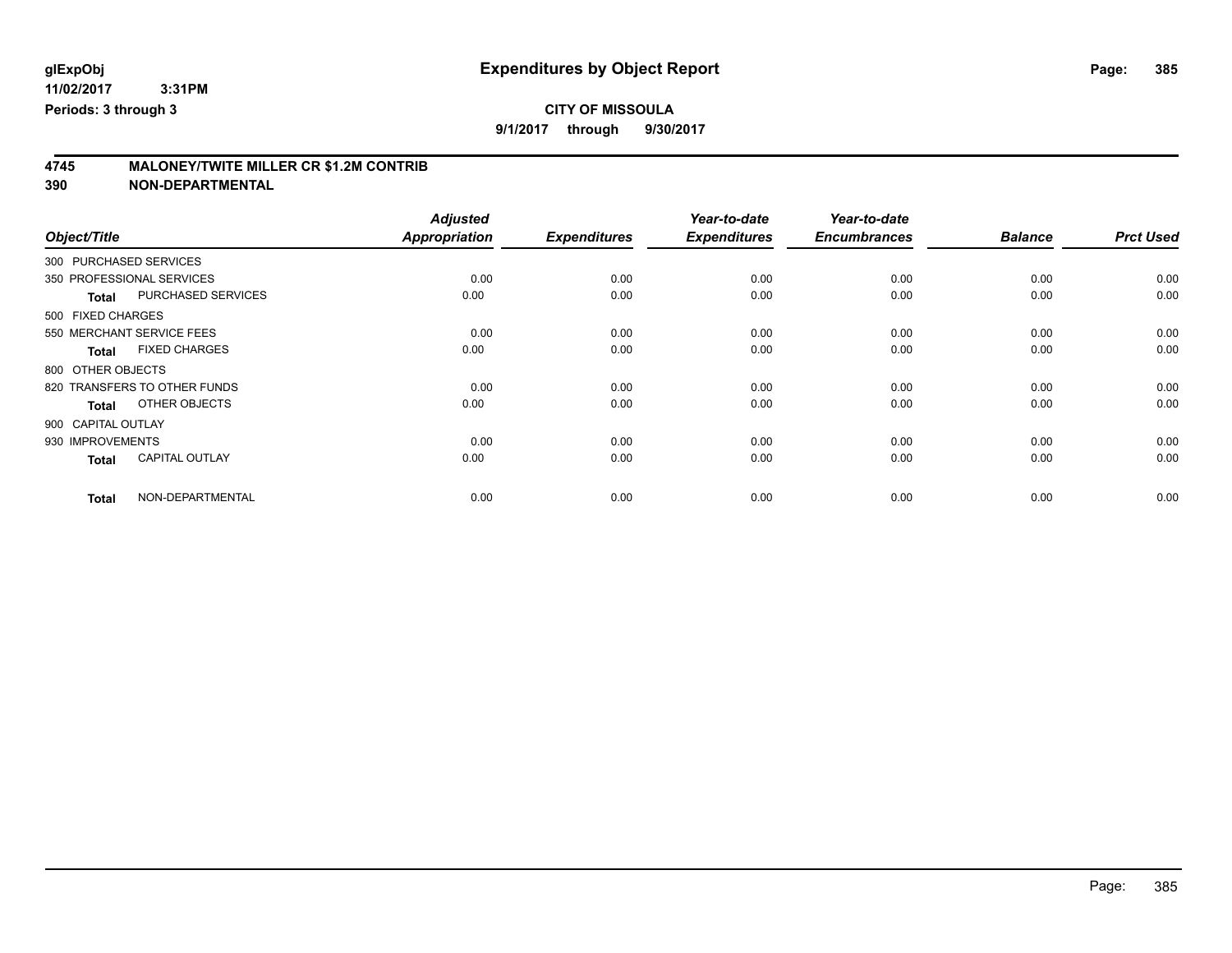## **4745 MALONEY/TWITE MILLER CR \$1.2M CONTRIB**

| Object/Title       |                                     | <b>Adjusted</b><br>Appropriation | <b>Expenditures</b> | Year-to-date<br><b>Expenditures</b> | Year-to-date<br><b>Encumbrances</b> | <b>Balance</b> | <b>Prct Used</b> |
|--------------------|-------------------------------------|----------------------------------|---------------------|-------------------------------------|-------------------------------------|----------------|------------------|
|                    | 300 PURCHASED SERVICES              |                                  |                     |                                     |                                     |                |                  |
|                    | 350 PROFESSIONAL SERVICES           | 0.00                             | 0.00                | 0.00                                | 0.00                                | 0.00           | 0.00             |
| <b>Total</b>       | PURCHASED SERVICES                  | 0.00                             | 0.00                | 0.00                                | 0.00                                | 0.00           | 0.00             |
| 500 FIXED CHARGES  |                                     |                                  |                     |                                     |                                     |                |                  |
|                    | 550 MERCHANT SERVICE FEES           | 0.00                             | 0.00                | 0.00                                | 0.00                                | 0.00           | 0.00             |
| <b>Total</b>       | <b>FIXED CHARGES</b>                | 0.00                             | 0.00                | 0.00                                | 0.00                                | 0.00           | 0.00             |
| 800 OTHER OBJECTS  |                                     |                                  |                     |                                     |                                     |                |                  |
|                    | 820 TRANSFERS TO OTHER FUNDS        | 0.00                             | 0.00                | 0.00                                | 0.00                                | 0.00           | 0.00             |
| <b>Total</b>       | OTHER OBJECTS                       | 0.00                             | 0.00                | 0.00                                | 0.00                                | 0.00           | 0.00             |
| 900 CAPITAL OUTLAY |                                     |                                  |                     |                                     |                                     |                |                  |
| 930 IMPROVEMENTS   |                                     | 0.00                             | 0.00                | 0.00                                | 0.00                                | 0.00           | 0.00             |
| <b>Total</b>       | <b>CAPITAL OUTLAY</b>               | 0.00                             | 0.00                | 0.00                                | 0.00                                | 0.00           | 0.00             |
| <b>Total</b>       | MALONEY/TWITE MILLER CR \$1.2M CON' | 0.00                             | 0.00                | 0.00                                | 0.00                                | 0.00           | 0.00             |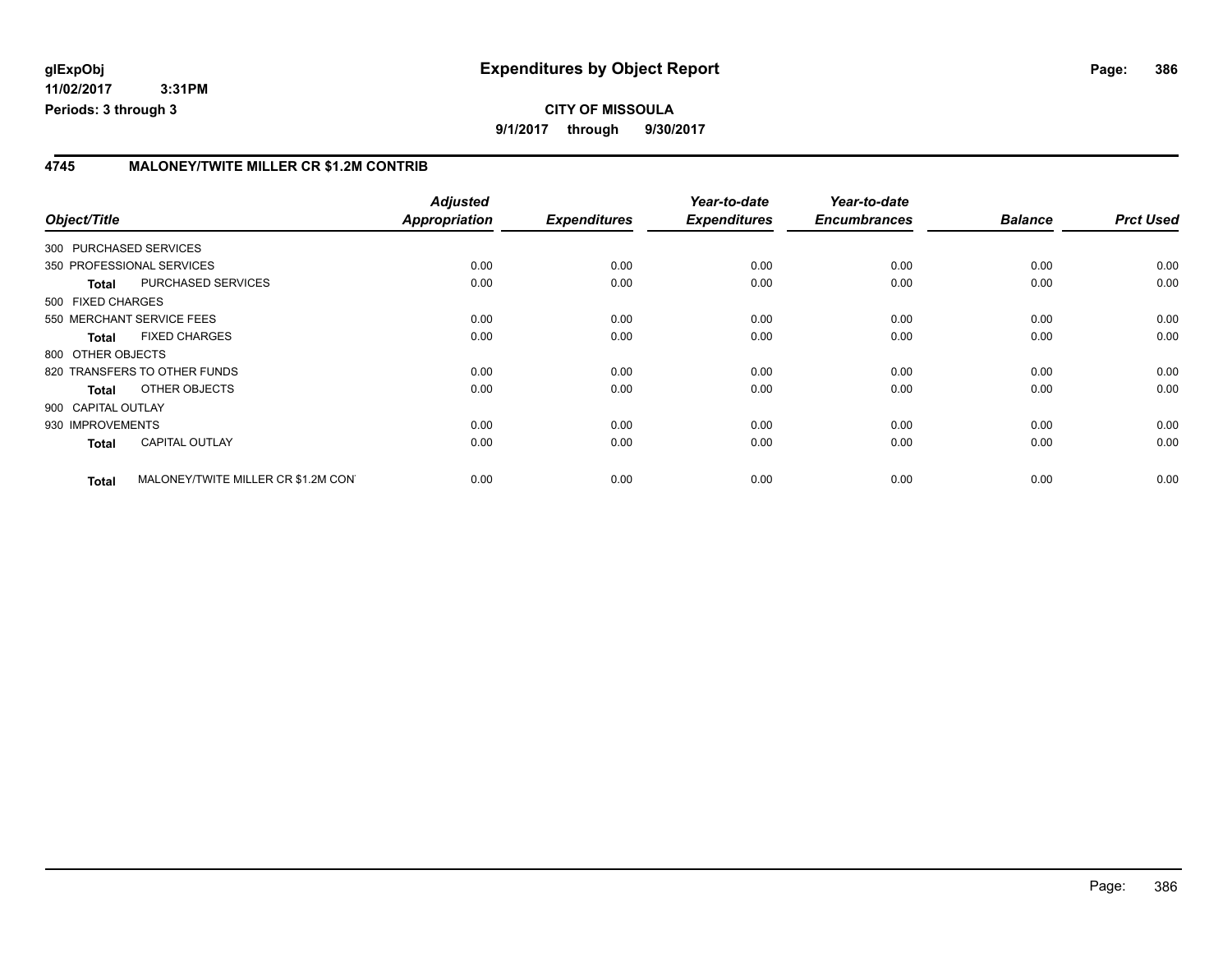## **CITY OF MISSOULA**

**9/1/2017 through 9/30/2017**

## **4941 HILLVIEW WAY CONSTRUCTION**

| 280 | <b>PUBLIC WORKS OPERATIONS</b> |  |
|-----|--------------------------------|--|
|     |                                |  |

|                            |                              | <b>Adjusted</b> |                     | Year-to-date        | Year-to-date        |                |                  |
|----------------------------|------------------------------|-----------------|---------------------|---------------------|---------------------|----------------|------------------|
| Object/Title               |                              | Appropriation   | <b>Expenditures</b> | <b>Expenditures</b> | <b>Encumbrances</b> | <b>Balance</b> | <b>Prct Used</b> |
| 200 SUPPLIES               |                              |                 |                     |                     |                     |                |                  |
| 210 OFFICE SUPPLIES        |                              | 0.00            | 0.00                | 0.00                | 0.00                | 0.00           | 0.00             |
| Total                      | <b>SUPPLIES</b>              | 0.00            | 0.00                | 0.00                | 0.00                | 0.00           | 0.00             |
| 300 PURCHASED SERVICES     |                              |                 |                     |                     |                     |                |                  |
| 310 COMMUNICATIONS         |                              | 0.00            | 0.00                | 0.00                | 0.00                | 0.00           | 0.00             |
| 320 PRINTING & DUPLICATING |                              | 0.00            | 0.00                | 0.00                | 0.00                | 0.00           | 0.00             |
| 350 PROFESSIONAL SERVICES  |                              | 0.00            | 21,540.17           | 21,540.17           | 0.00                | $-21,540.17$   | 0.00             |
| <b>Total</b>               | PURCHASED SERVICES           | 0.00            | 21,540.17           | 21,540.17           | 0.00                | $-21,540.17$   | 0.00             |
| 500 FIXED CHARGES          |                              |                 |                     |                     |                     |                |                  |
| 550 MERCHANT SERVICE FEES  |                              | 0.00            | 0.00                | 0.00                | 0.00                | 0.00           | 0.00             |
| <b>Total</b>               | <b>FIXED CHARGES</b>         | 0.00            | 0.00                | 0.00                | 0.00                | 0.00           | 0.00             |
| 800 OTHER OBJECTS          |                              |                 |                     |                     |                     |                |                  |
|                            | 820 TRANSFERS TO OTHER FUNDS | 0.00            | 0.00                | 0.00                | 0.00                | 0.00           | 0.00             |
| <b>Total</b>               | OTHER OBJECTS                | 0.00            | 0.00                | 0.00                | 0.00                | 0.00           | 0.00             |
| 900 CAPITAL OUTLAY         |                              |                 |                     |                     |                     |                |                  |
| 930 IMPROVEMENTS           |                              | 0.00            | 0.00                | 0.00                | 0.00                | 0.00           | 0.00             |
| <b>Total</b>               | <b>CAPITAL OUTLAY</b>        | 0.00            | 0.00                | 0.00                | 0.00                | 0.00           | 0.00             |
| <b>Total</b>               | PUBLIC WORKS OPERATIONS      | 0.00            | 21,540.17           | 21,540.17           | 0.00                | $-21,540.17$   | 0.00             |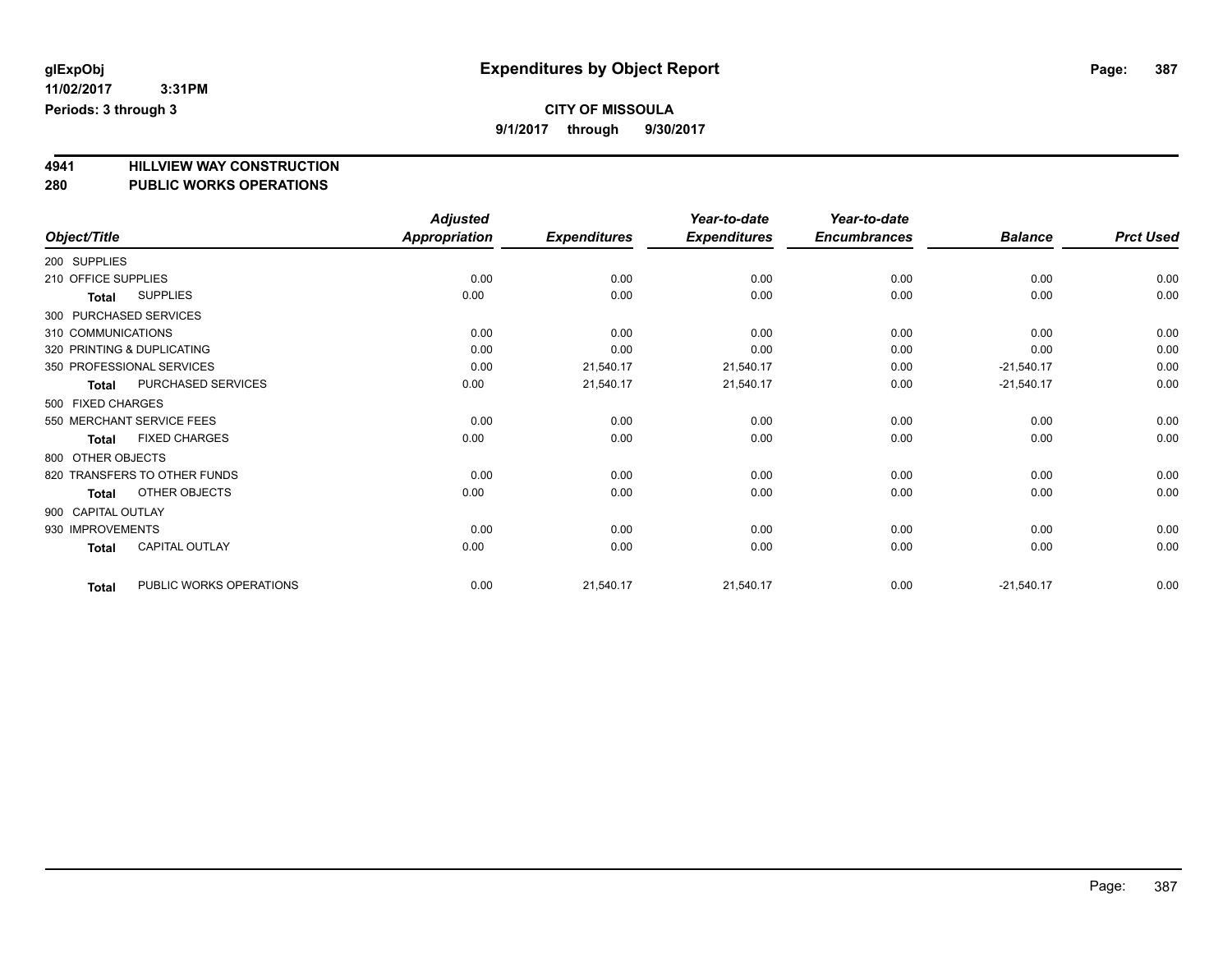## **CITY OF MISSOULA 9/1/2017 through 9/30/2017**

## **4941 HILLVIEW WAY CONSTRUCTION**

|                        |                              | <b>Adjusted</b>      |                     | Year-to-date        | Year-to-date        |                |                  |
|------------------------|------------------------------|----------------------|---------------------|---------------------|---------------------|----------------|------------------|
| Object/Title           |                              | <b>Appropriation</b> | <b>Expenditures</b> | <b>Expenditures</b> | <b>Encumbrances</b> | <b>Balance</b> | <b>Prct Used</b> |
| 200 SUPPLIES           |                              |                      |                     |                     |                     |                |                  |
| 210 OFFICE SUPPLIES    |                              | 0.00                 | 0.00                | 0.00                | 0.00                | 0.00           | 0.00             |
| <b>Total</b>           | <b>SUPPLIES</b>              | 0.00                 | 0.00                | 0.00                | 0.00                | 0.00           | 0.00             |
| 300 PURCHASED SERVICES |                              |                      |                     |                     |                     |                |                  |
| 310 COMMUNICATIONS     |                              | 0.00                 | 0.00                | 0.00                | 0.00                | 0.00           | 0.00             |
|                        | 320 PRINTING & DUPLICATING   | 0.00                 | 0.00                | 0.00                | 0.00                | 0.00           | 0.00             |
|                        | 350 PROFESSIONAL SERVICES    | 0.00                 | 21,540.17           | 21,540.17           | 0.00                | $-21,540.17$   | 0.00             |
| Total                  | PURCHASED SERVICES           | 0.00                 | 21,540.17           | 21,540.17           | 0.00                | $-21,540.17$   | 0.00             |
| 500 FIXED CHARGES      |                              |                      |                     |                     |                     |                |                  |
|                        | 550 MERCHANT SERVICE FEES    | 0.00                 | 0.00                | 0.00                | 0.00                | 0.00           | 0.00             |
| <b>Total</b>           | <b>FIXED CHARGES</b>         | 0.00                 | 0.00                | 0.00                | 0.00                | 0.00           | 0.00             |
| 800 OTHER OBJECTS      |                              |                      |                     |                     |                     |                |                  |
|                        | 820 TRANSFERS TO OTHER FUNDS | 0.00                 | 0.00                | 0.00                | 0.00                | 0.00           | 0.00             |
| <b>Total</b>           | <b>OTHER OBJECTS</b>         | 0.00                 | 0.00                | 0.00                | 0.00                | 0.00           | 0.00             |
| 900 CAPITAL OUTLAY     |                              |                      |                     |                     |                     |                |                  |
| 930 IMPROVEMENTS       |                              | 0.00                 | 0.00                | 0.00                | 0.00                | 0.00           | 0.00             |
| <b>Total</b>           | <b>CAPITAL OUTLAY</b>        | 0.00                 | 0.00                | 0.00                | 0.00                | 0.00           | 0.00             |
| <b>Total</b>           | HILLVIEW WAY CONSTRUCTION    | 0.00                 | 21,540.17           | 21,540.17           | 0.00                | $-21,540.17$   | 0.00             |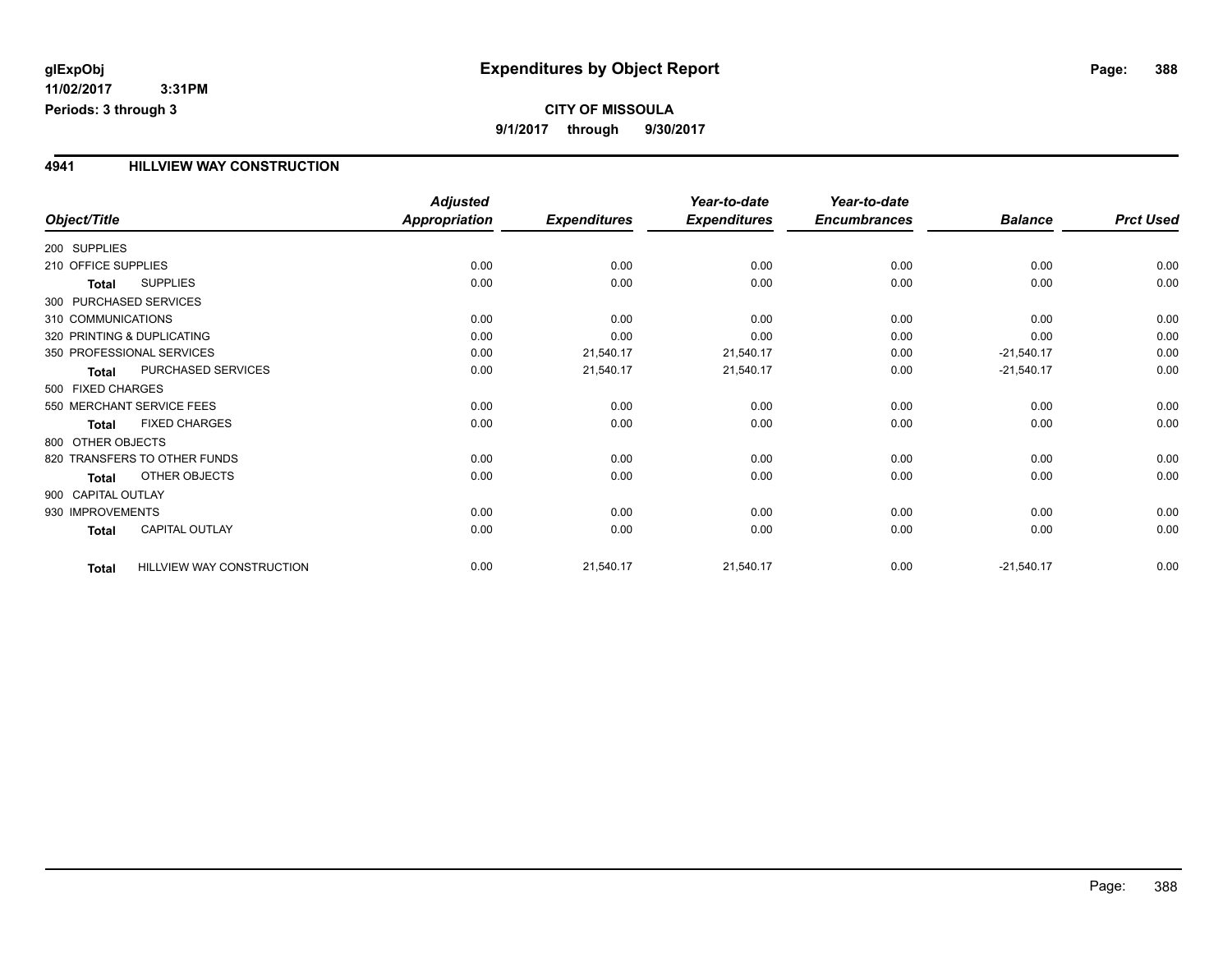## **CITY OF MISSOULA**

**9/1/2017 through 9/30/2017**

### **4944 RATTLESNAKE SEWER COLLECTION (544)**

**000 \*\*\* Title Not Found \*\*\***

| Object/Title                            | <b>Adjusted</b><br>Appropriation | <b>Expenditures</b> | Year-to-date<br><b>Expenditures</b> | Year-to-date<br><b>Encumbrances</b> | <b>Balance</b> | <b>Prct Used</b> |
|-----------------------------------------|----------------------------------|---------------------|-------------------------------------|-------------------------------------|----------------|------------------|
| 500 FIXED CHARGES                       |                                  |                     |                                     |                                     |                |                  |
| 550 MERCHANT SERVICE FEES               | 0.00                             | 0.00                | 0.00                                | 0.00                                | 0.00           | 0.00             |
| <b>FIXED CHARGES</b><br><b>Total</b>    | 0.00                             | 0.00                | 0.00                                | 0.00                                | 0.00           | 0.00             |
| *** Title Not Found ***<br><b>Total</b> | 0.00                             | 0.00                | 0.00                                | 0.00                                | 0.00           | 0.00             |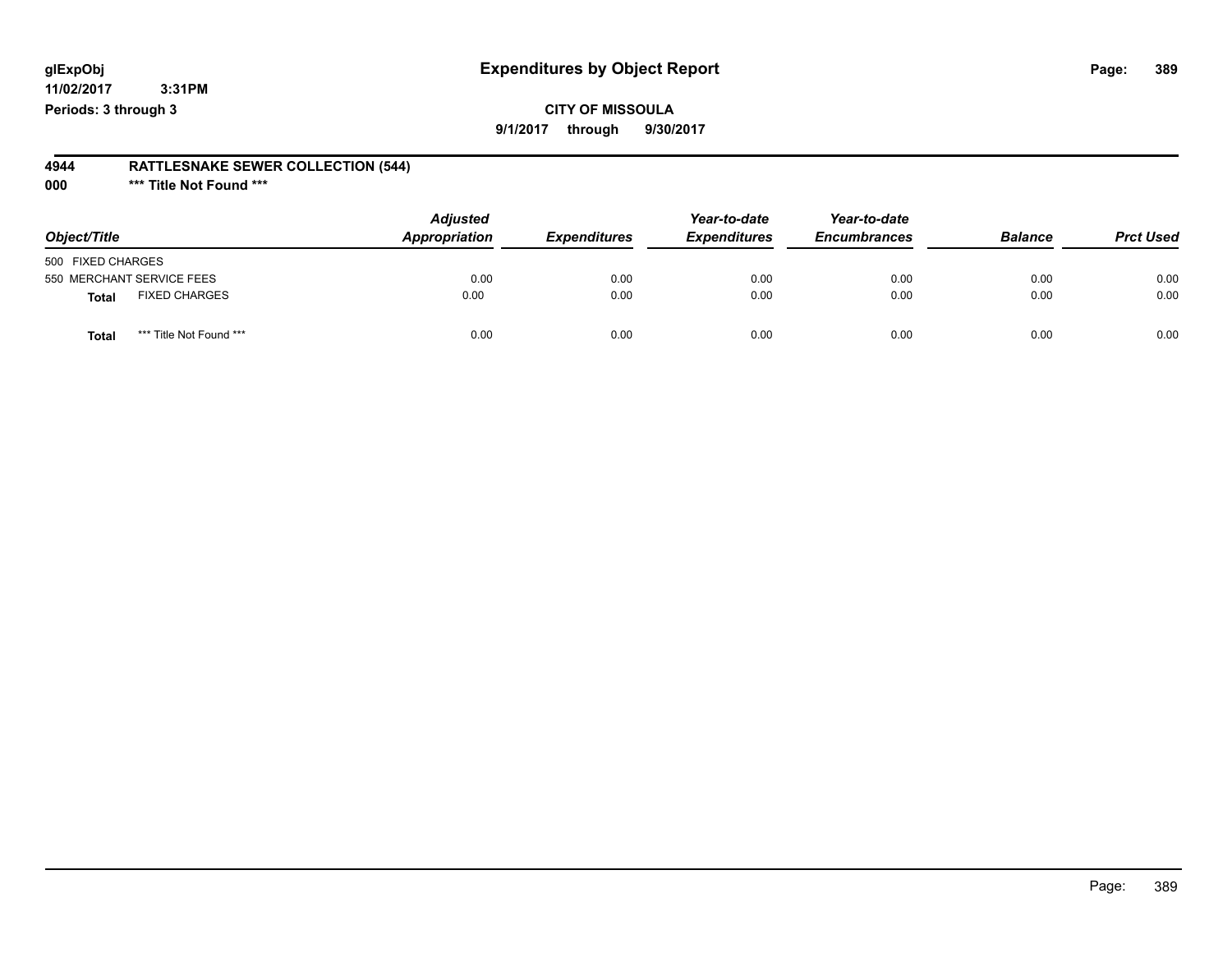**9/1/2017 through 9/30/2017**

## **4944 RATTLESNAKE SEWER COLLECTION (544)**

| Object/Title           |                           | <b>Adjusted</b><br>Appropriation | <b>Expenditures</b> | Year-to-date        | Year-to-date<br><b>Encumbrances</b> | <b>Balance</b> | <b>Prct Used</b> |
|------------------------|---------------------------|----------------------------------|---------------------|---------------------|-------------------------------------|----------------|------------------|
|                        |                           |                                  |                     | <b>Expenditures</b> |                                     |                |                  |
| 300 PURCHASED SERVICES |                           |                                  |                     |                     |                                     |                |                  |
|                        | 350 PROFESSIONAL SERVICES | 0.00                             | 0.00                | 0.00                | 0.00                                | 0.00           | 0.00             |
| <b>Total</b>           | PURCHASED SERVICES        | 0.00                             | 0.00                | 0.00                | 0.00                                | 0.00           | 0.00             |
| 500 FIXED CHARGES      |                           |                                  |                     |                     |                                     |                |                  |
|                        | 550 MERCHANT SERVICE FEES | 0.00                             | 0.00                | 0.00                | 0.00                                | 0.00           | 0.00             |
| <b>Total</b>           | <b>FIXED CHARGES</b>      | 0.00                             | 0.00                | 0.00                | 0.00                                | 0.00           | 0.00             |
| 600 DEBT SERVICE       |                           |                                  |                     |                     |                                     |                |                  |
| 610 PRINCIPAL          |                           | 0.00                             | 0.00                | 0.00                | 0.00                                | 0.00           | 0.00             |
| <b>Total</b>           | <b>DEBT SERVICE</b>       | 0.00                             | 0.00                | 0.00                | 0.00                                | 0.00           | 0.00             |
| 900 CAPITAL OUTLAY     |                           |                                  |                     |                     |                                     |                |                  |
| 930 IMPROVEMENTS       |                           | 0.00                             | 0.00                | 0.00                | 0.00                                | 0.00           | 0.00             |
| <b>Total</b>           | <b>CAPITAL OUTLAY</b>     | 0.00                             | 0.00                | 0.00                | 0.00                                | 0.00           | 0.00             |
| <b>Total</b>           | NON-DEPARTMENTAL          | 0.00                             | 0.00                | 0.00                | 0.00                                | 0.00           | 0.00             |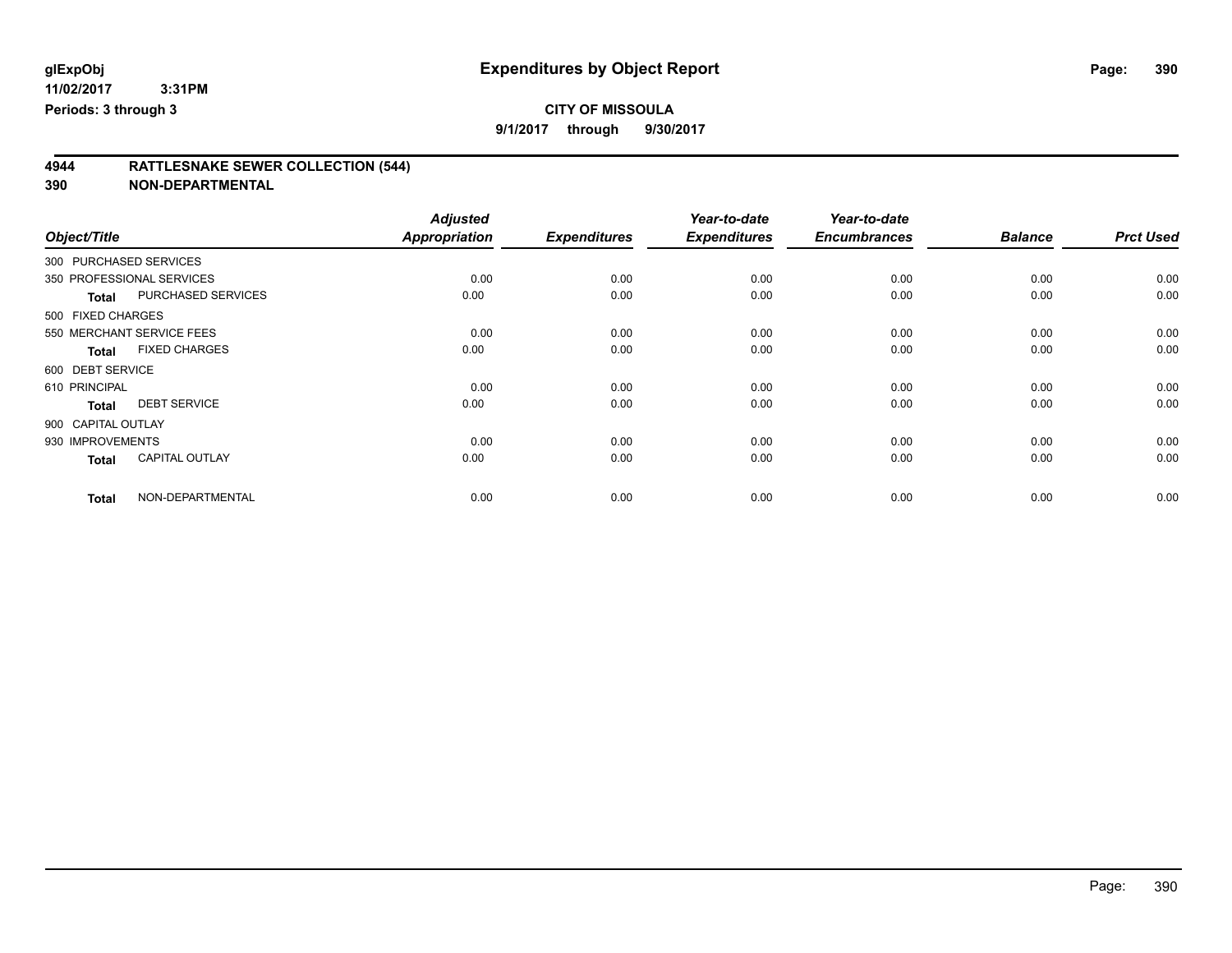## **CITY OF MISSOULA**

**9/1/2017 through 9/30/2017**

| 4944 | <b>RATTLESNAKE SEWER COLLECTION (544)</b> |
|------|-------------------------------------------|
|      |                                           |

**550 SID 544 PROJECT**

|                         |                           | <b>Adjusted</b>      |                     | Year-to-date        | Year-to-date        |                |                  |
|-------------------------|---------------------------|----------------------|---------------------|---------------------|---------------------|----------------|------------------|
| Object/Title            |                           | <b>Appropriation</b> | <b>Expenditures</b> | <b>Expenditures</b> | <b>Encumbrances</b> | <b>Balance</b> | <b>Prct Used</b> |
| 300 PURCHASED SERVICES  |                           |                      |                     |                     |                     |                |                  |
|                         | 350 PROFESSIONAL SERVICES | 0.00                 | 0.00                | 0.00                | 0.00                | 0.00           | 0.00             |
| <b>Total</b>            | <b>PURCHASED SERVICES</b> | 0.00                 | 0.00                | 0.00                | 0.00                | 0.00           | 0.00             |
| 500 FIXED CHARGES       |                           |                      |                     |                     |                     |                |                  |
|                         | 550 MERCHANT SERVICE FEES | 0.00                 | 0.00                | 0.00                | 0.00                | 0.00           | 0.00             |
| <b>Total</b>            | <b>FIXED CHARGES</b>      | 0.00                 | 0.00                | 0.00                | 0.00                | 0.00           | 0.00             |
| 900 CAPITAL OUTLAY      |                           |                      |                     |                     |                     |                |                  |
| 915 EASEMENTS           |                           | 0.00                 | 0.00                | 0.00                | 0.00                | 0.00           | 0.00             |
| 930 IMPROVEMENTS        |                           | 0.00                 | 0.00                | 0.00                | 0.00                | 0.00           | 0.00             |
| 960 CAPITAL CONTINGENCY |                           | 0.00                 | 0.00                | 0.00                | 0.00                | 0.00           | 0.00             |
| <b>Total</b>            | <b>CAPITAL OUTLAY</b>     | 0.00                 | 0.00                | 0.00                | 0.00                | 0.00           | 0.00             |
| <b>Total</b>            | SID 544 PROJECT           | 0.00                 | 0.00                | 0.00                | 0.00                | 0.00           | 0.00             |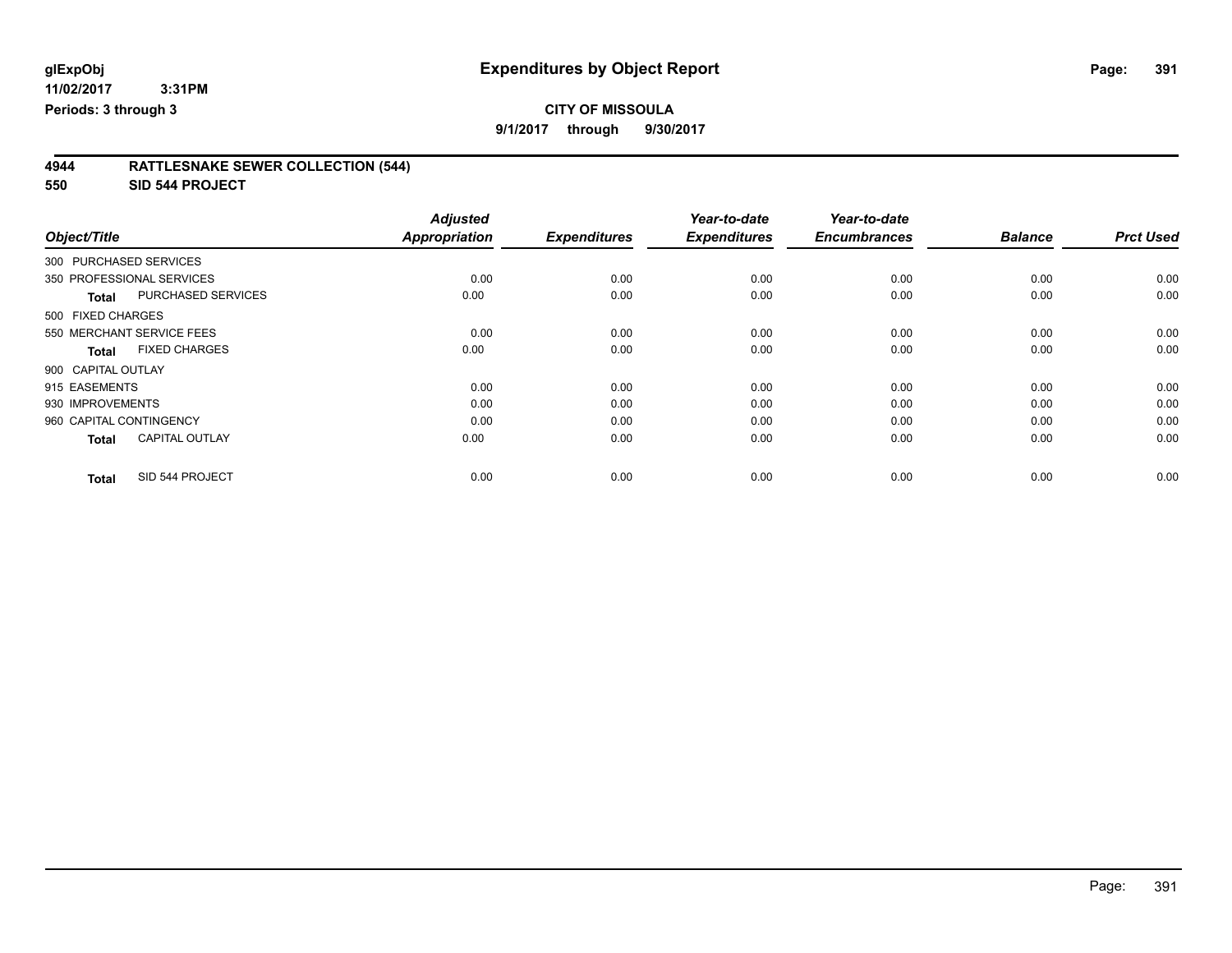**9/1/2017 through 9/30/2017**

### **4944 RATTLESNAKE SEWER COLLECTION (544)**

**555 LOLO STREET PROJECT**

| Object/Title                               | <b>Adjusted</b><br><b>Appropriation</b> | <b>Expenditures</b> | Year-to-date<br><b>Expenditures</b> | Year-to-date<br><b>Encumbrances</b> | <b>Balance</b> | <b>Prct Used</b> |
|--------------------------------------------|-----------------------------------------|---------------------|-------------------------------------|-------------------------------------|----------------|------------------|
|                                            |                                         |                     |                                     |                                     |                |                  |
| 500 FIXED CHARGES                          |                                         |                     |                                     |                                     |                |                  |
| 550 MERCHANT SERVICE FEES                  | 0.00                                    | 0.00                | 0.00                                | 0.00                                | 0.00           | 0.00             |
| <b>FIXED CHARGES</b><br><b>Total</b>       | 0.00                                    | 0.00                | 0.00                                | 0.00                                | 0.00           | 0.00             |
| 900 CAPITAL OUTLAY                         |                                         |                     |                                     |                                     |                |                  |
| 930 IMPROVEMENTS                           | 0.00                                    | 0.00                | 0.00                                | 0.00                                | 0.00           | 0.00             |
| 960 CAPITAL CONTINGENCY                    | 0.00                                    | 0.00                | 0.00                                | 0.00                                | 0.00           | 0.00             |
| <b>CAPITAL OUTLAY</b><br><b>Total</b>      | 0.00                                    | 0.00                | 0.00                                | 0.00                                | 0.00           | 0.00             |
| <b>LOLO STREET PROJECT</b><br><b>Total</b> | 0.00                                    | 0.00                | 0.00                                | 0.00                                | 0.00           | 0.00             |

Page: 392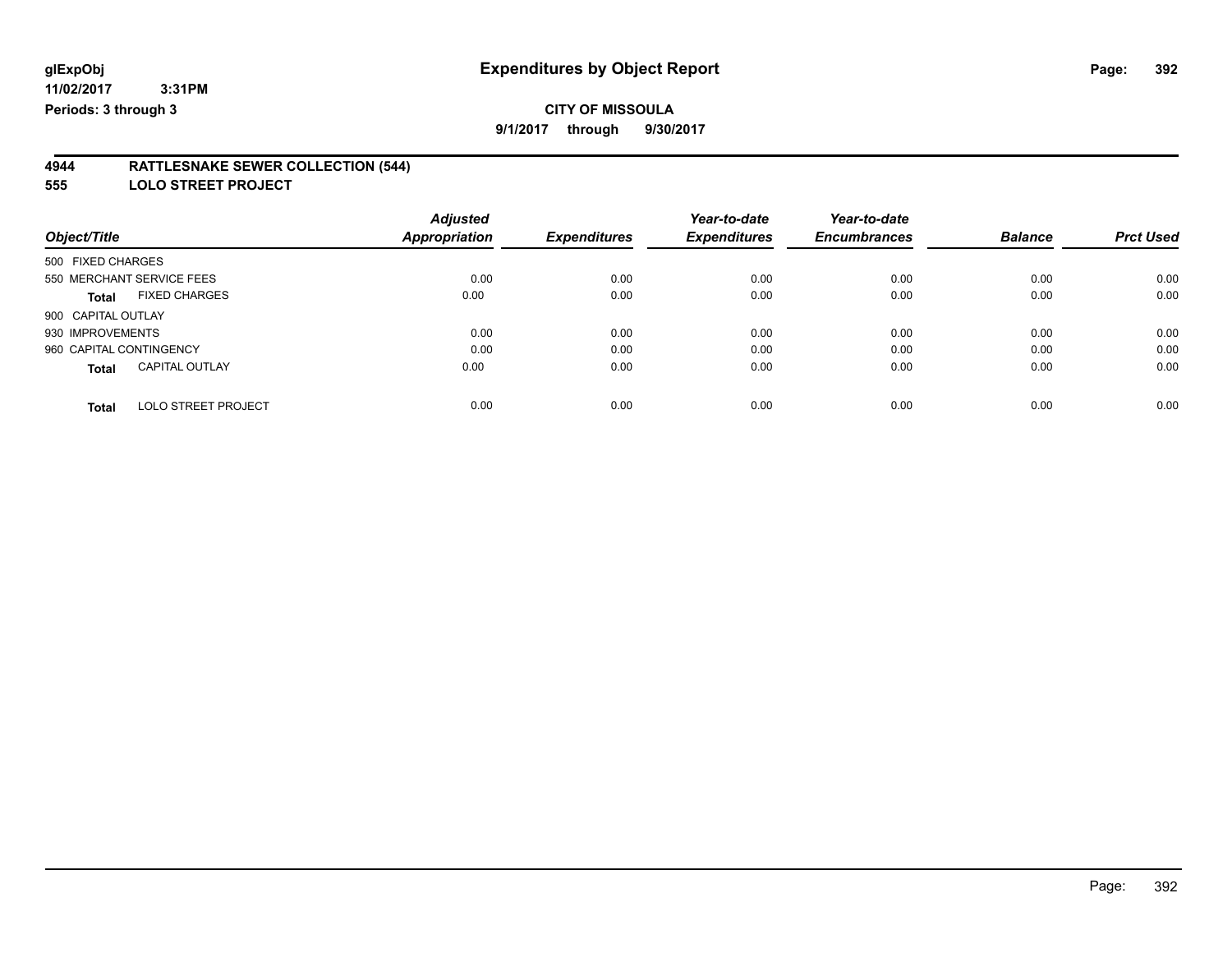## **4944 RATTLESNAKE SEWER COLLECTION (544)**

| Object/Title            |                                  | <b>Adjusted</b><br><b>Appropriation</b> | <b>Expenditures</b> | Year-to-date<br><b>Expenditures</b> | Year-to-date<br><b>Encumbrances</b> | <b>Balance</b> | <b>Prct Used</b> |
|-------------------------|----------------------------------|-----------------------------------------|---------------------|-------------------------------------|-------------------------------------|----------------|------------------|
| 300 PURCHASED SERVICES  |                                  |                                         |                     |                                     |                                     |                |                  |
|                         | 350 PROFESSIONAL SERVICES        | 0.00                                    | 0.00                | 0.00                                | 0.00                                | 0.00           | 0.00             |
| <b>Total</b>            | <b>PURCHASED SERVICES</b>        | 0.00                                    | 0.00                | 0.00                                | 0.00                                | 0.00           | 0.00             |
| 500 FIXED CHARGES       |                                  |                                         |                     |                                     |                                     |                |                  |
|                         | 550 MERCHANT SERVICE FEES        | 0.00                                    | 0.00                | 0.00                                | 0.00                                | 0.00           | 0.00             |
| <b>Total</b>            | <b>FIXED CHARGES</b>             | 0.00                                    | 0.00                | 0.00                                | 0.00                                | 0.00           | 0.00             |
| 600 DEBT SERVICE        |                                  |                                         |                     |                                     |                                     |                |                  |
| 610 PRINCIPAL           |                                  | 0.00                                    | 0.00                | 0.00                                | 0.00                                | 0.00           | 0.00             |
| <b>Total</b>            | <b>DEBT SERVICE</b>              | 0.00                                    | 0.00                | 0.00                                | 0.00                                | 0.00           | 0.00             |
| 900 CAPITAL OUTLAY      |                                  |                                         |                     |                                     |                                     |                |                  |
| 915 EASEMENTS           |                                  | 0.00                                    | 0.00                | 0.00                                | 0.00                                | 0.00           | 0.00             |
| 930 IMPROVEMENTS        |                                  | 0.00                                    | 0.00                | 0.00                                | 0.00                                | 0.00           | 0.00             |
| 960 CAPITAL CONTINGENCY |                                  | 0.00                                    | 0.00                | 0.00                                | 0.00                                | 0.00           | 0.00             |
| Total                   | <b>CAPITAL OUTLAY</b>            | 0.00                                    | 0.00                | 0.00                                | 0.00                                | 0.00           | 0.00             |
| <b>Total</b>            | RATTLESNAKE SEWER COLLECTION (54 | 0.00                                    | 0.00                | 0.00                                | 0.00                                | 0.00           | 0.00             |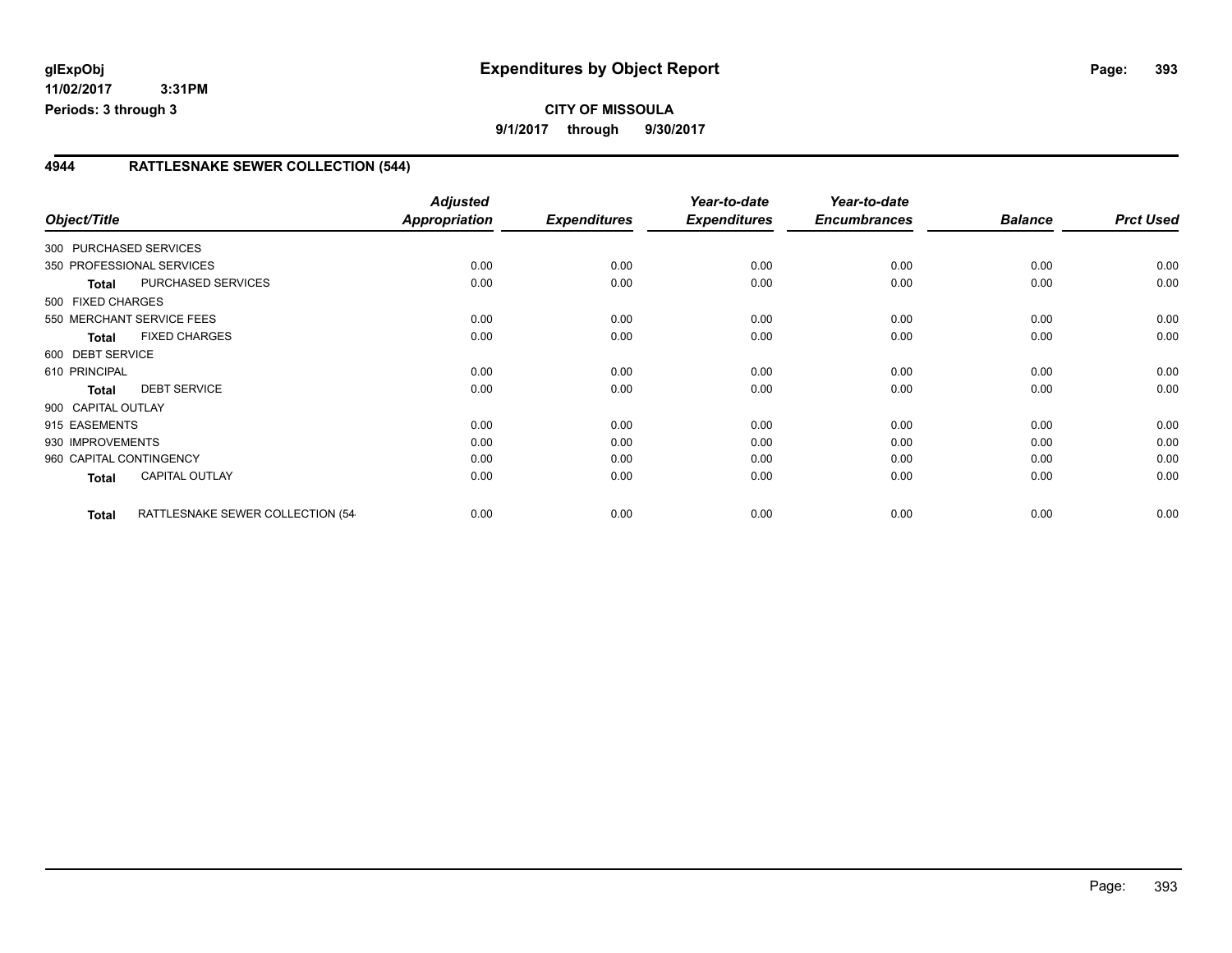## **CITY OF MISSOULA**

**9/1/2017 through 9/30/2017**

### **4945 PHILLIPS ST TRAFFIC CALMING**

**000 \*\*\* Title Not Found \*\*\***

| Object/Title                            | <b>Adjusted</b><br>Appropriation | <b>Expenditures</b> | Year-to-date<br><b>Expenditures</b> | Year-to-date<br><b>Encumbrances</b> | <b>Balance</b> | <b>Prct Used</b> |
|-----------------------------------------|----------------------------------|---------------------|-------------------------------------|-------------------------------------|----------------|------------------|
| 500 FIXED CHARGES                       |                                  |                     |                                     |                                     |                |                  |
| 550 MERCHANT SERVICE FEES               | 0.00                             | 0.00                | 0.00                                | 0.00                                | 0.00           | 0.00             |
| <b>FIXED CHARGES</b><br><b>Total</b>    | 0.00                             | 0.00                | 0.00                                | 0.00                                | 0.00           | 0.00             |
| 600 DEBT SERVICE                        |                                  |                     |                                     |                                     |                |                  |
| 620 INTEREST / SERVICE FEES             | 0.00                             | 0.00                | 0.00                                | 0.00                                | 0.00           | 0.00             |
| <b>DEBT SERVICE</b><br><b>Total</b>     | 0.00                             | 0.00                | 0.00                                | 0.00                                | 0.00           | 0.00             |
| *** Title Not Found ***<br><b>Total</b> | 0.00                             | 0.00                | 0.00                                | 0.00                                | 0.00           | 0.00             |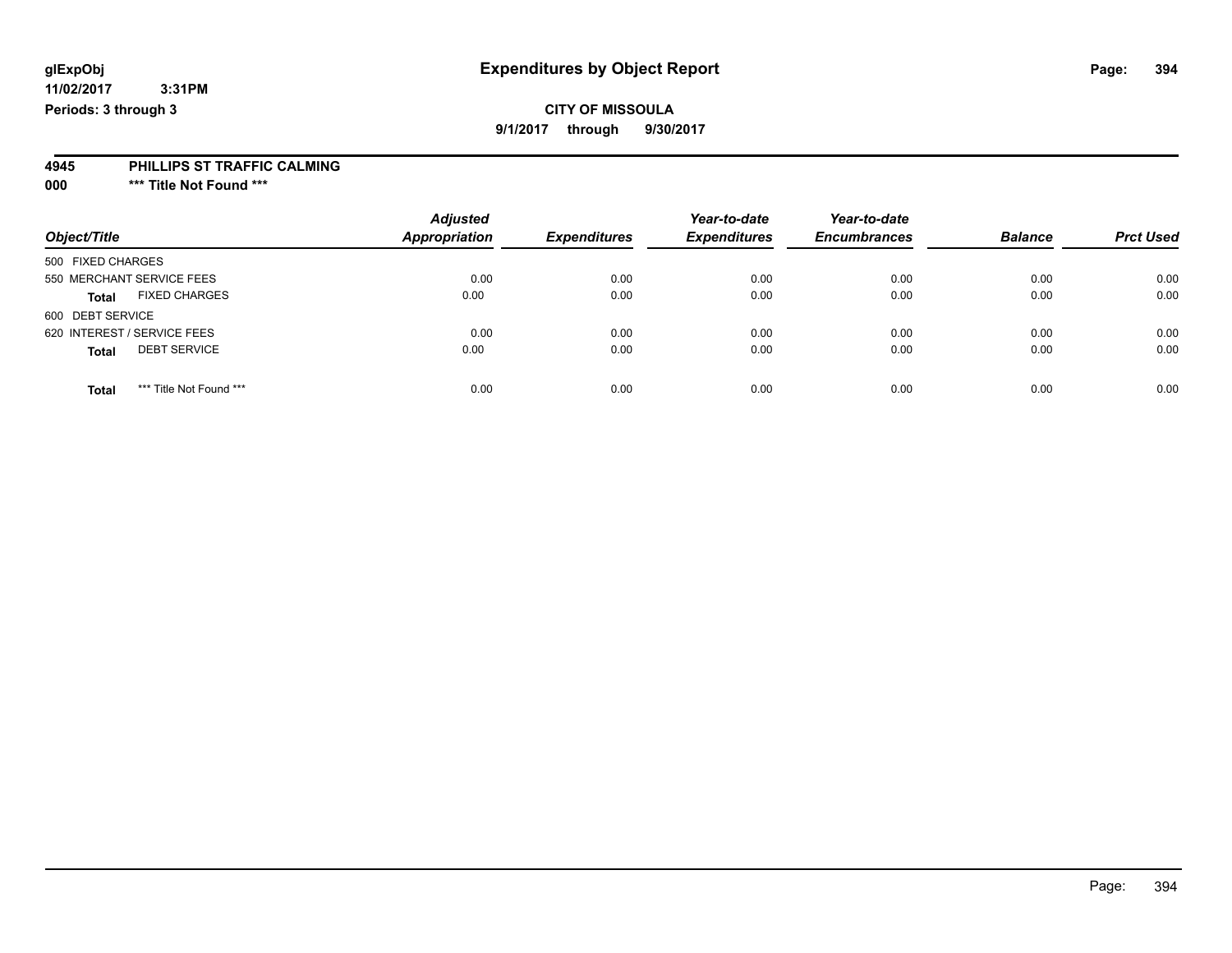**CITY OF MISSOULA 9/1/2017 through 9/30/2017**

## **4945 PHILLIPS ST TRAFFIC CALMING**

|                             |                             | <b>Adjusted</b>      |                     | Year-to-date        | Year-to-date        |                |                  |
|-----------------------------|-----------------------------|----------------------|---------------------|---------------------|---------------------|----------------|------------------|
| Object/Title                |                             | <b>Appropriation</b> | <b>Expenditures</b> | <b>Expenditures</b> | <b>Encumbrances</b> | <b>Balance</b> | <b>Prct Used</b> |
| 500 FIXED CHARGES           |                             |                      |                     |                     |                     |                |                  |
| 550 MERCHANT SERVICE FEES   |                             | 0.00                 | 0.00                | 0.00                | 0.00                | 0.00           | 0.00             |
| <b>Total</b>                | <b>FIXED CHARGES</b>        | 0.00                 | 0.00                | 0.00                | 0.00                | 0.00           | 0.00             |
| 600 DEBT SERVICE            |                             |                      |                     |                     |                     |                |                  |
| 620 INTEREST / SERVICE FEES |                             | 0.00                 | 0.00                | 0.00                | 0.00                | 0.00           | 0.00             |
| <b>Total</b>                | <b>DEBT SERVICE</b>         | 0.00                 | 0.00                | 0.00                | 0.00                | 0.00           | 0.00             |
| <b>Total</b>                | PHILLIPS ST TRAFFIC CALMING | 0.00                 | 0.00                | 0.00                | 0.00                | 0.00           | 0.00             |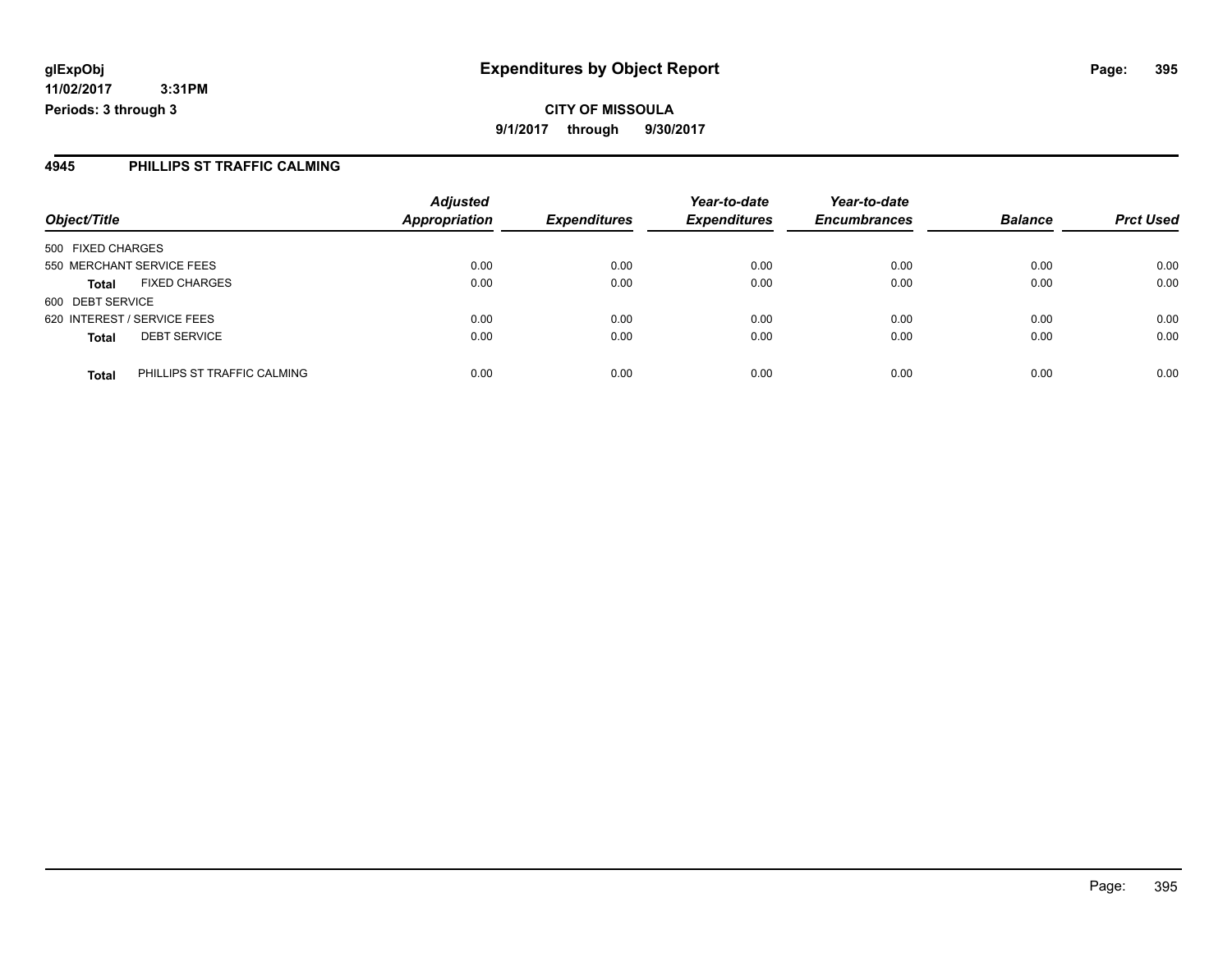## **CITY OF MISSOULA**

**9/1/2017 through 9/30/2017**

#### **4946 PATTEE CREEK DR. TRAFFIC CALMING**

**000 \*\*\* Title Not Found \*\*\***

| Object/Title                            | <b>Adjusted</b><br><b>Appropriation</b> | <b>Expenditures</b> | Year-to-date<br><b>Expenditures</b> | Year-to-date<br><b>Encumbrances</b> | <b>Balance</b> | <b>Prct Used</b> |
|-----------------------------------------|-----------------------------------------|---------------------|-------------------------------------|-------------------------------------|----------------|------------------|
| 500 FIXED CHARGES                       |                                         |                     |                                     |                                     |                |                  |
| 550 MERCHANT SERVICE FEES               | 0.00                                    | 0.00                | 0.00                                | 0.00                                | 0.00           | 0.00             |
| <b>FIXED CHARGES</b><br><b>Total</b>    | 0.00                                    | 0.00                | 0.00                                | 0.00                                | 0.00           | 0.00             |
| 600 DEBT SERVICE                        |                                         |                     |                                     |                                     |                |                  |
| 620 INTEREST / SERVICE FEES             | 0.00                                    | 0.00                | 0.00                                | 0.00                                | 0.00           | 0.00             |
| <b>DEBT SERVICE</b><br><b>Total</b>     | 0.00                                    | 0.00                | 0.00                                | 0.00                                | 0.00           | 0.00             |
| *** Title Not Found ***<br><b>Total</b> | 0.00                                    | 0.00                | 0.00                                | 0.00                                | 0.00           | 0.00             |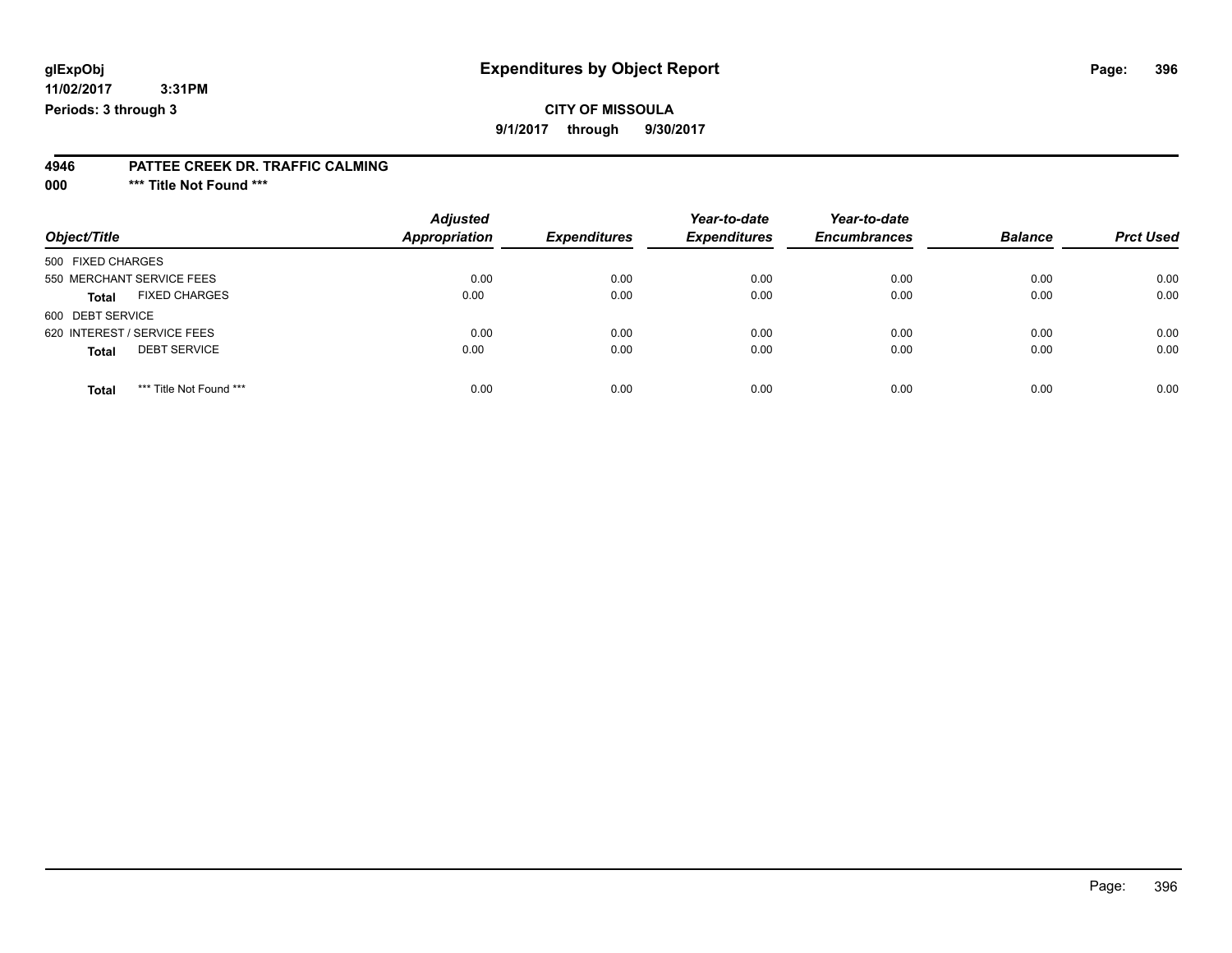### **CITY OF MISSOULA**

**9/1/2017 through 9/30/2017**

# **4946 PATTEE CREEK DR. TRAFFIC CALMING**

**390 NON-DEPARTMENTAL**

|                        |                           | <b>Adjusted</b>      |                     | Year-to-date        | Year-to-date        |                |                  |
|------------------------|---------------------------|----------------------|---------------------|---------------------|---------------------|----------------|------------------|
| Object/Title           |                           | <b>Appropriation</b> | <b>Expenditures</b> | <b>Expenditures</b> | <b>Encumbrances</b> | <b>Balance</b> | <b>Prct Used</b> |
| 300 PURCHASED SERVICES |                           |                      |                     |                     |                     |                |                  |
|                        | 350 PROFESSIONAL SERVICES | 0.00                 | 0.00                | 0.00                | 0.00                | 0.00           | 0.00             |
| <b>Total</b>           | PURCHASED SERVICES        | 0.00                 | 0.00                | 0.00                | 0.00                | 0.00           | 0.00             |
| 500 FIXED CHARGES      |                           |                      |                     |                     |                     |                |                  |
|                        | 550 MERCHANT SERVICE FEES | 0.00                 | 0.00                | 0.00                | 0.00                | 0.00           | 0.00             |
| <b>Total</b>           | <b>FIXED CHARGES</b>      | 0.00                 | 0.00                | 0.00                | 0.00                | 0.00           | 0.00             |
| 900 CAPITAL OUTLAY     |                           |                      |                     |                     |                     |                |                  |
| 930 IMPROVEMENTS       |                           | 0.00                 | 0.00                | 0.00                | 0.00                | 0.00           | 0.00             |
| <b>Total</b>           | <b>CAPITAL OUTLAY</b>     | 0.00                 | 0.00                | 0.00                | 0.00                | 0.00           | 0.00             |
| <b>Total</b>           | NON-DEPARTMENTAL          | 0.00                 | 0.00                | 0.00                | 0.00                | 0.00           | 0.00             |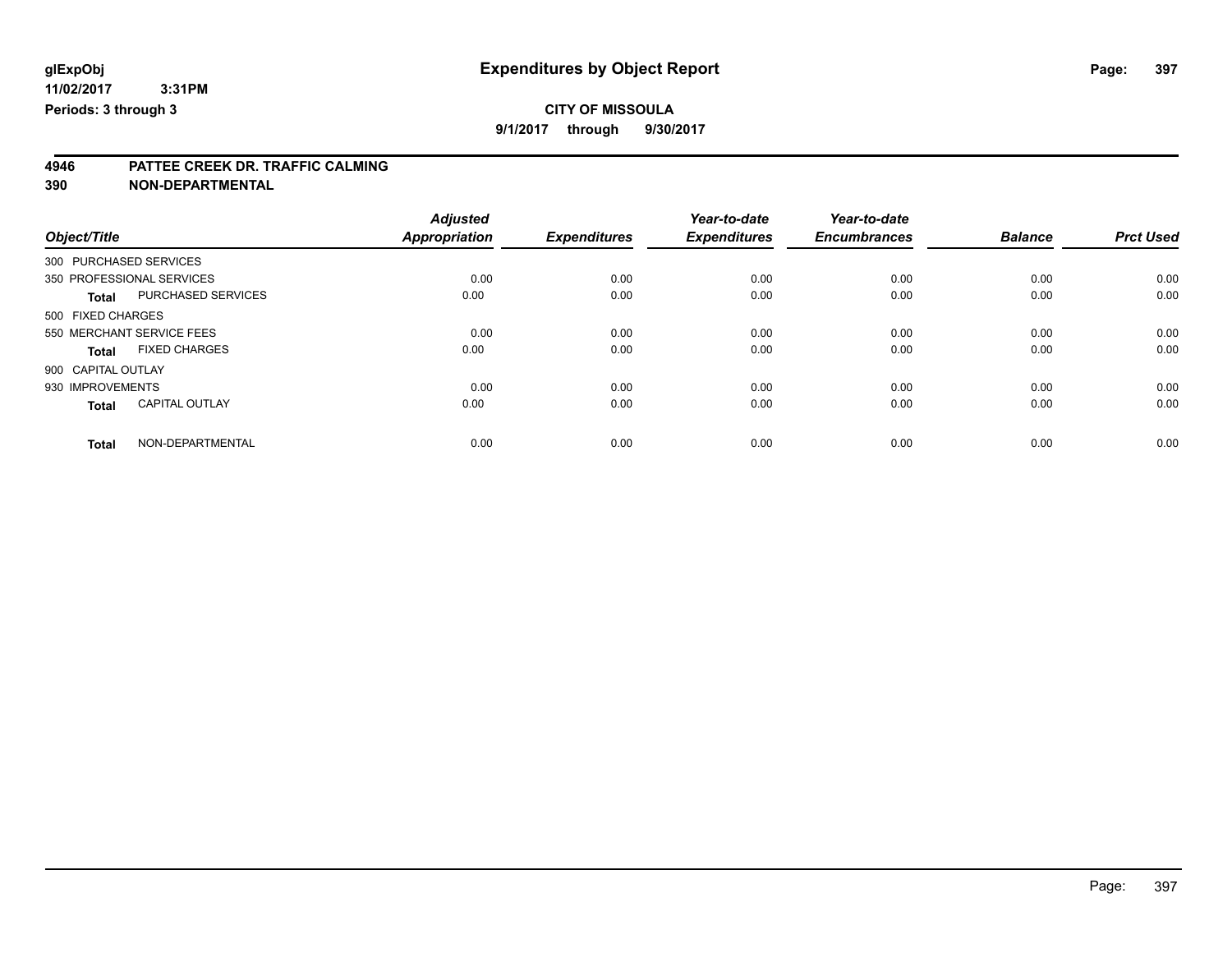### **4946 PATTEE CREEK DR. TRAFFIC CALMING**

|                    |                                  | <b>Adjusted</b>      |                     | Year-to-date        | Year-to-date        |                |                  |
|--------------------|----------------------------------|----------------------|---------------------|---------------------|---------------------|----------------|------------------|
| Object/Title       |                                  | <b>Appropriation</b> | <b>Expenditures</b> | <b>Expenditures</b> | <b>Encumbrances</b> | <b>Balance</b> | <b>Prct Used</b> |
|                    | 300 PURCHASED SERVICES           |                      |                     |                     |                     |                |                  |
|                    | 350 PROFESSIONAL SERVICES        | 0.00                 | 0.00                | 0.00                | 0.00                | 0.00           | 0.00             |
| <b>Total</b>       | PURCHASED SERVICES               | 0.00                 | 0.00                | 0.00                | 0.00                | 0.00           | 0.00             |
| 500 FIXED CHARGES  |                                  |                      |                     |                     |                     |                |                  |
|                    | 550 MERCHANT SERVICE FEES        | 0.00                 | 0.00                | 0.00                | 0.00                | 0.00           | 0.00             |
| <b>Total</b>       | <b>FIXED CHARGES</b>             | 0.00                 | 0.00                | 0.00                | 0.00                | 0.00           | 0.00             |
| 600 DEBT SERVICE   |                                  |                      |                     |                     |                     |                |                  |
|                    | 620 INTEREST / SERVICE FEES      | 0.00                 | 0.00                | 0.00                | 0.00                | 0.00           | 0.00             |
| <b>Total</b>       | <b>DEBT SERVICE</b>              | 0.00                 | 0.00                | 0.00                | 0.00                | 0.00           | 0.00             |
| 900 CAPITAL OUTLAY |                                  |                      |                     |                     |                     |                |                  |
| 930 IMPROVEMENTS   |                                  | 0.00                 | 0.00                | 0.00                | 0.00                | 0.00           | 0.00             |
| <b>Total</b>       | <b>CAPITAL OUTLAY</b>            | 0.00                 | 0.00                | 0.00                | 0.00                | 0.00           | 0.00             |
| <b>Total</b>       | PATTEE CREEK DR. TRAFFIC CALMING | 0.00                 | 0.00                | 0.00                | 0.00                | 0.00           | 0.00             |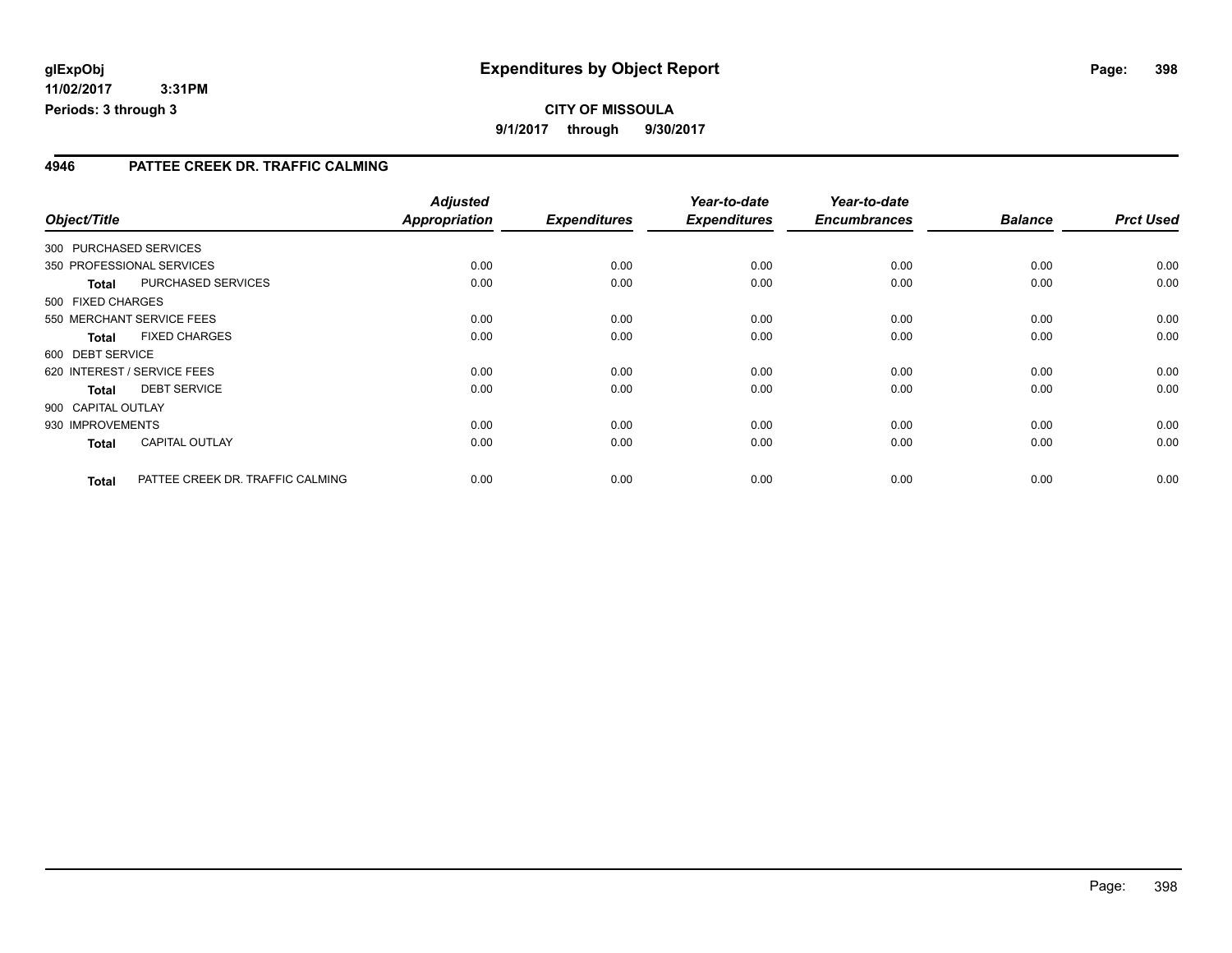### **CITY OF MISSOULA**

**9/1/2017 through 9/30/2017**

# **4948 STORMWATER OUTFALL RETROFITS**

**390 NON-DEPARTMENTAL**

|                        |                           | <b>Adjusted</b> |                     | Year-to-date        | Year-to-date        |                |                  |
|------------------------|---------------------------|-----------------|---------------------|---------------------|---------------------|----------------|------------------|
| Object/Title           |                           | Appropriation   | <b>Expenditures</b> | <b>Expenditures</b> | <b>Encumbrances</b> | <b>Balance</b> | <b>Prct Used</b> |
| 300 PURCHASED SERVICES |                           |                 |                     |                     |                     |                |                  |
|                        | 350 PROFESSIONAL SERVICES | 0.00            | 0.00                | 1,136.49            | 0.00                | $-1,136.49$    | 0.00             |
| <b>Total</b>           | PURCHASED SERVICES        | 0.00            | 0.00                | 1.136.49            | 0.00                | $-1,136.49$    | 0.00             |
| 500 FIXED CHARGES      |                           |                 |                     |                     |                     |                |                  |
|                        | 550 MERCHANT SERVICE FEES | 0.00            | 0.00                | 0.00                | 0.00                | 0.00           | 0.00             |
| <b>Total</b>           | <b>FIXED CHARGES</b>      | 0.00            | 0.00                | 0.00                | 0.00                | 0.00           | 0.00             |
| 900 CAPITAL OUTLAY     |                           |                 |                     |                     |                     |                |                  |
| 930 IMPROVEMENTS       |                           | 0.00            | 0.00                | 0.00                | 0.00                | 0.00           | 0.00             |
| <b>Total</b>           | <b>CAPITAL OUTLAY</b>     | 0.00            | 0.00                | 0.00                | 0.00                | 0.00           | 0.00             |
| <b>Total</b>           | NON-DEPARTMENTAL          | 0.00            | 0.00                | 1,136.49            | 0.00                | $-1,136.49$    | 0.00             |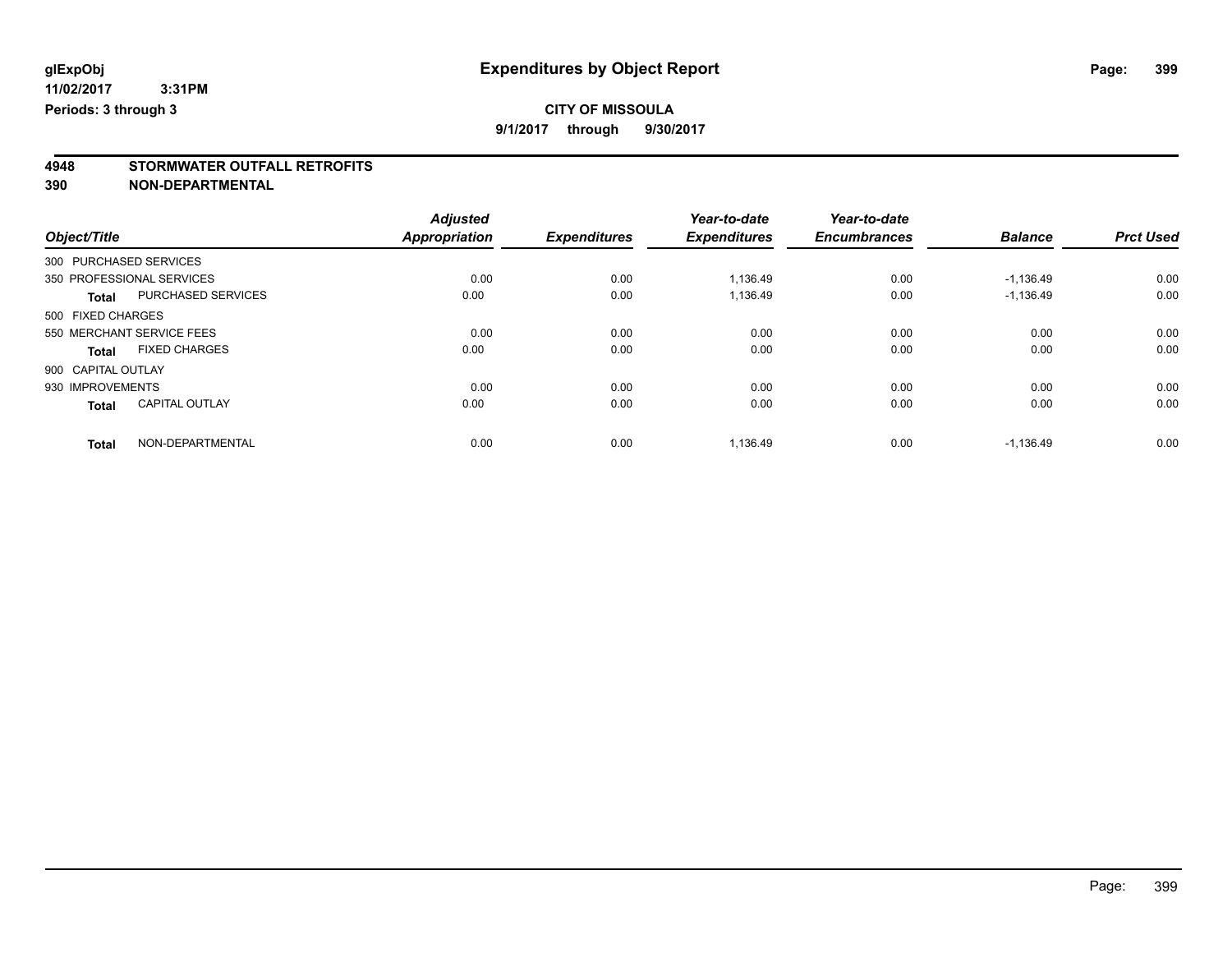### **4948 STORMWATER OUTFALL RETROFITS**

|                    |                              | <b>Adjusted</b> |                     | Year-to-date        | Year-to-date        |                |                  |
|--------------------|------------------------------|-----------------|---------------------|---------------------|---------------------|----------------|------------------|
| Object/Title       |                              | Appropriation   | <b>Expenditures</b> | <b>Expenditures</b> | <b>Encumbrances</b> | <b>Balance</b> | <b>Prct Used</b> |
|                    | 300 PURCHASED SERVICES       |                 |                     |                     |                     |                |                  |
|                    | 350 PROFESSIONAL SERVICES    | 0.00            | 0.00                | 1.136.49            | 0.00                | $-1,136.49$    | 0.00             |
| <b>Total</b>       | PURCHASED SERVICES           | 0.00            | 0.00                | 1,136.49            | 0.00                | $-1,136.49$    | 0.00             |
| 500 FIXED CHARGES  |                              |                 |                     |                     |                     |                |                  |
|                    | 550 MERCHANT SERVICE FEES    | 0.00            | 0.00                | 0.00                | 0.00                | 0.00           | 0.00             |
| <b>Total</b>       | <b>FIXED CHARGES</b>         | 0.00            | 0.00                | 0.00                | 0.00                | 0.00           | 0.00             |
| 900 CAPITAL OUTLAY |                              |                 |                     |                     |                     |                |                  |
| 930 IMPROVEMENTS   |                              | 0.00            | 0.00                | 0.00                | 0.00                | 0.00           | 0.00             |
| <b>Total</b>       | <b>CAPITAL OUTLAY</b>        | 0.00            | 0.00                | 0.00                | 0.00                | 0.00           | 0.00             |
| <b>Total</b>       | STORMWATER OUTFALL RETROFITS | 0.00            | 0.00                | 1.136.49            | 0.00                | $-1.136.49$    | 0.00             |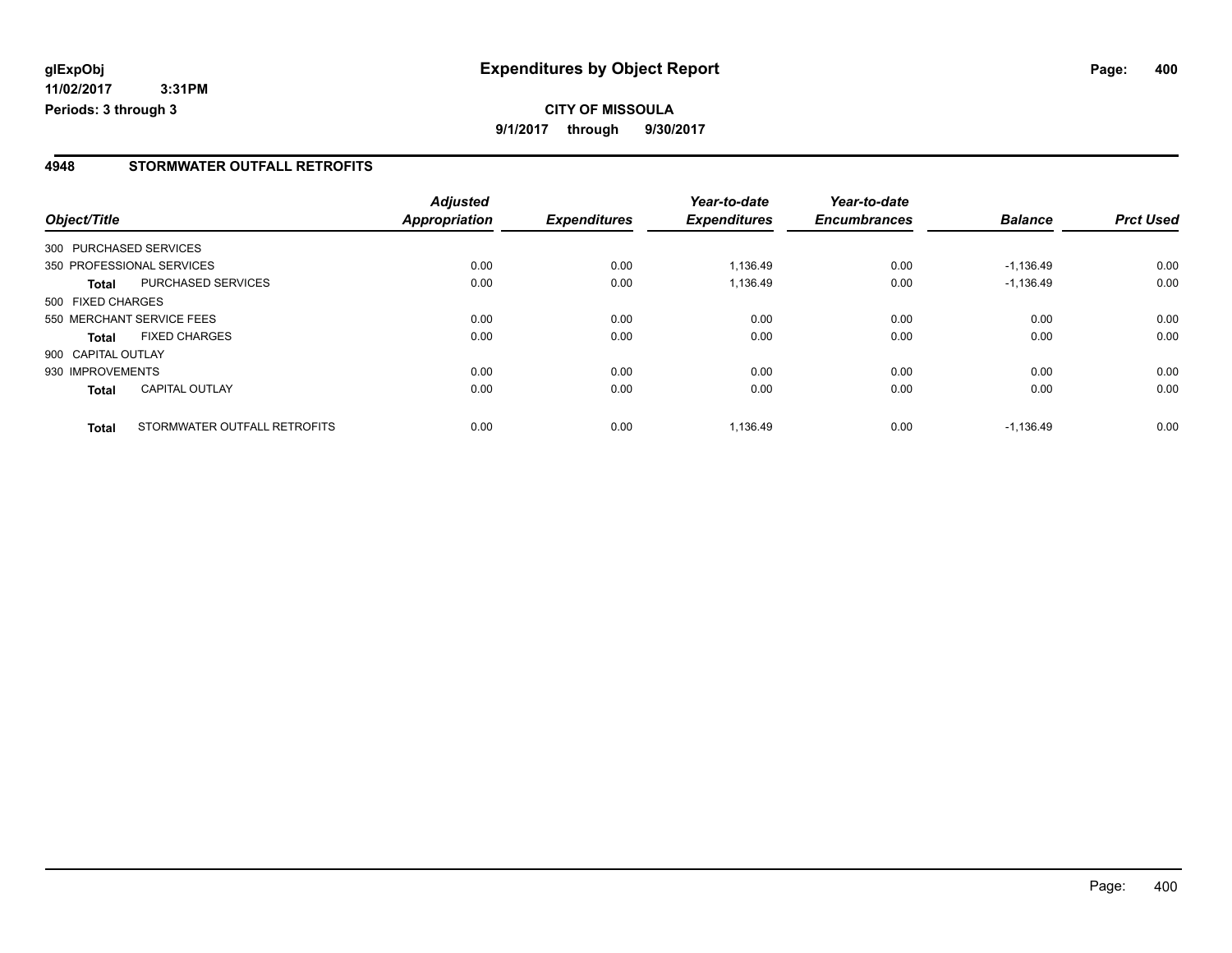# **4949 WAYFINDING PROJECT**

**390 NON-DEPARTMENTAL**

|                     |                                   | <b>Adjusted</b>      |                     | Year-to-date        | Year-to-date        |                |                  |
|---------------------|-----------------------------------|----------------------|---------------------|---------------------|---------------------|----------------|------------------|
| Object/Title        |                                   | <b>Appropriation</b> | <b>Expenditures</b> | <b>Expenditures</b> | <b>Encumbrances</b> | <b>Balance</b> | <b>Prct Used</b> |
|                     | 100 PERSONAL SERVICES             |                      |                     |                     |                     |                |                  |
|                     | 110 SALARIES AND WAGES            | 0.00                 | 0.00                | 0.00                | 0.00                | 0.00           | 0.00             |
|                     | <b>140 EMPLOYER CONTRIBUTIONS</b> | 0.00                 | 0.00                | 0.00                | 0.00                | 0.00           | 0.00             |
| <b>Total</b>        | PERSONAL SERVICES                 | 0.00                 | 0.00                | 0.00                | 0.00                | 0.00           | 0.00             |
| 200 SUPPLIES        |                                   |                      |                     |                     |                     |                |                  |
| 210 OFFICE SUPPLIES |                                   | 0.00                 | 0.00                | 0.00                | 0.00                | 0.00           | 0.00             |
| <b>Total</b>        | <b>SUPPLIES</b>                   | 0.00                 | 0.00                | 0.00                | 0.00                | 0.00           | 0.00             |
|                     | 300 PURCHASED SERVICES            |                      |                     |                     |                     |                |                  |
|                     | 350 PROFESSIONAL SERVICES         | 0.00                 | 0.00                | 0.00                | 0.00                | 0.00           | 0.00             |
|                     | 360 REPAIR & MAINTENANCE          | 0.00                 | 0.00                | 0.00                | 0.00                | 0.00           | 0.00             |
|                     | 390 OTHER PURCHASED SERVICES      | 0.00                 | 0.00                | 1,315.00            | 0.00                | $-1,315.00$    | 0.00             |
| <b>Total</b>        | PURCHASED SERVICES                | 0.00                 | 0.00                | 1,315.00            | 0.00                | $-1,315.00$    | 0.00             |
| 500 FIXED CHARGES   |                                   |                      |                     |                     |                     |                |                  |
|                     | 550 MERCHANT SERVICE FEES         | 0.00                 | 0.00                | 0.00                | 0.00                | 0.00           | 0.00             |
| <b>Total</b>        | <b>FIXED CHARGES</b>              | 0.00                 | 0.00                | 0.00                | 0.00                | 0.00           | 0.00             |
| 900 CAPITAL OUTLAY  |                                   |                      |                     |                     |                     |                |                  |
| 930 IMPROVEMENTS    |                                   | 0.00                 | 0.00                | 0.00                | 0.00                | 0.00           | 0.00             |
|                     | 940 MACHINERY & EQUIPMENT         | 0.00                 | 0.00                | 0.00                | 0.00                | 0.00           | 0.00             |
| <b>Total</b>        | <b>CAPITAL OUTLAY</b>             | 0.00                 | 0.00                | 0.00                | 0.00                | 0.00           | 0.00             |
| <b>Total</b>        | NON-DEPARTMENTAL                  | 0.00                 | 0.00                | 1,315.00            | 0.00                | $-1,315.00$    | 0.00             |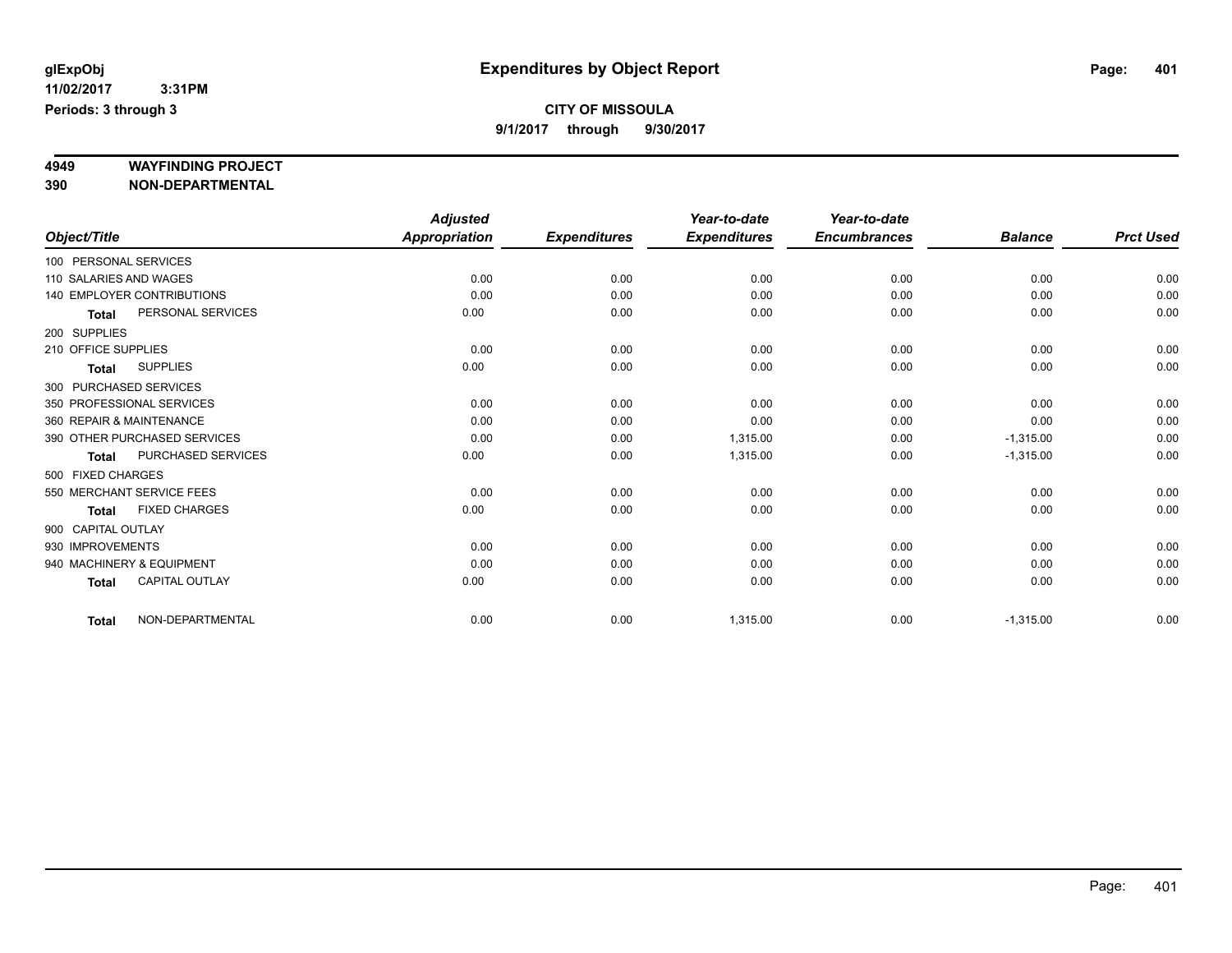#### **4949 WAYFINDING PROJECT**

|                                           | <b>Adjusted</b>              |                     | Year-to-date        | Year-to-date        |                |                  |
|-------------------------------------------|------------------------------|---------------------|---------------------|---------------------|----------------|------------------|
| Object/Title                              | Appropriation                | <b>Expenditures</b> | <b>Expenditures</b> | <b>Encumbrances</b> | <b>Balance</b> | <b>Prct Used</b> |
| 100 PERSONAL SERVICES                     |                              |                     |                     |                     |                |                  |
| 110 SALARIES AND WAGES                    | 0.00                         | 0.00                | 0.00                | 0.00                | 0.00           | 0.00             |
| <b>140 EMPLOYER CONTRIBUTIONS</b>         | 0.00                         | 0.00                | 0.00                | 0.00                | 0.00           | 0.00             |
| PERSONAL SERVICES<br><b>Total</b>         | 0.00                         | 0.00                | 0.00                | 0.00                | 0.00           | 0.00             |
| 200 SUPPLIES                              |                              |                     |                     |                     |                |                  |
| 210 OFFICE SUPPLIES                       | 0.00                         | 0.00                | 0.00                | 0.00                | 0.00           | 0.00             |
| <b>SUPPLIES</b><br><b>Total</b>           | 0.00                         | 0.00                | 0.00                | 0.00                | 0.00           | 0.00             |
| 300 PURCHASED SERVICES                    |                              |                     |                     |                     |                |                  |
| 350 PROFESSIONAL SERVICES                 | 0.00                         | 0.00                | 0.00                | 0.00                | 0.00           | 0.00             |
| 360 REPAIR & MAINTENANCE                  | 0.00                         | 0.00                | 0.00                | 0.00                | 0.00           | 0.00             |
| 390 OTHER PURCHASED SERVICES              | 0.00                         | 0.00                | 1,315.00            | 0.00                | $-1,315.00$    | 0.00             |
| <b>PURCHASED SERVICES</b><br><b>Total</b> | 0.00                         | 0.00                | 1,315.00            | 0.00                | $-1,315.00$    | 0.00             |
| 500 FIXED CHARGES                         |                              |                     |                     |                     |                |                  |
| 550 MERCHANT SERVICE FEES                 | 0.00                         | 0.00                | 0.00                | 0.00                | 0.00           | 0.00             |
| <b>FIXED CHARGES</b>                      | 0.00                         | 0.00                | 0.00                | 0.00                | 0.00           | 0.00             |
| 900 CAPITAL OUTLAY                        |                              |                     |                     |                     |                |                  |
| 930 IMPROVEMENTS                          |                              |                     |                     | 0.00                |                | 0.00             |
| 940 MACHINERY & EQUIPMENT                 | 0.00                         | 0.00                | 0.00                | 0.00                | 0.00           | 0.00             |
| CAPITAL OUTLAY<br><b>Total</b>            | 0.00                         | 0.00                | 0.00                | 0.00                | 0.00           | 0.00             |
| <b>WAYFINDING PROJECT</b>                 | 0.00                         | 0.00                |                     | 0.00                | $-1,315.00$    | 0.00             |
|                                           | <b>Total</b><br><b>Total</b> | 0.00                | 0.00                | 0.00<br>1,315.00    |                | 0.00             |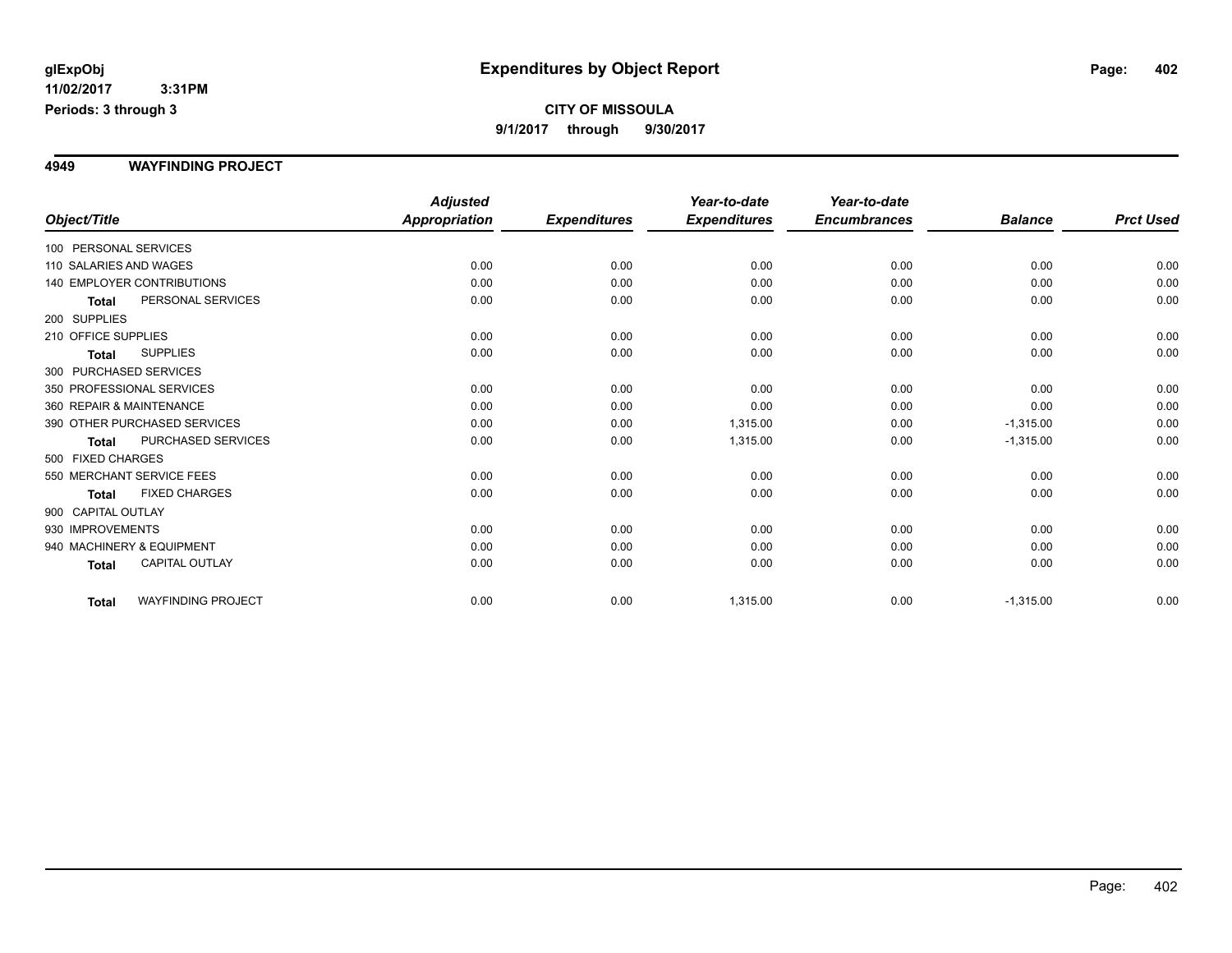# **4990 ARRA ENHANCEMENTS**

**500 N HIGGINS STREETSCAPE**

| Object/Title                          | <b>Adjusted</b><br>Appropriation | <b>Expenditures</b> | Year-to-date<br><b>Expenditures</b> | Year-to-date<br><b>Encumbrances</b> | <b>Balance</b> | <b>Prct Used</b> |
|---------------------------------------|----------------------------------|---------------------|-------------------------------------|-------------------------------------|----------------|------------------|
| 500 FIXED CHARGES                     |                                  |                     |                                     |                                     |                |                  |
| 550 MERCHANT SERVICE FEES             | 0.00                             | 0.00                | 0.00                                | 0.00                                | 0.00           | 0.00             |
| <b>FIXED CHARGES</b><br><b>Total</b>  | 0.00                             | 0.00                | 0.00                                | 0.00                                | 0.00           | 0.00             |
| 900 CAPITAL OUTLAY                    |                                  |                     |                                     |                                     |                |                  |
| 930 IMPROVEMENTS                      | 0.00                             | 0.00                | 0.00                                | 0.00                                | 0.00           | 0.00             |
| <b>CAPITAL OUTLAY</b><br><b>Total</b> | 0.00                             | 0.00                | 0.00                                | 0.00                                | 0.00           | 0.00             |
| N HIGGINS STREETSCAPE<br><b>Total</b> | 0.00                             | 0.00                | 0.00                                | 0.00                                | 0.00           | 0.00             |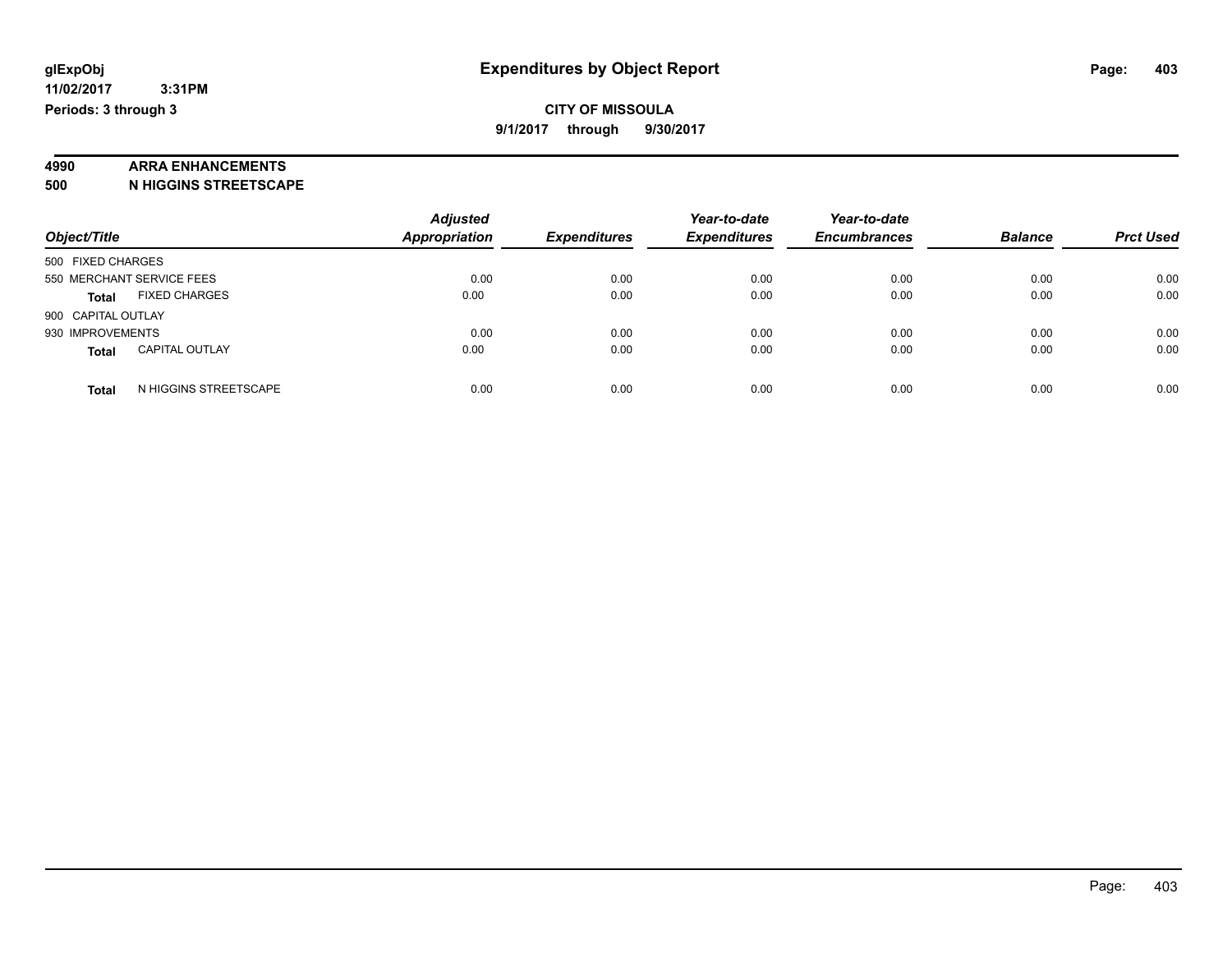**4990 ARRA ENHANCEMENTS 510 CURB RAMPS**

| Object/Title                          | <b>Adjusted</b><br><b>Appropriation</b> | <b>Expenditures</b> | Year-to-date<br><b>Expenditures</b> | Year-to-date<br><b>Encumbrances</b> | <b>Balance</b> | <b>Prct Used</b> |
|---------------------------------------|-----------------------------------------|---------------------|-------------------------------------|-------------------------------------|----------------|------------------|
| 500 FIXED CHARGES                     |                                         |                     |                                     |                                     |                |                  |
| 550 MERCHANT SERVICE FEES             | 0.00                                    | 0.00                | 0.00                                | 0.00                                | 0.00           | 0.00             |
| <b>FIXED CHARGES</b><br><b>Total</b>  | 0.00                                    | 0.00                | 0.00                                | 0.00                                | 0.00           | 0.00             |
| 900 CAPITAL OUTLAY                    |                                         |                     |                                     |                                     |                |                  |
| 930 IMPROVEMENTS                      | 0.00                                    | 0.00                | 0.00                                | 0.00                                | 0.00           | 0.00             |
| <b>CAPITAL OUTLAY</b><br><b>Total</b> | 0.00                                    | 0.00                | 0.00                                | 0.00                                | 0.00           | 0.00             |
| <b>CURB RAMPS</b><br><b>Total</b>     | 0.00                                    | 0.00                | 0.00                                | 0.00                                | 0.00           | 0.00             |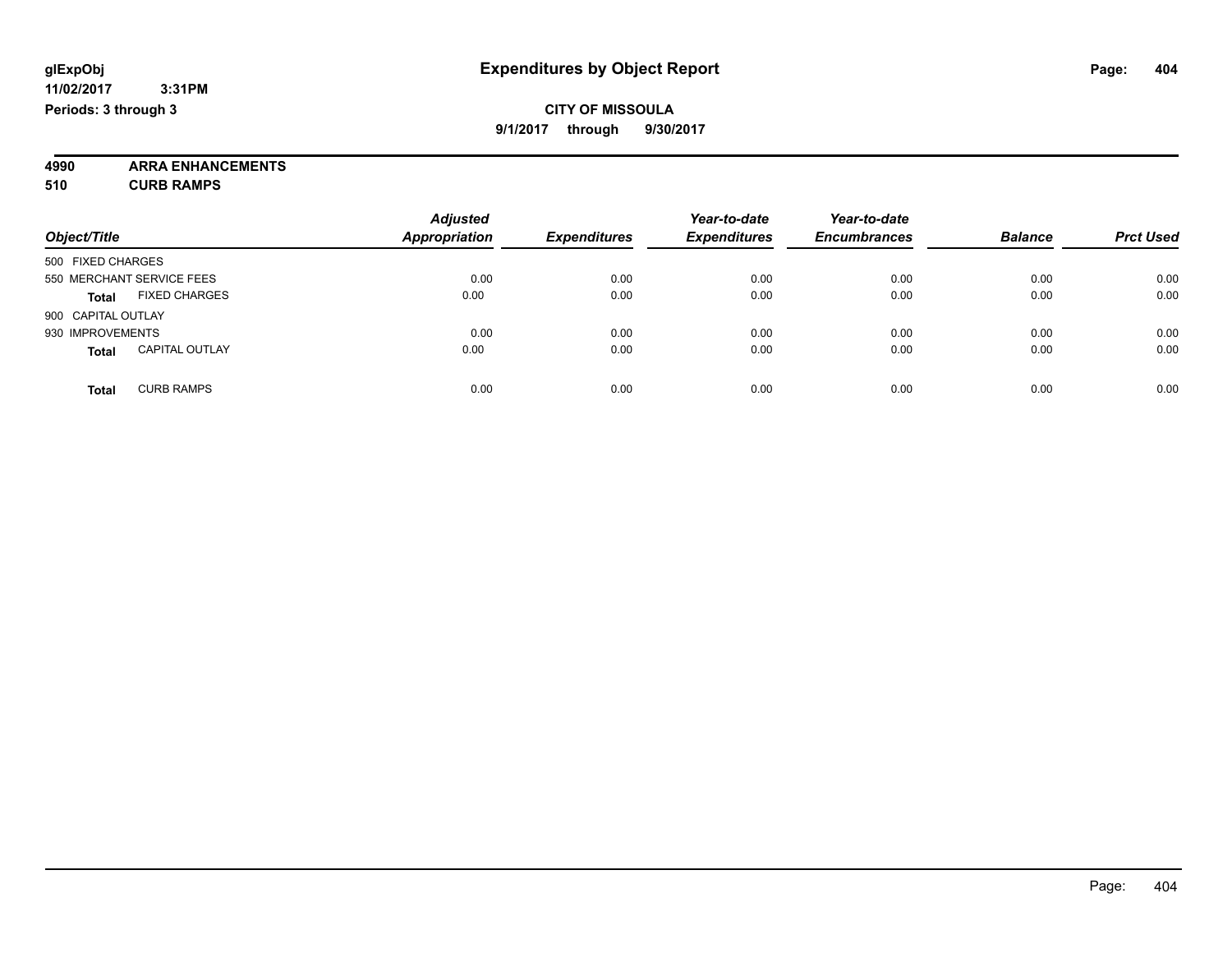**9/1/2017 through 9/30/2017**

# **4990 ARRA ENHANCEMENTS**

**515 RSNAKE GATEWAY GREENOUGH DRIVE**

| Object/Title                          |                                | <b>Adjusted</b><br><b>Appropriation</b> | <b>Expenditures</b> | Year-to-date<br><b>Expenditures</b> | Year-to-date<br><b>Encumbrances</b> | <b>Balance</b> | <b>Prct Used</b> |
|---------------------------------------|--------------------------------|-----------------------------------------|---------------------|-------------------------------------|-------------------------------------|----------------|------------------|
| 500 FIXED CHARGES                     |                                |                                         |                     |                                     |                                     |                |                  |
| 550 MERCHANT SERVICE FEES             |                                | 0.00                                    | 0.00                | 0.00                                | 0.00                                | 0.00           | 0.00             |
| <b>FIXED CHARGES</b><br><b>Total</b>  |                                | 0.00                                    | 0.00                | 0.00                                | 0.00                                | 0.00           | 0.00             |
| 900 CAPITAL OUTLAY                    |                                |                                         |                     |                                     |                                     |                |                  |
| 930 IMPROVEMENTS                      |                                | 0.00                                    | 0.00                | 0.00                                | 0.00                                | 0.00           | 0.00             |
| <b>CAPITAL OUTLAY</b><br><b>Total</b> |                                | 0.00                                    | 0.00                | 0.00                                | 0.00                                | 0.00           | 0.00             |
| <b>Total</b>                          | RSNAKE GATEWAY GREENOUGH DRIVE | 0.00                                    | 0.00                | 0.00                                | 0.00                                | 0.00           | 0.00             |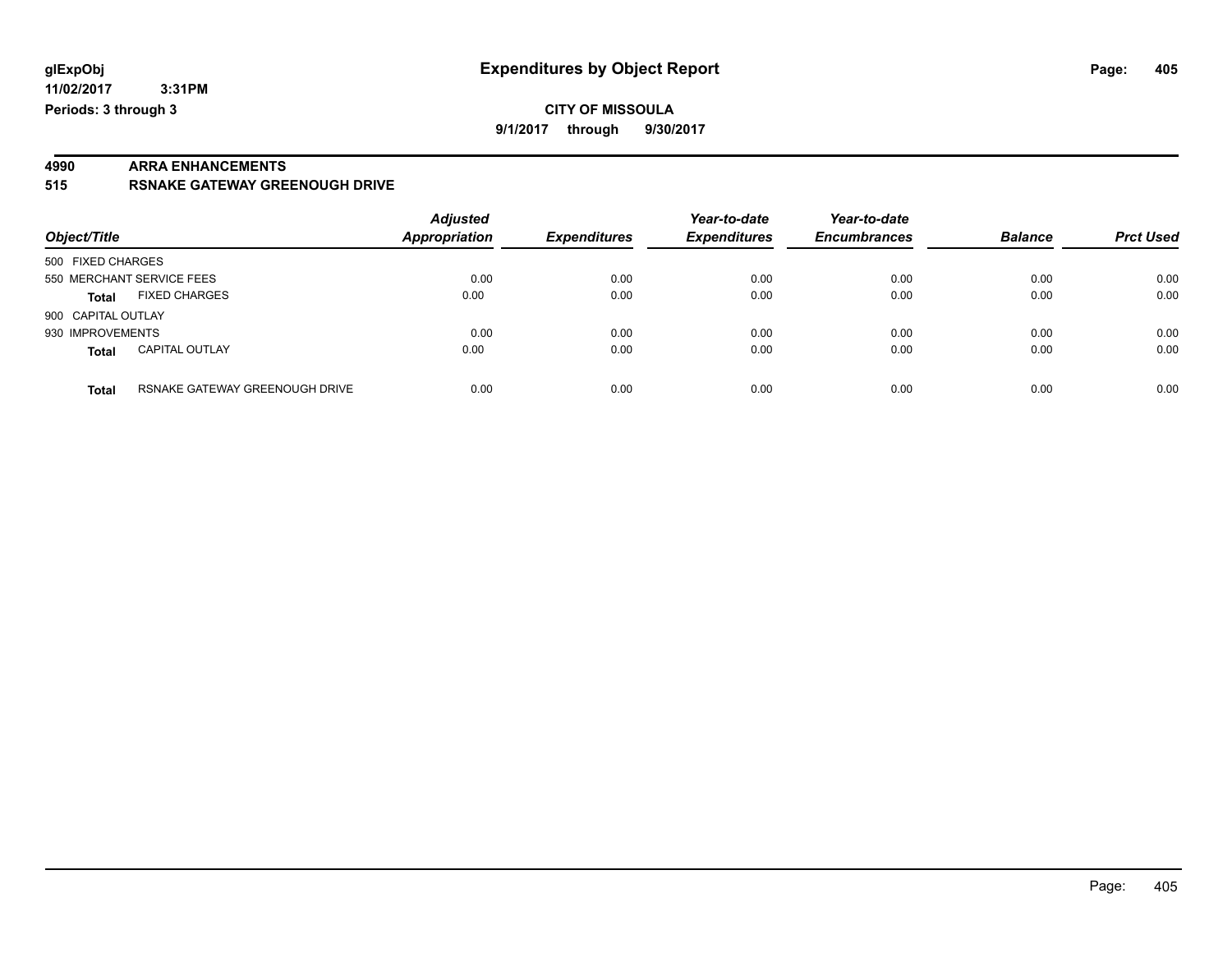#### **4990 ARRA ENHANCEMENTS**

| Object/Title                          | <b>Adjusted</b><br>Appropriation | <b>Expenditures</b> | Year-to-date<br><b>Expenditures</b> | Year-to-date<br><b>Encumbrances</b> | <b>Balance</b> | <b>Prct Used</b> |
|---------------------------------------|----------------------------------|---------------------|-------------------------------------|-------------------------------------|----------------|------------------|
| 500 FIXED CHARGES                     |                                  |                     |                                     |                                     |                |                  |
| 550 MERCHANT SERVICE FEES             | 0.00                             | 0.00                | 0.00                                | 0.00                                | 0.00           | 0.00             |
| <b>FIXED CHARGES</b><br><b>Total</b>  | 0.00                             | 0.00                | 0.00                                | 0.00                                | 0.00           | 0.00             |
| 900 CAPITAL OUTLAY                    |                                  |                     |                                     |                                     |                |                  |
| 930 IMPROVEMENTS                      | 0.00                             | 0.00                | 0.00                                | 0.00                                | 0.00           | 0.00             |
| <b>CAPITAL OUTLAY</b><br><b>Total</b> | 0.00                             | 0.00                | 0.00                                | 0.00                                | 0.00           | 0.00             |
| ARRA ENHANCEMENTS<br><b>Total</b>     | 0.00                             | 0.00                | 0.00                                | 0.00                                | 0.00           | 0.00             |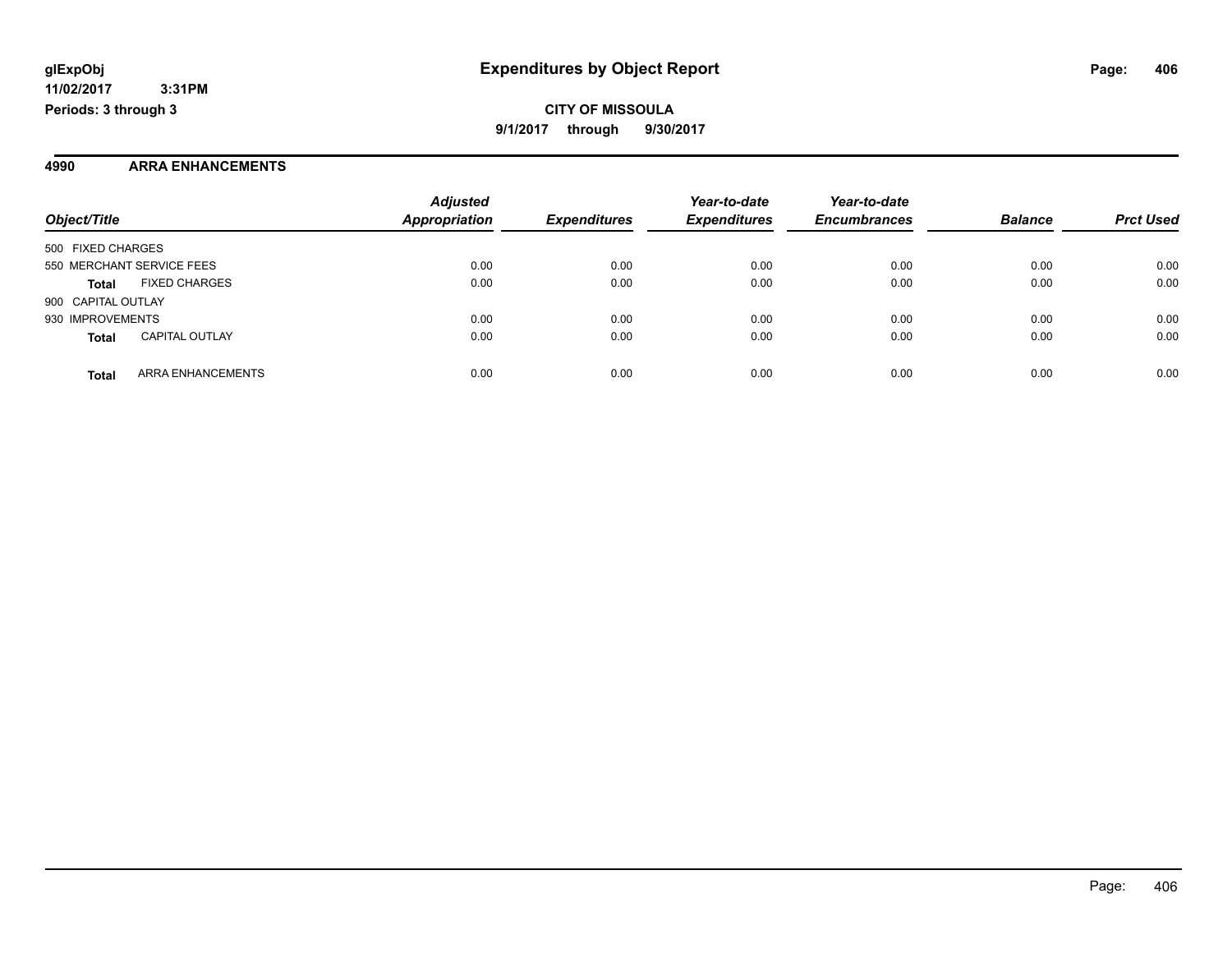### **4991 ARRA HB645**

**500 N HIGGINS STREETSCAPE**

| Object/Title                          | <b>Adjusted</b><br><b>Appropriation</b> | <b>Expenditures</b> | Year-to-date<br><b>Expenditures</b> | Year-to-date<br><b>Encumbrances</b> | <b>Balance</b> | <b>Prct Used</b> |
|---------------------------------------|-----------------------------------------|---------------------|-------------------------------------|-------------------------------------|----------------|------------------|
| 500 FIXED CHARGES                     |                                         |                     |                                     |                                     |                |                  |
| 550 MERCHANT SERVICE FEES             | 0.00                                    | 0.00                | 0.00                                | 0.00                                | 0.00           | 0.00             |
| <b>FIXED CHARGES</b><br><b>Total</b>  | 0.00                                    | 0.00                | 0.00                                | 0.00                                | 0.00           | 0.00             |
| 900 CAPITAL OUTLAY                    |                                         |                     |                                     |                                     |                |                  |
| 930 IMPROVEMENTS                      | 0.00                                    | 0.00                | 0.00                                | 0.00                                | 0.00           | 0.00             |
| <b>CAPITAL OUTLAY</b><br><b>Total</b> | 0.00                                    | 0.00                | 0.00                                | 0.00                                | 0.00           | 0.00             |
| N HIGGINS STREETSCAPE<br>Total        | 0.00                                    | 0.00                | 0.00                                | 0.00                                | 0.00           | 0.00             |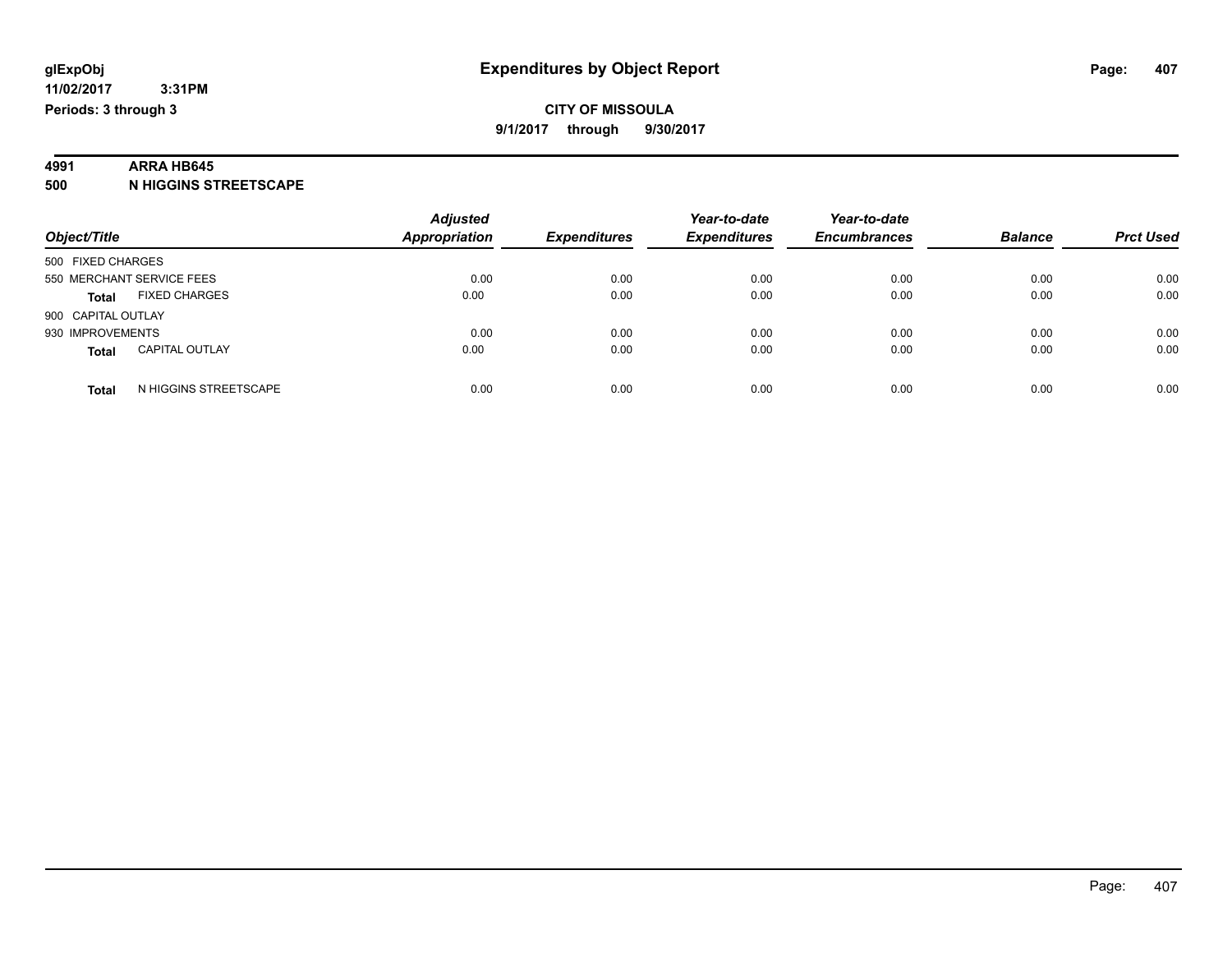# **4991 ARRA HB645**

**520 N HIGGINS PAVING**

|                                       | <b>Adjusted</b>      |                     | Year-to-date        | Year-to-date        |                |                  |
|---------------------------------------|----------------------|---------------------|---------------------|---------------------|----------------|------------------|
| Object/Title                          | <b>Appropriation</b> | <b>Expenditures</b> | <b>Expenditures</b> | <b>Encumbrances</b> | <b>Balance</b> | <b>Prct Used</b> |
| 500 FIXED CHARGES                     |                      |                     |                     |                     |                |                  |
| 550 MERCHANT SERVICE FEES             | 0.00                 | 0.00                | 0.00                | 0.00                | 0.00           | 0.00             |
| <b>FIXED CHARGES</b><br><b>Total</b>  | 0.00                 | 0.00                | 0.00                | 0.00                | 0.00           | 0.00             |
| 900 CAPITAL OUTLAY                    |                      |                     |                     |                     |                |                  |
| 930 IMPROVEMENTS                      | 0.00                 | 0.00                | 0.00                | 0.00                | 0.00           | 0.00             |
| <b>CAPITAL OUTLAY</b><br><b>Total</b> | 0.00                 | 0.00                | 0.00                | 0.00                | 0.00           | 0.00             |
| N HIGGINS PAVING<br>Total             | 0.00                 | 0.00                | 0.00                | 0.00                | 0.00           | 0.00             |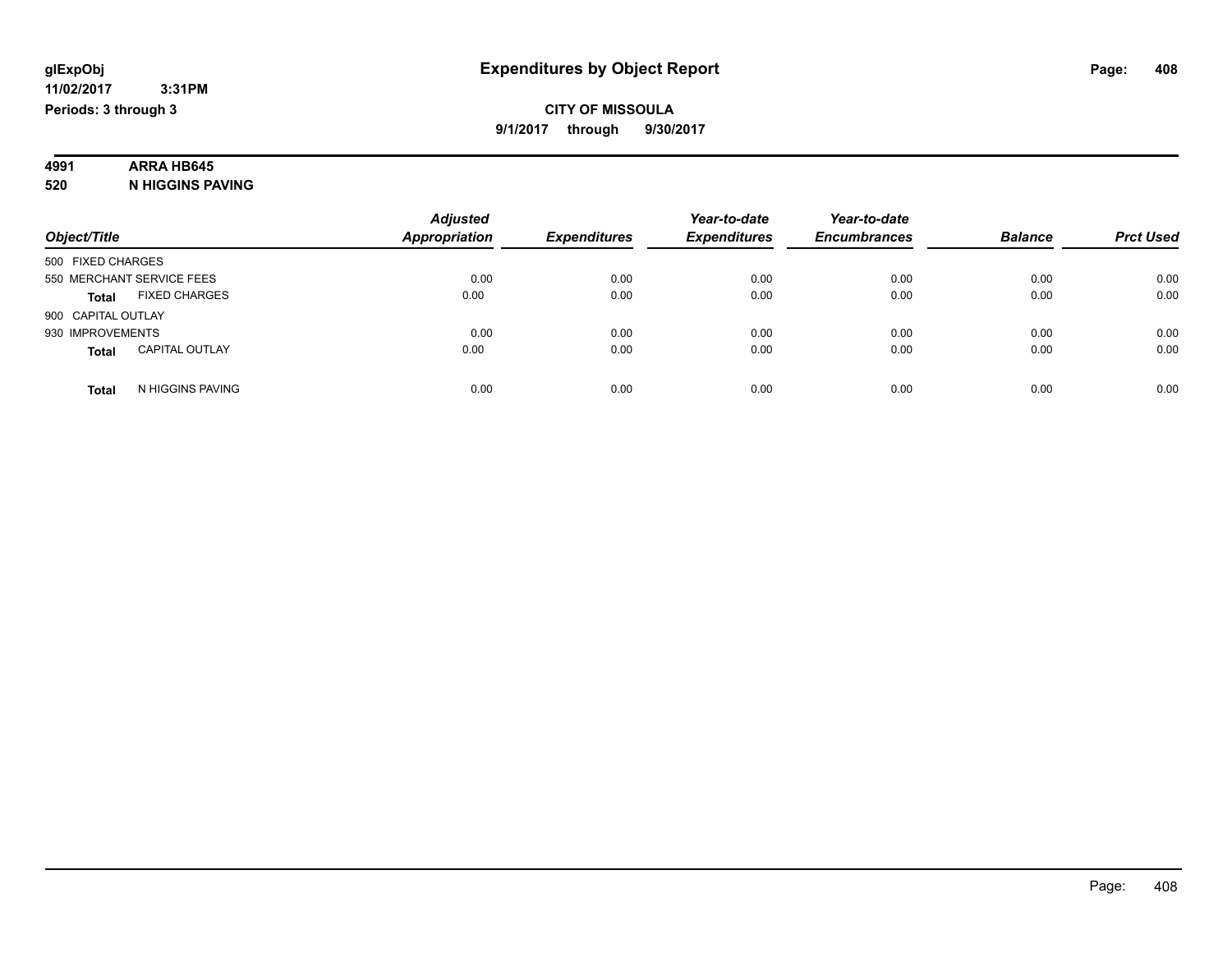### **CITY OF MISSOULA 9/1/2017 through 9/30/2017**

**4991 ARRA HB645 525 BROOKS ST CURB & SW IMPROVEMENTS**

| Object/Title                             | <b>Adjusted</b><br>Appropriation | <b>Expenditures</b> | Year-to-date<br><b>Expenditures</b> | Year-to-date<br><b>Encumbrances</b> | <b>Balance</b> | <b>Prct Used</b> |
|------------------------------------------|----------------------------------|---------------------|-------------------------------------|-------------------------------------|----------------|------------------|
| 500 FIXED CHARGES                        |                                  |                     |                                     |                                     |                |                  |
| 550 MERCHANT SERVICE FEES                | 0.00                             | 0.00                | 0.00                                | 0.00                                | 0.00           | 0.00             |
| <b>FIXED CHARGES</b><br><b>Total</b>     | 0.00                             | 0.00                | 0.00                                | 0.00                                | 0.00           | 0.00             |
| 900 CAPITAL OUTLAY                       |                                  |                     |                                     |                                     |                |                  |
| 930 IMPROVEMENTS                         | 0.00                             | 0.00                | 0.00                                | 0.00                                | 0.00           | 0.00             |
| <b>CAPITAL OUTLAY</b><br><b>Total</b>    | 0.00                             | 0.00                | 0.00                                | 0.00                                | 0.00           | 0.00             |
| BROOKS ST CURB & SW IMPROVEMENT<br>Total | 0.00                             | 0.00                | 0.00                                | 0.00                                | 0.00           | 0.00             |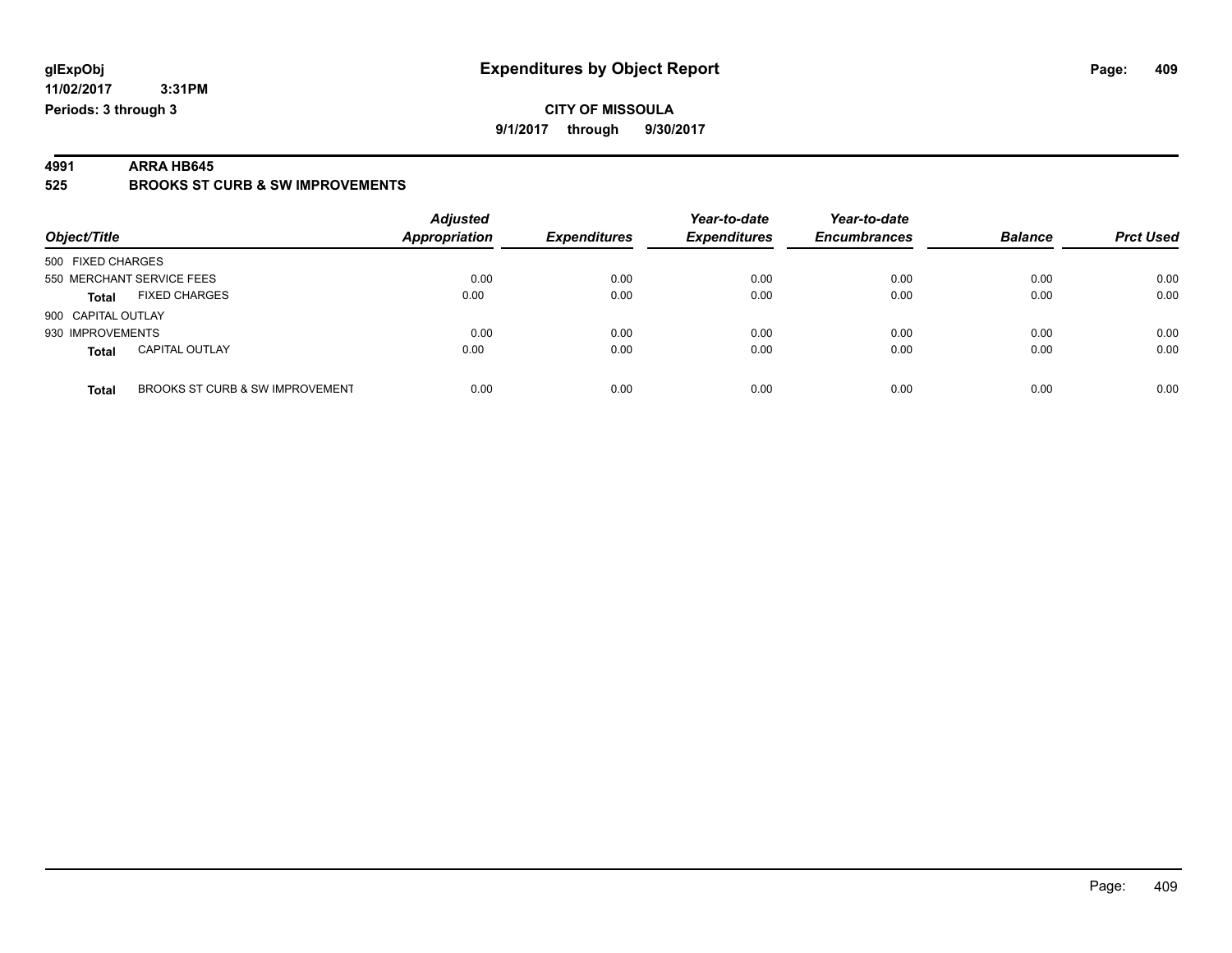| 4991 | <b>ARRA HB645</b> |  |
|------|-------------------|--|
| 530  | <b>CURB RAMPS</b> |  |

|                                       | <b>Adjusted</b>      |                     | Year-to-date        | Year-to-date        |                |                  |
|---------------------------------------|----------------------|---------------------|---------------------|---------------------|----------------|------------------|
| Object/Title                          | <b>Appropriation</b> | <b>Expenditures</b> | <b>Expenditures</b> | <b>Encumbrances</b> | <b>Balance</b> | <b>Prct Used</b> |
| 100 PERSONAL SERVICES                 |                      |                     |                     |                     |                |                  |
| 140 EMPLOYER CONTRIBUTIONS            | 0.00                 | 0.00                | 0.00                | 0.00                | 0.00           | 0.00             |
| PERSONAL SERVICES<br><b>Total</b>     | 0.00                 | 0.00                | 0.00                | 0.00                | 0.00           | 0.00             |
| 500 FIXED CHARGES                     |                      |                     |                     |                     |                |                  |
| 550 MERCHANT SERVICE FEES             | 0.00                 | 0.00                | 0.00                | 0.00                | 0.00           | 0.00             |
| <b>FIXED CHARGES</b><br><b>Total</b>  | 0.00                 | 0.00                | 0.00                | 0.00                | 0.00           | 0.00             |
| 900 CAPITAL OUTLAY                    |                      |                     |                     |                     |                |                  |
| 930 IMPROVEMENTS                      | 0.00                 | 0.00                | 0.00                | 0.00                | 0.00           | 0.00             |
| <b>CAPITAL OUTLAY</b><br><b>Total</b> | 0.00                 | 0.00                | 0.00                | 0.00                | 0.00           | 0.00             |
|                                       |                      |                     |                     |                     |                |                  |
| <b>CURB RAMPS</b><br><b>Total</b>     | 0.00                 | 0.00                | 0.00                | 0.00                | 0.00           | 0.00             |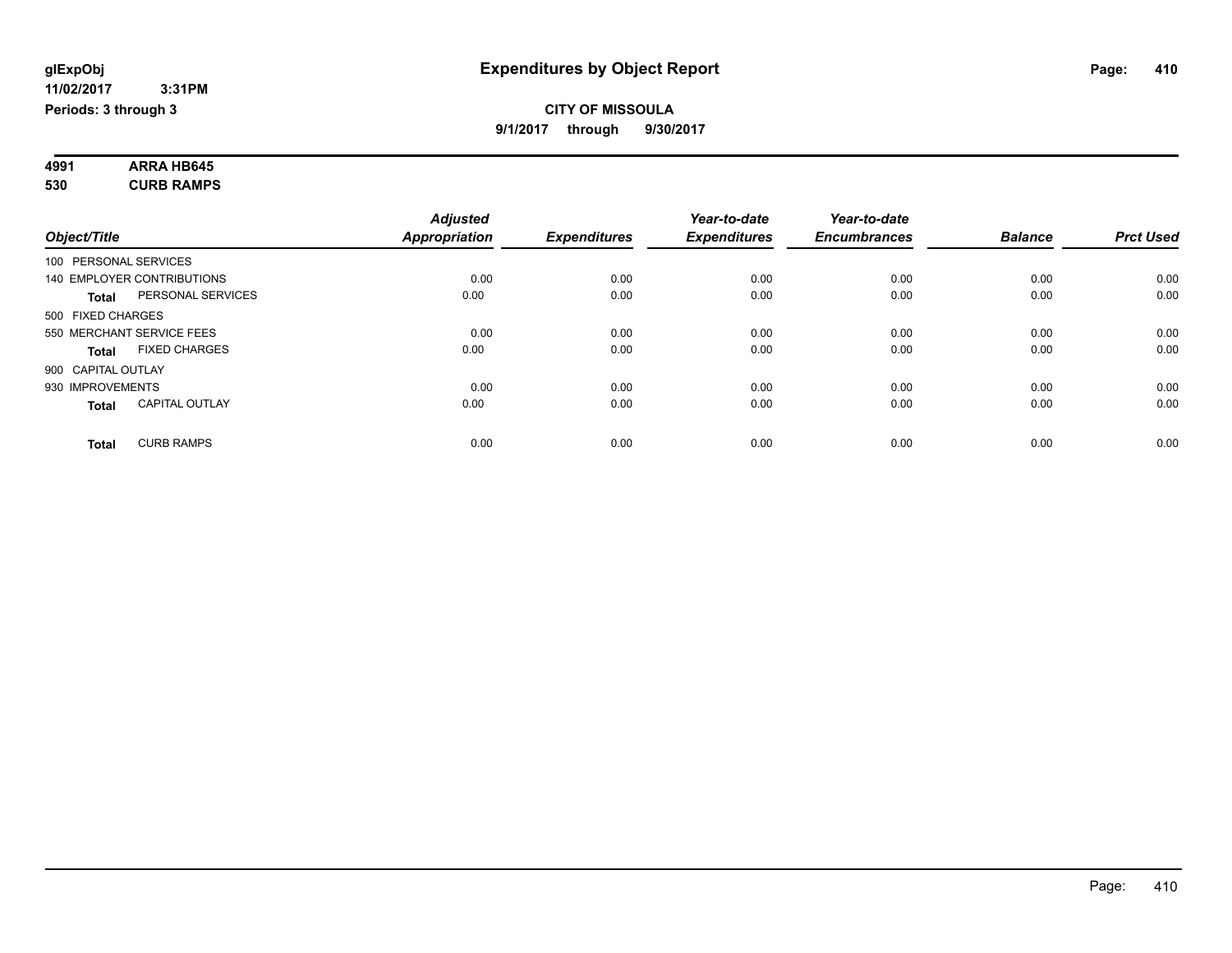**4991 ARRA HB645 535 PARKS PLAYGROUND INSTALLS**

|                        |                                   | <b>Adjusted</b>      |                     | Year-to-date        | Year-to-date        |                |                  |
|------------------------|-----------------------------------|----------------------|---------------------|---------------------|---------------------|----------------|------------------|
| Object/Title           |                                   | <b>Appropriation</b> | <b>Expenditures</b> | <b>Expenditures</b> | <b>Encumbrances</b> | <b>Balance</b> | <b>Prct Used</b> |
| 100 PERSONAL SERVICES  |                                   |                      |                     |                     |                     |                |                  |
| 110 SALARIES AND WAGES |                                   | 0.00                 | 0.00                | 0.00                | 0.00                | 0.00           | 0.00             |
| 120 OVERTIME           |                                   | 0.00                 | 0.00                | 0.00                | 0.00                | 0.00           | 0.00             |
|                        | <b>140 EMPLOYER CONTRIBUTIONS</b> | 0.00                 | 0.00                | 0.00                | 0.00                | 0.00           | 0.00             |
| <b>Total</b>           | PERSONAL SERVICES                 | 0.00                 | 0.00                | 0.00                | 0.00                | 0.00           | 0.00             |
| 500 FIXED CHARGES      |                                   |                      |                     |                     |                     |                |                  |
|                        | 550 MERCHANT SERVICE FEES         | 0.00                 | 0.00                | 0.00                | 0.00                | 0.00           | 0.00             |
| <b>Total</b>           | <b>FIXED CHARGES</b>              | 0.00                 | 0.00                | 0.00                | 0.00                | 0.00           | 0.00             |
| 900 CAPITAL OUTLAY     |                                   |                      |                     |                     |                     |                |                  |
| 930 IMPROVEMENTS       |                                   | 0.00                 | 0.00                | 0.00                | 0.00                | 0.00           | 0.00             |
| <b>Total</b>           | <b>CAPITAL OUTLAY</b>             | 0.00                 | 0.00                | 0.00                | 0.00                | 0.00           | 0.00             |
| <b>Total</b>           | PARKS PLAYGROUND INSTALLS         | 0.00                 | 0.00                | 0.00                | 0.00                | 0.00           | 0.00             |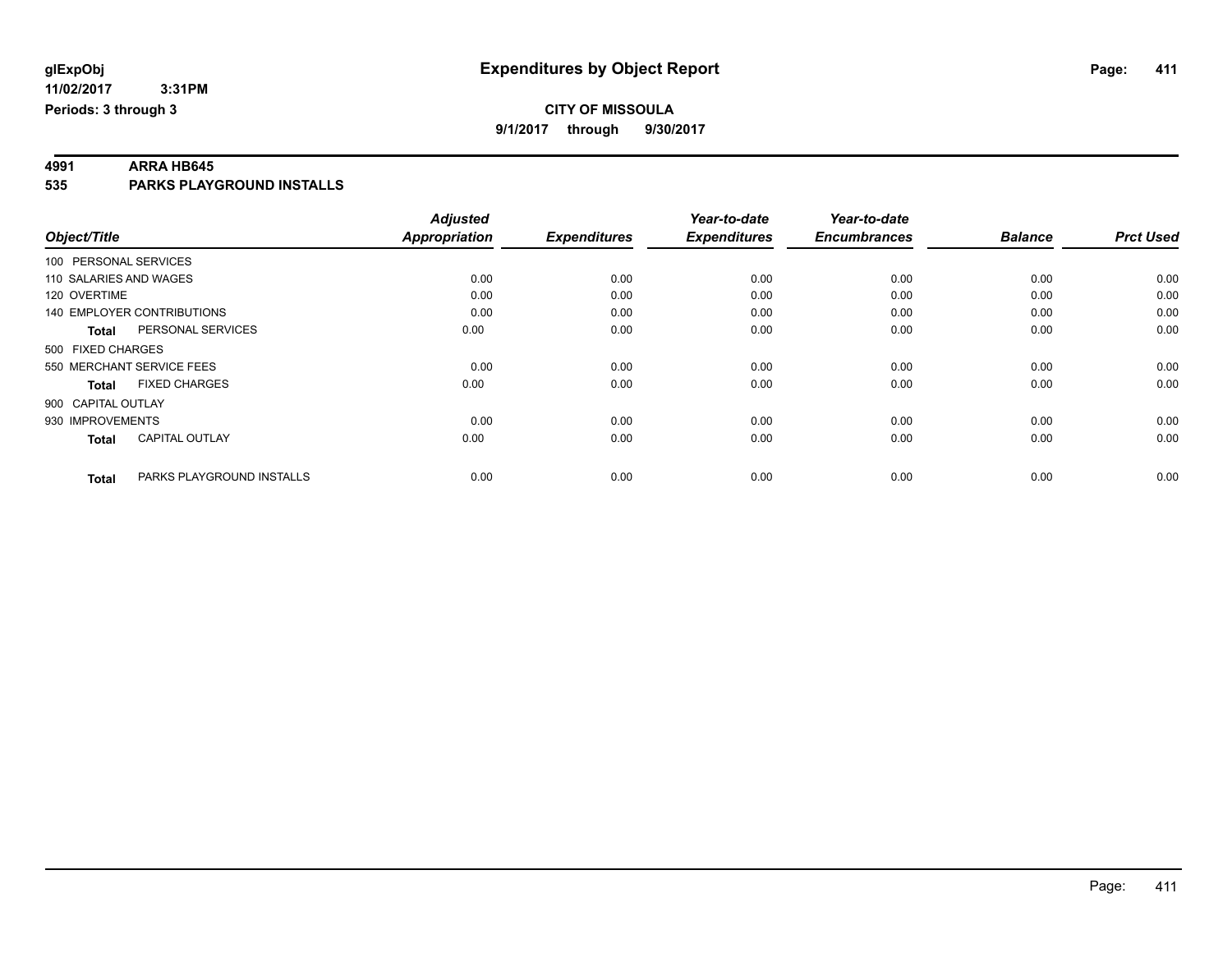**4991 ARRA HB645 540 GREENOUGH PARK BRIDGE**

|                                              | <b>Adjusted</b>      |                     | Year-to-date        | Year-to-date        |                |                  |
|----------------------------------------------|----------------------|---------------------|---------------------|---------------------|----------------|------------------|
| Object/Title                                 | <b>Appropriation</b> | <b>Expenditures</b> | <b>Expenditures</b> | <b>Encumbrances</b> | <b>Balance</b> | <b>Prct Used</b> |
| 100 PERSONAL SERVICES                        |                      |                     |                     |                     |                |                  |
| 120 OVERTIME                                 | 0.00                 | 0.00                | 0.00                | 0.00                | 0.00           | 0.00             |
| 140 EMPLOYER CONTRIBUTIONS                   | 0.00                 | 0.00                | 0.00                | 0.00                | 0.00           | 0.00             |
| PERSONAL SERVICES<br><b>Total</b>            | 0.00                 | 0.00                | 0.00                | 0.00                | 0.00           | 0.00             |
| 500 FIXED CHARGES                            |                      |                     |                     |                     |                |                  |
| 550 MERCHANT SERVICE FEES                    | 0.00                 | 0.00                | 0.00                | 0.00                | 0.00           | 0.00             |
| <b>FIXED CHARGES</b><br><b>Total</b>         | 0.00                 | 0.00                | 0.00                | 0.00                | 0.00           | 0.00             |
| 900 CAPITAL OUTLAY                           |                      |                     |                     |                     |                |                  |
| 930 IMPROVEMENTS                             | 0.00                 | 0.00                | 0.00                | 0.00                | 0.00           | 0.00             |
| <b>CAPITAL OUTLAY</b><br><b>Total</b>        | 0.00                 | 0.00                | 0.00                | 0.00                | 0.00           | 0.00             |
| <b>GREENOUGH PARK BRIDGE</b><br><b>Total</b> | 0.00                 | 0.00                | 0.00                | 0.00                | 0.00           | 0.00             |
|                                              |                      |                     |                     |                     |                |                  |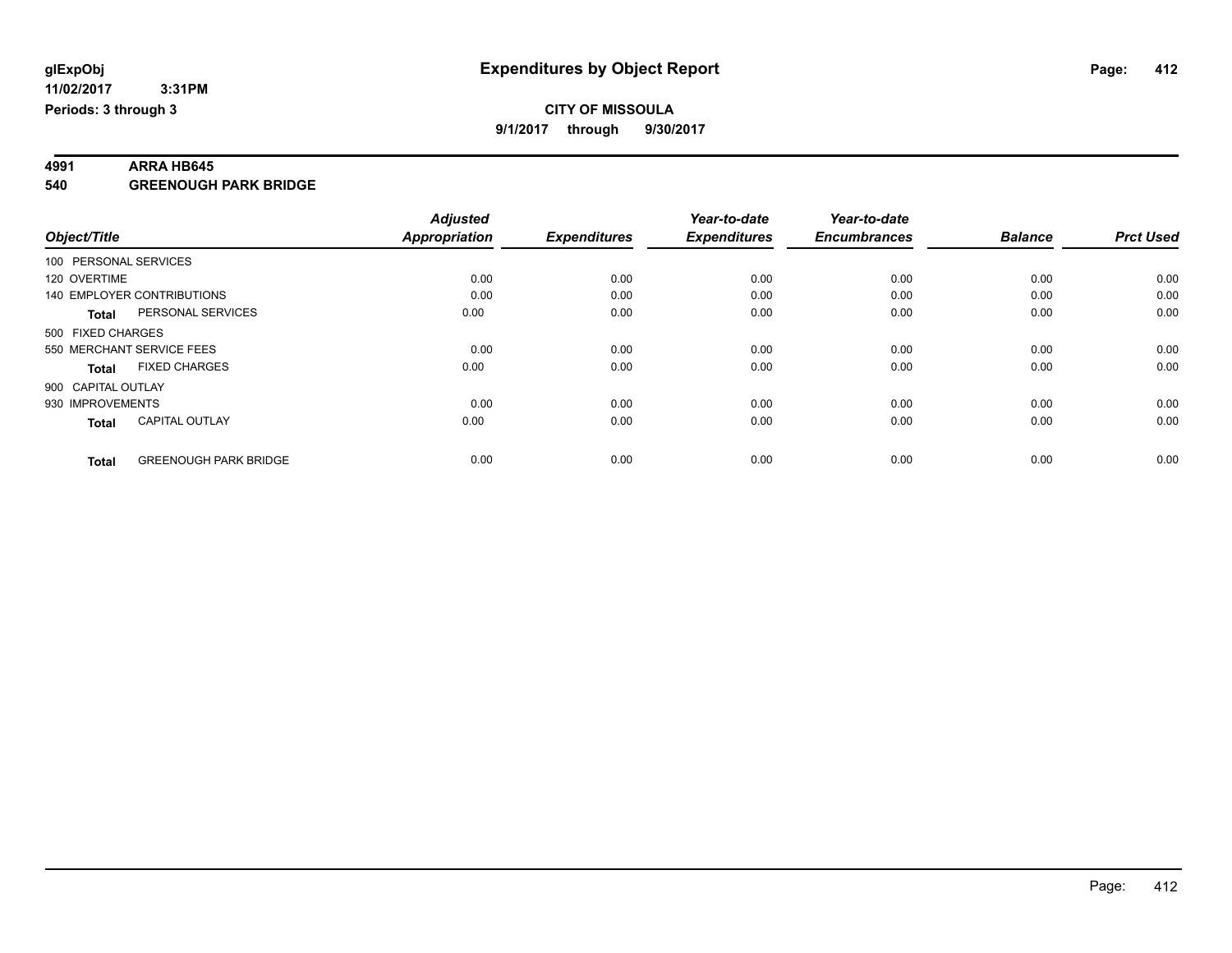**Periods: 3 through 3**

### **CITY OF MISSOULA 9/1/2017 through 9/30/2017**

**4991 ARRA HB645**

 **3:31PM**

|                                   |                       | <b>Adjusted</b>      |                     | Year-to-date        | Year-to-date        |                |                  |
|-----------------------------------|-----------------------|----------------------|---------------------|---------------------|---------------------|----------------|------------------|
| Object/Title                      |                       | <b>Appropriation</b> | <b>Expenditures</b> | <b>Expenditures</b> | <b>Encumbrances</b> | <b>Balance</b> | <b>Prct Used</b> |
| 100 PERSONAL SERVICES             |                       |                      |                     |                     |                     |                |                  |
| 110 SALARIES AND WAGES            |                       | 0.00                 | 0.00                | 0.00                | 0.00                | 0.00           | 0.00             |
| 120 OVERTIME                      |                       | 0.00                 | 0.00                | 0.00                | 0.00                | 0.00           | 0.00             |
| <b>140 EMPLOYER CONTRIBUTIONS</b> |                       | 0.00                 | 0.00                | 0.00                | 0.00                | 0.00           | 0.00             |
| <b>Total</b>                      | PERSONAL SERVICES     | 0.00                 | 0.00                | 0.00                | 0.00                | 0.00           | 0.00             |
| 500 FIXED CHARGES                 |                       |                      |                     |                     |                     |                |                  |
| 550 MERCHANT SERVICE FEES         |                       | 0.00                 | 0.00                | 0.00                | 0.00                | 0.00           | 0.00             |
| <b>Total</b>                      | <b>FIXED CHARGES</b>  | 0.00                 | 0.00                | 0.00                | 0.00                | 0.00           | 0.00             |
| 900 CAPITAL OUTLAY                |                       |                      |                     |                     |                     |                |                  |
| 930 IMPROVEMENTS                  |                       | 0.00                 | 0.00                | 0.00                | 0.00                | 0.00           | 0.00             |
| <b>Total</b>                      | <b>CAPITAL OUTLAY</b> | 0.00                 | 0.00                | 0.00                | 0.00                | 0.00           | 0.00             |
| <b>Total</b>                      | ARRA HB645            | 0.00                 | 0.00                | 0.00                | 0.00                | 0.00           | 0.00             |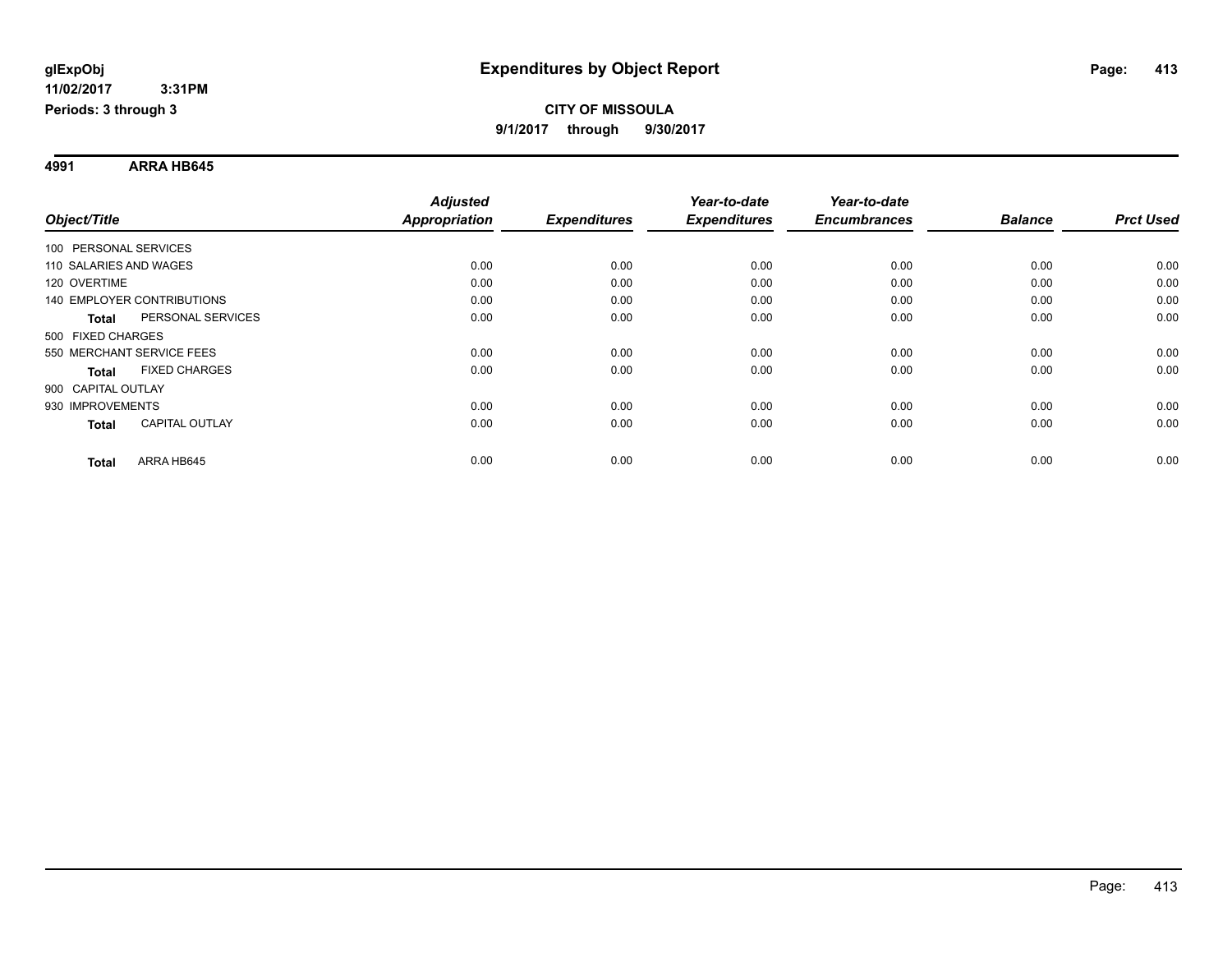**4992 WFL MILLER CREEK ROAD 390 NON-DEPARTMENTAL**

| Object/Title                          | <b>Adjusted</b><br><b>Appropriation</b> | <b>Expenditures</b> | Year-to-date<br><b>Expenditures</b> | Year-to-date<br><b>Encumbrances</b> | <b>Balance</b> | <b>Prct Used</b> |
|---------------------------------------|-----------------------------------------|---------------------|-------------------------------------|-------------------------------------|----------------|------------------|
| 500 FIXED CHARGES                     |                                         |                     |                                     |                                     |                |                  |
| 550 MERCHANT SERVICE FEES             | 0.00                                    | 0.00                | 0.00                                | 0.00                                | 0.00           | 0.00             |
| <b>FIXED CHARGES</b><br><b>Total</b>  | 0.00                                    | 0.00                | 0.00                                | 0.00                                | 0.00           | 0.00             |
| 900 CAPITAL OUTLAY                    |                                         |                     |                                     |                                     |                |                  |
| 930 IMPROVEMENTS                      | 0.00                                    | 0.00                | 0.00                                | 0.00                                | 0.00           | 0.00             |
| <b>CAPITAL OUTLAY</b><br><b>Total</b> | 0.00                                    | 0.00                | 0.00                                | 0.00                                | 0.00           | 0.00             |
| NON-DEPARTMENTAL<br>Total             | 0.00                                    | 0.00                | 0.00                                | 0.00                                | 0.00           | 0.00             |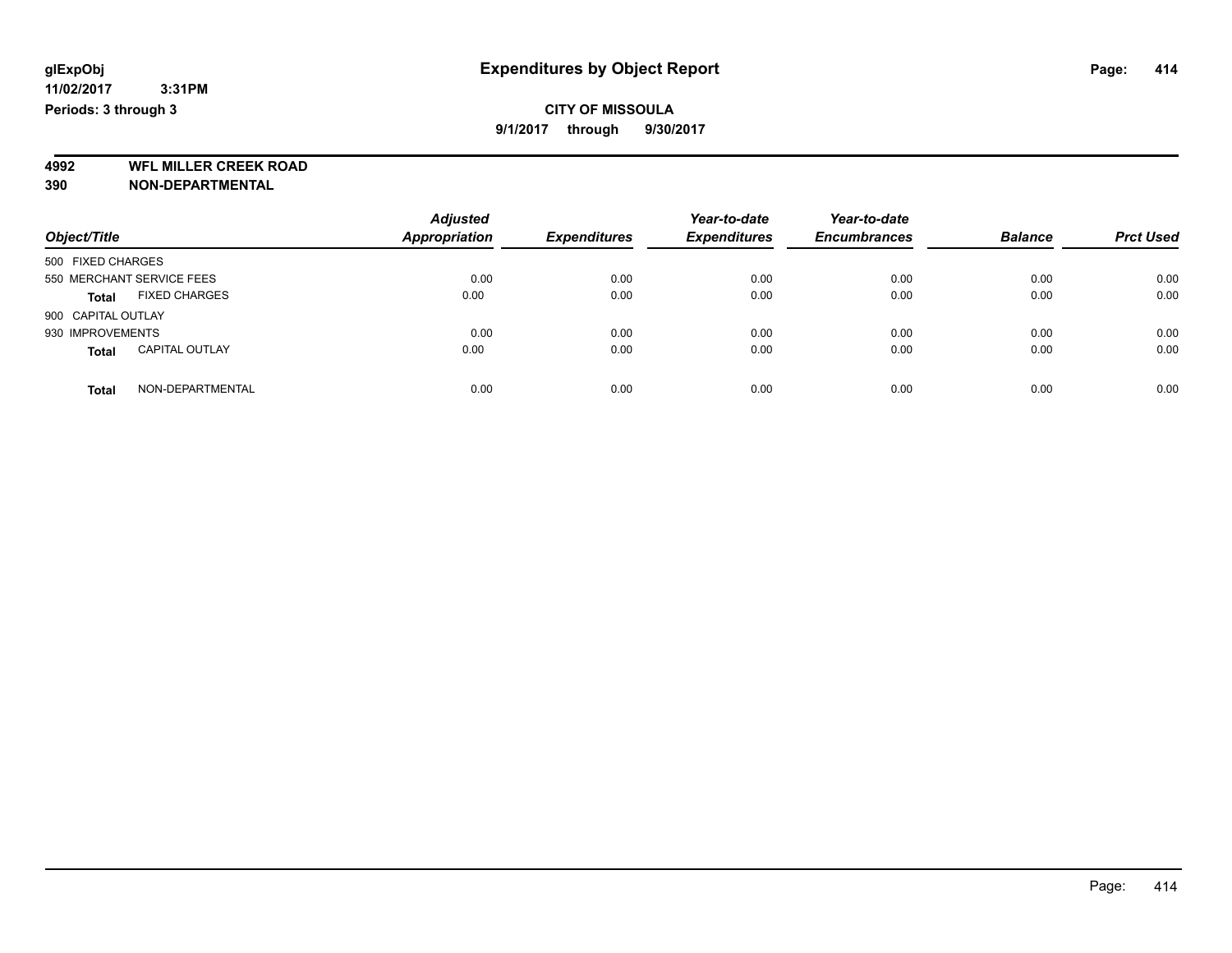**CITY OF MISSOULA 9/1/2017 through 9/30/2017**

### **4992 WFL MILLER CREEK ROAD**

|                                       | <b>Adjusted</b>      |                     | Year-to-date        | Year-to-date<br><b>Encumbrances</b> | <b>Balance</b> | <b>Prct Used</b> |
|---------------------------------------|----------------------|---------------------|---------------------|-------------------------------------|----------------|------------------|
| Object/Title                          | <b>Appropriation</b> | <b>Expenditures</b> | <b>Expenditures</b> |                                     |                |                  |
| 500 FIXED CHARGES                     |                      |                     |                     |                                     |                |                  |
| 550 MERCHANT SERVICE FEES             | 0.00                 | 0.00                | 0.00                | 0.00                                | 0.00           | 0.00             |
| <b>FIXED CHARGES</b><br><b>Total</b>  | 0.00                 | 0.00                | 0.00                | 0.00                                | 0.00           | 0.00             |
| 900 CAPITAL OUTLAY                    |                      |                     |                     |                                     |                |                  |
| 930 IMPROVEMENTS                      | 0.00                 | 0.00                | 0.00                | 0.00                                | 0.00           | 0.00             |
| <b>CAPITAL OUTLAY</b><br><b>Total</b> | 0.00                 | 0.00                | 0.00                | 0.00                                | 0.00           | 0.00             |
| WFL MILLER CREEK ROAD<br><b>Total</b> | 0.00                 | 0.00                | 0.00                | 0.00                                | 0.00           | 0.00             |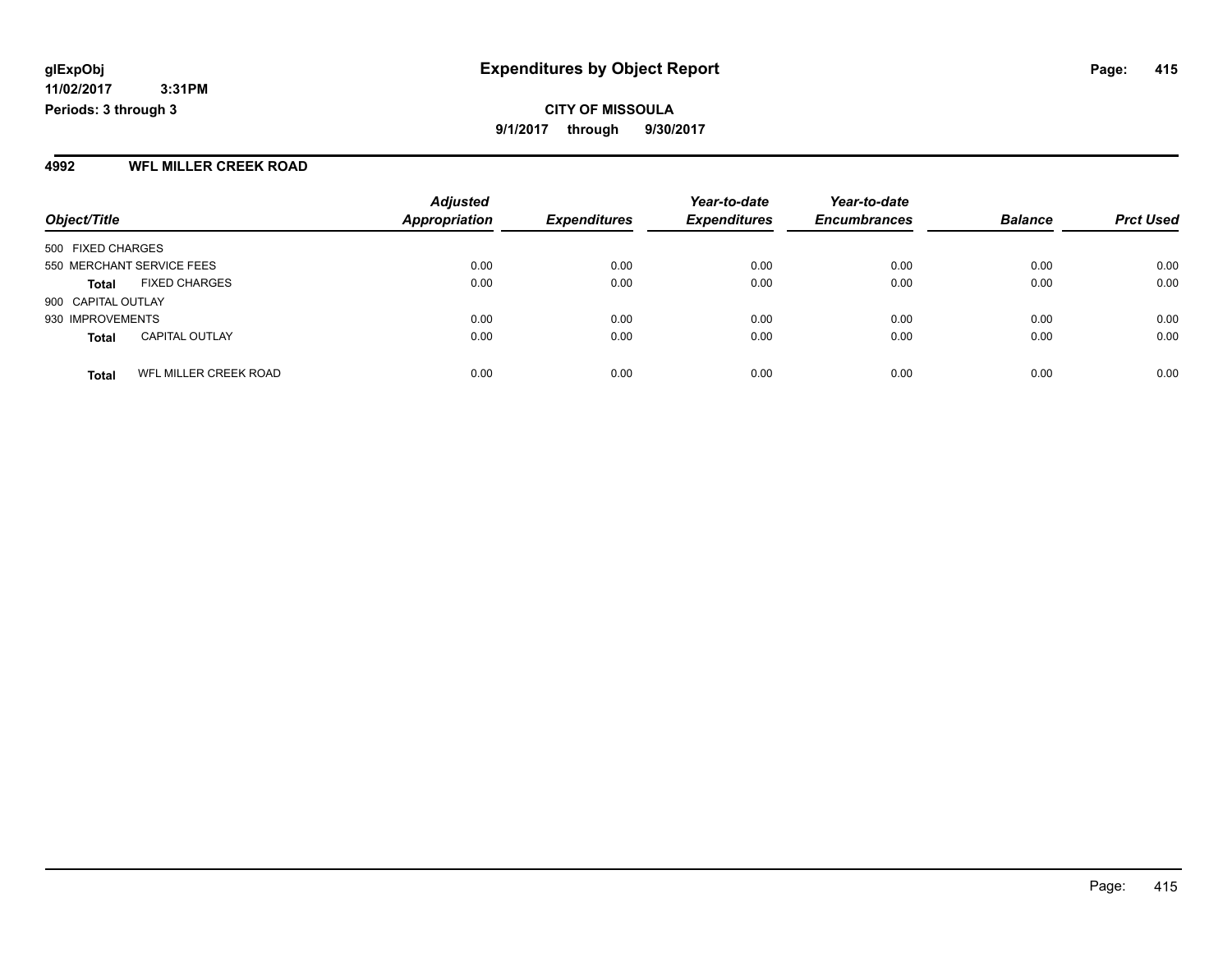### **CITY OF MISSOULA**

**9/1/2017 through 9/30/2017**

# **4993 WESTERN FEDERAL LANDS**

**280 PUBLIC WORKS OPERATIONS**

|                        |                                   | <b>Adjusted</b> |                     | Year-to-date        | Year-to-date        |                |                  |
|------------------------|-----------------------------------|-----------------|---------------------|---------------------|---------------------|----------------|------------------|
| Object/Title           |                                   | Appropriation   | <b>Expenditures</b> | <b>Expenditures</b> | <b>Encumbrances</b> | <b>Balance</b> | <b>Prct Used</b> |
| 100 PERSONAL SERVICES  |                                   |                 |                     |                     |                     |                |                  |
| 110 SALARIES AND WAGES |                                   | 0.00            | 0.00                | 0.00                | 0.00                | 0.00           | 0.00             |
|                        | <b>140 EMPLOYER CONTRIBUTIONS</b> | 0.00            | 0.00                | 0.00                | 0.00                | 0.00           | 0.00             |
| <b>Total</b>           | PERSONAL SERVICES                 | 0.00            | 0.00                | 0.00                | 0.00                | 0.00           | 0.00             |
| 300 PURCHASED SERVICES |                                   |                 |                     |                     |                     |                |                  |
|                        | 350 PROFESSIONAL SERVICES         | 0.00            | 0.00                | 0.00                | 0.00                | 0.00           | 0.00             |
| <b>Total</b>           | PURCHASED SERVICES                | 0.00            | 0.00                | 0.00                | 0.00                | 0.00           | 0.00             |
| 500 FIXED CHARGES      |                                   |                 |                     |                     |                     |                |                  |
|                        | 550 MERCHANT SERVICE FEES         | 0.00            | 0.00                | 0.00                | 0.00                | 0.00           | 0.00             |
| <b>Total</b>           | <b>FIXED CHARGES</b>              | 0.00            | 0.00                | 0.00                | 0.00                | 0.00           | 0.00             |
| 900 CAPITAL OUTLAY     |                                   |                 |                     |                     |                     |                |                  |
| 930 IMPROVEMENTS       |                                   | 0.00            | 0.00                | 0.00                | 0.00                | 0.00           | 0.00             |
| <b>Total</b>           | CAPITAL OUTLAY                    | 0.00            | 0.00                | 0.00                | 0.00                | 0.00           | 0.00             |
| <b>Total</b>           | PUBLIC WORKS OPERATIONS           | 0.00            | 0.00                | 0.00                | 0.00                | 0.00           | 0.00             |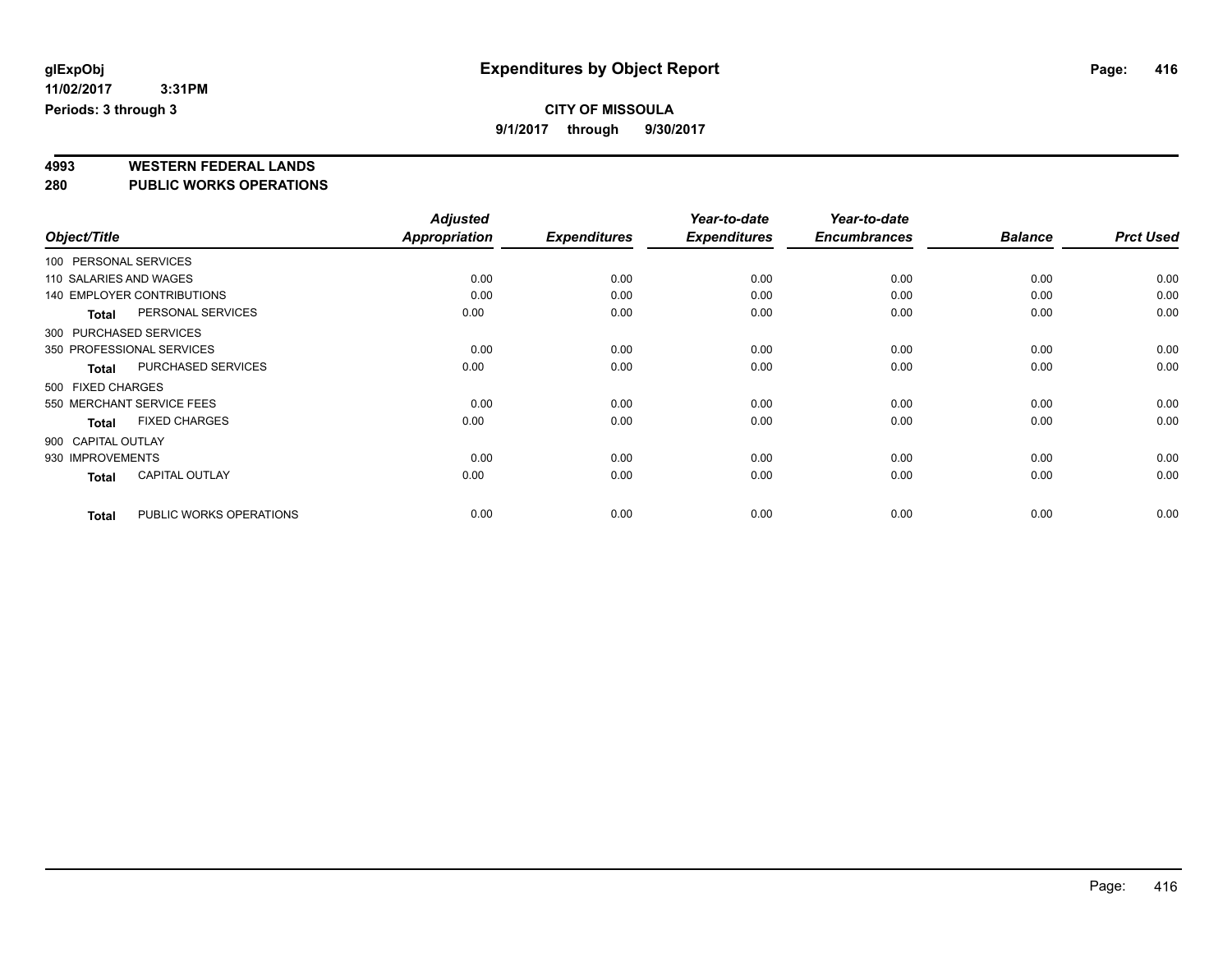### **CITY OF MISSOULA 9/1/2017 through 9/30/2017**

### **4993 WESTERN FEDERAL LANDS**

|                        |                                   | <b>Adjusted</b> |                     | Year-to-date        | Year-to-date        |                |                  |
|------------------------|-----------------------------------|-----------------|---------------------|---------------------|---------------------|----------------|------------------|
| Object/Title           |                                   | Appropriation   | <b>Expenditures</b> | <b>Expenditures</b> | <b>Encumbrances</b> | <b>Balance</b> | <b>Prct Used</b> |
| 100 PERSONAL SERVICES  |                                   |                 |                     |                     |                     |                |                  |
| 110 SALARIES AND WAGES |                                   | 0.00            | 0.00                | 0.00                | 0.00                | 0.00           | 0.00             |
|                        | <b>140 EMPLOYER CONTRIBUTIONS</b> | 0.00            | 0.00                | 0.00                | 0.00                | 0.00           | 0.00             |
| <b>Total</b>           | PERSONAL SERVICES                 | 0.00            | 0.00                | 0.00                | 0.00                | 0.00           | 0.00             |
| 300 PURCHASED SERVICES |                                   |                 |                     |                     |                     |                |                  |
|                        | 350 PROFESSIONAL SERVICES         | 0.00            | 0.00                | 0.00                | 0.00                | 0.00           | 0.00             |
| <b>Total</b>           | <b>PURCHASED SERVICES</b>         | 0.00            | 0.00                | 0.00                | 0.00                | 0.00           | 0.00             |
| 500 FIXED CHARGES      |                                   |                 |                     |                     |                     |                |                  |
|                        | 550 MERCHANT SERVICE FEES         | 0.00            | 0.00                | 0.00                | 0.00                | 0.00           | 0.00             |
| <b>Total</b>           | <b>FIXED CHARGES</b>              | 0.00            | 0.00                | 0.00                | 0.00                | 0.00           | 0.00             |
| 900 CAPITAL OUTLAY     |                                   |                 |                     |                     |                     |                |                  |
| 930 IMPROVEMENTS       |                                   | 0.00            | 0.00                | 0.00                | 0.00                | 0.00           | 0.00             |
| Total                  | <b>CAPITAL OUTLAY</b>             | 0.00            | 0.00                | 0.00                | 0.00                | 0.00           | 0.00             |
| <b>Total</b>           | <b>WESTERN FEDERAL LANDS</b>      | 0.00            | 0.00                | 0.00                | 0.00                | 0.00           | 0.00             |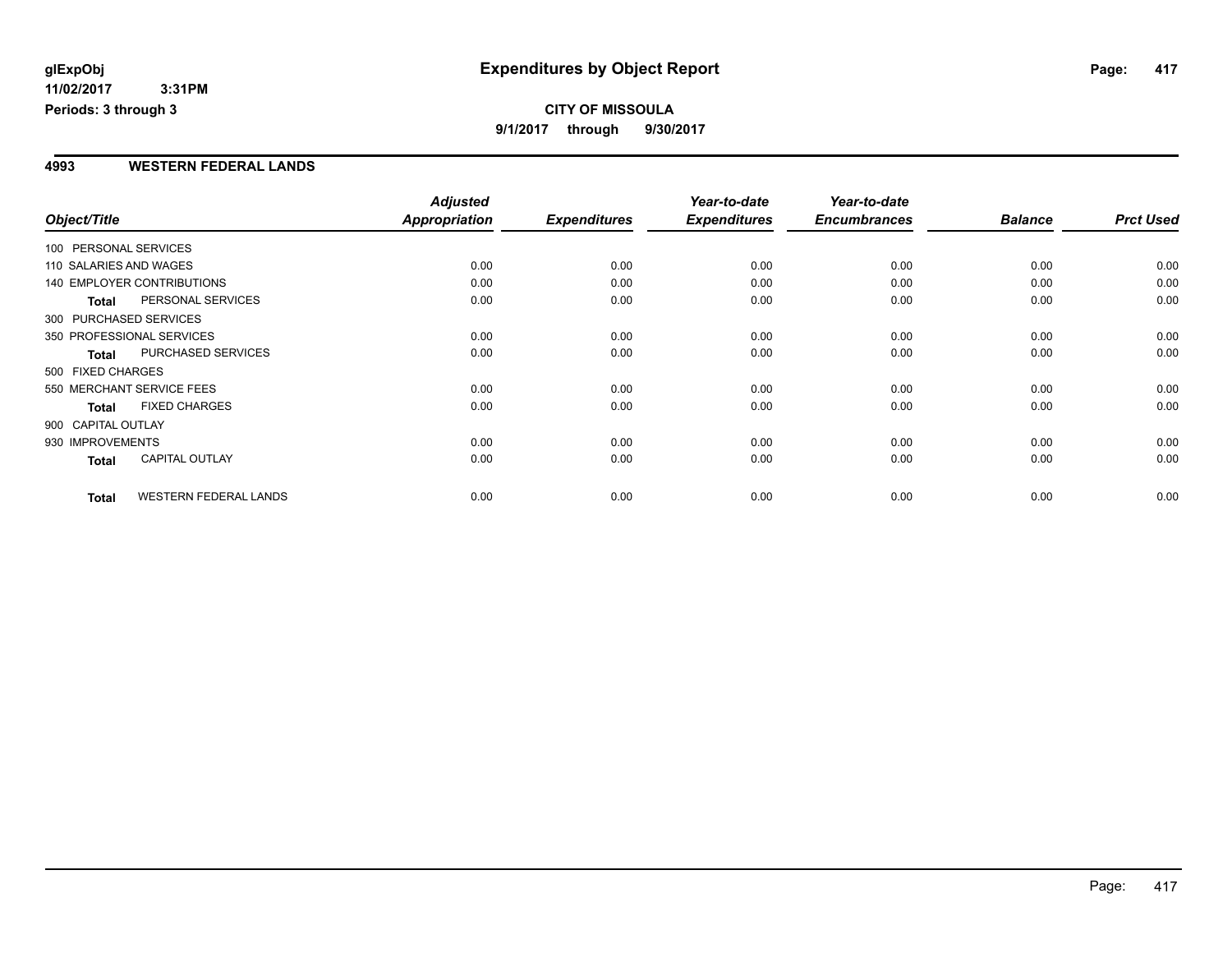# **5020 CIVIC STADIUM**

**395 PARKING COMMISSION**

|                   |                             | <b>Adjusted</b>      |                     | Year-to-date        | Year-to-date        |                |                  |
|-------------------|-----------------------------|----------------------|---------------------|---------------------|---------------------|----------------|------------------|
| Object/Title      |                             | <b>Appropriation</b> | <b>Expenditures</b> | <b>Expenditures</b> | <b>Encumbrances</b> | <b>Balance</b> | <b>Prct Used</b> |
| 500 FIXED CHARGES |                             |                      |                     |                     |                     |                |                  |
| 500 FIXED CHARGES |                             | 0.00                 | 0.00                | 0.00                | 0.00                | 0.00           | 0.00             |
|                   | 550 MERCHANT SERVICE FEES   | 0.00                 | 0.00                | 0.00                | 0.00                | 0.00           | 0.00             |
| <b>Total</b>      | <b>FIXED CHARGES</b>        | 0.00                 | 0.00                | 0.00                | 0.00                | 0.00           | 0.00             |
| 600 DEBT SERVICE  |                             |                      |                     |                     |                     |                |                  |
| 610 PRINCIPAL     |                             | 41,510.00            | 0.00                | 0.00                | 0.00                | 41,510.00      | 0.00             |
|                   | 620 INTEREST / SERVICE FEES | 75,006.00            | 0.00                | 0.00                | 0.00                | 75,006.00      | 0.00             |
| Total             | <b>DEBT SERVICE</b>         | 116,516.00           | 0.00                | 0.00                | 0.00                | 116,516.00     | 0.00             |
| 800 OTHER OBJECTS |                             |                      |                     |                     |                     |                |                  |
| 830 DEPRECIATION  |                             | 0.00                 | 0.00                | 0.00                | 0.00                | 0.00           | 0.00             |
| 845 CONTINGENCY   |                             | 3,484.00             | 0.00                | 0.00                | 0.00                | 3,484.00       | 0.00             |
| <b>Total</b>      | OTHER OBJECTS               | 3,484.00             | 0.00                | 0.00                | 0.00                | 3,484.00       | 0.00             |
| <b>Total</b>      | PARKING COMMISSION          | 120,000.00           | 0.00                | 0.00                | 0.00                | 120,000.00     | 0.00             |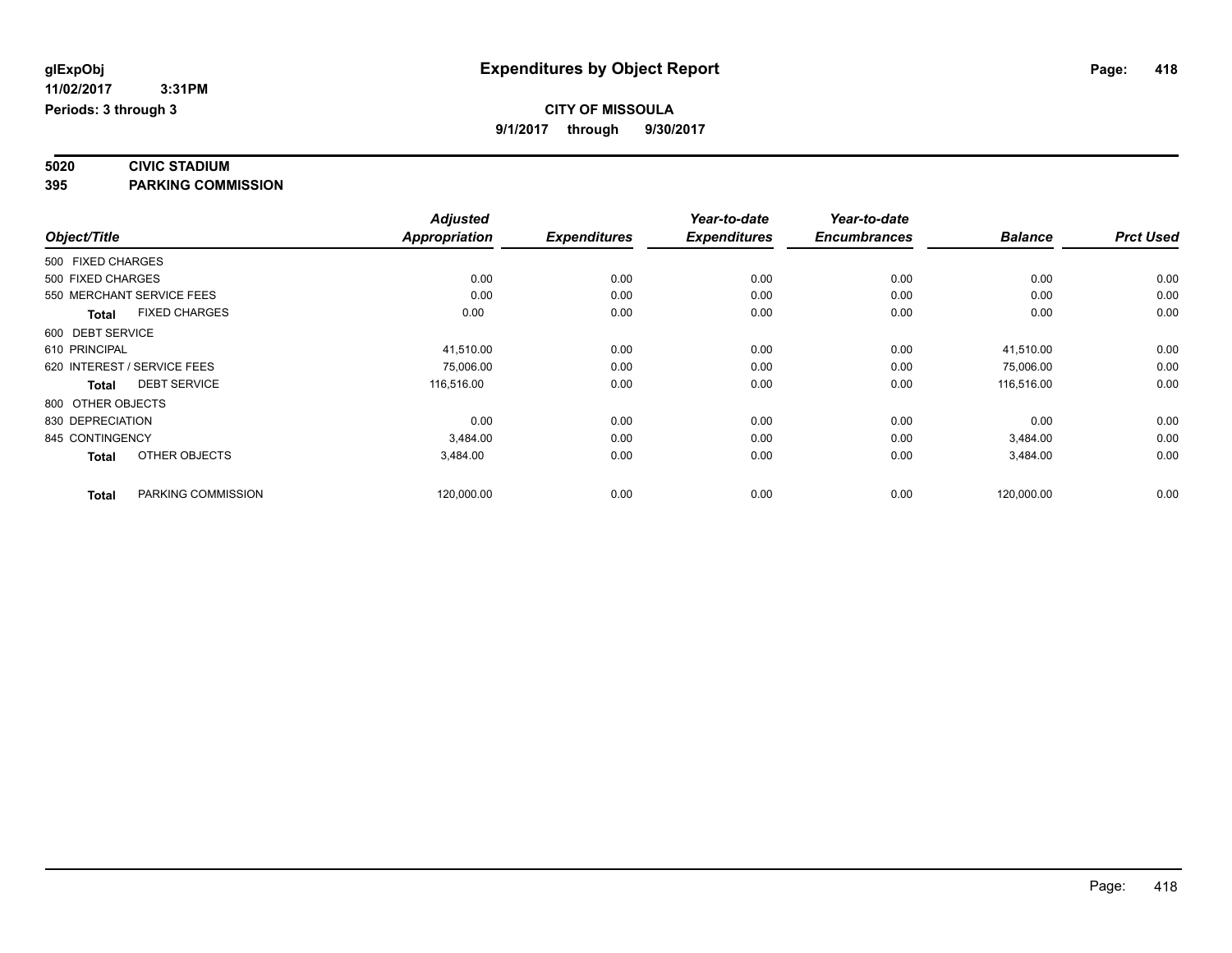**5020 CIVIC STADIUM**

|                                      | <b>Adjusted</b>      |                     | Year-to-date        | Year-to-date        |                |                  |
|--------------------------------------|----------------------|---------------------|---------------------|---------------------|----------------|------------------|
| Object/Title                         | <b>Appropriation</b> | <b>Expenditures</b> | <b>Expenditures</b> | <b>Encumbrances</b> | <b>Balance</b> | <b>Prct Used</b> |
| 500 FIXED CHARGES                    |                      |                     |                     |                     |                |                  |
| 500 FIXED CHARGES                    | 0.00                 | 0.00                | 0.00                | 0.00                | 0.00           | 0.00             |
| 550 MERCHANT SERVICE FEES            | 0.00                 | 0.00                | 0.00                | 0.00                | 0.00           | 0.00             |
| <b>FIXED CHARGES</b><br><b>Total</b> | 0.00                 | 0.00                | 0.00                | 0.00                | 0.00           | 0.00             |
| 600 DEBT SERVICE                     |                      |                     |                     |                     |                |                  |
| 610 PRINCIPAL                        | 41,510.00            | 0.00                | 0.00                | 0.00                | 41,510.00      | 0.00             |
| 620 INTEREST / SERVICE FEES          | 75,006.00            | 0.00                | 0.00                | 0.00                | 75,006.00      | 0.00             |
| <b>DEBT SERVICE</b><br><b>Total</b>  | 116,516.00           | 0.00                | 0.00                | 0.00                | 116,516.00     | 0.00             |
| 800 OTHER OBJECTS                    |                      |                     |                     |                     |                |                  |
| 830 DEPRECIATION                     | 0.00                 | 0.00                | 0.00                | 0.00                | 0.00           | 0.00             |
| 845 CONTINGENCY                      | 3,484.00             | 0.00                | 0.00                | 0.00                | 3,484.00       | 0.00             |
| OTHER OBJECTS<br><b>Total</b>        | 3,484.00             | 0.00                | 0.00                | 0.00                | 3,484.00       | 0.00             |
| <b>CIVIC STADIUM</b><br><b>Total</b> | 120,000.00           | 0.00                | 0.00                | 0.00                | 120,000.00     | 0.00             |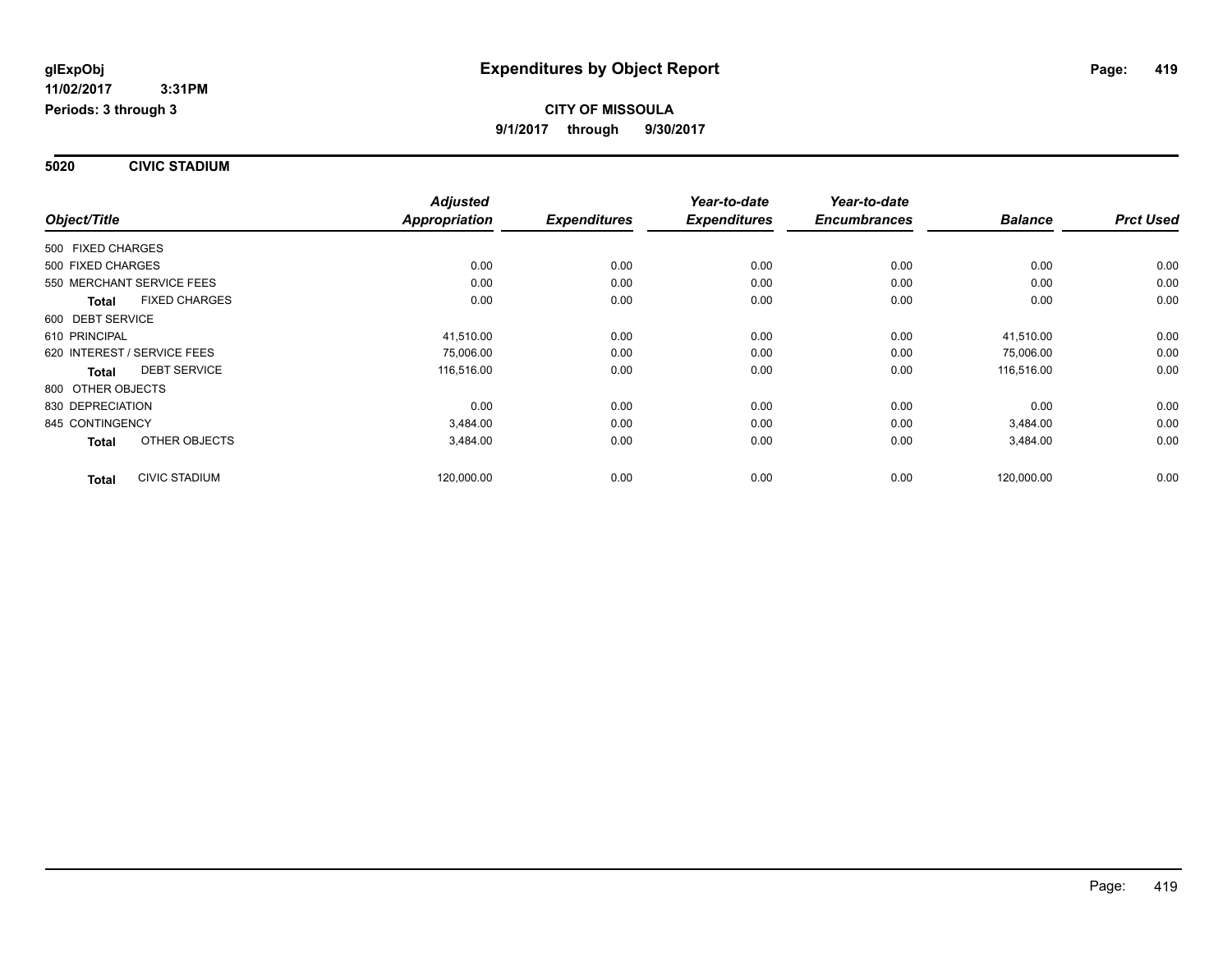# **5210 WATER**

|                                      | <b>Adjusted</b> |                     | Year-to-date        | Year-to-date        |                |                  |
|--------------------------------------|-----------------|---------------------|---------------------|---------------------|----------------|------------------|
| Object/Title                         | Appropriation   | <b>Expenditures</b> | <b>Expenditures</b> | <b>Encumbrances</b> | <b>Balance</b> | <b>Prct Used</b> |
| 100 PERSONAL SERVICES                |                 |                     |                     |                     |                |                  |
| 110 SALARIES AND WAGES               | 2,538,535.00    | 180,302.69          | 612,744.55          | 0.00                | 1,925,790.45   | 24.14            |
| 120 OVERTIME                         | 0.00            | 2,702.08            | 5,622.50            | 0.00                | $-5,622.50$    | 0.00             |
| <b>140 EMPLOYER CONTRIBUTIONS</b>    | 1,461,527.00    | 68,169.92           | 381,259.69          | 0.00                | 1,080,267.31   | 26.09            |
| 141 STATE RETIREMENT CONTRIBUTIONS   | 2,539.00        | 0.00                | 175.50              | 0.00                | 2,363.50       | 6.91             |
| PERSONAL SERVICES<br><b>Total</b>    | 4,002,601.00    | 251,174.69          | 999,802.24          | 0.00                | 3,002,798.76   | 24.98            |
| 200 SUPPLIES                         |                 |                     |                     |                     |                |                  |
| 210 OFFICE SUPPLIES                  | 22,000.00       | 1,199.91            | 7,562.11            | 0.00                | 14,437.89      | 34.37            |
| 220 OPERATING SUPPLIES               | 232,000.00      | 34,606.76           | 74,294.46           | 0.00                | 157,705.54     | 32.02            |
| 230 REPAIR/MAINTENANCE               | 55,000.00       | 23,011.38           | 48,228.36           | 0.00                | 6,771.64       | 87.69            |
| 231 GASOLINE                         | 32,760.00       | 2,688.45            | 2,688.45            | 0.00                | 30,071.55      | 8.21             |
| <b>SUPPLIES</b><br><b>Total</b>      | 341,760.00      | 61,506.50           | 132,773.38          | 0.00                | 208,986.62     | 38.85            |
| 300 PURCHASED SERVICES               |                 |                     |                     |                     |                |                  |
| 310 COMMUNICATIONS                   | 170,000.00      | 12,651.05           | 35,327.17           | 0.00                | 134,672.83     | 20.78            |
| 320 PRINTING & DUPLICATING           | 0.00            | 0.00                | 0.00                | 0.00                | 0.00           | 0.00             |
| 330 PUBLICITY, SUBSCRIPTIONS & DUES  | 20,000.00       | 16,414.38           | 16,829.30           | 0.00                | 3,170.70       | 84.15            |
| 340 SEWER                            | 500.00          | 0.00                | 170.78              | 0.00                | 329.22         | 34.16            |
| 341 ELECTRICITY & NATURAL GAS        | 1,645,000.00    | 200, 157.57         | 363,595.79          | 0.00                | 1,281,404.21   | 22.10            |
| 342 STORM WATER                      | 140.00          | 0.00                | 0.00                | 0.00                | 140.00         | 0.00             |
| 343 WATER CHARGES                    | 7,000.00        | 0.00                | 0.00                | 0.00                | 7,000.00       | 0.00             |
| 344 TELEPHONE SERVICE                | 55,000.00       | 1,685.80            | 4,492.00            | 0.00                | 50,508.00      | 8.17             |
| 345 GARBAGE                          | 2,500.00        | 0.00                | 256.61              | 0.00                | 2,243.39       | 10.26            |
| 350 PROFESSIONAL SERVICES            | 0.00            | 24,321.97           | 43,334.30           | 0.00                | $-43,334.30$   | 0.00             |
| 360 REPAIR & MAINTENANCE             | 433,275.00      | 21,043.14           | 54,194.47           | 0.00                | 379,080.53     | 12.51            |
| 370 TRAVEL                           | 6,000.00        | 0.00                | 0.00                | 0.00                | 6,000.00       | 0.00             |
| 380 TRAINING                         | 3,000.00        | 0.00                | 0.00                | 0.00                | 3,000.00       | 0.00             |
| 390 OTHER PURCHASED SERVICES         | 0.00            | 0.00                | 0.00                | 0.00                | 0.00           | 0.00             |
| PURCHASED SERVICES<br><b>Total</b>   | 2,342,415.00    | 276,273.91          | 518,200.42          | 0.00                | 1,824,214.58   | 22.12            |
| 500 FIXED CHARGES                    |                 |                     |                     |                     |                |                  |
| 500 FIXED CHARGES                    | 0.00            | 0.00                | 0.00                | 0.00                | 0.00           | 0.00             |
| 550 MERCHANT SERVICE FEES            | 0.00            | 0.00                | 2,038.45            | 0.00                | $-2,038.45$    | 0.00             |
| 590 *** Title Not Found ***          | 1,342,474.00    | 0.00                | 0.00                | 0.00                | 1,342,474.00   | 0.00             |
| <b>FIXED CHARGES</b><br><b>Total</b> | 1,342,474.00    | 0.00                | 2,038.45            | 0.00                | 1,340,435.55   | 0.15             |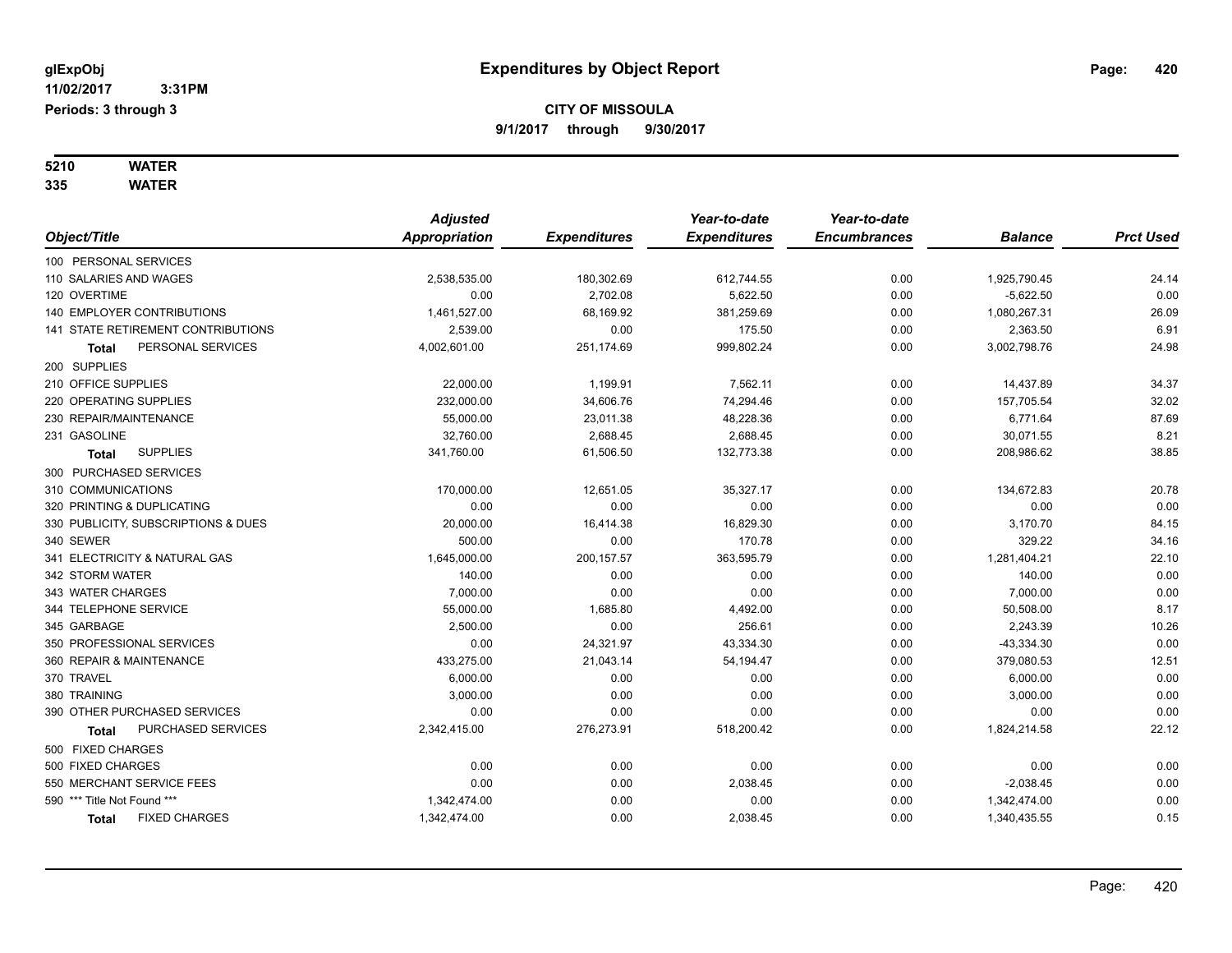**Periods: 3 through 3**

**5210 WATER**

|                    |                             | <b>Adjusted</b>      |                     | Year-to-date        | Year-to-date        |                |                  |
|--------------------|-----------------------------|----------------------|---------------------|---------------------|---------------------|----------------|------------------|
| Object/Title       |                             | <b>Appropriation</b> | <b>Expenditures</b> | <b>Expenditures</b> | <b>Encumbrances</b> | <b>Balance</b> | <b>Prct Used</b> |
| 600 DEBT SERVICE   |                             |                      |                     |                     |                     |                |                  |
| 610 PRINCIPAL      |                             | 0.00                 | 0.00                | 0.00                | 0.00                | 0.00           | 0.00             |
|                    | 620 INTEREST / SERVICE FEES | 4,481,960.00         | 1,016,139.96        | 1,016,139.96        | 0.00                | 3,465,820.04   | 22.67            |
| Total              | <b>DEBT SERVICE</b>         | 4,481,960.00         | 1,016,139.96        | 1,016,139.96        | 0.00                | 3,465,820.04   | 22.67            |
| 800 OTHER OBJECTS  |                             |                      |                     |                     |                     |                |                  |
| 830 DEPRECIATION   |                             | 0.00                 | 0.00                | 0.00                | 0.00                | 0.00           | 0.00             |
| 845 CONTINGENCY    |                             | 400,000.00           | 0.00                | 0.00                | 0.00                | 400,000.00     | 0.00             |
| <b>Total</b>       | OTHER OBJECTS               | 400,000.00           | 0.00                | 0.00                | 0.00                | 400,000.00     | 0.00             |
| 900 CAPITAL OUTLAY |                             |                      |                     |                     |                     |                |                  |
| 910 LAND           |                             | 0.00                 | 0.00                | 0.00                | 0.00                | 0.00           | 0.00             |
| 920 BUILDINGS      |                             | 0.00                 | 0.00                | 0.00                | 0.00                | 0.00           | 0.00             |
| 930 IMPROVEMENTS   |                             | 5,381,699.00         | 562,775.18          | 662,373.31          | 0.00                | 4,719,325.69   | 12.31            |
|                    | 940 MACHINERY & EQUIPMENT   | 1,203,301.00         | 151,023.42          | 235,448.37          | 0.00                | 967,852.63     | 19.57            |
| <b>Total</b>       | <b>CAPITAL OUTLAY</b>       | 6,585,000.00         | 713,798.60          | 897,821.68          | 0.00                | 5,687,178.32   | 13.63            |
| <b>Total</b>       | <b>WATER</b>                | 19,496,210.00        | 2,318,893.66        | 3,566,776.13        | 0.00                | 15,929,433.87  | 18.29            |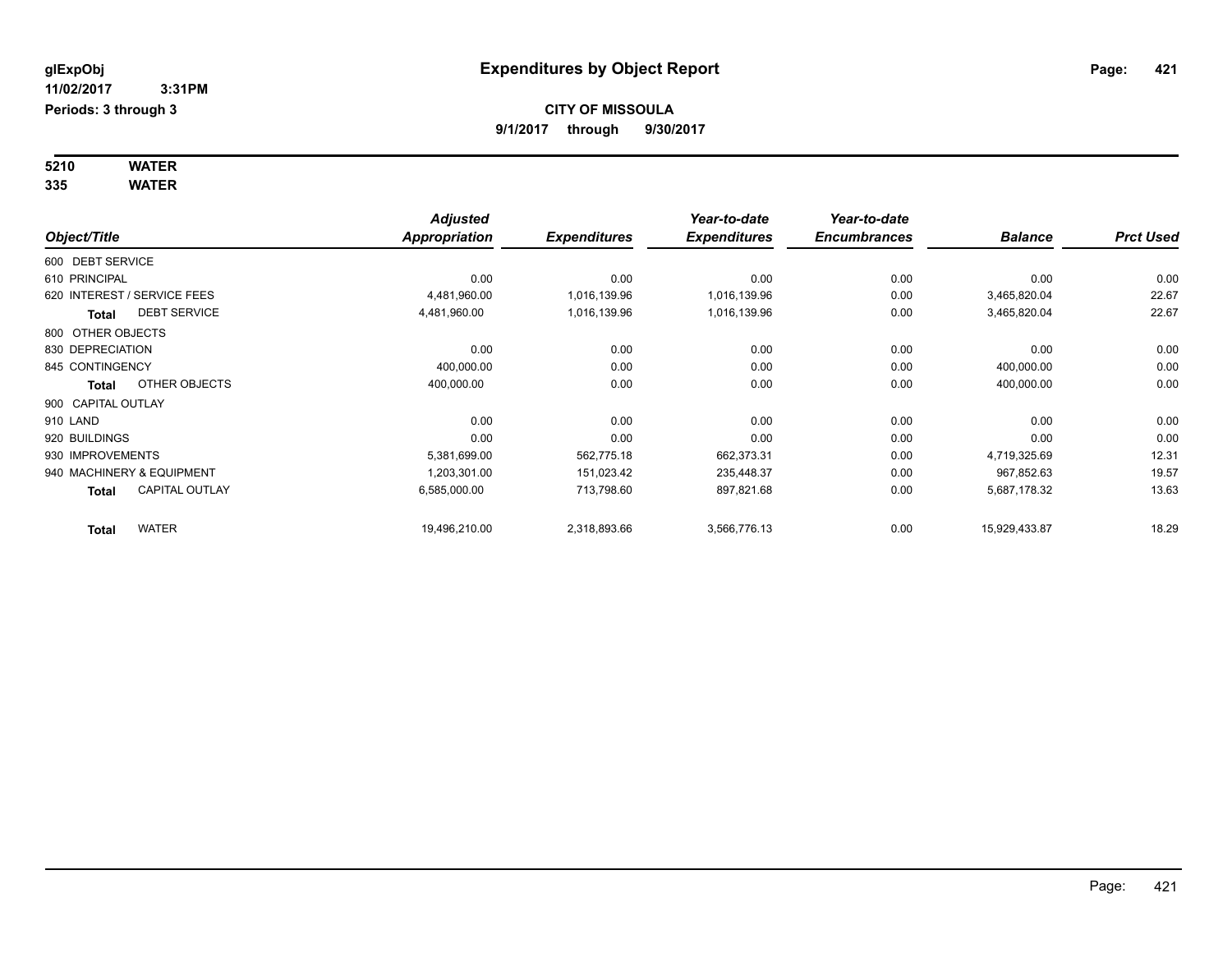|                                           | <b>Adjusted</b> |                     | Year-to-date        | Year-to-date        |                |                  |
|-------------------------------------------|-----------------|---------------------|---------------------|---------------------|----------------|------------------|
| Object/Title                              | Appropriation   | <b>Expenditures</b> | <b>Expenditures</b> | <b>Encumbrances</b> | <b>Balance</b> | <b>Prct Used</b> |
| 100 PERSONAL SERVICES                     |                 |                     |                     |                     |                |                  |
| 110 SALARIES AND WAGES                    | 2,538,535.00    | 180,302.69          | 612,744.55          | 0.00                | 1,925,790.45   | 24.14            |
| 120 OVERTIME                              | 0.00            | 2,702.08            | 5,622.50            | 0.00                | $-5,622.50$    | 0.00             |
| <b>140 EMPLOYER CONTRIBUTIONS</b>         | 1,461,527.00    | 68.169.92           | 381,259.69          | 0.00                | 1,080,267.31   | 26.09            |
| <b>141 STATE RETIREMENT CONTRIBUTIONS</b> | 2,539.00        | 0.00                | 175.50              | 0.00                | 2,363.50       | 6.91             |
| PERSONAL SERVICES<br><b>Total</b>         | 4,002,601.00    | 251,174.69          | 999,802.24          | 0.00                | 3,002,798.76   | 24.98            |
| 200 SUPPLIES                              |                 |                     |                     |                     |                |                  |
| 210 OFFICE SUPPLIES                       | 22,000.00       | 1,199.91            | 7,562.11            | 0.00                | 14,437.89      | 34.37            |
| 220 OPERATING SUPPLIES                    | 232,000.00      | 34,606.76           | 74,294.46           | 0.00                | 157,705.54     | 32.02            |
| 230 REPAIR/MAINTENANCE                    | 55,000.00       | 23,011.38           | 48,228.36           | 0.00                | 6,771.64       | 87.69            |
| 231 GASOLINE                              | 32,760.00       | 2,688.45            | 2,688.45            | 0.00                | 30,071.55      | 8.21             |
| <b>SUPPLIES</b><br>Total                  | 341,760.00      | 61,506.50           | 132,773.38          | 0.00                | 208,986.62     | 38.85            |
| 300 PURCHASED SERVICES                    |                 |                     |                     |                     |                |                  |
| 310 COMMUNICATIONS                        | 170,000.00      | 12,651.05           | 35,327.17           | 0.00                | 134,672.83     | 20.78            |
| 320 PRINTING & DUPLICATING                | 0.00            | 0.00                | 0.00                | 0.00                | 0.00           | 0.00             |
| 330 PUBLICITY, SUBSCRIPTIONS & DUES       | 20,000.00       | 16,414.38           | 16,829.30           | 0.00                | 3,170.70       | 84.15            |
| 340 SEWER                                 | 500.00          | 0.00                | 170.78              | 0.00                | 329.22         | 34.16            |
| 341 ELECTRICITY & NATURAL GAS             | 1,645,000.00    | 200, 157.57         | 363,595.79          | 0.00                | 1,281,404.21   | 22.10            |
| 342 STORM WATER                           | 140.00          | 0.00                | 0.00                | 0.00                | 140.00         | 0.00             |
| 343 WATER CHARGES                         | 7,000.00        | 0.00                | 0.00                | 0.00                | 7,000.00       | 0.00             |
| 344 TELEPHONE SERVICE                     | 55,000.00       | 1,685.80            | 4,492.00            | 0.00                | 50,508.00      | 8.17             |
| 345 GARBAGE                               | 2,500.00        | 0.00                | 256.61              | 0.00                | 2,243.39       | 10.26            |
| 350 PROFESSIONAL SERVICES                 | 0.00            | 24,321.97           | 43,334.30           | 0.00                | $-43,334.30$   | 0.00             |
| 360 REPAIR & MAINTENANCE                  | 433,275.00      | 21,043.14           | 54,194.47           | 0.00                | 379,080.53     | 12.51            |
| 370 TRAVEL                                | 6,000.00        | 0.00                | 0.00                | 0.00                | 6,000.00       | 0.00             |
| 380 TRAINING                              | 3,000.00        | 0.00                | 0.00                | 0.00                | 3,000.00       | 0.00             |
| 390 OTHER PURCHASED SERVICES              | 0.00            | 0.00                | 0.00                | 0.00                | 0.00           | 0.00             |
| PURCHASED SERVICES<br>Total               | 2,342,415.00    | 276,273.91          | 518,200.42          | 0.00                | 1,824,214.58   | 22.12            |
| 500 FIXED CHARGES                         |                 |                     |                     |                     |                |                  |
| 500 FIXED CHARGES                         | 0.00            | 0.00                | 0.00                | 0.00                | 0.00           | 0.00             |
| 550 MERCHANT SERVICE FEES                 | 0.00            | 0.00                | 2,038.45            | 0.00                | $-2,038.45$    | 0.00             |
| 590 *** Title Not Found ***               | 1,342,474.00    | 0.00                | 0.00                | 0.00                | 1,342,474.00   | 0.00             |
| <b>FIXED CHARGES</b><br>Total             | 1,342,474.00    | 0.00                | 2,038.45            | 0.00                | 1,340,435.55   | 0.15             |
| 600 DEBT SERVICE                          |                 |                     |                     |                     |                |                  |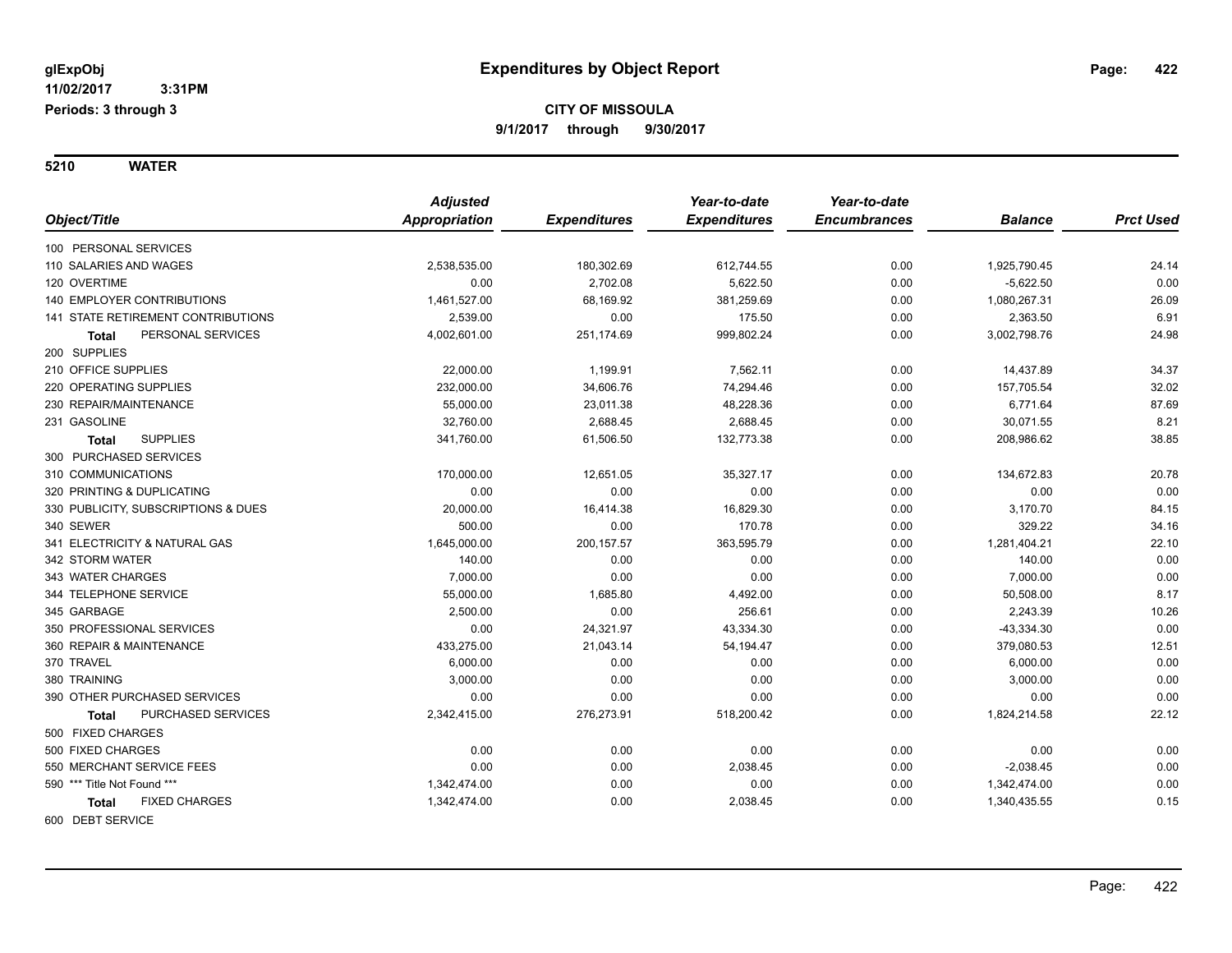|                                | <b>Adjusted</b> |                     | Year-to-date        | Year-to-date<br><b>Encumbrances</b> | <b>Balance</b> |                  |
|--------------------------------|-----------------|---------------------|---------------------|-------------------------------------|----------------|------------------|
| Object/Title                   | Appropriation   | <b>Expenditures</b> | <b>Expenditures</b> |                                     |                | <b>Prct Used</b> |
| 610 PRINCIPAL                  | 0.00            | 0.00                | 0.00                | 0.00                                | 0.00           | 0.00             |
| 620 INTEREST / SERVICE FEES    | 4,481,960.00    | 1,016,139.96        | 1,016,139.96        | 0.00                                | 3,465,820.04   | 22.67            |
| <b>DEBT SERVICE</b><br>Total   | 4,481,960.00    | 1,016,139.96        | 1,016,139.96        | 0.00                                | 3,465,820.04   | 22.67            |
| 800 OTHER OBJECTS              |                 |                     |                     |                                     |                |                  |
| 830 DEPRECIATION               | 0.00            | 0.00                | 0.00                | 0.00                                | 0.00           | 0.00             |
| 845 CONTINGENCY                | 400,000.00      | 0.00                | 0.00                | 0.00                                | 400,000.00     | 0.00             |
| OTHER OBJECTS<br>Total         | 400,000.00      | 0.00                | 0.00                | 0.00                                | 400,000.00     | 0.00             |
| 900 CAPITAL OUTLAY             |                 |                     |                     |                                     |                |                  |
| 910 LAND                       | 0.00            | 0.00                | 0.00                | 0.00                                | 0.00           | 0.00             |
| 920 BUILDINGS                  | 0.00            | 0.00                | 0.00                | 0.00                                | 0.00           | 0.00             |
| 930 IMPROVEMENTS               | 5,381,699.00    | 562,775.18          | 662,373.31          | 0.00                                | 4,719,325.69   | 12.31            |
| 940 MACHINERY & EQUIPMENT      | 1,203,301.00    | 151,023.42          | 235,448.37          | 0.00                                | 967,852.63     | 19.57            |
| <b>CAPITAL OUTLAY</b><br>Total | 6,585,000.00    | 713,798.60          | 897,821.68          | 0.00                                | 5,687,178.32   | 13.63            |
| <b>WATER</b><br><b>Total</b>   | 19.496.210.00   | 2,318,893.66        | 3,566,776.13        | 0.00                                | 15,929,433.87  | 18.29            |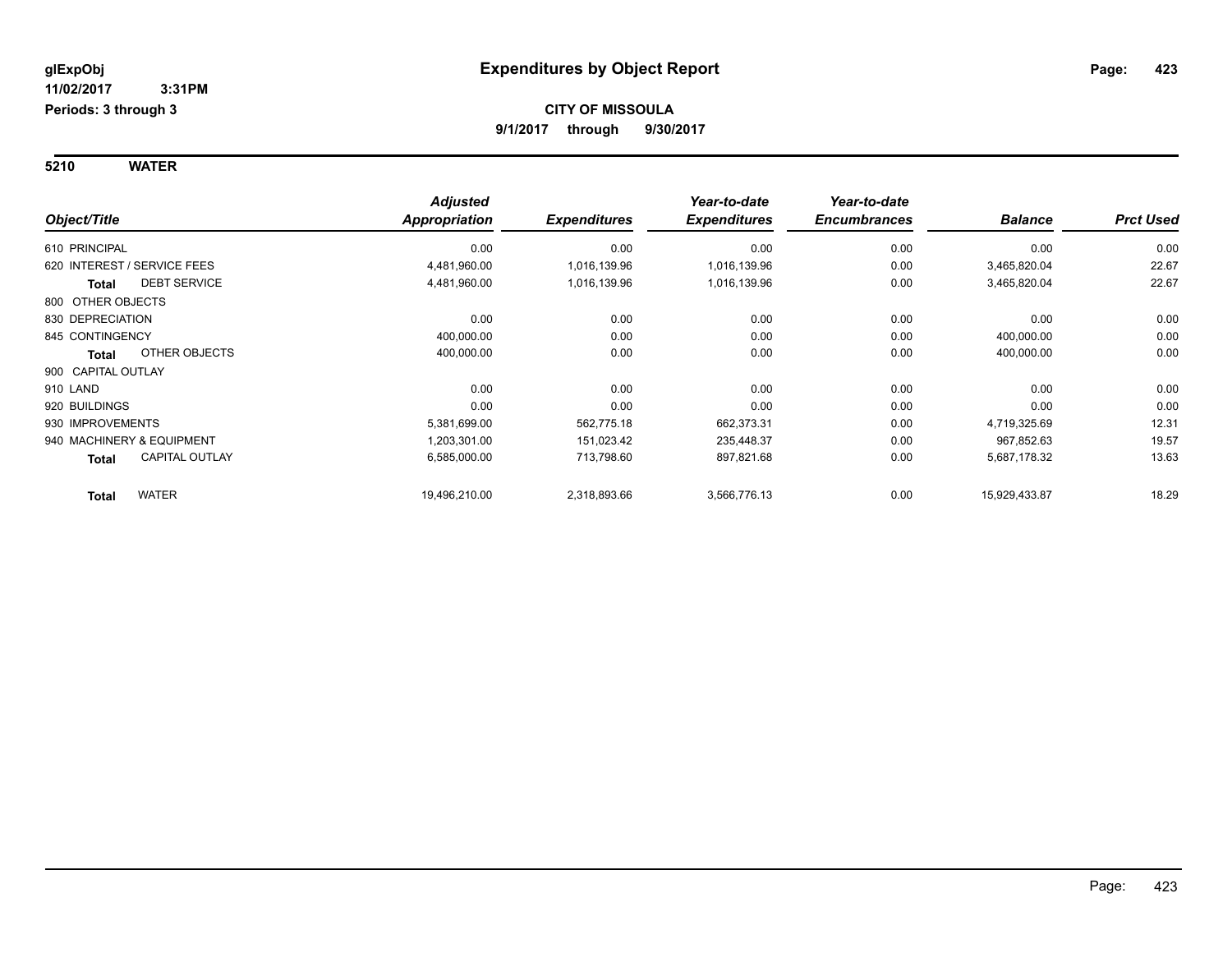### **5215 WATER LOAN FUND 335 WATER**

|                                      | <b>Adjusted</b>      |                     | Year-to-date        | Year-to-date        |                |                  |
|--------------------------------------|----------------------|---------------------|---------------------|---------------------|----------------|------------------|
| Object/Title                         | <b>Appropriation</b> | <b>Expenditures</b> | <b>Expenditures</b> | <b>Encumbrances</b> | <b>Balance</b> | <b>Prct Used</b> |
| 500 FIXED CHARGES                    |                      |                     |                     |                     |                |                  |
| 550 MERCHANT SERVICE FEES            | 0.00                 | 0.00                | 0.00                | 0.00                | 0.00           | 0.00             |
| <b>FIXED CHARGES</b><br><b>Total</b> | 0.00                 | 0.00                | 0.00                | 0.00                | 0.00           | 0.00             |
| 800 OTHER OBJECTS                    |                      |                     |                     |                     |                |                  |
| 820 TRANSFERS TO OTHER FUNDS         | 0.00                 | 0.00                | 0.00                | 0.00                | 0.00           | 0.00             |
| OTHER OBJECTS<br><b>Total</b>        | 0.00                 | 0.00                | 0.00                | 0.00                | 0.00           | 0.00             |
| <b>WATER</b><br><b>Total</b>         | 0.00                 | 0.00                | 0.00                | 0.00                | 0.00           | 0.00             |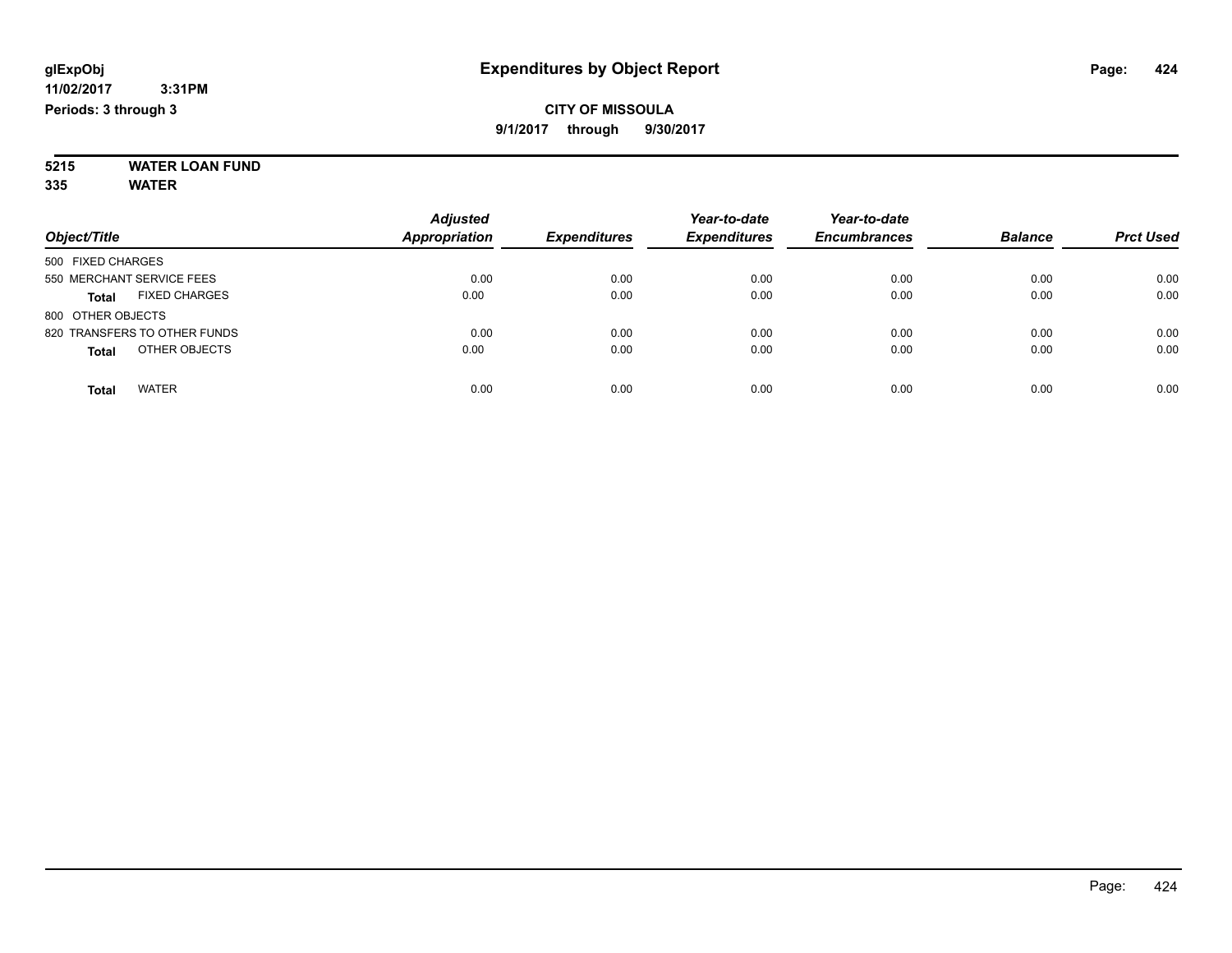#### **5215 WATER LOAN FUND**

|                               | <b>Adjusted</b><br><b>Appropriation</b> |                     | Year-to-date        | Year-to-date        | <b>Balance</b> |                  |
|-------------------------------|-----------------------------------------|---------------------|---------------------|---------------------|----------------|------------------|
| Object/Title                  |                                         | <b>Expenditures</b> | <b>Expenditures</b> | <b>Encumbrances</b> |                | <b>Prct Used</b> |
| 500 FIXED CHARGES             |                                         |                     |                     |                     |                |                  |
| 550 MERCHANT SERVICE FEES     | 0.00                                    | 0.00                | 0.00                | 0.00                | 0.00           | 0.00             |
| <b>FIXED CHARGES</b><br>Total | 0.00                                    | 0.00                | 0.00                | 0.00                | 0.00           | 0.00             |
| 800 OTHER OBJECTS             |                                         |                     |                     |                     |                |                  |
| 820 TRANSFERS TO OTHER FUNDS  | 0.00                                    | 0.00                | 0.00                | 0.00                | 0.00           | 0.00             |
| OTHER OBJECTS<br><b>Total</b> | 0.00                                    | 0.00                | 0.00                | 0.00                | 0.00           | 0.00             |
| WATER LOAN FUND<br>Total      | 0.00                                    | 0.00                | 0.00                | 0.00                | 0.00           | 0.00             |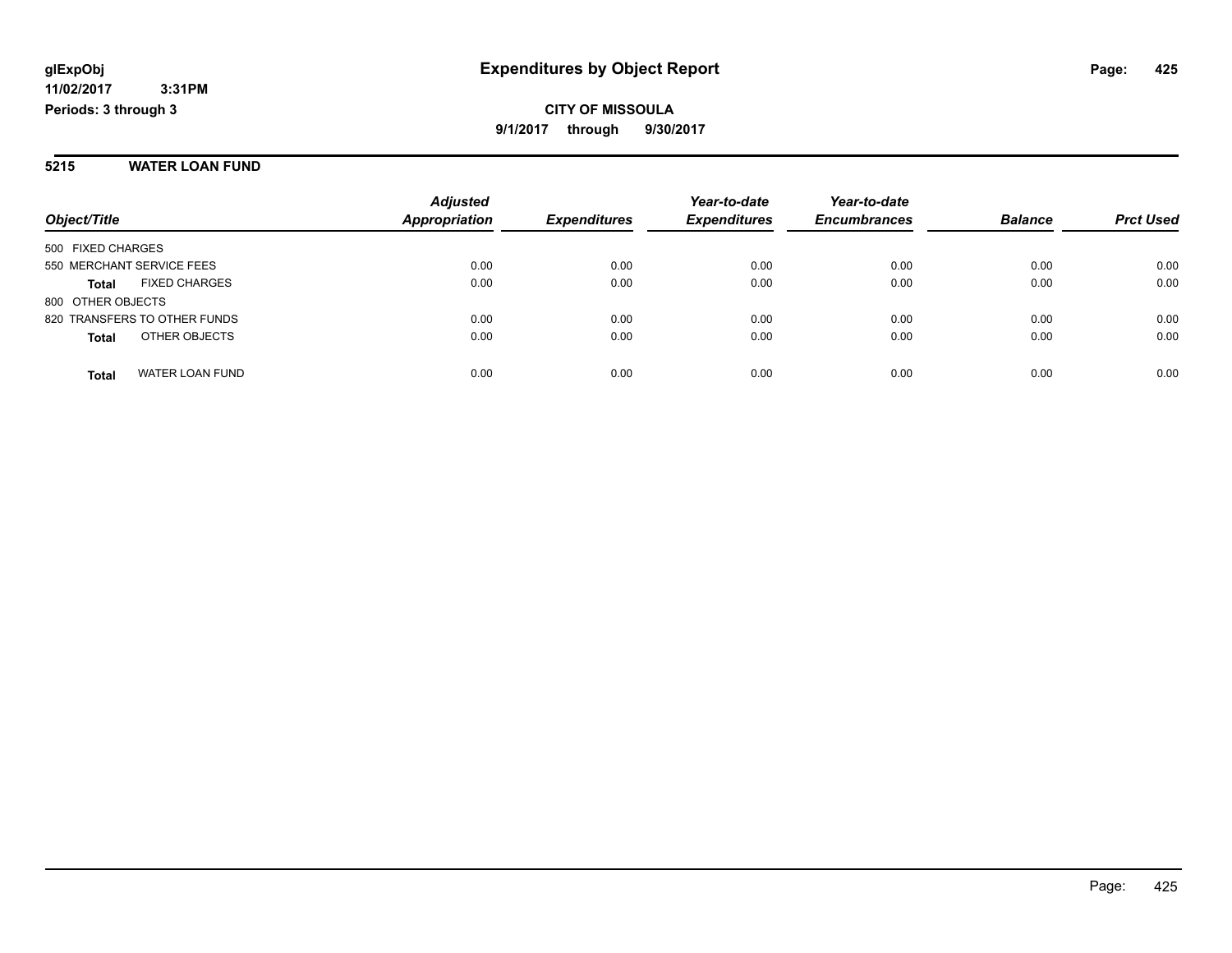**5220 WATER R&D FUND 335 WATER**

|                     |                              | <b>Adjusted</b>      |                     | Year-to-date        | Year-to-date        |                |                  |
|---------------------|------------------------------|----------------------|---------------------|---------------------|---------------------|----------------|------------------|
| Object/Title        |                              | <b>Appropriation</b> | <b>Expenditures</b> | <b>Expenditures</b> | <b>Encumbrances</b> | <b>Balance</b> | <b>Prct Used</b> |
| 200 SUPPLIES        |                              |                      |                     |                     |                     |                |                  |
| 210 OFFICE SUPPLIES |                              | 0.00                 | 0.00                | 0.00                | 0.00                | 0.00           | 0.00             |
| <b>Total</b>        | <b>SUPPLIES</b>              | 0.00                 | 0.00                | 0.00                | 0.00                | 0.00           | 0.00             |
| 500 FIXED CHARGES   |                              |                      |                     |                     |                     |                |                  |
|                     | 550 MERCHANT SERVICE FEES    | 0.00                 | 0.00                | 0.00                | 0.00                | 0.00           | 0.00             |
| <b>Total</b>        | <b>FIXED CHARGES</b>         | 0.00                 | 0.00                | 0.00                | 0.00                | 0.00           | 0.00             |
| 600 DEBT SERVICE    |                              |                      |                     |                     |                     |                |                  |
| 610 PRINCIPAL       |                              | 0.00                 | 0.00                | 0.00                | 0.00                | 0.00           | 0.00             |
|                     | 620 INTEREST / SERVICE FEES  | 0.00                 | 0.00                | 0.00                | 0.00                | 0.00           | 0.00             |
| <b>Total</b>        | <b>DEBT SERVICE</b>          | 0.00                 | 0.00                | 0.00                | 0.00                | 0.00           | 0.00             |
| 800 OTHER OBJECTS   |                              |                      |                     |                     |                     |                |                  |
|                     | 820 TRANSFERS TO OTHER FUNDS | 0.00                 | 0.00                | 0.00                | 0.00                | 0.00           | 0.00             |
| <b>Total</b>        | OTHER OBJECTS                | 0.00                 | 0.00                | 0.00                | 0.00                | 0.00           | 0.00             |
| <b>Total</b>        | <b>WATER</b>                 | 0.00                 | 0.00                | 0.00                | 0.00                | 0.00           | 0.00             |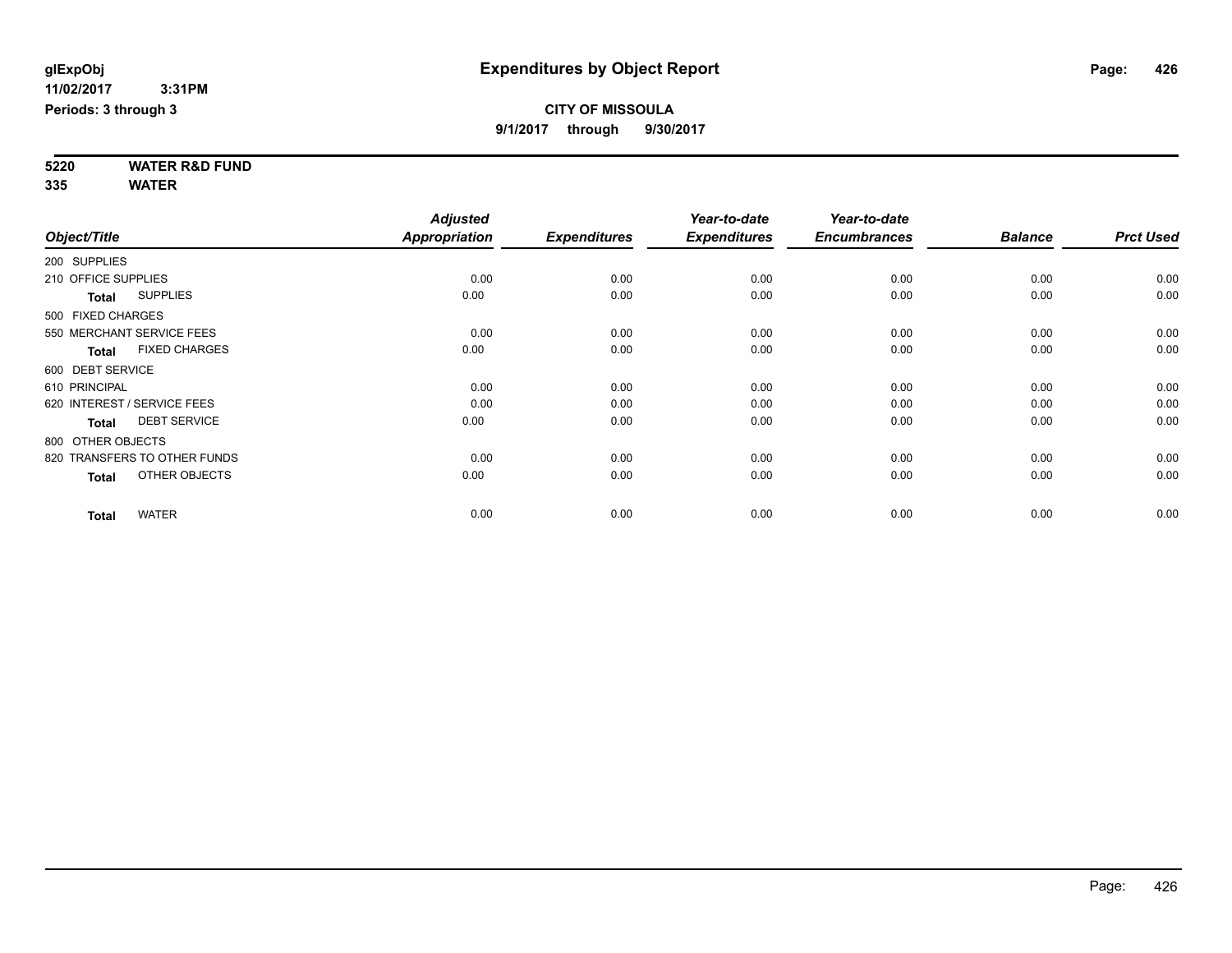**Periods: 3 through 3**

### **CITY OF MISSOULA 9/1/2017 through 9/30/2017**

#### **5220 WATER R&D FUND**

|                     |                              | <b>Adjusted</b> |                     | Year-to-date        | Year-to-date        |                |                  |
|---------------------|------------------------------|-----------------|---------------------|---------------------|---------------------|----------------|------------------|
| Object/Title        |                              | Appropriation   | <b>Expenditures</b> | <b>Expenditures</b> | <b>Encumbrances</b> | <b>Balance</b> | <b>Prct Used</b> |
| 200 SUPPLIES        |                              |                 |                     |                     |                     |                |                  |
| 210 OFFICE SUPPLIES |                              | 0.00            | 0.00                | 0.00                | 0.00                | 0.00           | 0.00             |
| Total               | <b>SUPPLIES</b>              | 0.00            | 0.00                | 0.00                | 0.00                | 0.00           | 0.00             |
| 500 FIXED CHARGES   |                              |                 |                     |                     |                     |                |                  |
|                     | 550 MERCHANT SERVICE FEES    | 0.00            | 0.00                | 0.00                | 0.00                | 0.00           | 0.00             |
| <b>Total</b>        | <b>FIXED CHARGES</b>         | 0.00            | 0.00                | 0.00                | 0.00                | 0.00           | 0.00             |
| 600 DEBT SERVICE    |                              |                 |                     |                     |                     |                |                  |
| 610 PRINCIPAL       |                              | 0.00            | 0.00                | 0.00                | 0.00                | 0.00           | 0.00             |
|                     | 620 INTEREST / SERVICE FEES  | 0.00            | 0.00                | 0.00                | 0.00                | 0.00           | 0.00             |
| <b>Total</b>        | <b>DEBT SERVICE</b>          | 0.00            | 0.00                | 0.00                | 0.00                | 0.00           | 0.00             |
| 800 OTHER OBJECTS   |                              |                 |                     |                     |                     |                |                  |
|                     | 820 TRANSFERS TO OTHER FUNDS | 0.00            | 0.00                | 0.00                | 0.00                | 0.00           | 0.00             |
| <b>Total</b>        | OTHER OBJECTS                | 0.00            | 0.00                | 0.00                | 0.00                | 0.00           | 0.00             |
| <b>Total</b>        | <b>WATER R&amp;D FUND</b>    | 0.00            | 0.00                | 0.00                | 0.00                | 0.00           | 0.00             |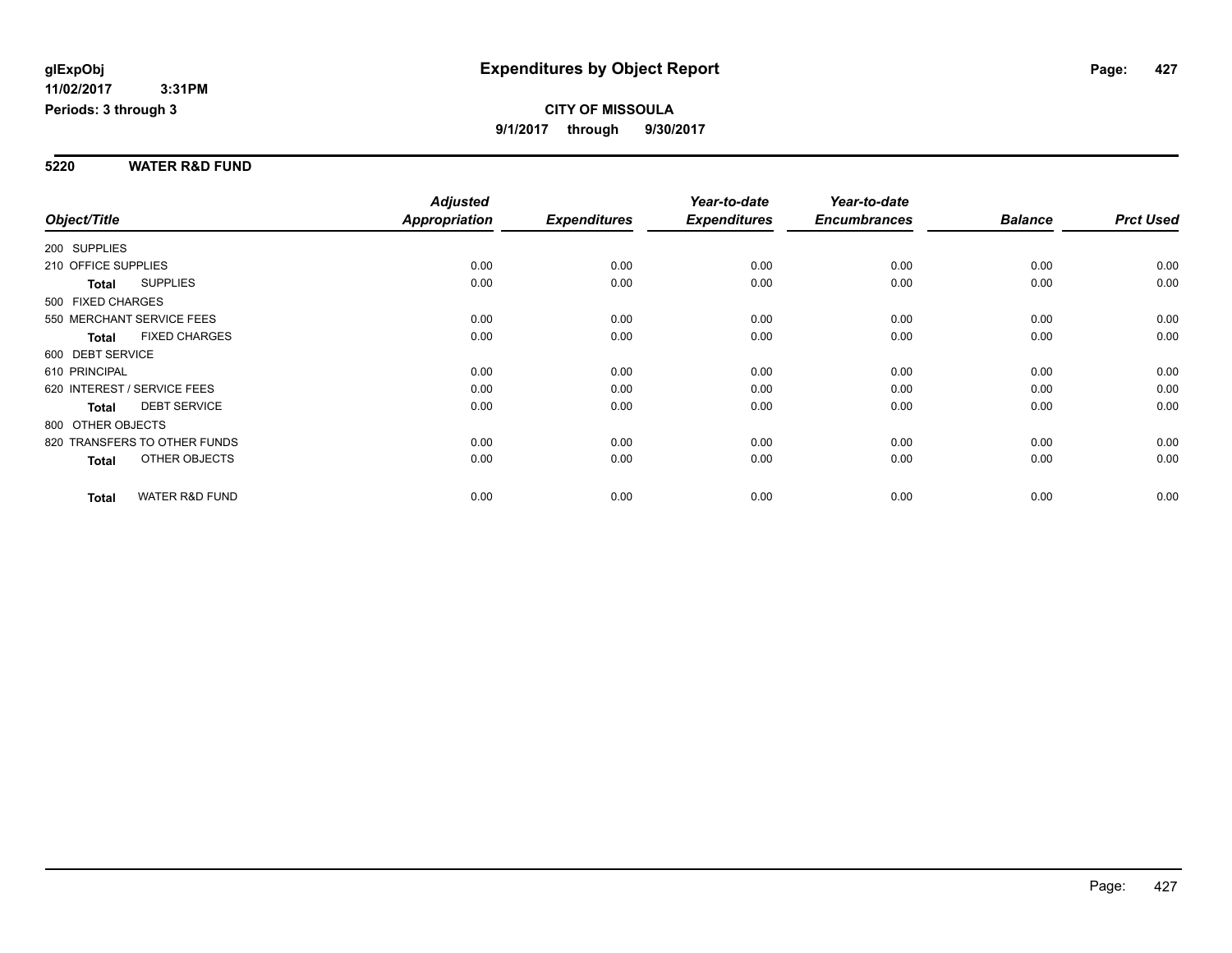# **5240 WATER CONSTRUCTION FUND**

| Object/Title                         | <b>Adjusted</b><br>Appropriation | <b>Expenditures</b> | Year-to-date<br><b>Expenditures</b> | Year-to-date<br><b>Encumbrances</b> | <b>Balance</b> | <b>Prct Used</b> |
|--------------------------------------|----------------------------------|---------------------|-------------------------------------|-------------------------------------|----------------|------------------|
| 500 FIXED CHARGES                    |                                  |                     |                                     |                                     |                |                  |
| 550 MERCHANT SERVICE FEES            | 0.00                             | 0.00                | 0.00                                | 0.00                                | 0.00           | 0.00             |
| <b>FIXED CHARGES</b><br><b>Total</b> | 0.00                             | 0.00                | 0.00                                | 0.00                                | 0.00           | 0.00             |
| <b>WATER</b><br>Total                | 0.00                             | 0.00                | 0.00                                | 0.00                                | 0.00           | 0.00             |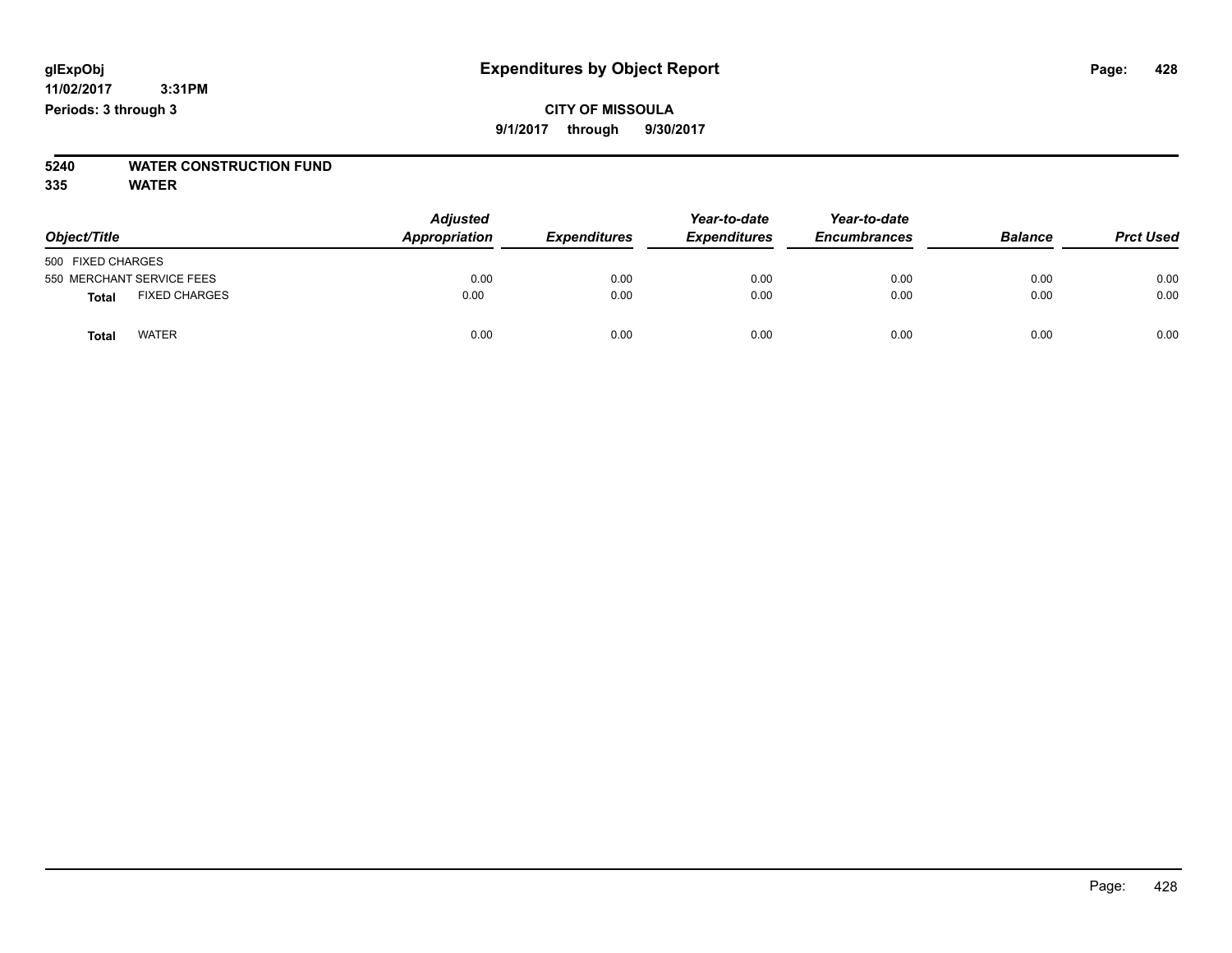**CITY OF MISSOULA 9/1/2017 through 9/30/2017**

### **5240 WATER CONSTRUCTION FUND**

|                                      | <b>Adjusted</b><br>Appropriation |                            | Year-to-date        | Year-to-date        | <b>Balance</b> |                  |
|--------------------------------------|----------------------------------|----------------------------|---------------------|---------------------|----------------|------------------|
| Object/Title                         |                                  | <i><b>Expenditures</b></i> | <b>Expenditures</b> | <b>Encumbrances</b> |                | <b>Prct Used</b> |
| 500 FIXED CHARGES                    |                                  |                            |                     |                     |                |                  |
| 550 MERCHANT SERVICE FEES            | 0.00                             | 0.00                       | 0.00                | 0.00                | 0.00           | 0.00             |
| <b>FIXED CHARGES</b><br><b>Total</b> | 0.00                             | 0.00                       | 0.00                | 0.00                | 0.00           | 0.00             |
| WATER CONSTRUCTION FUND<br>Tota      | 0.00                             | 0.00                       | 0.00                | 0.00                | 0.00           | 0.00             |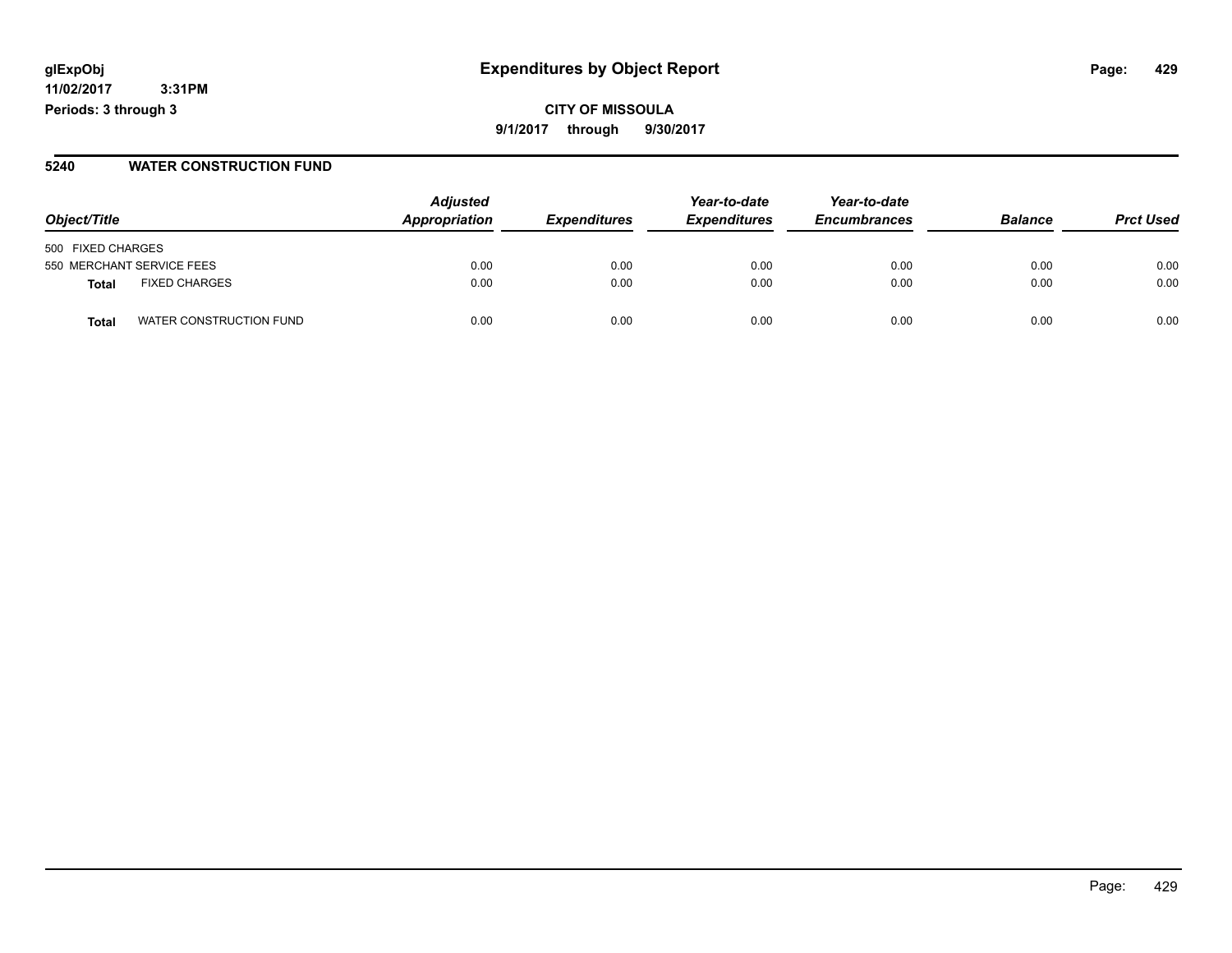### **CITY OF MISSOULA**

**9/1/2017 through 9/30/2017**

**5250 WATER PURCHASE LOAN**

**330 WASTEWATER**

|                                      | <b>Adjusted</b>      |                     | Year-to-date        | Year-to-date        |                |                  |
|--------------------------------------|----------------------|---------------------|---------------------|---------------------|----------------|------------------|
| Object/Title                         | <b>Appropriation</b> | <b>Expenditures</b> | <b>Expenditures</b> | <b>Encumbrances</b> | <b>Balance</b> | <b>Prct Used</b> |
| 500 FIXED CHARGES                    |                      |                     |                     |                     |                |                  |
| 550 MERCHANT SERVICE FEES            | 0.00                 | 0.00                | 0.00                | 0.00                | 0.00           | 0.00             |
| <b>FIXED CHARGES</b><br><b>Total</b> | 0.00                 | 0.00                | 0.00                | 0.00                | 0.00           | 0.00             |
| 600 DEBT SERVICE                     |                      |                     |                     |                     |                |                  |
| 610 PRINCIPAL                        | 0.00                 | 0.00                | 0.00                | 0.00                | 0.00           | 0.00             |
| 620 INTEREST / SERVICE FEES          | 0.00                 | 0.00                | 0.00                | 0.00                | 0.00           | 0.00             |
| <b>DEBT SERVICE</b><br><b>Total</b>  | 0.00                 | 0.00                | 0.00                | 0.00                | 0.00           | 0.00             |
| <b>WASTEWATER</b><br>Total           | 0.00                 | 0.00                | 0.00                | 0.00                | 0.00           | 0.00             |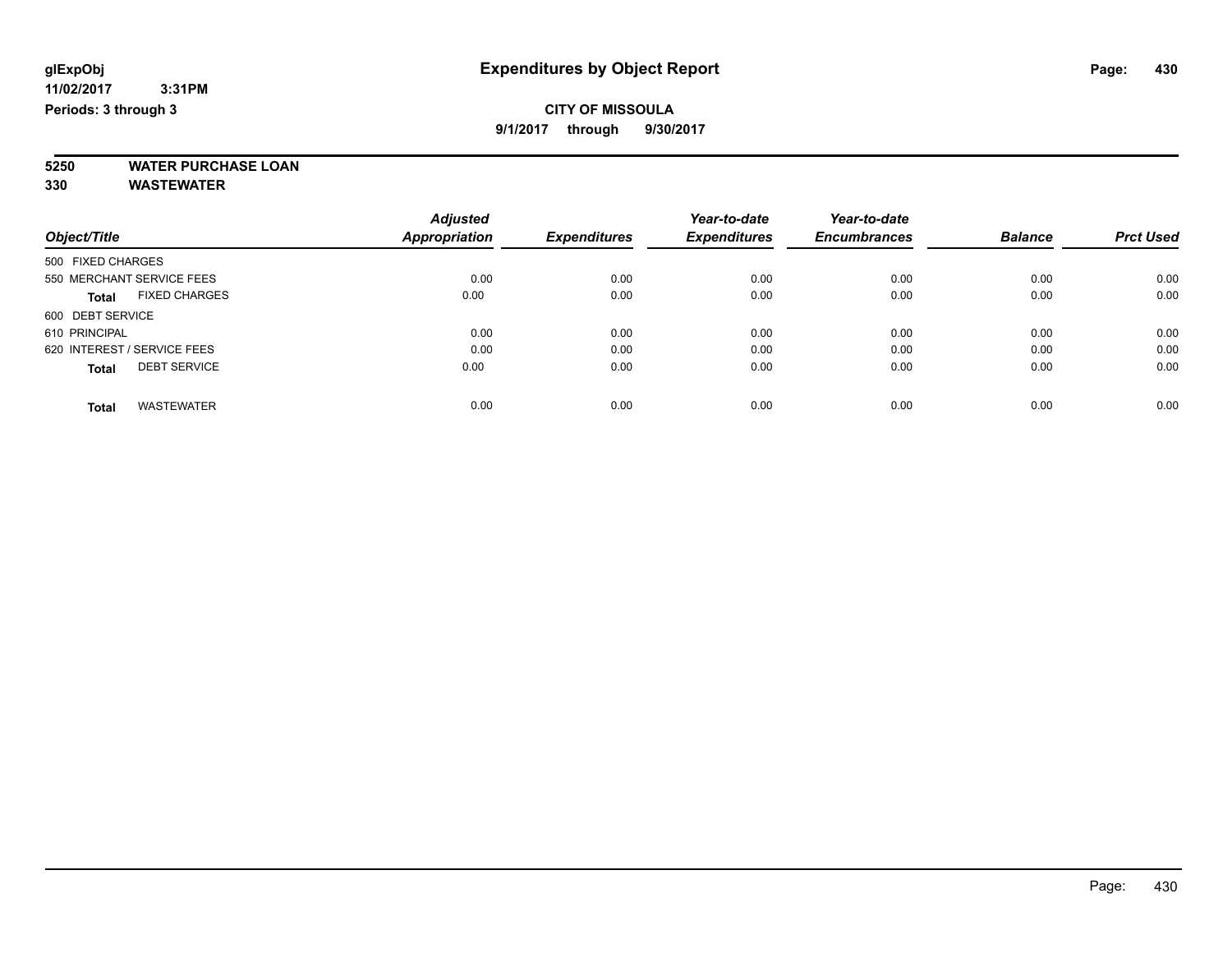**CITY OF MISSOULA 9/1/2017 through 9/30/2017**

#### **5250 WATER PURCHASE LOAN**

| Object/Title                               | <b>Adjusted</b><br><b>Appropriation</b> | <b>Expenditures</b> | Year-to-date<br><b>Expenditures</b> | Year-to-date<br><b>Encumbrances</b> | <b>Balance</b> | <b>Prct Used</b> |
|--------------------------------------------|-----------------------------------------|---------------------|-------------------------------------|-------------------------------------|----------------|------------------|
| 500 FIXED CHARGES                          |                                         |                     |                                     |                                     |                |                  |
| 550 MERCHANT SERVICE FEES                  | 0.00                                    | 0.00                | 0.00                                | 0.00                                | 0.00           | 0.00             |
| <b>FIXED CHARGES</b><br><b>Total</b>       | 0.00                                    | 0.00                | 0.00                                | 0.00                                | 0.00           | 0.00             |
| 600 DEBT SERVICE                           |                                         |                     |                                     |                                     |                |                  |
| 610 PRINCIPAL                              | 0.00                                    | 0.00                | 0.00                                | 0.00                                | 0.00           | 0.00             |
| 620 INTEREST / SERVICE FEES                | 0.00                                    | 0.00                | 0.00                                | 0.00                                | 0.00           | 0.00             |
| <b>DEBT SERVICE</b><br><b>Total</b>        | 0.00                                    | 0.00                | 0.00                                | 0.00                                | 0.00           | 0.00             |
| <b>WATER PURCHASE LOAN</b><br><b>Total</b> | 0.00                                    | 0.00                | 0.00                                | 0.00                                | 0.00           | 0.00             |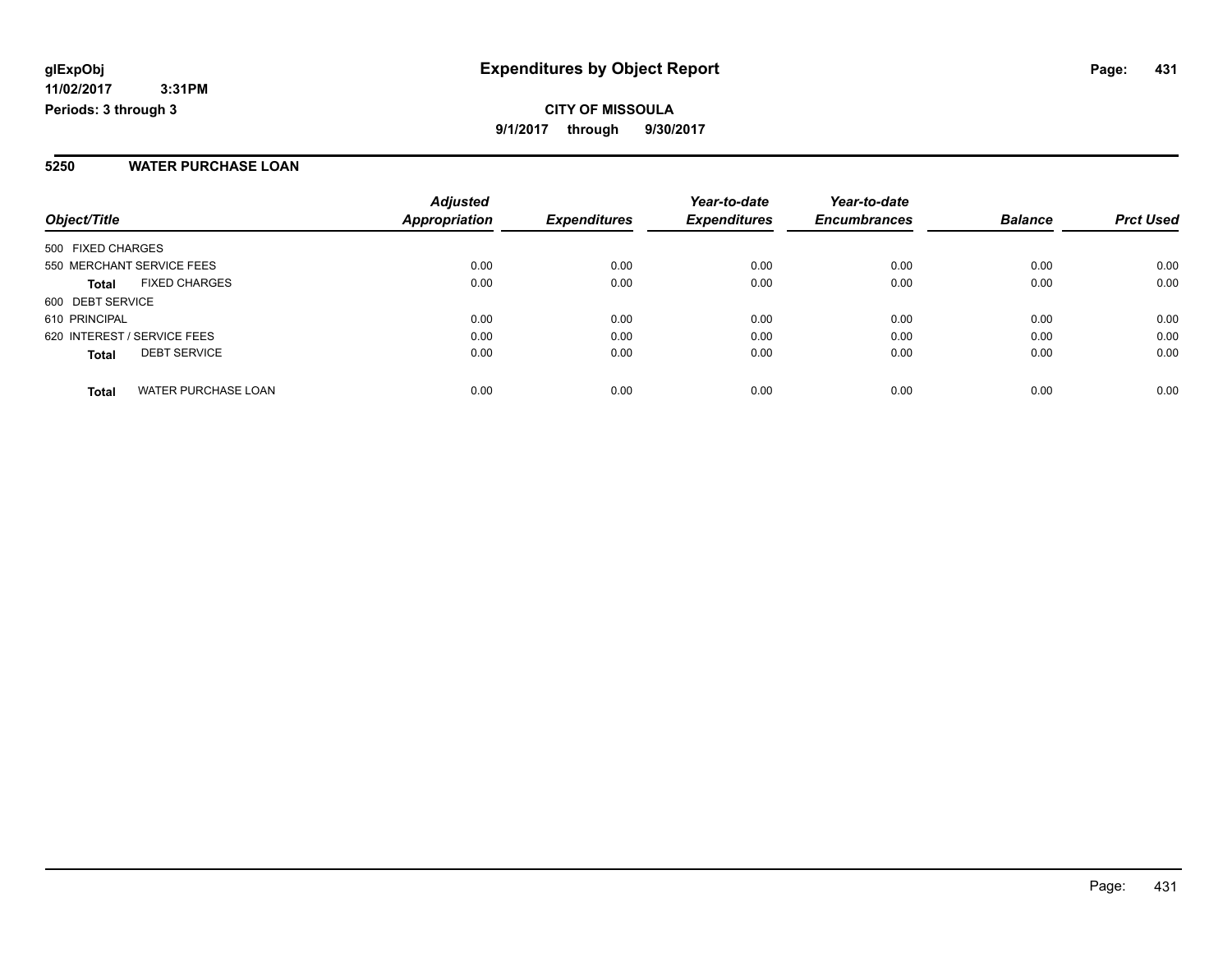### **CITY OF MISSOULA**

**9/1/2017 through 9/30/2017**

# **5310 SEWER OPERATING BUDGET FUND**

**330 WASTEWATER**

| Object/Title                              | <b>Adjusted</b>      |                     | Year-to-date        | Year-to-date        |                |                  |
|-------------------------------------------|----------------------|---------------------|---------------------|---------------------|----------------|------------------|
|                                           | <b>Appropriation</b> | <b>Expenditures</b> | <b>Expenditures</b> | <b>Encumbrances</b> | <b>Balance</b> | <b>Prct Used</b> |
| 100 PERSONAL SERVICES                     |                      |                     |                     |                     |                |                  |
| 110 SALARIES AND WAGES                    | 0.00                 | 0.00                | 1,512.19            | 0.00                | $-1,512.19$    | 0.00             |
| 115 SALARIES/HEALTH INSURANCE BENEFIT     | 0.00                 | 0.00                | 0.00                | 0.00                | 0.00           | 0.00             |
| 120 OVERTIME                              | 0.00                 | 476.77              | 1,475.41            | 0.00                | $-1,475.41$    | 0.00             |
| 130 OTHER                                 | 0.00                 | 0.00                | 0.00                | 0.00                | 0.00           | 0.00             |
| 135 OPEB EXPENSE                          | 0.00                 | 0.00                | 0.00                | 0.00                | 0.00           | 0.00             |
| <b>140 EMPLOYER CONTRIBUTIONS</b>         | 0.00                 | 208.73              | 23,580.70           | 0.00                | $-23,580.70$   | 0.00             |
| <b>141 STATE RETIREMENT CONTRIBUTIONS</b> | 0.00                 | 0.00                | 209.56              | 0.00                | $-209.56$      | 0.00             |
| 145 OPEB CONTRIBUTION                     | 0.00                 | 0.00                | 0.00                | 0.00                | 0.00           | 0.00             |
| <b>150 STATE RETIREMENT</b>               | 0.00                 | 0.00                | 0.00                | 0.00                | 0.00           | 0.00             |
| 190 PENSION EXPENSE                       | 0.00                 | 0.00                | 0.00                | 0.00                | 0.00           | 0.00             |
| PERSONAL SERVICES<br><b>Total</b>         | 0.00                 | 685.50              | 26,777.86           | 0.00                | $-26,777.86$   | 0.00             |
| 200 SUPPLIES                              |                      |                     |                     |                     |                |                  |
| 210 OFFICE SUPPLIES                       | 0.00                 | 106.72              | 763.77              | 0.00                | $-763.77$      | 0.00             |
| 220 OPERATING SUPPLIES                    | 0.00                 | 8,100.53            | 47, 157. 42         | 0.00                | $-47, 157.42$  | 0.00             |
| 230 REPAIR/MAINTENANCE                    | 0.00                 | 20,360.00           | 69,361.47           | 0.00                | $-69,361.47$   | 0.00             |
| 231 GASOLINE                              | 0.00                 | 3,381.81            | 3,381.81            | 0.00                | $-3,381.81$    | 0.00             |
| 240 OTHER SUPPLIES                        | 0.00                 | 1,188.83            | 1,603.96            | 0.00                | $-1,603.96$    | 0.00             |
| 250 SUPPLIES FOR RESALE                   | 0.00                 | 0.00                | 0.00                | 0.00                | 0.00           | 0.00             |
| <b>SUPPLIES</b><br><b>Total</b>           | 0.00                 | 33,137.89           | 122,268.43          | 0.00                | $-122,268.43$  | 0.00             |
| 300 PURCHASED SERVICES                    |                      |                     |                     |                     |                |                  |
| 310 COMMUNICATIONS                        | 0.00                 | 78.72               | 185.39              | 0.00                | $-185.39$      | 0.00             |
| 320 PRINTING & DUPLICATING                | 0.00                 | 396.27              | 697.70              | 0.00                | $-697.70$      | 0.00             |
| 330 PUBLICITY, SUBSCRIPTIONS & DUES       | 0.00                 | 190.00              | 9,051.00            | 0.00                | $-9,051.00$    | 0.00             |
| 341 ELECTRICITY & NATURAL GAS             | 0.00                 | 3,621.73            | 56,431.92           | 0.00                | $-56,431.92$   | 0.00             |
| 343 WATER CHARGES                         | 0.00                 | 719.23              | 1,472.95            | 0.00                | $-1,472.95$    | 0.00             |
| 344 TELEPHONE SERVICE                     | 0.00                 | 2,647.82            | 5,733.45            | 0.00                | $-5,733.45$    | 0.00             |
| 345 GARBAGE                               | 0.00                 | 3,772.91            | 8,508.54            | 0.00                | $-8,508.54$    | 0.00             |
| 350 PROFESSIONAL SERVICES                 | 0.00                 | 8,665.00            | 16,768.46           | 0.00                | $-16,768.46$   | 0.00             |
| 360 REPAIR & MAINTENANCE                  | 0.00                 | 76,060.12           | 122,952.85          | 0.00                | $-122,952.85$  | 0.00             |
| 370 TRAVEL                                | 0.00                 | 900.00              | 900.00              | 0.00                | $-900.00$      | 0.00             |
| 380 TRAINING                              | 0.00                 | 0.00                | 2,165.05            | 0.00                | $-2,165.05$    | 0.00             |
| 390 OTHER PURCHASED SERVICES              | 0.00                 | 0.00                | 0.00                | 0.00                | 0.00           | 0.00             |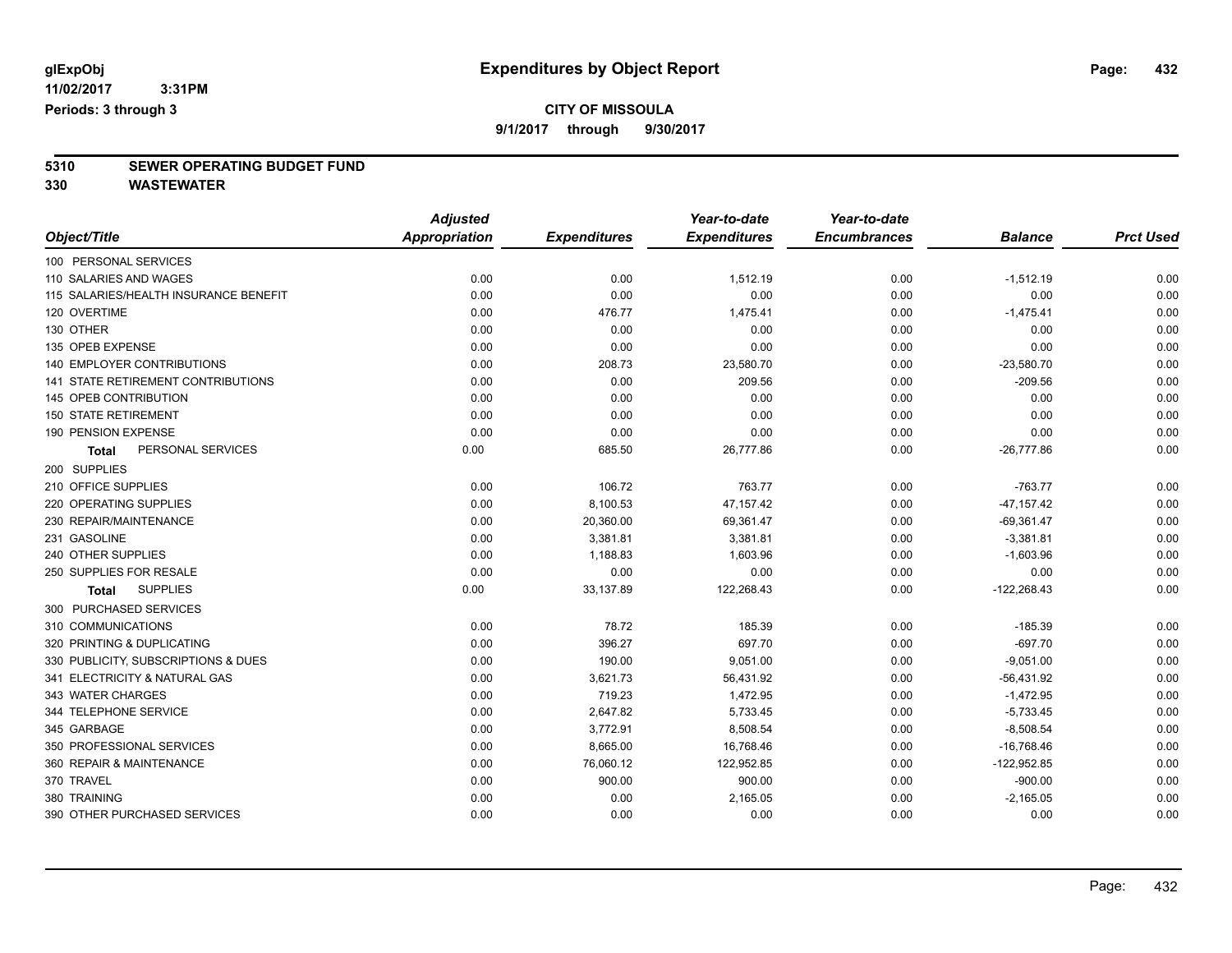### **CITY OF MISSOULA**

**9/1/2017 through 9/30/2017**

# **5310 SEWER OPERATING BUDGET FUND**

|                    |                                   | <b>Adjusted</b>      |                     | Year-to-date        | Year-to-date        |                |                  |
|--------------------|-----------------------------------|----------------------|---------------------|---------------------|---------------------|----------------|------------------|
| Object/Title       |                                   | <b>Appropriation</b> | <b>Expenditures</b> | <b>Expenditures</b> | <b>Encumbrances</b> | <b>Balance</b> | <b>Prct Used</b> |
| <b>Total</b>       | PURCHASED SERVICES                | 0.00                 | 97,051.80           | 224,867.31          | 0.00                | $-224,867.31$  | 0.00             |
| 500 FIXED CHARGES  |                                   |                      |                     |                     |                     |                |                  |
| 500 FIXED CHARGES  |                                   | 0.00                 | 0.00                | 2,600.00            | 0.00                | $-2,600.00$    | 0.00             |
| <b>Total</b>       | <b>FIXED CHARGES</b>              | 0.00                 | 0.00                | 2,600.00            | 0.00                | $-2,600.00$    | 0.00             |
| 600 DEBT SERVICE   |                                   |                      |                     |                     |                     |                |                  |
| 610 PRINCIPAL      |                                   | 0.00                 | 0.00                | 0.00                | 0.00                | 0.00           | 0.00             |
|                    | 620 INTEREST / SERVICE FEES       | 0.00                 | 0.00                | $-4.27$             | 0.00                | 4.27           | 0.00             |
| Total              | <b>DEBT SERVICE</b>               | 0.00                 | 0.00                | $-4.27$             | 0.00                | 4.27           | 0.00             |
|                    | 700 GRANTS & CONTRIBUTIONS        |                      |                     |                     |                     |                |                  |
|                    | 700 GRANTS & CONTRIBUTIONS        | 0.00                 | 0.00                | 0.00                | 0.00                | 0.00           | 0.00             |
| <b>Total</b>       | <b>GRANTS &amp; CONTRIBUTIONS</b> | 0.00                 | 0.00                | 0.00                | 0.00                | 0.00           | 0.00             |
| 800 OTHER OBJECTS  |                                   |                      |                     |                     |                     |                |                  |
|                    | 820 TRANSFERS TO OTHER FUNDS      | 0.00                 | 0.00                | 0.00                | 0.00                | 0.00           | 0.00             |
| 830 DEPRECIATION   |                                   | 0.00                 | 0.00                | 0.00                | 0.00                | 0.00           | 0.00             |
| <b>Total</b>       | OTHER OBJECTS                     | 0.00                 | 0.00                | 0.00                | 0.00                | 0.00           | 0.00             |
| 900 CAPITAL OUTLAY |                                   |                      |                     |                     |                     |                |                  |
| 910 LAND           |                                   | 0.00                 | 0.00                | 0.00                | 0.00                | 0.00           | 0.00             |
| 920 BUILDINGS      |                                   | 0.00                 | 0.00                | 0.00                | 0.00                | 0.00           | 0.00             |
| 930 IMPROVEMENTS   |                                   | 0.00                 | 0.00                | 0.00                | 0.00                | 0.00           | 0.00             |
|                    | 940 MACHINERY & EQUIPMENT         | 0.00                 | 10,934.57           | 13,994.57           | 0.00                | $-13,994.57$   | 0.00             |
| <b>Total</b>       | <b>CAPITAL OUTLAY</b>             | 0.00                 | 10,934.57           | 13,994.57           | 0.00                | $-13,994.57$   | 0.00             |
| <b>Total</b>       | <b>WASTEWATER</b>                 | 0.00                 | 141,809.76          | 390,503.90          | 0.00                | -390,503.90    | 0.00             |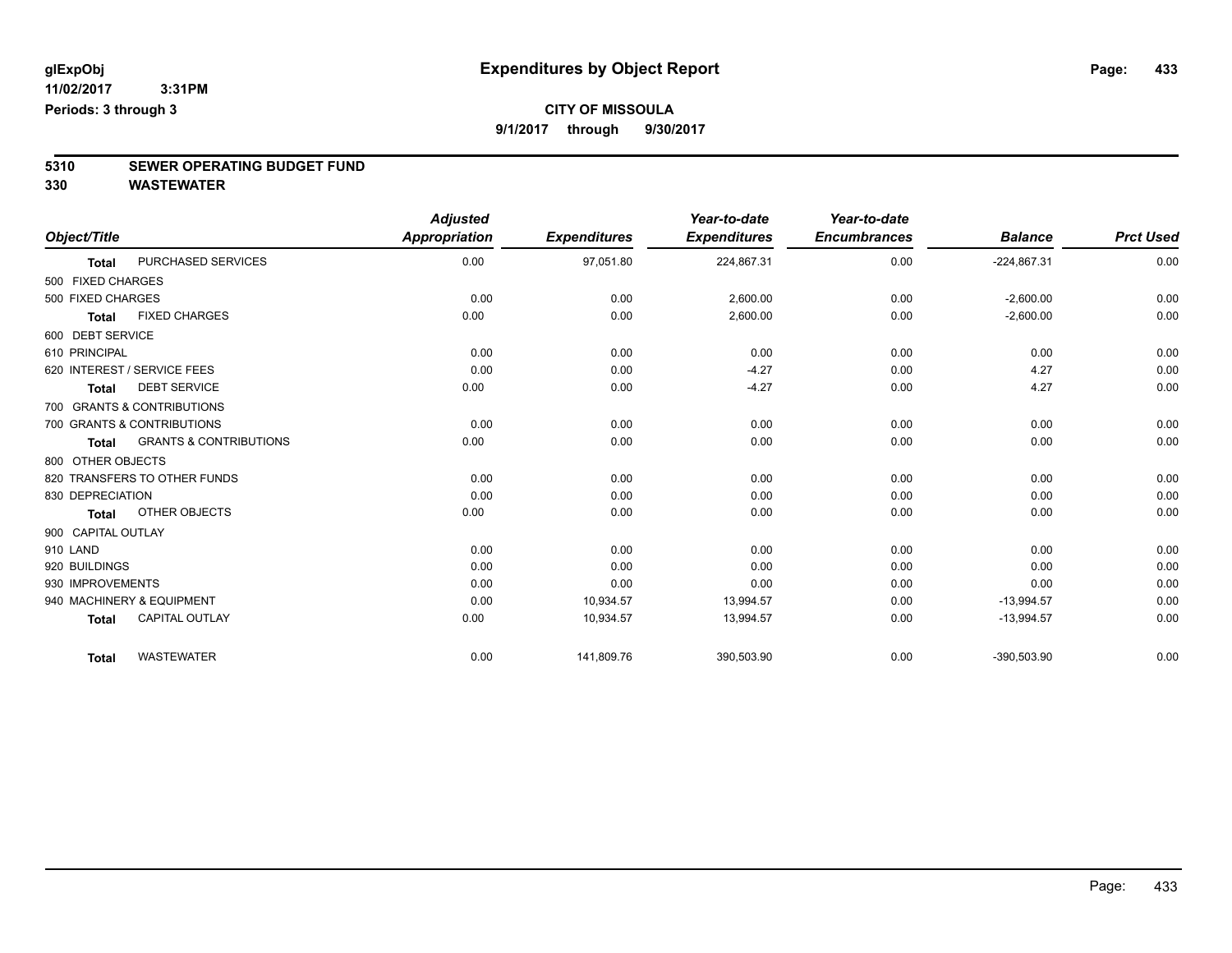#### **CITY OF MISSOULA 9/1/2017 through 9/30/2017**

# **5310 SEWER OPERATING BUDGET FUND**

**335 WATER**

| Object/Title                        | <b>Adjusted</b><br>Appropriation | <b>Expenditures</b> | Year-to-date<br><b>Expenditures</b> | Year-to-date<br><b>Encumbrances</b> | <b>Balance</b> | <b>Prct Used</b> |
|-------------------------------------|----------------------------------|---------------------|-------------------------------------|-------------------------------------|----------------|------------------|
| 300 PURCHASED SERVICES              |                                  |                     |                                     |                                     |                |                  |
| 310 COMMUNICATIONS                  | 0.00                             | 0.00                | 0.00                                | 0.00                                | 0.00           | 0.00             |
| 330 PUBLICITY, SUBSCRIPTIONS & DUES | 0.00                             | 0.00                | 0.00                                | 0.00                                | 0.00           | 0.00             |
| <b>PURCHASED SERVICES</b><br>Total  | 0.00                             | 0.00                | 0.00                                | 0.00                                | 0.00           | 0.00             |
| <b>WATER</b><br>Total               | 0.00                             | 0.00                | 0.00                                | 0.00                                | 0.00           | 0.00             |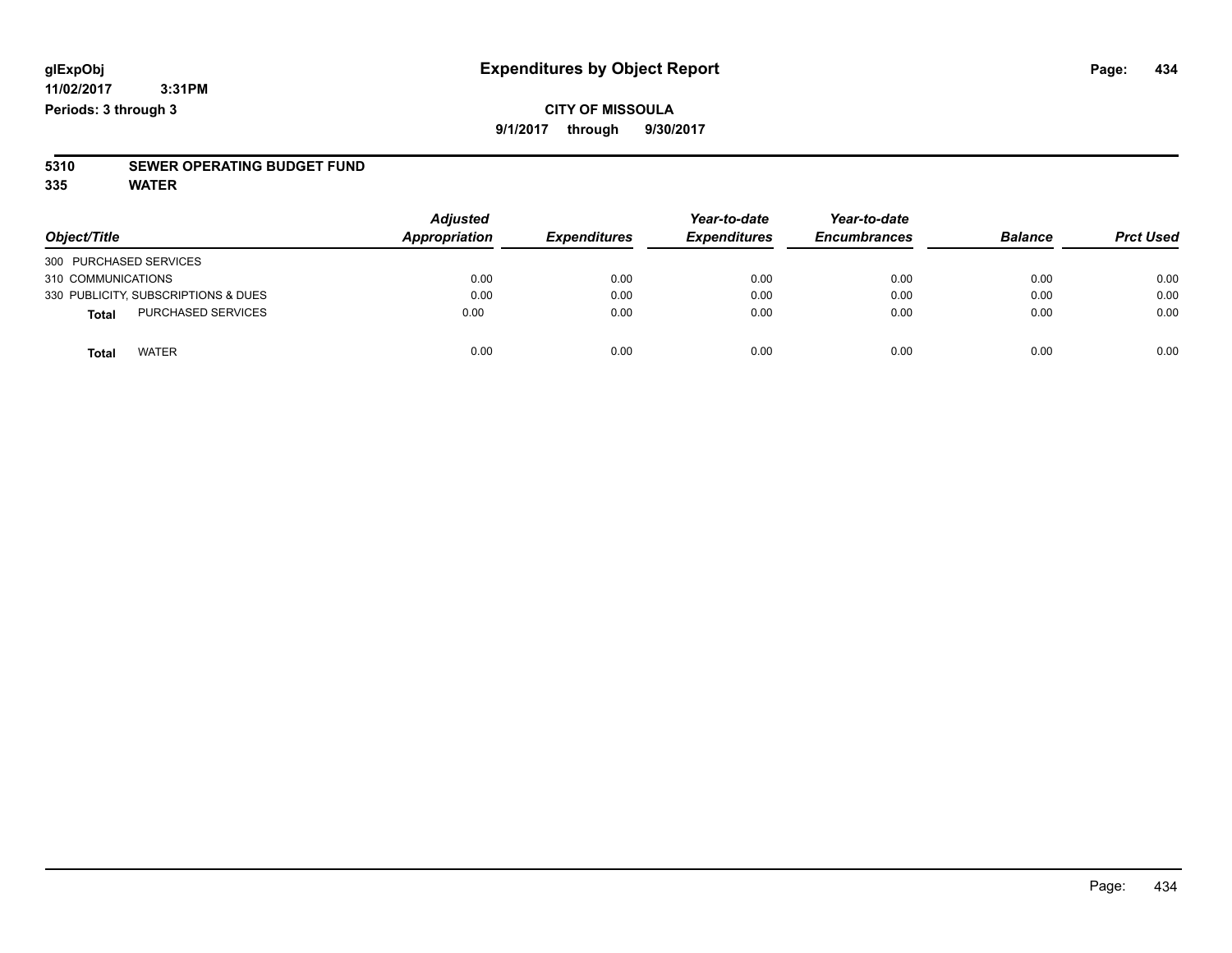**11/02/2017 3:31PM Periods: 3 through 3**

#### **5310 SEWER OPERATING BUDGET FUND**

|                                           | <b>Adjusted</b> |                     | Year-to-date        | Year-to-date        |                |                  |
|-------------------------------------------|-----------------|---------------------|---------------------|---------------------|----------------|------------------|
| Object/Title                              | Appropriation   | <b>Expenditures</b> | <b>Expenditures</b> | <b>Encumbrances</b> | <b>Balance</b> | <b>Prct Used</b> |
| 100 PERSONAL SERVICES                     |                 |                     |                     |                     |                |                  |
| 110 SALARIES AND WAGES                    | 0.00            | 0.00                | 1,512.19            | 0.00                | $-1,512.19$    | 0.00             |
| 115 SALARIES/HEALTH INSURANCE BENEFIT     | 0.00            | 0.00                | 0.00                | 0.00                | 0.00           | 0.00             |
| 120 OVERTIME                              | 0.00            | 476.77              | 1,475.41            | 0.00                | $-1,475.41$    | 0.00             |
| 130 OTHER                                 | 0.00            | 0.00                | 0.00                | 0.00                | 0.00           | 0.00             |
| 135 OPEB EXPENSE                          | 0.00            | 0.00                | 0.00                | 0.00                | 0.00           | 0.00             |
| <b>140 EMPLOYER CONTRIBUTIONS</b>         | 0.00            | 208.73              | 23,580.70           | 0.00                | $-23,580.70$   | 0.00             |
| <b>141 STATE RETIREMENT CONTRIBUTIONS</b> | 0.00            | 0.00                | 209.56              | 0.00                | $-209.56$      | 0.00             |
| 145 OPEB CONTRIBUTION                     | 0.00            | 0.00                | 0.00                | 0.00                | 0.00           | 0.00             |
| <b>150 STATE RETIREMENT</b>               | 0.00            | 0.00                | 0.00                | 0.00                | 0.00           | 0.00             |
| 190 PENSION EXPENSE                       | 0.00            | 0.00                | 0.00                | 0.00                | 0.00           | 0.00             |
| PERSONAL SERVICES<br><b>Total</b>         | 0.00            | 685.50              | 26,777.86           | 0.00                | $-26,777.86$   | 0.00             |
| 200 SUPPLIES                              |                 |                     |                     |                     |                |                  |
| 210 OFFICE SUPPLIES                       | 0.00            | 106.72              | 763.77              | 0.00                | $-763.77$      | 0.00             |
| 220 OPERATING SUPPLIES                    | 0.00            | 8,100.53            | 47,157.42           | 0.00                | $-47, 157.42$  | 0.00             |
| 230 REPAIR/MAINTENANCE                    | 0.00            | 20,360.00           | 69,361.47           | 0.00                | $-69,361.47$   | 0.00             |
| 231 GASOLINE                              | 0.00            | 3,381.81            | 3,381.81            | 0.00                | $-3,381.81$    | 0.00             |
| 240 OTHER SUPPLIES                        | 0.00            | 1,188.83            | 1,603.96            | 0.00                | $-1,603.96$    | 0.00             |
| 250 SUPPLIES FOR RESALE                   | 0.00            | 0.00                | 0.00                | 0.00                | 0.00           | 0.00             |
| <b>SUPPLIES</b><br><b>Total</b>           | 0.00            | 33,137.89           | 122,268.43          | 0.00                | $-122,268.43$  | 0.00             |
| 300 PURCHASED SERVICES                    |                 |                     |                     |                     |                |                  |
| 310 COMMUNICATIONS                        | 0.00            | 78.72               | 185.39              | 0.00                | $-185.39$      | 0.00             |
| 320 PRINTING & DUPLICATING                | 0.00            | 396.27              | 697.70              | 0.00                | $-697.70$      | 0.00             |
| 330 PUBLICITY, SUBSCRIPTIONS & DUES       | 0.00            | 190.00              | 9,051.00            | 0.00                | $-9,051.00$    | 0.00             |
| 341 ELECTRICITY & NATURAL GAS             | 0.00            | 3,621.73            | 56,431.92           | 0.00                | $-56,431.92$   | 0.00             |
| 343 WATER CHARGES                         | 0.00            | 719.23              | 1,472.95            | 0.00                | $-1,472.95$    | 0.00             |
| 344 TELEPHONE SERVICE                     | 0.00            | 2,647.82            | 5,733.45            | 0.00                | $-5,733.45$    | 0.00             |
| 345 GARBAGE                               | 0.00            | 3,772.91            | 8,508.54            | 0.00                | $-8,508.54$    | 0.00             |
| 350 PROFESSIONAL SERVICES                 | 0.00            | 8,665.00            | 16,768.46           | 0.00                | $-16,768.46$   | 0.00             |
| 360 REPAIR & MAINTENANCE                  | 0.00            | 76,060.12           | 122,952.85          | 0.00                | $-122,952.85$  | 0.00             |
| 370 TRAVEL                                | 0.00            | 900.00              | 900.00              | 0.00                | $-900.00$      | 0.00             |
| 380 TRAINING                              | 0.00            | 0.00                | 2,165.05            | 0.00                | $-2,165.05$    | 0.00             |
| 390 OTHER PURCHASED SERVICES              | 0.00            | 0.00                | 0.00                | 0.00                | 0.00           | 0.00             |
| PURCHASED SERVICES<br>Total               | 0.00            | 97,051.80           | 224,867.31          | 0.00                | $-224,867.31$  | 0.00             |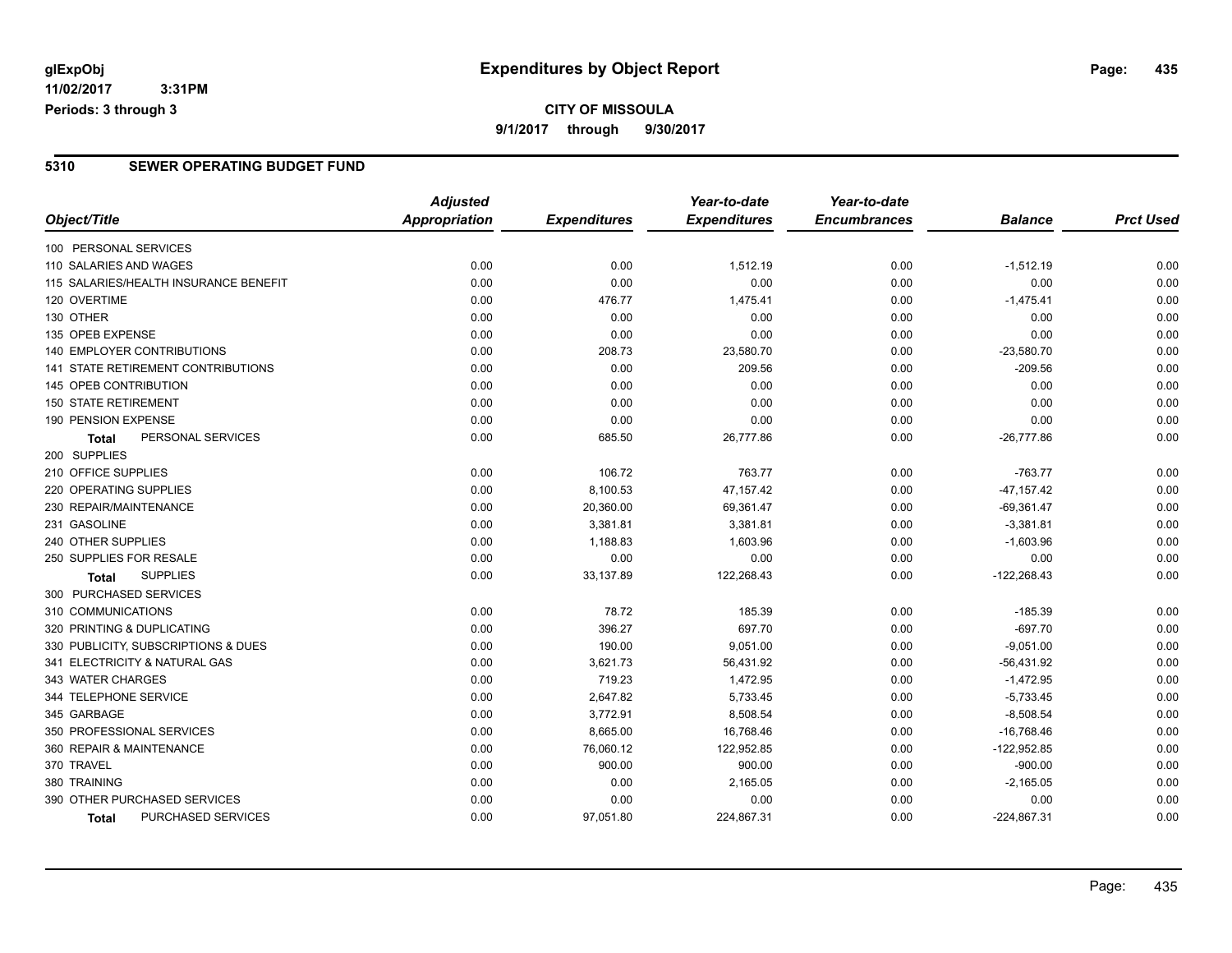**11/02/2017 3:31PM Periods: 3 through 3**

#### **5310 SEWER OPERATING BUDGET FUND**

|                    |                                   | <b>Adjusted</b>      |                     | Year-to-date        | Year-to-date        |                |                  |
|--------------------|-----------------------------------|----------------------|---------------------|---------------------|---------------------|----------------|------------------|
| Object/Title       |                                   | <b>Appropriation</b> | <b>Expenditures</b> | <b>Expenditures</b> | <b>Encumbrances</b> | <b>Balance</b> | <b>Prct Used</b> |
| 500 FIXED CHARGES  |                                   |                      |                     |                     |                     |                |                  |
| 500 FIXED CHARGES  |                                   | 0.00                 | 0.00                | 2,600.00            | 0.00                | $-2,600.00$    | 0.00             |
| Total              | <b>FIXED CHARGES</b>              | 0.00                 | 0.00                | 2,600.00            | 0.00                | $-2,600.00$    | 0.00             |
| 600 DEBT SERVICE   |                                   |                      |                     |                     |                     |                |                  |
| 610 PRINCIPAL      |                                   | 0.00                 | 0.00                | 0.00                | 0.00                | 0.00           | 0.00             |
|                    | 620 INTEREST / SERVICE FEES       | 0.00                 | 0.00                | $-4.27$             | 0.00                | 4.27           | 0.00             |
| <b>Total</b>       | <b>DEBT SERVICE</b>               | 0.00                 | 0.00                | $-4.27$             | 0.00                | 4.27           | 0.00             |
|                    | 700 GRANTS & CONTRIBUTIONS        |                      |                     |                     |                     |                |                  |
|                    | 700 GRANTS & CONTRIBUTIONS        | 0.00                 | 0.00                | 0.00                | 0.00                | 0.00           | 0.00             |
| Total              | <b>GRANTS &amp; CONTRIBUTIONS</b> | 0.00                 | 0.00                | 0.00                | 0.00                | 0.00           | 0.00             |
| 800 OTHER OBJECTS  |                                   |                      |                     |                     |                     |                |                  |
|                    | 820 TRANSFERS TO OTHER FUNDS      | 0.00                 | 0.00                | 0.00                | 0.00                | 0.00           | 0.00             |
| 830 DEPRECIATION   |                                   | 0.00                 | 0.00                | 0.00                | 0.00                | 0.00           | 0.00             |
| <b>Total</b>       | <b>OTHER OBJECTS</b>              | 0.00                 | 0.00                | 0.00                | 0.00                | 0.00           | 0.00             |
| 900 CAPITAL OUTLAY |                                   |                      |                     |                     |                     |                |                  |
| 910 LAND           |                                   | 0.00                 | 0.00                | 0.00                | 0.00                | 0.00           | 0.00             |
| 920 BUILDINGS      |                                   | 0.00                 | 0.00                | 0.00                | 0.00                | 0.00           | 0.00             |
| 930 IMPROVEMENTS   |                                   | 0.00                 | 0.00                | 0.00                | 0.00                | 0.00           | 0.00             |
|                    | 940 MACHINERY & EQUIPMENT         | 0.00                 | 10,934.57           | 13,994.57           | 0.00                | $-13,994.57$   | 0.00             |
| <b>Total</b>       | <b>CAPITAL OUTLAY</b>             | 0.00                 | 10,934.57           | 13,994.57           | 0.00                | $-13,994.57$   | 0.00             |
| <b>Total</b>       | SEWER OPERATING BUDGET FUND       | 0.00                 | 141,809.76          | 390,503.90          | 0.00                | $-390,503.90$  | 0.00             |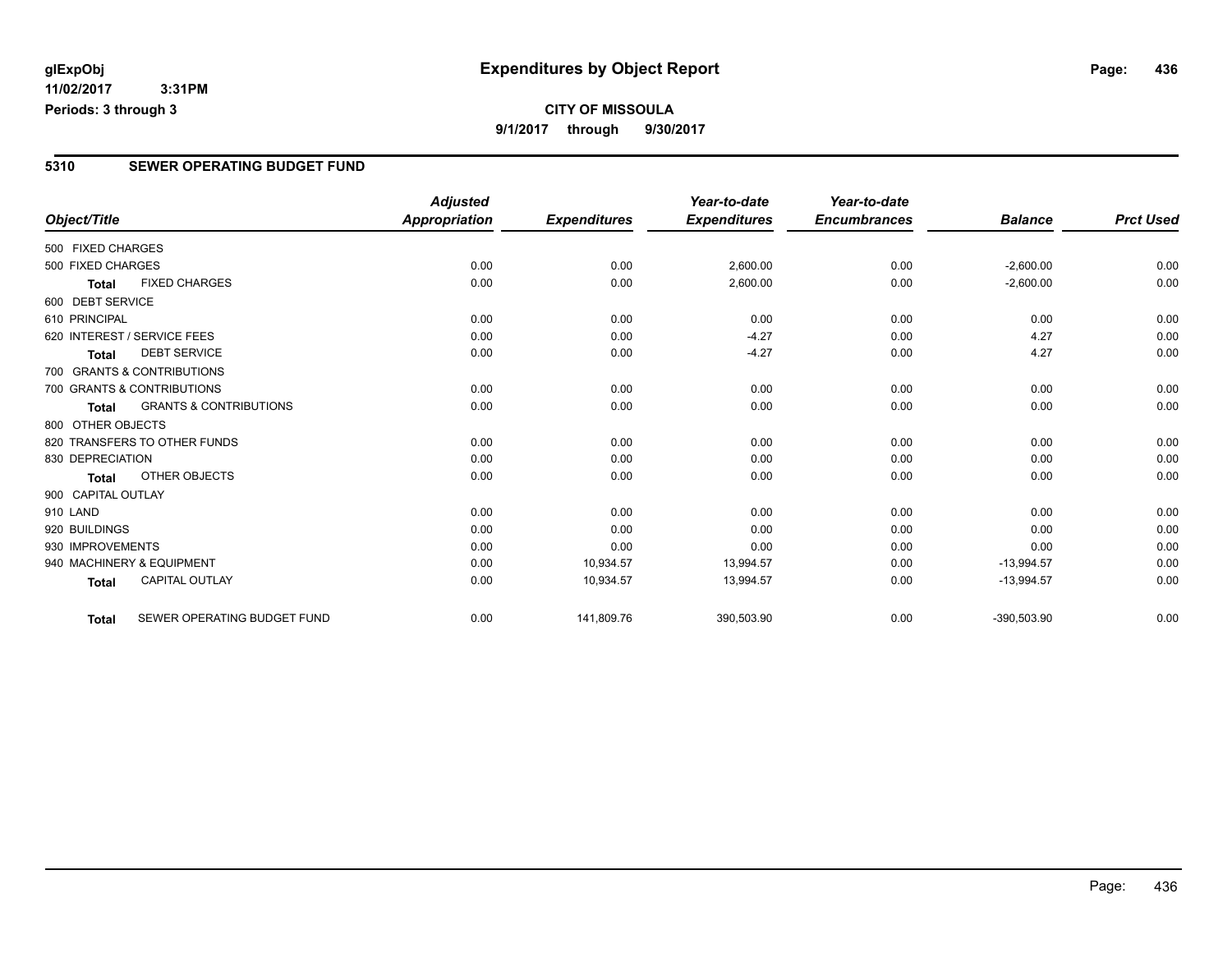**CITY OF MISSOULA 9/1/2017 through 9/30/2017**

### **5311 SEWER REVENUE COLLECTION & CLEARING FUND**

**330 WASTEWATER**

|                                           | <b>Adjusted</b>      |                     | Year-to-date        | Year-to-date        |                |                  |
|-------------------------------------------|----------------------|---------------------|---------------------|---------------------|----------------|------------------|
| Object/Title                              | <b>Appropriation</b> | <b>Expenditures</b> | <b>Expenditures</b> | <b>Encumbrances</b> | <b>Balance</b> | <b>Prct Used</b> |
| 100 PERSONAL SERVICES                     |                      |                     |                     |                     |                |                  |
| 110 SALARIES AND WAGES                    | 1,505,620.00         | 125,606.33          | 343,961.88          | 0.00                | 1,161,658.12   | 22.85            |
| 120 OVERTIME                              | 19,000.00            | 2,157.27            | 5,065.40            | 0.00                | 13,934.60      | 26.66            |
| 130 OTHER                                 | 51,957.00            | 0.00                | 0.00                | 0.00                | 51,957.00      | 0.00             |
| <b>140 EMPLOYER CONTRIBUTIONS</b>         | 716,874.00           | 54,945.01           | 154,492.49          | 0.00                | 562,381.51     | 21.55            |
| <b>141 STATE RETIREMENT CONTRIBUTIONS</b> | 1,558.00             | 0.00                | 0.00                | 0.00                | 1,558.00       | 0.00             |
| PERSONAL SERVICES<br><b>Total</b>         | 2,295,009.00         | 182,708.61          | 503,519.77          | 0.00                | 1,791,489.23   | 21.94            |
| 200 SUPPLIES                              |                      |                     |                     |                     |                |                  |
| 210 OFFICE SUPPLIES                       | 3,400.00             | 0.00                | 0.00                | 0.00                | 3,400.00       | 0.00             |
| 220 OPERATING SUPPLIES                    | 343.220.00           | 0.00                | 0.00                | 0.00                | 343,220.00     | 0.00             |
| 230 REPAIR/MAINTENANCE                    | 422,000.00           | 0.00                | 0.00                | 0.00                | 422,000.00     | 0.00             |
| 231 GASOLINE                              | 130,000.00           | 0.00                | 0.00                | 0.00                | 130,000.00     | 0.00             |
| 240 OTHER SUPPLIES                        | 4,000.00             | 0.00                | 0.00                | 0.00                | 4,000.00       | 0.00             |
| <b>SUPPLIES</b><br><b>Total</b>           | 902,620.00           | 0.00                | 0.00                | 0.00                | 902,620.00     | 0.00             |
| 300 PURCHASED SERVICES                    |                      |                     |                     |                     |                |                  |
| 310 COMMUNICATIONS                        | 3,684.00             | 0.00                | 0.00                | 0.00                | 3,684.00       | 0.00             |
| 320 PRINTING & DUPLICATING                | 8,000.00             | 0.00                | 0.00                | 0.00                | 8,000.00       | 0.00             |
| 330 PUBLICITY, SUBSCRIPTIONS & DUES       | 3,000.00             | 0.00                | 0.00                | 0.00                | 3,000.00       | 0.00             |
| 341 ELECTRICITY & NATURAL GAS             | 658,036.00           | 0.00                | 0.00                | 0.00                | 658,036.00     | 0.00             |
| 343 WATER CHARGES                         | 10,248.00            | 0.00                | 0.00                | 0.00                | 10,248.00      | 0.00             |
| 344 TELEPHONE SERVICE                     | 19,604.00            | 0.00                | 0.00                | 0.00                | 19,604.00      | 0.00             |
| 345 GARBAGE                               | 22,285.00            | 0.00                | 0.00                | 0.00                | 22,285.00      | 0.00             |
| 350 PROFESSIONAL SERVICES                 | 358,700.00           | 0.00                | 0.00                | 0.00                | 358,700.00     | 0.00             |
| 360 REPAIR & MAINTENANCE                  | 827,212.00           | 2,541.09            | 2,541.09            | 0.00                | 824,670.91     | 0.31             |
| 370 TRAVEL                                | 14,500.00            | 0.00                | 0.00                | 0.00                | 14,500.00      | 0.00             |
| 380 TRAINING                              | 10,600.00            | 0.00                | 0.00                | 0.00                | 10,600.00      | 0.00             |
| 390 OTHER PURCHASED SERVICES              | 445,887.00           | 0.00                | 0.00                | 0.00                | 445,887.00     | 0.00             |
| PURCHASED SERVICES<br>Total               | 2,381,756.00         | 2,541.09            | 2,541.09            | 0.00                | 2,379,214.91   | 0.11             |
| 500 FIXED CHARGES                         |                      |                     |                     |                     |                |                  |
| 500 FIXED CHARGES                         | 1,460,940.00         | 0.00                | 0.00                | 0.00                | 1,460,940.00   | 0.00             |
| 550 MERCHANT SERVICE FEES                 | 0.00                 | 0.00                | 0.00                | 0.00                | 0.00           | 0.00             |
| <b>FIXED CHARGES</b><br><b>Total</b>      | 1,460,940.00         | 0.00                | 0.00                | 0.00                | 1,460,940.00   | 0.00             |
| COO DEDIT CEDVICE                         |                      |                     |                     |                     |                |                  |

600 DEBT SERVICE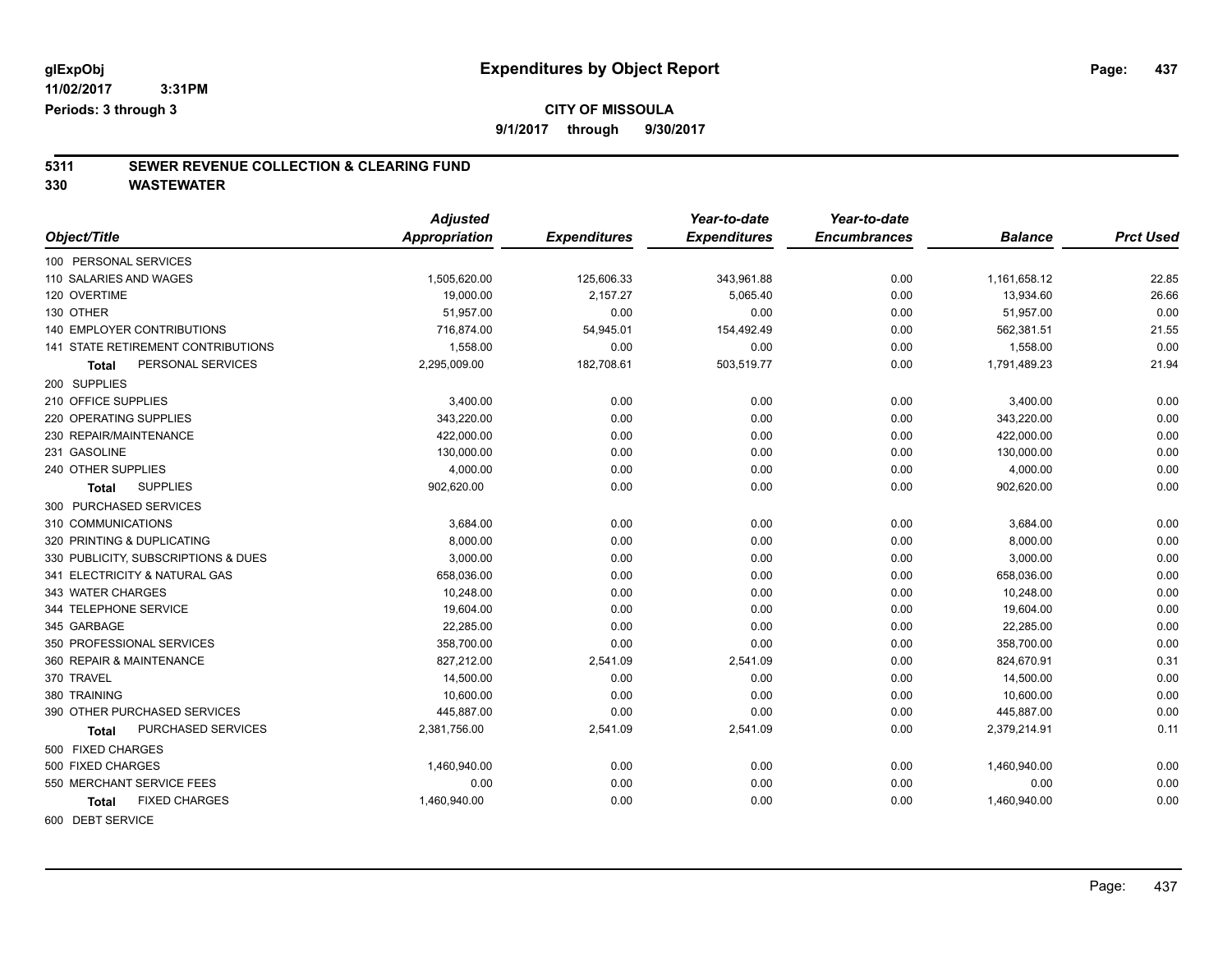**9/1/2017 through 9/30/2017**

# **5311 SEWER REVENUE COLLECTION & CLEARING FUND**

| Object/Title       |                                   | <b>Adjusted</b><br><b>Appropriation</b> | <b>Expenditures</b> | Year-to-date<br><b>Expenditures</b> | Year-to-date<br><b>Encumbrances</b> | <b>Balance</b> | <b>Prct Used</b> |
|--------------------|-----------------------------------|-----------------------------------------|---------------------|-------------------------------------|-------------------------------------|----------------|------------------|
| 610 PRINCIPAL      |                                   |                                         | 0.00                | 0.00                                | 0.00                                |                | 0.00             |
|                    |                                   | 1,868,107.00                            |                     |                                     |                                     | 1,868,107.00   |                  |
|                    | 620 INTEREST / SERVICE FEES       | 876,202.00                              | 0.00                | 0.00                                | 0.00                                | 876,202.00     | 0.00             |
| <b>Total</b>       | <b>DEBT SERVICE</b>               | 2,744,309.00                            | 0.00                | 0.00                                | 0.00                                | 2,744,309.00   | 0.00             |
|                    | 700 GRANTS & CONTRIBUTIONS        |                                         |                     |                                     |                                     |                |                  |
|                    | 700 GRANTS & CONTRIBUTIONS        | 1,500.00                                | 0.00                | 0.00                                | 0.00                                | 1,500.00       | 0.00             |
| Total              | <b>GRANTS &amp; CONTRIBUTIONS</b> | 1,500.00                                | 0.00                | 0.00                                | 0.00                                | 1,500.00       | 0.00             |
| 800 OTHER OBJECTS  |                                   |                                         |                     |                                     |                                     |                |                  |
| 800 OTHER OBJECTS  |                                   | 0.00                                    | 0.00                | 0.00                                | 0.00                                | 0.00           | 0.00             |
|                    | 820 TRANSFERS TO OTHER FUNDS      | 0.00                                    | 0.00                | 0.00                                | 0.00                                | 0.00           | 0.00             |
| <b>Total</b>       | OTHER OBJECTS                     | 0.00                                    | 0.00                | 0.00                                | 0.00                                | 0.00           | 0.00             |
| 900 CAPITAL OUTLAY |                                   |                                         |                     |                                     |                                     |                |                  |
| 930 IMPROVEMENTS   |                                   | 1,645,452.00                            | 26,247.26           | 28,521.26                           | 0.00                                | 1,616,930.74   | 1.73             |
| <b>Total</b>       | <b>CAPITAL OUTLAY</b>             | 1,645,452.00                            | 26,247.26           | 28,521.26                           | 0.00                                | 1,616,930.74   | 1.73             |
| <b>Total</b>       | <b>WASTEWATER</b>                 | 11,431,586.00                           | 211,496.96          | 534,582.12                          | 0.00                                | 10,897,003.88  | 4.68             |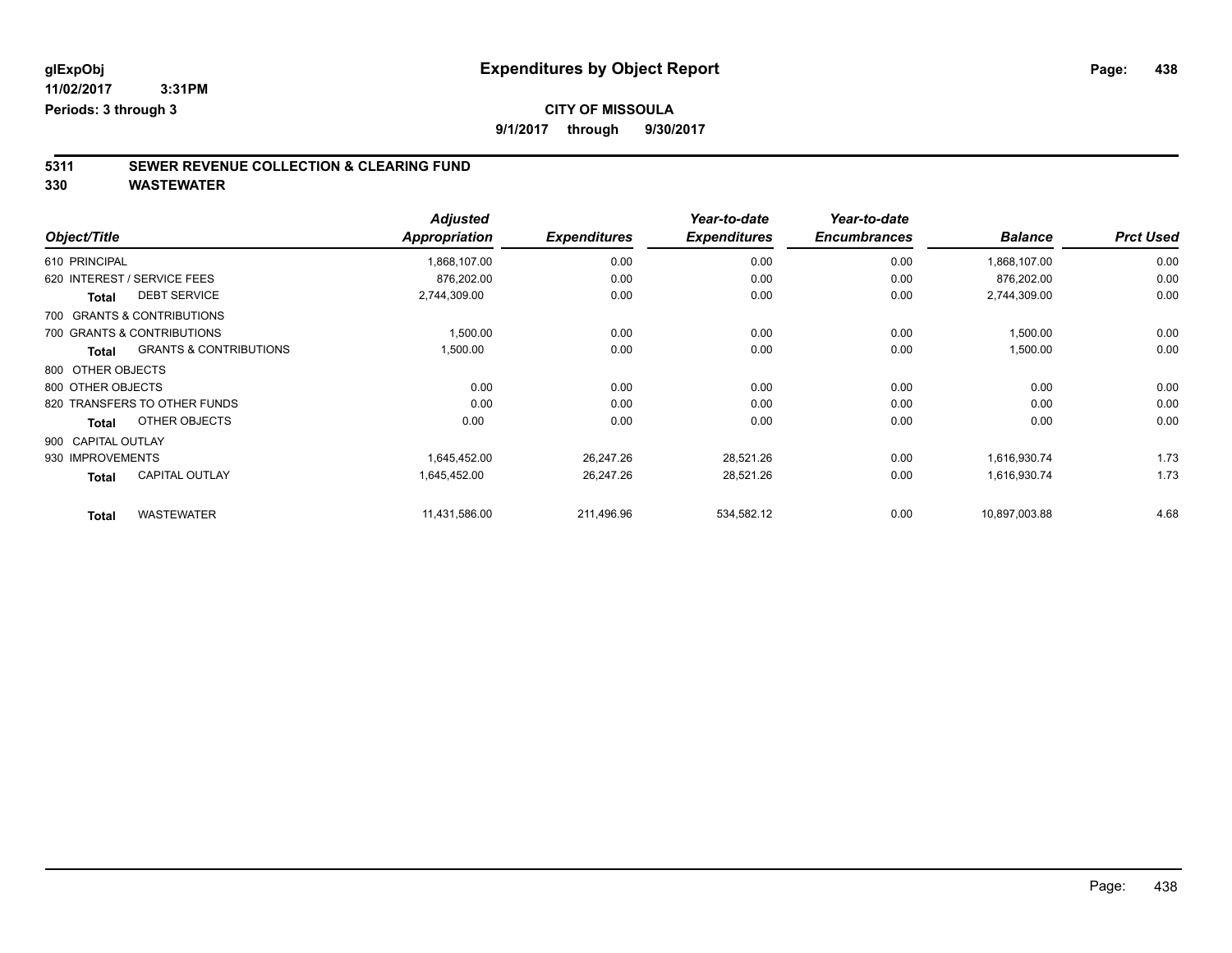**11/02/2017 3:31PM Periods: 3 through 3**

#### **CITY OF MISSOULA 9/1/2017 through 9/30/2017**

#### **5311 SEWER REVENUE COLLECTION & CLEARING FUND**

|                                     | <b>Adjusted</b>      |                     | Year-to-date        | Year-to-date        |                |                  |
|-------------------------------------|----------------------|---------------------|---------------------|---------------------|----------------|------------------|
| Object/Title                        | <b>Appropriation</b> | <b>Expenditures</b> | <b>Expenditures</b> | <b>Encumbrances</b> | <b>Balance</b> | <b>Prct Used</b> |
| 100 PERSONAL SERVICES               |                      |                     |                     |                     |                |                  |
| 110 SALARIES AND WAGES              | 1,505,620.00         | 125,606.33          | 343,961.88          | 0.00                | 1,161,658.12   | 22.85            |
| 120 OVERTIME                        | 19,000.00            | 2,157.27            | 5,065.40            | 0.00                | 13,934.60      | 26.66            |
| 130 OTHER                           | 51,957.00            | 0.00                | 0.00                | 0.00                | 51,957.00      | 0.00             |
| 140 EMPLOYER CONTRIBUTIONS          | 716,874.00           | 54,945.01           | 154,492.49          | 0.00                | 562,381.51     | 21.55            |
| 141 STATE RETIREMENT CONTRIBUTIONS  | 1,558.00             | 0.00                | 0.00                | 0.00                | 1,558.00       | 0.00             |
| PERSONAL SERVICES<br><b>Total</b>   | 2,295,009.00         | 182,708.61          | 503,519.77          | 0.00                | 1,791,489.23   | 21.94            |
| 200 SUPPLIES                        |                      |                     |                     |                     |                |                  |
| 210 OFFICE SUPPLIES                 | 3,400.00             | 0.00                | 0.00                | 0.00                | 3,400.00       | 0.00             |
| 220 OPERATING SUPPLIES              | 343,220.00           | 0.00                | 0.00                | 0.00                | 343,220.00     | 0.00             |
| 230 REPAIR/MAINTENANCE              | 422,000.00           | 0.00                | 0.00                | 0.00                | 422,000.00     | 0.00             |
| 231 GASOLINE                        | 130,000.00           | 0.00                | 0.00                | 0.00                | 130,000.00     | 0.00             |
| 240 OTHER SUPPLIES                  | 4,000.00             | 0.00                | 0.00                | 0.00                | 4,000.00       | 0.00             |
| <b>SUPPLIES</b><br>Total            | 902,620.00           | 0.00                | 0.00                | 0.00                | 902,620.00     | 0.00             |
| 300 PURCHASED SERVICES              |                      |                     |                     |                     |                |                  |
| 310 COMMUNICATIONS                  | 3,684.00             | 0.00                | 0.00                | 0.00                | 3,684.00       | 0.00             |
| 320 PRINTING & DUPLICATING          | 8,000.00             | 0.00                | 0.00                | 0.00                | 8,000.00       | 0.00             |
| 330 PUBLICITY, SUBSCRIPTIONS & DUES | 3,000.00             | 0.00                | 0.00                | 0.00                | 3,000.00       | 0.00             |
| 341 ELECTRICITY & NATURAL GAS       | 658,036.00           | 0.00                | 0.00                | 0.00                | 658,036.00     | 0.00             |
| 343 WATER CHARGES                   | 10,248.00            | 0.00                | 0.00                | 0.00                | 10,248.00      | 0.00             |
| 344 TELEPHONE SERVICE               | 19,604.00            | 0.00                | 0.00                | 0.00                | 19,604.00      | 0.00             |
| 345 GARBAGE                         | 22,285.00            | 0.00                | 0.00                | 0.00                | 22,285.00      | 0.00             |
| 350 PROFESSIONAL SERVICES           | 358,700.00           | 0.00                | 0.00                | 0.00                | 358,700.00     | 0.00             |
| 360 REPAIR & MAINTENANCE            | 827,212.00           | 2,541.09            | 2,541.09            | 0.00                | 824,670.91     | 0.31             |
| 370 TRAVEL                          | 14,500.00            | 0.00                | 0.00                | 0.00                | 14,500.00      | 0.00             |
| 380 TRAINING                        | 10,600.00            | 0.00                | 0.00                | 0.00                | 10,600.00      | 0.00             |
| 390 OTHER PURCHASED SERVICES        | 445,887.00           | 0.00                | 0.00                | 0.00                | 445,887.00     | 0.00             |
| PURCHASED SERVICES<br><b>Total</b>  | 2,381,756.00         | 2,541.09            | 2,541.09            | 0.00                | 2,379,214.91   | 0.11             |
| 500 FIXED CHARGES                   |                      |                     |                     |                     |                |                  |
| 500 FIXED CHARGES                   | 1,460,940.00         | 0.00                | 0.00                | 0.00                | 1,460,940.00   | 0.00             |
| 550 MERCHANT SERVICE FEES           | 0.00                 | 0.00                | 0.00                | 0.00                | 0.00           | 0.00             |
| <b>FIXED CHARGES</b><br>Total       | 1,460,940.00         | 0.00                | 0.00                | 0.00                | 1,460,940.00   | 0.00             |
| 600 DEBT SERVICE                    |                      |                     |                     |                     |                |                  |
| 610 PRINCIPAL                       | 1,868,107.00         | 0.00                | 0.00                | 0.00                | 1,868,107.00   | 0.00             |
|                                     |                      |                     |                     |                     |                |                  |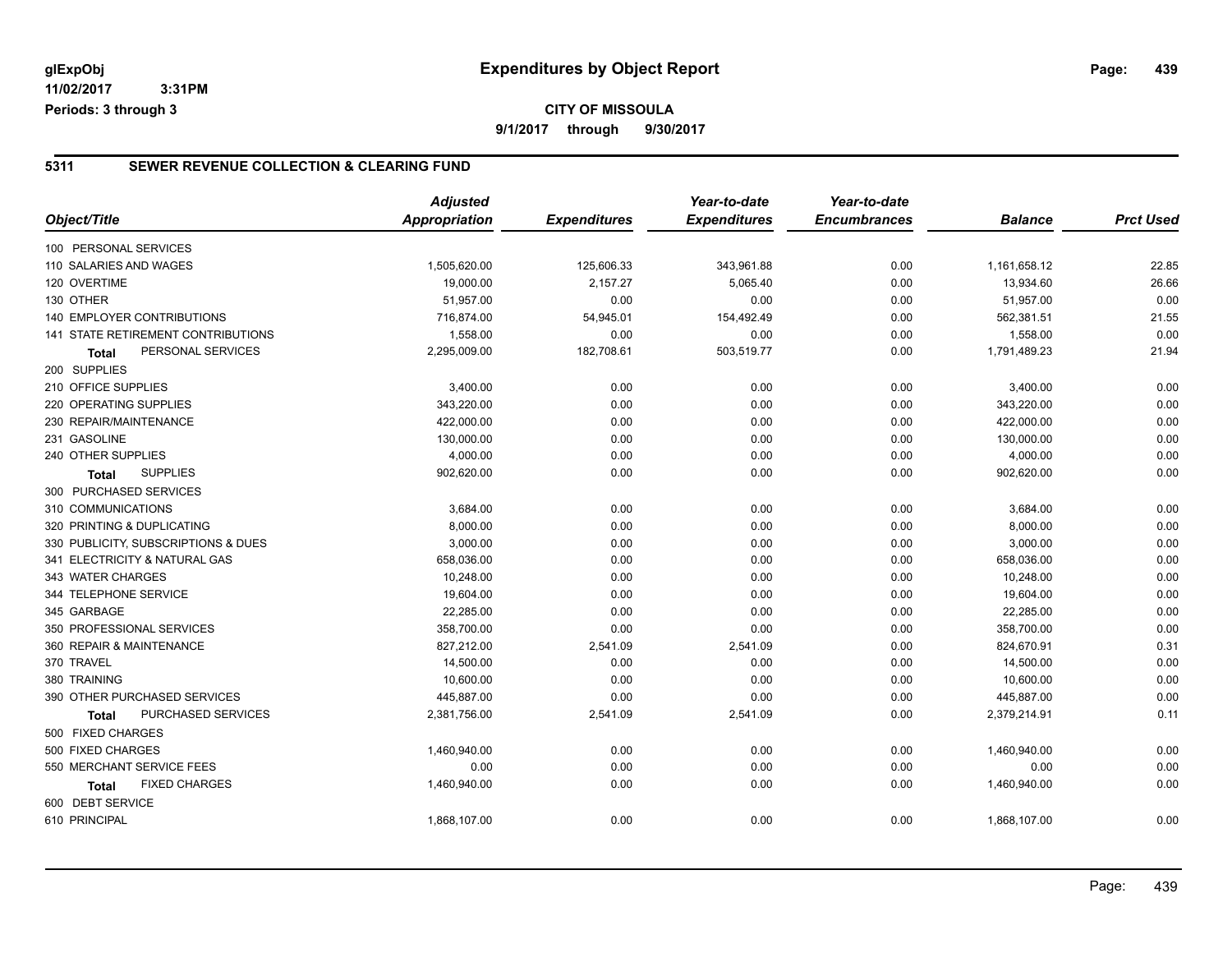#### **5311 SEWER REVENUE COLLECTION & CLEARING FUND**

| Object/Title       |                                   | <b>Adjusted</b><br><b>Appropriation</b> | <b>Expenditures</b> | Year-to-date<br><b>Expenditures</b> | Year-to-date<br><b>Encumbrances</b> | <b>Balance</b> | <b>Prct Used</b> |
|--------------------|-----------------------------------|-----------------------------------------|---------------------|-------------------------------------|-------------------------------------|----------------|------------------|
|                    | 620 INTEREST / SERVICE FEES       | 876,202.00                              | 0.00                | 0.00                                | 0.00                                | 876,202.00     | 0.00             |
|                    |                                   |                                         |                     |                                     |                                     |                |                  |
| Total              | <b>DEBT SERVICE</b>               | 2,744,309.00                            | 0.00                | 0.00                                | 0.00                                | 2,744,309.00   | 0.00             |
|                    | 700 GRANTS & CONTRIBUTIONS        |                                         |                     |                                     |                                     |                |                  |
|                    | 700 GRANTS & CONTRIBUTIONS        | 1,500.00                                | 0.00                | 0.00                                | 0.00                                | 1,500.00       | 0.00             |
| <b>Total</b>       | <b>GRANTS &amp; CONTRIBUTIONS</b> | 1,500.00                                | 0.00                | 0.00                                | 0.00                                | 1,500.00       | 0.00             |
| 800 OTHER OBJECTS  |                                   |                                         |                     |                                     |                                     |                |                  |
| 800 OTHER OBJECTS  |                                   | 0.00                                    | 0.00                | 0.00                                | 0.00                                | 0.00           | 0.00             |
|                    | 820 TRANSFERS TO OTHER FUNDS      | 0.00                                    | 0.00                | 0.00                                | 0.00                                | 0.00           | 0.00             |
| <b>Total</b>       | OTHER OBJECTS                     | 0.00                                    | 0.00                | 0.00                                | 0.00                                | 0.00           | 0.00             |
| 900 CAPITAL OUTLAY |                                   |                                         |                     |                                     |                                     |                |                  |
| 930 IMPROVEMENTS   |                                   | 1,645,452.00                            | 26,247.26           | 28,521.26                           | 0.00                                | 1,616,930.74   | 1.73             |
| <b>Total</b>       | <b>CAPITAL OUTLAY</b>             | 1,645,452.00                            | 26,247.26           | 28,521.26                           | 0.00                                | 1,616,930.74   | 1.73             |
| <b>Total</b>       | SEWER REVENUE COLLECTION & CLEAF  | 11,431,586.00                           | 211.496.96          | 534,582.12                          | 0.00                                | 10,897,003.88  | 4.68             |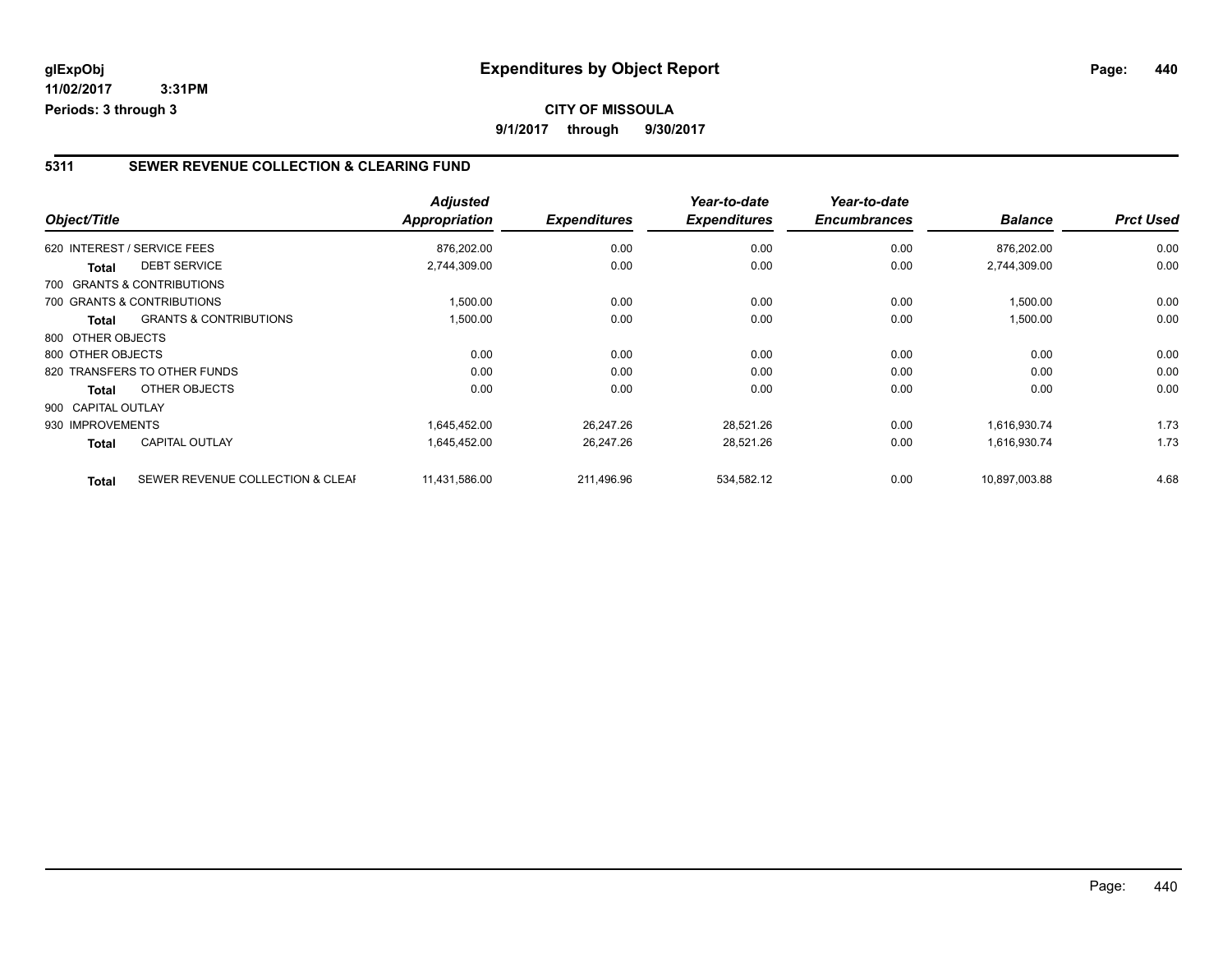#### **CITY OF MISSOULA 9/1/2017 through 9/30/2017**

**5315 SEWER LOAN FUND 330 WASTEWATER**

|                                   |                           | <b>Adjusted</b> |                     | Year-to-date        | Year-to-date        |                |                  |
|-----------------------------------|---------------------------|-----------------|---------------------|---------------------|---------------------|----------------|------------------|
| Object/Title                      |                           | Appropriation   | <b>Expenditures</b> | <b>Expenditures</b> | <b>Encumbrances</b> | <b>Balance</b> | <b>Prct Used</b> |
| 300 PURCHASED SERVICES            |                           |                 |                     |                     |                     |                |                  |
| 390 OTHER PURCHASED SERVICES      |                           | 0.00            | 18.285.37           | 18.285.37           | 0.00                | $-18.285.37$   | 0.00             |
| <b>Total</b>                      | <b>PURCHASED SERVICES</b> | 0.00            | 18,285.37           | 18,285.37           | 0.00                | $-18.285.37$   | 0.00             |
| 800 OTHER OBJECTS                 |                           |                 |                     |                     |                     |                |                  |
| 820 TRANSFERS TO OTHER FUNDS      |                           | 0.00            | 0.00                | 0.00                | 0.00                | 0.00           | 0.00             |
| 845 CONTINGENCY                   |                           | 0.00            | 0.00                | 0.00                | 0.00                | 0.00           | 0.00             |
| OTHER OBJECTS<br><b>Total</b>     |                           | 0.00            | 0.00                | 0.00                | 0.00                | 0.00           | 0.00             |
| <b>WASTEWATER</b><br><b>Total</b> |                           | 0.00            | 18.285.37           | 18.285.37           | 0.00                | $-18.285.37$   | 0.00             |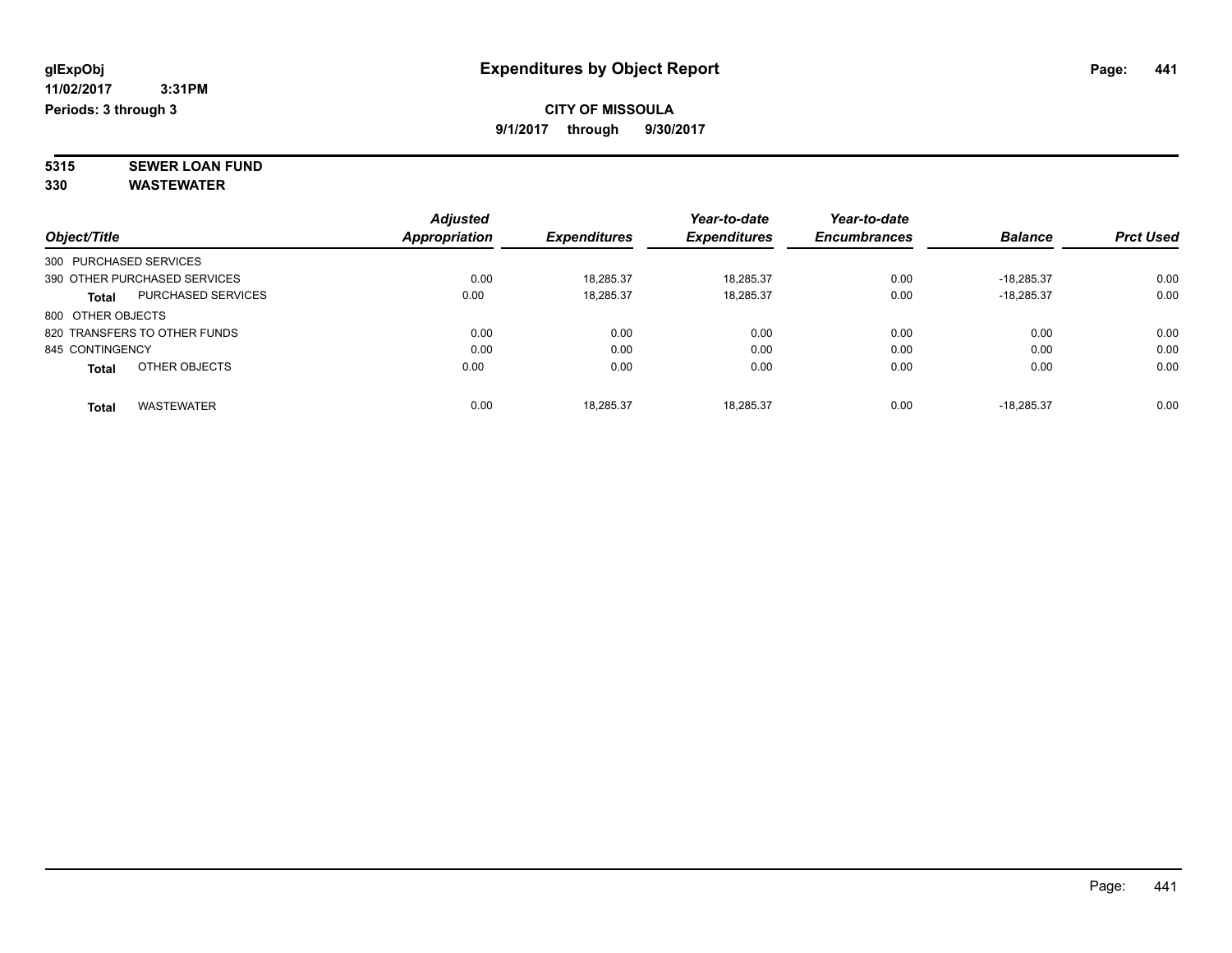**CITY OF MISSOULA 9/1/2017 through 9/30/2017**

#### **5315 SEWER LOAN FUND**

| Object/Title           |                              | <b>Adjusted</b><br>Appropriation | <b>Expenditures</b> | Year-to-date<br><b>Expenditures</b> | Year-to-date<br><b>Encumbrances</b> | <b>Balance</b> | <b>Prct Used</b> |
|------------------------|------------------------------|----------------------------------|---------------------|-------------------------------------|-------------------------------------|----------------|------------------|
|                        |                              |                                  |                     |                                     |                                     |                |                  |
| 300 PURCHASED SERVICES |                              |                                  |                     |                                     |                                     |                |                  |
|                        | 390 OTHER PURCHASED SERVICES | 0.00                             | 18.285.37           | 18.285.37                           | 0.00                                | $-18.285.37$   | 0.00             |
| <b>Total</b>           | PURCHASED SERVICES           | 0.00                             | 18,285.37           | 18.285.37                           | 0.00                                | $-18.285.37$   | 0.00             |
| 800 OTHER OBJECTS      |                              |                                  |                     |                                     |                                     |                |                  |
|                        | 820 TRANSFERS TO OTHER FUNDS | 0.00                             | 0.00                | 0.00                                | 0.00                                | 0.00           | 0.00             |
| 845 CONTINGENCY        |                              | 0.00                             | 0.00                | 0.00                                | 0.00                                | 0.00           | 0.00             |
| <b>Total</b>           | OTHER OBJECTS                | 0.00                             | 0.00                | 0.00                                | 0.00                                | 0.00           | 0.00             |
| <b>Total</b>           | SEWER LOAN FUND              | 0.00                             | 18.285.37           | 18.285.37                           | 0.00                                | $-18.285.37$   | 0.00             |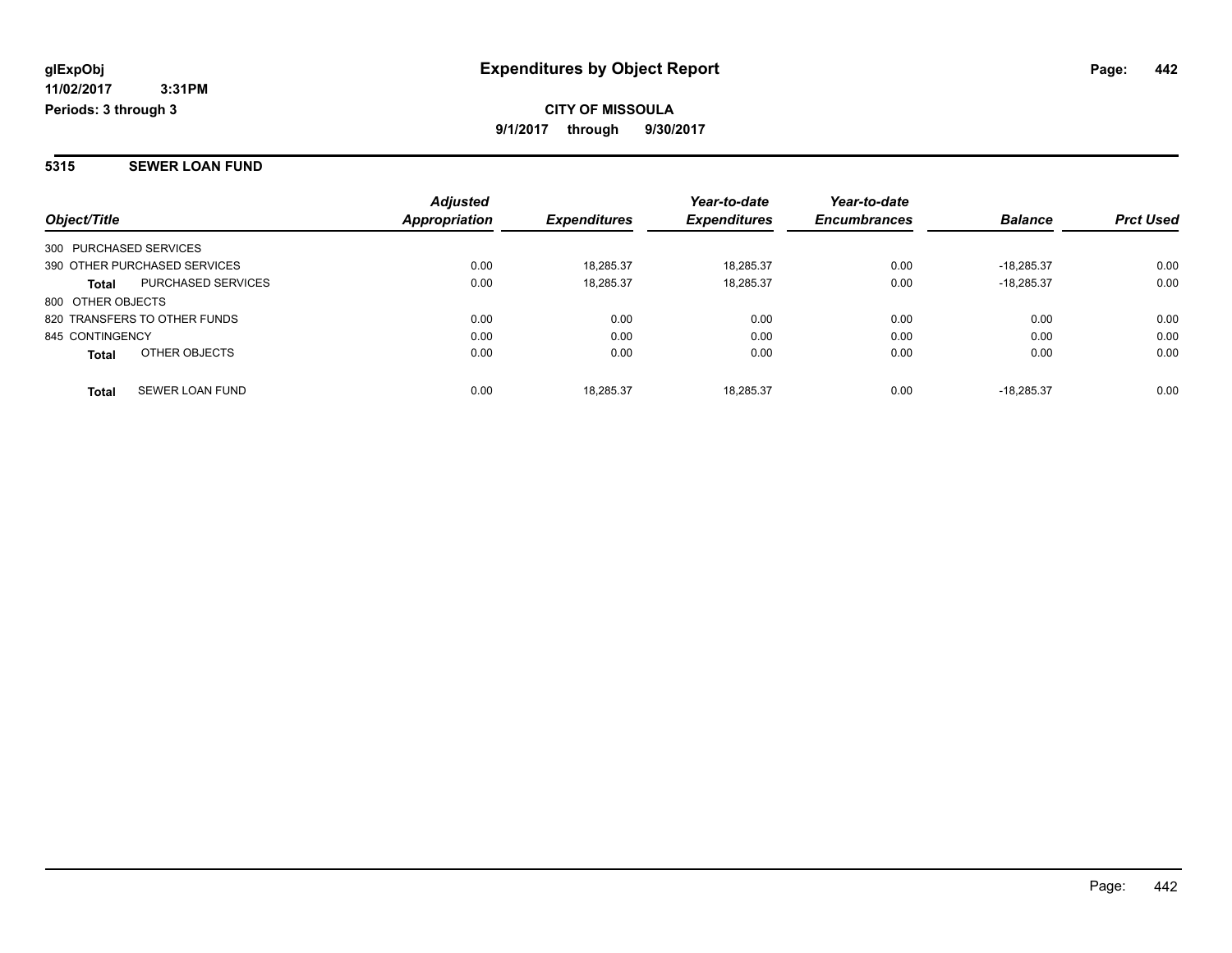### **CITY OF MISSOULA**

**9/1/2017 through 9/30/2017**

# **5320 SEWER REPLACEMENT & DEPRECIATION FUND**

|                          |                              | <b>Adjusted</b>      |                     | Year-to-date        | Year-to-date        |                |                  |
|--------------------------|------------------------------|----------------------|---------------------|---------------------|---------------------|----------------|------------------|
| Object/Title             |                              | <b>Appropriation</b> | <b>Expenditures</b> | <b>Expenditures</b> | <b>Encumbrances</b> | <b>Balance</b> | <b>Prct Used</b> |
| 300 PURCHASED SERVICES   |                              |                      |                     |                     |                     |                |                  |
|                          | 350 PROFESSIONAL SERVICES    | 0.00                 | 0.00                | 0.00                | 0.00                | 0.00           | 0.00             |
| 360 REPAIR & MAINTENANCE |                              | 0.00                 | 0.00                | 0.00                | 0.00                | 0.00           | 0.00             |
| <b>Total</b>             | PURCHASED SERVICES           | 0.00                 | 0.00                | 0.00                | 0.00                | 0.00           | 0.00             |
| 600 DEBT SERVICE         |                              |                      |                     |                     |                     |                |                  |
| 610 PRINCIPAL            |                              | 0.00                 | 0.00                | 0.00                | 0.00                | 0.00           | 0.00             |
|                          | 620 INTEREST / SERVICE FEES  | 0.00                 | 0.00                | 0.00                | 0.00                | 0.00           | 0.00             |
| <b>Total</b>             | <b>DEBT SERVICE</b>          | 0.00                 | 0.00                | 0.00                | 0.00                | 0.00           | 0.00             |
| 800 OTHER OBJECTS        |                              |                      |                     |                     |                     |                |                  |
|                          | 820 TRANSFERS TO OTHER FUNDS | 0.00                 | 0.00                | 0.00                | 0.00                | 0.00           | 0.00             |
| 830 DEPRECIATION         |                              | 0.00                 | 0.00                | 0.00                | 0.00                | 0.00           | 0.00             |
| <b>Total</b>             | OTHER OBJECTS                | 0.00                 | 0.00                | 0.00                | 0.00                | 0.00           | 0.00             |
| 900 CAPITAL OUTLAY       |                              |                      |                     |                     |                     |                |                  |
| 910 LAND                 |                              | 0.00                 | 0.00                | 0.00                | 0.00                | 0.00           | 0.00             |
| 920 BUILDINGS            |                              | 0.00                 | 0.00                | 0.00                | 0.00                | 0.00           | 0.00             |
| 930 IMPROVEMENTS         |                              | 0.00                 | 0.00                | 0.00                | 0.00                | 0.00           | 0.00             |
|                          | 940 MACHINERY & EQUIPMENT    | 0.00                 | 0.00                | 0.00                | 0.00                | 0.00           | 0.00             |
| Total                    | <b>CAPITAL OUTLAY</b>        | 0.00                 | 0.00                | 0.00                | 0.00                | 0.00           | 0.00             |
| <b>Total</b>             | <b>WASTEWATER</b>            | 0.00                 | 0.00                | 0.00                | 0.00                | 0.00           | 0.00             |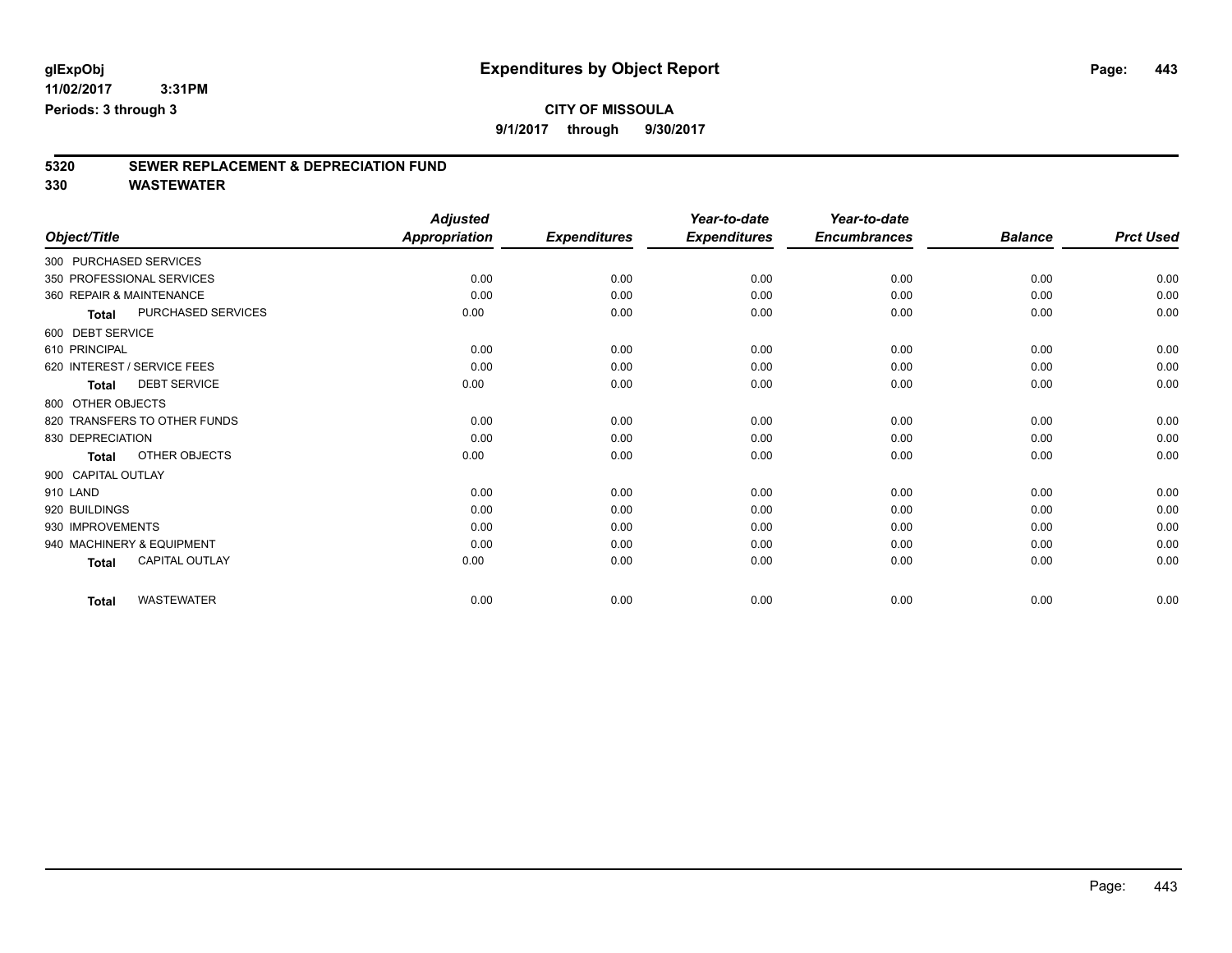**11/02/2017 3:31PM Periods: 3 through 3**

#### **5320 SEWER REPLACEMENT & DEPRECIATION FUND**

|                        |                                  | <b>Adjusted</b>      |                     | Year-to-date        | Year-to-date        |                |                  |
|------------------------|----------------------------------|----------------------|---------------------|---------------------|---------------------|----------------|------------------|
| Object/Title           |                                  | <b>Appropriation</b> | <b>Expenditures</b> | <b>Expenditures</b> | <b>Encumbrances</b> | <b>Balance</b> | <b>Prct Used</b> |
| 300 PURCHASED SERVICES |                                  |                      |                     |                     |                     |                |                  |
|                        | 350 PROFESSIONAL SERVICES        | 0.00                 | 0.00                | 0.00                | 0.00                | 0.00           | 0.00             |
|                        | 360 REPAIR & MAINTENANCE         | 0.00                 | 0.00                | 0.00                | 0.00                | 0.00           | 0.00             |
| Total                  | PURCHASED SERVICES               | 0.00                 | 0.00                | 0.00                | 0.00                | 0.00           | 0.00             |
| 600 DEBT SERVICE       |                                  |                      |                     |                     |                     |                |                  |
| 610 PRINCIPAL          |                                  | 0.00                 | 0.00                | 0.00                | 0.00                | 0.00           | 0.00             |
|                        | 620 INTEREST / SERVICE FEES      | 0.00                 | 0.00                | 0.00                | 0.00                | 0.00           | 0.00             |
| <b>Total</b>           | <b>DEBT SERVICE</b>              | 0.00                 | 0.00                | 0.00                | 0.00                | 0.00           | 0.00             |
| 800 OTHER OBJECTS      |                                  |                      |                     |                     |                     |                |                  |
|                        | 820 TRANSFERS TO OTHER FUNDS     | 0.00                 | 0.00                | 0.00                | 0.00                | 0.00           | 0.00             |
| 830 DEPRECIATION       |                                  | 0.00                 | 0.00                | 0.00                | 0.00                | 0.00           | 0.00             |
| Total                  | OTHER OBJECTS                    | 0.00                 | 0.00                | 0.00                | 0.00                | 0.00           | 0.00             |
| 900 CAPITAL OUTLAY     |                                  |                      |                     |                     |                     |                |                  |
| 910 LAND               |                                  | 0.00                 | 0.00                | 0.00                | 0.00                | 0.00           | 0.00             |
| 920 BUILDINGS          |                                  | 0.00                 | 0.00                | 0.00                | 0.00                | 0.00           | 0.00             |
| 930 IMPROVEMENTS       |                                  | 0.00                 | 0.00                | 0.00                | 0.00                | 0.00           | 0.00             |
|                        | 940 MACHINERY & EQUIPMENT        | 0.00                 | 0.00                | 0.00                | 0.00                | 0.00           | 0.00             |
| <b>Total</b>           | CAPITAL OUTLAY                   | 0.00                 | 0.00                | 0.00                | 0.00                | 0.00           | 0.00             |
| Total                  | SEWER REPLACEMENT & DEPRECIATION | 0.00                 | 0.00                | 0.00                | 0.00                | 0.00           | 0.00             |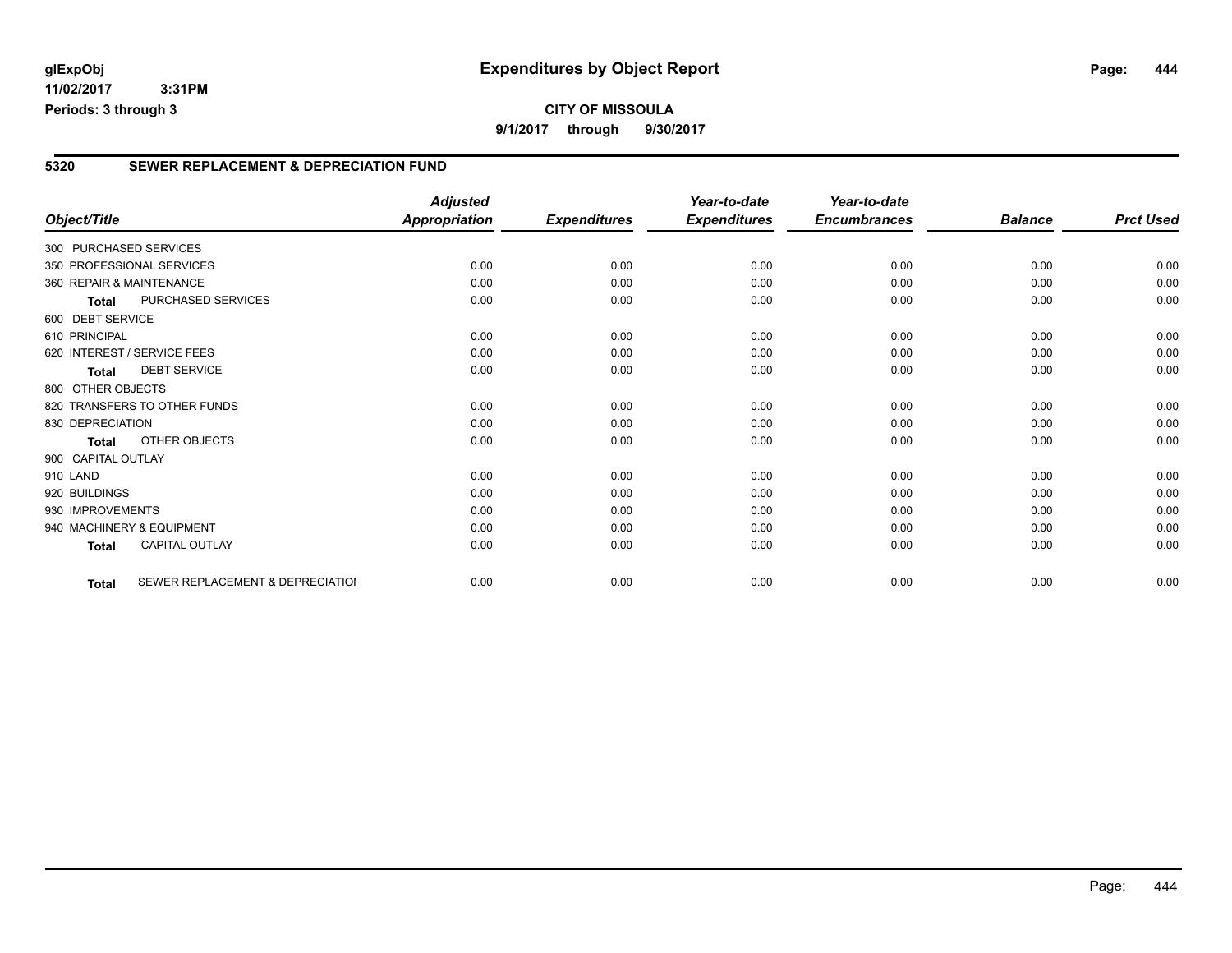### **CITY OF MISSOULA**

**9/1/2017 through 9/30/2017**

# **5325 SEWER DEVELOPMENT FEE FUND**

|                          |                              | <b>Adjusted</b>      |                     | Year-to-date        | Year-to-date        |                |                  |
|--------------------------|------------------------------|----------------------|---------------------|---------------------|---------------------|----------------|------------------|
| Object/Title             |                              | <b>Appropriation</b> | <b>Expenditures</b> | <b>Expenditures</b> | <b>Encumbrances</b> | <b>Balance</b> | <b>Prct Used</b> |
| 300 PURCHASED SERVICES   |                              |                      |                     |                     |                     |                |                  |
|                          | 350 PROFESSIONAL SERVICES    | 0.00                 | 0.00                | 0.00                | 0.00                | 0.00           | 0.00             |
| 360 REPAIR & MAINTENANCE |                              | 0.00                 | 0.00                | 0.00                | 0.00                | 0.00           | 0.00             |
| <b>Total</b>             | PURCHASED SERVICES           | 0.00                 | 0.00                | 0.00                | 0.00                | 0.00           | 0.00             |
| 500 FIXED CHARGES        |                              |                      |                     |                     |                     |                |                  |
|                          | 550 MERCHANT SERVICE FEES    | 0.00                 | 0.00                | 0.00                | 0.00                | 0.00           | 0.00             |
| <b>Total</b>             | <b>FIXED CHARGES</b>         | 0.00                 | 0.00                | 0.00                | 0.00                | 0.00           | 0.00             |
| 600 DEBT SERVICE         |                              |                      |                     |                     |                     |                |                  |
| 610 PRINCIPAL            |                              | 0.00                 | 0.00                | 0.00                | 0.00                | 0.00           | 0.00             |
|                          | 620 INTEREST / SERVICE FEES  | 0.00                 | 0.00                | 0.00                | 0.00                | 0.00           | 0.00             |
| <b>Total</b>             | <b>DEBT SERVICE</b>          | 0.00                 | 0.00                | 0.00                | 0.00                | 0.00           | 0.00             |
| 800 OTHER OBJECTS        |                              |                      |                     |                     |                     |                |                  |
|                          | 820 TRANSFERS TO OTHER FUNDS | 0.00                 | 0.00                | 0.00                | 0.00                | 0.00           | 0.00             |
| <b>Total</b>             | OTHER OBJECTS                | 0.00                 | 0.00                | 0.00                | 0.00                | 0.00           | 0.00             |
| 900 CAPITAL OUTLAY       |                              |                      |                     |                     |                     |                |                  |
| 900 CAPITAL OUTLAY       |                              | 0.00                 | 0.00                | 0.00                | 0.00                | 0.00           | 0.00             |
| 910 LAND                 |                              | 0.00                 | 0.00                | 0.00                | 0.00                | 0.00           | 0.00             |
| 920 BUILDINGS            |                              | 0.00                 | 0.00                | 0.00                | 0.00                | 0.00           | 0.00             |
| 930 IMPROVEMENTS         |                              | 0.00                 | 2,738.00            | 5,046.34            | 0.00                | $-5,046.34$    | 0.00             |
| <b>Total</b>             | <b>CAPITAL OUTLAY</b>        | 0.00                 | 2,738.00            | 5,046.34            | 0.00                | $-5,046.34$    | 0.00             |
| <b>Total</b>             | <b>WASTEWATER</b>            | 0.00                 | 2,738.00            | 5,046.34            | 0.00                | $-5,046.34$    | 0.00             |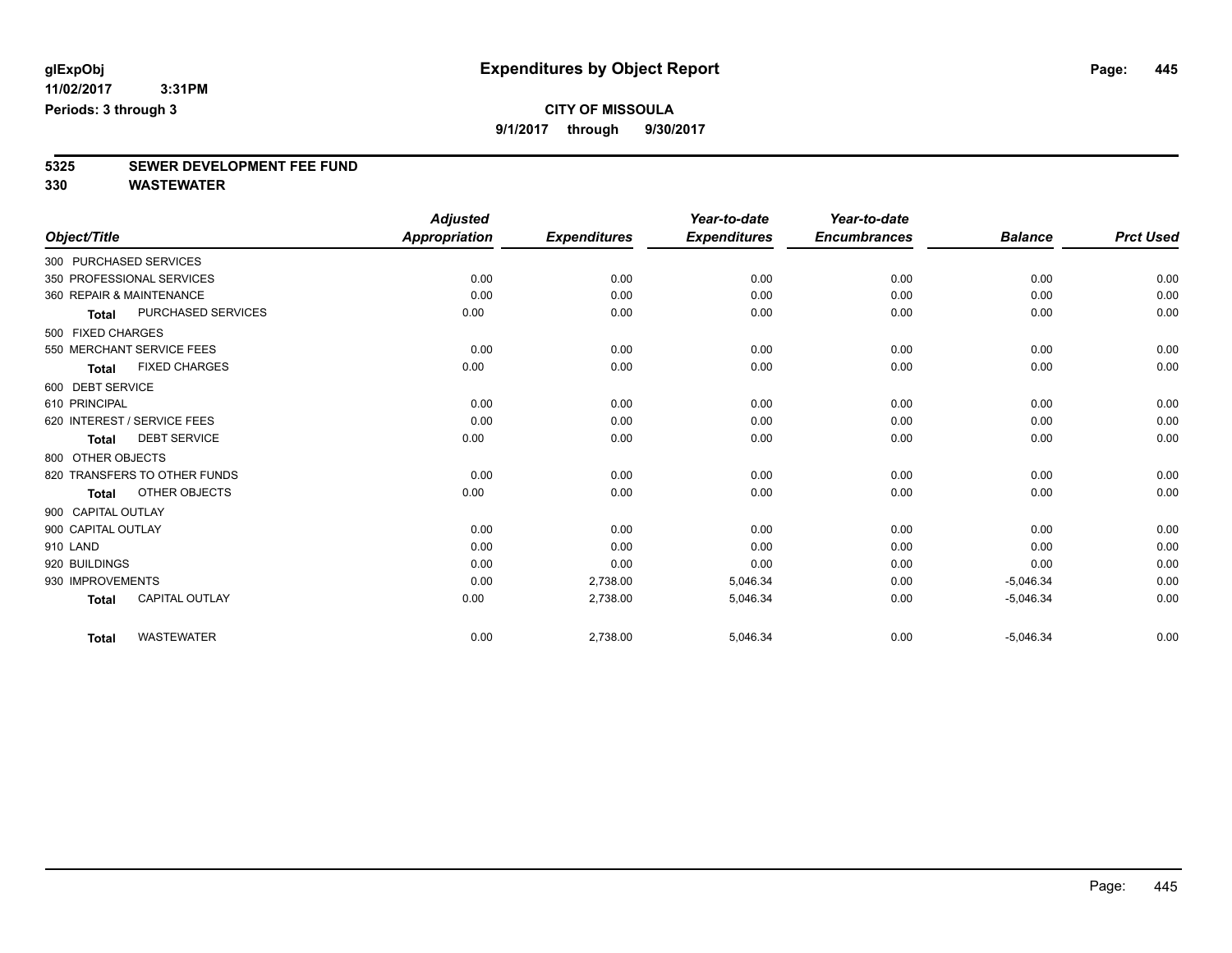### **CITY OF MISSOULA 9/1/2017 through 9/30/2017**

#### **5325 SEWER DEVELOPMENT FEE FUND**

|                        |                              | <b>Adjusted</b>      |                     | Year-to-date        | Year-to-date        |                |                  |
|------------------------|------------------------------|----------------------|---------------------|---------------------|---------------------|----------------|------------------|
| Object/Title           |                              | <b>Appropriation</b> | <b>Expenditures</b> | <b>Expenditures</b> | <b>Encumbrances</b> | <b>Balance</b> | <b>Prct Used</b> |
| 300 PURCHASED SERVICES |                              |                      |                     |                     |                     |                |                  |
|                        | 350 PROFESSIONAL SERVICES    | 0.00                 | 0.00                | 0.00                | 0.00                | 0.00           | 0.00             |
|                        | 360 REPAIR & MAINTENANCE     | 0.00                 | 0.00                | 0.00                | 0.00                | 0.00           | 0.00             |
| Total                  | PURCHASED SERVICES           | 0.00                 | 0.00                | 0.00                | 0.00                | 0.00           | 0.00             |
| 500 FIXED CHARGES      |                              |                      |                     |                     |                     |                |                  |
|                        | 550 MERCHANT SERVICE FEES    | 0.00                 | 0.00                | 0.00                | 0.00                | 0.00           | 0.00             |
| <b>Total</b>           | <b>FIXED CHARGES</b>         | 0.00                 | 0.00                | 0.00                | 0.00                | 0.00           | 0.00             |
| 600 DEBT SERVICE       |                              |                      |                     |                     |                     |                |                  |
| 610 PRINCIPAL          |                              | 0.00                 | 0.00                | 0.00                | 0.00                | 0.00           | 0.00             |
|                        | 620 INTEREST / SERVICE FEES  | 0.00                 | 0.00                | 0.00                | 0.00                | 0.00           | 0.00             |
| <b>Total</b>           | <b>DEBT SERVICE</b>          | 0.00                 | 0.00                | 0.00                | 0.00                | 0.00           | 0.00             |
| 800 OTHER OBJECTS      |                              |                      |                     |                     |                     |                |                  |
|                        | 820 TRANSFERS TO OTHER FUNDS | 0.00                 | 0.00                | 0.00                | 0.00                | 0.00           | 0.00             |
| <b>Total</b>           | OTHER OBJECTS                | 0.00                 | 0.00                | 0.00                | 0.00                | 0.00           | 0.00             |
| 900 CAPITAL OUTLAY     |                              |                      |                     |                     |                     |                |                  |
| 900 CAPITAL OUTLAY     |                              | 0.00                 | 0.00                | 0.00                | 0.00                | 0.00           | 0.00             |
| 910 LAND               |                              | 0.00                 | 0.00                | 0.00                | 0.00                | 0.00           | 0.00             |
| 920 BUILDINGS          |                              | 0.00                 | 0.00                | 0.00                | 0.00                | 0.00           | 0.00             |
| 930 IMPROVEMENTS       |                              | 0.00                 | 2,738.00            | 5,046.34            | 0.00                | $-5,046.34$    | 0.00             |
| <b>Total</b>           | <b>CAPITAL OUTLAY</b>        | 0.00                 | 2,738.00            | 5,046.34            | 0.00                | $-5,046.34$    | 0.00             |
| <b>Total</b>           | SEWER DEVELOPMENT FEE FUND   | 0.00                 | 2,738.00            | 5,046.34            | 0.00                | $-5,046.34$    | 0.00             |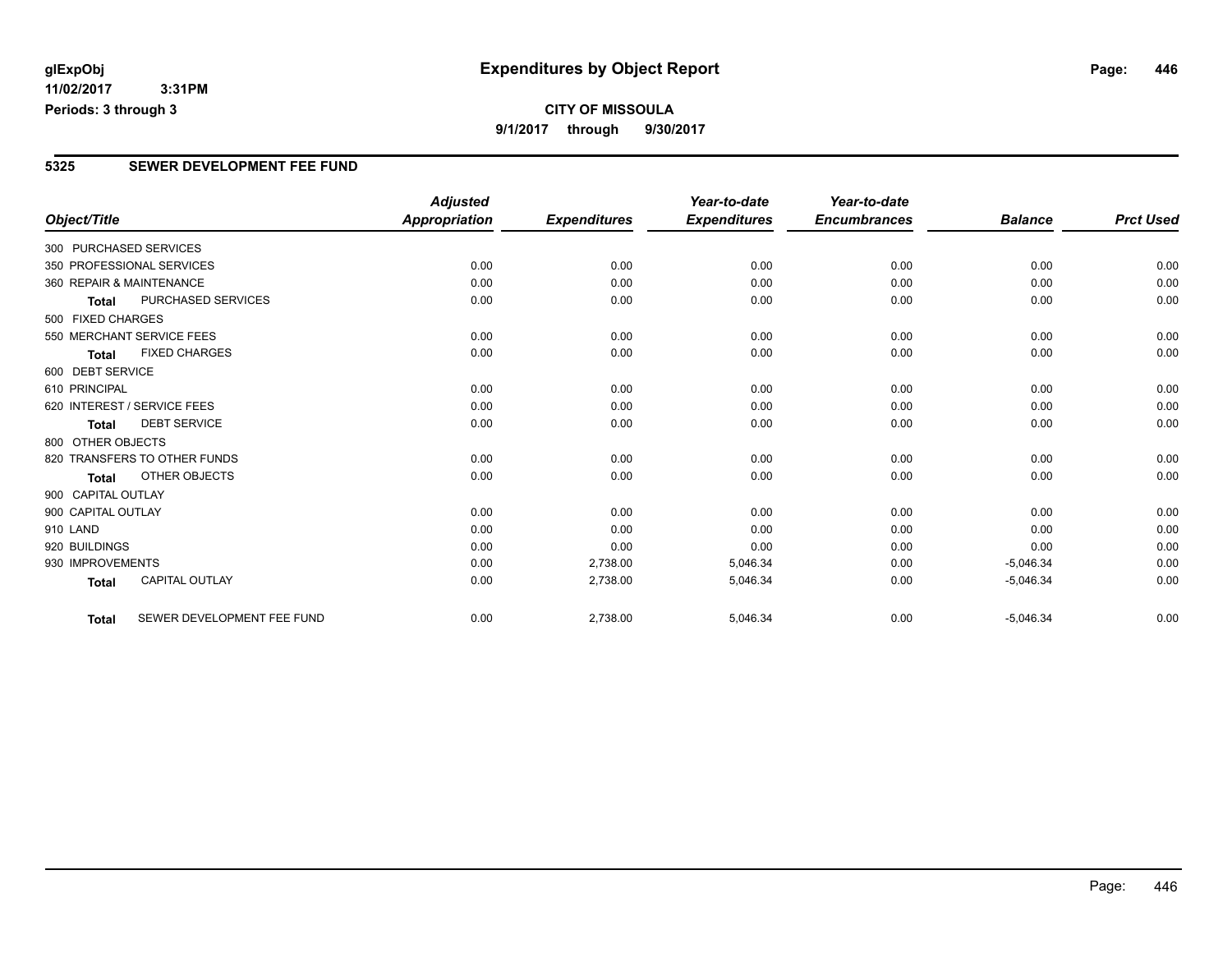### **CITY OF MISSOULA**

**9/1/2017 through 9/30/2017**

**5340 SEWER CONSTRUCTION FUND**

|                          |                              | <b>Adjusted</b>      |                     | Year-to-date        | Year-to-date        |                |                  |
|--------------------------|------------------------------|----------------------|---------------------|---------------------|---------------------|----------------|------------------|
| Object/Title             |                              | <b>Appropriation</b> | <b>Expenditures</b> | <b>Expenditures</b> | <b>Encumbrances</b> | <b>Balance</b> | <b>Prct Used</b> |
| 300 PURCHASED SERVICES   |                              |                      |                     |                     |                     |                |                  |
|                          | 350 PROFESSIONAL SERVICES    | 0.00                 | 0.00                | 0.00                | 0.00                | 0.00           | 0.00             |
| 360 REPAIR & MAINTENANCE |                              | 0.00                 | 0.00                | 0.00                | 0.00                | 0.00           | 0.00             |
| <b>Total</b>             | PURCHASED SERVICES           | 0.00                 | 0.00                | 0.00                | 0.00                | 0.00           | 0.00             |
| 500 FIXED CHARGES        |                              |                      |                     |                     |                     |                |                  |
|                          | 550 MERCHANT SERVICE FEES    | 0.00                 | 0.00                | 0.00                | 0.00                | 0.00           | 0.00             |
| <b>Total</b>             | <b>FIXED CHARGES</b>         | 0.00                 | 0.00                | 0.00                | 0.00                | 0.00           | 0.00             |
| 800 OTHER OBJECTS        |                              |                      |                     |                     |                     |                |                  |
|                          | 820 TRANSFERS TO OTHER FUNDS | 0.00                 | 0.00                | 0.00                | 0.00                | 0.00           | 0.00             |
| Total                    | OTHER OBJECTS                | 0.00                 | 0.00                | 0.00                | 0.00                | 0.00           | 0.00             |
| 900 CAPITAL OUTLAY       |                              |                      |                     |                     |                     |                |                  |
| 930 IMPROVEMENTS         |                              | 0.00                 | 0.00                | 0.00                | 0.00                | 0.00           | 0.00             |
|                          | 940 MACHINERY & EQUIPMENT    | 0.00                 | 0.00                | 0.00                | 0.00                | 0.00           | 0.00             |
| <b>Total</b>             | <b>CAPITAL OUTLAY</b>        | 0.00                 | 0.00                | 0.00                | 0.00                | 0.00           | 0.00             |
| <b>Total</b>             | <b>WASTEWATER</b>            | 0.00                 | 0.00                | 0.00                | 0.00                | 0.00           | 0.00             |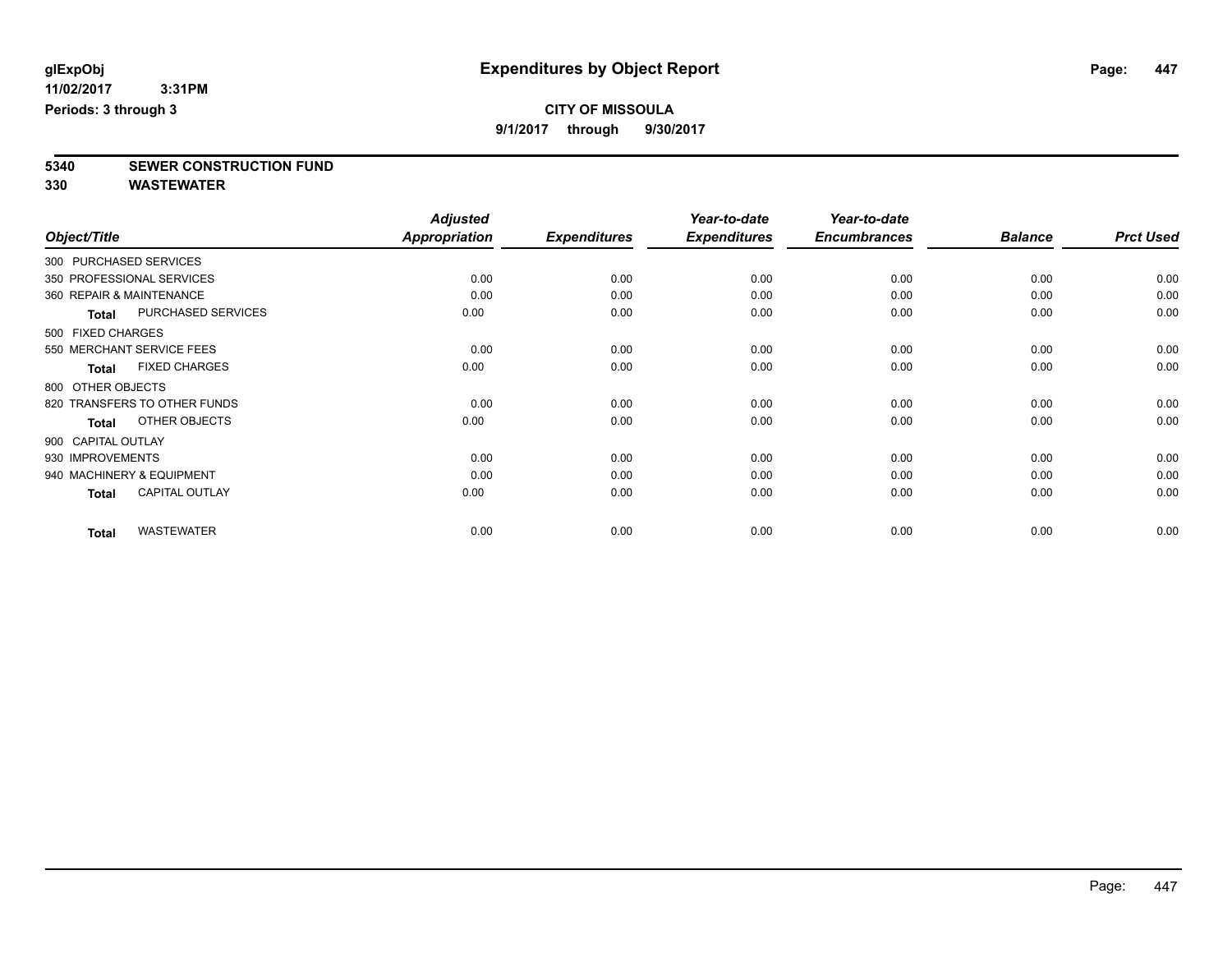**CITY OF MISSOULA 9/1/2017 through 9/30/2017**

**5340 SEWER CONSTRUCTION FUND**

**390 NON-DEPARTMENTAL**

| Object/Title       |                       | <b>Adjusted</b><br>Appropriation | <b>Expenditures</b> | Year-to-date<br><b>Expenditures</b> | Year-to-date<br><b>Encumbrances</b> | <b>Balance</b> | <b>Prct Used</b> |
|--------------------|-----------------------|----------------------------------|---------------------|-------------------------------------|-------------------------------------|----------------|------------------|
| 900 CAPITAL OUTLAY |                       |                                  |                     |                                     |                                     |                |                  |
| 930 IMPROVEMENTS   |                       | 0.00                             | 0.00                | 0.00                                | 0.00                                | 0.00           | 0.00             |
| <b>Total</b>       | <b>CAPITAL OUTLAY</b> | 0.00                             | 0.00                | 0.00                                | 0.00                                | 0.00           | 0.00             |
| <b>Total</b>       | NON-DEPARTMENTAL      | 0.00                             | 0.00                | 0.00                                | 0.00                                | 0.00           | 0.00             |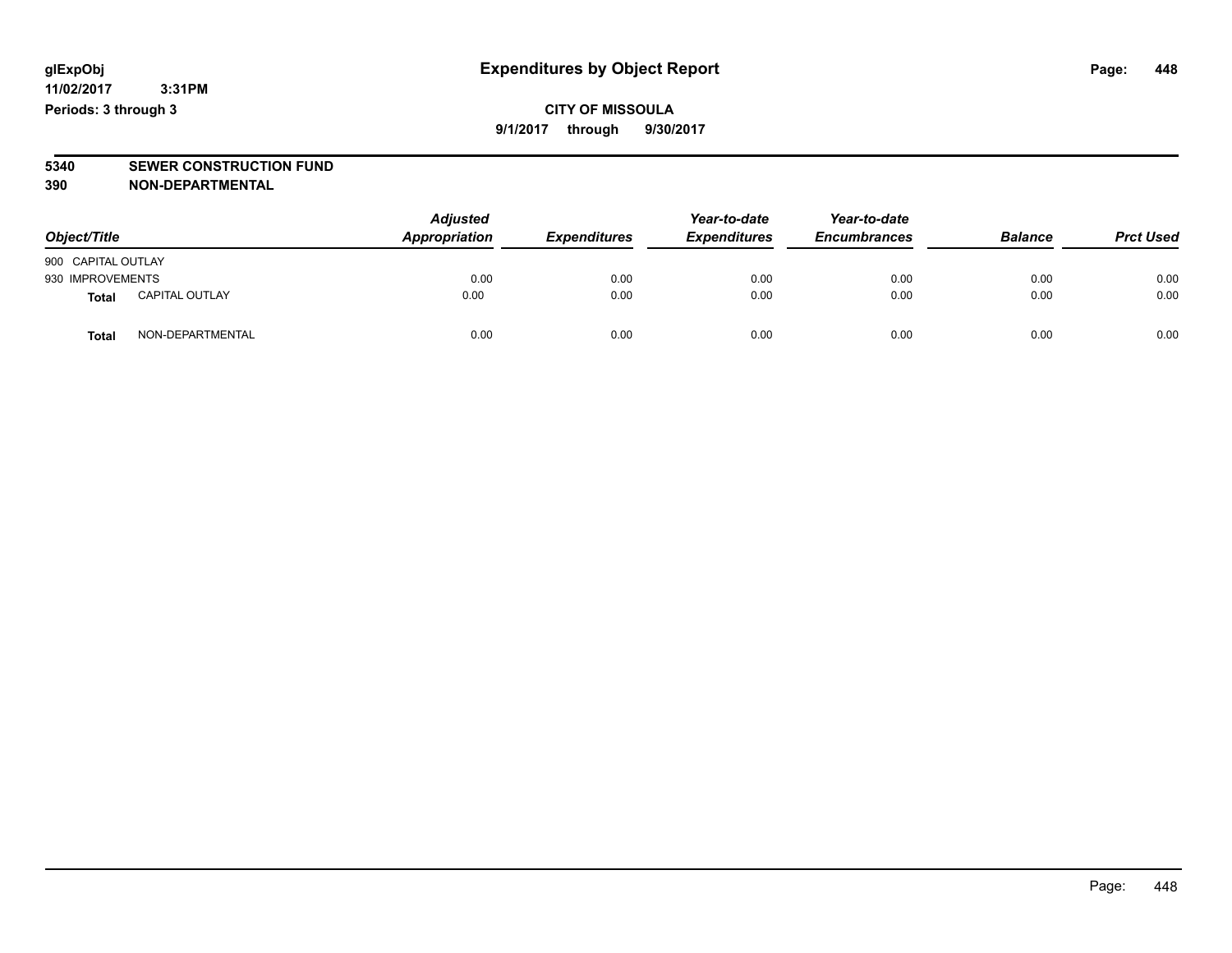#### **CITY OF MISSOULA 9/1/2017 through 9/30/2017**

#### **5340 SEWER CONSTRUCTION FUND**

|                           |                              | <b>Adjusted</b>      |                     | Year-to-date        | Year-to-date        |                |                  |
|---------------------------|------------------------------|----------------------|---------------------|---------------------|---------------------|----------------|------------------|
| Object/Title              |                              | <b>Appropriation</b> | <b>Expenditures</b> | <b>Expenditures</b> | <b>Encumbrances</b> | <b>Balance</b> | <b>Prct Used</b> |
| 300 PURCHASED SERVICES    |                              |                      |                     |                     |                     |                |                  |
|                           | 350 PROFESSIONAL SERVICES    | 0.00                 | 0.00                | 0.00                | 0.00                | 0.00           | 0.00             |
| 360 REPAIR & MAINTENANCE  |                              | 0.00                 | 0.00                | 0.00                | 0.00                | 0.00           | 0.00             |
| <b>Total</b>              | PURCHASED SERVICES           | 0.00                 | 0.00                | 0.00                | 0.00                | 0.00           | 0.00             |
| 500 FIXED CHARGES         |                              |                      |                     |                     |                     |                |                  |
|                           | 550 MERCHANT SERVICE FEES    | 0.00                 | 0.00                | 0.00                | 0.00                | 0.00           | 0.00             |
| <b>Total</b>              | <b>FIXED CHARGES</b>         | 0.00                 | 0.00                | 0.00                | 0.00                | 0.00           | 0.00             |
| 800 OTHER OBJECTS         |                              |                      |                     |                     |                     |                |                  |
|                           | 820 TRANSFERS TO OTHER FUNDS | 0.00                 | 0.00                | 0.00                | 0.00                | 0.00           | 0.00             |
| <b>Total</b>              | OTHER OBJECTS                | 0.00                 | 0.00                | 0.00                | 0.00                | 0.00           | 0.00             |
| 900 CAPITAL OUTLAY        |                              |                      |                     |                     |                     |                |                  |
| 930 IMPROVEMENTS          |                              | 0.00                 | 0.00                | 0.00                | 0.00                | 0.00           | 0.00             |
| 940 MACHINERY & EQUIPMENT |                              | 0.00                 | 0.00                | 0.00                | 0.00                | 0.00           | 0.00             |
| <b>Total</b>              | <b>CAPITAL OUTLAY</b>        | 0.00                 | 0.00                | 0.00                | 0.00                | 0.00           | 0.00             |
| <b>Total</b>              | SEWER CONSTRUCTION FUND      | 0.00                 | 0.00                | 0.00                | 0.00                | 0.00           | 0.00             |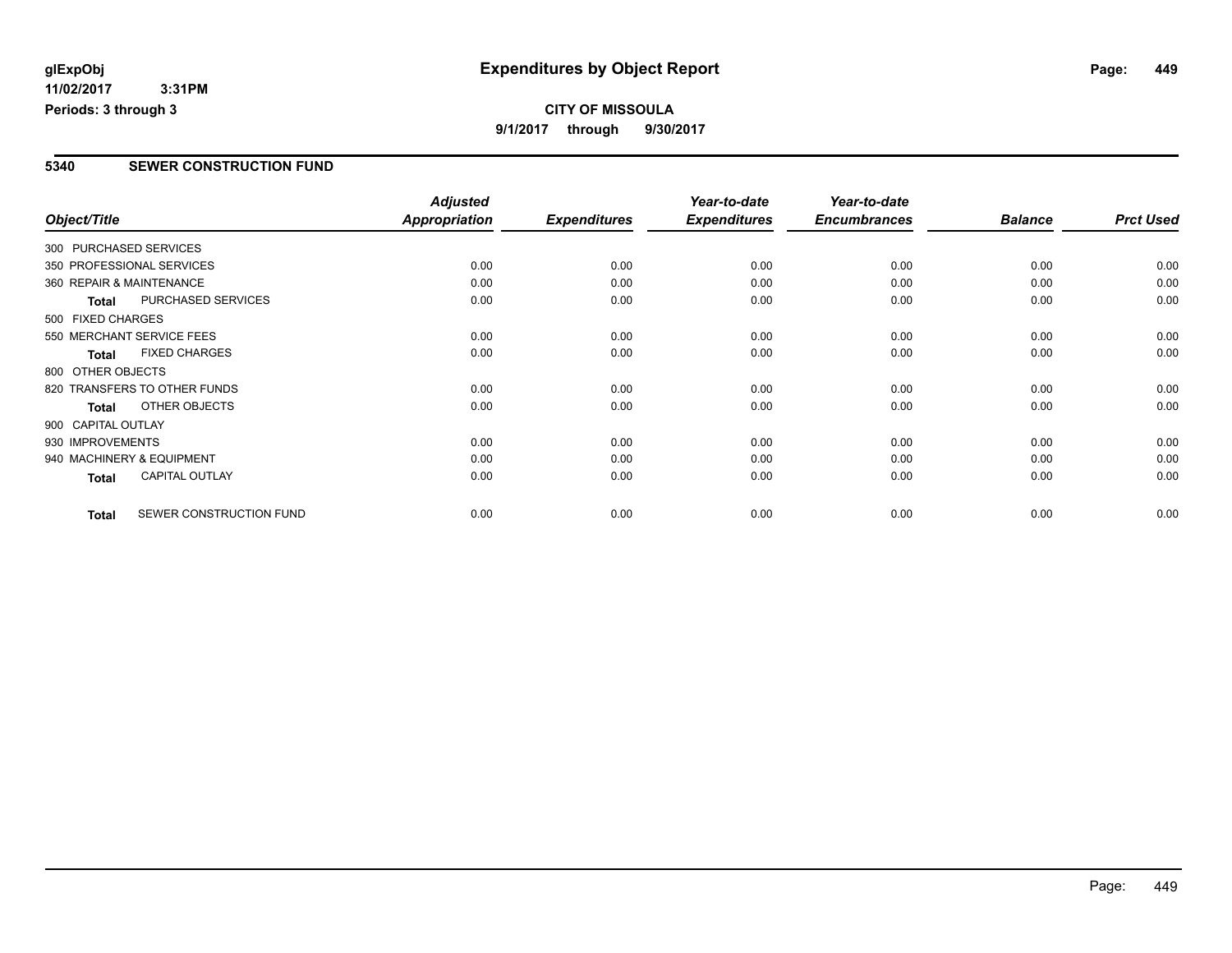#### **CITY OF MISSOULA 9/1/2017 through 9/30/2017**

# **5360 UNASSIGNED WASTEWATER DEBT SERVICE**

| Object/Title                        | <b>Adjusted</b><br>Appropriation | <b>Expenditures</b> | Year-to-date<br><b>Expenditures</b> | Year-to-date<br><b>Encumbrances</b> | <b>Balance</b> | <b>Prct Used</b> |
|-------------------------------------|----------------------------------|---------------------|-------------------------------------|-------------------------------------|----------------|------------------|
| 600 DEBT SERVICE                    |                                  |                     |                                     |                                     |                |                  |
| 610 PRINCIPAL                       | 0.00                             | 0.00                | 0.00                                | 0.00                                | 0.00           | 0.00             |
| 620 INTEREST / SERVICE FEES         | 0.00                             | 0.00                | 0.00                                | 0.00                                | 0.00           | 0.00             |
| <b>DEBT SERVICE</b><br><b>Total</b> | 0.00                             | 0.00                | 0.00                                | 0.00                                | 0.00           | 0.00             |
| <b>WASTEWATER</b><br><b>Total</b>   | 0.00                             | 0.00                | 0.00                                | 0.00                                | 0.00           | 0.00             |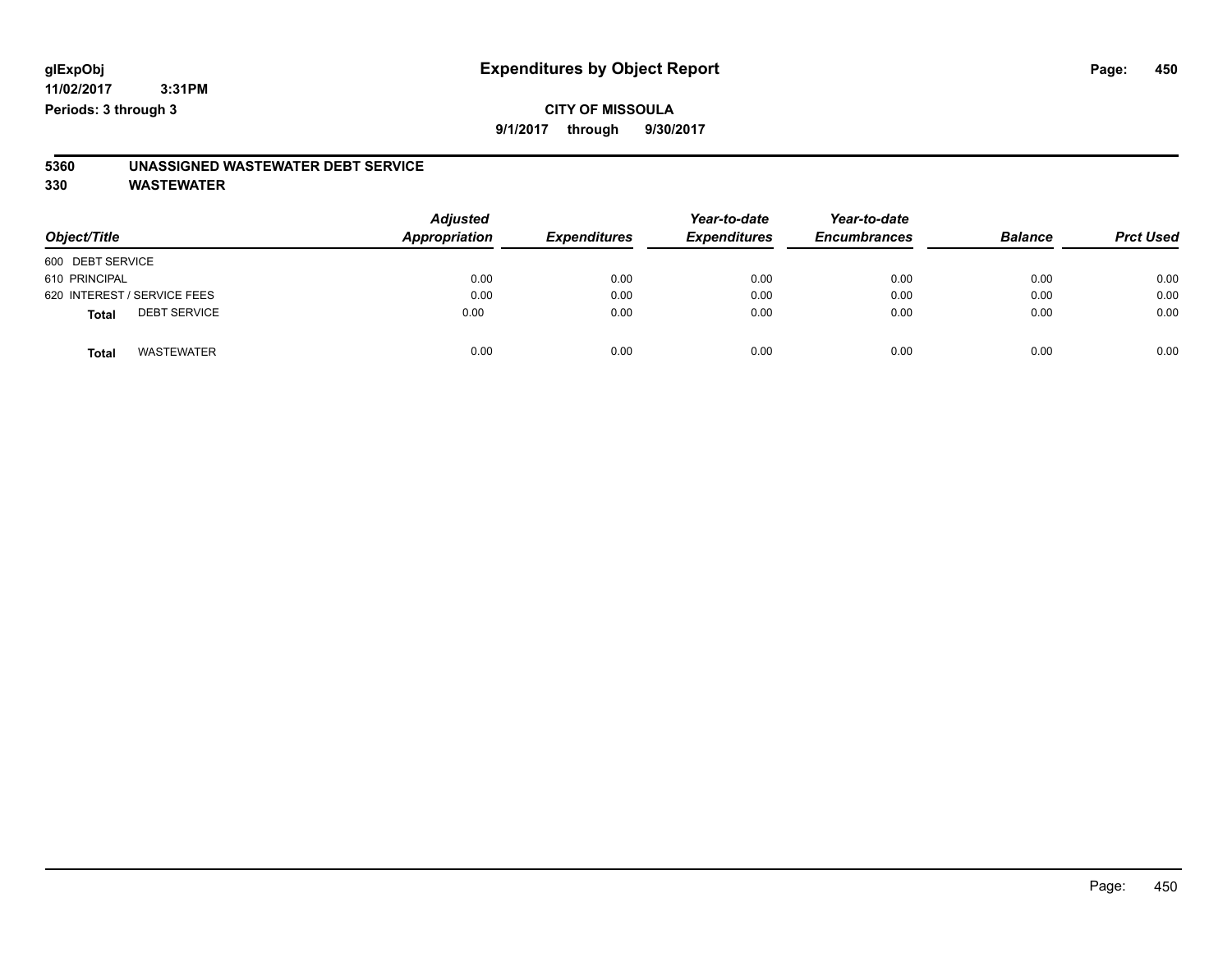**11/02/2017 3:31PM Periods: 3 through 3**

**9/1/2017 through 9/30/2017**

#### **5360 UNASSIGNED WASTEWATER DEBT SERVICE**

| Object/Title     |                                 | <b>Adjusted</b><br>Appropriation | <b>Expenditures</b> | Year-to-date<br><b>Expenditures</b> | Year-to-date<br><b>Encumbrances</b> | <b>Balance</b> | <b>Prct Used</b> |
|------------------|---------------------------------|----------------------------------|---------------------|-------------------------------------|-------------------------------------|----------------|------------------|
| 600 DEBT SERVICE |                                 |                                  |                     |                                     |                                     |                |                  |
| 610 PRINCIPAL    |                                 | 0.00                             | 0.00                | 0.00                                | 0.00                                | 0.00           | 0.00             |
|                  | 620 INTEREST / SERVICE FEES     | 0.00                             | 0.00                | 0.00                                | 0.00                                | 0.00           | 0.00             |
| <b>Total</b>     | <b>DEBT SERVICE</b>             | 0.00                             | 0.00                | 0.00                                | 0.00                                | 0.00           | 0.00             |
| <b>Total</b>     | UNASSIGNED WASTEWATER DEBT SERV | 0.00                             | 0.00                | 0.00                                | 0.00                                | 0.00           | 0.00             |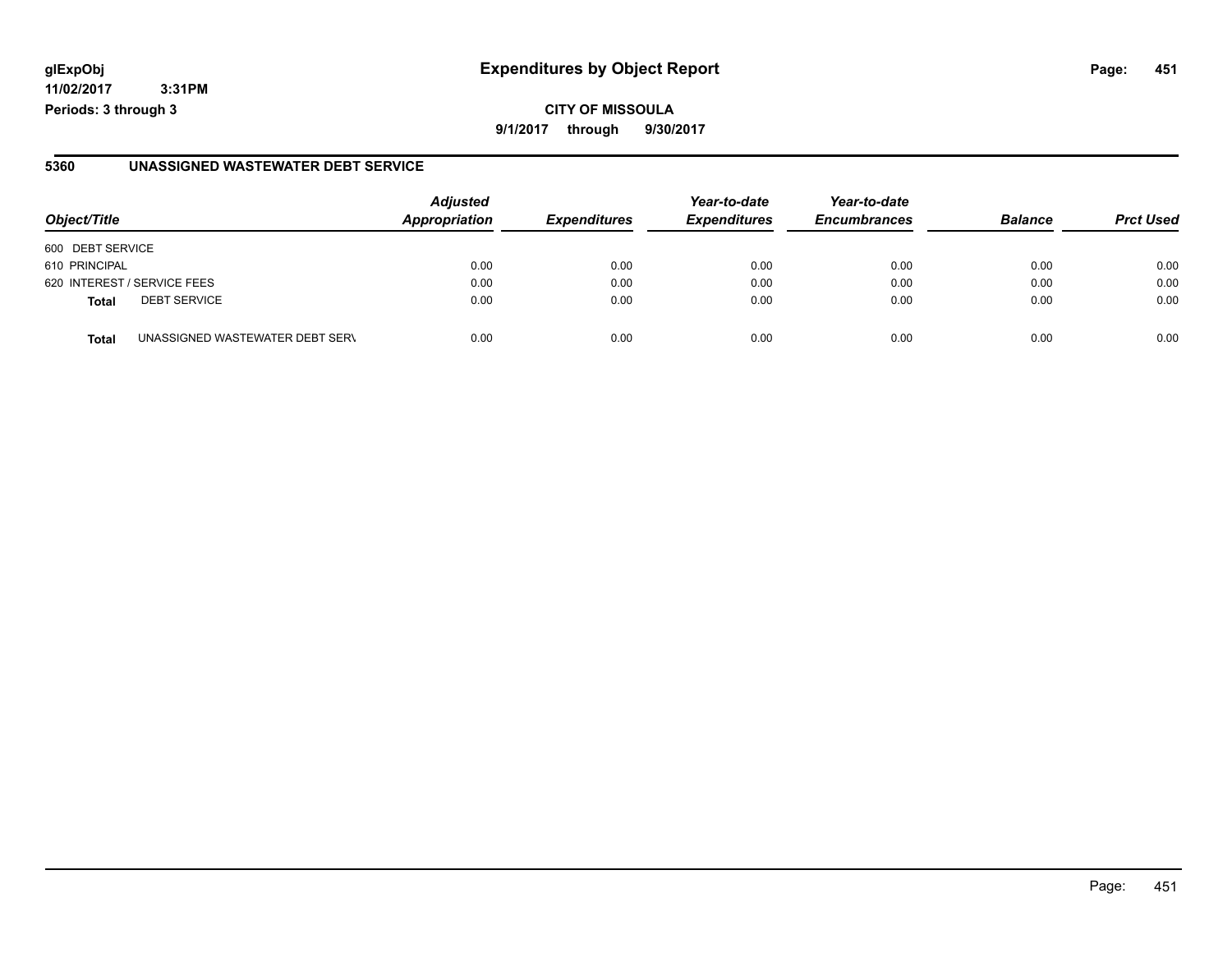### **CITY OF MISSOULA**

**9/1/2017 through 9/30/2017**

# **5361 2001 SEWER REVENUE BONDS-DEBT SERVICE**

|                                      | <b>Adjusted</b>      |                     | Year-to-date        | Year-to-date        |                |                  |
|--------------------------------------|----------------------|---------------------|---------------------|---------------------|----------------|------------------|
| Object/Title                         | <b>Appropriation</b> | <b>Expenditures</b> | <b>Expenditures</b> | <b>Encumbrances</b> | <b>Balance</b> | <b>Prct Used</b> |
| 500 FIXED CHARGES                    |                      |                     |                     |                     |                |                  |
| 550 MERCHANT SERVICE FEES            | 0.00                 | 0.00                | 0.00                | 0.00                | 0.00           | 0.00             |
| <b>FIXED CHARGES</b><br><b>Total</b> | 0.00                 | 0.00                | 0.00                | 0.00                | 0.00           | 0.00             |
| 600 DEBT SERVICE                     |                      |                     |                     |                     |                |                  |
| 610 PRINCIPAL                        | 0.00                 | 0.00                | 0.00                | 0.00                | 0.00           | 0.00             |
| 620 INTEREST / SERVICE FEES          | 0.00                 | 0.00                | 0.00                | 0.00                | 0.00           | 0.00             |
| <b>DEBT SERVICE</b><br><b>Total</b>  | 0.00                 | 0.00                | 0.00                | 0.00                | 0.00           | 0.00             |
|                                      |                      |                     |                     |                     |                |                  |
| <b>WASTEWATER</b><br>Total           | 0.00                 | 0.00                | 0.00                | 0.00                | 0.00           | 0.00             |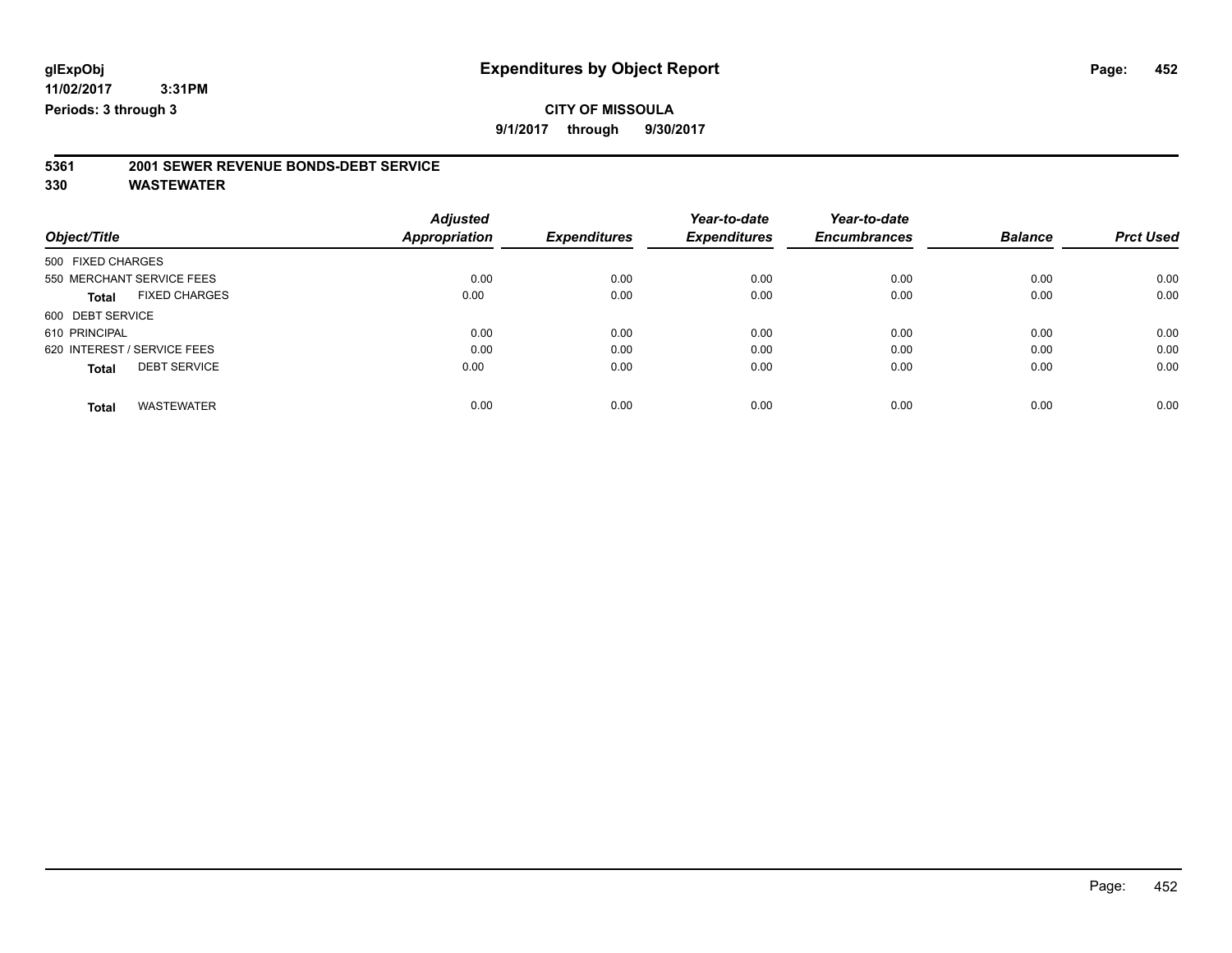**11/02/2017 3:31PM Periods: 3 through 3**

#### **5361 2001 SEWER REVENUE BONDS-DEBT SERVICE**

| Object/Title                |                                  | <b>Adjusted</b><br>Appropriation | <b>Expenditures</b> | Year-to-date<br><b>Expenditures</b> | Year-to-date<br><b>Encumbrances</b> | <b>Balance</b> | <b>Prct Used</b> |
|-----------------------------|----------------------------------|----------------------------------|---------------------|-------------------------------------|-------------------------------------|----------------|------------------|
| 500 FIXED CHARGES           |                                  |                                  |                     |                                     |                                     |                |                  |
|                             | 550 MERCHANT SERVICE FEES        | 0.00                             | 0.00                | 0.00                                | 0.00                                | 0.00           | 0.00             |
| <b>Total</b>                | <b>FIXED CHARGES</b>             | 0.00                             | 0.00                | 0.00                                | 0.00                                | 0.00           | 0.00             |
| 600 DEBT SERVICE            |                                  |                                  |                     |                                     |                                     |                |                  |
| 610 PRINCIPAL               |                                  | 0.00                             | 0.00                | 0.00                                | 0.00                                | 0.00           | 0.00             |
| 620 INTEREST / SERVICE FEES |                                  | 0.00                             | 0.00                | 0.00                                | 0.00                                | 0.00           | 0.00             |
| <b>Total</b>                | <b>DEBT SERVICE</b>              | 0.00                             | 0.00                | 0.00                                | 0.00                                | 0.00           | 0.00             |
| <b>Total</b>                | 2001 SEWER REVENUE BONDS-DEBT SE | 0.00                             | 0.00                | 0.00                                | 0.00                                | 0.00           | 0.00             |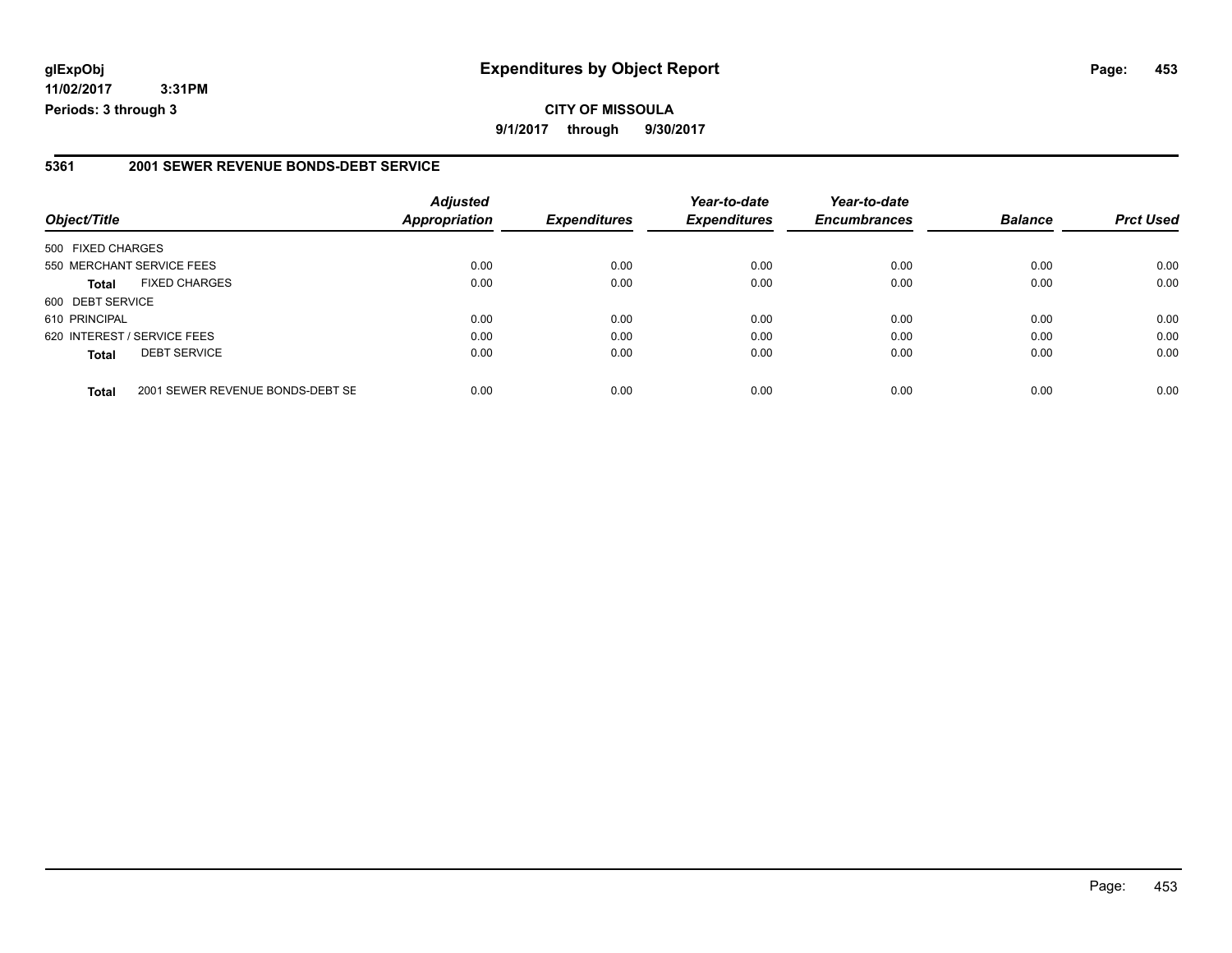# **5362 00 SEWER REVENUE BOND - SERIES B DEBT SE**

| Object/Title                         | <b>Adjusted</b><br><b>Appropriation</b> | <b>Expenditures</b> | Year-to-date<br><b>Expenditures</b> | Year-to-date<br><b>Encumbrances</b> | <b>Balance</b> | <b>Prct Used</b> |
|--------------------------------------|-----------------------------------------|---------------------|-------------------------------------|-------------------------------------|----------------|------------------|
| 500 FIXED CHARGES                    |                                         |                     |                                     |                                     |                |                  |
| 550 MERCHANT SERVICE FEES            | 0.00                                    | 0.00                | 0.00                                | 0.00                                | 0.00           | 0.00             |
| <b>FIXED CHARGES</b><br><b>Total</b> | 0.00                                    | 0.00                | 0.00                                | 0.00                                | 0.00           | 0.00             |
| 600 DEBT SERVICE                     |                                         |                     |                                     |                                     |                |                  |
| 610 PRINCIPAL                        | 0.00                                    | 0.00                | 0.00                                | 0.00                                | 0.00           | 0.00             |
| 620 INTEREST / SERVICE FEES          | 0.00                                    | 0.00                | 0.00                                | 0.00                                | 0.00           | 0.00             |
| <b>DEBT SERVICE</b><br><b>Total</b>  | 0.00                                    | 0.00                | 0.00                                | 0.00                                | 0.00           | 0.00             |
| 800 OTHER OBJECTS                    |                                         |                     |                                     |                                     |                |                  |
| 820 TRANSFERS TO OTHER FUNDS         | 0.00                                    | 0.00                | 0.00                                | 0.00                                | 0.00           | 0.00             |
| OTHER OBJECTS<br><b>Total</b>        | 0.00                                    | 0.00                | 0.00                                | 0.00                                | 0.00           | 0.00             |
|                                      |                                         |                     |                                     |                                     |                |                  |
| <b>WASTEWATER</b><br><b>Total</b>    | 0.00                                    | 0.00                | 0.00                                | 0.00                                | 0.00           | 0.00             |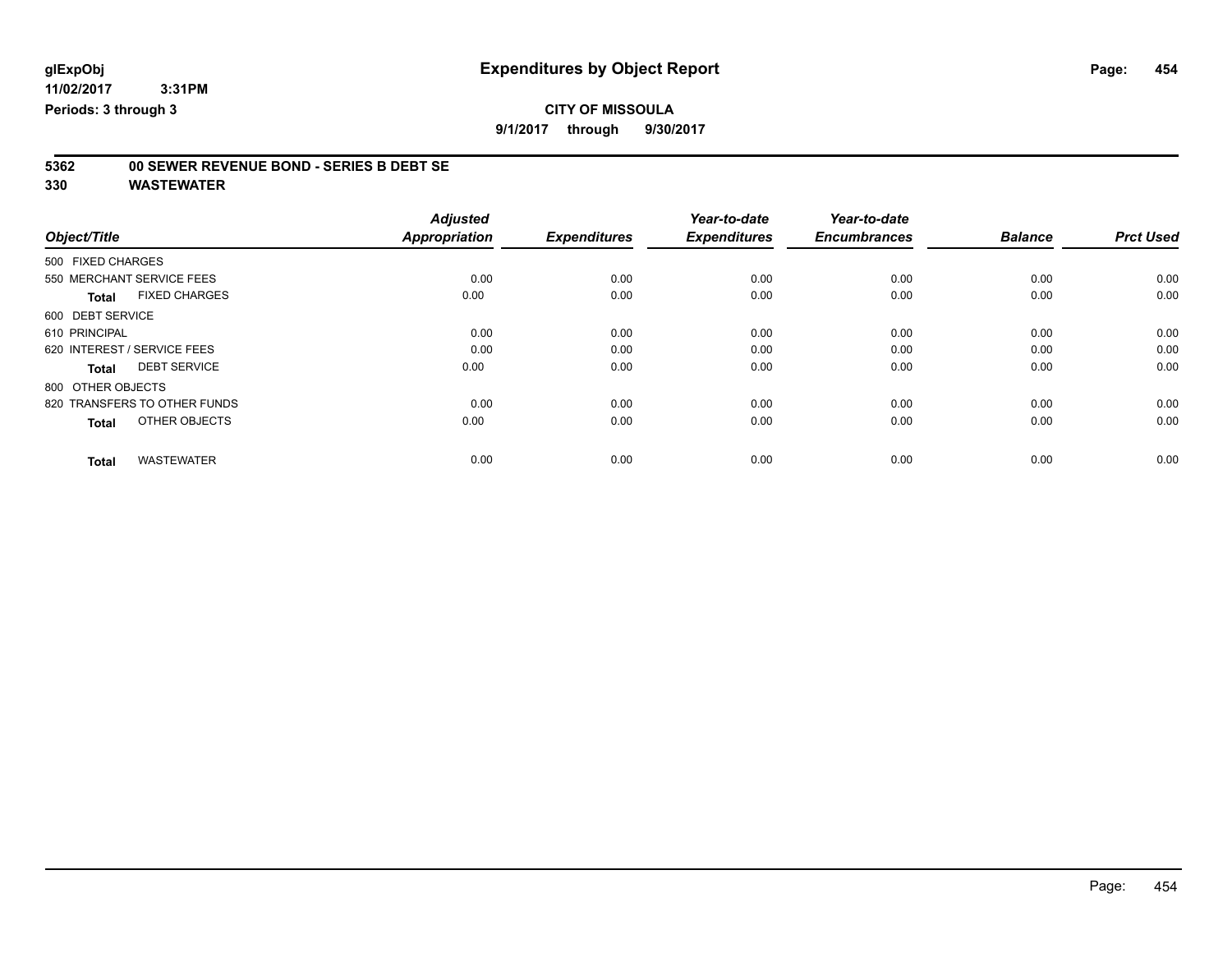**11/02/2017 3:31PM Periods: 3 through 3**

#### **5362 00 SEWER REVENUE BOND - SERIES B DEBT SE**

|                   |                                    | <b>Adjusted</b>      |                     | Year-to-date        | Year-to-date        |                |                  |
|-------------------|------------------------------------|----------------------|---------------------|---------------------|---------------------|----------------|------------------|
| Object/Title      |                                    | <b>Appropriation</b> | <b>Expenditures</b> | <b>Expenditures</b> | <b>Encumbrances</b> | <b>Balance</b> | <b>Prct Used</b> |
| 500 FIXED CHARGES |                                    |                      |                     |                     |                     |                |                  |
|                   | 550 MERCHANT SERVICE FEES          | 0.00                 | 0.00                | 0.00                | 0.00                | 0.00           | 0.00             |
| <b>Total</b>      | <b>FIXED CHARGES</b>               | 0.00                 | 0.00                | 0.00                | 0.00                | 0.00           | 0.00             |
| 600 DEBT SERVICE  |                                    |                      |                     |                     |                     |                |                  |
| 610 PRINCIPAL     |                                    | 0.00                 | 0.00                | 0.00                | 0.00                | 0.00           | 0.00             |
|                   | 620 INTEREST / SERVICE FEES        | 0.00                 | 0.00                | 0.00                | 0.00                | 0.00           | 0.00             |
| <b>Total</b>      | <b>DEBT SERVICE</b>                | 0.00                 | 0.00                | 0.00                | 0.00                | 0.00           | 0.00             |
| 800 OTHER OBJECTS |                                    |                      |                     |                     |                     |                |                  |
|                   | 820 TRANSFERS TO OTHER FUNDS       | 0.00                 | 0.00                | 0.00                | 0.00                | 0.00           | 0.00             |
| <b>Total</b>      | OTHER OBJECTS                      | 0.00                 | 0.00                | 0.00                | 0.00                | 0.00           | 0.00             |
| <b>Total</b>      | 00 SEWER REVENUE BOND - SERIES B D | 0.00                 | 0.00                | 0.00                | 0.00                | 0.00           | 0.00             |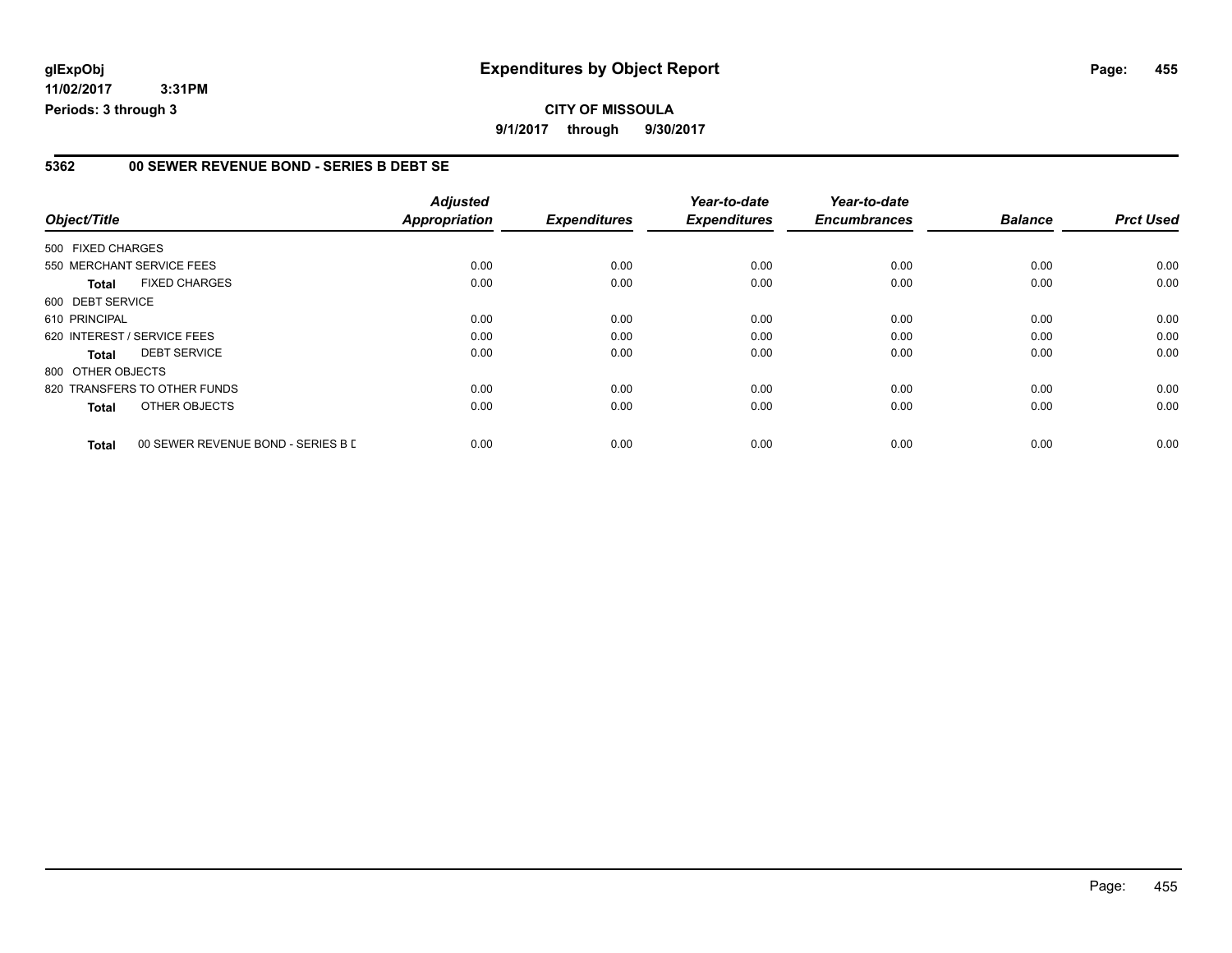**9/1/2017 through 9/30/2017**

### **5363 92 SEWER REVENUE BOND SERIES A DEBT SERV**

|                                      | <b>Adjusted</b> |                     | Year-to-date        | Year-to-date        |                |                  |
|--------------------------------------|-----------------|---------------------|---------------------|---------------------|----------------|------------------|
| Object/Title                         | Appropriation   | <b>Expenditures</b> | <b>Expenditures</b> | <b>Encumbrances</b> | <b>Balance</b> | <b>Prct Used</b> |
| 500 FIXED CHARGES                    |                 |                     |                     |                     |                |                  |
| 550 MERCHANT SERVICE FEES            | 0.00            | 0.00                | 0.00                | 0.00                | 0.00           | 0.00             |
| <b>FIXED CHARGES</b><br><b>Total</b> | 0.00            | 0.00                | 0.00                | 0.00                | 0.00           | 0.00             |
| 600 DEBT SERVICE                     |                 |                     |                     |                     |                |                  |
| 610 PRINCIPAL                        | 0.00            | 0.00                | 0.00                | 0.00                | 0.00           | 0.00             |
| 620 INTEREST / SERVICE FEES          | 0.00            | 0.00                | 0.00                | 0.00                | 0.00           | 0.00             |
| <b>DEBT SERVICE</b><br><b>Total</b>  | 0.00            | 0.00                | 0.00                | 0.00                | 0.00           | 0.00             |
| <b>WASTEWATER</b><br><b>Total</b>    | 0.00            | 0.00                | 0.00                | 0.00                | 0.00           | 0.00             |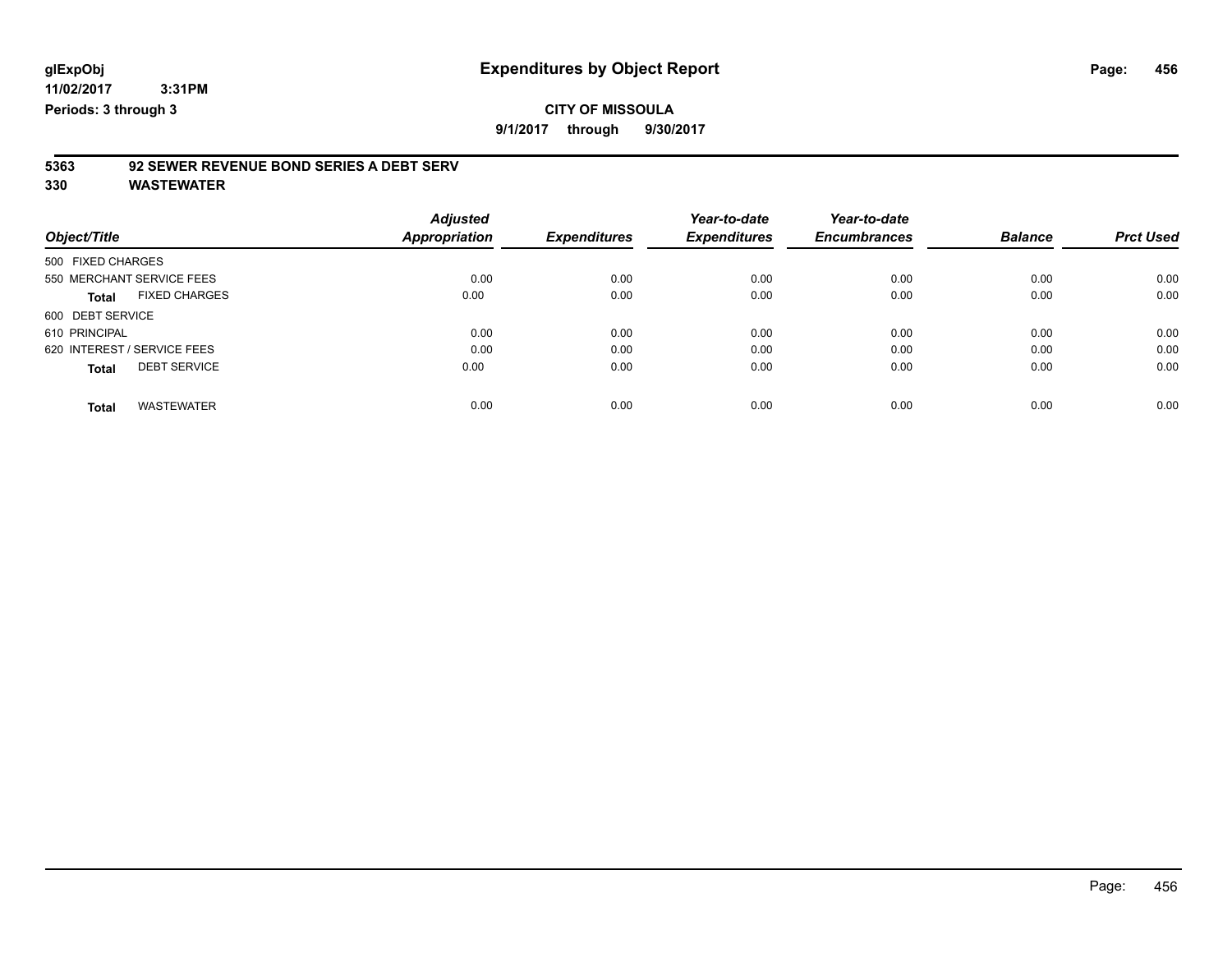**11/02/2017 3:31PM Periods: 3 through 3**

#### **5363 92 SEWER REVENUE BOND SERIES A DEBT SERV**

| Object/Title                |                                   | <b>Adjusted</b><br><b>Appropriation</b> | <b>Expenditures</b> | Year-to-date<br><b>Expenditures</b> | Year-to-date<br><b>Encumbrances</b> | <b>Balance</b> | <b>Prct Used</b> |
|-----------------------------|-----------------------------------|-----------------------------------------|---------------------|-------------------------------------|-------------------------------------|----------------|------------------|
| 500 FIXED CHARGES           |                                   |                                         |                     |                                     |                                     |                |                  |
| 550 MERCHANT SERVICE FEES   |                                   | 0.00                                    | 0.00                | 0.00                                | 0.00                                | 0.00           | 0.00             |
| <b>Total</b>                | <b>FIXED CHARGES</b>              | 0.00                                    | 0.00                | 0.00                                | 0.00                                | 0.00           | 0.00             |
| 600 DEBT SERVICE            |                                   |                                         |                     |                                     |                                     |                |                  |
| 610 PRINCIPAL               |                                   | 0.00                                    | 0.00                | 0.00                                | 0.00                                | 0.00           | 0.00             |
| 620 INTEREST / SERVICE FEES |                                   | 0.00                                    | 0.00                | 0.00                                | 0.00                                | 0.00           | 0.00             |
| <b>Total</b>                | <b>DEBT SERVICE</b>               | 0.00                                    | 0.00                | 0.00                                | 0.00                                | 0.00           | 0.00             |
| <b>Total</b>                | 92 SEWER REVENUE BOND SERIES A DE | 0.00                                    | 0.00                | 0.00                                | 0.00                                | 0.00           | 0.00             |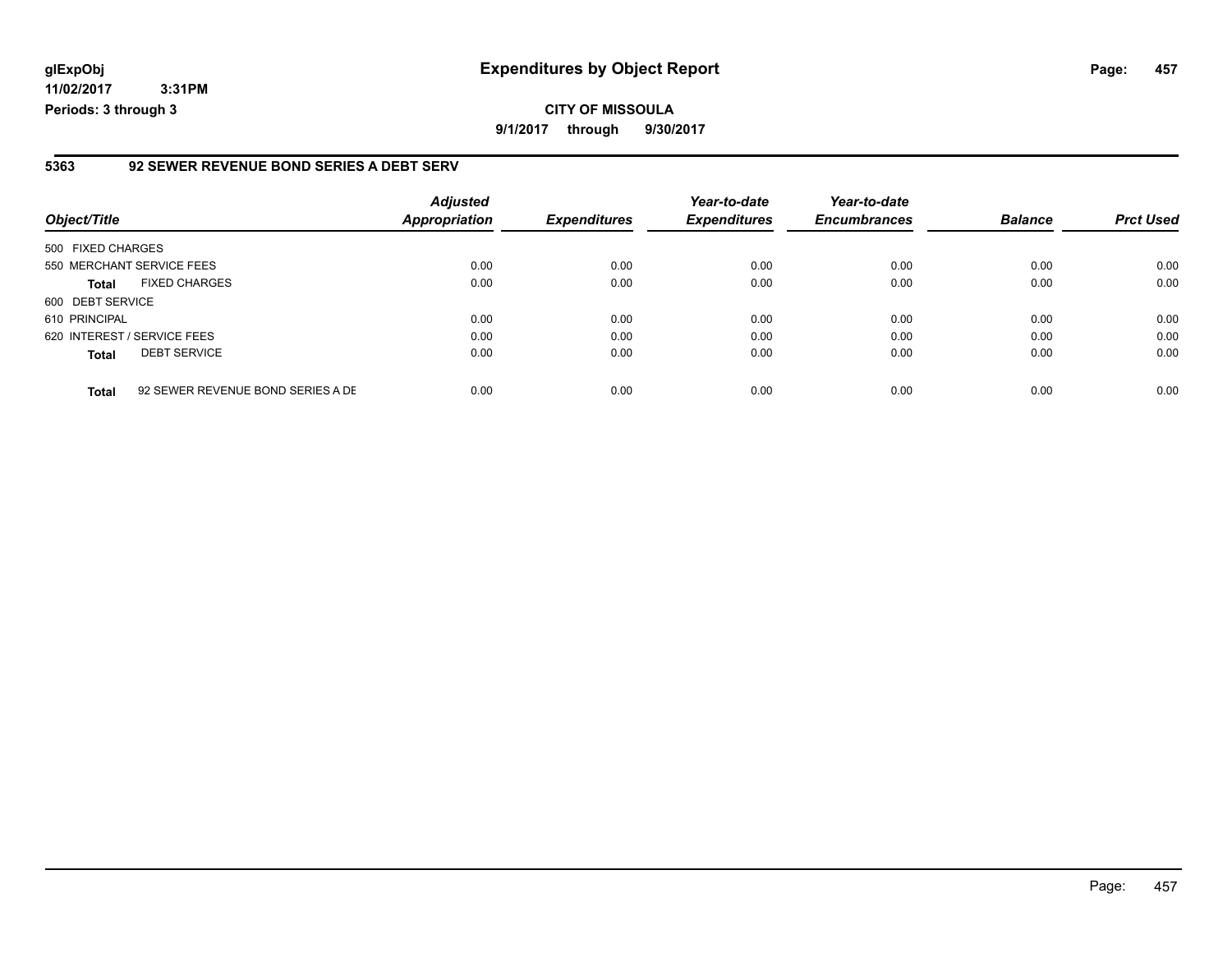**9/1/2017 through 9/30/2017**

# **5364 92 SEWER REVENUE BOND - SERIES B DEBT S**

|                                      | <b>Adjusted</b> |                     | Year-to-date        | Year-to-date        |                |                  |
|--------------------------------------|-----------------|---------------------|---------------------|---------------------|----------------|------------------|
| Object/Title                         | Appropriation   | <b>Expenditures</b> | <b>Expenditures</b> | <b>Encumbrances</b> | <b>Balance</b> | <b>Prct Used</b> |
| 500 FIXED CHARGES                    |                 |                     |                     |                     |                |                  |
| 550 MERCHANT SERVICE FEES            | 0.00            | 0.00                | 0.00                | 0.00                | 0.00           | 0.00             |
| <b>FIXED CHARGES</b><br><b>Total</b> | 0.00            | 0.00                | 0.00                | 0.00                | 0.00           | 0.00             |
| 600 DEBT SERVICE                     |                 |                     |                     |                     |                |                  |
| 610 PRINCIPAL                        | 0.00            | 0.00                | 0.00                | 0.00                | 0.00           | 0.00             |
| 620 INTEREST / SERVICE FEES          | 0.00            | 0.00                | 0.00                | 0.00                | 0.00           | 0.00             |
| <b>DEBT SERVICE</b><br><b>Total</b>  | 0.00            | 0.00                | 0.00                | 0.00                | 0.00           | 0.00             |
| <b>WASTEWATER</b><br><b>Total</b>    | 0.00            | 0.00                | 0.00                | 0.00                | 0.00           | 0.00             |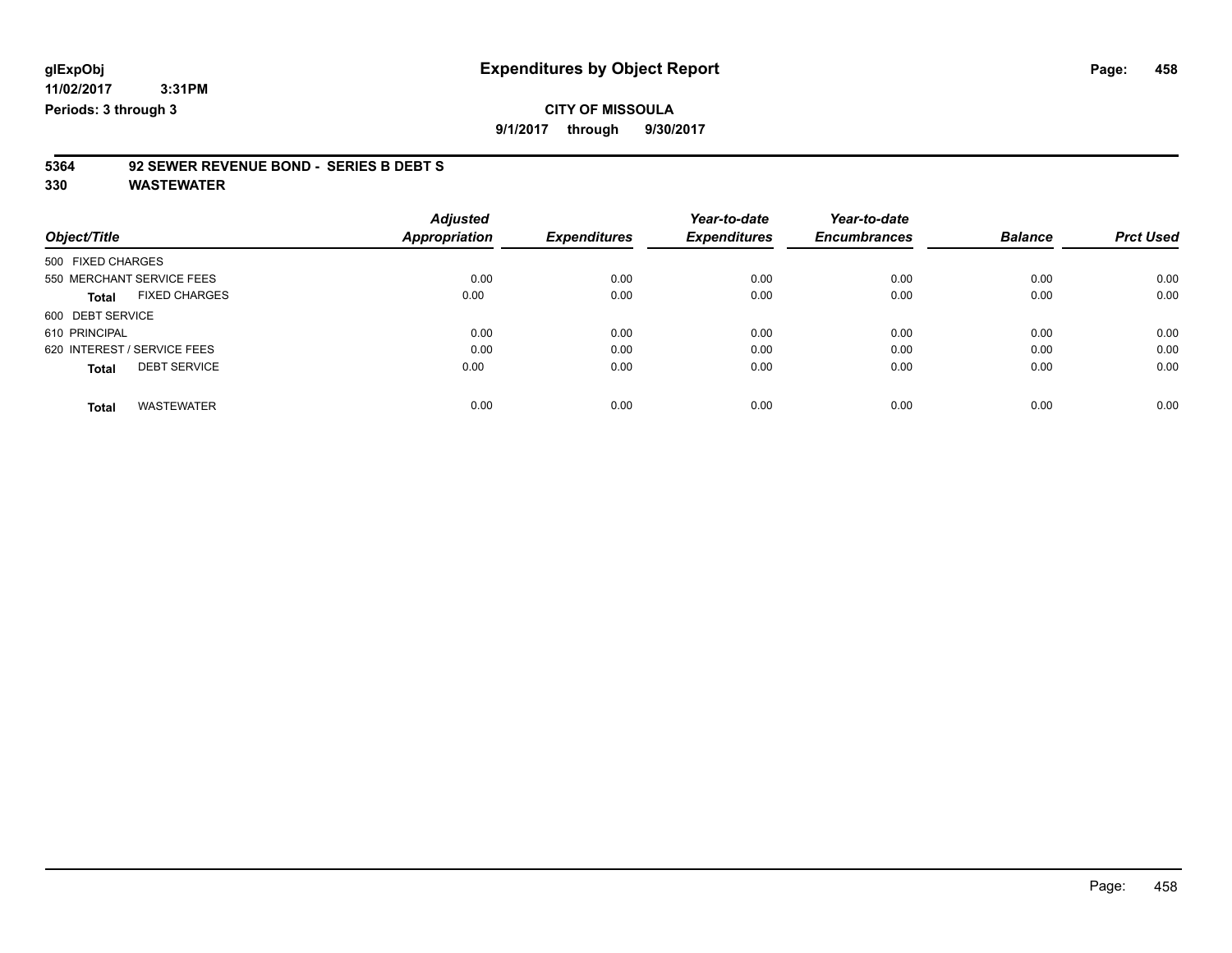**11/02/2017 3:31PM Periods: 3 through 3**

**CITY OF MISSOULA 9/1/2017 through 9/30/2017**

#### **5364 92 SEWER REVENUE BOND - SERIES B DEBT S**

| Object/Title                         | <b>Adjusted</b><br>Appropriation           | <b>Expenditures</b> | Year-to-date<br><b>Expenditures</b> | Year-to-date<br><b>Encumbrances</b> | <b>Balance</b> | <b>Prct Used</b> |
|--------------------------------------|--------------------------------------------|---------------------|-------------------------------------|-------------------------------------|----------------|------------------|
| 500 FIXED CHARGES                    |                                            |                     |                                     |                                     |                |                  |
| 550 MERCHANT SERVICE FEES            | 0.00                                       | 0.00                | 0.00                                | 0.00                                | 0.00           | 0.00             |
| <b>FIXED CHARGES</b><br><b>Total</b> | 0.00                                       | 0.00                | 0.00                                | 0.00                                | 0.00           | 0.00             |
| 600 DEBT SERVICE                     |                                            |                     |                                     |                                     |                |                  |
| 610 PRINCIPAL                        | 0.00                                       | 0.00                | 0.00                                | 0.00                                | 0.00           | 0.00             |
| 620 INTEREST / SERVICE FEES          | 0.00                                       | 0.00                | 0.00                                | 0.00                                | 0.00           | 0.00             |
| <b>DEBT SERVICE</b><br><b>Total</b>  | 0.00                                       | 0.00                | 0.00                                | 0.00                                | 0.00           | 0.00             |
| <b>Total</b>                         | 0.00<br>92 SEWER REVENUE BOND - SERIES B I | 0.00                | 0.00                                | 0.00                                | 0.00           | 0.00             |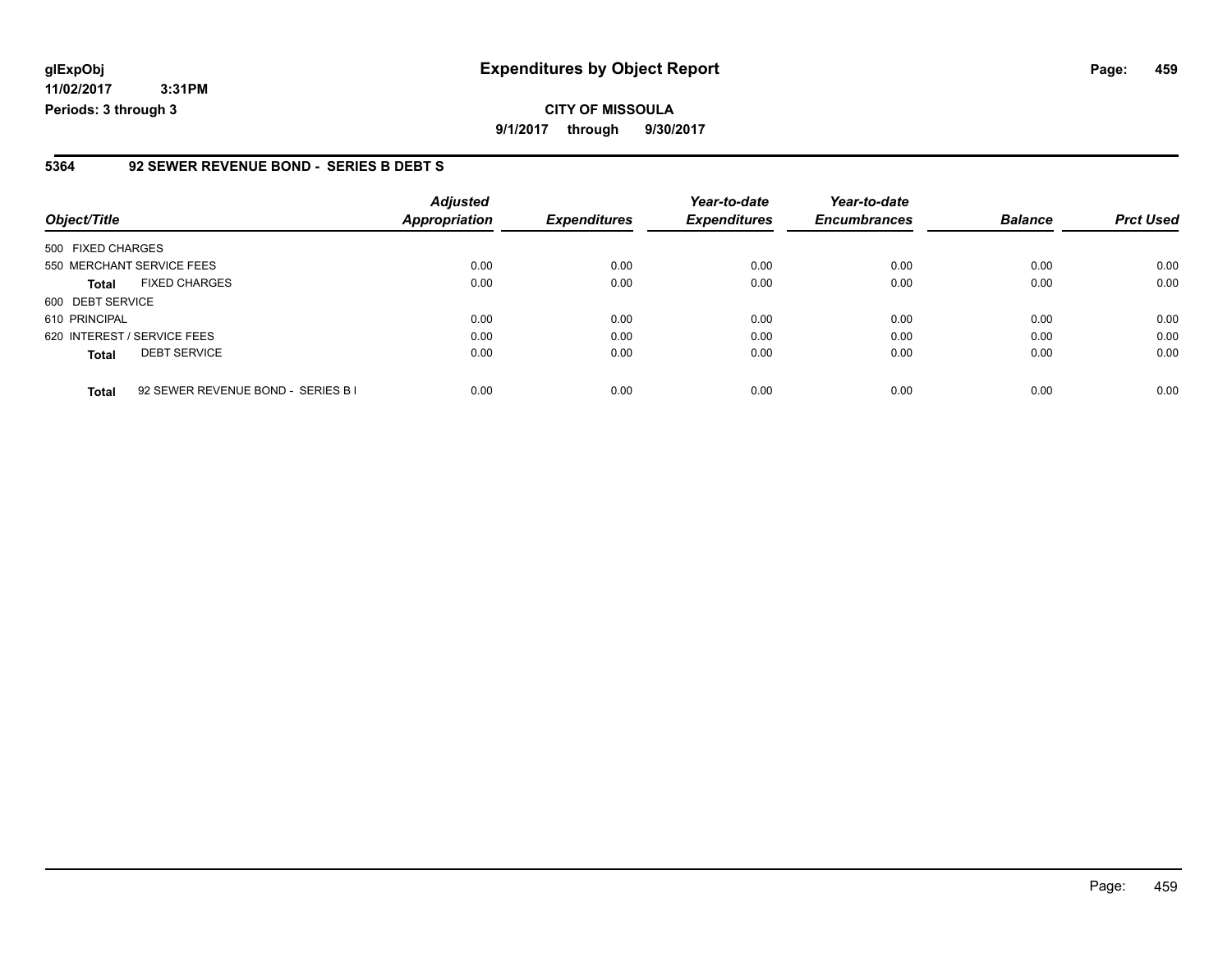### **CITY OF MISSOULA**

**9/1/2017 through 9/30/2017**

### **5365 99 SEWER REVENUE BONDS DEBT SERVICE FUND**

| Object/Title                         | <b>Adjusted</b><br>Appropriation | <b>Expenditures</b> | Year-to-date<br><b>Expenditures</b> | Year-to-date<br><b>Encumbrances</b> | <b>Balance</b> | <b>Prct Used</b> |
|--------------------------------------|----------------------------------|---------------------|-------------------------------------|-------------------------------------|----------------|------------------|
| 500 FIXED CHARGES                    |                                  |                     |                                     |                                     |                |                  |
| 550 MERCHANT SERVICE FEES            | 0.00                             | 0.00                | 0.00                                | 0.00                                | 0.00           | 0.00             |
| <b>FIXED CHARGES</b><br><b>Total</b> | 0.00                             | 0.00                | 0.00                                | 0.00                                | 0.00           | 0.00             |
| 600 DEBT SERVICE                     |                                  |                     |                                     |                                     |                |                  |
| 610 PRINCIPAL                        | 0.00                             | 0.00                | 0.00                                | 0.00                                | 0.00           | 0.00             |
| 620 INTEREST / SERVICE FEES          | 0.00                             | 0.00                | 0.00                                | 0.00                                | 0.00           | 0.00             |
| <b>DEBT SERVICE</b><br><b>Total</b>  | 0.00                             | 0.00                | 0.00                                | 0.00                                | 0.00           | 0.00             |
| <b>WASTEWATER</b><br><b>Total</b>    | 0.00                             | 0.00                | 0.00                                | 0.00                                | 0.00           | 0.00             |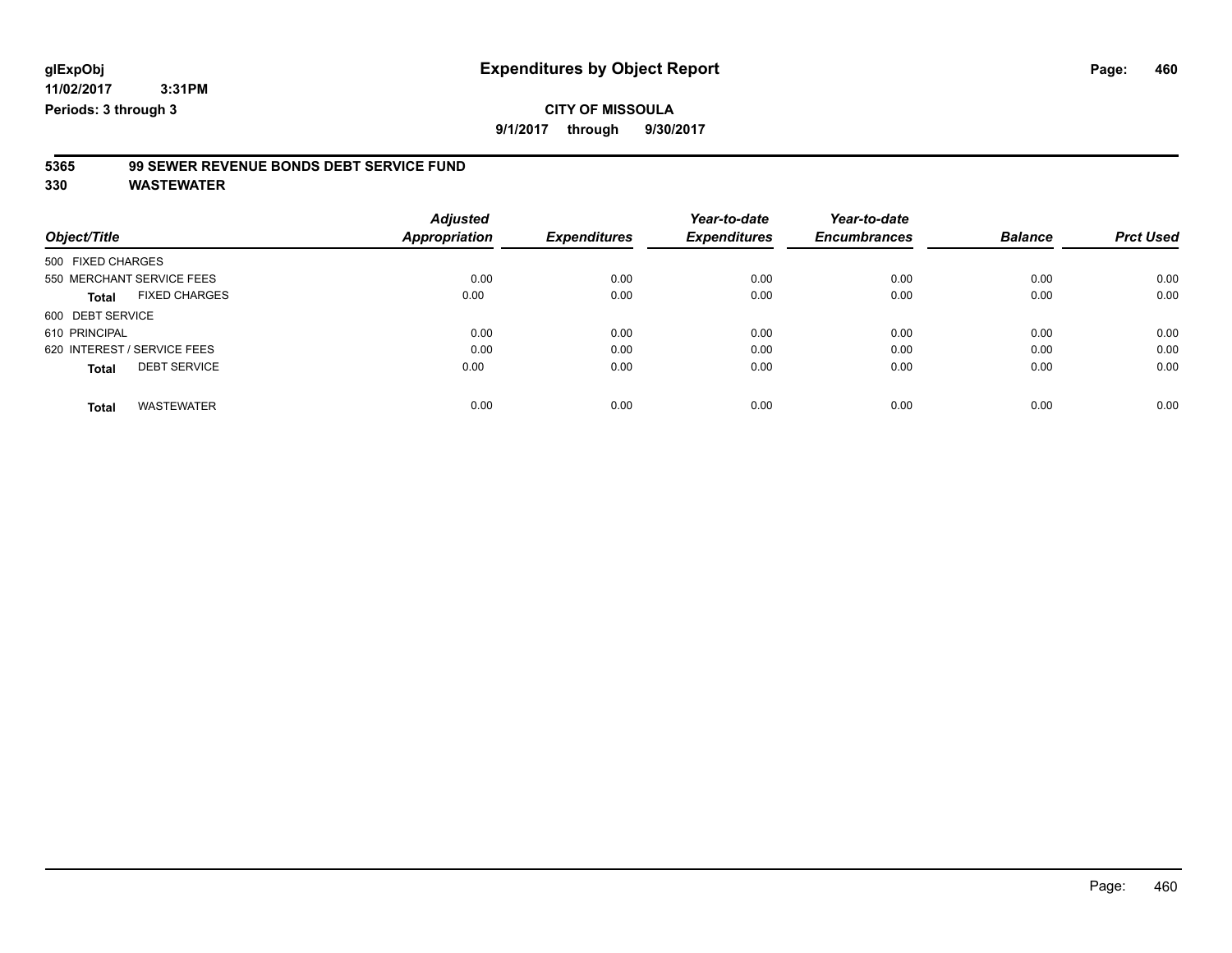**11/02/2017 3:31PM Periods: 3 through 3**

#### **5365 99 SEWER REVENUE BONDS DEBT SERVICE FUND**

| Object/Title                         |                                  | <b>Adjusted</b><br><b>Appropriation</b> | <b>Expenditures</b> | Year-to-date<br><b>Expenditures</b> | Year-to-date<br><b>Encumbrances</b> | <b>Balance</b> | <b>Prct Used</b> |
|--------------------------------------|----------------------------------|-----------------------------------------|---------------------|-------------------------------------|-------------------------------------|----------------|------------------|
| 500 FIXED CHARGES                    |                                  |                                         |                     |                                     |                                     |                |                  |
| 550 MERCHANT SERVICE FEES            |                                  | 0.00                                    | 0.00                | 0.00                                | 0.00                                | 0.00           | 0.00             |
| <b>FIXED CHARGES</b><br><b>Total</b> |                                  | 0.00                                    | 0.00                | 0.00                                | 0.00                                | 0.00           | 0.00             |
| 600 DEBT SERVICE                     |                                  |                                         |                     |                                     |                                     |                |                  |
| 610 PRINCIPAL                        |                                  | 0.00                                    | 0.00                | 0.00                                | 0.00                                | 0.00           | 0.00             |
| 620 INTEREST / SERVICE FEES          |                                  | 0.00                                    | 0.00                | 0.00                                | 0.00                                | 0.00           | 0.00             |
| <b>DEBT SERVICE</b><br><b>Total</b>  |                                  | 0.00                                    | 0.00                | 0.00                                | 0.00                                | 0.00           | 0.00             |
| <b>Total</b>                         | 99 SEWER REVENUE BONDS DEBT SERV | 0.00                                    | 0.00                | 0.00                                | 0.00                                | 0.00           | 0.00             |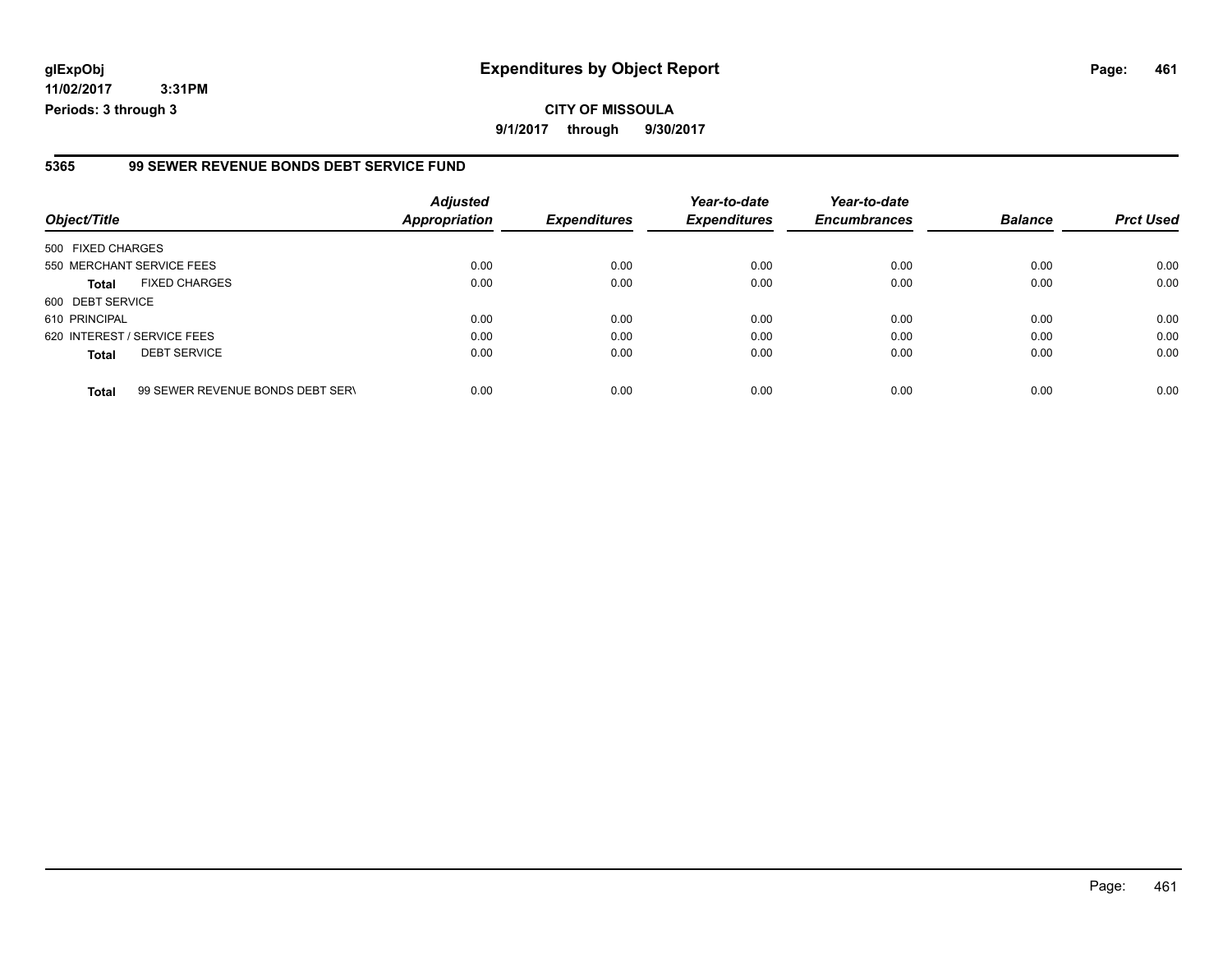#### **CITY OF MISSOULA 9/1/2017 through 9/30/2017**

### **5366 92 SEWER REVENUE BOND - SERIES A BOND RE**

| Object/Title                         | <b>Adjusted</b><br><b>Appropriation</b> | <b>Expenditures</b> | Year-to-date<br><b>Expenditures</b> | Year-to-date<br><b>Encumbrances</b> | <b>Balance</b> | <b>Prct Used</b> |
|--------------------------------------|-----------------------------------------|---------------------|-------------------------------------|-------------------------------------|----------------|------------------|
| 500 FIXED CHARGES                    |                                         |                     |                                     |                                     |                |                  |
| 550 MERCHANT SERVICE FEES            | 0.00                                    | 0.00                | 0.00                                | 0.00                                | 0.00           | 0.00             |
| <b>FIXED CHARGES</b><br><b>Total</b> | 0.00                                    | 0.00                | 0.00                                | 0.00                                | 0.00           | 0.00             |
| 800 OTHER OBJECTS                    |                                         |                     |                                     |                                     |                |                  |
| 820 TRANSFERS TO OTHER FUNDS         | 0.00                                    | 0.00                | 0.00                                | 0.00                                | 0.00           | 0.00             |
| OTHER OBJECTS<br><b>Total</b>        | 0.00                                    | 0.00                | 0.00                                | 0.00                                | 0.00           | 0.00             |
| <b>WASTEWATER</b><br><b>Total</b>    | 0.00                                    | 0.00                | 0.00                                | 0.00                                | 0.00           | 0.00             |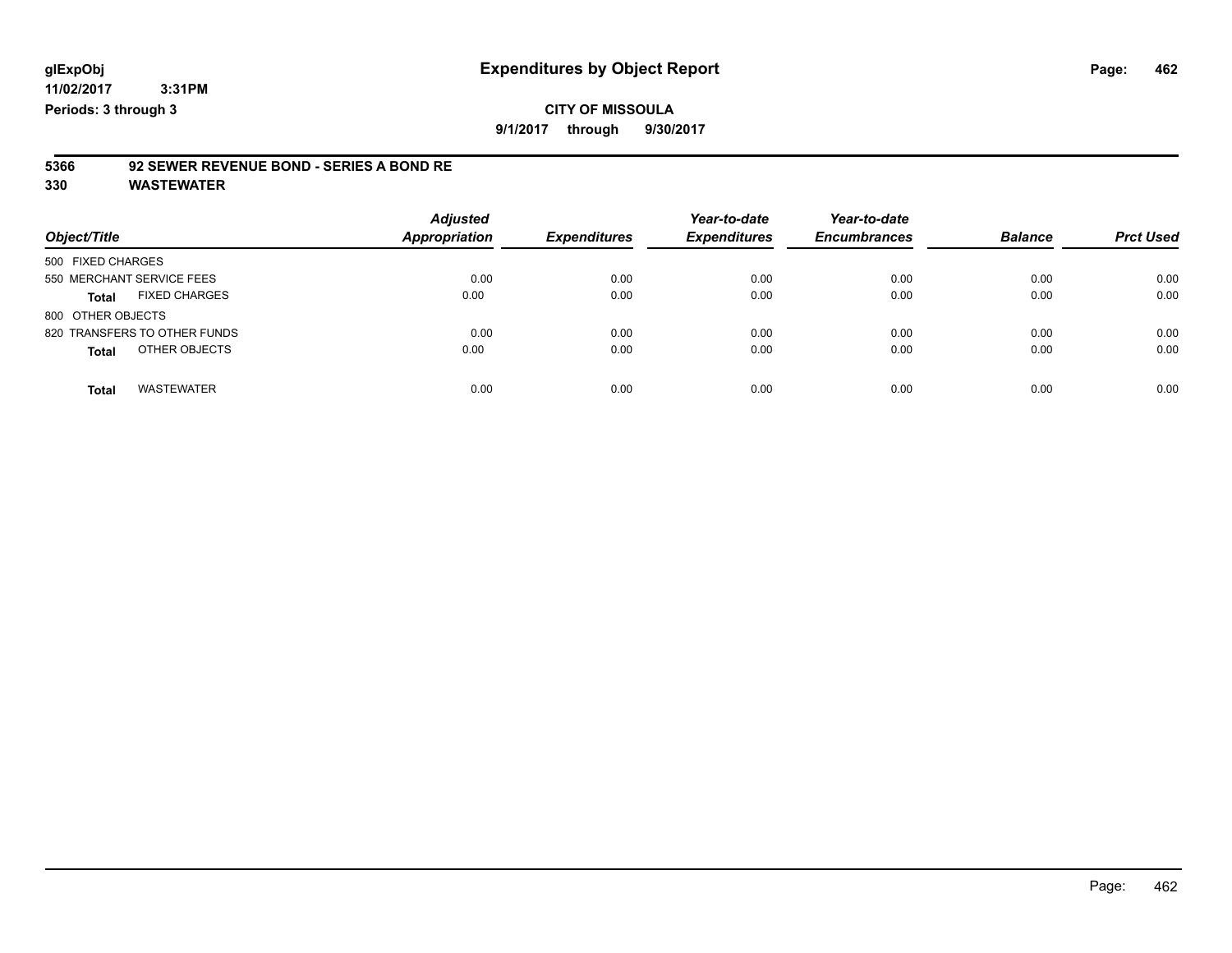**11/02/2017 3:31PM Periods: 3 through 3**

#### **5366 92 SEWER REVENUE BOND - SERIES A BOND RE**

| Object/Title                 |                                    | <b>Adjusted</b><br><b>Appropriation</b> | <b>Expenditures</b> | Year-to-date<br><b>Expenditures</b> | Year-to-date<br><b>Encumbrances</b> | <b>Balance</b> | <b>Prct Used</b> |
|------------------------------|------------------------------------|-----------------------------------------|---------------------|-------------------------------------|-------------------------------------|----------------|------------------|
| 500 FIXED CHARGES            |                                    |                                         |                     |                                     |                                     |                |                  |
| 550 MERCHANT SERVICE FEES    |                                    | 0.00                                    | 0.00                | 0.00                                | 0.00                                | 0.00           | 0.00             |
| <b>Total</b>                 | <b>FIXED CHARGES</b>               | 0.00                                    | 0.00                | 0.00                                | 0.00                                | 0.00           | 0.00             |
| 800 OTHER OBJECTS            |                                    |                                         |                     |                                     |                                     |                |                  |
| 820 TRANSFERS TO OTHER FUNDS |                                    | 0.00                                    | 0.00                | 0.00                                | 0.00                                | 0.00           | 0.00             |
| <b>Total</b>                 | OTHER OBJECTS                      | 0.00                                    | 0.00                | 0.00                                | 0.00                                | 0.00           | 0.00             |
| <b>Total</b>                 | 92 SEWER REVENUE BOND - SERIES A B | 0.00                                    | 0.00                | 0.00                                | 0.00                                | 0.00           | 0.00             |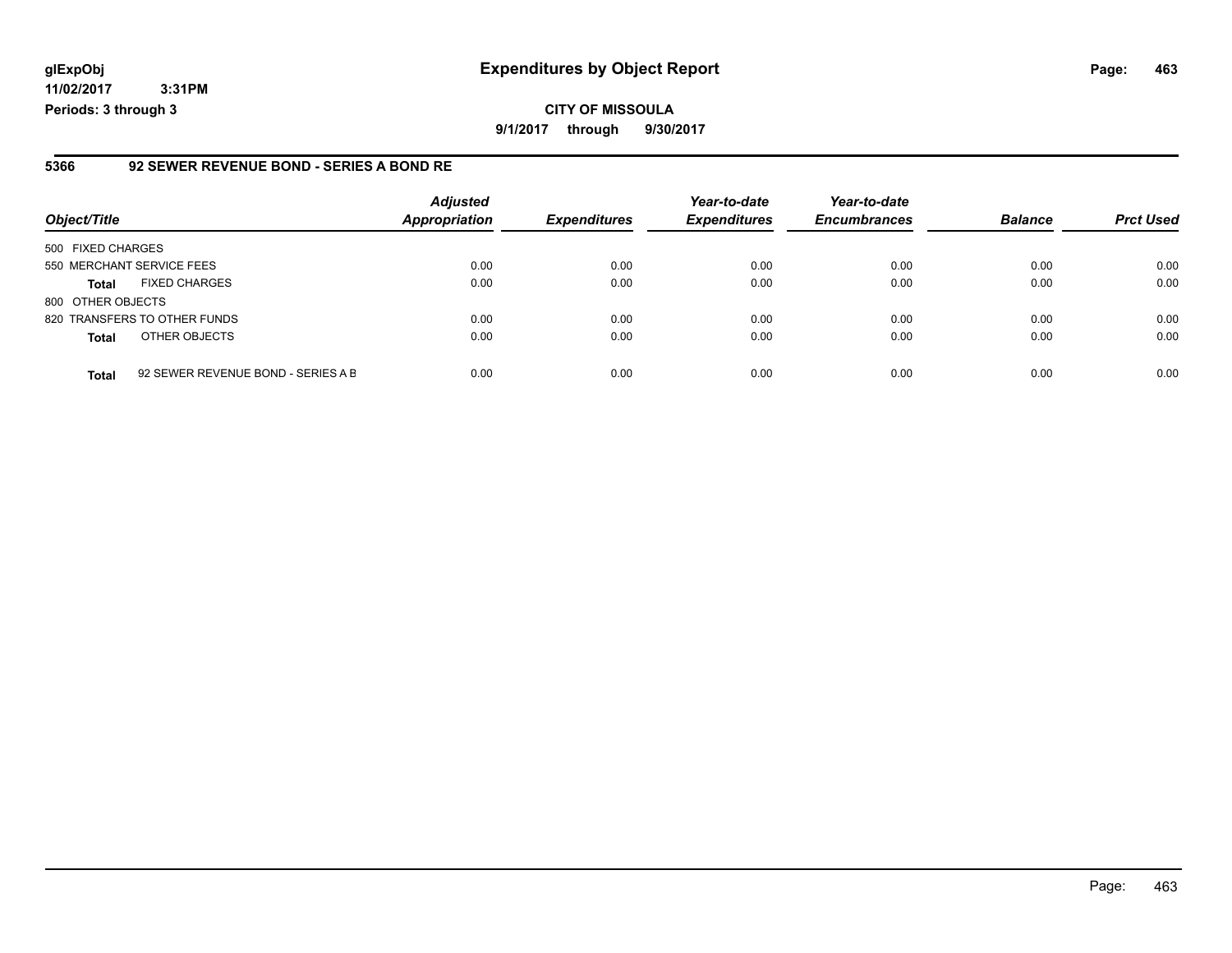# **5367 92 SEWER REVENUE BOND - SERIES B BOND RE**

| Object/Title                         | <b>Adjusted</b><br><b>Appropriation</b> | <b>Expenditures</b> | Year-to-date<br><b>Expenditures</b> | Year-to-date<br><b>Encumbrances</b> | <b>Balance</b> | <b>Prct Used</b> |
|--------------------------------------|-----------------------------------------|---------------------|-------------------------------------|-------------------------------------|----------------|------------------|
| 500 FIXED CHARGES                    |                                         |                     |                                     |                                     |                |                  |
| 550 MERCHANT SERVICE FEES            | 0.00                                    | 0.00                | 0.00                                | 0.00                                | 0.00           | 0.00             |
| <b>FIXED CHARGES</b><br><b>Total</b> | 0.00                                    | 0.00                | 0.00                                | 0.00                                | 0.00           | 0.00             |
| 800 OTHER OBJECTS                    |                                         |                     |                                     |                                     |                |                  |
| 820 TRANSFERS TO OTHER FUNDS         | 0.00                                    | 0.00                | 0.00                                | 0.00                                | 0.00           | 0.00             |
| OTHER OBJECTS<br><b>Total</b>        | 0.00                                    | 0.00                | 0.00                                | 0.00                                | 0.00           | 0.00             |
| <b>WASTEWATER</b><br><b>Total</b>    | 0.00                                    | 0.00                | 0.00                                | 0.00                                | 0.00           | 0.00             |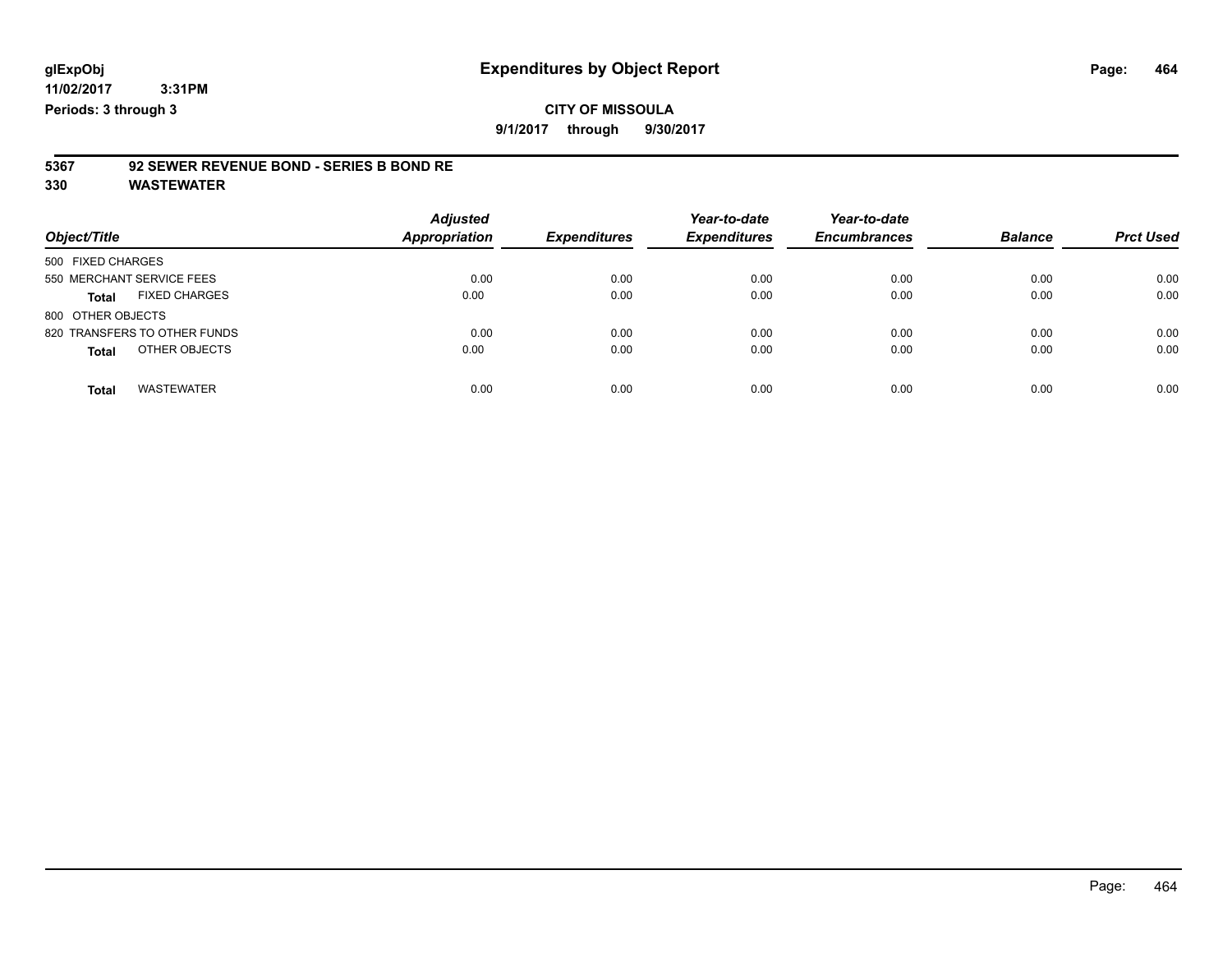**11/02/2017 3:31PM Periods: 3 through 3**

#### **5367 92 SEWER REVENUE BOND - SERIES B BOND RE**

| Object/Title              |                                    | <b>Adjusted</b><br><b>Appropriation</b> | <b>Expenditures</b> | Year-to-date<br><b>Expenditures</b> | Year-to-date<br><b>Encumbrances</b> | <b>Balance</b> | <b>Prct Used</b> |
|---------------------------|------------------------------------|-----------------------------------------|---------------------|-------------------------------------|-------------------------------------|----------------|------------------|
| 500 FIXED CHARGES         |                                    |                                         |                     |                                     |                                     |                |                  |
| 550 MERCHANT SERVICE FEES |                                    | 0.00                                    | 0.00                | 0.00                                | 0.00                                | 0.00           | 0.00             |
| <b>Total</b>              | <b>FIXED CHARGES</b>               | 0.00                                    | 0.00                | 0.00                                | 0.00                                | 0.00           | 0.00             |
| 800 OTHER OBJECTS         |                                    |                                         |                     |                                     |                                     |                |                  |
|                           | 820 TRANSFERS TO OTHER FUNDS       | 0.00                                    | 0.00                | 0.00                                | 0.00                                | 0.00           | 0.00             |
| <b>Total</b>              | OTHER OBJECTS                      | 0.00                                    | 0.00                | 0.00                                | 0.00                                | 0.00           | 0.00             |
| <b>Total</b>              | 92 SEWER REVENUE BOND - SERIES B E | 0.00                                    | 0.00                | 0.00                                | 0.00                                | 0.00           | 0.00             |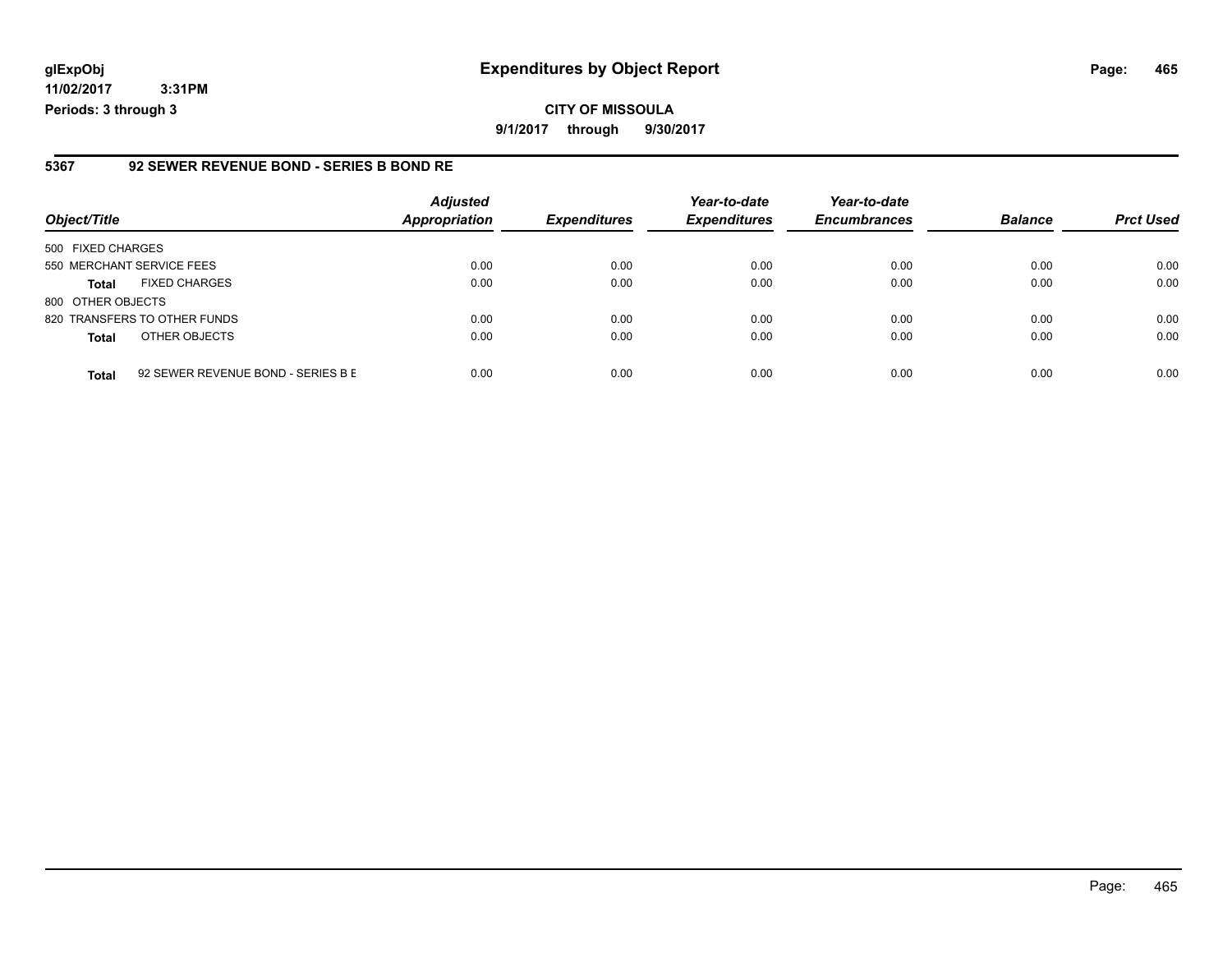### **CITY OF MISSOULA**

**9/1/2017 through 9/30/2017**

### **5368 00 SEWER REVENUE BOND RESERVE FUND**

| Object/Title                         | <b>Adjusted</b><br>Appropriation | <b>Expenditures</b> | Year-to-date<br><b>Expenditures</b> | Year-to-date<br><b>Encumbrances</b> | <b>Balance</b> | <b>Prct Used</b> |
|--------------------------------------|----------------------------------|---------------------|-------------------------------------|-------------------------------------|----------------|------------------|
| 500 FIXED CHARGES                    |                                  |                     |                                     |                                     |                |                  |
| 550 MERCHANT SERVICE FEES            | 0.00                             | 0.00                | 0.00                                | 0.00                                | 0.00           | 0.00             |
| <b>FIXED CHARGES</b><br><b>Total</b> | 0.00                             | 0.00                | 0.00                                | 0.00                                | 0.00           | 0.00             |
| 800 OTHER OBJECTS                    |                                  |                     |                                     |                                     |                |                  |
| 820 TRANSFERS TO OTHER FUNDS         | 0.00                             | 0.00                | 0.00                                | 0.00                                | 0.00           | 0.00             |
| OTHER OBJECTS<br><b>Total</b>        | 0.00                             | 0.00                | 0.00                                | 0.00                                | 0.00           | 0.00             |
| <b>WASTEWATER</b><br><b>Total</b>    | 0.00                             | 0.00                | 0.00                                | 0.00                                | 0.00           | 0.00             |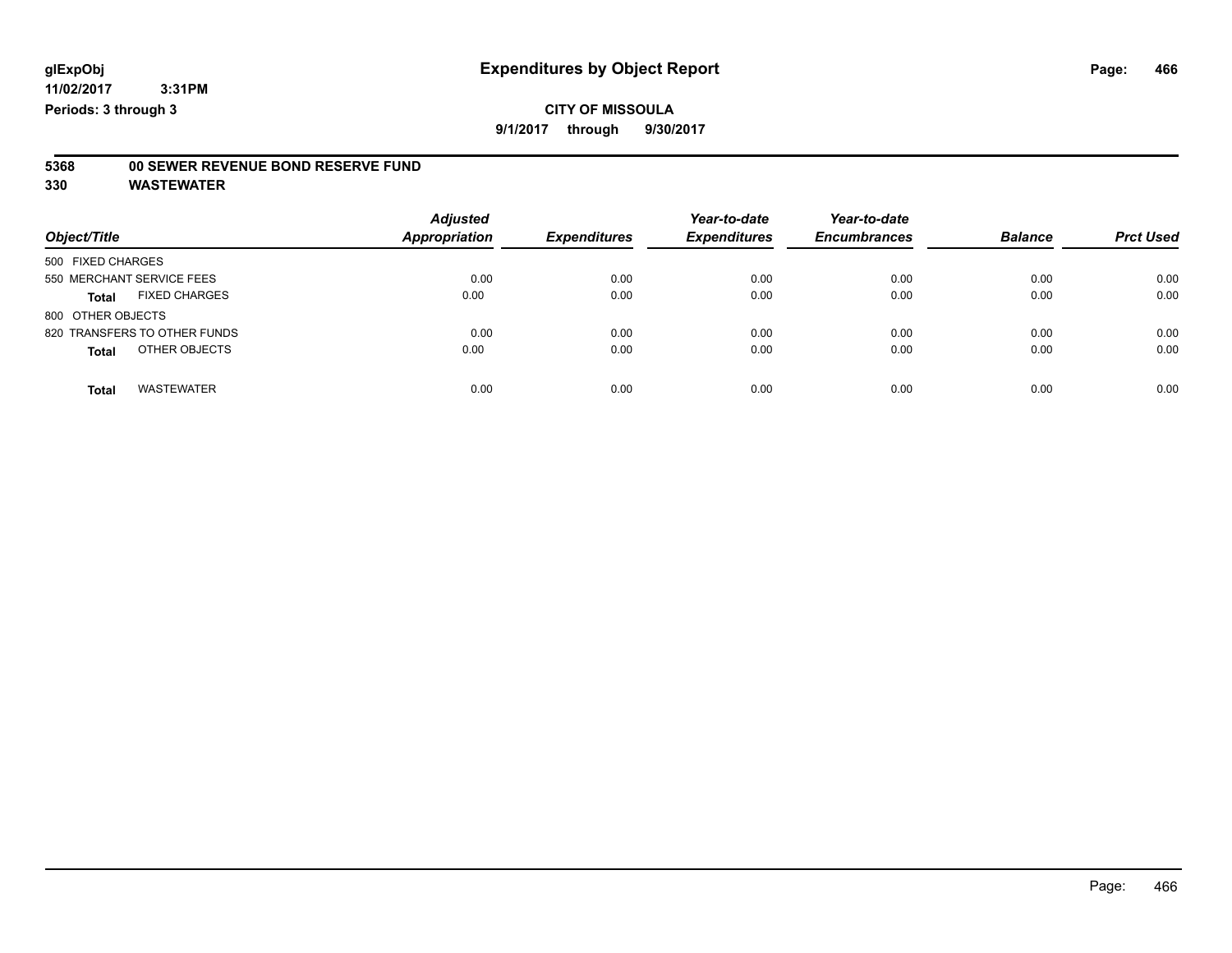**11/02/2017 3:31PM Periods: 3 through 3**

#### **5368 00 SEWER REVENUE BOND RESERVE FUND**

| Object/Title              |                                  | <b>Adjusted</b><br><b>Appropriation</b> | <b>Expenditures</b> | Year-to-date<br><b>Expenditures</b> | Year-to-date<br><b>Encumbrances</b> | <b>Balance</b> |                  |
|---------------------------|----------------------------------|-----------------------------------------|---------------------|-------------------------------------|-------------------------------------|----------------|------------------|
|                           |                                  |                                         |                     |                                     |                                     |                | <b>Prct Used</b> |
| 500 FIXED CHARGES         |                                  |                                         |                     |                                     |                                     |                |                  |
| 550 MERCHANT SERVICE FEES |                                  | 0.00                                    | 0.00                | 0.00                                | 0.00                                | 0.00           | 0.00             |
| <b>Total</b>              | <b>FIXED CHARGES</b>             | 0.00                                    | 0.00                | 0.00                                | 0.00                                | 0.00           | 0.00             |
| 800 OTHER OBJECTS         |                                  |                                         |                     |                                     |                                     |                |                  |
|                           | 820 TRANSFERS TO OTHER FUNDS     | 0.00                                    | 0.00                | 0.00                                | 0.00                                | 0.00           | 0.00             |
| <b>Total</b>              | OTHER OBJECTS                    | 0.00                                    | 0.00                | 0.00                                | 0.00                                | 0.00           | 0.00             |
| <b>Total</b>              | 00 SEWER REVENUE BOND RESERVE FU | 0.00                                    | 0.00                | 0.00                                | 0.00                                | 0.00           | 0.00             |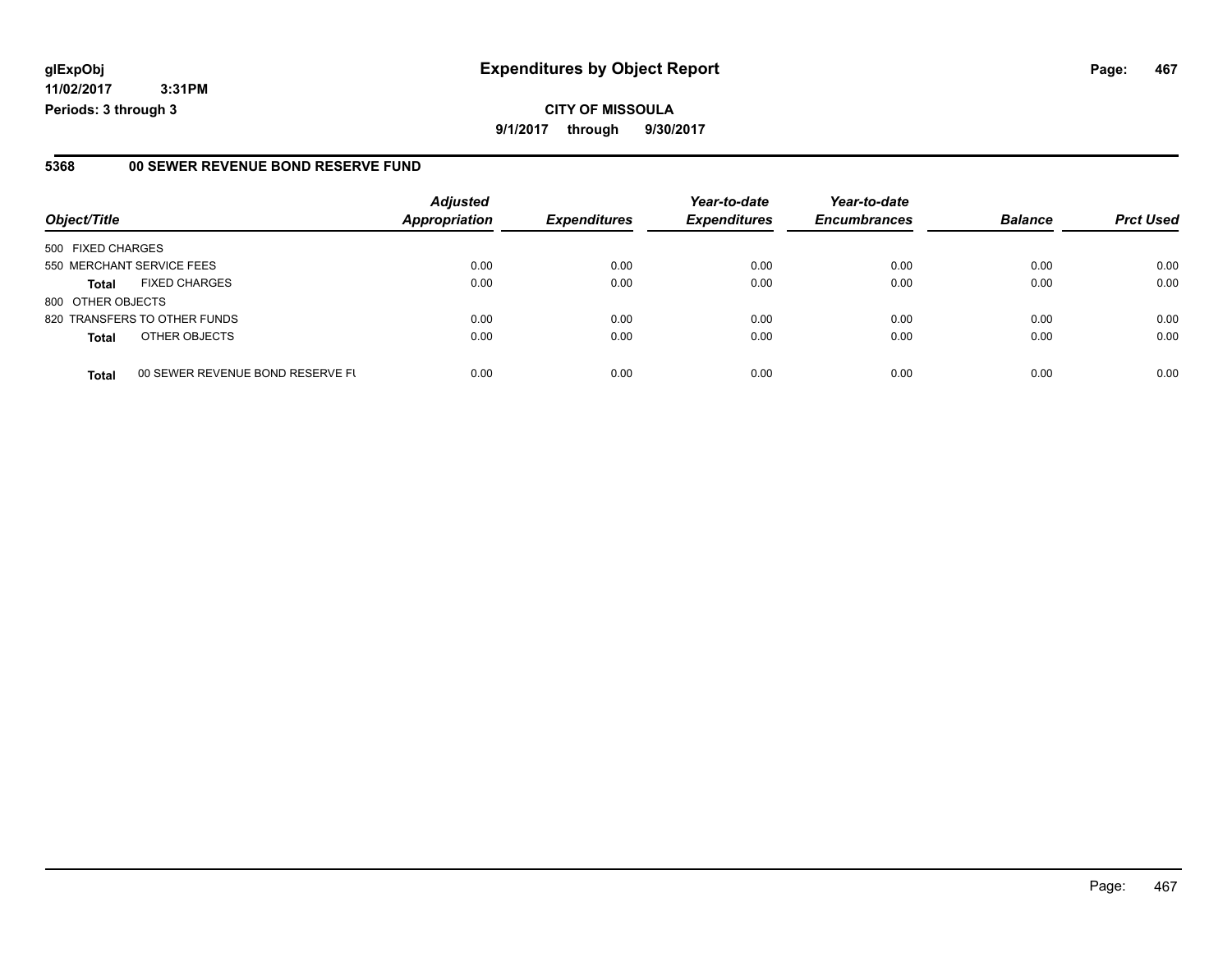### **CITY OF MISSOULA**

**9/1/2017 through 9/30/2017**

# **5369 2001 SEWER REVENUE BOND**

| <b>Adjusted</b> |                              | Year-to-date                | Year-to-date                |                             | <b>Prct Used</b>       |
|-----------------|------------------------------|-----------------------------|-----------------------------|-----------------------------|------------------------|
|                 |                              |                             |                             |                             |                        |
|                 |                              |                             |                             |                             |                        |
| 0.00            | 0.00                         | 0.00                        | 0.00                        | 0.00                        | 0.00                   |
| 0.00            | 0.00                         | 0.00                        | 0.00                        | 0.00                        | 0.00                   |
|                 |                              |                             |                             |                             |                        |
| 0.00            | 0.00                         | 0.00                        | 0.00                        | 0.00                        | 0.00                   |
| 0.00            | 0.00                         | 0.00                        | 0.00                        | 0.00                        | 0.00                   |
|                 |                              |                             |                             |                             | 0.00                   |
|                 | <b>Appropriation</b><br>0.00 | <b>Expenditures</b><br>0.00 | <b>Expenditures</b><br>0.00 | <b>Encumbrances</b><br>0.00 | <b>Balance</b><br>0.00 |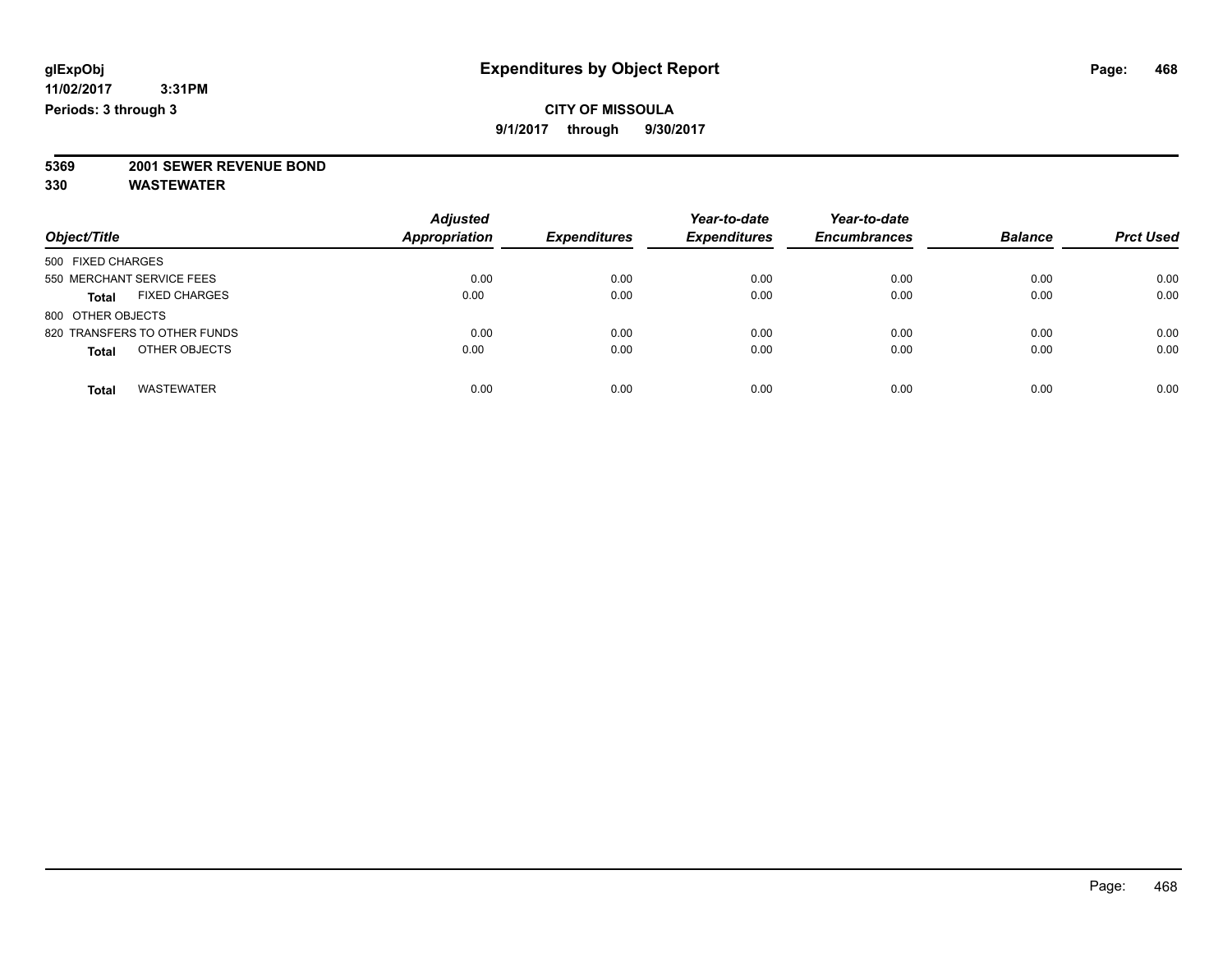**11/02/2017 3:31PM Periods: 3 through 3**

### **5369 2001 SEWER REVENUE BOND**

|                                         | <b>Adjusted</b>      |                     | Year-to-date        | Year-to-date        |                |                  |
|-----------------------------------------|----------------------|---------------------|---------------------|---------------------|----------------|------------------|
| Object/Title                            | <b>Appropriation</b> | <b>Expenditures</b> | <b>Expenditures</b> | <b>Encumbrances</b> | <b>Balance</b> | <b>Prct Used</b> |
| 500 FIXED CHARGES                       |                      |                     |                     |                     |                |                  |
| 550 MERCHANT SERVICE FEES               | 0.00                 | 0.00                | 0.00                | 0.00                | 0.00           | 0.00             |
| <b>FIXED CHARGES</b><br>Total           | 0.00                 | 0.00                | 0.00                | 0.00                | 0.00           | 0.00             |
| 800 OTHER OBJECTS                       |                      |                     |                     |                     |                |                  |
| 820 TRANSFERS TO OTHER FUNDS            | 0.00                 | 0.00                | 0.00                | 0.00                | 0.00           | 0.00             |
| OTHER OBJECTS<br><b>Total</b>           | 0.00                 | 0.00                | 0.00                | 0.00                | 0.00           | 0.00             |
| 2001 SEWER REVENUE BOND<br><b>Total</b> | 0.00                 | 0.00                | 0.00                | 0.00                | 0.00           | 0.00             |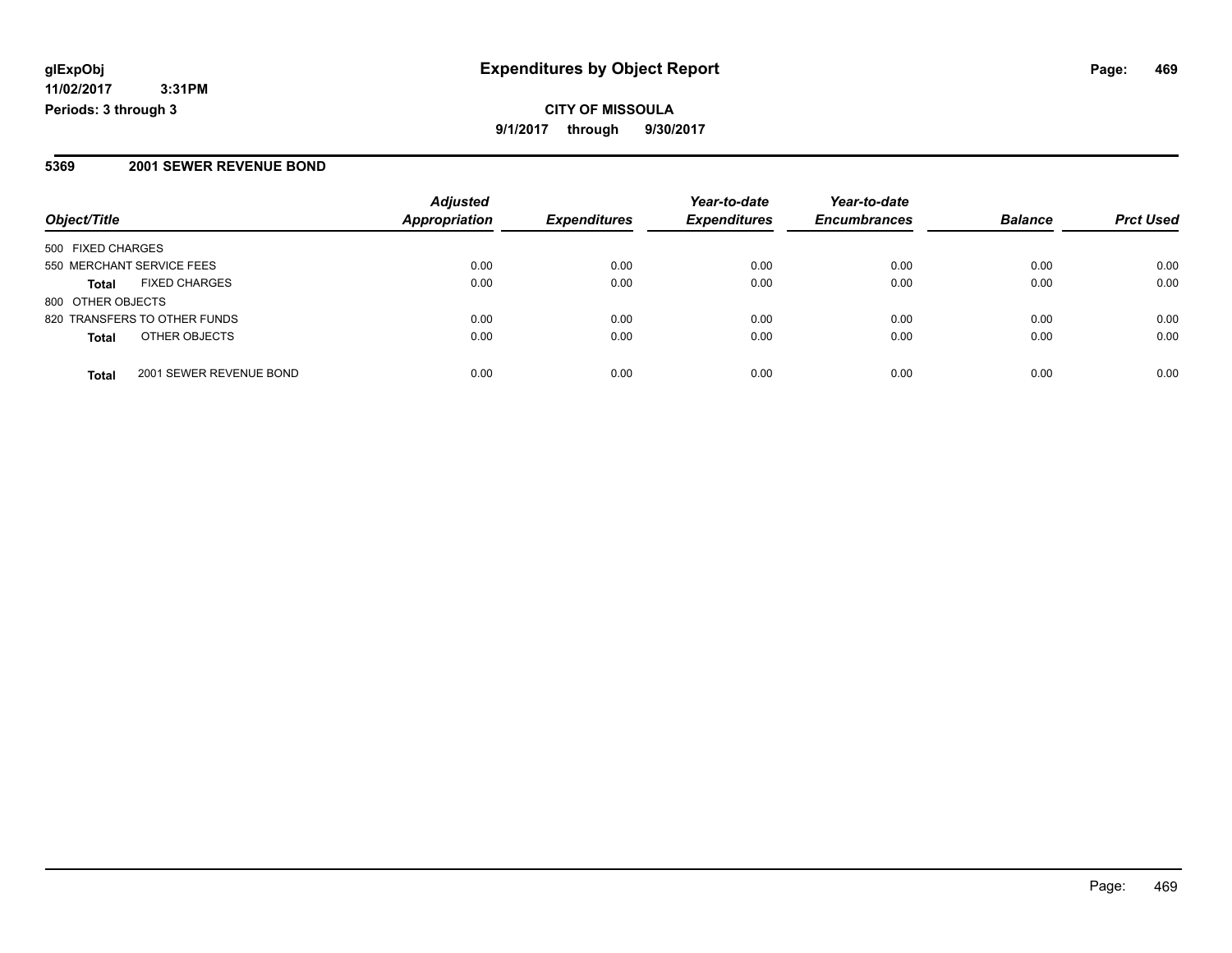**9/1/2017 through 9/30/2017**

# **5370 99 SEWER REVENUE BOND RESERVE FUND**

| Object/Title                         | <b>Adjusted</b><br>Appropriation | <b>Expenditures</b> | Year-to-date<br><b>Expenditures</b> | Year-to-date<br><b>Encumbrances</b> | <b>Balance</b> | <b>Prct Used</b> |
|--------------------------------------|----------------------------------|---------------------|-------------------------------------|-------------------------------------|----------------|------------------|
| 500 FIXED CHARGES                    |                                  |                     |                                     |                                     |                |                  |
| 550 MERCHANT SERVICE FEES            | 0.00                             | 0.00                | 0.00                                | 0.00                                | 0.00           | 0.00             |
| <b>FIXED CHARGES</b><br><b>Total</b> | 0.00                             | 0.00                | 0.00                                | 0.00                                | 0.00           | 0.00             |
| 800 OTHER OBJECTS                    |                                  |                     |                                     |                                     |                |                  |
| 820 TRANSFERS TO OTHER FUNDS         | 0.00                             | 0.00                | 0.00                                | 0.00                                | 0.00           | 0.00             |
| OTHER OBJECTS<br><b>Total</b>        | 0.00                             | 0.00                | 0.00                                | 0.00                                | 0.00           | 0.00             |
| <b>WASTEWATER</b><br><b>Total</b>    | 0.00                             | 0.00                | 0.00                                | 0.00                                | 0.00           | 0.00             |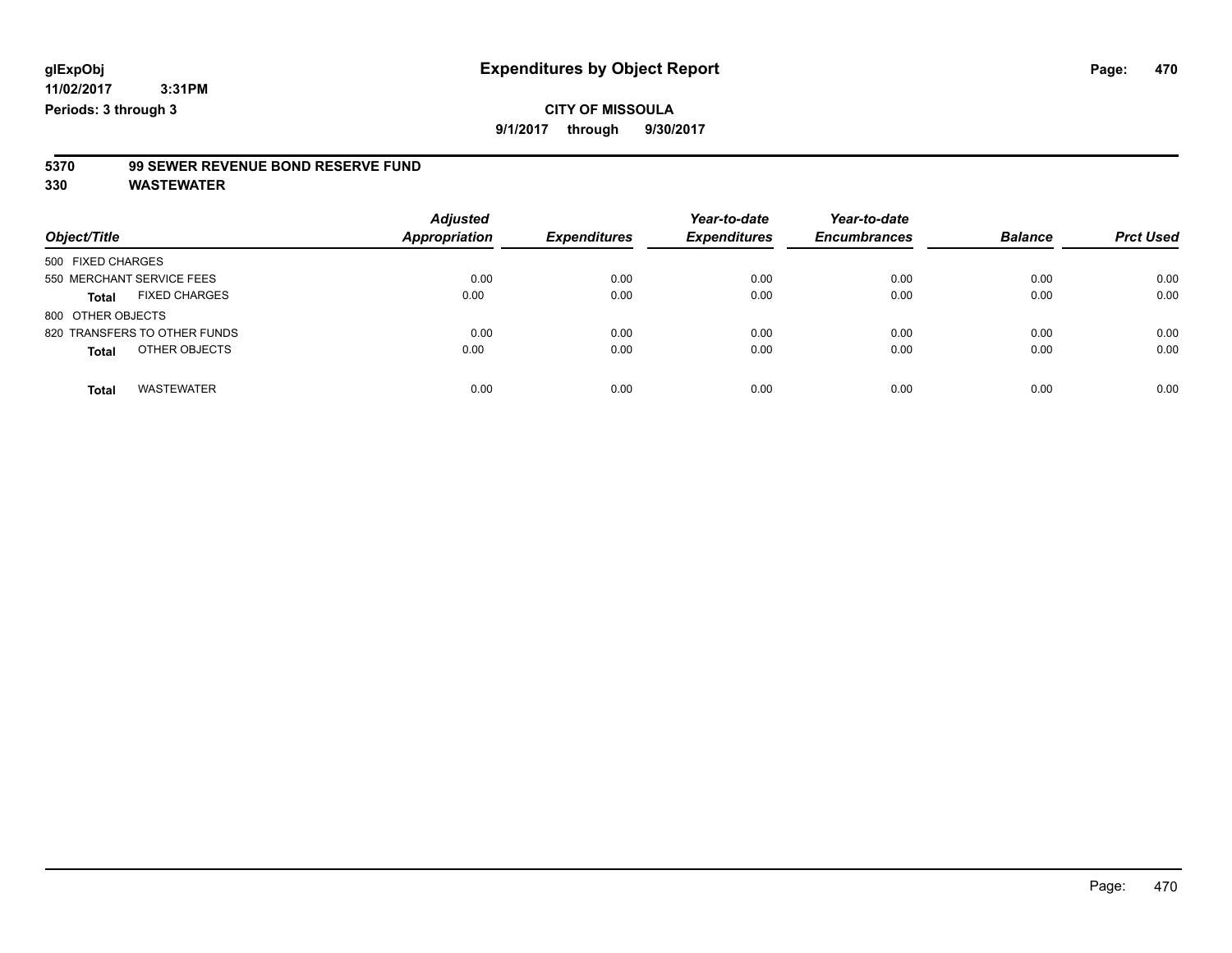**11/02/2017 3:31PM Periods: 3 through 3**

### **5370 99 SEWER REVENUE BOND RESERVE FUND**

|                              | <b>Adjusted</b>                  |                              | Year-to-date                | Year-to-date                |                             | <b>Prct Used</b>       |
|------------------------------|----------------------------------|------------------------------|-----------------------------|-----------------------------|-----------------------------|------------------------|
|                              |                                  |                              |                             |                             |                             |                        |
| 500 FIXED CHARGES            |                                  |                              |                             |                             |                             |                        |
| 550 MERCHANT SERVICE FEES    | 0.00                             | 0.00                         | 0.00                        | 0.00                        | 0.00                        | 0.00                   |
| <b>FIXED CHARGES</b>         | 0.00                             | 0.00                         | 0.00                        | 0.00                        | 0.00                        | 0.00                   |
| 800 OTHER OBJECTS            |                                  |                              |                             |                             |                             |                        |
| 820 TRANSFERS TO OTHER FUNDS | 0.00                             | 0.00                         | 0.00                        | 0.00                        | 0.00                        | 0.00                   |
| OTHER OBJECTS                | 0.00                             | 0.00                         | 0.00                        | 0.00                        | 0.00                        | 0.00                   |
|                              |                                  |                              |                             |                             |                             | 0.00                   |
|                              | 99 SEWER REVENUE BOND RESERVE FL | <b>Appropriation</b><br>0.00 | <b>Expenditures</b><br>0.00 | <b>Expenditures</b><br>0.00 | <b>Encumbrances</b><br>0.00 | <b>Balance</b><br>0.00 |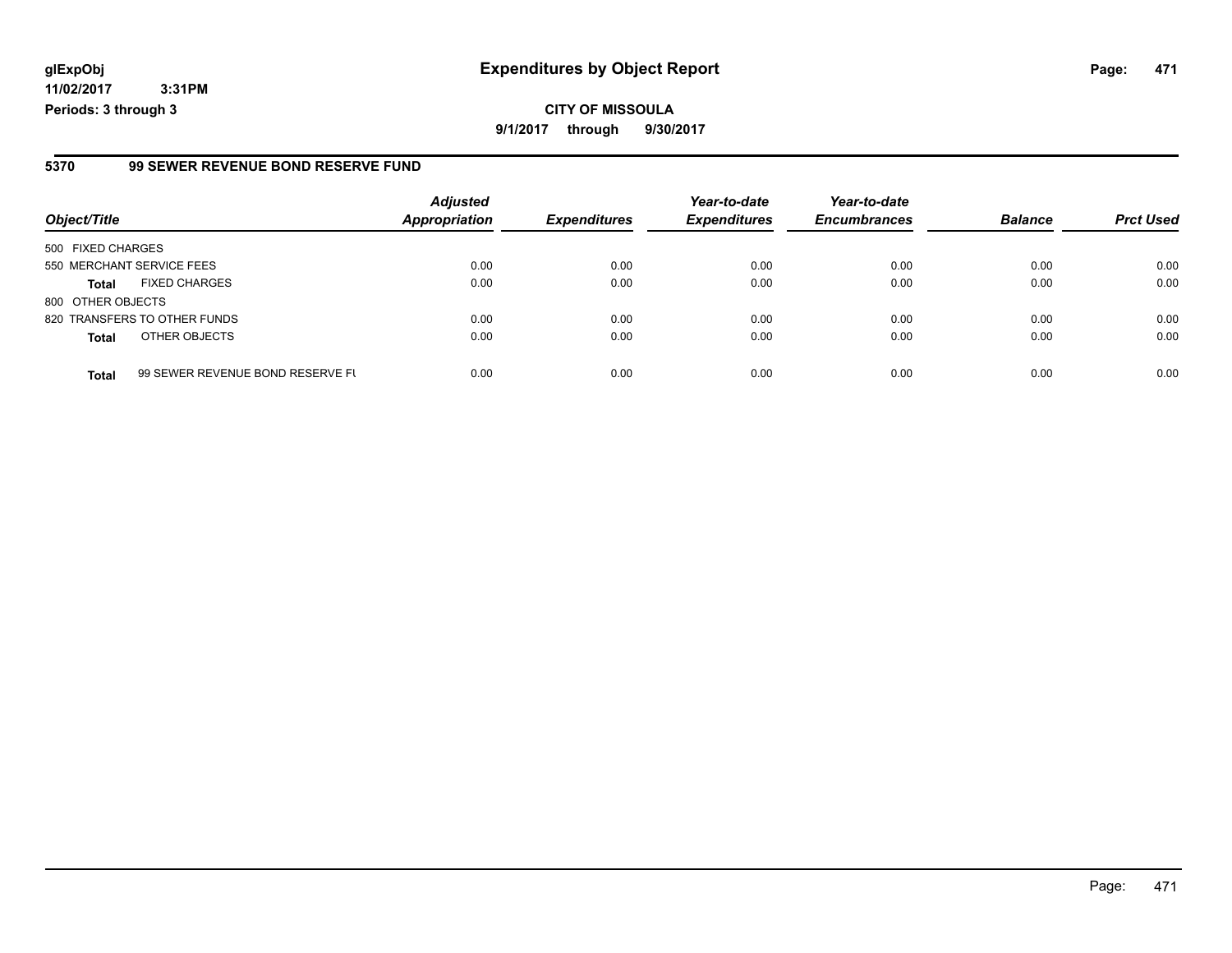### **CITY OF MISSOULA 9/1/2017 through 9/30/2017**

**5371 2002 SEWER BONDS 330 WASTEWATER**

|                                      | <b>Adjusted</b>      |                     | Year-to-date        | Year-to-date        |                |                  |
|--------------------------------------|----------------------|---------------------|---------------------|---------------------|----------------|------------------|
| Object/Title                         | <b>Appropriation</b> | <b>Expenditures</b> | <b>Expenditures</b> | <b>Encumbrances</b> | <b>Balance</b> | <b>Prct Used</b> |
| 500 FIXED CHARGES                    |                      |                     |                     |                     |                |                  |
| 550 MERCHANT SERVICE FEES            | 0.00                 | 0.00                | 0.00                | 0.00                | 0.00           | 0.00             |
| <b>FIXED CHARGES</b><br><b>Total</b> | 0.00                 | 0.00                | 0.00                | 0.00                | 0.00           | 0.00             |
| 600 DEBT SERVICE                     |                      |                     |                     |                     |                |                  |
| 610 PRINCIPAL                        | 0.00                 | 0.00                | 0.00                | 0.00                | 0.00           | 0.00             |
| 620 INTEREST / SERVICE FEES          | 0.00                 | 0.00                | 0.00                | 0.00                | 0.00           | 0.00             |
| <b>DEBT SERVICE</b><br><b>Total</b>  | 0.00                 | 0.00                | 0.00                | 0.00                | 0.00           | 0.00             |
| <b>WASTEWATER</b><br><b>Total</b>    | 0.00                 | 0.00                | 0.00                | 0.00                | 0.00           | 0.00             |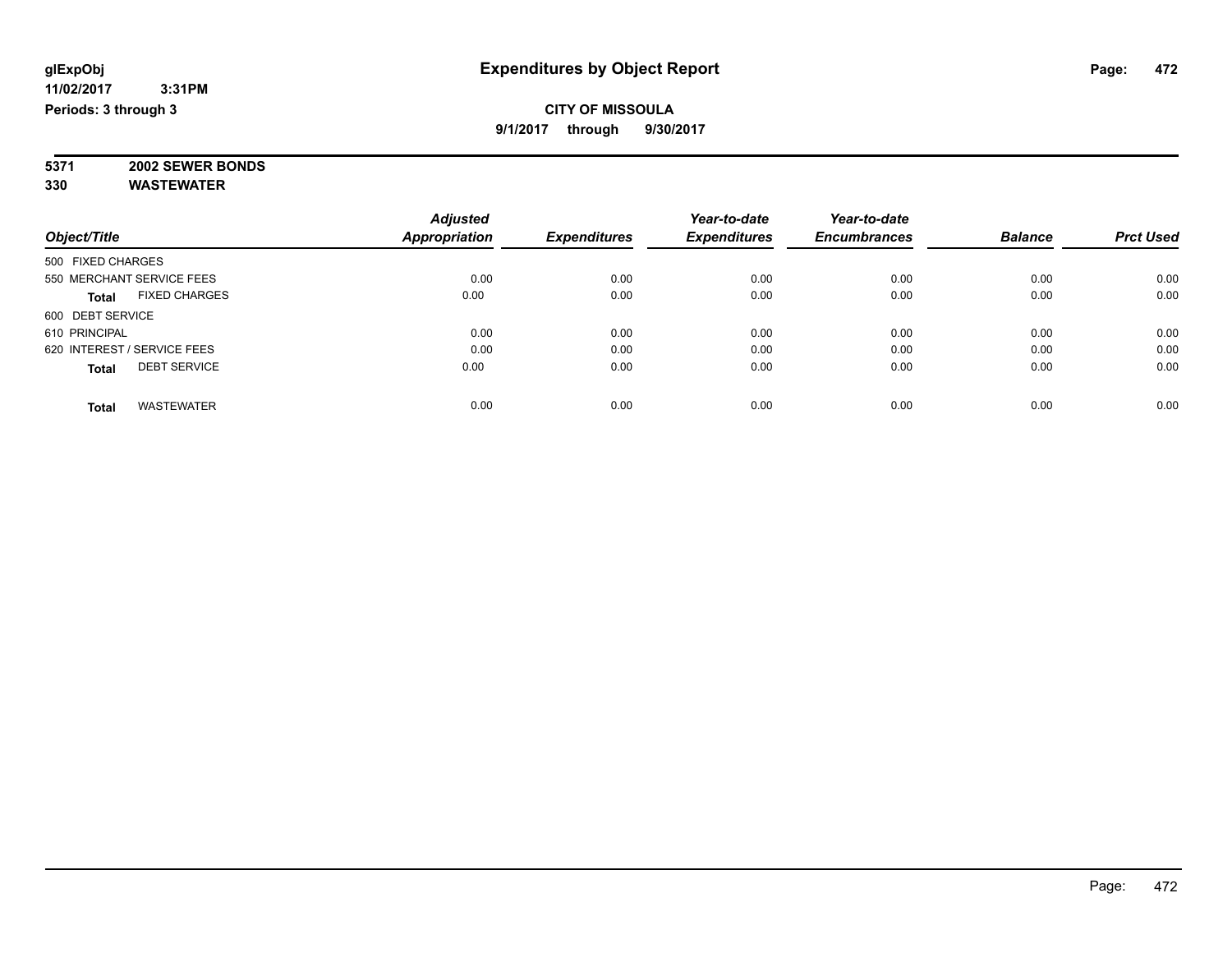**11/02/2017 3:31PM Periods: 3 through 3**

### **CITY OF MISSOULA 9/1/2017 through 9/30/2017**

### **5371 2002 SEWER BONDS**

|                                      | <b>Adjusted</b>      |                     | Year-to-date        | Year-to-date        |                |                  |
|--------------------------------------|----------------------|---------------------|---------------------|---------------------|----------------|------------------|
| Object/Title                         | <b>Appropriation</b> | <b>Expenditures</b> | <b>Expenditures</b> | <b>Encumbrances</b> | <b>Balance</b> | <b>Prct Used</b> |
| 500 FIXED CHARGES                    |                      |                     |                     |                     |                |                  |
| 550 MERCHANT SERVICE FEES            | 0.00                 | 0.00                | 0.00                | 0.00                | 0.00           | 0.00             |
| <b>FIXED CHARGES</b><br><b>Total</b> | 0.00                 | 0.00                | 0.00                | 0.00                | 0.00           | 0.00             |
| 600 DEBT SERVICE                     |                      |                     |                     |                     |                |                  |
| 610 PRINCIPAL                        | 0.00                 | 0.00                | 0.00                | 0.00                | 0.00           | 0.00             |
| 620 INTEREST / SERVICE FEES          | 0.00                 | 0.00                | 0.00                | 0.00                | 0.00           | 0.00             |
| <b>DEBT SERVICE</b><br><b>Total</b>  | 0.00                 | 0.00                | 0.00                | 0.00                | 0.00           | 0.00             |
| 2002 SEWER BONDS<br>Total            | 0.00                 | 0.00                | 0.00                | 0.00                | 0.00           | 0.00             |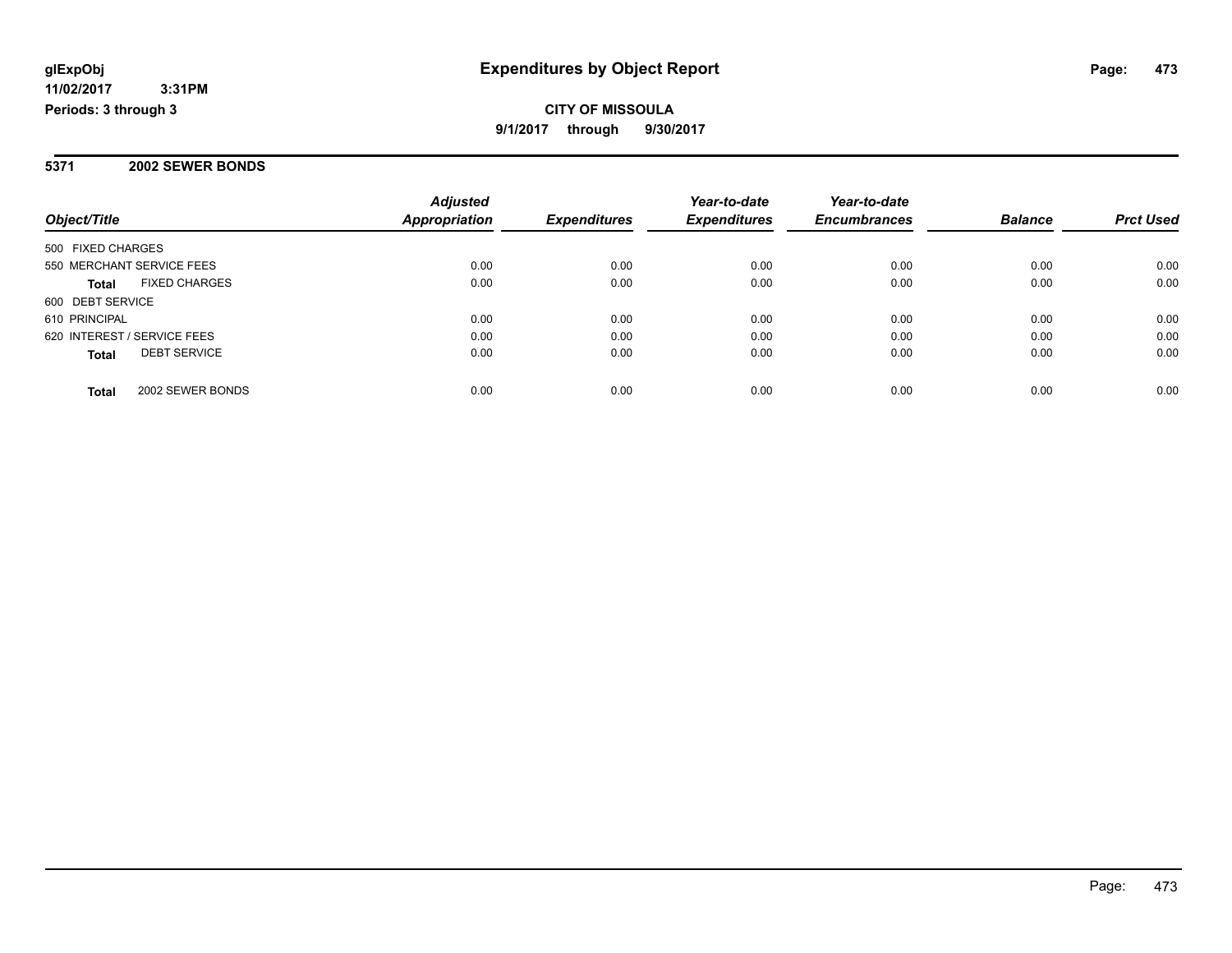**9/1/2017 through 9/30/2017**

# **5372 2002 SEWER REVENUE BOND**

| Object/Title                         | <b>Adjusted</b><br><b>Appropriation</b> | <b>Expenditures</b> | Year-to-date<br><b>Expenditures</b> | Year-to-date<br><b>Encumbrances</b> | <b>Balance</b> | <b>Prct Used</b> |
|--------------------------------------|-----------------------------------------|---------------------|-------------------------------------|-------------------------------------|----------------|------------------|
|                                      |                                         |                     |                                     |                                     |                |                  |
| 500 FIXED CHARGES                    |                                         |                     |                                     |                                     |                |                  |
| 550 MERCHANT SERVICE FEES            | 0.00                                    | 0.00                | 0.00                                | 0.00                                | 0.00           | 0.00             |
| <b>FIXED CHARGES</b><br><b>Total</b> | 0.00                                    | 0.00                | 0.00                                | 0.00                                | 0.00           | 0.00             |
| 800 OTHER OBJECTS                    |                                         |                     |                                     |                                     |                |                  |
| 820 TRANSFERS TO OTHER FUNDS         | 0.00                                    | 0.00                | 0.00                                | 0.00                                | 0.00           | 0.00             |
| OTHER OBJECTS<br><b>Total</b>        | 0.00                                    | 0.00                | 0.00                                | 0.00                                | 0.00           | 0.00             |
| <b>WASTEWATER</b><br><b>Total</b>    | 0.00                                    | 0.00                | 0.00                                | 0.00                                | 0.00           | 0.00             |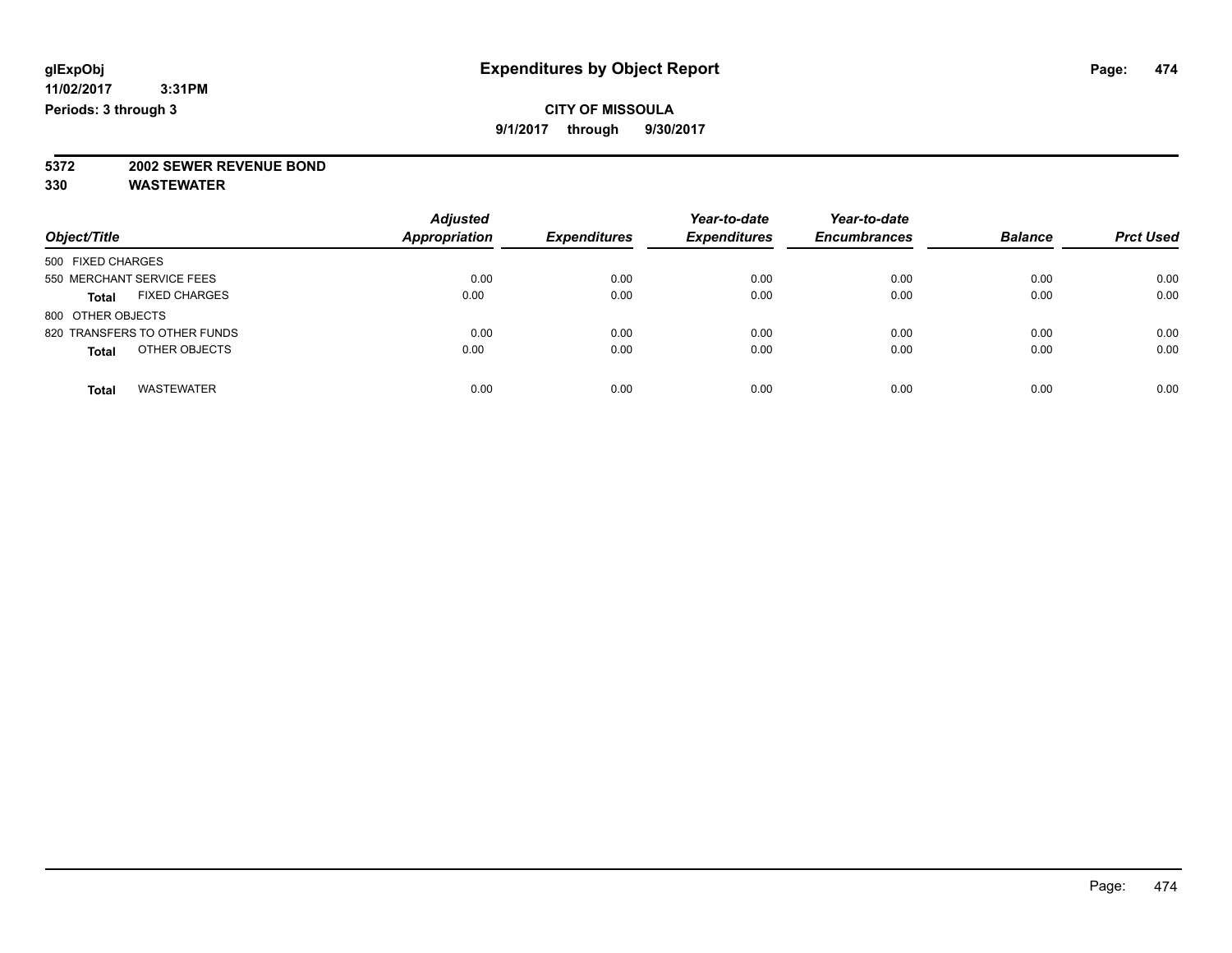**11/02/2017 3:31PM Periods: 3 through 3**

### **5372 2002 SEWER REVENUE BOND**

|                              |                         | <b>Adjusted</b> |                     | Year-to-date        | Year-to-date        |                |                  |
|------------------------------|-------------------------|-----------------|---------------------|---------------------|---------------------|----------------|------------------|
| Object/Title                 |                         | Appropriation   | <b>Expenditures</b> | <b>Expenditures</b> | <b>Encumbrances</b> | <b>Balance</b> | <b>Prct Used</b> |
| 500 FIXED CHARGES            |                         |                 |                     |                     |                     |                |                  |
| 550 MERCHANT SERVICE FEES    |                         | 0.00            | 0.00                | 0.00                | 0.00                | 0.00           | 0.00             |
| <b>Total</b>                 | <b>FIXED CHARGES</b>    | 0.00            | 0.00                | 0.00                | 0.00                | 0.00           | 0.00             |
| 800 OTHER OBJECTS            |                         |                 |                     |                     |                     |                |                  |
| 820 TRANSFERS TO OTHER FUNDS |                         | 0.00            | 0.00                | 0.00                | 0.00                | 0.00           | 0.00             |
| <b>Total</b>                 | OTHER OBJECTS           | 0.00            | 0.00                | 0.00                | 0.00                | 0.00           | 0.00             |
| <b>Total</b>                 | 2002 SEWER REVENUE BOND | 0.00            | 0.00                | 0.00                | 0.00                | 0.00           | 0.00             |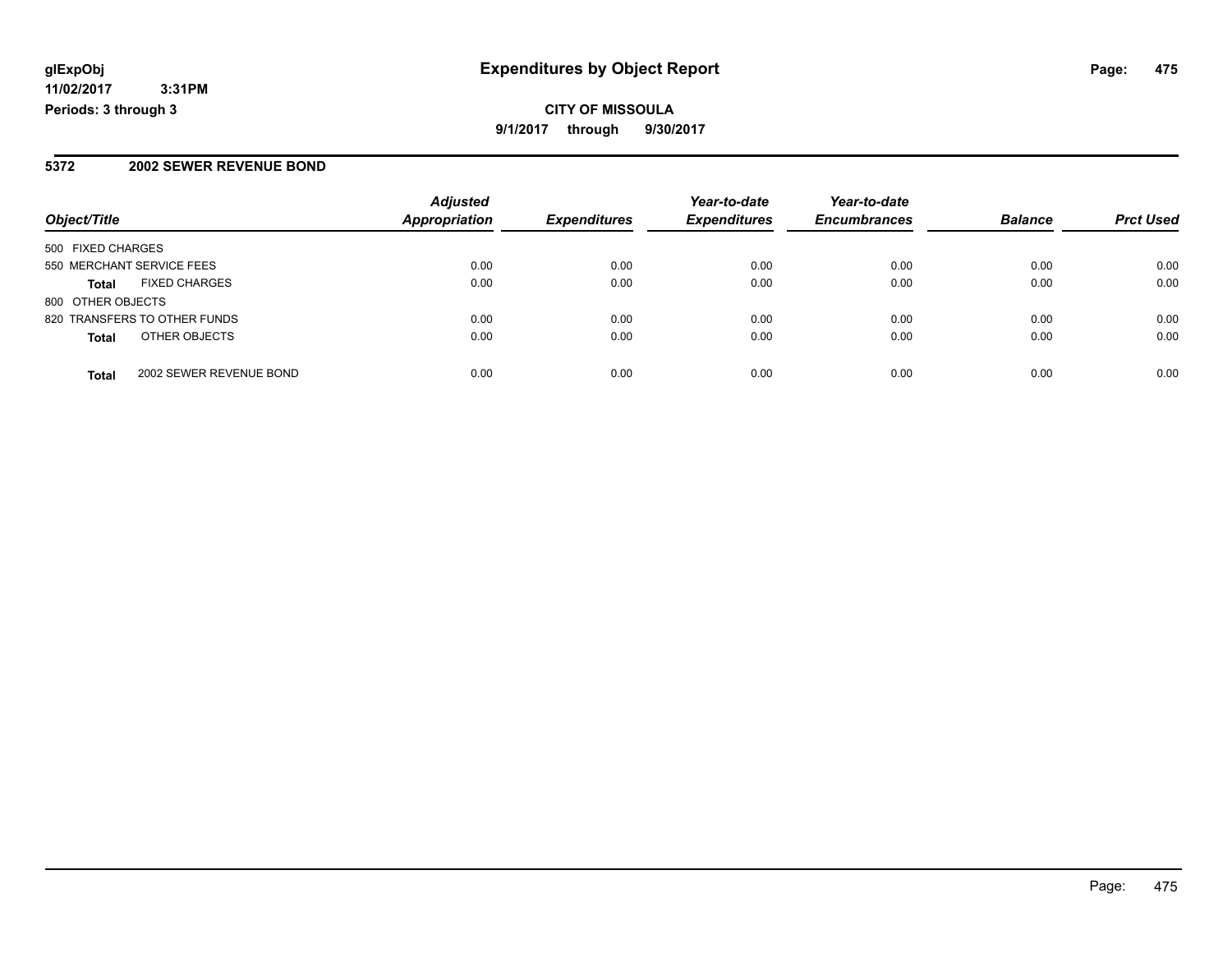**9/1/2017 through 9/30/2017**

# **5373 2002 WWTP UPGRADE REVENUE BOND**

|                   |                             | <b>Adjusted</b>      |                     | Year-to-date        | Year-to-date        |                |                  |
|-------------------|-----------------------------|----------------------|---------------------|---------------------|---------------------|----------------|------------------|
| Object/Title      |                             | <b>Appropriation</b> | <b>Expenditures</b> | <b>Expenditures</b> | <b>Encumbrances</b> | <b>Balance</b> | <b>Prct Used</b> |
| 500 FIXED CHARGES |                             |                      |                     |                     |                     |                |                  |
|                   | 550 MERCHANT SERVICE FEES   | 0.00                 | 0.00                | 0.00                | 0.00                | 0.00           | 0.00             |
| <b>Total</b>      | <b>FIXED CHARGES</b>        | 0.00                 | 0.00                | 0.00                | 0.00                | 0.00           | 0.00             |
| 600 DEBT SERVICE  |                             |                      |                     |                     |                     |                |                  |
| 610 PRINCIPAL     |                             | 0.00                 | 0.00                | 0.00                | 0.00                | 0.00           | 0.00             |
|                   | 620 INTEREST / SERVICE FEES | 0.00                 | 0.00                | 0.00                | 0.00                | 0.00           | 0.00             |
| <b>Total</b>      | <b>DEBT SERVICE</b>         | 0.00                 | 0.00                | 0.00                | 0.00                | 0.00           | 0.00             |
|                   |                             |                      |                     |                     |                     |                |                  |
| <b>Total</b>      | <b>WASTEWATER</b>           | 0.00                 | 0.00                | 0.00                | 0.00                | 0.00           | 0.00             |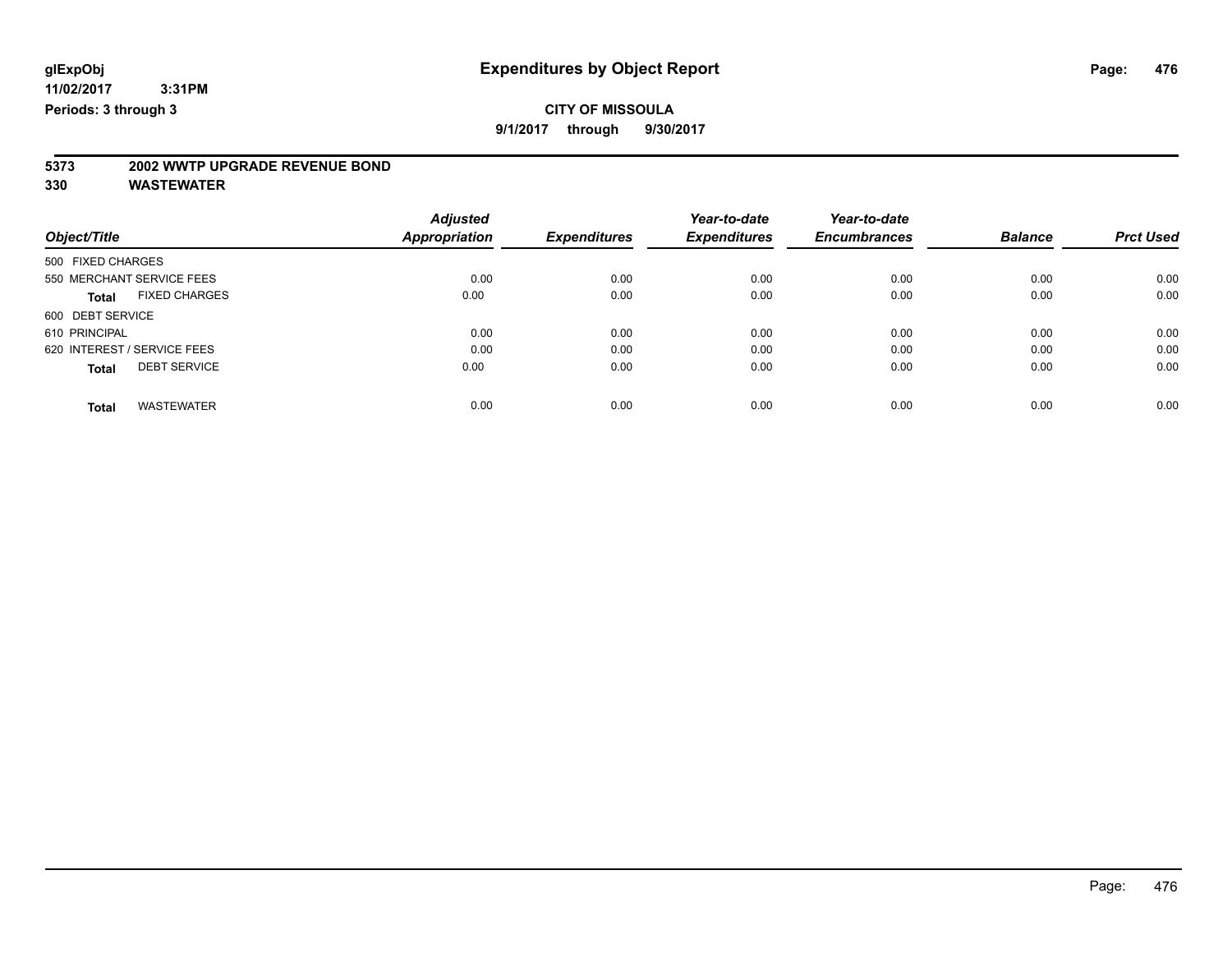**11/02/2017 3:31PM Periods: 3 through 3**

#### **5373 2002 WWTP UPGRADE REVENUE BOND**

| Object/Title                |                                | <b>Adjusted</b><br><b>Appropriation</b> | <b>Expenditures</b> | Year-to-date<br><b>Expenditures</b> | Year-to-date<br><b>Encumbrances</b> | <b>Balance</b> | <b>Prct Used</b> |
|-----------------------------|--------------------------------|-----------------------------------------|---------------------|-------------------------------------|-------------------------------------|----------------|------------------|
| 500 FIXED CHARGES           |                                |                                         |                     |                                     |                                     |                |                  |
| 550 MERCHANT SERVICE FEES   |                                | 0.00                                    | 0.00                | 0.00                                | 0.00                                | 0.00           | 0.00             |
| <b>Total</b>                | <b>FIXED CHARGES</b>           | 0.00                                    | 0.00                | 0.00                                | 0.00                                | 0.00           | 0.00             |
| 600 DEBT SERVICE            |                                |                                         |                     |                                     |                                     |                |                  |
| 610 PRINCIPAL               |                                | 0.00                                    | 0.00                | 0.00                                | 0.00                                | 0.00           | 0.00             |
| 620 INTEREST / SERVICE FEES |                                | 0.00                                    | 0.00                | 0.00                                | 0.00                                | 0.00           | 0.00             |
| <b>Total</b>                | <b>DEBT SERVICE</b>            | 0.00                                    | 0.00                | 0.00                                | 0.00                                | 0.00           | 0.00             |
| <b>Total</b>                | 2002 WWTP UPGRADE REVENUE BOND | 0.00                                    | 0.00                | 0.00                                | 0.00                                | 0.00           | 0.00             |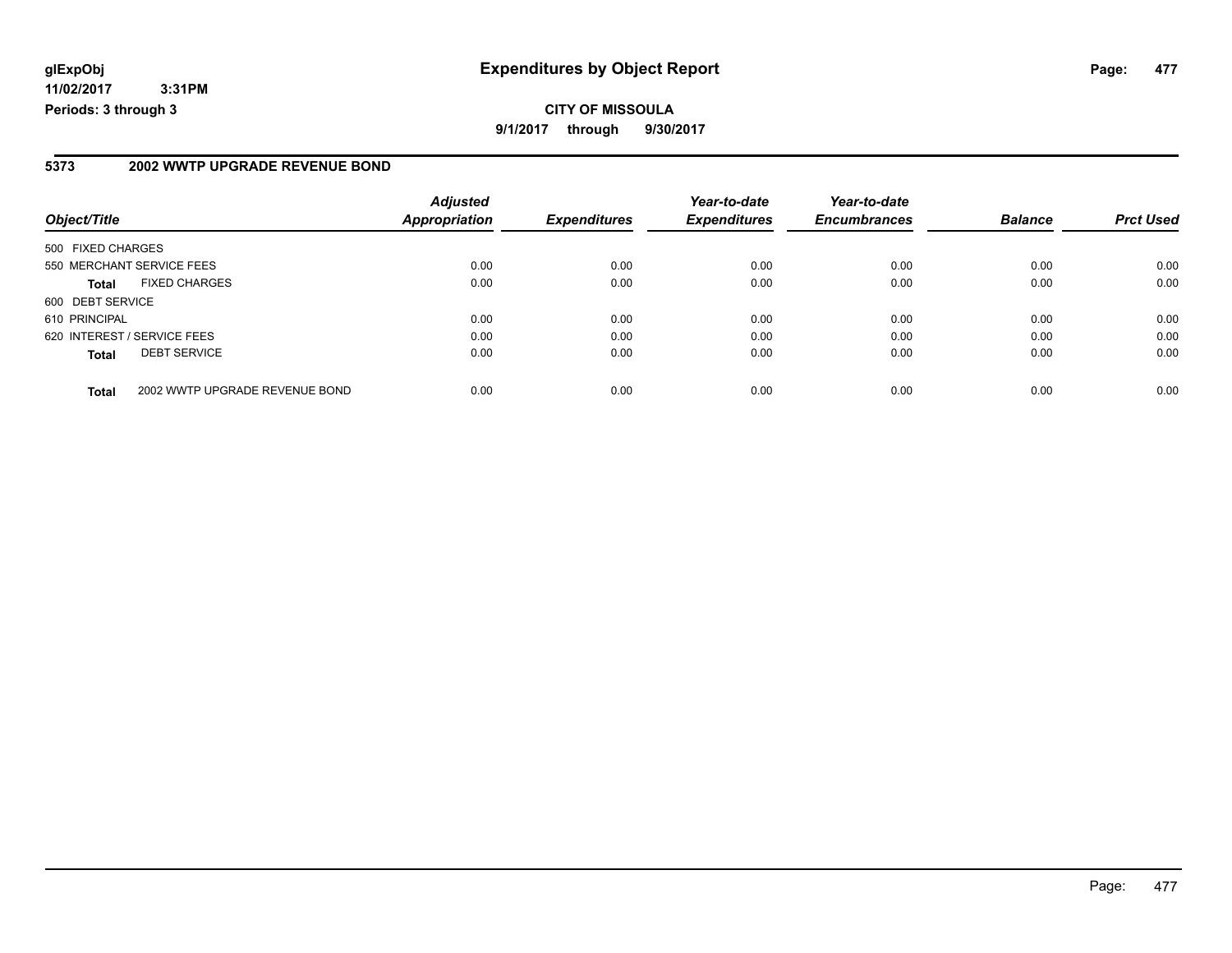**9/1/2017 through 9/30/2017**

# **5374 2002 WWTP UPGRADE RESERVE**

|                                      | <b>Adjusted</b>      |                     | Year-to-date        | Year-to-date        |                |                  |
|--------------------------------------|----------------------|---------------------|---------------------|---------------------|----------------|------------------|
| Object/Title                         | <b>Appropriation</b> | <b>Expenditures</b> | <b>Expenditures</b> | <b>Encumbrances</b> | <b>Balance</b> | <b>Prct Used</b> |
| 500 FIXED CHARGES                    |                      |                     |                     |                     |                |                  |
| 550 MERCHANT SERVICE FEES            | 0.00                 | 0.00                | 0.00                | 0.00                | 0.00           | 0.00             |
| <b>FIXED CHARGES</b><br><b>Total</b> | 0.00                 | 0.00                | 0.00                | 0.00                | 0.00           | 0.00             |
| 600 DEBT SERVICE                     |                      |                     |                     |                     |                |                  |
| 610 PRINCIPAL                        | 0.00                 | 0.00                | 0.00                | 0.00                | 0.00           | 0.00             |
| 620 INTEREST / SERVICE FEES          | 0.00                 | 0.00                | 0.00                | 0.00                | 0.00           | 0.00             |
| <b>DEBT SERVICE</b><br><b>Total</b>  | 0.00                 | 0.00                | 0.00                | 0.00                | 0.00           | 0.00             |
| 800 OTHER OBJECTS                    |                      |                     |                     |                     |                |                  |
| 820 TRANSFERS TO OTHER FUNDS         | 0.00                 | 0.00                | 0.00                | 0.00                | 0.00           | 0.00             |
| OTHER OBJECTS<br><b>Total</b>        | 0.00                 | 0.00                | 0.00                | 0.00                | 0.00           | 0.00             |
|                                      |                      |                     |                     |                     |                |                  |
| <b>WASTEWATER</b><br><b>Total</b>    | 0.00                 | 0.00                | 0.00                | 0.00                | 0.00           | 0.00             |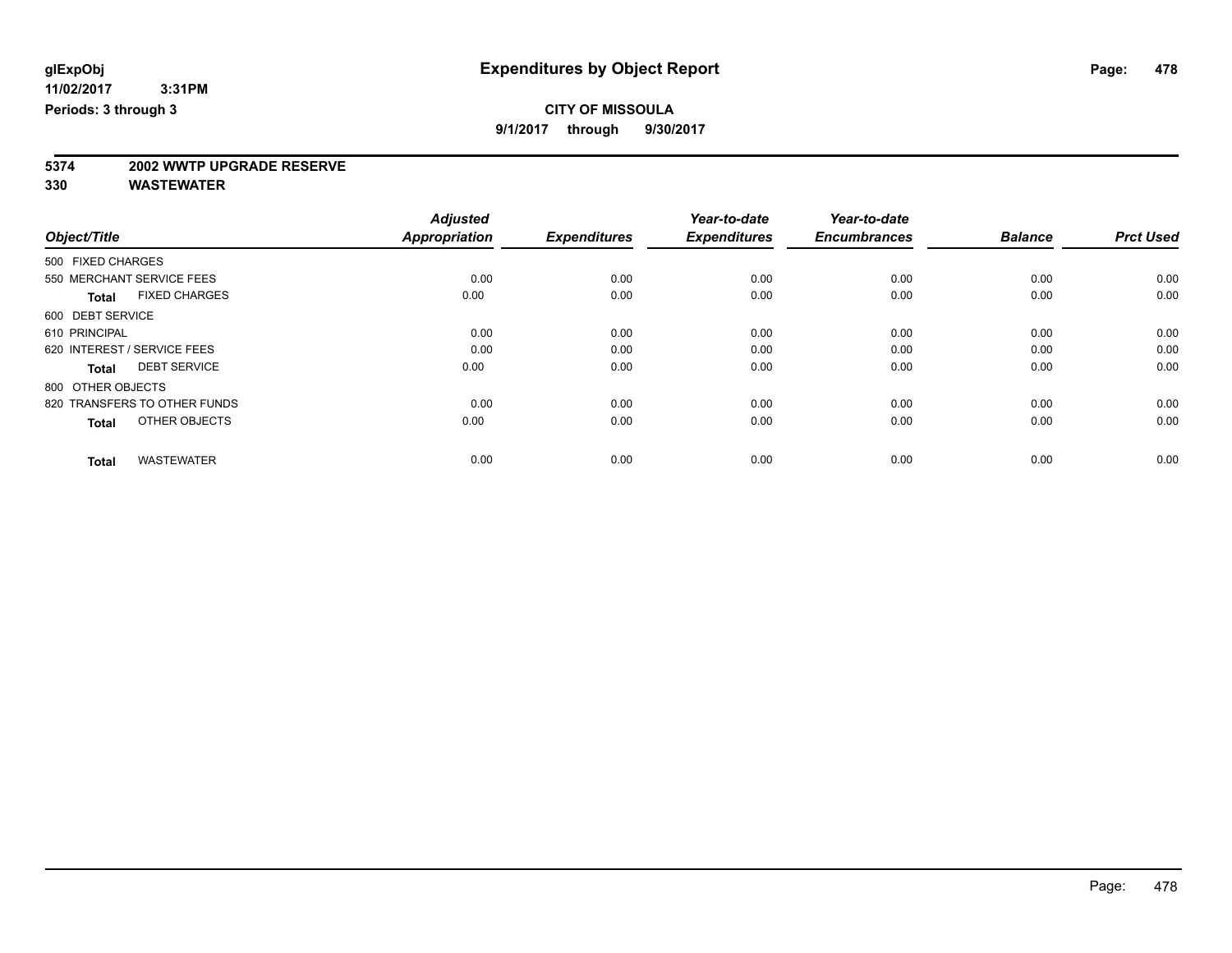**11/02/2017 3:31PM Periods: 3 through 3**

### **CITY OF MISSOULA 9/1/2017 through 9/30/2017**

### **5374 2002 WWTP UPGRADE RESERVE**

|                             |                              | <b>Adjusted</b>      |                     | Year-to-date        | Year-to-date        |                |                  |
|-----------------------------|------------------------------|----------------------|---------------------|---------------------|---------------------|----------------|------------------|
| Object/Title                |                              | <b>Appropriation</b> | <b>Expenditures</b> | <b>Expenditures</b> | <b>Encumbrances</b> | <b>Balance</b> | <b>Prct Used</b> |
| 500 FIXED CHARGES           |                              |                      |                     |                     |                     |                |                  |
| 550 MERCHANT SERVICE FEES   |                              | 0.00                 | 0.00                | 0.00                | 0.00                | 0.00           | 0.00             |
| <b>Total</b>                | <b>FIXED CHARGES</b>         | 0.00                 | 0.00                | 0.00                | 0.00                | 0.00           | 0.00             |
| 600 DEBT SERVICE            |                              |                      |                     |                     |                     |                |                  |
| 610 PRINCIPAL               |                              | 0.00                 | 0.00                | 0.00                | 0.00                | 0.00           | 0.00             |
| 620 INTEREST / SERVICE FEES |                              | 0.00                 | 0.00                | 0.00                | 0.00                | 0.00           | 0.00             |
| Total                       | <b>DEBT SERVICE</b>          | 0.00                 | 0.00                | 0.00                | 0.00                | 0.00           | 0.00             |
| 800 OTHER OBJECTS           |                              |                      |                     |                     |                     |                |                  |
|                             | 820 TRANSFERS TO OTHER FUNDS | 0.00                 | 0.00                | 0.00                | 0.00                | 0.00           | 0.00             |
| <b>Total</b>                | OTHER OBJECTS                | 0.00                 | 0.00                | 0.00                | 0.00                | 0.00           | 0.00             |
| <b>Total</b>                | 2002 WWTP UPGRADE RESERVE    | 0.00                 | 0.00                | 0.00                | 0.00                | 0.00           | 0.00             |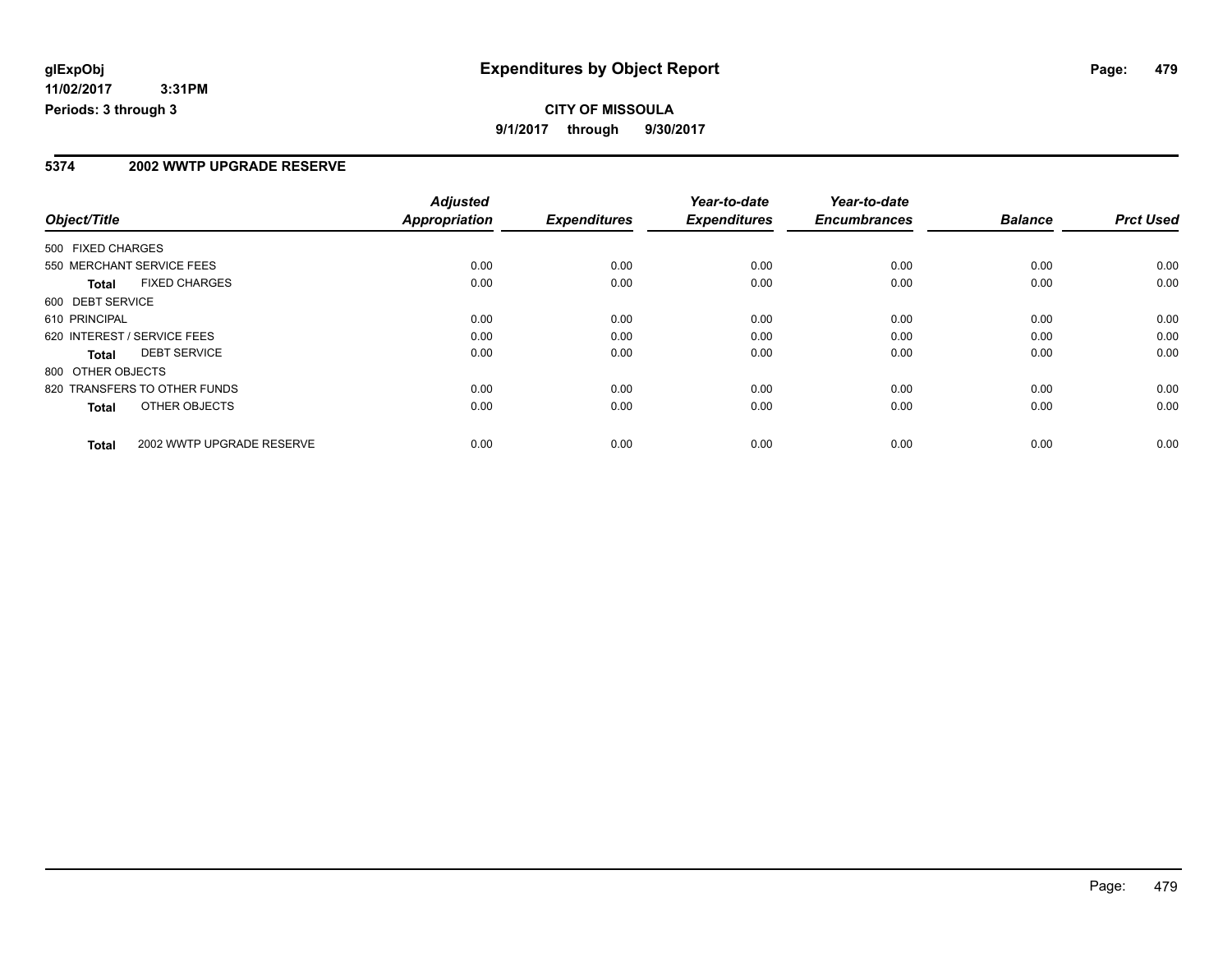**9/1/2017 through 9/30/2017**

# **5375 2003 WWTP SRF \$3.8M EPA DEBT**

|                                      | <b>Adjusted</b>      |                     | Year-to-date        | Year-to-date        |                |                  |
|--------------------------------------|----------------------|---------------------|---------------------|---------------------|----------------|------------------|
| Object/Title                         | <b>Appropriation</b> | <b>Expenditures</b> | <b>Expenditures</b> | <b>Encumbrances</b> | <b>Balance</b> | <b>Prct Used</b> |
| 500 FIXED CHARGES                    |                      |                     |                     |                     |                |                  |
| 550 MERCHANT SERVICE FEES            | 0.00                 | 0.00                | 0.00                | 0.00                | 0.00           | 0.00             |
| <b>FIXED CHARGES</b><br><b>Total</b> | 0.00                 | 0.00                | 0.00                | 0.00                | 0.00           | 0.00             |
| 600 DEBT SERVICE                     |                      |                     |                     |                     |                |                  |
| 610 PRINCIPAL                        | 0.00                 | 0.00                | 0.00                | 0.00                | 0.00           | 0.00             |
| 620 INTEREST / SERVICE FEES          | 0.00                 | 0.00                | 0.00                | 0.00                | 0.00           | 0.00             |
| <b>DEBT SERVICE</b><br><b>Total</b>  | 0.00                 | 0.00                | 0.00                | 0.00                | 0.00           | 0.00             |
| <b>WASTEWATER</b><br><b>Total</b>    | 0.00                 | 0.00                | 0.00                | 0.00                | 0.00           | 0.00             |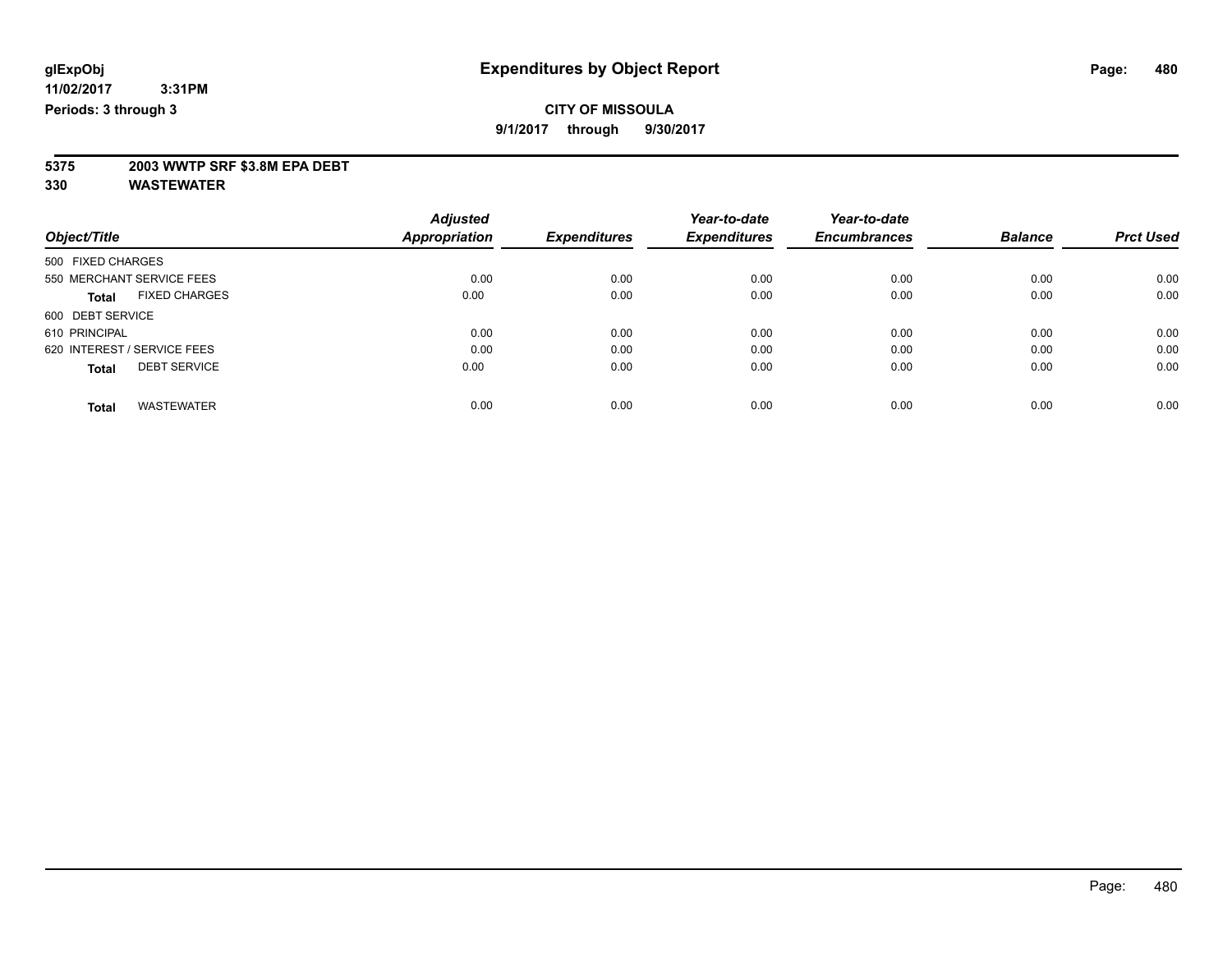**11/02/2017 3:31PM Periods: 3 through 3**

#### **5375 2003 WWTP SRF \$3.8M EPA DEBT**

| Object/Title                                  | <b>Adjusted</b><br><b>Appropriation</b> | <b>Expenditures</b> | Year-to-date<br><b>Expenditures</b> | Year-to-date<br><b>Encumbrances</b> | <b>Balance</b> | <b>Prct Used</b> |
|-----------------------------------------------|-----------------------------------------|---------------------|-------------------------------------|-------------------------------------|----------------|------------------|
|                                               |                                         |                     |                                     |                                     |                |                  |
| 500 FIXED CHARGES                             |                                         |                     |                                     |                                     |                |                  |
| 550 MERCHANT SERVICE FEES                     | 0.00                                    | 0.00                | 0.00                                | 0.00                                | 0.00           | 0.00             |
| <b>FIXED CHARGES</b><br><b>Total</b>          | 0.00                                    | 0.00                | 0.00                                | 0.00                                | 0.00           | 0.00             |
| 600 DEBT SERVICE                              |                                         |                     |                                     |                                     |                |                  |
| 610 PRINCIPAL                                 | 0.00                                    | 0.00                | 0.00                                | 0.00                                | 0.00           | 0.00             |
| 620 INTEREST / SERVICE FEES                   | 0.00                                    | 0.00                | 0.00                                | 0.00                                | 0.00           | 0.00             |
| <b>DEBT SERVICE</b><br><b>Total</b>           | 0.00                                    | 0.00                | 0.00                                | 0.00                                | 0.00           | 0.00             |
| 2003 WWTP SRF \$3.8M EPA DEBT<br><b>Total</b> | 0.00                                    | 0.00                | 0.00                                | 0.00                                | 0.00           | 0.00             |

Page: 481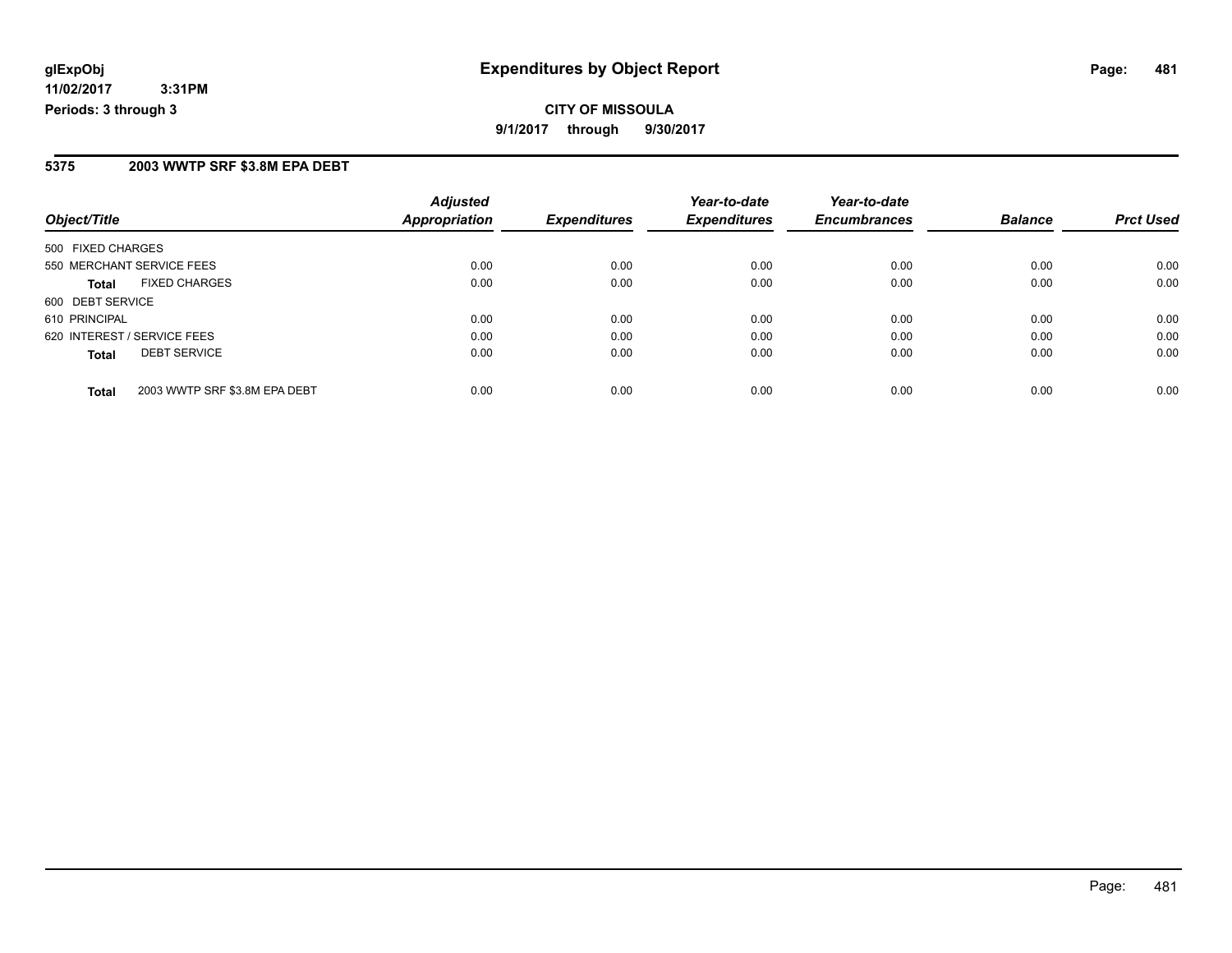**9/1/2017 through 9/30/2017**

# **5376 2003 WWTP SRF \$3.8M EPA RESERVE**

| Object/Title                         | <b>Adjusted</b><br><b>Appropriation</b> | <b>Expenditures</b> | Year-to-date<br><b>Expenditures</b> | Year-to-date<br><b>Encumbrances</b> | <b>Balance</b> | <b>Prct Used</b> |
|--------------------------------------|-----------------------------------------|---------------------|-------------------------------------|-------------------------------------|----------------|------------------|
| 500 FIXED CHARGES                    |                                         |                     |                                     |                                     |                |                  |
| 550 MERCHANT SERVICE FEES            | 0.00                                    | 0.00                | 0.00                                | 0.00                                | 0.00           | 0.00             |
| <b>FIXED CHARGES</b><br><b>Total</b> | 0.00                                    | 0.00                | 0.00                                | 0.00                                | 0.00           | 0.00             |
| 800 OTHER OBJECTS                    |                                         |                     |                                     |                                     |                |                  |
| 820 TRANSFERS TO OTHER FUNDS         | 0.00                                    | 0.00                | 0.00                                | 0.00                                | 0.00           | 0.00             |
| OTHER OBJECTS<br><b>Total</b>        | 0.00                                    | 0.00                | 0.00                                | 0.00                                | 0.00           | 0.00             |
| <b>WASTEWATER</b><br><b>Total</b>    | 0.00                                    | 0.00                | 0.00                                | 0.00                                | 0.00           | 0.00             |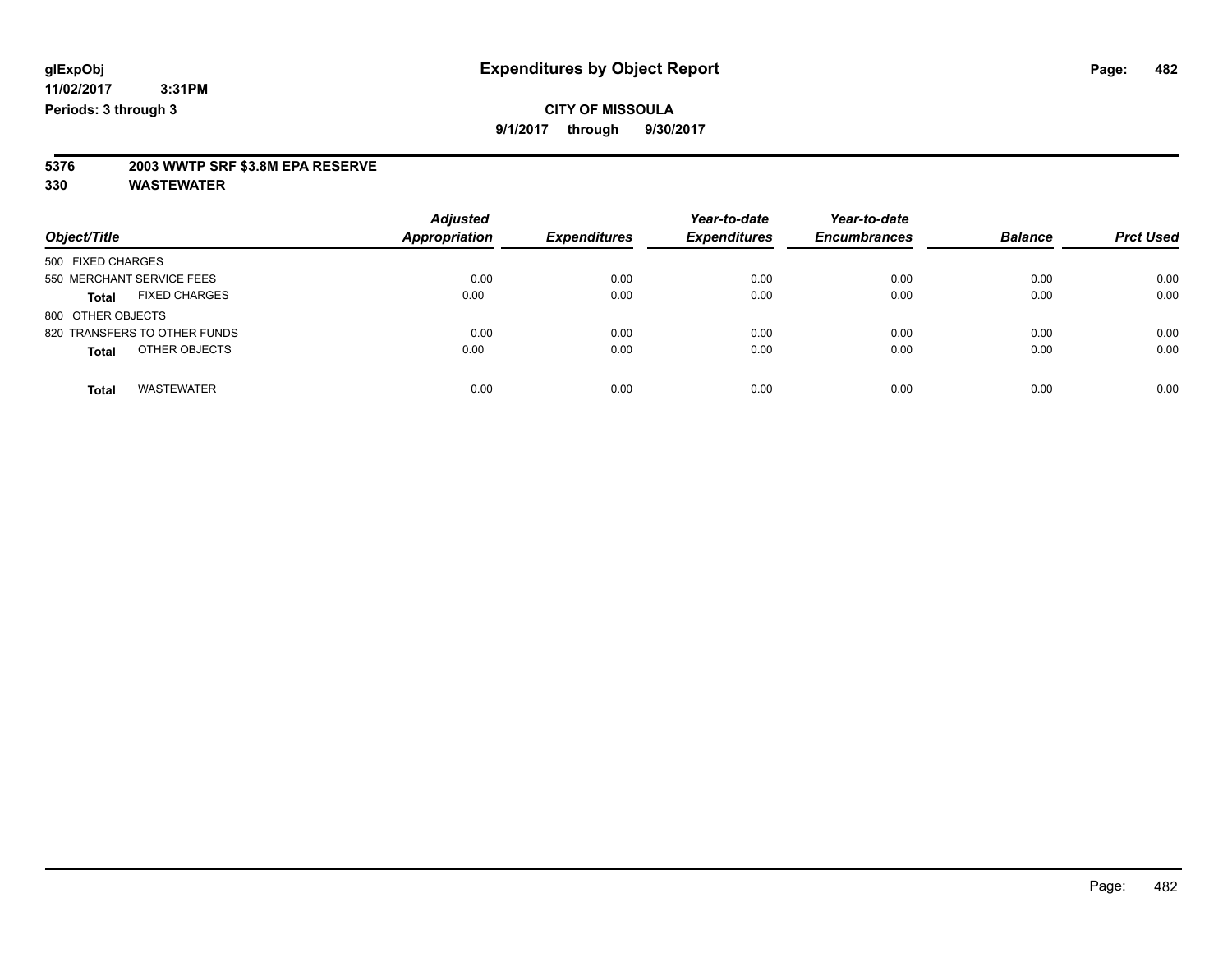**11/02/2017 3:31PM Periods: 3 through 3**

#### **5376 2003 WWTP SRF \$3.8M EPA RESERVE**

| Object/Title              |                                  | <b>Adjusted</b><br><b>Appropriation</b> | <b>Expenditures</b> | Year-to-date<br><b>Expenditures</b> | Year-to-date<br><b>Encumbrances</b> | <b>Balance</b> | <b>Prct Used</b> |
|---------------------------|----------------------------------|-----------------------------------------|---------------------|-------------------------------------|-------------------------------------|----------------|------------------|
|                           |                                  |                                         |                     |                                     |                                     |                |                  |
| 500 FIXED CHARGES         |                                  |                                         |                     |                                     |                                     |                |                  |
| 550 MERCHANT SERVICE FEES |                                  | 0.00                                    | 0.00                | 0.00                                | 0.00                                | 0.00           | 0.00             |
| <b>Total</b>              | <b>FIXED CHARGES</b>             | 0.00                                    | 0.00                | 0.00                                | 0.00                                | 0.00           | 0.00             |
| 800 OTHER OBJECTS         |                                  |                                         |                     |                                     |                                     |                |                  |
|                           | 820 TRANSFERS TO OTHER FUNDS     | 0.00                                    | 0.00                | 0.00                                | 0.00                                | 0.00           | 0.00             |
| <b>Total</b>              | OTHER OBJECTS                    | 0.00                                    | 0.00                | 0.00                                | 0.00                                | 0.00           | 0.00             |
| <b>Total</b>              | 2003 WWTP SRF \$3.8M EPA RESERVE | 0.00                                    | 0.00                | 0.00                                | 0.00                                | 0.00           | 0.00             |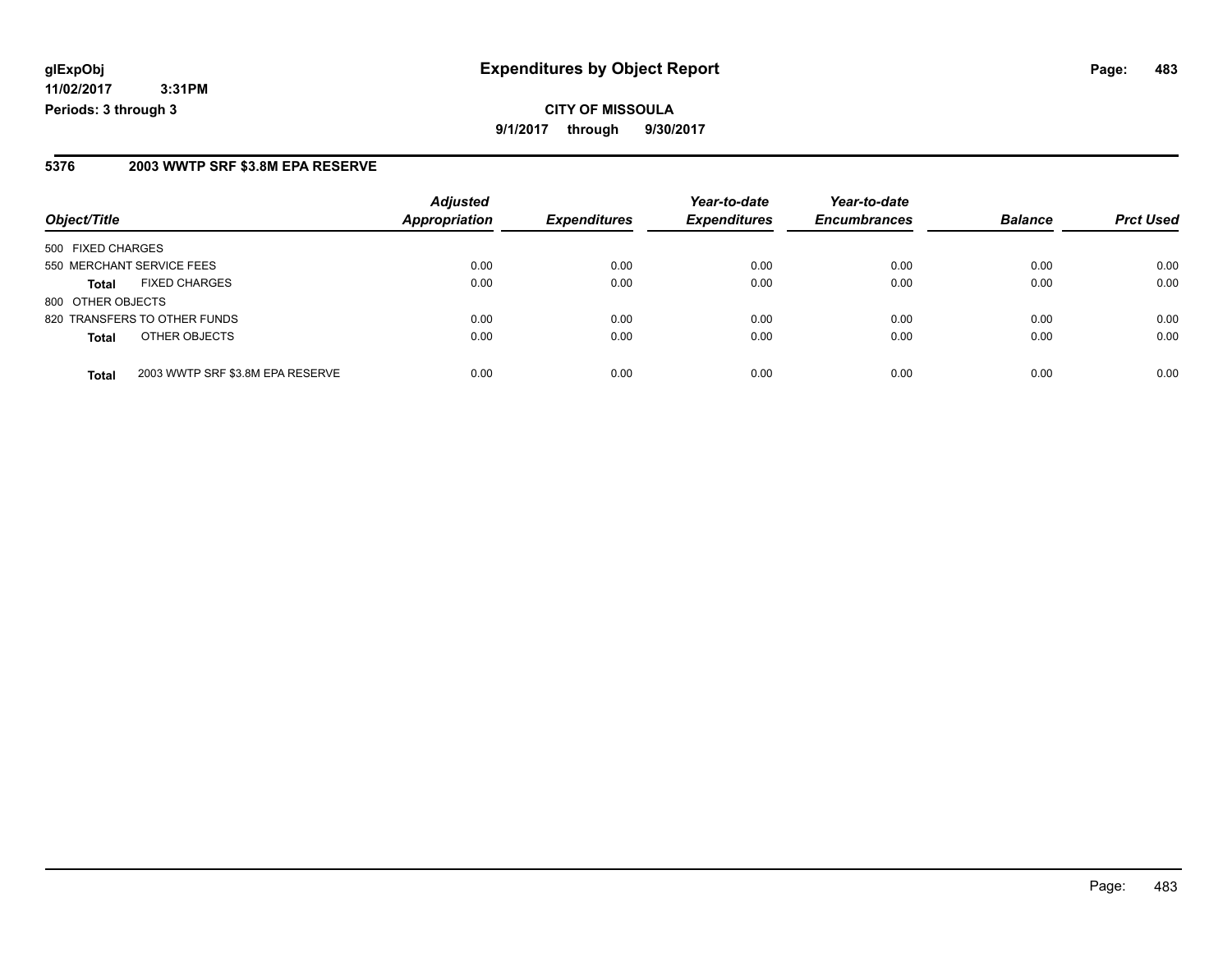**9/1/2017 through 9/30/2017**

# **5377 2004 WWTP \$3.023 LOAN DEBT SERVICE**

|                                      |               | <b>Adjusted</b> |                     | Year-to-date        | Year-to-date        |                |                  |
|--------------------------------------|---------------|-----------------|---------------------|---------------------|---------------------|----------------|------------------|
| Object/Title                         | Appropriation |                 | <b>Expenditures</b> | <b>Expenditures</b> | <b>Encumbrances</b> | <b>Balance</b> | <b>Prct Used</b> |
| 500 FIXED CHARGES                    |               |                 |                     |                     |                     |                |                  |
| 550 MERCHANT SERVICE FEES            |               | 0.00            | 0.00                | 0.00                | 0.00                | 0.00           | 0.00             |
| <b>FIXED CHARGES</b><br><b>Total</b> |               | 0.00            | 0.00                | 0.00                | 0.00                | 0.00           | 0.00             |
| 600 DEBT SERVICE                     |               |                 |                     |                     |                     |                |                  |
| 610 PRINCIPAL                        |               | 0.00            | 0.00                | 0.00                | 0.00                | 0.00           | 0.00             |
| 620 INTEREST / SERVICE FEES          |               | 0.00            | 0.00                | 0.00                | 0.00                | 0.00           | 0.00             |
| <b>DEBT SERVICE</b><br><b>Total</b>  |               | 0.00            | 0.00                | 0.00                | 0.00                | 0.00           | 0.00             |
| <b>WASTEWATER</b><br><b>Total</b>    |               | 0.00            | 0.00                | 0.00                | 0.00                | 0.00           | 0.00             |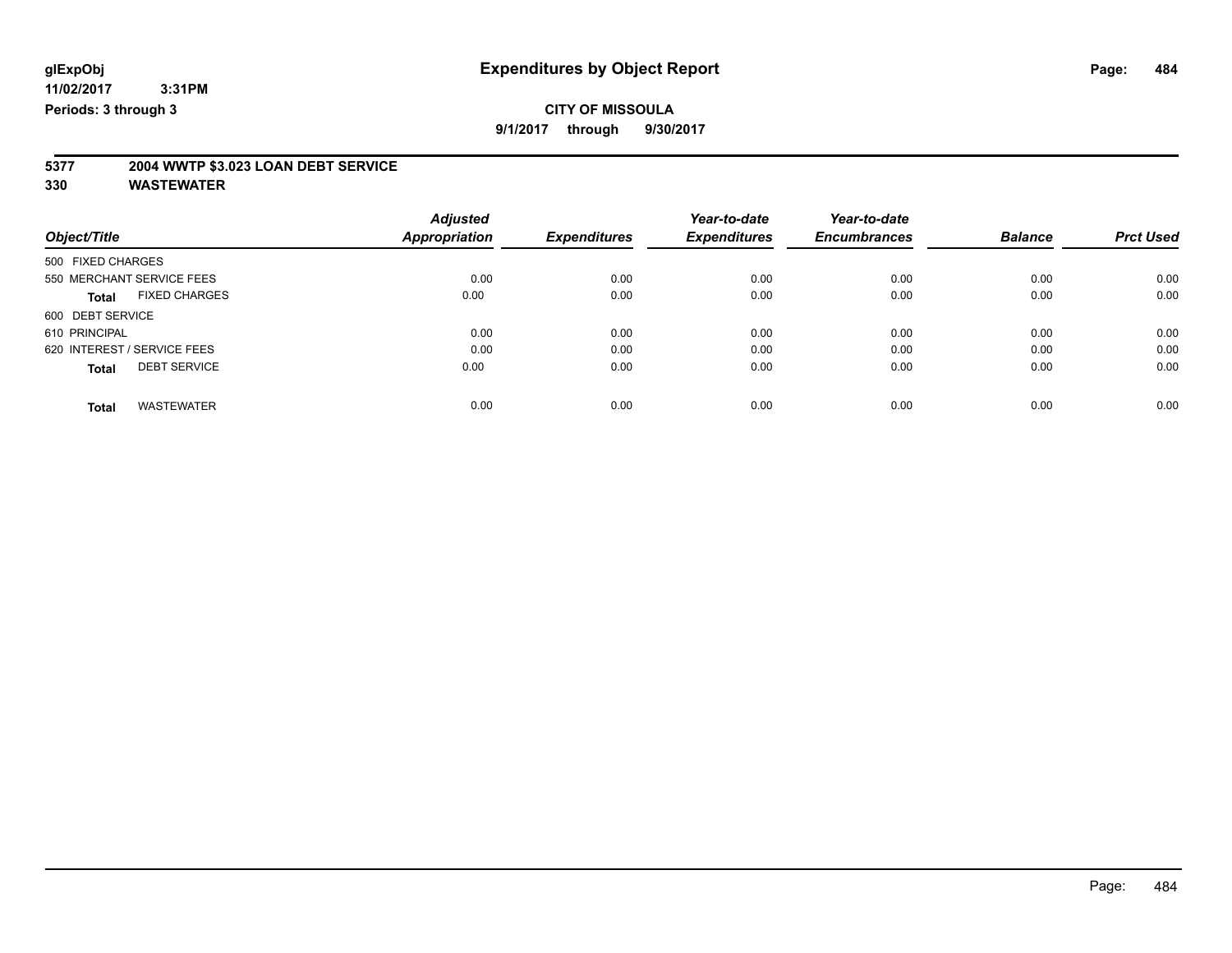**11/02/2017 3:31PM Periods: 3 through 3**

#### **5377 2004 WWTP \$3.023 LOAN DEBT SERVICE**

| Object/Title                |                                     | <b>Adjusted</b><br>Appropriation | <b>Expenditures</b> | Year-to-date<br><b>Expenditures</b> | Year-to-date<br><b>Encumbrances</b> | <b>Balance</b> | <b>Prct Used</b> |
|-----------------------------|-------------------------------------|----------------------------------|---------------------|-------------------------------------|-------------------------------------|----------------|------------------|
|                             |                                     |                                  |                     |                                     |                                     |                |                  |
| 500 FIXED CHARGES           |                                     |                                  |                     |                                     |                                     |                |                  |
|                             | 550 MERCHANT SERVICE FEES           | 0.00                             | 0.00                | 0.00                                | 0.00                                | 0.00           | 0.00             |
| <b>Total</b>                | <b>FIXED CHARGES</b>                | 0.00                             | 0.00                | 0.00                                | 0.00                                | 0.00           | 0.00             |
| 600 DEBT SERVICE            |                                     |                                  |                     |                                     |                                     |                |                  |
| 610 PRINCIPAL               |                                     | 0.00                             | 0.00                | 0.00                                | 0.00                                | 0.00           | 0.00             |
| 620 INTEREST / SERVICE FEES |                                     | 0.00                             | 0.00                | 0.00                                | 0.00                                | 0.00           | 0.00             |
| <b>Total</b>                | <b>DEBT SERVICE</b>                 | 0.00                             | 0.00                | 0.00                                | 0.00                                | 0.00           | 0.00             |
| <b>Total</b>                | 2004 WWTP \$3.023 LOAN DEBT SERVICE | 0.00                             | 0.00                | 0.00                                | 0.00                                | 0.00           | 0.00             |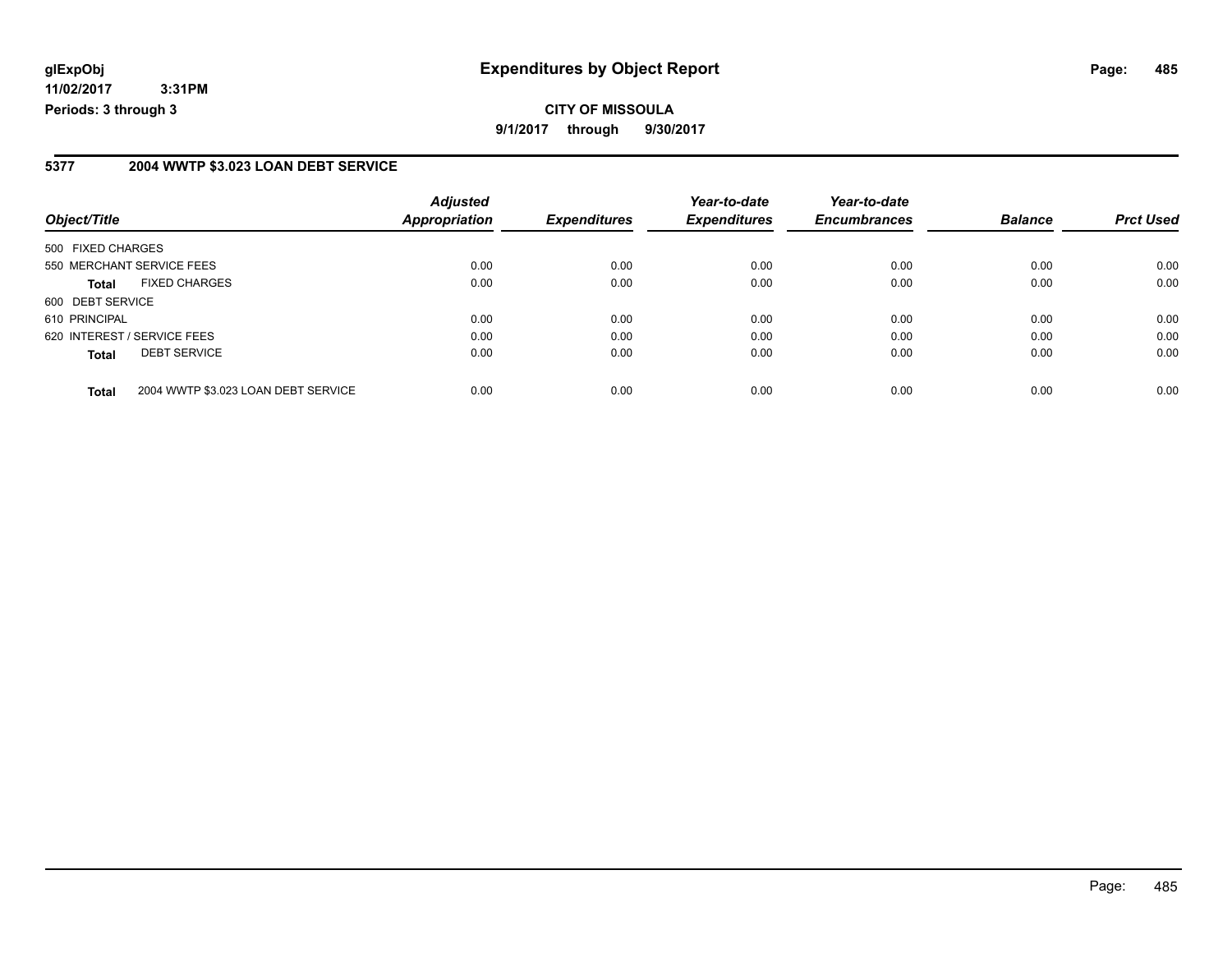### **CITY OF MISSOULA 9/1/2017 through 9/30/2017**

# **5378 2004 WWTP \$3.023 LOAN RESERVE**

| Object/Title                         | <b>Adjusted</b><br><b>Appropriation</b> | <b>Expenditures</b> | Year-to-date<br><b>Expenditures</b> | Year-to-date<br><b>Encumbrances</b> | <b>Balance</b> | <b>Prct Used</b> |
|--------------------------------------|-----------------------------------------|---------------------|-------------------------------------|-------------------------------------|----------------|------------------|
| 500 FIXED CHARGES                    |                                         |                     |                                     |                                     |                |                  |
| 550 MERCHANT SERVICE FEES            | 0.00                                    | 0.00                | 0.00                                | 0.00                                | 0.00           | 0.00             |
| <b>FIXED CHARGES</b><br><b>Total</b> | 0.00                                    | 0.00                | 0.00                                | 0.00                                | 0.00           | 0.00             |
| 800 OTHER OBJECTS                    |                                         |                     |                                     |                                     |                |                  |
| 820 TRANSFERS TO OTHER FUNDS         | 0.00                                    | 0.00                | 0.00                                | 0.00                                | 0.00           | 0.00             |
| OTHER OBJECTS<br><b>Total</b>        | 0.00                                    | 0.00                | 0.00                                | 0.00                                | 0.00           | 0.00             |
| <b>WASTEWATER</b><br><b>Total</b>    | 0.00                                    | 0.00                | 0.00                                | 0.00                                | 0.00           | 0.00             |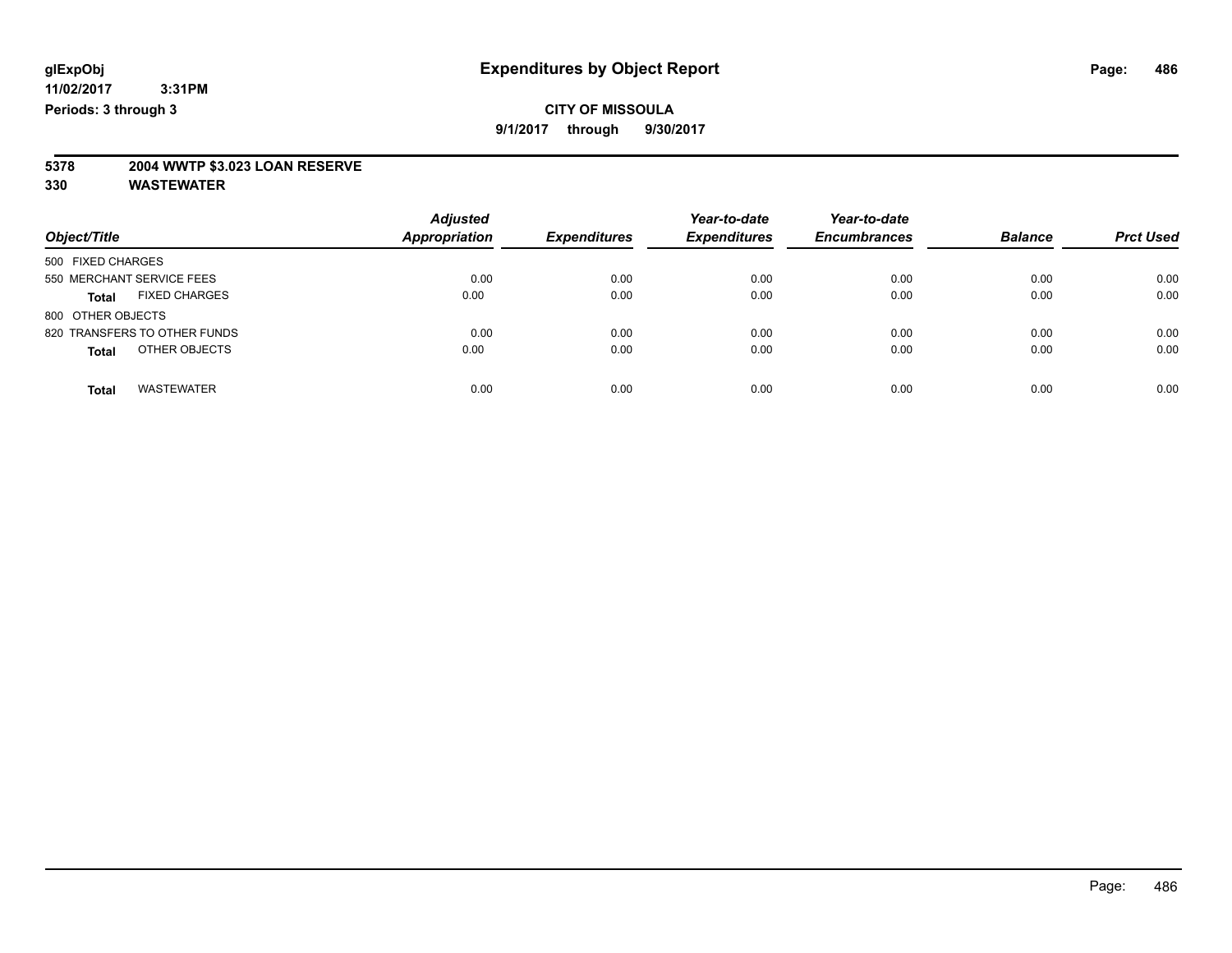**11/02/2017 3:31PM Periods: 3 through 3**

#### **5378 2004 WWTP \$3.023 LOAN RESERVE**

|                                                | <b>Adjusted</b>      |                     | Year-to-date        | Year-to-date        |                |                  |
|------------------------------------------------|----------------------|---------------------|---------------------|---------------------|----------------|------------------|
| Object/Title                                   | <b>Appropriation</b> | <b>Expenditures</b> | <b>Expenditures</b> | <b>Encumbrances</b> | <b>Balance</b> | <b>Prct Used</b> |
| 500 FIXED CHARGES                              |                      |                     |                     |                     |                |                  |
| 550 MERCHANT SERVICE FEES                      | 0.00                 | 0.00                | 0.00                | 0.00                | 0.00           | 0.00             |
| <b>FIXED CHARGES</b><br><b>Total</b>           | 0.00                 | 0.00                | 0.00                | 0.00                | 0.00           | 0.00             |
| 800 OTHER OBJECTS                              |                      |                     |                     |                     |                |                  |
| 820 TRANSFERS TO OTHER FUNDS                   | 0.00                 | 0.00                | 0.00                | 0.00                | 0.00           | 0.00             |
| OTHER OBJECTS<br><b>Total</b>                  | 0.00                 | 0.00                | 0.00                | 0.00                | 0.00           | 0.00             |
| 2004 WWTP \$3.023 LOAN RESERVE<br><b>Total</b> | 0.00                 | 0.00                | 0.00                | 0.00                | 0.00           | 0.00             |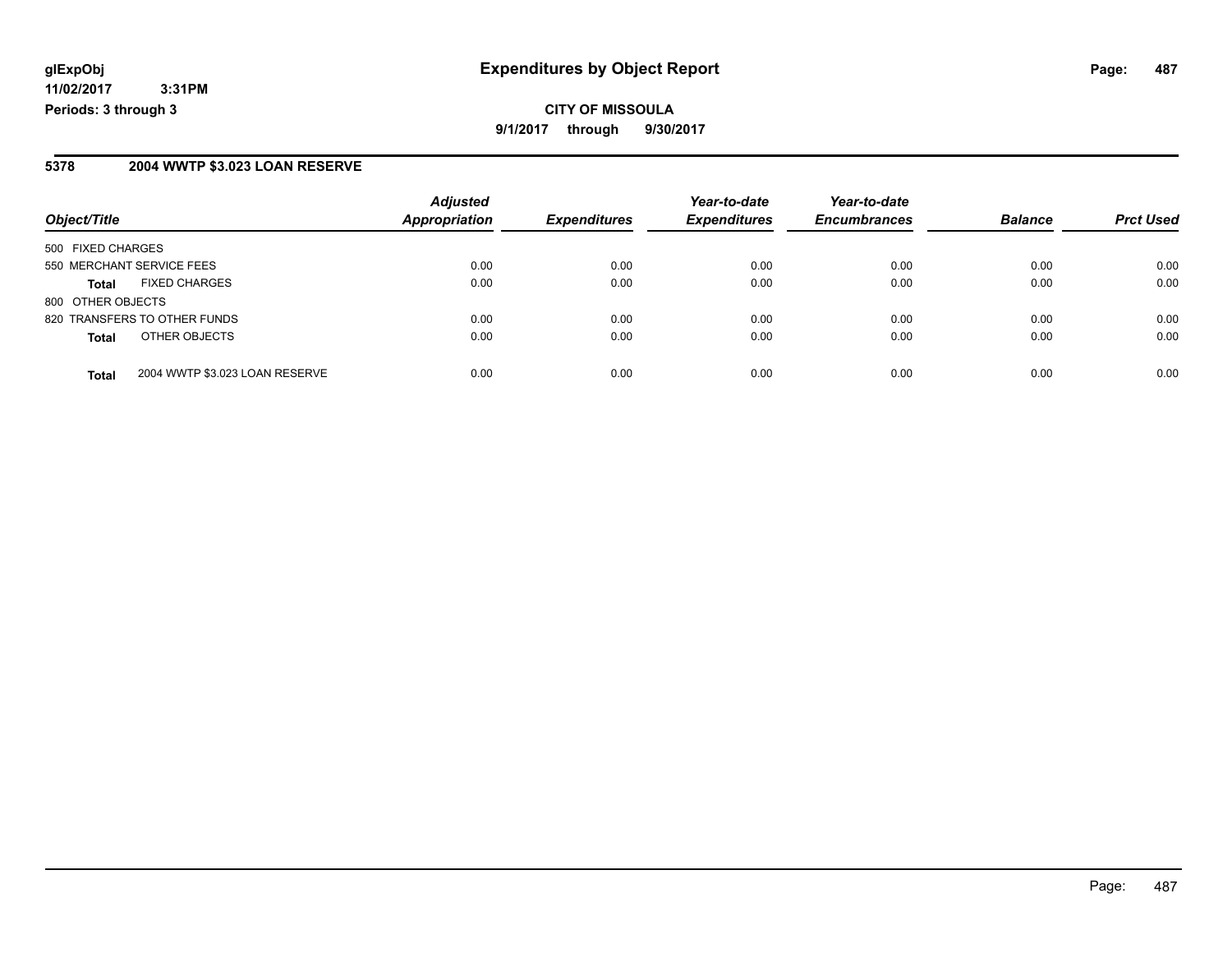**9/1/2017 through 9/30/2017**

# **5379 2005 BRICH/BRDY/LIN/GIL SRF DEBT**

|                                      | <b>Adjusted</b>      |                     | Year-to-date        | Year-to-date        |                |                  |
|--------------------------------------|----------------------|---------------------|---------------------|---------------------|----------------|------------------|
| Object/Title                         | <b>Appropriation</b> | <b>Expenditures</b> | <b>Expenditures</b> | <b>Encumbrances</b> | <b>Balance</b> | <b>Prct Used</b> |
| 500 FIXED CHARGES                    |                      |                     |                     |                     |                |                  |
| 550 MERCHANT SERVICE FEES            | 0.00                 | 0.00                | 0.00                | 0.00                | 0.00           | 0.00             |
| <b>FIXED CHARGES</b><br><b>Total</b> | 0.00                 | 0.00                | 0.00                | 0.00                | 0.00           | 0.00             |
| 600 DEBT SERVICE                     |                      |                     |                     |                     |                |                  |
| 610 PRINCIPAL                        | 0.00                 | 0.00                | 0.00                | 0.00                | 0.00           | 0.00             |
| 620 INTEREST / SERVICE FEES          | 0.00                 | 0.00                | 0.00                | 0.00                | 0.00           | 0.00             |
| <b>DEBT SERVICE</b><br><b>Total</b>  | 0.00                 | 0.00                | 0.00                | 0.00                | 0.00           | 0.00             |
| 800 OTHER OBJECTS                    |                      |                     |                     |                     |                |                  |
| 820 TRANSFERS TO OTHER FUNDS         | 0.00                 | 0.00                | 0.00                | 0.00                | 0.00           | 0.00             |
| OTHER OBJECTS<br><b>Total</b>        | 0.00                 | 0.00                | 0.00                | 0.00                | 0.00           | 0.00             |
|                                      |                      |                     |                     |                     |                |                  |
| <b>WASTEWATER</b><br><b>Total</b>    | 0.00                 | 0.00                | 0.00                | 0.00                | 0.00           | 0.00             |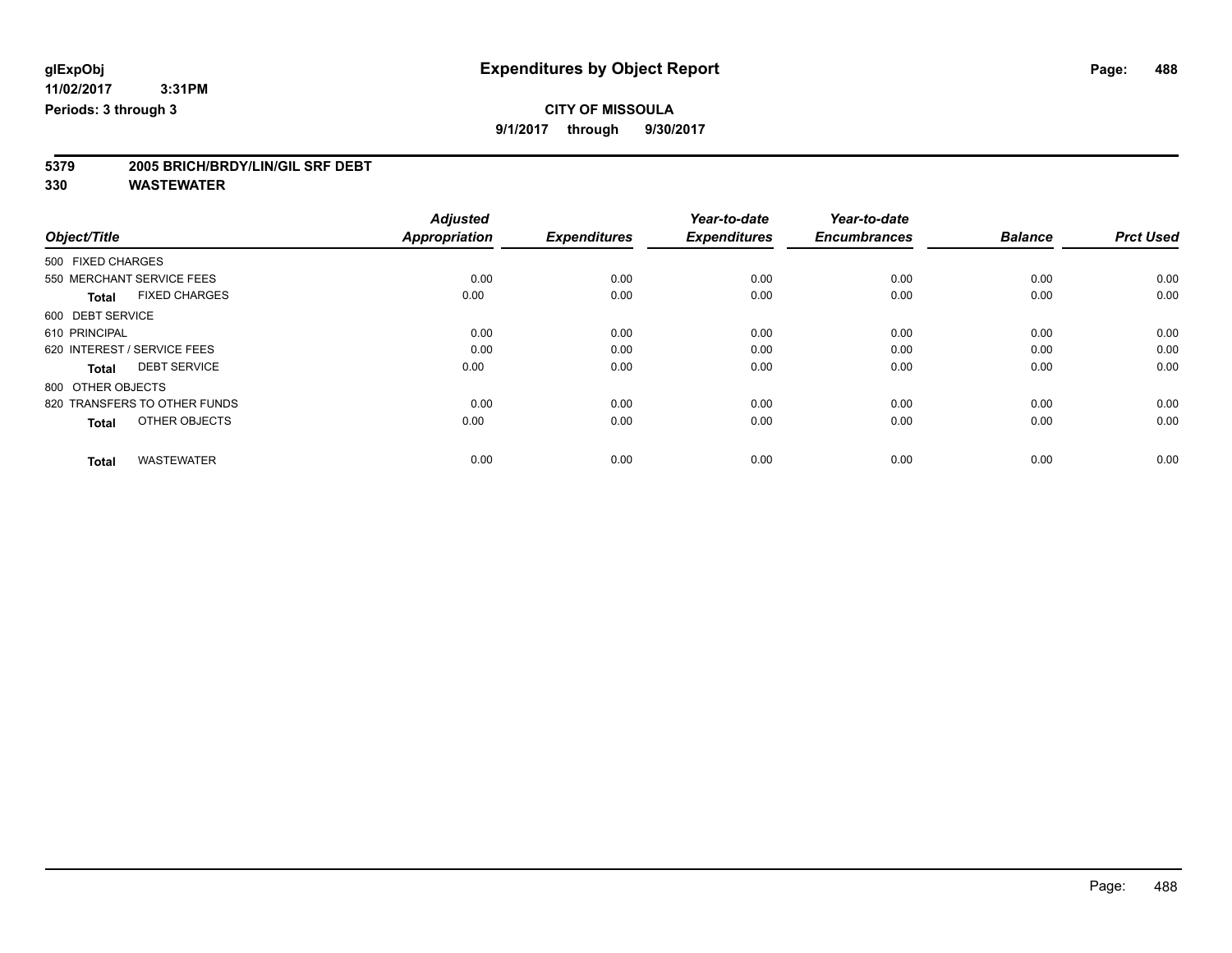**11/02/2017 3:31PM Periods: 3 through 3**

#### **5379 2005 BRICH/BRDY/LIN/GIL SRF DEBT**

|                   |                                  | <b>Adjusted</b>      |                     | Year-to-date        | Year-to-date        |                |                  |
|-------------------|----------------------------------|----------------------|---------------------|---------------------|---------------------|----------------|------------------|
| Object/Title      |                                  | <b>Appropriation</b> | <b>Expenditures</b> | <b>Expenditures</b> | <b>Encumbrances</b> | <b>Balance</b> | <b>Prct Used</b> |
| 500 FIXED CHARGES |                                  |                      |                     |                     |                     |                |                  |
|                   | 550 MERCHANT SERVICE FEES        | 0.00                 | 0.00                | 0.00                | 0.00                | 0.00           | 0.00             |
| Total             | <b>FIXED CHARGES</b>             | 0.00                 | 0.00                | 0.00                | 0.00                | 0.00           | 0.00             |
| 600 DEBT SERVICE  |                                  |                      |                     |                     |                     |                |                  |
| 610 PRINCIPAL     |                                  | 0.00                 | 0.00                | 0.00                | 0.00                | 0.00           | 0.00             |
|                   | 620 INTEREST / SERVICE FEES      | 0.00                 | 0.00                | 0.00                | 0.00                | 0.00           | 0.00             |
| Total             | <b>DEBT SERVICE</b>              | 0.00                 | 0.00                | 0.00                | 0.00                | 0.00           | 0.00             |
| 800 OTHER OBJECTS |                                  |                      |                     |                     |                     |                |                  |
|                   | 820 TRANSFERS TO OTHER FUNDS     | 0.00                 | 0.00                | 0.00                | 0.00                | 0.00           | 0.00             |
| Total             | OTHER OBJECTS                    | 0.00                 | 0.00                | 0.00                | 0.00                | 0.00           | 0.00             |
| <b>Total</b>      | 2005 BRICH/BRDY/LIN/GIL SRF DEBT | 0.00                 | 0.00                | 0.00                | 0.00                | 0.00           | 0.00             |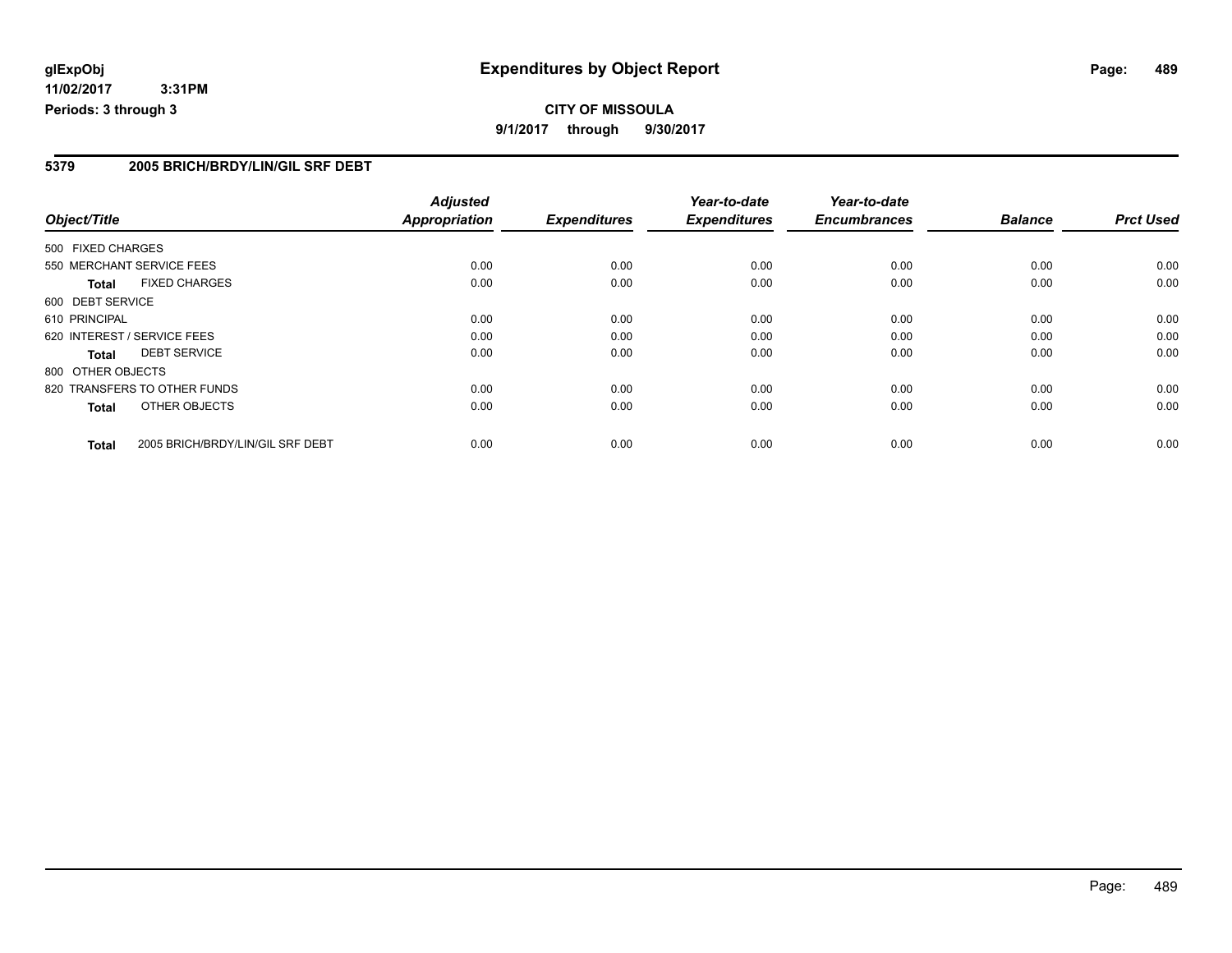**9/1/2017 through 9/30/2017**

| BRDWY/BIRCH/GILBERT/LINCOLNWOOD<br>5380 |  |
|-----------------------------------------|--|
|-----------------------------------------|--|

|                                      | <b>Adjusted</b> |                     | Year-to-date        | Year-to-date        |                |                  |
|--------------------------------------|-----------------|---------------------|---------------------|---------------------|----------------|------------------|
| Object/Title                         | Appropriation   | <b>Expenditures</b> | <b>Expenditures</b> | <b>Encumbrances</b> | <b>Balance</b> | <b>Prct Used</b> |
| 500 FIXED CHARGES                    |                 |                     |                     |                     |                |                  |
| 550 MERCHANT SERVICE FEES            | 0.00            | 0.00                | 0.00                | 0.00                | 0.00           | 0.00             |
| <b>FIXED CHARGES</b><br><b>Total</b> | 0.00            | 0.00                | 0.00                | 0.00                | 0.00           | 0.00             |
| 600 DEBT SERVICE                     |                 |                     |                     |                     |                |                  |
| 610 PRINCIPAL                        | 0.00            | 0.00                | 0.00                | 0.00                | 0.00           | 0.00             |
| 620 INTEREST / SERVICE FEES          | 0.00            | 0.00                | 0.00                | 0.00                | 0.00           | 0.00             |
| <b>DEBT SERVICE</b><br><b>Total</b>  | 0.00            | 0.00                | 0.00                | 0.00                | 0.00           | 0.00             |
| 800 OTHER OBJECTS                    |                 |                     |                     |                     |                |                  |
| 820 TRANSFERS TO OTHER FUNDS         | 0.00            | 0.00                | 0.00                | 0.00                | 0.00           | 0.00             |
| OTHER OBJECTS<br><b>Total</b>        | 0.00            | 0.00                | 0.00                | 0.00                | 0.00           | 0.00             |
|                                      |                 |                     |                     |                     |                |                  |
| <b>WASTEWATER</b><br><b>Total</b>    | 0.00            | 0.00                | 0.00                | 0.00                | 0.00           | 0.00             |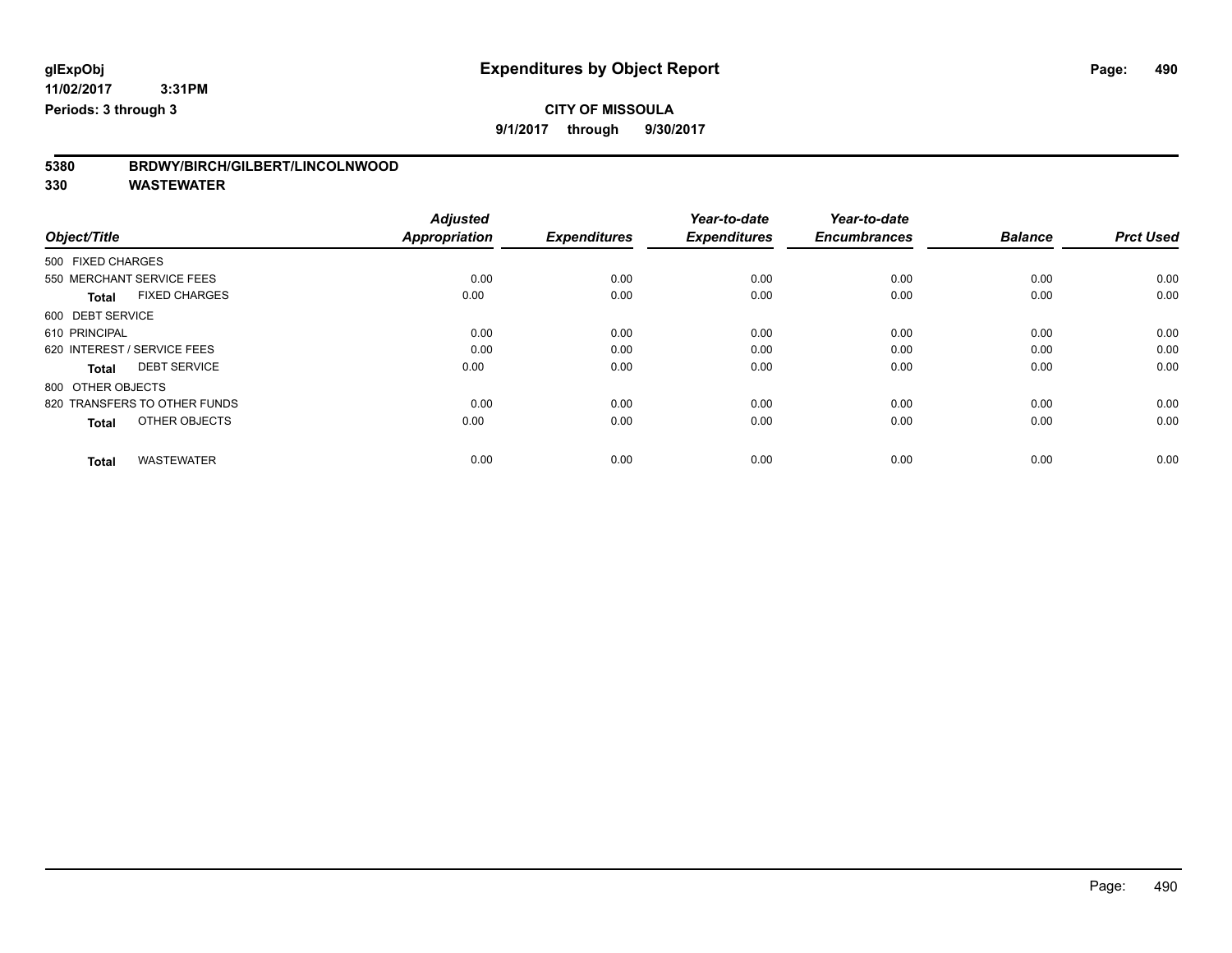**11/02/2017 3:31PM Periods: 3 through 3**

#### **5380 BRDWY/BIRCH/GILBERT/LINCOLNWOOD**

|                   |                                 | <b>Adjusted</b>      |                     | Year-to-date        | Year-to-date        |                |                  |
|-------------------|---------------------------------|----------------------|---------------------|---------------------|---------------------|----------------|------------------|
| Object/Title      |                                 | <b>Appropriation</b> | <b>Expenditures</b> | <b>Expenditures</b> | <b>Encumbrances</b> | <b>Balance</b> | <b>Prct Used</b> |
| 500 FIXED CHARGES |                                 |                      |                     |                     |                     |                |                  |
|                   | 550 MERCHANT SERVICE FEES       | 0.00                 | 0.00                | 0.00                | 0.00                | 0.00           | 0.00             |
| <b>Total</b>      | <b>FIXED CHARGES</b>            | 0.00                 | 0.00                | 0.00                | 0.00                | 0.00           | 0.00             |
| 600 DEBT SERVICE  |                                 |                      |                     |                     |                     |                |                  |
| 610 PRINCIPAL     |                                 | 0.00                 | 0.00                | 0.00                | 0.00                | 0.00           | 0.00             |
|                   | 620 INTEREST / SERVICE FEES     | 0.00                 | 0.00                | 0.00                | 0.00                | 0.00           | 0.00             |
| Total             | <b>DEBT SERVICE</b>             | 0.00                 | 0.00                | 0.00                | 0.00                | 0.00           | 0.00             |
| 800 OTHER OBJECTS |                                 |                      |                     |                     |                     |                |                  |
|                   | 820 TRANSFERS TO OTHER FUNDS    | 0.00                 | 0.00                | 0.00                | 0.00                | 0.00           | 0.00             |
| <b>Total</b>      | OTHER OBJECTS                   | 0.00                 | 0.00                | 0.00                | 0.00                | 0.00           | 0.00             |
| <b>Total</b>      | BRDWY/BIRCH/GILBERT/LINCOLNWOOD | 0.00                 | 0.00                | 0.00                | 0.00                | 0.00           | 0.00             |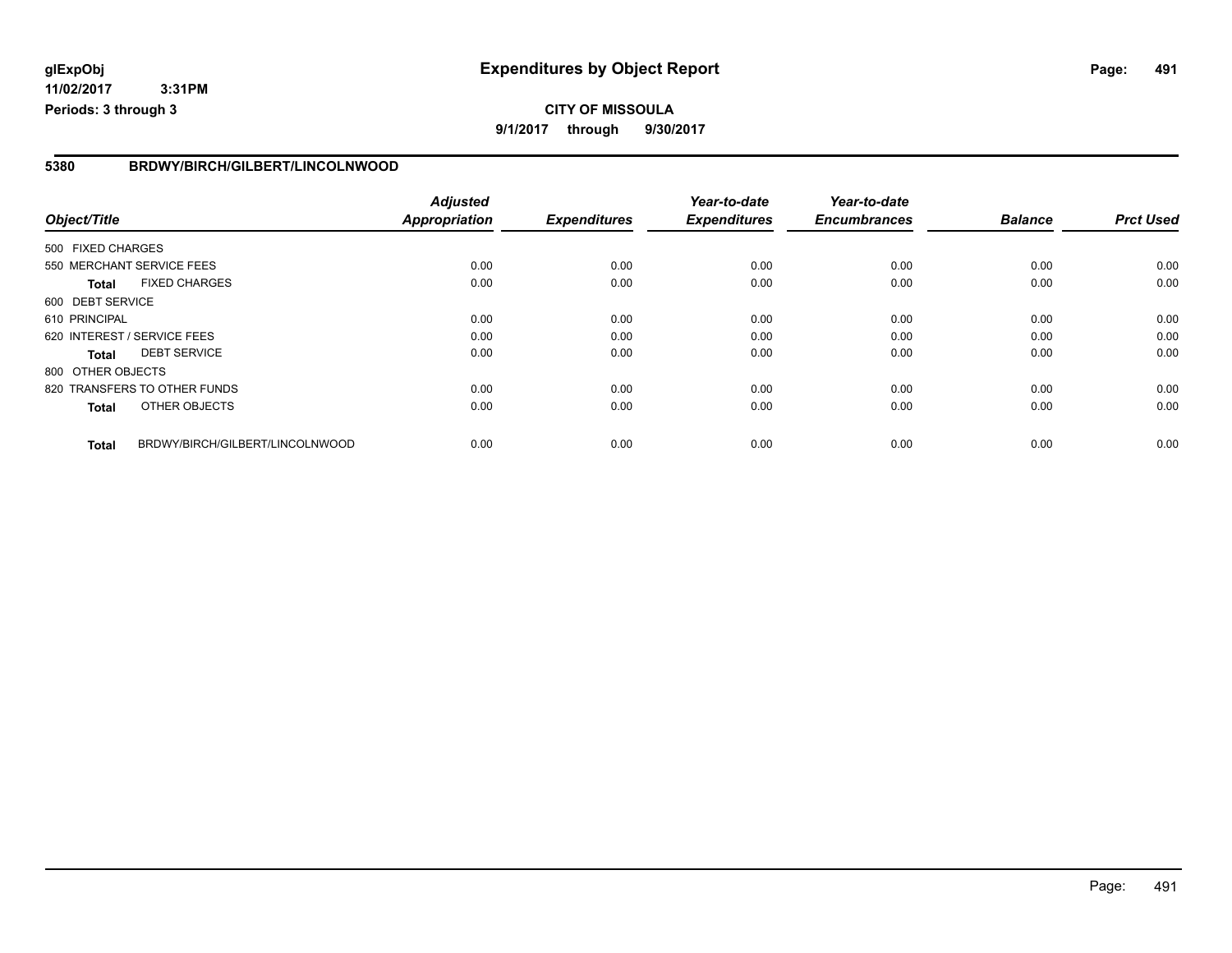**9/1/2017 through 9/30/2017**

# **5381 LINCOLNWOOD PH2 DEBT SERVICE**

|                                      | <b>Adjusted</b>      |                     | Year-to-date        | Year-to-date        |                |                  |
|--------------------------------------|----------------------|---------------------|---------------------|---------------------|----------------|------------------|
| Object/Title                         | <b>Appropriation</b> | <b>Expenditures</b> | <b>Expenditures</b> | <b>Encumbrances</b> | <b>Balance</b> | <b>Prct Used</b> |
| 500 FIXED CHARGES                    |                      |                     |                     |                     |                |                  |
| 550 MERCHANT SERVICE FEES            | 0.00                 | 0.00                | 0.00                | 0.00                | 0.00           | 0.00             |
| <b>FIXED CHARGES</b><br><b>Total</b> | 0.00                 | 0.00                | 0.00                | 0.00                | 0.00           | 0.00             |
| 600 DEBT SERVICE                     |                      |                     |                     |                     |                |                  |
| 610 PRINCIPAL                        | 0.00                 | 0.00                | 0.00                | 0.00                | 0.00           | 0.00             |
| 620 INTEREST / SERVICE FEES          | 0.00                 | 0.00                | 0.00                | 0.00                | 0.00           | 0.00             |
| <b>DEBT SERVICE</b><br><b>Total</b>  | 0.00                 | 0.00                | 0.00                | 0.00                | 0.00           | 0.00             |
| 800 OTHER OBJECTS                    |                      |                     |                     |                     |                |                  |
| 820 TRANSFERS TO OTHER FUNDS         | 0.00                 | 0.00                | 0.00                | 0.00                | 0.00           | 0.00             |
| OTHER OBJECTS<br>Total               | 0.00                 | 0.00                | 0.00                | 0.00                | 0.00           | 0.00             |
|                                      |                      |                     |                     |                     |                |                  |
| <b>WASTEWATER</b><br><b>Total</b>    | 0.00                 | 0.00                | 0.00                | 0.00                | 0.00           | 0.00             |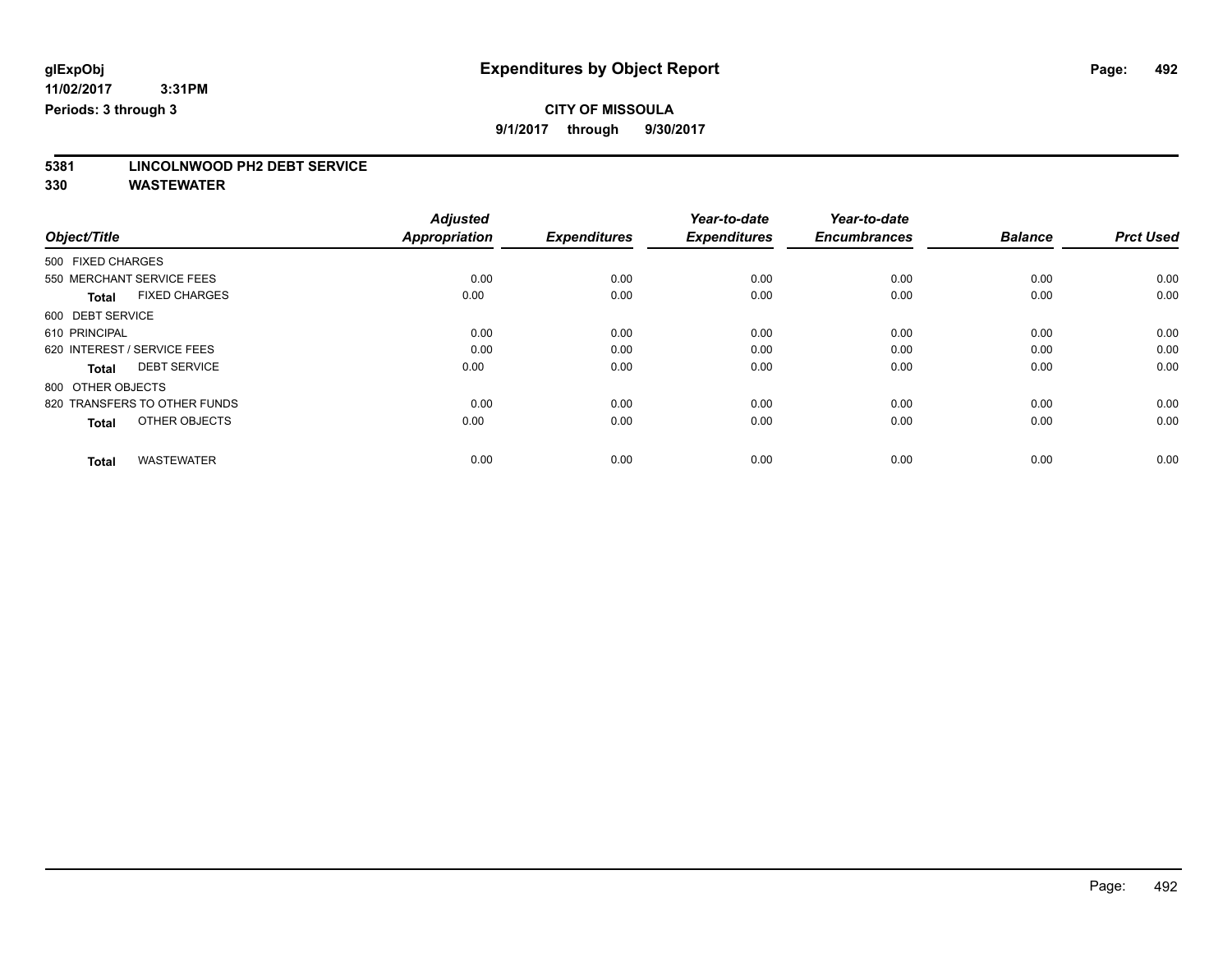**11/02/2017 3:31PM Periods: 3 through 3**

### **5381 LINCOLNWOOD PH2 DEBT SERVICE**

|                             |                              | <b>Adjusted</b>      |                     | Year-to-date        | Year-to-date        |                |                  |
|-----------------------------|------------------------------|----------------------|---------------------|---------------------|---------------------|----------------|------------------|
| Object/Title                |                              | <b>Appropriation</b> | <b>Expenditures</b> | <b>Expenditures</b> | <b>Encumbrances</b> | <b>Balance</b> | <b>Prct Used</b> |
| 500 FIXED CHARGES           |                              |                      |                     |                     |                     |                |                  |
| 550 MERCHANT SERVICE FEES   |                              | 0.00                 | 0.00                | 0.00                | 0.00                | 0.00           | 0.00             |
| <b>Total</b>                | <b>FIXED CHARGES</b>         | 0.00                 | 0.00                | 0.00                | 0.00                | 0.00           | 0.00             |
| 600 DEBT SERVICE            |                              |                      |                     |                     |                     |                |                  |
| 610 PRINCIPAL               |                              | 0.00                 | 0.00                | 0.00                | 0.00                | 0.00           | 0.00             |
| 620 INTEREST / SERVICE FEES |                              | 0.00                 | 0.00                | 0.00                | 0.00                | 0.00           | 0.00             |
| Total                       | <b>DEBT SERVICE</b>          | 0.00                 | 0.00                | 0.00                | 0.00                | 0.00           | 0.00             |
| 800 OTHER OBJECTS           |                              |                      |                     |                     |                     |                |                  |
|                             | 820 TRANSFERS TO OTHER FUNDS | 0.00                 | 0.00                | 0.00                | 0.00                | 0.00           | 0.00             |
| Total                       | OTHER OBJECTS                | 0.00                 | 0.00                | 0.00                | 0.00                | 0.00           | 0.00             |
| <b>Total</b>                | LINCOLNWOOD PH2 DEBT SERVICE | 0.00                 | 0.00                | 0.00                | 0.00                | 0.00           | 0.00             |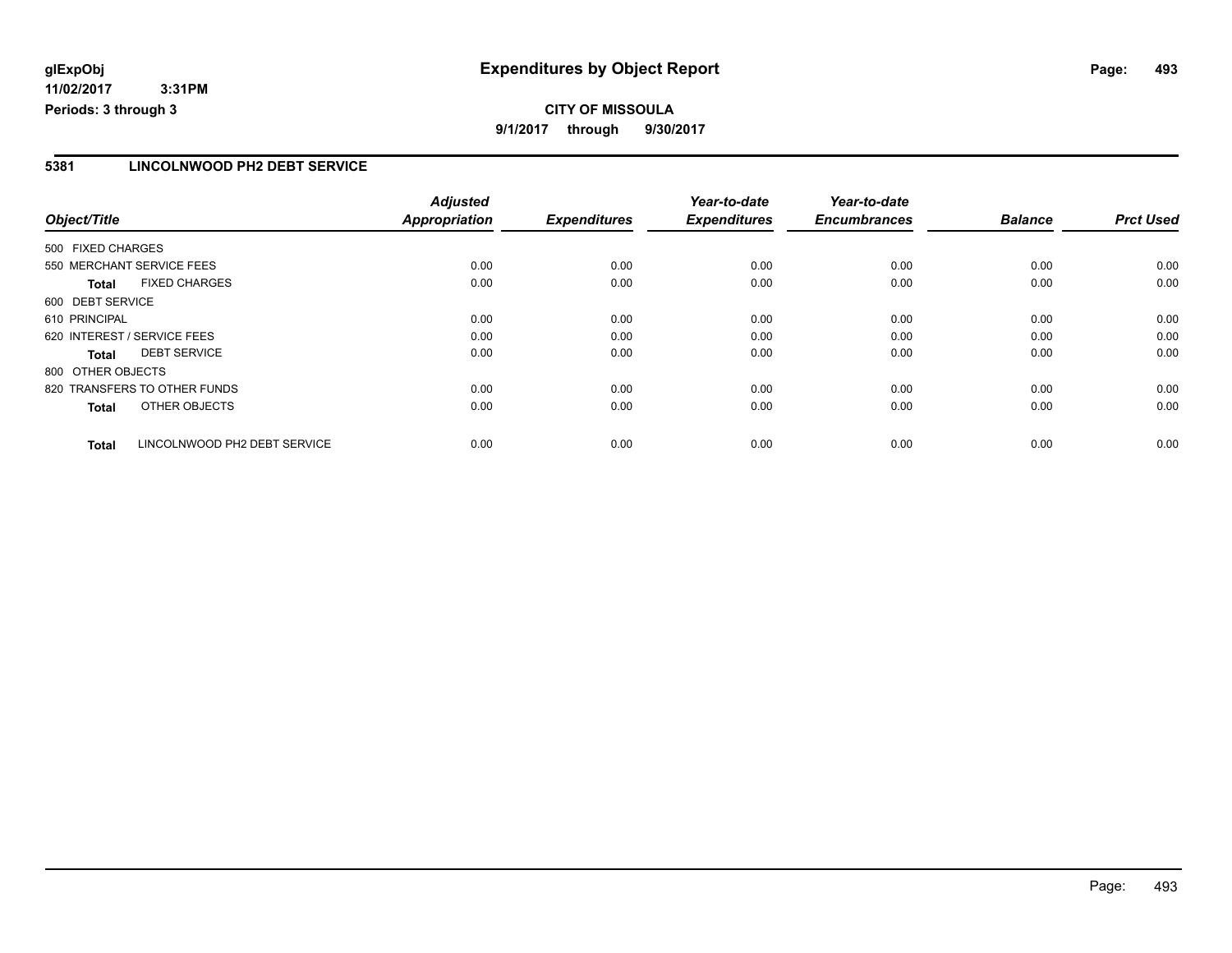**9/1/2017 through 9/30/2017**

# **5382 LINCOLNWOOD PH2 RESERVE FUND**

|                                      | <b>Adjusted</b>      |                     | Year-to-date        | Year-to-date        |                |                  |
|--------------------------------------|----------------------|---------------------|---------------------|---------------------|----------------|------------------|
| Object/Title                         | <b>Appropriation</b> | <b>Expenditures</b> | <b>Expenditures</b> | <b>Encumbrances</b> | <b>Balance</b> | <b>Prct Used</b> |
| 500 FIXED CHARGES                    |                      |                     |                     |                     |                |                  |
| 550 MERCHANT SERVICE FEES            | 0.00                 | 0.00                | 0.00                | 0.00                | 0.00           | 0.00             |
| <b>FIXED CHARGES</b><br><b>Total</b> | 0.00                 | 0.00                | 0.00                | 0.00                | 0.00           | 0.00             |
| 600 DEBT SERVICE                     |                      |                     |                     |                     |                |                  |
| 610 PRINCIPAL                        | 0.00                 | 0.00                | 0.00                | 0.00                | 0.00           | 0.00             |
| 620 INTEREST / SERVICE FEES          | 0.00                 | 0.00                | 0.00                | 0.00                | 0.00           | 0.00             |
| <b>DEBT SERVICE</b><br><b>Total</b>  | 0.00                 | 0.00                | 0.00                | 0.00                | 0.00           | 0.00             |
| 800 OTHER OBJECTS                    |                      |                     |                     |                     |                |                  |
| 820 TRANSFERS TO OTHER FUNDS         | 0.00                 | 0.00                | 0.00                | 0.00                | 0.00           | 0.00             |
| OTHER OBJECTS<br><b>Total</b>        | 0.00                 | 0.00                | 0.00                | 0.00                | 0.00           | 0.00             |
|                                      |                      |                     |                     |                     |                |                  |
| <b>WASTEWATER</b><br><b>Total</b>    | 0.00                 | 0.00                | 0.00                | 0.00                | 0.00           | 0.00             |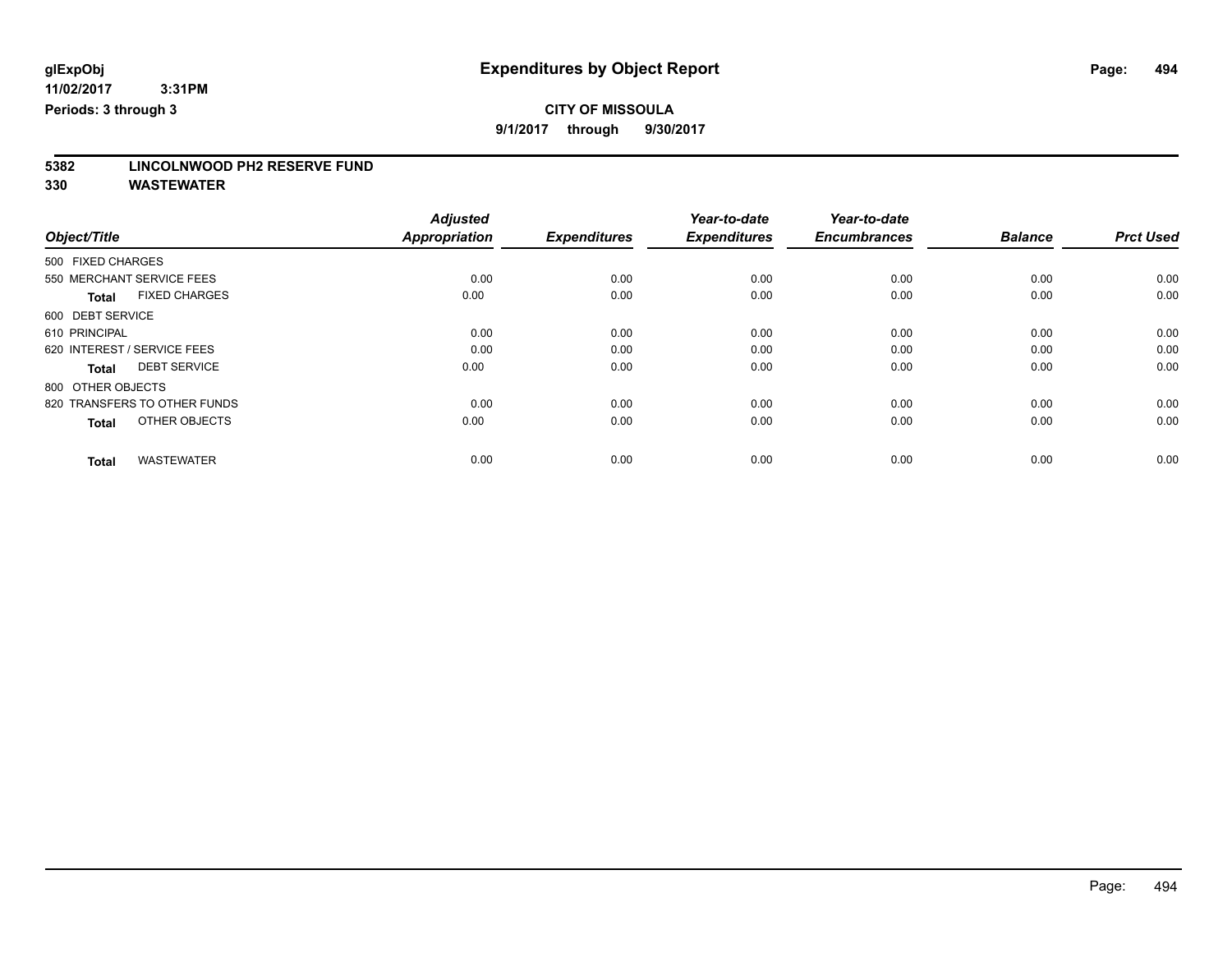**11/02/2017 3:31PM Periods: 3 through 3**

#### **5382 LINCOLNWOOD PH2 RESERVE FUND**

|                             |                              | <b>Adjusted</b>      |                     | Year-to-date        | Year-to-date        |                |                  |
|-----------------------------|------------------------------|----------------------|---------------------|---------------------|---------------------|----------------|------------------|
| Object/Title                |                              | <b>Appropriation</b> | <b>Expenditures</b> | <b>Expenditures</b> | <b>Encumbrances</b> | <b>Balance</b> | <b>Prct Used</b> |
| 500 FIXED CHARGES           |                              |                      |                     |                     |                     |                |                  |
| 550 MERCHANT SERVICE FEES   |                              | 0.00                 | 0.00                | 0.00                | 0.00                | 0.00           | 0.00             |
| <b>Total</b>                | <b>FIXED CHARGES</b>         | 0.00                 | 0.00                | 0.00                | 0.00                | 0.00           | 0.00             |
| 600 DEBT SERVICE            |                              |                      |                     |                     |                     |                |                  |
| 610 PRINCIPAL               |                              | 0.00                 | 0.00                | 0.00                | 0.00                | 0.00           | 0.00             |
| 620 INTEREST / SERVICE FEES |                              | 0.00                 | 0.00                | 0.00                | 0.00                | 0.00           | 0.00             |
| Total                       | <b>DEBT SERVICE</b>          | 0.00                 | 0.00                | 0.00                | 0.00                | 0.00           | 0.00             |
| 800 OTHER OBJECTS           |                              |                      |                     |                     |                     |                |                  |
|                             | 820 TRANSFERS TO OTHER FUNDS | 0.00                 | 0.00                | 0.00                | 0.00                | 0.00           | 0.00             |
| <b>Total</b>                | OTHER OBJECTS                | 0.00                 | 0.00                | 0.00                | 0.00                | 0.00           | 0.00             |
| <b>Total</b>                | LINCOLNWOOD PH2 RESERVE FUND | 0.00                 | 0.00                | 0.00                | 0.00                | 0.00           | 0.00             |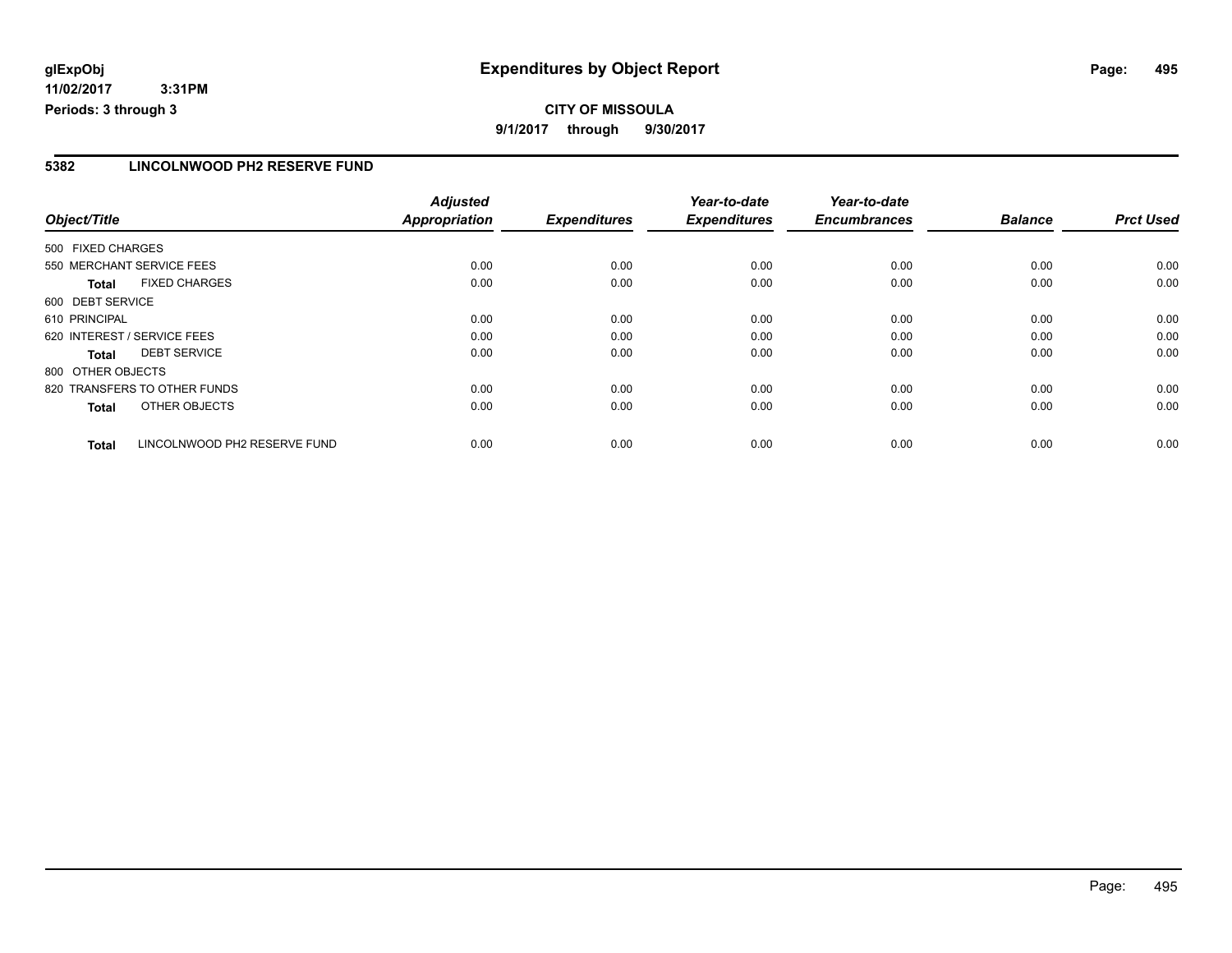**9/1/2017 through 9/30/2017**

# **5383 FY09 RATTLESNAKE SEWER DEBT SVS**

**550 SID 544 PROJECT**

|                                      | <b>Adjusted</b>      |                     | Year-to-date        | Year-to-date        |                |                  |
|--------------------------------------|----------------------|---------------------|---------------------|---------------------|----------------|------------------|
| Object/Title                         | <b>Appropriation</b> | <b>Expenditures</b> | <b>Expenditures</b> | <b>Encumbrances</b> | <b>Balance</b> | <b>Prct Used</b> |
| 500 FIXED CHARGES                    |                      |                     |                     |                     |                |                  |
| 550 MERCHANT SERVICE FEES            | 0.00                 | 0.00                | 0.00                | 0.00                | 0.00           | 0.00             |
| <b>FIXED CHARGES</b><br><b>Total</b> | 0.00                 | 0.00                | 0.00                | 0.00                | 0.00           | 0.00             |
| 600 DEBT SERVICE                     |                      |                     |                     |                     |                |                  |
| 610 PRINCIPAL                        | 0.00                 | 0.00                | 0.00                | 0.00                | 0.00           | 0.00             |
| 620 INTEREST / SERVICE FEES          | 0.00                 | 0.00                | 0.00                | 0.00                | 0.00           | 0.00             |
| <b>DEBT SERVICE</b><br><b>Total</b>  | 0.00                 | 0.00                | 0.00                | 0.00                | 0.00           | 0.00             |
| SID 544 PROJECT<br><b>Total</b>      | 0.00                 | 0.00                | 0.00                | 0.00                | 0.00           | 0.00             |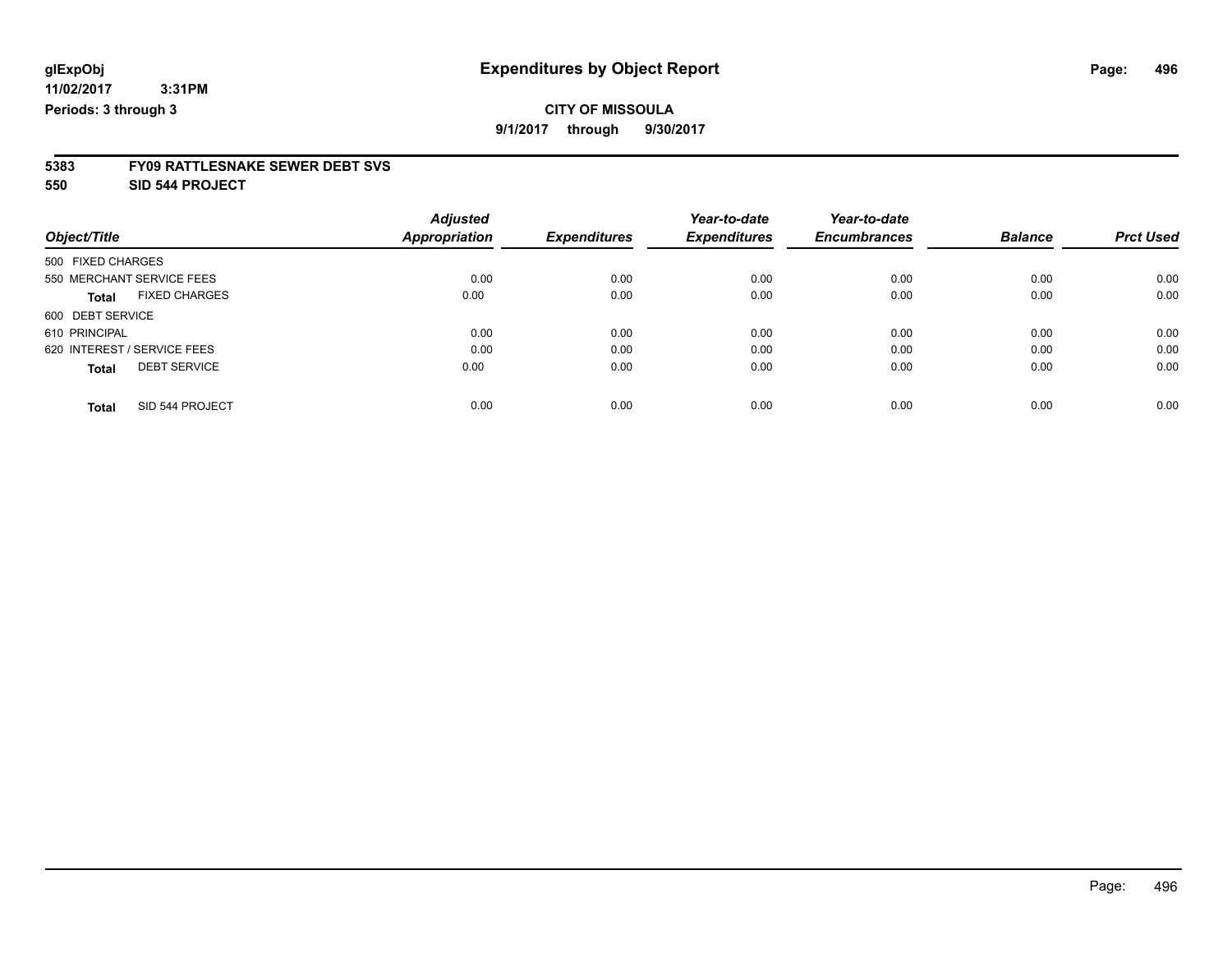**11/02/2017 3:31PM Periods: 3 through 3**

### **5383 FY09 RATTLESNAKE SEWER DEBT SVS**

| Object/Title                                    | <b>Adjusted</b><br><b>Appropriation</b> | <b>Expenditures</b> | Year-to-date<br><b>Expenditures</b> | Year-to-date<br><b>Encumbrances</b> | <b>Balance</b> | <b>Prct Used</b> |
|-------------------------------------------------|-----------------------------------------|---------------------|-------------------------------------|-------------------------------------|----------------|------------------|
|                                                 |                                         |                     |                                     |                                     |                |                  |
| 500 FIXED CHARGES                               |                                         |                     |                                     |                                     |                |                  |
| 550 MERCHANT SERVICE FEES                       | 0.00                                    | 0.00                | 0.00                                | 0.00                                | 0.00           | 0.00             |
| <b>FIXED CHARGES</b><br>Total                   | 0.00                                    | 0.00                | 0.00                                | 0.00                                | 0.00           | 0.00             |
| 600 DEBT SERVICE                                |                                         |                     |                                     |                                     |                |                  |
| 610 PRINCIPAL                                   | 0.00                                    | 0.00                | 0.00                                | 0.00                                | 0.00           | 0.00             |
| 620 INTEREST / SERVICE FEES                     | 0.00                                    | 0.00                | 0.00                                | 0.00                                | 0.00           | 0.00             |
| <b>DEBT SERVICE</b><br><b>Total</b>             | 0.00                                    | 0.00                | 0.00                                | 0.00                                | 0.00           | 0.00             |
|                                                 |                                         |                     |                                     |                                     |                |                  |
| FY09 RATTLESNAKE SEWER DEBT SVS<br><b>Total</b> | 0.00                                    | 0.00                | 0.00                                | 0.00                                | 0.00           | 0.00             |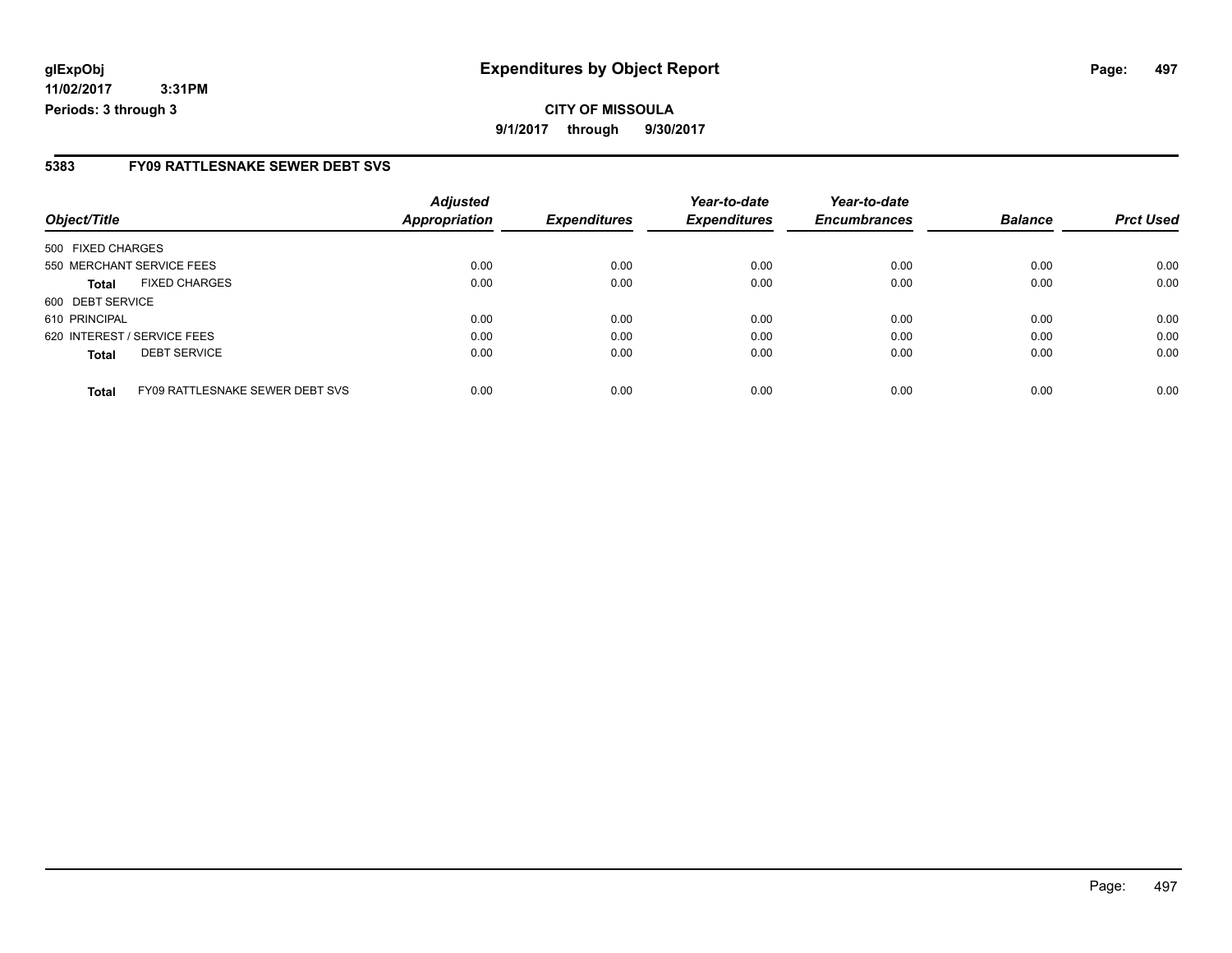### **CITY OF MISSOULA 9/1/2017 through 9/30/2017**

**5384 09 LOLO BOND RESERVE**

| Object/Title                         | <b>Adjusted</b><br><b>Appropriation</b> | <b>Expenditures</b> | Year-to-date<br><b>Expenditures</b> | Year-to-date<br><b>Encumbrances</b> | <b>Balance</b> | <b>Prct Used</b> |
|--------------------------------------|-----------------------------------------|---------------------|-------------------------------------|-------------------------------------|----------------|------------------|
| 500 FIXED CHARGES                    |                                         |                     |                                     |                                     |                |                  |
| 550 MERCHANT SERVICE FEES            | 0.00                                    | 0.00                | 0.00                                | 0.00                                | 0.00           | 0.00             |
| <b>FIXED CHARGES</b><br><b>Total</b> | 0.00                                    | 0.00                | 0.00                                | 0.00                                | 0.00           | 0.00             |
| 800 OTHER OBJECTS                    |                                         |                     |                                     |                                     |                |                  |
| 820 TRANSFERS TO OTHER FUNDS         | 0.00                                    | 0.00                | 0.00                                | 0.00                                | 0.00           | 0.00             |
| OTHER OBJECTS<br><b>Total</b>        | 0.00                                    | 0.00                | 0.00                                | 0.00                                | 0.00           | 0.00             |
| <b>WASTEWATER</b><br>Total           | 0.00                                    | 0.00                | 0.00                                | 0.00                                | 0.00           | 0.00             |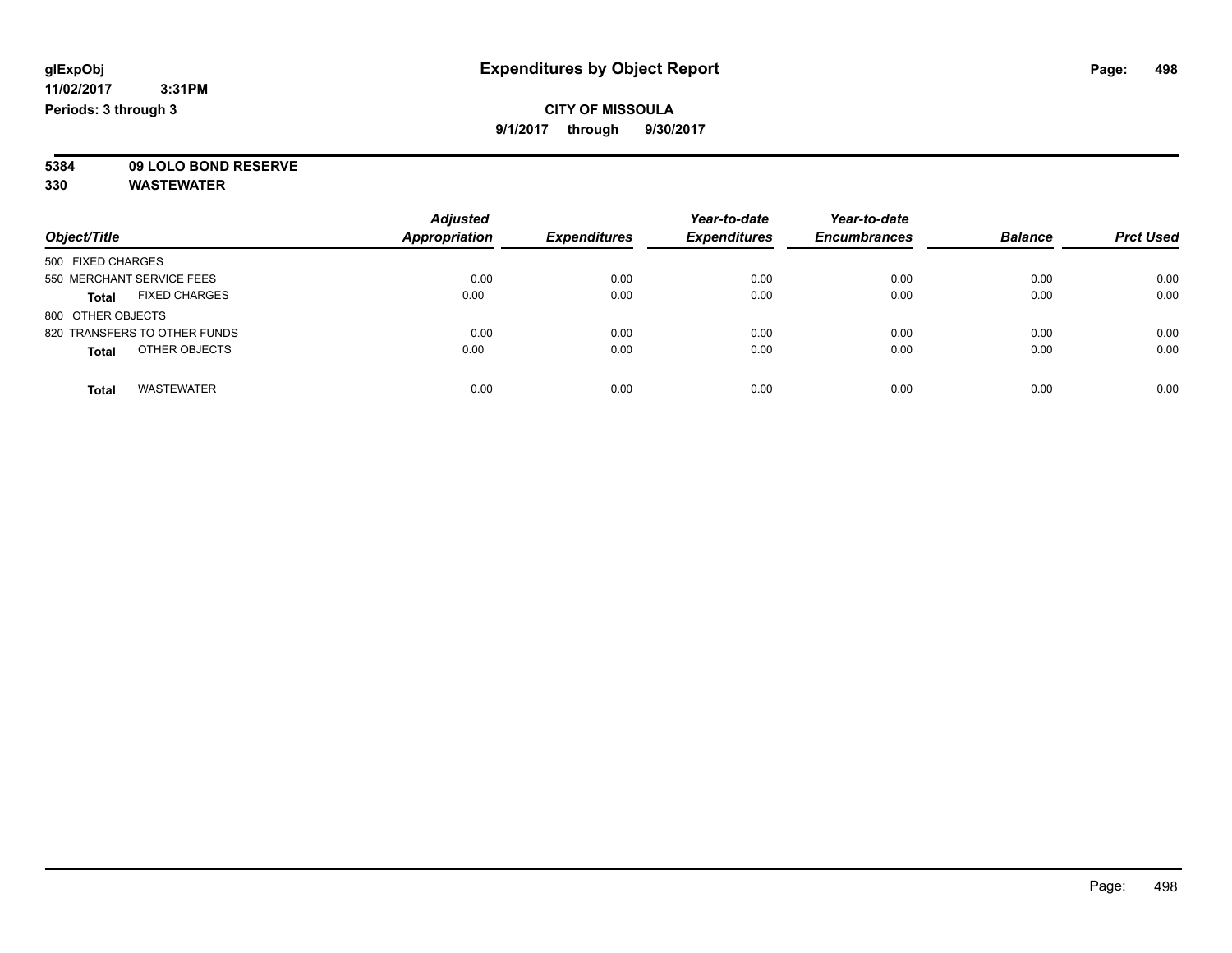**CITY OF MISSOULA 9/1/2017 through 9/30/2017**

#### **5384 09 LOLO BOND RESERVE**

| Object/Title                 |                      | <b>Adjusted</b><br><b>Appropriation</b> |                     | Year-to-date        | Year-to-date        |                |                  |
|------------------------------|----------------------|-----------------------------------------|---------------------|---------------------|---------------------|----------------|------------------|
|                              |                      |                                         | <b>Expenditures</b> | <b>Expenditures</b> | <b>Encumbrances</b> | <b>Balance</b> | <b>Prct Used</b> |
| 500 FIXED CHARGES            |                      |                                         |                     |                     |                     |                |                  |
| 550 MERCHANT SERVICE FEES    |                      | 0.00                                    | 0.00                | 0.00                | 0.00                | 0.00           | 0.00             |
| Total                        | <b>FIXED CHARGES</b> | 0.00                                    | 0.00                | 0.00                | 0.00                | 0.00           | 0.00             |
| 800 OTHER OBJECTS            |                      |                                         |                     |                     |                     |                |                  |
| 820 TRANSFERS TO OTHER FUNDS |                      | 0.00                                    | 0.00                | 0.00                | 0.00                | 0.00           | 0.00             |
| <b>Total</b>                 | OTHER OBJECTS        | 0.00                                    | 0.00                | 0.00                | 0.00                | 0.00           | 0.00             |
| <b>Total</b>                 | 09 LOLO BOND RESERVE | 0.00                                    | 0.00                | 0.00                | 0.00                | 0.00           | 0.00             |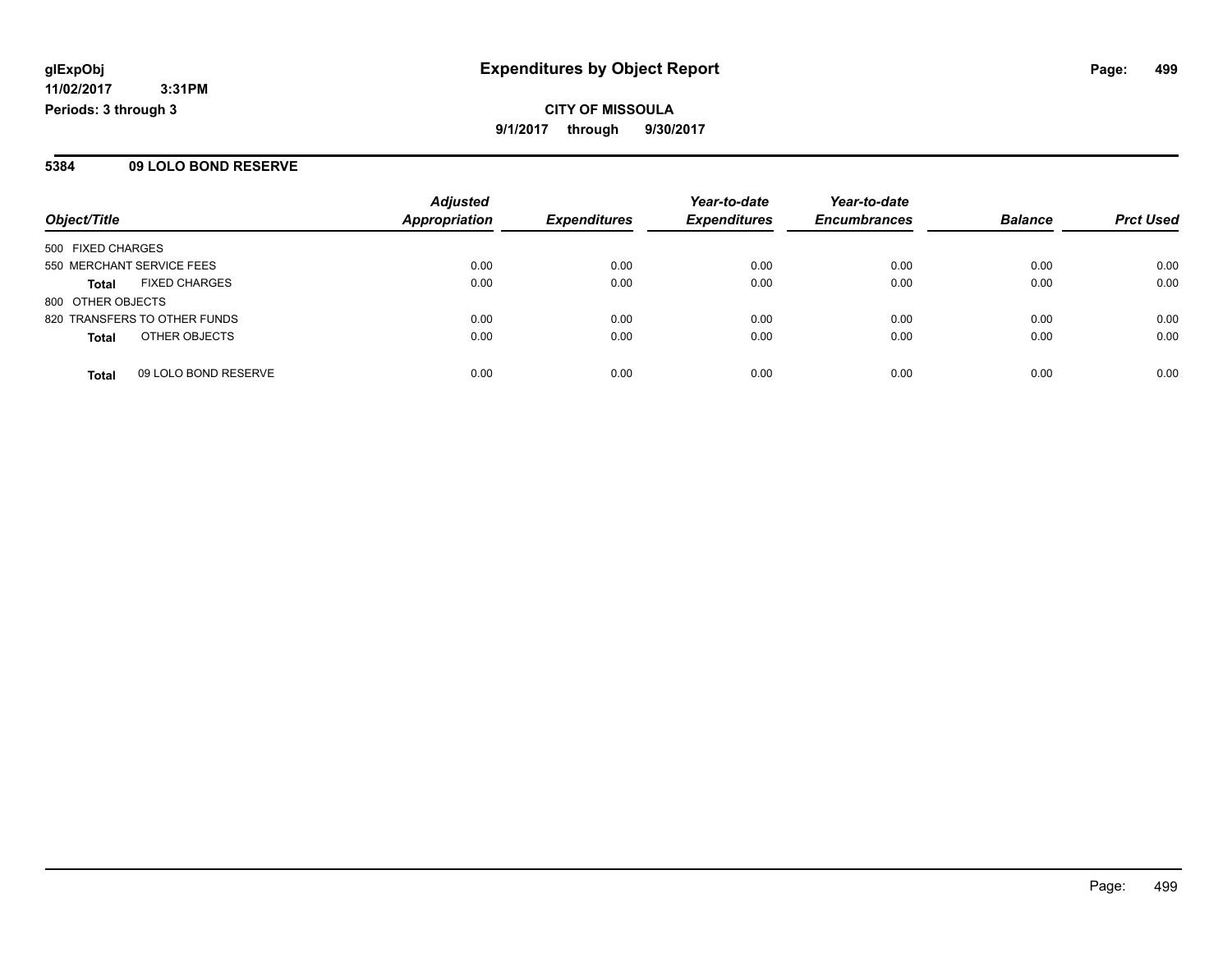#### **11/02/2017 3:31PM Periods: 3 through 3**

### **CITY OF MISSOULA 9/1/2017 through 9/30/2017**

### **5385 HEADWORKS 2010 BOND RESERVE**

| Object/Title                      | <b>Adjusted</b><br>Appropriation | <b>Expenditures</b> | Year-to-date<br><b>Expenditures</b> | Year-to-date<br><b>Encumbrances</b> | <b>Balance</b> | <b>Prct Used</b> |
|-----------------------------------|----------------------------------|---------------------|-------------------------------------|-------------------------------------|----------------|------------------|
| 800 OTHER OBJECTS                 |                                  |                     |                                     |                                     |                |                  |
| 820 TRANSFERS TO OTHER FUNDS      | 0.00                             | 0.00                | 0.00                                | 0.00                                | 0.00           | 0.00             |
| OTHER OBJECTS<br><b>Total</b>     | 0.00                             | 0.00                | 0.00                                | 0.00                                | 0.00           | 0.00             |
| <b>WASTEWATER</b><br><b>Total</b> | 0.00                             | 0.00                | 0.00                                | 0.00                                | 0.00           | 0.00             |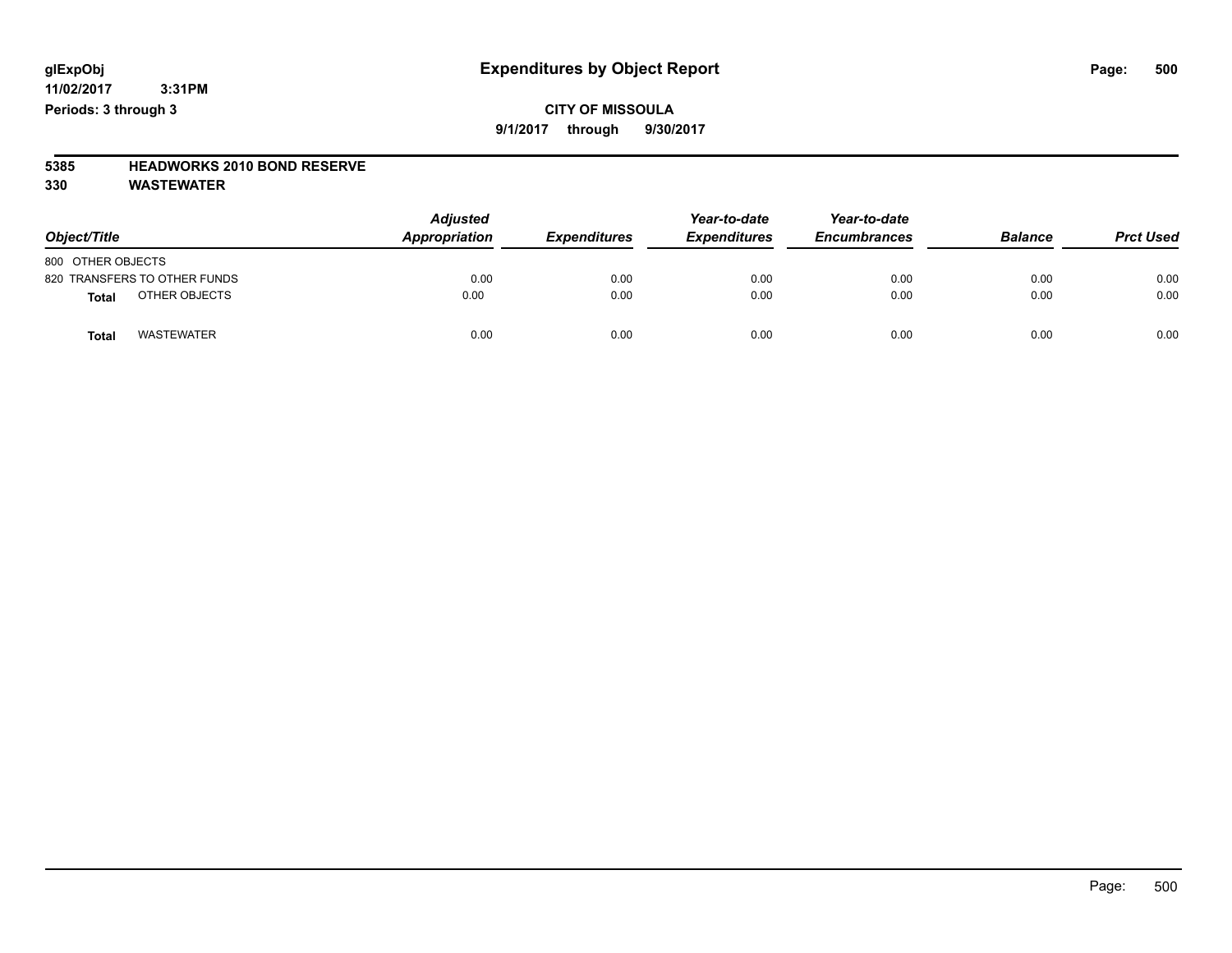**11/02/2017 3:31PM Periods: 3 through 3**

#### **5385 HEADWORKS 2010 BOND RESERVE**

| Object/Title                                | <b>Adjusted</b><br>Appropriation | <b>Expenditures</b> | Year-to-date<br><b>Expenditures</b> | Year-to-date<br><b>Encumbrances</b> | <b>Balance</b> | <b>Prct Used</b> |
|---------------------------------------------|----------------------------------|---------------------|-------------------------------------|-------------------------------------|----------------|------------------|
| 800 OTHER OBJECTS                           |                                  |                     |                                     |                                     |                |                  |
| 820 TRANSFERS TO OTHER FUNDS                | 0.00                             | 0.00                | 0.00                                | 0.00                                | 0.00           | 0.00             |
| OTHER OBJECTS<br>Total                      | 0.00                             | 0.00                | 0.00                                | 0.00                                | 0.00           | 0.00             |
| <b>HEADWORKS 2010 BOND RESERVE</b><br>Total | 0.00                             | 0.00                | 0.00                                | 0.00                                | 0.00           | 0.00             |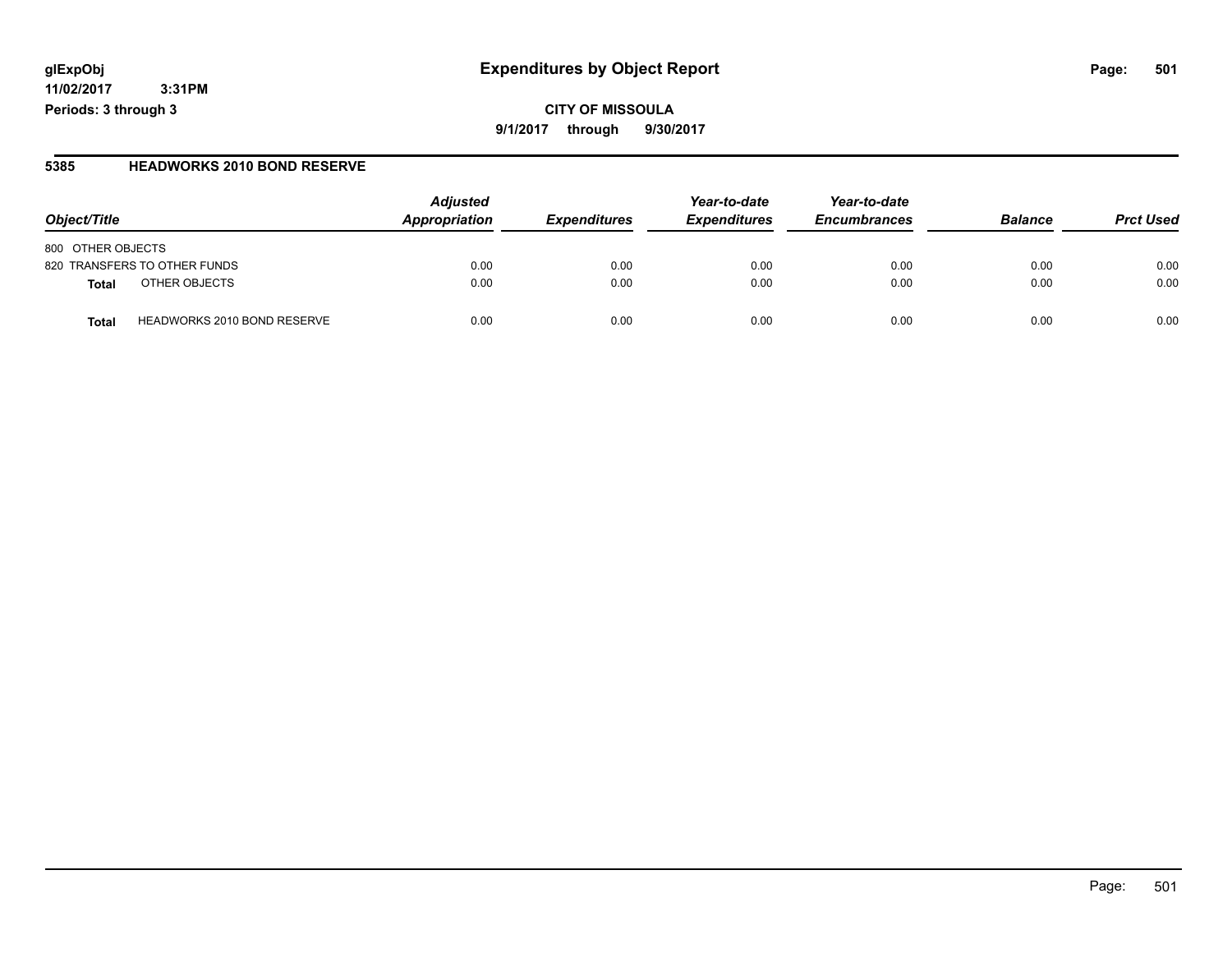**9/1/2017 through 9/30/2017**

# **5386 FY10 HEADWORKS DEBT SERVICE**

|                                      | <b>Adjusted</b>      |                     | Year-to-date        | Year-to-date        |                |                  |
|--------------------------------------|----------------------|---------------------|---------------------|---------------------|----------------|------------------|
| Object/Title                         | <b>Appropriation</b> | <b>Expenditures</b> | <b>Expenditures</b> | <b>Encumbrances</b> | <b>Balance</b> | <b>Prct Used</b> |
| 500 FIXED CHARGES                    |                      |                     |                     |                     |                |                  |
| 550 MERCHANT SERVICE FEES            | 0.00                 | 0.00                | 0.00                | 0.00                | 0.00           | 0.00             |
| <b>FIXED CHARGES</b><br><b>Total</b> | 0.00                 | 0.00                | 0.00                | 0.00                | 0.00           | 0.00             |
| 600 DEBT SERVICE                     |                      |                     |                     |                     |                |                  |
| 610 PRINCIPAL                        | 0.00                 | 0.00                | 0.00                | 0.00                | 0.00           | 0.00             |
| 620 INTEREST / SERVICE FEES          | 0.00                 | 0.00                | 0.00                | 0.00                | 0.00           | 0.00             |
| <b>DEBT SERVICE</b><br><b>Total</b>  | 0.00                 | 0.00                | 0.00                | 0.00                | 0.00           | 0.00             |
| <b>WASTEWATER</b><br>Total           | 0.00                 | 0.00                | 0.00                | 0.00                | 0.00           | 0.00             |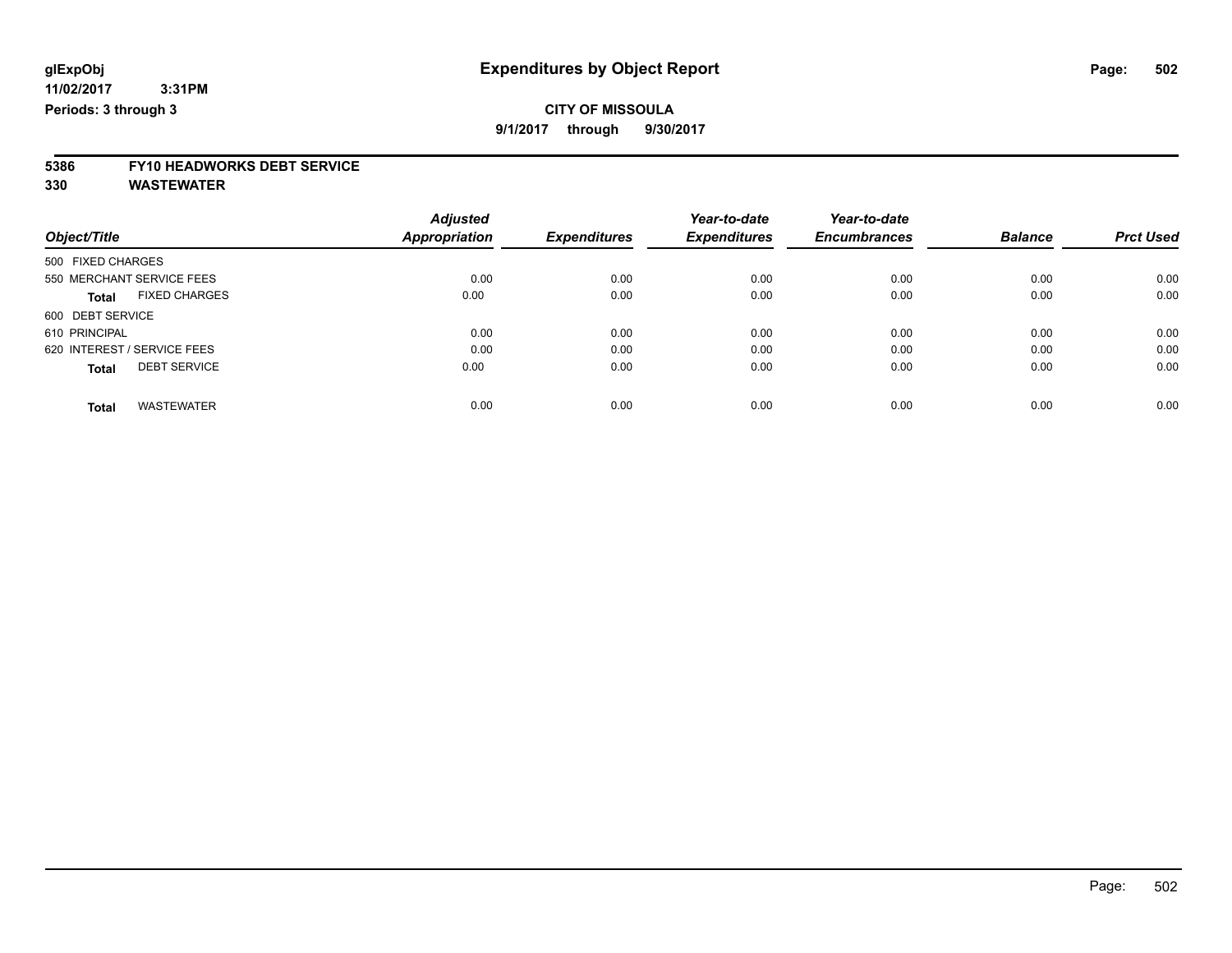**11/02/2017 3:31PM Periods: 3 through 3**

#### **5386 FY10 HEADWORKS DEBT SERVICE**

|                                             | <b>Adjusted</b> |                     | Year-to-date        | Year-to-date        |                |                  |
|---------------------------------------------|-----------------|---------------------|---------------------|---------------------|----------------|------------------|
| Object/Title                                | Appropriation   | <b>Expenditures</b> | <b>Expenditures</b> | <b>Encumbrances</b> | <b>Balance</b> | <b>Prct Used</b> |
| 500 FIXED CHARGES                           |                 |                     |                     |                     |                |                  |
| 550 MERCHANT SERVICE FEES                   | 0.00            | 0.00                | 0.00                | 0.00                | 0.00           | 0.00             |
| <b>FIXED CHARGES</b><br><b>Total</b>        | 0.00            | 0.00                | 0.00                | 0.00                | 0.00           | 0.00             |
| 600 DEBT SERVICE                            |                 |                     |                     |                     |                |                  |
| 610 PRINCIPAL                               | 0.00            | 0.00                | 0.00                | 0.00                | 0.00           | 0.00             |
| 620 INTEREST / SERVICE FEES                 | 0.00            | 0.00                | 0.00                | 0.00                | 0.00           | 0.00             |
| <b>DEBT SERVICE</b><br><b>Total</b>         | 0.00            | 0.00                | 0.00                | 0.00                | 0.00           | 0.00             |
| FY10 HEADWORKS DEBT SERVICE<br><b>Total</b> | 0.00            | 0.00                | 0.00                | 0.00                | 0.00           | 0.00             |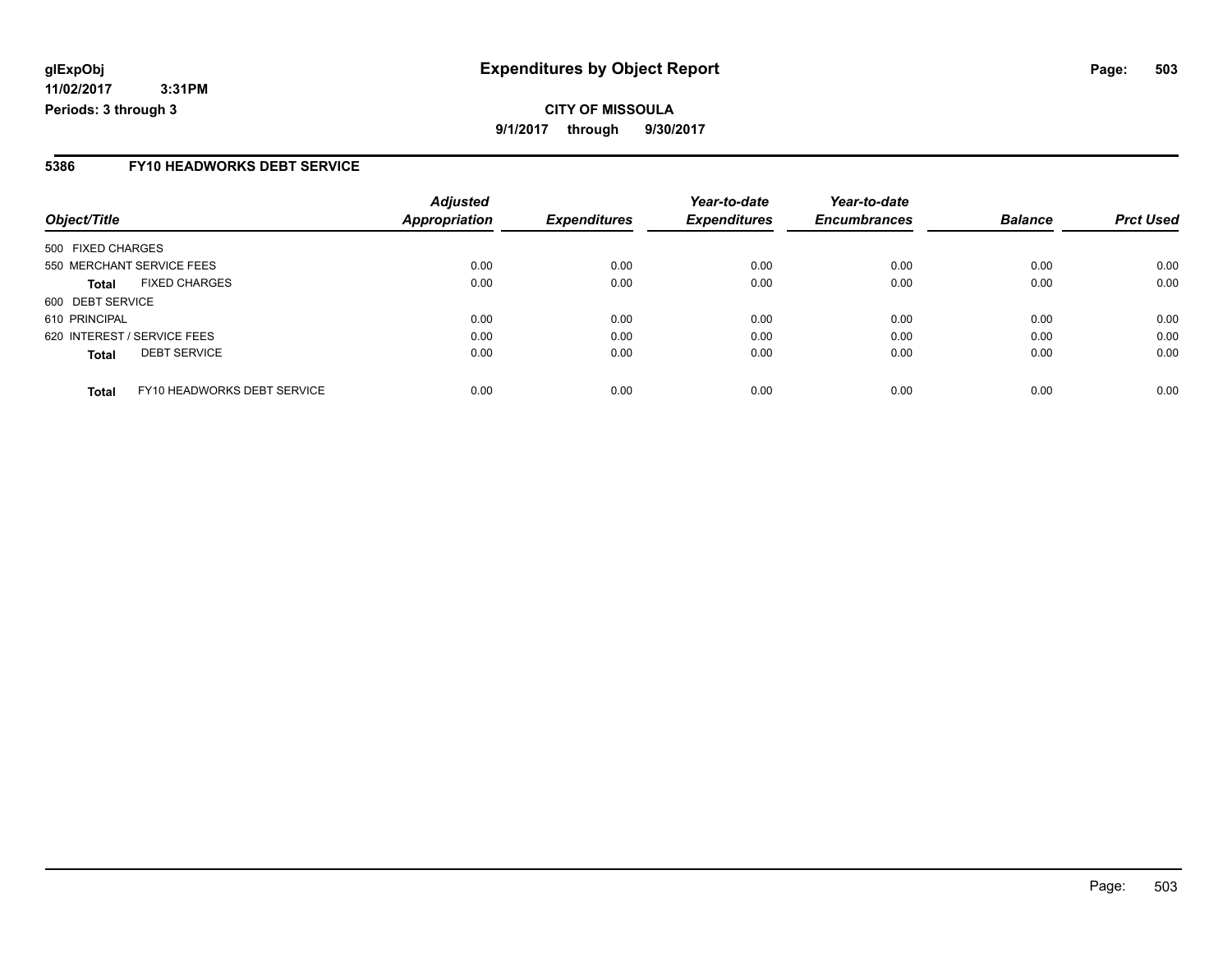**9/1/2017 through 9/30/2017**

# **5387 FY11 SEWER \$1.29M BOND DEBT SERVICE**

|                                     |  | <b>Adjusted</b> |                     | Year-to-date        | Year-to-date        |                |                  |
|-------------------------------------|--|-----------------|---------------------|---------------------|---------------------|----------------|------------------|
| Object/Title                        |  | Appropriation   | <b>Expenditures</b> | <b>Expenditures</b> | <b>Encumbrances</b> | <b>Balance</b> | <b>Prct Used</b> |
| 500 FIXED CHARGES                   |  |                 |                     |                     |                     |                |                  |
| 550 MERCHANT SERVICE FEES           |  | 0.00            | 0.00                | 0.00                | 0.00                | 0.00           | 0.00             |
| <b>FIXED CHARGES</b><br>Total       |  | 0.00            | 0.00                | 0.00                | 0.00                | 0.00           | 0.00             |
| 600 DEBT SERVICE                    |  |                 |                     |                     |                     |                |                  |
| 610 PRINCIPAL                       |  | 0.00            | 0.00                | 0.00                | 0.00                | 0.00           | 0.00             |
| 620 INTEREST / SERVICE FEES         |  | 0.00            | 0.00                | 0.00                | 0.00                | 0.00           | 0.00             |
| <b>DEBT SERVICE</b><br><b>Total</b> |  | 0.00            | 0.00                | 0.00                | 0.00                | 0.00           | 0.00             |
| <b>WASTEWATER</b><br><b>Total</b>   |  | 0.00            | 0.00                | 0.00                | 0.00                | 0.00           | 0.00             |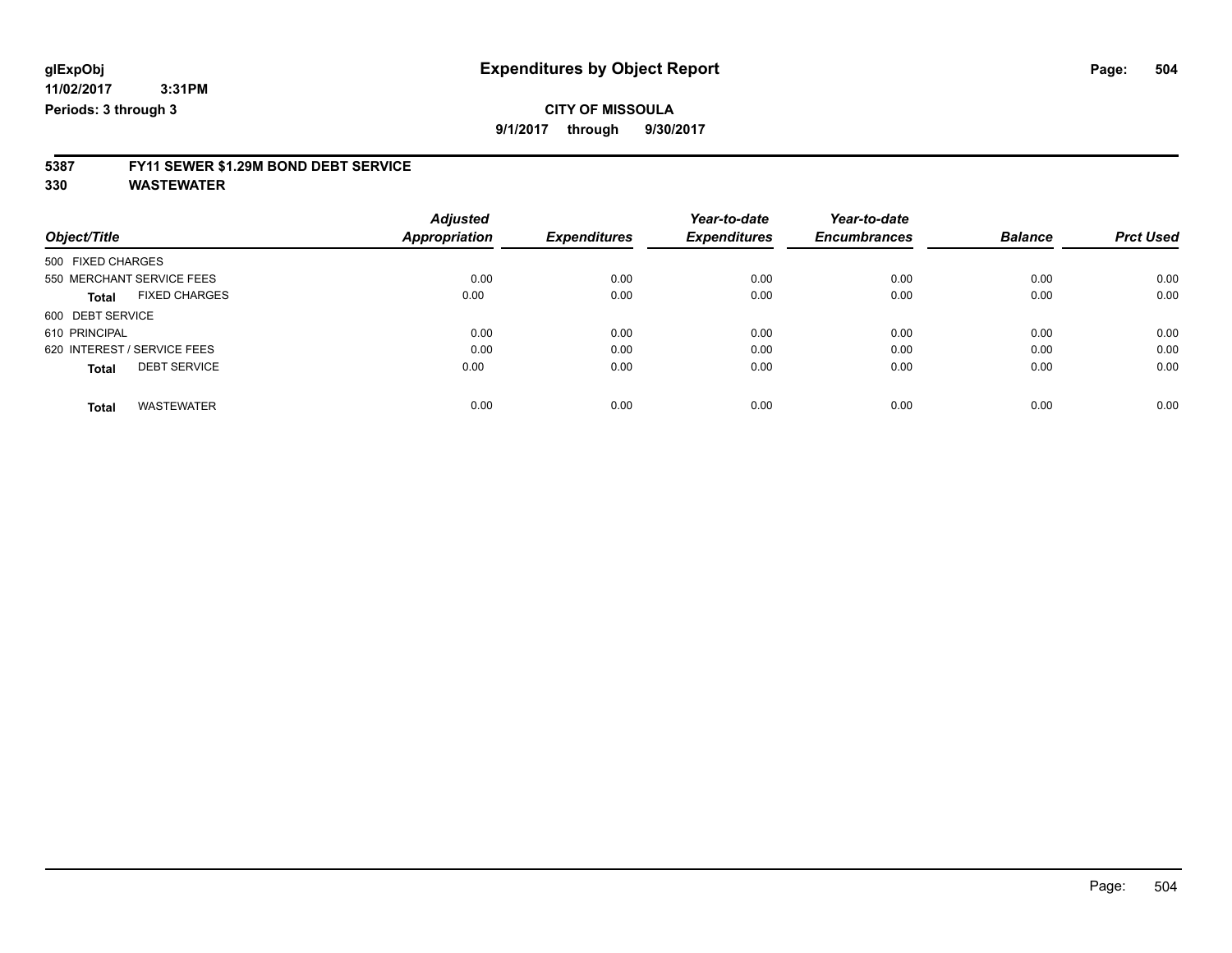#### **glExpObj Expenditures by Object Report Page: 505**

**11/02/2017 3:31PM Periods: 3 through 3**

#### **5387 FY11 SEWER \$1.29M BOND DEBT SERVICE**

| Object/Title      |                                     | <b>Adjusted</b><br><b>Appropriation</b> | <b>Expenditures</b> | Year-to-date<br><b>Expenditures</b> | Year-to-date<br><b>Encumbrances</b> | <b>Balance</b> | <b>Prct Used</b> |
|-------------------|-------------------------------------|-----------------------------------------|---------------------|-------------------------------------|-------------------------------------|----------------|------------------|
|                   |                                     |                                         |                     |                                     |                                     |                |                  |
| 500 FIXED CHARGES |                                     |                                         |                     |                                     |                                     |                |                  |
|                   | 550 MERCHANT SERVICE FEES           | 0.00                                    | 0.00                | 0.00                                | 0.00                                | 0.00           | 0.00             |
| Total             | <b>FIXED CHARGES</b>                | 0.00                                    | 0.00                | 0.00                                | 0.00                                | 0.00           | 0.00             |
| 600 DEBT SERVICE  |                                     |                                         |                     |                                     |                                     |                |                  |
| 610 PRINCIPAL     |                                     | 0.00                                    | 0.00                | 0.00                                | 0.00                                | 0.00           | 0.00             |
|                   | 620 INTEREST / SERVICE FEES         | 0.00                                    | 0.00                | 0.00                                | 0.00                                | 0.00           | 0.00             |
| <b>Total</b>      | <b>DEBT SERVICE</b>                 | 0.00                                    | 0.00                | 0.00                                | 0.00                                | 0.00           | 0.00             |
| <b>Total</b>      | FY11 SEWER \$1.29M BOND DEBT SERVIC | 0.00                                    | 0.00                | 0.00                                | 0.00                                | 0.00           | 0.00             |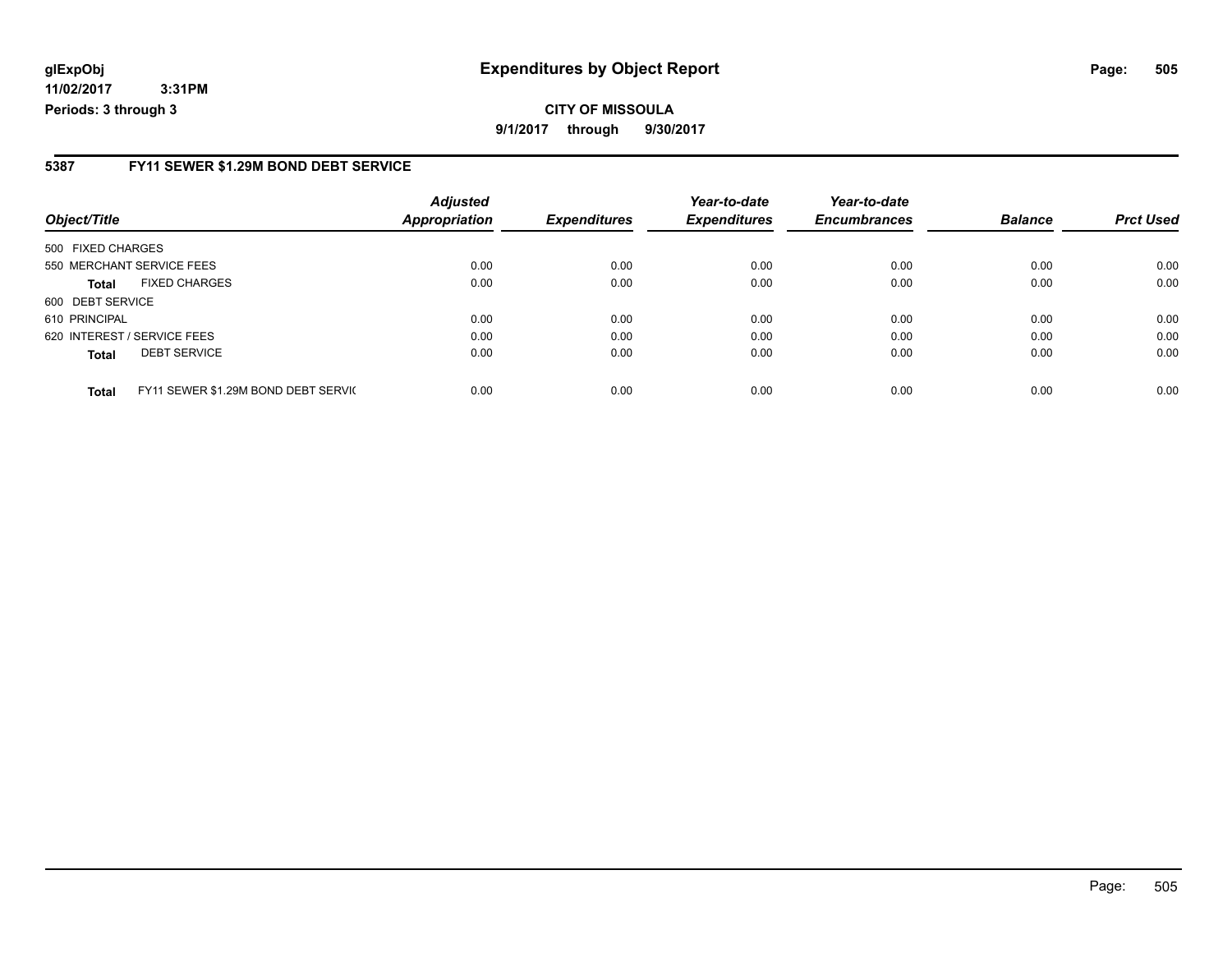### **CITY OF MISSOULA**

**9/1/2017 through 9/30/2017**

# **5388 FY11 \$1.29M SEWER BOND RESERVE**

**330 WASTEWATER**

| Object/Title                         | <b>Adjusted</b><br><b>Appropriation</b> | <b>Expenditures</b> | Year-to-date<br><b>Expenditures</b> | Year-to-date<br><b>Encumbrances</b> | <b>Balance</b> | <b>Prct Used</b> |
|--------------------------------------|-----------------------------------------|---------------------|-------------------------------------|-------------------------------------|----------------|------------------|
| 500 FIXED CHARGES                    |                                         |                     |                                     |                                     |                |                  |
| 550 MERCHANT SERVICE FEES            | 0.00                                    | 0.00                | 0.00                                | 0.00                                | 0.00           | 0.00             |
| <b>FIXED CHARGES</b><br><b>Total</b> | 0.00                                    | 0.00                | 0.00                                | 0.00                                | 0.00           | 0.00             |
| 800 OTHER OBJECTS                    |                                         |                     |                                     |                                     |                |                  |
| 820 TRANSFERS TO OTHER FUNDS         | 0.00                                    | 0.00                | 0.00                                | 0.00                                | 0.00           | 0.00             |
| OTHER OBJECTS<br><b>Total</b>        | 0.00                                    | 0.00                | 0.00                                | 0.00                                | 0.00           | 0.00             |
| <b>WASTEWATER</b><br><b>Total</b>    | 0.00                                    | 0.00                | 0.00                                | 0.00                                | 0.00           | 0.00             |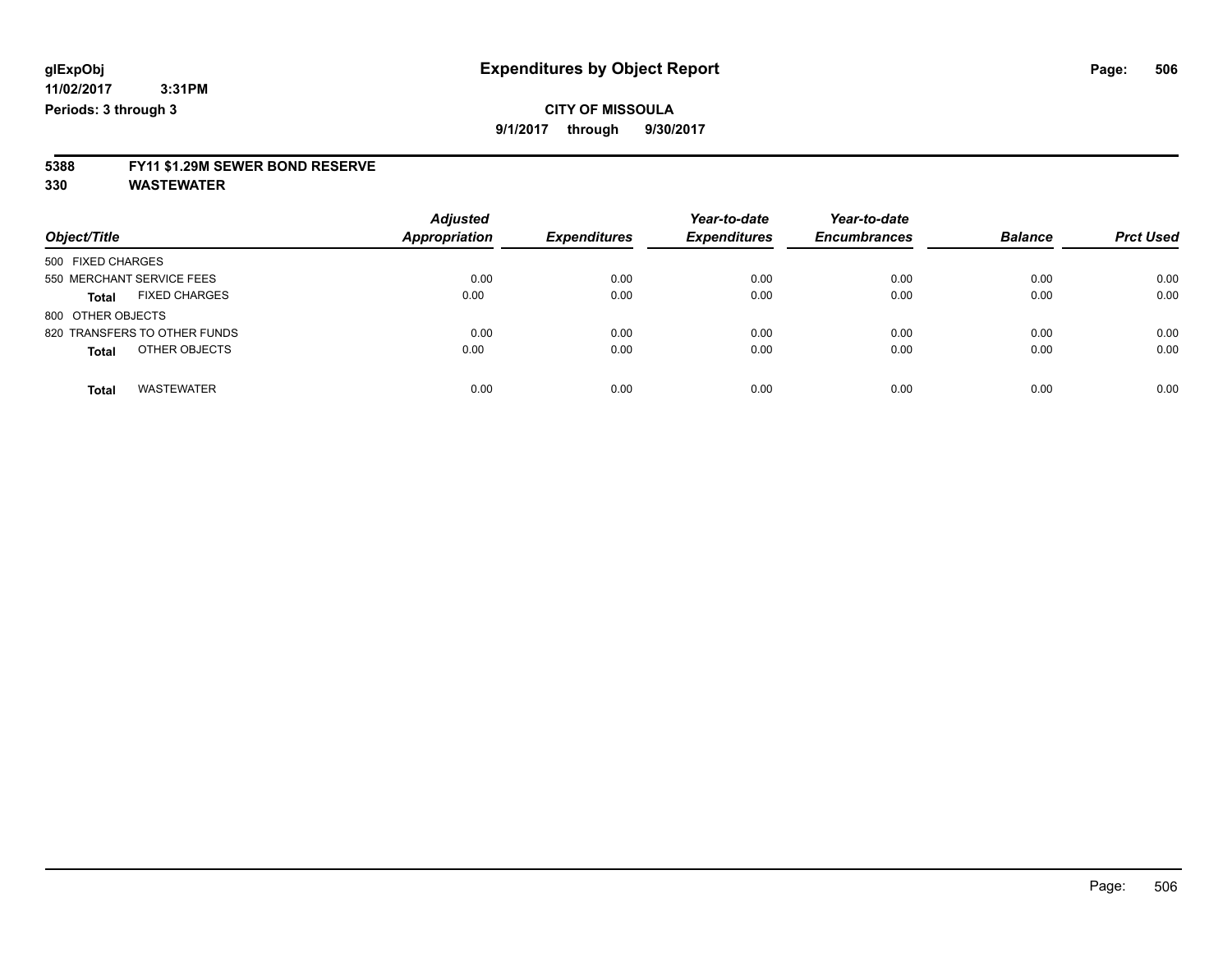#### **glExpObj Expenditures by Object Report Page: 507**

**11/02/2017 3:31PM Periods: 3 through 3**

#### **5388 FY11 \$1.29M SEWER BOND RESERVE**

| Object/Title              |                                 | <b>Adjusted</b><br><b>Appropriation</b> | <b>Expenditures</b> | Year-to-date<br><b>Expenditures</b> | Year-to-date<br><b>Encumbrances</b> | <b>Balance</b> | <b>Prct Used</b> |
|---------------------------|---------------------------------|-----------------------------------------|---------------------|-------------------------------------|-------------------------------------|----------------|------------------|
|                           |                                 |                                         |                     |                                     |                                     |                |                  |
| 500 FIXED CHARGES         |                                 |                                         |                     |                                     |                                     |                |                  |
| 550 MERCHANT SERVICE FEES |                                 | 0.00                                    | 0.00                | 0.00                                | 0.00                                | 0.00           | 0.00             |
| <b>Total</b>              | <b>FIXED CHARGES</b>            | 0.00                                    | 0.00                | 0.00                                | 0.00                                | 0.00           | 0.00             |
| 800 OTHER OBJECTS         |                                 |                                         |                     |                                     |                                     |                |                  |
|                           | 820 TRANSFERS TO OTHER FUNDS    | 0.00                                    | 0.00                | 0.00                                | 0.00                                | 0.00           | 0.00             |
| <b>Total</b>              | OTHER OBJECTS                   | 0.00                                    | 0.00                | 0.00                                | 0.00                                | 0.00           | 0.00             |
| <b>Total</b>              | FY11 \$1.29M SEWER BOND RESERVE | 0.00                                    | 0.00                | 0.00                                | 0.00                                | 0.00           | 0.00             |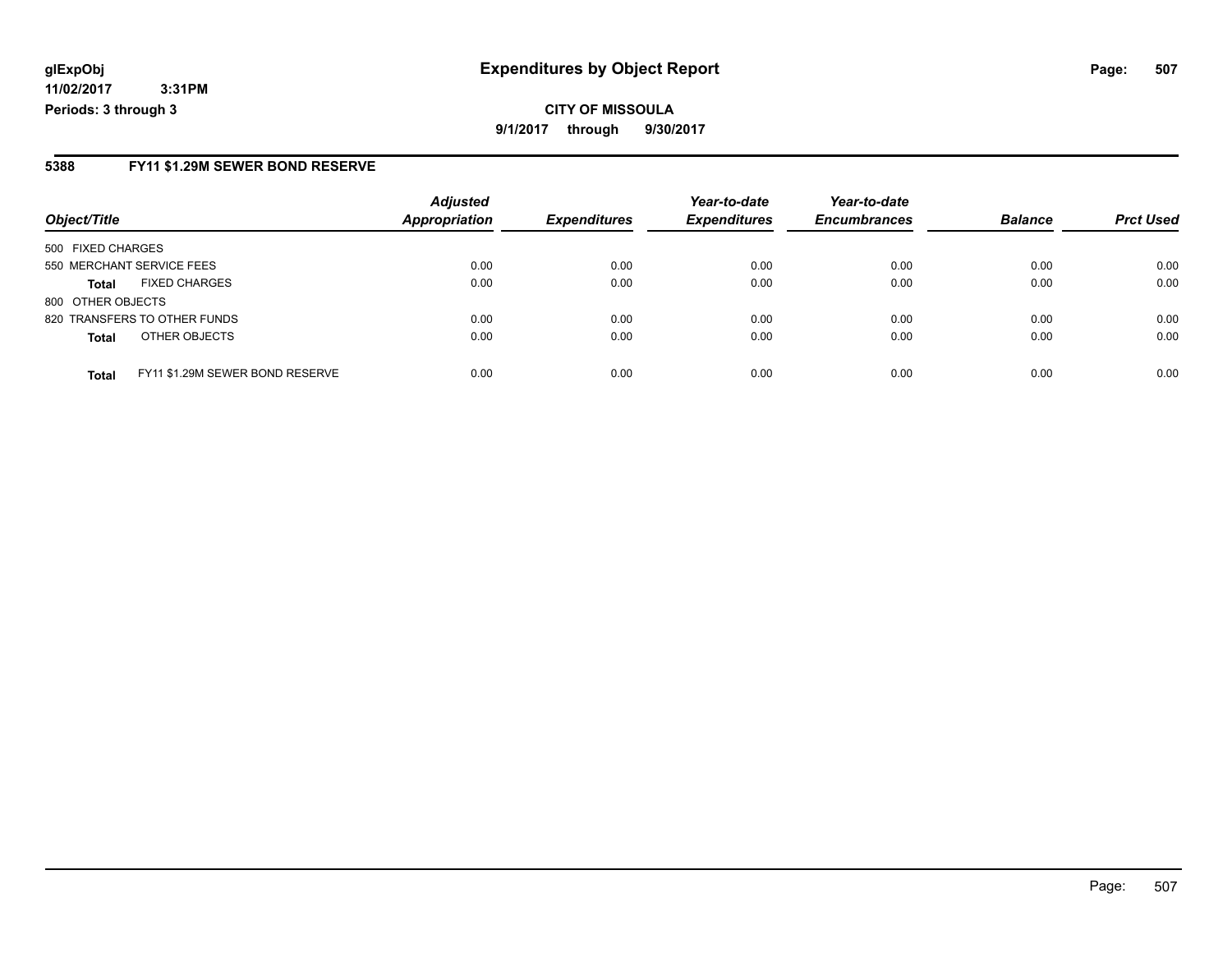### **CITY OF MISSOULA**

**9/1/2017 through 9/30/2017**

# **5389 FY15 SEWER REVENUE BOND DEBT SERVICE**

**330 WASTEWATER**

|                                      | <b>Adjusted</b> |                     | Year-to-date        | Year-to-date        |                |                  |
|--------------------------------------|-----------------|---------------------|---------------------|---------------------|----------------|------------------|
| Object/Title                         | Appropriation   | <b>Expenditures</b> | <b>Expenditures</b> | <b>Encumbrances</b> | <b>Balance</b> | <b>Prct Used</b> |
| 500 FIXED CHARGES                    |                 |                     |                     |                     |                |                  |
| 550 MERCHANT SERVICE FEES            | 0.00            | 0.00                | 0.00                | 0.00                | 0.00           | 0.00             |
| <b>FIXED CHARGES</b><br><b>Total</b> | 0.00            | 0.00                | 0.00                | 0.00                | 0.00           | 0.00             |
| 600 DEBT SERVICE                     |                 |                     |                     |                     |                |                  |
| 610 PRINCIPAL                        | 0.00            | 0.00                | 0.00                | 0.00                | 0.00           | 0.00             |
| 620 INTEREST / SERVICE FEES          | 0.00            | 0.00                | 0.00                | 0.00                | 0.00           | 0.00             |
| <b>DEBT SERVICE</b><br><b>Total</b>  | 0.00            | 0.00                | 0.00                | 0.00                | 0.00           | 0.00             |
| <b>WASTEWATER</b><br>Total           | 0.00            | 0.00                | 0.00                | 0.00                | 0.00           | 0.00             |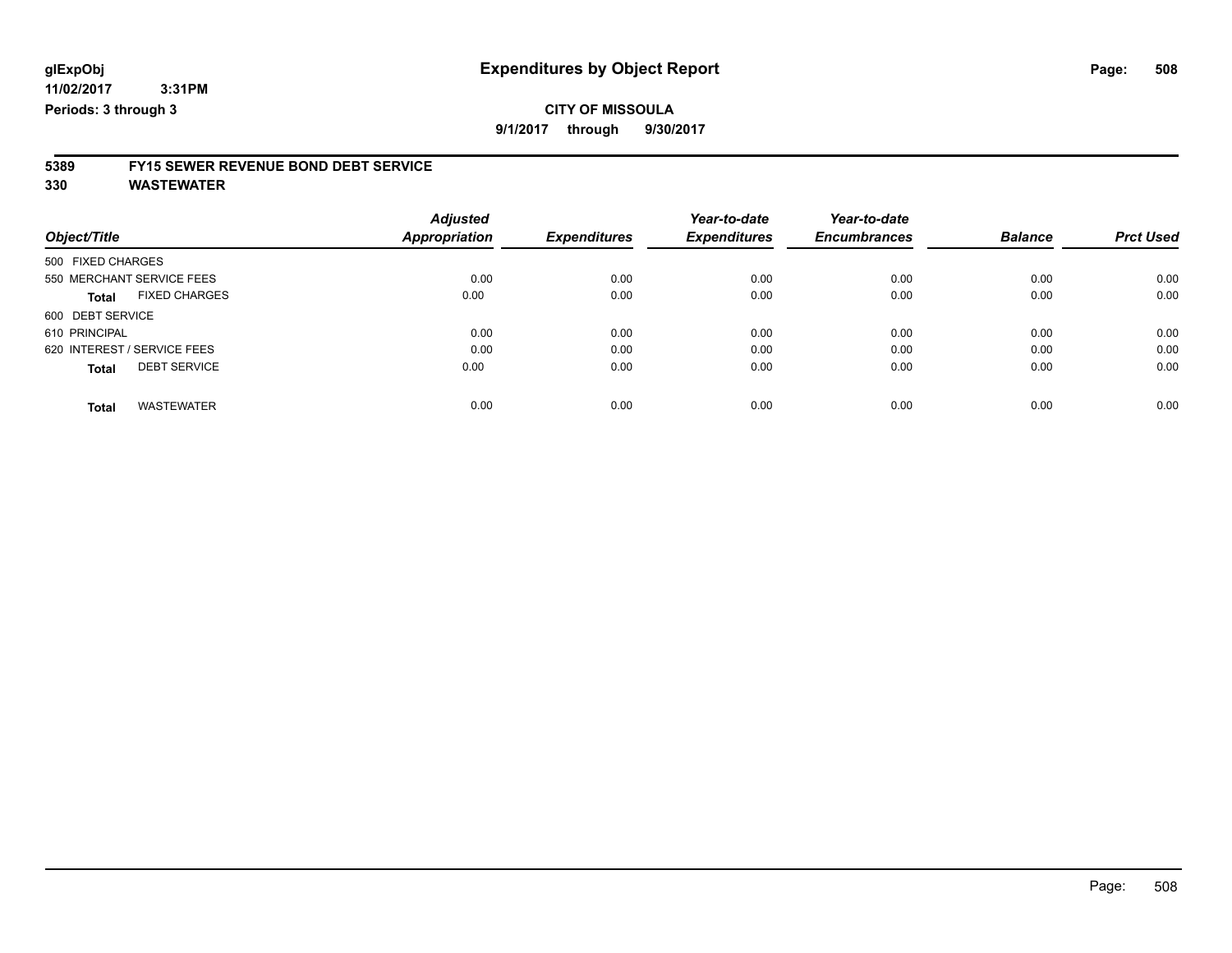#### **glExpObj Expenditures by Object Report Page: 509**

**11/02/2017 3:31PM Periods: 3 through 3**

#### **5389 FY15 SEWER REVENUE BOND DEBT SERVICE**

| Object/Title                |                                  | <b>Adjusted</b><br><b>Appropriation</b> | <b>Expenditures</b> | Year-to-date<br><b>Expenditures</b> | Year-to-date<br><b>Encumbrances</b> | <b>Balance</b> | <b>Prct Used</b> |
|-----------------------------|----------------------------------|-----------------------------------------|---------------------|-------------------------------------|-------------------------------------|----------------|------------------|
| 500 FIXED CHARGES           |                                  |                                         |                     |                                     |                                     |                |                  |
| 550 MERCHANT SERVICE FEES   |                                  | 0.00                                    | 0.00                | 0.00                                | 0.00                                | 0.00           | 0.00             |
| <b>Total</b>                | <b>FIXED CHARGES</b>             | 0.00                                    | 0.00                | 0.00                                | 0.00                                | 0.00           | 0.00             |
| 600 DEBT SERVICE            |                                  |                                         |                     |                                     |                                     |                |                  |
| 610 PRINCIPAL               |                                  | 0.00                                    | 0.00                | 0.00                                | 0.00                                | 0.00           | 0.00             |
| 620 INTEREST / SERVICE FEES |                                  | 0.00                                    | 0.00                | 0.00                                | 0.00                                | 0.00           | 0.00             |
| <b>Total</b>                | <b>DEBT SERVICE</b>              | 0.00                                    | 0.00                | 0.00                                | 0.00                                | 0.00           | 0.00             |
| <b>Total</b>                | FY15 SEWER REVENUE BOND DEBT SEF | 0.00                                    | 0.00                | 0.00                                | 0.00                                | 0.00           | 0.00             |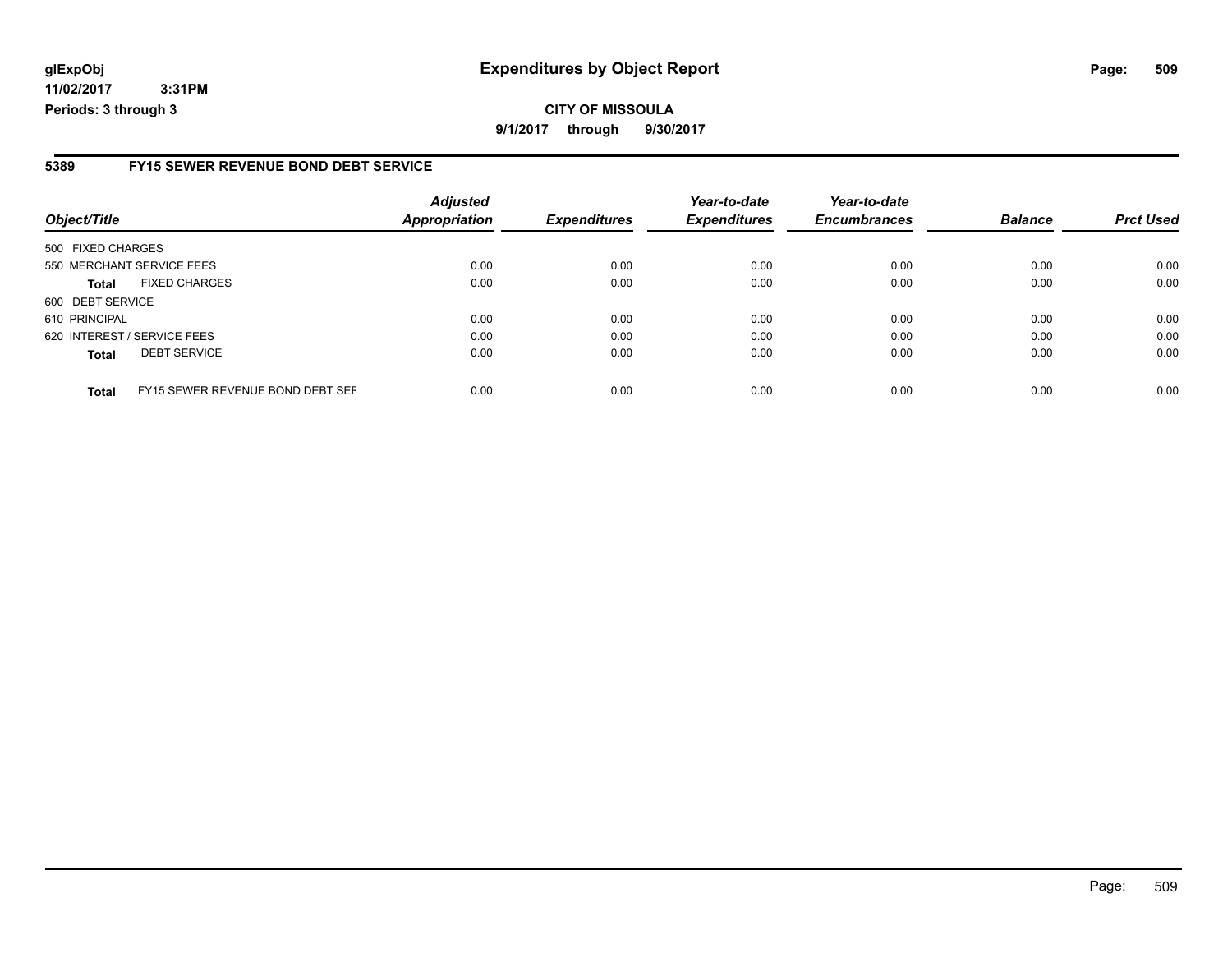### **CITY OF MISSOULA**

**9/1/2017 through 9/30/2017**

# **5390 FY15 SEWER BOND DEBT RESERVE**

**330 WASTEWATER**

|                                      | <b>Adjusted</b><br><b>Appropriation</b> | <b>Expenditures</b> | Year-to-date<br><b>Expenditures</b> | Year-to-date<br><b>Encumbrances</b> | <b>Balance</b> | <b>Prct Used</b> |
|--------------------------------------|-----------------------------------------|---------------------|-------------------------------------|-------------------------------------|----------------|------------------|
| Object/Title                         |                                         |                     |                                     |                                     |                |                  |
| 500 FIXED CHARGES                    |                                         |                     |                                     |                                     |                |                  |
| 550 MERCHANT SERVICE FEES            | 0.00                                    | 0.00                | 0.00                                | 0.00                                | 0.00           | 0.00             |
| <b>FIXED CHARGES</b><br><b>Total</b> | 0.00                                    | 0.00                | 0.00                                | 0.00                                | 0.00           | 0.00             |
| 800 OTHER OBJECTS                    |                                         |                     |                                     |                                     |                |                  |
| 820 TRANSFERS TO OTHER FUNDS         | 0.00                                    | 0.00                | 0.00                                | 0.00                                | 0.00           | 0.00             |
| OTHER OBJECTS<br><b>Total</b>        | 0.00                                    | 0.00                | 0.00                                | 0.00                                | 0.00           | 0.00             |
| <b>WASTEWATER</b><br><b>Total</b>    | 0.00                                    | 0.00                | 0.00                                | 0.00                                | 0.00           | 0.00             |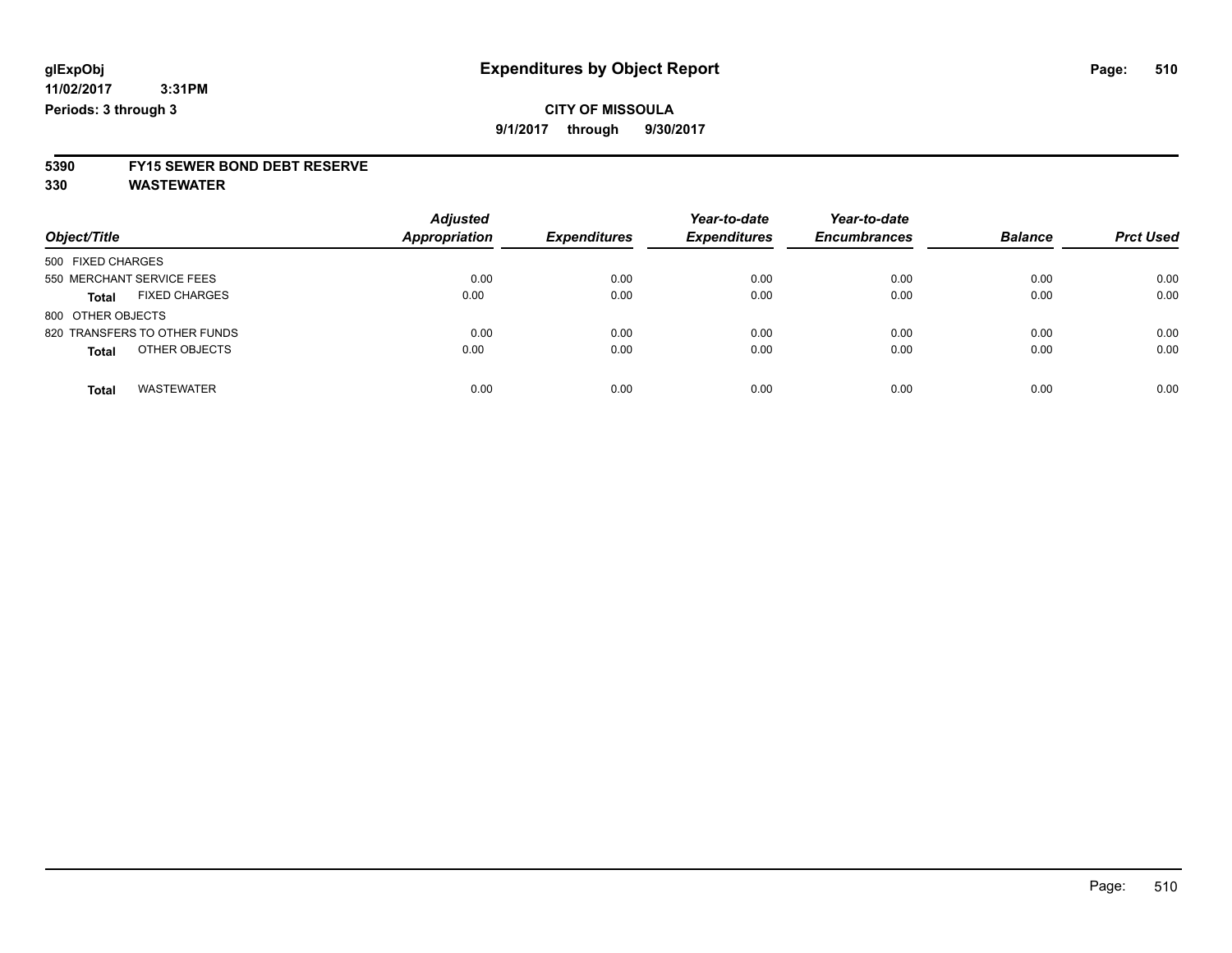#### **5390 FY15 SEWER BOND DEBT RESERVE**

|                           |                              | <b>Adjusted</b>      |                     | Year-to-date        | Year-to-date        |                |                  |
|---------------------------|------------------------------|----------------------|---------------------|---------------------|---------------------|----------------|------------------|
| Object/Title              |                              | <b>Appropriation</b> | <b>Expenditures</b> | <b>Expenditures</b> | <b>Encumbrances</b> | <b>Balance</b> | <b>Prct Used</b> |
| 500 FIXED CHARGES         |                              |                      |                     |                     |                     |                |                  |
| 550 MERCHANT SERVICE FEES |                              | 0.00                 | 0.00                | 0.00                | 0.00                | 0.00           | 0.00             |
| <b>Total</b>              | <b>FIXED CHARGES</b>         | 0.00                 | 0.00                | 0.00                | 0.00                | 0.00           | 0.00             |
| 800 OTHER OBJECTS         |                              |                      |                     |                     |                     |                |                  |
|                           | 820 TRANSFERS TO OTHER FUNDS | 0.00                 | 0.00                | 0.00                | 0.00                | 0.00           | 0.00             |
| <b>Total</b>              | OTHER OBJECTS                | 0.00                 | 0.00                | 0.00                | 0.00                | 0.00           | 0.00             |
| <b>Total</b>              | FY15 SEWER BOND DEBT RESERVE | 0.00                 | 0.00                | 0.00                | 0.00                | 0.00           | 0.00             |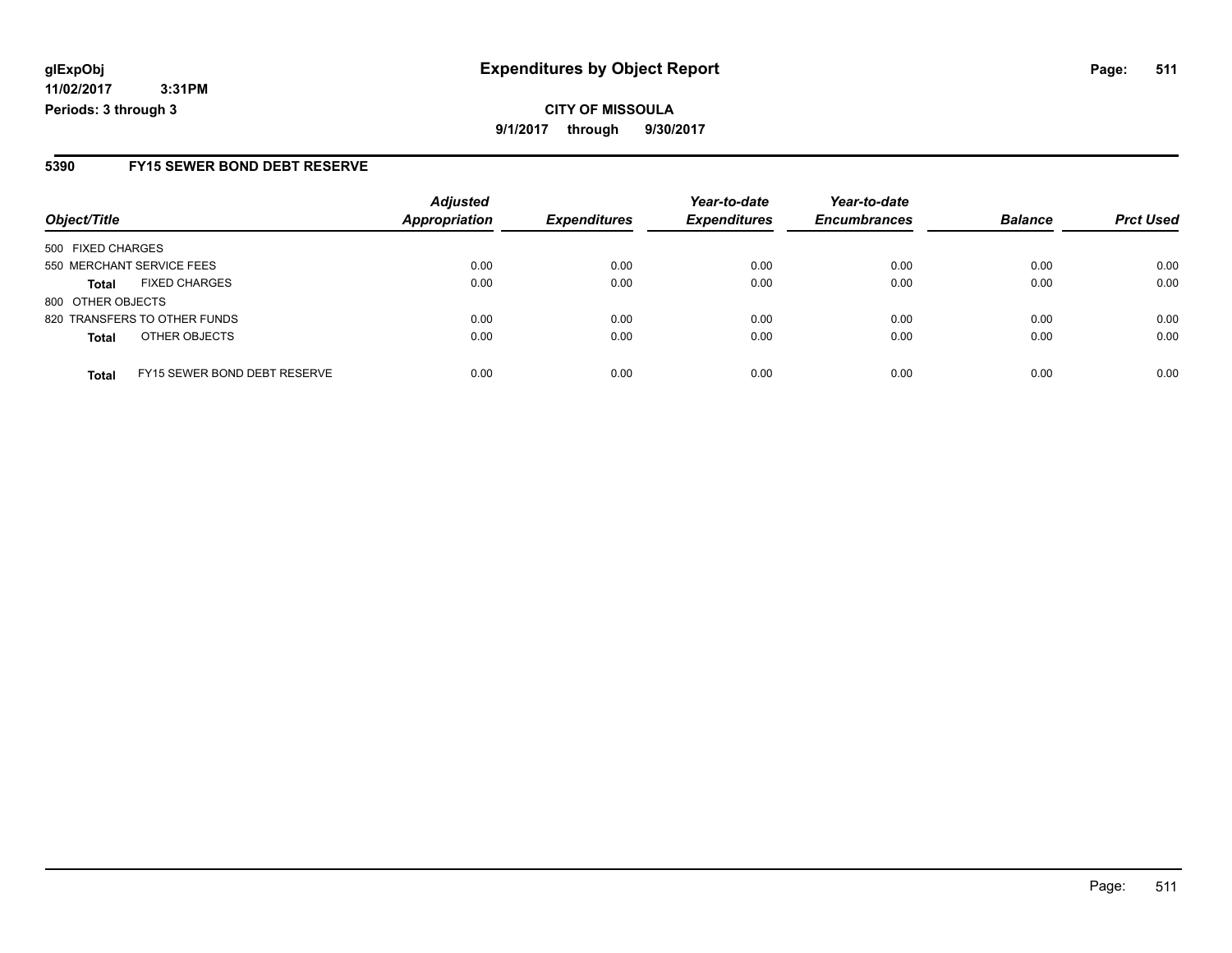**5450 STORMWATER UTILITIY**

**334 STORM WATER**

|                                      | <b>Adjusted</b>      |                     | Year-to-date        | Year-to-date        |                |                  |
|--------------------------------------|----------------------|---------------------|---------------------|---------------------|----------------|------------------|
| Object/Title                         | <b>Appropriation</b> | <b>Expenditures</b> | <b>Expenditures</b> | <b>Encumbrances</b> | <b>Balance</b> | <b>Prct Used</b> |
| 100 PERSONAL SERVICES                |                      |                     |                     |                     |                |                  |
| 110 SALARIES AND WAGES               | 155,543.00           | 7,463.39            | 20,524.33           | 0.00                | 135,018.67     | 13.20            |
| 120 OVERTIME                         | 0.00                 | 0.00                | 0.00                | 0.00                | 0.00           | 0.00             |
| 130 OTHER                            | 0.00                 | 0.00                | 0.00                | 0.00                | 0.00           | 0.00             |
| <b>140 EMPLOYER CONTRIBUTIONS</b>    | 60,621.00            | 2,940.27            | 9,986.86            | 0.00                | 50,634.14      | 16.47            |
| 141 STATE RETIREMENT CONTRIBUTIONS   | 153.00               | 0.00                | 12.70               | 0.00                | 140.30         | 8.30             |
| PERSONAL SERVICES<br>Total           | 216,317.00           | 10,403.66           | 30,523.89           | 0.00                | 185,793.11     | 14.11            |
| 200 SUPPLIES                         |                      |                     |                     |                     |                |                  |
| 210 OFFICE SUPPLIES                  | 728.00               | 0.00                | 959.95              | 0.00                | $-231.95$      | 131.86           |
| 220 OPERATING SUPPLIES               | 24,970.00            | 23.95               | 501.26              | 0.00                | 24,468.74      | 2.01             |
| 230 REPAIR/MAINTENANCE               | 1,020.00             | 0.00                | 345.56              | 0.00                | 674.44         | 33.88            |
| 231 GASOLINE                         | 7,308.00             | 76.23               | 76.23               | 0.00                | 7,231.77       | 1.04             |
| 240 OTHER SUPPLIES                   | 520.00               | 0.00                | 0.00                | 0.00                | 520.00         | 0.00             |
| <b>SUPPLIES</b><br><b>Total</b>      | 34,546.00            | 100.18              | 1,883.00            | 0.00                | 32,663.00      | 5.45             |
| 300 PURCHASED SERVICES               |                      |                     |                     |                     |                |                  |
| 310 COMMUNICATIONS                   | 0.00                 | 0.00                | 0.00                | 0.00                | 0.00           | 0.00             |
| 320 PRINTING & DUPLICATING           | 2,000.00             | 0.00                | 30.34               | 0.00                | 1,969.66       | 1.52             |
| 330 PUBLICITY, SUBSCRIPTIONS & DUES  | 10,803.00            | 0.00                | 0.00                | 0.00                | 10,803.00      | 0.00             |
| 344 TELEPHONE SERVICE                | 1,710.00             | 44.63               | 91.54               | 0.00                | 1,618.46       | 5.35             |
| 350 PROFESSIONAL SERVICES            | 0.00                 | 0.00                | 0.00                | 0.00                | 0.00           | 0.00             |
| 360 REPAIR & MAINTENANCE             | 4,950.00             | 0.00                | 0.00                | 0.00                | 4,950.00       | 0.00             |
| 370 TRAVEL                           | 2,700.00             | 65.65               | 65.65               | 0.00                | 2,634.35       | 2.43             |
| 380 TRAINING                         | 5,400.00             | 2,115.00            | 2,115.00            | 0.00                | 3,285.00       | 39.17            |
| PURCHASED SERVICES<br>Total          | 27,563.00            | 2,225.28            | 2,302.53            | 0.00                | 25,260.47      | 8.35             |
| 500 FIXED CHARGES                    |                      |                     |                     |                     |                |                  |
| 500 FIXED CHARGES                    | 0.00                 | 0.00                | 0.00                | 0.00                | 0.00           | 0.00             |
| <b>FIXED CHARGES</b><br><b>Total</b> | 0.00                 | 0.00                | 0.00                | 0.00                | 0.00           | 0.00             |
| 600 DEBT SERVICE                     |                      |                     |                     |                     |                |                  |
| 620 INTEREST / SERVICE FEES          | 53,772.00            | 0.00                | 0.00                | 0.00                | 53,772.00      | 0.00             |
| <b>DEBT SERVICE</b><br>Total         | 53,772.00            | 0.00                | 0.00                | 0.00                | 53,772.00      | 0.00             |
| 800 OTHER OBJECTS                    |                      |                     |                     |                     |                |                  |
| 820 TRANSFERS TO OTHER FUNDS         | 26,988.00            | 0.00                | 0.00                | 0.00                | 26,988.00      | 0.00             |
| 830 DEPRECIATION                     | 0.00                 | 0.00                | 0.00                | 0.00                | 0.00           | 0.00             |
|                                      |                      |                     |                     |                     |                |                  |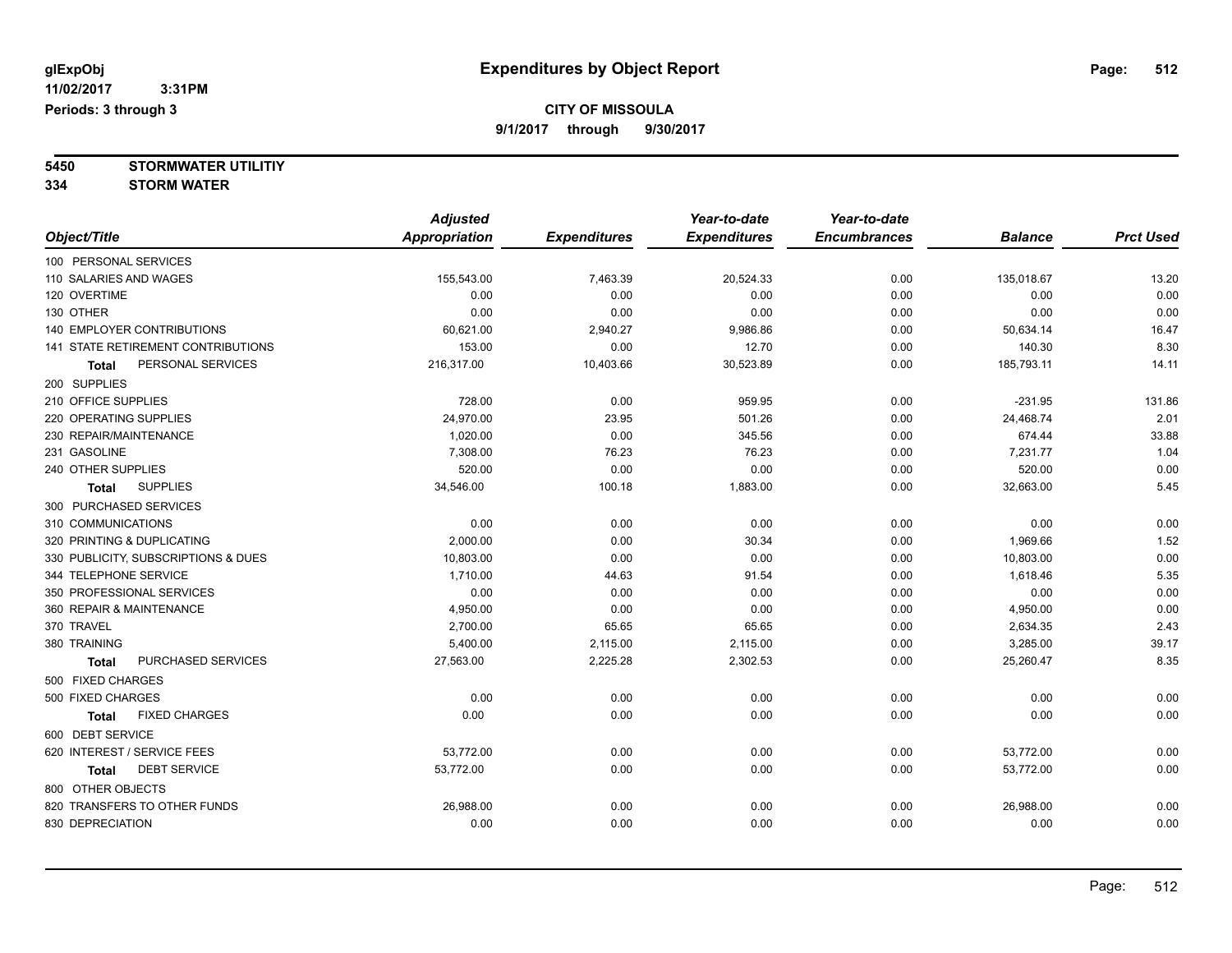**5450 STORMWATER UTILITIY 334 STORM WATER**

*Object/Title Adjusted Appropriation Expenditures Year-to-date Expenditures Year-to-date Encumbrances Balance Prct Used* 845 CONTINGENCY 0.00 0.00 0.00 0.00 0.00 0.00 **Total** OTHER OBJECTS 26,988.00 0.00 0.00 0.00 26,988.00 0.00 900 CAPITAL OUTLAY 930 IMPROVEMENTS 26,498.00 6,917.08 6,917.08 0.00 19,580.92 26.10 940 MACHINERY & EQUIPMENT 0.00 0.00 0.00 0.00 0.00 0.00 **Total** CAPITAL OUTLAY 26,498.00 6,917.08 6,917.08 0.00 19,580.92 26.10 **Total** STORM WATER 385,684.00 19,646.20 41,626.50 0.00 344,057.50 10.79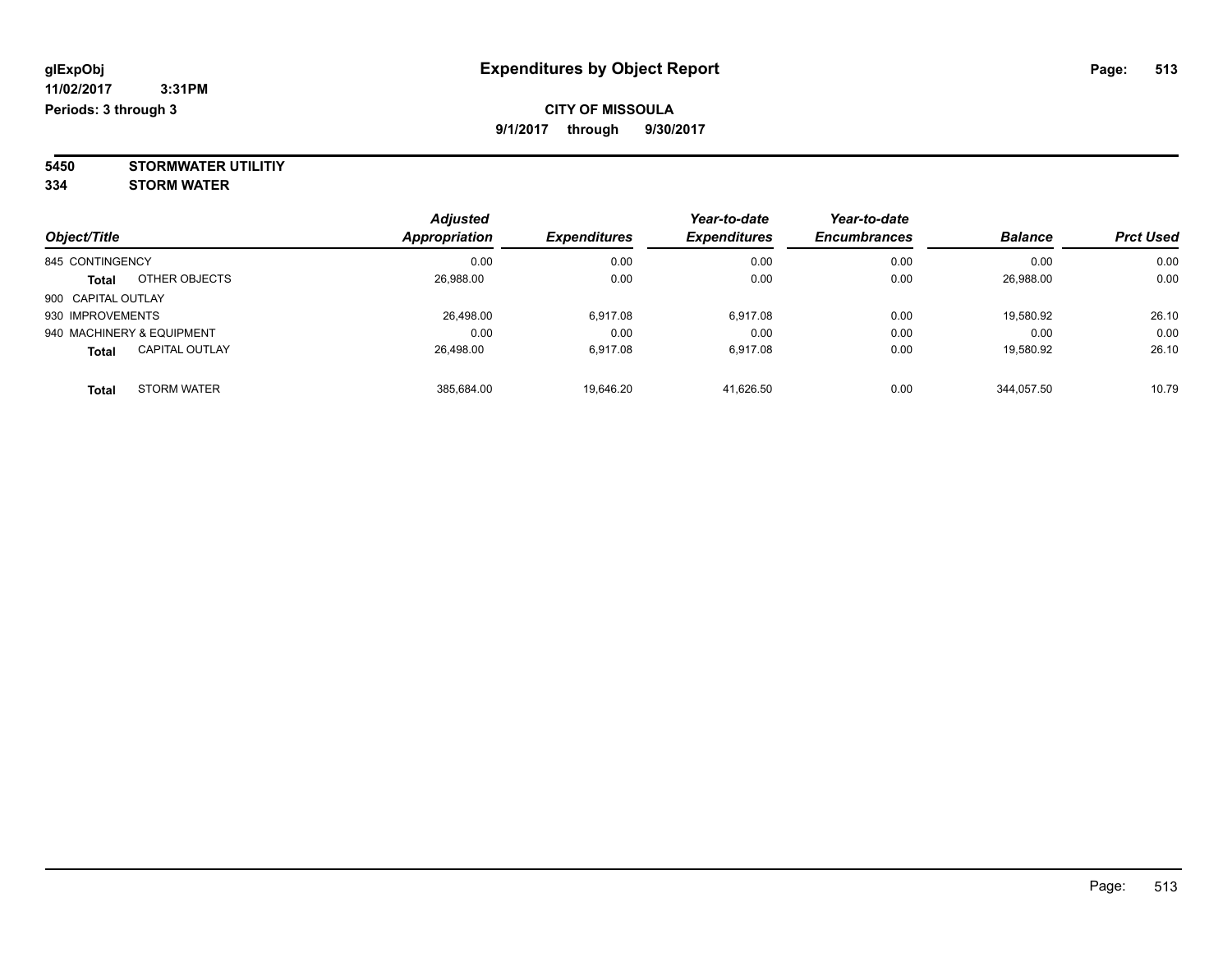#### **5450 STORMWATER UTILITIY**

|                                     | <b>Adjusted</b>      |                     | Year-to-date        | Year-to-date        |                |                  |
|-------------------------------------|----------------------|---------------------|---------------------|---------------------|----------------|------------------|
| Object/Title                        | <b>Appropriation</b> | <b>Expenditures</b> | <b>Expenditures</b> | <b>Encumbrances</b> | <b>Balance</b> | <b>Prct Used</b> |
| 100 PERSONAL SERVICES               |                      |                     |                     |                     |                |                  |
| 110 SALARIES AND WAGES              | 155,543.00           | 7,463.39            | 20,524.33           | 0.00                | 135,018.67     | 13.20            |
| 120 OVERTIME                        | 0.00                 | 0.00                | 0.00                | 0.00                | 0.00           | 0.00             |
| 130 OTHER                           | 0.00                 | 0.00                | 0.00                | 0.00                | 0.00           | 0.00             |
| <b>140 EMPLOYER CONTRIBUTIONS</b>   | 60,621.00            | 2,940.27            | 9,986.86            | 0.00                | 50,634.14      | 16.47            |
| 141 STATE RETIREMENT CONTRIBUTIONS  | 153.00               | 0.00                | 12.70               | 0.00                | 140.30         | 8.30             |
| PERSONAL SERVICES<br><b>Total</b>   | 216,317.00           | 10,403.66           | 30,523.89           | 0.00                | 185,793.11     | 14.11            |
| 200 SUPPLIES                        |                      |                     |                     |                     |                |                  |
| 210 OFFICE SUPPLIES                 | 728.00               | 0.00                | 959.95              | 0.00                | $-231.95$      | 131.86           |
| 220 OPERATING SUPPLIES              | 24,970.00            | 23.95               | 501.26              | 0.00                | 24,468.74      | 2.01             |
| 230 REPAIR/MAINTENANCE              | 1,020.00             | 0.00                | 345.56              | 0.00                | 674.44         | 33.88            |
| 231 GASOLINE                        | 7,308.00             | 76.23               | 76.23               | 0.00                | 7,231.77       | 1.04             |
| 240 OTHER SUPPLIES                  | 520.00               | 0.00                | 0.00                | 0.00                | 520.00         | 0.00             |
| <b>SUPPLIES</b><br><b>Total</b>     | 34,546.00            | 100.18              | 1,883.00            | 0.00                | 32,663.00      | 5.45             |
| 300 PURCHASED SERVICES              |                      |                     |                     |                     |                |                  |
| 310 COMMUNICATIONS                  | 0.00                 | 0.00                | 0.00                | 0.00                | 0.00           | 0.00             |
| 320 PRINTING & DUPLICATING          | 2,000.00             | 0.00                | 30.34               | 0.00                | 1,969.66       | 1.52             |
| 330 PUBLICITY, SUBSCRIPTIONS & DUES | 10,803.00            | 0.00                | 0.00                | 0.00                | 10,803.00      | 0.00             |
| 344 TELEPHONE SERVICE               | 1,710.00             | 44.63               | 91.54               | 0.00                | 1,618.46       | 5.35             |
| 350 PROFESSIONAL SERVICES           | 0.00                 | 0.00                | 0.00                | 0.00                | 0.00           | 0.00             |
| 360 REPAIR & MAINTENANCE            | 4,950.00             | 0.00                | 0.00                | 0.00                | 4,950.00       | 0.00             |
| 370 TRAVEL                          | 2,700.00             | 65.65               | 65.65               | 0.00                | 2,634.35       | 2.43             |
| 380 TRAINING                        | 5,400.00             | 2,115.00            | 2,115.00            | 0.00                | 3,285.00       | 39.17            |
| PURCHASED SERVICES<br><b>Total</b>  | 27,563.00            | 2,225.28            | 2,302.53            | 0.00                | 25,260.47      | 8.35             |
| 500 FIXED CHARGES                   |                      |                     |                     |                     |                |                  |
| 500 FIXED CHARGES                   | 0.00                 | 0.00                | 0.00                | 0.00                | 0.00           | 0.00             |
| <b>FIXED CHARGES</b><br>Total       | 0.00                 | 0.00                | 0.00                | 0.00                | 0.00           | 0.00             |
| 600 DEBT SERVICE                    |                      |                     |                     |                     |                |                  |
| 620 INTEREST / SERVICE FEES         | 53,772.00            | 0.00                | 0.00                | 0.00                | 53,772.00      | 0.00             |
| <b>DEBT SERVICE</b><br><b>Total</b> | 53,772.00            | 0.00                | 0.00                | 0.00                | 53,772.00      | 0.00             |
| 800 OTHER OBJECTS                   |                      |                     |                     |                     |                |                  |
| 820 TRANSFERS TO OTHER FUNDS        | 26,988.00            | 0.00                | 0.00                | 0.00                | 26,988.00      | 0.00             |
| 830 DEPRECIATION                    | 0.00                 | 0.00                | 0.00                | 0.00                | 0.00           | 0.00             |
| 845 CONTINGENCY                     | 0.00                 | 0.00                | 0.00                | 0.00                | 0.00           | 0.00             |
|                                     |                      |                     |                     |                     |                |                  |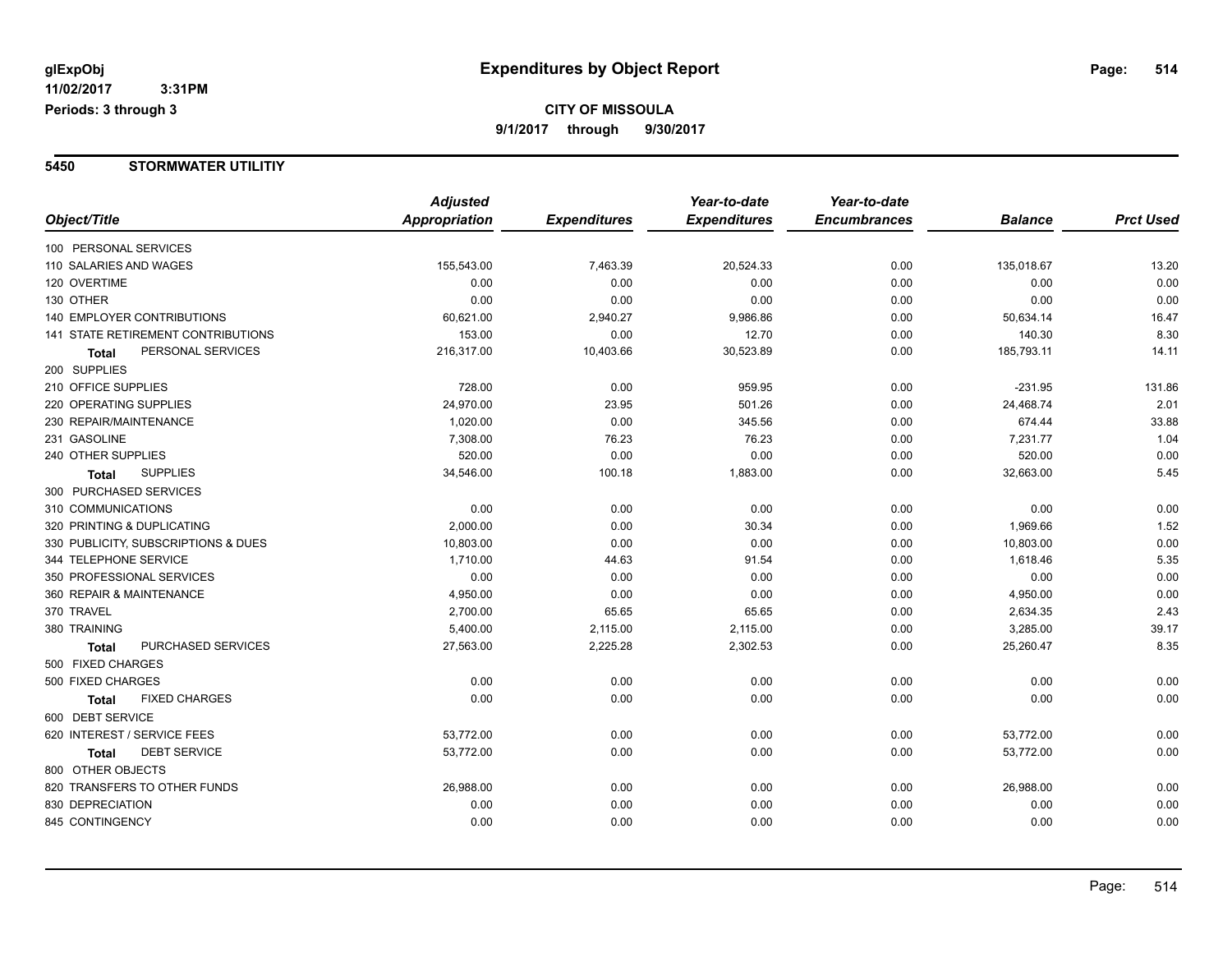#### **5450 STORMWATER UTILITIY**

| Object/Title       |                           | <b>Adjusted</b><br><b>Appropriation</b> | <b>Expenditures</b> | Year-to-date<br><b>Expenditures</b> | Year-to-date<br><b>Encumbrances</b> | <b>Balance</b> | <b>Prct Used</b> |
|--------------------|---------------------------|-----------------------------------------|---------------------|-------------------------------------|-------------------------------------|----------------|------------------|
| <b>Total</b>       | OTHER OBJECTS             | 26,988.00                               | 0.00                | 0.00                                | 0.00                                | 26.988.00      | 0.00             |
| 900 CAPITAL OUTLAY |                           |                                         |                     |                                     |                                     |                |                  |
| 930 IMPROVEMENTS   |                           | 26,498.00                               | 6,917.08            | 6.917.08                            | 0.00                                | 19,580.92      | 26.10            |
|                    | 940 MACHINERY & EQUIPMENT | 0.00                                    | 0.00                | 0.00                                | 0.00                                | 0.00           | 0.00             |
| <b>Total</b>       | <b>CAPITAL OUTLAY</b>     | 26,498.00                               | 6,917.08            | 6.917.08                            | 0.00                                | 19,580.92      | 26.10            |
| <b>Total</b>       | STORMWATER UTILITIY       | 385,684.00                              | 19,646.20           | 41,626.50                           | 0.00                                | 344.057.50     | 10.79            |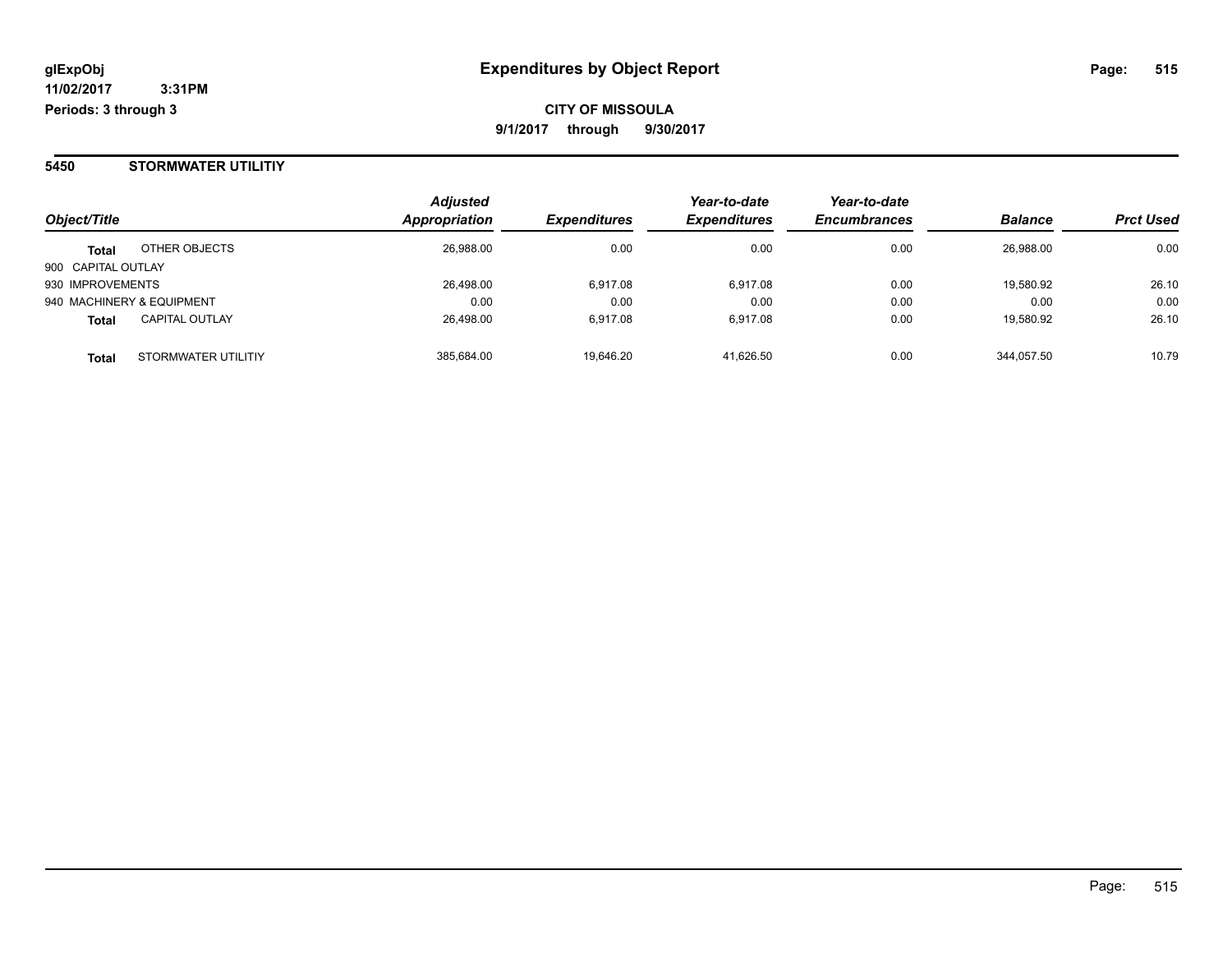**5711 AQUATICS 370 PARKS & RECREATION**

|                                       | <b>Adjusted</b>      |                     | Year-to-date        | Year-to-date        |                |                  |
|---------------------------------------|----------------------|---------------------|---------------------|---------------------|----------------|------------------|
| Object/Title                          | <b>Appropriation</b> | <b>Expenditures</b> | <b>Expenditures</b> | <b>Encumbrances</b> | <b>Balance</b> | <b>Prct Used</b> |
| 100 PERSONAL SERVICES                 |                      |                     |                     |                     |                |                  |
| 110 SALARIES AND WAGES                | 616,930.00           | 52,356.59           | 249,308.16          | 0.00                | 367,621.84     | 40.41            |
| 115 SALARIES/HEALTH INSURANCE BENEFIT | 0.00                 | 0.00                | 0.00                | 0.00                | 0.00           | 0.00             |
| 120 OVERTIME                          | 1,000.00             | 28.37               | 907.08              | 0.00                | 92.92          | 90.71            |
| 135 OPEB EXPENSE                      | 0.00                 | 0.00                | 0.00                | 0.00                | 0.00           | 0.00             |
| 140 EMPLOYER CONTRIBUTIONS            | 153,663.00           | 13,184.15           | 53,816.71           | 0.00                | 99,846.29      | 35.02            |
| 141 STATE RETIREMENT CONTRIBUTIONS    | 220.00               | 0.00                | 130.68              | 0.00                | 89.32          | 59.40            |
| <b>145 OPEB CONTRIBUTION</b>          | 0.00                 | 0.00                | 0.00                | 0.00                | 0.00           | 0.00             |
| <b>150 STATE RETIREMENT</b>           | 0.00                 | 0.00                | 0.00                | 0.00                | 0.00           | 0.00             |
| 190 PENSION EXPENSE                   | 0.00                 | 0.00                | 0.00                | 0.00                | 0.00           | 0.00             |
| PERSONAL SERVICES<br>Total            | 771,813.00           | 65,569.11           | 304,162.63          | 0.00                | 467,650.37     | 39.41            |
| 200 SUPPLIES                          |                      |                     |                     |                     |                |                  |
| 210 OFFICE SUPPLIES                   | 2,000.00             | 62.01               | 289.87              | 0.00                | 1,710.13       | 14.49            |
| 220 OPERATING SUPPLIES                | 10,000.00            | 146.52              | $-41,915.08$        | 0.00                | 51,915.08      | $-419.15$        |
| 230 REPAIR/MAINTENANCE                | 80,500.00            | 3,159.54            | 36,248.08           | 0.00                | 44,251.92      | 45.03            |
| 231 GASOLINE                          | 0.00                 | 0.00                | 0.00                | 0.00                | 0.00           | 0.00             |
| 240 OTHER SUPPLIES                    | 121,000.00           | 4,189.92            | 55,676.86           | 0.00                | 65,323.14      | 46.01            |
| 250 SUPPLIES FOR RESALE               | 0.00                 | 0.00                | 0.00                | 0.00                | 0.00           | 0.00             |
| <b>SUPPLIES</b><br>Total              | 213,500.00           | 7,557.99            | 50,299.73           | 0.00                | 163,200.27     | 23.56            |
| 300 PURCHASED SERVICES                |                      |                     |                     |                     |                |                  |
| 310 COMMUNICATIONS                    | 500.00               | 0.00                | 0.00                | 0.00                | 500.00         | 0.00             |
| 320 PRINTING & DUPLICATING            | 10,500.00            | 0.00                | 0.00                | 0.00                | 10,500.00      | 0.00             |
| 330 PUBLICITY, SUBSCRIPTIONS & DUES   | 17,200.00            | 4,685.75            | 4,747.75            | 0.00                | 12,452.25      | 27.60            |
| 340 SEWER                             | 13,711.00            | 0.00                | 2,466.88            | 0.00                | 11,244.12      | 17.99            |
| 341 ELECTRICITY & NATURAL GAS         | 202,390.00           | 14,954.43           | 29,308.22           | 0.00                | 173,081.78     | 14.48            |
| 343 WATER CHARGES                     | 19,644.00            | 3,383.95            | 7,262.11            | 0.00                | 12,381.89      | 36.97            |
| 344 TELEPHONE SERVICE                 | 8,160.00             | 660.45              | 1,939.00            | 0.00                | 6,221.00       | 23.76            |
| 345 GARBAGE                           | 4,152.00             | 317.89              | 1,182.80            | 0.00                | 2,969.20       | 28.49            |
| 350 PROFESSIONAL SERVICES             | 35,000.00            | 675.00              | 5,436.00            | 0.00                | 29,564.00      | 15.53            |
| 360 REPAIR & MAINTENANCE              | 21,594.00            | 5,163.33            | 17,365.59           | 0.00                | 4,228.41       | 80.42            |
| 370 TRAVEL                            | 2,000.00             | 0.00                | 0.00                | 0.00                | 2,000.00       | 0.00             |
| 380 TRAINING                          | 5,000.00             | 0.00                | 0.00                | 0.00                | 5,000.00       | 0.00             |
| 390 OTHER PURCHASED SERVICES          | 3,206.00             | 0.00                | 144.96              | 0.00                | 3,061.04       | 4.52             |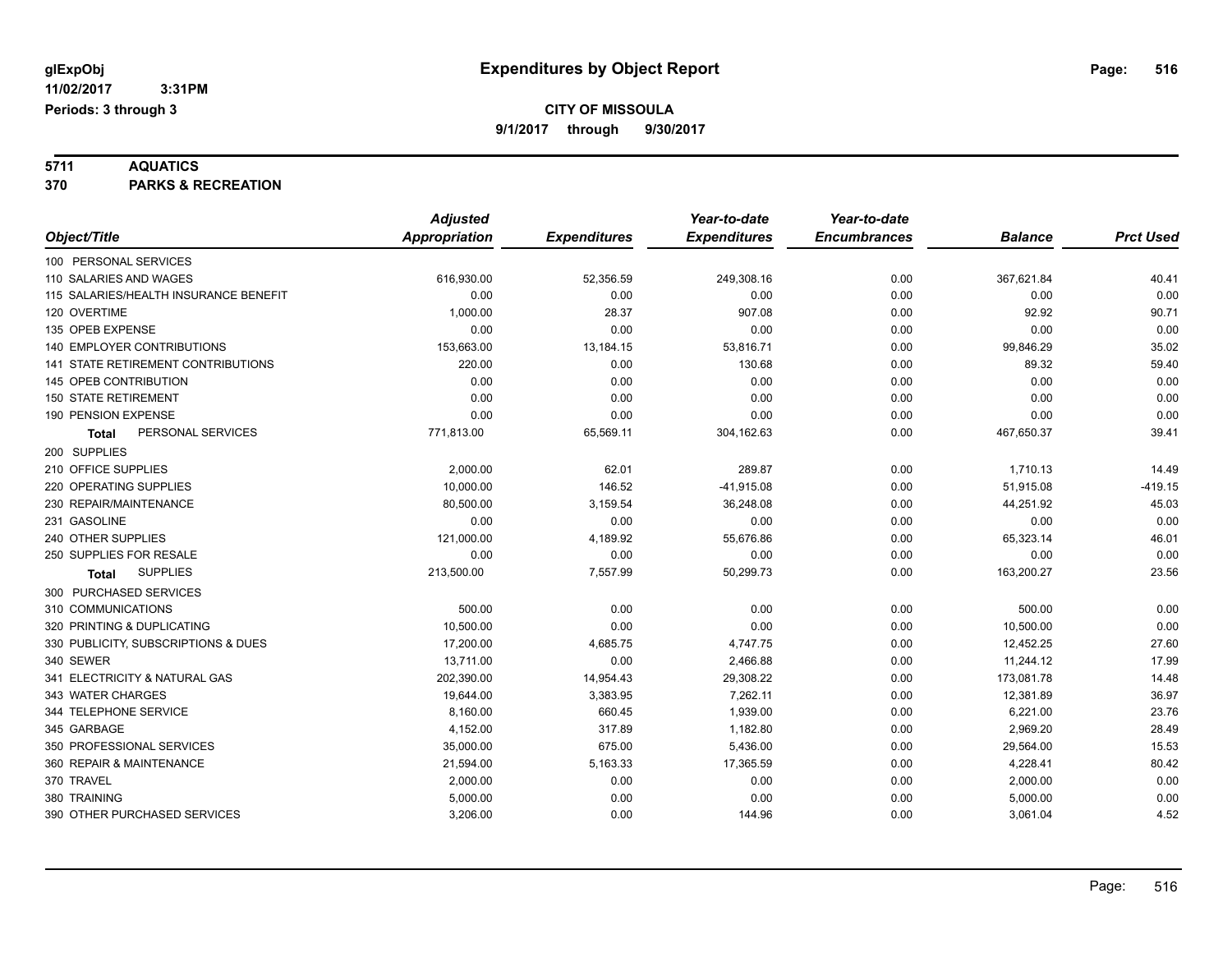**5711 AQUATICS 370 PARKS & RECREATION**

|                    |                              | <b>Adjusted</b>      |                     | Year-to-date        | Year-to-date        |                |                  |
|--------------------|------------------------------|----------------------|---------------------|---------------------|---------------------|----------------|------------------|
| Object/Title       |                              | <b>Appropriation</b> | <b>Expenditures</b> | <b>Expenditures</b> | <b>Encumbrances</b> | <b>Balance</b> | <b>Prct Used</b> |
| <b>Total</b>       | PURCHASED SERVICES           | 343,057.00           | 29,840.80           | 69,853.31           | 0.00                | 273,203.69     | 20.36            |
| 500 FIXED CHARGES  |                              |                      |                     |                     |                     |                |                  |
| 500 FIXED CHARGES  |                              | 4,647.00             | 0.00                | 0.00                | 0.00                | 4,647.00       | 0.00             |
|                    | 550 MERCHANT SERVICE FEES    | 12,000.00            | 0.00                | 0.00                | 0.00                | 12,000.00      | 0.00             |
| <b>Total</b>       | <b>FIXED CHARGES</b>         | 16,647.00            | 0.00                | 0.00                | 0.00                | 16,647.00      | 0.00             |
| 600 DEBT SERVICE   |                              |                      |                     |                     |                     |                |                  |
| 610 PRINCIPAL      |                              | 0.00                 | 0.00                | 0.00                | 0.00                | 0.00           | 0.00             |
| <b>Total</b>       | <b>DEBT SERVICE</b>          | 0.00                 | 0.00                | 0.00                | 0.00                | 0.00           | 0.00             |
| 800 OTHER OBJECTS  |                              |                      |                     |                     |                     |                |                  |
|                    | 820 TRANSFERS TO OTHER FUNDS | 0.00                 | 0.00                | 0.00                | 0.00                | 0.00           | 0.00             |
| <b>Total</b>       | OTHER OBJECTS                | 0.00                 | 0.00                | 0.00                | 0.00                | 0.00           | 0.00             |
| 900 CAPITAL OUTLAY |                              |                      |                     |                     |                     |                |                  |
| 920 BUILDINGS      |                              | 35,000.00            | 0.00                | 0.00                | 0.00                | 35,000.00      | 0.00             |
| 930 IMPROVEMENTS   |                              | 0.00                 | 0.00                | 0.00                | 0.00                | 0.00           | 0.00             |
|                    | 940 MACHINERY & EQUIPMENT    | 0.00                 | 0.00                | 0.00                | 0.00                | 0.00           | 0.00             |
| <b>Total</b>       | <b>CAPITAL OUTLAY</b>        | 35,000.00            | 0.00                | 0.00                | 0.00                | 35,000.00      | 0.00             |
| <b>Total</b>       | PARKS & RECREATION           | 1,380,017.00         | 102,967.90          | 424,315.67          | 0.00                | 955,701.33     | 30.75            |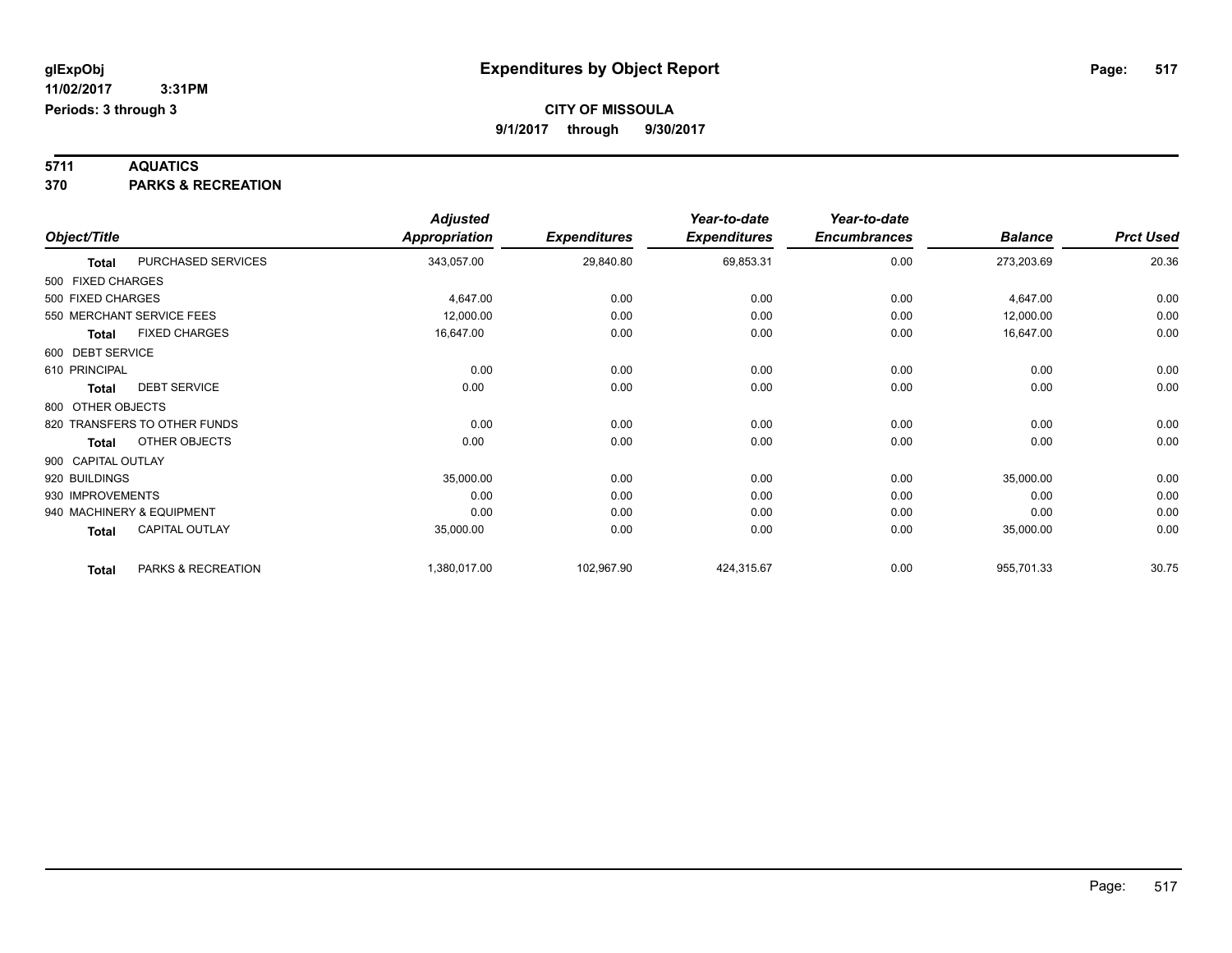# **5711 AQUATICS**

#### **390 NON-DEPARTMENTAL**

| Object/Title                          | <b>Adjusted</b><br>Appropriation | <b>Expenditures</b> | Year-to-date<br><b>Expenditures</b> | Year-to-date<br><b>Encumbrances</b> | <b>Balance</b> | <b>Prct Used</b> |
|---------------------------------------|----------------------------------|---------------------|-------------------------------------|-------------------------------------|----------------|------------------|
| 800 OTHER OBJECTS                     |                                  |                     |                                     |                                     |                |                  |
| 830 DEPRECIATION                      | 0.00                             | 0.00                | 0.00                                | 0.00                                | 0.00           | 0.00             |
| OTHER OBJECTS<br><b>Total</b>         | 0.00                             | 0.00                | 0.00                                | 0.00                                | 0.00           | 0.00             |
| 900 CAPITAL OUTLAY                    |                                  |                     |                                     |                                     |                |                  |
| 900 CAPITAL OUTLAY                    | 0.00                             | 0.00                | 0.00                                | 0.00                                | 0.00           | 0.00             |
| <b>CAPITAL OUTLAY</b><br><b>Total</b> | 0.00                             | 0.00                | 0.00                                | 0.00                                | 0.00           | 0.00             |
| NON-DEPARTMENTAL<br><b>Total</b>      | 0.00                             | 0.00                | 0.00                                | 0.00                                | 0.00           | 0.00             |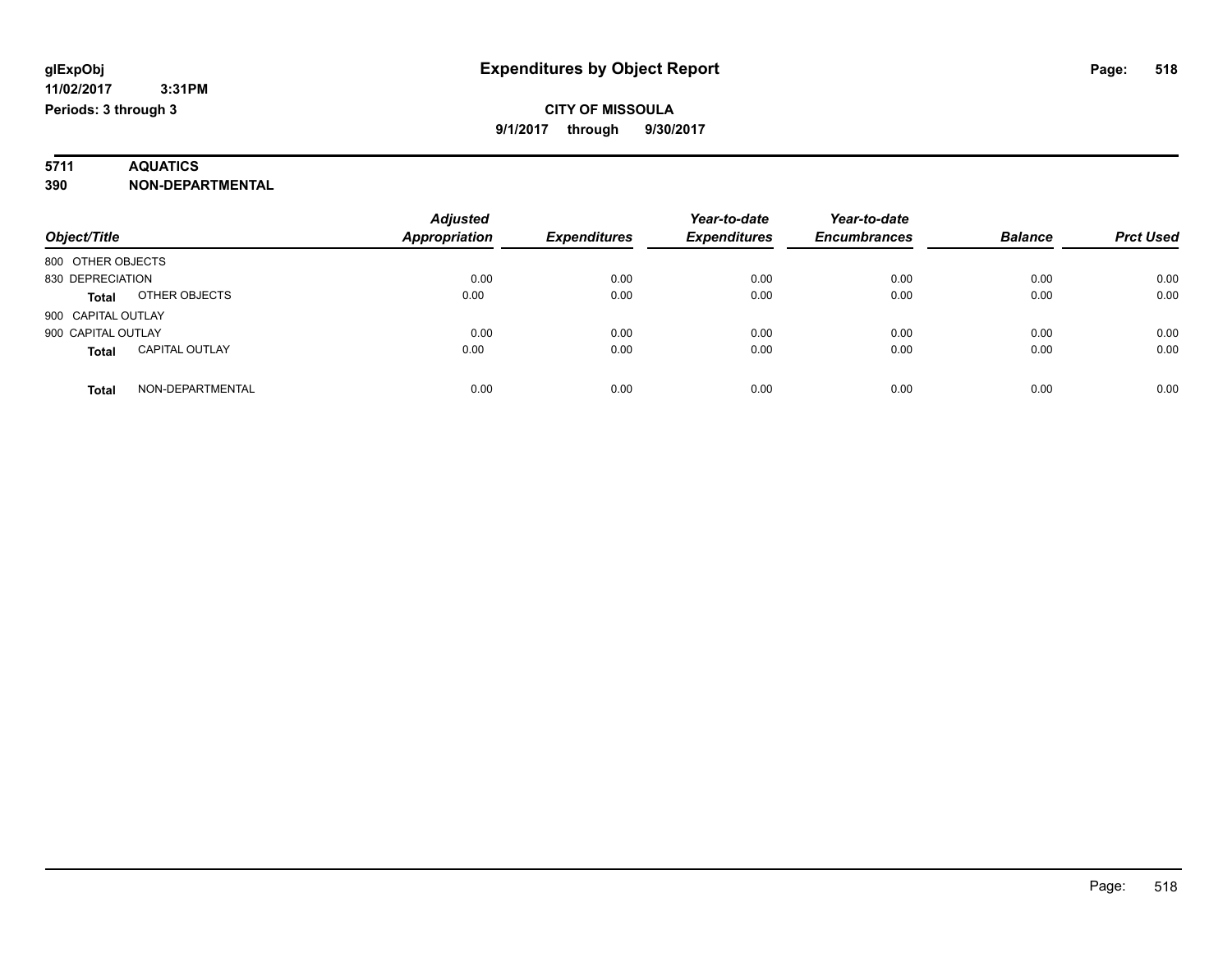**3:31PM Periods: 3 through 3**

**CITY OF MISSOULA 9/1/2017 through 9/30/2017**

**5711 AQUATICS**

|                                           | <b>Adjusted</b> |                     | Year-to-date        | Year-to-date        |                |                  |
|-------------------------------------------|-----------------|---------------------|---------------------|---------------------|----------------|------------------|
| Object/Title                              | Appropriation   | <b>Expenditures</b> | <b>Expenditures</b> | <b>Encumbrances</b> | <b>Balance</b> | <b>Prct Used</b> |
| 100 PERSONAL SERVICES                     |                 |                     |                     |                     |                |                  |
| 110 SALARIES AND WAGES                    | 616,930.00      | 52,356.59           | 249,308.16          | 0.00                | 367,621.84     | 40.41            |
| 115 SALARIES/HEALTH INSURANCE BENEFIT     | 0.00            | 0.00                | 0.00                | 0.00                | 0.00           | 0.00             |
| 120 OVERTIME                              | 1,000.00        | 28.37               | 907.08              | 0.00                | 92.92          | 90.71            |
| 135 OPEB EXPENSE                          | 0.00            | 0.00                | 0.00                | 0.00                | 0.00           | 0.00             |
| <b>140 EMPLOYER CONTRIBUTIONS</b>         | 153,663.00      | 13,184.15           | 53,816.71           | 0.00                | 99,846.29      | 35.02            |
| <b>141 STATE RETIREMENT CONTRIBUTIONS</b> | 220.00          | 0.00                | 130.68              | 0.00                | 89.32          | 59.40            |
| 145 OPEB CONTRIBUTION                     | 0.00            | 0.00                | 0.00                | 0.00                | 0.00           | 0.00             |
| <b>150 STATE RETIREMENT</b>               | 0.00            | 0.00                | 0.00                | 0.00                | 0.00           | 0.00             |
| 190 PENSION EXPENSE                       | 0.00            | 0.00                | 0.00                | 0.00                | 0.00           | 0.00             |
| PERSONAL SERVICES<br><b>Total</b>         | 771,813.00      | 65,569.11           | 304,162.63          | 0.00                | 467,650.37     | 39.41            |
| 200 SUPPLIES                              |                 |                     |                     |                     |                |                  |
| 210 OFFICE SUPPLIES                       | 2,000.00        | 62.01               | 289.87              | 0.00                | 1,710.13       | 14.49            |
| 220 OPERATING SUPPLIES                    | 10,000.00       | 146.52              | $-41,915.08$        | 0.00                | 51,915.08      | $-419.15$        |
| 230 REPAIR/MAINTENANCE                    | 80,500.00       | 3,159.54            | 36,248.08           | 0.00                | 44,251.92      | 45.03            |
| 231 GASOLINE                              | 0.00            | 0.00                | 0.00                | 0.00                | 0.00           | 0.00             |
| 240 OTHER SUPPLIES                        | 121,000.00      | 4,189.92            | 55,676.86           | 0.00                | 65,323.14      | 46.01            |
| 250 SUPPLIES FOR RESALE                   | 0.00            | 0.00                | 0.00                | 0.00                | 0.00           | 0.00             |
| <b>SUPPLIES</b><br><b>Total</b>           | 213,500.00      | 7,557.99            | 50,299.73           | 0.00                | 163,200.27     | 23.56            |
| 300 PURCHASED SERVICES                    |                 |                     |                     |                     |                |                  |
| 310 COMMUNICATIONS                        | 500.00          | 0.00                | 0.00                | 0.00                | 500.00         | 0.00             |
| 320 PRINTING & DUPLICATING                | 10,500.00       | 0.00                | 0.00                | 0.00                | 10,500.00      | 0.00             |
| 330 PUBLICITY, SUBSCRIPTIONS & DUES       | 17,200.00       | 4,685.75            | 4,747.75            | 0.00                | 12,452.25      | 27.60            |
| 340 SEWER                                 | 13,711.00       | 0.00                | 2,466.88            | 0.00                | 11,244.12      | 17.99            |
| 341 ELECTRICITY & NATURAL GAS             | 202,390.00      | 14,954.43           | 29,308.22           | 0.00                | 173,081.78     | 14.48            |
| 343 WATER CHARGES                         | 19,644.00       | 3,383.95            | 7,262.11            | 0.00                | 12,381.89      | 36.97            |
| 344 TELEPHONE SERVICE                     | 8,160.00        | 660.45              | 1,939.00            | 0.00                | 6,221.00       | 23.76            |
| 345 GARBAGE                               | 4,152.00        | 317.89              | 1,182.80            | 0.00                | 2,969.20       | 28.49            |
| 350 PROFESSIONAL SERVICES                 | 35,000.00       | 675.00              | 5,436.00            | 0.00                | 29,564.00      | 15.53            |
| 360 REPAIR & MAINTENANCE                  | 21,594.00       | 5,163.33            | 17,365.59           | 0.00                | 4,228.41       | 80.42            |
| 370 TRAVEL                                | 2,000.00        | 0.00                | 0.00                | 0.00                | 2,000.00       | 0.00             |
| 380 TRAINING                              | 5,000.00        | 0.00                | 0.00                | 0.00                | 5,000.00       | 0.00             |
| 390 OTHER PURCHASED SERVICES              | 3,206.00        | 0.00                | 144.96              | 0.00                | 3,061.04       | 4.52             |
| PURCHASED SERVICES<br><b>Total</b>        | 343,057.00      | 29,840.80           | 69,853.31           | 0.00                | 273,203.69     | 20.36            |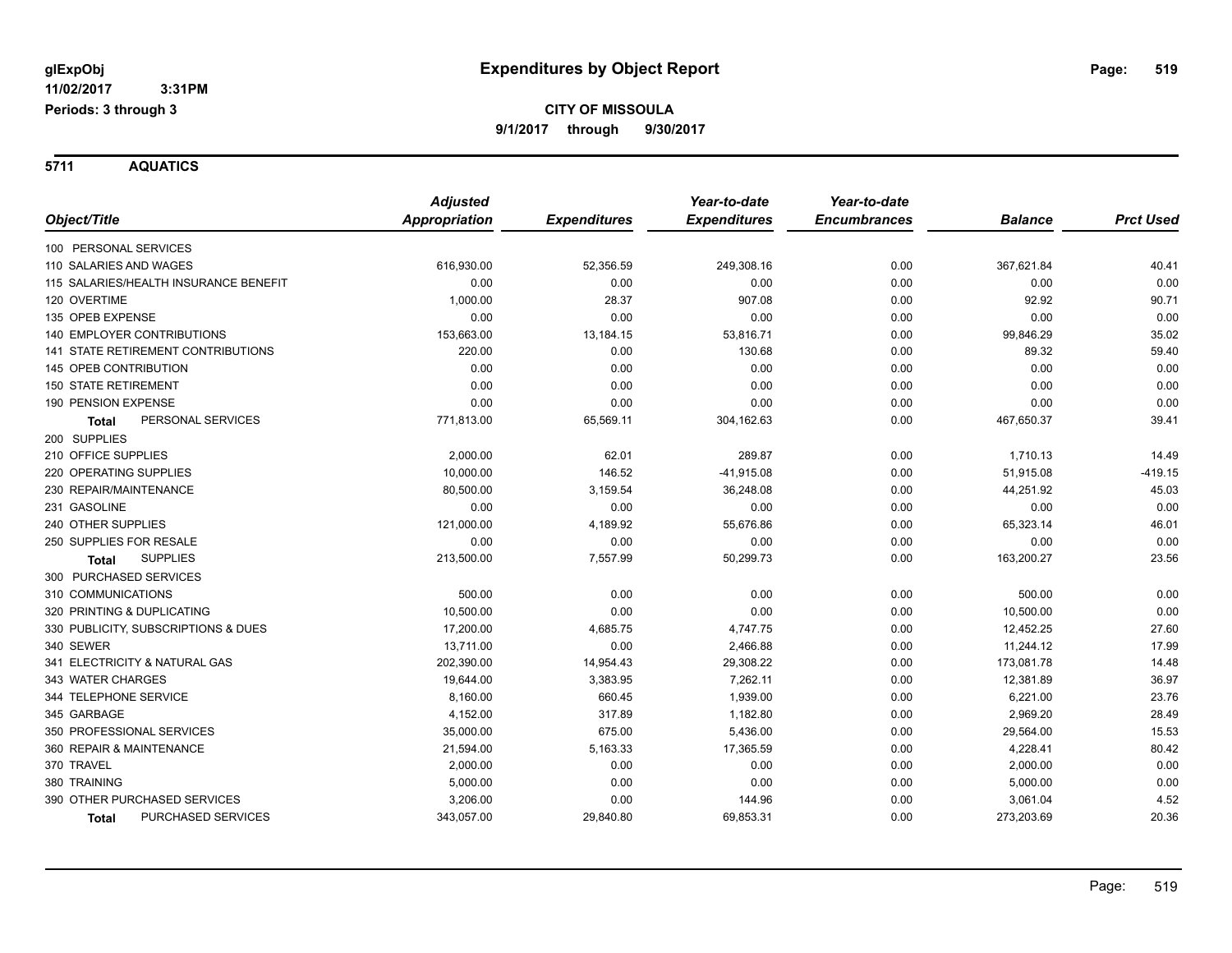**Periods: 3 through 3**

 **3:31PM**

**CITY OF MISSOULA 9/1/2017 through 9/30/2017**

**5711 AQUATICS**

|                    |                              | <b>Adjusted</b>      |                     | Year-to-date        | Year-to-date        |                |                  |
|--------------------|------------------------------|----------------------|---------------------|---------------------|---------------------|----------------|------------------|
| Object/Title       |                              | <b>Appropriation</b> | <b>Expenditures</b> | <b>Expenditures</b> | <b>Encumbrances</b> | <b>Balance</b> | <b>Prct Used</b> |
| 500 FIXED CHARGES  |                              |                      |                     |                     |                     |                |                  |
| 500 FIXED CHARGES  |                              | 4,647.00             | 0.00                | 0.00                | 0.00                | 4,647.00       | 0.00             |
|                    | 550 MERCHANT SERVICE FEES    | 12,000.00            | 0.00                | 0.00                | 0.00                | 12,000.00      | 0.00             |
| Total              | <b>FIXED CHARGES</b>         | 16,647.00            | 0.00                | 0.00                | 0.00                | 16,647.00      | 0.00             |
| 600 DEBT SERVICE   |                              |                      |                     |                     |                     |                |                  |
| 610 PRINCIPAL      |                              | 0.00                 | 0.00                | 0.00                | 0.00                | 0.00           | 0.00             |
| <b>Total</b>       | <b>DEBT SERVICE</b>          | 0.00                 | 0.00                | 0.00                | 0.00                | 0.00           | 0.00             |
| 800 OTHER OBJECTS  |                              |                      |                     |                     |                     |                |                  |
|                    | 820 TRANSFERS TO OTHER FUNDS | 0.00                 | 0.00                | 0.00                | 0.00                | 0.00           | 0.00             |
| 830 DEPRECIATION   |                              | 0.00                 | 0.00                | 0.00                | 0.00                | 0.00           | 0.00             |
| <b>Total</b>       | OTHER OBJECTS                | 0.00                 | 0.00                | 0.00                | 0.00                | 0.00           | 0.00             |
| 900 CAPITAL OUTLAY |                              |                      |                     |                     |                     |                |                  |
| 900 CAPITAL OUTLAY |                              | 0.00                 | 0.00                | 0.00                | 0.00                | 0.00           | 0.00             |
| 920 BUILDINGS      |                              | 35,000.00            | 0.00                | 0.00                | 0.00                | 35,000.00      | 0.00             |
| 930 IMPROVEMENTS   |                              | 0.00                 | 0.00                | 0.00                | 0.00                | 0.00           | 0.00             |
|                    | 940 MACHINERY & EQUIPMENT    | 0.00                 | 0.00                | 0.00                | 0.00                | 0.00           | 0.00             |
| Total              | <b>CAPITAL OUTLAY</b>        | 35,000.00            | 0.00                | 0.00                | 0.00                | 35,000.00      | 0.00             |
| Total              | <b>AQUATICS</b>              | 1,380,017.00         | 102,967.90          | 424,315.67          | 0.00                | 955,701.33     | 30.75            |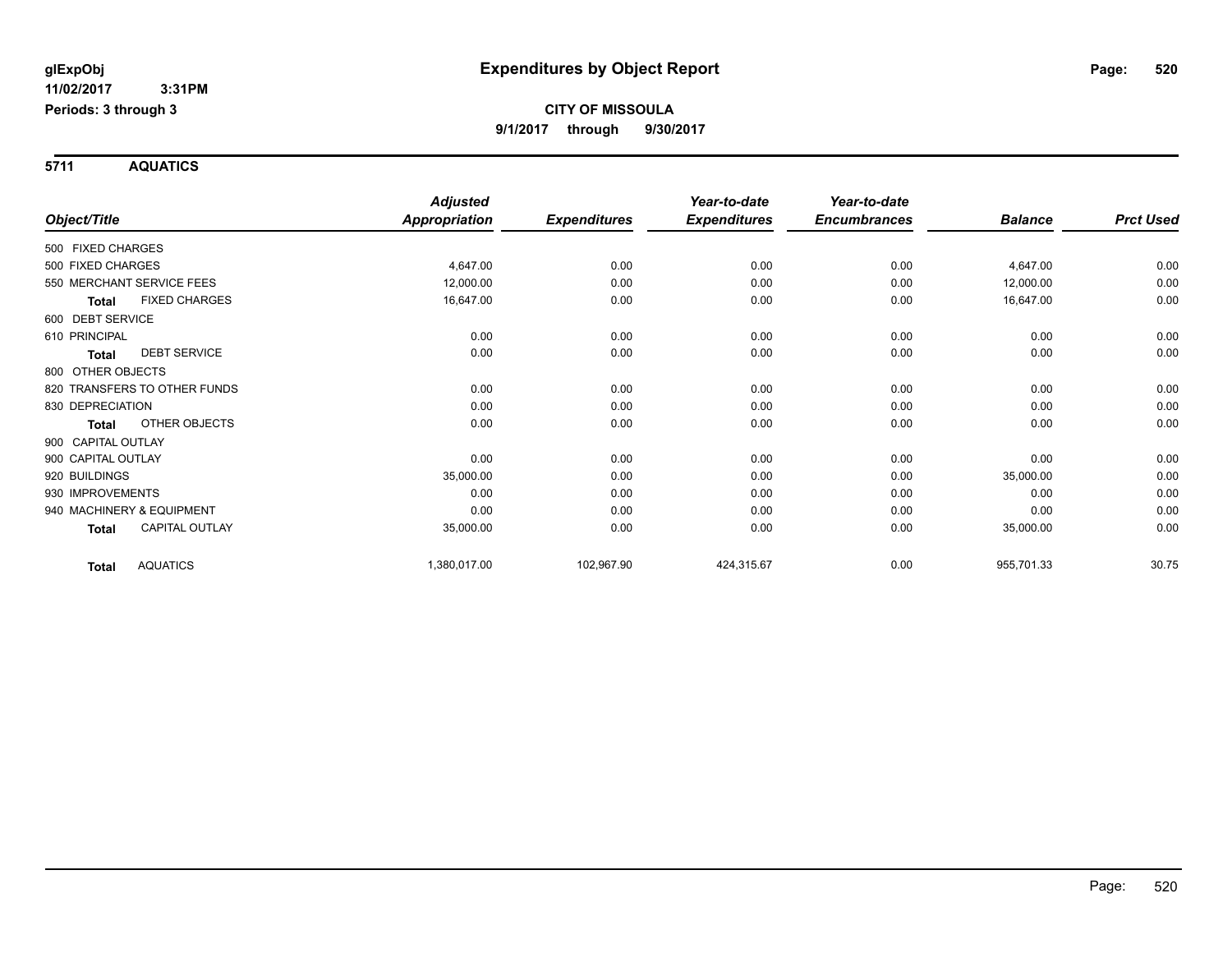### **CITY OF MISSOULA**

**9/1/2017 through 9/30/2017**

**6050 EMPLOYEE BENEFIT PLAN FUND**<br>390 NON-DEPARTMENTAL

**390 NON-DEPARTMENTAL**

|                        |                                      | <b>Adjusted</b>      |                     | Year-to-date        | Year-to-date        |                |                  |
|------------------------|--------------------------------------|----------------------|---------------------|---------------------|---------------------|----------------|------------------|
| Object/Title           |                                      | <b>Appropriation</b> | <b>Expenditures</b> | <b>Expenditures</b> | <b>Encumbrances</b> | <b>Balance</b> | <b>Prct Used</b> |
| 300 PURCHASED SERVICES |                                      |                      |                     |                     |                     |                |                  |
|                        | 350 PROFESSIONAL SERVICES            | 50,325.00            | 0.00                | 0.00                | 0.00                | 50,325.00      | 0.00             |
| 351 INSURANCE CLAIMS   |                                      | 6,490,000.00         | 649,007.49          | 1,146,061.76        | 0.00                | 5,343,938.24   | 17.66            |
| 352 HEALTH PROGRAMS    |                                      | 94,532.00            | 33.37               | 4,936.60            | 0.00                | 89,595.40      | 5.22             |
|                        | 353 ADMINISTRATION EXPENDITURES      | 846,720.00           | 0.00                | 197,552.24          | 0.00                | 649,167.76     | 23.33            |
|                        | 354 TRANSITIONAL REINSURANCE PROGRAM | 16,432.00            | 2,949.30            | 2,949.30            | 0.00                | 13,482.70      | 17.95            |
| <b>Total</b>           | PURCHASED SERVICES                   | 7,498,009.00         | 651,990.16          | 1,351,499.90        | 0.00                | 6,146,509.10   | 18.02            |
| 500 FIXED CHARGES      |                                      |                      |                     |                     |                     |                |                  |
|                        | 550 MERCHANT SERVICE FEES            | 0.00                 | 0.00                | 0.00                | 0.00                | 0.00           | 0.00             |
| <b>Total</b>           | <b>FIXED CHARGES</b>                 | 0.00                 | 0.00                | 0.00                | 0.00                | 0.00           | 0.00             |
|                        | 700 GRANTS & CONTRIBUTIONS           |                      |                     |                     |                     |                |                  |
|                        | 700 GRANTS & CONTRIBUTIONS           | 0.00                 | 0.00                | 0.00                | 0.00                | 0.00           | 0.00             |
| <b>Total</b>           | <b>GRANTS &amp; CONTRIBUTIONS</b>    | 0.00                 | 0.00                | 0.00                | 0.00                | 0.00           | 0.00             |
| 800 OTHER OBJECTS      |                                      |                      |                     |                     |                     |                |                  |
|                        | 820 TRANSFERS TO OTHER FUNDS         | 0.00                 | 0.00                | 0.00                | 0.00                | 0.00           | 0.00             |
| <b>Total</b>           | <b>OTHER OBJECTS</b>                 | 0.00                 | 0.00                | 0.00                | 0.00                | 0.00           | 0.00             |
| <b>Total</b>           | NON-DEPARTMENTAL                     | 7,498,009.00         | 651,990.16          | 1,351,499.90        | 0.00                | 6,146,509.10   | 18.02            |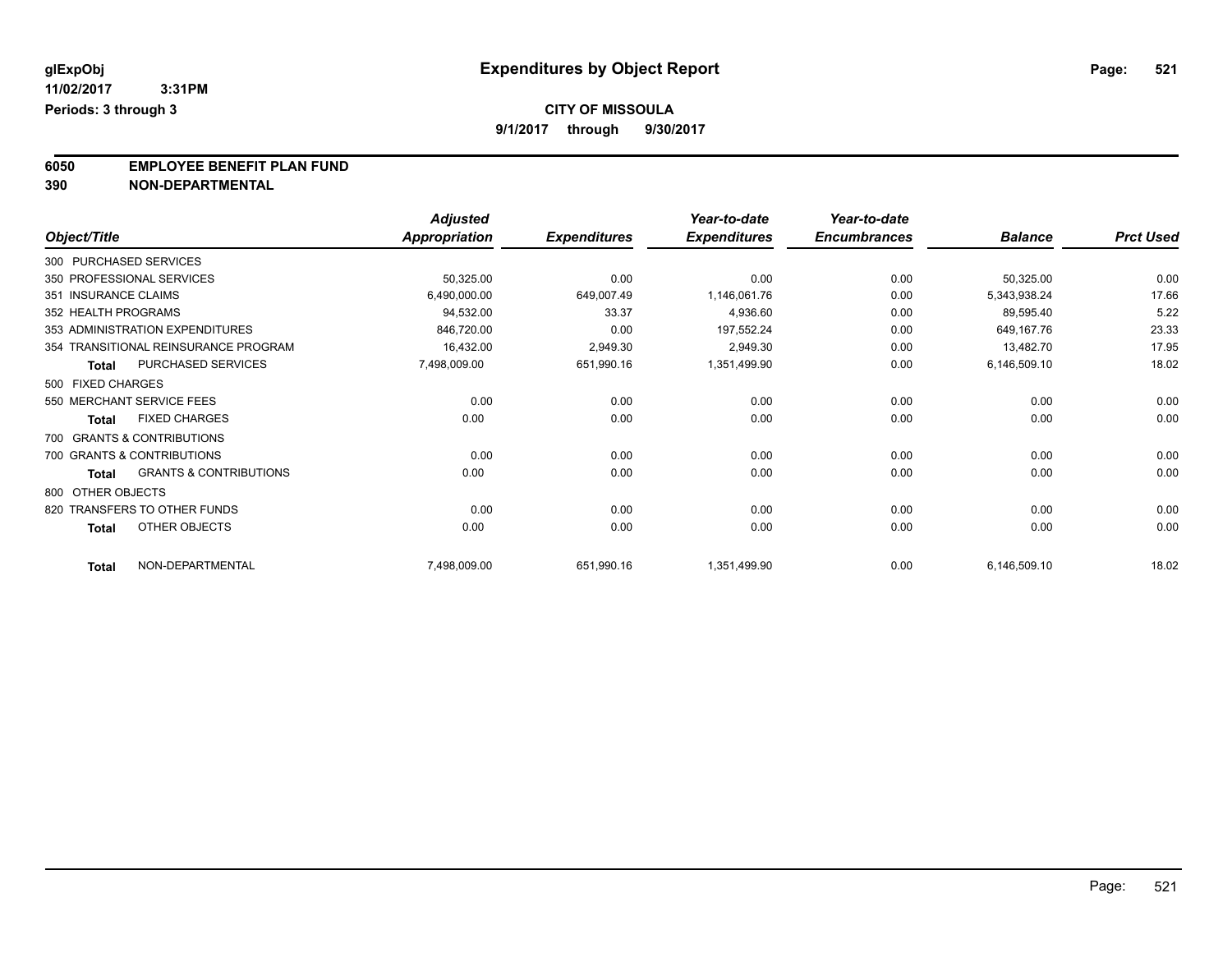#### **6050 EMPLOYEE BENEFIT PLAN FUND**

|              |                                            | <b>Adjusted</b>      |                     | Year-to-date        | Year-to-date        |                |                  |
|--------------|--------------------------------------------|----------------------|---------------------|---------------------|---------------------|----------------|------------------|
| Object/Title |                                            | <b>Appropriation</b> | <b>Expenditures</b> | <b>Expenditures</b> | <b>Encumbrances</b> | <b>Balance</b> | <b>Prct Used</b> |
|              | 300 PURCHASED SERVICES                     |                      |                     |                     |                     |                |                  |
|              | 350 PROFESSIONAL SERVICES                  | 50,325.00            | 0.00                | 0.00                | 0.00                | 50,325.00      | 0.00             |
|              | 351 INSURANCE CLAIMS                       | 6,490,000.00         | 649,007.49          | 1,146,061.76        | 0.00                | 5,343,938.24   | 17.66            |
|              | 352 HEALTH PROGRAMS                        | 94,532.00            | 33.37               | 4,936.60            | 0.00                | 89,595.40      | 5.22             |
|              | 353 ADMINISTRATION EXPENDITURES            | 846,720.00           | 0.00                | 197,552.24          | 0.00                | 649,167.76     | 23.33            |
|              | 354 TRANSITIONAL REINSURANCE PROGRAM       | 16,432.00            | 2,949.30            | 2,949.30            | 0.00                | 13,482.70      | 17.95            |
|              | PURCHASED SERVICES<br><b>Total</b>         | 7,498,009.00         | 651,990.16          | 1,351,499.90        | 0.00                | 6,146,509.10   | 18.02            |
|              | 500 FIXED CHARGES                          |                      |                     |                     |                     |                |                  |
|              | 550 MERCHANT SERVICE FEES                  | 0.00                 | 0.00                | 0.00                | 0.00                | 0.00           | 0.00             |
|              | <b>FIXED CHARGES</b><br><b>Total</b>       | 0.00                 | 0.00                | 0.00                | 0.00                | 0.00           | 0.00             |
|              | 700 GRANTS & CONTRIBUTIONS                 |                      |                     |                     |                     |                |                  |
|              | 700 GRANTS & CONTRIBUTIONS                 | 0.00                 | 0.00                | 0.00                | 0.00                | 0.00           | 0.00             |
|              | <b>GRANTS &amp; CONTRIBUTIONS</b><br>Total | 0.00                 | 0.00                | 0.00                | 0.00                | 0.00           | 0.00             |
|              | 800 OTHER OBJECTS                          |                      |                     |                     |                     |                |                  |
|              | 820 TRANSFERS TO OTHER FUNDS               | 0.00                 | 0.00                | 0.00                | 0.00                | 0.00           | 0.00             |
|              | OTHER OBJECTS<br><b>Total</b>              | 0.00                 | 0.00                | 0.00                | 0.00                | 0.00           | 0.00             |
|              | EMPLOYEE BENEFIT PLAN FUND<br><b>Total</b> | 7,498,009.00         | 651,990.16          | 1,351,499.90        | 0.00                | 6,146,509.10   | 18.02            |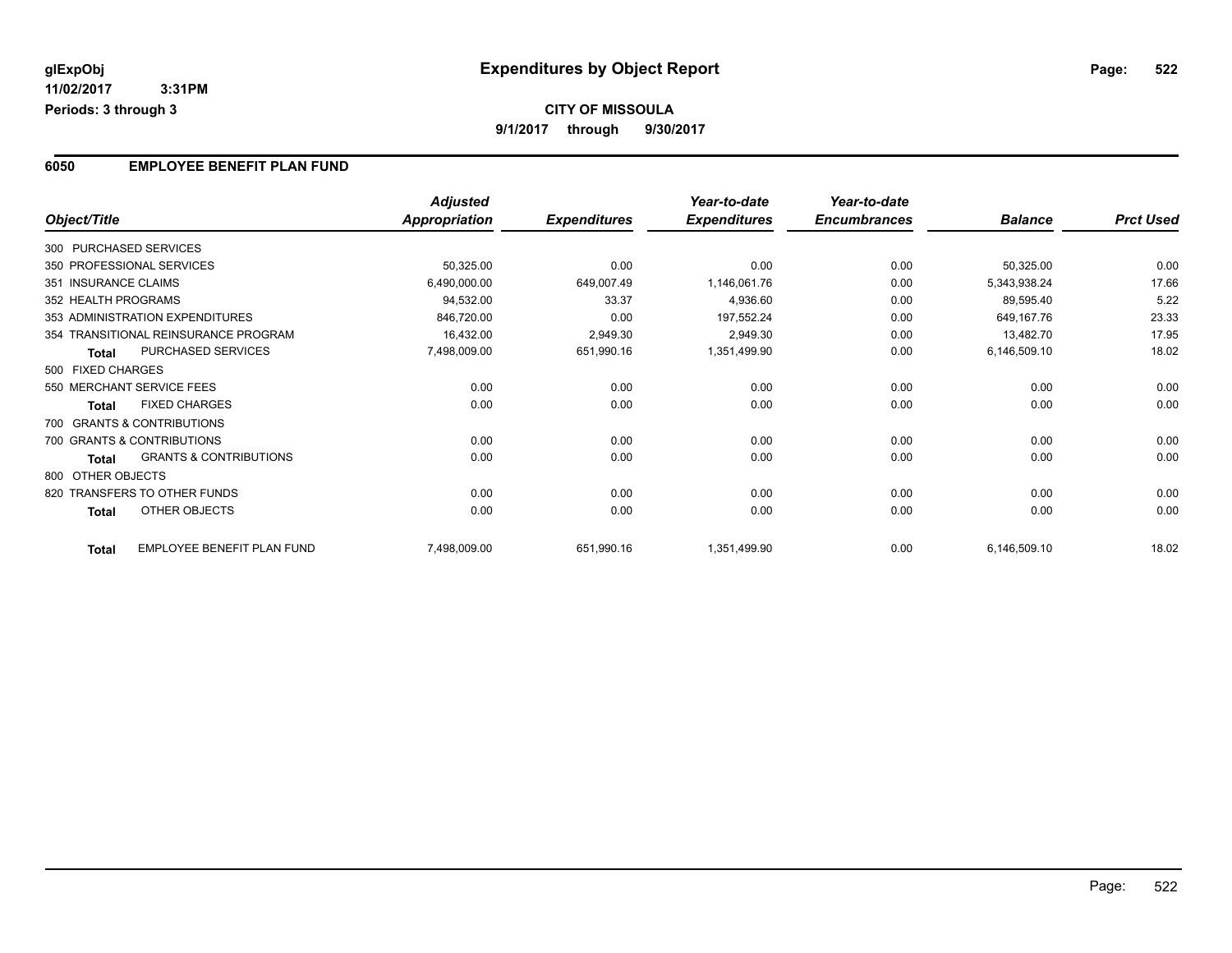### **CITY OF MISSOULA**

**9/1/2017 through 9/30/2017**

**7370 PARKING COMMISSION FUND**

**395 PARKING COMMISSION**

|                                       | <b>Adjusted</b>      |                     | Year-to-date        | Year-to-date        |                |                  |
|---------------------------------------|----------------------|---------------------|---------------------|---------------------|----------------|------------------|
| Object/Title                          | <b>Appropriation</b> | <b>Expenditures</b> | <b>Expenditures</b> | <b>Encumbrances</b> | <b>Balance</b> | <b>Prct Used</b> |
| 100 PERSONAL SERVICES                 |                      |                     |                     |                     |                |                  |
| 110 SALARIES AND WAGES                | 473,289.00           | 36,534.43           | 100,313.04          | 0.00                | 372,975.96     | 21.19            |
| 115 SALARIES/HEALTH INSURANCE BENEFIT | 0.00                 | 0.00                | 0.00                | 0.00                | 0.00           | 0.00             |
| 120 OVERTIME                          | 7,234.00             | 9.27                | 57.90               | 0.00                | 7,176.10       | 0.80             |
| 130 OTHER                             | 0.00                 | 0.00                | 0.00                | 0.00                | 0.00           | 0.00             |
| 135 OPEB EXPENSE                      | 0.00                 | 0.00                | 0.00                | 0.00                | 0.00           | 0.00             |
| 140 EMPLOYER CONTRIBUTIONS            | 213,737.00           | 17,569.95           | 59,704.39           | 0.00                | 154,032.61     | 27.93            |
| 141 STATE RETIREMENT CONTRIBUTIONS    | 479.00               | 0.00                | 60.95               | 0.00                | 418.05         | 12.72            |
| 145 OPEB CONTRIBUTION                 | 0.00                 | 0.00                | 0.00                | 0.00                | 0.00           | 0.00             |
| PERSONAL SERVICES<br>Total            | 694,739.00           | 54,113.65           | 160,136.28          | 0.00                | 534,602.72     | 23.05            |
| 200 SUPPLIES                          |                      |                     |                     |                     |                |                  |
| 210 OFFICE SUPPLIES                   | 5,700.00             | 182.92              | 601.09              | 0.00                | 5,098.91       | 10.55            |
| 220 OPERATING SUPPLIES                | 33,050.00            | 4,987.00            | 6,600.12            | 0.00                | 26,449.88      | 19.97            |
| 230 REPAIR/MAINTENANCE                | 18,000.00            | 167.18              | 427.39              | 0.00                | 17,572.61      | 2.37             |
| 231 GASOLINE                          | 7,200.00             | 366.57              | 366.57              | 0.00                | 6,833.43       | 5.09             |
| <b>SUPPLIES</b><br>Total              | 63,950.00            | 5,703.67            | 7,995.17            | 0.00                | 55,954.83      | 12.50            |
| 300 PURCHASED SERVICES                |                      |                     |                     |                     |                |                  |
| 310 COMMUNICATIONS                    | 18,075.00            | 466.19              | 1,050.39            | 0.00                | 17,024.61      | 5.81             |
| 320 PRINTING & DUPLICATING            | 10,000.00            | 0.00                | 3,579.45            | 0.00                | 6,420.55       | 35.79            |
| 330 PUBLICITY, SUBSCRIPTIONS & DUES   | 5,000.00             | 243.92              | 243.92              | 0.00                | 4,756.08       | 4.88             |
| 340 SEWER                             | 145.00               | 0.00                | 85.31               | 0.00                | 59.69          | 58.83            |
| 341 ELECTRICITY & NATURAL GAS         | 40,096.00            | 3,193.89            | 5,514.80            | 0.00                | 34,581.20      | 13.75            |
| 343 WATER CHARGES                     | 4,000.00             | 716.14              | 1,457.18            | 0.00                | 2,542.82       | 36.43            |
| 344 TELEPHONE SERVICE                 | 6,325.00             | 513.69              | 1,105.09            | 0.00                | 5,219.91       | 17.47            |
| 345 GARBAGE                           | 3,856.00             | 643.02              | 1,841.07            | 0.00                | 2,014.93       | 47.75            |
| 350 PROFESSIONAL SERVICES             | 61,250.00            | 12,925.64           | 46,524.39           | 0.00                | 14,725.61      | 75.96            |
| 360 REPAIR & MAINTENANCE              | 174,800.00           | 7,384.30            | 12,217.93           | 0.00                | 162,582.07     | 6.99             |
| 370 TRAVEL                            | 6,000.00             | 0.00                | $-11.20$            | 0.00                | 6,011.20       | $-0.19$          |
| 380 TRAINING                          | 3,500.00             | 0.00                | 0.00                | 0.00                | 3,500.00       | 0.00             |
| 390 OTHER PURCHASED SERVICES          | 199,699.00           | 1,253.67            | 2,703.58            | 0.00                | 196,995.42     | 1.35             |
| PURCHASED SERVICES<br>Total           | 532,746.00           | 27,340.46           | 76,311.91           | 0.00                | 456,434.09     | 14.32            |
| 500 FIXED CHARGES                     |                      |                     |                     |                     |                |                  |
| 500 FIXED CHARGES                     | 168,621.00           | $-10.00$            | 2,909.00            | 0.00                | 165,712.00     | 1.73             |
|                                       |                      |                     |                     |                     |                |                  |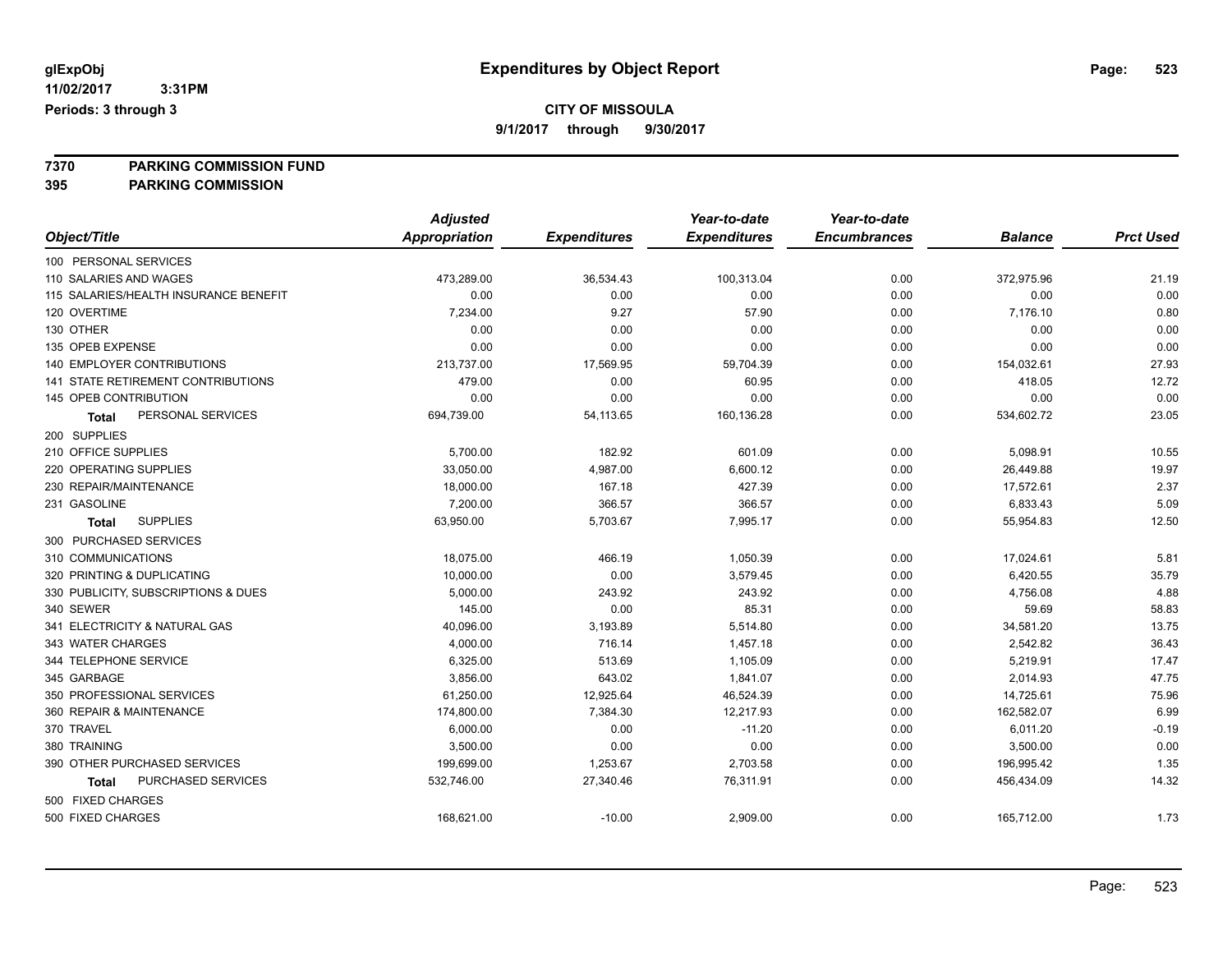### **CITY OF MISSOULA**

**9/1/2017 through 9/30/2017**

**7370 PARKING COMMISSION FUND**

**395 PARKING COMMISSION**

|                                                   | <b>Adjusted</b>      |                     | Year-to-date        | Year-to-date        |                |                  |
|---------------------------------------------------|----------------------|---------------------|---------------------|---------------------|----------------|------------------|
| Object/Title                                      | <b>Appropriation</b> | <b>Expenditures</b> | <b>Expenditures</b> | <b>Encumbrances</b> | <b>Balance</b> | <b>Prct Used</b> |
| 550 MERCHANT SERVICE FEES                         | 21,500.00            | 0.00                | 0.00                | 0.00                | 21,500.00      | 0.00             |
| <b>FIXED CHARGES</b><br>Total                     | 190,121.00           | $-10.00$            | 2,909.00            | 0.00                | 187,212.00     | 1.53             |
| 600 DEBT SERVICE                                  |                      |                     |                     |                     |                |                  |
| 610 PRINCIPAL                                     | 185,600.00           | 0.00                | 92,300.00           | 0.00                | 93,300.00      | 49.73            |
| 620 INTEREST / SERVICE FEES                       | 25.478.00            | 0.00                | 13,258.13           | 0.00                | 12,219.87      | 52.04            |
| <b>DEBT SERVICE</b><br><b>Total</b>               | 211,078.00           | 0.00                | 105,558.13          | 0.00                | 105,519.87     | 50.01            |
| 700 GRANTS & CONTRIBUTIONS                        |                      |                     |                     |                     |                |                  |
| 700 GRANTS & CONTRIBUTIONS                        | 85,000.00            | 2,500.00            | 5,000.00            | 0.00                | 80,000.00      | 5.88             |
| <b>GRANTS &amp; CONTRIBUTIONS</b><br><b>Total</b> | 85,000.00            | 2,500.00            | 5,000.00            | 0.00                | 80,000.00      | 5.88             |
| 800 OTHER OBJECTS                                 |                      |                     |                     |                     |                |                  |
| 820 TRANSFERS TO OTHER FUNDS                      | 307,290.00           | 25,798.75           | 77,396.25           | 0.00                | 229,893.75     | 25.19            |
| 845 CONTINGENCY                                   | 48,965.00            | 0.00                | 0.00                | 0.00                | 48,965.00      | 0.00             |
| OTHER OBJECTS<br><b>Total</b>                     | 356,255.00           | 25,798.75           | 77,396.25           | 0.00                | 278,858.75     | 21.72            |
| PARKING COMMISSION<br><b>Total</b>                | 2,133,889.00         | 115.446.53          | 435,306.74          | 0.00                | 1,698,582.26   | 20.40            |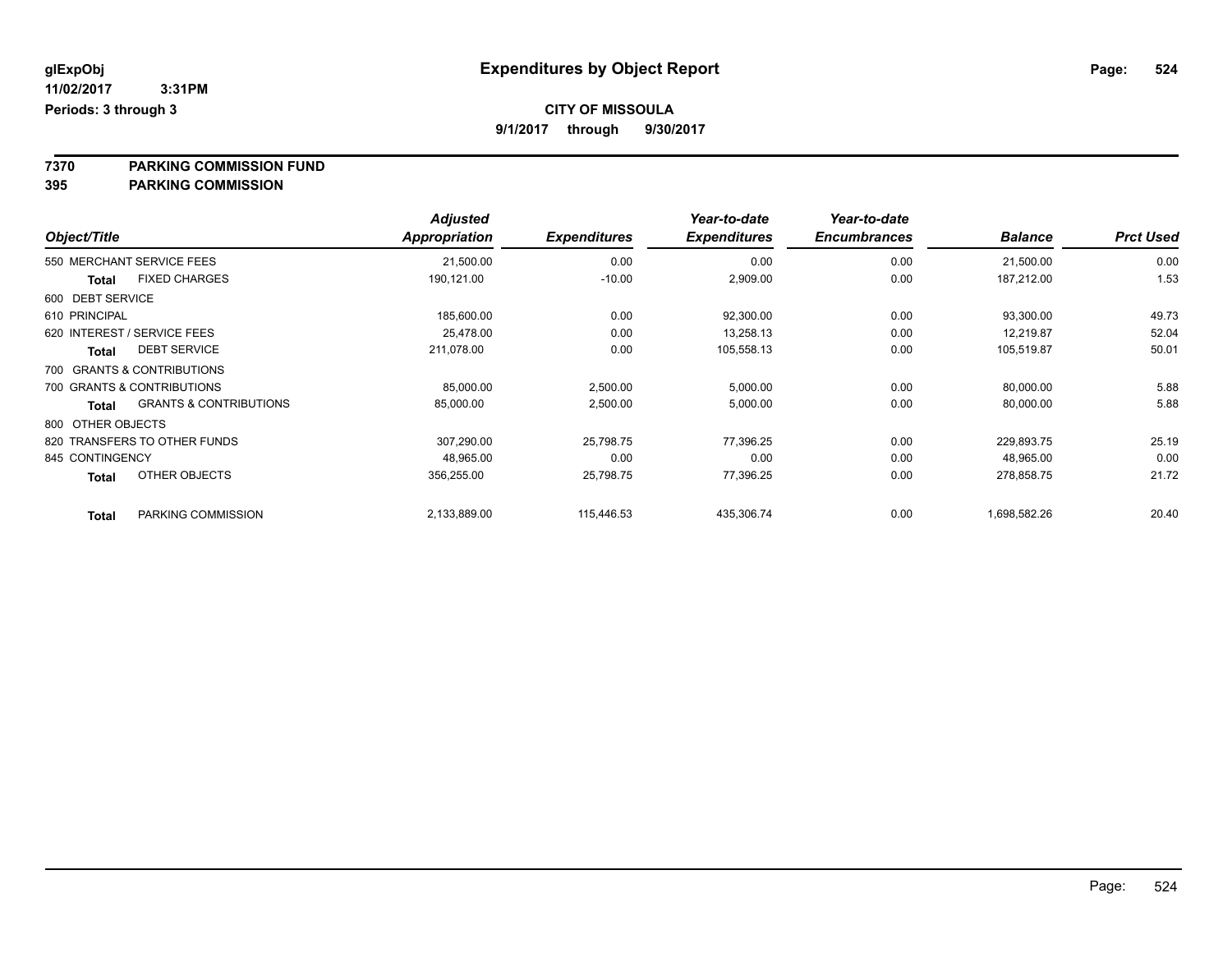**7370 PARKING COMMISSION FUND**

**900 DEPRECIATION**

| Object/Title                          | <b>Adjusted</b><br><b>Appropriation</b> | <b>Expenditures</b> | Year-to-date<br><b>Expenditures</b> | Year-to-date<br><b>Encumbrances</b> | <b>Balance</b> | <b>Prct Used</b> |
|---------------------------------------|-----------------------------------------|---------------------|-------------------------------------|-------------------------------------|----------------|------------------|
| 800 OTHER OBJECTS                     |                                         |                     |                                     |                                     |                |                  |
| 830 DEPRECIATION                      | 0.00                                    | 0.00                | 0.00                                | 0.00                                | 0.00           | 0.00             |
| OTHER OBJECTS<br><b>Total</b>         | 0.00                                    | 0.00                | 0.00                                | 0.00                                | 0.00           | 0.00             |
| 900 CAPITAL OUTLAY                    |                                         |                     |                                     |                                     |                |                  |
| 940 MACHINERY & EQUIPMENT             | 0.00                                    | 0.00                | 0.00                                | 0.00                                | 0.00           | 0.00             |
| <b>CAPITAL OUTLAY</b><br><b>Total</b> | 0.00                                    | 0.00                | 0.00                                | 0.00                                | 0.00           | 0.00             |
|                                       |                                         |                     |                                     |                                     |                |                  |
| <b>DEPRECIATION</b><br>Total          | 0.00                                    | 0.00                | 0.00                                | 0.00                                | 0.00           | 0.00             |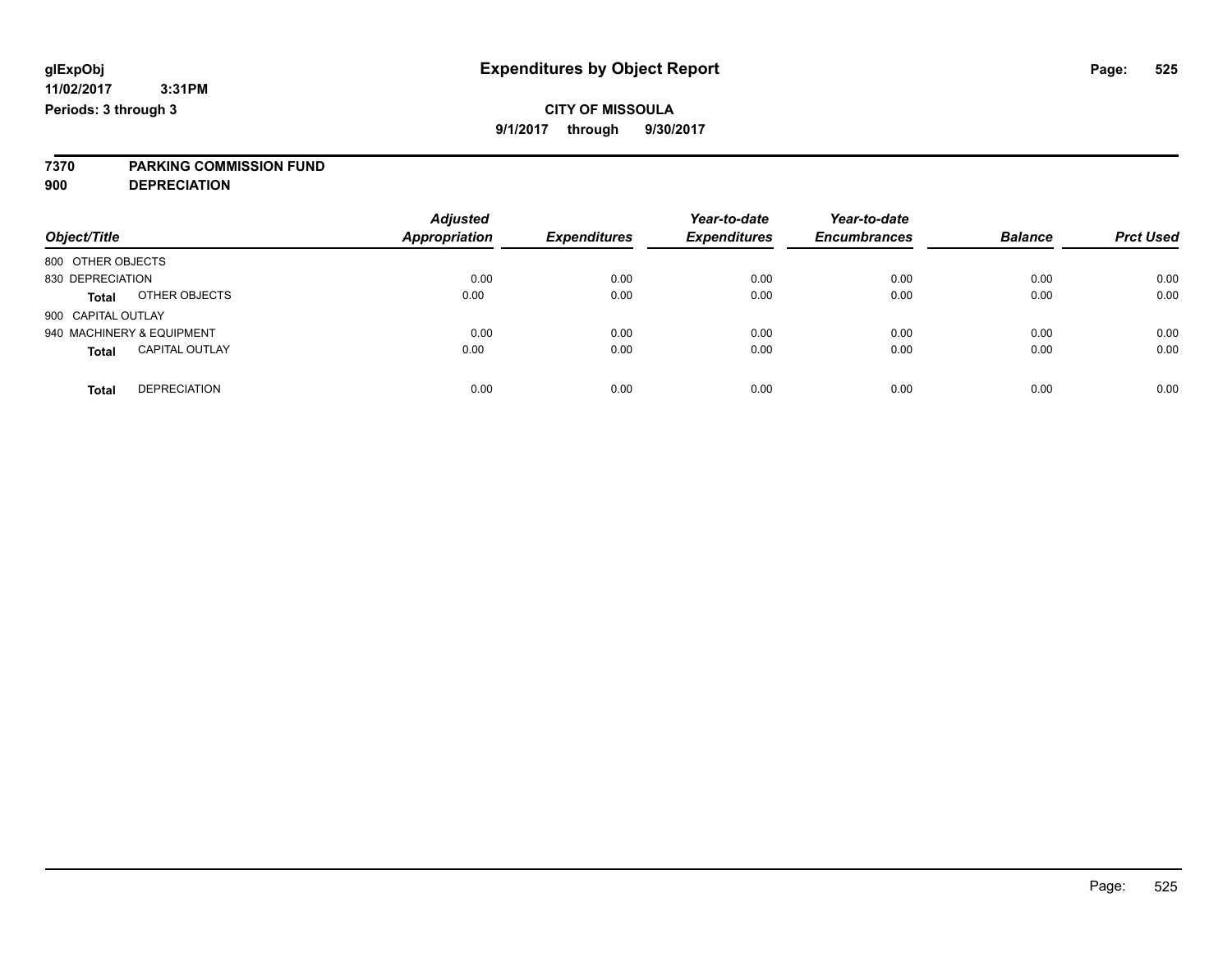#### **7370 PARKING COMMISSION FUND**

|                                       | <b>Adjusted</b> |                     | Year-to-date        | Year-to-date        |                |                  |
|---------------------------------------|-----------------|---------------------|---------------------|---------------------|----------------|------------------|
| Object/Title                          | Appropriation   | <b>Expenditures</b> | <b>Expenditures</b> | <b>Encumbrances</b> | <b>Balance</b> | <b>Prct Used</b> |
| 100 PERSONAL SERVICES                 |                 |                     |                     |                     |                |                  |
| 110 SALARIES AND WAGES                | 473,289.00      | 36,534.43           | 100,313.04          | 0.00                | 372,975.96     | 21.19            |
| 115 SALARIES/HEALTH INSURANCE BENEFIT | 0.00            | 0.00                | 0.00                | 0.00                | 0.00           | 0.00             |
| 120 OVERTIME                          | 7,234.00        | 9.27                | 57.90               | 0.00                | 7,176.10       | 0.80             |
| 130 OTHER                             | 0.00            | 0.00                | 0.00                | 0.00                | 0.00           | 0.00             |
| 135 OPEB EXPENSE                      | 0.00            | 0.00                | 0.00                | 0.00                | 0.00           | 0.00             |
| <b>140 EMPLOYER CONTRIBUTIONS</b>     | 213,737.00      | 17,569.95           | 59,704.39           | 0.00                | 154,032.61     | 27.93            |
| 141 STATE RETIREMENT CONTRIBUTIONS    | 479.00          | 0.00                | 60.95               | 0.00                | 418.05         | 12.72            |
| 145 OPEB CONTRIBUTION                 | 0.00            | 0.00                | 0.00                | 0.00                | 0.00           | 0.00             |
| PERSONAL SERVICES<br><b>Total</b>     | 694,739.00      | 54,113.65           | 160,136.28          | 0.00                | 534,602.72     | 23.05            |
| 200 SUPPLIES                          |                 |                     |                     |                     |                |                  |
| 210 OFFICE SUPPLIES                   | 5,700.00        | 182.92              | 601.09              | 0.00                | 5,098.91       | 10.55            |
| 220 OPERATING SUPPLIES                | 33,050.00       | 4,987.00            | 6,600.12            | 0.00                | 26,449.88      | 19.97            |
| 230 REPAIR/MAINTENANCE                | 18,000.00       | 167.18              | 427.39              | 0.00                | 17,572.61      | 2.37             |
| 231 GASOLINE                          | 7,200.00        | 366.57              | 366.57              | 0.00                | 6,833.43       | 5.09             |
| <b>SUPPLIES</b><br>Total              | 63,950.00       | 5,703.67            | 7,995.17            | 0.00                | 55,954.83      | 12.50            |
| 300 PURCHASED SERVICES                |                 |                     |                     |                     |                |                  |
| 310 COMMUNICATIONS                    | 18,075.00       | 466.19              | 1,050.39            | 0.00                | 17,024.61      | 5.81             |
| 320 PRINTING & DUPLICATING            | 10,000.00       | 0.00                | 3,579.45            | 0.00                | 6,420.55       | 35.79            |
| 330 PUBLICITY, SUBSCRIPTIONS & DUES   | 5,000.00        | 243.92              | 243.92              | 0.00                | 4,756.08       | 4.88             |
| 340 SEWER                             | 145.00          | 0.00                | 85.31               | 0.00                | 59.69          | 58.83            |
| 341 ELECTRICITY & NATURAL GAS         | 40,096.00       | 3,193.89            | 5,514.80            | 0.00                | 34,581.20      | 13.75            |
| 343 WATER CHARGES                     | 4,000.00        | 716.14              | 1,457.18            | 0.00                | 2,542.82       | 36.43            |
| 344 TELEPHONE SERVICE                 | 6,325.00        | 513.69              | 1,105.09            | 0.00                | 5,219.91       | 17.47            |
| 345 GARBAGE                           | 3,856.00        | 643.02              | 1,841.07            | 0.00                | 2,014.93       | 47.75            |
| 350 PROFESSIONAL SERVICES             | 61,250.00       | 12,925.64           | 46,524.39           | 0.00                | 14,725.61      | 75.96            |
| 360 REPAIR & MAINTENANCE              | 174,800.00      | 7,384.30            | 12,217.93           | 0.00                | 162,582.07     | 6.99             |
| 370 TRAVEL                            | 6,000.00        | 0.00                | $-11.20$            | 0.00                | 6,011.20       | $-0.19$          |
| 380 TRAINING                          | 3,500.00        | 0.00                | 0.00                | 0.00                | 3,500.00       | 0.00             |
| 390 OTHER PURCHASED SERVICES          | 199,699.00      | 1,253.67            | 2,703.58            | 0.00                | 196,995.42     | 1.35             |
| PURCHASED SERVICES<br>Total           | 532,746.00      | 27,340.46           | 76,311.91           | 0.00                | 456,434.09     | 14.32            |
| 500 FIXED CHARGES                     |                 |                     |                     |                     |                |                  |
| 500 FIXED CHARGES                     | 168,621.00      | $-10.00$            | 2,909.00            | 0.00                | 165,712.00     | 1.73             |
| 550 MERCHANT SERVICE FEES             | 21,500.00       | 0.00                | 0.00                | 0.00                | 21,500.00      | 0.00             |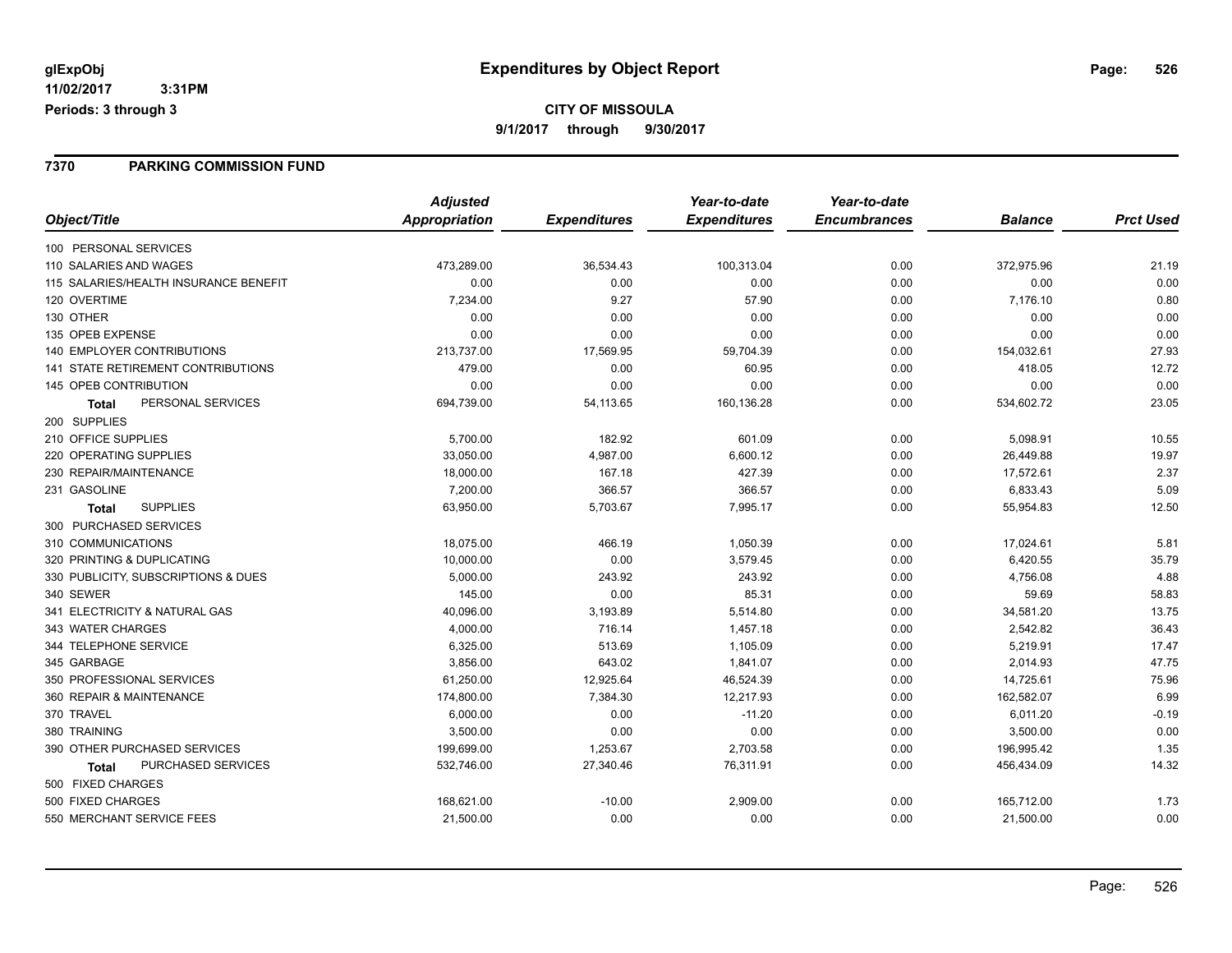#### **7370 PARKING COMMISSION FUND**

|                    |                                   | <b>Adjusted</b> |                     | Year-to-date        | Year-to-date        |                |                  |
|--------------------|-----------------------------------|-----------------|---------------------|---------------------|---------------------|----------------|------------------|
| Object/Title       |                                   | Appropriation   | <b>Expenditures</b> | <b>Expenditures</b> | <b>Encumbrances</b> | <b>Balance</b> | <b>Prct Used</b> |
| Total              | <b>FIXED CHARGES</b>              | 190,121.00      | $-10.00$            | 2,909.00            | 0.00                | 187,212.00     | 1.53             |
| 600 DEBT SERVICE   |                                   |                 |                     |                     |                     |                |                  |
| 610 PRINCIPAL      |                                   | 185,600.00      | 0.00                | 92,300.00           | 0.00                | 93,300.00      | 49.73            |
|                    | 620 INTEREST / SERVICE FEES       | 25,478.00       | 0.00                | 13,258.13           | 0.00                | 12,219.87      | 52.04            |
| <b>Total</b>       | <b>DEBT SERVICE</b>               | 211,078.00      | 0.00                | 105,558.13          | 0.00                | 105,519.87     | 50.01            |
|                    | 700 GRANTS & CONTRIBUTIONS        |                 |                     |                     |                     |                |                  |
|                    | 700 GRANTS & CONTRIBUTIONS        | 85,000.00       | 2,500.00            | 5,000.00            | 0.00                | 80,000.00      | 5.88             |
| <b>Total</b>       | <b>GRANTS &amp; CONTRIBUTIONS</b> | 85,000.00       | 2,500.00            | 5,000.00            | 0.00                | 80,000.00      | 5.88             |
| 800 OTHER OBJECTS  |                                   |                 |                     |                     |                     |                |                  |
|                    | 820 TRANSFERS TO OTHER FUNDS      | 307,290.00      | 25,798.75           | 77,396.25           | 0.00                | 229,893.75     | 25.19            |
| 830 DEPRECIATION   |                                   | 0.00            | 0.00                | 0.00                | 0.00                | 0.00           | 0.00             |
| 845 CONTINGENCY    |                                   | 48,965.00       | 0.00                | 0.00                | 0.00                | 48,965.00      | 0.00             |
| Total              | OTHER OBJECTS                     | 356,255.00      | 25,798.75           | 77,396.25           | 0.00                | 278,858.75     | 21.72            |
| 900 CAPITAL OUTLAY |                                   |                 |                     |                     |                     |                |                  |
|                    | 940 MACHINERY & EQUIPMENT         | 0.00            | 0.00                | 0.00                | 0.00                | 0.00           | 0.00             |
| Total              | <b>CAPITAL OUTLAY</b>             | 0.00            | 0.00                | 0.00                | 0.00                | 0.00           | 0.00             |
| <b>Total</b>       | PARKING COMMISSION FUND           | 2,133,889.00    | 115,446.53          | 435,306.74          | 0.00                | 1,698,582.26   | 20.40            |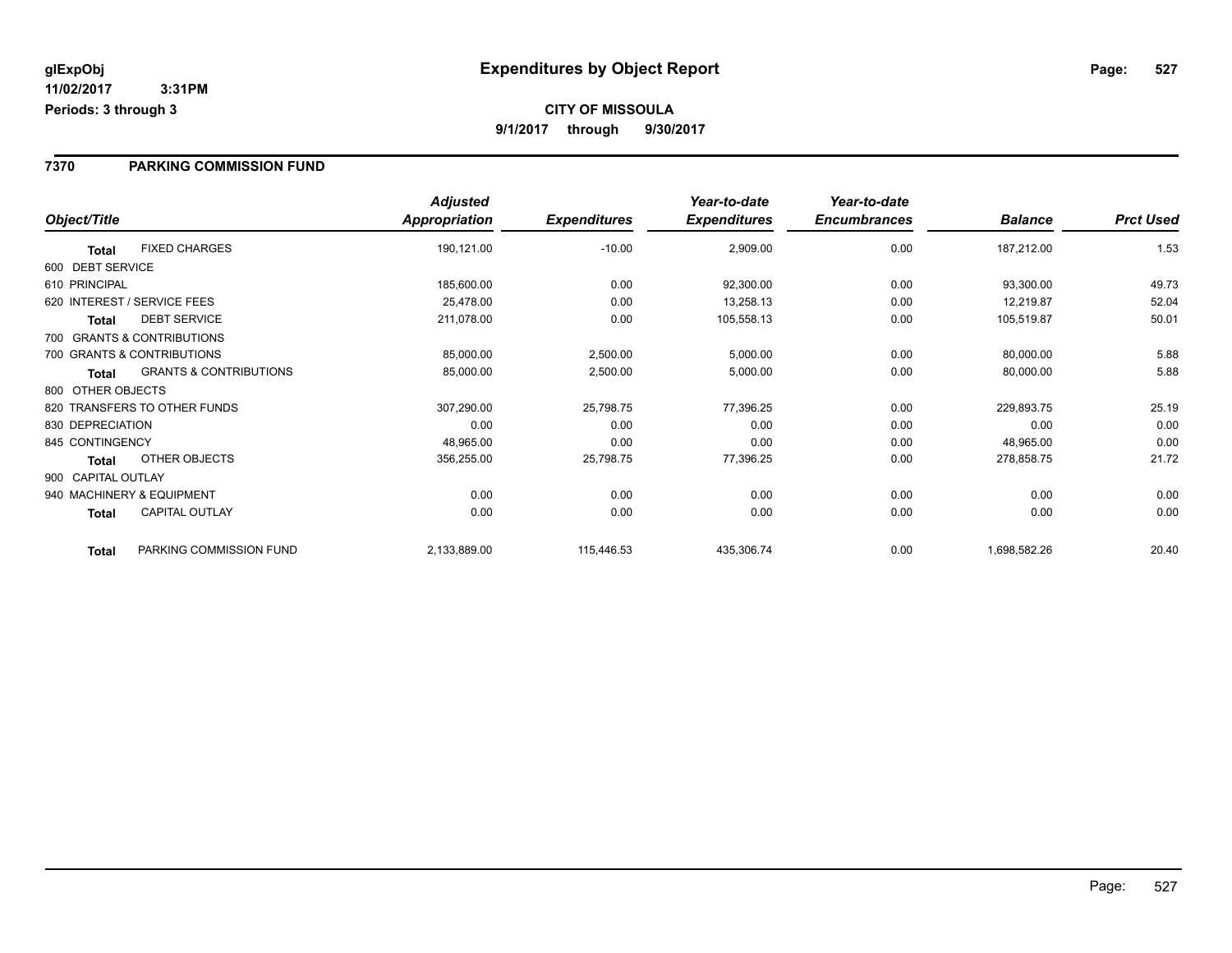### **CITY OF MISSOULA**

**9/1/2017 through 9/30/2017**

**7371 FRONT STREET PARKING BONDS**

**395 PARKING COMMISSION**

|                   |                             | <b>Adjusted</b> |                     | Year-to-date        | Year-to-date        |                |                  |
|-------------------|-----------------------------|-----------------|---------------------|---------------------|---------------------|----------------|------------------|
| Object/Title      |                             | Appropriation   | <b>Expenditures</b> | <b>Expenditures</b> | <b>Encumbrances</b> | <b>Balance</b> | <b>Prct Used</b> |
| 500 FIXED CHARGES |                             |                 |                     |                     |                     |                |                  |
|                   | 550 MERCHANT SERVICE FEES   | 350.00          | 0.00                | 0.00                | 0.00                | 350.00         | 0.00             |
| <b>Total</b>      | <b>FIXED CHARGES</b>        | 350.00          | 0.00                | 0.00                | 0.00                | 350.00         | 0.00             |
| 600 DEBT SERVICE  |                             |                 |                     |                     |                     |                |                  |
| 610 PRINCIPAL     |                             | 154,290.00      | 0.00                | 0.00                | 0.00                | 154.290.00     | 0.00             |
|                   | 620 INTEREST / SERVICE FEES | 102.860.00      | 130.487.51          | 130.487.51          | 0.00                | $-27.627.51$   | 126.86           |
| <b>Total</b>      | <b>DEBT SERVICE</b>         | 257.150.00      | 130.487.51          | 130.487.51          | 0.00                | 126.662.49     | 50.74            |
| <b>Total</b>      | PARKING COMMISSION          | 257.500.00      | 130.487.51          | 130.487.51          | 0.00                | 127.012.49     | 50.67            |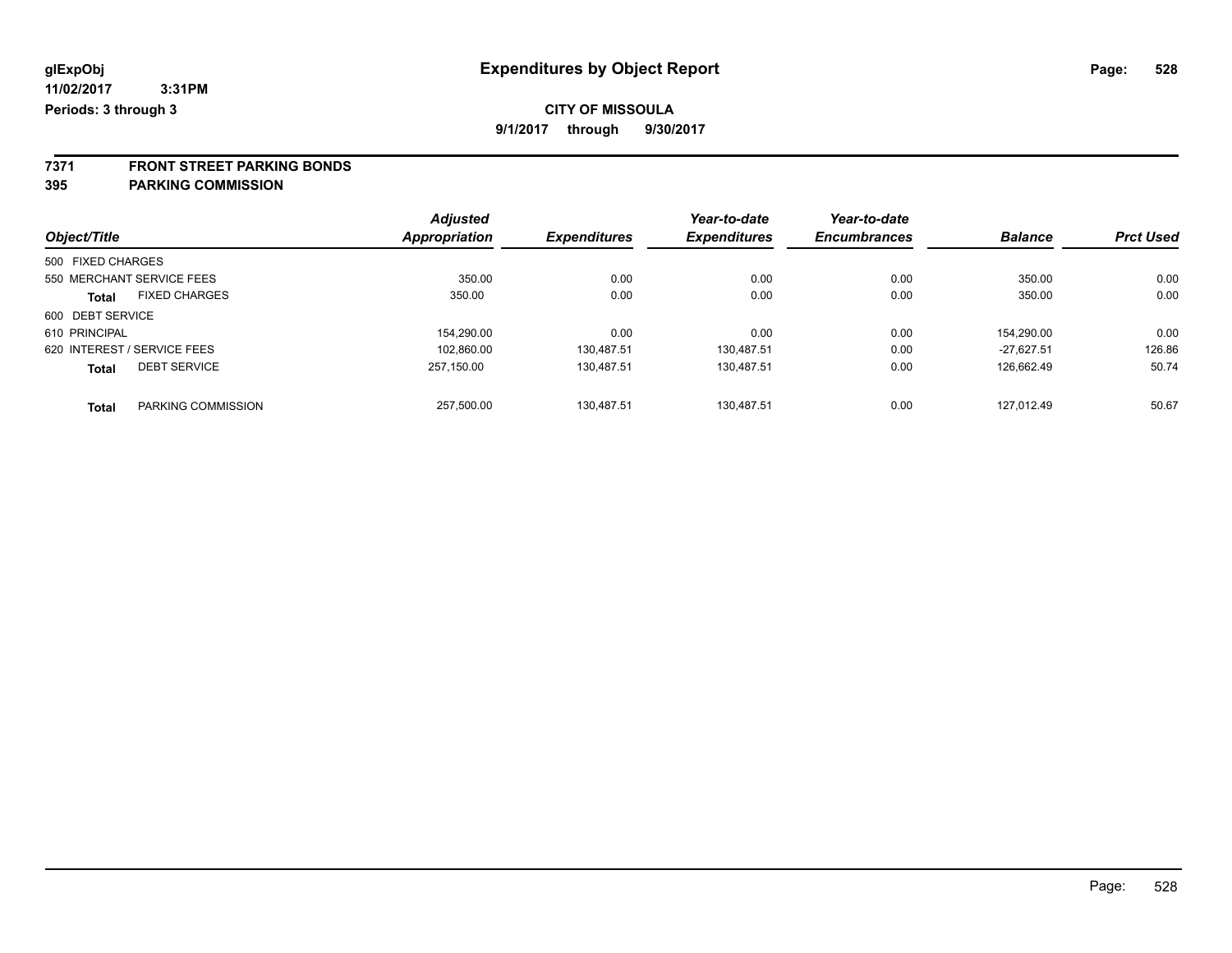**9/1/2017 through 9/30/2017**

#### **7371 FRONT STREET PARKING BONDS**

|                                                   | <b>Adjusted</b>      |                     | Year-to-date        | Year-to-date        |                |                  |
|---------------------------------------------------|----------------------|---------------------|---------------------|---------------------|----------------|------------------|
| Object/Title                                      | <b>Appropriation</b> | <b>Expenditures</b> | <b>Expenditures</b> | <b>Encumbrances</b> | <b>Balance</b> | <b>Prct Used</b> |
| 500 FIXED CHARGES                                 |                      |                     |                     |                     |                |                  |
| 550 MERCHANT SERVICE FEES                         | 350.00               | 0.00                | 0.00                | 0.00                | 350.00         | 0.00             |
| <b>FIXED CHARGES</b><br><b>Total</b>              | 350.00               | 0.00                | 0.00                | 0.00                | 350.00         | 0.00             |
| 600 DEBT SERVICE                                  |                      |                     |                     |                     |                |                  |
| 610 PRINCIPAL                                     | 154.290.00           | 0.00                | 0.00                | 0.00                | 154.290.00     | 0.00             |
| 620 INTEREST / SERVICE FEES                       | 102.860.00           | 130.487.51          | 130.487.51          | 0.00                | $-27.627.51$   | 126.86           |
| <b>DEBT SERVICE</b><br><b>Total</b>               | 257.150.00           | 130.487.51          | 130.487.51          | 0.00                | 126.662.49     | 50.74            |
| <b>FRONT STREET PARKING BONDS</b><br><b>Total</b> | 257.500.00           | 130.487.51          | 130.487.51          | 0.00                | 127.012.49     | 50.67            |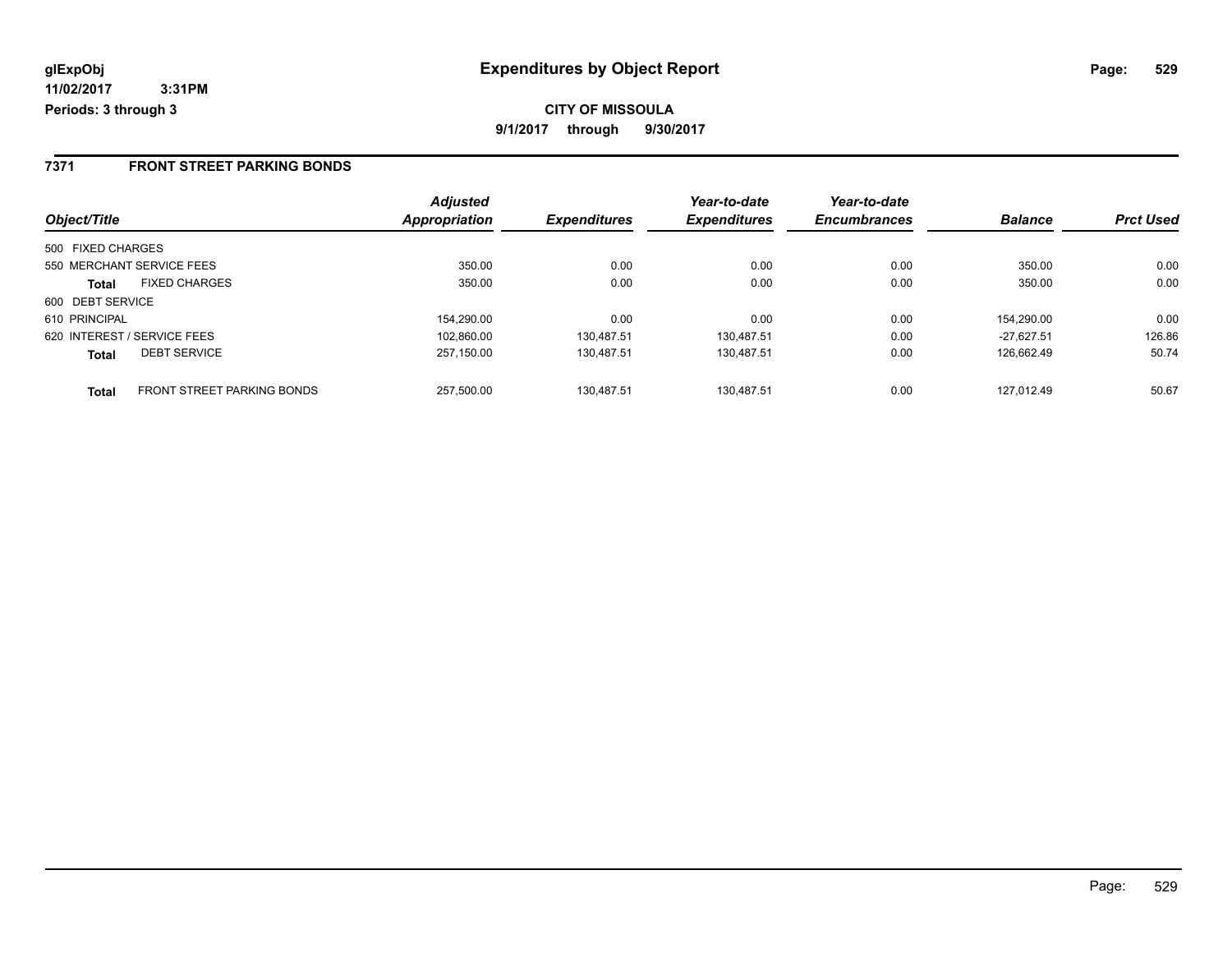#### **CITY OF MISSOULA**

**9/1/2017 through 9/30/2017**

# **7372 SINKING FUND/FRONT ST PARKING BONDS**

**395 PARKING COMMISSION**

| Object/Title                        | <b>Adjusted</b><br>Appropriation | <b>Expenditures</b> | Year-to-date<br><b>Expenditures</b> | Year-to-date<br><b>Encumbrances</b> | <b>Balance</b> | <b>Prct Used</b> |
|-------------------------------------|----------------------------------|---------------------|-------------------------------------|-------------------------------------|----------------|------------------|
| 600 DEBT SERVICE                    |                                  |                     |                                     |                                     |                |                  |
| 610 PRINCIPAL                       | 153.000.00                       | 255,000.00          | 255,000.00                          | 0.00                                | $-102.000.00$  | 166.67           |
| 620 INTEREST / SERVICE FEES         | 102,000.00                       | 0.00                | 0.00                                | 0.00                                | 102,000.00     | 0.00             |
| <b>DEBT SERVICE</b><br><b>Total</b> | 255.000.00                       | 255,000.00          | 255,000.00                          | 0.00                                | 0.00           | 100.00           |
| PARKING COMMISSION<br><b>Total</b>  | 255,000.00                       | 255,000.00          | 255,000.00                          | 0.00                                | 0.00           | 100.00           |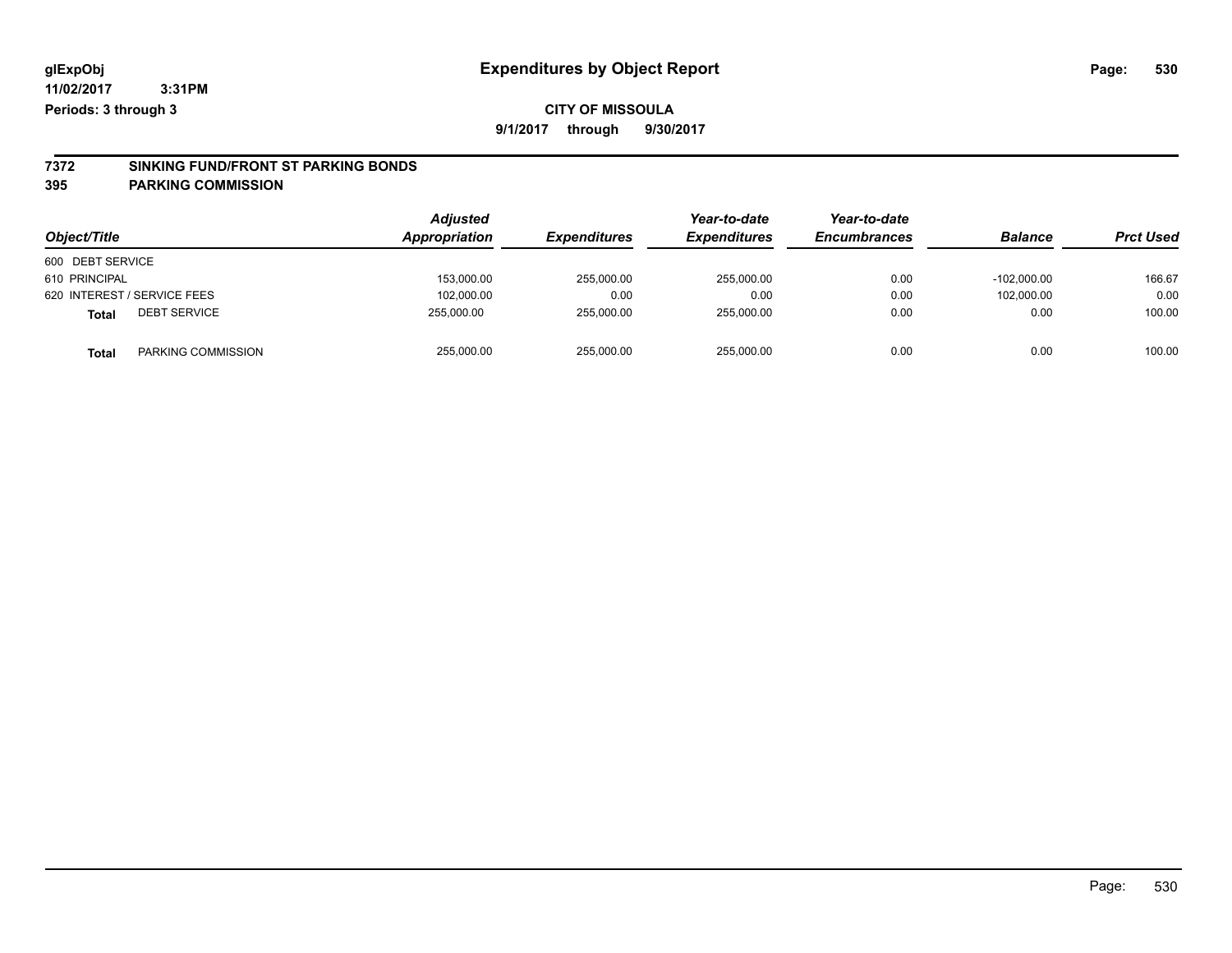#### **glExpObj Expenditures by Object Report Page: 531**

**11/02/2017 3:31PM Periods: 3 through 3**

#### **7372 SINKING FUND/FRONT ST PARKING BONDS**

| Object/Title     |                                   | <b>Adjusted</b><br><b>Appropriation</b> | <b>Expenditures</b> | Year-to-date<br><b>Expenditures</b> | Year-to-date<br><b>Encumbrances</b> | <b>Balance</b> | <b>Prct Used</b> |
|------------------|-----------------------------------|-----------------------------------------|---------------------|-------------------------------------|-------------------------------------|----------------|------------------|
| 600 DEBT SERVICE |                                   |                                         |                     |                                     |                                     |                |                  |
| 610 PRINCIPAL    |                                   | 153,000.00                              | 255.000.00          | 255,000.00                          | 0.00                                | $-102.000.00$  | 166.67           |
|                  | 620 INTEREST / SERVICE FEES       | 102,000.00                              | 0.00                | 0.00                                | 0.00                                | 102,000.00     | 0.00             |
| <b>Total</b>     | <b>DEBT SERVICE</b>               | 255.000.00                              | 255.000.00          | 255.000.00                          | 0.00                                | 0.00           | 100.00           |
| <b>Total</b>     | SINKING FUND/FRONT ST PARKING BON | 255.000.00                              | 255.000.00          | 255.000.00                          | 0.00                                | 0.00           | 100.00           |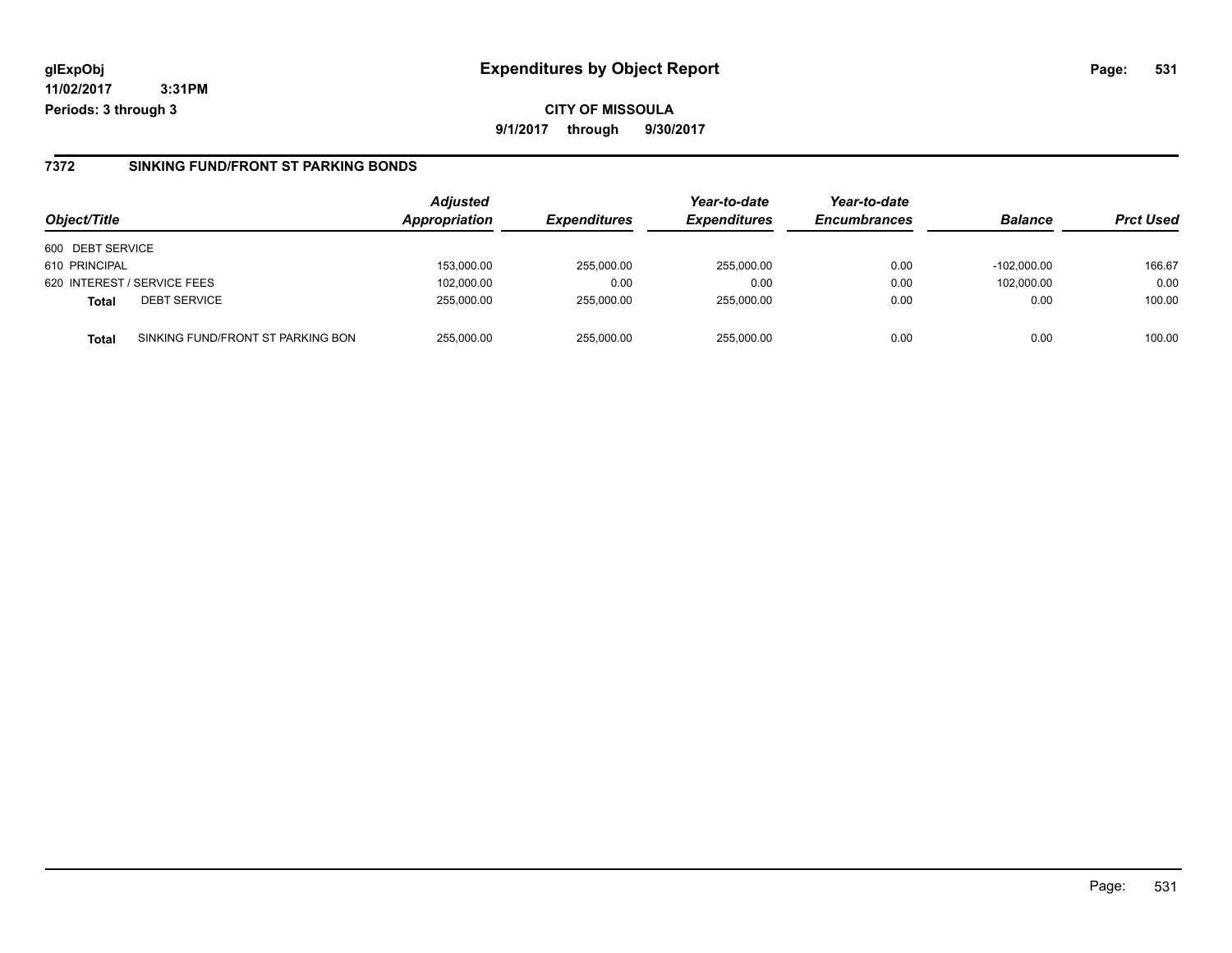### **CITY OF MISSOULA**

**9/1/2017 through 9/30/2017**

# **7375 PLEDGED TAX INCREMENT-2010B BOND**

#### **395 PARKING COMMISSION**

| Object/Title                       | <b>Adjusted</b><br>Appropriation | <b>Expenditures</b> | Year-to-date<br><b>Expenditures</b> | Year-to-date<br><b>Encumbrances</b> | <b>Balance</b> | <b>Prct Used</b> |
|------------------------------------|----------------------------------|---------------------|-------------------------------------|-------------------------------------|----------------|------------------|
| 800 OTHER OBJECTS                  |                                  |                     |                                     |                                     |                |                  |
| 820 TRANSFERS TO OTHER FUNDS       | 204,860.00                       | 0.00                | 0.00                                | 0.00                                | 204,860.00     | 0.00             |
| OTHER OBJECTS<br>Total             | 204,860.00                       | 0.00                | 0.00                                | 0.00                                | 204.860.00     | 0.00             |
| PARKING COMMISSION<br><b>Total</b> | 204,860.00                       | 0.00                | 0.00                                | 0.00                                | 204,860.00     | 0.00             |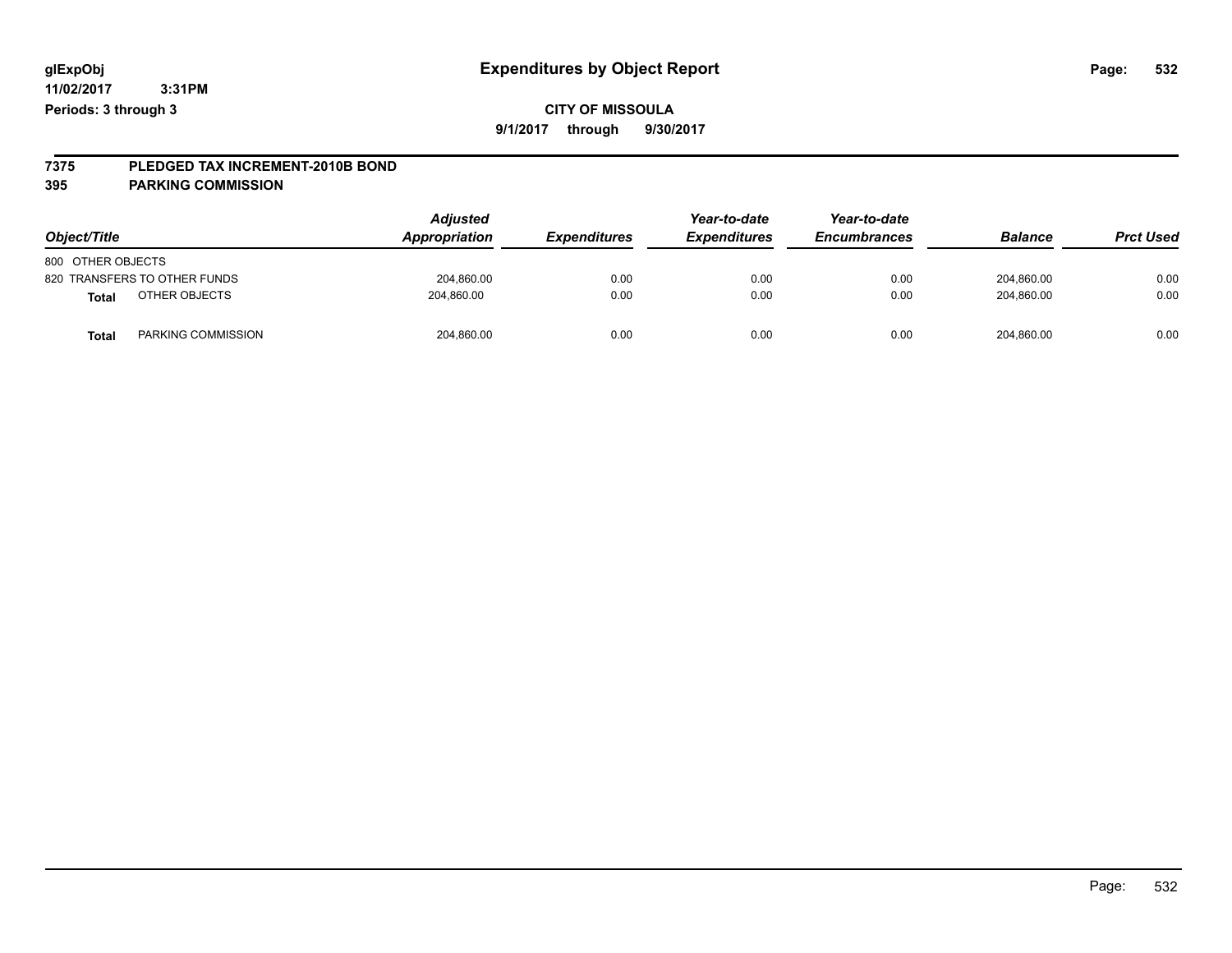#### **glExpObj Expenditures by Object Report Page: 533**

**11/02/2017 3:31PM Periods: 3 through 3**

**9/1/2017 through 9/30/2017**

#### **7375 PLEDGED TAX INCREMENT-2010B BOND**

| Object/Title                              | <b>Adjusted</b><br>Appropriation | <b>Expenditures</b> | Year-to-date<br><b>Expenditures</b> | Year-to-date<br><b>Encumbrances</b> | <b>Balance</b> | <b>Prct Used</b> |
|-------------------------------------------|----------------------------------|---------------------|-------------------------------------|-------------------------------------|----------------|------------------|
| 800 OTHER OBJECTS                         |                                  |                     |                                     |                                     |                |                  |
| 820 TRANSFERS TO OTHER FUNDS              | 204.860.00                       | 0.00                | 0.00                                | 0.00                                | 204.860.00     | 0.00             |
| OTHER OBJECTS<br><b>Total</b>             | 204,860.00                       | 0.00                | 0.00                                | 0.00                                | 204.860.00     | 0.00             |
| PLEDGED TAX INCREMENT-2010B BOND<br>Total | 204.860.00                       | 0.00                | 0.00                                | 0.00                                | 204.860.00     | 0.00             |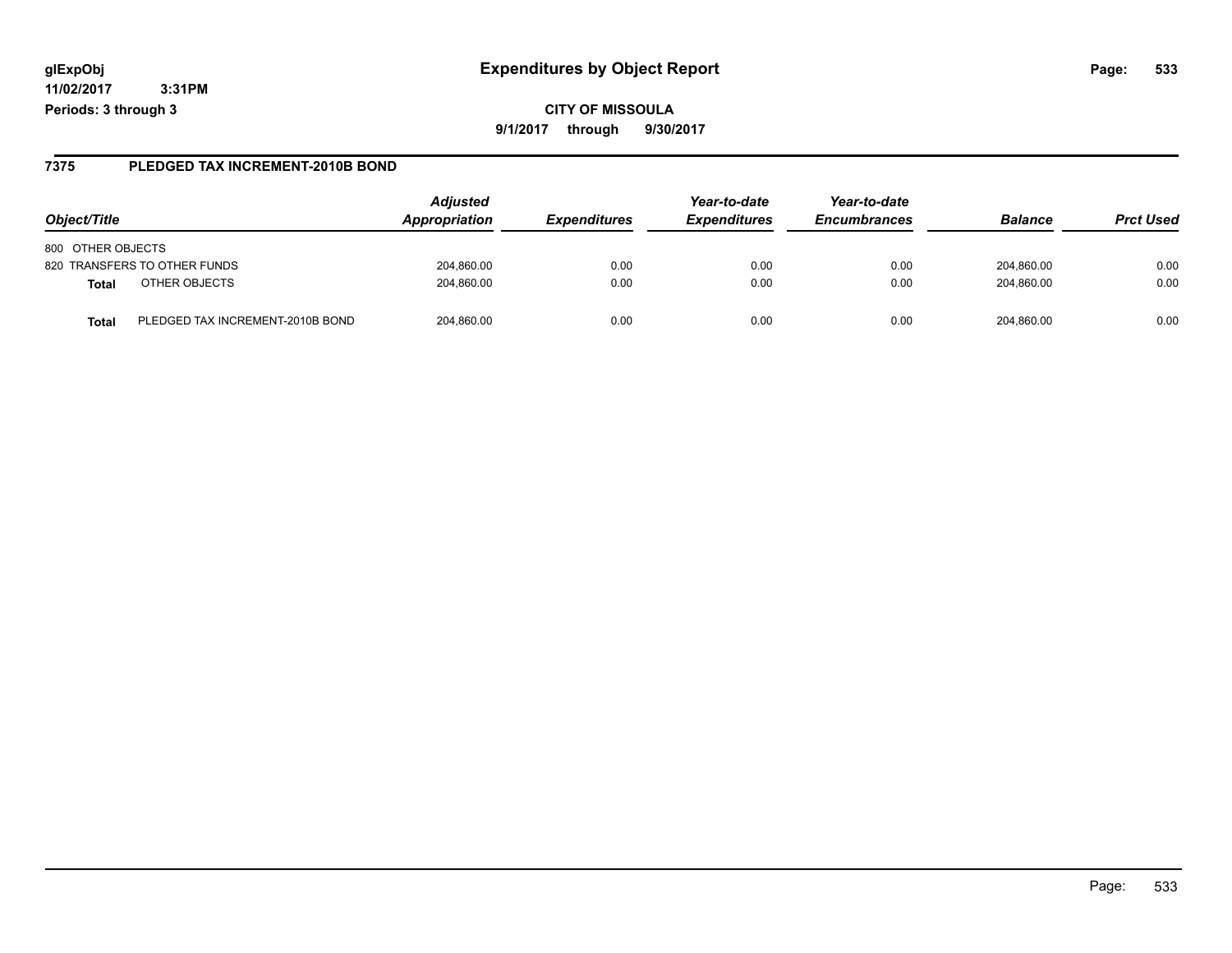# **7380 BUSINESS IMPROVEMENT DISTRICT**

#### **375 BUSINESS IMPROVEMENT DISTRICT**

| Object/Title                                         | Adjusted<br>Appropriation | <b>Expenditures</b> | Year-to-date<br><b>Expenditures</b> | Year-to-date<br><b>Encumbrances</b> | <b>Balance</b> | <b>Prct Used</b> |
|------------------------------------------------------|---------------------------|---------------------|-------------------------------------|-------------------------------------|----------------|------------------|
| 300 PURCHASED SERVICES                               |                           |                     |                                     |                                     |                |                  |
| 345 GARBAGE                                          | 0.00                      | 0.00                | 0.00                                | 0.00                                | 0.00           | 0.00             |
| 350 PROFESSIONAL SERVICES                            | 457,737.00                | 0.00                | 40,000.00                           | 0.00                                | 417.737.00     | 8.74             |
| <b>PURCHASED SERVICES</b><br><b>Total</b>            | 457.737.00                | 0.00                | 40,000.00                           | 0.00                                | 417.737.00     | 8.74             |
| <b>BUSINESS IMPROVEMENT DISTRICT</b><br><b>Total</b> | 457,737.00                | 0.00                | 40.000.00                           | 0.00                                | 417.737.00     | 8.74             |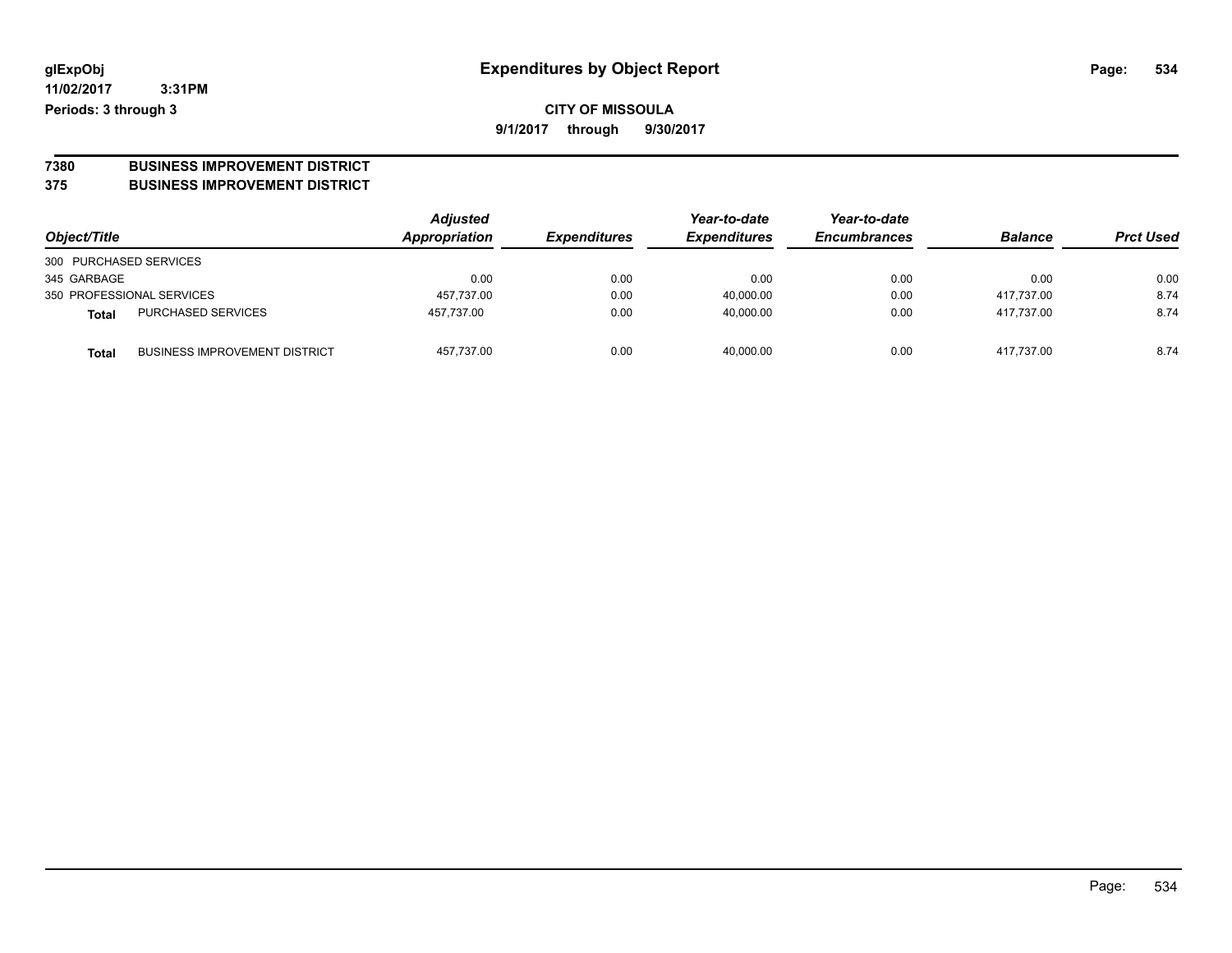**CITY OF MISSOULA 9/1/2017 through 9/30/2017**

#### **7380 BUSINESS IMPROVEMENT DISTRICT**

| Object/Title              |                                      | <b>Adjusted</b><br>Appropriation | <b>Expenditures</b> | Year-to-date<br><b>Expenditures</b> | Year-to-date<br><b>Encumbrances</b> | <b>Balance</b> | <b>Prct Used</b> |
|---------------------------|--------------------------------------|----------------------------------|---------------------|-------------------------------------|-------------------------------------|----------------|------------------|
| 300 PURCHASED SERVICES    |                                      |                                  |                     |                                     |                                     |                |                  |
| 345 GARBAGE               |                                      | 0.00                             | 0.00                | 0.00                                | 0.00                                | 0.00           | 0.00             |
| 350 PROFESSIONAL SERVICES |                                      | 457,737.00                       | 0.00                | 40,000.00                           | 0.00                                | 417.737.00     | 8.74             |
| <b>Total</b>              | <b>PURCHASED SERVICES</b>            | 457,737.00                       | 0.00                | 40.000.00                           | 0.00                                | 417.737.00     | 8.74             |
| Total                     | <b>BUSINESS IMPROVEMENT DISTRICT</b> | 457.737.00                       | 0.00                | 40.000.00                           | 0.00                                | 417.737.00     | 8.74             |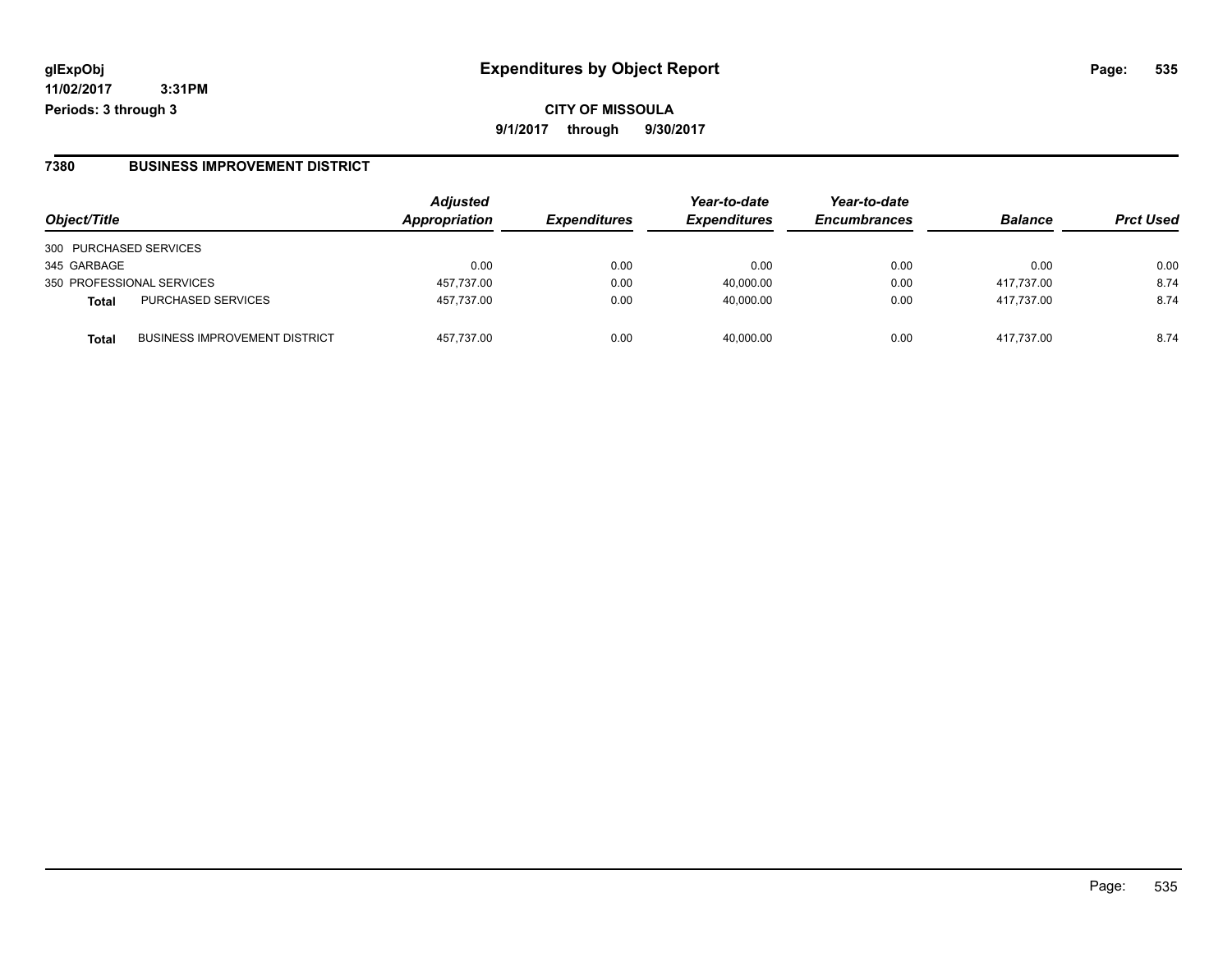# **7381 TOURISM BUSINESS IMPROVEMENT DISTRICT**

#### **375 BUSINESS IMPROVEMENT DISTRICT**

| Object/Title                                         | Adjusted<br>Appropriation | <b>Expenditures</b> | Year-to-date<br><b>Expenditures</b> | Year-to-date<br><b>Encumbrances</b> | <b>Balance</b> | <b>Prct Used</b> |
|------------------------------------------------------|---------------------------|---------------------|-------------------------------------|-------------------------------------|----------------|------------------|
| 300 PURCHASED SERVICES                               |                           |                     |                                     |                                     |                |                  |
| 390 OTHER PURCHASED SERVICES                         | 837,644.00                | 0.00                | 0.00                                | 0.00                                | 837.644.00     | 0.00             |
| <b>PURCHASED SERVICES</b><br><b>Total</b>            | 837.644.00                | 0.00                | 0.00                                | 0.00                                | 837.644.00     | 0.00             |
| <b>BUSINESS IMPROVEMENT DISTRICT</b><br><b>Total</b> | 837,644.00                | 0.00                | 0.00                                | 0.00                                | 837.644.00     | 0.00             |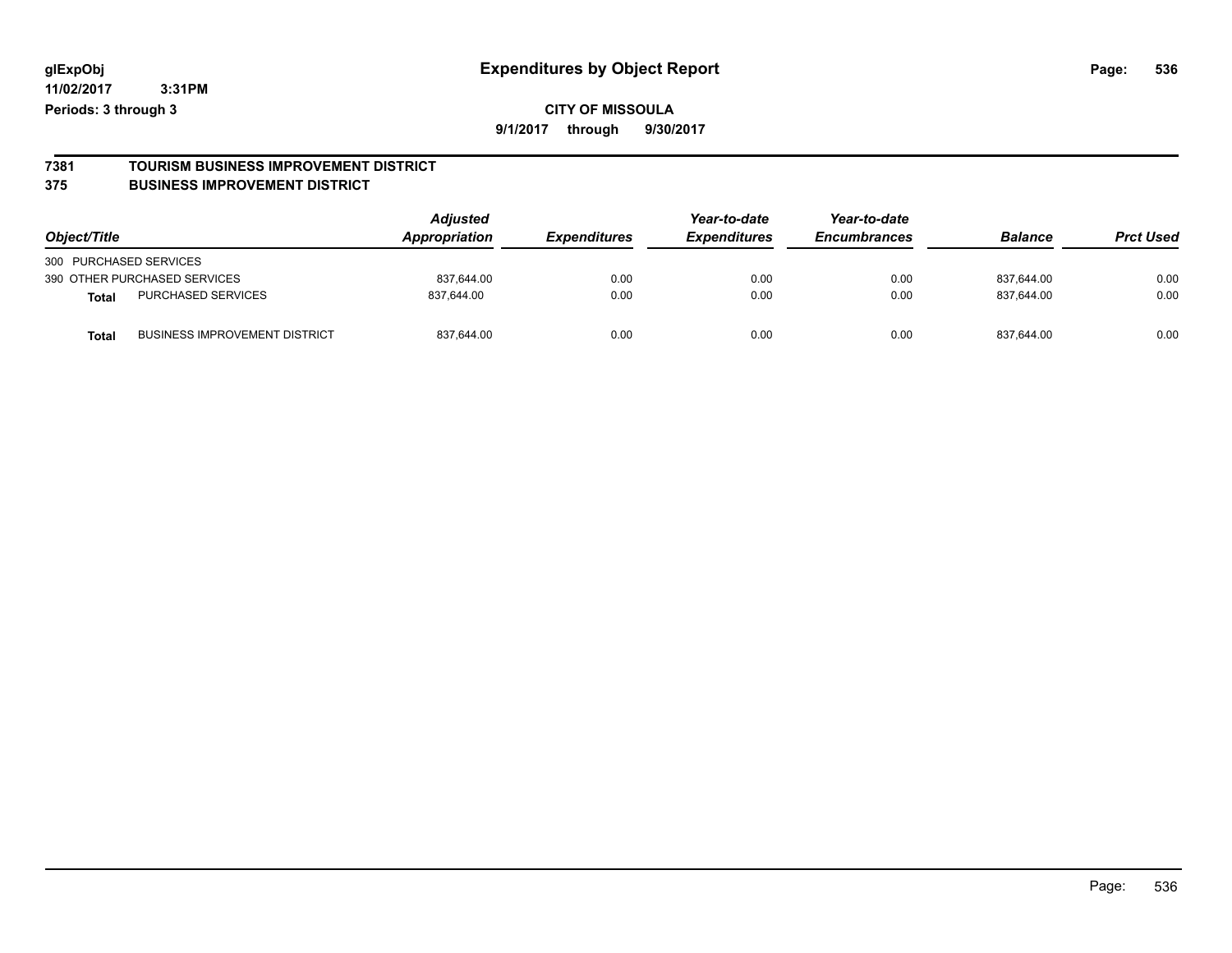#### **glExpObj Expenditures by Object Report Page: 537**

**11/02/2017 3:31PM Periods: 3 through 3**

#### **7381 TOURISM BUSINESS IMPROVEMENT DISTRICT**

| Object/Title                             | <b>Adjusted</b><br><b>Appropriation</b> | <i><b>Expenditures</b></i> | Year-to-date<br><b>Expenditures</b> | Year-to-date<br><b>Encumbrances</b> | <b>Balance</b> | <b>Prct Used</b> |
|------------------------------------------|-----------------------------------------|----------------------------|-------------------------------------|-------------------------------------|----------------|------------------|
| 300 PURCHASED SERVICES                   |                                         |                            |                                     |                                     |                |                  |
| 390 OTHER PURCHASED SERVICES             | 837,644.00                              | 0.00                       | 0.00                                | 0.00                                | 837,644.00     | 0.00             |
| PURCHASED SERVICES<br><b>Total</b>       | 837,644.00                              | 0.00                       | 0.00                                | 0.00                                | 837,644.00     | 0.00             |
| TOURISM BUSINESS IMPROVEMENT DIS<br>Tota | 837.644.00                              | 0.00                       | 0.00                                | 0.00                                | 837.644.00     | 0.00             |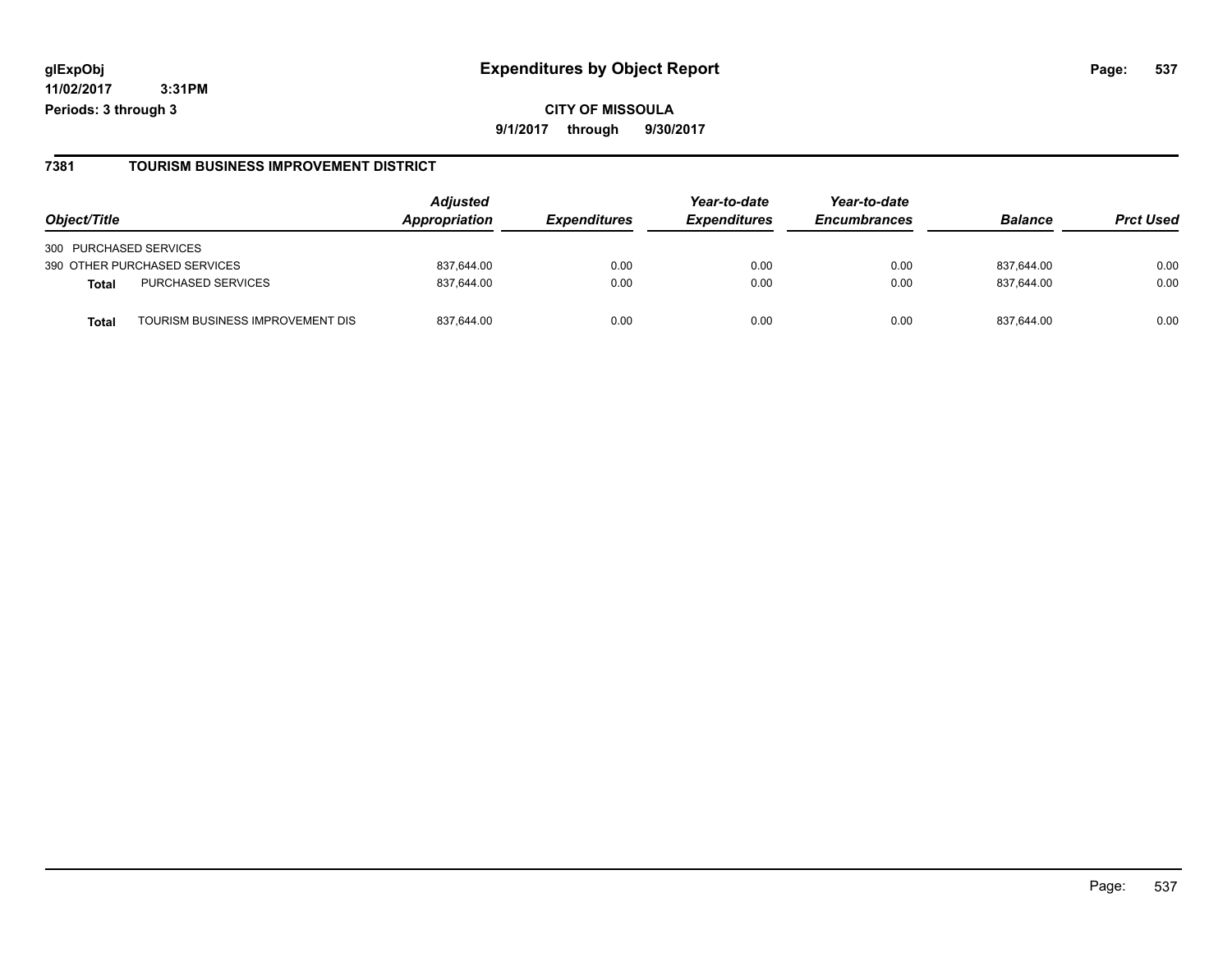**7383 RIVERFRONT TRIANGLE URD**

**385 MRA**

| Object/Title           |                                   | <b>Adjusted</b><br>Appropriation | <b>Expenditures</b> | Year-to-date<br><b>Expenditures</b> | Year-to-date<br><b>Encumbrances</b> | <b>Balance</b> | <b>Prct Used</b> |
|------------------------|-----------------------------------|----------------------------------|---------------------|-------------------------------------|-------------------------------------|----------------|------------------|
| 300 PURCHASED SERVICES |                                   |                                  |                     |                                     |                                     |                |                  |
|                        | 350 PROFESSIONAL SERVICES         | 0.00                             | 0.00                | 500.00                              | 0.00                                | $-500.00$      | 0.00             |
| <b>Total</b>           | PURCHASED SERVICES                | 0.00                             | 0.00                | 500.00                              | 0.00                                | $-500.00$      | 0.00             |
|                        | 700 GRANTS & CONTRIBUTIONS        |                                  |                     |                                     |                                     |                |                  |
|                        | 700 GRANTS & CONTRIBUTIONS        | 1.512.105.00                     | 0.00                | 0.00                                | 0.00                                | 1.512.105.00   | 0.00             |
| Total                  | <b>GRANTS &amp; CONTRIBUTIONS</b> | 1.512.105.00                     | 0.00                | 0.00                                | 0.00                                | 1,512,105.00   | 0.00             |
| 800 OTHER OBJECTS      |                                   |                                  |                     |                                     |                                     |                |                  |
| 845 CONTINGENCY        |                                   | 46.277.00                        | 0.00                | 0.00                                | 0.00                                | 46.277.00      | 0.00             |
| <b>Total</b>           | OTHER OBJECTS                     | 46.277.00                        | 0.00                | 0.00                                | 0.00                                | 46.277.00      | 0.00             |
| <b>Total</b>           | <b>MRA</b>                        | 1,558,382.00                     | 0.00                | 500.00                              | 0.00                                | 1,557,882.00   | 0.03             |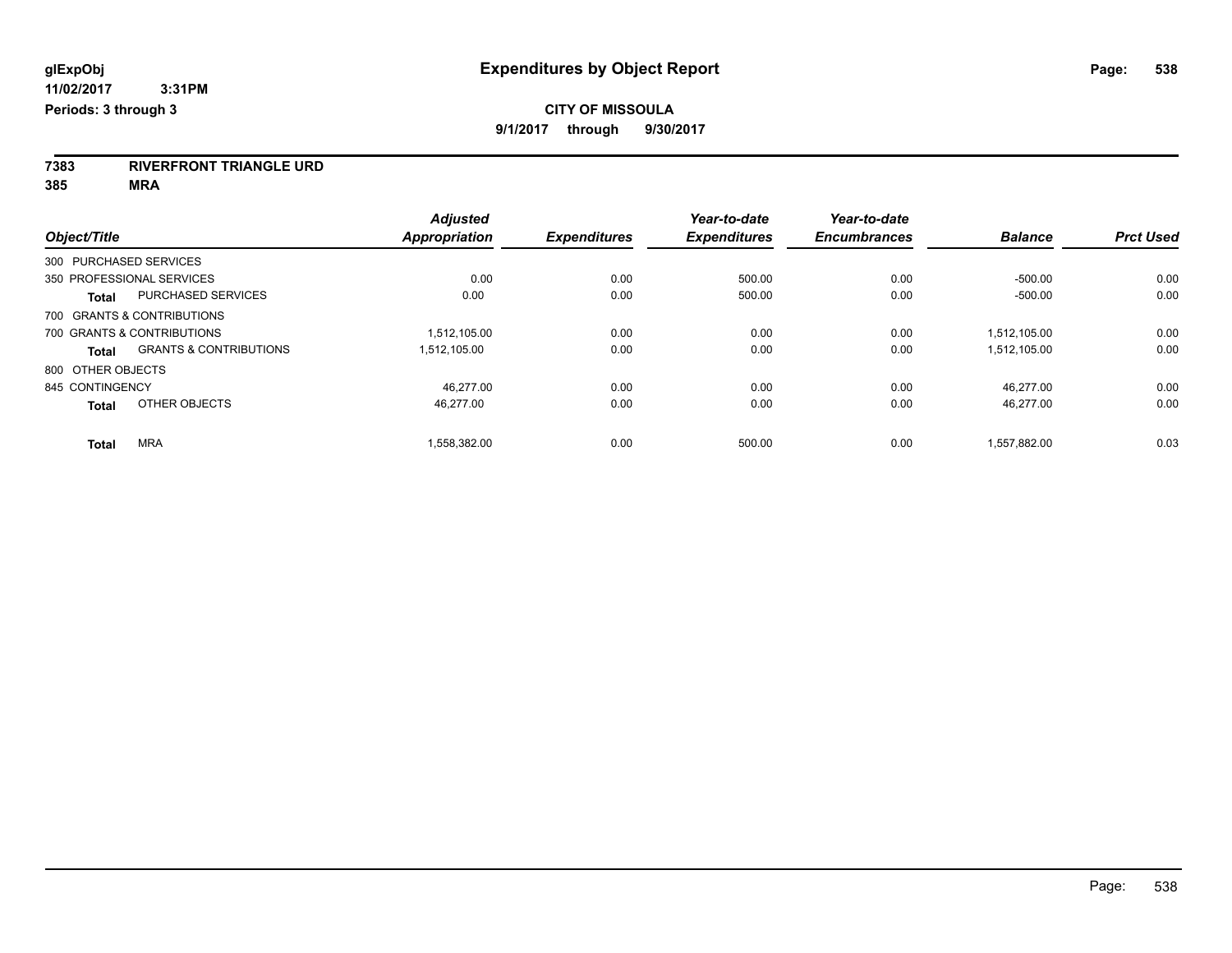#### **7383 RIVERFRONT TRIANGLE URD**

|                   |                                   | <b>Adjusted</b>      |                     | Year-to-date        | Year-to-date        |                |                  |
|-------------------|-----------------------------------|----------------------|---------------------|---------------------|---------------------|----------------|------------------|
| Object/Title      |                                   | <b>Appropriation</b> | <b>Expenditures</b> | <b>Expenditures</b> | <b>Encumbrances</b> | <b>Balance</b> | <b>Prct Used</b> |
|                   | 300 PURCHASED SERVICES            |                      |                     |                     |                     |                |                  |
|                   | 350 PROFESSIONAL SERVICES         | 0.00                 | 0.00                | 500.00              | 0.00                | $-500.00$      | 0.00             |
| Total             | <b>PURCHASED SERVICES</b>         | 0.00                 | 0.00                | 500.00              | 0.00                | $-500.00$      | 0.00             |
|                   | 700 GRANTS & CONTRIBUTIONS        |                      |                     |                     |                     |                |                  |
|                   | 700 GRANTS & CONTRIBUTIONS        | 1,512,105.00         | 0.00                | 0.00                | 0.00                | 1,512,105.00   | 0.00             |
| <b>Total</b>      | <b>GRANTS &amp; CONTRIBUTIONS</b> | 1.512.105.00         | 0.00                | 0.00                | 0.00                | 1.512.105.00   | 0.00             |
| 800 OTHER OBJECTS |                                   |                      |                     |                     |                     |                |                  |
| 845 CONTINGENCY   |                                   | 46.277.00            | 0.00                | 0.00                | 0.00                | 46.277.00      | 0.00             |
| <b>Total</b>      | OTHER OBJECTS                     | 46.277.00            | 0.00                | 0.00                | 0.00                | 46.277.00      | 0.00             |
| <b>Total</b>      | <b>RIVERFRONT TRIANGLE URD</b>    | 1.558.382.00         | 0.00                | 500.00              | 0.00                | 1.557.882.00   | 0.03             |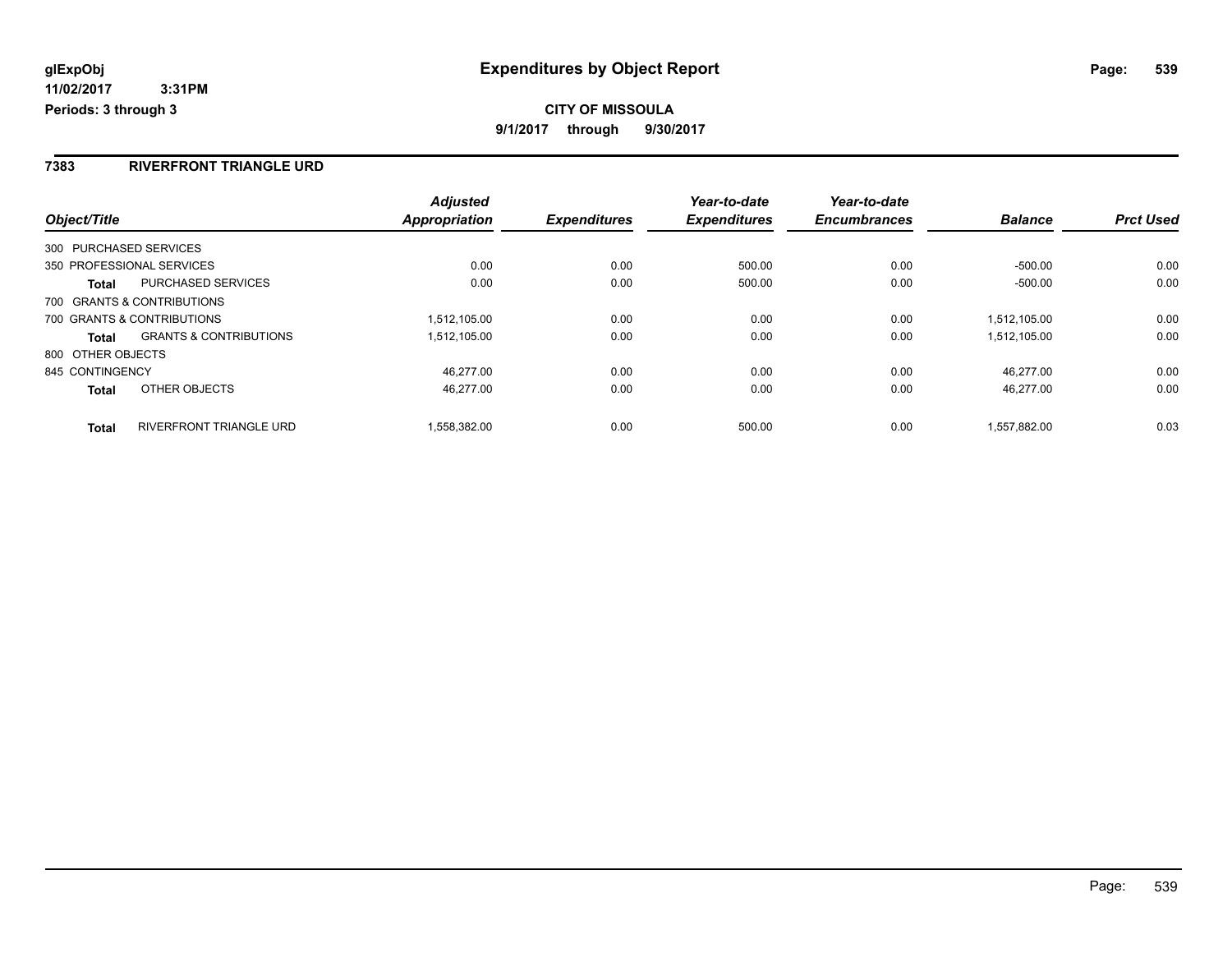# **7384 NRSS DEBT SERVICE CLEARING**

**385 MRA**

| Object/Title                  | <b>Adjusted</b><br><b>Appropriation</b> | <b>Expenditures</b> | Year-to-date<br><b>Expenditures</b> | Year-to-date<br><b>Encumbrances</b> | <b>Balance</b> | <b>Prct Used</b> |
|-------------------------------|-----------------------------------------|---------------------|-------------------------------------|-------------------------------------|----------------|------------------|
| 800 OTHER OBJECTS             |                                         |                     |                                     |                                     |                |                  |
| 820 TRANSFERS TO OTHER FUNDS  | 60.183.00                               | 0.00                | 0.00                                | 0.00                                | 60.183.00      | 0.00             |
| OTHER OBJECTS<br><b>Total</b> | 60,183.00                               | 0.00                | 0.00                                | 0.00                                | 60,183.00      | 0.00             |
| <b>MRA</b><br>Total           | 60,183.00                               | 0.00                | 0.00                                | 0.00                                | 60,183.00      | 0.00             |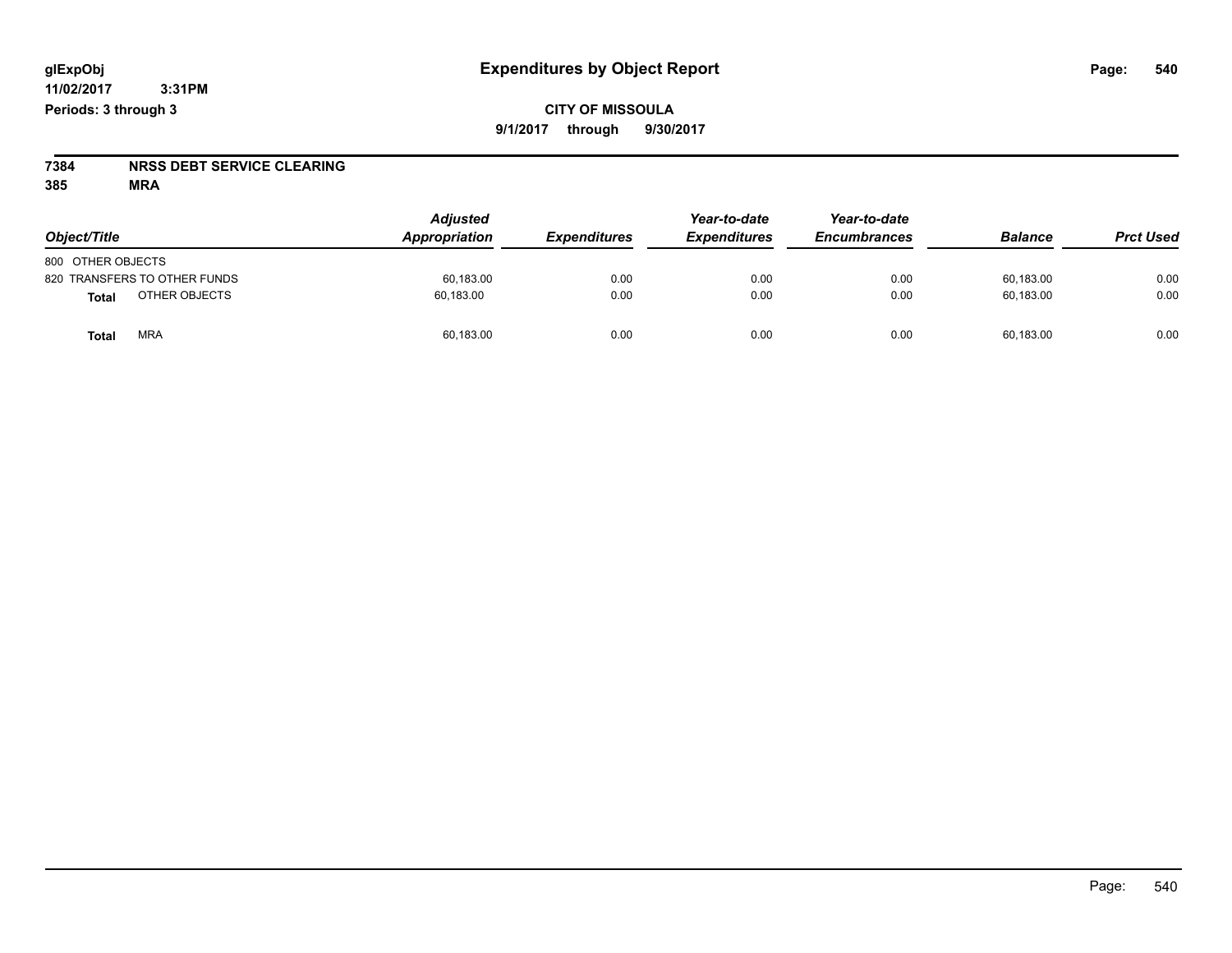**CITY OF MISSOULA 9/1/2017 through 9/30/2017**

### **7384 NRSS DEBT SERVICE CLEARING**

|                                            | <b>Adjusted</b> |                     | Year-to-date               | Year-to-date        |                |                  |
|--------------------------------------------|-----------------|---------------------|----------------------------|---------------------|----------------|------------------|
| Object/Title                               | Appropriation   | <b>Expenditures</b> | <i><b>Expenditures</b></i> | <b>Encumbrances</b> | <b>Balance</b> | <b>Prct Used</b> |
| 800 OTHER OBJECTS                          |                 |                     |                            |                     |                |                  |
| 820 TRANSFERS TO OTHER FUNDS               | 60,183.00       | 0.00                | 0.00                       | 0.00                | 60,183.00      | 0.00             |
| OTHER OBJECTS<br>Total                     | 60,183.00       | 0.00                | 0.00                       | 0.00                | 60,183.00      | 0.00             |
| NRSS DEBT SERVICE CLEARING<br><b>Total</b> | 60.183.00       | 0.00                | 0.00                       | 0.00                | 60.183.00      | 0.00             |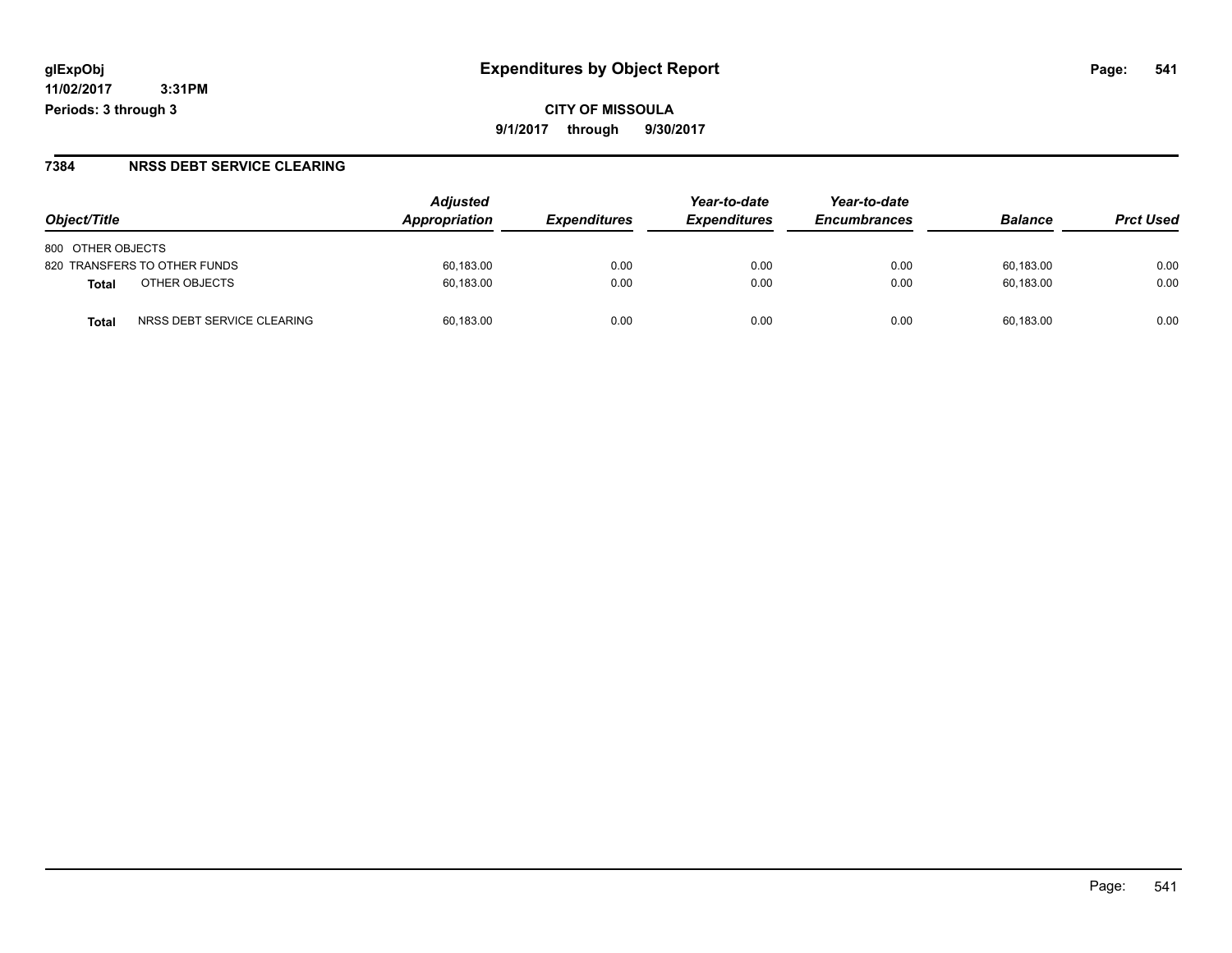**7385 FRONT STREET URD 385 MRA**

|                        |                                   | <b>Adjusted</b>      |                     | Year-to-date        | Year-to-date        |                |                  |
|------------------------|-----------------------------------|----------------------|---------------------|---------------------|---------------------|----------------|------------------|
| Object/Title           |                                   | <b>Appropriation</b> | <b>Expenditures</b> | <b>Expenditures</b> | <b>Encumbrances</b> | <b>Balance</b> | <b>Prct Used</b> |
| 300 PURCHASED SERVICES |                                   |                      |                     |                     |                     |                |                  |
|                        | 350 PROFESSIONAL SERVICES         | 0.00                 | 0.00                | 0.00                | 0.00                | 0.00           | 0.00             |
| <b>Total</b>           | PURCHASED SERVICES                | 0.00                 | 0.00                | 0.00                | 0.00                | 0.00           | 0.00             |
|                        | 700 GRANTS & CONTRIBUTIONS        |                      |                     |                     |                     |                |                  |
|                        | 700 GRANTS & CONTRIBUTIONS        | 91,220.00            | 1,500.00            | 1,500.00            | 0.00                | 89,720.00      | 1.64             |
| Total                  | <b>GRANTS &amp; CONTRIBUTIONS</b> | 91,220.00            | 1,500.00            | 1,500.00            | 0.00                | 89,720.00      | 1.64             |
| 800 OTHER OBJECTS      |                                   |                      |                     |                     |                     |                |                  |
| 845 CONTINGENCY        |                                   | 717,447.00           | 0.00                | 0.00                | 0.00                | 717,447.00     | 0.00             |
| <b>Total</b>           | OTHER OBJECTS                     | 717,447.00           | 0.00                | 0.00                | 0.00                | 717,447.00     | 0.00             |
| 900 CAPITAL OUTLAY     |                                   |                      |                     |                     |                     |                |                  |
| 920 BUILDINGS          |                                   | 3,200,012.00         | 0.00                | 0.00                | 0.00                | 3,200,012.00   | 0.00             |
| 930 IMPROVEMENTS       |                                   | 56.103.00            | 0.00                | 0.00                | 0.00                | 56,103.00      | 0.00             |
| <b>Total</b>           | <b>CAPITAL OUTLAY</b>             | 3,256,115.00         | 0.00                | 0.00                | 0.00                | 3,256,115.00   | 0.00             |
| <b>Total</b>           | <b>MRA</b>                        | 4,064,782.00         | 1,500.00            | 1,500.00            | 0.00                | 4,063,282.00   | 0.04             |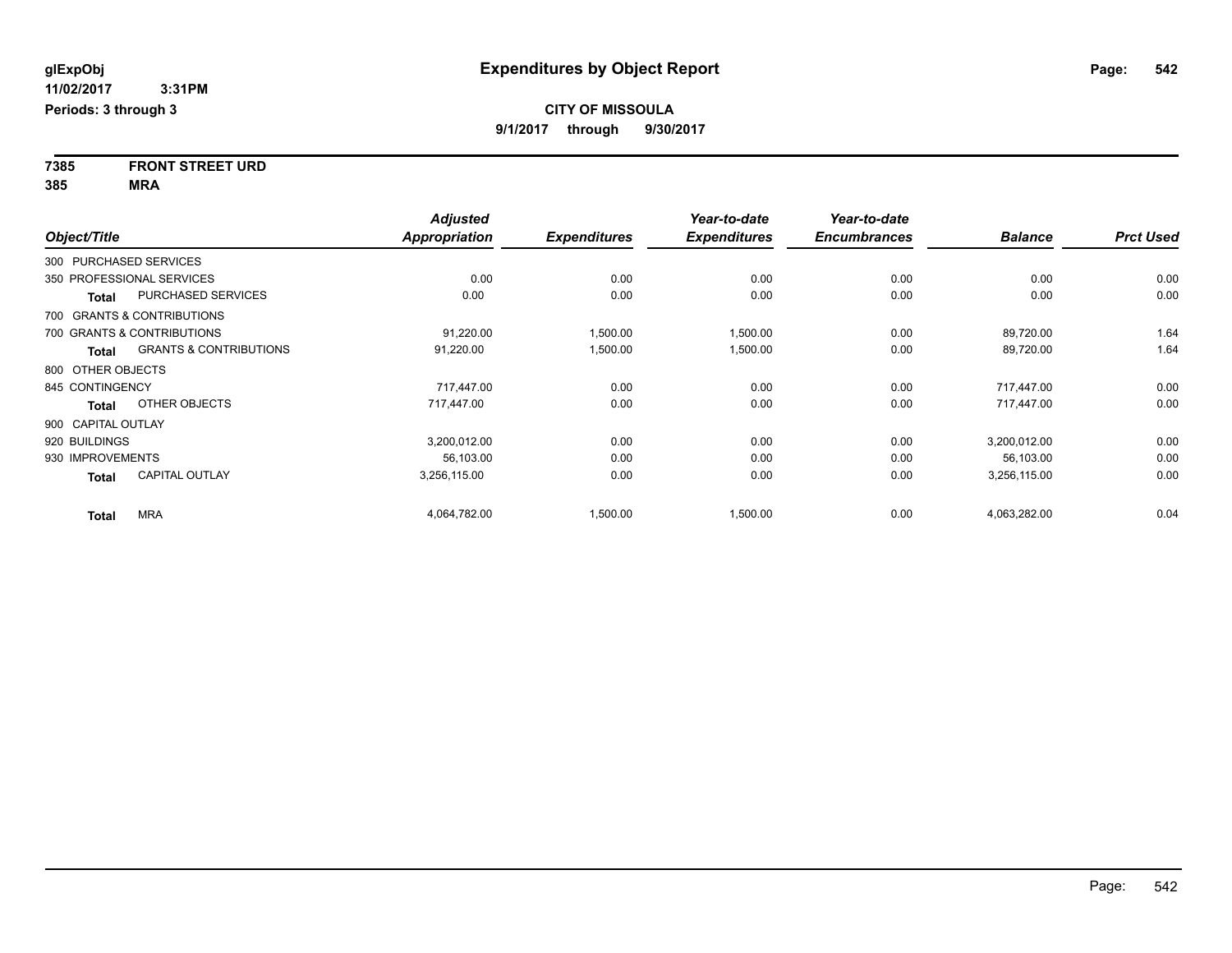#### **7385 FRONT STREET URD**

|                        |                                   | <b>Adjusted</b> |                     | Year-to-date        | Year-to-date        |                |                  |
|------------------------|-----------------------------------|-----------------|---------------------|---------------------|---------------------|----------------|------------------|
| Object/Title           |                                   | Appropriation   | <b>Expenditures</b> | <b>Expenditures</b> | <b>Encumbrances</b> | <b>Balance</b> | <b>Prct Used</b> |
| 300 PURCHASED SERVICES |                                   |                 |                     |                     |                     |                |                  |
|                        | 350 PROFESSIONAL SERVICES         | 0.00            | 0.00                | 0.00                | 0.00                | 0.00           | 0.00             |
| Total                  | PURCHASED SERVICES                | 0.00            | 0.00                | 0.00                | 0.00                | 0.00           | 0.00             |
|                        | 700 GRANTS & CONTRIBUTIONS        |                 |                     |                     |                     |                |                  |
|                        | 700 GRANTS & CONTRIBUTIONS        | 91,220.00       | 1,500.00            | 1,500.00            | 0.00                | 89,720.00      | 1.64             |
| <b>Total</b>           | <b>GRANTS &amp; CONTRIBUTIONS</b> | 91,220.00       | 1,500.00            | 1,500.00            | 0.00                | 89,720.00      | 1.64             |
| 800 OTHER OBJECTS      |                                   |                 |                     |                     |                     |                |                  |
| 845 CONTINGENCY        |                                   | 717,447.00      | 0.00                | 0.00                | 0.00                | 717,447.00     | 0.00             |
| Total                  | OTHER OBJECTS                     | 717,447.00      | 0.00                | 0.00                | 0.00                | 717.447.00     | 0.00             |
| 900 CAPITAL OUTLAY     |                                   |                 |                     |                     |                     |                |                  |
| 920 BUILDINGS          |                                   | 3,200,012.00    | 0.00                | 0.00                | 0.00                | 3,200,012.00   | 0.00             |
| 930 IMPROVEMENTS       |                                   | 56,103.00       | 0.00                | 0.00                | 0.00                | 56,103.00      | 0.00             |
| Total                  | <b>CAPITAL OUTLAY</b>             | 3,256,115.00    | 0.00                | 0.00                | 0.00                | 3,256,115.00   | 0.00             |
| <b>Total</b>           | <b>FRONT STREET URD</b>           | 4,064,782.00    | 1,500.00            | 1,500.00            | 0.00                | 4,063,282.00   | 0.04             |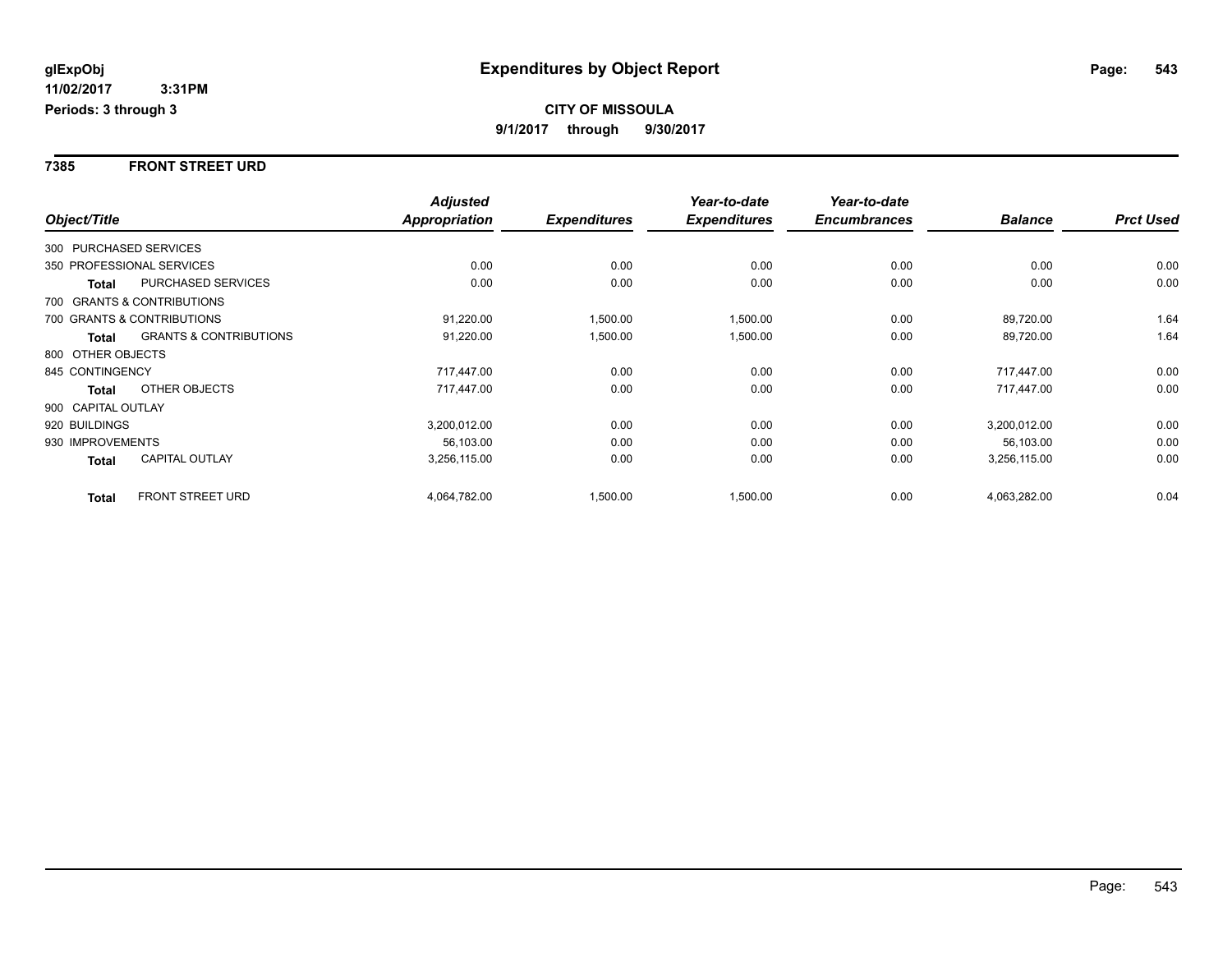# **7386 DEBT SERVICE-SAFEWAY/ST PAT 1.5M**

**390 NON-DEPARTMENTAL**

| Object/Title                        | <b>Adjusted</b><br>Appropriation | <b>Expenditures</b> | Year-to-date<br><b>Expenditures</b> | Year-to-date<br><b>Encumbrances</b> | <b>Balance</b> | <b>Prct Used</b> |
|-------------------------------------|----------------------------------|---------------------|-------------------------------------|-------------------------------------|----------------|------------------|
| 600 DEBT SERVICE                    |                                  |                     |                                     |                                     |                |                  |
| 610 PRINCIPAL                       | 30,279.00                        | 0.00                | 14.080.75                           | 0.00                                | 16.198.25      | 46.50            |
| 620 INTEREST / SERVICE FEES         | 84,824.00                        | 0.00                | 43,471.25                           | 0.00                                | 41,352.75      | 51.25            |
| <b>DEBT SERVICE</b><br><b>Total</b> | 115,103.00                       | 0.00                | 57,552.00                           | 0.00                                | 57,551.00      | 50.00            |
| NON-DEPARTMENTAL<br><b>Total</b>    | 115,103.00                       | 0.00                | 57,552.00                           | 0.00                                | 57,551.00      | 50.00            |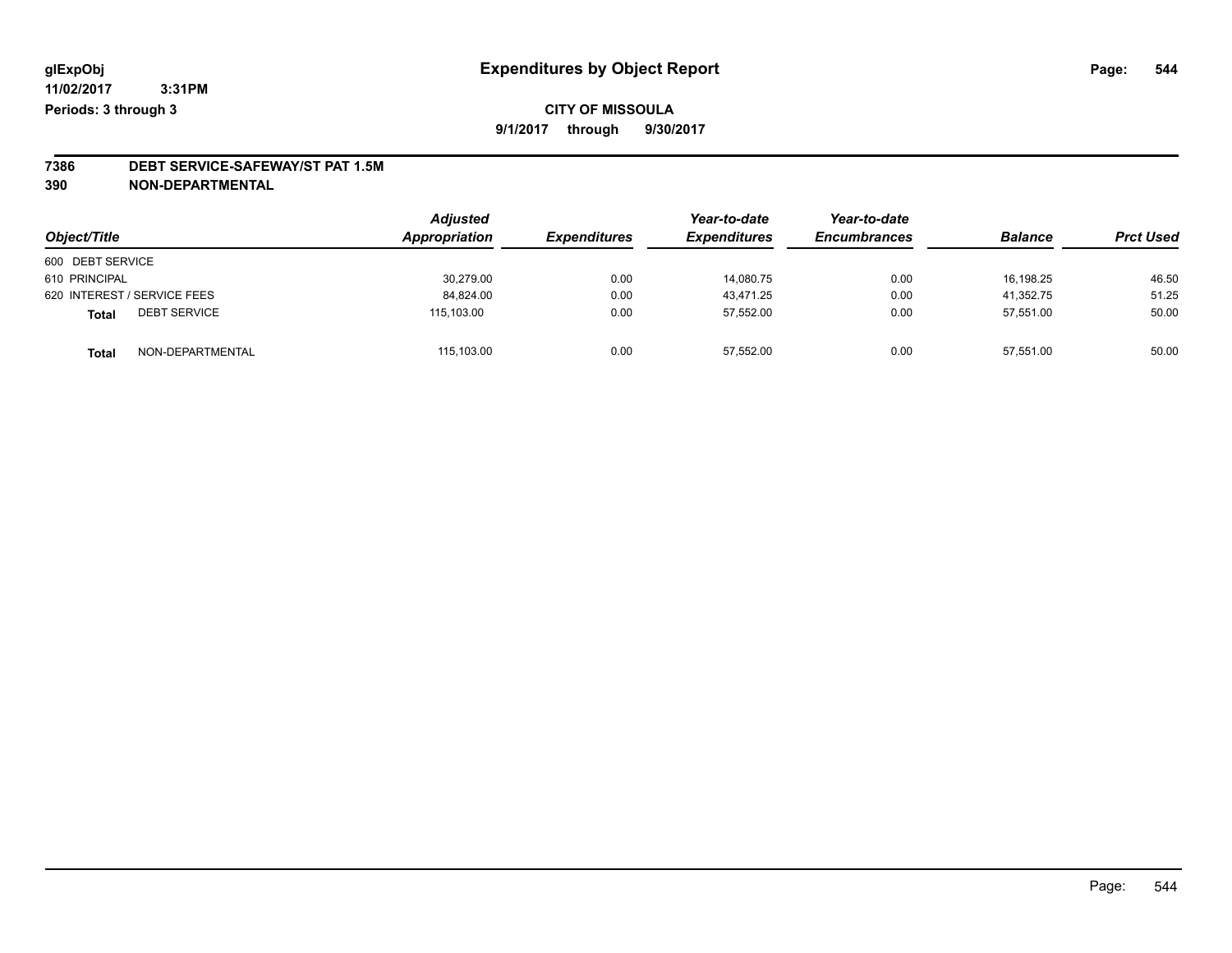## **glExpObj Expenditures by Object Report Page: 545**

**11/02/2017 3:31PM Periods: 3 through 3**

#### **7386 DEBT SERVICE-SAFEWAY/ST PAT 1.5M**

| Object/Title                |                                  | <b>Adjusted</b><br>Appropriation | <b>Expenditures</b> | Year-to-date<br><b>Expenditures</b> | Year-to-date<br><b>Encumbrances</b> | <b>Balance</b> | <b>Prct Used</b> |
|-----------------------------|----------------------------------|----------------------------------|---------------------|-------------------------------------|-------------------------------------|----------------|------------------|
| 600 DEBT SERVICE            |                                  |                                  |                     |                                     |                                     |                |                  |
| 610 PRINCIPAL               |                                  | 30,279.00                        | 0.00                | 14,080.75                           | 0.00                                | 16.198.25      | 46.50            |
| 620 INTEREST / SERVICE FEES |                                  | 84,824.00                        | 0.00                | 43.471.25                           | 0.00                                | 41,352.75      | 51.25            |
| <b>Total</b>                | <b>DEBT SERVICE</b>              | 115.103.00                       | 0.00                | 57.552.00                           | 0.00                                | 57.551.00      | 50.00            |
| <b>Total</b>                | DEBT SERVICE-SAFEWAY/ST PAT 1.5M | 115.103.00                       | 0.00                | 57.552.00                           | 0.00                                | 57.551.00      | 50.00            |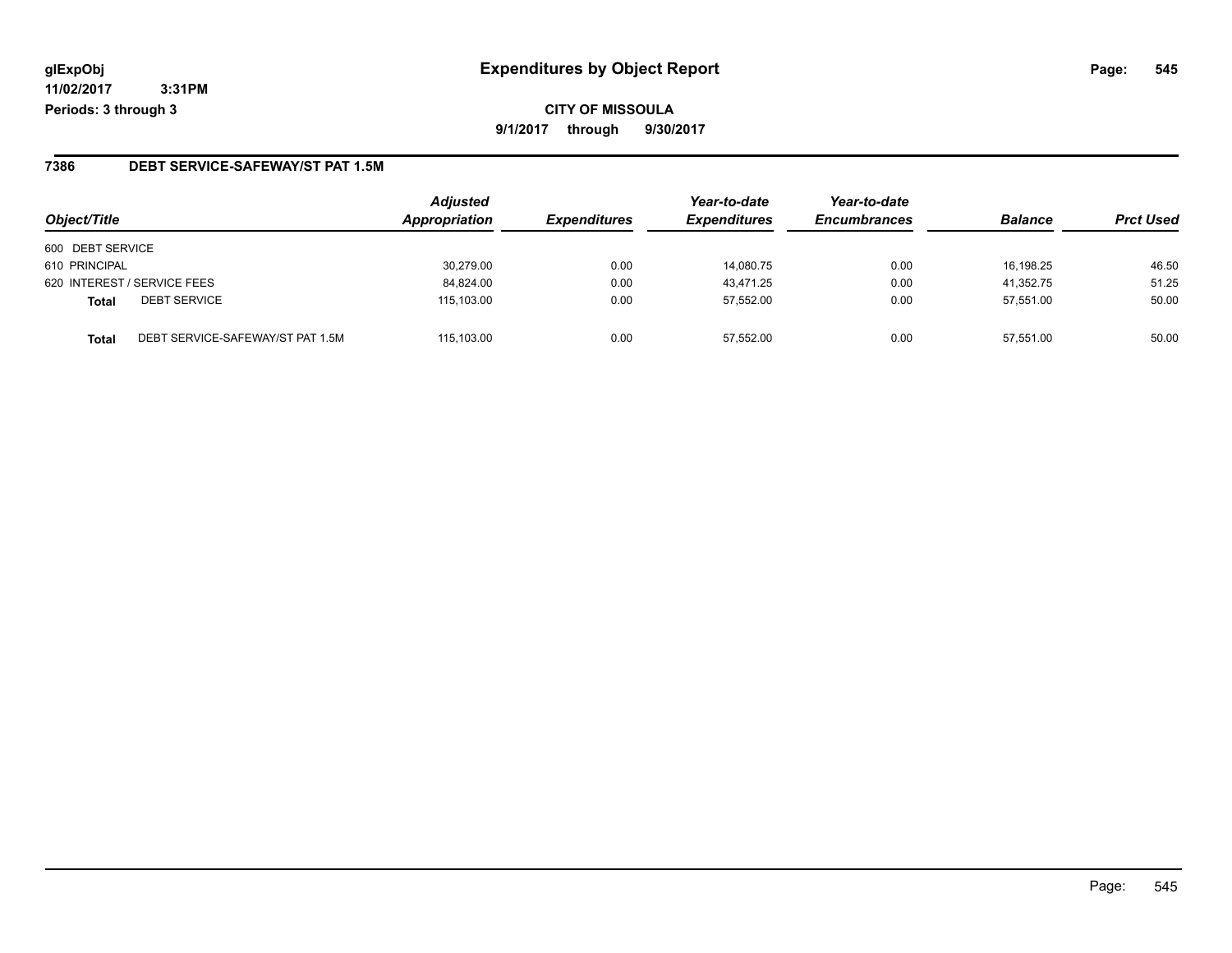## **CITY OF MISSOULA 9/1/2017 through 9/30/2017**

# **7387 DEBT SERVICE-BROWNFIELD RLF 1.125M**

**390 NON-DEPARTMENTAL**

| Object/Title                     | <b>Adjusted</b><br>Appropriation | <b>Expenditures</b> | Year-to-date<br><b>Expenditures</b> | Year-to-date<br><b>Encumbrances</b> | <b>Balance</b> | <b>Prct Used</b> |
|----------------------------------|----------------------------------|---------------------|-------------------------------------|-------------------------------------|----------------|------------------|
| 600 DEBT SERVICE                 |                                  |                     |                                     |                                     |                |                  |
| 610 PRINCIPAL                    | 33,623.00                        | 0.00                | 0.00                                | 0.00                                | 33.623.00      | 0.00             |
| 620 INTEREST / SERVICE FEES      | 24,469.00                        | 0.00                | 0.00                                | 0.00                                | 24.469.00      | 0.00             |
| <b>DEBT SERVICE</b><br>Total     | 58,092.00                        | 0.00                | 0.00                                | 0.00                                | 58,092.00      | 0.00             |
| NON-DEPARTMENTAL<br><b>Total</b> | 58,092.00                        | 0.00                | 0.00                                | 0.00                                | 58.092.00      | 0.00             |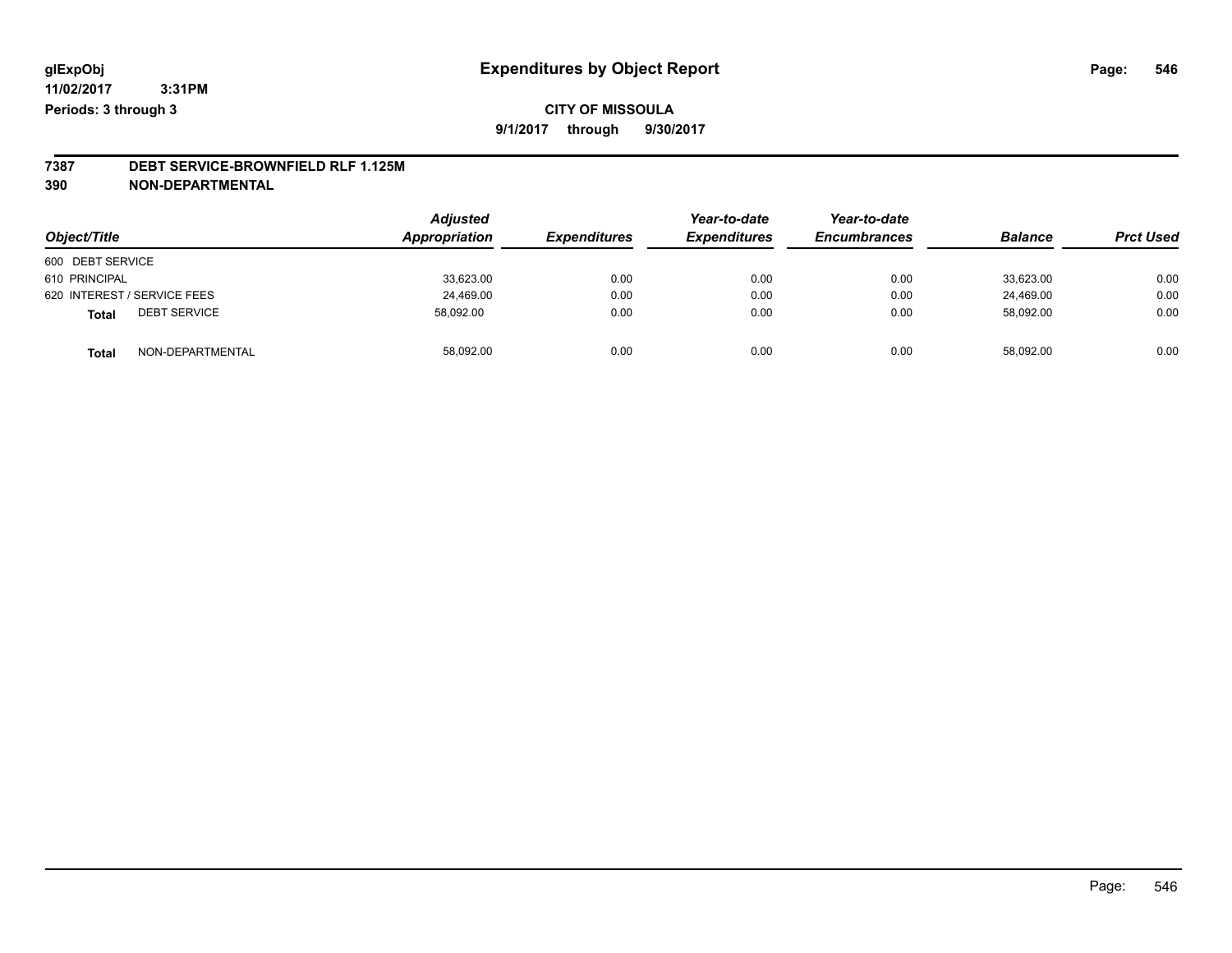## **glExpObj Expenditures by Object Report Page: 547**

**11/02/2017 3:31PM Periods: 3 through 3**

### **7387 DEBT SERVICE-BROWNFIELD RLF 1.125M**

| Object/Title                                       | <b>Adjusted</b><br><b>Appropriation</b> | <b>Expenditures</b> | Year-to-date<br><b>Expenditures</b> | Year-to-date<br><b>Encumbrances</b> | <b>Balance</b> | <b>Prct Used</b> |
|----------------------------------------------------|-----------------------------------------|---------------------|-------------------------------------|-------------------------------------|----------------|------------------|
| 600 DEBT SERVICE                                   |                                         |                     |                                     |                                     |                |                  |
| 610 PRINCIPAL                                      | 33,623.00                               | 0.00                | 0.00                                | 0.00                                | 33,623.00      | 0.00             |
| 620 INTEREST / SERVICE FEES                        | 24,469.00                               | 0.00                | 0.00                                | 0.00                                | 24,469.00      | 0.00             |
| <b>DEBT SERVICE</b><br><b>Total</b>                | 58.092.00                               | 0.00                | 0.00                                | 0.00                                | 58.092.00      | 0.00             |
| DEBT SERVICE-BROWNFIELD RLF 1.125M<br><b>Total</b> | 58.092.00                               | 0.00                | 0.00                                | 0.00                                | 58.092.00      | 0.00             |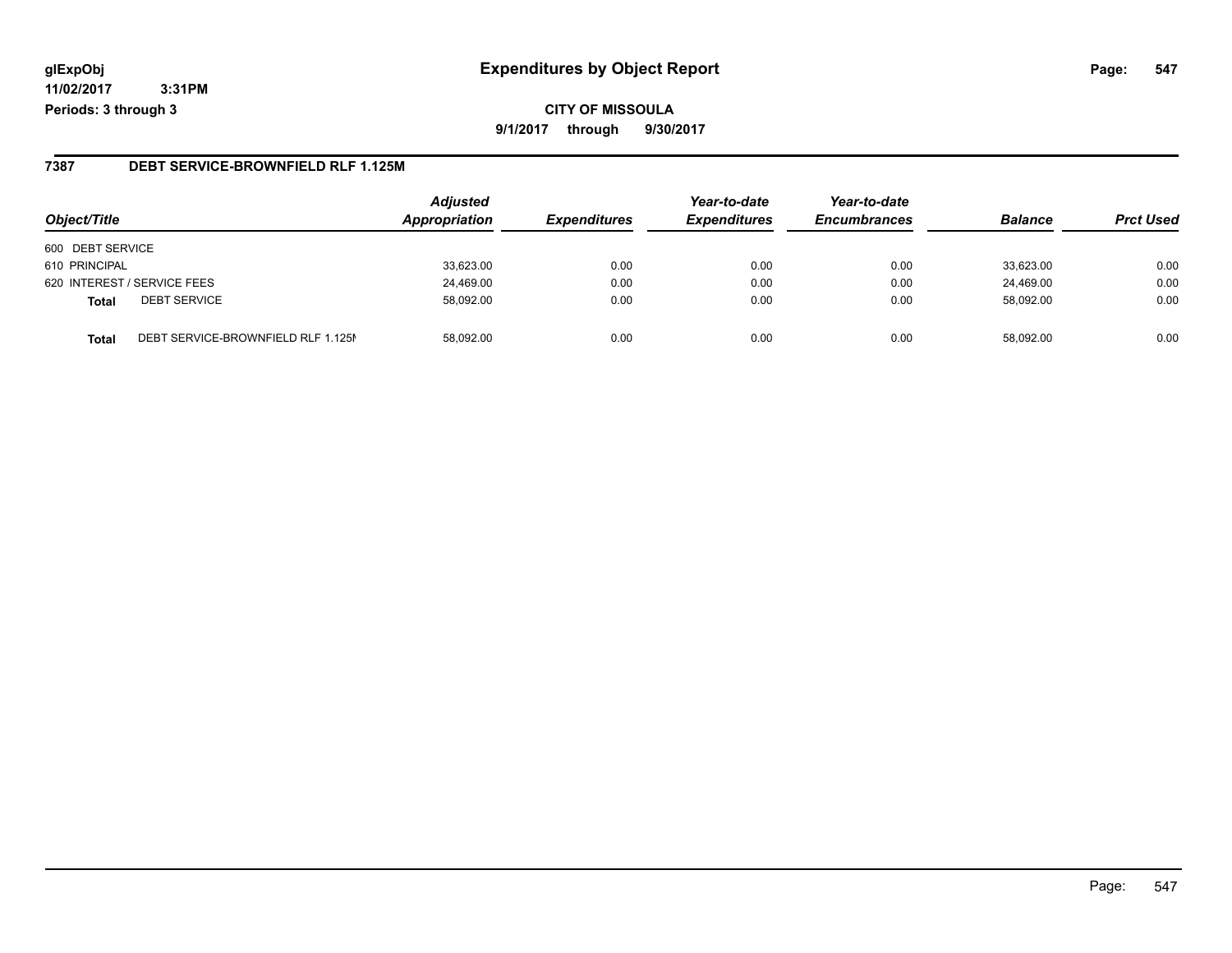**7389 DEBT SERVICE - 3.6M/5.75M**

**390 NON-DEPARTMENTAL**

|                              | <b>Adjusted</b> |                     | Year-to-date        | Year-to-date        | <b>Balance</b> |                  |
|------------------------------|-----------------|---------------------|---------------------|---------------------|----------------|------------------|
| Object/Title                 | Appropriation   | <b>Expenditures</b> | <b>Expenditures</b> | <b>Encumbrances</b> |                | <b>Prct Used</b> |
| 600 DEBT SERVICE             |                 |                     |                     |                     |                |                  |
| 610 PRINCIPAL                | 406,000.00      | 0.00                | 0.00                | 0.00                | 406.000.00     | 0.00             |
| 620 INTEREST / SERVICE FEES  | 269,282.00      | 350.00              | 350.00              | 0.00                | 268.932.00     | 0.13             |
| <b>DEBT SERVICE</b><br>Total | 675.282.00      | 350.00              | 350.00              | 0.00                | 674.932.00     | 0.05             |
| NON-DEPARTMENTAL<br>Total    | 675,282.00      | 350.00              | 350.00              | 0.00                | 674,932.00     | 0.05             |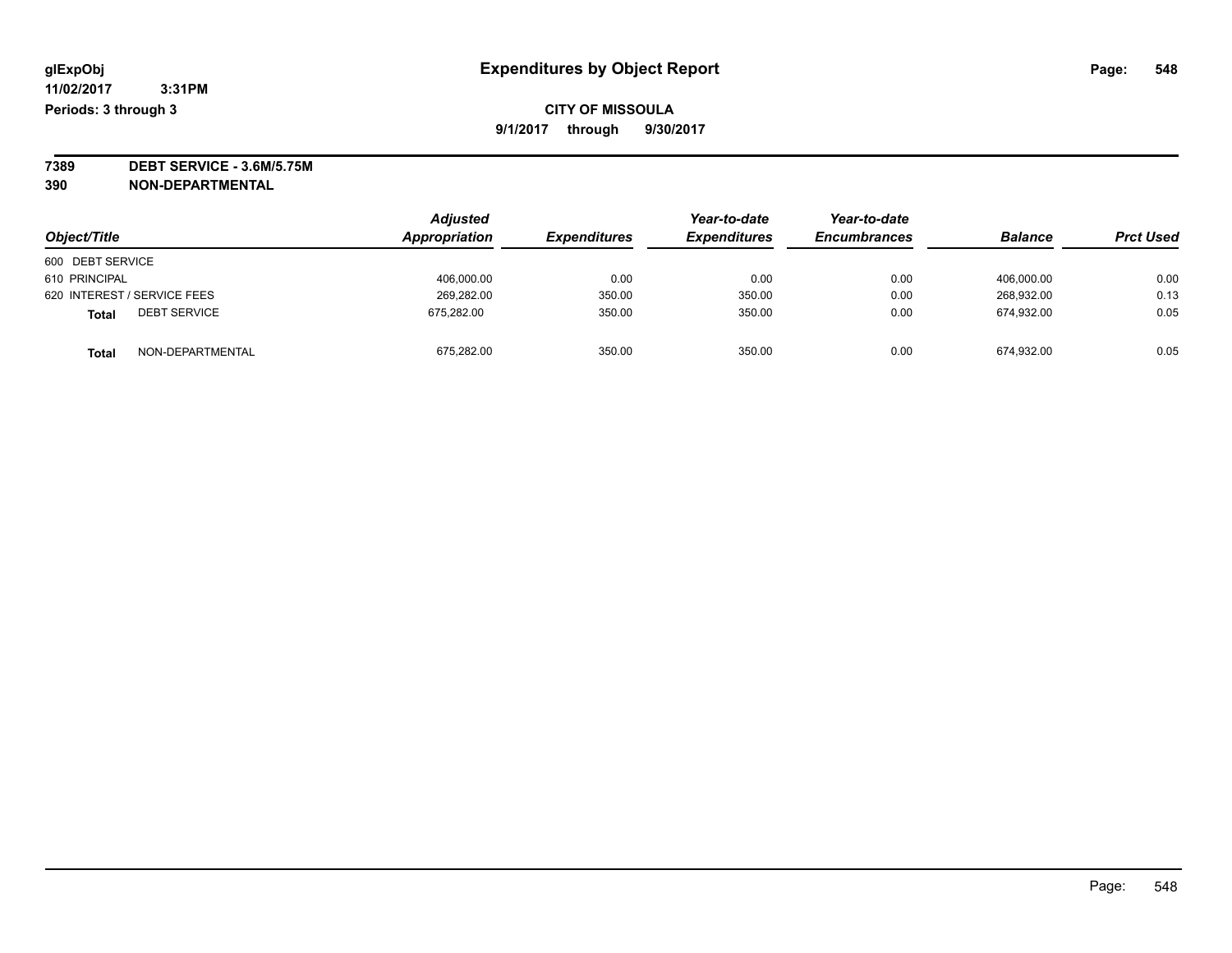**CITY OF MISSOULA 9/1/2017 through 9/30/2017**

**7389 DEBT SERVICE - 3.6M/5.75M**

| Object/Title                       | <b>Adjusted</b><br>Appropriation | <i><b>Expenditures</b></i> | Year-to-date<br><b>Expenditures</b> | Year-to-date<br><b>Encumbrances</b> | <b>Balance</b> | <b>Prct Used</b> |
|------------------------------------|----------------------------------|----------------------------|-------------------------------------|-------------------------------------|----------------|------------------|
| 600 DEBT SERVICE                   |                                  |                            |                                     |                                     |                |                  |
| 610 PRINCIPAL                      | 406,000.00                       | 0.00                       | 0.00                                | 0.00                                | 406.000.00     | 0.00             |
| 620 INTEREST / SERVICE FEES        | 269,282.00                       | 350.00                     | 350.00                              | 0.00                                | 268,932.00     | 0.13             |
| <b>DEBT SERVICE</b><br>Total       | 675.282.00                       | 350.00                     | 350.00                              | 0.00                                | 674.932.00     | 0.05             |
| DEBT SERVICE - 3.6M/5.75M<br>Total | 675.282.00                       | 350.00                     | 350.00                              | 0.00                                | 674.932.00     | 0.05             |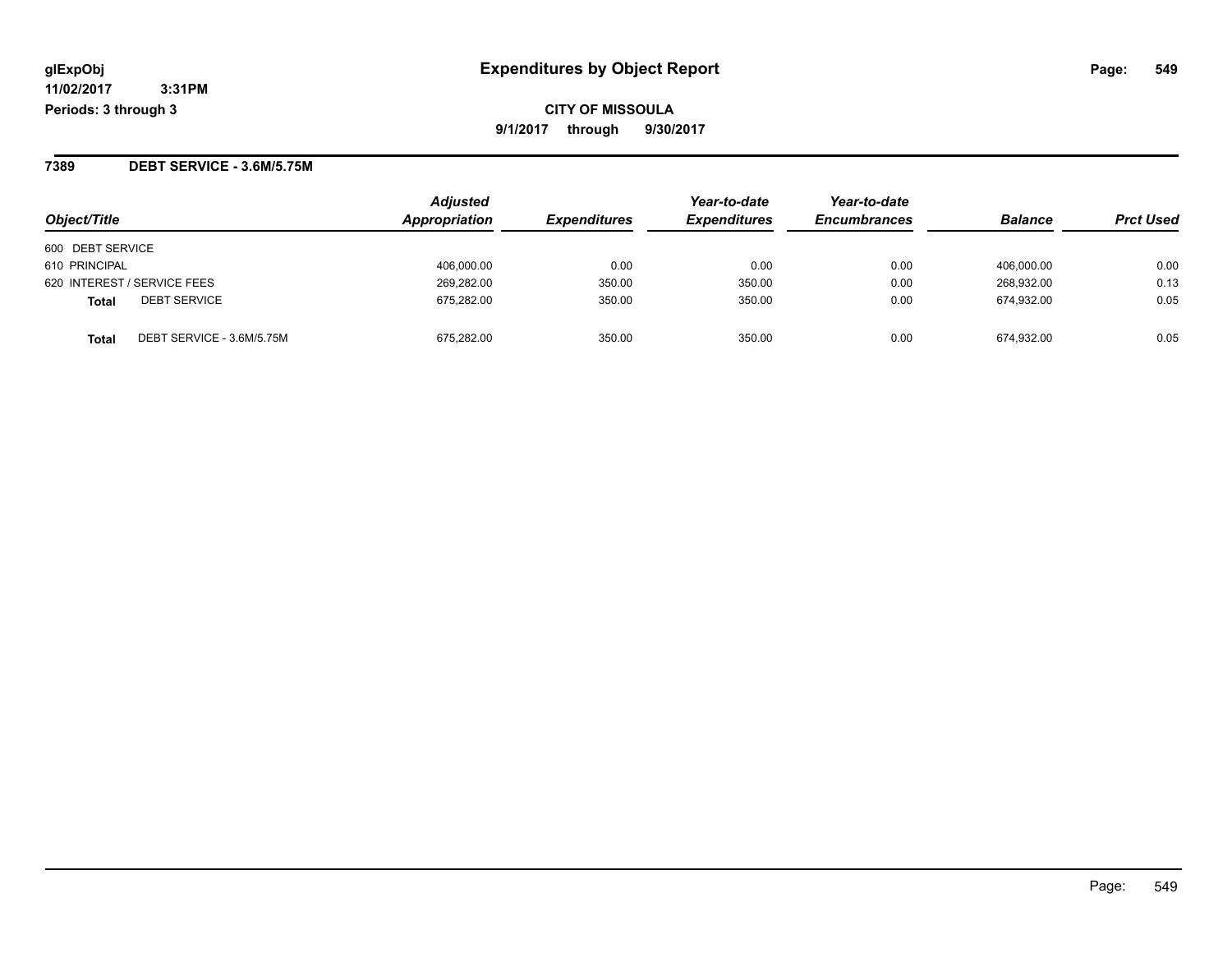## **CITY OF MISSOULA 9/1/2017 through 9/30/2017**

**7390 URDII CLEARING - 3.6M TIF**

| Object/Title                  | <b>Adjusted</b><br>Appropriation | <b>Expenditures</b> | Year-to-date<br><b>Expenditures</b> | Year-to-date<br><b>Encumbrances</b> | <b>Balance</b> | <b>Prct Used</b> |
|-------------------------------|----------------------------------|---------------------|-------------------------------------|-------------------------------------|----------------|------------------|
| 800 OTHER OBJECTS             |                                  |                     |                                     |                                     |                |                  |
| 820 TRANSFERS TO OTHER FUNDS  | 0.00                             | 0.00                | 0.00                                | 0.00                                | 0.00           | 0.00             |
| OTHER OBJECTS<br><b>Total</b> | 0.00                             | 0.00                | 0.00                                | 0.00                                | 0.00           | 0.00             |
| <b>MRA</b><br>Total           | 0.00                             | 0.00                | 0.00                                | 0.00                                | 0.00           | 0.00             |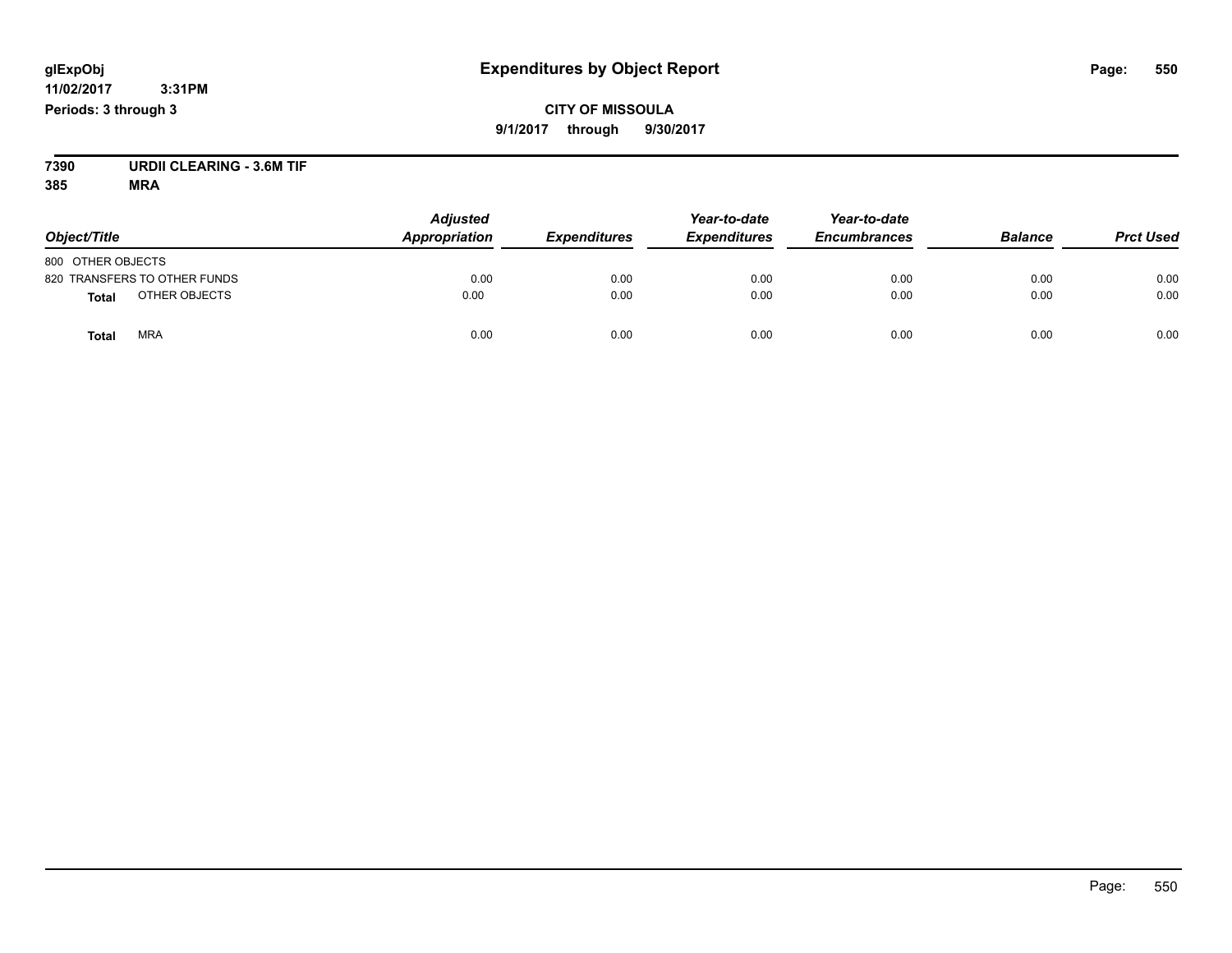**7390 URDII CLEARING - 3.6M TIF 390 NON-DEPARTMENTAL**

| Object/Title      |                              | <b>Adjusted</b><br>Appropriation | <b>Expenditures</b> | Year-to-date<br><b>Expenditures</b> | Year-to-date<br><b>Encumbrances</b> | <b>Balance</b> | <b>Prct Used</b> |
|-------------------|------------------------------|----------------------------------|---------------------|-------------------------------------|-------------------------------------|----------------|------------------|
| 800 OTHER OBJECTS |                              |                                  |                     |                                     |                                     |                |                  |
|                   | 820 TRANSFERS TO OTHER FUNDS | 2,274,167.00                     | 0.00                | 0.00                                | 0.00                                | 2,274,167.00   | 0.00             |
| <b>Total</b>      | OTHER OBJECTS                | 2,274,167.00                     | 0.00                | 0.00                                | 0.00                                | 2.274.167.00   | 0.00             |
| <b>Total</b>      | NON-DEPARTMENTAL             | 2,274,167.00                     | 0.00                | 0.00                                | 0.00                                | 2,274,167.00   | 0.00             |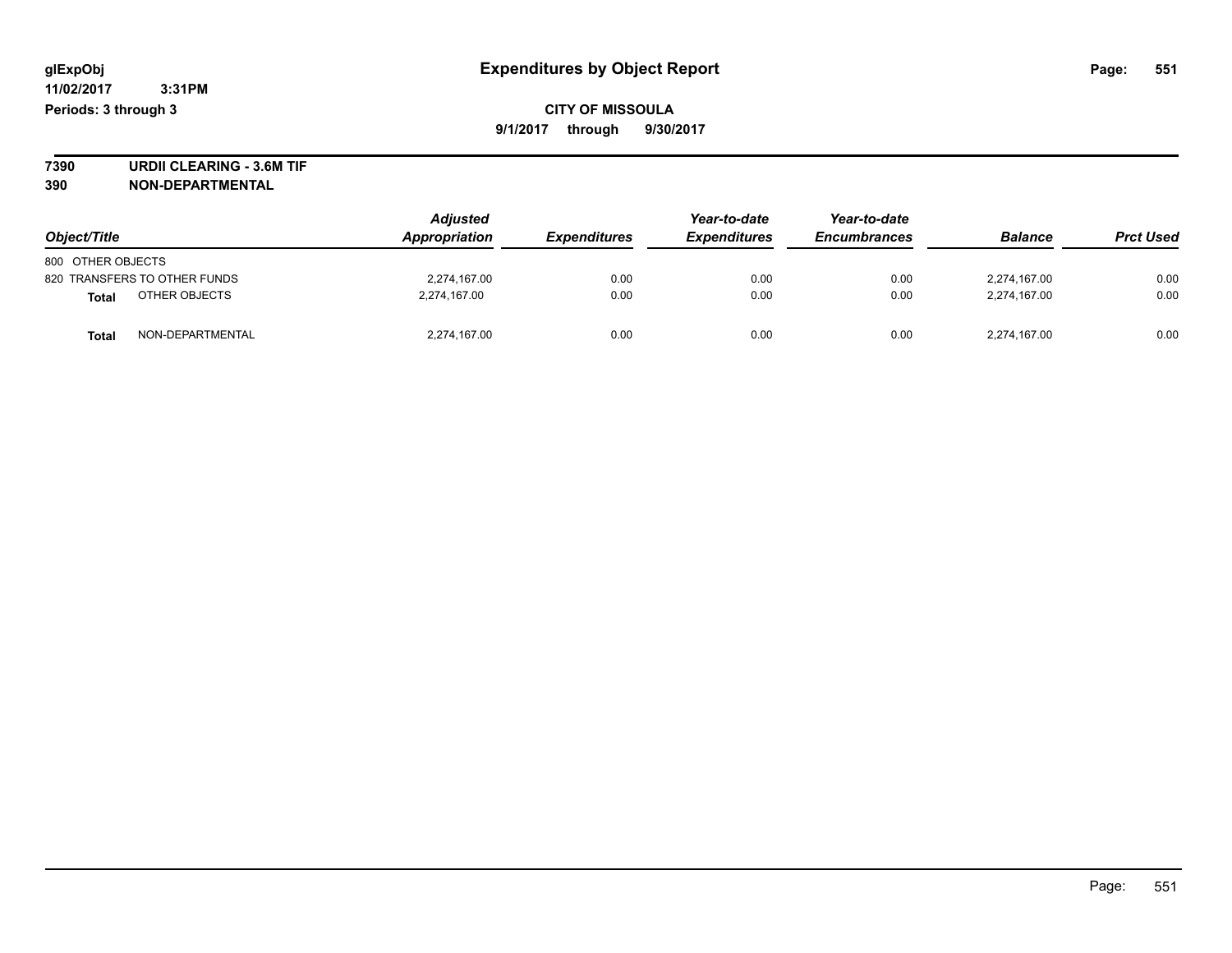**CITY OF MISSOULA 9/1/2017 through 9/30/2017**

**7390 URDII CLEARING - 3.6M TIF**

|                                           | <b>Adjusted</b><br><b>Appropriation</b> |                            | Year-to-date        | Year-to-date<br><b>Encumbrances</b> | <b>Balance</b> | <b>Prct Used</b> |
|-------------------------------------------|-----------------------------------------|----------------------------|---------------------|-------------------------------------|----------------|------------------|
| Object/Title                              |                                         | <i><b>Expenditures</b></i> | <b>Expenditures</b> |                                     |                |                  |
| 800 OTHER OBJECTS                         |                                         |                            |                     |                                     |                |                  |
| 820 TRANSFERS TO OTHER FUNDS              | 2,274,167.00                            | 0.00                       | 0.00                | 0.00                                | 2,274,167.00   | 0.00             |
| OTHER OBJECTS<br>Total                    | 2,274,167.00                            | 0.00                       | 0.00                | 0.00                                | 2,274,167.00   | 0.00             |
| URDII CLEARING - 3.6M TIF<br><b>Total</b> | 2,274,167.00                            | 0.00                       | 0.00                | 0.00                                | 2,274,167.00   | 0.00             |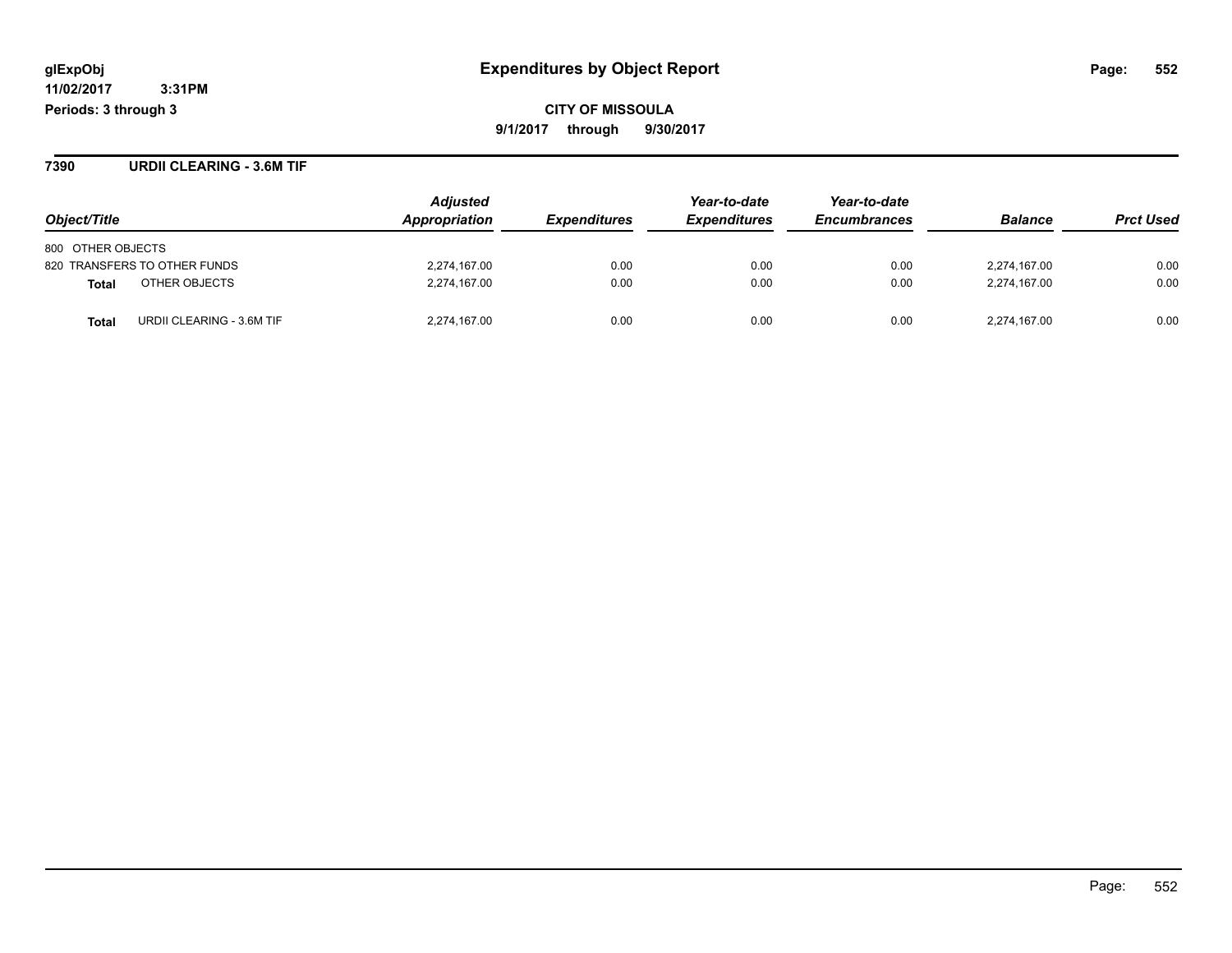**7392 MRA - URD II FUND 385 MRA**

| Object/Title                   |                                   | <b>Adjusted</b><br><b>Appropriation</b> | <b>Expenditures</b> | Year-to-date<br><b>Expenditures</b> | Year-to-date<br><b>Encumbrances</b> | <b>Balance</b> | <b>Prct Used</b> |
|--------------------------------|-----------------------------------|-----------------------------------------|---------------------|-------------------------------------|-------------------------------------|----------------|------------------|
| 300 PURCHASED SERVICES         |                                   |                                         |                     |                                     |                                     |                |                  |
| 350 PROFESSIONAL SERVICES      |                                   | 32,551.00                               | 0.00                | 490.50                              | 0.00                                | 32,060.50      | 1.51             |
| <b>Total</b>                   | PURCHASED SERVICES                | 32,551.00                               | 0.00                | 490.50                              | 0.00                                | 32,060.50      | 1.51             |
| 700 GRANTS & CONTRIBUTIONS     |                                   |                                         |                     |                                     |                                     |                |                  |
| 700 GRANTS & CONTRIBUTIONS     |                                   | 261,500.00                              | 0.00                | 0.00                                | 0.00                                | 261,500.00     | 0.00             |
| Total                          | <b>GRANTS &amp; CONTRIBUTIONS</b> | 261,500.00                              | 0.00                | 0.00                                | 0.00                                | 261,500.00     | 0.00             |
| 800 OTHER OBJECTS              |                                   |                                         |                     |                                     |                                     |                |                  |
| 820 TRANSFERS TO OTHER FUNDS   |                                   | 250,000.00                              | 0.00                | 0.00                                | 0.00                                | 250,000.00     | 0.00             |
| 845 CONTINGENCY                |                                   | 2,432,132.00                            | 0.00                | 0.00                                | 0.00                                | 2,432,132.00   | 0.00             |
| OTHER OBJECTS<br><b>Total</b>  |                                   | 2,682,132.00                            | 0.00                | 0.00                                | 0.00                                | 2,682,132.00   | 0.00             |
| 900 CAPITAL OUTLAY             |                                   |                                         |                     |                                     |                                     |                |                  |
| 930 IMPROVEMENTS               |                                   | 77.750.00                               | 0.00                | 0.00                                | 0.00                                | 77,750.00      | 0.00             |
| <b>CAPITAL OUTLAY</b><br>Total |                                   | 77,750.00                               | 0.00                | 0.00                                | 0.00                                | 77,750.00      | 0.00             |
| <b>MRA</b><br>Total            |                                   | 3,053,933.00                            | 0.00                | 490.50                              | 0.00                                | 3,053,442.50   | 0.02             |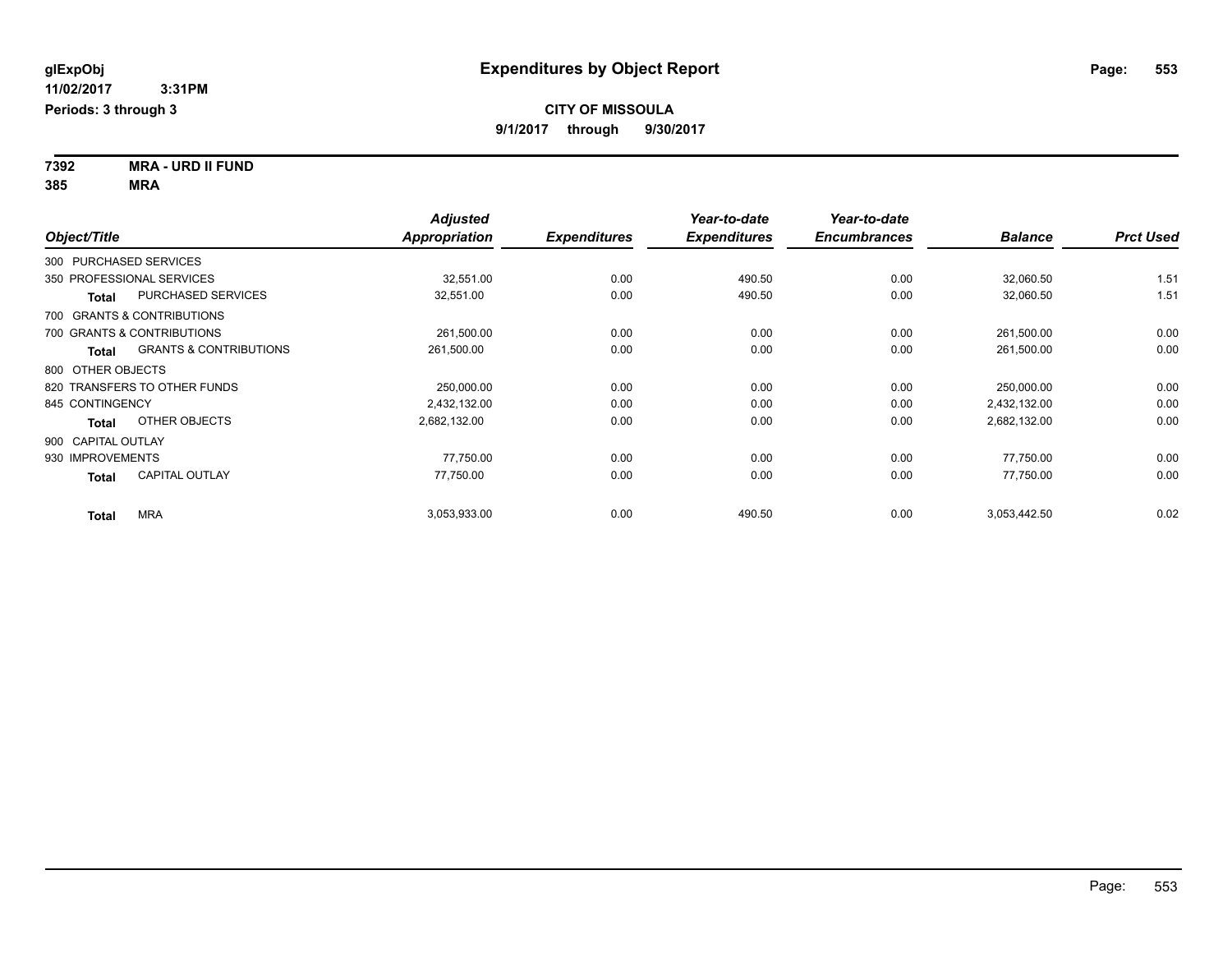**7392 MRA - URD II FUND**

|                                                   | <b>Adjusted</b>      |                     | Year-to-date        | Year-to-date        |                |                  |
|---------------------------------------------------|----------------------|---------------------|---------------------|---------------------|----------------|------------------|
| Object/Title                                      | <b>Appropriation</b> | <b>Expenditures</b> | <b>Expenditures</b> | <b>Encumbrances</b> | <b>Balance</b> | <b>Prct Used</b> |
| 300 PURCHASED SERVICES                            |                      |                     |                     |                     |                |                  |
| 350 PROFESSIONAL SERVICES                         | 32,551.00            | 0.00                | 490.50              | 0.00                | 32,060.50      | 1.51             |
| PURCHASED SERVICES<br>Total                       | 32,551.00            | 0.00                | 490.50              | 0.00                | 32,060.50      | 1.51             |
| 700 GRANTS & CONTRIBUTIONS                        |                      |                     |                     |                     |                |                  |
| 700 GRANTS & CONTRIBUTIONS                        | 261,500.00           | 0.00                | 0.00                | 0.00                | 261,500.00     | 0.00             |
| <b>GRANTS &amp; CONTRIBUTIONS</b><br><b>Total</b> | 261,500.00           | 0.00                | 0.00                | 0.00                | 261,500.00     | 0.00             |
| 800 OTHER OBJECTS                                 |                      |                     |                     |                     |                |                  |
| 820 TRANSFERS TO OTHER FUNDS                      | 250,000.00           | 0.00                | 0.00                | 0.00                | 250,000.00     | 0.00             |
| 845 CONTINGENCY                                   | 2,432,132.00         | 0.00                | 0.00                | 0.00                | 2,432,132.00   | 0.00             |
| OTHER OBJECTS<br><b>Total</b>                     | 2,682,132.00         | 0.00                | 0.00                | 0.00                | 2,682,132.00   | 0.00             |
| 900 CAPITAL OUTLAY                                |                      |                     |                     |                     |                |                  |
| 930 IMPROVEMENTS                                  | 77,750.00            | 0.00                | 0.00                | 0.00                | 77,750.00      | 0.00             |
| <b>CAPITAL OUTLAY</b><br>Total                    | 77,750.00            | 0.00                | 0.00                | 0.00                | 77,750.00      | 0.00             |
| <b>MRA - URD II FUND</b><br><b>Total</b>          | 3,053,933.00         | 0.00                | 490.50              | 0.00                | 3,053,442.50   | 0.02             |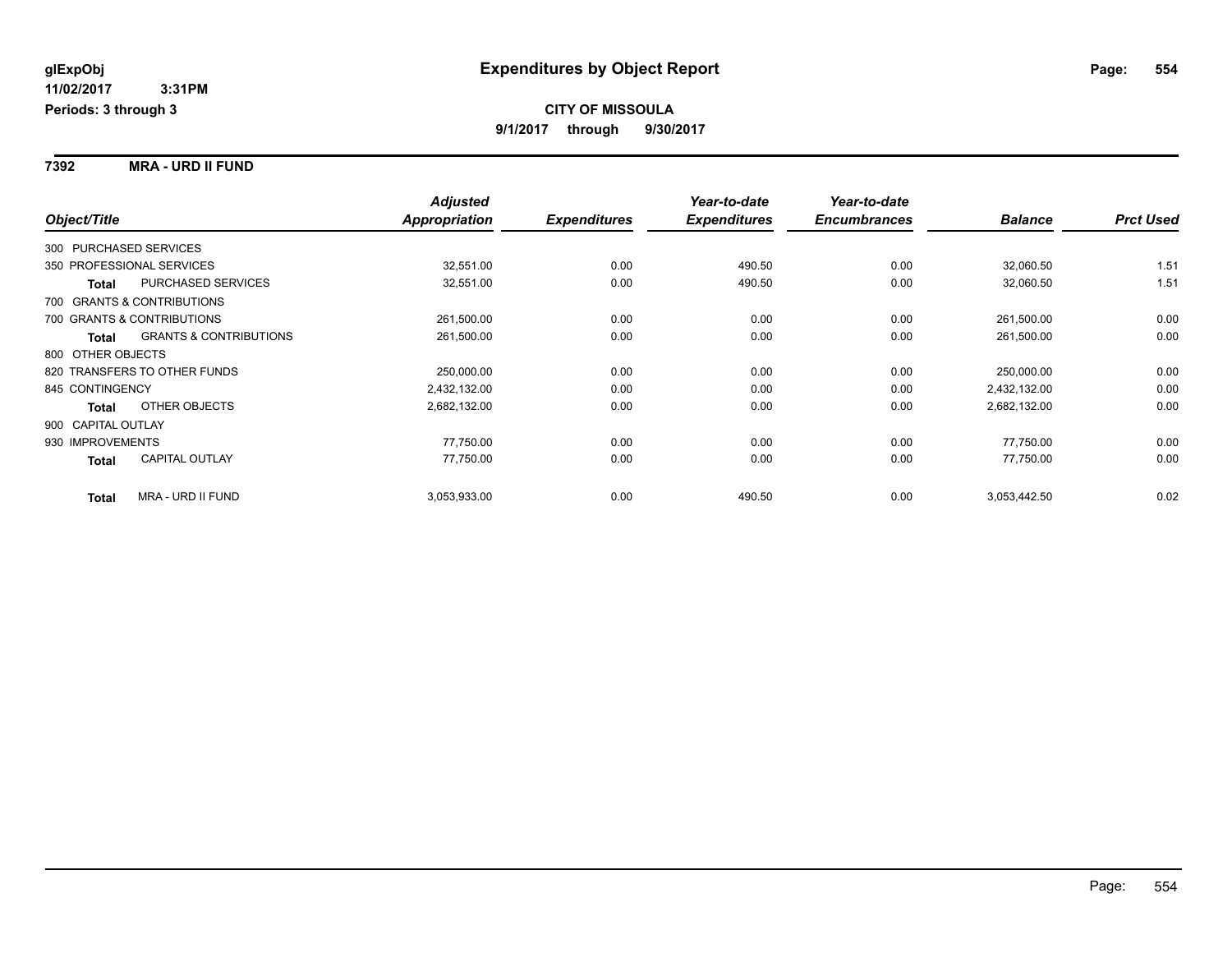**7393 MRA - URD III FUND 385 MRA**

| <b>Appropriation</b><br>Object/Title<br><b>Expenditures</b><br><b>Expenditures</b><br><b>Encumbrances</b><br><b>Balance</b><br>100 PERSONAL SERVICES<br>110 SALARIES AND WAGES<br>420,876.00<br>33,064.12<br>91,180.04<br>0.00<br>329,695.96<br>120 OVERTIME<br>5.000.00<br>0.00<br>0.00<br>0.00<br>5,000.00<br>140 EMPLOYER CONTRIBUTIONS<br>135,737.00<br>10,899.45<br>35,682.38<br>0.00<br>100,054.62<br>370.07<br>141 STATE RETIREMENT CONTRIBUTIONS<br>426.00<br>0.00<br>55.93<br>0.00<br>190 PENSION EXPENSE<br>0.00<br>0.00<br>0.00<br>0.00<br>0.00<br>PERSONAL SERVICES<br>562,039.00<br>43,963.57<br>0.00<br>435,120.65<br>126,918.35<br><b>Total</b><br>200 SUPPLIES<br>210 OFFICE SUPPLIES<br>4,000.00<br>260.62<br>301.59<br>0.00<br>3,698.41<br>500.00<br>0.00<br>220 OPERATING SUPPLIES<br>0.00<br>0.00<br>500.00<br>828.00<br>230 REPAIR/MAINTENANCE<br>828.00<br>0.00<br>0.00<br>0.00<br>400.00<br>400.00<br>231 GASOLINE<br>0.00<br>0.00<br>0.00<br>240 OTHER SUPPLIES<br>3,398.00<br>0.00<br>0.00<br>3,398.00<br>0.00<br><b>SUPPLIES</b><br>9,126.00<br>260.62<br>301.59<br>0.00<br>8,824.41<br><b>Total</b><br>300 PURCHASED SERVICES<br>310 COMMUNICATIONS<br>800.00<br>7.46<br>783.92<br>16.08<br>0.00 |                            | <b>Adjusted</b> |      | Year-to-date | Year-to-date |          |                  |
|-----------------------------------------------------------------------------------------------------------------------------------------------------------------------------------------------------------------------------------------------------------------------------------------------------------------------------------------------------------------------------------------------------------------------------------------------------------------------------------------------------------------------------------------------------------------------------------------------------------------------------------------------------------------------------------------------------------------------------------------------------------------------------------------------------------------------------------------------------------------------------------------------------------------------------------------------------------------------------------------------------------------------------------------------------------------------------------------------------------------------------------------------------------------------------------------------------------------------------|----------------------------|-----------------|------|--------------|--------------|----------|------------------|
|                                                                                                                                                                                                                                                                                                                                                                                                                                                                                                                                                                                                                                                                                                                                                                                                                                                                                                                                                                                                                                                                                                                                                                                                                             |                            |                 |      |              |              |          | <b>Prct Used</b> |
|                                                                                                                                                                                                                                                                                                                                                                                                                                                                                                                                                                                                                                                                                                                                                                                                                                                                                                                                                                                                                                                                                                                                                                                                                             |                            |                 |      |              |              |          |                  |
|                                                                                                                                                                                                                                                                                                                                                                                                                                                                                                                                                                                                                                                                                                                                                                                                                                                                                                                                                                                                                                                                                                                                                                                                                             |                            |                 |      |              |              |          | 21.66            |
|                                                                                                                                                                                                                                                                                                                                                                                                                                                                                                                                                                                                                                                                                                                                                                                                                                                                                                                                                                                                                                                                                                                                                                                                                             |                            |                 |      |              |              |          | 0.00             |
|                                                                                                                                                                                                                                                                                                                                                                                                                                                                                                                                                                                                                                                                                                                                                                                                                                                                                                                                                                                                                                                                                                                                                                                                                             |                            |                 |      |              |              |          | 26.29            |
|                                                                                                                                                                                                                                                                                                                                                                                                                                                                                                                                                                                                                                                                                                                                                                                                                                                                                                                                                                                                                                                                                                                                                                                                                             |                            |                 |      |              |              |          | 13.13            |
|                                                                                                                                                                                                                                                                                                                                                                                                                                                                                                                                                                                                                                                                                                                                                                                                                                                                                                                                                                                                                                                                                                                                                                                                                             |                            |                 |      |              |              |          | 0.00             |
|                                                                                                                                                                                                                                                                                                                                                                                                                                                                                                                                                                                                                                                                                                                                                                                                                                                                                                                                                                                                                                                                                                                                                                                                                             |                            |                 |      |              |              |          | 22.58            |
|                                                                                                                                                                                                                                                                                                                                                                                                                                                                                                                                                                                                                                                                                                                                                                                                                                                                                                                                                                                                                                                                                                                                                                                                                             |                            |                 |      |              |              |          |                  |
|                                                                                                                                                                                                                                                                                                                                                                                                                                                                                                                                                                                                                                                                                                                                                                                                                                                                                                                                                                                                                                                                                                                                                                                                                             |                            |                 |      |              |              |          | 7.54             |
|                                                                                                                                                                                                                                                                                                                                                                                                                                                                                                                                                                                                                                                                                                                                                                                                                                                                                                                                                                                                                                                                                                                                                                                                                             |                            |                 |      |              |              |          | 0.00             |
|                                                                                                                                                                                                                                                                                                                                                                                                                                                                                                                                                                                                                                                                                                                                                                                                                                                                                                                                                                                                                                                                                                                                                                                                                             |                            |                 |      |              |              |          | 0.00             |
|                                                                                                                                                                                                                                                                                                                                                                                                                                                                                                                                                                                                                                                                                                                                                                                                                                                                                                                                                                                                                                                                                                                                                                                                                             |                            |                 |      |              |              |          | 0.00             |
|                                                                                                                                                                                                                                                                                                                                                                                                                                                                                                                                                                                                                                                                                                                                                                                                                                                                                                                                                                                                                                                                                                                                                                                                                             |                            |                 |      |              |              |          | 0.00             |
|                                                                                                                                                                                                                                                                                                                                                                                                                                                                                                                                                                                                                                                                                                                                                                                                                                                                                                                                                                                                                                                                                                                                                                                                                             |                            |                 |      |              |              |          | 3.30             |
|                                                                                                                                                                                                                                                                                                                                                                                                                                                                                                                                                                                                                                                                                                                                                                                                                                                                                                                                                                                                                                                                                                                                                                                                                             |                            |                 |      |              |              |          |                  |
|                                                                                                                                                                                                                                                                                                                                                                                                                                                                                                                                                                                                                                                                                                                                                                                                                                                                                                                                                                                                                                                                                                                                                                                                                             |                            |                 |      |              |              |          | 2.01             |
|                                                                                                                                                                                                                                                                                                                                                                                                                                                                                                                                                                                                                                                                                                                                                                                                                                                                                                                                                                                                                                                                                                                                                                                                                             | 320 PRINTING & DUPLICATING | 3,000.00        | 0.00 | 0.00         | 0.00         | 3,000.00 | 0.00             |
| 330 PUBLICITY, SUBSCRIPTIONS & DUES<br>3,000.00<br>0.00<br>1,127.82<br>0.00<br>1,872.18                                                                                                                                                                                                                                                                                                                                                                                                                                                                                                                                                                                                                                                                                                                                                                                                                                                                                                                                                                                                                                                                                                                                     |                            |                 |      |              |              |          | 37.59            |
| 344 TELEPHONE SERVICE<br>1,300.00<br>0.00<br>5.48<br>0.00<br>1,294.52                                                                                                                                                                                                                                                                                                                                                                                                                                                                                                                                                                                                                                                                                                                                                                                                                                                                                                                                                                                                                                                                                                                                                       |                            |                 |      |              |              |          | 0.42             |
| 565.00<br>345 GARBAGE<br>0.00<br>0.00<br>0.00<br>565.00                                                                                                                                                                                                                                                                                                                                                                                                                                                                                                                                                                                                                                                                                                                                                                                                                                                                                                                                                                                                                                                                                                                                                                     |                            |                 |      |              |              |          | 0.00             |
| 350 PROFESSIONAL SERVICES<br>1,076,507.00<br>900.00<br>58,757.60<br>0.00<br>1,017,749.40                                                                                                                                                                                                                                                                                                                                                                                                                                                                                                                                                                                                                                                                                                                                                                                                                                                                                                                                                                                                                                                                                                                                    |                            |                 |      |              |              |          | 5.46             |
| 360 REPAIR & MAINTENANCE<br>347.30<br>6,990.00<br>694.60<br>0.00<br>6,295.40                                                                                                                                                                                                                                                                                                                                                                                                                                                                                                                                                                                                                                                                                                                                                                                                                                                                                                                                                                                                                                                                                                                                                |                            |                 |      |              |              |          | 9.94             |
| 370 TRAVEL<br>3,500.00<br>0.00<br>0.00<br>0.00<br>3,500.00                                                                                                                                                                                                                                                                                                                                                                                                                                                                                                                                                                                                                                                                                                                                                                                                                                                                                                                                                                                                                                                                                                                                                                  |                            |                 |      |              |              |          | 0.00             |
| 380 TRAINING<br>4,500.00<br>180.00<br>1,447.30<br>3,052.70<br>0.00                                                                                                                                                                                                                                                                                                                                                                                                                                                                                                                                                                                                                                                                                                                                                                                                                                                                                                                                                                                                                                                                                                                                                          |                            |                 |      |              |              |          | 32.16            |
| 390 OTHER PURCHASED SERVICES<br>500.00<br>500.00<br>0.00<br>0.00<br>0.00                                                                                                                                                                                                                                                                                                                                                                                                                                                                                                                                                                                                                                                                                                                                                                                                                                                                                                                                                                                                                                                                                                                                                    |                            |                 |      |              |              |          | 0.00             |
| 1,100,662.00<br>1,038,613.12<br>PURCHASED SERVICES<br>1,434.76<br>62,048.88<br>0.00<br>Total                                                                                                                                                                                                                                                                                                                                                                                                                                                                                                                                                                                                                                                                                                                                                                                                                                                                                                                                                                                                                                                                                                                                |                            |                 |      |              |              |          | 5.64             |
| 600 DEBT SERVICE                                                                                                                                                                                                                                                                                                                                                                                                                                                                                                                                                                                                                                                                                                                                                                                                                                                                                                                                                                                                                                                                                                                                                                                                            |                            |                 |      |              |              |          |                  |
| 0.00<br>0.00<br>610 PRINCIPAL<br>0.00<br>0.00<br>0.00                                                                                                                                                                                                                                                                                                                                                                                                                                                                                                                                                                                                                                                                                                                                                                                                                                                                                                                                                                                                                                                                                                                                                                       |                            |                 |      |              |              |          | 0.00             |
| <b>DEBT SERVICE</b><br>0.00<br>0.00<br>0.00<br>0.00<br>0.00<br>Total                                                                                                                                                                                                                                                                                                                                                                                                                                                                                                                                                                                                                                                                                                                                                                                                                                                                                                                                                                                                                                                                                                                                                        |                            |                 |      |              |              |          | 0.00             |
| 700 GRANTS & CONTRIBUTIONS                                                                                                                                                                                                                                                                                                                                                                                                                                                                                                                                                                                                                                                                                                                                                                                                                                                                                                                                                                                                                                                                                                                                                                                                  |                            |                 |      |              |              |          |                  |
| 700 GRANTS & CONTRIBUTIONS<br>6,514,995.00<br>50,000.00<br>6,464,995.00<br>50,000.00<br>0.00                                                                                                                                                                                                                                                                                                                                                                                                                                                                                                                                                                                                                                                                                                                                                                                                                                                                                                                                                                                                                                                                                                                                |                            |                 |      |              |              |          | 0.77             |
| <b>GRANTS &amp; CONTRIBUTIONS</b><br>0.00<br>6,514,995.00<br>50,000.00<br>50,000.00<br>6,464,995.00<br>Total                                                                                                                                                                                                                                                                                                                                                                                                                                                                                                                                                                                                                                                                                                                                                                                                                                                                                                                                                                                                                                                                                                                |                            |                 |      |              |              |          | 0.77             |
| 800 OTHER OBJECTS                                                                                                                                                                                                                                                                                                                                                                                                                                                                                                                                                                                                                                                                                                                                                                                                                                                                                                                                                                                                                                                                                                                                                                                                           |                            |                 |      |              |              |          |                  |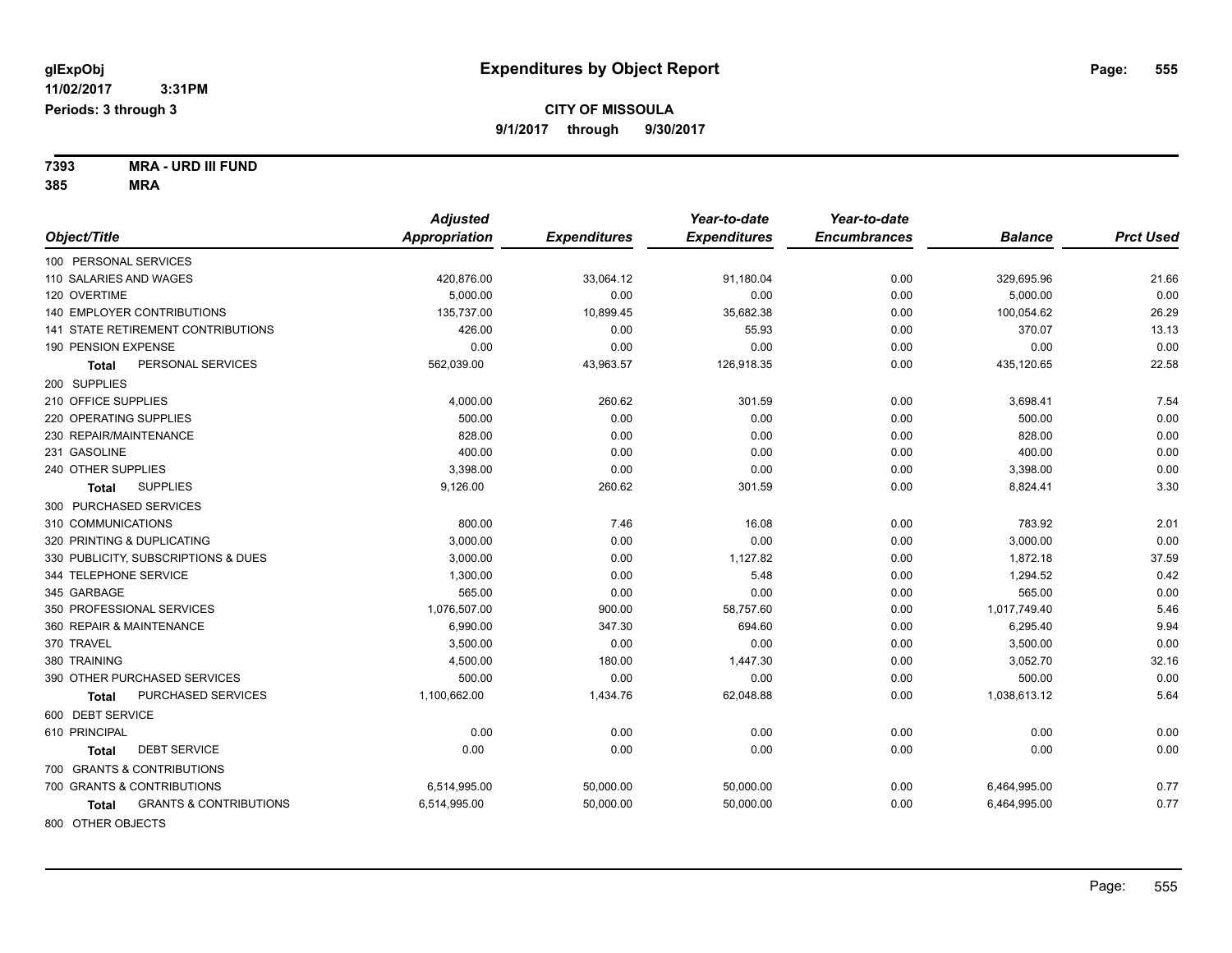| 7393 | <b>MRA - URD III FUND</b> |
|------|---------------------------|
| 385  | MRA                       |

|                              |                       | <b>Adjusted</b> |                     | Year-to-date        | Year-to-date        |                |                  |
|------------------------------|-----------------------|-----------------|---------------------|---------------------|---------------------|----------------|------------------|
| Object/Title                 |                       | Appropriation   | <b>Expenditures</b> | <b>Expenditures</b> | <b>Encumbrances</b> | <b>Balance</b> | <b>Prct Used</b> |
| 820 TRANSFERS TO OTHER FUNDS |                       | 0.00            | 0.00                | 0.00                | 0.00                | 0.00           | 0.00             |
| 845 CONTINGENCY              |                       | 166.188.00      | 0.00                | 0.00                | 0.00                | 166.188.00     | 0.00             |
| Total                        | OTHER OBJECTS         | 166.188.00      | 0.00                | 0.00                | 0.00                | 166.188.00     | 0.00             |
| 900 CAPITAL OUTLAY           |                       |                 |                     |                     |                     |                |                  |
| 910 LAND                     |                       | 1.611.000.00    | 0.00                | $-27.400.25$        | 0.00                | 1.638.400.25   | $-1.70$          |
| 930 IMPROVEMENTS             |                       | 4.546.517.00    | 364.665.10          | 399.405.09          | 0.00                | 4.147.111.91   | 8.78             |
| <b>Total</b>                 | <b>CAPITAL OUTLAY</b> | 6.157.517.00    | 364.665.10          | 372.004.84          | 0.00                | 5,785,512.16   | 6.04             |
| <b>Total</b>                 | <b>MRA</b>            | 14.510.527.00   | 460.324.05          | 611.273.66          | 0.00                | 13.899.253.34  | 4.21             |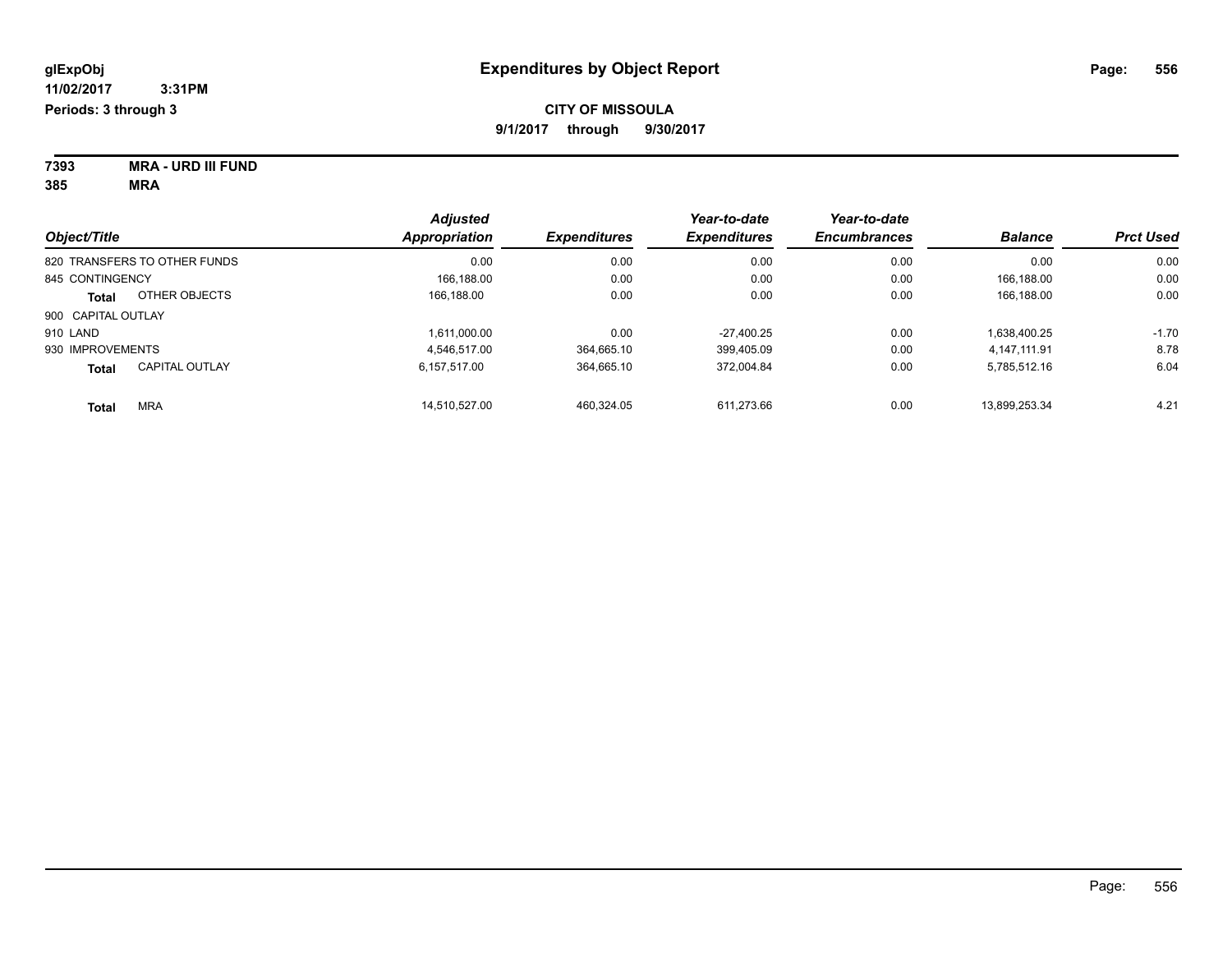**7393 MRA - URD III FUND**

|                                            | <b>Adjusted</b>      |                     | Year-to-date        | Year-to-date        |                |                  |
|--------------------------------------------|----------------------|---------------------|---------------------|---------------------|----------------|------------------|
| Object/Title                               | <b>Appropriation</b> | <b>Expenditures</b> | <b>Expenditures</b> | <b>Encumbrances</b> | <b>Balance</b> | <b>Prct Used</b> |
| 100 PERSONAL SERVICES                      |                      |                     |                     |                     |                |                  |
| 110 SALARIES AND WAGES                     | 420,876.00           | 33,064.12           | 91,180.04           | 0.00                | 329,695.96     | 21.66            |
| 120 OVERTIME                               | 5,000.00             | 0.00                | 0.00                | 0.00                | 5,000.00       | 0.00             |
| <b>140 EMPLOYER CONTRIBUTIONS</b>          | 135,737.00           | 10,899.45           | 35,682.38           | 0.00                | 100,054.62     | 26.29            |
| 141 STATE RETIREMENT CONTRIBUTIONS         | 426.00               | 0.00                | 55.93               | 0.00                | 370.07         | 13.13            |
| 190 PENSION EXPENSE                        | 0.00                 | 0.00                | 0.00                | 0.00                | 0.00           | 0.00             |
| PERSONAL SERVICES<br>Total                 | 562,039.00           | 43,963.57           | 126,918.35          | 0.00                | 435,120.65     | 22.58            |
| 200 SUPPLIES                               |                      |                     |                     |                     |                |                  |
| 210 OFFICE SUPPLIES                        | 4,000.00             | 260.62              | 301.59              | 0.00                | 3,698.41       | 7.54             |
| 220 OPERATING SUPPLIES                     | 500.00               | 0.00                | 0.00                | 0.00                | 500.00         | 0.00             |
| 230 REPAIR/MAINTENANCE                     | 828.00               | 0.00                | 0.00                | 0.00                | 828.00         | 0.00             |
| 231 GASOLINE                               | 400.00               | 0.00                | 0.00                | 0.00                | 400.00         | 0.00             |
| 240 OTHER SUPPLIES                         | 3,398.00             | 0.00                | 0.00                | 0.00                | 3,398.00       | 0.00             |
| <b>SUPPLIES</b><br>Total                   | 9,126.00             | 260.62              | 301.59              | 0.00                | 8,824.41       | 3.30             |
| 300 PURCHASED SERVICES                     |                      |                     |                     |                     |                |                  |
| 310 COMMUNICATIONS                         | 800.00               | 7.46                | 16.08               | 0.00                | 783.92         | 2.01             |
| 320 PRINTING & DUPLICATING                 | 3,000.00             | 0.00                | 0.00                | 0.00                | 3,000.00       | 0.00             |
| 330 PUBLICITY, SUBSCRIPTIONS & DUES        | 3,000.00             | 0.00                | 1,127.82            | 0.00                | 1,872.18       | 37.59            |
| 344 TELEPHONE SERVICE                      | 1,300.00             | 0.00                | 5.48                | 0.00                | 1,294.52       | 0.42             |
| 345 GARBAGE                                | 565.00               | 0.00                | 0.00                | 0.00                | 565.00         | 0.00             |
| 350 PROFESSIONAL SERVICES                  | 1,076,507.00         | 900.00              | 58,757.60           | 0.00                | 1,017,749.40   | 5.46             |
| 360 REPAIR & MAINTENANCE                   | 6,990.00             | 347.30              | 694.60              | 0.00                | 6,295.40       | 9.94             |
| 370 TRAVEL                                 | 3,500.00             | 0.00                | 0.00                | 0.00                | 3,500.00       | 0.00             |
| 380 TRAINING                               | 4,500.00             | 180.00              | 1,447.30            | 0.00                | 3,052.70       | 32.16            |
| 390 OTHER PURCHASED SERVICES               | 500.00               | 0.00                | 0.00                | 0.00                | 500.00         | 0.00             |
| PURCHASED SERVICES<br><b>Total</b>         | 1,100,662.00         | 1,434.76            | 62,048.88           | 0.00                | 1,038,613.12   | 5.64             |
| 600 DEBT SERVICE                           |                      |                     |                     |                     |                |                  |
| 610 PRINCIPAL                              | 0.00                 | 0.00                | 0.00                | 0.00                | 0.00           | 0.00             |
| <b>DEBT SERVICE</b><br><b>Total</b>        | 0.00                 | 0.00                | 0.00                | 0.00                | 0.00           | 0.00             |
| 700 GRANTS & CONTRIBUTIONS                 |                      |                     |                     |                     |                |                  |
| 700 GRANTS & CONTRIBUTIONS                 | 6,514,995.00         | 50,000.00           | 50,000.00           | 0.00                | 6,464,995.00   | 0.77             |
| <b>GRANTS &amp; CONTRIBUTIONS</b><br>Total | 6,514,995.00         | 50,000.00           | 50,000.00           | 0.00                | 6,464,995.00   | 0.77             |
| 800 OTHER OBJECTS                          |                      |                     |                     |                     |                |                  |
| 820 TRANSFERS TO OTHER FUNDS               | 0.00                 | 0.00                | 0.00                | 0.00                | 0.00           | 0.00             |
|                                            |                      |                     |                     |                     |                |                  |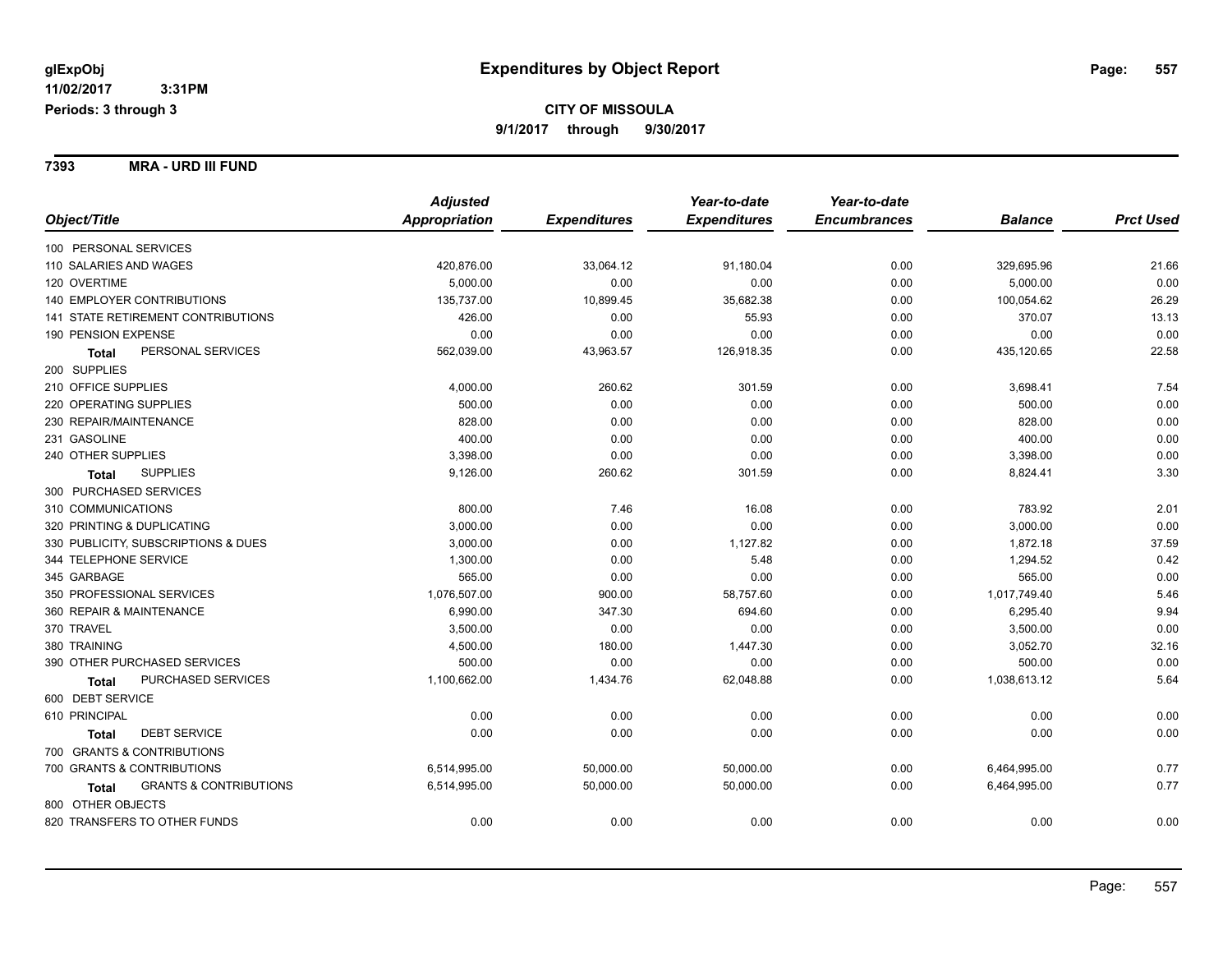**7393 MRA - URD III FUND**

| Object/Title       |                       | <b>Adjusted</b><br>Appropriation | <b>Expenditures</b> | Year-to-date<br><b>Expenditures</b> | Year-to-date<br><b>Encumbrances</b> | <b>Balance</b> | <b>Prct Used</b> |
|--------------------|-----------------------|----------------------------------|---------------------|-------------------------------------|-------------------------------------|----------------|------------------|
| 845 CONTINGENCY    |                       | 166,188.00                       | 0.00                | 0.00                                | 0.00                                | 166.188.00     | 0.00             |
| <b>Total</b>       | OTHER OBJECTS         | 166,188.00                       | 0.00                | 0.00                                | 0.00                                | 166,188.00     | 0.00             |
| 900 CAPITAL OUTLAY |                       |                                  |                     |                                     |                                     |                |                  |
| 910 LAND           |                       | 1,611,000.00                     | 0.00                | $-27,400.25$                        | 0.00                                | 1,638,400.25   | $-1.70$          |
| 930 IMPROVEMENTS   |                       | 4,546,517.00                     | 364,665.10          | 399,405.09                          | 0.00                                | 4,147,111.91   | 8.78             |
| <b>Total</b>       | <b>CAPITAL OUTLAY</b> | 6.157.517.00                     | 364,665.10          | 372,004.84                          | 0.00                                | 5,785,512.16   | 6.04             |
| <b>Total</b>       | MRA - URD III FUND    | 14.510.527.00                    | 460,324.05          | 611,273.66                          | 0.00                                | 13,899,253.34  | 4.21             |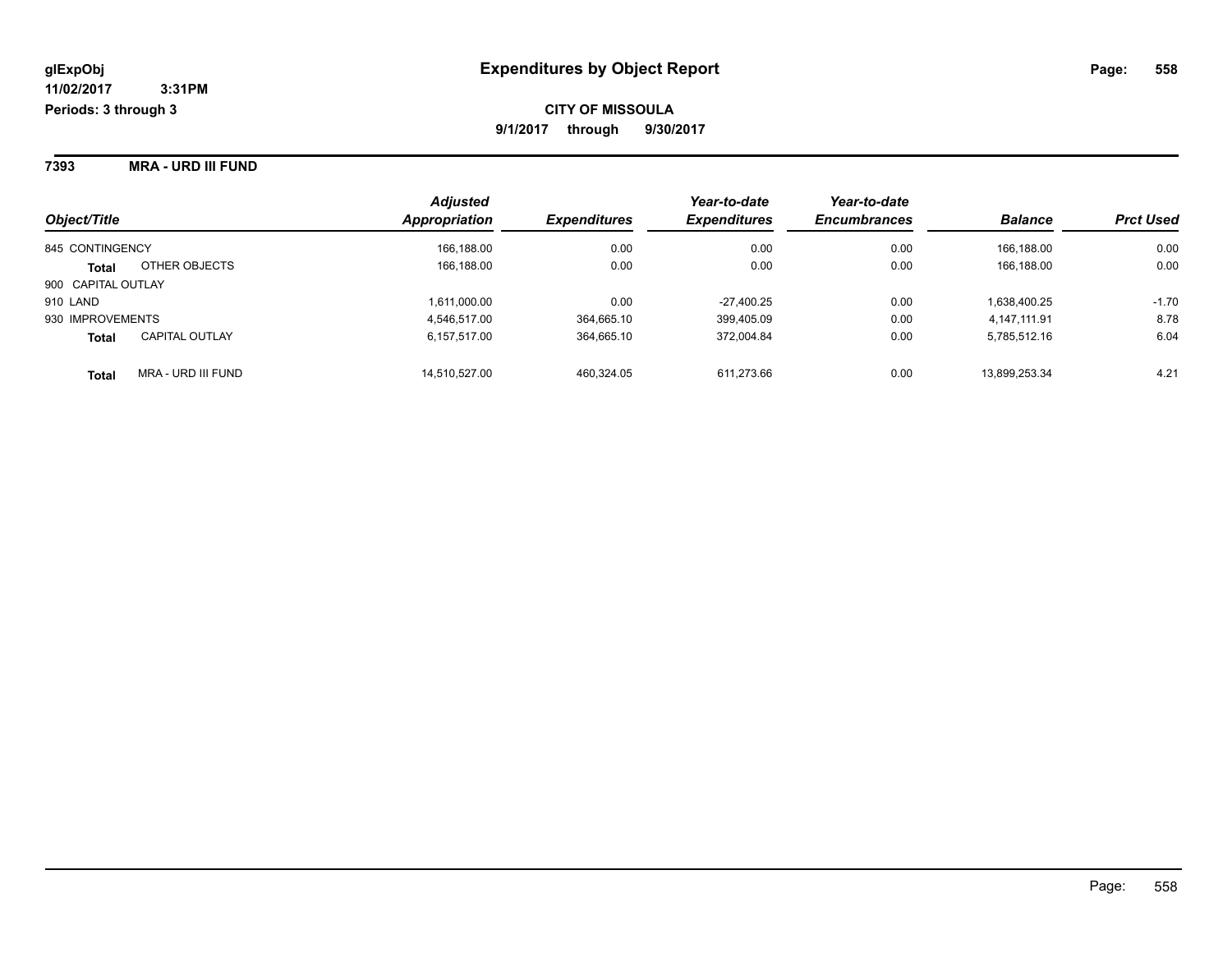## **CITY OF MISSOULA 9/1/2017 through 9/30/2017**

# **7394 MRA URD III TI DEBT CLEARING FUND**

| Object/Title                 | <b>Adjusted</b><br><b>Appropriation</b> | <b>Expenditures</b> | Year-to-date<br><b>Expenditures</b> | Year-to-date<br><b>Encumbrances</b> | <b>Balance</b> | <b>Prct Used</b> |
|------------------------------|-----------------------------------------|---------------------|-------------------------------------|-------------------------------------|----------------|------------------|
| 800 OTHER OBJECTS            |                                         |                     |                                     |                                     |                |                  |
| 820 TRANSFERS TO OTHER FUNDS | 1.975.456.00                            | 0.00                | 0.00                                | 0.00                                | 1.975.456.00   | 0.00             |
| OTHER OBJECTS<br>Total       | 1.975.456.00                            | 0.00                | 0.00                                | 0.00                                | 1.975.456.00   | 0.00             |
| <b>MRA</b><br>Total          | 1,975,456.00                            | 0.00                | 0.00                                | 0.00                                | 1,975,456.00   | 0.00             |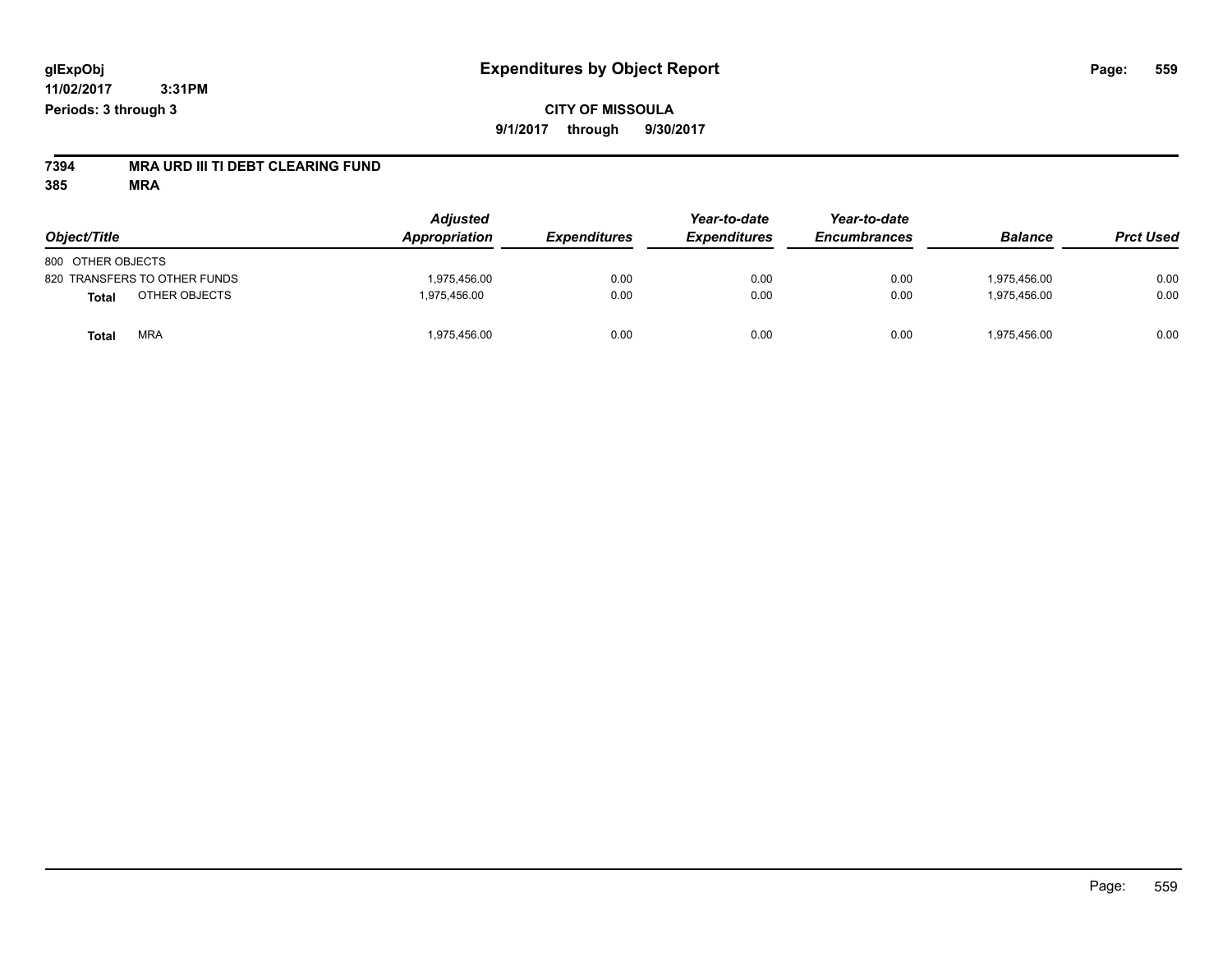### **7394 MRA URD III TI DEBT CLEARING FUND**

| Object/Title                                      | <b>Adjusted</b><br>Appropriation | <i><b>Expenditures</b></i> | Year-to-date<br><b>Expenditures</b> | Year-to-date<br><b>Encumbrances</b> | <b>Balance</b> | <b>Prct Used</b> |
|---------------------------------------------------|----------------------------------|----------------------------|-------------------------------------|-------------------------------------|----------------|------------------|
| 800 OTHER OBJECTS                                 |                                  |                            |                                     |                                     |                |                  |
| 820 TRANSFERS TO OTHER FUNDS                      | 1,975,456.00                     | 0.00                       | 0.00                                | 0.00                                | 1.975.456.00   | 0.00             |
| OTHER OBJECTS<br>Total                            | 1,975,456.00                     | 0.00                       | 0.00                                | 0.00                                | 1.975.456.00   | 0.00             |
| MRA URD III TI DEBT CLEARING FUND<br><b>Total</b> | 1,975,456.00                     | 0.00                       | 0.00                                | 0.00                                | 1,975,456.00   | 0.00             |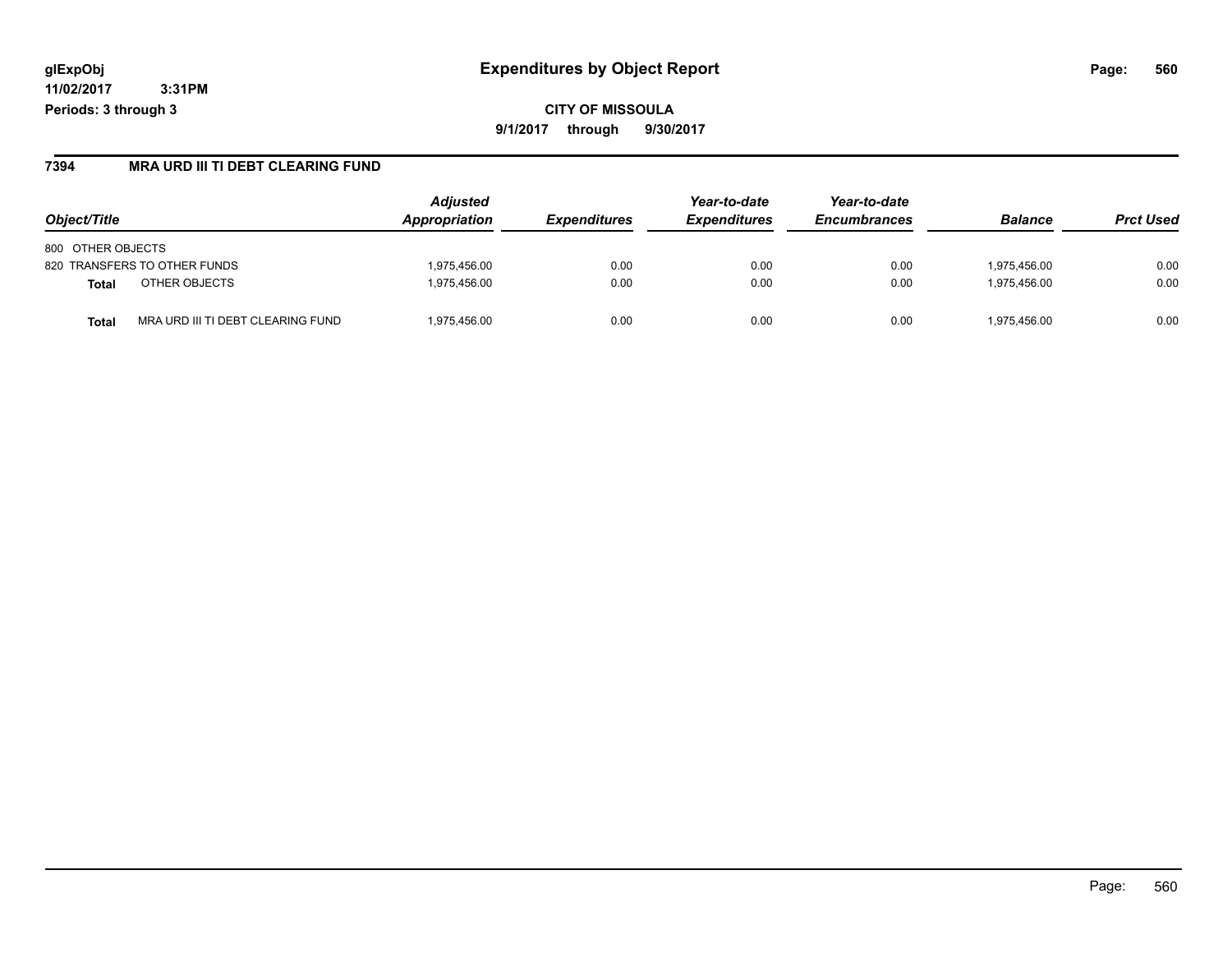## **CITY OF MISSOULA 9/1/2017 through 9/30/2017**

# **7395 MRA TAX INCREMENT DEBT SERVICE**

| Object/Title                        | <b>Adjusted</b><br>Appropriation | <b>Expenditures</b> | Year-to-date<br><b>Expenditures</b> | Year-to-date<br><b>Encumbrances</b> | <b>Balance</b> | <b>Prct Used</b> |
|-------------------------------------|----------------------------------|---------------------|-------------------------------------|-------------------------------------|----------------|------------------|
| 600 DEBT SERVICE                    |                                  |                     |                                     |                                     |                |                  |
| 610 PRINCIPAL                       | 440,000.00                       | 0.00                | 0.00                                | 0.00                                | 440.000.00     | 0.00             |
| 620 INTEREST / SERVICE FEES         | 744,513.00                       | 0.00                | 0.00                                | 0.00                                | 744.513.00     | 0.00             |
| <b>DEBT SERVICE</b><br><b>Total</b> | 1,184,513.00                     | 0.00                | 0.00                                | 0.00                                | 1,184,513.00   | 0.00             |
| <b>MRA</b><br><b>Total</b>          | 184,513.00                       | 0.00                | 0.00                                | 0.00                                | 1,184,513.00   | 0.00             |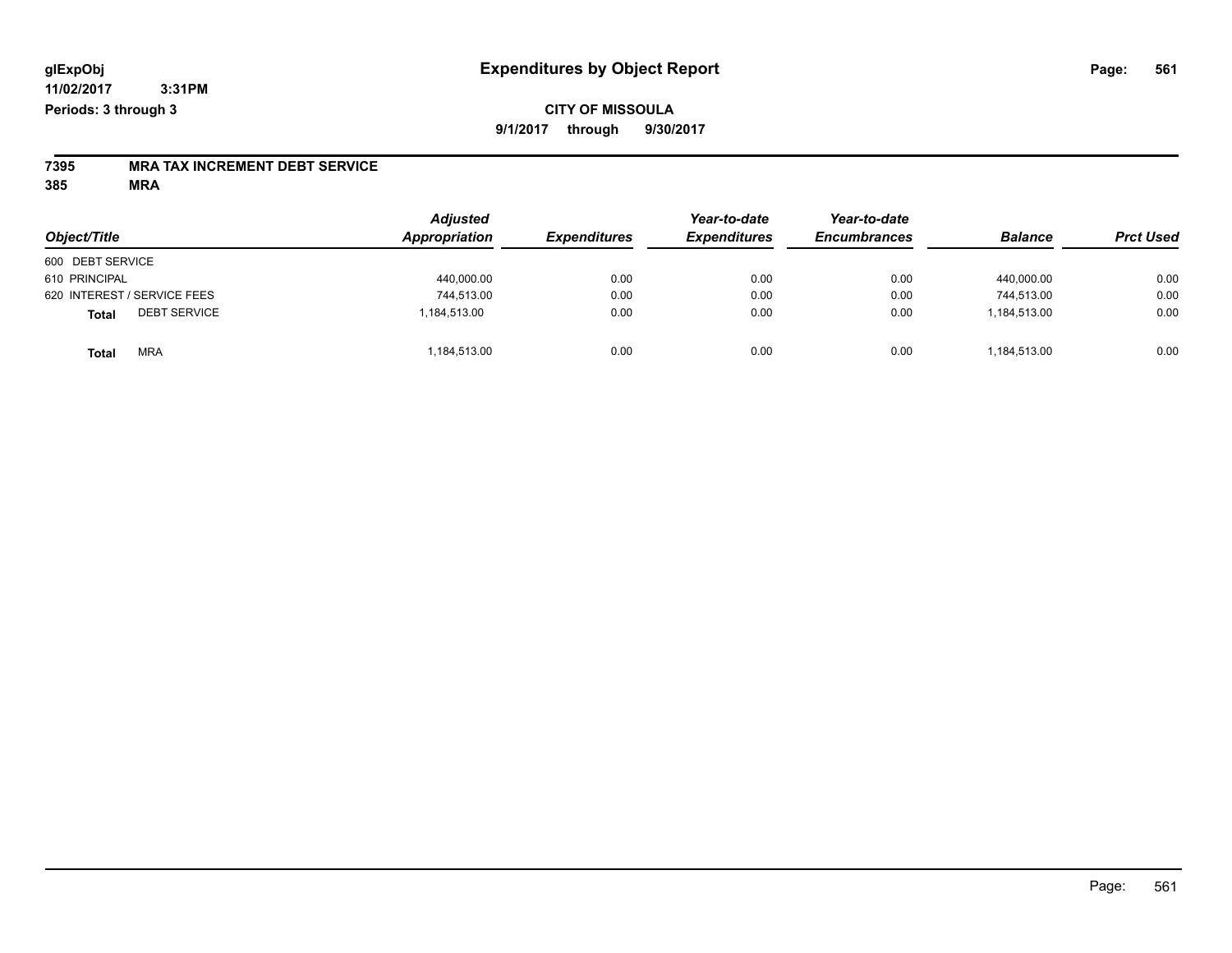## **glExpObj Expenditures by Object Report Page: 562**

**11/02/2017 3:31PM Periods: 3 through 3**

### **7395 MRA TAX INCREMENT DEBT SERVICE**

| Object/Title                            | <b>Adjusted</b><br>Appropriation | <b>Expenditures</b> | Year-to-date<br><b>Expenditures</b> | Year-to-date<br><b>Encumbrances</b> | <b>Balance</b> | <b>Prct Used</b> |
|-----------------------------------------|----------------------------------|---------------------|-------------------------------------|-------------------------------------|----------------|------------------|
| 600 DEBT SERVICE                        |                                  |                     |                                     |                                     |                |                  |
| 610 PRINCIPAL                           | 440,000.00                       | 0.00                | 0.00                                | 0.00                                | 440.000.00     | 0.00             |
| 620 INTEREST / SERVICE FEES             | 744,513.00                       | 0.00                | 0.00                                | 0.00                                | 744,513.00     | 0.00             |
| <b>DEBT SERVICE</b><br><b>Total</b>     | 1,184,513.00                     | 0.00                | 0.00                                | 0.00                                | 1,184,513.00   | 0.00             |
| MRA TAX INCREMENT DEBT SERVICE<br>Total | 1.184.513.00                     | 0.00                | 0.00                                | 0.00                                | 1,184,513.00   | 0.00             |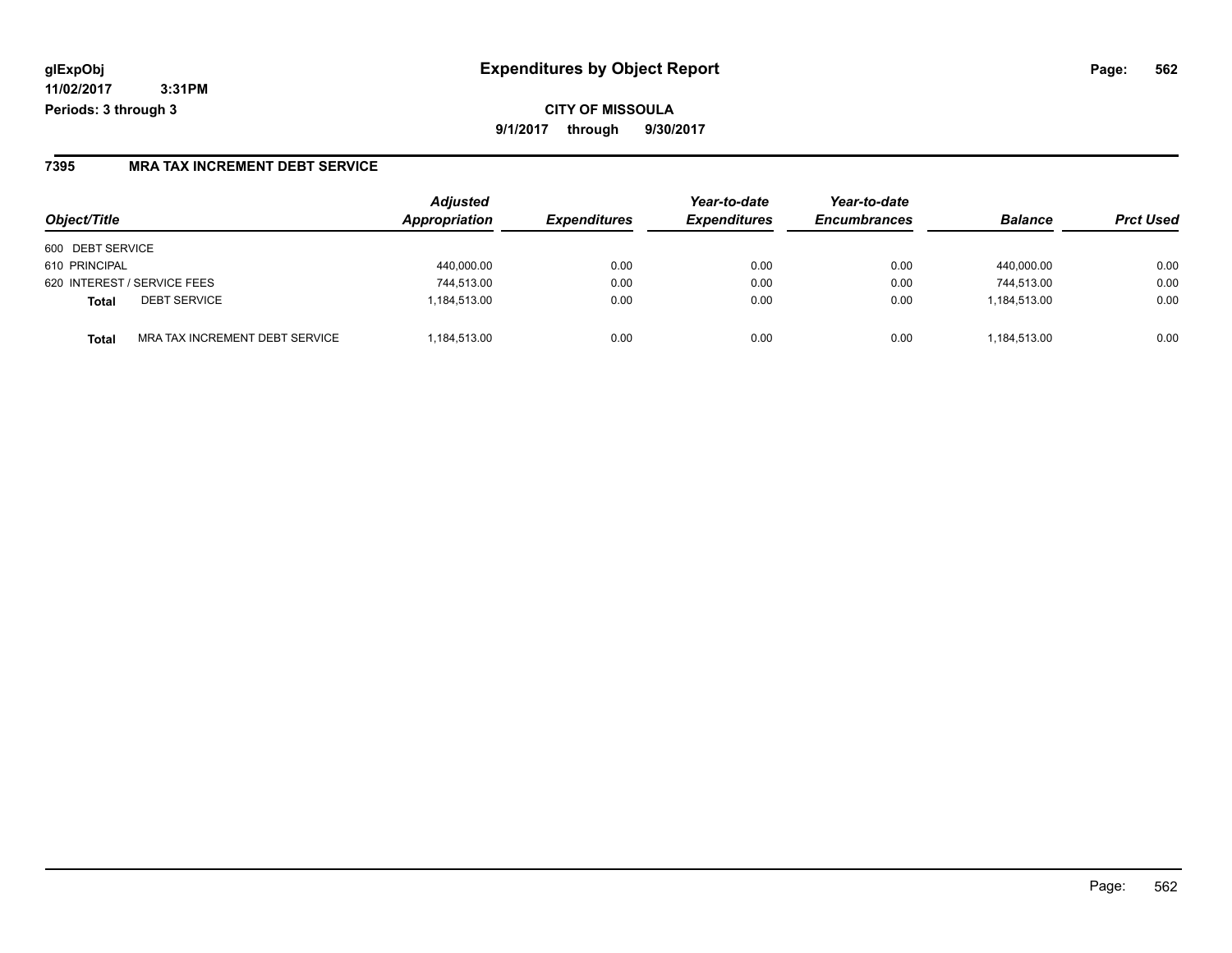# **7396 NRSS DEBT SERVICE SINKING FUND**

|                                     | <b>Adjusted</b> |                     | Year-to-date        | Year-to-date        |                |                  |
|-------------------------------------|-----------------|---------------------|---------------------|---------------------|----------------|------------------|
| Object/Title                        | Appropriation   | <b>Expenditures</b> | <b>Expenditures</b> | <b>Encumbrances</b> | <b>Balance</b> | <b>Prct Used</b> |
| 600 DEBT SERVICE                    |                 |                     |                     |                     |                |                  |
| 610 PRINCIPAL                       | 30,300.00       | 0.00                | 0.00                | 0.00                | 30.300.00      | 0.00             |
| 620 INTEREST / SERVICE FEES         | 57.524.00       | 0.00                | 0.00                | 0.00                | 57.524.00      | 0.00             |
| <b>DEBT SERVICE</b><br><b>Total</b> | 87.824.00       | 0.00                | 0.00                | 0.00                | 87,824.00      | 0.00             |
| 800 OTHER OBJECTS                   |                 |                     |                     |                     |                |                  |
| 820 TRANSFERS TO OTHER FUNDS        | 0.00            | 0.00                | 0.00                | 0.00                | 0.00           | 0.00             |
| OTHER OBJECTS<br><b>Total</b>       | 0.00            | 0.00                | 0.00                | 0.00                | 0.00           | 0.00             |
| <b>MRA</b><br><b>Total</b>          | 87.824.00       | 0.00                | 0.00                | 0.00                | 87.824.00      | 0.00             |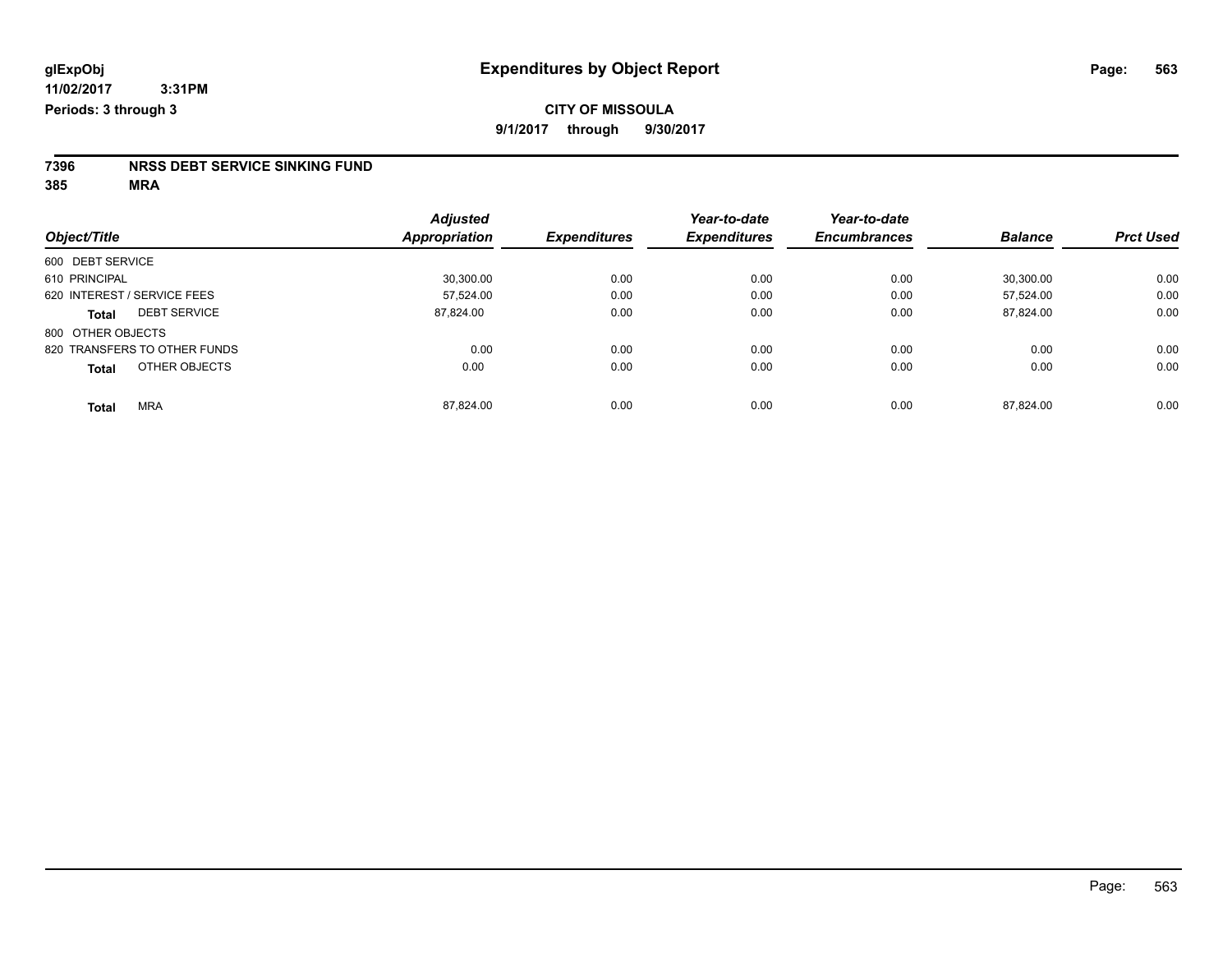#### **7396 NRSS DEBT SERVICE SINKING FUND**

|                                                | <b>Adjusted</b> |                     | Year-to-date        | Year-to-date        |                |                  |
|------------------------------------------------|-----------------|---------------------|---------------------|---------------------|----------------|------------------|
| Object/Title                                   | Appropriation   | <b>Expenditures</b> | <b>Expenditures</b> | <b>Encumbrances</b> | <b>Balance</b> | <b>Prct Used</b> |
| 600 DEBT SERVICE                               |                 |                     |                     |                     |                |                  |
| 610 PRINCIPAL                                  | 30.300.00       | 0.00                | 0.00                | 0.00                | 30.300.00      | 0.00             |
| 620 INTEREST / SERVICE FEES                    | 57,524.00       | 0.00                | 0.00                | 0.00                | 57.524.00      | 0.00             |
| <b>DEBT SERVICE</b><br><b>Total</b>            | 87,824.00       | 0.00                | 0.00                | 0.00                | 87.824.00      | 0.00             |
| 800 OTHER OBJECTS                              |                 |                     |                     |                     |                |                  |
| 820 TRANSFERS TO OTHER FUNDS                   | 0.00            | 0.00                | 0.00                | 0.00                | 0.00           | 0.00             |
| OTHER OBJECTS<br><b>Total</b>                  | 0.00            | 0.00                | 0.00                | 0.00                | 0.00           | 0.00             |
| NRSS DEBT SERVICE SINKING FUND<br><b>Total</b> | 87.824.00       | 0.00                | 0.00                | 0.00                | 87.824.00      | 0.00             |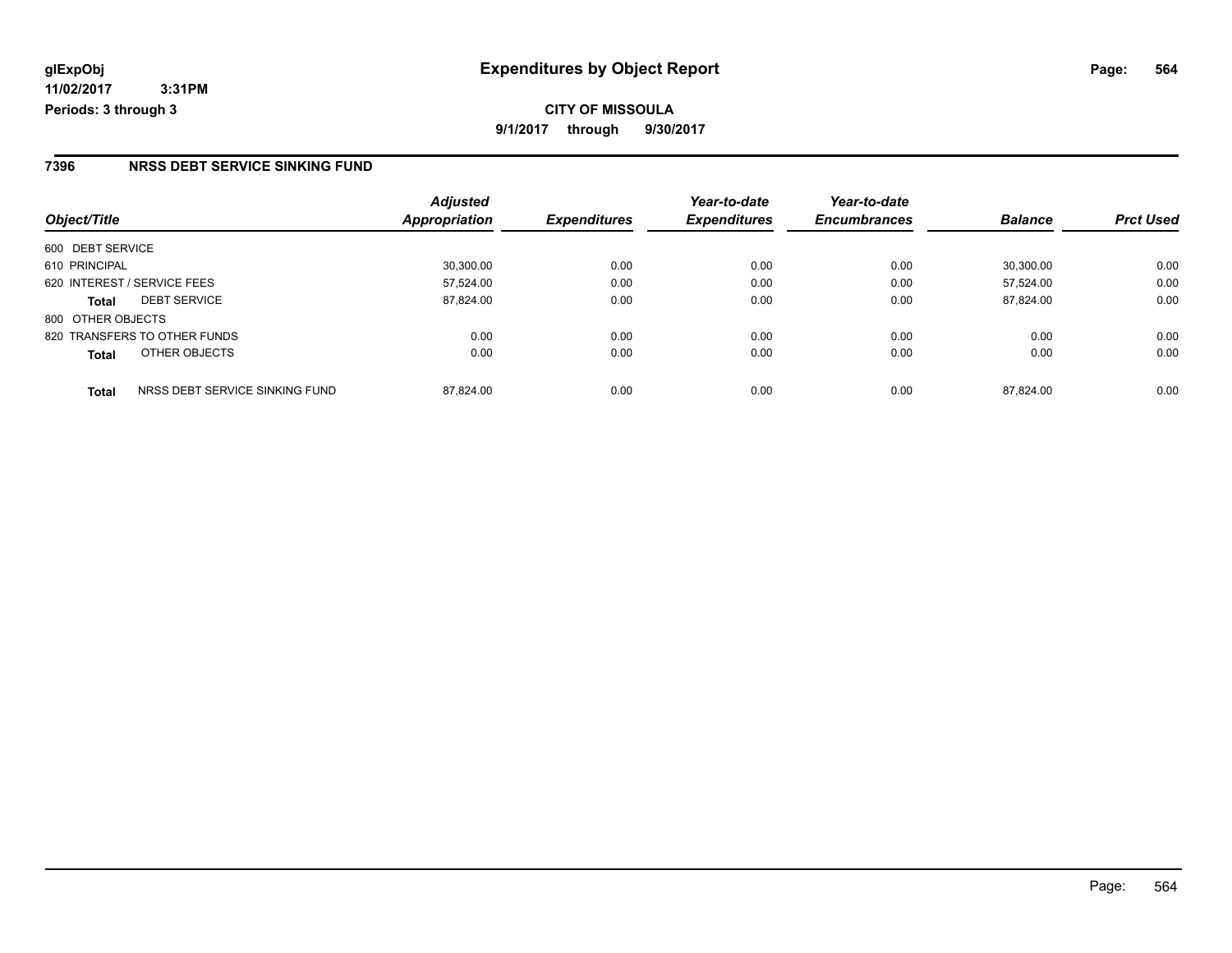**7397 NORTH RESERVE/SCOTT ST URD**

|                              |                                   | <b>Adjusted</b>      |                     | Year-to-date        | Year-to-date        |                |                  |
|------------------------------|-----------------------------------|----------------------|---------------------|---------------------|---------------------|----------------|------------------|
| Object/Title                 |                                   | <b>Appropriation</b> | <b>Expenditures</b> | <b>Expenditures</b> | <b>Encumbrances</b> | <b>Balance</b> | <b>Prct Used</b> |
| 300 PURCHASED SERVICES       |                                   |                      |                     |                     |                     |                |                  |
| 350 PROFESSIONAL SERVICES    |                                   | 47,000.00            | 0.00                | 0.00                | 0.00                | 47,000.00      | 0.00             |
| <b>Total</b>                 | <b>PURCHASED SERVICES</b>         | 47.000.00            | 0.00                | 0.00                | 0.00                | 47.000.00      | 0.00             |
| 700 GRANTS & CONTRIBUTIONS   |                                   |                      |                     |                     |                     |                |                  |
| 700 GRANTS & CONTRIBUTIONS   |                                   | 865,730.00           | 0.00                | 0.00                | 0.00                | 865.730.00     | 0.00             |
| Total                        | <b>GRANTS &amp; CONTRIBUTIONS</b> | 865,730.00           | 0.00                | 0.00                | 0.00                | 865,730.00     | 0.00             |
| 800 OTHER OBJECTS            |                                   |                      |                     |                     |                     |                |                  |
| 820 TRANSFERS TO OTHER FUNDS |                                   | 49.431.00            | 0.00                | 15.881.03           | 0.00                | 33.549.97      | 32.13            |
| 845 CONTINGENCY              |                                   | 99,624.00            | 0.00                | 0.00                | 0.00                | 99,624.00      | 0.00             |
| <b>Total</b>                 | OTHER OBJECTS                     | 149.055.00           | 0.00                | 15.881.03           | 0.00                | 133.173.97     | 10.65            |
| <b>MRA</b><br><b>Total</b>   |                                   | 1,061,785.00         | 0.00                | 15.881.03           | 0.00                | 1.045.903.97   | 1.50             |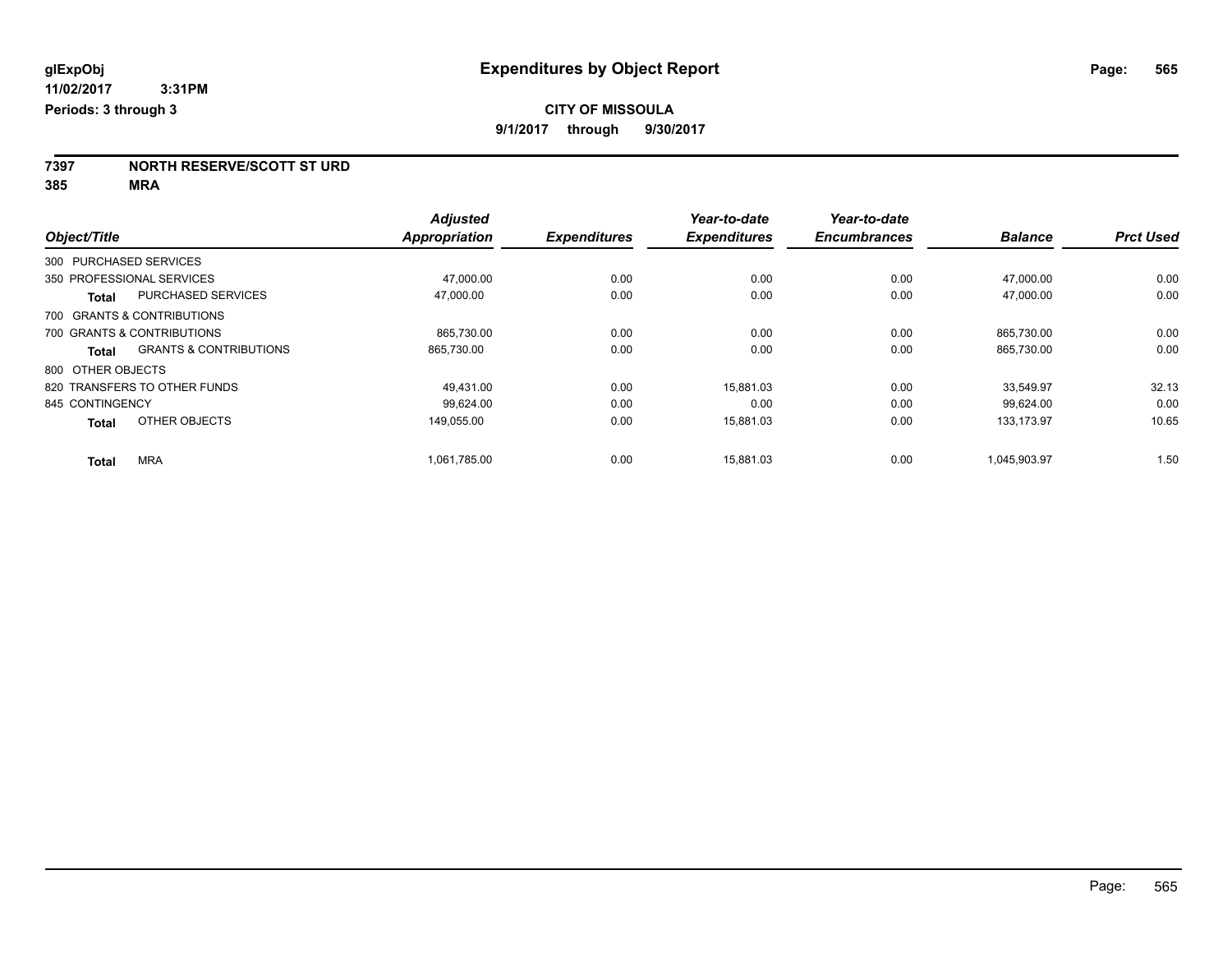### **7397 NORTH RESERVE/SCOTT ST URD**

|                        |                                   | <b>Adjusted</b>      |                     | Year-to-date        | Year-to-date        |                |                  |
|------------------------|-----------------------------------|----------------------|---------------------|---------------------|---------------------|----------------|------------------|
| Object/Title           |                                   | <b>Appropriation</b> | <b>Expenditures</b> | <b>Expenditures</b> | <b>Encumbrances</b> | <b>Balance</b> | <b>Prct Used</b> |
| 300 PURCHASED SERVICES |                                   |                      |                     |                     |                     |                |                  |
|                        | 350 PROFESSIONAL SERVICES         | 47,000.00            | 0.00                | 0.00                | 0.00                | 47,000.00      | 0.00             |
| Total                  | <b>PURCHASED SERVICES</b>         | 47,000.00            | 0.00                | 0.00                | 0.00                | 47,000.00      | 0.00             |
|                        | 700 GRANTS & CONTRIBUTIONS        |                      |                     |                     |                     |                |                  |
|                        | 700 GRANTS & CONTRIBUTIONS        | 865.730.00           | 0.00                | 0.00                | 0.00                | 865.730.00     | 0.00             |
| Total                  | <b>GRANTS &amp; CONTRIBUTIONS</b> | 865,730.00           | 0.00                | 0.00                | 0.00                | 865,730.00     | 0.00             |
| 800 OTHER OBJECTS      |                                   |                      |                     |                     |                     |                |                  |
|                        | 820 TRANSFERS TO OTHER FUNDS      | 49.431.00            | 0.00                | 15.881.03           | 0.00                | 33.549.97      | 32.13            |
| 845 CONTINGENCY        |                                   | 99.624.00            | 0.00                | 0.00                | 0.00                | 99.624.00      | 0.00             |
| <b>Total</b>           | OTHER OBJECTS                     | 149.055.00           | 0.00                | 15,881.03           | 0.00                | 133,173.97     | 10.65            |
| <b>Total</b>           | NORTH RESERVE/SCOTT ST URD        | 1,061,785.00         | 0.00                | 15.881.03           | 0.00                | 1,045,903.97   | 1.50             |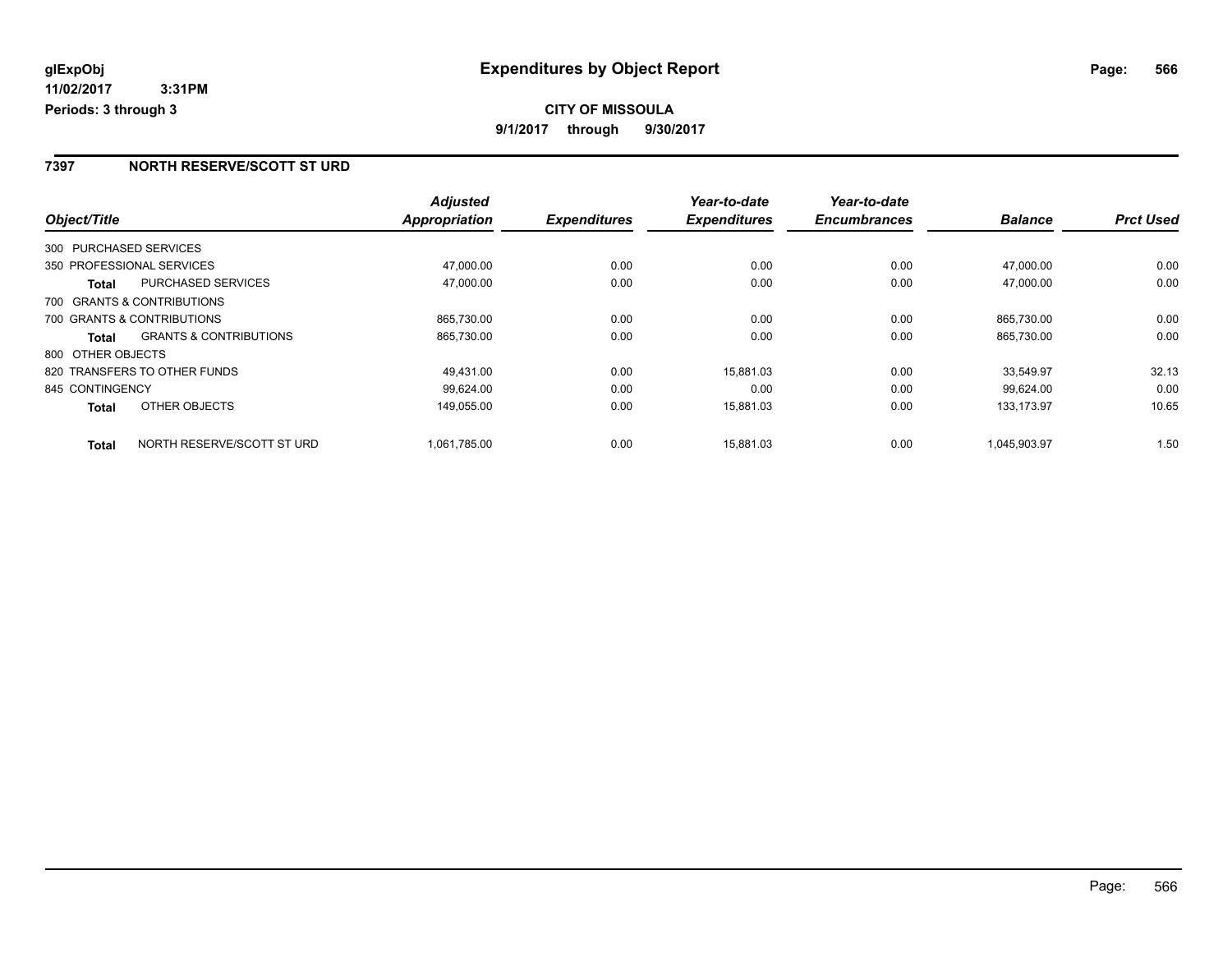## **CITY OF MISSOULA 9/1/2017 through 9/30/2017**

# **7399 INTERMOUNTAIN BOND DEBT SERVICE**

| Object/Title                 | <b>Adjusted</b><br>Appropriation | <b>Expenditures</b> | Year-to-date<br><b>Expenditures</b> | Year-to-date<br><b>Encumbrances</b> | <b>Balance</b> | <b>Prct Used</b> |
|------------------------------|----------------------------------|---------------------|-------------------------------------|-------------------------------------|----------------|------------------|
| 600 DEBT SERVICE             |                                  |                     |                                     |                                     |                |                  |
| 610 PRINCIPAL                | 81,500.00                        | 0.00                | 0.00                                | 0.00                                | 81.500.00      | 0.00             |
| 620 INTEREST / SERVICE FEES  | 64,658.00                        | 0.00                | 0.00                                | 0.00                                | 64.658.00      | 0.00             |
| <b>DEBT SERVICE</b><br>Total | 146,158.00                       | 0.00                | 0.00                                | 0.00                                | 146.158.00     | 0.00             |
| <b>MRA</b><br><b>Total</b>   | 146,158.00                       | 0.00                | 0.00                                | 0.00                                | 146,158.00     | 0.00             |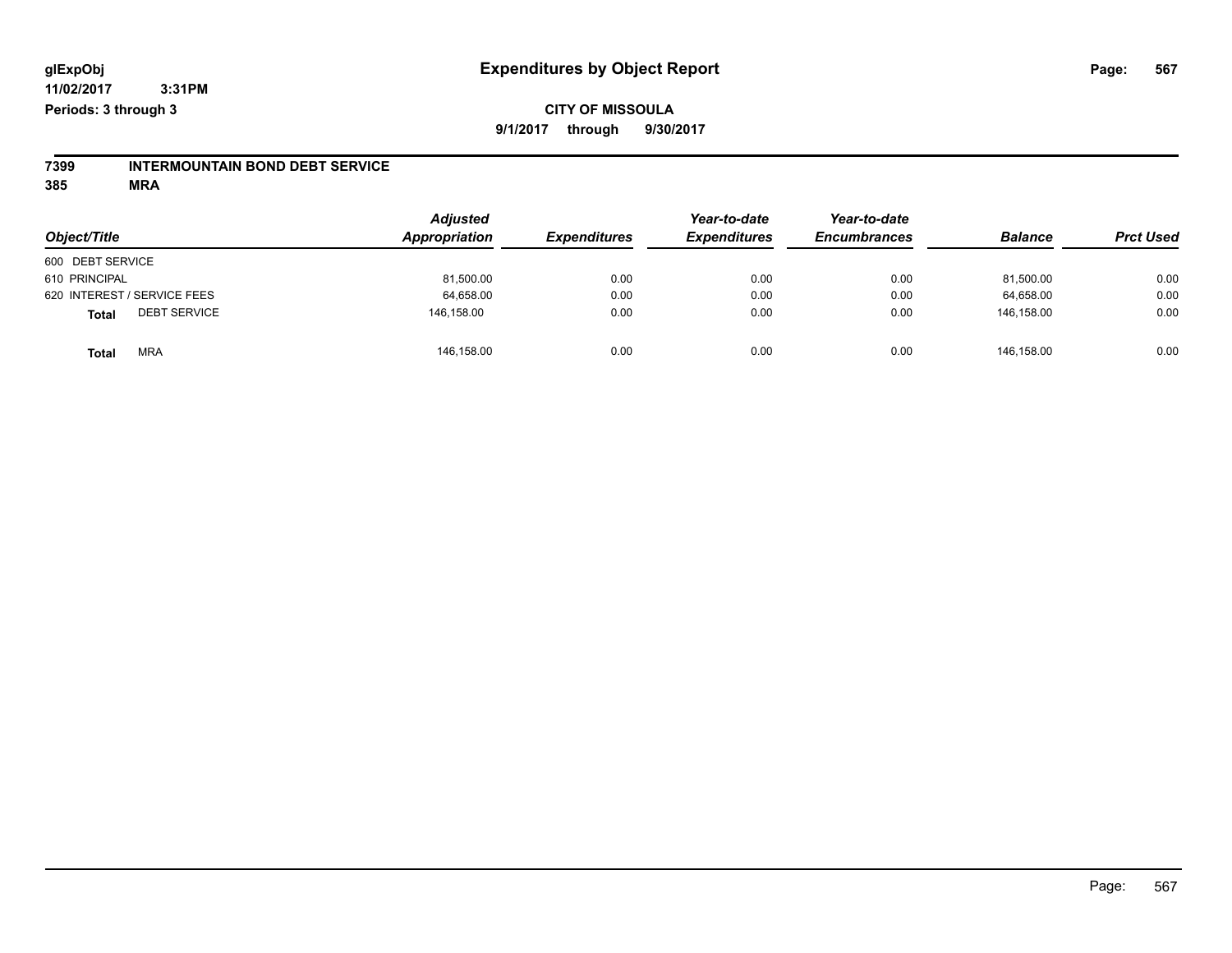## **glExpObj Expenditures by Object Report Page: 568**

**11/02/2017 3:31PM Periods: 3 through 3**

#### **7399 INTERMOUNTAIN BOND DEBT SERVICE**

| Object/Title                 |                                 | <b>Adjusted</b><br>Appropriation | <b>Expenditures</b> | Year-to-date<br><b>Expenditures</b> | Year-to-date<br><b>Encumbrances</b> | <b>Balance</b> | <b>Prct Used</b> |
|------------------------------|---------------------------------|----------------------------------|---------------------|-------------------------------------|-------------------------------------|----------------|------------------|
| 600 DEBT SERVICE             |                                 |                                  |                     |                                     |                                     |                |                  |
| 610 PRINCIPAL                |                                 | 81,500.00                        | 0.00                | 0.00                                | 0.00                                | 81,500.00      | 0.00             |
| 620 INTEREST / SERVICE FEES  |                                 | 64,658.00                        | 0.00                | 0.00                                | 0.00                                | 64,658.00      | 0.00             |
| <b>DEBT SERVICE</b><br>Total |                                 | 146.158.00                       | 0.00                | 0.00                                | 0.00                                | 146.158.00     | 0.00             |
| Total                        | INTERMOUNTAIN BOND DEBT SERVICE | 146.158.00                       | 0.00                | 0.00                                | 0.00                                | 146.158.00     | 0.00             |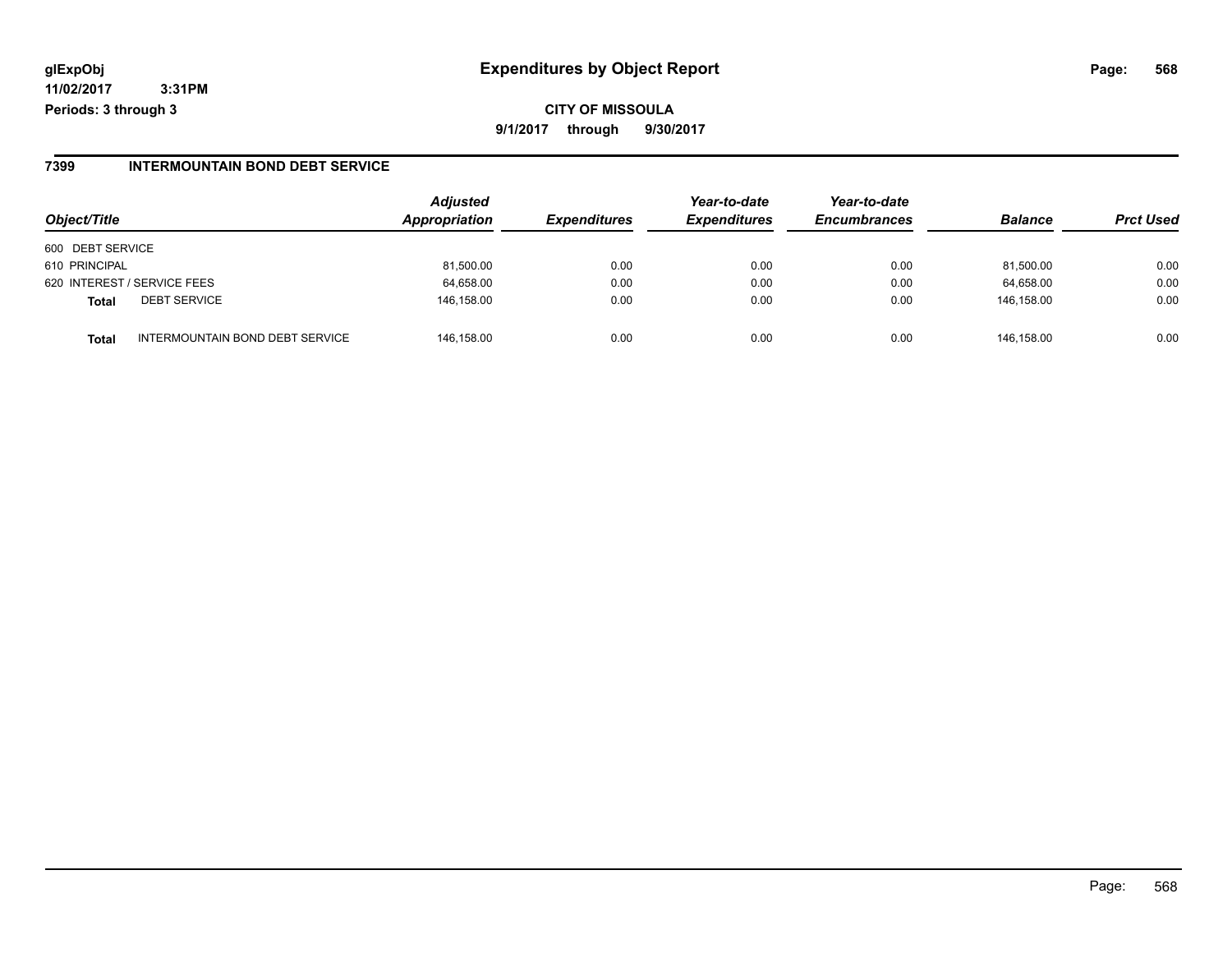**CITY OF MISSOULA 9/1/2017 through 9/30/2017**

**7400 FRONT ST BOND CLEARING**

| Object/Title                 | <b>Adjusted</b><br>Appropriation | <b>Expenditures</b> | Year-to-date<br><b>Expenditures</b> | Year-to-date<br><b>Encumbrances</b> | <b>Balance</b> | <b>Prct Used</b> |
|------------------------------|----------------------------------|---------------------|-------------------------------------|-------------------------------------|----------------|------------------|
| 800 OTHER OBJECTS            |                                  |                     |                                     |                                     |                |                  |
| 820 TRANSFERS TO OTHER FUNDS | 411,730.00                       | 0.00                | 0.00                                | 0.00                                | 411.730.00     | 0.00             |
| OTHER OBJECTS<br>Total       | 411,730.00                       | 0.00                | 0.00                                | 0.00                                | 411,730.00     | 0.00             |
| <b>MRA</b><br>Total          | 411,730.00                       | 0.00                | 0.00                                | 0.00                                | 411.730.00     | 0.00             |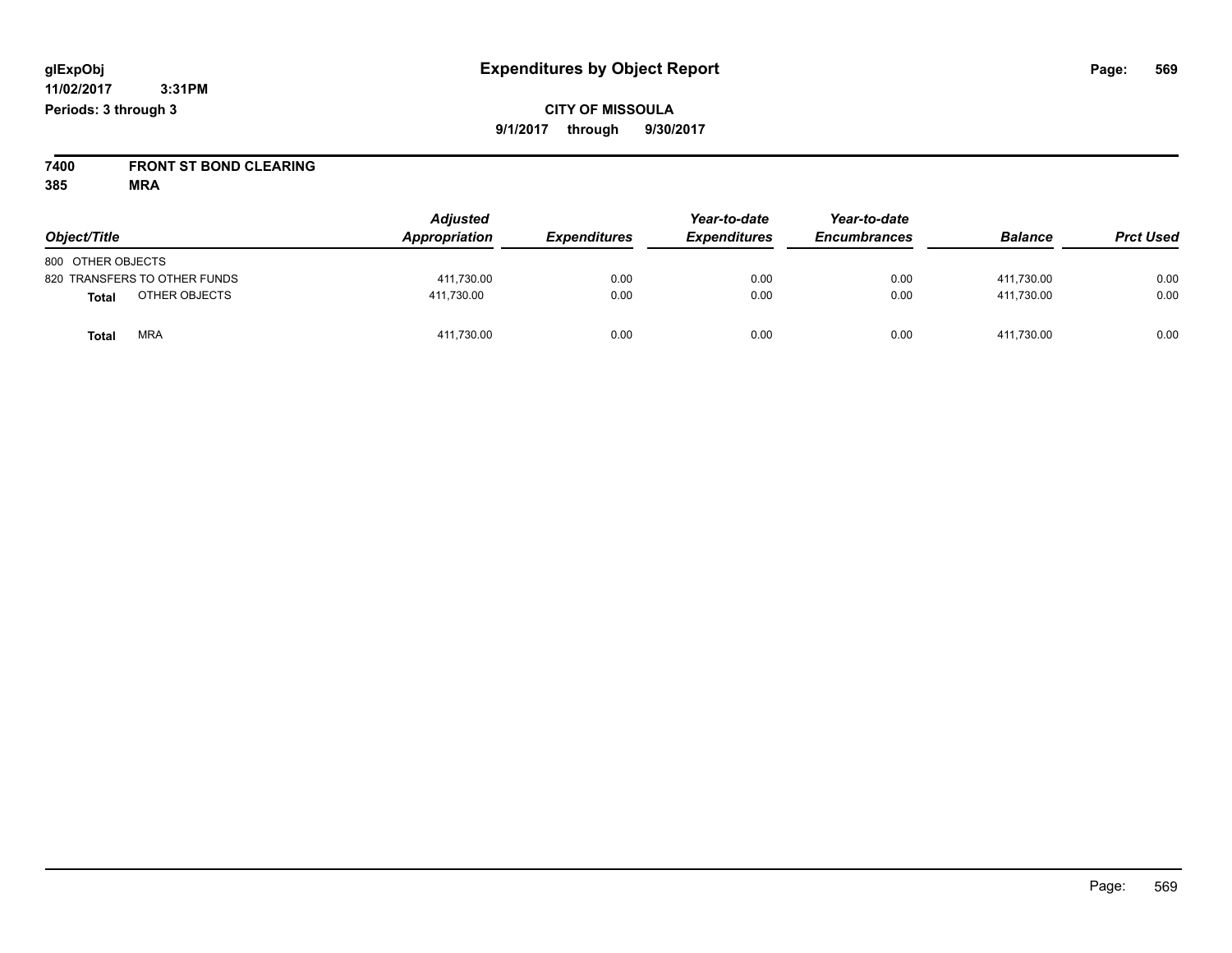**CITY OF MISSOULA 9/1/2017 through 9/30/2017**

#### **7400 FRONT ST BOND CLEARING**

|                                        | <b>Adjusted</b> |                     | Year-to-date        | Year-to-date        |                |                  |
|----------------------------------------|-----------------|---------------------|---------------------|---------------------|----------------|------------------|
| Object/Title                           | Appropriation   | <b>Expenditures</b> | <b>Expenditures</b> | <b>Encumbrances</b> | <b>Balance</b> | <b>Prct Used</b> |
| 800 OTHER OBJECTS                      |                 |                     |                     |                     |                |                  |
| 820 TRANSFERS TO OTHER FUNDS           | 411,730.00      | 0.00                | 0.00                | 0.00                | 411.730.00     | 0.00             |
| OTHER OBJECTS<br>Total                 | 411,730.00      | 0.00                | 0.00                | 0.00                | 411.730.00     | 0.00             |
| FRONT ST BOND CLEARING<br><b>Total</b> | 411,730.00      | 0.00                | 0.00                | 0.00                | 411,730.00     | 0.00             |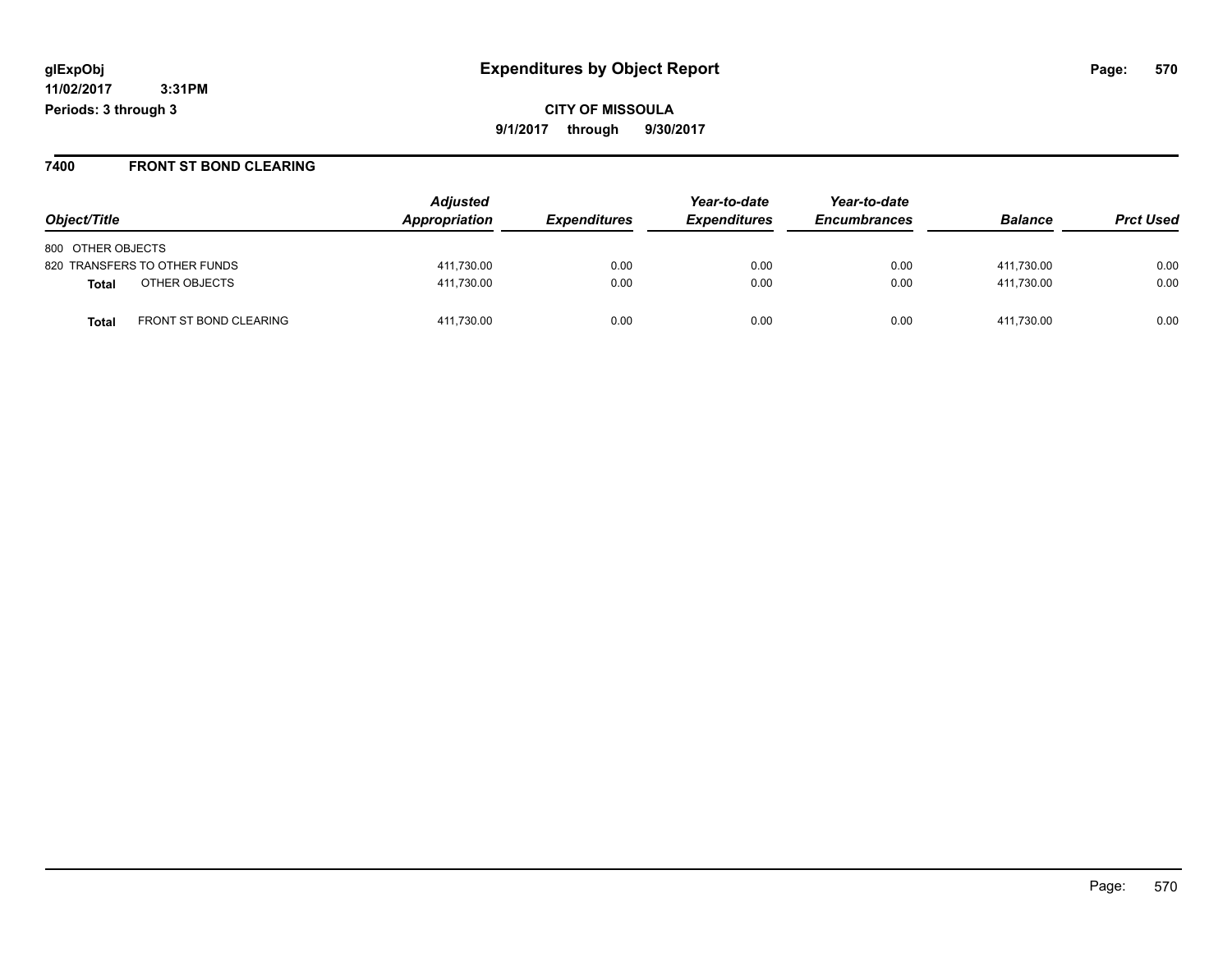# **7401 FRONT ST PARKING STRUCTURE**

|                                     | <b>Adjusted</b> |                     | Year-to-date        | Year-to-date        |                |                  |
|-------------------------------------|-----------------|---------------------|---------------------|---------------------|----------------|------------------|
| Object/Title                        | Appropriation   | <b>Expenditures</b> | <b>Expenditures</b> | <b>Encumbrances</b> | <b>Balance</b> | <b>Prct Used</b> |
| 600 DEBT SERVICE                    |                 |                     |                     |                     |                |                  |
| 610 PRINCIPAL                       | 102,000.00      | 102.000.00          | 102,000.00          | 0.00                | 0.00           | 100.00           |
| 620 INTEREST / SERVICE FEES         | 102.860.00      | 52.195.00           | 52.195.00           | 0.00                | 50.665.00      | 50.74            |
| <b>DEBT SERVICE</b><br><b>Total</b> | 204.860.00      | 154.195.00          | 154,195.00          | 0.00                | 50,665.00      | 75.27            |
| 800 OTHER OBJECTS                   |                 |                     |                     |                     |                |                  |
| 820 TRANSFERS TO OTHER FUNDS        | 0.00            | 0.00                | 0.00                | 0.00                | 0.00           | 0.00             |
| OTHER OBJECTS<br><b>Total</b>       | 0.00            | 0.00                | 0.00                | 0.00                | 0.00           | 0.00             |
| <b>MRA</b><br><b>Total</b>          | 204.860.00      | 154.195.00          | 154.195.00          | 0.00                | 50.665.00      | 75.27            |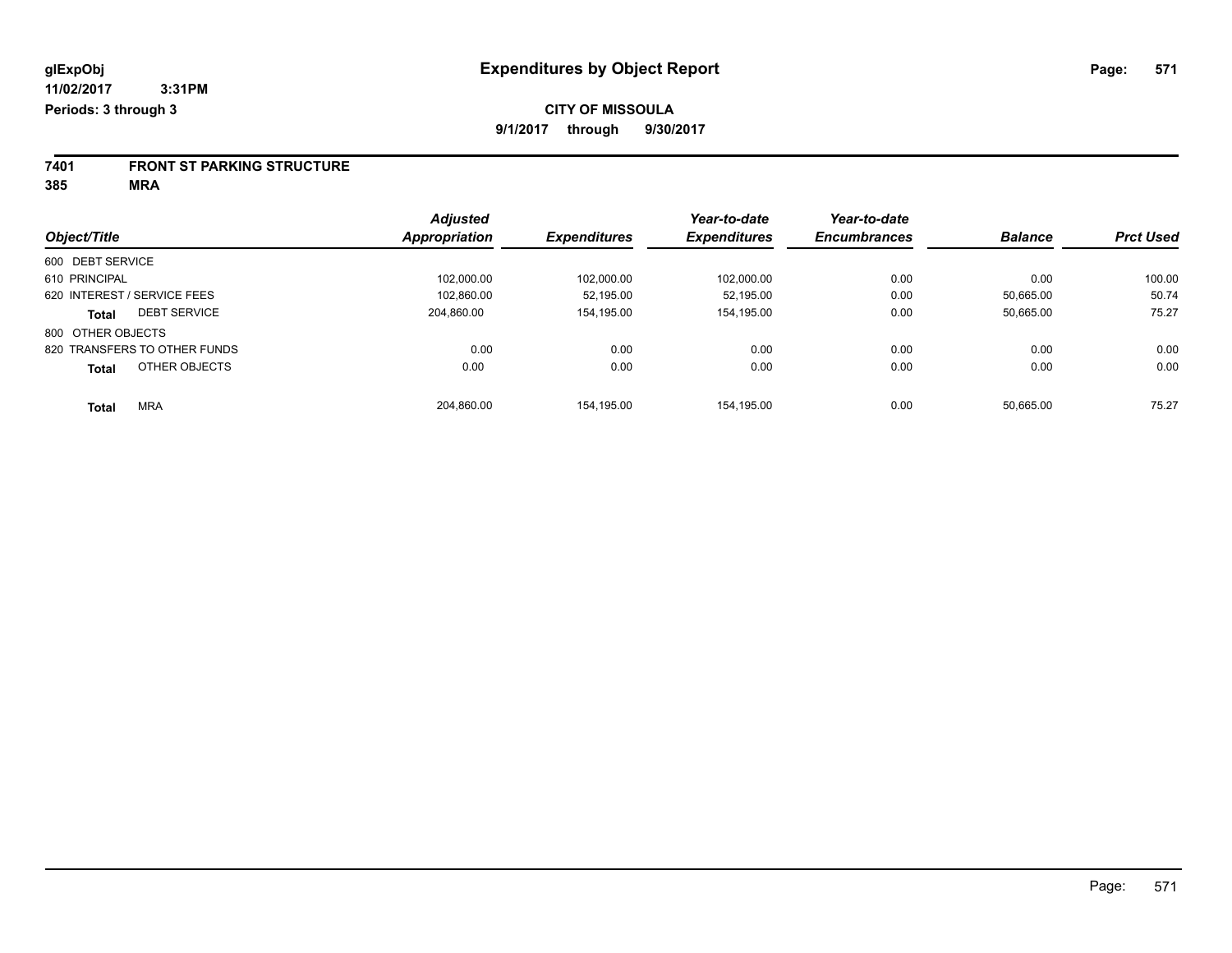### **7401 FRONT ST PARKING STRUCTURE**

|                                            | <b>Adjusted</b> |                     | Year-to-date        | Year-to-date        |                |                  |
|--------------------------------------------|-----------------|---------------------|---------------------|---------------------|----------------|------------------|
| Object/Title                               | Appropriation   | <b>Expenditures</b> | <b>Expenditures</b> | <b>Encumbrances</b> | <b>Balance</b> | <b>Prct Used</b> |
| 600 DEBT SERVICE                           |                 |                     |                     |                     |                |                  |
| 610 PRINCIPAL                              | 102.000.00      | 102,000.00          | 102.000.00          | 0.00                | 0.00           | 100.00           |
| 620 INTEREST / SERVICE FEES                | 102,860.00      | 52.195.00           | 52.195.00           | 0.00                | 50.665.00      | 50.74            |
| <b>DEBT SERVICE</b><br><b>Total</b>        | 204.860.00      | 154.195.00          | 154,195.00          | 0.00                | 50.665.00      | 75.27            |
| 800 OTHER OBJECTS                          |                 |                     |                     |                     |                |                  |
| 820 TRANSFERS TO OTHER FUNDS               | 0.00            | 0.00                | 0.00                | 0.00                | 0.00           | 0.00             |
| OTHER OBJECTS<br><b>Total</b>              | 0.00            | 0.00                | 0.00                | 0.00                | 0.00           | 0.00             |
| <b>FRONT ST PARKING STRUCTURE</b><br>Total | 204.860.00      | 154.195.00          | 154.195.00          | 0.00                | 50.665.00      | 75.27            |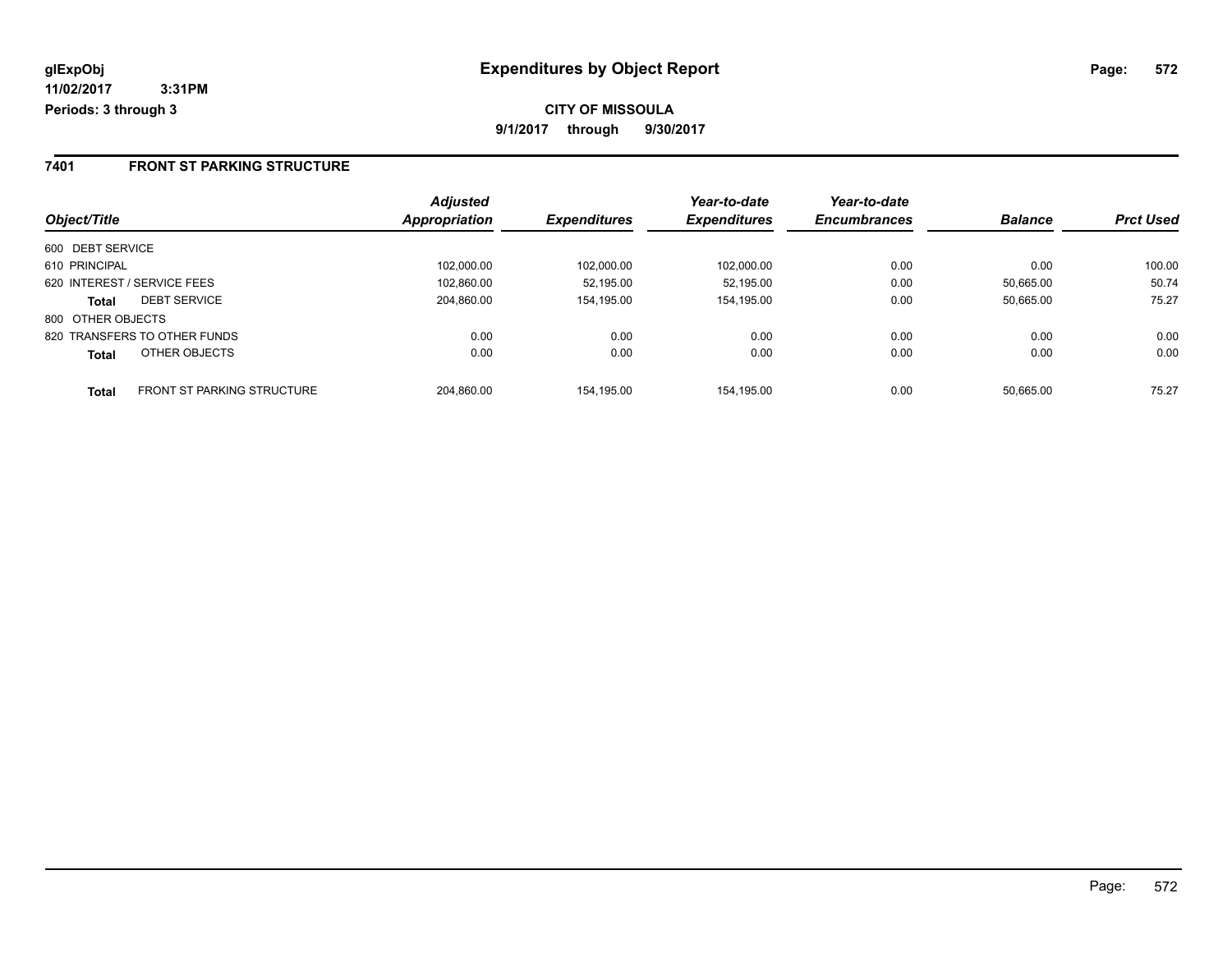# **7402 FRONT ST SUBORDINATE LIEN NOTE**

|                             |                      | <b>Adjusted</b> |                     | Year-to-date        | Year-to-date        |                |                  |
|-----------------------------|----------------------|-----------------|---------------------|---------------------|---------------------|----------------|------------------|
| Object/Title                |                      | Appropriation   | <b>Expenditures</b> | <b>Expenditures</b> | <b>Encumbrances</b> | <b>Balance</b> | <b>Prct Used</b> |
| 500 FIXED CHARGES           |                      |                 |                     |                     |                     |                |                  |
| 550 MERCHANT SERVICE FEES   |                      | 0.00            | 0.00                | 0.00                | 0.00                | 0.00           | 0.00             |
| <b>Total</b>                | <b>FIXED CHARGES</b> | 0.00            | 0.00                | 0.00                | 0.00                | 0.00           | 0.00             |
| 600 DEBT SERVICE            |                      |                 |                     |                     |                     |                |                  |
| 610 PRINCIPAL               |                      | 30,000.00       | 0.00                | 0.00                | 0.00                | 30,000.00      | 0.00             |
| 620 INTEREST / SERVICE FEES |                      | 95.717.00       | 0.00                | 0.00                | 0.00                | 95.717.00      | 0.00             |
| <b>Total</b>                | <b>DEBT SERVICE</b>  | 125.717.00      | 0.00                | 0.00                | 0.00                | 125.717.00     | 0.00             |
| <b>Total</b>                | <b>MRA</b>           | 125.717.00      | 0.00                | 0.00                | 0.00                | 125.717.00     | 0.00             |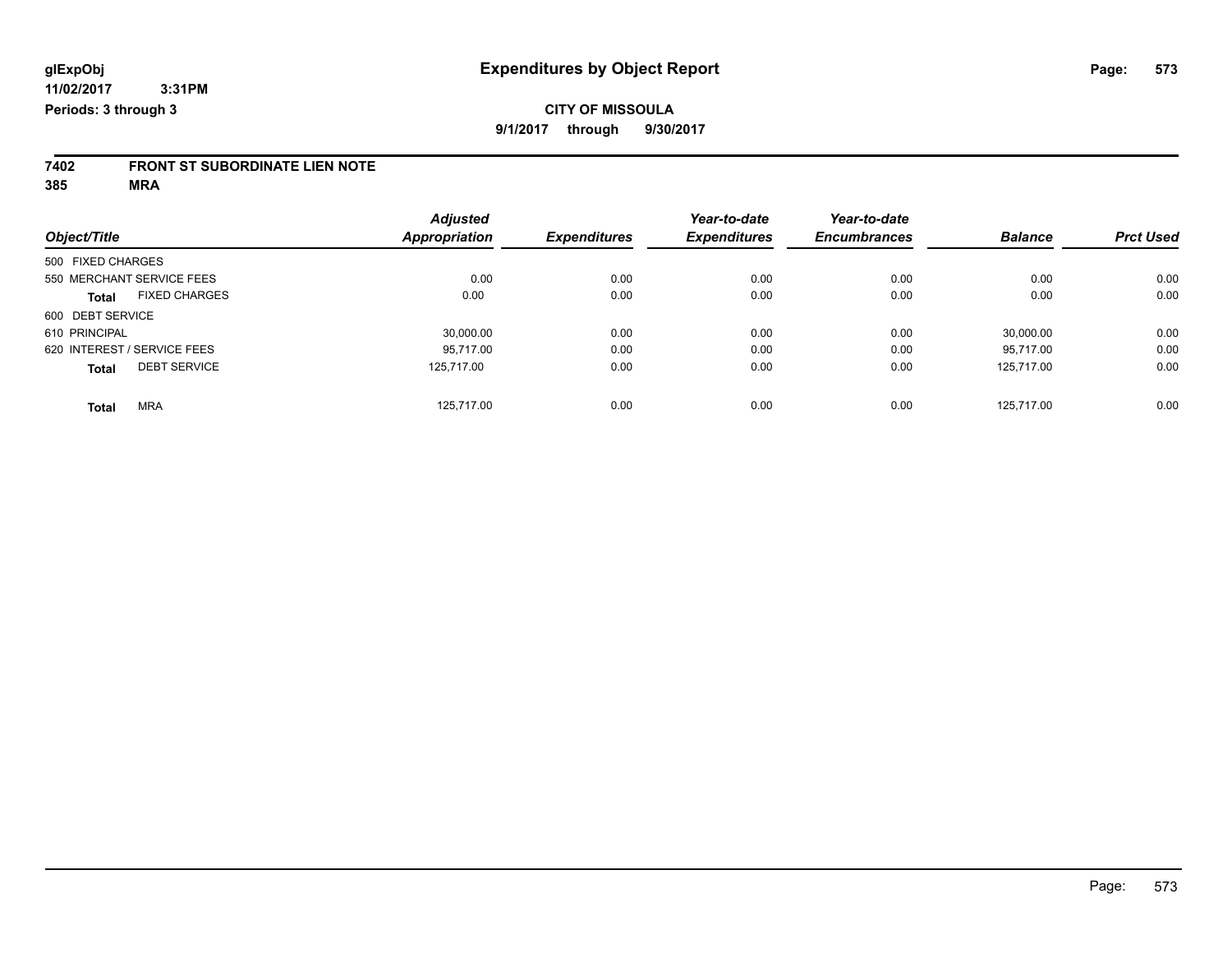### **7402 FRONT ST SUBORDINATE LIEN NOTE**

|                                                       | <b>Adjusted</b> |                     | Year-to-date        | Year-to-date        |                |                  |
|-------------------------------------------------------|-----------------|---------------------|---------------------|---------------------|----------------|------------------|
| Object/Title                                          | Appropriation   | <b>Expenditures</b> | <b>Expenditures</b> | <b>Encumbrances</b> | <b>Balance</b> | <b>Prct Used</b> |
| 500 FIXED CHARGES                                     |                 |                     |                     |                     |                |                  |
| 550 MERCHANT SERVICE FEES                             | 0.00            | 0.00                | 0.00                | 0.00                | 0.00           | 0.00             |
| <b>FIXED CHARGES</b><br><b>Total</b>                  | 0.00            | 0.00                | 0.00                | 0.00                | 0.00           | 0.00             |
| 600 DEBT SERVICE                                      |                 |                     |                     |                     |                |                  |
| 610 PRINCIPAL                                         | 30,000.00       | 0.00                | 0.00                | 0.00                | 30,000.00      | 0.00             |
| 620 INTEREST / SERVICE FEES                           | 95.717.00       | 0.00                | 0.00                | 0.00                | 95.717.00      | 0.00             |
| <b>DEBT SERVICE</b><br><b>Total</b>                   | 125.717.00      | 0.00                | 0.00                | 0.00                | 125.717.00     | 0.00             |
| <b>FRONT ST SUBORDINATE LIEN NOTE</b><br><b>Total</b> | 125.717.00      | 0.00                | 0.00                | 0.00                | 125.717.00     | 0.00             |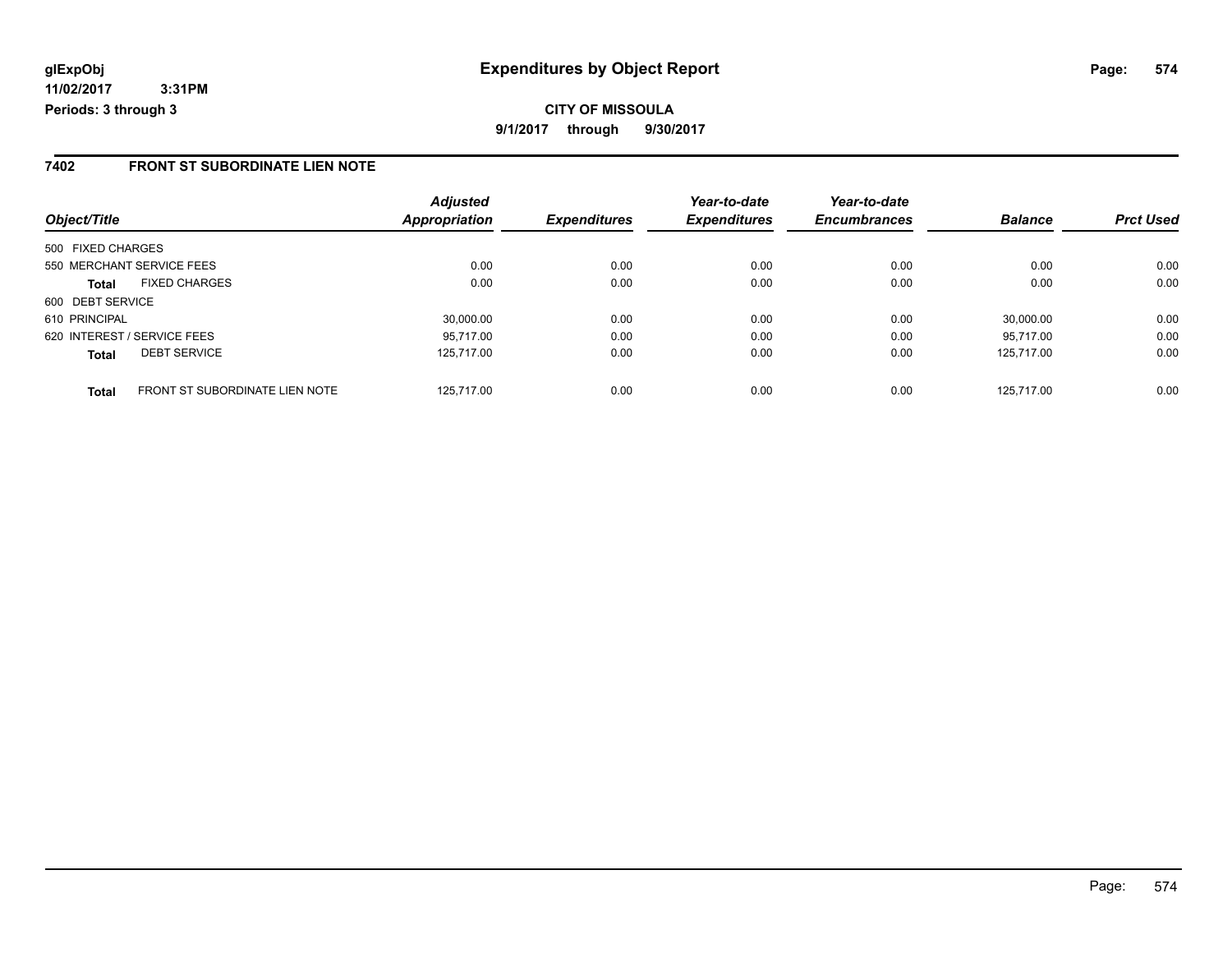## **CITY OF MISSOULA 9/1/2017 through 9/30/2017**

# **7447 COURT COLLECTED PARKING FINES**

**230 MUNICIPAL COURT**

| Object/Title      |                      | <b>Adjusted</b><br>Appropriation | <b>Expenditures</b> | Year-to-date<br><b>Expenditures</b> | Year-to-date<br><b>Encumbrances</b> | <b>Balance</b> | <b>Prct Used</b> |
|-------------------|----------------------|----------------------------------|---------------------|-------------------------------------|-------------------------------------|----------------|------------------|
| 500 FIXED CHARGES |                      |                                  |                     |                                     |                                     |                |                  |
| 500 FIXED CHARGES |                      | 0.00                             | 0.00                | 0.00                                | 0.00                                | 0.00           | 0.00             |
| Total             | <b>FIXED CHARGES</b> | 0.00                             | 0.00                | 0.00                                | 0.00                                | 0.00           | 0.00             |
| Total             | MUNICIPAL COURT      | 0.00                             | 0.00                | 0.00                                | 0.00                                | 0.00           | 0.00             |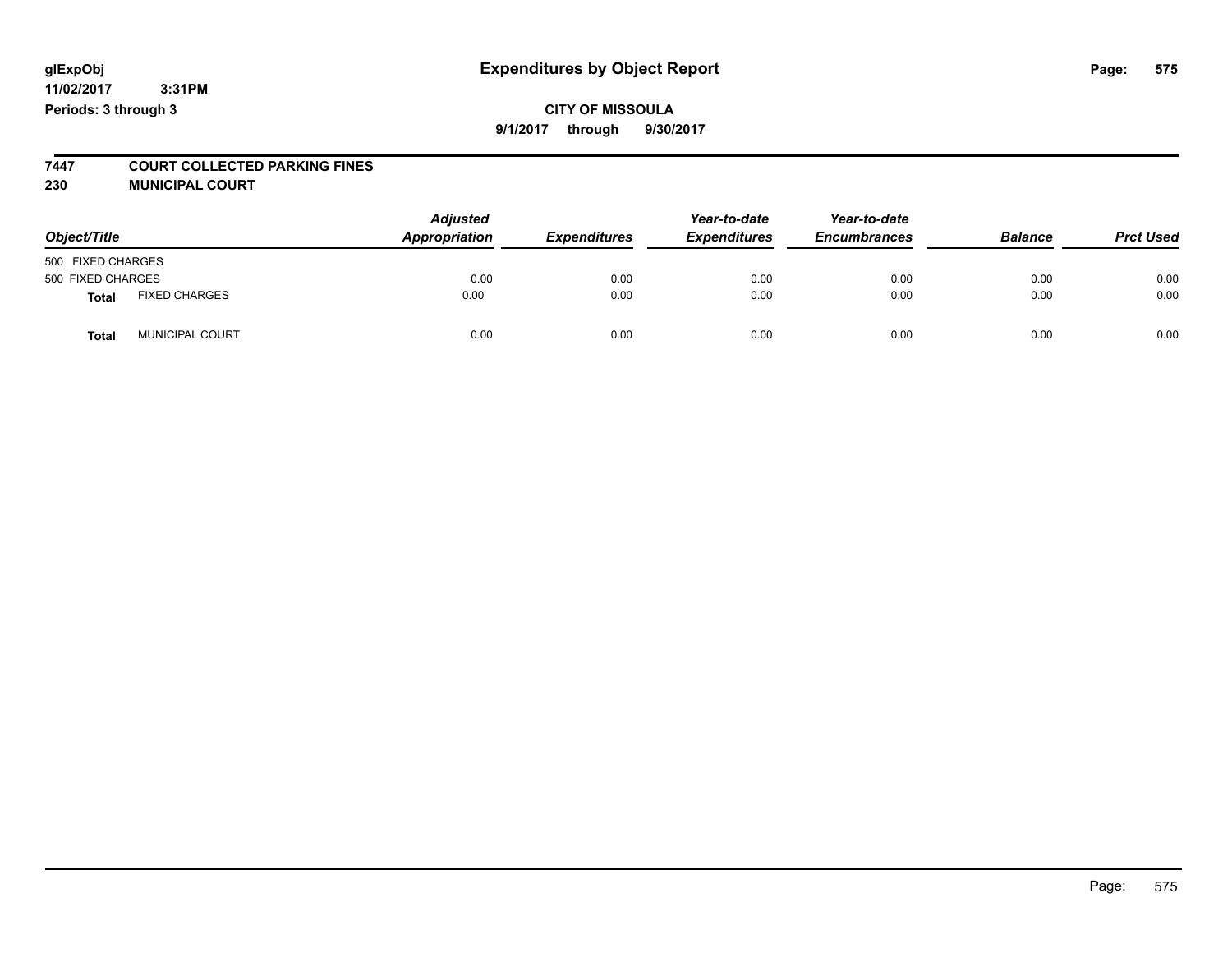## **glExpObj Expenditures by Object Report Page: 576**

**11/02/2017 3:31PM Periods: 3 through 3**

#### **7447 COURT COLLECTED PARKING FINES**

| Object/Title      |                                      | <b>Adjusted</b><br>Appropriation | <b>Expenditures</b> | Year-to-date<br><b>Expenditures</b> | Year-to-date<br><b>Encumbrances</b> | <b>Balance</b> | <b>Prct Used</b> |
|-------------------|--------------------------------------|----------------------------------|---------------------|-------------------------------------|-------------------------------------|----------------|------------------|
| 500 FIXED CHARGES |                                      |                                  |                     |                                     |                                     |                |                  |
| 500 FIXED CHARGES |                                      | 0.00                             | 0.00                | 0.00                                | 0.00                                | 0.00           | 0.00             |
| Total             | <b>FIXED CHARGES</b>                 | 0.00                             | 0.00                | 0.00                                | 0.00                                | 0.00           | 0.00             |
| <b>Total</b>      | <b>COURT COLLECTED PARKING FINES</b> | 0.00                             | 0.00                | 0.00                                | 0.00                                | 0.00           | 0.00             |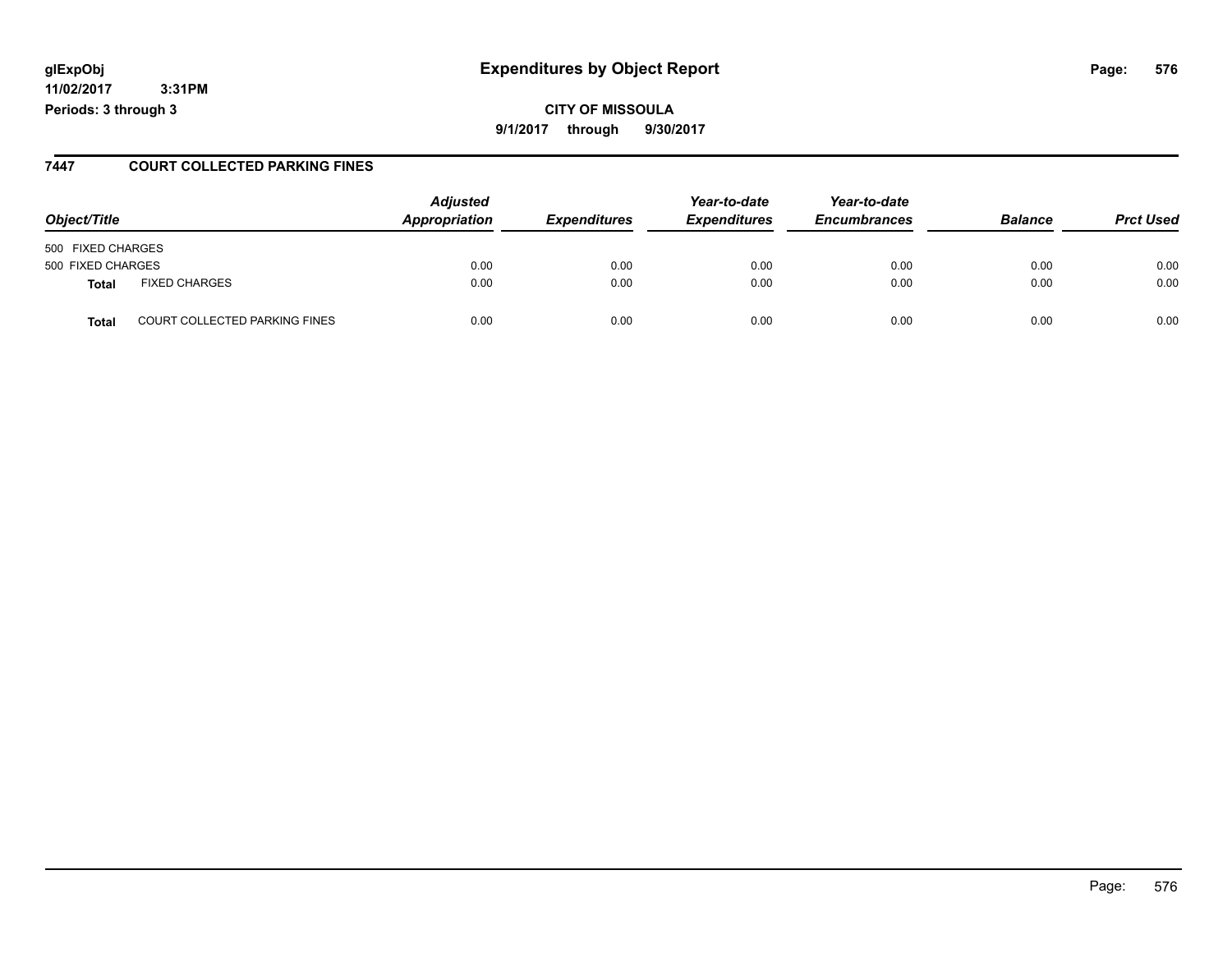**7458 COURT SURCHARGE 230 MUNICIPAL COURT**

*Object/Title Adjusted Appropriation Expenditures Year-to-date Expenditures Year-to-date Encumbrances Balance Prct Used* 500 FIXED CHARGES 500 FIXED CHARGES 0.00 0.00 0.00 0.00 0.00 0.00 **Total** FIXED CHARGES 0.00 0.00 0.00 0.00 0.00 0.00 **Total** MUNICIPAL COURT 0.00 0.00 0.00 0.00 0.00 0.00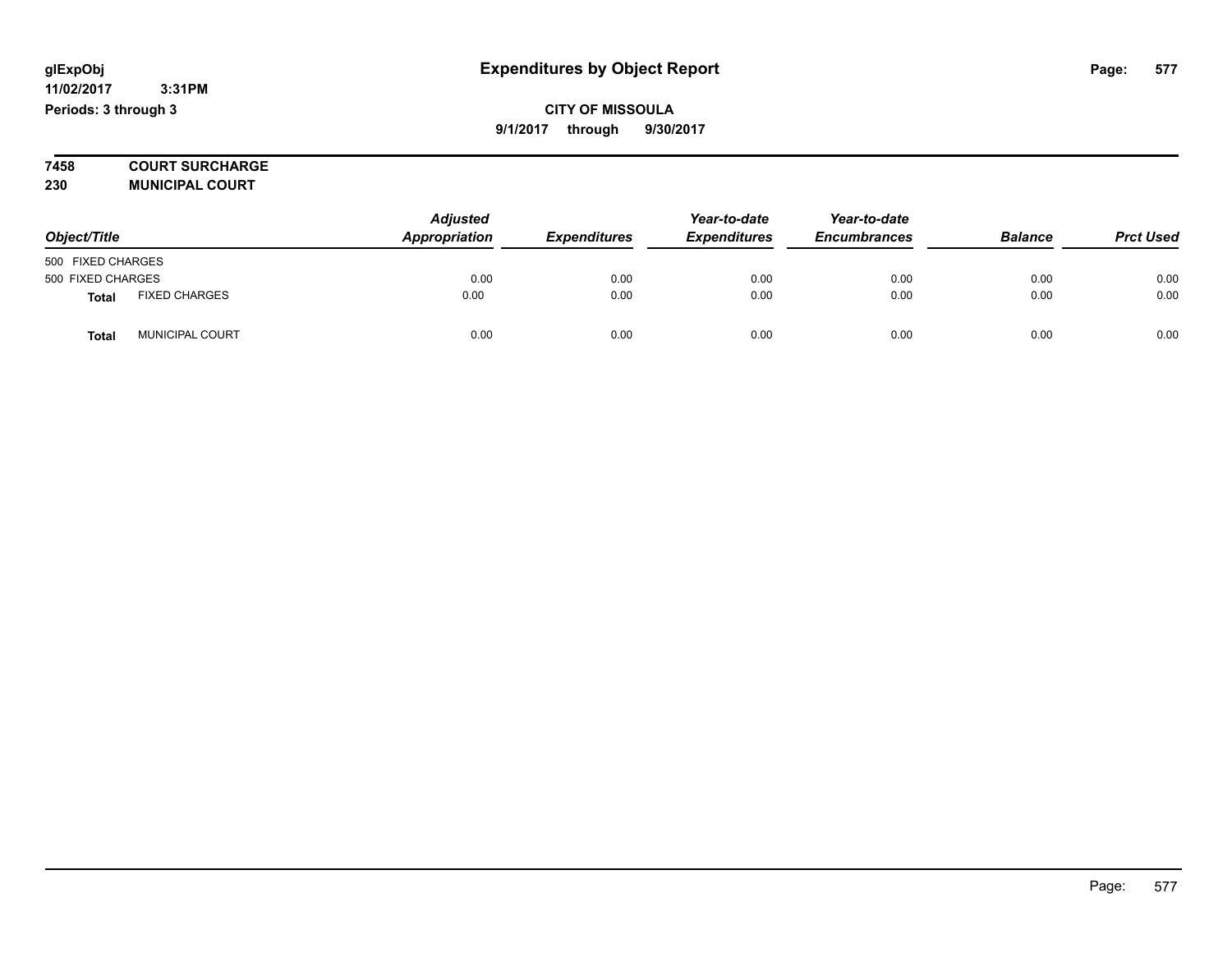**CITY OF MISSOULA 9/1/2017 through 9/30/2017**

#### **7458 COURT SURCHARGE**

| Object/Title      |                        | <b>Adjusted</b><br>Appropriation | <b>Expenditures</b> | Year-to-date<br><b>Expenditures</b> | Year-to-date<br><b>Encumbrances</b> | <b>Balance</b> | <b>Prct Used</b> |
|-------------------|------------------------|----------------------------------|---------------------|-------------------------------------|-------------------------------------|----------------|------------------|
| 500 FIXED CHARGES |                        |                                  |                     |                                     |                                     |                |                  |
| 500 FIXED CHARGES |                        | 0.00                             | 0.00                | 0.00                                | 0.00                                | 0.00           | 0.00             |
| Total             | <b>FIXED CHARGES</b>   | 0.00                             | 0.00                | 0.00                                | 0.00                                | 0.00           | 0.00             |
| <b>Total</b>      | <b>COURT SURCHARGE</b> | 0.00                             | 0.00                | 0.00                                | 0.00                                | 0.00           | 0.00             |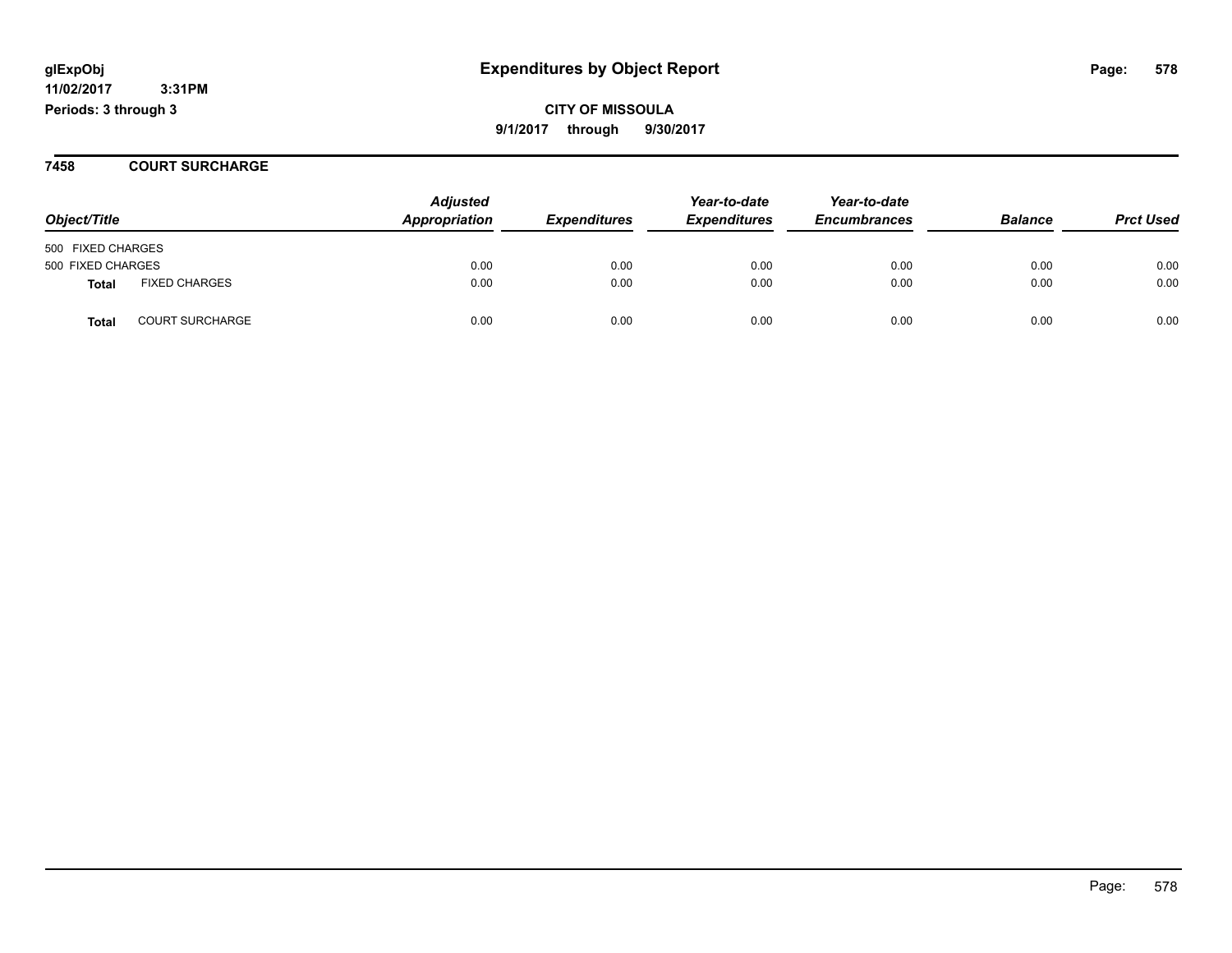## **CITY OF MISSOULA 9/1/2017 through 9/30/2017**

**7469 PUBLIC DEFENDER FEES 230 MUNICIPAL COURT**

| Object/Title      |                        | <b>Adjusted</b><br>Appropriation | <b>Expenditures</b> | Year-to-date<br><b>Expenditures</b> | Year-to-date<br><b>Encumbrances</b> | <b>Balance</b> | <b>Prct Used</b> |
|-------------------|------------------------|----------------------------------|---------------------|-------------------------------------|-------------------------------------|----------------|------------------|
| 500 FIXED CHARGES |                        |                                  |                     |                                     |                                     |                |                  |
| 500 FIXED CHARGES |                        | 0.00                             | 0.00                | 0.00                                | 0.00                                | 0.00           | 0.00             |
| <b>Total</b>      | <b>FIXED CHARGES</b>   | 0.00                             | 0.00                | 0.00                                | 0.00                                | 0.00           | 0.00             |
| <b>Total</b>      | <b>MUNICIPAL COURT</b> | 0.00                             | 0.00                | 0.00                                | 0.00                                | 0.00           | 0.00             |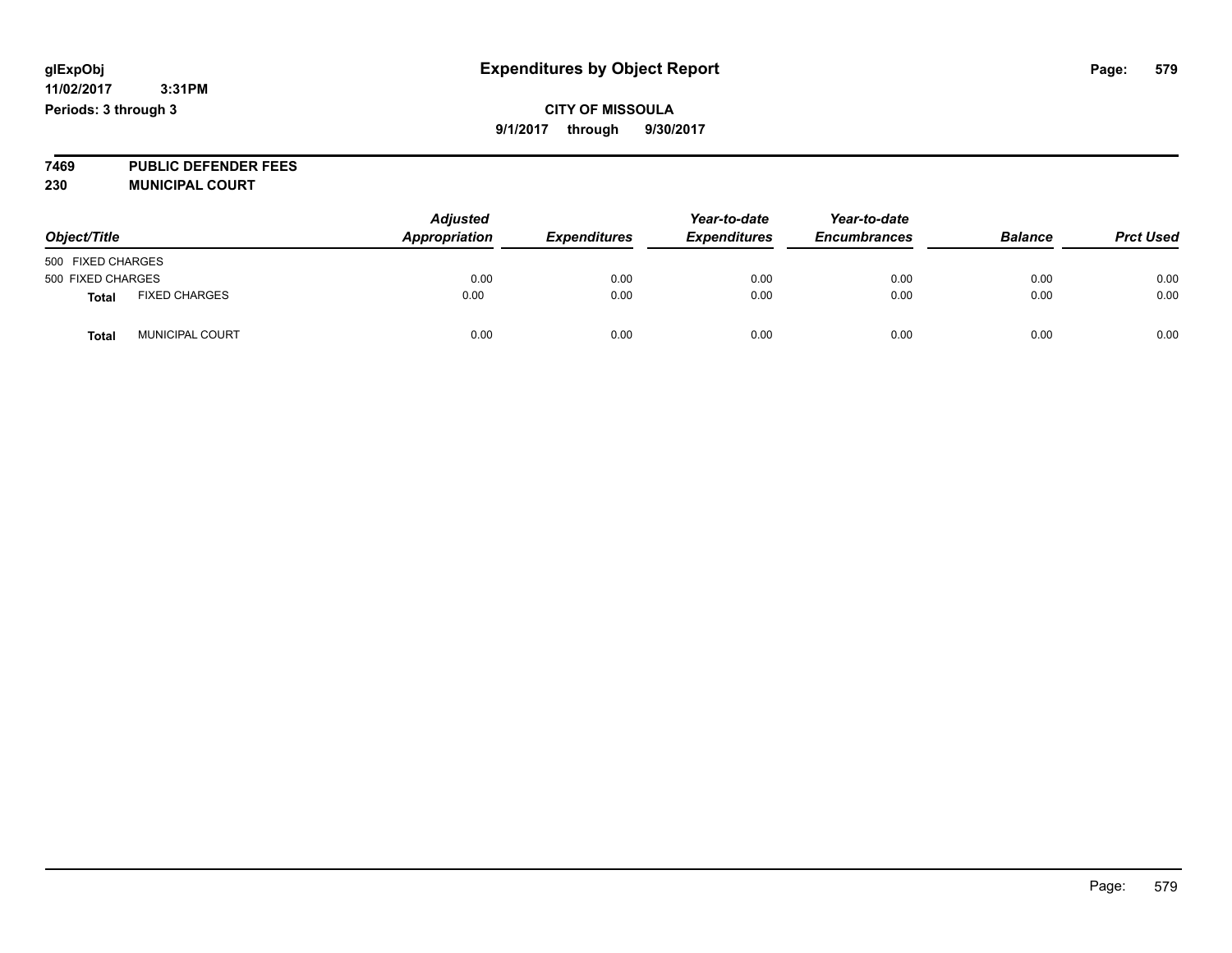**CITY OF MISSOULA 9/1/2017 through 9/30/2017**

#### **7469 PUBLIC DEFENDER FEES**

| Object/Title                         | <b>Adjusted</b><br>Appropriation | <b>Expenditures</b> | Year-to-date<br><b>Expenditures</b> | Year-to-date<br><b>Encumbrances</b> | <b>Balance</b> | <b>Prct Used</b> |
|--------------------------------------|----------------------------------|---------------------|-------------------------------------|-------------------------------------|----------------|------------------|
| 500 FIXED CHARGES                    |                                  |                     |                                     |                                     |                |                  |
| 500 FIXED CHARGES                    | 0.00                             | 0.00                | 0.00                                | 0.00                                | 0.00           | 0.00             |
| <b>FIXED CHARGES</b><br>Total        | 0.00                             | 0.00                | 0.00                                | 0.00                                | 0.00           | 0.00             |
| PUBLIC DEFENDER FEES<br><b>Total</b> | 0.00                             | 0.00                | 0.00                                | 0.00                                | 0.00           | 0.00             |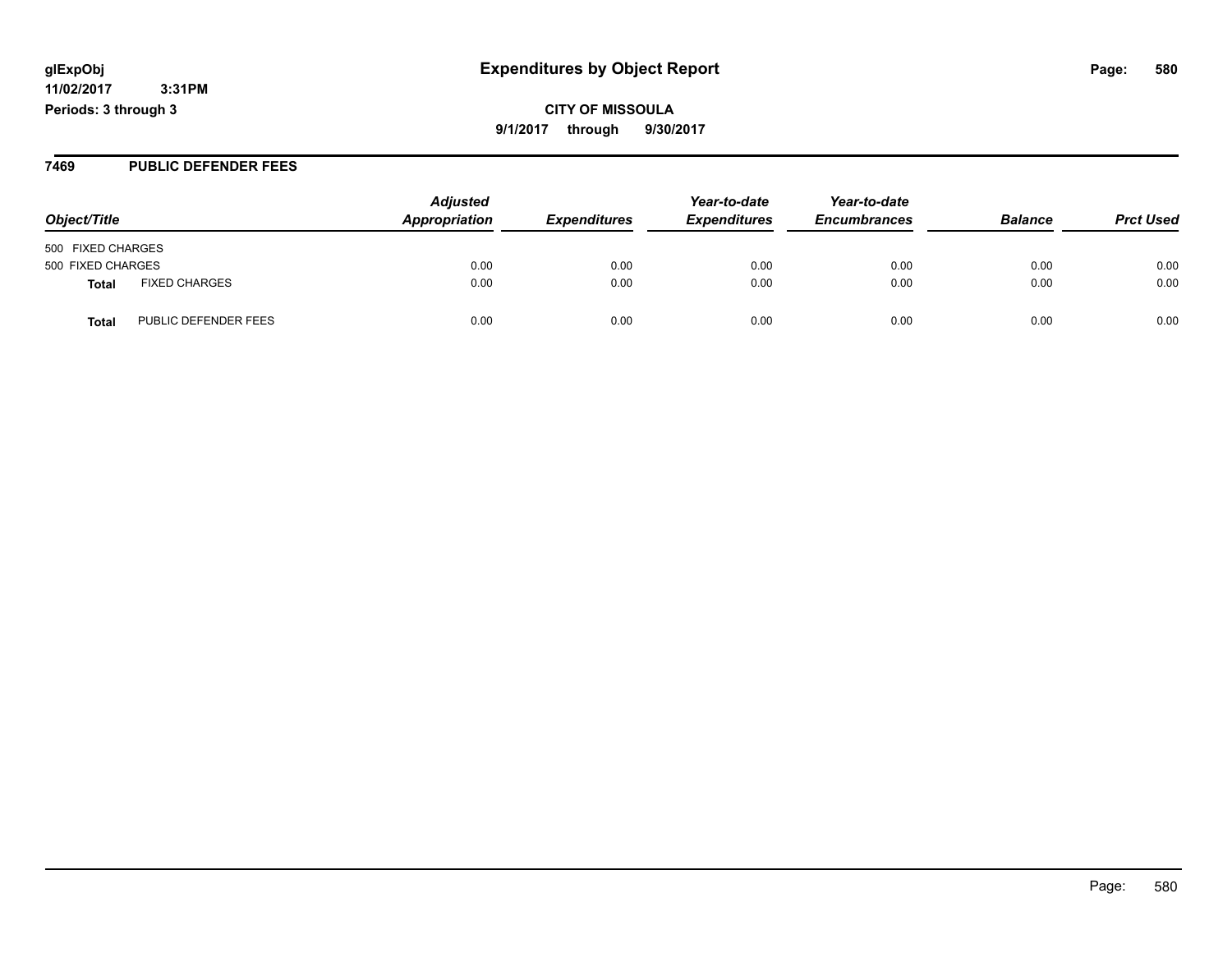# **7903 COUNTY CLEARING**

**390 NON-DEPARTMENTAL**

|                                      | <b>Adjusted</b>      |                     | Year-to-date        | Year-to-date        |                |                  |
|--------------------------------------|----------------------|---------------------|---------------------|---------------------|----------------|------------------|
| Object/Title                         | <b>Appropriation</b> | <b>Expenditures</b> | <b>Expenditures</b> | <b>Encumbrances</b> | <b>Balance</b> | <b>Prct Used</b> |
| 500 FIXED CHARGES                    |                      |                     |                     |                     |                |                  |
| 550 MERCHANT SERVICE FEES            | 0.00                 | 0.00                | 0.00                | 0.00                | 0.00           | 0.00             |
| <b>FIXED CHARGES</b><br><b>Total</b> | 0.00                 | 0.00                | 0.00                | 0.00                | 0.00           | 0.00             |
| 800 OTHER OBJECTS                    |                      |                     |                     |                     |                |                  |
| 845 CONTINGENCY                      | 0.00                 | 0.00                | 0.00                | 0.00                | 0.00           | 0.00             |
| OTHER OBJECTS<br><b>Total</b>        | 0.00                 | 0.00                | 0.00                | 0.00                | 0.00           | 0.00             |
| NON-DEPARTMENTAL<br>Total            | 0.00                 | 0.00                | 0.00                | 0.00                | 0.00           | 0.00             |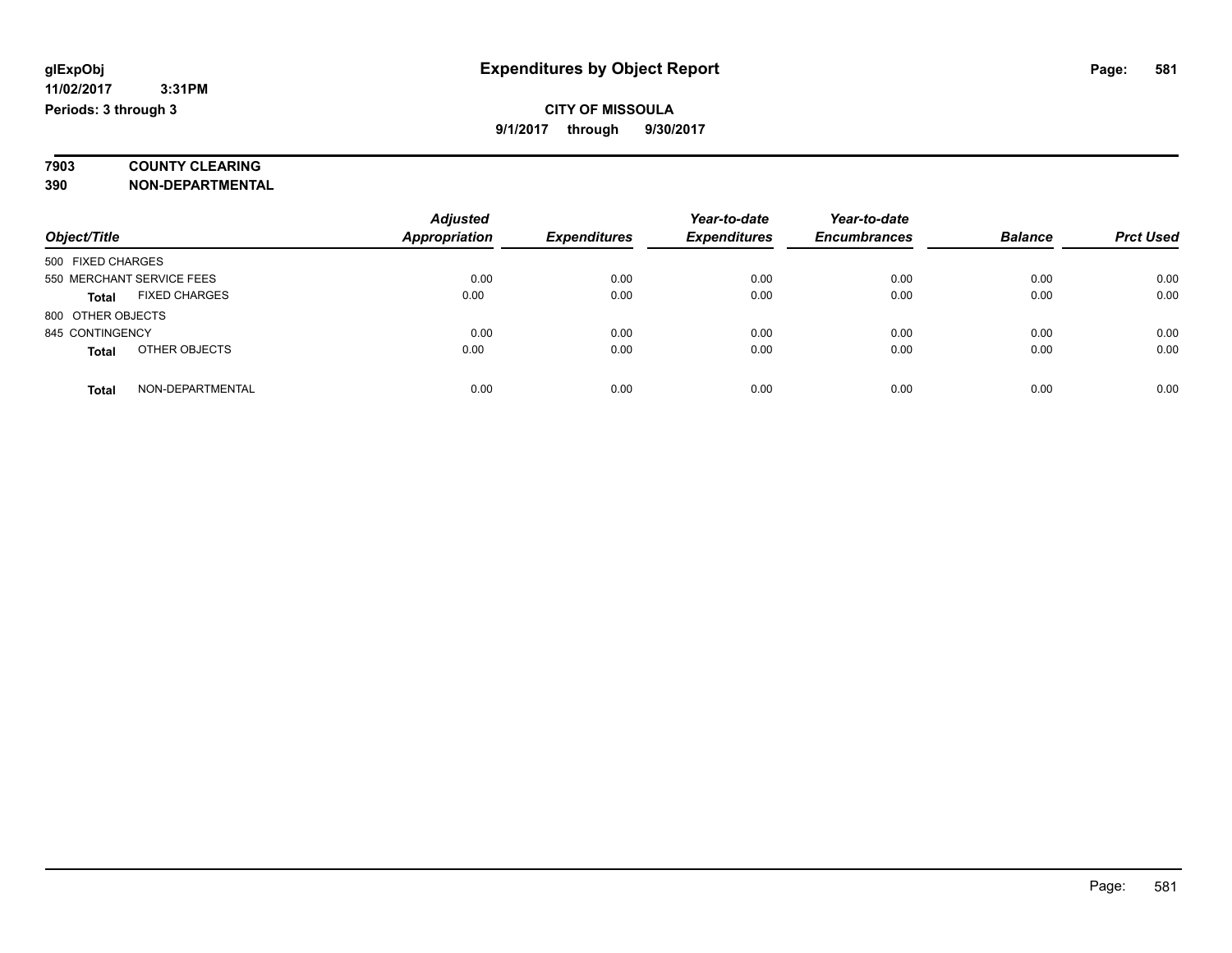**3:31PM Periods: 3 through 3**

## **CITY OF MISSOULA 9/1/2017 through 9/30/2017**

#### **7903 COUNTY CLEARING**

|                   |                           | <b>Adjusted</b>      |                     | Year-to-date        | Year-to-date        |                |                  |
|-------------------|---------------------------|----------------------|---------------------|---------------------|---------------------|----------------|------------------|
| Object/Title      |                           | <b>Appropriation</b> | <b>Expenditures</b> | <b>Expenditures</b> | <b>Encumbrances</b> | <b>Balance</b> | <b>Prct Used</b> |
| 500 FIXED CHARGES |                           |                      |                     |                     |                     |                |                  |
|                   | 550 MERCHANT SERVICE FEES | 0.00                 | 0.00                | 0.00                | 0.00                | 0.00           | 0.00             |
| <b>Total</b>      | <b>FIXED CHARGES</b>      | 0.00                 | 0.00                | 0.00                | 0.00                | 0.00           | 0.00             |
| 800 OTHER OBJECTS |                           |                      |                     |                     |                     |                |                  |
| 845 CONTINGENCY   |                           | 0.00                 | 0.00                | 0.00                | 0.00                | 0.00           | 0.00             |
| <b>Total</b>      | OTHER OBJECTS             | 0.00                 | 0.00                | 0.00                | 0.00                | 0.00           | 0.00             |
| <b>Total</b>      | <b>COUNTY CLEARING</b>    | 0.00                 | 0.00                | 0.00                | 0.00                | 0.00           | 0.00             |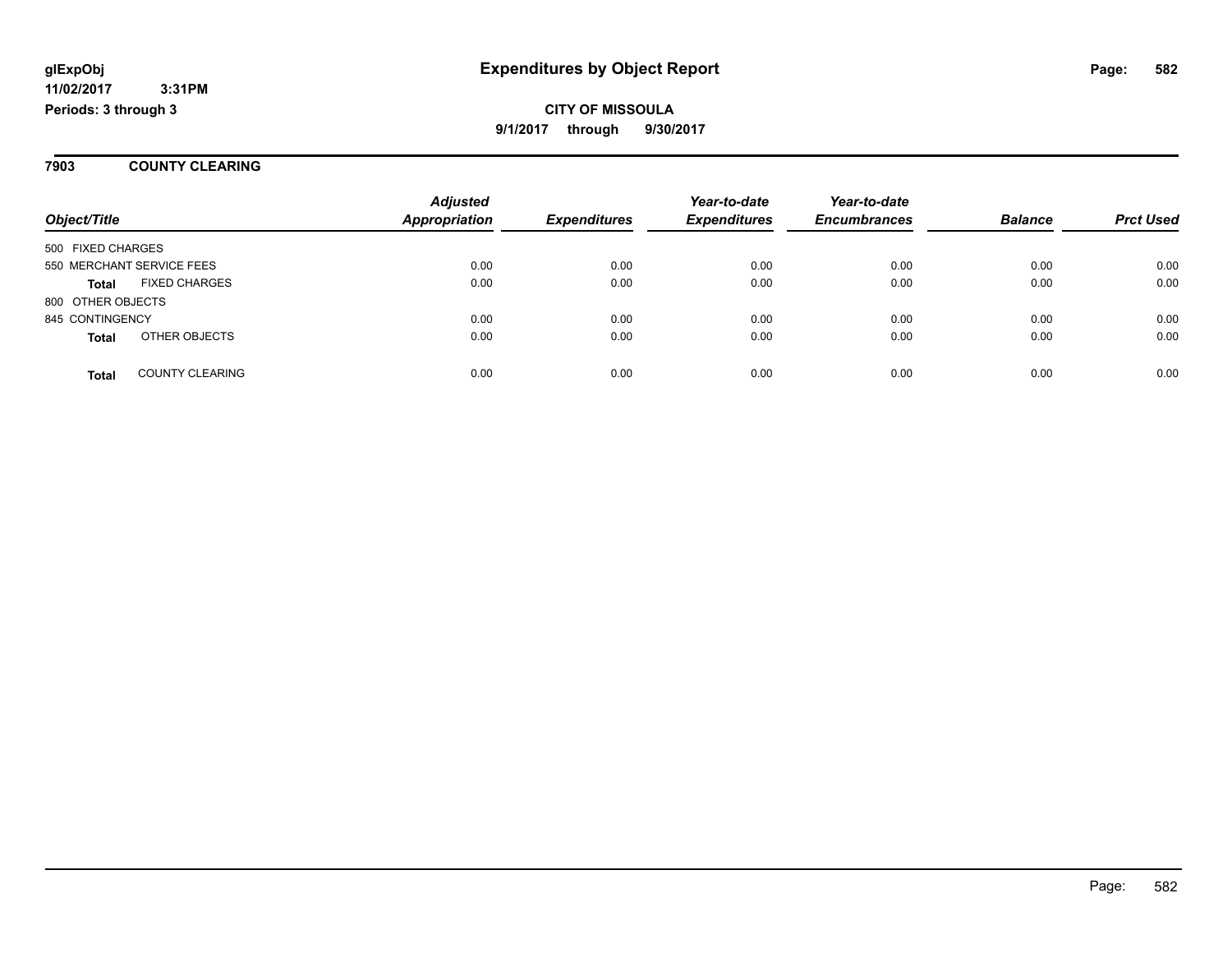# **7904 SEWER REBATE**

**280 PUBLIC WORKS OPERATIONS**

|                                         | <b>Adjusted</b>      |                            | Year-to-date        | Year-to-date        |                |                  |
|-----------------------------------------|----------------------|----------------------------|---------------------|---------------------|----------------|------------------|
| Object/Title                            | <b>Appropriation</b> | <i><b>Expenditures</b></i> | <b>Expenditures</b> | <b>Encumbrances</b> | <b>Balance</b> | <b>Prct Used</b> |
| 500 FIXED CHARGES                       |                      |                            |                     |                     |                |                  |
| 500 FIXED CHARGES                       | 0.00                 | 0.00                       | 0.00                | 0.00                | 0.00           | 0.00             |
| 550 MERCHANT SERVICE FEES               | 0.00                 | 0.00                       | 0.00                | 0.00                | 0.00           | 0.00             |
| <b>FIXED CHARGES</b><br><b>Total</b>    | 0.00                 | 0.00                       | 0.00                | 0.00                | 0.00           | 0.00             |
| 800 OTHER OBJECTS                       |                      |                            |                     |                     |                |                  |
| 820 TRANSFERS TO OTHER FUNDS            | 0.00                 | 0.00                       | 0.00                | 0.00                | 0.00           | 0.00             |
| OTHER OBJECTS<br><b>Total</b>           | 0.00                 | 0.00                       | 0.00                | 0.00                | 0.00           | 0.00             |
| PUBLIC WORKS OPERATIONS<br><b>Total</b> | 0.00                 | 0.00                       | 0.00                | 0.00                | 0.00           | 0.00             |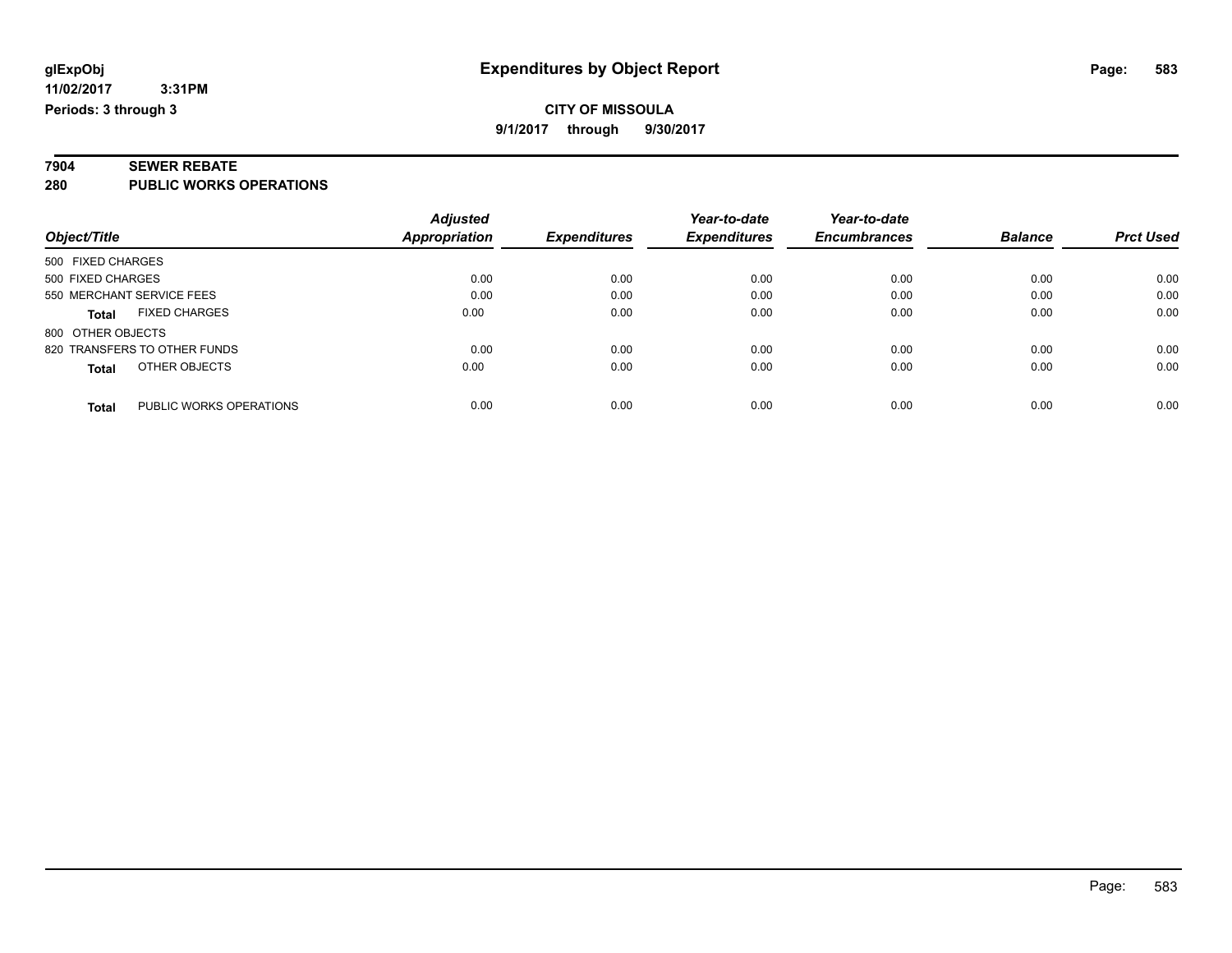**Periods: 3 through 3**

# **CITY OF MISSOULA 9/1/2017 through 9/30/2017**

#### **7904 SEWER REBATE**

|                                      | <b>Adjusted</b> |                     | Year-to-date<br><b>Expenditures</b> | Year-to-date<br><b>Encumbrances</b> | <b>Balance</b> | <b>Prct Used</b> |
|--------------------------------------|-----------------|---------------------|-------------------------------------|-------------------------------------|----------------|------------------|
| Object/Title                         | Appropriation   | <b>Expenditures</b> |                                     |                                     |                |                  |
| 500 FIXED CHARGES                    |                 |                     |                                     |                                     |                |                  |
| 500 FIXED CHARGES                    | 0.00            | 0.00                | 0.00                                | 0.00                                | 0.00           | 0.00             |
| 550 MERCHANT SERVICE FEES            | 0.00            | 0.00                | 0.00                                | 0.00                                | 0.00           | 0.00             |
| <b>FIXED CHARGES</b><br><b>Total</b> | 0.00            | 0.00                | 0.00                                | 0.00                                | 0.00           | 0.00             |
| 800 OTHER OBJECTS                    |                 |                     |                                     |                                     |                |                  |
| 820 TRANSFERS TO OTHER FUNDS         | 0.00            | 0.00                | 0.00                                | 0.00                                | 0.00           | 0.00             |
| OTHER OBJECTS<br><b>Total</b>        | 0.00            | 0.00                | 0.00                                | 0.00                                | 0.00           | 0.00             |
| <b>SEWER REBATE</b><br><b>Total</b>  | 0.00            | 0.00                | 0.00                                | 0.00                                | 0.00           | 0.00             |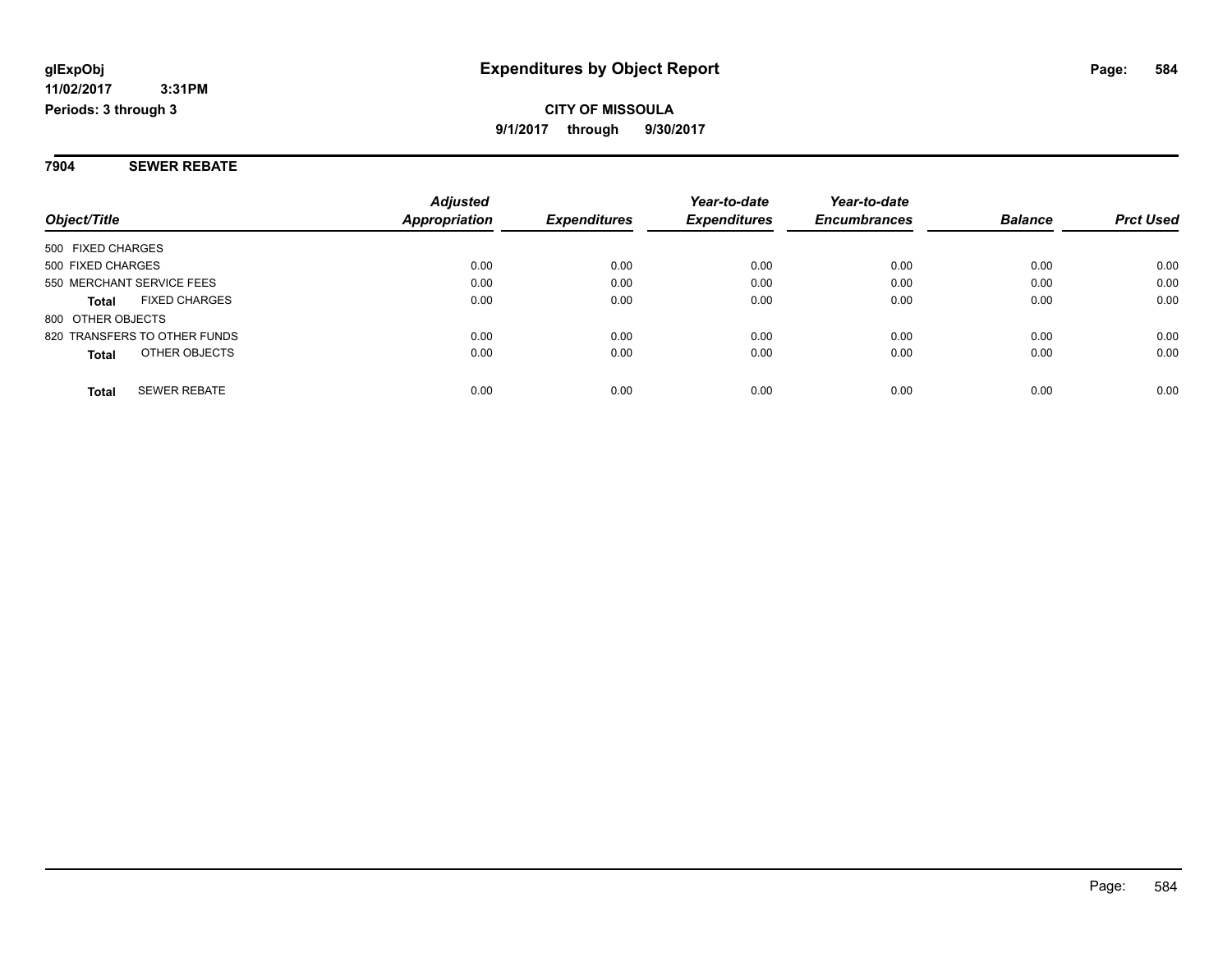# **7905 WYE SEWER RSID 8489**

**280 PUBLIC WORKS OPERATIONS**

| Object/Title                            | <b>Adjusted</b><br>Appropriation | <b>Expenditures</b> | Year-to-date<br><b>Expenditures</b> | Year-to-date<br><b>Encumbrances</b> | <b>Balance</b> | <b>Prct Used</b> |
|-----------------------------------------|----------------------------------|---------------------|-------------------------------------|-------------------------------------|----------------|------------------|
| 500 FIXED CHARGES                       |                                  |                     |                                     |                                     |                |                  |
| 500 FIXED CHARGES                       | 0.00                             | 0.00                | 0.00                                | 0.00                                | 0.00           | 0.00             |
| 550 MERCHANT SERVICE FEES               | 0.00                             | 0.00                | 0.00                                | 0.00                                | 0.00           | 0.00             |
| <b>FIXED CHARGES</b><br><b>Total</b>    | 0.00                             | 0.00                | 0.00                                | 0.00                                | 0.00           | 0.00             |
| PUBLIC WORKS OPERATIONS<br><b>Total</b> | 0.00                             | 0.00                | 0.00                                | 0.00                                | 0.00           | 0.00             |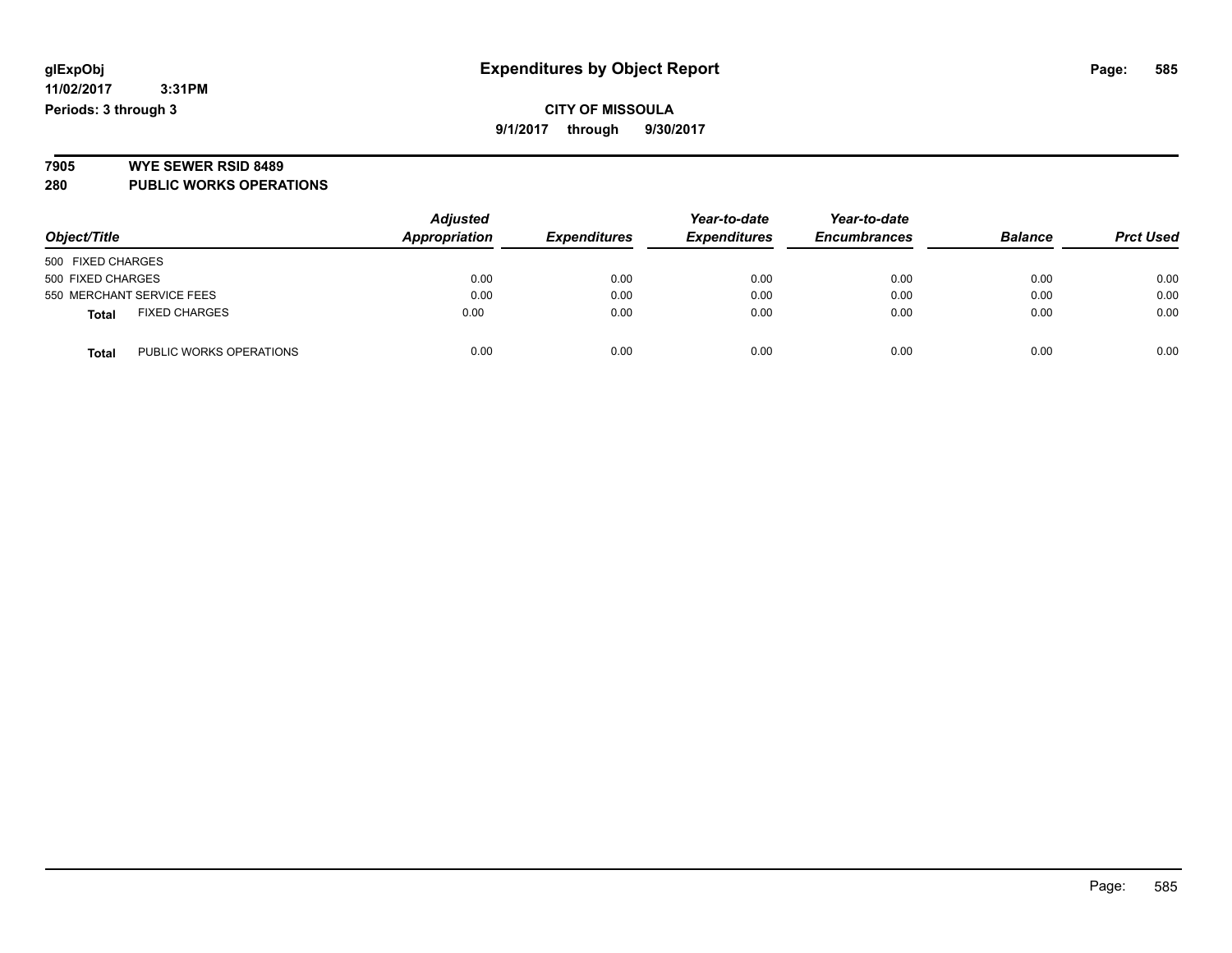# **CITY OF MISSOULA 9/1/2017 through 9/30/2017**

### **7905 WYE SEWER RSID 8489**

| Object/Title                  | <b>Adjusted</b><br>Appropriation | <b>Expenditures</b> | Year-to-date<br><b>Expenditures</b> | Year-to-date<br><b>Encumbrances</b> | <b>Balance</b> | <b>Prct Used</b> |
|-------------------------------|----------------------------------|---------------------|-------------------------------------|-------------------------------------|----------------|------------------|
| 500 FIXED CHARGES             |                                  |                     |                                     |                                     |                |                  |
| 500 FIXED CHARGES             | 0.00                             | 0.00                | 0.00                                | 0.00                                | 0.00           | 0.00             |
| 550 MERCHANT SERVICE FEES     | 0.00                             | 0.00                | 0.00                                | 0.00                                | 0.00           | 0.00             |
| <b>FIXED CHARGES</b><br>Total | 0.00                             | 0.00                | 0.00                                | 0.00                                | 0.00           | 0.00             |
| WYE SEWER RSID 8489<br>Total  | 0.00                             | 0.00                | 0.00                                | 0.00                                | 0.00           | 0.00             |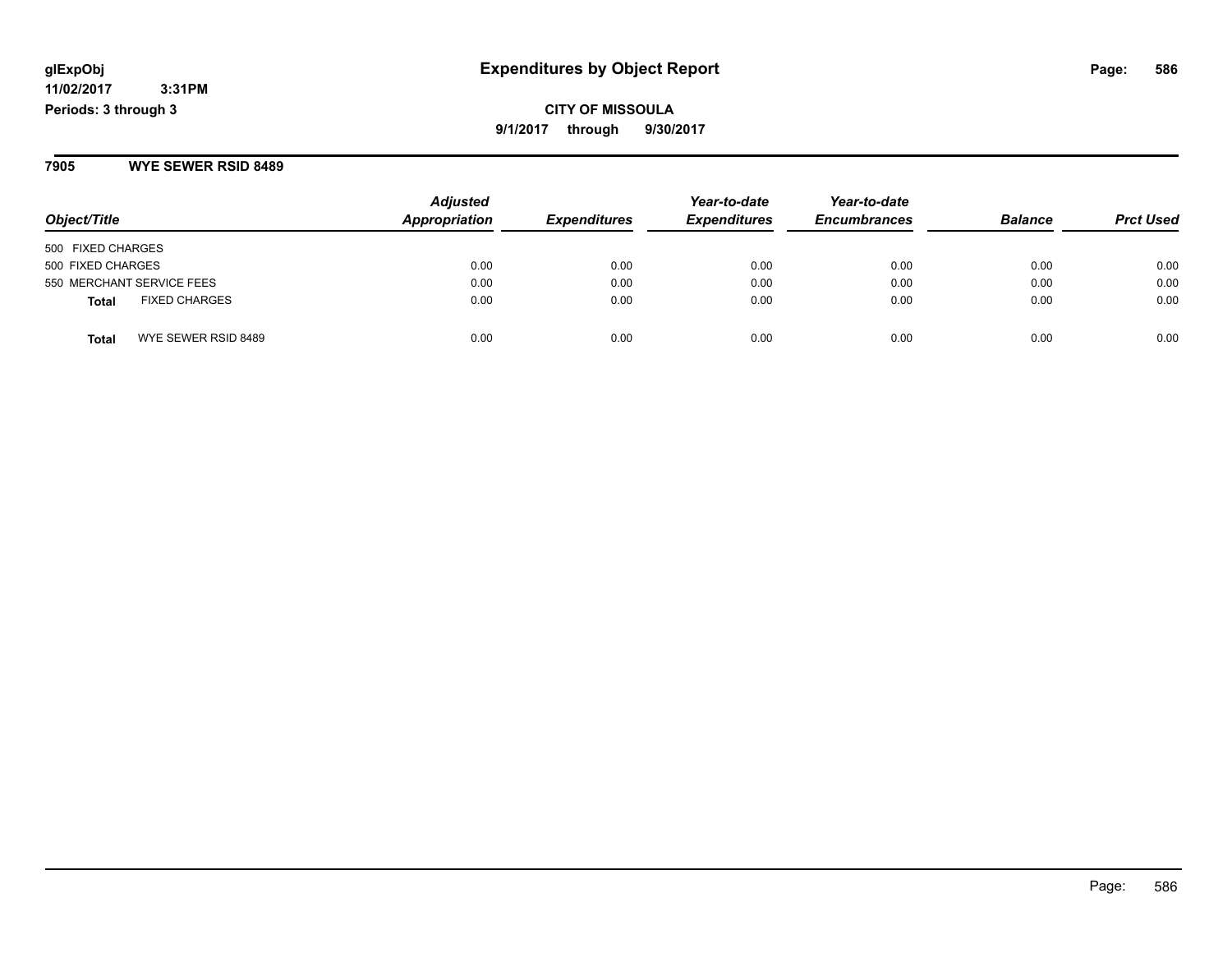# **CITY OF MISSOULA**

**9/1/2017 through 9/30/2017**

# **7911 RESIDENTIAL INSPECTION FUND**

**310 BUILDING INSPECTION**

|                                            | <b>Adjusted</b> |                     | Year-to-date        | Year-to-date        |                |                  |
|--------------------------------------------|-----------------|---------------------|---------------------|---------------------|----------------|------------------|
| Object/Title                               | Appropriation   | <b>Expenditures</b> | <b>Expenditures</b> | <b>Encumbrances</b> | <b>Balance</b> | <b>Prct Used</b> |
| 200 SUPPLIES                               |                 |                     |                     |                     |                |                  |
| 220 OPERATING SUPPLIES                     | 0.00            | 0.00                | 0.00                | 0.00                | 0.00           | 0.00             |
| 240 OTHER SUPPLIES                         | 0.00            | 0.00                | 0.00                | 0.00                | 0.00           | 0.00             |
| <b>SUPPLIES</b><br><b>Total</b>            | 0.00            | 0.00                | 0.00                | 0.00                | 0.00           | 0.00             |
| 300 PURCHASED SERVICES                     |                 |                     |                     |                     |                |                  |
| 310 COMMUNICATIONS                         | 0.00            | 0.00                | 0.00                | 0.00                | 0.00           | 0.00             |
| 320 PRINTING & DUPLICATING                 | 0.00            | 0.00                | 0.00                | 0.00                | 0.00           | 0.00             |
| 330 PUBLICITY, SUBSCRIPTIONS & DUES        | 0.00            | 0.00                | 0.00                | 0.00                | 0.00           | 0.00             |
| PURCHASED SERVICES<br><b>Total</b>         | 0.00            | 0.00                | 0.00                | 0.00                | 0.00           | 0.00             |
| 500 FIXED CHARGES                          |                 |                     |                     |                     |                |                  |
| 550 MERCHANT SERVICE FEES                  | 0.00            | 0.00                | 0.00                | 0.00                | 0.00           | 0.00             |
| <b>FIXED CHARGES</b><br><b>Total</b>       | 0.00            | 0.00                | 0.00                | 0.00                | 0.00           | 0.00             |
| <b>BUILDING INSPECTION</b><br><b>Total</b> | 0.00            | 0.00                | 0.00                | 0.00                | 0.00           | 0.00             |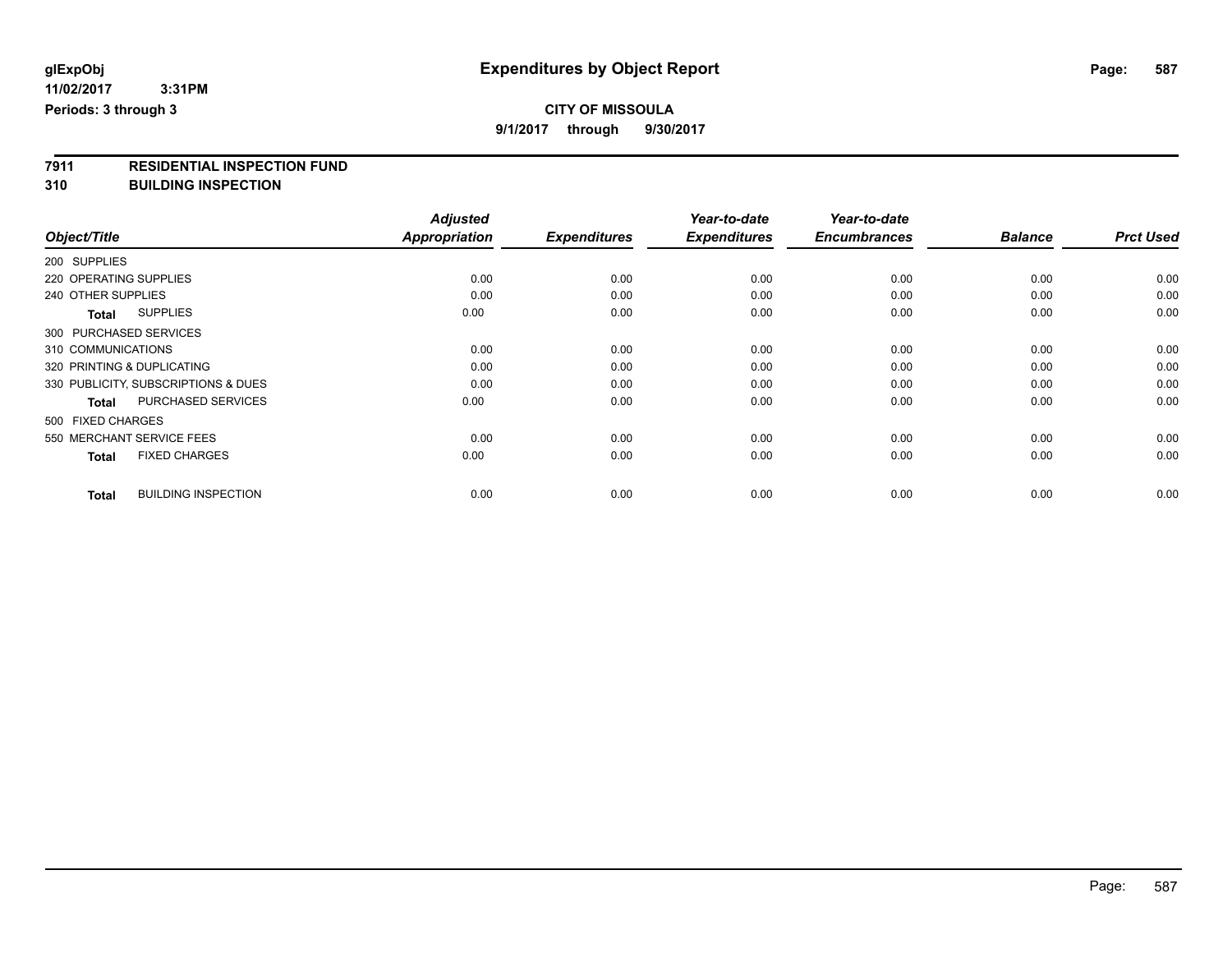## **glExpObj Expenditures by Object Report Page: 588**

**11/02/2017 3:31PM Periods: 3 through 3**

#### **7911 RESIDENTIAL INSPECTION FUND**

|                                                    | <b>Adjusted</b> |                     | Year-to-date        | Year-to-date        |                |                  |
|----------------------------------------------------|-----------------|---------------------|---------------------|---------------------|----------------|------------------|
| Object/Title                                       | Appropriation   | <b>Expenditures</b> | <b>Expenditures</b> | <b>Encumbrances</b> | <b>Balance</b> | <b>Prct Used</b> |
| 200 SUPPLIES                                       |                 |                     |                     |                     |                |                  |
| 220 OPERATING SUPPLIES                             | 0.00            | 0.00                | 0.00                | 0.00                | 0.00           | 0.00             |
| 240 OTHER SUPPLIES                                 | 0.00            | 0.00                | 0.00                | 0.00                | 0.00           | 0.00             |
| <b>SUPPLIES</b><br>Total                           | 0.00            | 0.00                | 0.00                | 0.00                | 0.00           | 0.00             |
| 300 PURCHASED SERVICES                             |                 |                     |                     |                     |                |                  |
| 310 COMMUNICATIONS                                 | 0.00            | 0.00                | 0.00                | 0.00                | 0.00           | 0.00             |
| 320 PRINTING & DUPLICATING                         | 0.00            | 0.00                | 0.00                | 0.00                | 0.00           | 0.00             |
| 330 PUBLICITY, SUBSCRIPTIONS & DUES                | 0.00            | 0.00                | 0.00                | 0.00                | 0.00           | 0.00             |
| PURCHASED SERVICES<br><b>Total</b>                 | 0.00            | 0.00                | 0.00                | 0.00                | 0.00           | 0.00             |
| 500 FIXED CHARGES                                  |                 |                     |                     |                     |                |                  |
| 550 MERCHANT SERVICE FEES                          | 0.00            | 0.00                | 0.00                | 0.00                | 0.00           | 0.00             |
| <b>FIXED CHARGES</b><br><b>Total</b>               | 0.00            | 0.00                | 0.00                | 0.00                | 0.00           | 0.00             |
| <b>RESIDENTIAL INSPECTION FUND</b><br><b>Total</b> | 0.00            | 0.00                | 0.00                | 0.00                | 0.00           | 0.00             |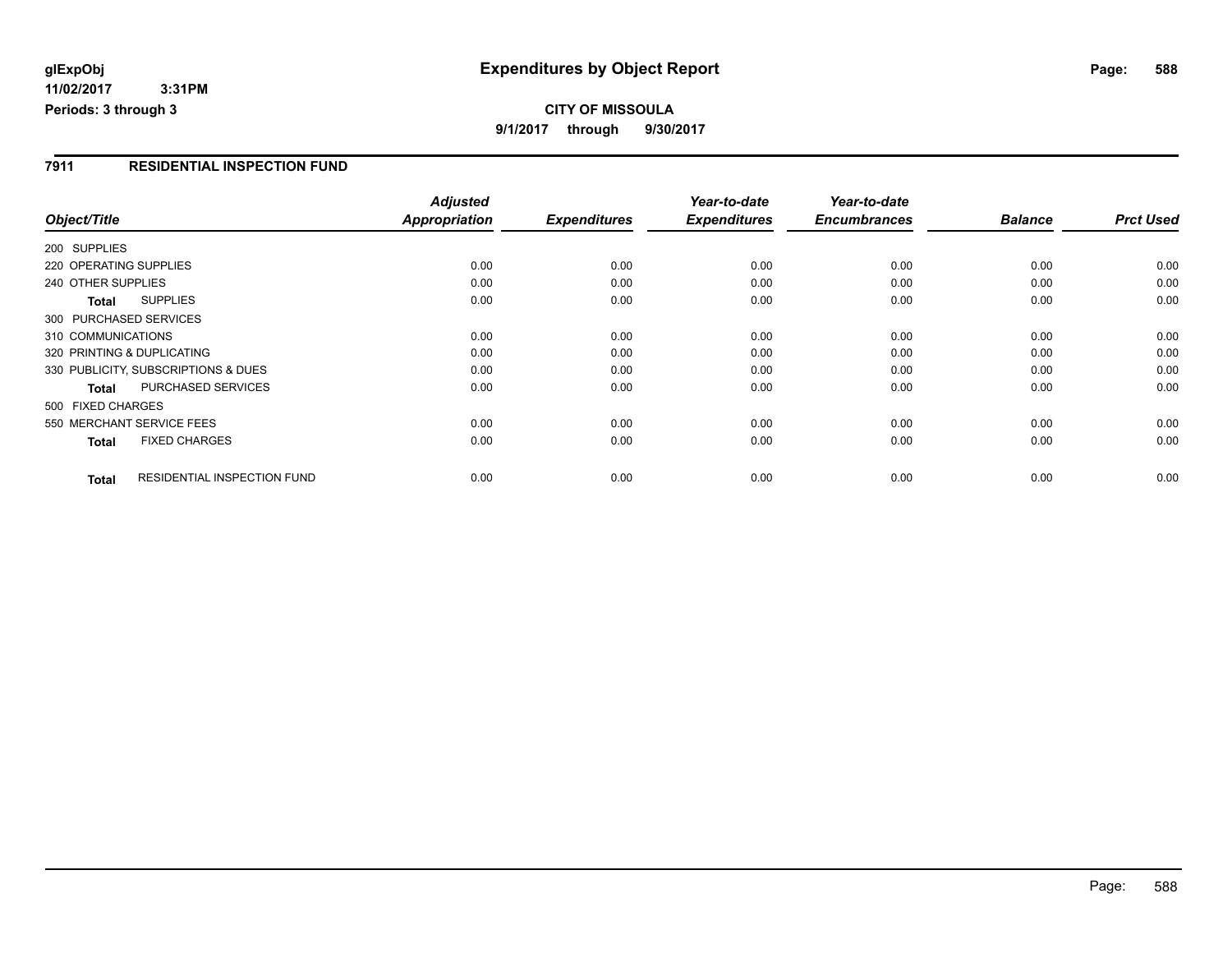# **CITY OF MISSOULA**

**9/1/2017 through 9/30/2017**

# **9000 GENERAL FIXED ASSETS ACCOUNT GROUP**

**900 DEPRECIATION**

| Object/Title                          | <b>Adjusted</b><br><b>Appropriation</b> | <b>Expenditures</b> | Year-to-date<br><b>Expenditures</b> | Year-to-date<br><b>Encumbrances</b> | <b>Balance</b> | <b>Prct Used</b> |
|---------------------------------------|-----------------------------------------|---------------------|-------------------------------------|-------------------------------------|----------------|------------------|
| 800 OTHER OBJECTS                     |                                         |                     |                                     |                                     |                |                  |
| 830 DEPRECIATION                      | 0.00                                    | 0.00                | 0.00                                | 0.00                                | 0.00           | 0.00             |
| OTHER OBJECTS<br><b>Total</b>         | 0.00                                    | 0.00                | 0.00                                | 0.00                                | 0.00           | 0.00             |
| 900 CAPITAL OUTLAY                    |                                         |                     |                                     |                                     |                |                  |
| 900 CAPITAL OUTLAY                    | 0.00                                    | 0.00                | 0.00                                | 0.00                                | 0.00           | 0.00             |
| <b>CAPITAL OUTLAY</b><br><b>Total</b> | 0.00                                    | 0.00                | 0.00                                | 0.00                                | 0.00           | 0.00             |
| <b>DEPRECIATION</b><br><b>Total</b>   | 0.00                                    | 0.00                | 0.00                                | 0.00                                | 0.00           | 0.00             |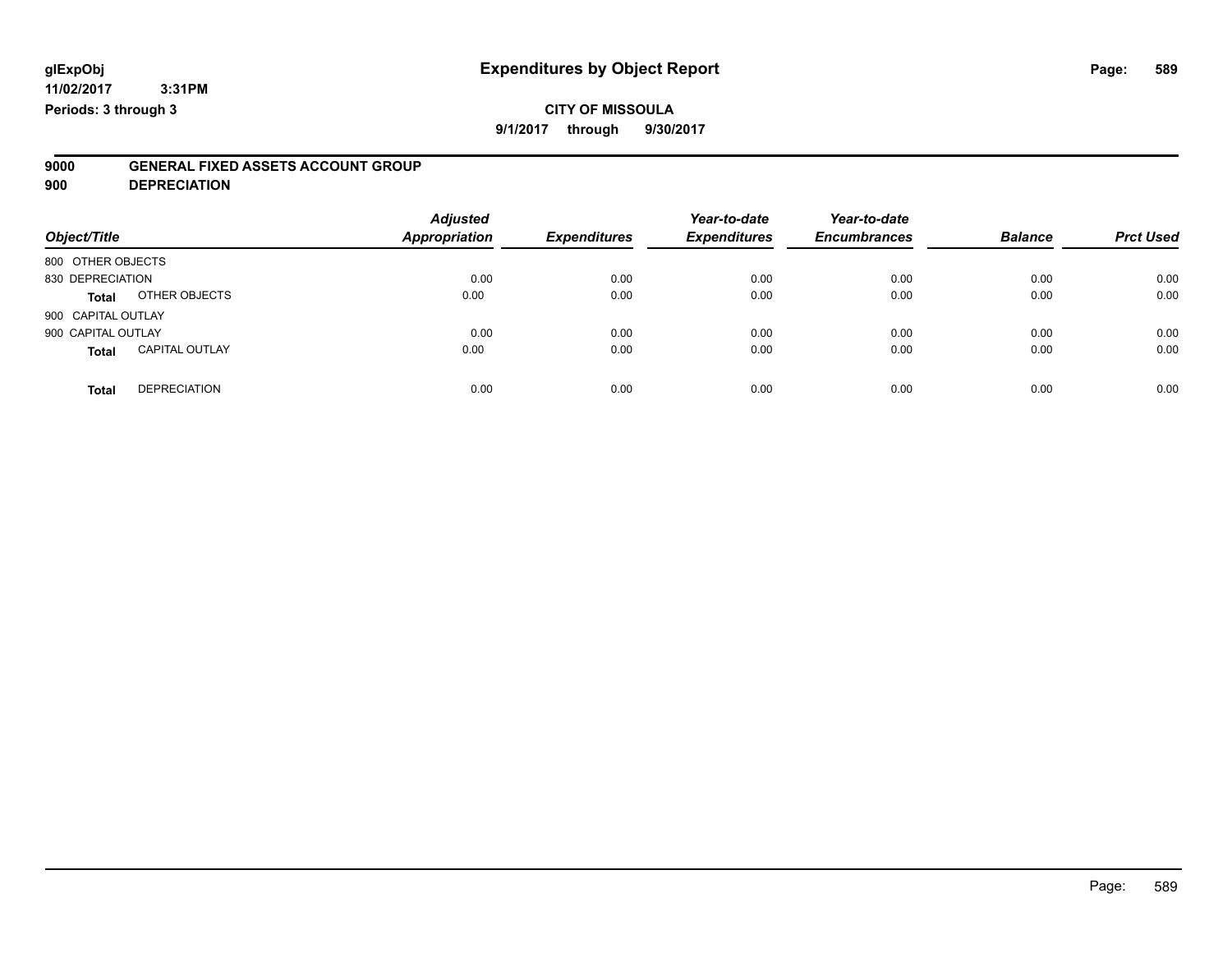# **glExpObj Expenditures by Object Report Page: 590**

**11/02/2017 3:31PM Periods: 3 through 3**

### **9000 GENERAL FIXED ASSETS ACCOUNT GROUP**

| Object/Title       |                                         | <b>Adjusted</b><br><b>Appropriation</b> | <b>Expenditures</b> | Year-to-date<br><b>Expenditures</b> | Year-to-date<br><b>Encumbrances</b> | <b>Balance</b> | <b>Prct Used</b> |
|--------------------|-----------------------------------------|-----------------------------------------|---------------------|-------------------------------------|-------------------------------------|----------------|------------------|
| 800 OTHER OBJECTS  |                                         |                                         |                     |                                     |                                     |                |                  |
| 830 DEPRECIATION   |                                         | 0.00                                    | 0.00                | 0.00                                | 0.00                                | 0.00           | 0.00             |
| <b>Total</b>       | OTHER OBJECTS                           | 0.00                                    | 0.00                | 0.00                                | 0.00                                | 0.00           | 0.00             |
| 900 CAPITAL OUTLAY |                                         |                                         |                     |                                     |                                     |                |                  |
| 900 CAPITAL OUTLAY |                                         | 0.00                                    | 0.00                | 0.00                                | 0.00                                | 0.00           | 0.00             |
| <b>Total</b>       | <b>CAPITAL OUTLAY</b>                   | 0.00                                    | 0.00                | 0.00                                | 0.00                                | 0.00           | 0.00             |
| <b>Total</b>       | <b>GENERAL FIXED ASSETS ACCOUNT GRC</b> | 0.00                                    | 0.00                | 0.00                                | 0.00                                | 0.00           | 0.00             |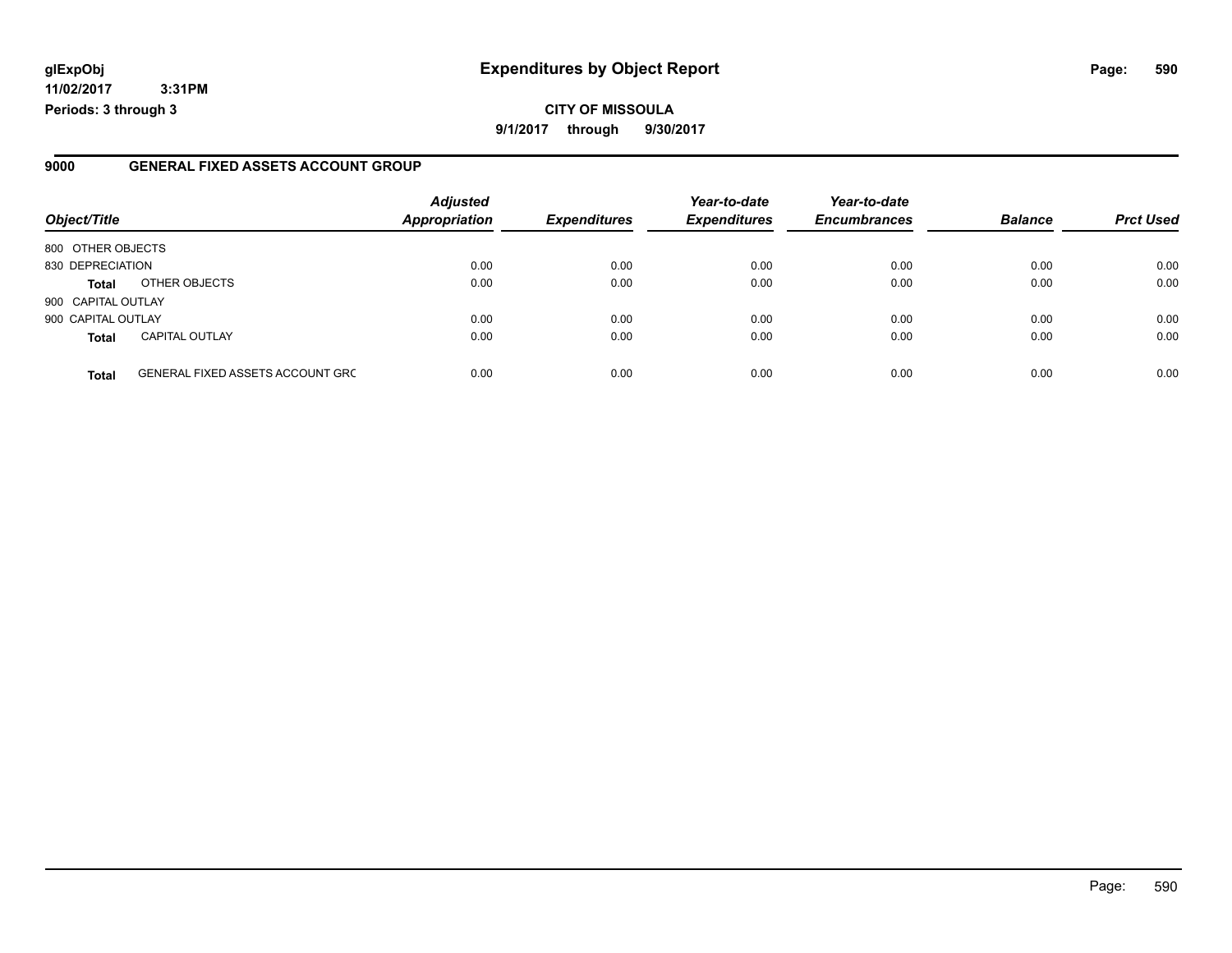#### *Grand Totals*

|                                           | <b>Adjusted</b> |                     | Year-to-date        | Year-to-date        |                |                  |
|-------------------------------------------|-----------------|---------------------|---------------------|---------------------|----------------|------------------|
| Object/Title                              | Appropriation   | <b>Expenditures</b> | <b>Expenditures</b> | <b>Encumbrances</b> | <b>Balance</b> | <b>Prct Uset</b> |
| 100 PERSONAL SERVICES                     |                 |                     |                     |                     |                |                  |
| 110 SALARIES AND WAGES                    | 35,349,781.00   | 2,640,770.95        | 7,651,938.14        | 0.00                | 27,697,842.86  | 21.6             |
| 115 SALARIES/HEALTH INSURANCE BENEFIT     | 847,872.00      | 148,224.00          | 420,546.00          | 0.00                | 427,326.00     | 49.6             |
| 120 OVERTIME                              | 1,337,218.00    | 219,416.97          | 610,593.77          | 0.00                | 726,624.23     | 45.6             |
| 121 OUTSIDE HIRE OVERTIME                 | 75,000.00       | 36,951.62           | 70,763.14           | 0.00                | 4,236.86       | 94.3             |
| 122 COURT OVERTIME                        | 23,365.00       | 3,219.08            | 10,547.73           | 0.00                | 12,817.27      | 45.1             |
| 123 CELL PHONE OVERTIME                   | 60.690.00       | 0.00                | 719.93              | 0.00                | 59.970.07      | 1.1              |
| 130 OTHER                                 | 404,947.00      | 2,903.56            | 133,557.02          | 0.00                | 271,389.98     | 32.9             |
| 133 EDUCATION COMPENSATION                | 0.00            | 1,420.00            | 3,852.50            | 0.00                | $-3,852.50$    | 0.0              |
| 135 OPEB EXPENSE                          | 0.00            | 0.00                | 0.00                | 0.00                | 0.00           | 0.0              |
| <b>140 EMPLOYER CONTRIBUTIONS</b>         | 13,322,585.00   | 900,209.31          | 3,025,041.21        | 0.00                | 10,297,543.79  | 22.7             |
| <b>141 STATE RETIREMENT CONTRIBUTIONS</b> | 5,127,365.00    | 0.00                | 387,105.05          | 0.00                | 4,740,259.95   | 7.5              |
| 145 OPEB CONTRIBUTION                     | 0.00            | 0.00                | 0.00                | 0.00                | 0.00           | 0.0              |
| <b>150 STATE RETIREMENT</b>               | 119.00          | 0.00                | 0.00                | 0.00                | 119.00         | 0.0              |
| 190 PENSION EXPENSE                       | 0.00            | 0.00                | 0.00                | 0.00                | 0.00           | 0.0              |
| PERSONAL SERVICES<br><b>Total</b>         | 56,548,942.00   | 3,953,115.49        | 12,314,664.49       | 0.00                | 44,234,277.51  | 21.7             |
| 200 SUPPLIES                              |                 |                     |                     |                     |                |                  |
| 210 OFFICE SUPPLIES                       | 181,135.00      | 9,044.87            | 30,959.84           | 0.00                | 150,175.16     | 17.0             |
| 220 OPERATING SUPPLIES                    | 2.003.652.00    | 104,321.94          | 350.092.08          | 0.00                | 1.653.559.92   | 17.4             |
| 230 REPAIR/MAINTENANCE                    | 1,286,464.00    | 91,998.52           | 259,762.15          | 0.00                | 1,026,701.85   | 20.1             |
| 231 GASOLINE                              | 801,026.00      | 50,818.78           | 55,887.21           | 0.00                | 745,138.79     | 6.9              |
| 240 OTHER SUPPLIES                        | 208,140.00      | 13,340.93           | 66,899.15           | 0.00                | 141,240.85     | 32.1             |
| 250 SUPPLIES FOR RESALE                   | 1,500.00        | 0.00                | 0.00                | 0.00                | 1,500.00       | 0.0              |
| <b>SUPPLIES</b><br><b>Total</b>           | 4,481,917.00    | 269,525.04          | 763,600.43          | 0.00                | 3,718,316.57   | 17.0             |
| 300 PURCHASED SERVICES                    |                 |                     |                     |                     |                |                  |
| 310 COMMUNICATIONS                        | 321,011.00      | 15,885.22           | 88,815.49           | 0.00                | 232,195.51     | 27.6             |
| 320 PRINTING & DUPLICATING                | 120,401.00      | 2,532.60            | 7,743.20            | 0.00                | 112,657.80     | 6.4              |
| 330 PUBLICITY, SUBSCRIPTIONS & DUES       | 239,378.00      | 29,401.44           | 84,100.37           | 0.00                | 155,277.63     | 35.1             |
| 340 SEWER                                 | 21,957.00       | 170.44              | 5,487.66            | 0.00                | 16,469.34      | 24.9             |
| 341 ELECTRICITY & NATURAL GAS             | 3,579,970.00    | 259,923.07          | 568,364.21          | 0.00                | 3,011,605.79   | 15.8             |
|                                           |                 |                     |                     |                     |                |                  |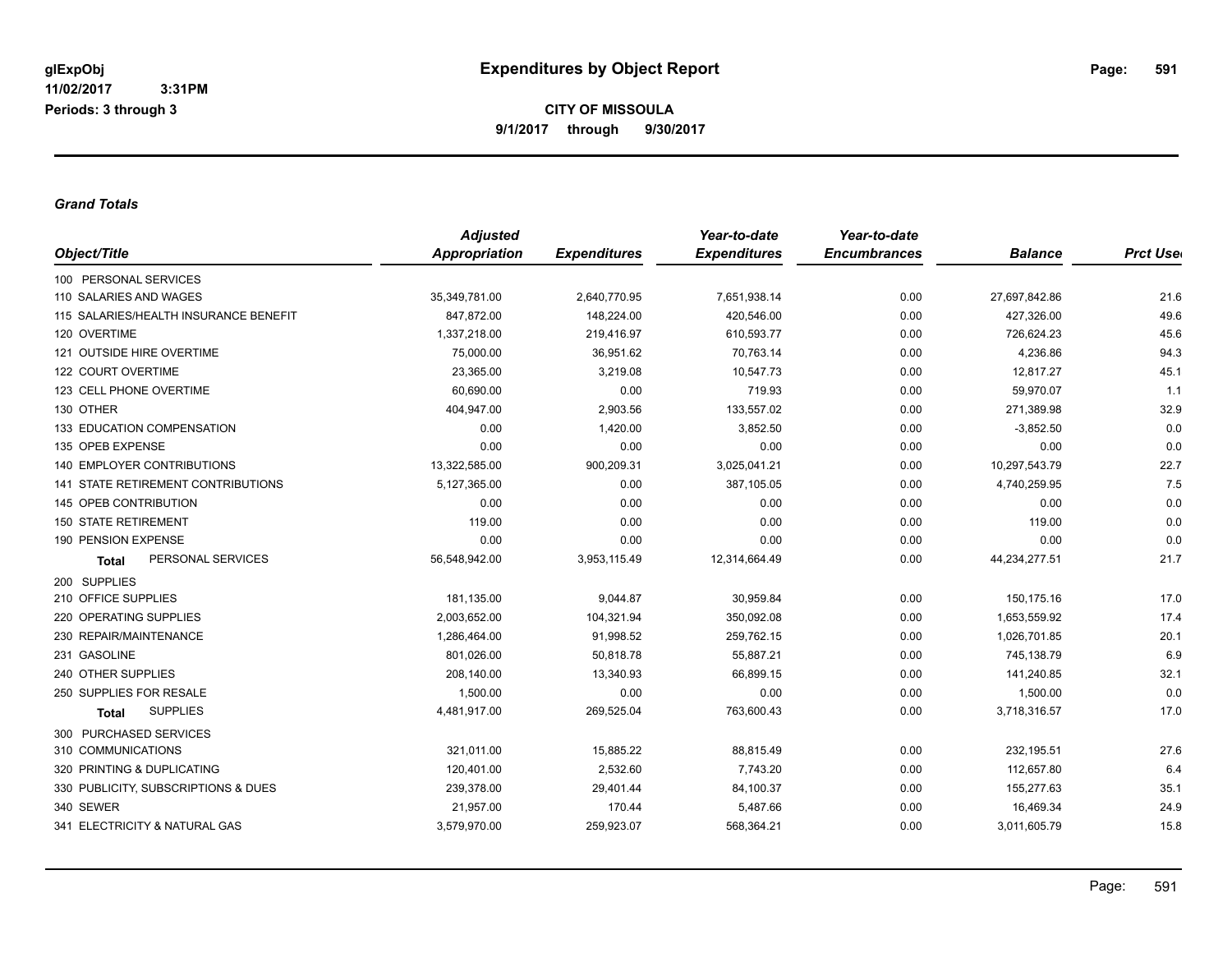*Grand Totals [Continued]*

|                                      | <b>Adjusted</b> |                     | Year-to-date        | Year-to-date        |                |                  |
|--------------------------------------|-----------------|---------------------|---------------------|---------------------|----------------|------------------|
| Object/Title                         | Appropriation   | <b>Expenditures</b> | <b>Expenditures</b> | <b>Encumbrances</b> | <b>Balance</b> | <b>Prct Uset</b> |
| 342 STORM WATER                      | 22,163.00       | 0.00                | 0.00                | 0.00                | 22,163.00      | 0.0              |
| 343 WATER CHARGES                    | 244,373.00      | 58,586.50           | 108,571.38          | 0.00                | 135,801.62     | 44.4             |
| 344 TELEPHONE SERVICE                | 407,161.00      | 16,932.72           | 64,460.83           | 0.00                | 342,700.17     | 15.8             |
| 345 GARBAGE                          | 166,691.00      | 15,822.82           | 44,522.47           | 0.00                | 122,168.53     | 26.7             |
| 350 PROFESSIONAL SERVICES            | 3,744,356.00    | 114,072.36          | 340,854.22          | 0.00                | 3,403,501.78   | 9.1              |
| 351 INSURANCE CLAIMS                 | 6,490,000.00    | 649,007.49          | 1,146,061.76        | 0.00                | 5,343,938.24   | 17.6             |
| 352 HEALTH PROGRAMS                  | 94,532.00       | 33.37               | 4,936.60            | 0.00                | 89,595.40      | 5.2              |
| 353 ADMINISTRATION EXPENDITURES      | 846.720.00      | 0.00                | 197,552.24          | 0.00                | 649.167.76     | 23.3             |
| 354 TRANSITIONAL REINSURANCE PROGRAM | 16,432.00       | 2,949.30            | 2,949.30            | 0.00                | 13,482.70      | 17.9             |
| 360 REPAIR & MAINTENANCE             | 2,747,065.00    | 149,990.78          | 498,409.69          | 0.00                | 2,248,655.31   | 18.1             |
| 370 TRAVEL                           | 228,633.00      | 14,722.57           | 27,087.96           | 0.00                | 201,545.04     | 11.8             |
| 380 TRAINING                         | 211,656.00      | 21,810.58           | 34,453.20           | 0.00                | 177,202.80     | 16.2             |
| 390 OTHER PURCHASED SERVICES         | 1,756,287.00    | 25,108.91           | 59,125.46           | 0.00                | 1,697,161.54   | 3.3              |
| 392 DONATIONS AND SALES              | 0.00            | 670.00              | 1,367.25            | 0.00                | $-1,367.25$    | 0.0              |
| PURCHASED SERVICES<br><b>Total</b>   | 21,258,786.00   | 1,377,620.17        | 3,284,863.29        | 0.00                | 17,973,922.71  | 15.4             |
| 400 BUILDING MATERIALS               |                 |                     |                     |                     |                |                  |
| <b>400 BUILDING MATERIALS</b>        | 337,464.00      | 143,034.60          | 165,246.68          | 0.00                | 172,217.32     | 48.9             |
| <b>BUILDING MATERIALS</b><br>Total   | 337,464.00      | 143,034.60          | 165,246.68          | 0.00                | 172,217.32     | 48.9             |
| 500 FIXED CHARGES                    |                 |                     |                     |                     |                |                  |
| 500 FIXED CHARGES                    | 3,476,699.00    | 245,149.06          | 665,066.24          | 0.00                | 2,811,632.76   | 19.1             |
| 530 EQUIPMENT RENTAL                 | 117,714.00      | 245.50              | 345.28              | 0.00                | 117,368.72     | 0.2              |
| 550 MERCHANT SERVICE FEES            | 36,300.00       | 0.00                | 2,038.45            | 0.00                | 34,261.55      | 5.6              |
| 590 *** Title Not Found ***          | 1,342,474.00    | 0.00                | 0.00                | 0.00                | 1,342,474.00   | 0.0              |
| <b>FIXED CHARGES</b><br><b>Total</b> | 4,973,187.00    | 245,394.56          | 667,449.97          | 0.00                | 4,305,737.03   | 13.4             |
| 600 DEBT SERVICE                     |                 |                     |                     |                     |                |                  |
| 610 PRINCIPAL                        | 7,193,365.00    | 459,486.91          | 799,849.33          | 0.00                | 6,393,515.67   | 11.1             |
| 615 JUDGMENT LEVY DEBT PAYMENT       | 0.00            | 0.00                | 0.00                | 0.00                | 0.00           | 0.0              |
| 620 INTEREST / SERVICE FEES          | 7,909,722.00    | 1,215,215.28        | 1,292,399.94        | 0.00                | 6,617,322.06   | 16.3             |
| <b>DEBT SERVICE</b><br>Total         | 15,103,087.00   | 1,674,702.19        | 2,092,249.27        | 0.00                | 13,010,837.73  | 13.8             |
| 700 GRANTS & CONTRIBUTIONS           |                 |                     |                     |                     |                |                  |
| 700 GRANTS & CONTRIBUTIONS           | 14,541,566.00   | 155,489.82          | 370,594.36          | 0.00                | 14,170,971.64  | 2.5              |
|                                      |                 |                     |                     |                     |                |                  |